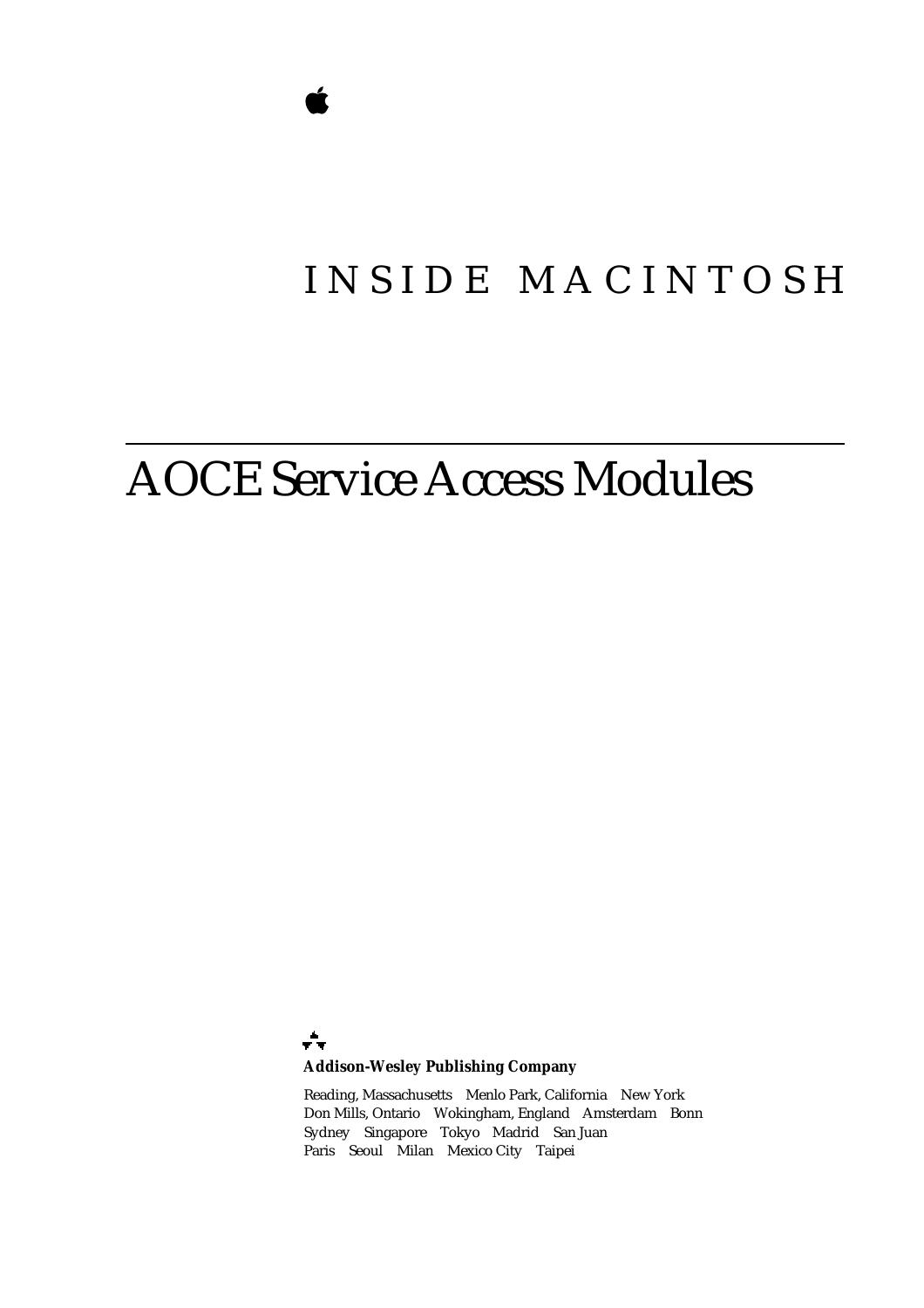**4** Apple Computer, Inc.

© 1994 Apple Computer, Inc. All rights reserved.

No part of this publication may be reproduced, stored in a retrieval system, or transmitted, in any form or by any means, mechanical, electronic, photocopying, recording, or otherwise, without prior written permission of Apple Computer, Inc. Printed in the United States of America. No licenses, express or implied, are granted with respect to any of the technology described in this book. Apple retains all intellectual property rights associated with the technology described in this book. This book is

intended to assist application developers to develop applications only for Apple Macintosh computers.

Every effort has been made to ensure that the information in this manual is accurate. Apple is not responsible for printing or clerical errors.

Apple Computer, Inc. 20525 Mariani Avenue Cupertino, CA 95014 408-996-1010

Apple, the Apple logo, AppleLink, AppleTalk, APDA, LaserWriter, Macintosh, MacTCP, MPW, and PowerBook are trademarks of Apple Computer, Inc., registered in the United States and other countries. AOCE, AppleMail, Balloon Help, DigiSign, Finder, Monaco, PowerShare, PowerTalk, QuickTime, and ResEdit are trademarks of Apple Computer, Inc. Adobe Illustrator, Adobe Photoshop, and PostScript are trademarks of Adobe Systems Incorporated, which may be registered in certain jurisdictions.

America Online is a service mark of Quantum Computer Services, Inc.

cc:Mail is a trademark of cc:Mail, Inc.

CompuServe is a registered service mark of CompuServe, Inc. FrameMaker is a registered trademark of Frame Technology Corporation. Helvetica and Palatino are registered trademarks of Linotype Company. Internet is a trademark of Digital Equipment Corporation.

ITC Zapf Dingbats is a registered trademark of International Typeface Corporation.

Optrotech is a trademark of Orbotech Corporation.

QuickMail is a trademark of CE Software, Inc.

Simultaneously published in the United States and Canada.

#### **LIMITED WARRANTY ON MEDIA AND REPLACEMENT**

**ALL IMPLIED WARRANTIES ON THIS MANUAL, INCLUDING IMPLIED WARRANTIES OF MERCHANTABILITY AND FITNESS FOR A PARTICULAR PURPOSE, ARE LIMITED IN DURATION TO NINETY (90) DAYS FROM THE DATE OF THE ORIGINAL RETAIL PURCHASE OF THIS PRODUCT.**

**Even though Apple has reviewed this manual, APPLE MAKES NO WARRANTY OR REPRESENTATION, EITHER EXPRESS OR IMPLIED, WITH RESPECT TO THIS MANUAL, ITS QUALITY, ACCURACY, MERCHANTABILITY, OR FITNESS FOR A PARTICULAR PURPOSE. AS A RESULT, THIS MANUAL IS SOLD "AS IS," AND YOU, THE PURCHASER, ARE ASSUMING THE ENTIRE RISK AS TO ITS QUALITY AND ACCURACY.**

**IN NO EVENT WILL APPLE BE LIABLE FOR DIRECT, INDIRECT, SPECIAL, INCIDENTAL, OR CONSEQUENTIAL DAMAGES RESULTING FROM ANY DEFECT OR INACCURACY IN THIS MANUAL, even if advised of the possibility of such damages.**

**THE WARRANTY AND REMEDIES SET FORTH ABOVE ARE EXCLUSIVE AND IN LIEU OF ALL OTHERS, ORAL OR WRITTEN, EXPRESS OR IMPLIED. No Apple dealer, agent, or employee is authorized to make any modification, extension, or addition to this warranty.**

**Some states do not allow the exclusion or limitation of implied warranties or liability for incidental or consequential damages, so the above limitation or exclusion may not apply to you. This warranty gives you specific legal rights, and you may also have other rights which vary from state to state.**

ISBN 0-201-40846-5 1 2 3 4 5 6 7 8 9-CRW-9897969594 First Printing, April 1994

### **Library of Congress Cataloging-in-Publication Data**

Inside Macintosh : AOCE service acess modules. p. cm. Includes index. ISBN 0-201-40846-5 1. Macintosh (Computer) 2. Systems software. QA76.8.M3I42 1994  $005.4'2 - d c 20$  94-7195

CIP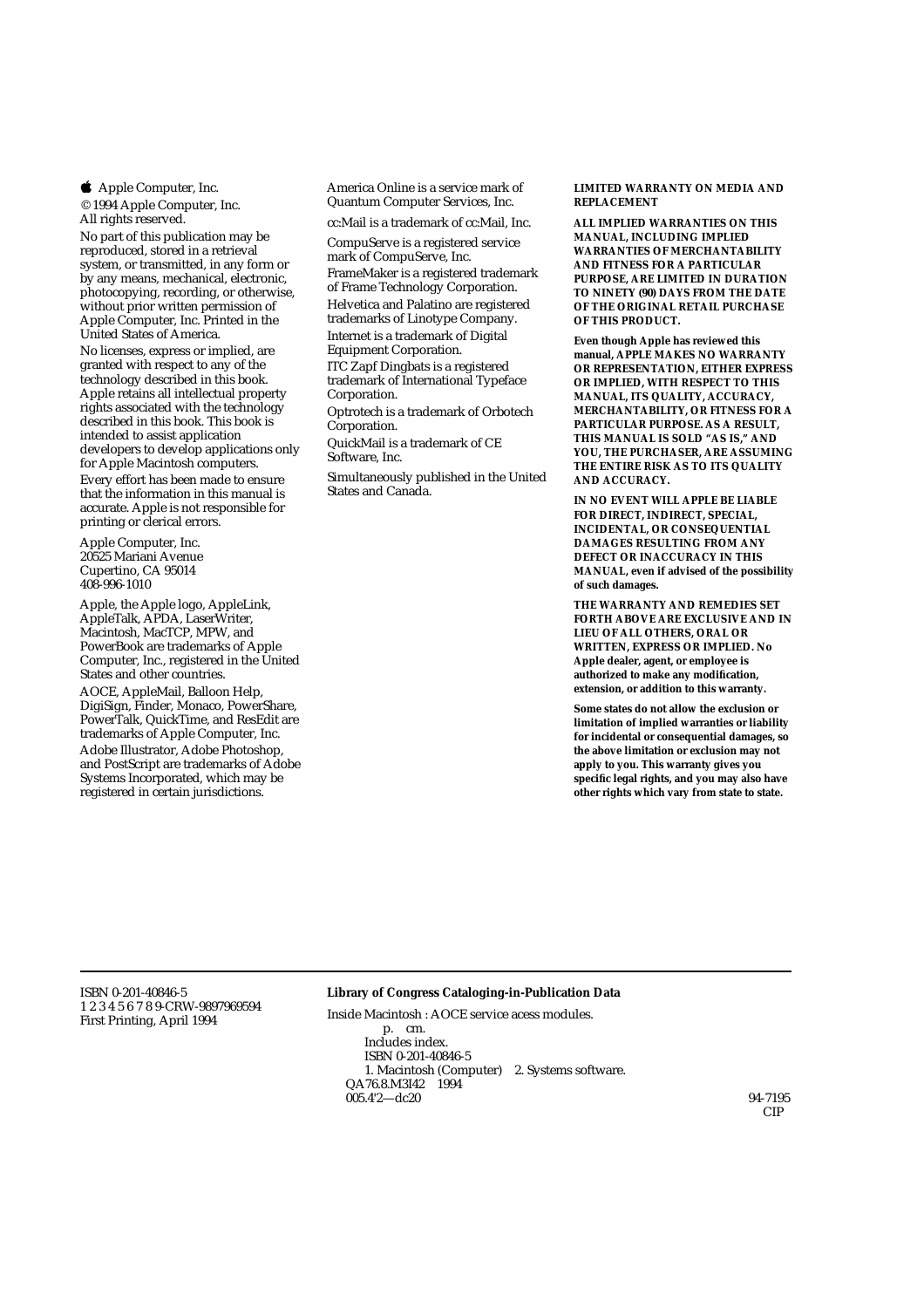# **Contents**

|           | <b>Figures, Tables, and Listings</b><br>ix                                                                                                                                                                                                                                                                                                                                                                                                                                                                                                                                                                                                                                                                                                                     |
|-----------|----------------------------------------------------------------------------------------------------------------------------------------------------------------------------------------------------------------------------------------------------------------------------------------------------------------------------------------------------------------------------------------------------------------------------------------------------------------------------------------------------------------------------------------------------------------------------------------------------------------------------------------------------------------------------------------------------------------------------------------------------------------|
| Preface   | <b>About This Book</b><br>xi                                                                                                                                                                                                                                                                                                                                                                                                                                                                                                                                                                                                                                                                                                                                   |
|           | <b>Format of a Chapter</b><br>xii<br><b>Conventions Used in This Book</b><br>xiii<br><b>Special Fonts</b><br>xiii<br><b>Types of Notes</b><br>xiii<br><b>Parameter Block Information</b><br>xiv<br><b>Development Environment</b><br>xiv<br><b>For More Information</b><br>XV                                                                                                                                                                                                                                                                                                                                                                                                                                                                                  |
| Chapter 1 | Introduction to Service Access Modules<br>$1-1$                                                                                                                                                                                                                                                                                                                                                                                                                                                                                                                                                                                                                                                                                                                |
|           | Overview<br>$1-3$<br><b>Messaging Service Access Modules</b><br>$1-4$<br><b>Catalog Service Access Modules</b><br>$1-6$<br><b>AOCE Setup and Address Templates</b><br>$1 - 7$                                                                                                                                                                                                                                                                                                                                                                                                                                                                                                                                                                                  |
| Chapter 2 | <b>Messaging Service Access Modules</b><br>$2 - 1$                                                                                                                                                                                                                                                                                                                                                                                                                                                                                                                                                                                                                                                                                                             |
|           | <b>Introduction to Messaging Service Access Modules</b><br>$2-6$<br><b>Personal MSAMs</b><br>2-9<br><b>Server MSAMs</b><br>$2 - 11$<br><b>MSAM Modes of Operation</b><br>$2 - 12$<br>$2 - 16$<br><b>Types of Messages</b><br><b>Basic Messages</b><br>$2 - 16$<br>Letters<br>$2 - 17$<br><b>Reports</b><br>$2 - 23$<br><b>AOCE Addresses</b><br>$2 - 23$<br><b>AOCE High-Level Events</b><br>$2 - 32$<br><b>System Location</b> 2-35<br>Using the MSAM API<br>$2 - 35$<br>Determining Whether the Collaboration Toolbox Is Available<br>$2 - 36$<br>Determining the Version of the IPM Manager<br>$2 - 36$<br><b>Launching a Personal MSAM</b><br>$2 - 36$<br><b>Initializing a Personal MSAM</b><br>$2 - 37$<br><b>Initializing a Server MSAM</b><br>$2 - 40$ |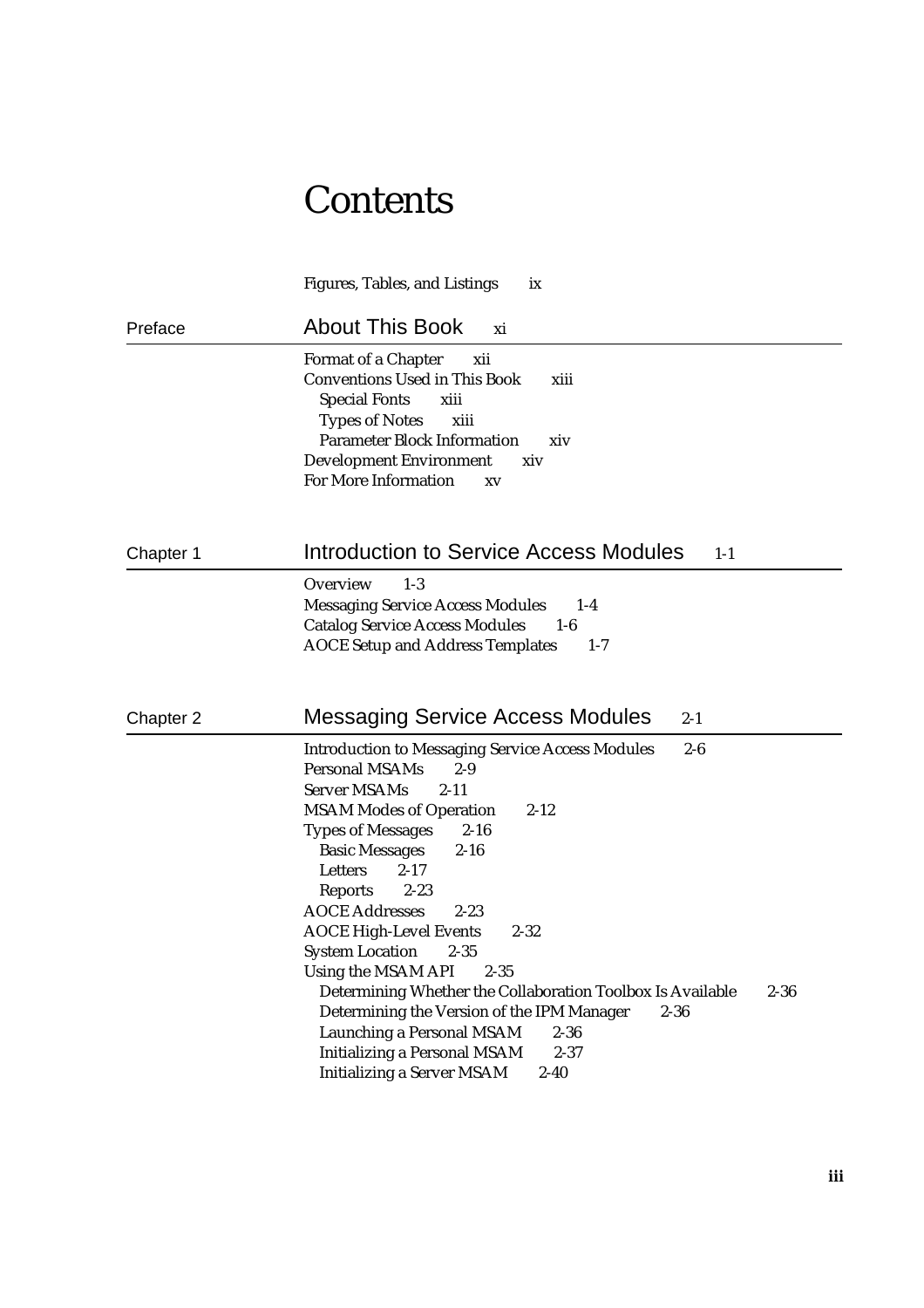Handling Outgoing Messages 2-43 Enumerating Messages in an Outgoing Queue 2-44 Opening and Closing a Message 2-46 Determining the Message Family 2-47 Determining What Is in a Message 2-47 Reading Letter Attributes 2-47 Interpreting Creator and Type for Messages and Blocks 2-50 Reading Addresses 2-51 Reading Letter Content 2-57 Reading a Nested Message 2-59 Marking Recipients 2-60 Generating a Report 2-61 Writing Incoming Messages 2-62 Choosing Creator and Type for Messages and Blocks 2-64 Creating a Letter's Message Summary 2-64 Creating a Letter 2-70 Creating a Non-Letter Message 2-71 Writing Letter Attributes 2-72 Writing Addresses 2-73 Writing Letter Content 2-76 Submitting a Message 2-79 Receiving a Report 2-80 Deleting a Message 2-81 Translating Addresses 2-82 Translating From an AOCE Address 2-83 Translating to an AOCE Address 2-88 Logging Personal MSAM Operational Errors 2-91 Messaging Service Access Module Reference 2-93 Data Types and Constants 2-94 The MSAM Parameter Block 2-94 The Mail Buffer 2-96 The Mail Reply Structure 2-96 The Enumeration Structures 2-97 The Mail Time Structure 2-99 The Letter Attribute Structures 2-99 The Recipient Structures 2-106 The Segment Types 2-109 The Enclosure Information Structure 2-111 The Image Block Information Structure 2-112 The High-Level Event Structures 2-113 The Server MSAM Administrative Event Structures 2-116 The Personal MSAM Setup Structures 2-119 The Personal MSAM Letter Flag Structures 2-122 The Personal MSAM Message Summary Structures 2-124 The Personal MSAM Error Log Entry Structure 2-128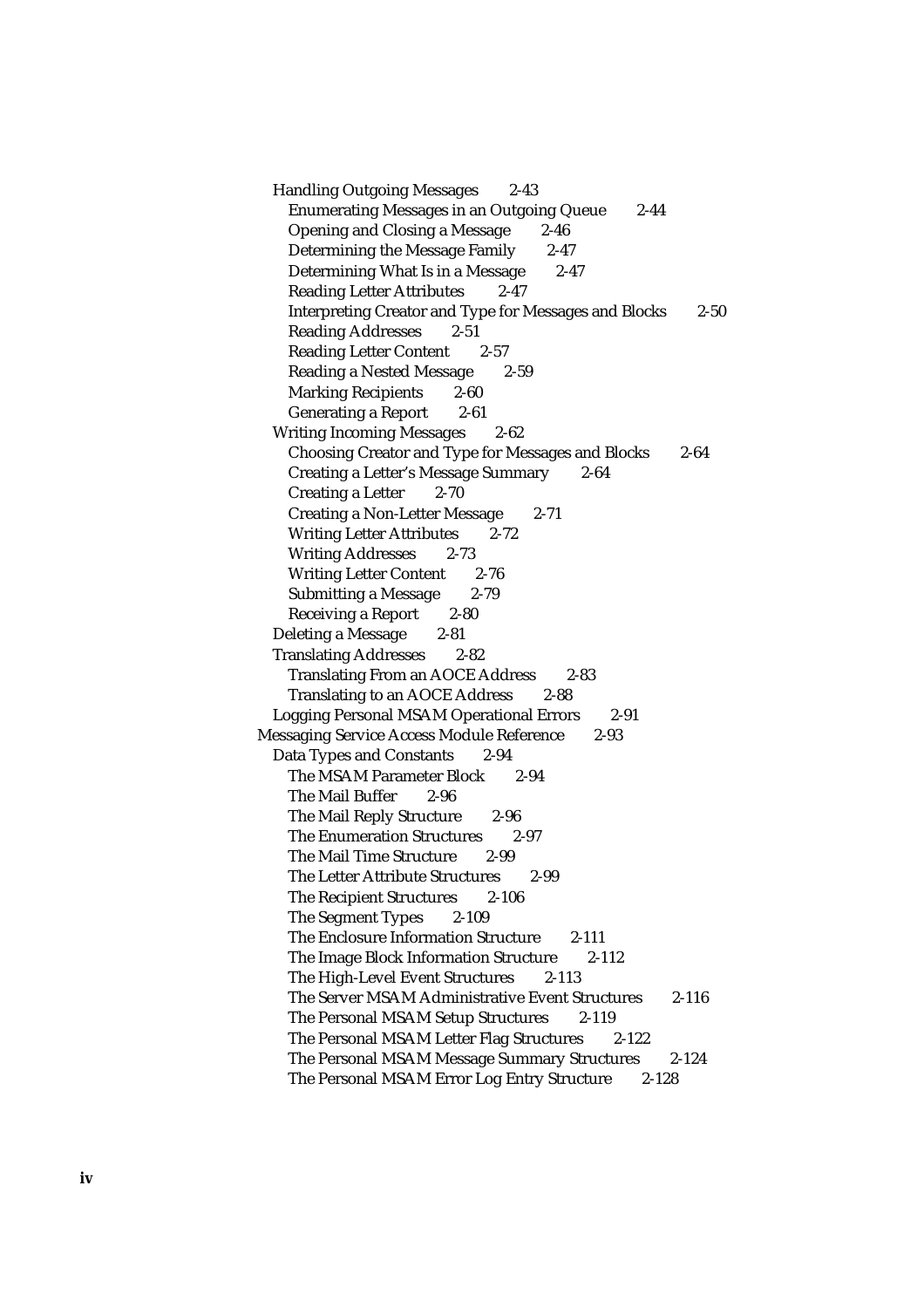MSAM Functions 2-130 Initializing an MSAM 2-131 Enumerating Messages in a Queue 2-138 Opening an Outgoing Message 2-140 Reading Header Information 2-142 Reading a Message 2-150 Marking a Recipient 2-163 Closing a Message 2-167 Creating, Reading, and Writing Message Summaries 2-168 Creating a Message 2-176 Writing Header Information 2-178 Writing a Message 2-185 Submitting a Message 2-200 Deleting a Message 2-202 Generating Log Entries and Reports 2-204 Shutting Down a Server MSAM 2-210 Setting Message Status 2-211 Personal MSAM Template Functions 2-213 Application-Defined Function 2-219 High-Level Events 2-220 Summary of the MSAM Interface 2-238 C Summary 2-238 Data Types and Constants 2-238 MSAM Functions 2-262 Application-Defined Function 2-264 Pascal Summary 2-264 Data Types and Constants 2-264 MSAM Functions 2-290 Application-Defined Routine 2-292 Assembly-Language Summary 2-293 Trap Macros 2-293 Result Codes 2-294

### Chapter 3 Catalog Service Access Modules 3-1

| <b>Introduction to Catalog Service Access Modules</b><br>$3-3$ |
|----------------------------------------------------------------|
| <b>Components of a CSAM</b><br>$3-5$                           |
| Writing a Driver Resource for a CSAM<br>$3 - 7$                |
| <b>Responding to the Catalog Manager</b><br>$3-10$             |
| <b>The Catalog Service Function</b><br>$3-11$                  |
| The Parse Function<br>$3-13$                                   |
| Determining the Version of the Catalog Manager<br>$3 - 16$     |
| <b>Indicating the Features You Support</b><br>$3 - 16$         |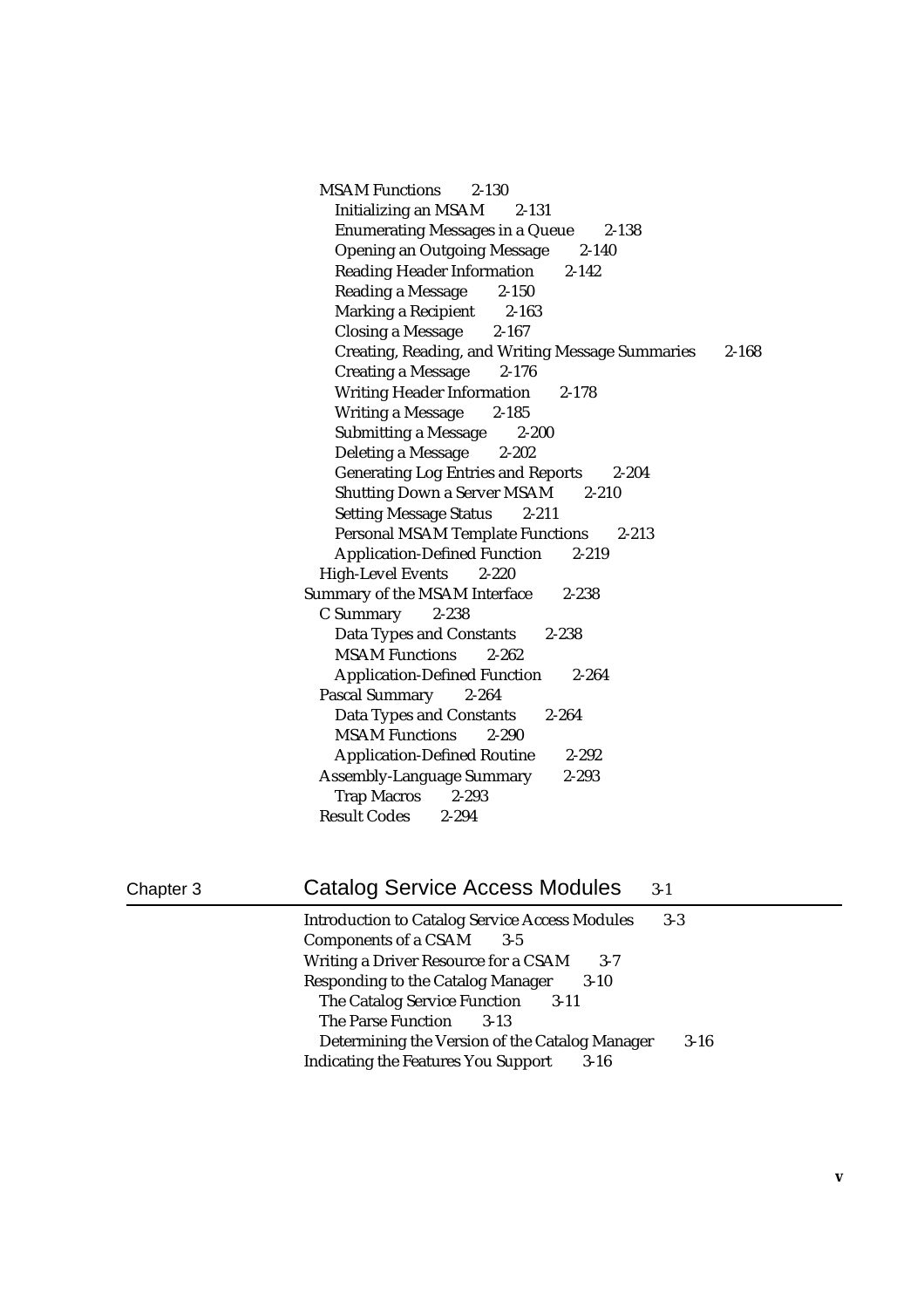| <b>Human Interface Considerations</b><br>$3 - 22$            |          |
|--------------------------------------------------------------|----------|
| Supporting Records Having the Same Name and Type             | $3 - 23$ |
| Supporting Multiple Attribute Values of the Same Type        | $3 - 23$ |
| <b>Supporting Browsing and Finding</b><br>3-24               |          |
| <b>Supporting Large Catalogs</b><br>$3 - 24$                 |          |
| <b>Supporting Attribute Lookups</b> 3-26                     |          |
| <b>Providing Access Controls</b> 3-26                        |          |
| <b>Handling Application Completion Routines</b><br>$3 - 27$  |          |
| <b>Catalog Service Access Module Reference</b><br>$3 - 28$   |          |
| <b>CSAM Functions</b><br>$3 - 29$                            |          |
| Initializing a CSAM 3-29                                     |          |
| Adding a CSAM and Its Catalogs<br>$3 - 31$                   |          |
| Removing a CSAM and Its Catalogs<br>$3 - 35$                 |          |
| <b>Application-Defined Functions 3-37</b>                    |          |
| Resources<br>$3-40$                                          |          |
| <b>The Driver Resource</b><br>$3-40$                         |          |
| <b>Summary of Catalog Service Access Modules</b><br>$3 - 42$ |          |
| C Summary 3-42                                               |          |
| <b>Data Types and Constants</b><br>$3-42$                    |          |
| <b>CSAM Functions</b><br>$3 - 45$                            |          |
| <b>Application-Defined Functions</b><br>$3 - 46$             |          |
| Pascal Summary 3-46                                          |          |
| Data Types and Constants 3-46                                |          |
| <b>CSAM Functions</b><br>$3 - 51$                            |          |
| <b>Application-Defined Functions</b><br>$3 - 51$             |          |
| <b>Assembly-Language Summary 3-51</b>                        |          |
| Trap Macros 3-51                                             |          |
| <b>Result Codes</b> 3-52                                     |          |

# Chapter 4 Service Access Module Setup 4-1

| <b>Introduction to SAM Setup</b><br>4-3                      |
|--------------------------------------------------------------|
| <b>About Personal MSAMs and Addresses</b><br>$4 - 4$         |
| <b>Adding Catalog and Mail Services</b><br>$4 - 5$           |
| <b>Adding a Combined Service</b><br>4-6                      |
| <b>Adding the Catalog Service</b><br>$4 - 10$                |
| <b>Adding the Mail Service</b><br>$4-12$                     |
| <b>Adding a Mail Service Only</b><br>$4 - 22$                |
| <b>Setting Up the Associated Catalog Service</b><br>$4 - 27$ |
| <b>Setting Up the Mail Service</b><br>$4 - 28$               |
| <b>Adding a Catalog Service Only</b><br>4-28                 |
| <b>Modifying an Existing Service</b><br>$4 - 30$             |
| <b>Writing and Modifying Addresses</b><br>4-30               |
| Writing an Address Template<br>4-31                          |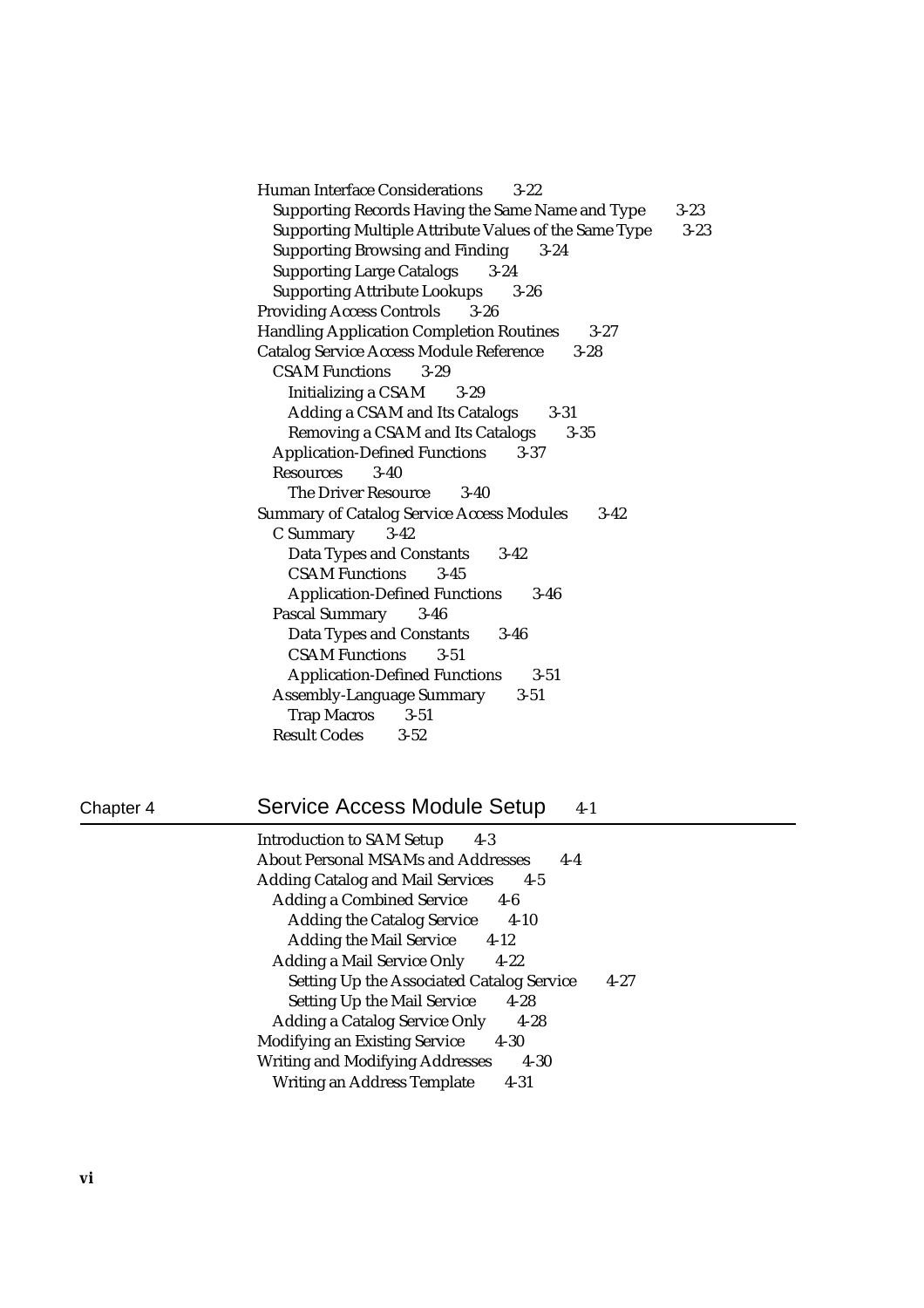Writing an Address Template Code Resource 4-41 Main Routines for the Address Template Code Resource 4-41 Data Input Subroutines for the Address Template 4-47 Data Output Subroutines for the Address Template 4-51 Miscellaneous Subroutines 4-57 SAM Setup Reference 4-63 The PowerTalk Setup Catalog 4-63 The Setup Record 4-64 The MSAM Record 4-64 The CSAM Record 4-65 The Mail Service Record 4-66 The Catalog Record 4-67 The Combined Record 4-70 The Setup Template Resources 4-73 The Address Template 4-80

Glossary GL-1

Index IN-1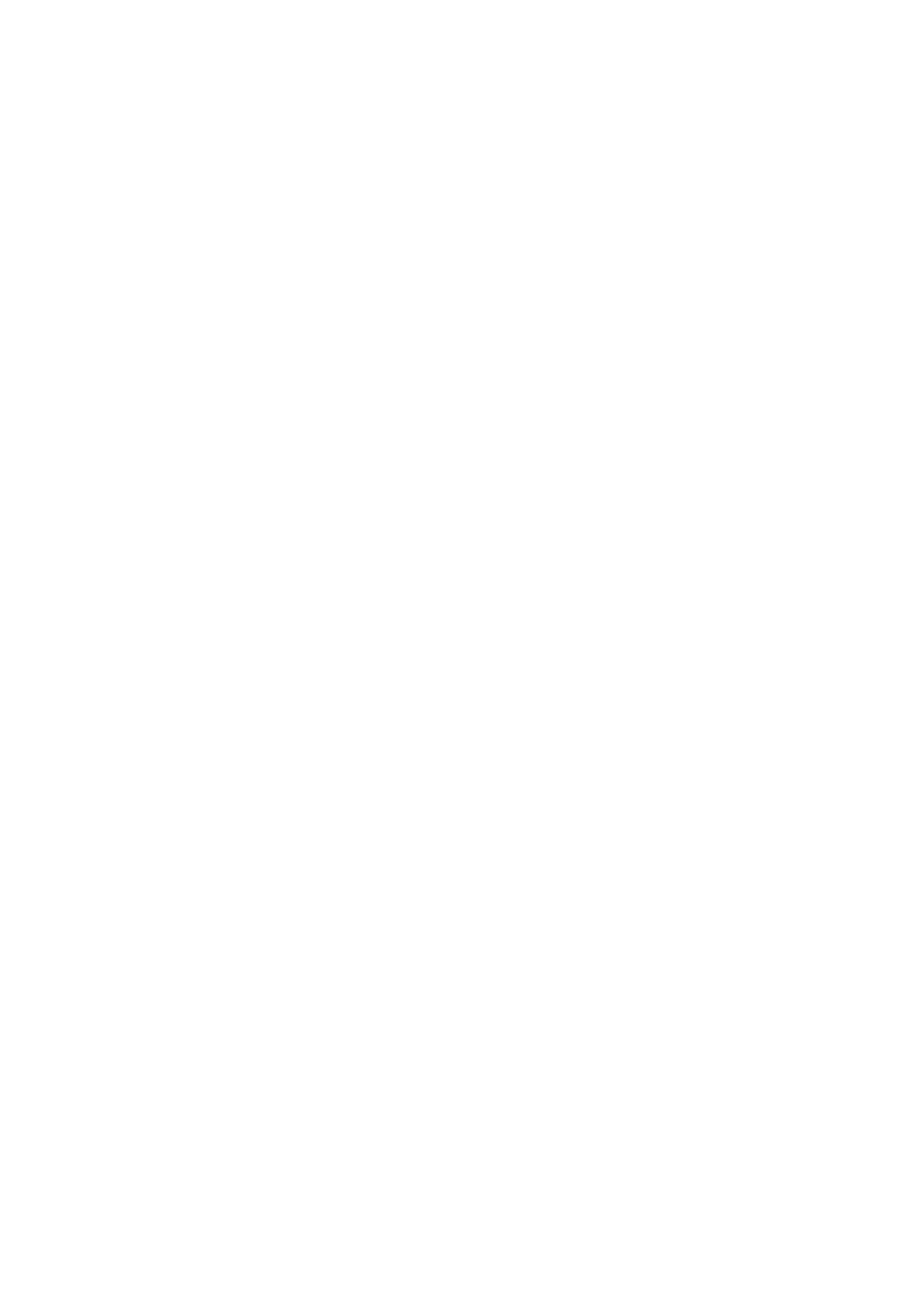# Figures, Tables, and Listings

Chapter 2 Messaging Service Access Modules 2-1

| Figure 2-1<br>Figure 2-2<br>Figure 2-3<br>Figure 2-4<br>Figure 2-5<br>Figure 2-6<br>Figure 2-7<br>Figure 2-8<br>Figure 2-9 | Adding an MSAM<br>2-7<br>An MSAM's relationship to AOCE software<br>2-8<br>Communication between the IPM Manager and an MSAM<br>2-8<br>Personal MSAM with its slots and queues<br>$2 - 10$<br>Store-and-forward gateway model<br>$2 - 13$<br>Online model<br>2-13<br><b>Nested letters</b><br>$2 - 20$<br>$2 - 21$<br>How the nesting level increments<br>Structure of a letter<br>$2 - 22$ |
|----------------------------------------------------------------------------------------------------------------------------|---------------------------------------------------------------------------------------------------------------------------------------------------------------------------------------------------------------------------------------------------------------------------------------------------------------------------------------------------------------------------------------------|
| Figure 2-10                                                                                                                | AOCE system connected to external messaging systems<br>2-24                                                                                                                                                                                                                                                                                                                                 |
| Figure 2-11                                                                                                                | Adding a dNode for a messaging system<br>2-26                                                                                                                                                                                                                                                                                                                                               |
| Figure 2-12                                                                                                                | MSAMs, messaging system names, and extension types<br>2-27                                                                                                                                                                                                                                                                                                                                  |
| Figure 2-13                                                                                                                | Exploded view of an OCERecipient structure<br>2-28                                                                                                                                                                                                                                                                                                                                          |
| Table 2-1                                                                                                                  | $2 - 11$<br>Differences between personal MSAMs and server MSAMs                                                                                                                                                                                                                                                                                                                             |
| Table 2-2                                                                                                                  | MSAM operating modes<br>$2 - 16$                                                                                                                                                                                                                                                                                                                                                            |
| Table 2-3                                                                                                                  | Predefined letter block types<br>$2 - 18$                                                                                                                                                                                                                                                                                                                                                   |
| Table 2-4                                                                                                                  | External address: Contents of an OCERecipient structure<br>$2 - 29$                                                                                                                                                                                                                                                                                                                         |
| Table 2-5                                                                                                                  | $2 - 30$<br>AOCE address: Contents of an OCERecipient structure                                                                                                                                                                                                                                                                                                                             |
| Table 2-6                                                                                                                  | AOCE extension types<br>$2 - 31$                                                                                                                                                                                                                                                                                                                                                            |
| Table 2-7                                                                                                                  | Sample addresses<br>2-32                                                                                                                                                                                                                                                                                                                                                                    |
| Table 2-8                                                                                                                  | Selected Catalog record attributes<br>$2 - 40$                                                                                                                                                                                                                                                                                                                                              |
| Table 2-9                                                                                                                  | Outgoing tasks and functions<br>2-44                                                                                                                                                                                                                                                                                                                                                        |
| Table 2-10                                                                                                                 | Incoming tasks and functions<br>2-63                                                                                                                                                                                                                                                                                                                                                        |
| <b>Listing 2-1</b>                                                                                                         | $2 - 45$<br>Enumerating outgoing messages                                                                                                                                                                                                                                                                                                                                                   |
| <b>Listing 2-2</b>                                                                                                         | Reading letter attributes<br>$2 - 48$                                                                                                                                                                                                                                                                                                                                                       |
| Listing 2-3                                                                                                                | Getting resolved and original recipients<br>$2 - 53$                                                                                                                                                                                                                                                                                                                                        |
| <b>Listing 2-4</b>                                                                                                         | Reading addresses from an outgoing message<br>$2 - 55$                                                                                                                                                                                                                                                                                                                                      |
| <b>Listing 2-5</b>                                                                                                         | Reading a letter's content block<br>2-58                                                                                                                                                                                                                                                                                                                                                    |
| Listing 2-6                                                                                                                | Creating a message summary<br>2-67                                                                                                                                                                                                                                                                                                                                                          |
| <b>Listing 2-7</b>                                                                                                         | Creating a letter<br>$2 - 70$                                                                                                                                                                                                                                                                                                                                                               |
| Listing 2-8                                                                                                                | Adding attributes to a letter header<br>$2 - 72$                                                                                                                                                                                                                                                                                                                                            |
| Listing 2-9                                                                                                                | Adding recipients to a letter<br>2-74                                                                                                                                                                                                                                                                                                                                                       |
| Listing 2-10                                                                                                               | Adding a specific type of recipient<br>2-75                                                                                                                                                                                                                                                                                                                                                 |
| Listing 2-11                                                                                                               | Writing letter content<br>$2 - 78$                                                                                                                                                                                                                                                                                                                                                          |
| Listing 2-12                                                                                                               | Submitting a letter<br>2-80                                                                                                                                                                                                                                                                                                                                                                 |
| Listing 2-13                                                                                                               | <b>Building SMTP addresses</b><br>2-84                                                                                                                                                                                                                                                                                                                                                      |
| Listing 2-14                                                                                                               | Converting from AOCE to SMTP address<br>2-87                                                                                                                                                                                                                                                                                                                                                |
| Listing 2-15                                                                                                               | Building an OCERecipient structure<br>2-90                                                                                                                                                                                                                                                                                                                                                  |
| Listing 2-16                                                                                                               | Calling an MSAM function from assembly language<br>2-130                                                                                                                                                                                                                                                                                                                                    |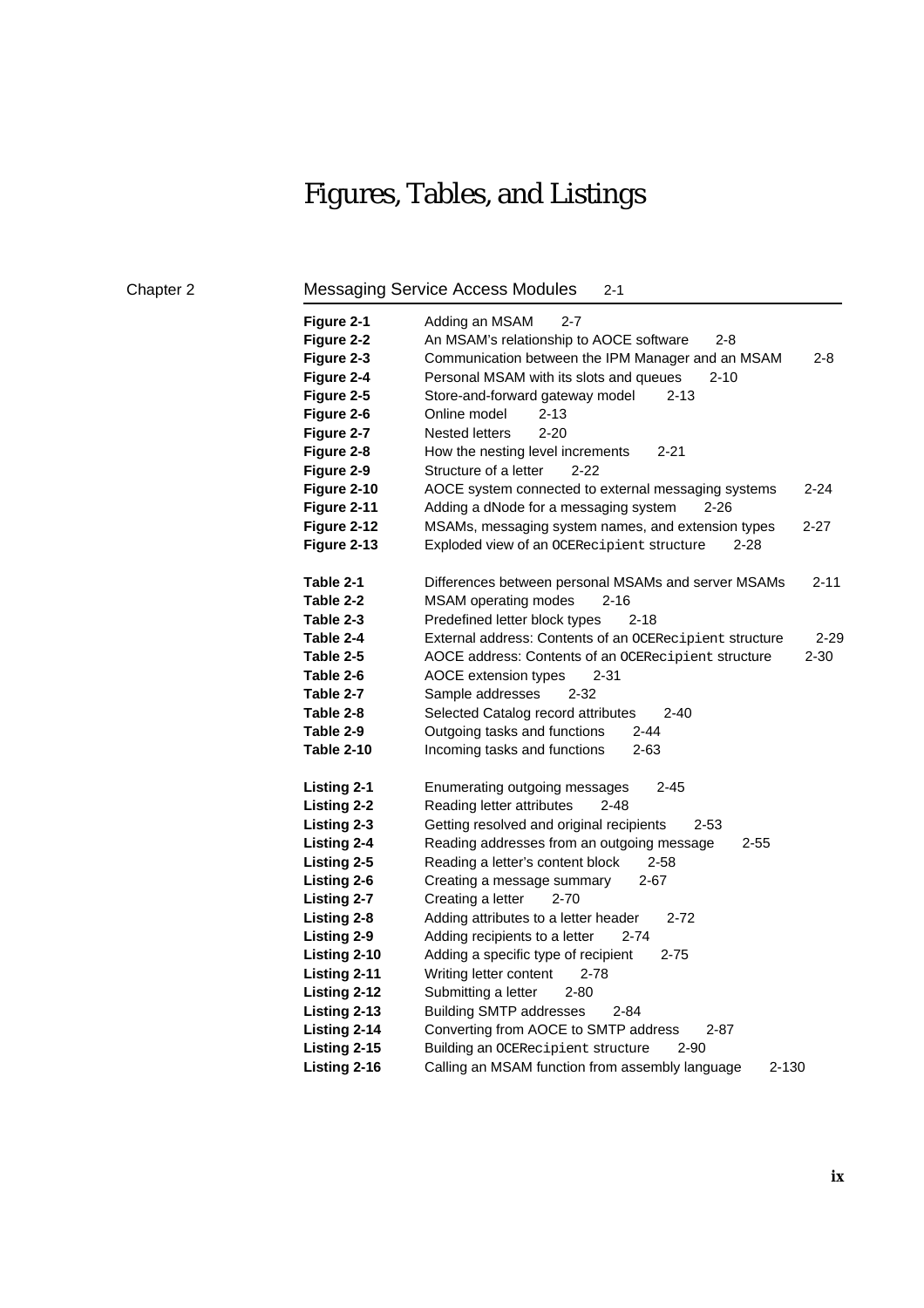| Chapter 3 | <b>Catalog Service Access Modules</b><br>$3 - 1$ |                                                                                                 |  |  |  |  |  |
|-----------|--------------------------------------------------|-------------------------------------------------------------------------------------------------|--|--|--|--|--|
|           | Figure 3-1                                       | Relationship of an application, the Catalog Manager,<br>and a CSAM<br>$3 - 4$                   |  |  |  |  |  |
|           | Figure 3-2                                       | Calling relationships<br>3-6                                                                    |  |  |  |  |  |
|           | Figure 3-3                                       | Who calls the CSAM driver subroutines and the catalog service and<br>parse functions<br>$3 - 7$ |  |  |  |  |  |
|           | Figure 3-4                                       | Relationship of 'DRVR' and 'STR ' resources<br>$3 - 10$                                         |  |  |  |  |  |
|           | Table 3-1                                        | Determining the scrolling method for a catalog<br>$3 - 26$                                      |  |  |  |  |  |
|           | <b>Listing 3-1</b>                               | A sample CSAM's driver resource header<br>$3 - 8$                                               |  |  |  |  |  |
|           | <b>Listing 3-2</b>                               | A CSAM's driver name string resource<br>$3-9$                                                   |  |  |  |  |  |
|           | Listing 3-3                                      | A catalog service function<br>$3 - 13$                                                          |  |  |  |  |  |
|           | Listing 3-4                                      | Calling an application's callback routine<br>3-15                                               |  |  |  |  |  |
|           | <b>Listing 3-5</b>                               | Setting the feature flags for a catalog<br>3-21                                                 |  |  |  |  |  |
|           | <b>Listing 3-6</b>                               | Calling an application's completion routine<br>$3 - 28$                                         |  |  |  |  |  |
|           | Listing 3-7                                      | 'DRVR' resource definition<br>$3 - 40$                                                          |  |  |  |  |  |
| Chapter 4 | Figure 4-1                                       | Service Access Module Setup<br>$4 - 1$<br>$4 - 26$<br>Catalog-choice dialog box                 |  |  |  |  |  |
|           | Figure 4-2                                       | Alternate forms of a single address information page<br>4-31                                    |  |  |  |  |  |
|           | Table 4-1                                        | $4 - 64$<br>Setup-catalog record types                                                          |  |  |  |  |  |
|           | Table 4-2                                        | Attributes of an MSAM record<br>$4 - 65$                                                        |  |  |  |  |  |
|           | Table 4-3                                        | Attributes of a CSAM record<br>4-66                                                             |  |  |  |  |  |
|           | Table 4-4                                        | Attributes of a Mail Service record<br>4-67                                                     |  |  |  |  |  |
|           | Table 4-5                                        | Attributes of a Catalog record<br>$4 - 68$                                                      |  |  |  |  |  |
|           | Table 4-6                                        | Attributes of a Combined record<br>4-70                                                         |  |  |  |  |  |
|           | Table 4-7                                        | Required resources for setup aspect templates<br>4-73                                           |  |  |  |  |  |
|           | <b>Listing 4-1</b>                               | Combined catalog and mail service setup template<br>4-6                                         |  |  |  |  |  |
|           | <b>Listing 4-2</b>                               | Matching an MSAM file ID<br>$4 - 12$                                                            |  |  |  |  |  |
|           | <b>Listing 4-3</b>                               | Inserting a record reference into a record<br>4-21                                              |  |  |  |  |  |
|           | <b>Listing 4-4</b>                               | Mail service setup template<br>$4 - 23$                                                         |  |  |  |  |  |
|           | Listing 4-5                                      | Address template<br>4-31                                                                        |  |  |  |  |  |
|           | Listing 4-6                                      | Main routines of the address template code resource<br>4-41                                     |  |  |  |  |  |
|           | <b>Listing 4-7</b>                               | Input subroutines for the address template code resource<br>4-48                                |  |  |  |  |  |
|           | Listing 4-8                                      | Output subroutines for the address template<br>code resource<br>4-52                            |  |  |  |  |  |
|           | Listing 4-9                                      | Miscellaneous subroutines used by the address template<br>code resource<br>4-57                 |  |  |  |  |  |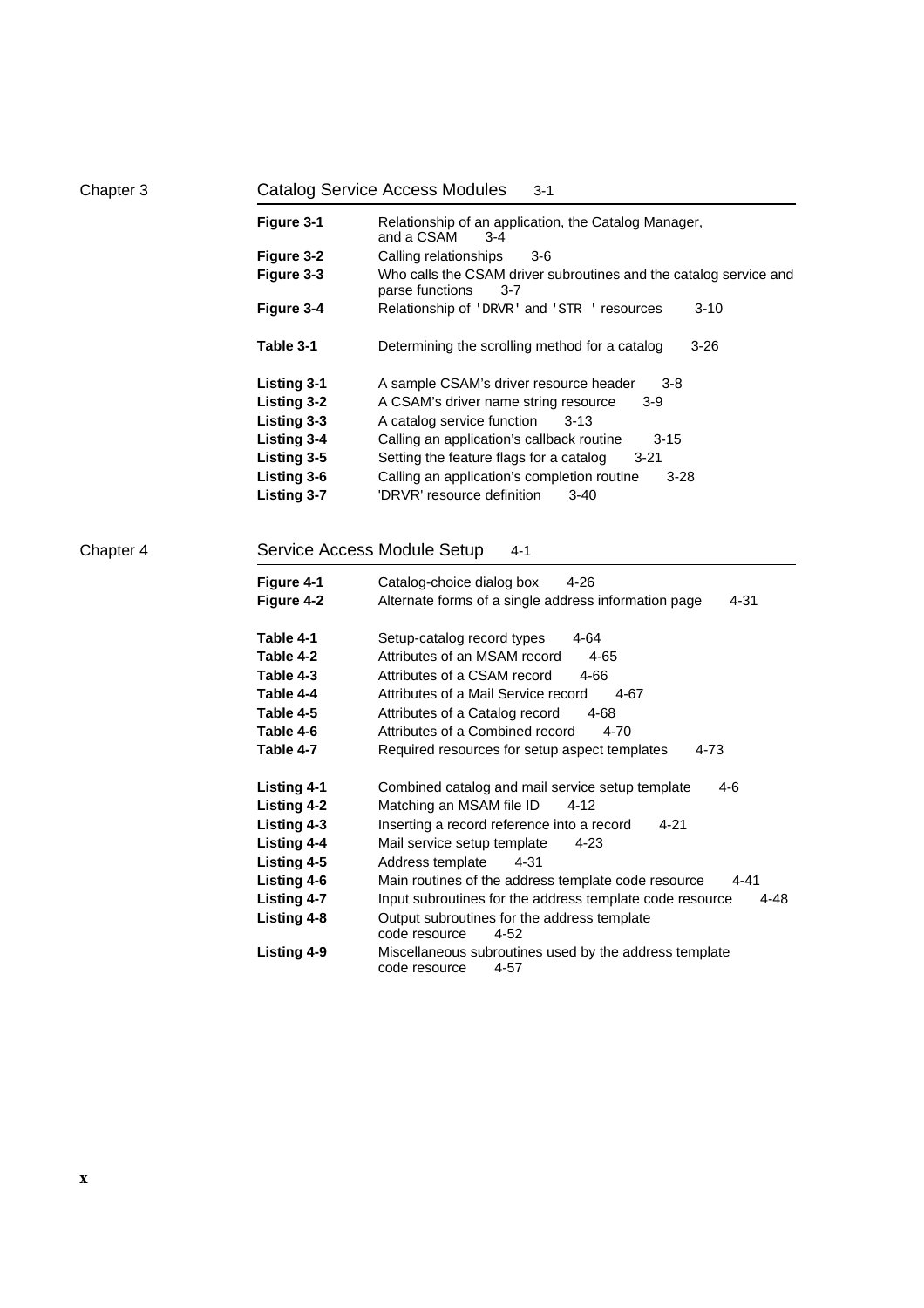# About This Book

This book, *Inside Macintosh: AOCE Service Access Modules*, describes the mechanisms by which you can add catalog and messaging services to those that are available through PowerTalk system software and PowerShare collaboration servers. The technology underlying the PowerTalk and PowerShare software is called the **Apple Open Collaboration Environment** (AOCE). In this book, the term *AOCE software* refers to the Macintosh Operating System managers, Finder extensions, and other system software that the PowerTalk system software and PowerShare servers use to implement their many features. You use this AOCE software to implement your service access module. The term *PowerTalk system software* refers specifically to the implementation of the AOCE technology for the Macintosh Computer, and the term *PowerShare collaboration servers* refers to AOCE-based servers provided by Apple Computer, Inc., that provide mail, messaging, catalog, security, and time services.

You need to read this book if you want to extend the capabilities of the PowerTalk system software to take advantage of services offered by external catalogs (also known as *directories* or *databases*) and external messaging systems. This book describes the architecture of catalog service access modules (CSAMs) and messaging service access modules (MSAMs) and explains how each type of service access module (SAM) interacts with AOCE software. This book also describes the special AOCE templates that SAMs require to obtain configuration and address information from the user. It provides a technical reference to the system software routines that you use to provide catalog and messaging services.

This book assumes that you are an experienced C and Macintosh programmer and are familiar with the capabilities of AOCE software. Before reading this book, you should read at least these chapters in *Inside Macintosh: AOCE Application Interfaces*:

- n "Introduction to the Apple Open Collaboration Environment" describes some of the uses of PowerTalk and PowerShare system software and introduces all of the AOCE managers. It discusses some concepts fundamental to an understanding of the AOCE software and defines many new terms.
- n "AOCE Utilities" describes AOCE data structures and utility routines.
- n "AOCE Templates" describes AOCE template resources. You need to understand standard AOCE templates before you can write the setup template that most SAMs require and the address template that all MSAMs require.
- n "Catalog Manager" describes functions you implement in your CSAM to service user requests for information about the catalogs that you support and to manipulate the data in those catalogs.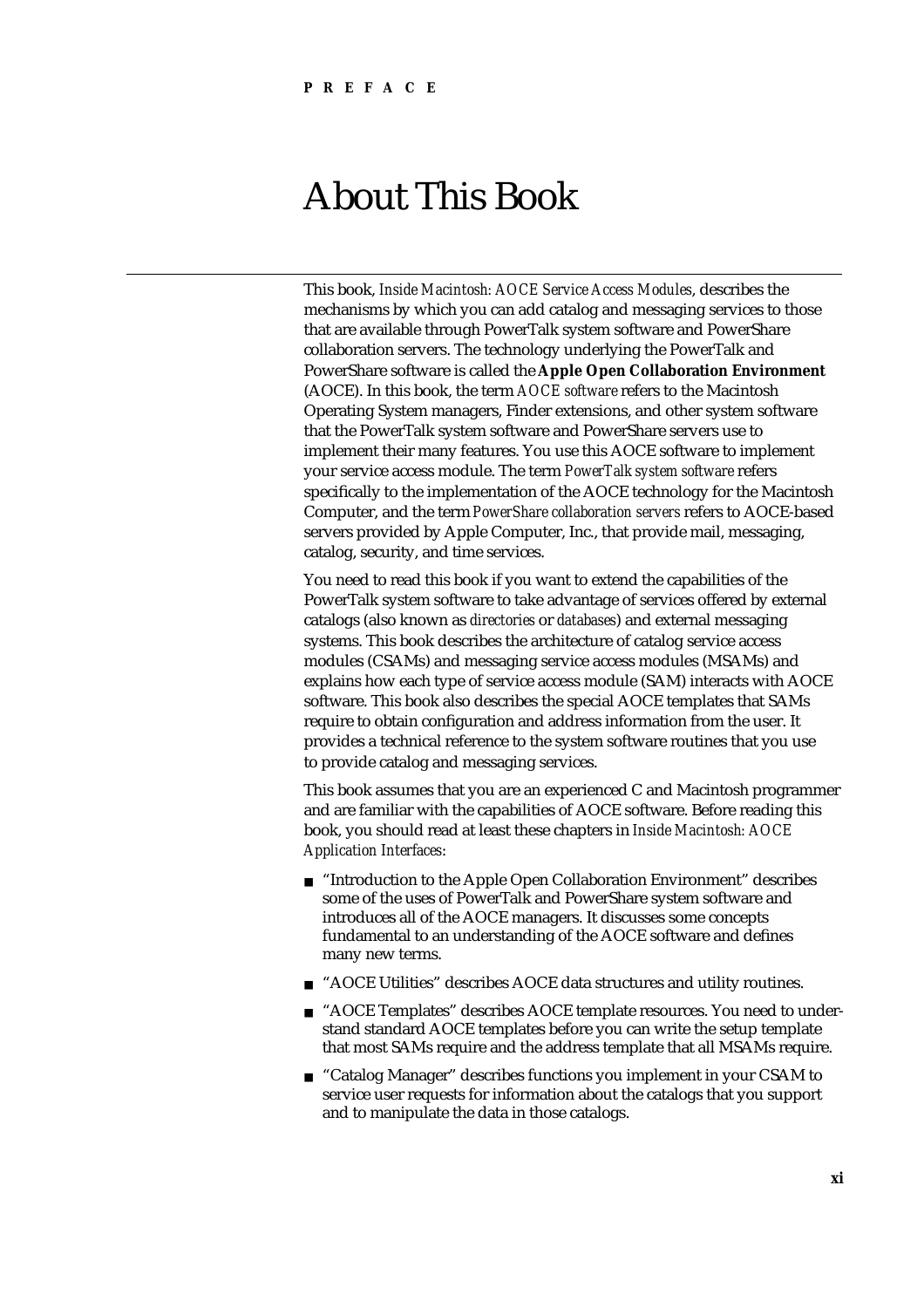In addition, portions of the chapters "Interprogram Messaging Manager" and "Authentication Manager" in *Inside Macintosh: AOCE Application Interfaces* provide information useful in developing a SAM. This book contains crossreferences to those chapters where appropriate.

In this book, the chapter "Introduction to Service Access Modules" provides a brief overview of the different types of SAMs and their setup and address templates.

The chapter "Catalog Service Access Modules" describes the architecture and the components of a CSAM. This chapter does not stand alone. To implement a CSAM, you need a sound understanding of Catalog Manager functions and AOCE data types, described in the chapters "Catalog Manager" and "AOCE Utilities" in *Inside Macintosh: AOCE Application Interfaces*.

The chapter "Messaging Service Access Modules" describes how you can interface an external mail or messaging system with the PowerTalk system software by writing an MSAM. It explains the structure of personal and server MSAMs and the differences between them, and describes how you can accomplish the most common tasks of an MSAM.

The chapter "Service Access Module Setup" describes the setup template, required for CSAMs and personal MSAMs, and the address template, required for all MSAMs. It also describes the records in the PowerTalk Setup catalog that the templates manipulate.

For your convenience, this book and *Inside Macintosh: AOCE Application Interfaces* include the same glossary of AOCE terminology. Thus, some glosssary entries refer to topics that are not introduced in this book.

# Format of a Chapter

The chapters in this book typically contain an overview of the features provided by the subject of the chapter, sections that describe how to use the most common routines along with code samples, a reference section, and a summary section.

The content of the reference section differs somewhat from chapter to chapter. For example, whereas the reference section of the chapter "Messaging Service Access Modules" describes the data structures and functions used by the MSAM API, the reference section of the chapter "Service Access Module Setup" describes the records in the PowerTalk Setup catalog and the resources that constitute the setup template. In each case, the reference section provides a complete reference to the portion of AOCE system software described by that chapter.

Function descriptions follow a standard format, which gives the function declaration and a description of every parameter of the function. Some function descriptions also give additional descriptive information, such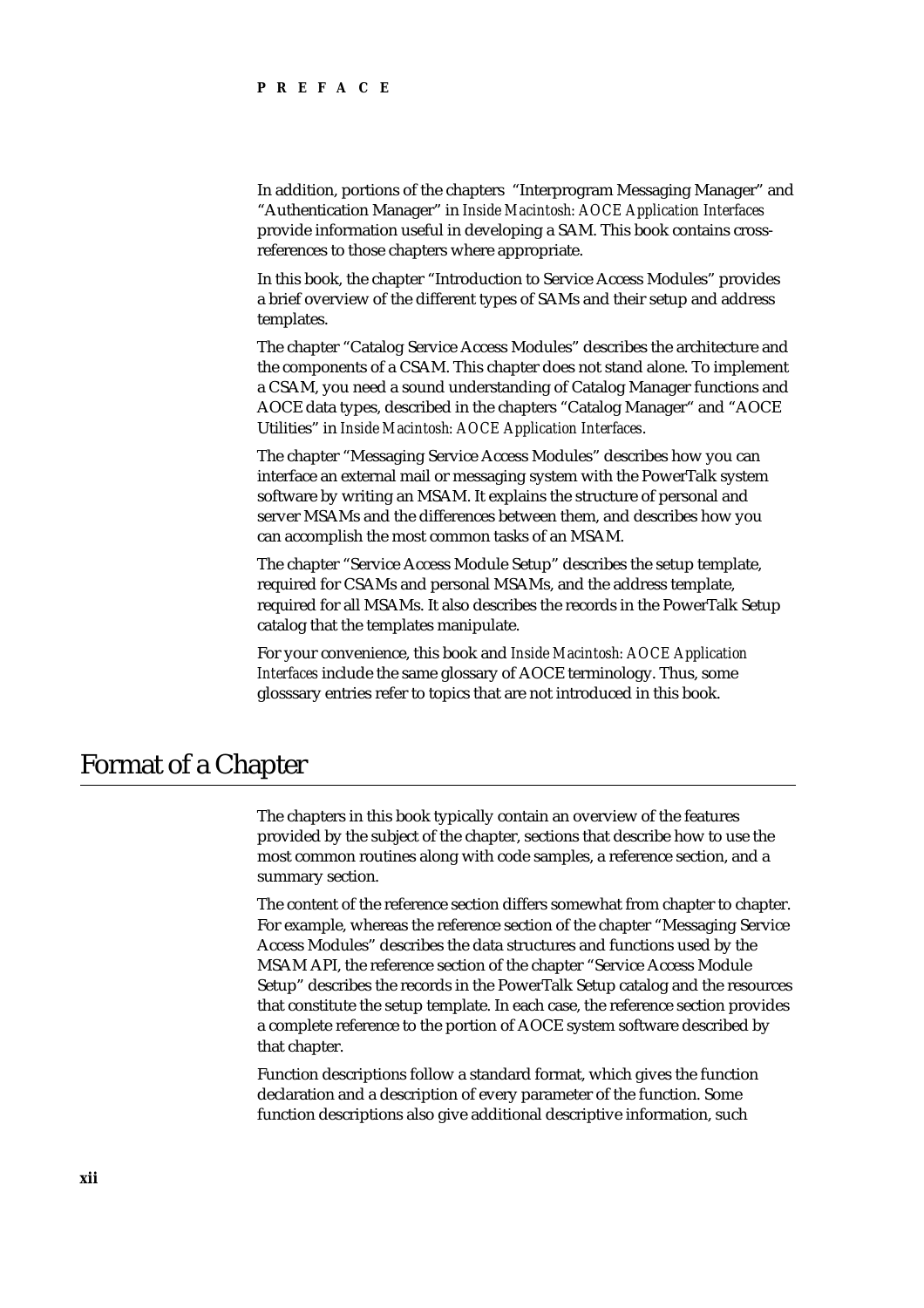as special considerations and cross-references to other sections, chapters, and books.

The summary section typically provides the API's C interface, as well as the Pascal interface, for the constants, data structures, functions, and result codes associated with the API. It also includes some assembly-language interface information.

Some chapters include additional main sections that provide more detailed discussions of certain topics. For example, the chapter "Messaging Service Access Modules" contains the section "AOCE Addresses," which describes the format of addresses used by PowerTalk software.

## Conventions Used in This Book

*Inside Macintosh* uses various conventions to present information. Words that require special treatment appear in specific fonts or font styles. Certain information, such as parameter blocks, use special formats so that you can scan them quickly.

### Special Fonts

All code listings, reserved words, and the names of actual data structures, constants, fields, parameters, and functions are shown in Courier (this is Courier).

Words that appear in **boldface** are key terms or concepts defined in the glossary.

## Types of Notes

Three types of notes are used in this book:

### **Note**

A note like this contains general information that is supplemental to the main text. (An example appears on page 3-5.) u

### **Special topic note**

A note like this contains information about a specific topic that is supplemental to the main text. (An example appears on page 2-6.) u

### **IMPORTANT**

A note like this contains information that is essential for an understanding of the main text and that might cause you problems if ignored. (An example appears on page 2-67.) s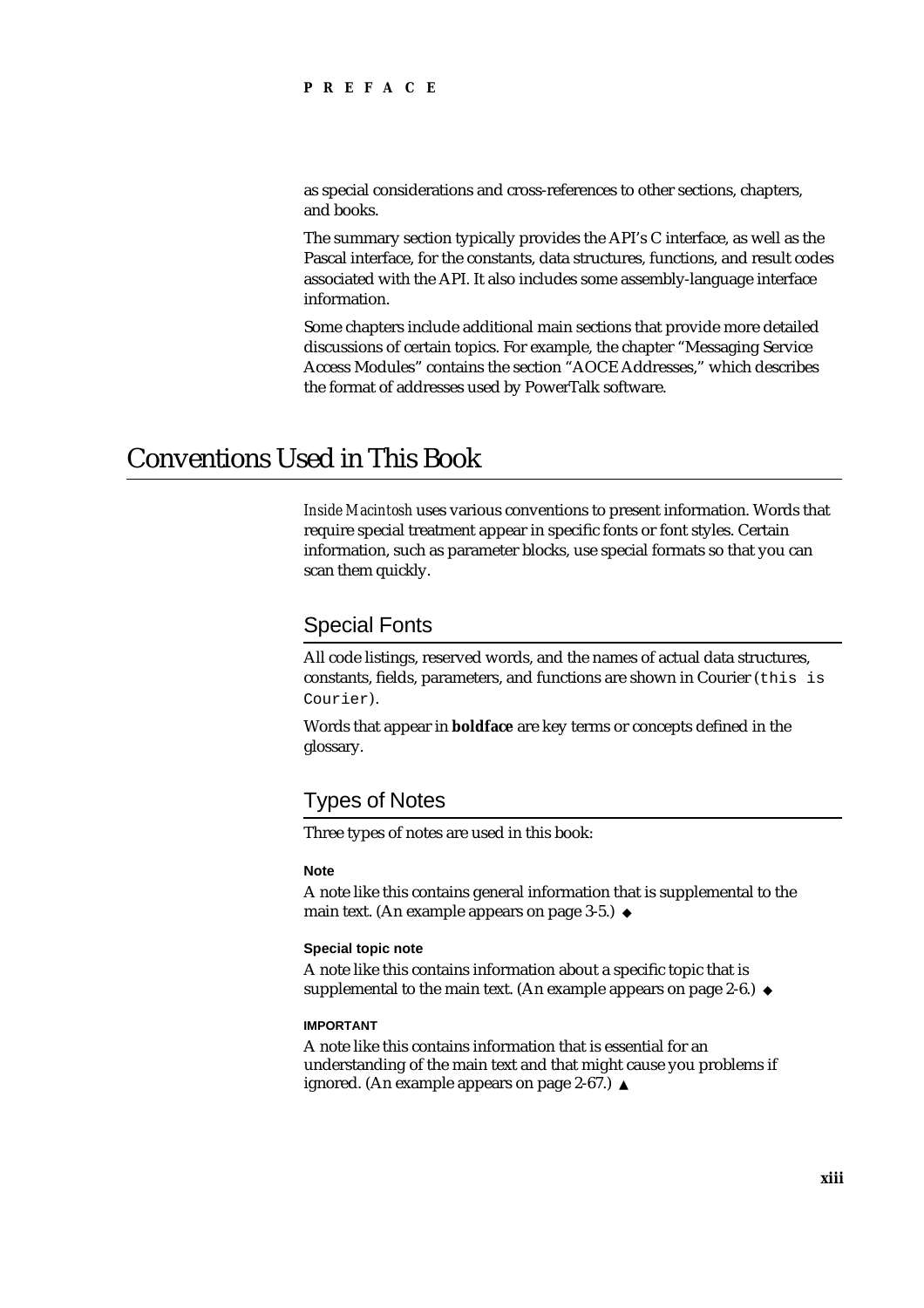#### <sub>S</sub> **WARNING**

Warnings like this indicate potentially severe problems that you should be aware of as you design your application. Failure to heed these warnings could result in system crashes or loss of data. (An example appears on page 2-197.)

### Parameter Block Information

*Inside Macintosh* presents information about the fields of a parameter block in this format:

### **Parameter block**

| inAndOut | Boolean | Input/output parameter. |
|----------|---------|-------------------------|
| output1  | OSErr   | Output parameter.       |
| input1   | long    | Input parameter.        |

The arrow in the far left column indicates whether the field is an input parameter, output parameter, or both. You must supply values for all input parameters and input/output parameters. The function returns values in output parameters and input/output parameters.

The second column shows the field name as defined in the MPW C interface files; the third column indicates the C data type of that field. The fourth column provides a brief description of the use of the field. For a complete description of each field, see the discussion that follows the parameter block or the description of the parameter block in the reference section of the chapter.

### Development Environment

The system software routines described in this book are available using C or Pascal interfaces. You can call most of these routines in assembly language, but no assembly-language interface files are provided. How you access these routines depends on the development environment you are using. This book shows system software functions in their C interface using the Macintosh Programmer's Workshop (MPW).

All code listings in this book are shown in C, or, for resources, in Rez input format. They show methods of using various routines and illustrate techniques for accomplishing particular tasks. Not all code listings have been compiled or tested. These code listings are for illustrative purposes only; Apple Computer, Inc., does not intend for you to use these code samples in your application.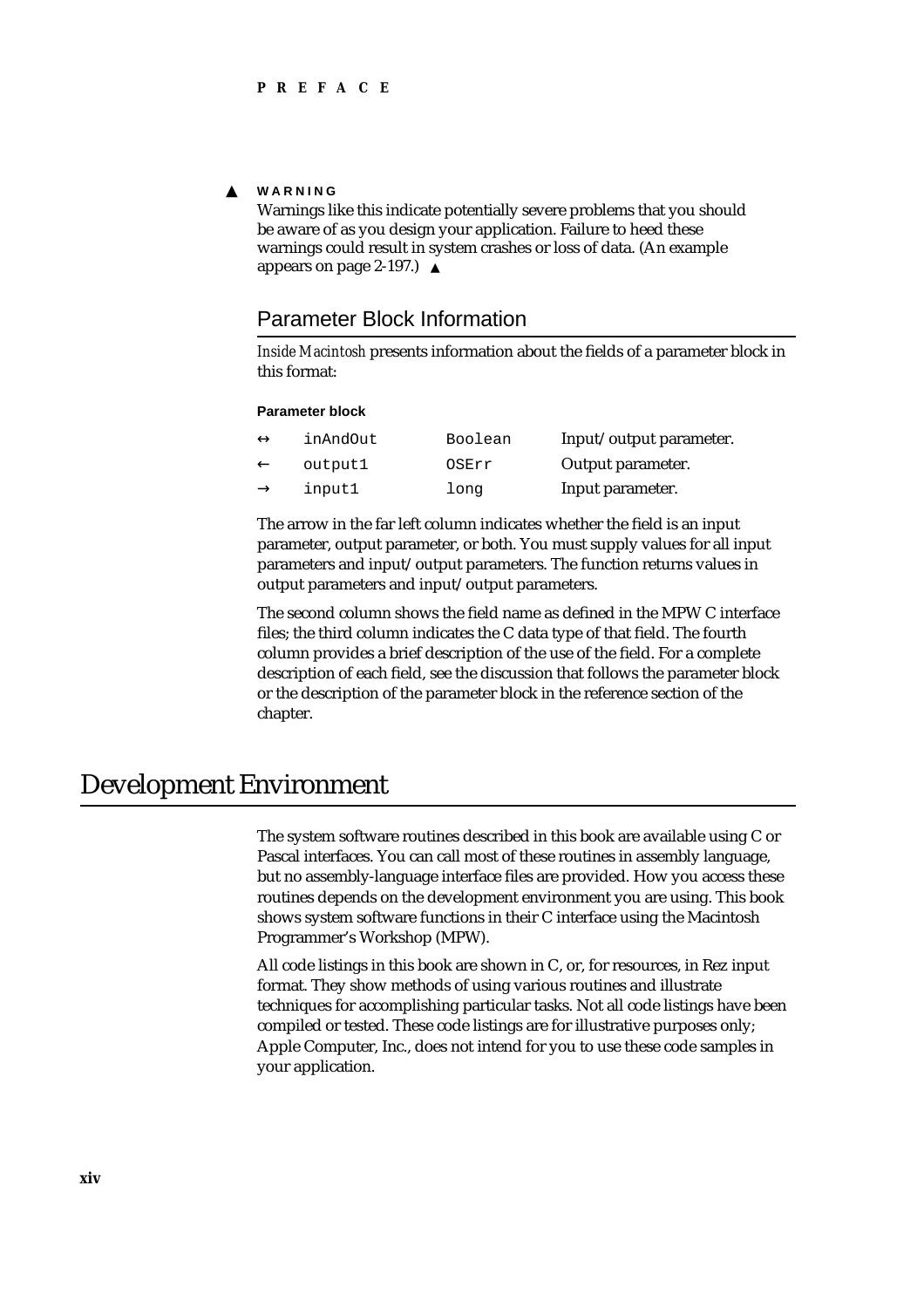# For More Information

APDA is Apple's worldwide source of information about more than 300 development tools, technical resources, and training products. APDA is a valuable resource for anyone interested in developing applications on Apple platforms. Customers receive the quarterly *APDA Tools Catalog* featuring all current versions of Apple development tools and the most popular third-party development tools. Ordering is easy. There are no membership fees, and application forms are not required for most products. APDA offers convenient payment and shipping options, including site licensing.

To order products or to request a complimentary copy of the *APDA Tools Catalog*, contact

APDA Apple Computer, Inc. P.O. Box 319 Buffalo, NY 14207-0319

| Telephone             | 800-282-2732 (United States)<br>800-637-0029 (Canada)<br>716-871-6555 (International) |
|-----------------------|---------------------------------------------------------------------------------------|
| Fax                   | 716-871-6511                                                                          |
| AppleLink             | <b>APDA</b>                                                                           |
| <b>America Online</b> | APDAorder                                                                             |
| CompuServe            | 76666.2405                                                                            |
| Internet              | APDA@applelink.apple.com                                                              |

If you provide commercial products and services, call 408-974-4897 for information on the developer support programs available from Apple.

For information on registering application signatures, file types, Apple events, and other technical information, contact

Macintosh Developer Technical Support Apple Computer, Inc. 20525 Mariani Avenue, M/S 303-2T Cupertino, CA 95014-6299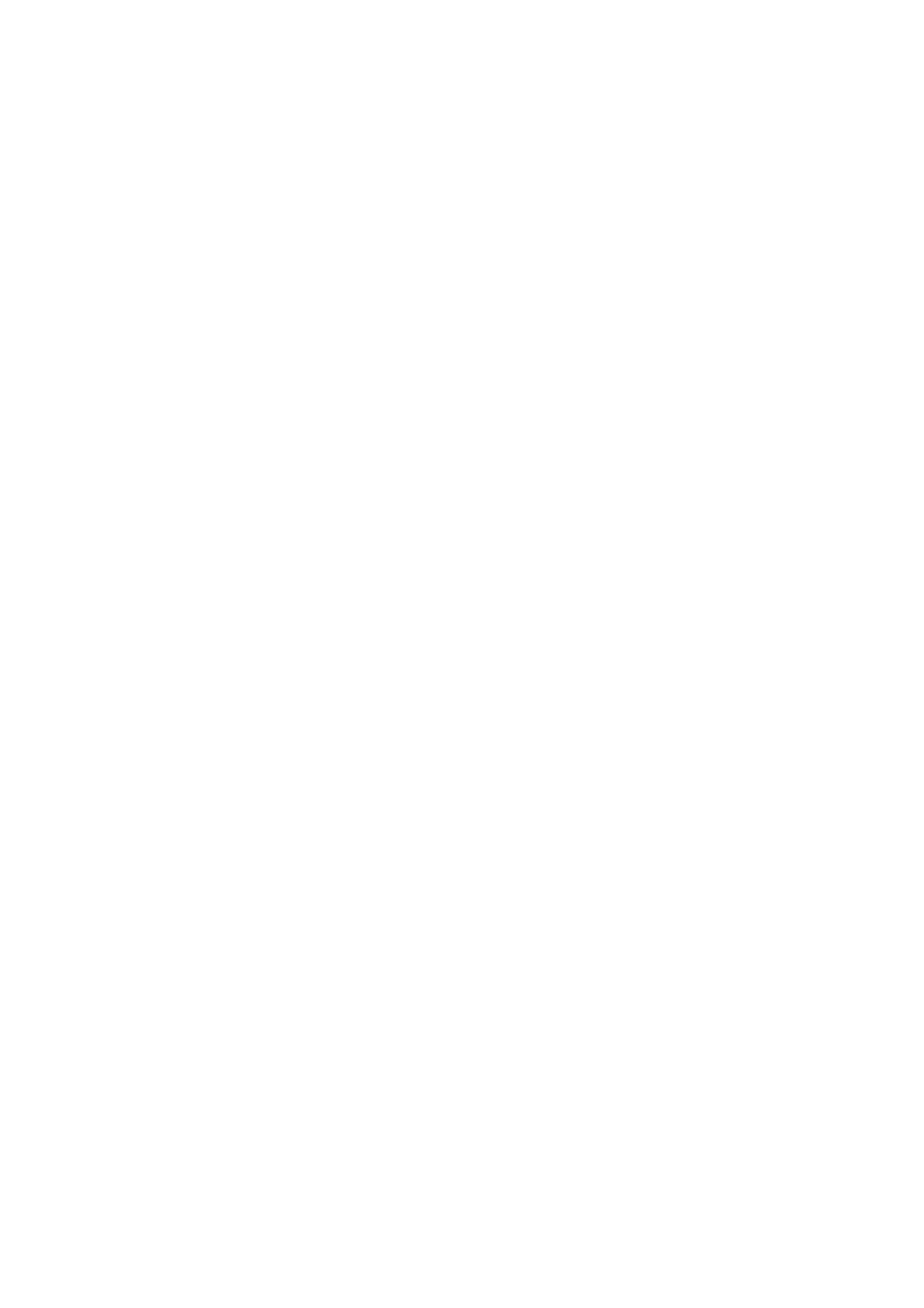# Introduction to Service Access Modules

# **Contents**

Overview 1-3 Messaging Service Access Modules 1-4 Catalog Service Access Modules 1-6 AOCE Setup and Address Templates 1-7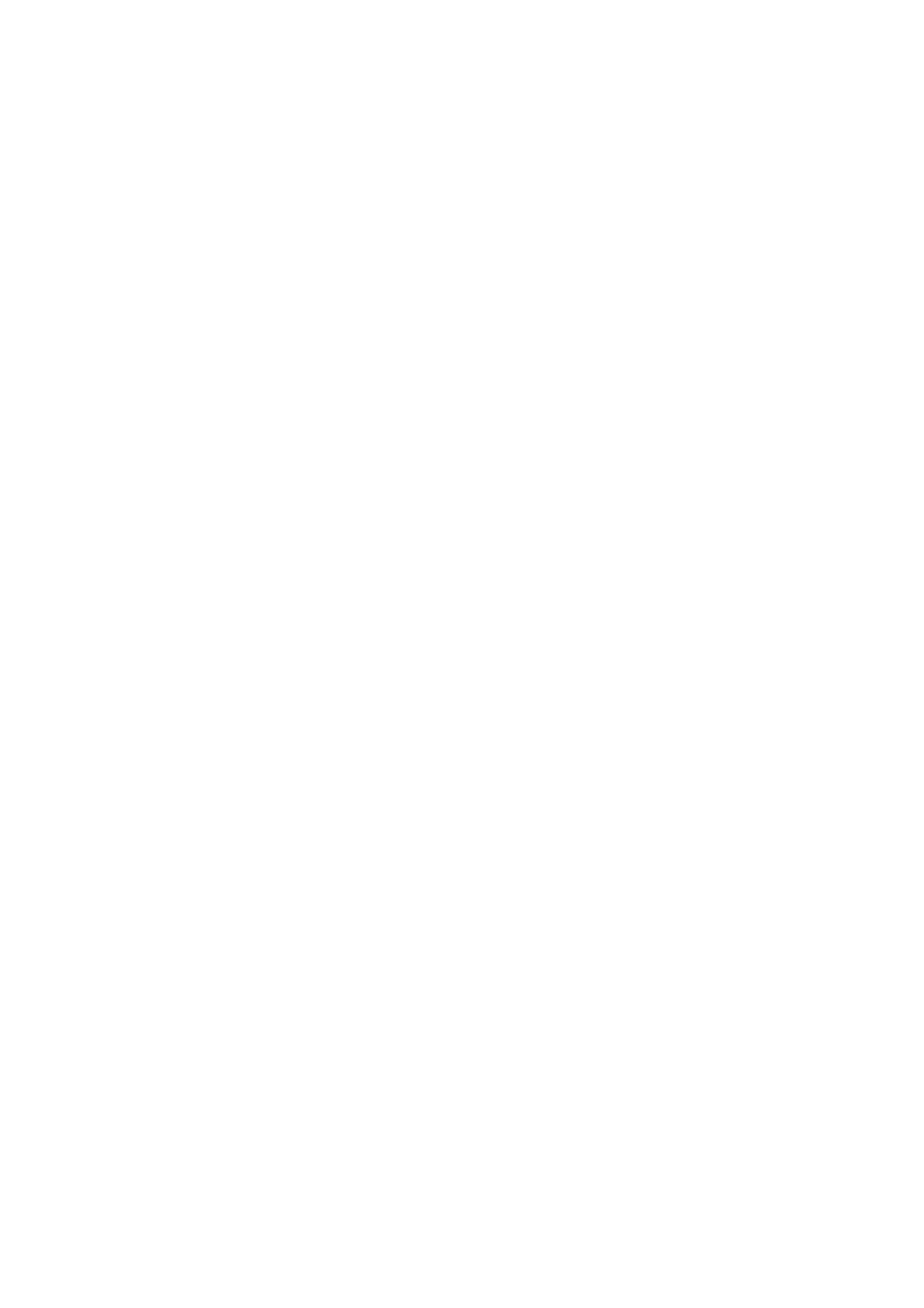Introduction to Service Access Modules

This book describes service access modules and their setup and address templates. A service access module (SAM) extends a user's PowerTalk system to provide access to non-AOCE mail and messaging services and catalog services.

The AOCE software comes with a set of application programming interfaces (APIs) that allow you to extend the features provided by PowerTalk, to build collaborative applications, and to create service access modules that integrate external services into a user's PowerTalk environment. This book describes the APIs you can use to create SAMs and tells you how to write and set up a SAM. The AOCE APIs used by application programs are described in the book *Inside Macintosh: AOCE Application Interfaces*.

You should read this chapter if you are interested in developing a service access module for PowerTalk system software. PowerTalk system software is the implementation of the Apple Open Collaboration Environment (AOCE) technology by Apple Computer, Inc. You will find detailed information about service access modules in the remaining chapters of this book.

This chapter gives a brief overview of service access modules and describes how they fit into a PowerTalk system. Then, it briefly describes mail and messaging service access modules, catalog service access modules, and the AOCE setup and address templates needed for the configuration of service access modules.

### **Overview**

Service access modules and their setup and address templates provide

- a user interface for non-AOCE mail and messaging services that is consistent with that provided by the PowerTalk system software and PowerShare servers
- a user interface for browsing, searching, and editing information contained in non-AOCE databases and address directories that is consistent with that provided by PowerTalk and PowerShare catalogs
- a consistent programming interface for collaborative application developers, facilitating the development of cross-platform collaborative applications

Through the mechanism of the service access module, the PowerTalk system software architecture simplifies a Macintosh computer user's interaction with existing mail and messaging services and with catalog services. A **service access module** (SAM) is a software component that provides the PowerTalk user with access to external mail and messaging services or catalog services. **External services** are those that are not provided automatically with PowerTalk system software and PowerShare servers. A SAM provides its services to the user through the Catalogs and Mailbox Extensions to the Finder and through AOCE templates. Therefore, the user interface is consistent across different mail and messaging services and catalog services.

Consider the situation prior to the advent of AOCE technology. A Macintosh user with accounts on a variety of electronic mail services, such as AppleLink, the Internet, CompuServe, cc:Mail, and QuickMail, had to log on to each of these services to send and receive mail. With PowerTalk software installed, by contrast, a user can employ a single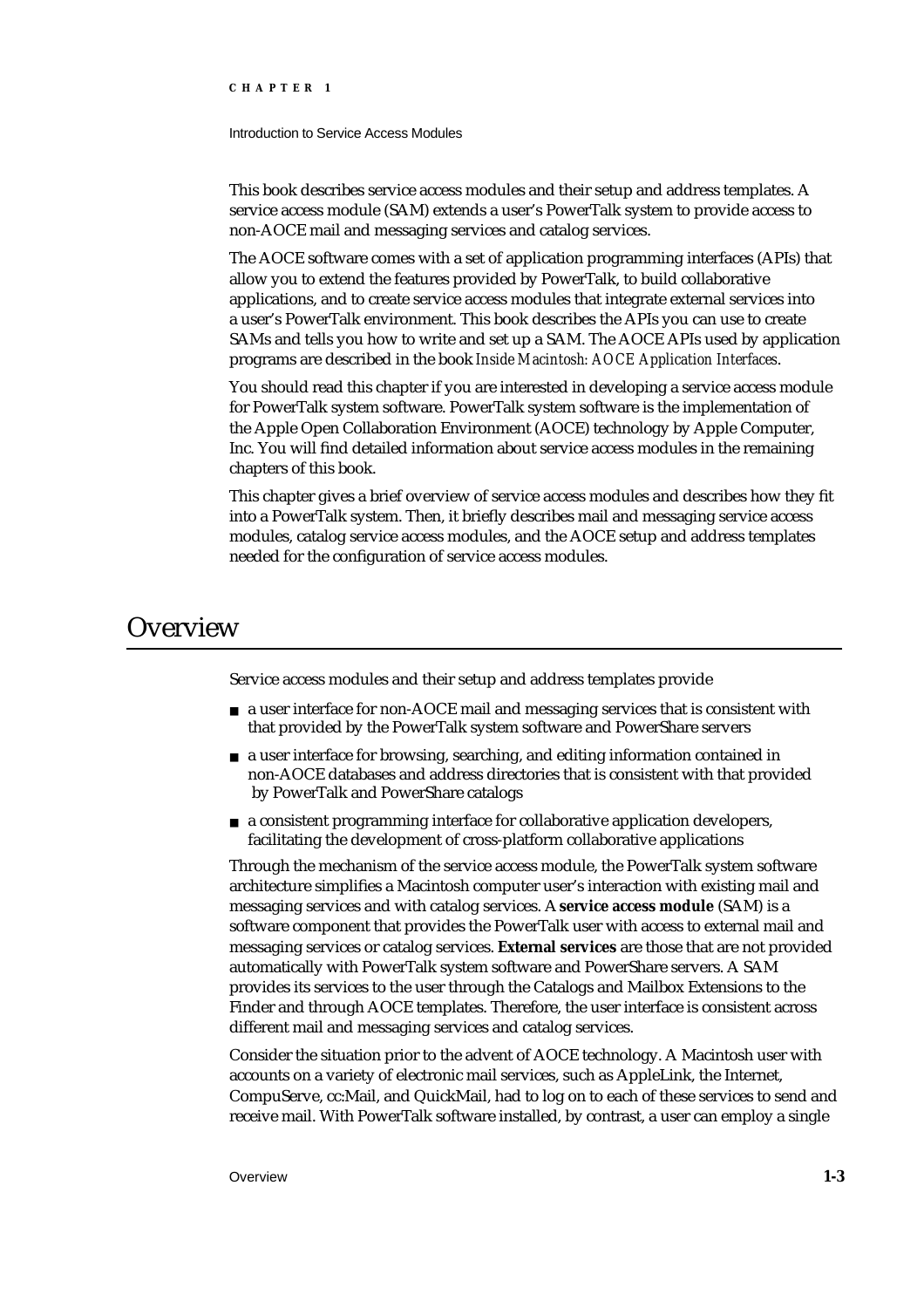### Introduction to Service Access Modules

method to access all electronic mail services, sending and receiving all types of electronic mail through a single mailbox on the desktop. You can provide a PowerTalk user with access to an external mail or messaging system by writing a messaging service access module (MSAM).

Typically, a user needs a repository of addresses and the ability to look up those addresses to make use of a mail service. In a PowerTalk system, addresses are stored in catalogs. Although one of the primary uses of a catalog is to store addresses, the content of catalogs is not limited to address information. In fact, you can provide a catalog service access module (CSAM) and associated AOCE templates to allow a PowerTalk user to browse and read any sort of information stored in any sort of external database, address directory, or catalog, regardless of the structure of the underlying information.

AOCE technology allows two types of MSAMs: server-based and personal. Whereas a server-based MSAM requires a system administrator to set it up and maintain it, any user can install a personal MSAM on his or her computer, becoming both the system administrator and a user of the system (in much the same way that System 7 provided personal file sharing). All CSAMs are personal, installed on an individual user's computer. Personal SAMs require minimal setup by the user and need no intervention by a system administrator.

## Messaging Service Access Modules

A messaging service access module (MSAM) provides a link or gateway to an external mail or messaging service. A mail service transfers information between people. A messaging service transfers information between processes. An MSAM may provide either mail or messaging services, or both.

An MSAM's basic tasks are to translate addresses and data from AOCE formats to external formats and vice versa, and to transfer messages. Historically, most gateways have been mail gateways, and most mail has consisted of plain text data. However, users can now exchange mail that contains styled text, pictures, sounds, and movies as well. Processes can also exchange data in a variety of formats.

MSAMs come in two basic types—server-based and personal. A server-based MSAM acts much like a traditional store-and-forward mail gateway. It provides a transportlevel connection between a PowerShare mail server and one or more external mail or messaging services. The external services may be of different types. For instance, it is possible for a single server-based MSAM to provide a connection to AppleLink and to the Internet. A server-based MSAM must be set up and maintained by a system administrator and typically connects large systems.

A server-based MSAM does not work on behalf of individual users; it does not need individual account or password information. It delivers messages to a system. It is not responsible for delivering the message to the recipient. You implement a server-based MSAM as a foreground application.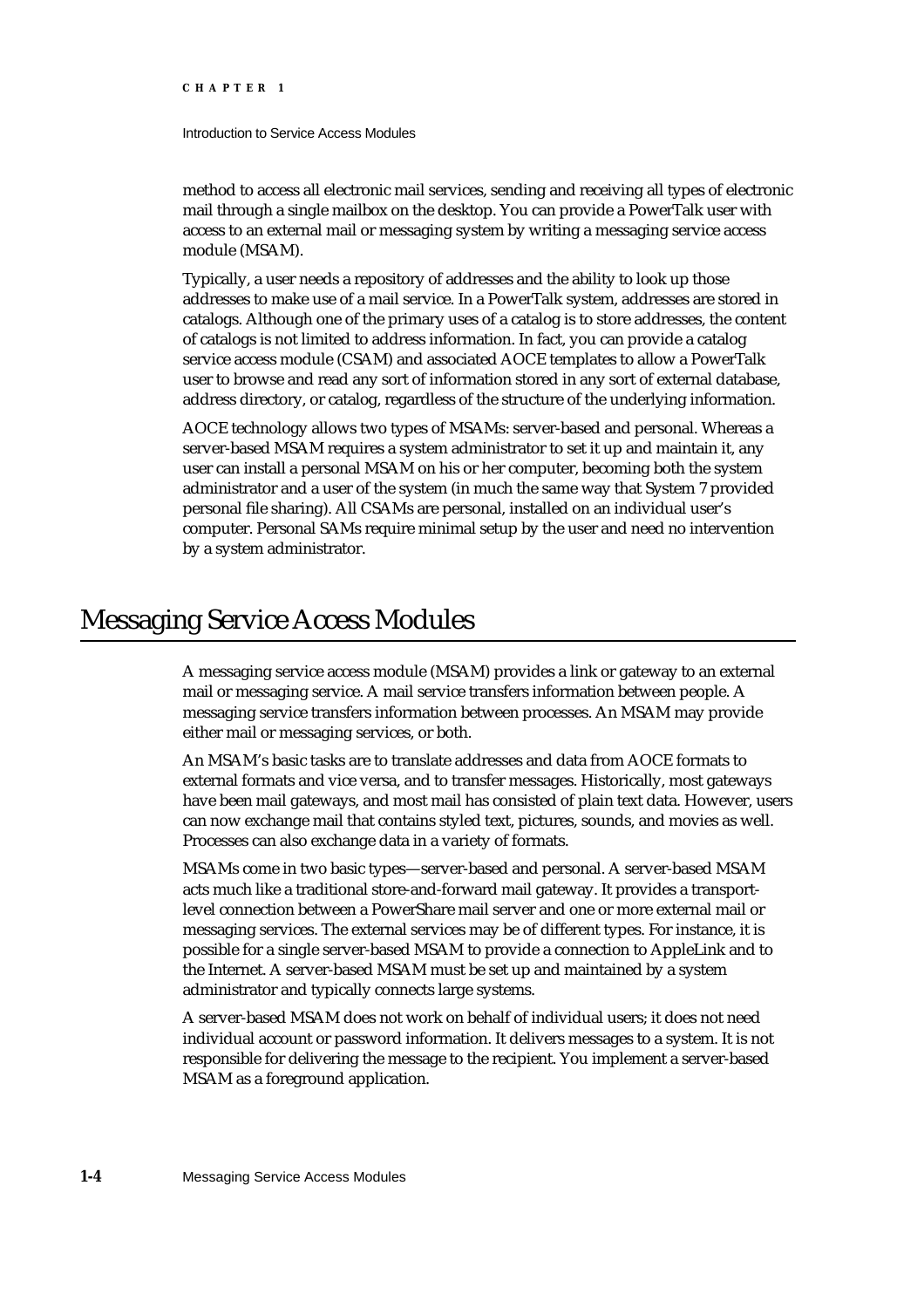### Introduction to Service Access Modules

Personal MSAMs represent a major innovation in the use of gateways, unique to the Macintosh computer. A personal MSAM is user-centered; it acts as the user's agent. It provides a user with a personal connection to an external mail or messaging service through the Mailbox Extension to the Finder. A user simply drops the MSAM into the System Folder and provides configuration information through the PowerTalk Key Chain. A personal MSAM does not require the services of a network or system administrator.

Usually, one thinks of a personal MSAM as connecting a user to a mail service, for example, the AppleLink service. A personal MSAM can also provide access to private devices connected to the user's Macintosh computer. For instance, you can write a personal MSAM to connect to a fax modem.

There are many implementation decisions you must make when writing a personal MSAM. For instance, once the user has read a message, you must decide whether to delete the message in the user's account on the external mail service, or to keep a copy of the message. The choice has certain implications for the user. Consider an MSAM that automatically deletes mail once it has been read. Suppose a user opts to have mail automatically downloaded at certain times (a feature all personal MSAMs should offer). In this case, when the user is not at his or her Macintosh computer, he or she may not have access to the mail (because, once the MSAM has downloaded the mail, no copy exists on the external mail service). If, however, the MSAM keeps a copy of previously read mail on the external mail system, then the user must periodically empty the mailbox on the external mail system or the mail server's disk will eventually become full. Your MSAM can deal with such choices in any way you see fit, including offering the user both options in a preferences dialog box.

Another example concerns whether or not to store incoming mail on the user's Macintosh computer. Personal MSAMs create message summaries for incoming mail. A message summary contains important information about the message, such as the sender, the subject, the time it was sent, and so forth. As a result, the user can browse incoming mail without the message itself being physically present on the user's computer. An MSAM can then download the message itself only when the user actually wants to open and read the message. Downloading a message on demand is an advantage if disk space is in short supply on the user's Macintosh. On the other hand, it is a disadvantage if the physical connection over which the message is transferred is slow.

You make these and other implementation decisions by considering the characteristics of the mail system to which you provide access and the needs of your users. PowerTalk system software does not dictate these decisions. You implement a personal MSAM as a background application.

The current implementation of AOCE system software does not fully support the transfer of process-to-process messages by a personal MSAM.

For detailed information about writing an MSAM, see the chapter "Messaging Service Access Modules" in this book.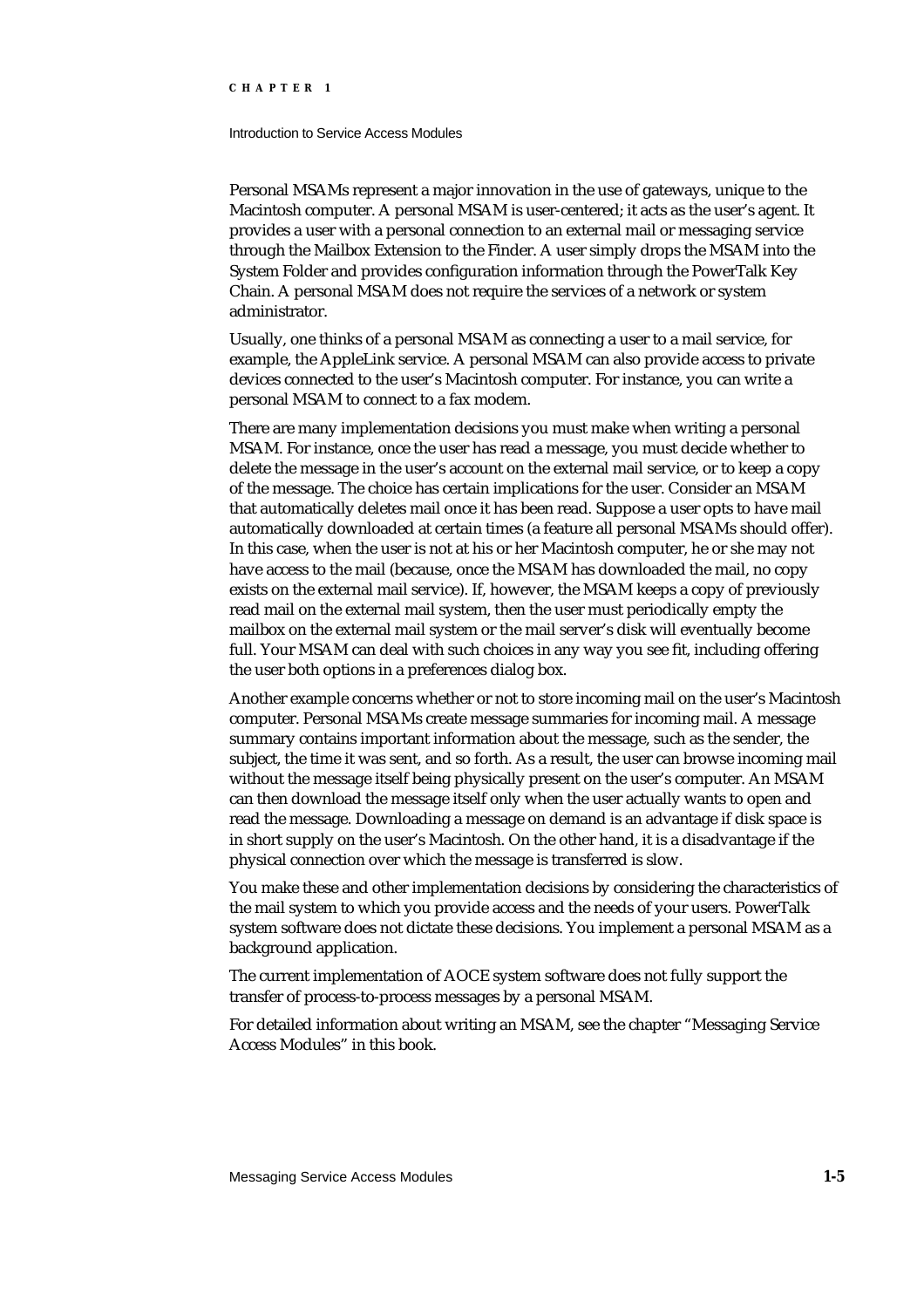Introduction to Service Access Modules

# Catalog Service Access Modules

A catalog service access module (CSAM) provides a user with access to one or more catalogs of information and with a consistent way of browsing and searching the information. A CSAM implements the Catalog Manager API for an external catalog or database and translates data between AOCE data formats and those of the external catalogs that the CSAM supports.

AOCE catalog services grew out of the need to provide a way for users to browse and search for the addresses of those they wanted to communicate with. Once an MSAM is available to a user, it is useful only if the user knows one or more addresses reachable through that MSAM. Typically, a user wants to look up addresses in an address directory. For this reason, an MSAM is usually accompanied by a CSAM that gives the user access to a catalog containing addresses available on a given messaging service.

AOCE catalogs can contain any type of information. You can write a CSAM that has no association with an MSAM. The CSAM may provide access to a database containing, for example, a native plant encyclopedia or a reference on human nutrients. A catalog can contain any information that can be stored in AOCE records and attributes and that can be displayed by AOCE templates.

Because not all external catalogs and databases have the same capabilities, a CSAM must provide a set of capability flags to the Catalogs Extension to the Finder. The flags indicate the capabilities of each catalog the CSAM supports. The user interacts directly with the Catalogs Extension (CE) to search a catalog. Therefore, the user is limited to the search capabilities of the CE and cannot use additional search or query capabilities that may exist in the external catalog or database.

A CSAM is not limited to accessing traditional shared databases. You can write a CSAM to access private devices that the user connects to the Macintosh computer. For example, a catalog can reside on a compact disc.

Most users search or browse catalogs in real time. Because the task of retrieving information is performance-sensitive, you implement a CSAM as a driver.

The AOCE software architecture does not prevent the development of server-based CSAMs. However, support for server-based CSAMs is not currently implemented in the AOCE software. If you want to make information available to networked users as a server-based catalog, you can write an application that transfers your external catalog information into a PowerShare catalog.

As is the case with MSAMs, there are numerous implementation decisions that you must make when writing a CSAM. The AOCE system software architecture allows for much flexibility. For example, you can cache information from your external catalog locally or you can retrieve it when the user wants it. You make these decisions based on the characteristics of the catalog services you support and the needs of your users.

For detailed information about writing a CSAM, see the chapter "Catalog Service Access Modules" in this book.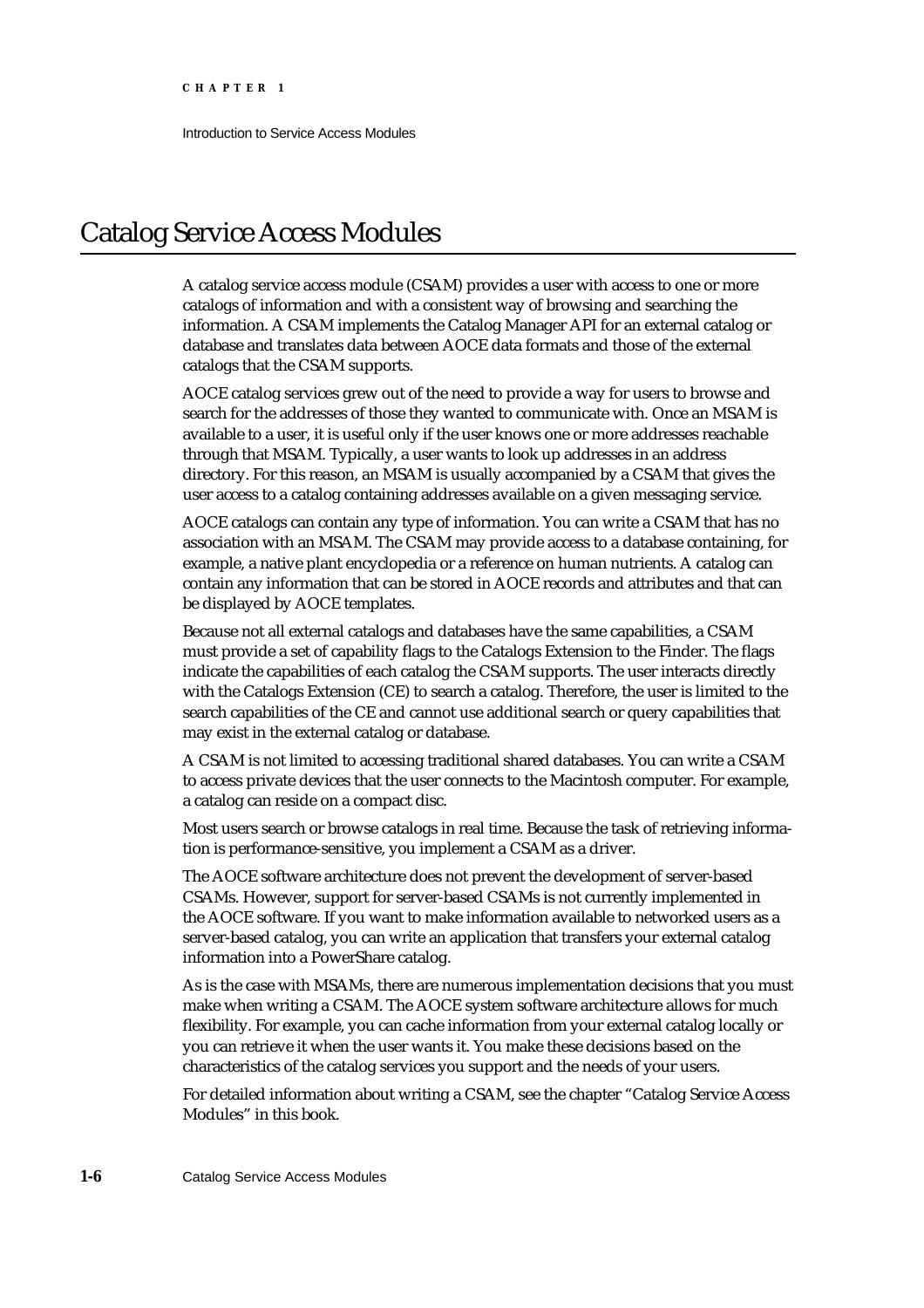Introduction to Service Access Modules

# AOCE Setup and Address Templates

A special catalog called the *PowerTalk Setup catalog* stores information about all of the mail and messaging and catalog services available to the user of a given Macintosh. The writer of a personal MSAM or CSAM must provide a setup template, which is a set of AOCE templates that work with the PowerTalk Key Chain to allow the user to set up and configure the mail or catalog service. The user enters such information as the account name and password, automatic connection preferences, and so forth.

If you are writing an MSAM, you also need to provide an address template that allows the user to create addresses for the external messaging system.

For detailed information about writing AOCE setup and address templates, see the chapter "Service Access Module Setup" in this book.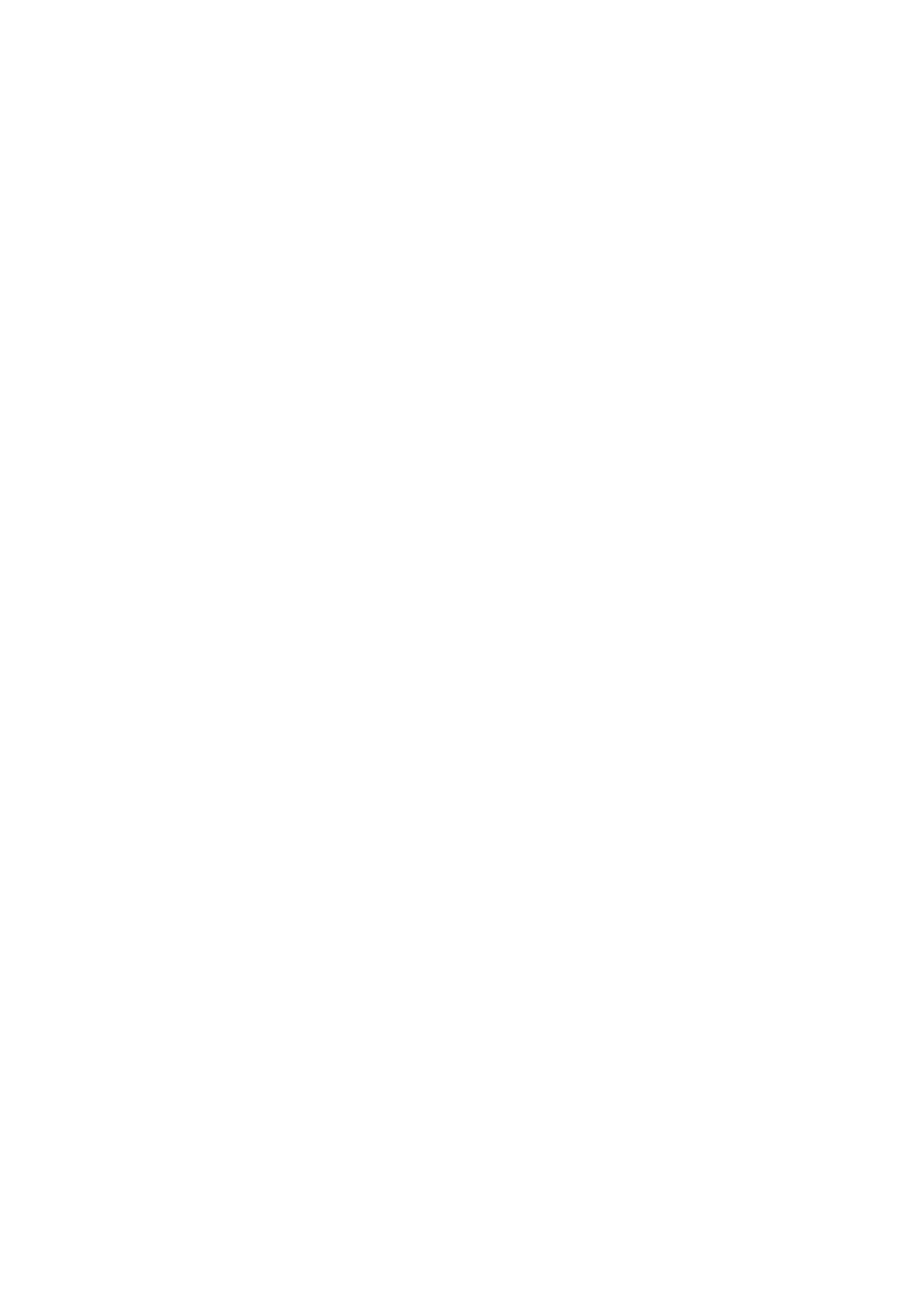# Messaging Service Access Modules

## **Contents**

Introduction to Messaging Service Access Modules 2-6 Personal MSAMs 2-9 Server MSAMs 2-11 MSAM Modes of Operation 2-12 Types of Messages 2-16 Basic Messages 2-16 Letters 2-17 Reports 2-23 AOCE Addresses 2-23 AOCE High-Level Events 2-32 System Location 2-35 Using the MSAM API 2-35 Determining Whether the Collaboration Toolbox Is Available 2-36 Determining the Version of the IPM Manager 2-36 Launching a Personal MSAM 2-36 Initializing a Personal MSAM 2-37 Initializing a Server MSAM 2-40 Handling Outgoing Messages 2-43 Enumerating Messages in an Outgoing Queue 2-44 Opening and Closing a Message 2-46 Determining the Message Family 2-47 Determining What Is in a Message 2-47 Reading Letter Attributes 2-47 Interpreting Creator and Type for Messages and Blocks 2-50 Reading Addresses 2-51 Reading Letter Content 2-57 Reading a Nested Message 2-59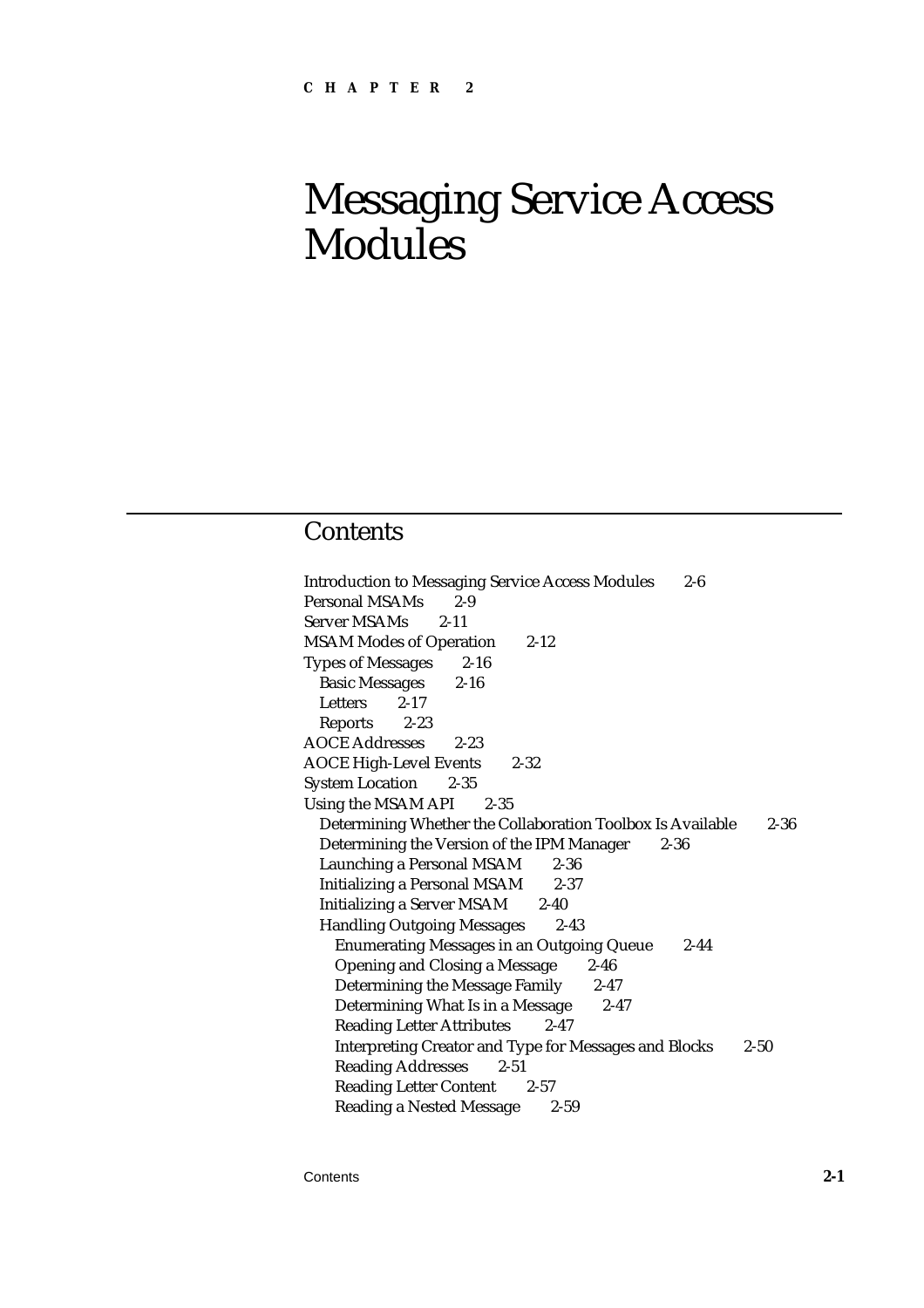Marking Recipients 2-60 Generating a Report 2-61 Writing Incoming Messages 2-62 Choosing Creator and Type for Messages and Blocks 2-64 Creating a Letter's Message Summary 2-64 Creating a Letter 2-70 Creating a Non-Letter Message 2-71 Writing Letter Attributes 2-72 Writing Addresses 2-73 Writing Letter Content 2-76 Submitting a Message 2-79 Receiving a Report 2-80 Deleting a Message 2-81 Translating Addresses 2-82 Translating From an AOCE Address 2-83 Translating to an AOCE Address 2-88 Logging Personal MSAM Operational Errors 2-91 Messaging Service Access Module Reference 2-93 Data Types and Constants 2-94 The MSAM Parameter Block 2-94 The Mail Buffer 2-96 The Mail Reply Structure 2-96 The Enumeration Structures 2-97 The Mail Time Structure 2-99 The Letter Attribute Structures 2-99 The Recipient Structures 2-106 The Segment Types 2-109 The Enclosure Information Structure 2-111 The Image Block Information Structure 2-112 The High-Level Event Structures 2-113 The Server MSAM Administrative Event Structures 2-116 The Personal MSAM Setup Structures 2-119 The Personal MSAM Letter Flag Structures 2-122 The Personal MSAM Message Summary Structures 2-124 The Personal MSAM Error Log Entry Structure 2-128 MSAM Functions 2-130 Initializing an MSAM 2-131 Enumerating Messages in a Queue 2-138 Opening an Outgoing Message 2-140 Reading Header Information 2-142 Reading a Message 2-150 Marking a Recipient 2-163 Closing a Message 2-167 Creating, Reading, and Writing Message Summaries 2-168 Creating a Message 2-176 Writing Header Information 2-178 Writing a Message 2-185

**2-2** Contents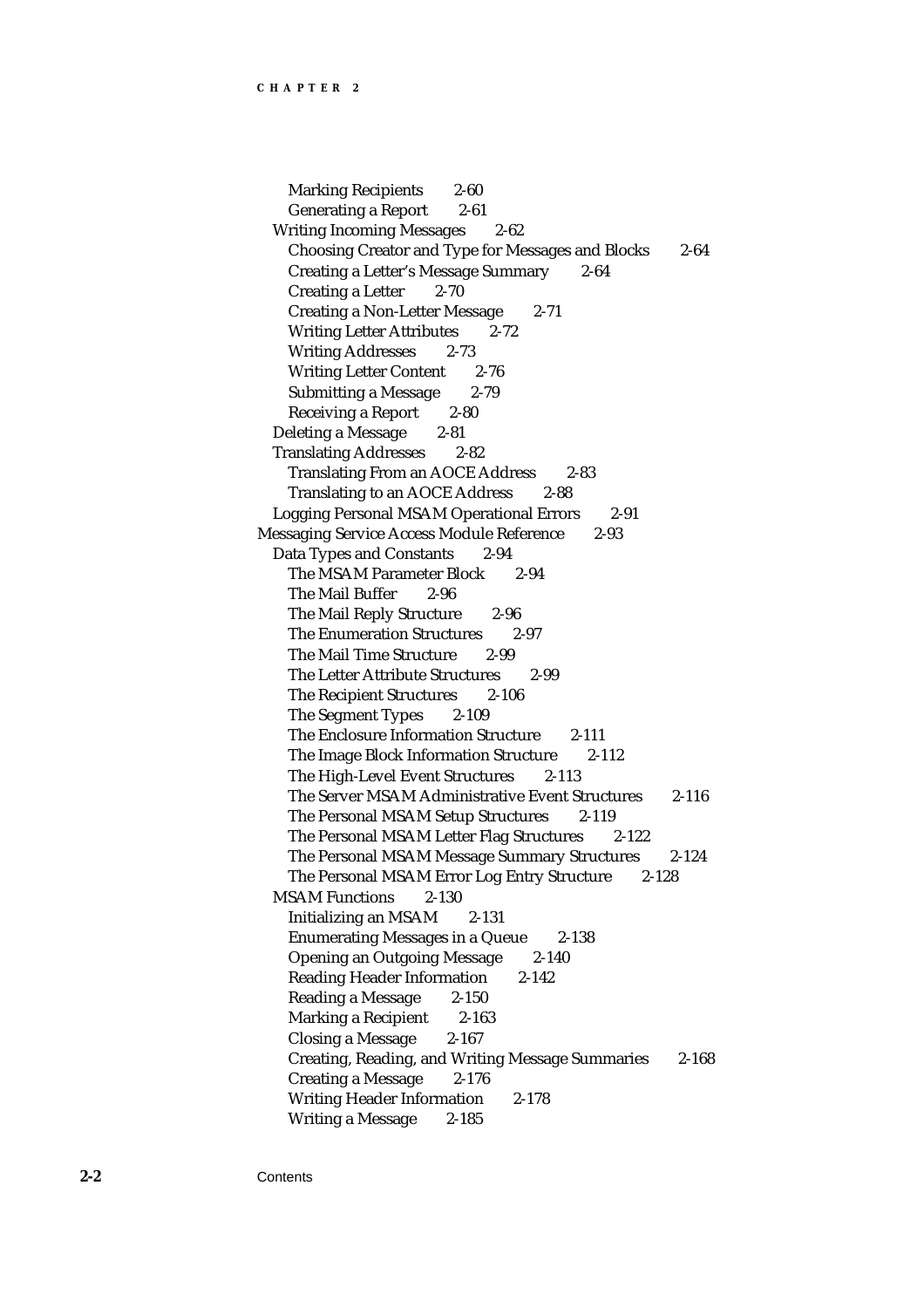Submitting a Message 2-200 Deleting a Message 2-202 Generating Log Entries and Reports 2-204 Shutting Down a Server MSAM 2-210 Setting Message Status 2-211 Personal MSAM Template Functions 2-213 Application-Defined Function 2-219 High-Level Events 2-220 Summary of the MSAM Interface 2-238 C Summary 2-238 Data Types and Constants 2-238 MSAM Functions 2-262 Application-Defined Function 2-264 Pascal Summary 2-264 Data Types and Constants 2-264 MSAM Functions 2-290 Application-Defined Routine 2-292 Assembly-Language Summary 2-293 Trap Macros 2-293<br>esult Codes 2-294 Result Codes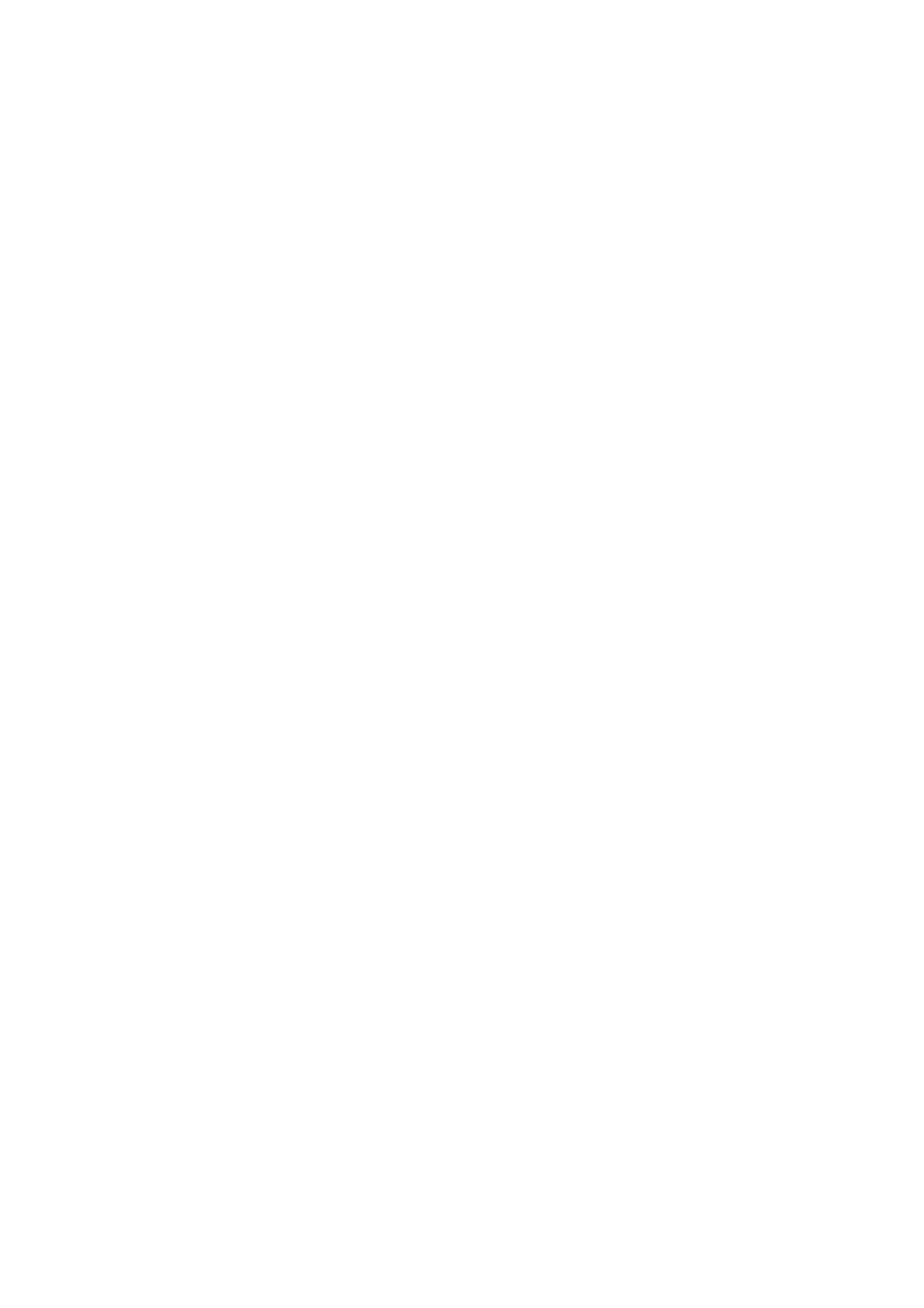### Messaging Service Access Modules

This chapter describes Apple Open Collaboration Environment (AOCE) messaging service access modules. A messaging service access module is a software component that provides the PowerTalk user with access to external mail and messaging services. You do not need to read this chapter if you are writing a mail or messaging application or adding mail or messaging capabilities to your application.

To write a messaging service access module, you need to be familiar with many components of AOCE software. You should read the chapters "Introduction to the Apple Open Collaboration Environment" and "AOCE Utilities" in *Inside Macintosh: AOCE Application Interfaces* before reading this chapter to get a general overview of AOCE software components and the shared AOCE data types and the utility routines that act on them. This chapter assumes that you are familiar with AOCE catalogs and records and their structures, and that you know how to read and write data to them. The chapters "Standard Catalog Package" and "Catalog Manager" in *Inside Macintosh: AOCE Application Interfaces* describe the high-level application programming interface (API) and the low-level API to AOCE catalogs, respectively.

To read and write AOCE records, you must obtain an authentication identity. Identities are described in the chapter "Authentication Manager" in *Inside Macintosh: AOCE Application Interfaces.* 

Along with your messaging service access module, you need to provide a type of AOCE template called an *address template* to allow the user to enter address information. If you are writing a personal messaging service access module, you also need to provide a setup template that allows the user to configure your access module. The chapter "AOCE Templates" in *Inside Macintosh: AOCE Application Interfaces* describes how to write an AOCE template. The chapter "Service Access Module Setup" in this book provides additional specific information about setup and address templates and their interaction with messaging service access modules and the PowerTalk Key Chain.

All messaging service access module developers need to be familiar with high-level events. See the chapter "Event Manager" in *Inside Macintosh: Macintosh Toolbox Essentials* for information about high-level events.

This chapter starts with an introduction to messaging service access modules. Subsequent sections describe

- personal messaging service access modules
- server messaging service access modules  $\overline{p}$
- the types of messages that are read and written by messaging service access modules  $\overline{p}$
- AOCE addresses
- the AOCE high-level events  $\overline{p}$
- how to get messages out of an AOCE system n.
- how to put messages into an AOCE system  $\overline{p}$
- the structures and routines in the messaging service access module APIn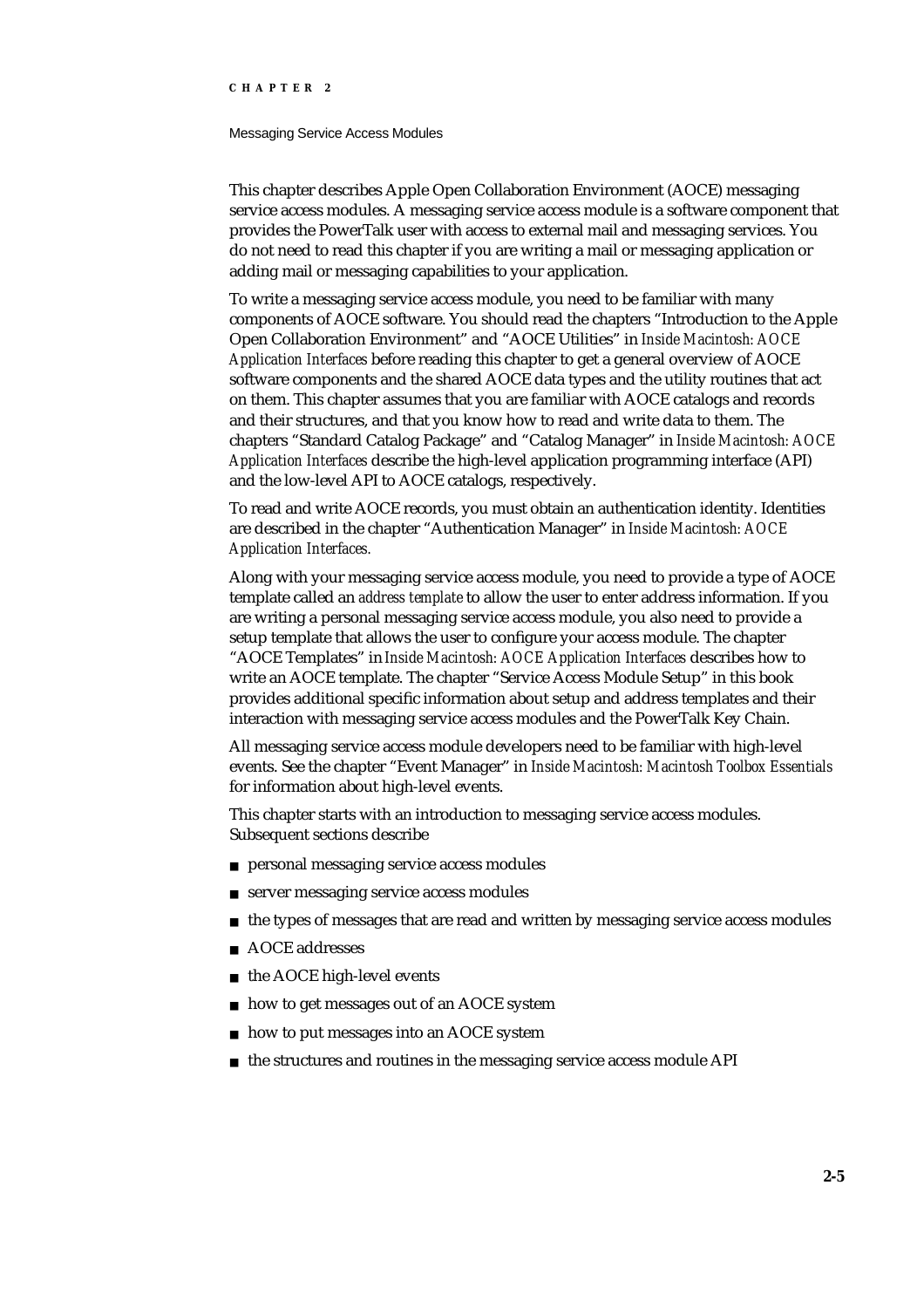Messaging Service Access Modules

# Introduction to Messaging Service Access Modules

A **messaging system** is a combination of hardware and software that provides people and processes with the ability to exchange electronic messages—it provides messaging services. Apple's **AOCE messaging system** consists of PowerTalk system software and PowerShare mail servers that allow Macintosh users and processes accessible over a network or via a modem to exchange electronic messages. Today there are many types of messaging systems, such as Internet, AppleLink, QuickMail, and so forth, with which AOCE users might want to communicate. To facilitate the exchange of messages between an AOCE messaging system and other existing and future messaging systems, the AOCE architecture defines a **messaging service access module (MSAM).** An MSAM links Apple's AOCE messaging system to another messaging system, extending the reach of messaging service clients.

The AOCE architecture defines two kinds of MSAMs. A **personal MSAM** translates messages and transfers them between a user's Macintosh and the user's account on another messaging system. It runs on a user's Macintosh. A **server MSAM** translates and transfers messages between a PowerShare mail server and a non-AOCE messaging system. A server MSAM transfers messages for any number of users located on the AppleTalk network to which it is connected. It runs on a Macintosh with a PowerShare mail server. Thus, the MSAM component of AOCE software architecture is scalable. It can provide service to a single user who uses a non-networked Macintosh computer or to large numbers of users in large internetworks.

Figure 2-1 shows how adding an MSAM to an AOCE system extends the reach of AOCE users. Prior to adding an MSAM, AOCE users cannot exchange electronic messages with others who are accessible only on a non-AOCE messaging system. Once an MSAM that connects to the non-AOCE messaging system is added, the AOCE users can exchange messages with people accessible on the non-AOCE messaging system.

The basic services provided by both personal and server MSAMs include

- n transferring messages between an AOCE messaging system and another messaging system
- n translating the content of messages between AOCE-defined formats and other formats
- translating message addresses between AOCE-defined formats and other formats n.
- n reporting the results of attempts to deliver messages

Personal and server MSAMs are described in more detail in the following sections.

### **A note on terminology**

Throughout this chapter, the term *message* is used as an inclusive term to refer to all types of messages. When information applies only to letters (a specific type of message), the term *letter* is used. When information applies only to messages that are not letters, the term **non-letter message** is used. Letters and messages are defined in the section "Types of Messages" beginning on page 2-16.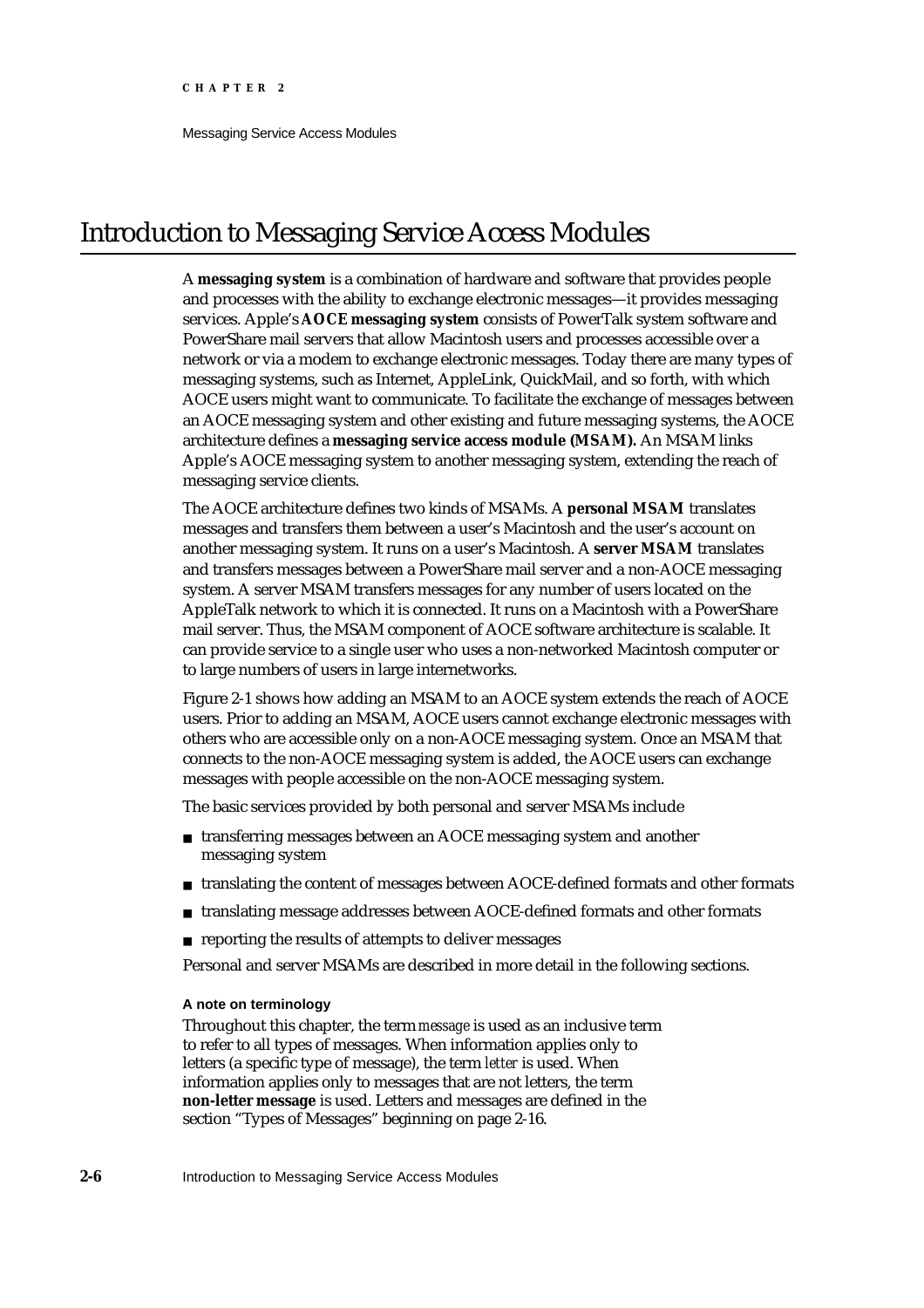### Messaging Service Access Modules

**Figure 2-1** Adding an MSAM



Messaging systems that are not provided automatically with PowerTalk system software and PowerShare servers are collectively referred to as **external messaging systems.** An external messaging system may handle only letters or non-letter messages or both.

The term **mail** refers to letters. Messaging systems that handle only letters are sometimes referred to as *mail systems*.

As a convention, this chapter refers to messages coming into an AOCE system from an external messaging system as **incoming messages** and to those that are leaving an AOCE system to go into an external messaging system as **outgoing messages.**

Throughout the chapter, the text distinguishes between personal and server MSAMs where appropriate. The term *MSAM* is used when the text applies to both personal and server MSAMs, unless it is clear from the context that only a personal or server MSAM is meant.

An MSAM is a low-level component in the AOCE software hierarchy. It does not directly provide services to a user or process; rather, it provides services indirectly through either the Standard Mail Package or the Interprogram Messaging (IPM) Manager. Thus, a client has a standard interface to all messaging systems, including those that are accessible via

Introduction to Messaging Service Access Modules **2-7**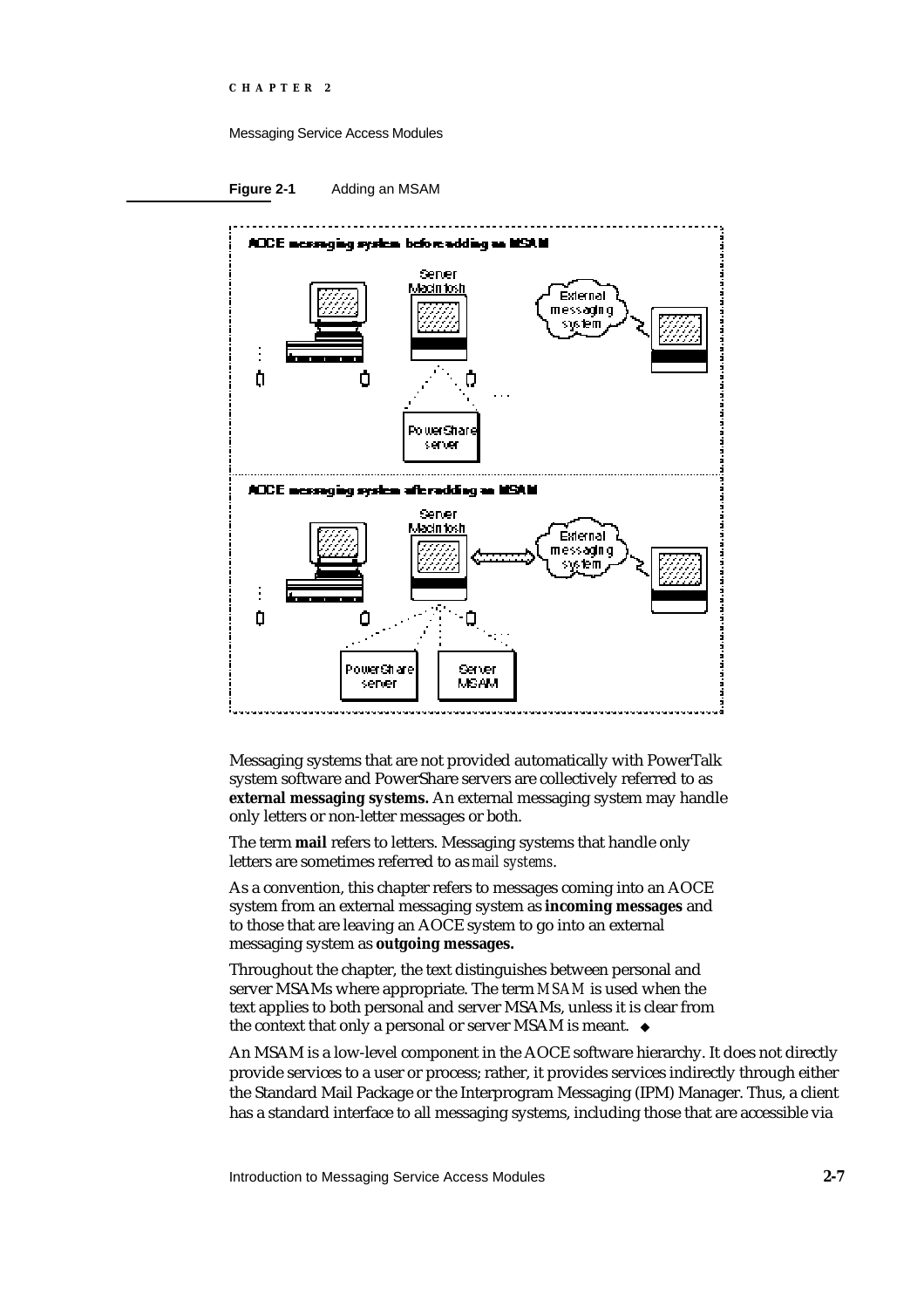Messaging Service Access Modules

MSAMs as well as Apple's PowerTalk and PowerShare services, regardless of underlying differences in how messages are accessed and formatted. Figure 2-2 shows the relationship of two clients, the Standard Mail Package, the IPM Manager, an MSAM, and an external messaging system.

### **Figure 2-2** An MSAM's relationship to AOCE software



MSAMs interact with the IPM Manager. Either the MSAM or the IPM Manager can initiate communication with the other. Figure 2-3 illustrates the way the IPM Manager and an MSAM initiate communications with each other. An MSAM initiates communication with the IPM Manager by calling one of the functions provided in the MSAM API. These functions are described in detail in the section "MSAM Functions" beginning on page 2-130.

The IPM Manager initiates communication with an MSAM by sending it a high-level event. The events that the IPM Manager may send to an MSAM, which typically instruct the MSAM to take some action or advise it of a status change, are described in the section "High-Level Events" beginning on page 2-220.

**Figure 2-3** Communication between the IPM Manager and an MSAM

|             | MSAM AP Hunctions       |      |  |
|-------------|-------------------------|------|--|
| IPM Manager |                         | MSAM |  |
|             | ADCE high-level events' |      |  |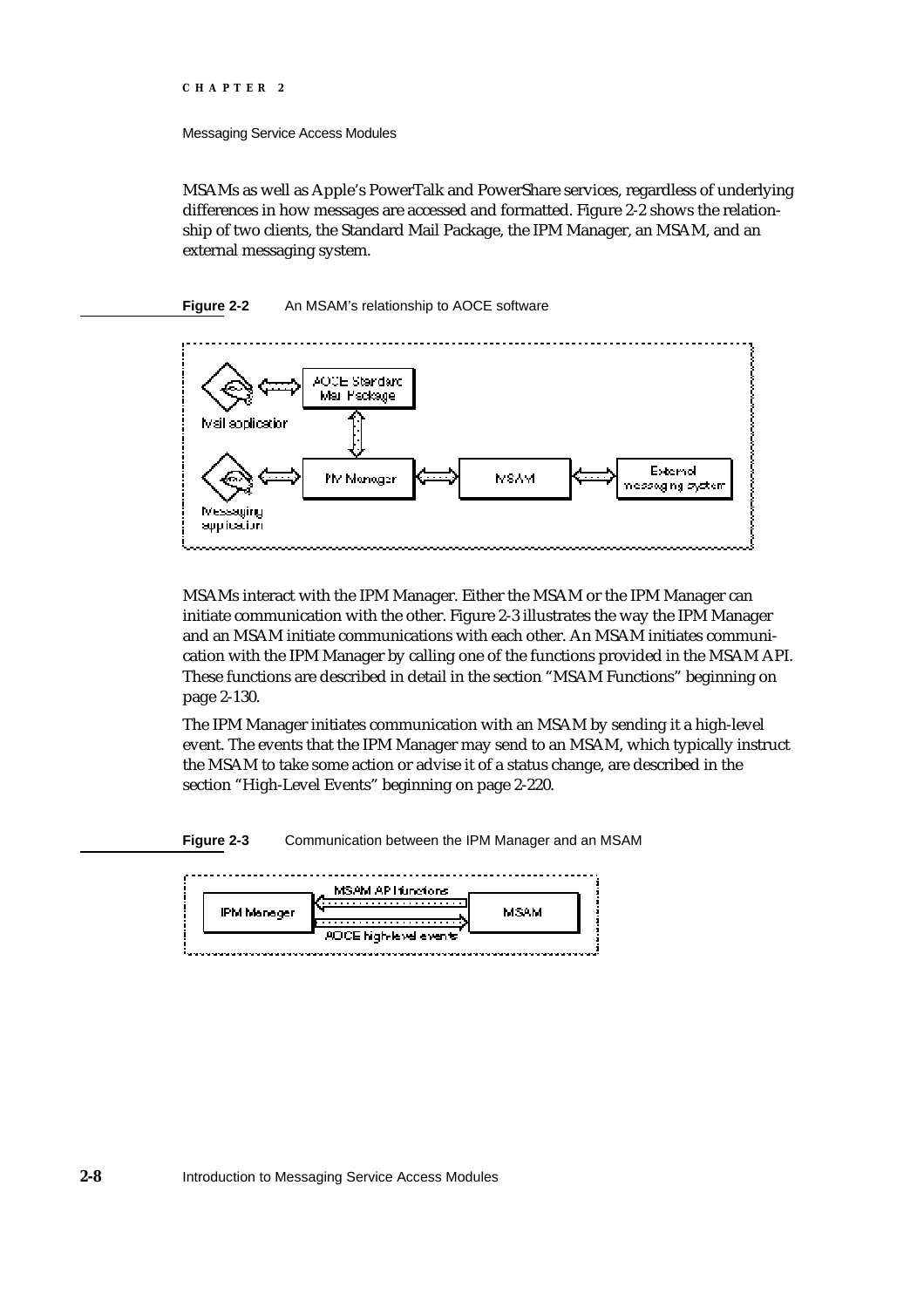Messaging Service Access Modules

## Personal MSAMs

A personal MSAM allows a user or a mail or messaging application to transfer messages between the user's Macintosh and users or applications on one or more external messaging systems. A personal MSAM connects to an external messaging system and transfers messages between the user's Macintosh and the external messaging system. The user or process must have an account on the external messaging system to which the personal MSAM provides access. The user's Macintosh does not need to be connected to an AppleTalk network.

A personal MSAM is a background-only application; that is, it has no user interface.

Every personal MSAM must be accompanied by AOCE templates that allow the user to configure the MSAM and to enter address information. These templates, called the *setup template* and *address template*, are described in the chapter "Service Access Module Setup" in this book. Information that applies to all AOCE templates is provided in the chapter "AOCE Templates" in *Inside Macintosh: AOCE Application Interfaces*.

A file containing a personal MSAM must have a file type of either 'msam' or 'csam'. If you provide both a personal MSAM and a catalog service access module (CSAM) in the same file, use the file type'csam'(for "combined service access module"). If you provide a personal MSAM only, use the file type 'msam'. You must include your setup and address templates in the same file as your personal MSAM.

Although personal MSAMs and server MSAMs both connect to external messaging systems and translate and transfer messages, there are a number of differences between them. See Table 2-1 on page 2-11 for a list of these differences.

A **slot**, as the term is used in the MSAM API and in this chapter, refers to a collection of information about one account on an external messaging system. The information includes whatever is necessary to allow an MSAM to access the account and retrieve and send messages. Slot information determines what external messaging system the MSAM connects to. The term **mail slot** refers to a slot that allows the transfer of letters. The term **messaging slot** refers to a slot that allows the transfer of non-letter messages.

Slot information is stored in the form of AOCE record attributes in records in the PowerTalk Setup catalog. The record types in which the information is stored differ depending on whether you provide a combined MSAM/CSAM or a stand-alone MSAM. If you provide a combined MSAM/CSAM, slot information and its associated catalog information is stored in a single Combined record. If you provide a stand-alone MSAM, slot information is stored in a Mail Service record (sometimes called a *slot record*) and associated catalog information is stored in a Catalog record. The setup template that you provide with your MSAM writes slot information to some of these records; the PowerTalk Key Chain writes to others. The chapter "Service Access Module Setup" in this book describes the required attributes of the Combined, Mail Service, and Catalog records, and it explains who is responsible for writing those attributes to the different types of records in the Setup catalog.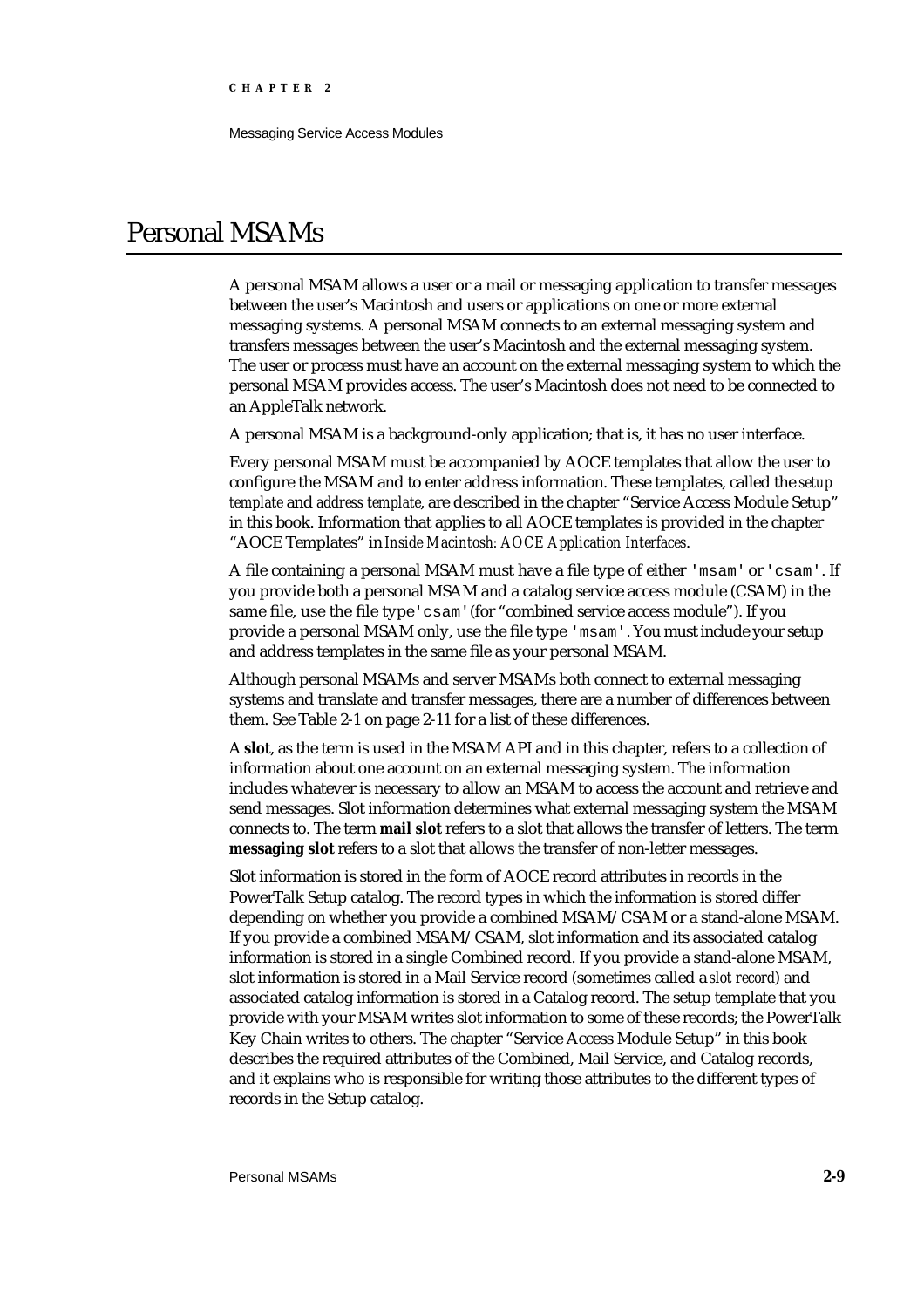### Messaging Service Access Modules

In addition to the required record attributes, slot information includes whatever is necessary to allow the MSAM to service the slot—for instance, an access telephone number and the line speed. MSAMs can define record attribute types to store slot configuration information.

A personal MSAM can manage more than one slot. For example, if a user had two accounts on an external messaging system of a given type, a personal MSAM would manage two slots, one for each of the user's accounts on that messaging system. A personal MSAM also can connect to more than one external messaging system. For example, if a user has an account on each of two independent messaging systems, the same personal MSAM can connect to each system and manage a slot for the user's account there.

Each mail slot that a personal MSAM manages has two queues: an incoming queue and an outgoing queue.

Each messaging slot that a personal MSAM manages has an outgoing queue. The notion of an incoming queue does not apply to messaging.

An **incoming queue** contains AOCE letters that the personal MSAM translates from mail received from its external messaging system and each letter's associated message summary. (See the section "MSAM Modes of Operation" beginning on page 2-12 for information about message summaries.) An **outgoing queue** contains messages that the personal MSAM must deliver to an external messaging system. A personal MSAM retrieves a message from an outgoing queue, translates it, and delivers it to the intended recipients on the external messaging system.

Note that any given queue contains either letters and message summaries or non-letter messages. It does not contain both. Figure 2-4 shows an example of a personal MSAM with three slots and their associated queues.





**2-10** Personal MSAMs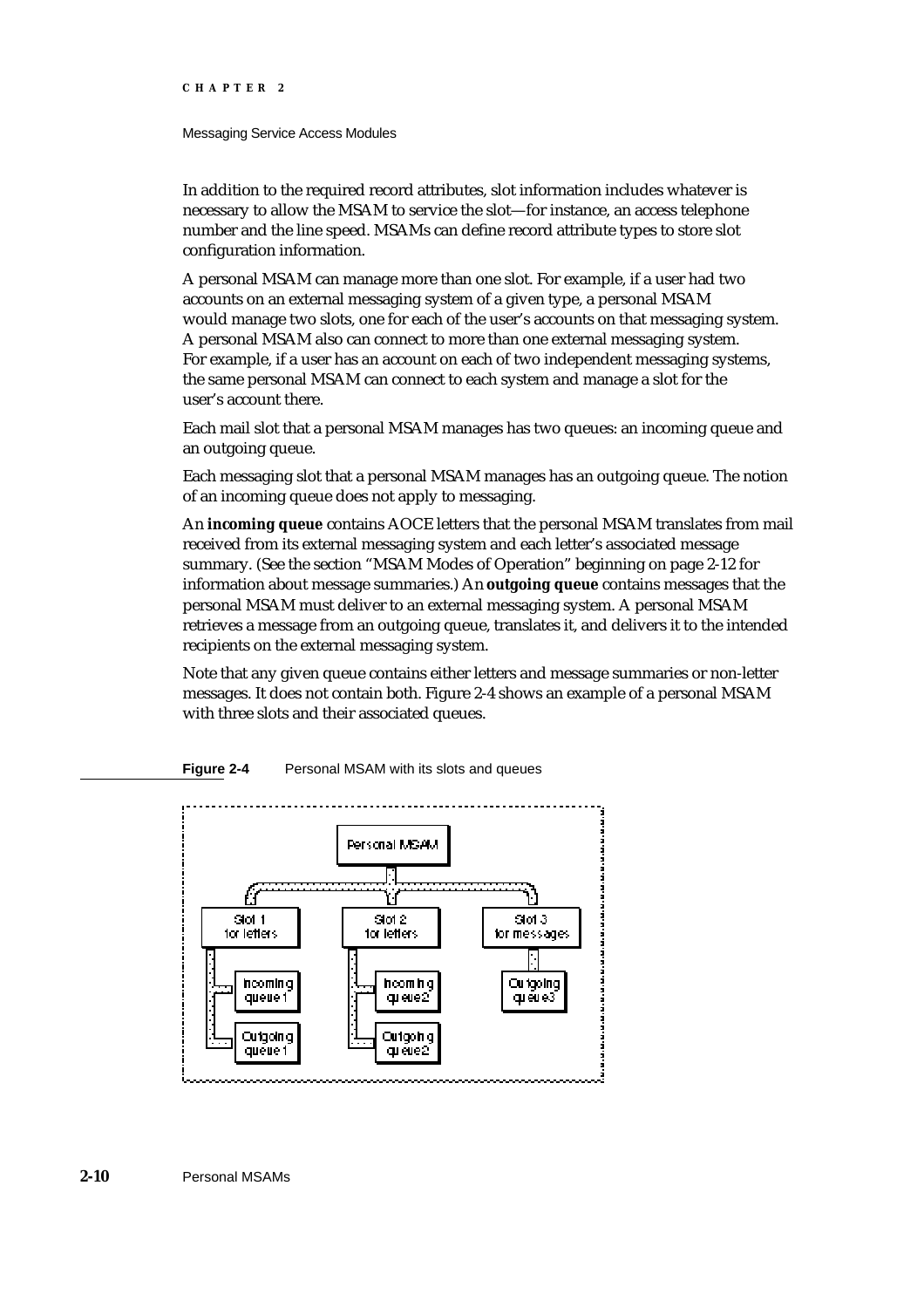Messaging Service Access Modules

### **IMPORTANT**

In release 1 of the AOCE software, the handling of non-letter messages is not fully supported for personal MSAMs. Therefore it is not advisable for a personal MSAM to implement the transfer of non-letter messages using release 1 of the AOCE software.

# Server MSAMs

A server MSAM allows users and processes on an AppleTalk network to exchange messages with other users and processes on one or more external messaging systems. It serves its clients indirectly by acting as a conduit for messages between a PowerShare mail server and the external systems to which the MSAM is connected. It must run on the same Macintosh as its PowerShare mail server.

Server MSAMs route messages between different messaging systems rather than between individual accounts on those systems. Therefore, a server MSAM does not necessarily need to know about specific accounts on an external messaging system, and, as a result, it has no concept of slots.

A server MSAM can connect to different types of messaging systems. For instance, a single server MSAM might connect to one or more Simple Mail Transfer Protocol (SMTP), X.400, and X.500 systems.

A server MSAM is a foreground Macintosh application. Once a server MSAM is launched, it should run continuously.

(A server MSAM and its PowerShare mail server do not have to run on a dedicated Macintosh. However, performance of other applications on the same Macintosh may suffer when the MSAM and server are very busy.)

Table 2-1 summarizes the differences between personal MSAMs and server MSAMs. (Not all of the differences have been discussed at this point.) You may want to refer to this table as you read succeeding sections in this chapter.

| <b>Characteristic</b><br><b>Application type</b> | <b>Personal MSAM</b><br>Background-only | <b>Server MSAM</b><br>Foreground                    |
|--------------------------------------------------|-----------------------------------------|-----------------------------------------------------|
| <b>Interconnects</b>                             | User/process to<br>specific account     | Multiple users/<br>processes to<br>messaging system |
| Needs specific account<br>information            | <b>Yes</b>                              | No                                                  |
| Uses slots                                       | Yes                                     | No                                                  |

**Table 2-1** Differences between personal MSAMs and server MSAMs

*continued*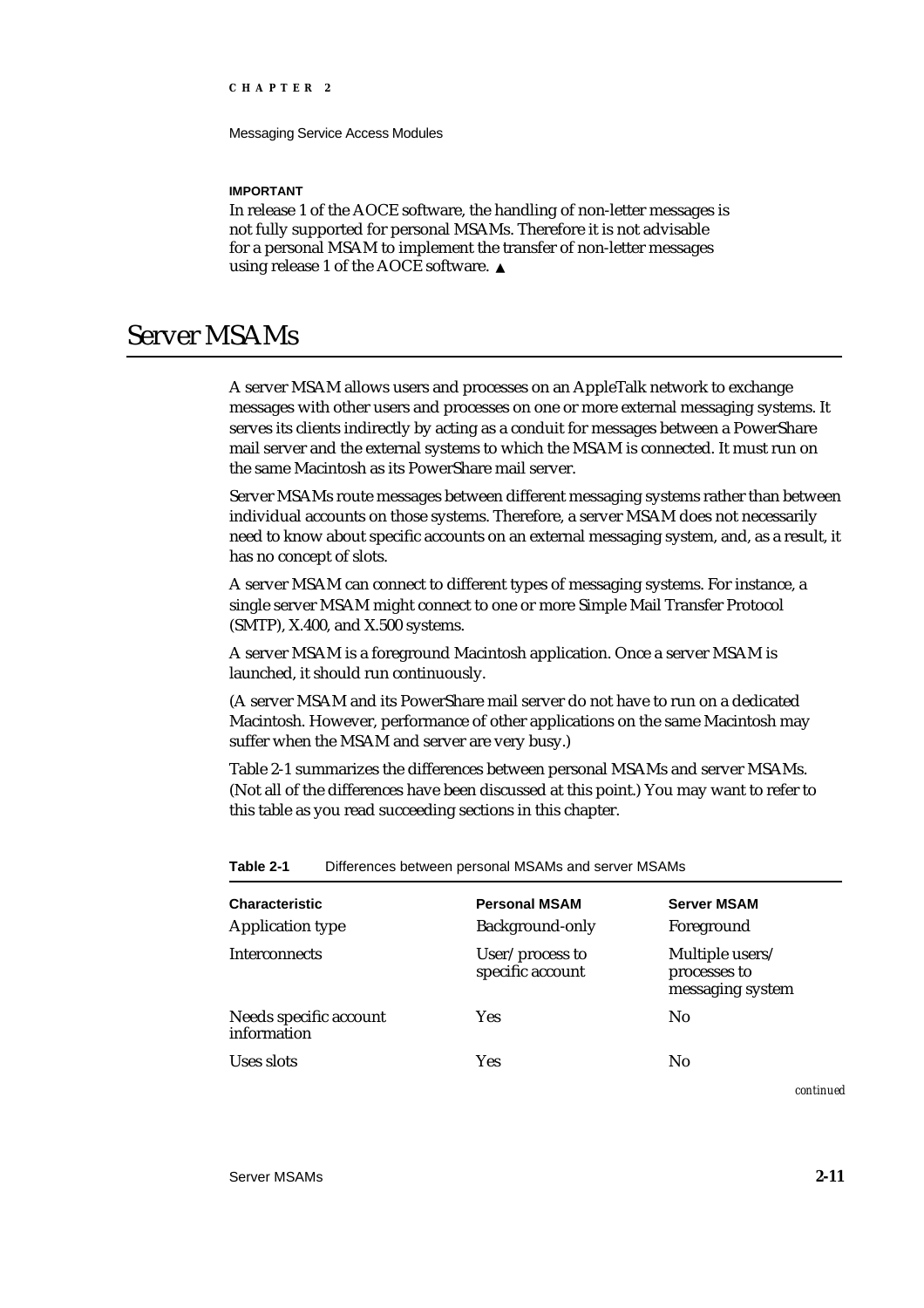### Messaging Service Access Modules

| <b>Characteristic</b>                        | <b>Personal MSAM</b>                                            | <b>Server MSAM</b>                                  |
|----------------------------------------------|-----------------------------------------------------------------|-----------------------------------------------------|
| Queues                                       | 1 outgoing queue per<br>slot; 1 incoming queue<br>per mail slot | 1 outgoing queue                                    |
| Writes message summaries                     | <b>Yes</b>                                                      | No                                                  |
| Can write incoming letters<br>on demand      | <b>Yes</b>                                                      | No                                                  |
| Needs setup template                         | <b>Yes</b>                                                      | No                                                  |
| Needs address template                       | Yes                                                             | Yes                                                 |
| Runs on                                      | A user's Macintosh                                              | A server Macintosh with<br>a PowerShare mail server |
| Must be connected to an<br>AppleTalk network | No                                                              | <b>Yes</b>                                          |
| Transfers messages for more<br>than one user | $\rm No$                                                        | Yes                                                 |
| Mode of operation                            | Standard, online,<br>quasi-batch                                | <b>Standard</b>                                     |
| File type                                    | 'csam' or 'msam'                                                | 'APPL'                                              |
| Linked to its catalogs through               | Mail Service and<br>Catalog records in<br>the Setup catalog     | Foreign dNodes in<br><b>AOCE</b> catalog            |
| Represented by                               | MSAM record in the<br>Setup catalog                             | Forwarder record                                    |

| Table 2-1 |  | Differences between personal MSAMs and server MSAMs (continued) |  |  |
|-----------|--|-----------------------------------------------------------------|--|--|
|-----------|--|-----------------------------------------------------------------|--|--|

# MSAM Modes of Operation

In addition to its type (either personal or server), another important characteristic of an MSAM is its mode of operation. *Mode of operation* refers to the degree of control an MSAM retains over messages that it puts into an AOCE system. Some MSAMs function in some respects like a standard store-and-forward gateway; others function as an agent for the user. This section explains these modes in more detail.

The store-and-forward gateway model consists of a source messaging system, a series of one or more store-and-forward gateways, and a destination messaging system. A **store-and-forward gateway** links different systems, providing temporary data storage and, where necessary, address translation. Figure 2-5 illustrates the store-and-forward gateway model. In such a model, the gateway hands off a message to the next link in the store-and-forward chain. Once it transfers a message, its responsibility for (and control of) that message ends. MSAMs that operate in this fashion are said to operate in **standard mode.**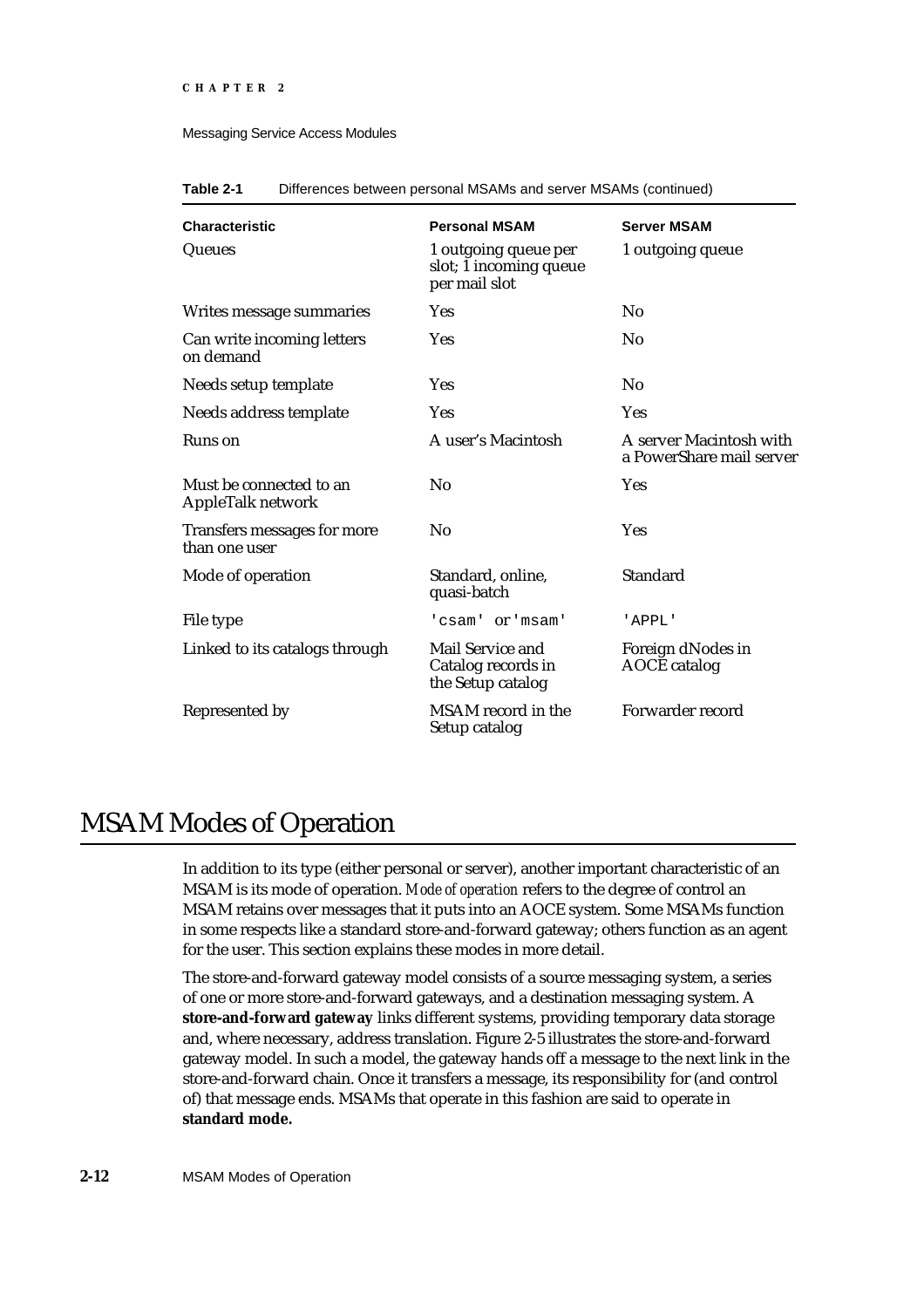#### Messaging Service Access Modules



**Figure 2-5** Store-and-forward gateway model



The online model consists of a source messaging system, a destination messaging system, and a personal MSAM that acts as an agent for the user in connecting those systems. In the online model, a personal MSAM does not act simply as a link in a series of store-and-forward gateways. Rather, it actively manages letters in a user's AOCE mailbox and in the user's accounts on external messaging systems, reflecting changes in one to the other, and keeping both ends synchronized as much as possible. Figure 2-6 illustrates the online model. MSAMs that operate in this fashion are said to operate in **online mode.** A personal MSAM operating in online mode can affect the user's experience quite directly, something an MSAM operating in standard mode cannot do.





A significant difference between standard mode and online mode is the point at which the MSAM is active. In standard mode, an MSAM is removed from any contact with the user. In online mode, the MSAM is actively involved with the user experience through the MSAM API and Finder interface.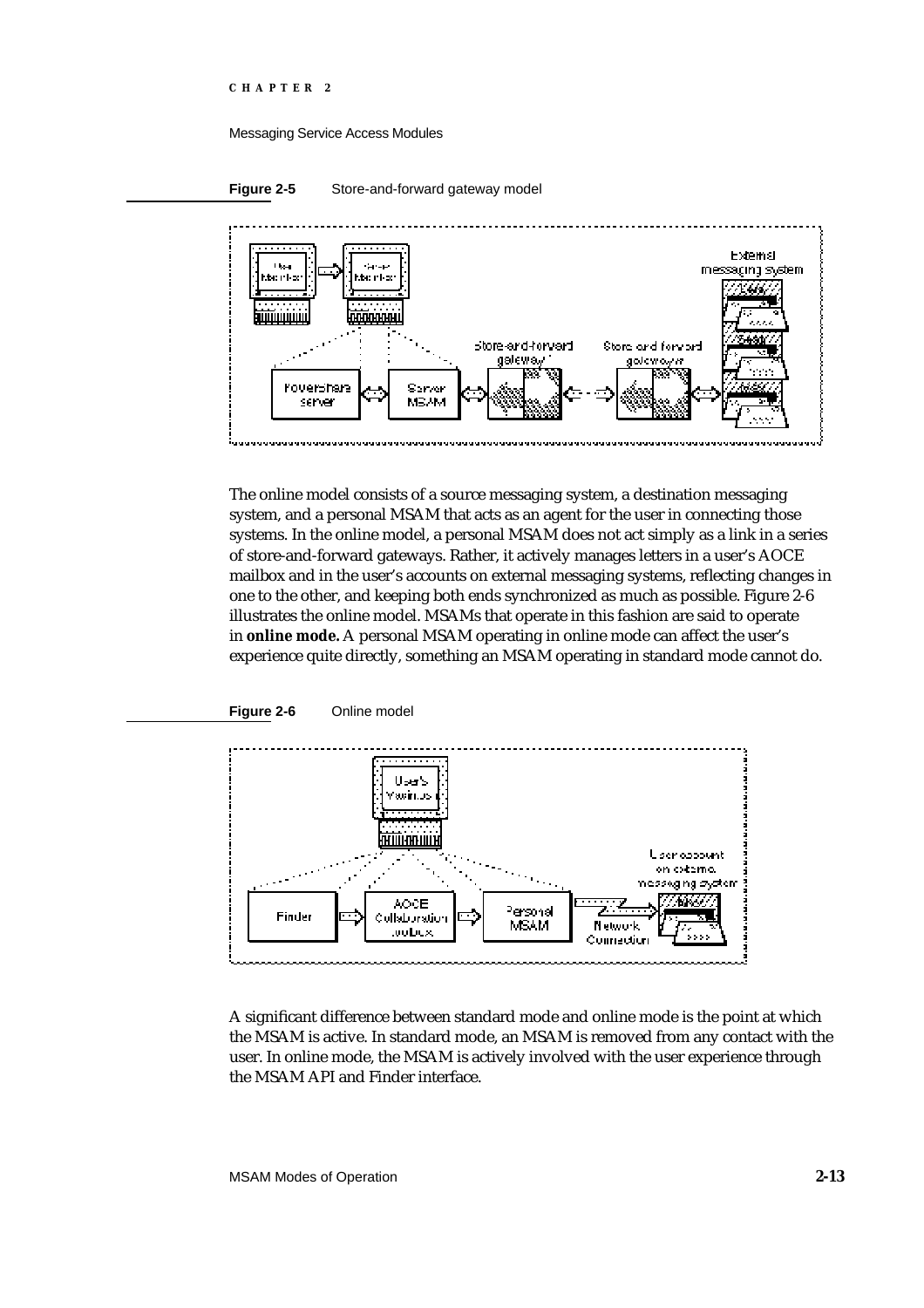#### Messaging Service Access Modules

A server MSAM always operates in standard mode. It delivers messages to a PowerShare mail server, at which point the MSAM's responsibility for the message ends. The AOCE system is responsible for delivering the message to its final destination. Similarly, from an AOCE system perspective, a server MSAM is a store-and-forward gateway in that messages sent to a server MSAM are addressed to a particular messaging system, not a specific address within that system.

A personal MSAM may operate in standard mode, online mode, or a variation of online mode referred to as *quasi-batch mode*. A personal MSAM always operates in standard mode when it is dealing with incoming non-letter messages. Much as a server MSAM hands off a message to a PowerShare mail server, the personal MSAM hands off a non-letter message to the IPM Manager resident on the Macintosh. Once it submits such a message to an AOCE system, the personal MSAM has no further control of or responsibility for the message. The AOCE system delivers the message to its final destination on the Macintosh. When a personal MSAM is dealing with incoming letters, however, it operates in online mode or quasi-batch mode.

#### **IMPORTANT**

A single personal MSAM may operate in both standard and online or quasi-batch modes; that is, it may handle both letters and non-letter messages. The MSAM API is general enough to cover all variations. As a result, the API contains features that do not apply in every case.

However, as noted earlier, the handling of non-letter messages is not fully supported for personal MSAMs in release 1 of the AOCE software. Therefore it is not advisable for a personal MSAM to implement the transfer of non-letter messages using release 1 of AOCE software.

The AOCE software architecture allows a personal MSAM to operate in online mode (act as a user agent) by providing it with the means to deliver an incoming letter to a specific queue and to manipulate that letter after placing it in the queue.

The user's AOCE mailbox is a repository for letters from all of the different sources to which the user has access. These sources include an incoming queue for each mail slot managed by a personal MSAM installed on the Macintosh. On any given Macintosh with AOCE software installed, there are some number of destination queues for incoming messages, each of which contains either letters or non-letter messages. An incoming queue is a special type of destination queue for letters. It is special because a personal MSAM can manipulate an incoming queue and its contents. All other destination queues are under the control of the IPM Manager.

A personal MSAM submitting letters to an AOCE system must conform to certain minimal requirements of online mode. These requirements are to create, manage, and delete information blocks about the letters that it puts into an incoming queue. The information blocks are called **message summaries.** The AOCE Mailbox extension to the Finder uses message summaries to display information about the letters to the user. Message summaries are also the means by which a personal MSAM reflects changes in the status of a letter from the local Macintosh computer to the remote system and vice versa. Only personal MSAMs create message summaries for incoming letters.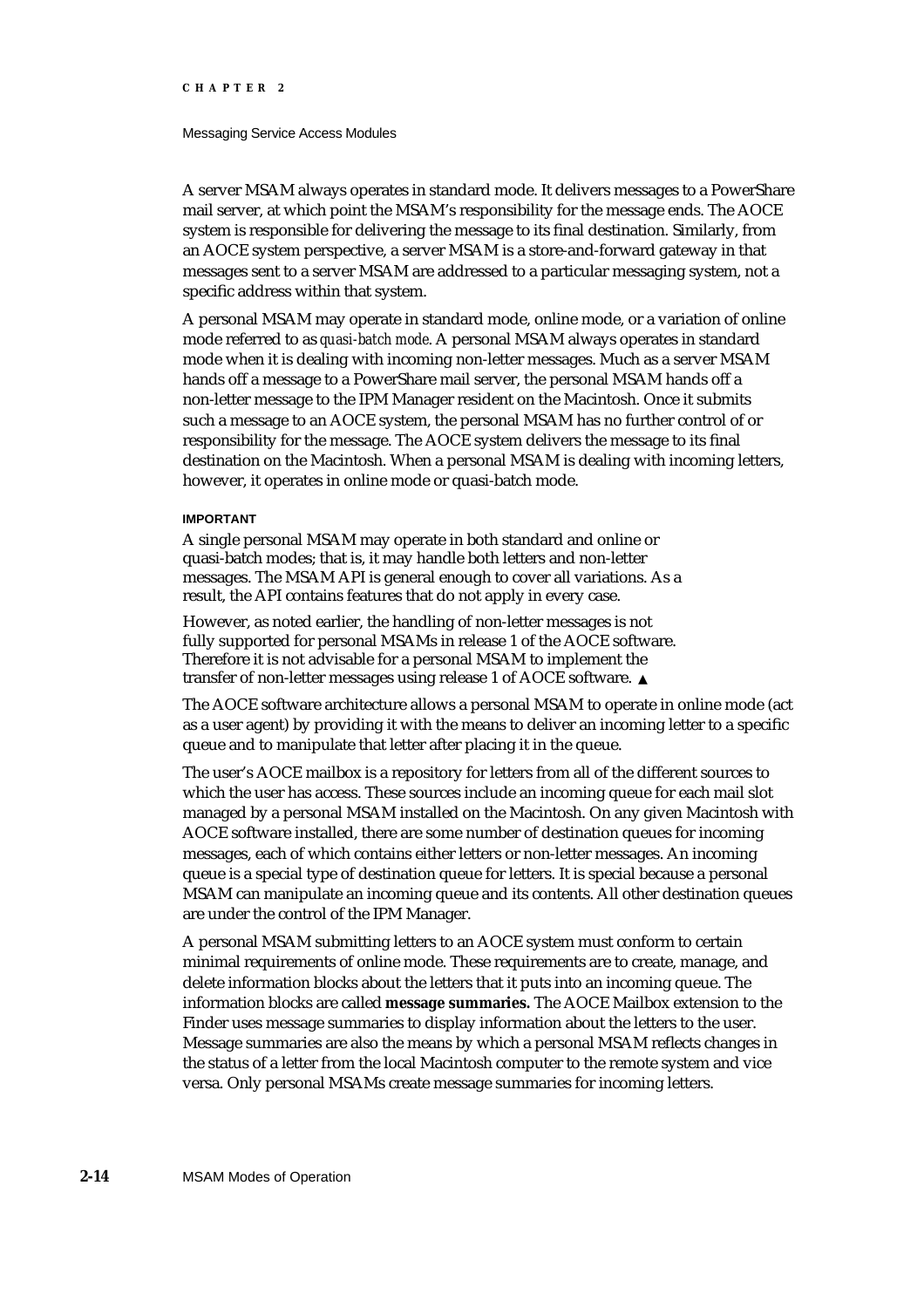#### Messaging Service Access Modules

Before a personal MSAM puts a letter into an incoming queue, it must first create the letter's message summary and put it into the incoming queue. A message summary contains

- $n$  information that is needed to display the letter to the user (this includes the subject of the letter, its timestamp, the sender's name, and so forth)
- n status information, such as whether the user has read the letter or deleted the letter (a personal MSAM uses the status flags to maintain consistency between the letter's status on an AOCE system and on an external system)
- n state information about the letter, such as whether the letter itself currently exists in the incoming queue
- whatever private data that you wish to attach to this letter (for instance, you may want to store the ID or reference number that uniquely identifies the letter on the external messaging system)

A message summary is defined by the MSAMMsgSummary structure, described on page 2-127.

After creating and submitting a message summary for a letter, a personal MSAM may immediately translate the letter into the AOCE letter format and put it into the incoming queue. Alternately, the MSAM can delay writing the letter until the user actually opens it. (The MSAM receives a high-level event when a user opens a letter.)

In general, a personal MSAM that connects to an external messaging system over a slow link should create the message summary and put the letter into the incoming queue at the same time. This gives a user faster access to the letter when he or she decides to read the letter. Also, when a link is slow or expensive, the MSAM might keep the copy of the letter the user has already read to avoid a retransmission if the user wants to read the letter again.

A personal MSAM that connects to an external messaging system over a fast link such as a local area network may choose to create just the message summary without automatically translating and transferring the letter itself. The MSAM can retrieve the letter on demand, that is, only when the user actually wants to read the letter. In these circumstances, it can delete the letter after the user reads it because retransmission would not cause much of a delay.

A personal MSAM may implement some features of online mode but not all, and it may thus operate somewhere in between standard and online modes. **Quasi-batch mode** represents a continuous gradation between standard and online modes. In quasi-batch mode, a personal MSAM may simply create a message summary, transfer the letter to an AOCE system, and do nothing further with regard to the letter. For example, a personal MSAM for fax transmissions might simply download a fax and put it into the incoming queue. Such a personal MSAM complies with only the minimal requirements of online mode and operates as much as possible like a standard store-and-forward gateway.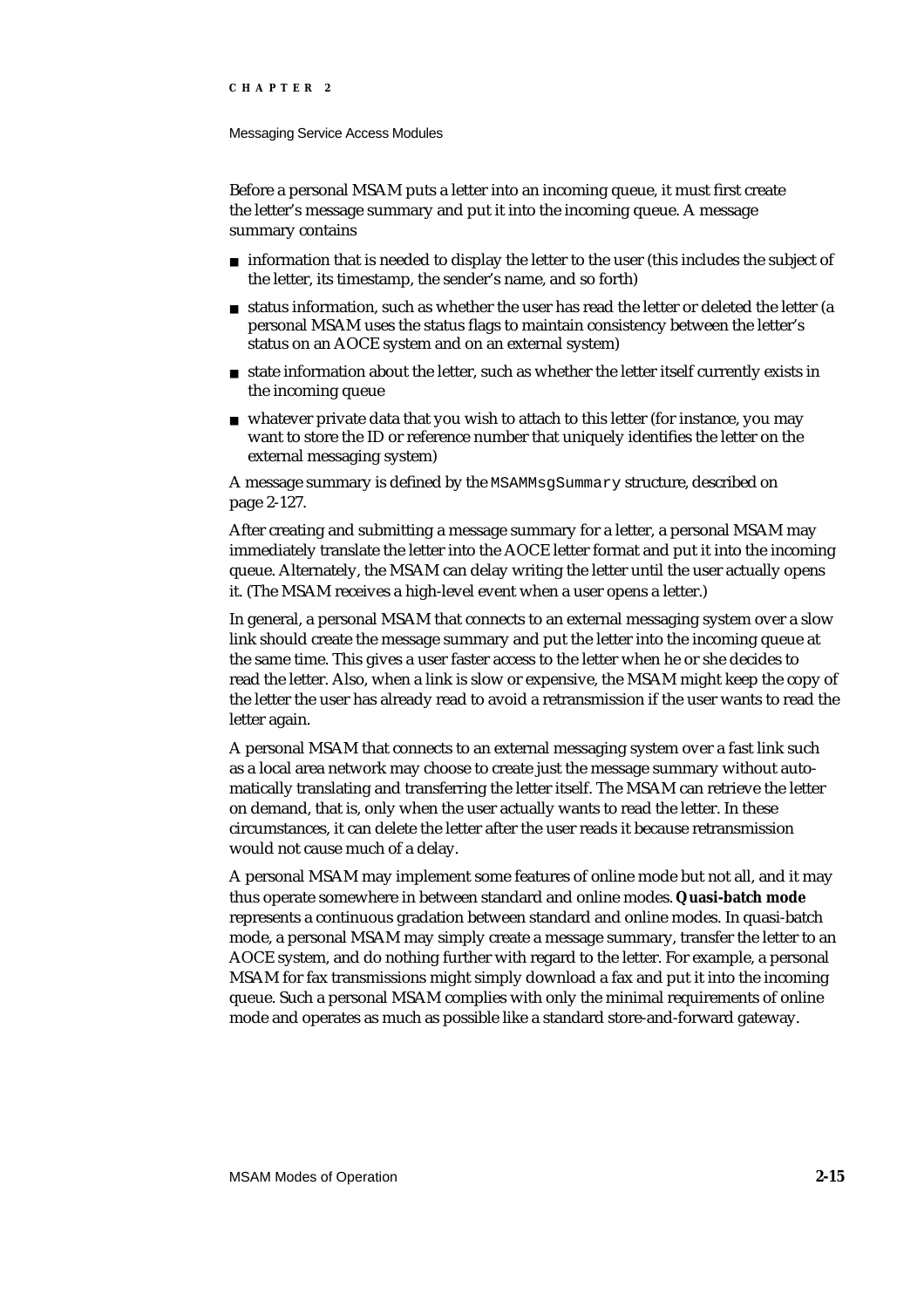Messaging Service Access Modules

Table 2-2 shows the types of operating modes available to server and personal MSAMs.

**Table 2-2** MSAM operating modes

| <b>Operating mode</b><br><b>Standard</b> | <b>Type of MSAM</b><br>Personal MSAM (for non-letter messages) and server MSAM |
|------------------------------------------|--------------------------------------------------------------------------------|
| Online                                   | Personal MSAM (for letters)                                                    |
| Quasi-batch                              | Personal MSAM (for letters)                                                    |

This section has described the incoming queue as a special queue for incoming letters, available only to personal MSAMs with mail slots. There is no analogous construct on the outgoing side. All MSAMs, personal and server alike, have an outgoing queue from which they obtain outgoing messages. A server MSAM has a single outgoing queue that contains all of the messages addressed to external messaging systems to which it is connected. A personal MSAM, regardless of its operating mode, has one outgoing queue for each of its slots. Each queue contains the outgoing messages for the associated slot.

# Types of Messages

The following sections discuss messages, letters, and reports.

## Basic Messages

A **message** is the basic unit of communication defined by the Interprogram Messaging (IPM) Manager. A message consists of a message header followed by zero or more **message blocks,** each of which is a sequence of any number of bytes. The **message header** contains control information about the message, such as the message creator and message type, the total length of the message, the time it was submitted, addressing information, and so forth. It also contains the length, creator, and type of each block in the message. For more detailed information on the structure of messages and more information on the IPM Manager and the services it provides, see the chapter "Interprogram Messaging Manager" in *Inside Macintosh: AOCE Application Interfaces*.

Every message has a message creator and a message type. The message creator and type are analogous to a Macintosh file's creator and type. The **message creator** indicates which application created the message. A **message type** indicates the semantics of the message, the type of blocks the message should contain, and the relationships among the various blocks in the message.

Similarly, every block has a block creator and a block type. The **block creator** indicates which application created the block. A **block type** indicates the format of the data contained within the block.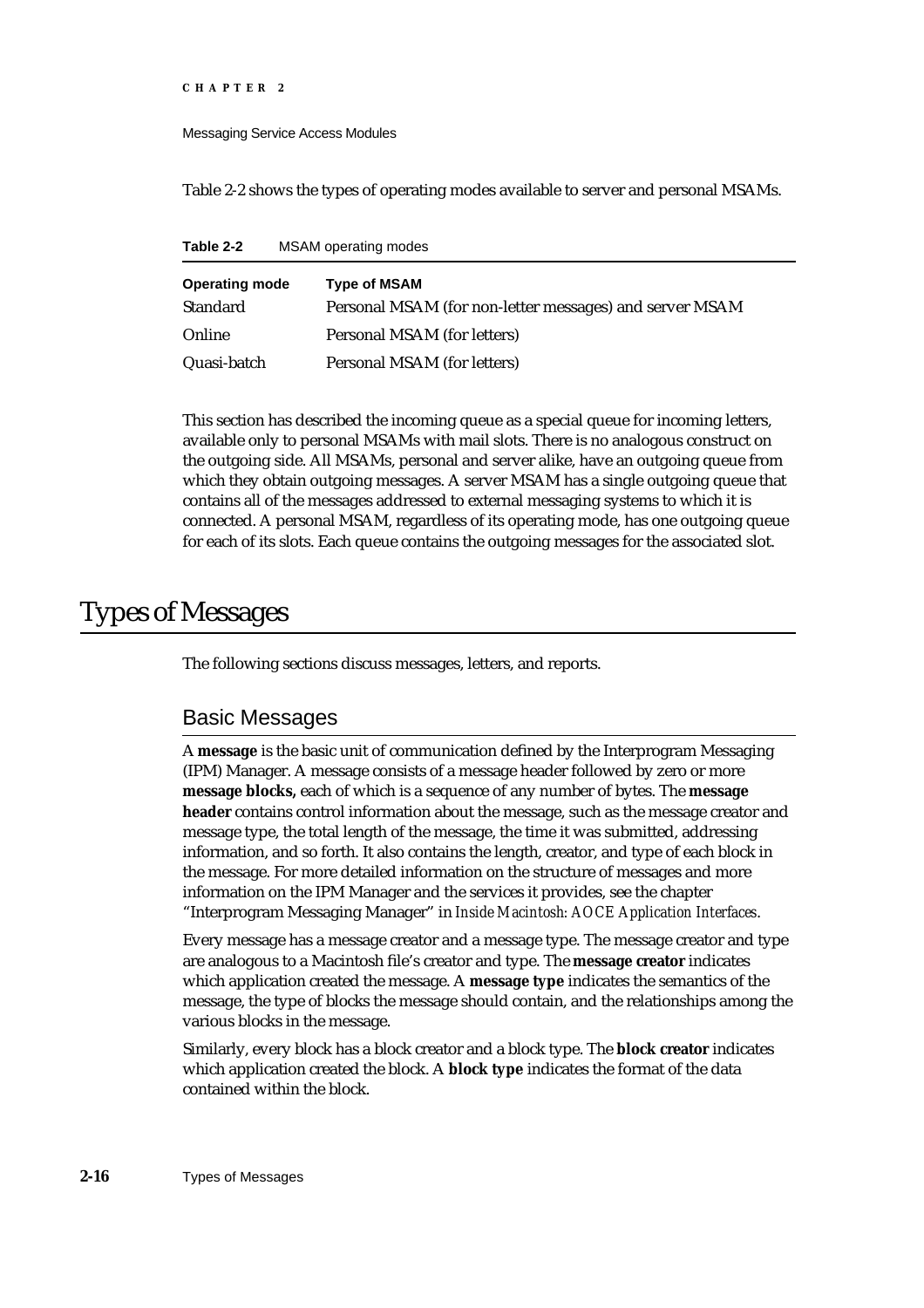#### Messaging Service Access Modules

In addition to message types, AOCE software defines the concept of **message families.** A message that belongs to a message family shares a similar form with all other messages that belong to the same message family. Messages of the same family conform to the syntax of a defined set of message block types and their associated semantics. The syntax specifies which block types are optional and which are mandatory and specifies the relationships between the various blocks. Messages that belong to the same message family may also contain additional blocks whose types are not defined as part of the message family.

Apple defines three message families for an MSAM's use. All non-letter messages that an MSAM transfers belong to the kIPMFamilyUnspecified family. Letters may belong to either the kMailFamily or kMailFamilyFile family, both of which are defined in the next section. Although it is possible to distinguish a new class of messages by defining a new message family, it is not recommended that you do so.

#### **IMPORTANT**

Apple Computer, Inc., reserves all values for message and block types, message and block creators, and message families that consist entirely of lowercase letters and special characters. You are free to create and use other values except 0 and '????'. Apple Computer, Inc., does not provide a registry for message and block types, message and block creators, and message families.

A message can contain another message. A message that is contained within another message is called a **nested message.**

### Letters

A **letter** is a type of message, consisting of a defined set of message blocks, that is intended to be read by a person.

A letter must contain a **letter header block.** A letter header block contains the address of the sender and of each recipient. It also contains the letter's attributes.

**Letter attributes** are bits of information about a letter. They include such things as the time the letter was sent, the subject of the letter, the priority assigned to the letter by the sender, and so forth.

#### **Note**

In this chapter, letter attributes are usually referred to simply as *attributes*. Do not confuse these letter attributes with record attributes. A record attribute refers to a part of an AOCE record. For information about record attributes, see the chapters "AOCE Utilities" and "Catalog Manager" in *Inside Macintosh: AOCE Application Interfaces*.

A letter may have blocks that contain letter content, a nested letter, enclosures, and an image of the letter content. The MSAM API provides functions that you can use to read and write most of these blocks without specifying the block type. For example, the function MSAMPutContent automatically creates a block of type kMailContentType. However, to add a block of type image (kMailImageBodyType) or a private data block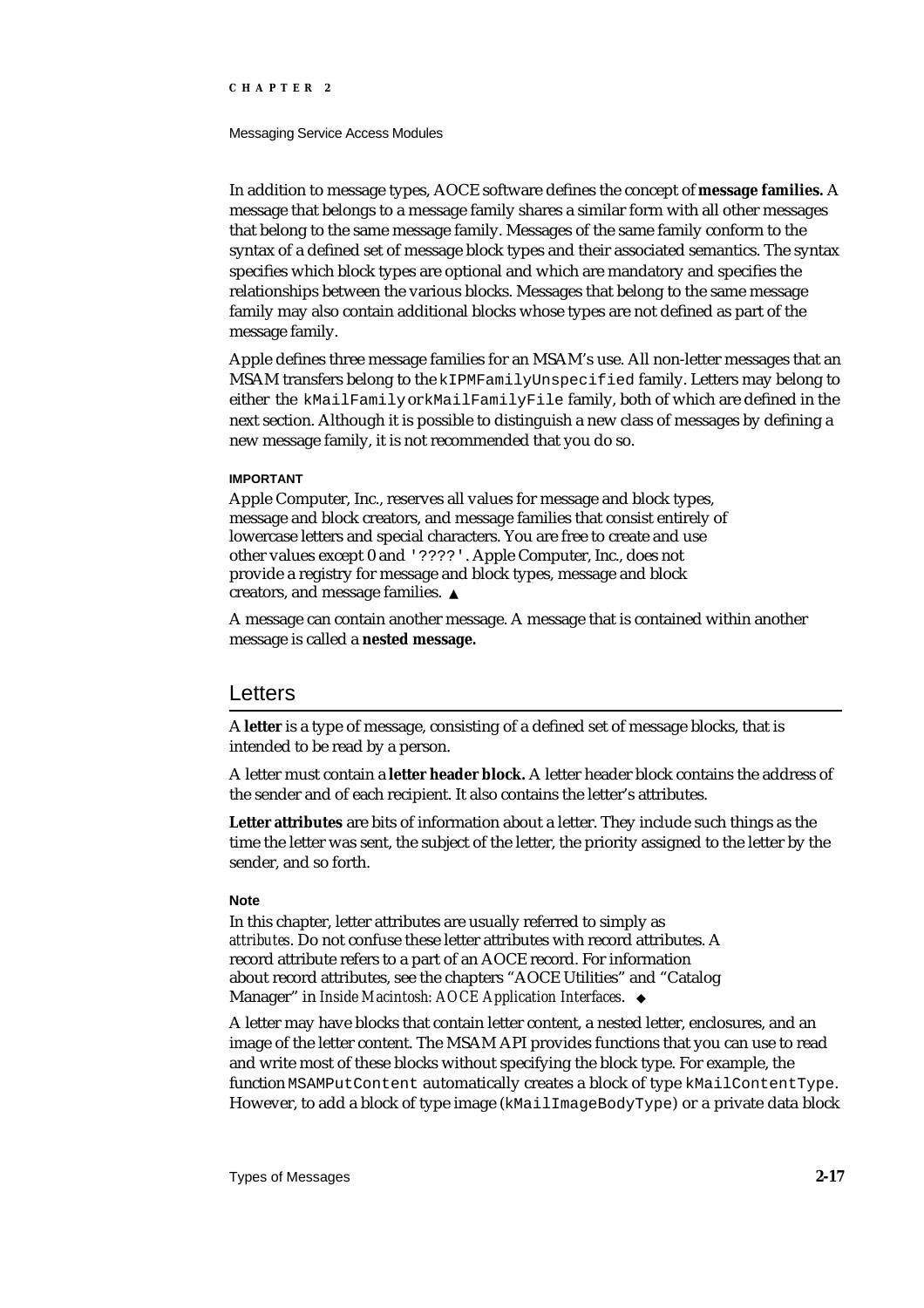#### Messaging Service Access Modules

**Table 2-3** Predefined letter block types

(kMailMSAMType), you need to provide the block type to the MSAMPutBlock function. Table 2-3 lists the AOCE-defined block types that a letter may contain and the functions you use to read and write a block of a given type.

| <b>Block type</b>         | Value  | <b>Block contents</b>                                   | To read/write                         |
|---------------------------|--------|---------------------------------------------------------|---------------------------------------|
| kMailLtrHdrType           | 'lthd' | Letter header                                           | MSAMGetRecipients<br>MSAMPutRecipient |
|                           |        |                                                         | MSAMGetAttributes<br>MSAMPutAttribute |
| kMailContentType          | 'body' | <b>Body of letter</b>                                   | MSAMGetContent<br>MSAMPutContent      |
| kMailEnclosureListType    | 'elst' | List of enclosures                                      | MSAMGetEnclosure<br>MSAMPutEnclosure  |
| kMailEnclosureDesktopType | 'edsk' | <b>Desktop Manager</b><br>information for<br>enclosures | MSAMGetEnclosure<br>MSAMPutEnclosure  |
| kMailEnclosureFileType    | 'asql' | A file enclosure                                        | MSAMGetEnclosure<br>MSAMPutEnclosure  |
| kMailImageBodyType        | 'imag' | Image of letter                                         | MSAMGetBlock<br>MSAMPutBlock          |
| kMailMSAMType             | 'gwyi' | MSAM-defined<br>information                             | MSAMGetBlock<br>MSAMPutBlock          |
| kIPMEnclosedMsgType       | 'emsq' | <b>Nested letter</b>                                    | MSAMOpenNested<br>MSAMBeginNested     |
| kIPMDigitalSignature      | 'dsig' | Digital signature                                       | MSAMGetBlock<br>MSAMPutBlock          |

Letter content is that part of the letter that the sender typically wants the recipient to read first, like the body of a conventional hard-copy letter. Letter content may be in three forms:

- a content block (block type is kMailContentType)
- an image block (block type is kMailImageBodyType)
- a content enclosure (block type is kMailEnclosureFileType)

A **content block** contains the body of a letter in one or more data segments. Each segment contains data of one of the following types:

Plain text. A text segment contains data in one or more character sets (Roman, Arabic, Kanji, and so on) with 1-byte or 2-byte character codes, depending on the character set.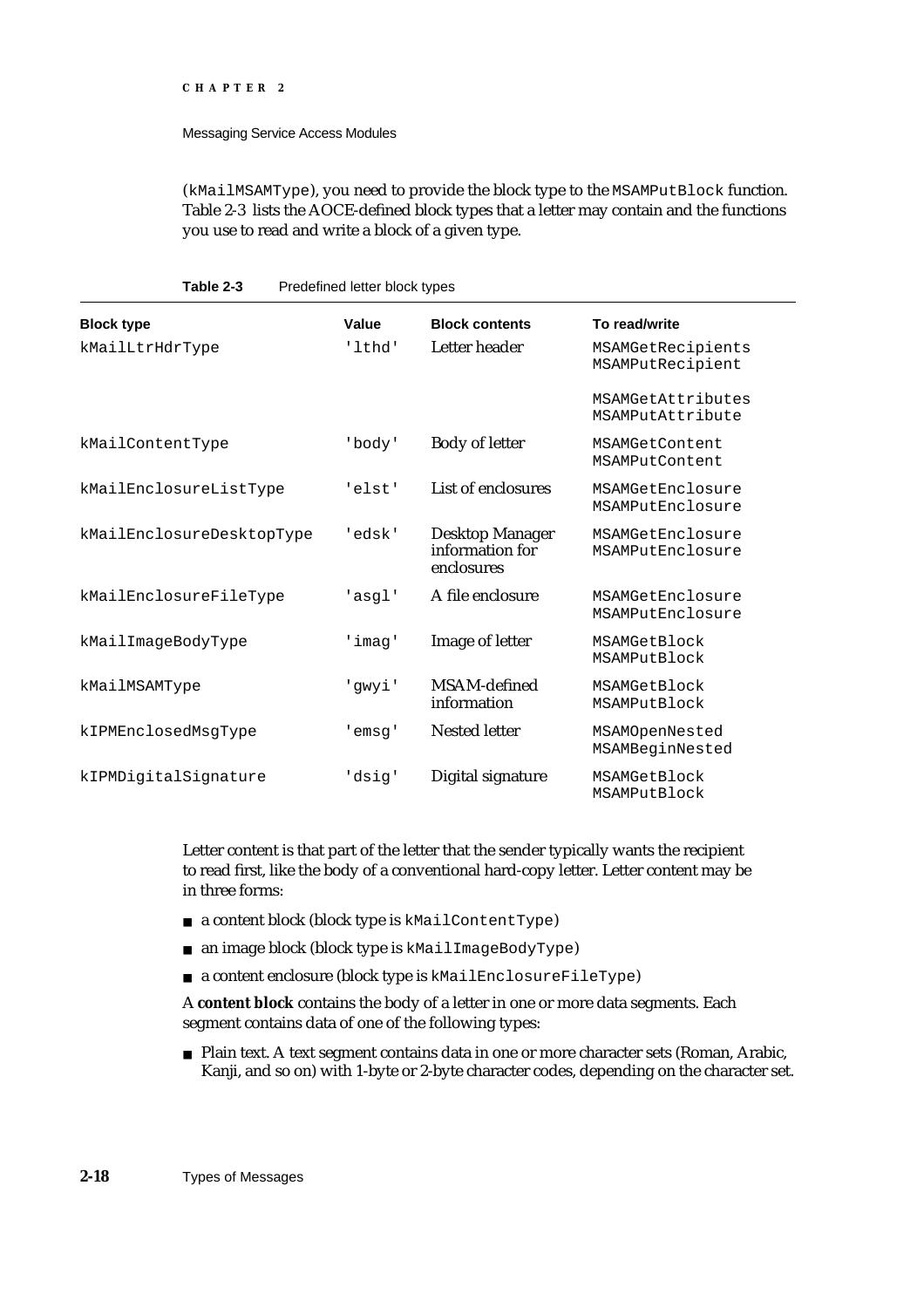Messaging Service Access Modules

- $n$  Styled text. The segment contains text and a  $StSCFPREC$  structure containing the style information for that text.
- n Pictures. The segment contains data in PICT format.
- Sounds. The segment contains data in Audio Interchange File Format (AIFF).
- n Movies. The segment contains data in QuickTime movie file format (' $M \circ \circ V$ ').

These five data formats are collectively called *standard content* or **standard interchange format,** sometimes referred to as *AppleMail format*. All MSAMs must support standard content to facilitate interoperability. Any user with AOCE software installed can read and write letters containing standard content using the AppleMail application.

Another way of communicating a letter's content is to include it in an **image block.** Data in an image block is stored in a structure of type TPfPgDir followed by picture elements (PICTs). The format of data in an image block is sometimes referred to as *snapshot format*.

The AppleMail application can read image blocks. Thus, by including an image block in a letter, an application that uses formats other than standard interchange format can ensure that a user having the AppleMail application can view the formatted content. A receiver cannot edit image data. MSAMs should support image blocks.

The third form in which letter content may be transmitted or received is a **content enclosure,** sometimes referred to as a *main enclosure*. Such an enclosure is typically in the native format of the sending application. An MSAM is not required to support translations of various application file formats. A recipient must have a copy of the sending application to read a content enclosure. A letter can have only one content enclosure.

The contents (if any) of a letter may be in any or all of these three forms. Typically, you can expect letters to contain a content block as well as a content enclosure.

An **enclosure** is a file or folder sent along with a letter. An enclosure may be either a regular enclosure or a content enclosure. A **regular enclosure** is a file or folder included in a letter like an attachment in a conventional hard-copy letter. That letter may or may not contain a content block.

A letter can have up to 50 enclosures. An enclosure file can be of any type. If an enclosure is a folder, it can contain any number of files of any type, so long as the total number of enclosures does not exceed 50. Each file and folder counts as one enclosure. For example, if a letter had as an enclosure a folder containing three files, the total number of enclosures in the letter is four: one folder and three files. A content enclosure counts when totaling the number of enclosures in a letter.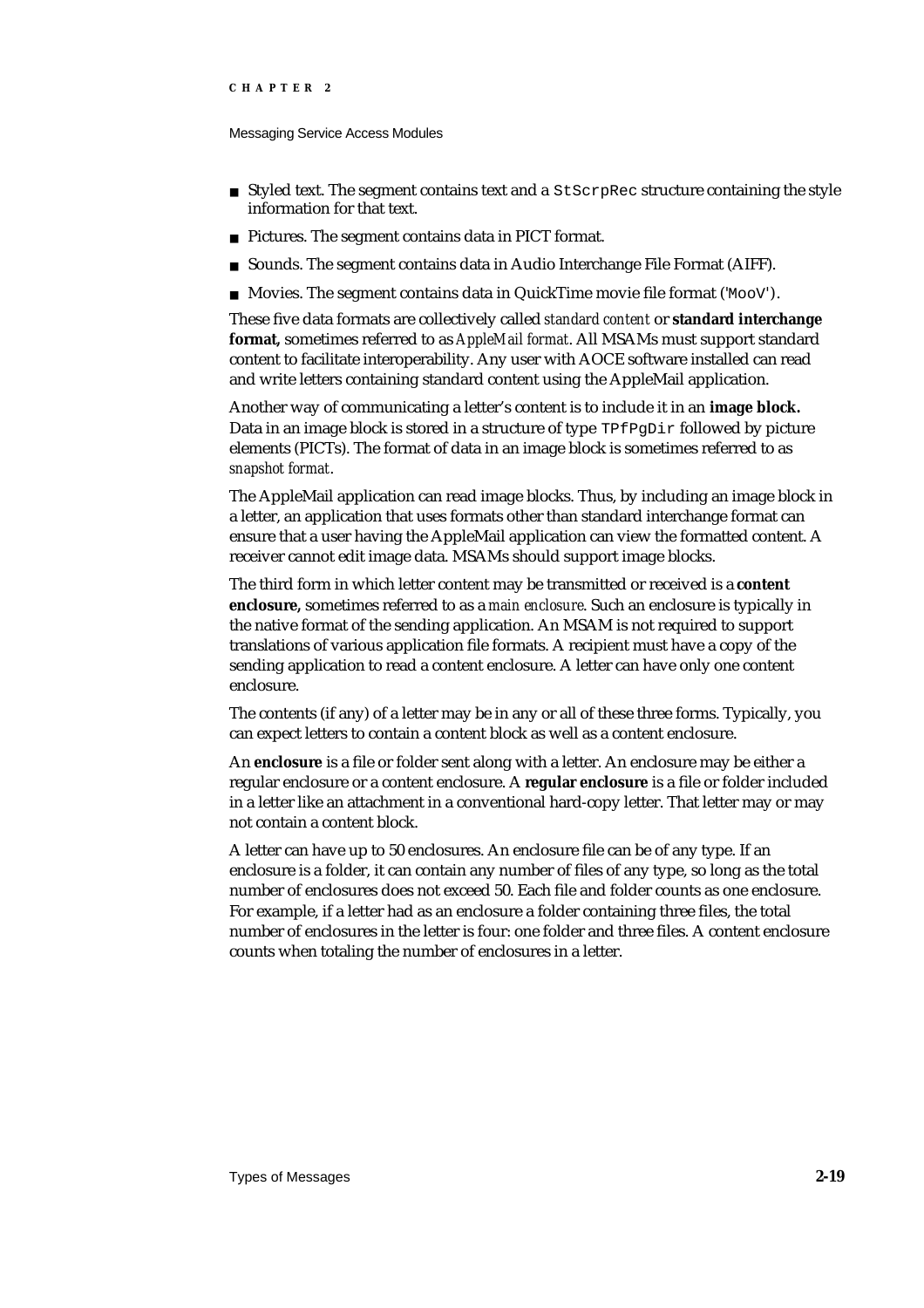#### Messaging Service Access Modules

A **nested letter** is a complete letter included whole within another letter. A letter can have only one letter nested within it. However, the nested letter itself may contain a nested letter. Figure 2-7 illustrates this concept.





The **nesting level** of a letter indicates how many letters are nested within it. The nesting level of a letter that contains no nested letters is 0. A letter that contains a letter with a nesting level of *n* has a nesting level of *n +* 1. Thus, if a reply letter contains a copy of the original letter, the nesting level of the reply is one greater than the nesting level of the original letter. Figure 2-8 illustrates an example of nesting letters. Sue sends a memo to Dan. Her original memo has a nesting level of 0. Dan replies to Sue and includes a copy of Sue's original memo in the reply. His reply has a nesting level of 1. Sue sends a different memo to Tim and includes Dan's reply. The nesting level of her memo to Tim is 2. The theoretical limit to the number of nesting levels is very large.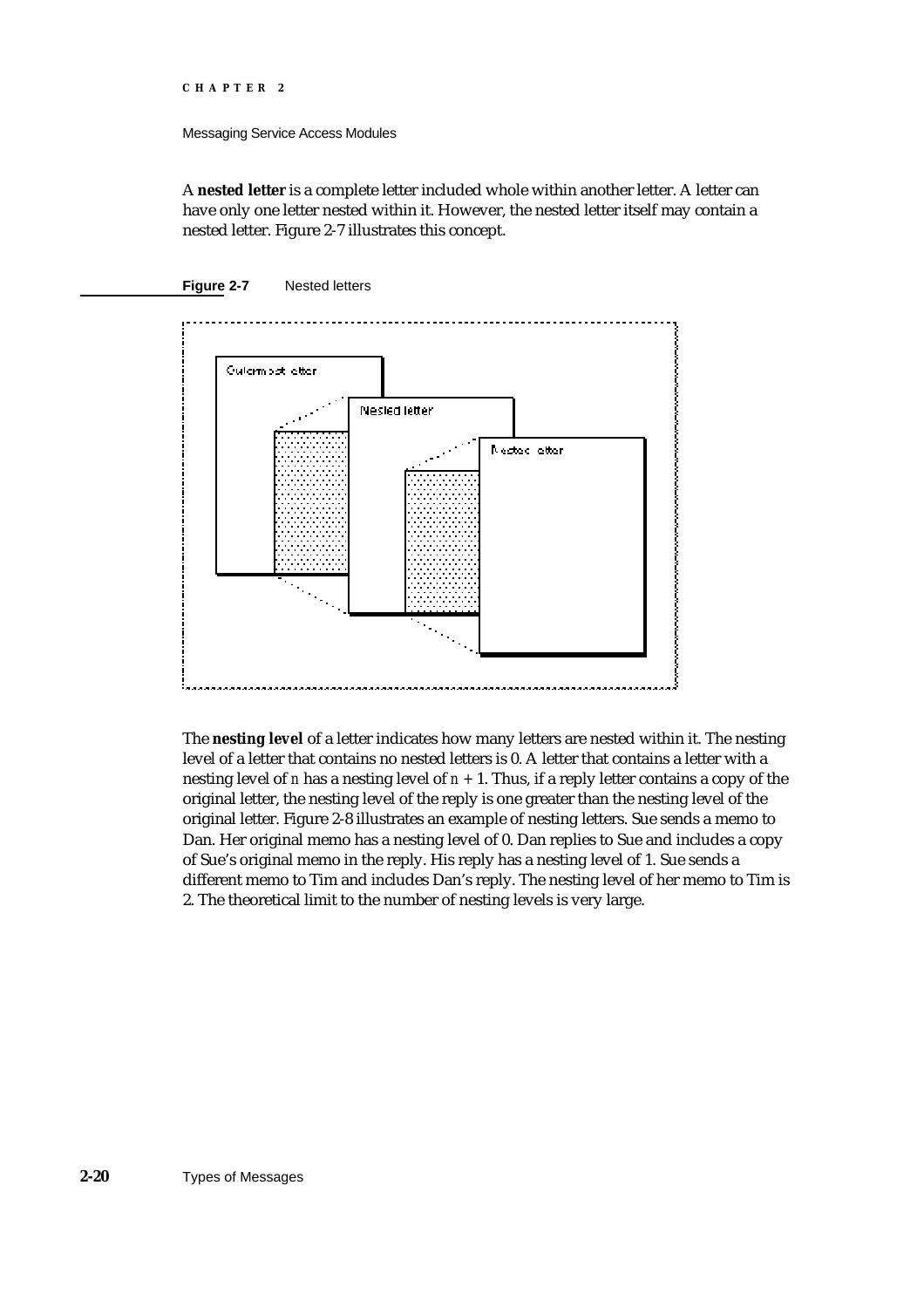Messaging Service Access Modules

A forwarded letter is always a nested letter. It is nested within a letter that has no content and no enclosures. The letter that contains the forwarded letter has a nesting level of *n +* 1, where *n* is the nesting level of the forwarded letter.





Figure 2-9 illustrates the structure of a hypothetical letter. In the message header, the message creator and type ('lap2' and 'lttr') indicate that this message is a letter that was created by the AppleMail application. Next is the letter header block. The letter header information includes the letter's nesting level, set to 2, indicating that this letter has two letters nested within it. The letter contains a content block. The blocks of type kMailEnclosureListType ('elst') and kMailEnclosureDesktopType ('edsk') are private to Macintosh system software. There are two enclosures in the letter, one of which is a content enclosure. An image block is present. It contains an alternate representation of the data in the content block. The letter also contains a nested letter in a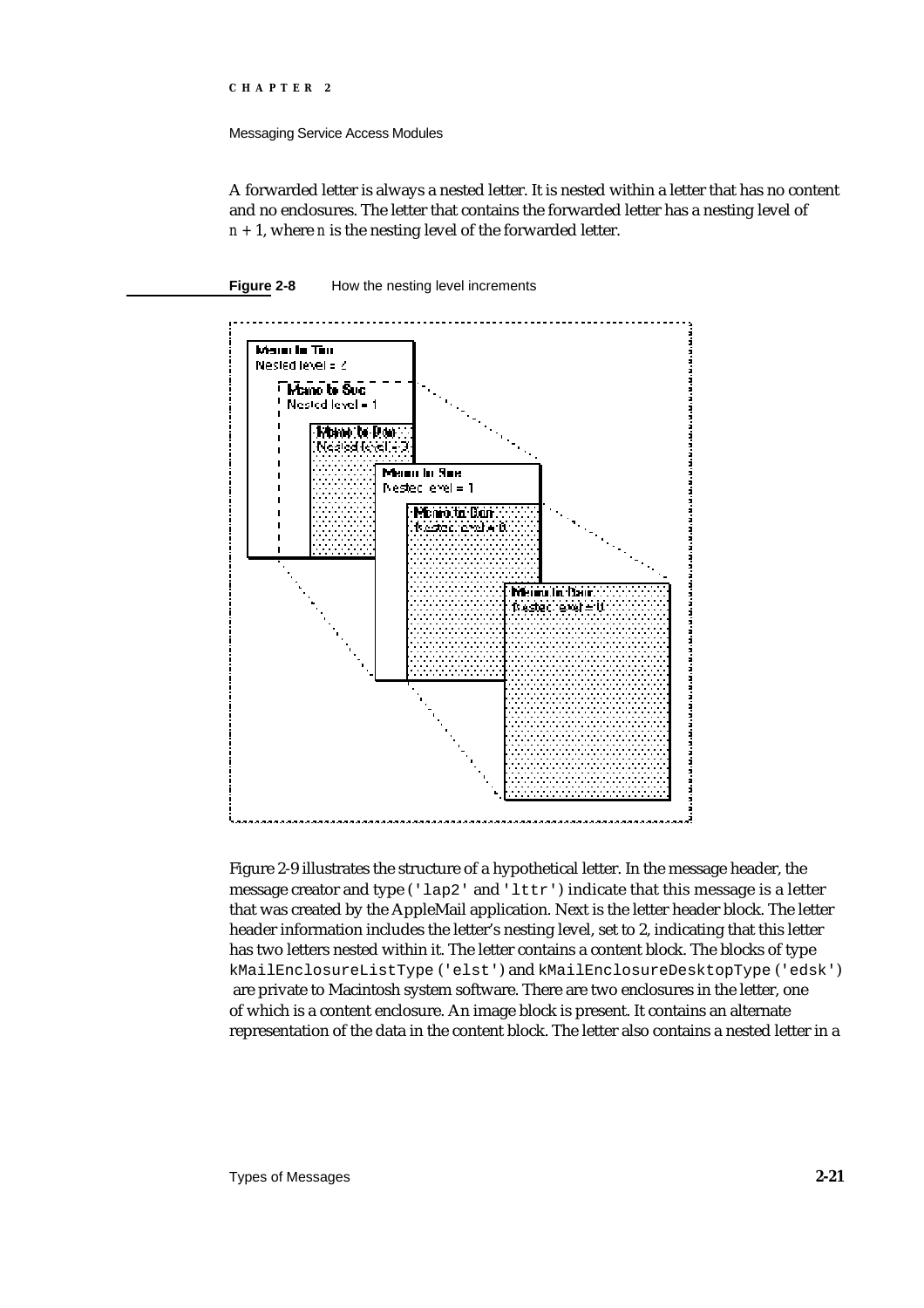#### Messaging Service Access Modules

nested letter block. The nested letter is a complete letter consisting of a message header, a letter header block, a content block, and a nested letter block. Its letter header shows that its nesting level is 1. The nested letter block contains a complete letter consisting of a message header, a letter header block, and a content block. Its nesting level is 0.





Ordinarily, letters belong to one of two message families defined by AOCE software. A letter that belongs to the kMailFamily family may contain either a content block or any type of enclosure or both. A letter that belongs to the kMailFamilyFile family does not contain a content block or a content enclosure, but may contain a regular enclosure. You should not put a content block into or expect to get a content block from a letter in the kMailFamilyFile family.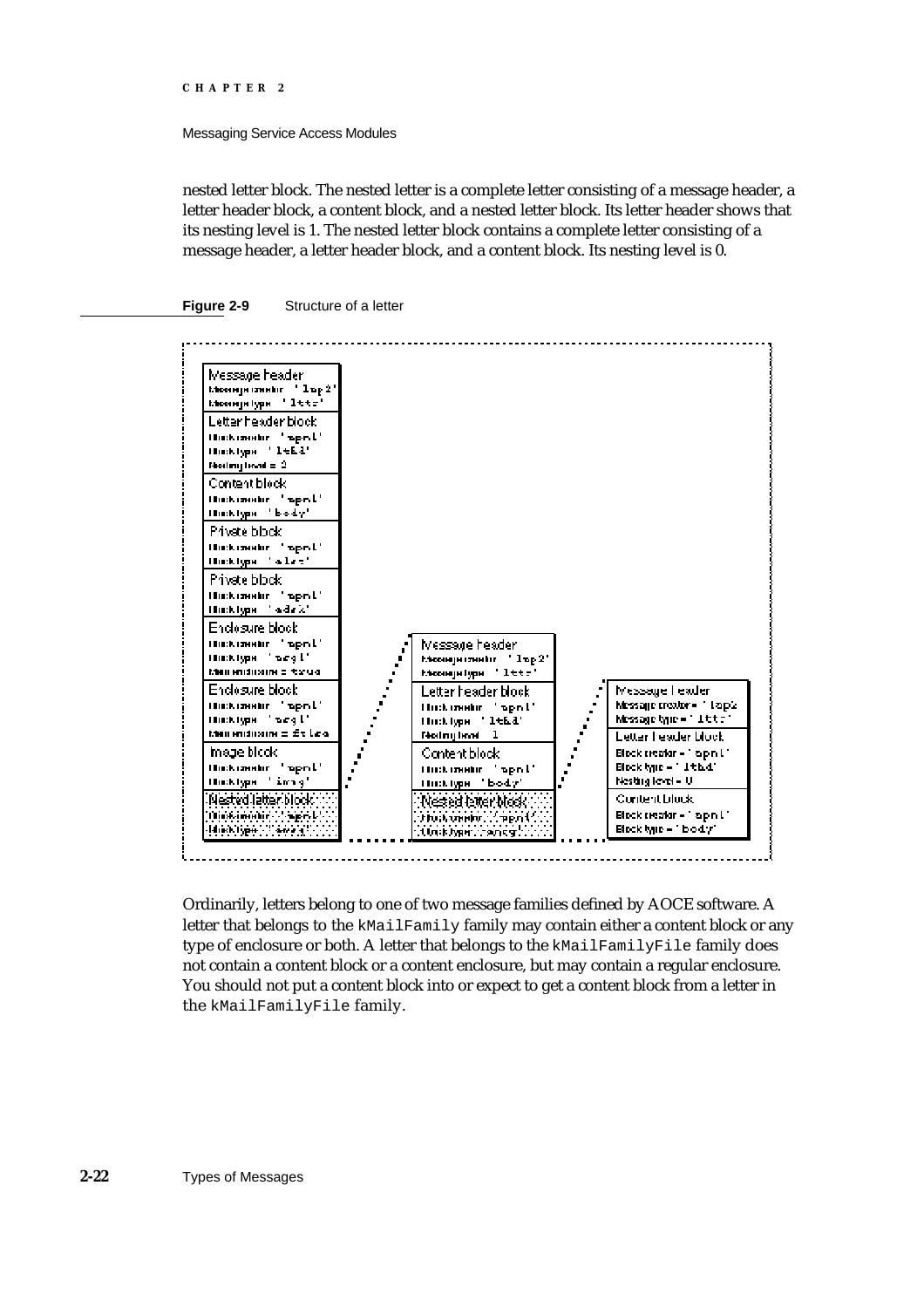Messaging Service Access Modules

## Reports

A **report** communicates delivery information about a message to the sender of the message. A report, like a letter, is a message with a defined set of message blocks.

The sender of a message can request information about successful delivery of the message, failure to deliver the message, or both, for a message. The sender's request applies to all of the message's recipients.

A single report may contain information about the outcome of delivery attempts to one or more recipients of a message; that is, it may contain delivery indications, non-delivery indications, or both. A **delivery indication** indicates the successful delivery of a specific message to one or more specified recipients. A **non-delivery indication** indicates failure to deliver a specific message to one or more specified recipients. A delivery or non-delivery indication is sometimes referred to as a *recipient report*.

An MSAM can both create a report about an outgoing message and receive a report about an incoming message.

#### **Note**

A report that an MSAM creates or receives (an MSAM report) differs somewhat from a report created or received by other clients of the IPM Manager (an IPM report). An IPM report may contain a copy of the original message, but an MSAM report never does. An IPM report goes directly to an IPM Manager client. An MSAM report goes to an AOCE agent, which interprets the information in the MSAM report and creates an IPM report to send to the ultimate report recipient. u

The sections "Generating a Report" on page 2-61 and "Receiving a Report" on page 2-80 describe how an MSAM generates and receives reports. For information on IPM reports, see the chapter "Interprogram Messaging Manager" in *Inside Macintosh: AOCE Application Interfaces*.

# AOCE Addresses

The AOCE software architecture provides for the exchange of messages among different types of messaging systems. The exchange of messages requires a way of uniquely specifying the sender and receiver of a message. This unique specification is called an *address*. This section discusses the syntax and semantics of the AOCE address structure.

To provide connectivity between AOCE messaging systems and other messaging systems, the AOCE address structure is designed to accommodate already existing address formats, in addition to address formats that may be developed for future messaging systems.

One way that messaging systems can be differentiated is by the syntax and semantics of their addresses. Messaging systems that share the same addressing conventions are said to be of the same type.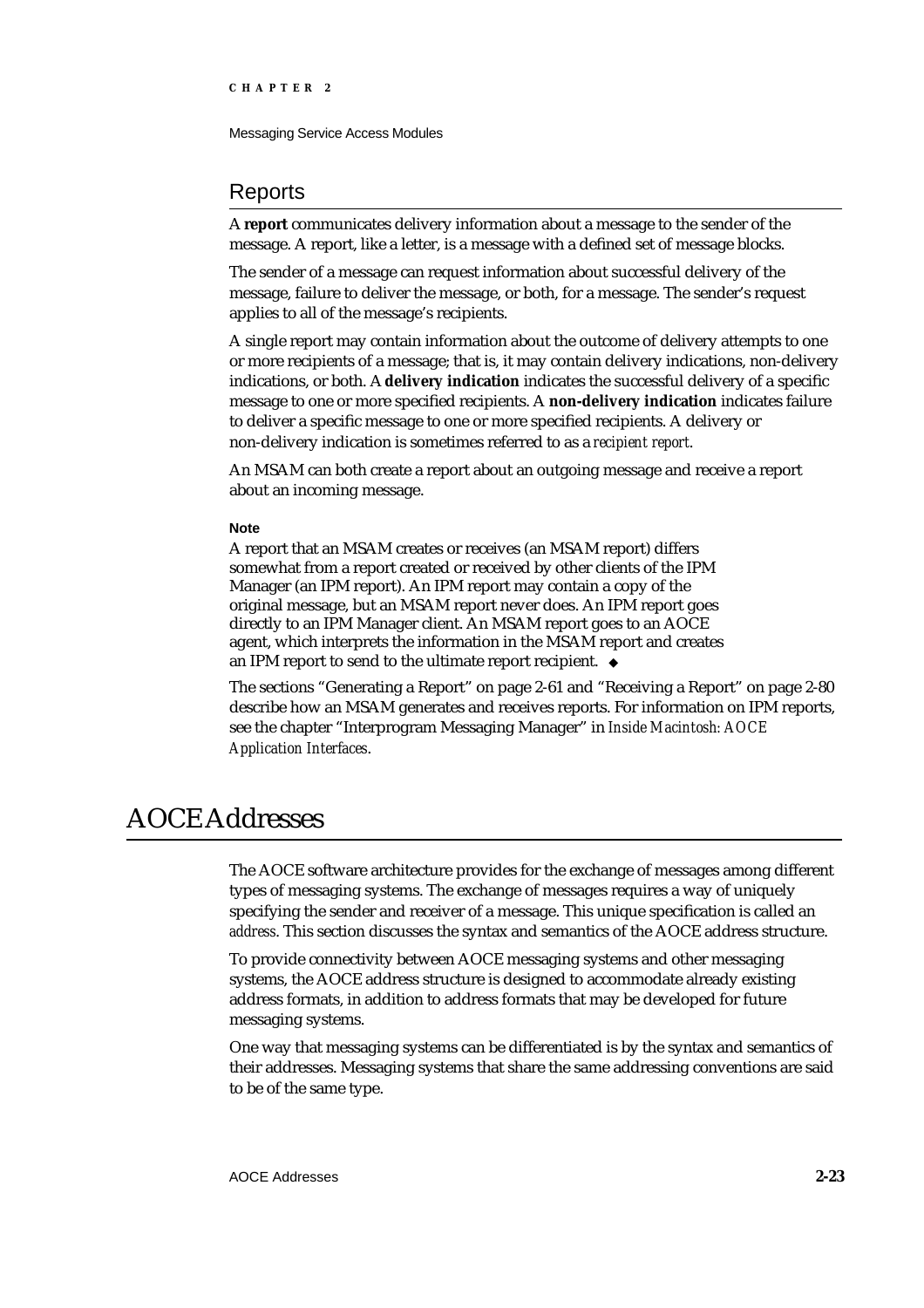#### Messaging Service Access Modules

An address is unique within a messaging system. To exchange messages between messaging systems, a sender must specify an address plus the messaging system in which the address is unique.

At the most general level, you can think of an AOCE address structure as having two parts: a messaging system specifier and an entity specifier that uniquely identifies a person or process within that messaging system. When an address specifies a recipient within an AOCE messaging system, the AOCE software delivers the message to the specific address. When an address specifies a recipient in a non-AOCE messaging system, the AOCE software delivers the message to the MSAM responsible for that messaging system.

For AOCE routing software, the basic problem can be stated as follows: assume an external messaging system is named *System X*. System X contains many addressable entities (users and processes). To send a message to an entity Y in System X, AOCE needs a way to say "Y in System X." AOCE doesn't care what Y is. Y is internal to, and should be unique in, System X.

Figure 2-10 shows an AOCE messaging system, an AppleLink system, and two SMTP systems. (SMTP stands for **Simple Mail Transfer Protocol.** Computers connected to the Internet often use SMTP to exchange messages.) Within this environment, AOCE routing software needs a way to specify each messaging system. Each messaging system is partially described by a four-character extension type. An **extension type** identifies a type of messaging system that uses a specific addressing convention—for example, an AppleLink system or an X.400 system. Because there can be more than one messaging system of a given type, an address based on the extension type alone is not sufficient to distinguish between two or more messaging systems of the same type. In the illustration, AOCE routing software could not distinguish between the two SMTP systems on the basis of type. To solve this problem, AOCE software requires that each messaging system have a unique name by which it is known within an AOCE system. In Figure 2-10, the names Felines and Canines distinguish between the two SMTP messaging systems.



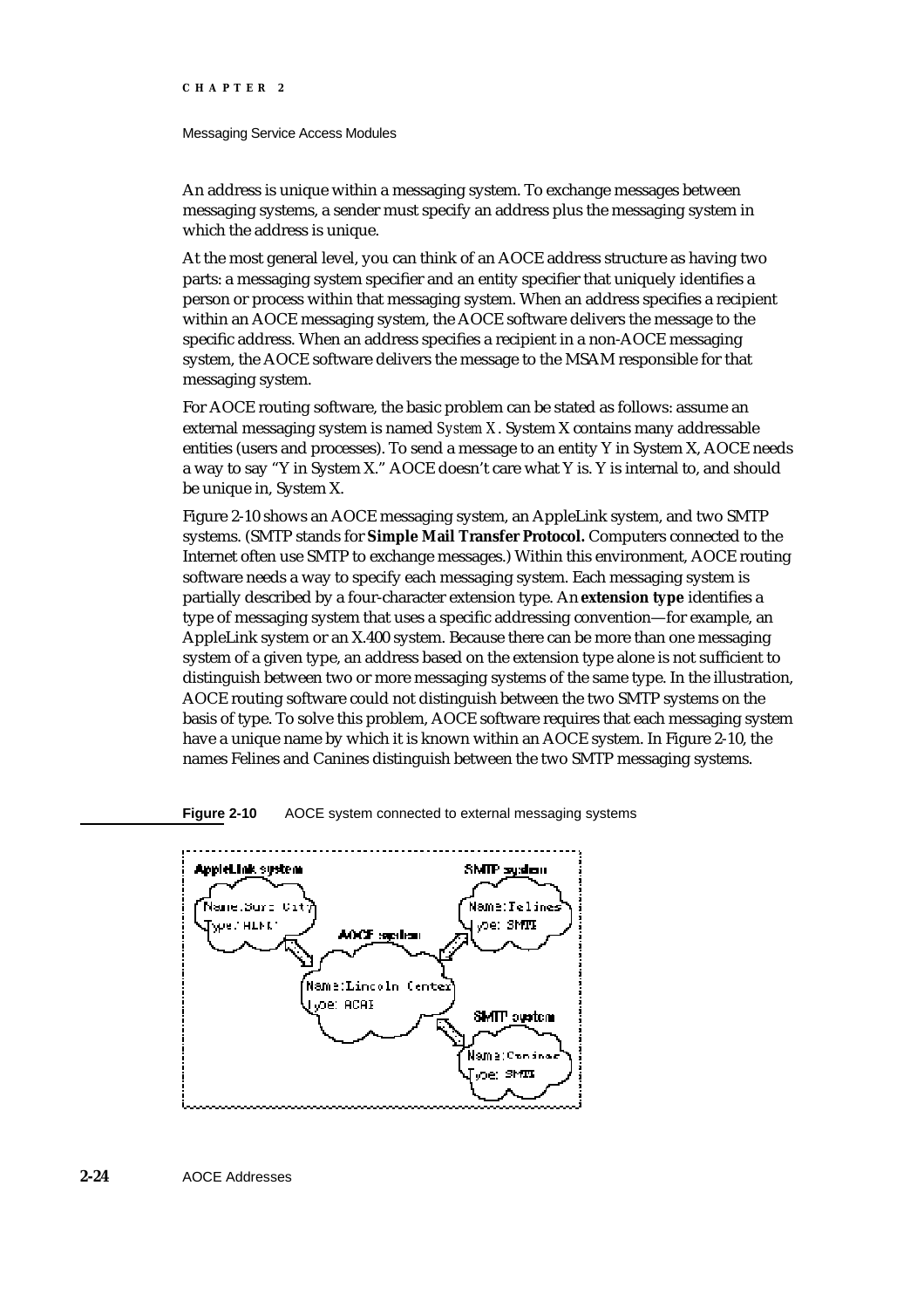#### Messaging Service Access Modules

In some cases, there is only one messaging system of a given type, and the messaging system already has a unique, well-known name. The Internet is a good example of this. In cases like this, if your MSAM provides a preassigned name, it should use the wellknown name. A unique name for each messaging system is fundamental to AOCE addressing.

Within some messaging systems, multiple address formats are allowed. The Internet, for example, accepts both UUCP and SMTP addresses. An Internet MSAM has one unique name associated with it, but it may service multiple extension types, one for each form of Internet address that it knows how to translate.

#### **Note**

There is no registry for extension types. If you want to use an existing extension type, you are responsible for ensuring that the extension type always represents the same address syntax and semantics. If you want to create a new extension type, it is recommended that you use your application's signature type, registered with Macintosh Developer Technical Services, to ensure uniqueness.

Before describing an AOCE address structure, it is helpful to understand a little about how the AOCE software implements unique names for messaging systems. Within an AOCE system, each external messaging system is associated with a unique catalog name. The catalog name identifies to AOCE software the messaging system and the set of addresses that belong to that messaging system.

For server MSAMs, the AOCE system administrator creates a reference to an external messaging system by creating a dNode, sometimes called a **foreign dNode,** in an AOCE catalog. Figure 2-11 illustrates the addition of a dNode that represents an external messaging system. The original AOCE configuration has a catalog named Catalog A that contains dNodes named Artists Unlimited and Legal Services. AOCE software routes messages only among addresses in Catalog A. There exists an external messaging system called TriColor Labs. People within the original AOCE messaging system may want to communicate with people who are accessible only via the TriColor Labs messaging system. A server MSAM is installed within the AOCE system to extend the messaging environment to include people within the TriColor Labs messaging system. The AOCE system administrator creates a new dNode representing the TriColor Labs system and gives the dNode a unique name, TCL, within Catalog A. AOCE software still routes messages only among addresses in Catalog A, but Catalog A now includes a new set of addresses represented by the dNode TCL.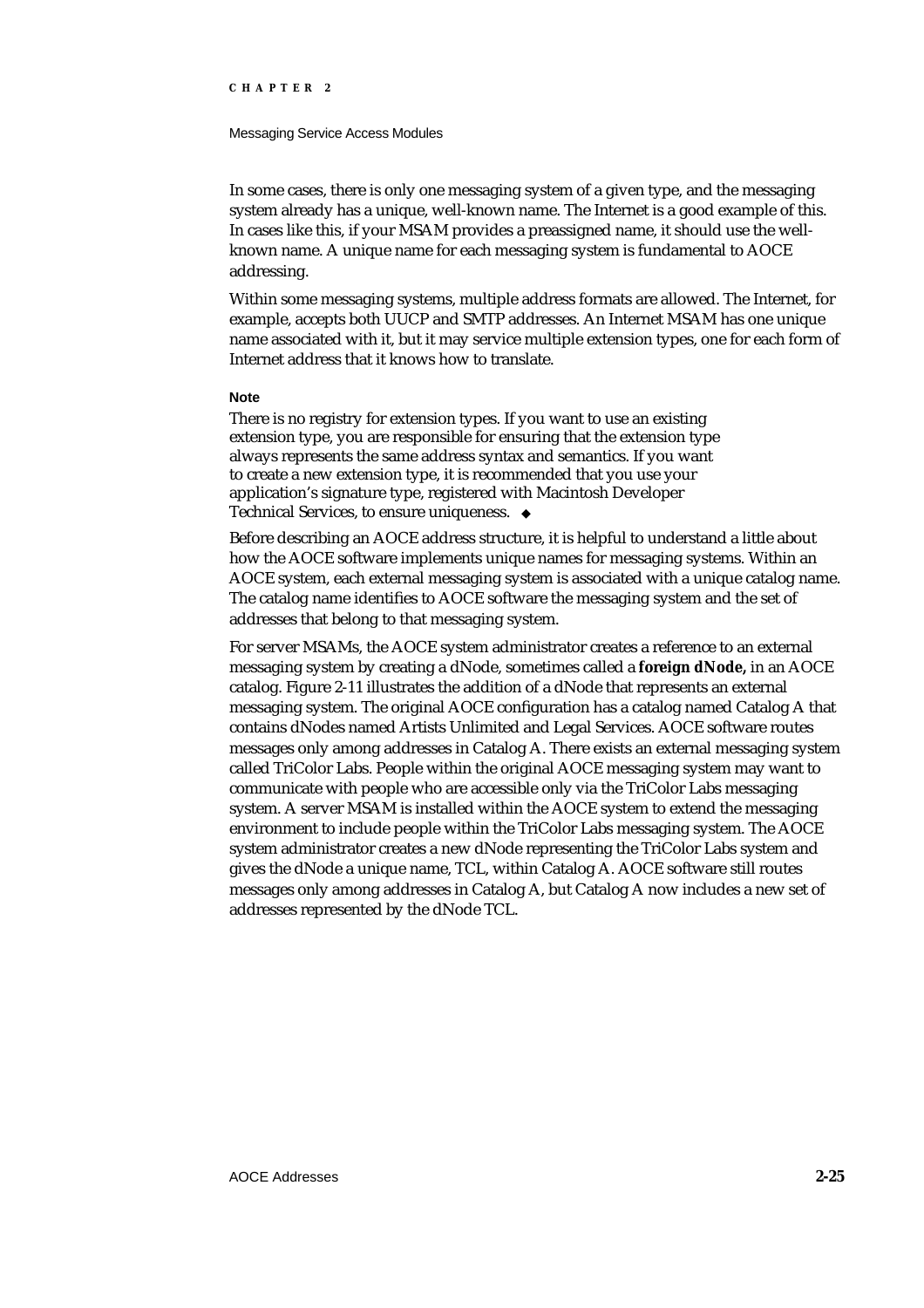#### Messaging Service Access Modules





For personal MSAMs, the PowerTalk Key Chain creates a Catalog record in the Setup catalog to represent the set of addresses belonging to a given messaging system. See the chapter "Service Access Module Setup" for more information.

The name that uniquely identifies an external messaging system in an AOCE system is the name of the dNode (for server MSAMs) or the name of the Catalog record in the Setup catalog (for personal MSAMs).

Figure 2-12 illustrates the following points about MSAMs, messaging system names, and extension types:

- An external messaging system must have a unique name.
- $n$  Different MSAMs may connect to different external messaging systems of the same extension type.
- $A$  single MSAM may connect to more than one external messaging system, each having a different extension type (it may also connect to more than one external messaging system having the same extension type).
- n A single external messaging system may have more than one extension type.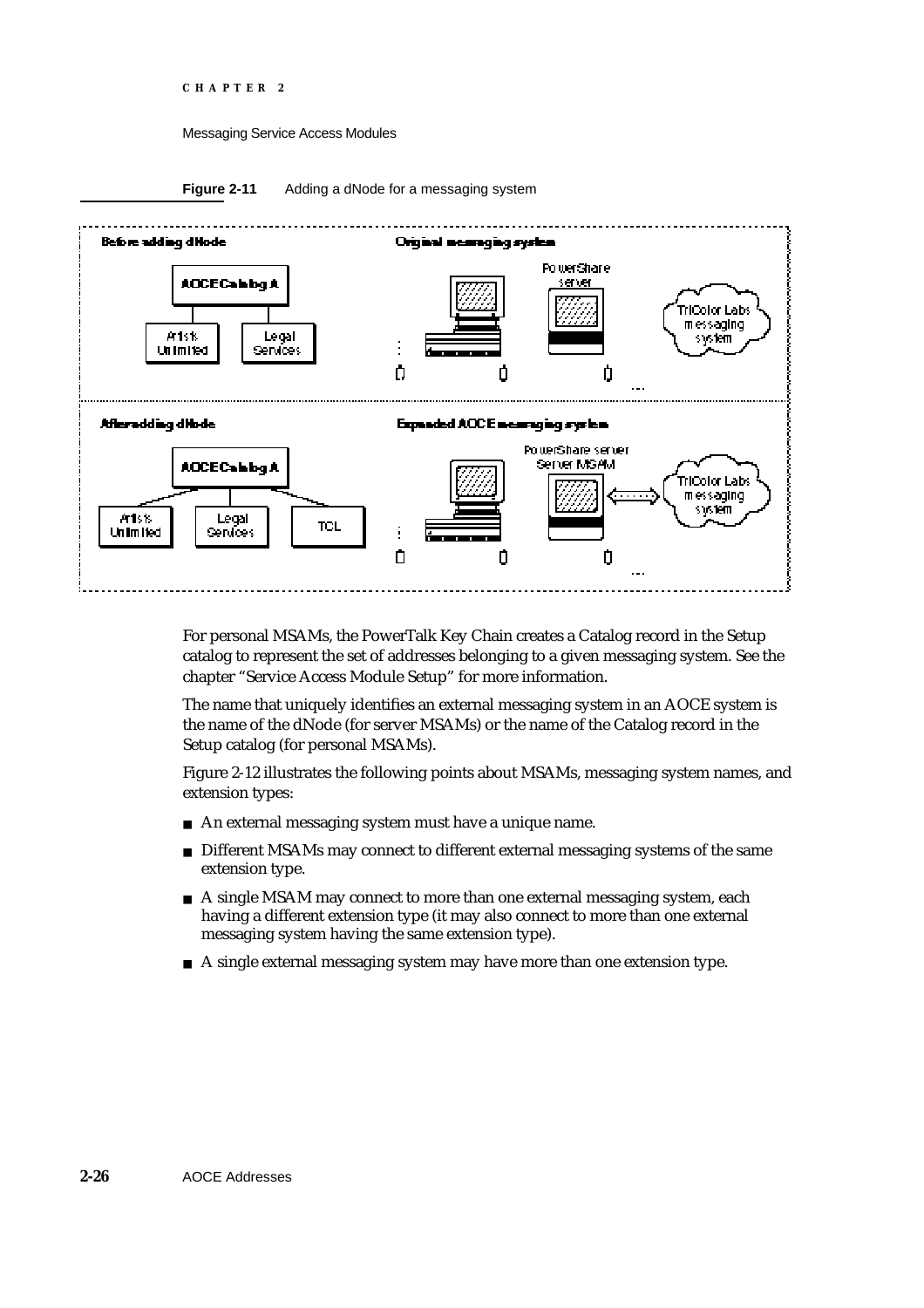#### Messaging Service Access Modules

**Figure 2-12** MSAMs, messaging system names, and extension types



Now look at the AOCE address structure. AOCE software already defines a RecordID structure to uniquely identify a record in an AOCE catalog. This structure is adapted and extended for use as an address structure. In an AOCE messaging system, an address is specified as an OCERecipient structure, which is identical to a DSSpec structure.

```
struct DSSpec {
  RecordID *entitySpecifier;
  OSType extensionType;
  unsigned short extensionSize;
  Ptr extensionValue;
  };
```
typedef DSSpec OCERecipient;

(The RecordID structure is described in the chapter "AOCE Utilities" in *Inside Macintosh: AOCE Application Interfaces*.)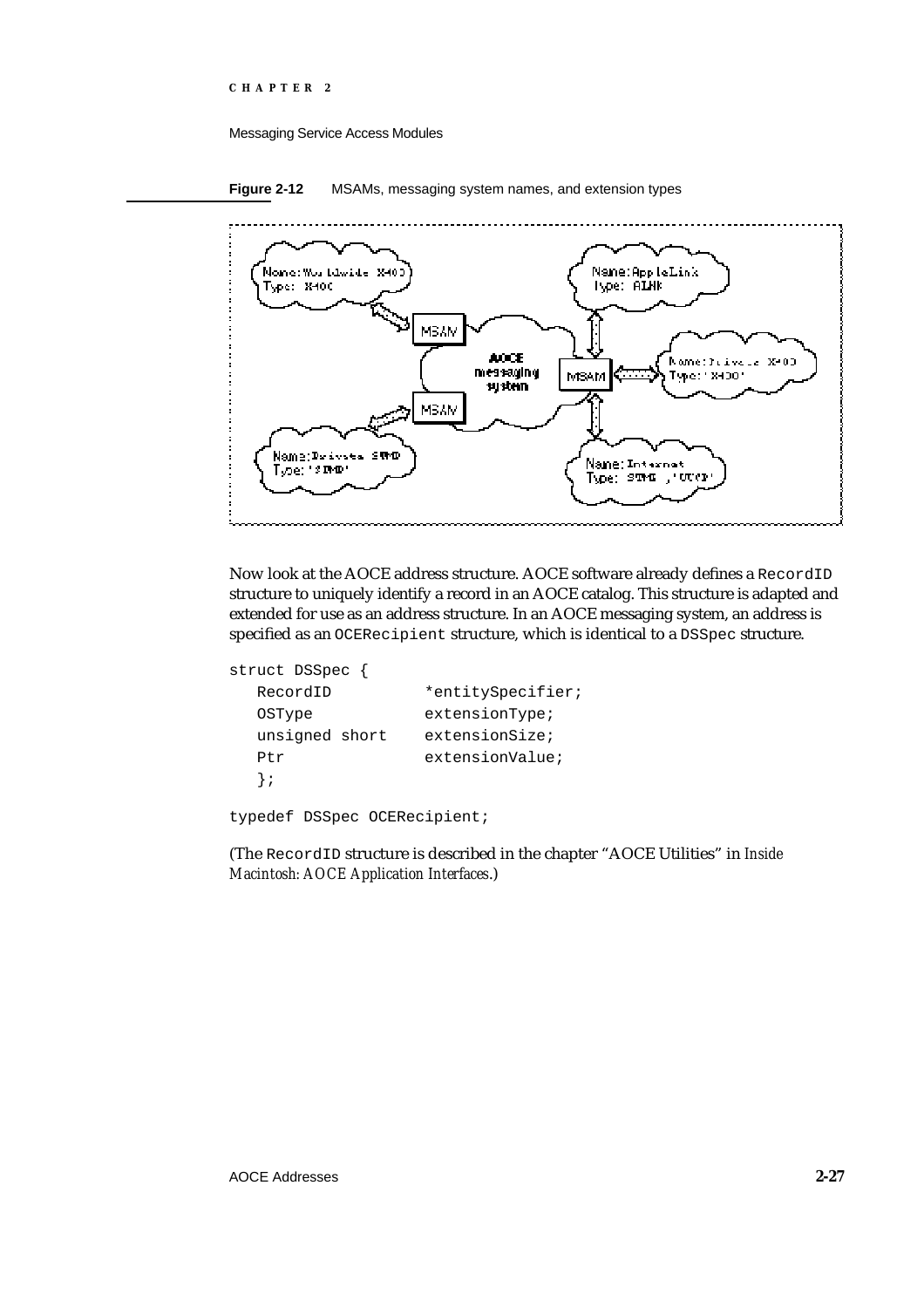#### Messaging Service Access Modules

Figure 2-13 shows an exploded view of an OCERecipient structure. An AOCE address is a two-level specification that first identifies a messaging system and then identifies an individual entity within it. This is roughly analogous to an address on a piece of hard-copy mail that specifies a large organization and a mailstop within it. The postal service uses part of the address—organization name, street number, city, state, and zip code—to deliver the mail to the organization. The organization itself uses the remainder of the address, the mailstop number, to deliver the mail to a specific internal address. With an AOCE address, the OCERecipient.entitySpecifier.rli substructure identifies the messaging system. The value pointed to by the OCERecipient.extensionValue field identifies the individual entity within that messaging system.



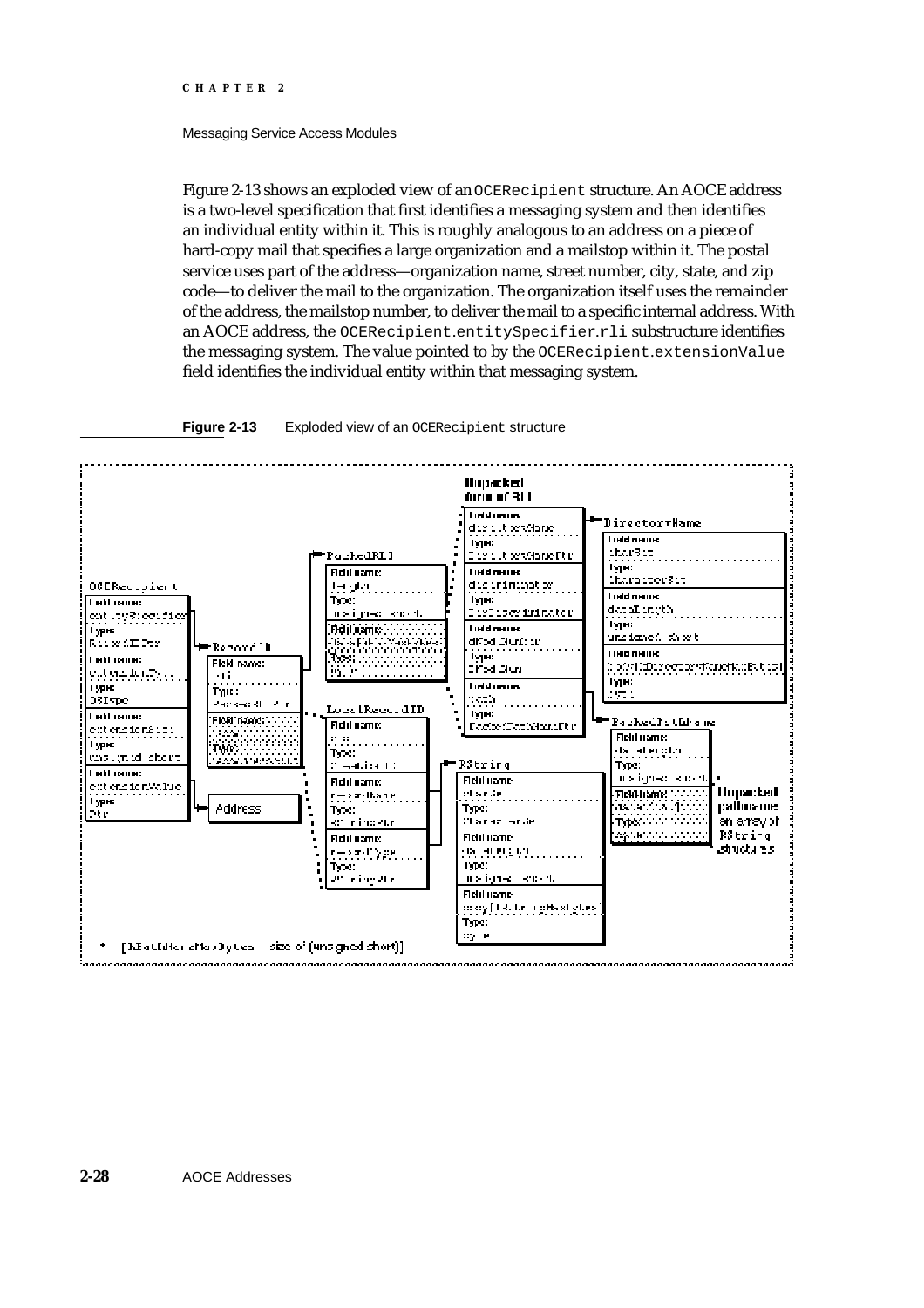#### Messaging Service Access Modules

Table 2-4 lists the elemental fields of the address structure and the type of information each field contains when it is used to specify an address on an external system. The structure identifies both the external system and a specific sender or receiver within it that is the source or destination of a message.

### **Table 2-4** External address: Contents of an OCERecipient structure

| <b>Field name</b> | <b>Contents</b>                                                                                                                                                                                                                                                                                                                  |
|-------------------|----------------------------------------------------------------------------------------------------------------------------------------------------------------------------------------------------------------------------------------------------------------------------------------------------------------------------------|
| directoryName     | A pointer to an RString structure containing the unique name<br>of a catalog in the AOCE environment. The name identifies the<br>external messaging system to AOCE. The name is limited to<br>32 characters.                                                                                                                     |
| discriminator     | An 8-byte value that further describes the catalog. The first<br>4 bytes indicate the extension type of the associated messaging<br>system, for example, ALNK or SMTP. It is the same as the value<br>in the extensionType field. The second 4 bytes are private to<br>the catalog.                                              |
| dNodeNumber       | Unused. Set to 0.                                                                                                                                                                                                                                                                                                                |
| path              | Unused. Set to nil.                                                                                                                                                                                                                                                                                                              |
| cid               | Unused. Set to 0.                                                                                                                                                                                                                                                                                                                |
| recordName        | A pointer to an RString structure containing the name of the<br>sender or receiver. This should be a displayable string.                                                                                                                                                                                                         |
| recordType        | A pointer to an RString structure containing the type of the<br>sender or receiver—for example, "user" or "group". This should<br>be a displayable string.                                                                                                                                                                       |
| extensionType     | The four-character extension type that specifies a type of<br>messaging system, for example, 'ALNK' or 'SMTP'. The<br>extension type is the same as the first 4 bytes of the associated<br>catalog's discriminator value.                                                                                                        |
| extensionSize     | The length, in bytes, of the extensionValue field.                                                                                                                                                                                                                                                                               |
| extensionValue    | A pointer to a buffer that contains the address of the sender or<br>receiver on the external system. The address is used only by the<br>MSAM. Its content and format are not examined by AOCE<br>software. However, for the type-in addressing feature in the<br>mailer to work, the address must be a single RString structure. |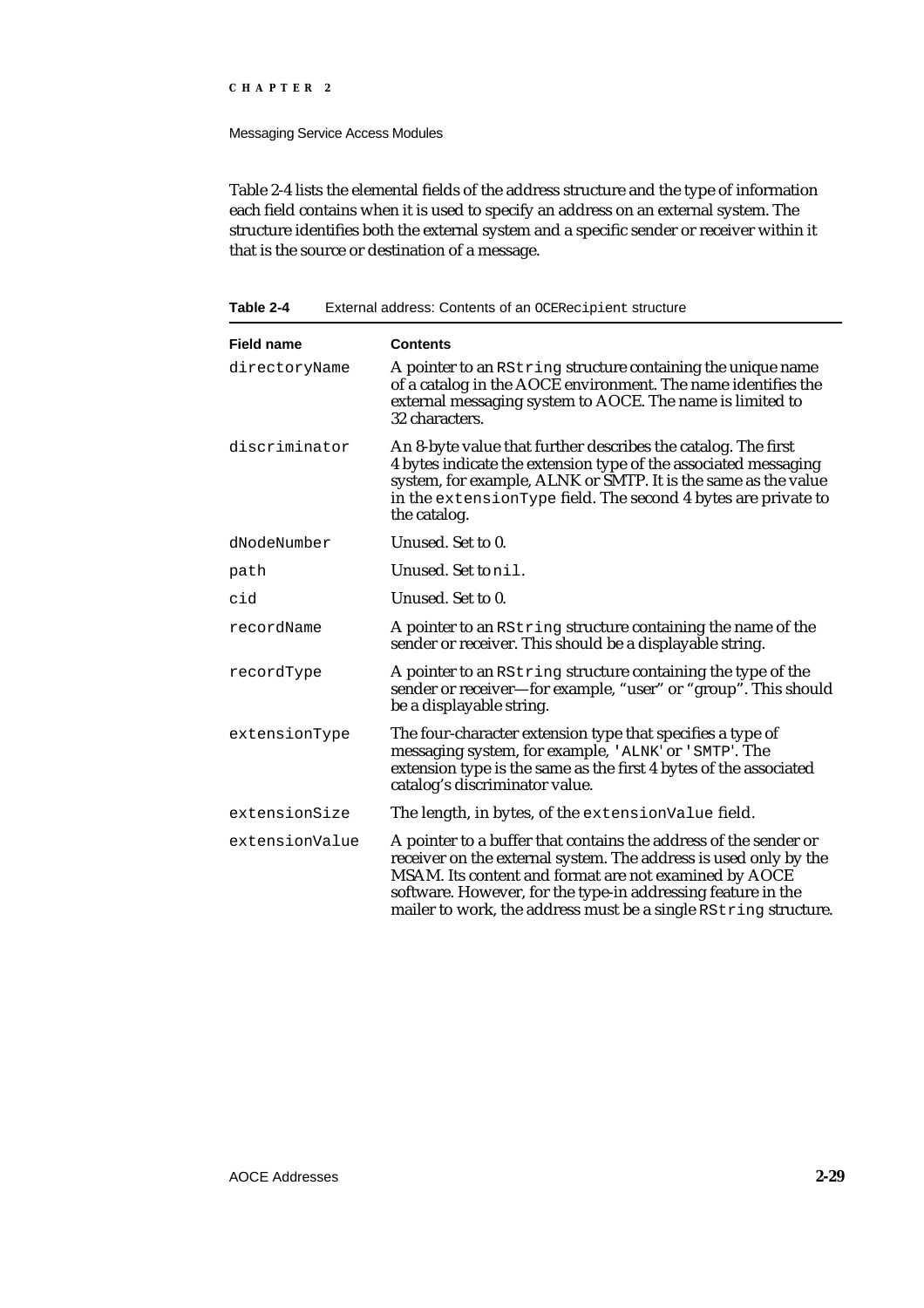#### Messaging Service Access Modules

Table 2-5 lists the elemental fields of the OCERecipient structure and the type of information each field contains when it is used to specify an address within an AOCE system.

| <b>Field name</b> | <b>Contents</b>                                                                                                                                                                                                                                                             |
|-------------------|-----------------------------------------------------------------------------------------------------------------------------------------------------------------------------------------------------------------------------------------------------------------------------|
| directoryName     | A pointer to an RString structure containing the name of the<br>PowerShare catalog that contains the record representing the<br>sender or receiver. The name is limited to 32 characters.                                                                                   |
| discriminator     | The discriminator value of the catalog that contains the record<br>representing the sender or receiver.                                                                                                                                                                     |
| dNodeNumber       | A value that identifies the dNode that contains the record<br>representing the sender or receiver. Set to 0 if you use the path<br>field to specify the dNode.                                                                                                              |
| path              | A pointer to a buffer that contains the names of all of the<br>dNodes on the path from the catalog node in which the sender<br>or receiver record resides, up to the catalog root node. Set<br>this field to nil if you use the dNodeNumber field to identify<br>the dNode. |
| cid               | The creation ID of the record that represents the sender<br>or receiver.                                                                                                                                                                                                    |
| recordName        | A pointer to an RString structure containing the name of the<br>sender or receiver. This is a displayable string.                                                                                                                                                           |
| recordType        | A pointer to an RString structure containing the type of the<br>sender or receiver. It tells you what the entity is, such as a user.<br>This is a displayable string.                                                                                                       |
| extensionType     | A four-character extension type that specifies the format of the<br>data pointed to by the extensionValue field. AOCE defines<br>the following extension types: kOCEalanXtn, kOCEentnXtn,<br>kOCEaphnXtn.                                                                   |
| extensionSize     | The length, in bytes, of the extensionValue field.                                                                                                                                                                                                                          |
| extensionValue    | A pointer to a buffer that contains the address of the sender or<br>receiver on the AOCE system. The address is used only by the<br>AOCE software. Its content and format need not be examined<br>by the MSAM.                                                              |

**Table 2-5** AOCE address: Contents of an OCERecipient structure

Table 2-6 lists the extension types for addresses within an AOCE messaging system. These extension types are discussed in more detail in the chapter "Interprogram Messaging Manager" in *Inside Macintosh: AOCE Application Interfaces*. You do not need to understand the semantics of the extension types. You do need to be sure that a recipient to whom you transmit a message from an AOCE system can reply to the message. Your MSAM might include the extension information with the outgoing message and reconstruct it when it submits the reply to the AOCE system. Alternatively,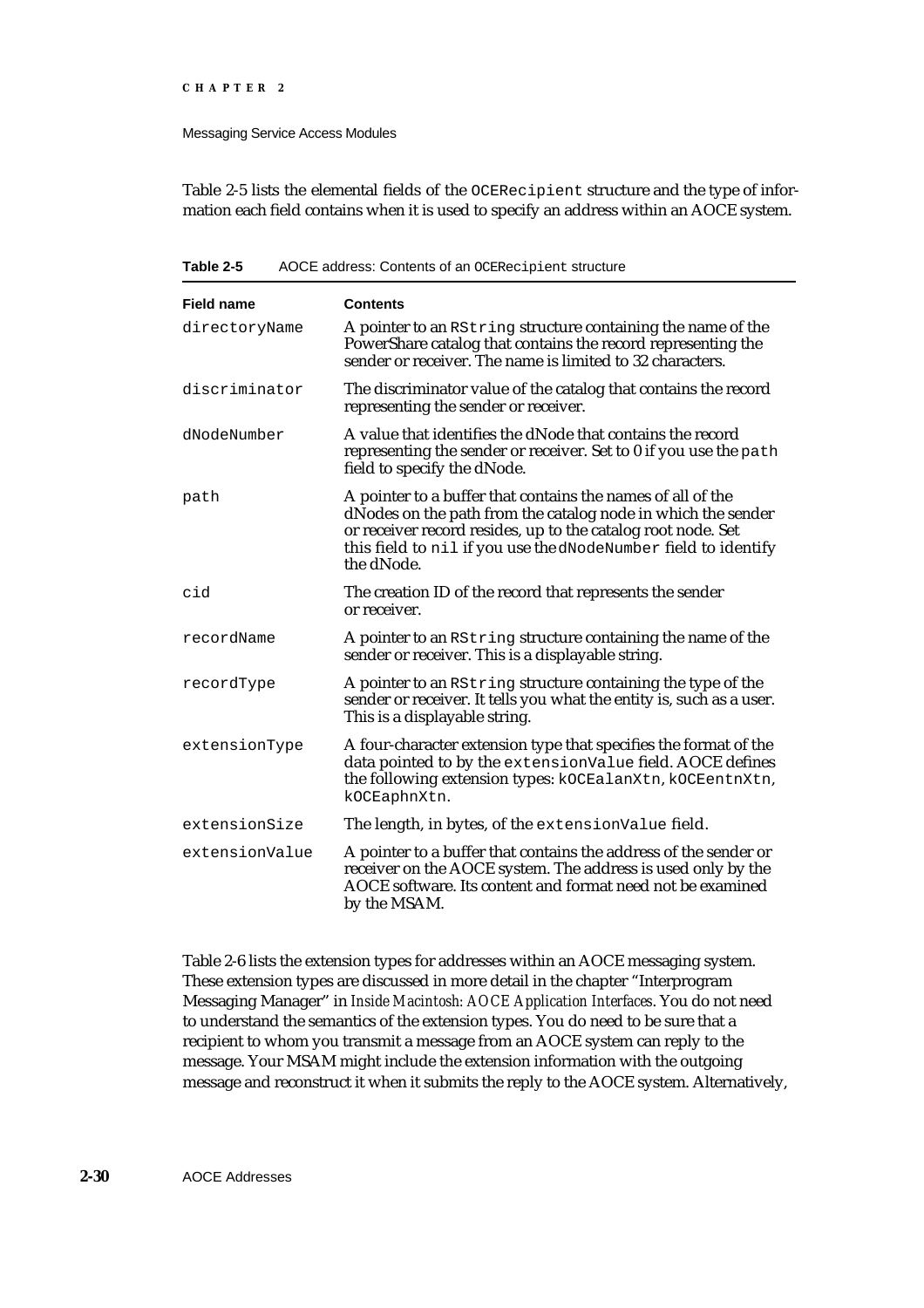#### Messaging Service Access Modules

your MSAM might maintain mapping tables to convert between addresses within the AOCE messaging system and external addresses. In this way, it can avoid sending to its external system information that is only relevant inside an AOCE system. This implementation decision is up to you.

#### **Table 2-6** AOCE extension types

| Constant    | Value  | <b>Description</b>                                                                                                                                                              |
|-------------|--------|---------------------------------------------------------------------------------------------------------------------------------------------------------------------------------|
| kOCEalanXtn | 'alan' | Indicates an EntityName structure (an NBP name)<br>plus a queue name in the form of a Pascal string. It is<br>used for an address accessible on the local AppleTalk<br>network. |
| kOCEentnXtn | entn'  | Indicates a DSSpec structure. It is used for an address<br>accessible through a PowerShare mail server.                                                                         |
| kOCEaphnXtn | 'aphn' | Indicates a structure that specifies an address<br>accessible by telephone.                                                                                                     |

Before you submit an incoming message to AOCE, you must construct OCERecipient structures containing the addresses of the sender and each of the recipients. Table 2-4 on page 2-29 describes the information you must provide in each field of the address structure for (a) the sender from your external messaging system and (b) any recipient in an external messaging system. Table 2-5 on page 2-30 describes the information you must provide in each field of the address structure for a recipient within the AOCE system.

When you read an outgoing message from AOCE, you must translate the OCERecipient structures that contain the address information for the sender and each of the recipients into a format that your external messaging system understands. Table 2-4 on page 2-29 describes what information you will find in each field of the address structure when the structure specifies a recipient on an external messaging system. Table 2-5 on page 2-30 describes the information contained in each field of the address structure when the structure specifies the sender of an outgoing message or a PowerTalk recipient.

The address of a recipient in an AOCE messaging system might include only the entity specifier portion of the OCERecipient structure; that is, it may not have any data in the extensionType, extensionSize, and extensionValue fields. This form is called an *indirect address* because it is not actually an address but points to a record in an AOCE catalog that contains the address. It uniquely identifies the messaging system and provides a displayable name and type to identify the sender or receiver. The direct form of an address always includes both the entity specifier and the extension information. The extension information gives a more detailed form of address. Addresses in external messaging systems are always in the direct form. Addresses in PowerShare catalogs may be in either the direct or indirect form. For more information about direct and indirect addressing, see the chapter "Interprogram Messaging Manager" in *Inside Macintosh: AOCE Application Interfaces*.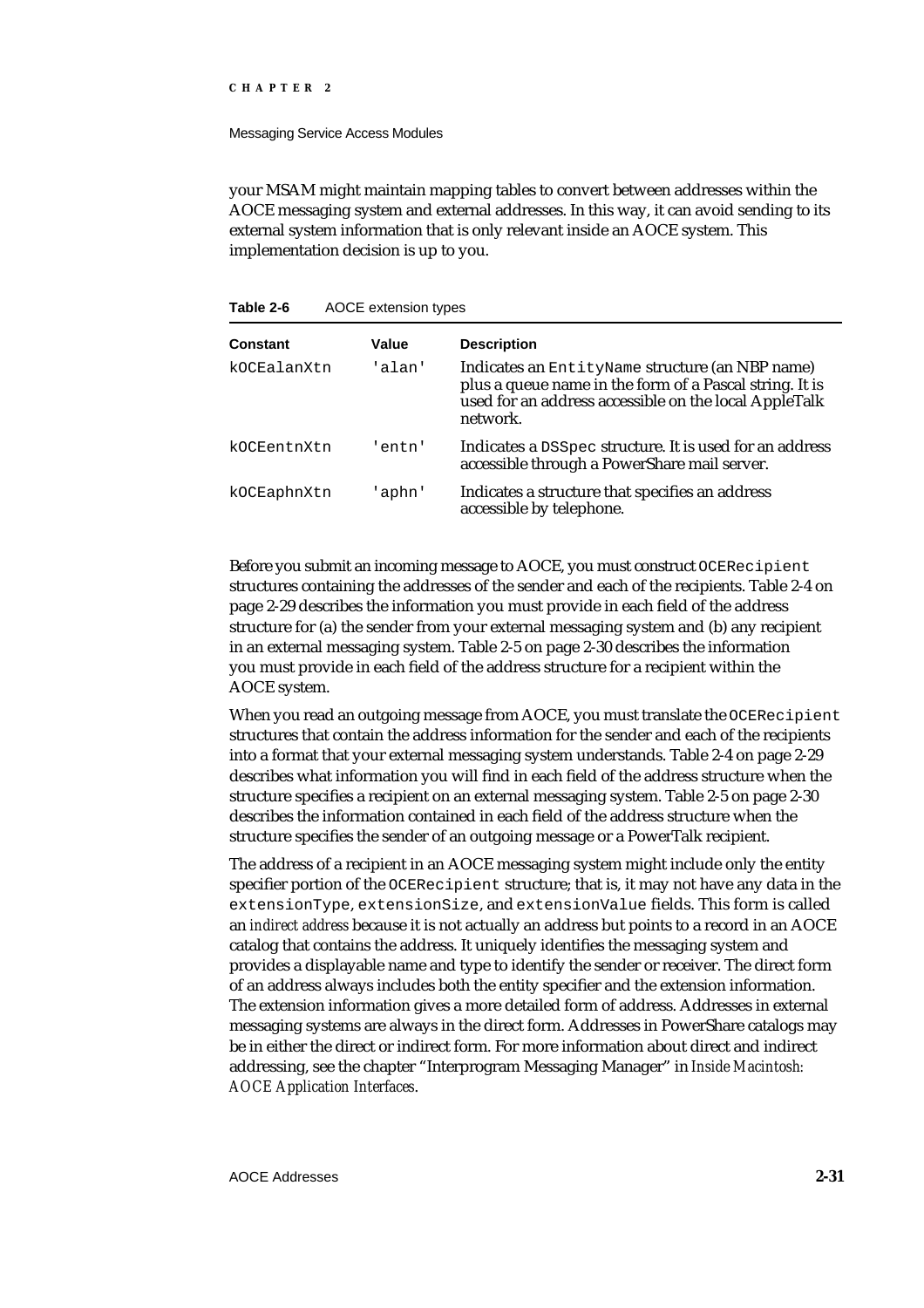Messaging Service Access Modules

Table 2-7 shows examples of the content of the fields of an OCERecipient structure for an indirect AOCE address and an SMTP address.

| OCERecipienftelds | <b>AOCE system</b><br>(indirect address form) | <b>SMTP system</b>  |
|-------------------|-----------------------------------------------|---------------------|
| directoryName     | <b>Engineering</b>                            | <b>Finance</b>      |
| discriminator     | ACAP1234                                      | SMTP0000            |
| dNodeNumber       | 6                                             | $\bf{0}$            |
| path              | nil                                           | nil                 |
| creationID        | 44894489                                      | 00000000            |
| recordName        | <b>Joe Bernard</b>                            | <b>Suzy Durksen</b> |
| recordType        | aoce User                                     | aoce User           |
| extensionType     | Not applicable                                | 'SMTP'              |
| extensionSize     | Not applicable                                | 16                  |
| extensionValue    | Not applicable                                | Suzy@finance.com    |

**Table 2-7** Sample addresses

When the entitySpecifier portion of the OCERecipient structure contains information about a sender or receiver on an external system, that information does not specify a record in a PowerShare catalog that represents the sender or receiver. However, when the structure contains information on a sender or receiver inside an AOCE messaging system, it does specify an existing record.

With your MSAM, you need to provide a special kind of AOCE template, called an *address template*, that allows a user to enter address information. Basic information about AOCE templates is provided in the chapter "AOCE Templates" in *Inside Macintosh: AOCE Application Interfaces*. Specific information about address templates is provided in the chapter "Service Access Module Setup" in this book.

# AOCE High-Level Events

Both personal and server MSAMs must be prepared to receive and respond to high-level events defined by AOCE software. The chapter "Event Manager" in *Inside Macintosh: Macintosh Toolbox Essentials* describes the use of high-level events in detail; that information is not repeated in this section.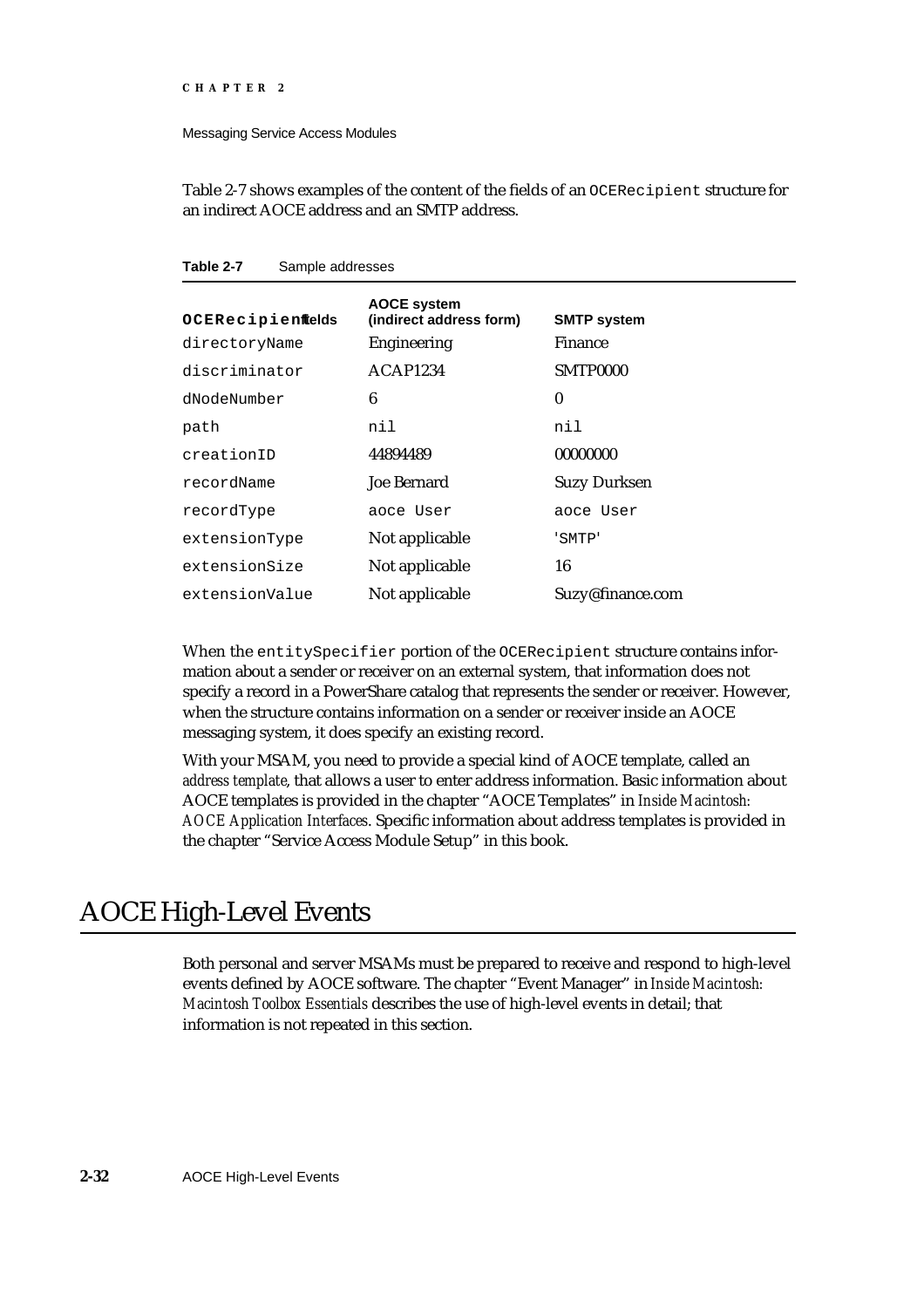Messaging Service Access Modules

| <b>Constant</b>          | <b>Event ID</b> | <b>Description</b>                 |
|--------------------------|-----------------|------------------------------------|
| kMailEPPCCreateSlot      | 'crsl'          | Slot created                       |
| kMailEPPCModifySlot      | 'mdsl'          | Slot modified                      |
| kMailEPPCDeleteSlot      | 'dlsl'          | Slot deleted                       |
| kMailEPPCMailboxOpened   | 'mbop'          | User opened mailbox                |
| kMailEPPCMailboxClosed   | 'mbcl'          | User closed mailbox                |
| kMailEPPCMsqPending      | 'msgp'          | Messages waiting to be sent        |
| kMailEPPCSendImmediate   | 'sndi'          | Send letter now                    |
| kMailEPPCShutDown        | 'quit'          | Shut down operations and quit      |
| kMailEPPCContinue        | 'cont'          | Resume operation after error fixed |
| kMailEPPCSchedule        | 'sked'          | Time for scheduled activity        |
| kMailEPPCInQUpdate       | 'inqu'          | Incoming queue updated             |
| kMailEPPCMsqOpened       | 'msgo'          | User opened letter                 |
| kMailEPPCDeleteOutQMsq   | 'dlom'          | Delete outgoing queue message      |
| kMailEPPCWakeup          | 'wkup'          | Launched due to wakeup             |
| kMailEPPCLocationChanged | 'locc'          | <b>System location changed</b>     |

Personal MSAMs may receive the following high-level events:

Server MSAMs may receive these high-level events:

| <b>Constant</b>     | Event <b>ID</b> | <b>Description</b>             |
|---------------------|-----------------|--------------------------------|
| kMailEPPCAdmin      | 'admn'          | Server administration function |
| kMailEPPCMsqPending | 'msap'          | Messages waiting to be sent    |

Detailed descriptions of these events can be found in the section "High-Level Events" beginning on page 2-220.

When an MSAM receives an AOCE high-level event, it manipulates a standard EventRecord structure (defined in the chapter "Event Manager" in *Inside Macintosh: Macintosh Toolbox Essentials*). The fields of an event record associated with an AOCE high-level event have a particular meaning.

```
struct EventRecord {
```

| short | what;      |
|-------|------------|
| long  | message;   |
| long  | when;      |
| long  | where;     |
| short | modifiers; |
|       |            |

};

#### **Field descriptions**

| what    | Always contains the constant kHighLevelEvent.          |
|---------|--------------------------------------------------------|
| messaqe | Always contains the event class kMailAppleMailCreator. |

AOCE High-Level Events **2-33**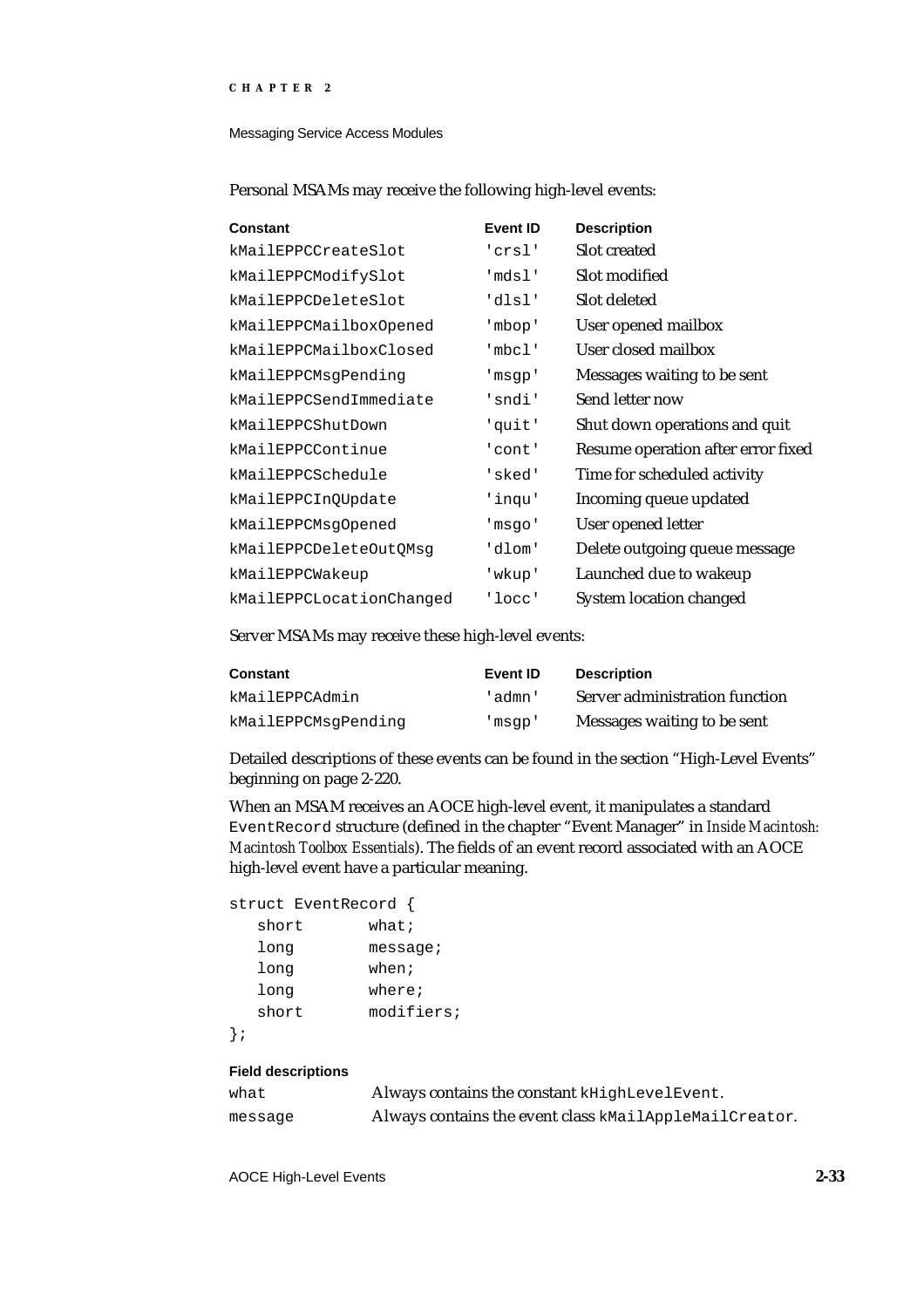#### Messaging Service Access Modules

| when      | Unused.                                                                                                                                                               |
|-----------|-----------------------------------------------------------------------------------------------------------------------------------------------------------------------|
| where     | Contains the event ID that identifies a specific event-for example,<br>kMailEPPCAdmin.                                                                                |
| modifiers | For personal MSAMs, this field contains the slot ID when the event<br>applies to a particular slot; otherwise, it is set to 0. Server MSAMs<br>can ignore this field. |

Some AOCE high-level events require more information than that provided in the event record. After you receive such an event, you should call the AcceptHighLevelEvent function to get the additional data associated with the event. The additional data is in the form of a MailEPPCMsq structure.

A MailEPPCMsg structure consists of a version number and a union field. The union field may have any of the following contents: a pointer to an SMCA structure; a letter sequence number; a MailLocationInfo structure.

The version number indicates the version of the event. The MSAM should compare the version number in the MailEPPCMsg structure with kMailEPPCMsgVersion. If they are not the same, software incompatibilities may exist between the PowerTalk software and the MSAM, and there is no guarantee that the MailEPPCMsq structure used by the MSAM and by the IPM Manager are the same. The MSAM should ignore the event.

Most of the AOCE high-level events are informational in nature. For example, a kMailEPPCMsgPending event tells an MSAM that it has a new outgoing message. Informational events sent by the IPM Manager are not guaranteed to be received by the MSAM. The MSAM should consider these events as hints; that is, it should not rely on them as the only mechanism to initiate an action. For example, to make sure it transfers outgoing messages in a timely manner, it could check its outgoing queues every 20 minutes, each time it is launched, and each time it receives a kMailEPPCMsqPending event.

A few events are more than informational in nature. An MSAM must receive the kMailEPPCCreateSlot, kMailEPPCModifySlot, kMailEPPCDeleteSlot, kMailEPPCMsgOpened, and kMailEPPCSendImmediate events in order to take the relevant actions. For these events, the MailEPPCMsg structure contains a pointer to an SMCA structure. The MSAM needs to set the result field of the SMCA structure to acknowledge the event or to report the outcome of its effort to handle the event. Additionally, the IPM Manager informs the client if the event does not reach the MSAM. (An MSAM cannot acknowledge or set a result for an event whose MailEPPCMsg structure does not contain a pointer to an SMCA structure.)

Once the MSAM sets the  $r$ esult field to acknowledge the event or to signal completion, the SMCA structure is no longer valid.

An MSAM defines the error codes that it returns in response to the

kMailEPPCCreateSlot, kMailEPPCModifySlot, kMailEPPCDeleteSlot, and kMailEPPCMsgOpened events. For the kMailEPPCSendImmediate event, it typically should return the kMailSlotSuspended or kMailTooManyErr result code.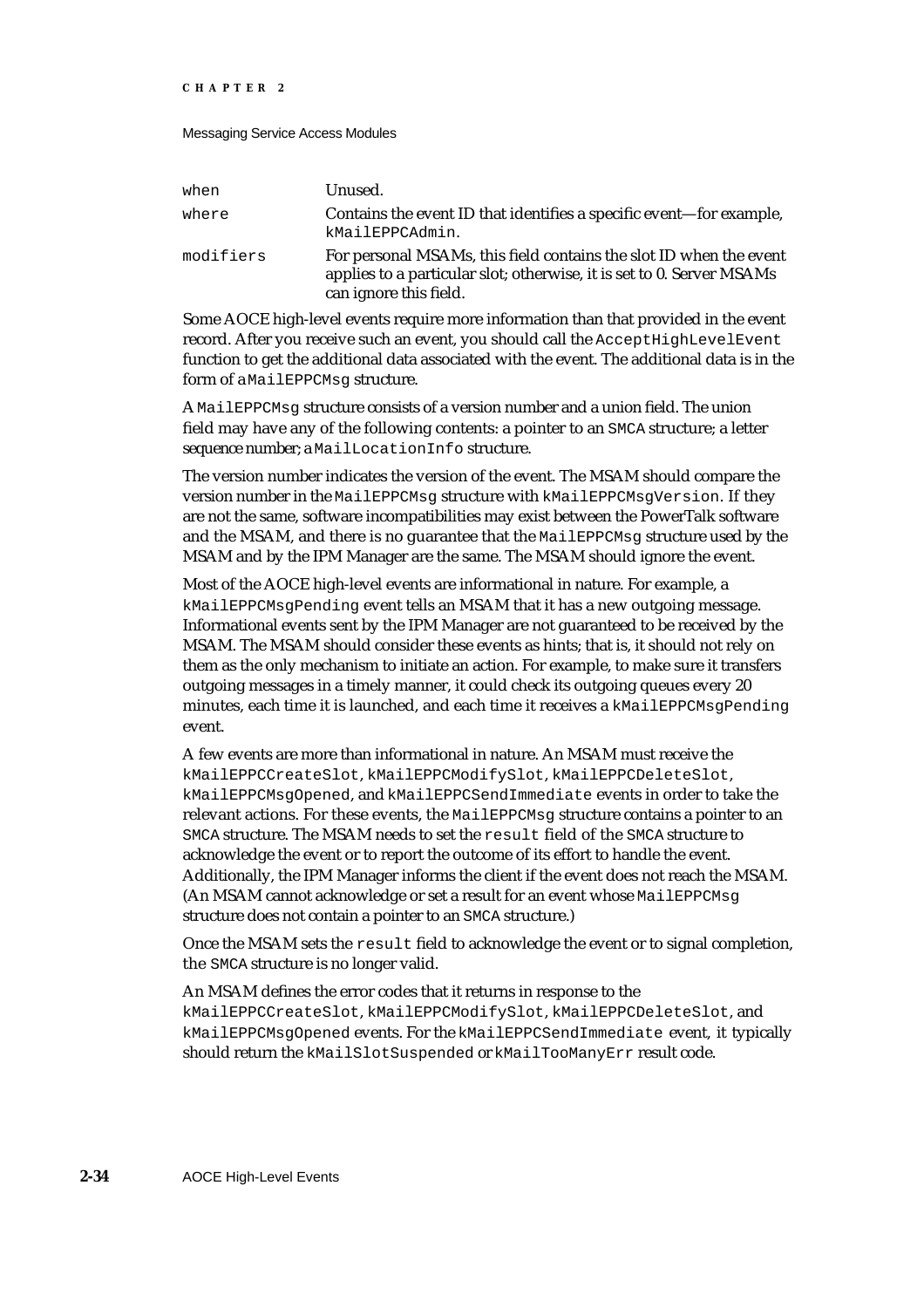Messaging Service Access Modules

# System Location

The concept of location serves users with mobile Macintosh computers. Personal MSAMs must understand the concept of location, whereas server MSAMs need not. A personal MSAM, residing on a user's Macintosh, must be aware of the possibility that the system location may change. For instance, a personal MSAM installed on a PowerBook may be launched at different locations, such as the user's business office, the user's home, a customer site, an airport, and so forth. The personal MSAM is likely to be affected by such changes of location. A fax MSAM, for example, would use different telephone numbers when running at home or in the office; an Internet MSAM cannot work if a TCP/IP network connection is not available.

After it is launched, a personal MSAM gets the current system location from the Setup record in the Setup catalog. Then it determines, for each slot, whether the slot is active at that location by checking the location flags in the slot's standard slot information. See the section "Initializing a Personal MSAM" on page 2-37 for a description of how you do this.

If a slot is not active at the current location, the personal MSAM should not perform any work on behalf of that slot. If none of the personal MSAM's slots are active at the current location, the MSAM should quit.

If the system location changes, the IPM Manager sends the MSAM one kMailEPPCLocationChanged high-level event for each slot. The event tells the MSAM the slot to which it applies, the current system location, and the location flags for the slot. If the location flags show that the slot is inactive at the current location, the MSAM should immediately stop performing any activity on behalf of the slot, such as downloading or sending letters.

A user can activate or deactivate a mail slot in a given location. In response, the IPM Manager updates the location flags in the MailStandardSlotInfoAttribute structure for that slot and sends a kMailEPPCLocationChanged high-level event to the MSAM. At that point, the MSAM needs to determine if the slot is active at the current location. If the slot is active, the MSAM should continue to act for the slot; if it is not, the MSAM should cease acting for the slot.

# Using the MSAM API

This section shows you how to

- n determine whether the Collaboration toolbox is available
- launch a personal MSAM  $\overline{a}$
- initialize personal and server MSAMs <sub>n</sub>
- transfer an outgoing letter from an AOCE system to another messaging systemn.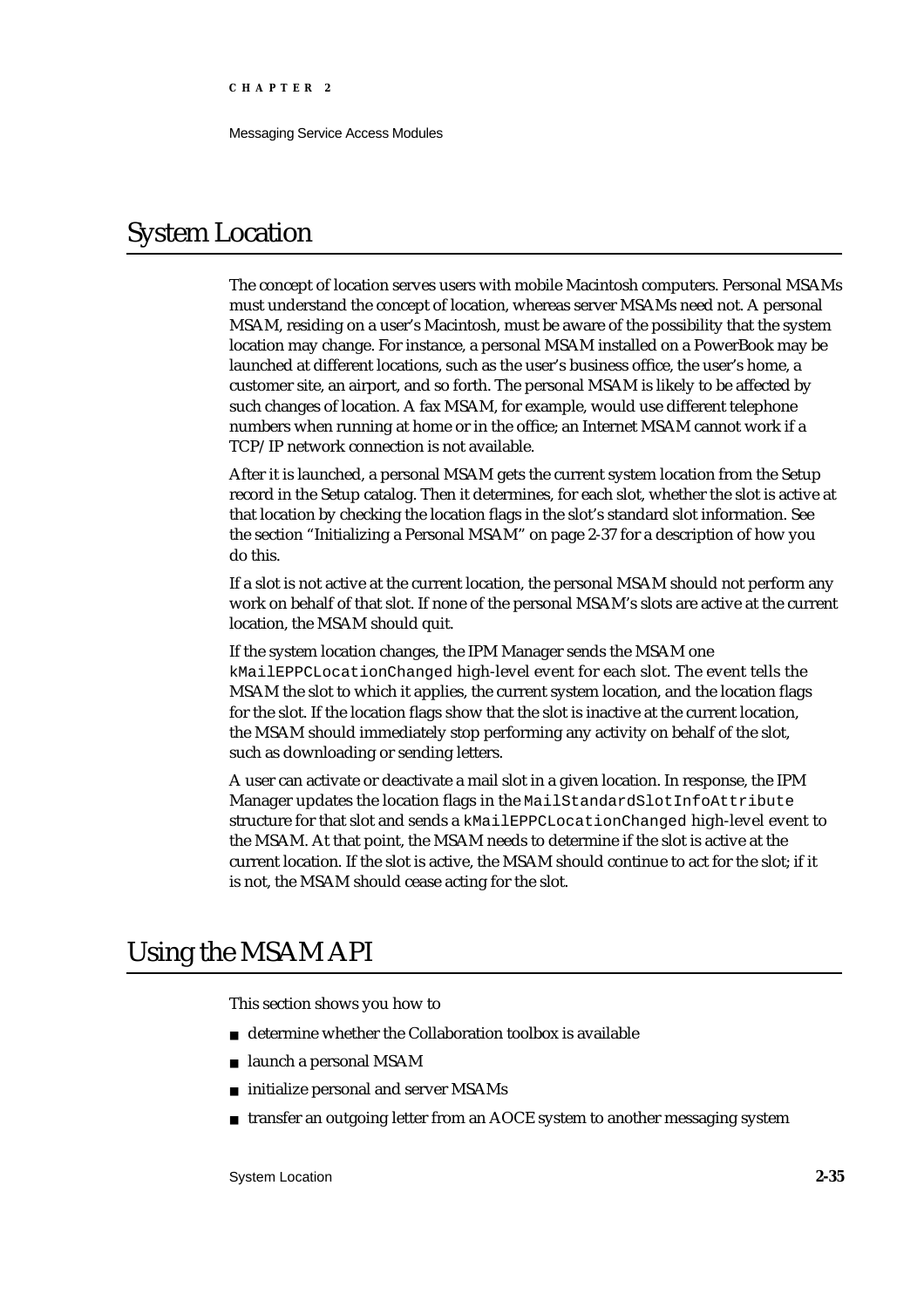#### Messaging Service Access Modules

- transfer an incoming letter from another messaging system to an AOCE system  $n$
- delete a message n.
- translate addresses
- log personal MSAM operation errors  $n$

# Determining Whether the Collaboration Toolbox Is Available

Before calling any of the functions in the MSAM API, a server MSAM should verify that the Collaboration toolbox is available by calling the Gestalt function with the selector gestaltOCEToolboxAttr. If the Collaboration toolbox is present but not running (for example, if the user deactivated it from the PowerTalk Setup control panel), the Gestalt function sets the bit gestaltOCETBPresent in the response parameter. If the Collaboration toolbox is running and available, the function sets the bit gestaltOCETBAvailable in the response parameter. The Gestalt Manager is described in the chapter "Gestalt Manager" in *Inside Macintosh: Operating System Utilities*. Because a personal MSAM is launched by the IPM Manager, it can assume that the Collaboration toolbox is available.

If you want to be informed when the IPM Manager starts up or shuts down, you can install an entry in the AppleTalk Transition Queue (ATQ). Then the AppleTalk Link-Access Protocol Manager calls your ATQ routine with the transition selector ATTransIPMStart when the IPM Manager has finished starting up and with the selector ATTransIPMShutdown when the IPM Manager has started to shut down. The ATQ is described in the "Link-Access Protocol (LAP) Manager" chapter in *Inside Macintosh: Networking*.

# Determining the Version of the IPM Manager

To determine the version of the IPM Manager that is available, call the Gestalt function with the selector gestaltOCEToolboxVersion. The function returns the version number of the Collaboration toolbox in the low-order word of the response parameter. For example, a value of 0x0101 indicates version 1.0.1. If the Collaboration toolbox is not present and available, the Gestalt function returns 0 for the version number. You can use the constant gestaltOCETB for AOCE Collaboration toolbox version 1.0.

## Launching a Personal MSAM

A personal MSAM must be launched by the IPM Manager. If you launch a personal MSAM in any other manner, it will not work properly with the IPM Manager.

If a personal MSAM is not already running, the IPM Manager launches it in response to any of the following events:

The MSAM's setup template calls the MailCreateMailSlot or MailModifyMailSlot function.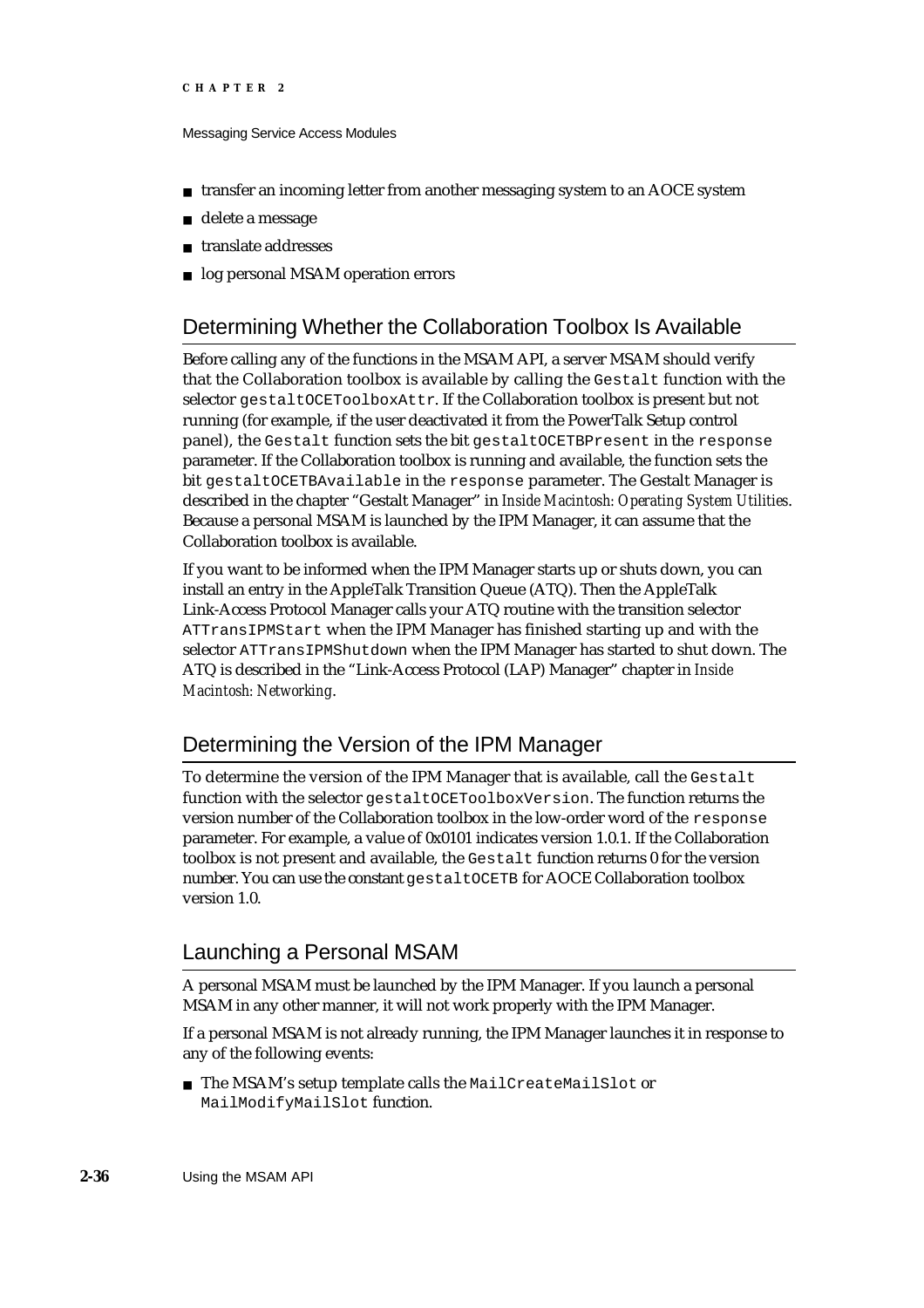Messaging Service Access Modules

- An application calls the MailWakeupPMSAM function.  $\mathsf{n}$
- n The MSAM's scheduled send or receive time occurs, or its send/receive time interval elapses.

## Initializing a Personal MSAM

Before the IPM Manager launches a personal MSAM for the first time, the setup template you provide with your personal MSAM must obtain information about the MSAM, the accounts on external messaging systems to which it will connect, and the catalogs associated with those external messaging systems. It gets this information from the user and stores it in the Setup catalog.

Once launched, a personal MSAM needs to obtain a variety of information, much of it in the Setup catalog. The information includes:

- n the current system location
- $n$  information about each slot for which it is responsible (each slot represents one account on a messaging system)
- $n$  the incoming and outgoing queue references for each of its slots
- any additional configuration or private information it may require

A personal MSAM obtains much of the necessary information by reading records in the Setup catalog. It then often copies this information into private structures.

The following steps illustrate a typical sequence of actions your MSAM can take to obtain the necessary startup information after it has been launched:

- 1. Get the creation ID of the MSAM's record in the Setup catalog by calling the PMSAMGetMSAMRecord function. Build a record ID that contains your MSAM's record creation ID.
- 2. Get the local identity by calling the AuthGetLocalIdentity function. If the user hasn't set up a local identity yet, the function returns the kOCESetupRequired result code. If the local identity is locked, the function returns the kOCELocalAuthenticationFail result code. In either case, call the AuthAddToLocalIdentityQueue function to be notified when the local identity is set up and unlocked. If the AuthGetLocalIdentity function returned kOCELocalAuthenticationFail, you can pass the locked local identity provided by the function to the DirLookupGet and DirLookupParse functions. Therefore, you should proceed with the initialization process.
- 3. Get the reference number of the Setup catalog and the creation ID of the Setup record by calling the DirGetOCESetupRefnum function. You need to provide the catalog's reference number in the dsRefNum field of the DirLookupGet and DirLookupParse parameter blocks when you want to read the records in the Setup catalog. You need the creation ID to build a record ID for the Setup record.
- 4. Get the current location from the Setup record in the Setup catalog by calling the DirLookupGet and DirLookupParse functions. As the target of the aRecordList field in the DirLookupGet parameter block, specify the record ID of the Setup record. You can set all fields of the record ID except the creation ID to nil. Set the creation ID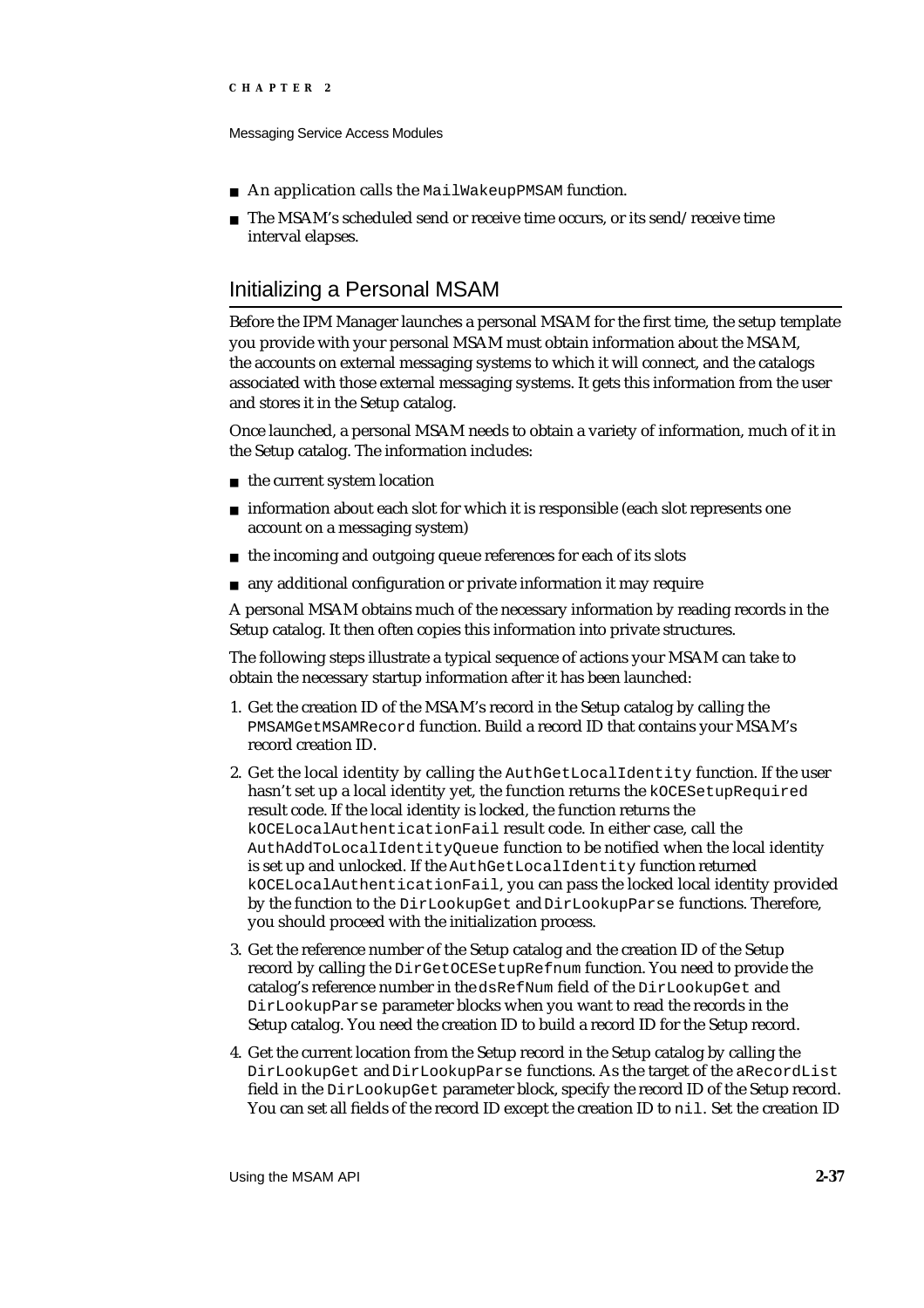#### Messaging Service Access Modules

to the value you obtained in the previous step. Instead of providing record location information, you provide the catalog's reference number in the dsRefNum field of the DirLookupGet function's parameter block. As the target of the attrTypeList field in the parameter block, specify the AttributeType structure referenced by the attribute type index kLocationAttrTypeNum. The function reads the Setup record and places the location information into a buffer in a private data format.

Call the DirLookupParse function to read the data in the buffer. The function calls a callback routine that you provide and passes it a pointer to an Attribute structure containing the location information (type OCESetupLocation) that you requested.

5. Get a reference to each Mail Service or Combined record that belongs to the MSAM by calling the DirLookupGet and DirLookupParse functions. If you provide a stand-alone MSAM, attributes for a slot and its associated catalog are stored in a Mail Service and a Catalog record, respectively. If you provide a combined MSAM/CSAM, attributes for a slot and its associated catalog are stored in a single Combined record.

As the target of the aRecordList field in the DirLookupGet parameter block, specify the RecordID structure that you created that contains the creation ID of your MSAM record. As the target of the attrTypeList field in the parameter block, specify the AttributeType structure referenced by the attribute type index kMailServiceAttrTypeNum. The function reads the MSAM record and places the packed record ID of each Mail Service or Combined record that it finds into a buffer in a private data format.

Call the DirLookupParse function to read the data in the buffer. The function calls your callback routine and passes it a pointer to an Attribute structure containing a packed record ID that points to either a Mail Service or a Combined record. The DirLookupParse function calls your callback routine once for each packed record ID in the buffer, each of which corresponds to a slot for which your MSAM is responsible. Now you know how many slots you are responsible for and in what records their specific information is stored.

- 6. Unpack the packed record IDs of the Mail Service or Combined records by calling the OCEUnpackRecordID utility function.
- 7. Get the slot ID, standard slot information, and associated catalog information for each slot by calling the DirLookupGet and DirLookupParse functions. As the target of the aRecordList field in the DirLookupGet parameter block, specify the unpacked record IDs that point to your Mail Service or Combined records. As the target of the attrTypeList field in the parameter block, specify AttributeType structures that are referenced by the following attribute type indexes: kSlotIDAttrTypeNum, kStdSlotInfoAttrTypeNum, and kAssoDirectoryAttrTypeNum.

Call the DirLookupParse function. It repeatedly calls your callback routine and passes it a pointer to an Attribute structure containing one of the record attributes you requested for each of your Mail Service or Combined records.

The value of each kSlotIDAttrTypeNum attribute is the slot ID you previously assigned to the slot while processing the kMailEPPCCreateSlot high-level event for that slot. It is a number (type MailSlotID) that uniquely identifies the slot. (If you have never received and processed a kMailEPPCCreateSlot high-level event, no kSlotIDAttrTypeNum attributes exist.)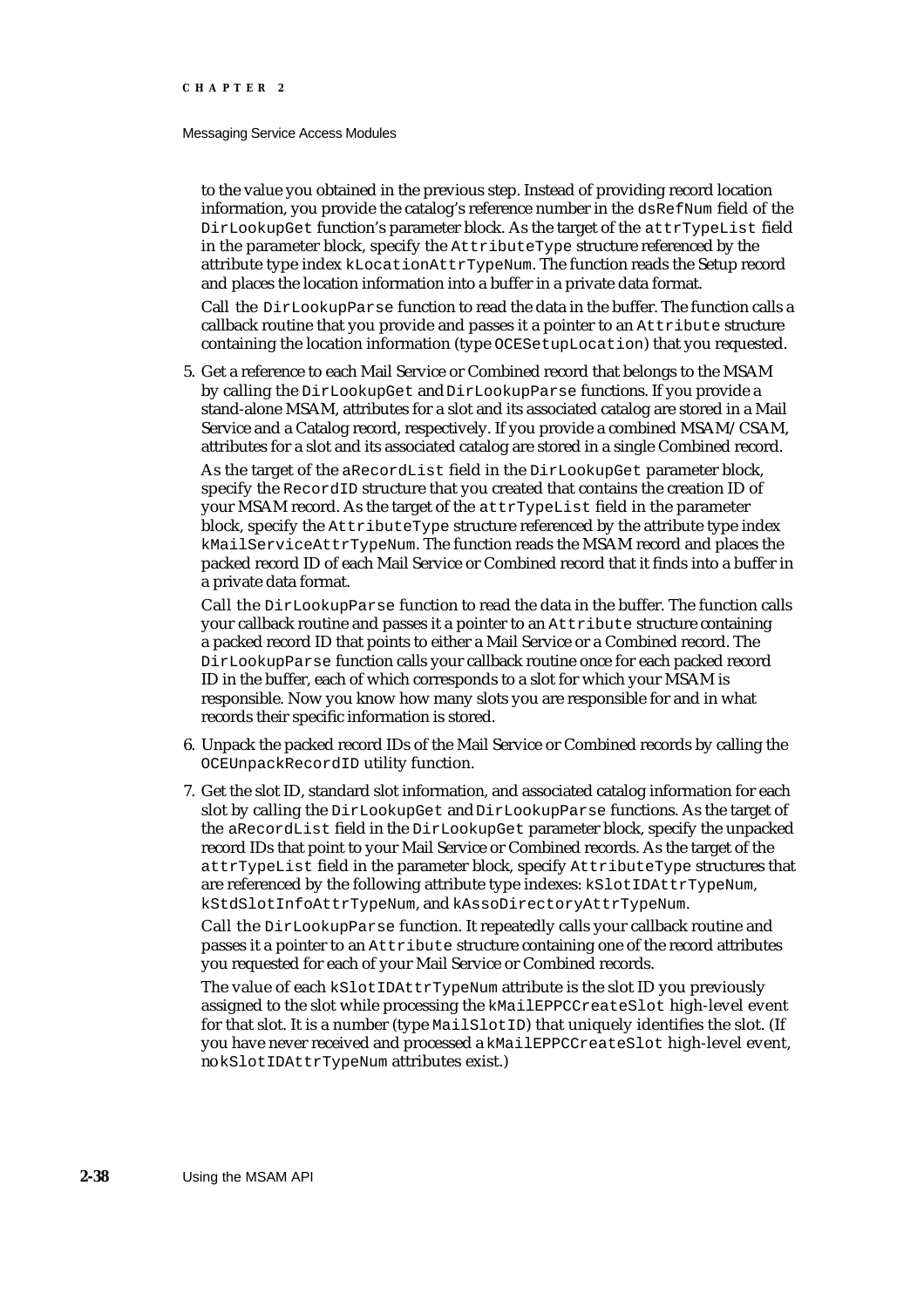#### Messaging Service Access Modules

The value of each kStdSlotInfoAttrTypeNum attribute is a MailStandardSlotInfoAttribute structure that indicates if the slot is active and provides its send and receive timer information. For each slot, you must determine if the slot is active at the current system location. The active field of the MailStandardSlotInfoAttribute structure is a bit array; each bit corresponds to a possible system location. If the slot is active at that location, the bit is set. You can test the bits with the MailLocationMask macro (see page 2-115)

The value of each kAssoDirectoryAttrTypeNum attribute is a packed record ID that points to the Catalog record associated with this slot or to the Combined record.

- 8. If you provide a stand-alone MSAM, unpack the packed record ID for each slot's associated Catalog record by calling the OCEUnpackRecordID utility function. (If you provide a combined MSAM/CSAM, attributes for the slot and catalog are both stored in the Combined record— you already unpacked the Combined record IDs.)
- 9. Get information about the catalog associated with each slot by calling the DirLookupGet and DirLookupParse functions. As the target of the aRecordList field in the DirLookupGet parameter block, specify the unpacked record IDs that point to your Catalog or Combined records. As the target of the attrTypeList field in the parameter block, specify AttributeType structures that are referenced by the following attribute type indexes: kCommentAttrTypeNum, kRealNameAttrTypeNum, and kDiscriminatorAttrTypeNum. If you provide a combined MSAM/CSAM, also specify kSFlagsAttrTypeNum.

Call the DirLookupParse function. It repeatedly calls your callback routine and passes it a pointer to an Attribute structure containing one of the attributes you requested from each Catalog or Combined record. Table 2-8 on page 2-40 describes the information contained in those attributes.

10. Get the user's account name and decrypted password by calling the OCESetupGetDirectoryInfo function. If the local identity is still locked, this function returns an error. You cannot proceed until the local identity is unlocked.

Note that the value of the nativeName field returned by the OCESetupGetDirectoryInfo function is the value of the Real Name attribute (kRealNameAttrTypeNum) in the Catalog or Combined record. The content and use of the Real Name attribute and the nativeName field are defined by the personal MSAM and its setup template. A setup template can store the user's account name in the Real Name attribute.

At this point, you have obtained all of the standard information stored in your MSAM and Combined records (or MSAM, Mail Service, and Catalog records) in the Setup catalog. Using the DirLookupGet and DirLookupParse functions, you may read other attributes of private types that your setup or address template has added to the records.

11. Get the incoming and outgoing queue references for each of the slots by calling the PMSAMOpenQueues function for each slot.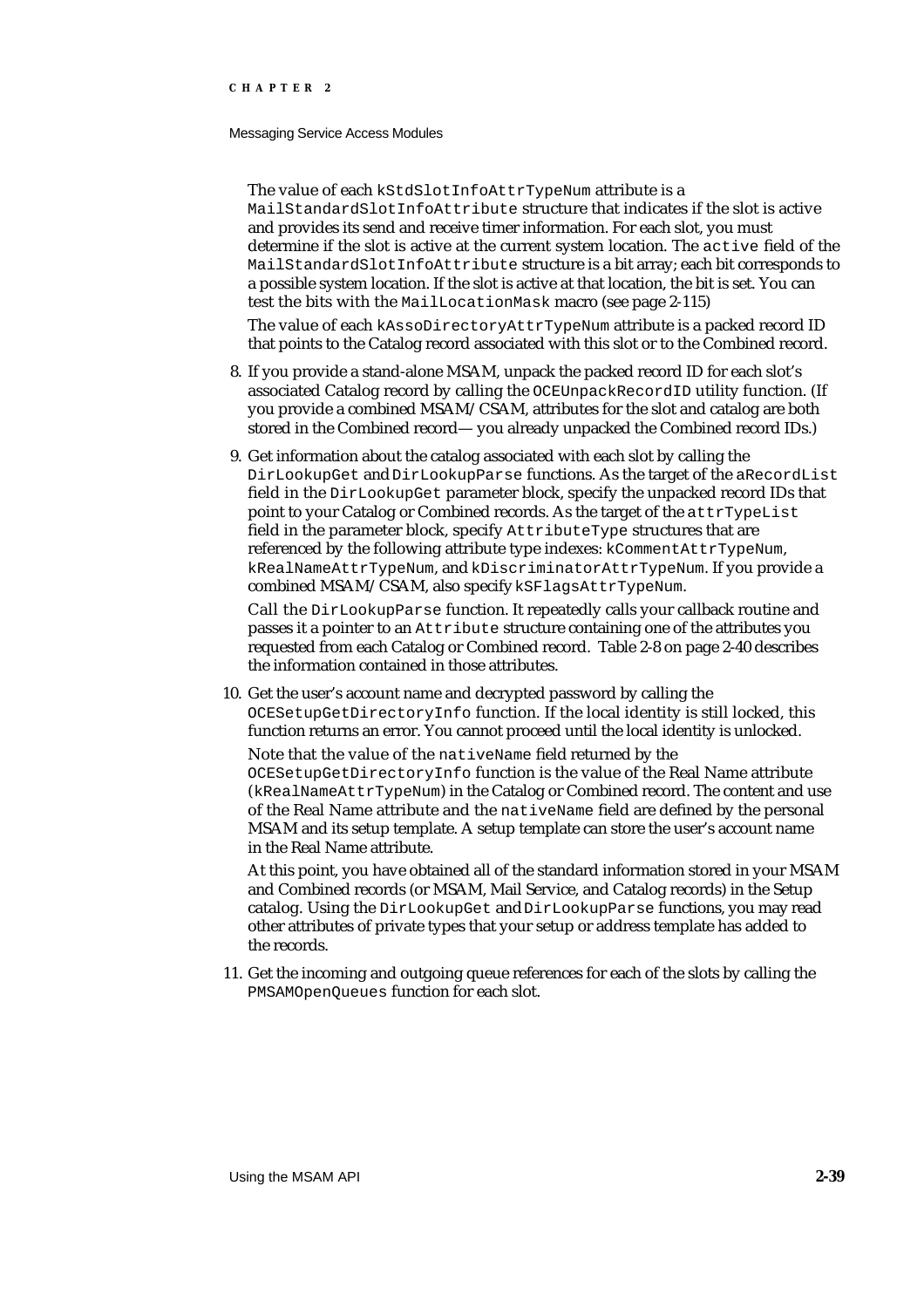#### Messaging Service Access Modules

**Table 2-8** Selected Catalog record attributes

Now the personal MSAM can begin performing its primary functions of translating and transferring messages between an AOCE system and external messaging systems.

| <b>Attribute type</b>     | Data type of<br>attribute value | <b>Description</b>                                                                                                                                                                   |
|---------------------------|---------------------------------|--------------------------------------------------------------------------------------------------------------------------------------------------------------------------------------|
| kDiscriminatorAttrTypeNum | DirDiscriminator                | Discriminator value for this catalog.                                                                                                                                                |
| kSFlagsAttrTypeNum        | long                            | Bit array indicating the features<br>supported by this catalog. Present for<br>combined MSAM/CSAM only.                                                                              |
| kCommentAttrTypeNum       | RString                         | Displayable string describing this<br>catalog/external messaging system.                                                                                                             |
| kRealNameAttrTypeNum      | RString                         | Defined by the MSAM and its setup<br>template. For example, it may be the<br>user's account (logon) name or the<br>name of the external messaging<br>system and its address catalog. |

The chapter "Service Access Module Setup" in this book describes the information that your setup template obtains from the user and stores in the Setup catalog as well as the process it uses to do so. See the chapter "Catalog Manager" in *Inside Macintosh: AOCE Application Interfaces* for descriptions of the DirGetOCESetupRefnum, DirLookupGet, and DirLookupParse functions. For a description of the OCEUnpackRecordID function and the record and attribute type indexes, see the chapter "AOCE Utilities" in *Inside Macintosh: AOCE Application Interfaces*. The OCESetupGetDirectoryInfo function is described in the chapter "Authentication Manager" in *Inside Macintosh: AOCE Application Interfaces*.

# Initializing a Server MSAM

The first time a server MSAM is launched, it needs to solicit user input to obtain information about itself. Then it initializes itself within the AOCE system by calling the SMSAMSetup and SMSAMStartup functions.

The SMSAMSetup function creates the server MSAM's Forwarder record. The **Forwarder record** (record type index kMnMForwarderRecTypeNum) contains information about the server MSAM. The Forwarder record name is the name of the server MSAM. The record contains the record ID of the MSAM's PowerShare mail server, an optional comment string describing the server MSAM, and a list of the foreign dNodes to which the server MSAM is connected. (See the chapter "Catalog Manager" in *Inside Macintosh: AOCE Application Interfaces* for information about PowerShare catalogs, dNodes, and foreign dNodes, as well as other concepts that pertain to AOCE catalogs.)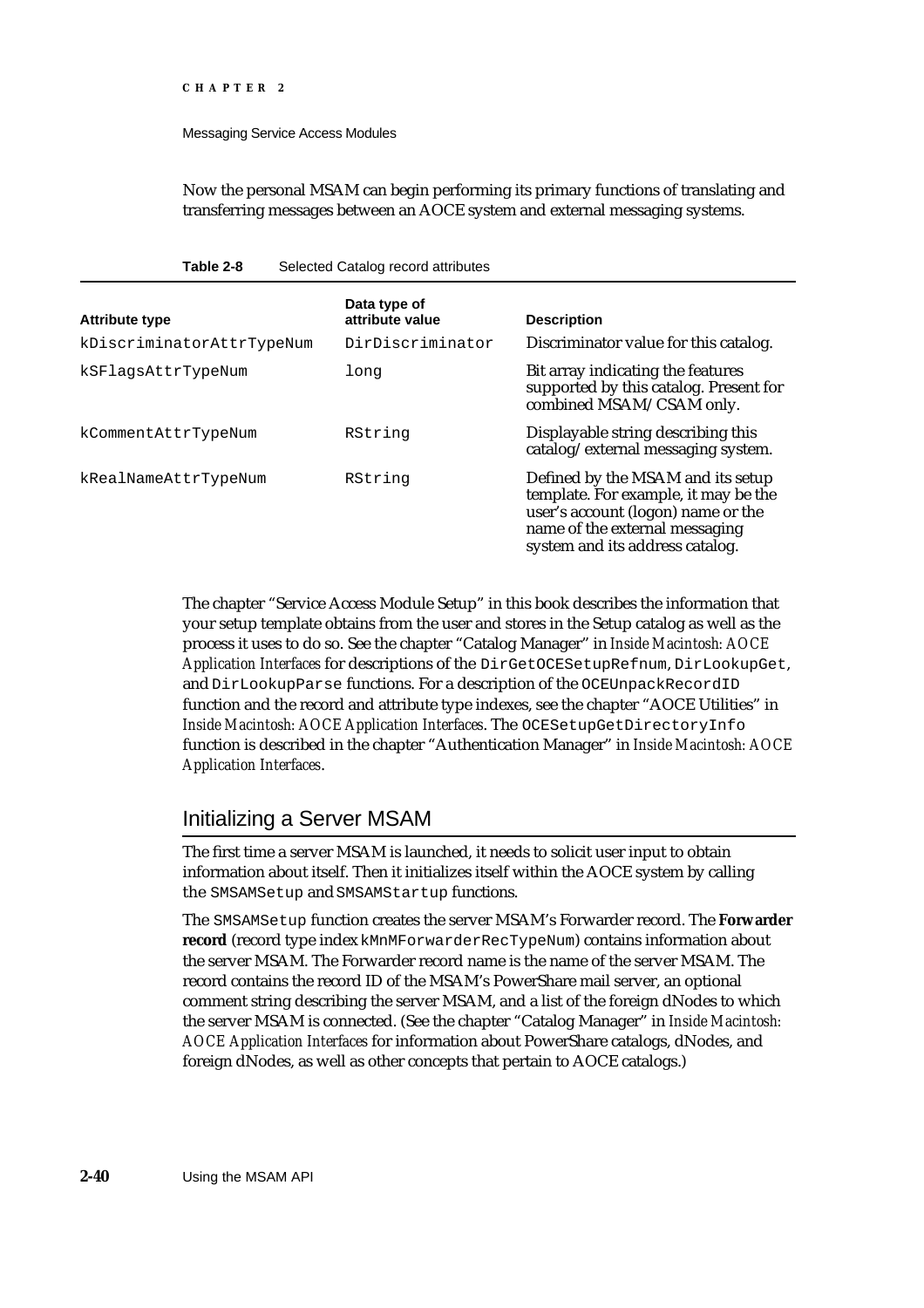#### Messaging Service Access Modules

After being launched for the first time, a server MSAM must find out its name, password, messaging system extension type, and a descriptive comment string about the extension type. The MSAM should display one or more dialog boxes to obtain its name and password from the system administrator. Typically, an MSAM has built-in knowledge of the extension type it supports and a descriptive comment string about the extension type; if it does not, it must obtain that information from the system administrator.

Once a server MSAM has all this information, it calls the SMSAMSetup function to create its Forwarder record. Prior to calling the function, the MSAM must allocate a RecordID structure for its Forwarder record. Then the MSAM sets the recordName field to its name that the user provided, and the recordType field to the constant kMnMForwarderRecTypeNum. The MSAM passes to the function a pointer to the RecordID structure, the MSAM's password, its extension type, and a string describing its extension type. In the RecordID structure, the function returns the creation ID for the newly created Forwarder record and the record location information. In the catalogServerHint field, the function returns the AppleTalk address (an AddrBlock structure) of the PowerShare catalog server that created the Forwarder record. The MSAM can pass this address to a Catalog Manager function (in the serverHint field of the function's parameter block) if it wants to direct the request to that particular catalog server. This can be helpful in preventing failures in the setup process due to delays in replicating the MSAM's Forwarder record.

During the execution of the SMSAMSetup function, the PowerShare mail server prompts the user for the system administrator's name and password. You may find it helpful to consult the *PowerShare System Manager's Guide*, which describes the setup process from the system administrator's perspective.

If the system administrator does not provide this information, the function returns an error. The function will also return an error if

- n the PowerShare catalog server was unreachable
- n the MSAM's name is not unique
- the disk is full  $\overline{p}$
- an error occurred in creating the Forwarder record (any record creation error)

If an error occurs, the MSAM must display an appropriate dialog box telling the user about the error. If the PowerShare catalog server was unreachable, the MSAM should give the user the option of trying the operation again and, if the user chooses to try again, the MSAM should call the SMSAMSetup function once more. If the user chooses not to try again, the MSAM should quit. If the MSAM's name was not unique, the MSAM should allow the user to enter another name. In any error, the MSAM should fix the problem when it can or quit when it cannot. Until the SMSAMSetup function executes successfully, the MSAM cannot proceed with its initialization process.

When the SMSAMSetup function completes successfully, the server MSAM must save knowledge of this fact so that if it is launched again in the future, it does not call the SMSAMSetup function again. It is recommended that the server MSAM create a preferences file in the Preferences folder and save the record ID of its Forwarder record in its preferences file.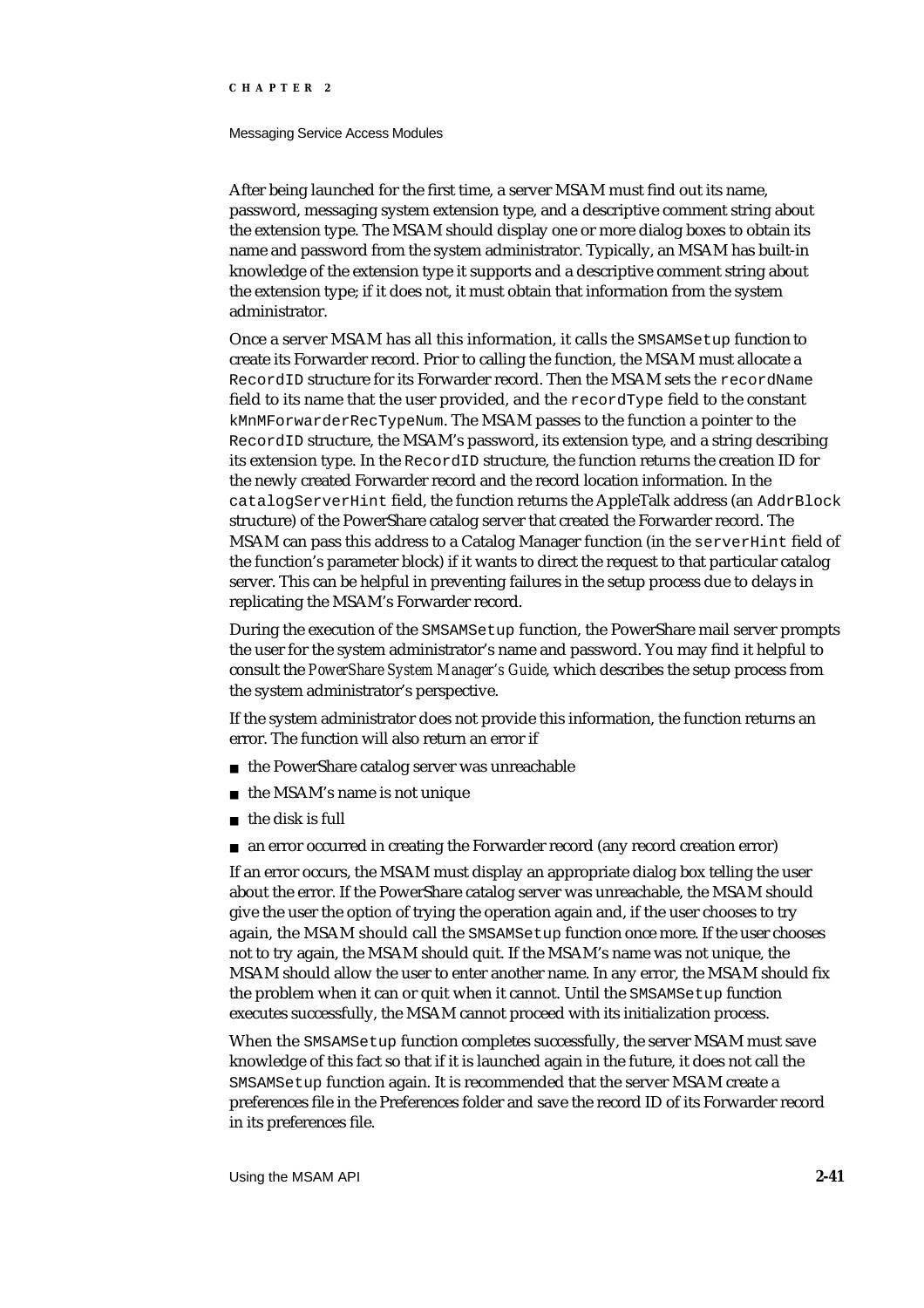#### Messaging Service Access Modules

Once the SMSAMSetup function completes successfully, the server MSAM should call the AuthBindSpecificIdentity function, providing the record ID of its Forwarder record and its encrypted password, to obtain its authentication identity. Once a server MSAM has obtained its authentication identity, it should provide that information on subsequent calls to AOCE functions that require an identity.

At this point, the server MSAM may present dialog boxes to the user to obtain any additional configuration information it needs to function within an AOCE system and to connect to its external messaging system, such as an IP address, a telephone number, how often it should connect, and so forth. In general, an MSAM should ask for more generic information first—that is, information that applies independently of a messaging system. Then it should prompt for specific information for each messaging system that it supports. It should then add this information to its Forwarder record in MSAM-defined attribute types.

#### **Note**

In addition to its Forwarder record, a server MSAM should store a copy of its configuration information in its preferences file for quick, efficient access.

A server MSAM should keep a backup copy of its preferences file in case the file is lost or damaged. If its preferences file is lost or damaged and a server MSAM does not have a backup copy, it can retrieve the information stored in the MSAM's Forwarder record and rebuild the file. To read its Forwarder record, an MSAM must have the Forwarder record ID (which it obtains from the SMSAMSetup function).

As the final step in the server MSAM's initialization process, the MSAM calls the SMSAMStartup function to obtain a reference number for its outgoing queue. After the SMSAMStartup function completes successfully, the PowerShare mail server may send high-level events to the server MSAM. The MSAM should respond to high-level events, connect to external messaging systems, and begin to translate and transfer messages.

A server MSAM must run on the same Macintosh computer as its PowerShare mail server. If the PowerShare mail server is not running, the SMSAMStartup function returns the corErr result code. You can detect when the PowerShare mail server becomes available by

- n repeatedly calling the Gestalt function and using the gestaltOCESFServerAvailable mask on its response parameter to determine if a PowerShare mail server is running on the local Macintosh computer
- repeatedly calling the SMSAMStartup function
- adding an entry to the AppleTalk Transition Queue and waiting to receive a notification that the PowerShare mail server is available

Using the AppleTalk Transition Queue is the recommended approach. The transition event code ATTransSFStart indicates that the PowerShare mail server has finished starting up, and the code ATTransSFShutdown indicates that the PowerShare mail server has started to shut down.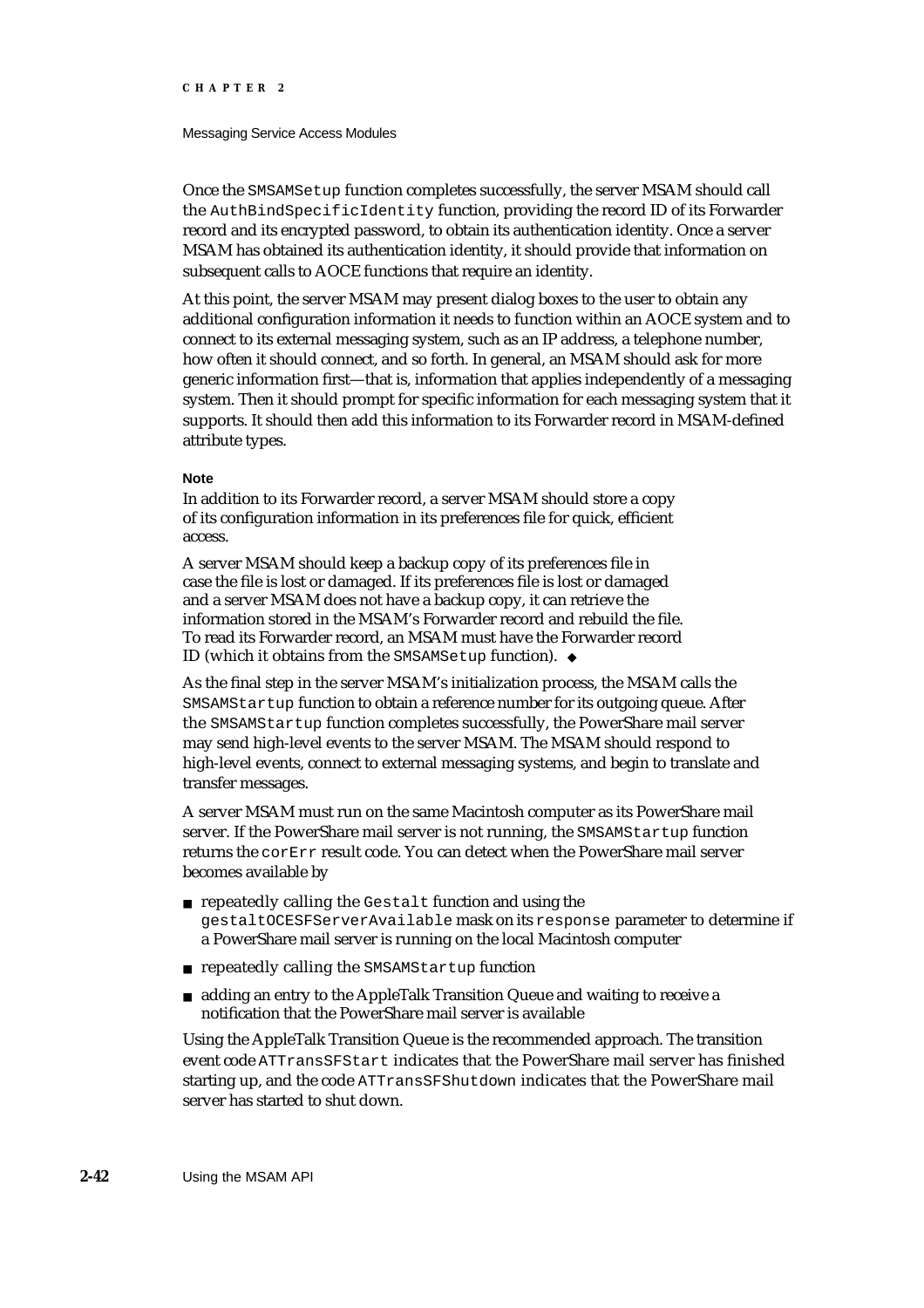#### Messaging Service Access Modules

The AppleTalk Transition Queue is described in the chapter "Link-Access Protocol (LAP) Manager" in *Inside Macintosh: Networking*.

If the PowerShare mail server quits, your queue reference becomes invalid. You know that the PowerShare mail server is not running when any of the MSAM API functions return the corErr result code or you receive notification of the ATTransSFShutdown AppleTalk transition event. If the PowerShare mail server quits unexpectedly, you do not receive an AppleTalk transition event.

When it starts up again, the PowerShare mail server does not know that your server MSAM exists. You need to call the SMSAMStartup function again to get a new queue reference. You detect the restarting of the PowerShare mail server by any of the three methods listed previously.

If the PowerShare mail server quits, your server MSAM can keep running. Although you can no longer retrieve messages from your outgoing queue, you can continue to process any outgoing messages you queued separately. You can mark recipients and send reports for those messages after the PowerShare mail server resumes operations. If you have a separate spool area to hold them, you can continue to process incoming messages while the PowerShare mail server is not running.

# Handling Outgoing Messages

This section describes what you need to do with messages in an outgoing queue. It assumes you have already initialized your MSAM. Each subsection addresses a specific task, such as

- enumerating messages in an outgoing queue
- opening and closing messages  $\overline{p}$
- determining the message family  $\overline{p}$
- determining what is in a message  $\overline{D}$
- reading letter attributes  $\overline{p}$
- reading addresses n
- reading letter content  $\overline{p}$
- reading nested messages  $\overline{p}$
- marking recipients n.
- n generating reports

There are some differences between how you read letters and how you read non-letter messages. These differences are noted in the sections that address the specific tasks. For convenience, Table 2-9 lists the tasks you perform while handling messages in an outgoing queue and the functions you use to accomplish the task for a letter and a non-letter message.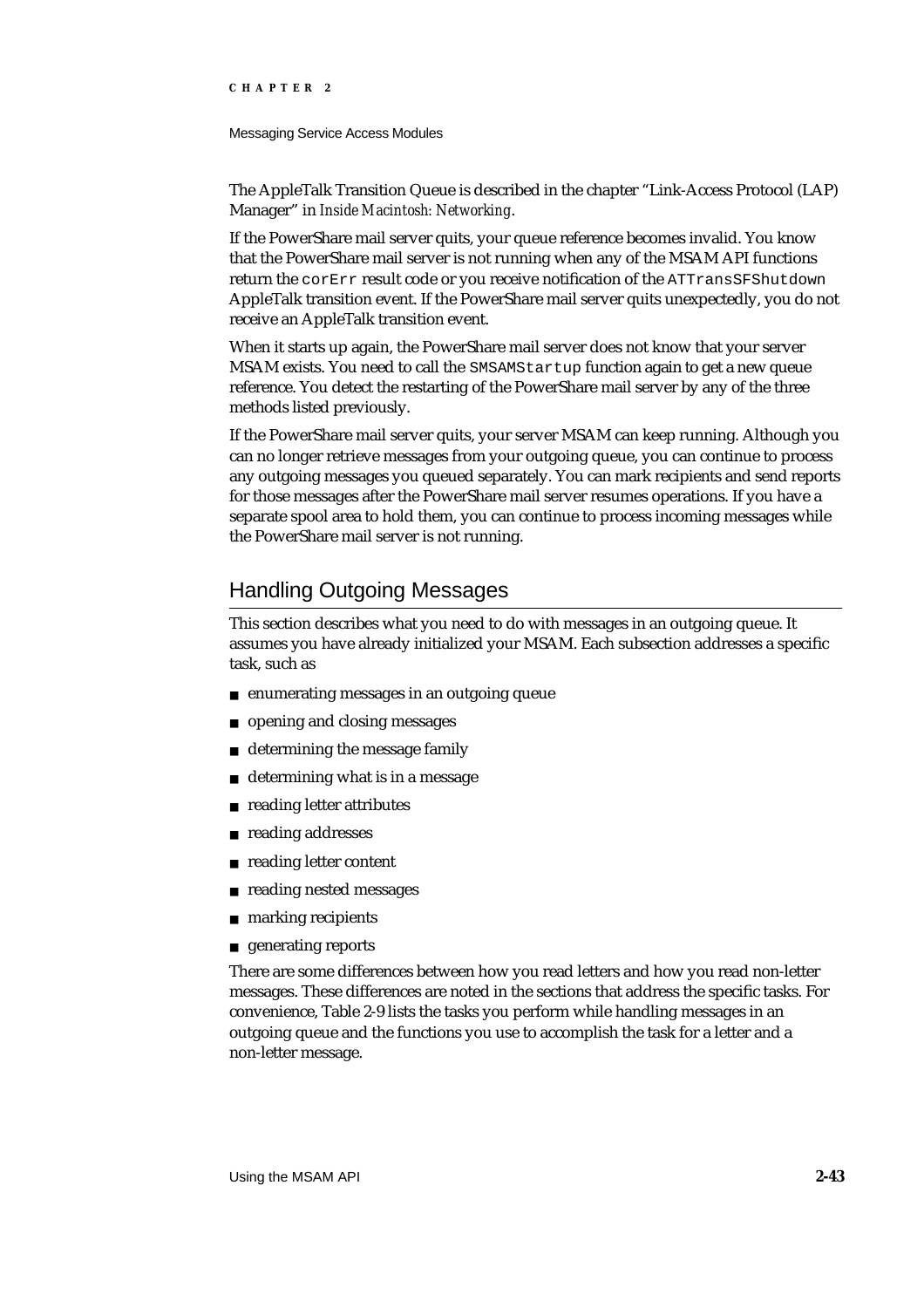#### Messaging Service Access Modules

| Table 2-9 | Outgoing tasks and functions |
|-----------|------------------------------|
|-----------|------------------------------|

| Task                                        | <b>Letters</b>                                           | <b>Non-letter messages</b>                               |
|---------------------------------------------|----------------------------------------------------------|----------------------------------------------------------|
| Enumerate a queue                           | MSAMEnumerate                                            | MSAMEnumerate                                            |
| Open a message                              | MSAMOpen<br>MSAMOpenNested                               | MSAMOpen<br>MSAMOpenNested                               |
| Read header information                     | MSAMGetAttributes<br>MSAMGetRecipients                   | MSAMGetMsqHeader<br>MSAMGetRecipients                    |
| Read letter content                         | MSAMGetContent                                           | Not applicable                                           |
| Read an enclosure                           | MSAMGetEnclosure                                         | Not applicable                                           |
| Enumerate a block                           | MSAMEnumerateBlocks                                      | MSAMEnumerateBlocks                                      |
| Read a block                                | MSAMGetBlock                                             | MSAMGetBlock                                             |
| Close a message                             | MSAMClose                                                | MSAMClose                                                |
| Generate a report                           | MSAMCreateReport<br>MSAMPutRecipientReport<br>MSAMSubmit | MSAMCreateReport<br>MSAMPutRecipientReport<br>MSAMSubmit |
| Mark a recipient                            | MSAMnMarkRecipients                                      | MSAMnMarkRecipients                                      |
| Set message status<br>(personal MSAMs only) | PMSAMSetStatus                                           | PMSAMSetStatus                                           |

The order in which functions are listed in Table 2-9 corresponds to the sequence in which you would call the functions to process a message in an outgoing queue. You first enumerate the messages in the queue. Then you open a specific message and read its header information. Header information consists of such items as the message creator and type, and address (recipient) information. Next, you read the substance of the message—for a letter, its content block, other blocks it may contain, and enclosures; for a non-letter message, its blocks. When you have finished reading the message, you close it. After you have transmitted the message to the recipients for which you are responsible, you indicate the outcome of your delivery attempts—that is, you generate a report containing delivery and non-delivery indications if required and mark the recipients. Setting the status of a message is a task that you perform at several points while you are processing the message.

You should call the functions that handle outgoing messages asynchronously so that you can receive and process an AOCE high-level event at any time.

### Enumerating Messages in an Outgoing Queue

Before you can read a message from an outgoing queue, you must obtain its sequence number. A sequence number uniquely identifies the message in the queue. You provide it when you open the message. You get the sequence number of a message by calling the MSAMEnumerate function.

To make sure it transfers outgoing messages in a timely manner, an MSAM should enumerate an outgoing queue on a regular basis. The MSAM should enumerate each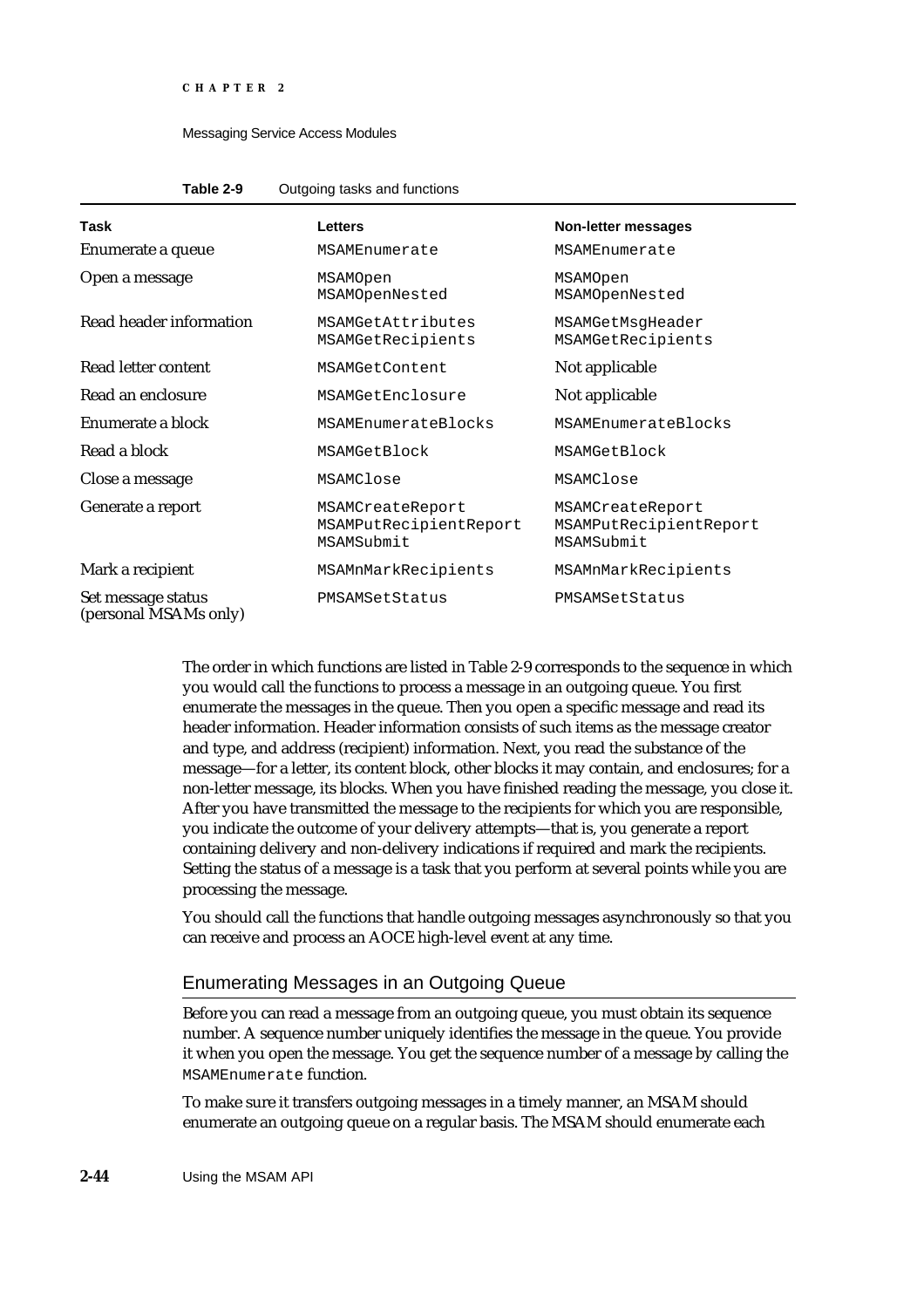#### Messaging Service Access Modules

time it is launched and each time it receives a kMailEPPCMsgPending event. It should also enumerate at periodic intervals—for instance, every 20 minutes. If an MSAM puts itself into an idle state, it should enumerate before entering the idle state. A personal MSAM should also enumerate when it receives a kMailEPPCSchedule event.

Listing 2-1 illustrates one way that you can enumerate messages in an outgoing queue. For convenience, the function DoEnumerateOutgoingMessages in Listing 2-1 defines the type MyEnumOutQReplyType, a structure that contains a buffer that can hold a 2-byte count value plus exactly one MSAMEnumerateOutQReply structure. As a result, each time DoEnumerateOutgoingMessages calls the MSAMEnumerate function, MSAMEnumerate returns exactly one MSAMEnumerateOutQReply structure, which provides identifying information about one message in the queue, including its sequence number.

Before the DoEnumerateOutgoingMessages function calls the MSAMEnumerate function, it always initializes the fields of the parameter block. It sets the queue reference to an outgoing queue reference previously obtained from the PMSAMOpenQueues function. The first time through the loop, DoEnumerateOutgoingMessages sets the starting sequence number to 1 to start with the first message in the queue. On subsequent executions of the loop, it sets the starting sequence number to the sequence number of the next message in the queue, which is returned by MSAMEnumerate.

The DoEnumerateOutgoingMessages function calls the MSAMEnumerate function once for each message in the queue. Into your buffer, MSAMEnumerate places the count of the number of MSAMEnumerateOutQReply structures followed by the reply structures themselves. In Listing 2-1, the count is always 1.

**Listing 2-1** Enumerating outgoing messages

```
OSErr DoEnumerateOutgoingMessages(MSAMQueueRef myOutgoingQRef)
{
typedef struct MyEnumOutQReplyType {
  MailReply r = r + r reply; /* number of structures returned */
  MSAMEnumerateOutQReply message; /* enumerate reply structure */
} MyEnumOutQReplyType;
  OSErr myErr;
  MSAMEnumeratePB myParamBlock;
```

```
MyEnumOutQReplyType myEnumOutQReply;
long myNextMsqSeq;
```

```
myNextMsgSeq = 1;
myErr = noErr;
```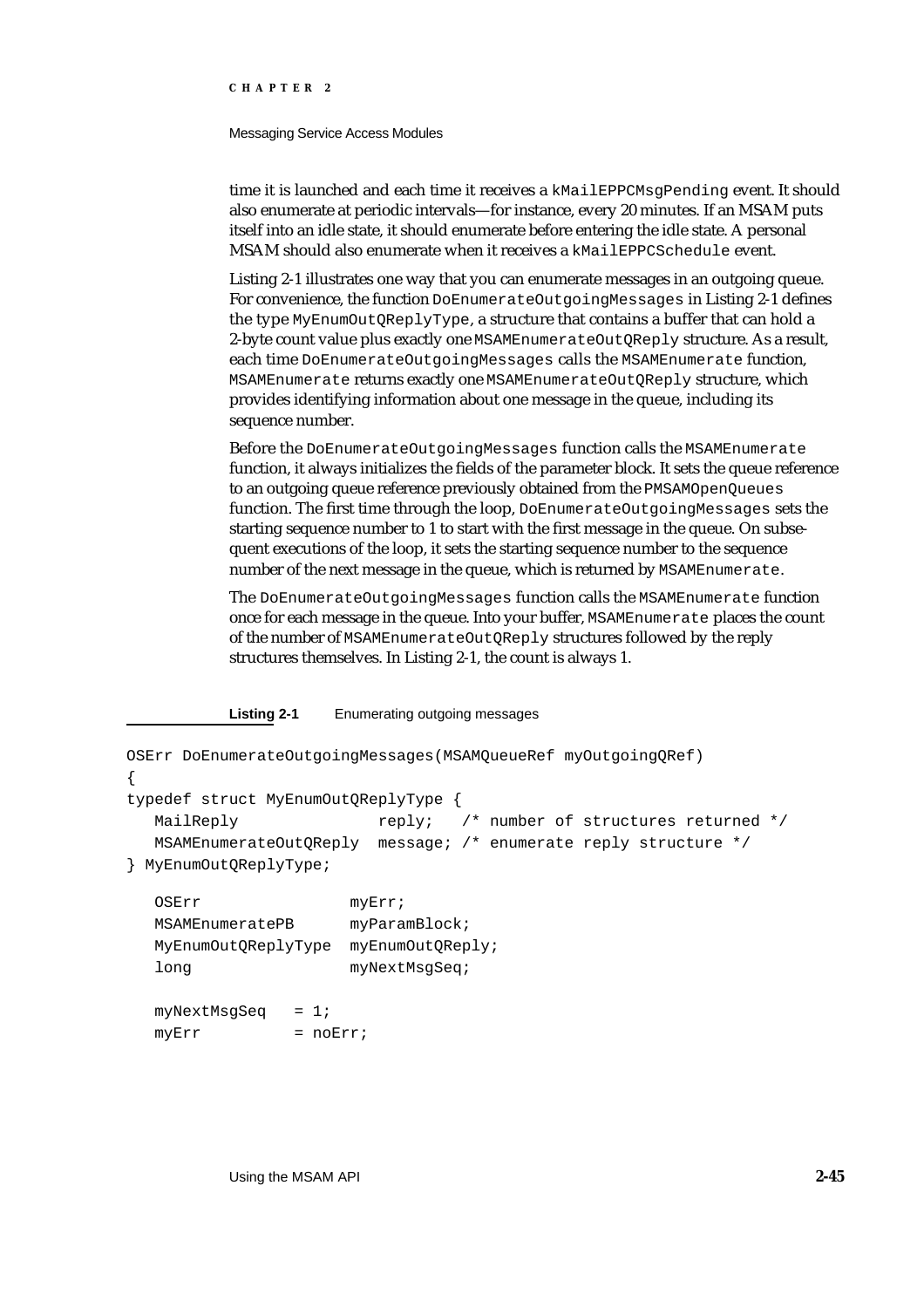```
CHAPTER 2
```
Messaging Service Access Modules

### do {

}

```
myParamBlock.ioCompletion = (ProcPtr)DoMSAMCompletion;
  mvParamBlock.queueRef = mvOutqoinqORef;
  myParamBlock.startSeqNum = myNextMsgSeq;
  myParamBlock.buffer.bufferSize = sizeof(MyEnumOutQReplyType);
  myParamBlock.buffer.buffer = (Ptr) \& myEnumOutOReply;MSAMEnumerate((MSAMParam *)&myParamBlock,true);
  /* poll for completion */
  myErr = DoWaitPBDone(&myParamBlock);
  myNextMsgSeq = myParamBlock.nextSeqNum;
  /* save the MSAMEnumerateOutQReply structure */
  DoSaveData((Ptr)&myEnumOutQReply);
}
while (myErr == noErr & myNextMsgSeq != 0);return myErr;
```
The DoWaitPBDone function, called here and in the listings in the following sections, polls the ioResult field to determine when an asynchronous request has completed. While it is polling, it also yields time to other processes running on the computer by calling the WaitNextEvent function. When the MSAMEnumerate function completes, DoWaitPBDone returns the MSAMEnumerate result code as its result code.

The DoMSAMCompletion completion routine, called when the MSAMEnumerate function completes execution, calls the WakeUpProcess function. Then WakeUpProcess makes the MSAM process, which suspended itself by calling the WaitNextEvent function, eligible to receive CPU time.

After the MSAMEnumerate function completes, DoEnumerateOutgoingMessages saves the enumeration information elsewhere by calling its DoSaveData function. It needs to do this because MSAMEnumerate overwrites the MyEnumOutQReplyType structure each time through the loop.

## Opening and Closing a Message

Before you can read any part of an outgoing message, you must open it. To open a specific message, you call the MSAMOpen function and provide the queue reference of the outgoing queue in which the message is located and the sequence number of the message. The MSAMOpen function returns a reference number for the opened message that you use when you call other functions to read the various parts of the message, such as the message header, recipient information, and the content data in the message. If the message is a letter, you can also read the letter's attributes. You cannot modify a message in an outgoing queue.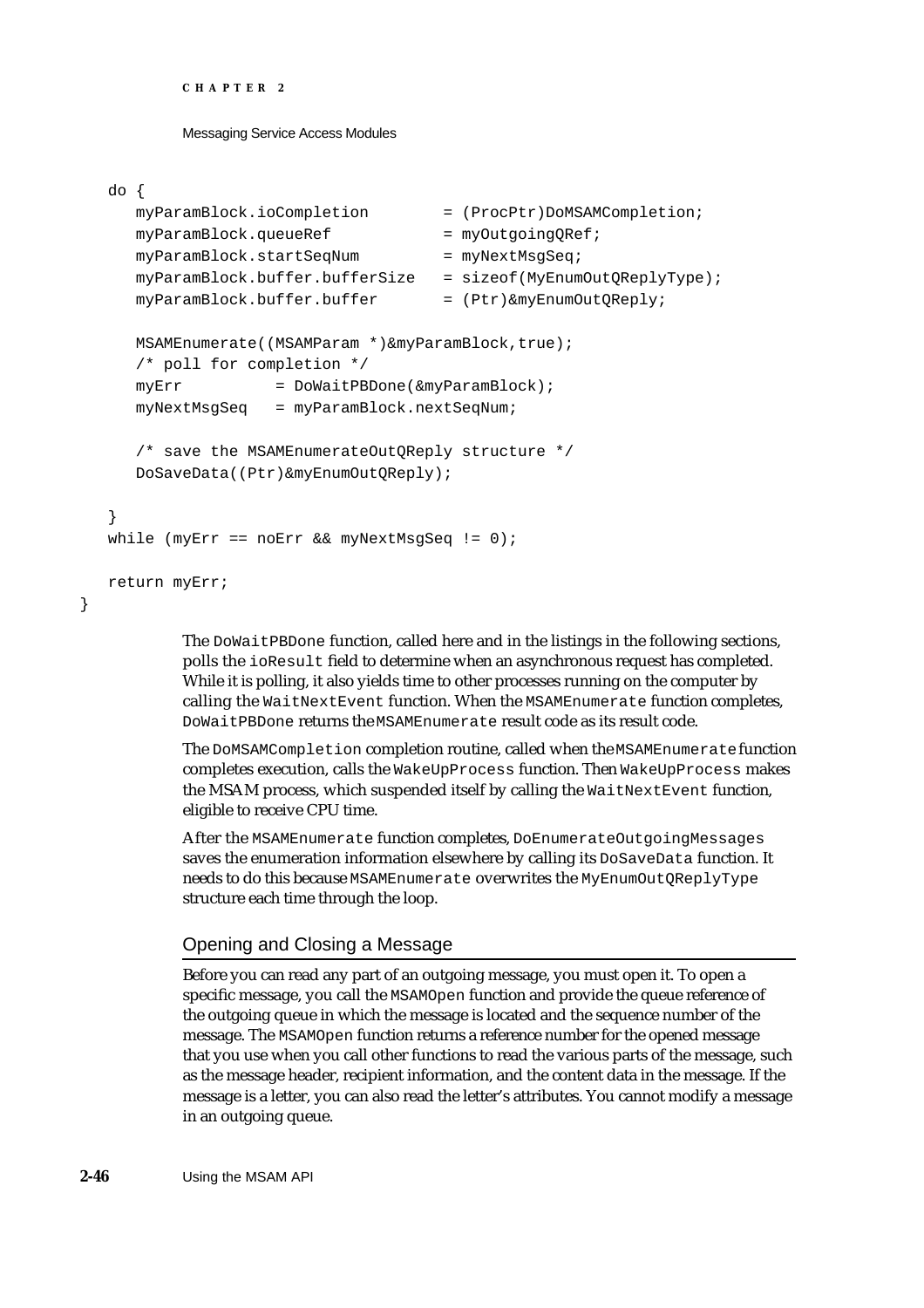#### Messaging Service Access Modules

When you have finished reading a message, call the MSAMClose function to close it. Closing a message reduces PowerTalk software memory requirements. Once you have closed a message, the message reference number is no longer valid, even though the message itself remains in the outgoing queue. If you want to read any part of the message again, you must call the MSAMOpen function and get a new reference number. You can open and close a message as many times as you wish.

### Determining the Message Family

You must determine if a message that you want to read is a letter or a non-letter message because the functions you use to read a letter or a non-letter message differ somewhat (see Table 2-9 on page 2-44). You determine the message family to which a message belongs by examining the msgFamily field in the MSAMEnumerateOutQReply structure. Letters may belong to either the kMailFamily or kMailFamilyFile family. Nonletter messages belong to the kIPMFamilyUnspecified family. Once you know the message family, you can call the appropriate MSAM functions to read the attributes, addresses, and contents of the letter or non-letter message.

### Determining What Is in a Message

Typically, when you read a letter, you call the MSAMGetContent, MSAMGetBlock, MSAMGetEnclosure, and MSAMOpenNested functions to read the letter's content block, image block, enclosures, and nested letter, respectively.

When you want to read a non-letter message, you need to enumerate the blocks in the message. The MSAMEnumerateBlocks function returns each block's creator and type, its offset in bytes from the beginning of the message, and its length in bytes. When you want to read a given block, you call the MSAMGetBlock function and provide the block's creator and type.

### Reading Letter Attributes

Every letter contains attributes that provide information about the letter, such as whether the sender wants to receive a report containing delivery or non-delivery indications, when the letter was sent, and so forth. You should read this information and include in the letter as much of the information as is meaningful in your messaging system. You can read most letter attributes with the MSAMGetAttributes function. However, to read the recipients of a letter—the from, to, cc, and bcc attributes—you call the MSAMGetRecipients function.

To the MSAMGetAttributes function, you provide a set of bit flags, known as the *request mask*, that represents the attributes whose values you want to read and a buffer to hold the attribute values. The MailAttributeBitmap structure, described on page 2-100, defines the attributes that the bit flags in the request mask represent. The function returns a second set of bit flags, known as the *response mask*, that indicates which of the requested attribute values it has returned in your buffer.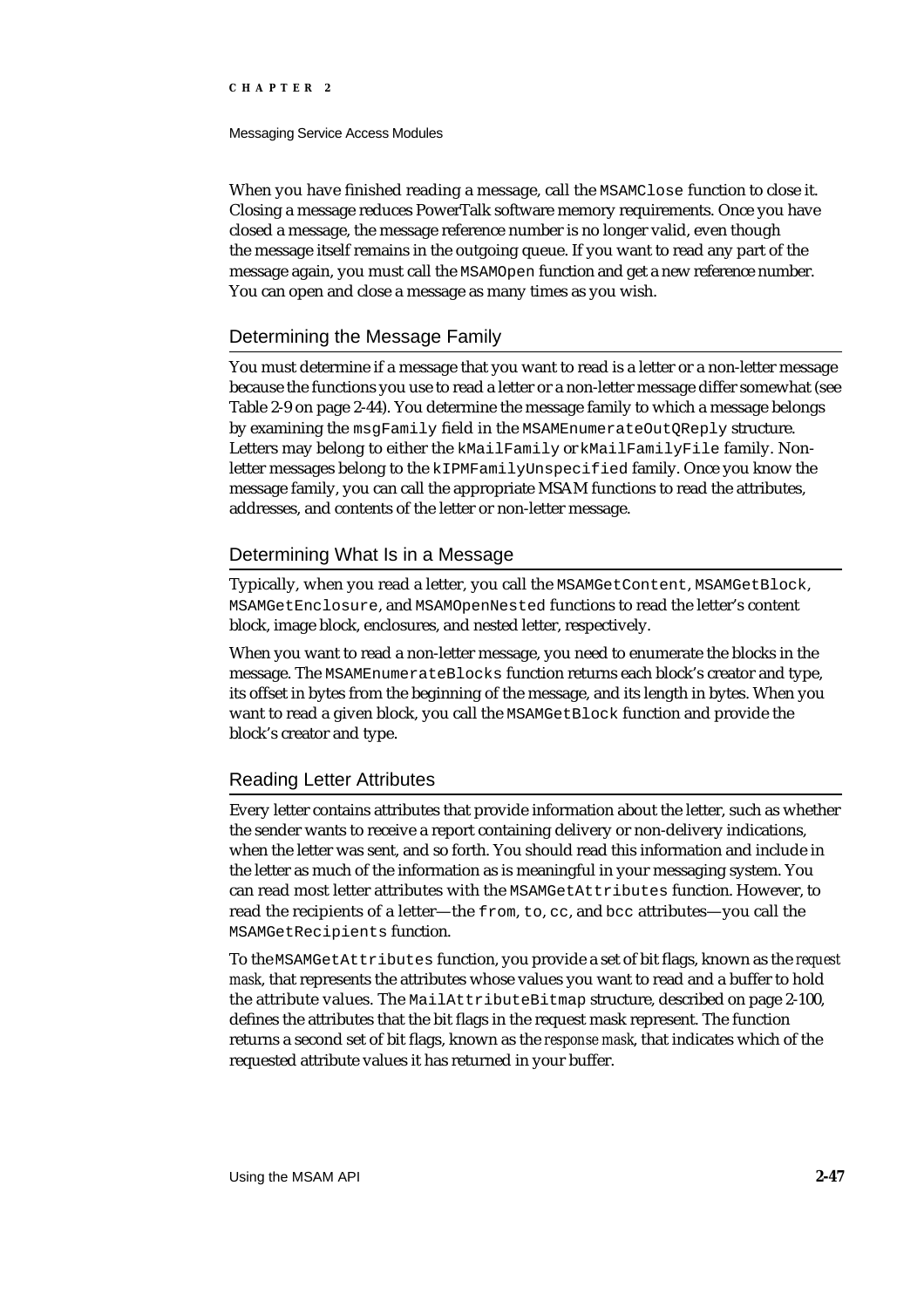#### Messaging Service Access Modules

The function DoReadLetterAttributes in Listing 2-2 shows how you can request attribute values, test for their presence in your buffer, and save the value in a file. The DoReadLetterAttributes function defines the structure type MaximumLetterAttributes that is large enough to hold a value for each of the attributes that the MSAMGetAttributes function can return. The DoReadLetterAttributes function declares a variable of that type, myAttribBuf, and sets a pointer, myAttribPtr, to point to the start of the buffer. Next, it initializes the request mask to 0 and then sets the request mask to specify every attribute that the MSAMGetAttributes function can return. If the messaging system to which you provide access does not use some of this information, don't ask for it. For instance, if you know that your messaging system does not understand a reply ID, do not set the bit for the reply ID in the attribute request mask.

#### **Note**

Because the MailAttributeBitmap data type is defined as a bit field structure, you cannot use predefined masks such as kMailSubjectMask, kMailMsgTypeMask, and so forth to set or test the value of a bit field in a variable of type MailAttributeBitmap. The masks operate on variables of type long. u

After the DoReadLetterAttributes function sets its attribute request mask, it calls the MSAMGetAttributes function. The MSAMGetAttributes function returns the attributes that you request (if they are present in the letter header) packed into your buffer, starting with the attribute specified by the least significant bit in the request mask. The MSAMGetAttributes function also sets the bits in the response mask corresponding to those attributes for which it returned a value.

Next, DoReadLetterAttributes tests the bits in the response mask to find out which attributes are in the buffer. Initially, myAttribPtr points to the beginning of the myAttribBuf buffer. For each bit in the response mask that is set, DoReadLetterAttributes writes the corresponding attribute value to a file and adds the size of the attribute value's data type to myAttribPtr to position the pointer to the start of the next attribute value in myAttribBuf.

#### **Listing 2-2** Reading letter attributes

```
OSErr DoReadLetterAttributes(MailMsgRef myMailRef)
{
 /* maximum size structure for calling MSAMGetAttributes */
typedef struct MaximumLetterAttributes { 
  MailIndications indications;
  OCECreatorType msgType;
  MailLetterID letterID;
  MailTime sendTimeStamp;
  MailNestingLevel nestingLevel;
  OSType messageFamily;
  MailLetterID replyID;
```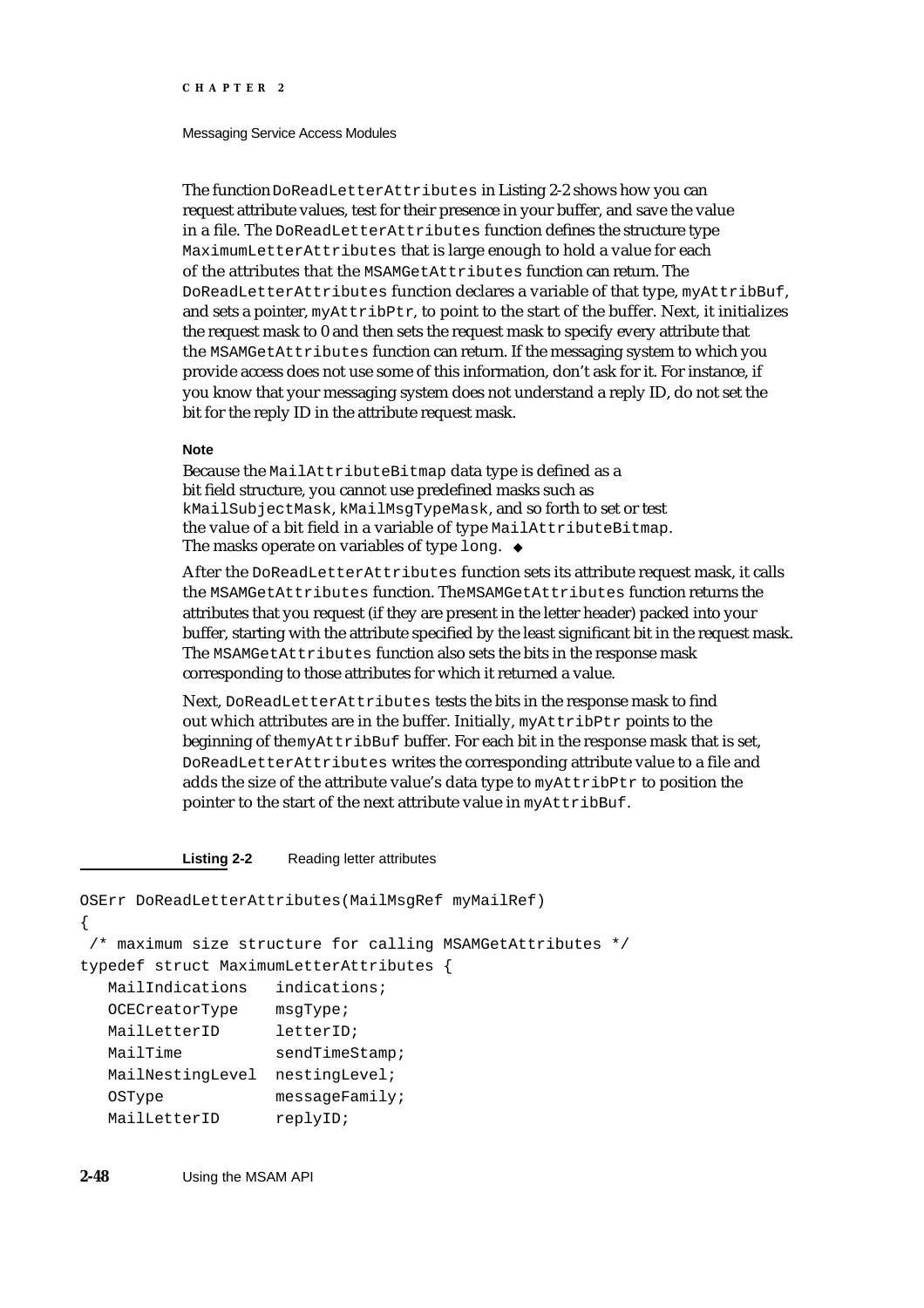```
CHAPTER 2
```

```
MailLetterID conversationID;
  RString subject;
} MaximumLetterAttributes;
  OSErr myErr;
  MSAMGetAttributesPB myParamBlock;
  MailAttributeBitmap myRequestBitmap;
  MaximumLetterAttributes myAttribBuf;
  char *myAttribPtr;
  long *myClearBitmap;
  myAttribPtr = (char *)\&myAttribBuf; /* point to start of buffer */
  /* initialize the request mask to 0 */
  myClearBitmap = (long *)&myRequestBitmap;
  *myClearBitmap = 0L;
  /* set bits for the attributes you want */
  myRequestBitmap.indications = myRequestBitmap.msgType = 
       myRequestBitmap.letterID = myRequestBitmap.sendTimeStamp =
       myRequestBitmap.nestingLevel = myRequestBitmap.msgFamily =
       myRequestBitmap.replyID = myRequestBitmap.conversationID =
      myRequestBitmap.subject = 1;/* fill in the fields of the parameter block */
  myParamBlock.ioCompletion = (ProcPtr)DoMSAMCompletion;
  myParamBlock.mailMsgRef = myMailRef;
  myParamBlock.requestMask = myRequestBitmyParamBlock.buffer.bufferSize = sizeof(MaximumLetterAttributes);
  myParamBlock.buffer.buffer = myAttribPtr;
  myParamBlock.more = false;
  /* call function to get the attributes */
  MSAMGetAttributes((MSAMParam *)&myParamBlock,true);
  myErr = DoWaitPBDone(&myParamBlock);
  if (myErr!=noErr)
     return myErr;
  /* save returned attributes to disk */
  if (myParamBlock.responseMask.indications) {
     myErr = DoWriteToFile(kMailIndicationsMask, myAttribPtr,
                         sizeof(MailIndications));
```
Using the MSAM API **2-49**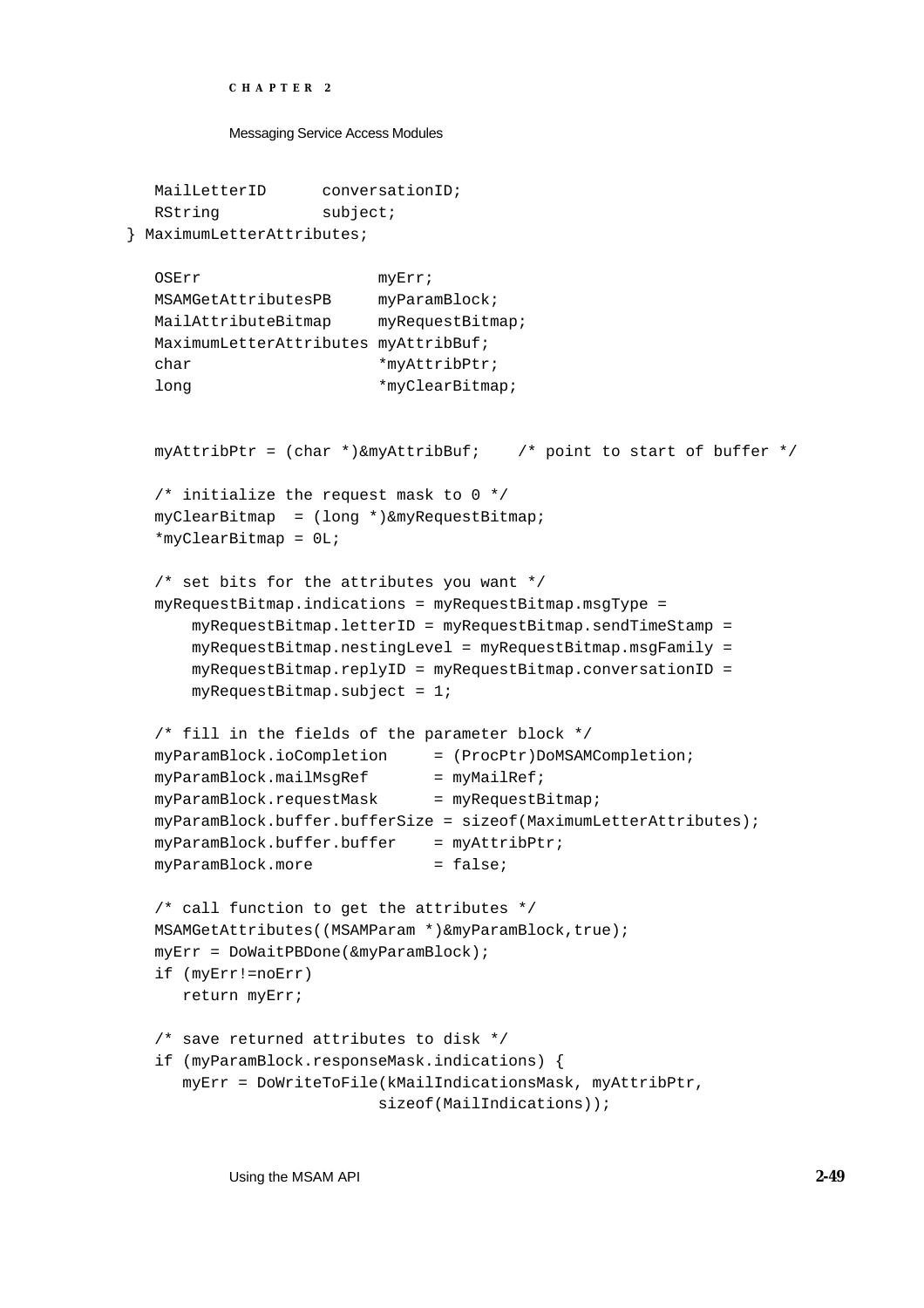```
CHAPTER 2
```

```
if (myErr!=noErr)
      return myErr;
   myAttribPtr += sizeof(MailIndications);
}
if (myParamBlock.responseMask.msgType) {
   myErr = DoWriteToFile(kMailMsgTypeMask, myAttribPtr, 
                        sizeof(OCECreatorType));
   if (myErr!=noErr)
      return myErr;
   myAttribPtr += sizeof(OCECreatorType);
}
if (myParamBlock.responseMask.letterID) {
   myErr = DoWriteToFile(kMailLetterIDMask, myAttribPtr,
                        sizeof(MailLetterID));
   if (myErr!=noErr)
      return myErr;
  myAttribPtr += sizeof(MailLetterID);
}
/* 
   Test for presence of the send time stamp, nesting level, message
   family, reply ID, and conversation ID attributes. If present, write 
   them to file.
*/
if (myParamBlock.responseMask.subject) {
   myErr = DoWriteToFile(kMailSubjectMask, myAttribPtr, sizeof(RString));
   if (myErr!=noErr)
      return myErr;
  myAttribPtr += sizeof(RString);
}
```
You can read information such as the message creator and message type from the message header of non-letter messages by calling the MSAMGetMsgHeader function.

# Interpreting Creator and Type for Messages and Blocks

An outgoing message may have any message creator and any message type. Typically, an application that generates a message uses its own application signature as the message creator and its document type as the message type.

The message creator value 'lap2' indicates that the AppleMail application created the message.

**2-50** Using the MSAM API

}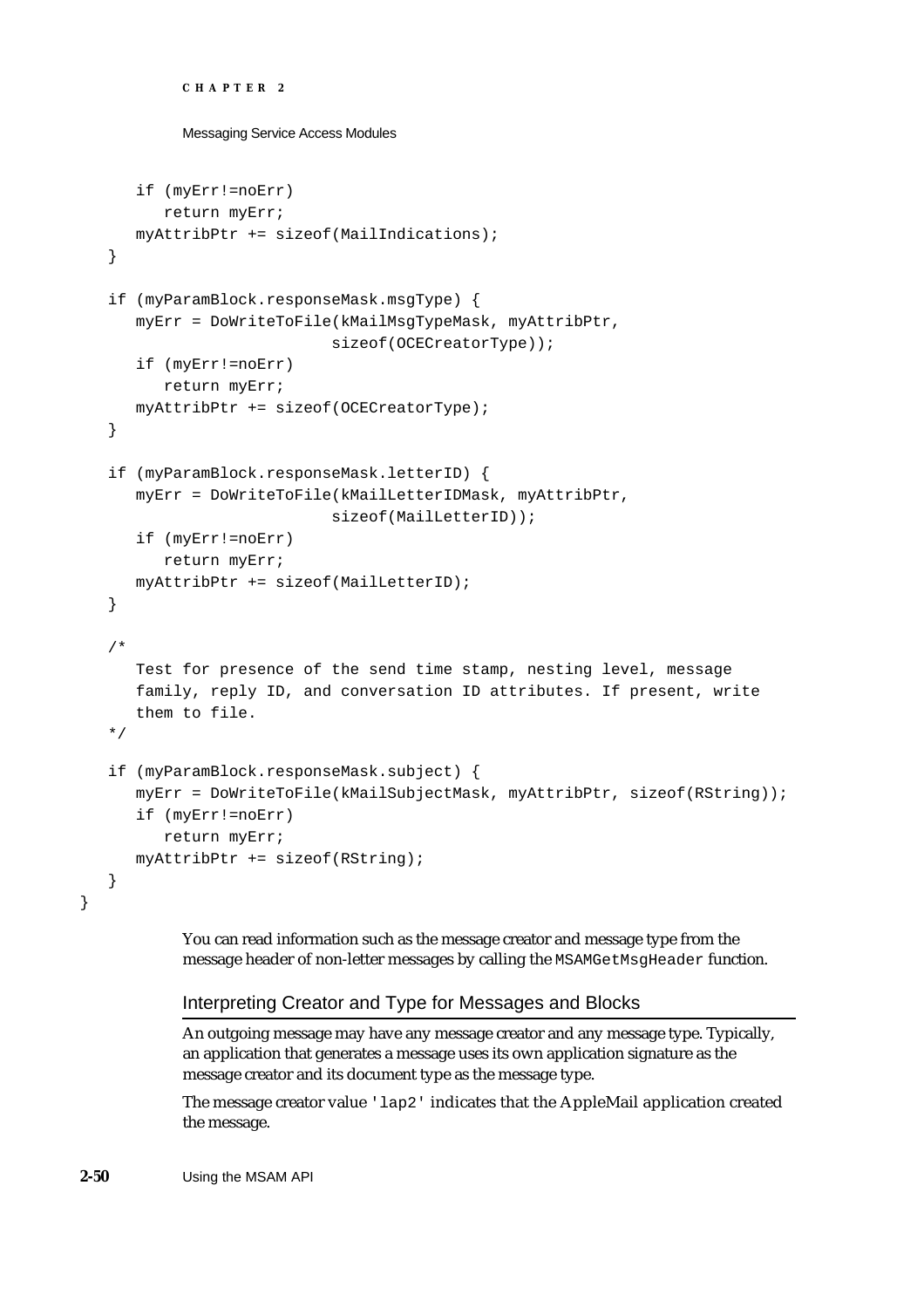Messaging Service Access Modules

If the message type of an outgoing message is kMailLtrMsgType, the message is a letter that contains any or all of the following: data in standard interchange format, data in image format, or a regular enclosure.

Each block in an outgoing message has a block creator and block type. The AppleMail application sets the block creator to kMailAppleMailCreator for blocks that it creates. The block types that you may find in a letter are listed in Table 2-3 on page 2-18.

## Reading Addresses

When you read the addresses associated with an outgoing message, you must get both the original and the resolved recipients for that message. That gives you complete addressing information for both display and routing purposes.

An **original recipient** can be a To, From, cc, or bcc recipient. These four types of original recipients are defined as follows:

- n From: the sender of a message
- To: a primary recipient of a message  $\overline{p}$
- cc: a secondary recipient receiving a copy of a letter
- bcc: a secondary recipient whose address does not appear on the letter as received by  $\overline{p}$ the To and cc recipients and other bcc recipients

An original recipient may be a group address (distribution list).

A **resolved recipient** is a recipient to which you are responsible for delivering the message. Usually, a resolved recipient is an individual address; sometimes it can be a group address.

## **Reading Original Recipients**

To get a list of original recipients, you call the MSAMGetRecipients function. You need to get original recipients so that you can properly display them as From, To, cc, or bcc recipients in the message you send to an external messaging system. The function returns information about one type of original recipient. You specify the type of original recipient you want by setting the attrID field of the MSAMGetRecipientsPB parameter block appropriately. You can set the attrID field to any of the following constants:

| <b>Constant</b> | Value | <b>Recipient type</b> |
|-----------------|-------|-----------------------|
| kMailFromBit    | 12    | From                  |
| kMailToBit      | 13    | Tο                    |
| kMailCcBit      | 14    | <b>CC</b>             |
| kMailBccBit     | 15    | hcc.                  |

If you are reading a letter, you need to get each original recipient type so that when you translate the letter, it includes display information about all of the recipients. Display address information refers to an address that may not be usable for routing within a given messaging system but nevertheless shows that the letter went to the addressee.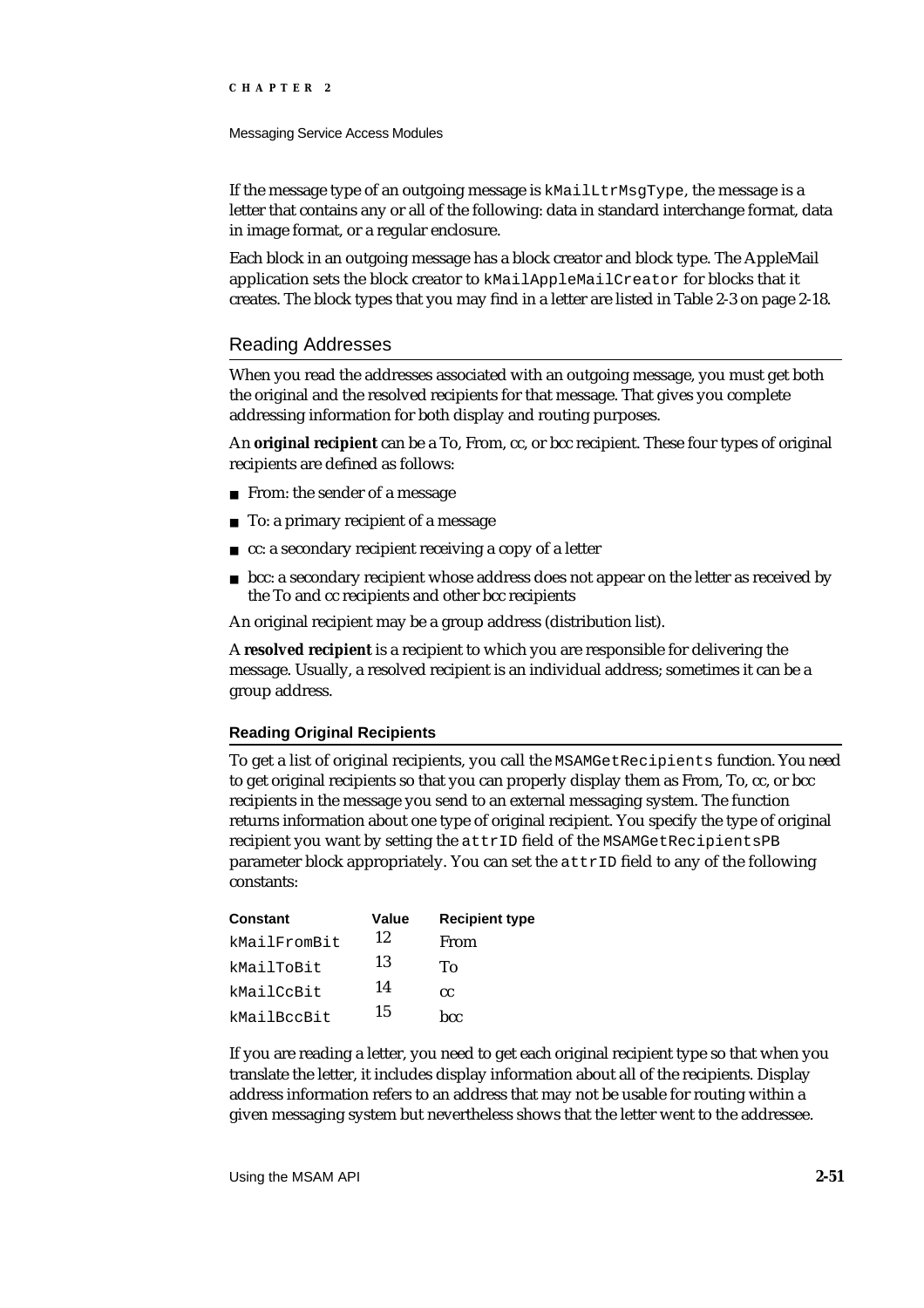#### Messaging Service Access Modules

(A bcc recipient is an exception, as it should be displayed only to the sender and the bcc recipient itself.)

If you are reading a non-letter message, the only original recipient types that apply are From and To. You may not need to get display information. If that is the case, do not call the MSAMGetRecipients function to retrieve the To recipients. You may still want to call it to get the From recipient. (You could also get the From recipient by calling the MSAMGetMsgHeader function.)

When a letter has a bcc recipient, you must make every attempt to conform to the following AOCE guidelines for bcc recipients: A bcc recipient must know that he or she is a bcc recipient. A To or a cc recipient must not see any bcc recipient. It is less desirable, but acceptable, for a bcc recipient to see other bcc recipients.

To support these guidelines, your MSAM may need to generate a separate copy of the letter for each bcc recipient for which it is responsible or employ other implementations that are less straightforward or more expensive than usual. As a last resort, if your MSAM cannot support AOCE guidelines, it must reject bcc recipients. In that case, it must still apply the guidelines to the letter—that is, no other recipient must know of the bcc recipients.

### **Reading Resolved Recipients**

To get a list of resolved recipients, call the MSAMGetRecipients function and specify the kMailResolvedList constant in the attrID field of the MSAMGetRecipientsPB parameter block. You need to get a list of resolved recipients so that you know to which recipients you must send the message.

As you read the MailResolvedRecipient structures that the MSAMGetRecipients function places in your buffer, you must save the ordinal-position value for each resolved recipient. The first recipient's ordinal-position value is 1; the second recipient's ordinal-position value is 2; and so forth. The MSAMnMarkRecipients function requires you to provide the ordinal-position value to identify a recipient for whom you have completed delivery attempts. If you need to call MSAMGetRecipients more than once to get all of the resolved recipients, you must increment the ordinal-position value continuously so that each resolved recipient is associated with a unique ordinalposition value.

Personal MSAMs always find a one-to-one correspondence between their resolved recipients and their displayable (original) recipients because the MSAMGetRecipients function expands all group addresses into individual recipients before it returns recipient information to the personal MSAM.

Server MSAMs may find more recipients in the resolved list than in the displayable lists for this reason: the PowerShare mail server expands PowerShare group addresses into individual addresses for the resolved list, but the original recipient lists may have included PowerShare group addresses that were not expanded. The MSAMGetRecipients function does not expand external group addresses.

Server MSAMs may also find that there are recipients in the resolved list that are not exactly the same as the corresponding recipients in the original list. These have been resolved by the AOCE software to a more specific form.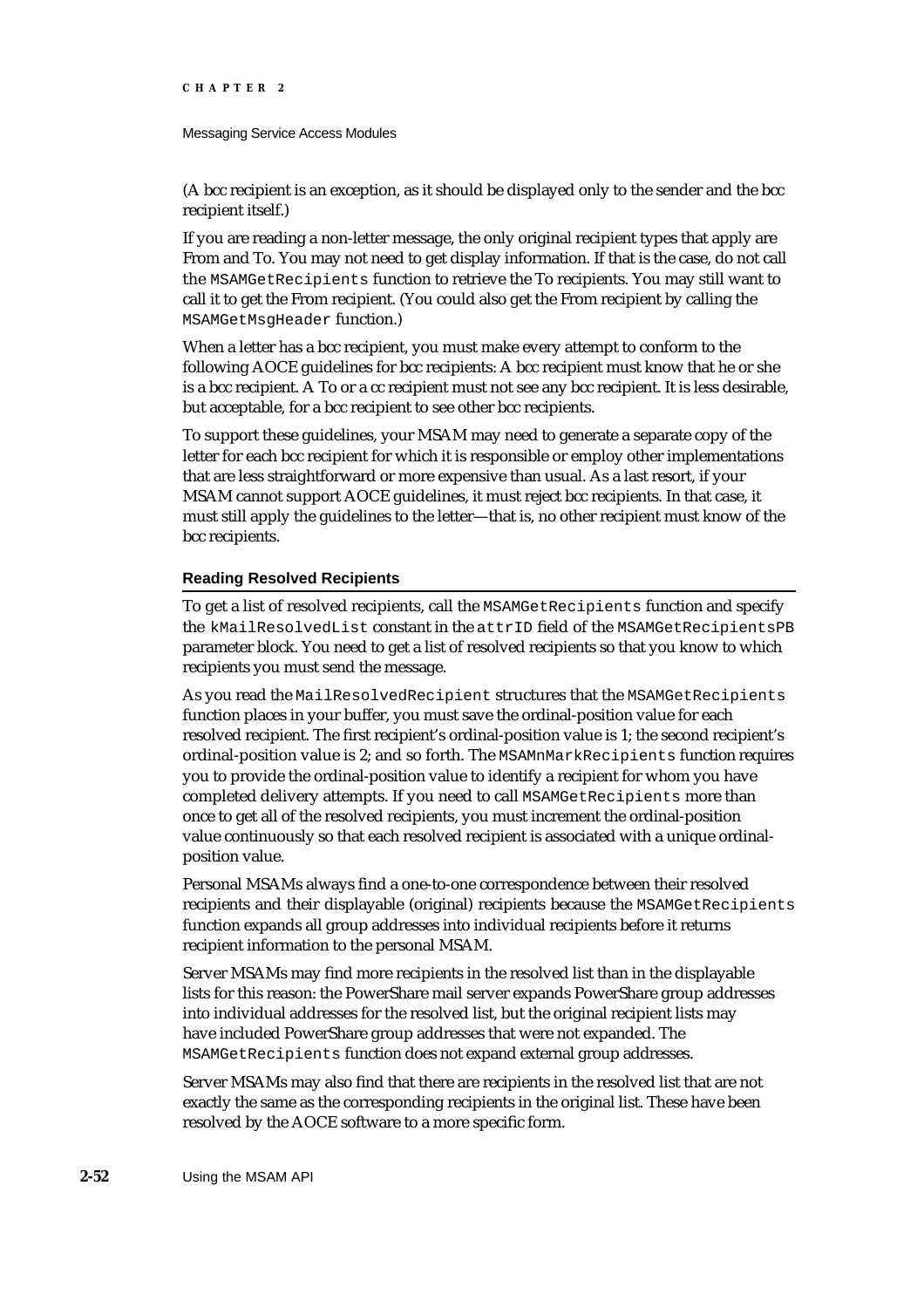Messaging Service Access Modules

The PowerShare mail server does not suppress duplicate external addresses. It does suppress duplicate addresses resulting from the expansion of a PowerShare group address. However, you are not guaranteed that the MSAMGetRecipients function will not return duplicate PowerShare addresses.

Listing 2-3 illustrates a dispatch routine that calls the DoReadGenericAddress function (shown in Listing 2-4 on page 2-55) to get a list of resolved recipients and lists of the original recipients that are appropriate to a letter or a non-letter message.

```
Listing 2-3 Getting resolved and original recipients
```

```
OSErr DoReadAddress(MailMsgRef myMsgRef) 
{
   FSSpec myTempFileSpec; 
   OSErr myErr;
   /* initialize the file specification */
   myErr = DoReadGenericAddress(&myTempFileSpec, myMsgRef,
                                 kMailResolvedList);
   if (myErr!= noErr)
     return myErr;
   myErr = DoReadGenericAddress(&myTempFileSpec, myMsgRef, kMailFromBit);
   if (myErr!= noErr)
     return myErr;
   myErr = DoReadGenericAddress(&myTempFileSpec, myMsgRef, kMailToBit);
   if (myErr!= noErr)
     return myErr;
   if (myMsg->msgFamily == kMailFamily) { /* it's a letter */myErr = DoReadGenericAddress(&myTempFileSpec, myMsgRef, kMailCcBit);
      if (myErr!= noErr)
         return myErr;
     myErr = DoReadGenericAddress(&myTempFileSpec, myMsgRef, kMailBccBit);
      if (myErr!= noErr)
         return myErr;
   }
   return myErr;
}
```
Using the MSAM API **2-53**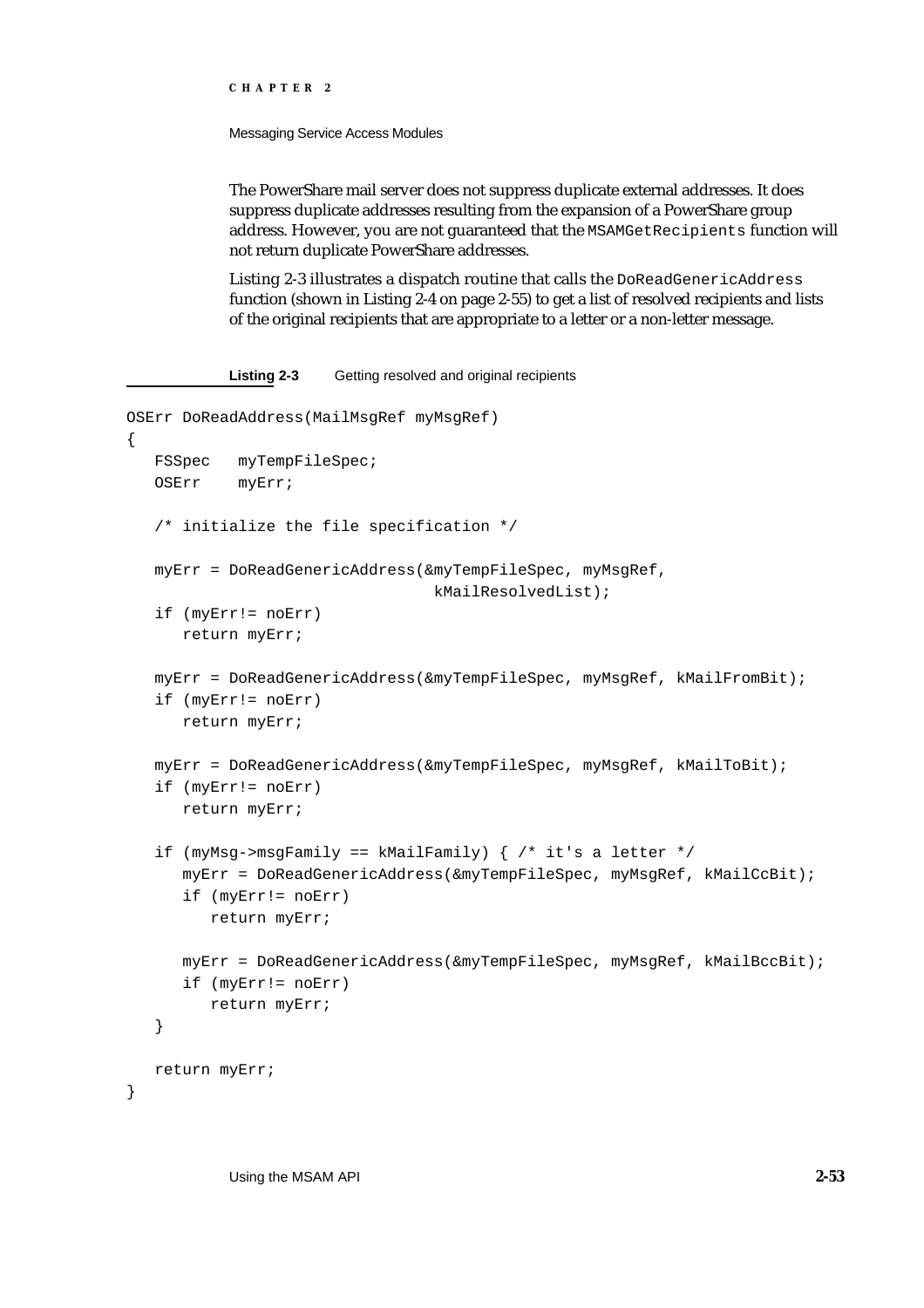#### Messaging Service Access Modules

The function DoReadGenericAddress shown in Listing 2-4 actually reads the addresses from an outgoing message and writes them to a disk file. The DoReadGenericAddress function takes three parameters: the file system specification of a temporary disk file to which it writes the addresses, the message reference number for a given message, and an attribute ID that identifies the type of address that the caller wants to retrieve from the message.

First DoReadGenericAddress allocates a buffer, pointed to by the addressBuffer field, that it uses to hold addresses returned by the MSAMGetRecipients function. It sets the size of the buffer to 1024 bytes. Your MSAM should determine the buffer size that is appropriate for your needs.

Next, DoReadGenericAddress determines if it is handling a request to get resolved or original recipients and sets the doingResolved Boolean variable accordingly. If it is handling resolved recipients, DoReadGenericAddress initializes its local variable ordinalPosition to 0. It uses ordinalPosition to save the ordinal position of each resolved recipient. It needs this information to mark a recipient when it has finished its efforts to deliver the letter to the recipient. The ordinal-position value must be unique for each recipient.

Then, DoReadGenericAddress fills in all but one of the fields of the local variable myParamBlock, which is an MSAMGetRecipientsPB parameter block. It sets the myParamBlock.mailMsgRef field to its message reference number parameter (myMailRef) to identify the message and sets the myParamBlock.attrID field to its attribute ID parameter (attrID) to indicate which type of address (To, From, cc, bcc, or resolved) it wants the MSAMGetRecipients function to return. Although the nextIndex and more fields are outputs of the MSAMGetRecipients function, DoReadGenericAddress sets them here to execute the for statement that follows and to initialize the myParamBlock.startIndex field properly the first time through the loop.

To accomplish its main work, DoReadGenericAddress uses two for loops, one nested inside the other. Note that the outer for statement contains only the logical expression controlling the iteration of the loop. The loop executes as long as the value of myParamBlock.more is true and no error has occurred. The MSAMGetRecipients function sets the more field to true when there are more addresses to return than it could fit into the caller's buffer.

The outer for loop sets the myParamBlock.startIndex field to the value of the myParamBlock.nextIndex field, which it previously set to 1. This tells the MSAMGetRecipients function that it should begin returning addresses starting with the first address of the specified type. Then DoReadGenericAddress calls MSAMGetRecipients asynchronously and polls for its completion.

If no error has occurred, DoReadGenericAddress initializes two variables used by the inner for loop. The MSAMGetRecipients function always puts at the beginning of your buffer the count of the number of addresses it placed in your buffer, followed by the addresses themselves. Therefore, DoReadGenericAddress sets recipientPtr to point into the address buffer at the byte where address information actually begins, skipping over the count. It next sets the variable numRecipients to the count of the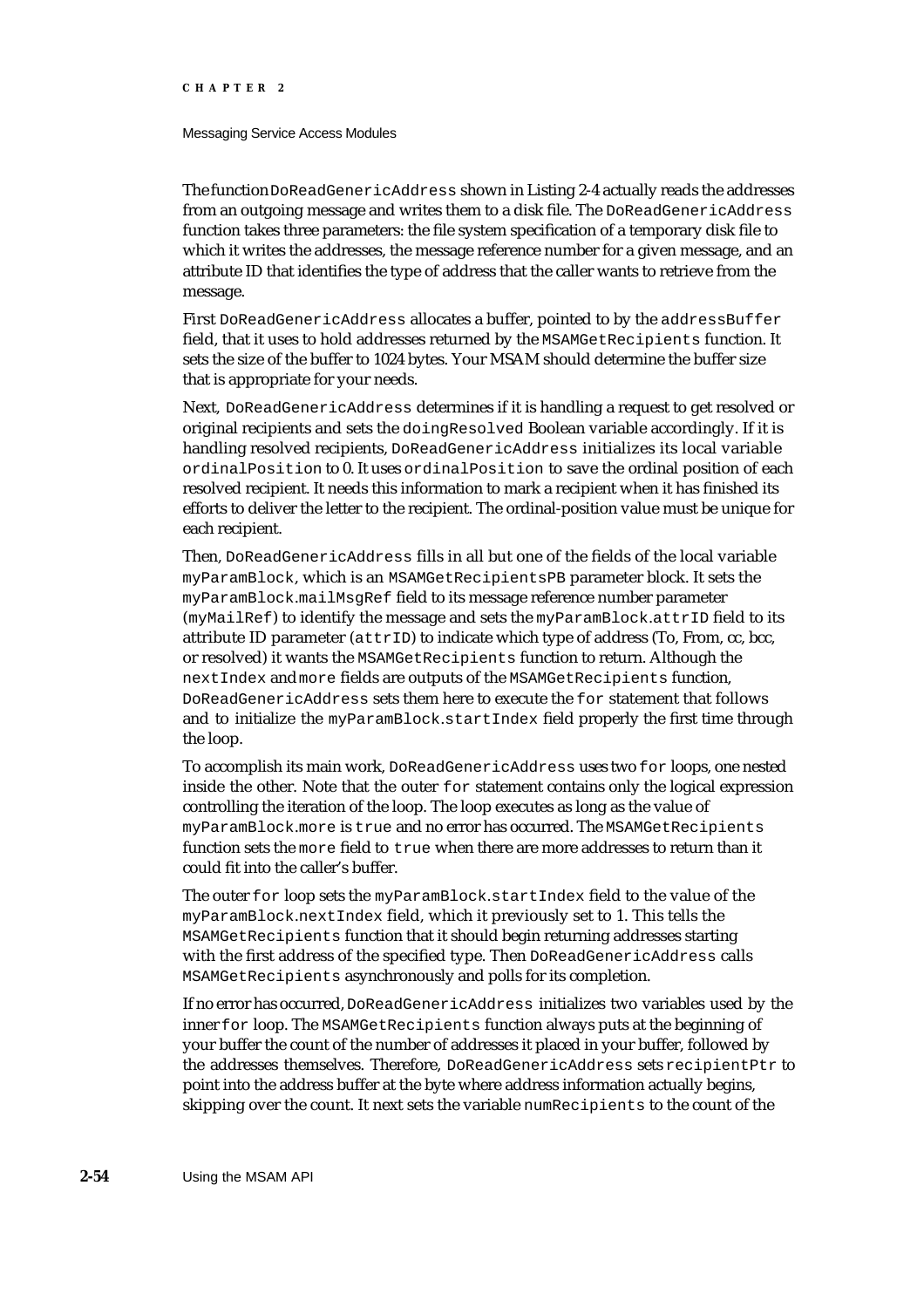#### Messaging Service Access Modules

number of addresses in the buffer. Then, it executes the inner for loop to manipulate the addresses returned in the buffer.

The inner for loop extracts an address from the buffer and writes it to a disk file. It executes until all of the addresses have been extracted and written or until an error occurs. For convenience, DoReadGenericAddress defines two new types, MailOriginalRecipientExt and MailResolvedRecipientExt. Each consists of a MailOriginalRecipient or MailResolvedRecipient structure, respectively, followed by an OCEPackedRecipient structure. The new types enable DoReadGenericAddress to manipulate all of the relevant information associated with a particular address using a single structure.

If it is extracting resolved recipients, DoReadGenericAddress first increments the ordinalPosition local variable. Then it sets the pointer resolvedPtr to recipientPtr, which in turn points to the beginning of the first resolved address. The DoReadGenericAddress function writes the MailResolvedRecipientExt structure to a disk file, tagging it with its address type (attribute ID) and ordinal-position value for later identification. Once that is done, DoReadGenericAddress advances the recipientPtr pointer to the next address in the buffer. It moves recipientPtr past the MailResolvedRecipient structure, past the dataLength field in the OCEPackedRecipient structure, and then past the number of bytes specified in the dataLength field. If recipientPtr points to an odd byte address, DoReadGenericAddress increments it by 1 to point to an even byte boundary. At this point, the for loop is ready to execute again.

Because of differences in the sizes of the applicable structures, the for loop has separate but parallel logic to extract and write resolved and original recipients.

The logic of DoReadGenericAddress assumes that after it writes the addresses to disk, the MSAM translates them from AOCE address format into the format of the destination messaging system.

Listing 2-4 Reading addresses from an outgoing message

```
OSErr DoReadGenericAddress(FSSpec *myTempFileSpec, MailMsgRef myMailRef,
                          MailAttributeID attrID)
{
  typedef struct MailOriginalRecipientExt {
     MailOriginalRecipient prefix;
     OCEPackedRecipient packedRecip;
   } MailOriginalRecipientExt;
  typedef struct MailResolvedRecipientExt {
     MailResolvedRecipient prefix;
     OCEPackedRecipient packedRecip;
   } MailResolvedRecipientExt;
```
Using the MSAM API **2-55**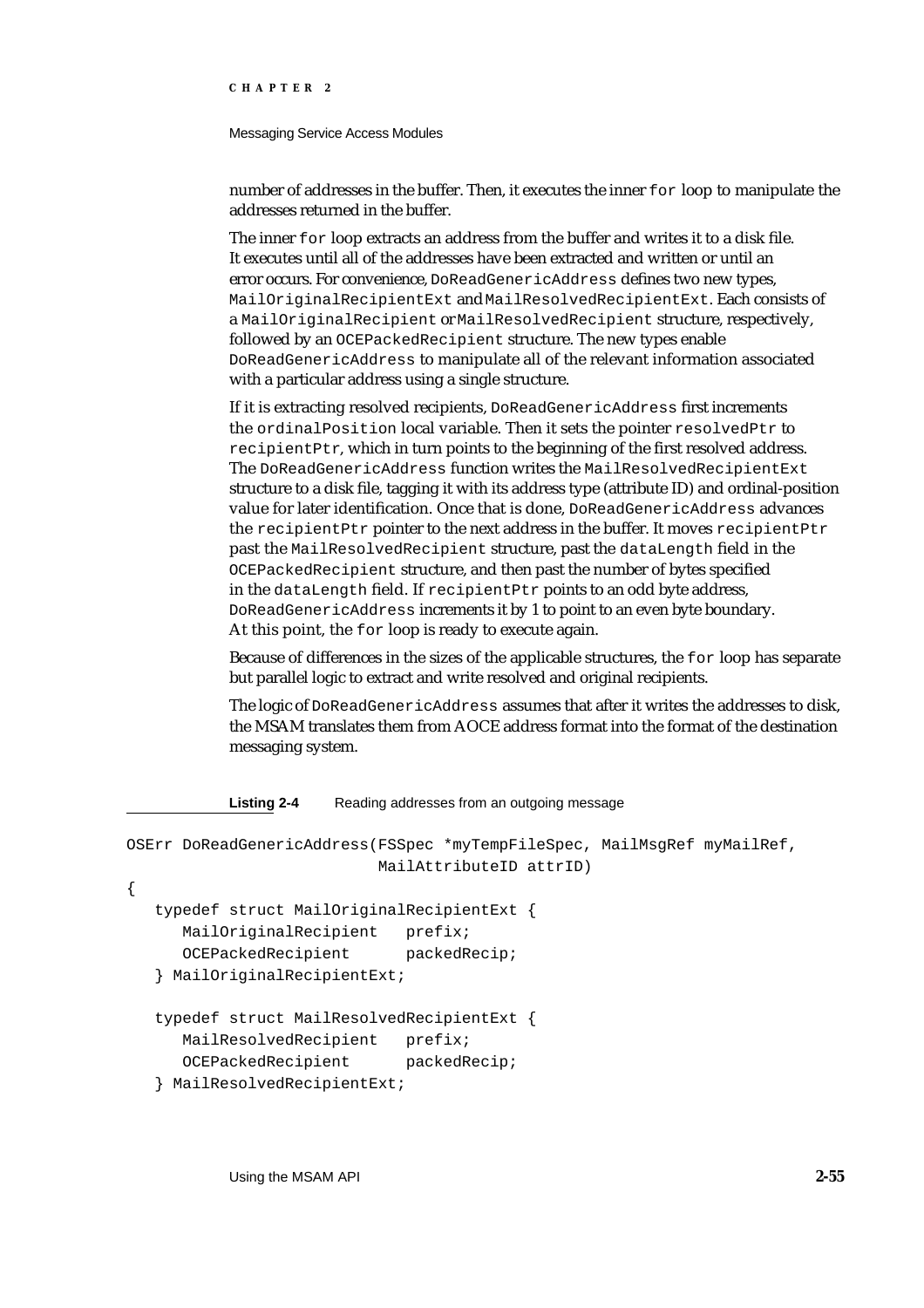```
CHAPTER 2
```

```
OSErr myErr;
MSAMGetRecipientsPB myParamBlock;
short count, numRecipients, ordinalPosition;
MailOriginalRecipientExt *origPtr;
MailResolvedRecipientExt *resolvedPtr;
Ptr addressBuffer, recipientPtr;
Boolean doingResolved;
addressBuffer = NewPtr(1024L);
if (MemError()!= noErr)
  return MemError();
if (attrID == kMailResolvedList) {
  doinqResolved = true;
  ordinalPosition = 0;
else
  doingResolved = false;
myParamBlock.ioCompletion = (ProcPtr)DoMSAMCompletion;
myParamBlock.mailMsgRef = myMailRef;
myParamBlock.attrID = attrID;
myParamBlock.buffer.buffer = addressBuffer;
myParamBlock.buffer.buffersize = 1024LimyParamBlock.more = true; /* to get into "for" loop */
myParamBlock.nextIndex = 1;
myErr = noErr;
for ( ; myParamBlock.more == true && myErr == noErr; ) {
  myParamBlock.startIndex = myParamBlock.nextIndex;
  MSAMGetRecipients((MSAMParam *)&myParamBlock,true);
  myErr = DoWaitPBDone(&myParamBlock);
  if (myErr != noErr) {
     DisposPtr(addressBuffer);
     return myErr;
  } /* end if */
  recipientPtr = addressBuffer + sizeof(short);numRecipients = (MailReply *) addressBuffer->tupleCount;
  for (count = 0; count < numRecipients && myErr == noErr;
        count++) {
     if (doingResolved) {
        resolvedPtr = (MailResolvedRecipientExt *)recipientPtr;
        ordinalPosition++;
        myErr = WriteRecipient(myTempFileSpec, attrID, resolvedPtr,
                             ordinalPosition);
```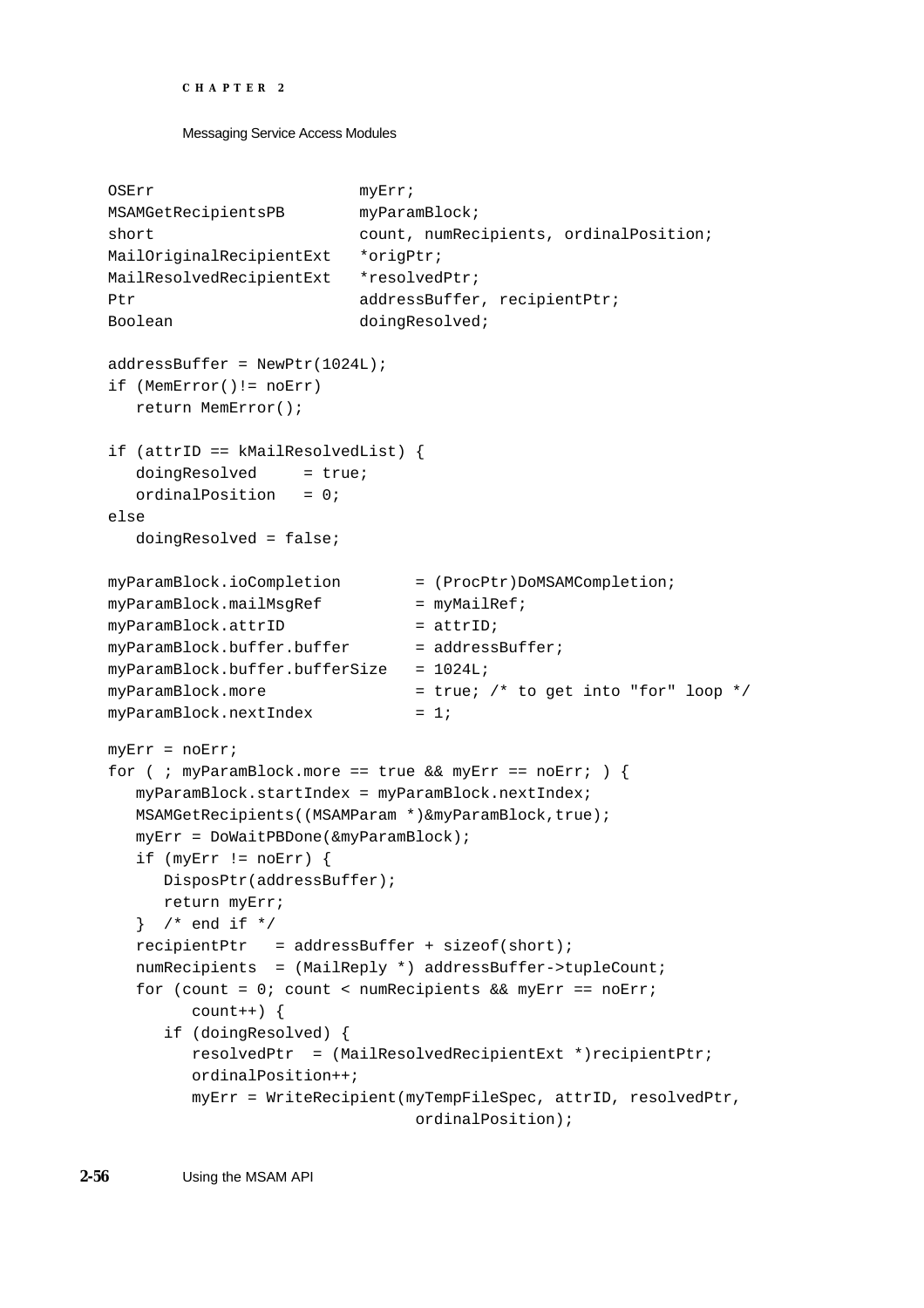```
CHAPTER 2
```

```
recipientPtr += (sizeof(MailResolvedRecipient) + sizeof(short)
                           + resolvedPtr->packedRecip.dataLength);
         if ((unsigned long)recipientPtr \frac{1}{2} 2)/*pad to even boundary */
            recipientPtr++;
      } /* end if */
      else {
         origPtr = (MailOriginalRecipientExt *)recipientPtr;
         myErr = WriteRecipient(myTempFileSpec, attrID, origPtr, 0);
         recipientPtr += (sizeof(MailOriginalRecipient) + sizeof(short) 
                           + origPtr->packedRecip.dataLength);
         if ((unsigned long)recipientPtr % 2)/*pad to even boundary */
            recipientPtr++;
      } /* end else */
   } /* end inner for loop */
} /* end outer for loop */
DisposPtr(addressBuffer);
return myErr;
```
# Reading Letter Content

}

You read a letter's content block by calling the MSAMGetContent function. A content block consists of a series of data segments. A segment contains data in any of these formats: plain text, styled text, pictures, sound, and QuickTime movies. You select which types of segment you want to read by setting the segmentMask field in the function's parameter block appropriately.

To read the segments sequentially, set the segmentID field to 0. The MSAMGetContent function returns data from the first segment of a type that you requested in your segment mask. Continue resetting the segment ID field to 0 on subsequent calls to the MSAMGetContent function to read the segments of interest sequentially.

To access the segments in any order you choose, set the segmentID field to a given segment's segment ID. You can obtain the segment ID for each segment in a letter's content block by scanning the segments without actually reading in any data. To do this, set the segmentMask and segmentID fields to 0 before calling the MSAMGetContent function. This tells the function that you do not want it to return data for any segment type and that you want it to return information about the segments starting with the first segment in the block. Save the values of the segmentType, segmentLength, and segmentID fields that the function returns. Reset the segmentID field to 0 and call the function again to get information about the next segment in the block. Continue saving the values of the segmentType, segmentLength, and segmentID fields, resetting the segmentID field to 0, and calling the function. The function provides information about the next segment in the content block. When it returns information about the last segment in the content block, the function returns true in the endOfContent field.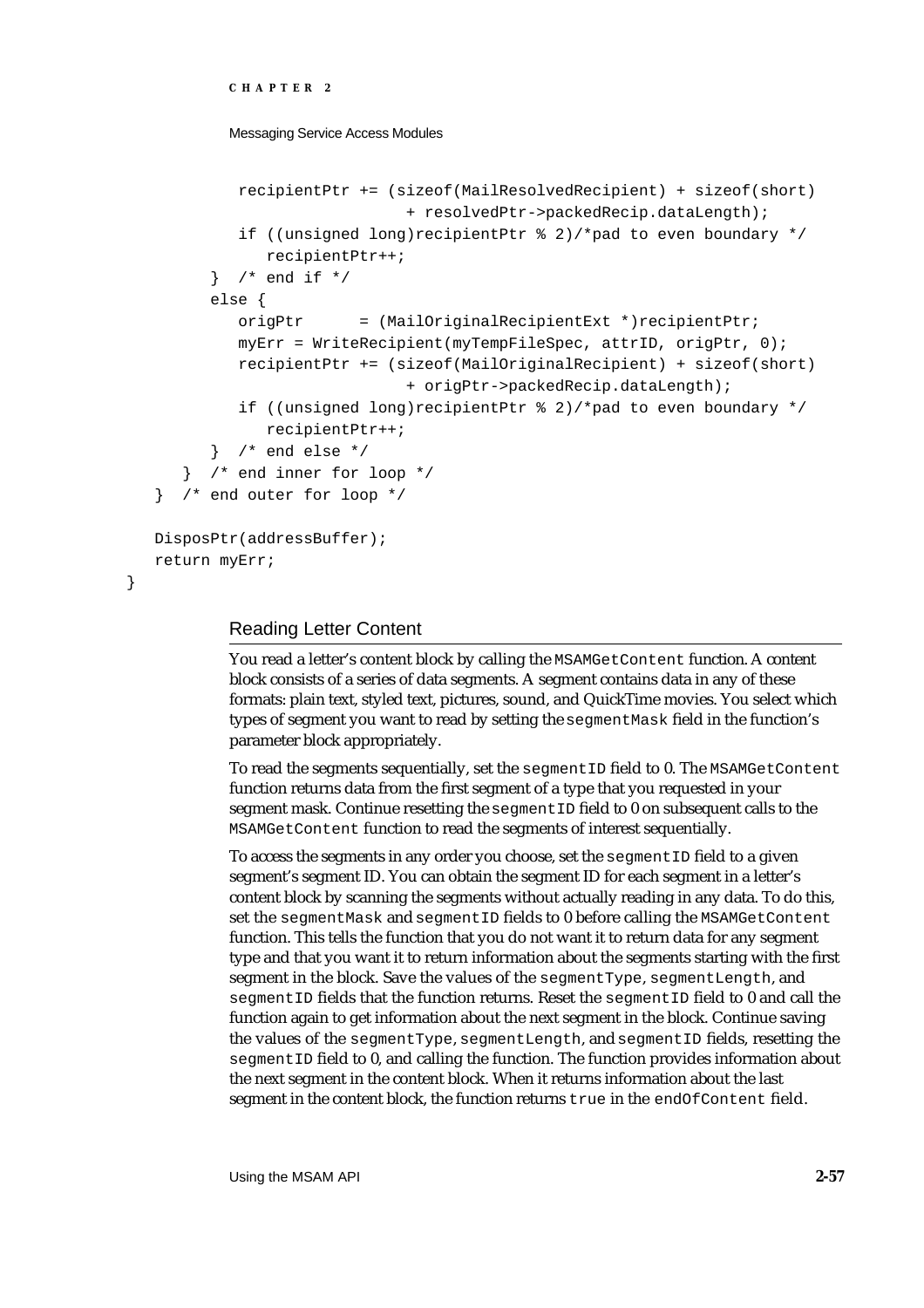#### Messaging Service Access Modules

At this point, you know the order of the segments in the block, the type of data each contains, the number of bytes in the segment, and the segment IDs. You can then read the data in the segments in any order you choose. Set the segmentMask field to indicate the types of segments from which you want to retrieve data. The types of segment data you request depends on the capabilities of your messaging system. For instance, if your messaging system understands only plain text data, there is no point in reading segments that contain QuickTime movie data.

The function DoReadLetterContent in Listing 2-5 reads a letter's content block. It allocates buffer space for the segment data. In the MSAMGetContentPB parameter block, it sets the segment mask to request data from segments containing plain text, pictures, and sound. Then it repeatedly calls the MSAMGetContent function until the function returns true in the endOfContent field, always resetting the segment ID to 0 to proceed sequentially through the blocks. If MSAMGetContent completes successfully, DoReadLetterContent writes the segment data to a file. Later, it can read this file and build its message in the format acceptable to its external messaging system.

#### **Listing 2-5** Reading a letter's content block

```
#define kMaxBufferSize 32767L
OSErr DoReadLetterContent(FSSpec *myTempFileSpec, MailMsgRef myMailRef)
{
  MSAMGetContentPB myParamBlock;
  Ptr dataBuffer;
  OSErr myErr;
  Boolean startOfBlock;
  unsigned short blockIndex;
  /* allocate data buffer */
  dataBuffer = NewPtr(kMaxBufferSize);if (MemError() != noErr)
     return MemError();
  /* fill in parameter block */
  myParamBlock.ioCompletion = (ProcPtr)DoMSAMCompletion;
  myParamBlock.mainloop.mailMsqRef = myMailRef;
  myParamBlock.buffer.buffer = dataBuffermyParamBlock.buffer.bufferSize = kMaxBufferSize;
  myParamBlock.\n    segmentMask = kMailTextSegmentMask |
                          kMailPictSegmentMask | kMailSoundSegmentMask; 
  myParamBlock.textScrap = nil;
```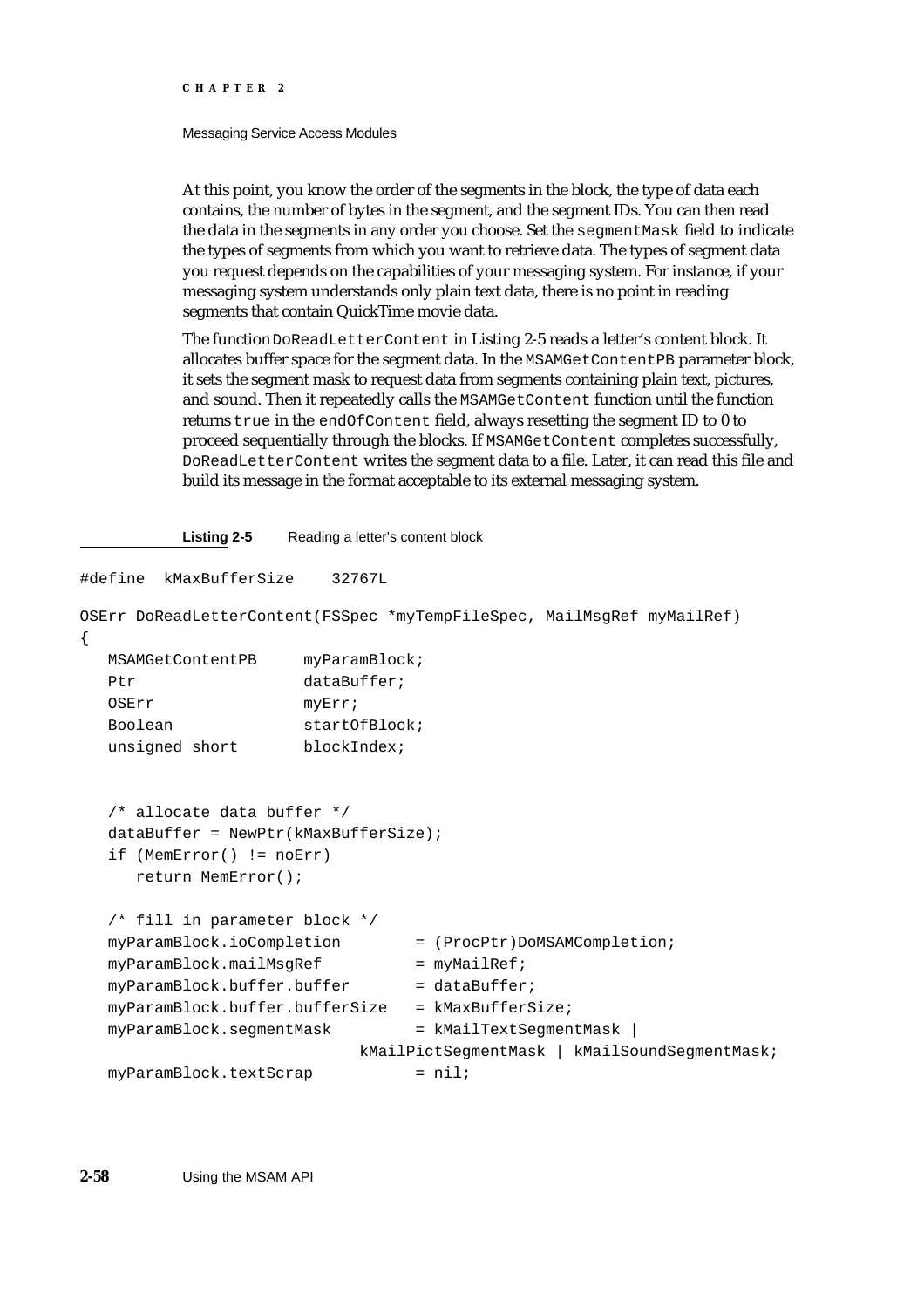```
CHAPTER 2
```

```
/* read letter content */
startOfBlock = true;
blockIndex = 0;do {
   myParamBlock.segmentID = 0;
  MSAMGetContent((MSAMParam *)&myParamBlock,true);
   myErr = WaitPBDone(&myParamBlock);
   if ((myErr == noErr) && (myParamBlock.buffer.dataSize > 0)) {
      if (startOfBlock) {
         DoWriteContentToFile(myTempFileSpec, myParamBlock.segmentType, 
                              myParamBlock.buffer.buffer,
                              myParamBlock.buffer.dataSize, blockIndex);
         startOfBlock = false;
      }
      else
         DoAppendContentToFile(myTempFileSpec, myParamBlock.segmentType, 
                              myParamBlock.buffer.buffer
                              myParamBlock.buffer.dataSize, blockIndex);
      if (myParamBlock.endOfSegment == true) {
         startOfBlock = true;
         blockIndex++;
      }
   }
} while ((myErr == noErr) && (myParamBlock.endOfContent == false));
DisposPtrChk(dataBuffer);
return myErr;
```
# Reading a Nested Message

}

A message can have other messages nested within it. If you are reading a letter, you can determine if the letter contains nested letters by calling the MSAMGetAttributes function and requesting the nestingLevel attribute. A nesting level of 0 means there are no nested letters; a nesting level of 1 means there is one nested letter, and so forth. If you are reading a non-letter message, you can determine if it contains a nested message by calling the MSAMEnumerateBlocks function and looking for a block of type kIPMEnclosedMsgType. Such a block contains a complete message. That nested message may in turn contain a message block of type kIPMEnclosedMsgType that contains a complete message, and so on.

To open a nested message, you call the MSAMOpenNested function, which returns a reference number to the nested message. To read the nested message, you pass this nested message reference number to functions. An MSAM can call MSAMOpenNested repeatedly to open a hierarchy of nested messages.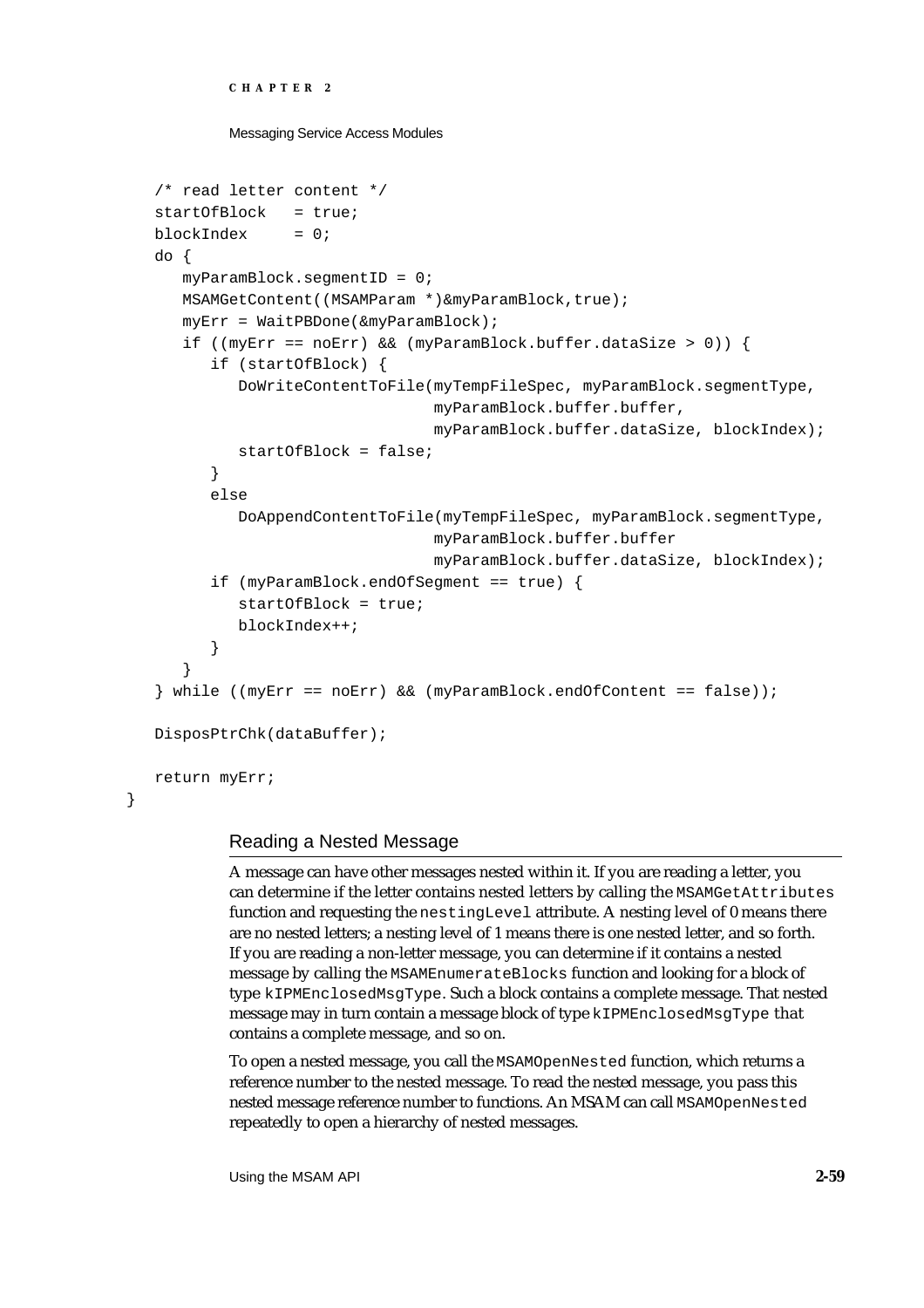#### Messaging Service Access Modules

You can close a nested message explicitly by calling the MSAMClose function or you can close it implicitly when you close the parent message.

#### **Note**

A letter can have only one nested letter per nesting level, although each nested letter can itself contain a nested letter, and so forth. A non-letter message may actually have more than one nested message per nesting level. The IPM Manager API allows applications to create such messages. However, the MSAM API restricts you to reading one nested message per nesting level. You can read only the first occurrence of a nested message in a sequence of message blocks.

## Marking Recipients

Once you have read a message from the outgoing queue, translated it into the format understood by your external messaging system, and transmitted it, you can mark one or more recipients. Marking a recipient indicates that you have completed your efforts to deliver the message to that recipient. You mark a recipient by calling the MSAMnMarkRecipients function.

Marking a recipient does not indicate that you have successfully delivered the message, but only that you are finished with your efforts to deliver it to that recipient.

You can use the MSAMnMarkRecipients function to help you keep track of your delivery status for a message. The function clears the responsible flag in the MailResolvedRecipient structure for the recipients you specify. Thus, if you later call the MSAMGetRecipients function to get the resolved recipients for the message, the responsible flag indicates those recipients you have already processed.

You identify a recipient that you want to mark by its ordinal position in the buffer returned by the MSAMGetRecipients function. That is, when you call the MSAMGetRecipients function to get your resolved recipients, it places recipient information in your buffer, and you must save the ordinal-position value of each resolved recipient as you retrieve the recipient information from the buffer. The first recipient's ordinal-position value is 1; the second recipient's ordinal-position value is 2; and so forth. It is this value that you provide to the MSAMnMarkRecipients function to identify the recipient. If you use the recipient's absolute index, contained in a MailResolvedRecipient structure, the MSAMnMarkRecipients function does not work correctly.

After you mark all of the recipients for a given message, the function sets the done field in the MSAMEnumerateOutQReply structure to true. If you later call the MSAMEnumerate function to check the messages in your outgoing queue, you can determine if you have finished processing a given message by checking the done field.

You can call the MSAMnMarkRecipients function as many times as necessary for a given message, specifying one or more recipients each time as you complete your delivery efforts for those recipients.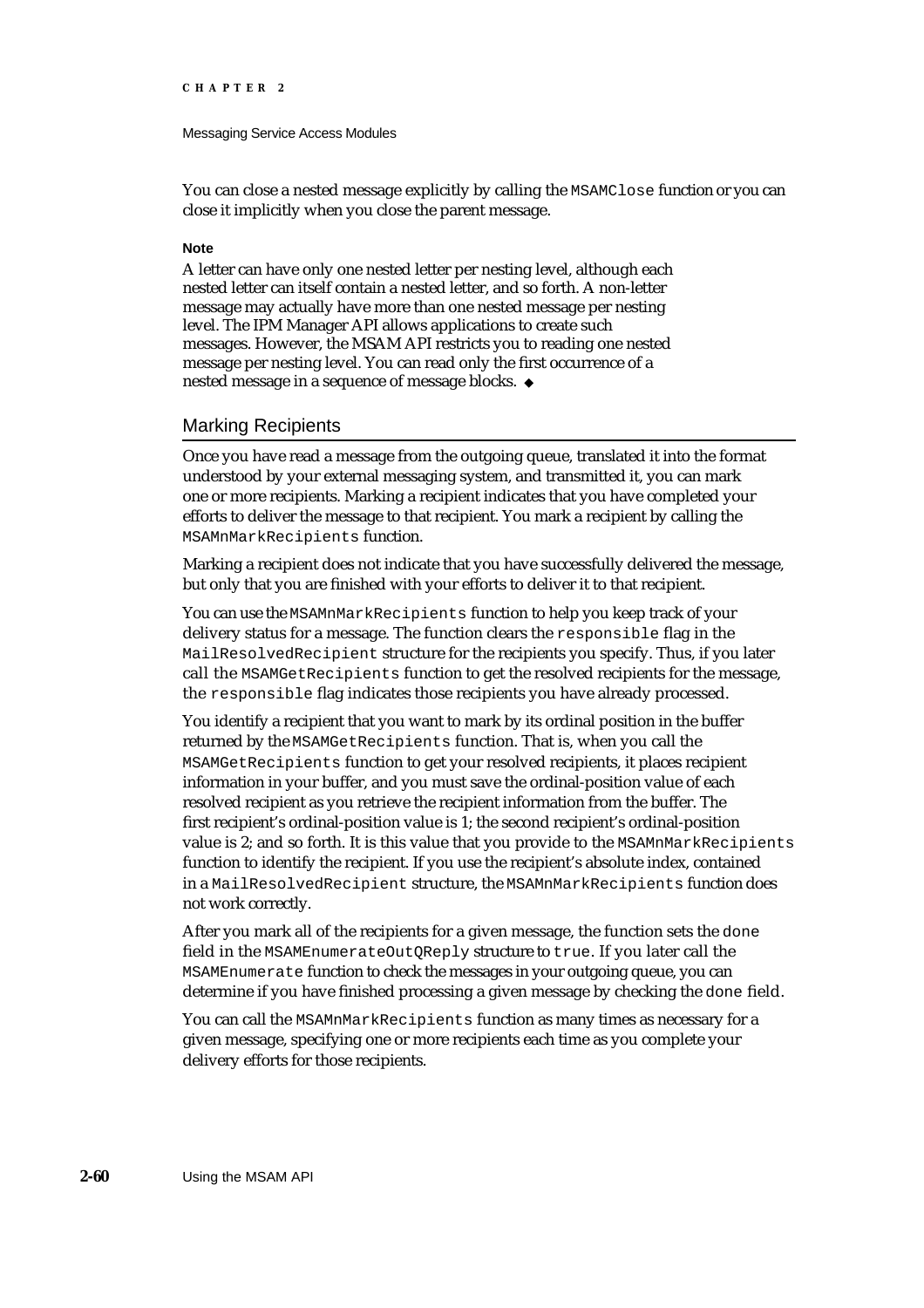Messaging Service Access Modules

## Generating a Report

When you have completed your delivery attempts for an outgoing message, you may need to generate a report to the sender. An MSAM determines whether it must create a report for an outgoing message by reading information in the message header. An MSAM should create a report about an outgoing message only in response to the sender's request.

If the message is a letter, an MSAM calls the MSAMGetAttributes function to read the MailIndications structure. In the MailIndications structure, the kMailNonReceiptReportsBit bit and the kMailReceiptReportsBit bit, if set, indicate that the letter's sender requested non-delivery and delivery indications, respectively.

If the message is not a letter, an MSAM calls the MSAMGetMsgHeader function with the constant kIPMFixedInfo as the value of the selector field. The IPMFixedHdrInfo structure returned by MSAMGetMsgHeader contains the notification field, which contains the kIPMNonDeliveryNotificationBit bit and the kIPMDeliveryNotificationBit bit. These bits, if set, indicate that the sender of the message requested non-delivery and delivery indications, respectively. Test these bits to determine if you need to create a report.

If a sender asks for delivery indications, non-delivery indications, or both, an MSAM must provide information on the outcome of delivery attempts (a delivery or nondelivery indication) for every recipient for which the MSAM is responsible. It is important that an MSAM provide delivery information on all of the MSAM's recipients whenever a sender requests any type of delivery information because an MSAM report does not go directly to the report requestor. Instead, the report goes to an AOCE agent that uses the MSAM report information to prepare an IPM report according to the requestor's specifications. If an MSAM fails to provide delivery information on all of its recipients, the requestor may receive inaccurate IPM reports.

An MSAM should ignore the bit fields having to do with including a copy of the original message in the report. If necessary, a copy of the original is added by the AOCE agent.

To create a report, an MSAM must

- 1. call the MSAMCreateReport function
- 2. call the MSAMPutRecipientReport function to add delivery and non-delivery indications for recipients for which it was responsible
- 3. call the MSAMSubmit function to deliver its finished report

An MSAM must have certain information about a message in order to create a report about the message. The MSAMCreateReport function requires the letter or message ID of the message to which the report applies and the address of the sender. You obtain this information from either the MSAMGetAttributes and MSAMGetRecipients functions (for a letter) or the MSAMGetMsqHeader function (for a non-letter message). The MSAMPutRecipientReport function requires the recipient index to identify which recipient is being reported upon. You obtain this information from the MSAMGetRecipients function.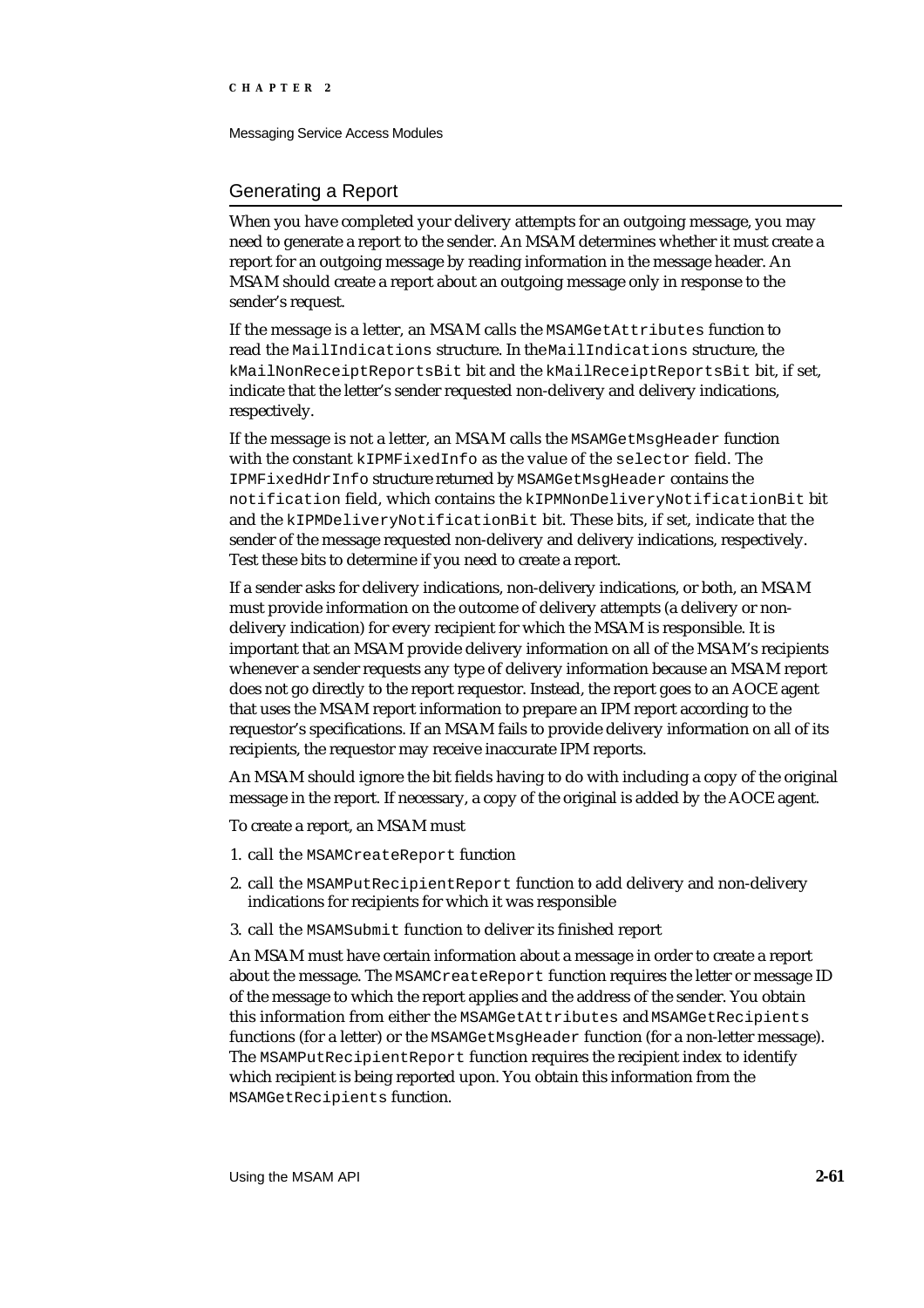#### Messaging Service Access Modules

Depending on how the external messaging system works, an MSAM may save this information in its own data store or include it with the message. If, for example, more than one MSAM connects to the same external messaging system, and the system might acknowledge receiving the message to any of those MSe s, an MSAM should include the information with the message. This enables the external messaging system to extract the information from the message and then include the information with the acknowledgment of the message. As a result, any MSAM that receives the acknowledgment has the information necessary to create a report for that message. You decide how to make sure that the information required to create a report is available, given the characteristics of the external messaging system to which your MSAM connects.

Your MSAM and its external messaging system define what constitutes successful or failed delivery for outgoing messages.

# Writing Incoming Messages

This section describes how you create and submit an incoming letter for delivery to its AOCE recipients. It assumes you have already initialized your MSAM. Each subsection addresses a specific task, such as

- creating a message summary for an incoming letter (for personal MSAMs only)
- creating a letter n.
- creating a non-letter message n.
- writing letter attributes
- writing addresses n.
- writing letter content n.
- submitting a letter for delivery n.
- receiving a report

The differences between writing letters and writing non-letter messages are noted in the sections that address the specific tasks. For convenience, Table 2-10 lists the tasks you perform while handling incoming messages and the functions you use to accomplish each task for a letter and a non-letter message.

The order in which functions are listed in Table 2-10 corresponds to the sequence in which you would call the functions to process an incoming message. A personal MSAM first creates a message summary if it is dealing with a letter. Then all MSAMs create the message itself and begin adding information to it. First, you write header information consisting of message attributes, such as the priority of the message, and address (recipient) information. Next, you write the substance of the message—for a letter, its content block, other blocks it may contain, and enclosures; for a non-letter message, its blocks. You can include an entire message within another message by defining its beginning and end with the MSAMBeginNested and MSAMEndNested functions and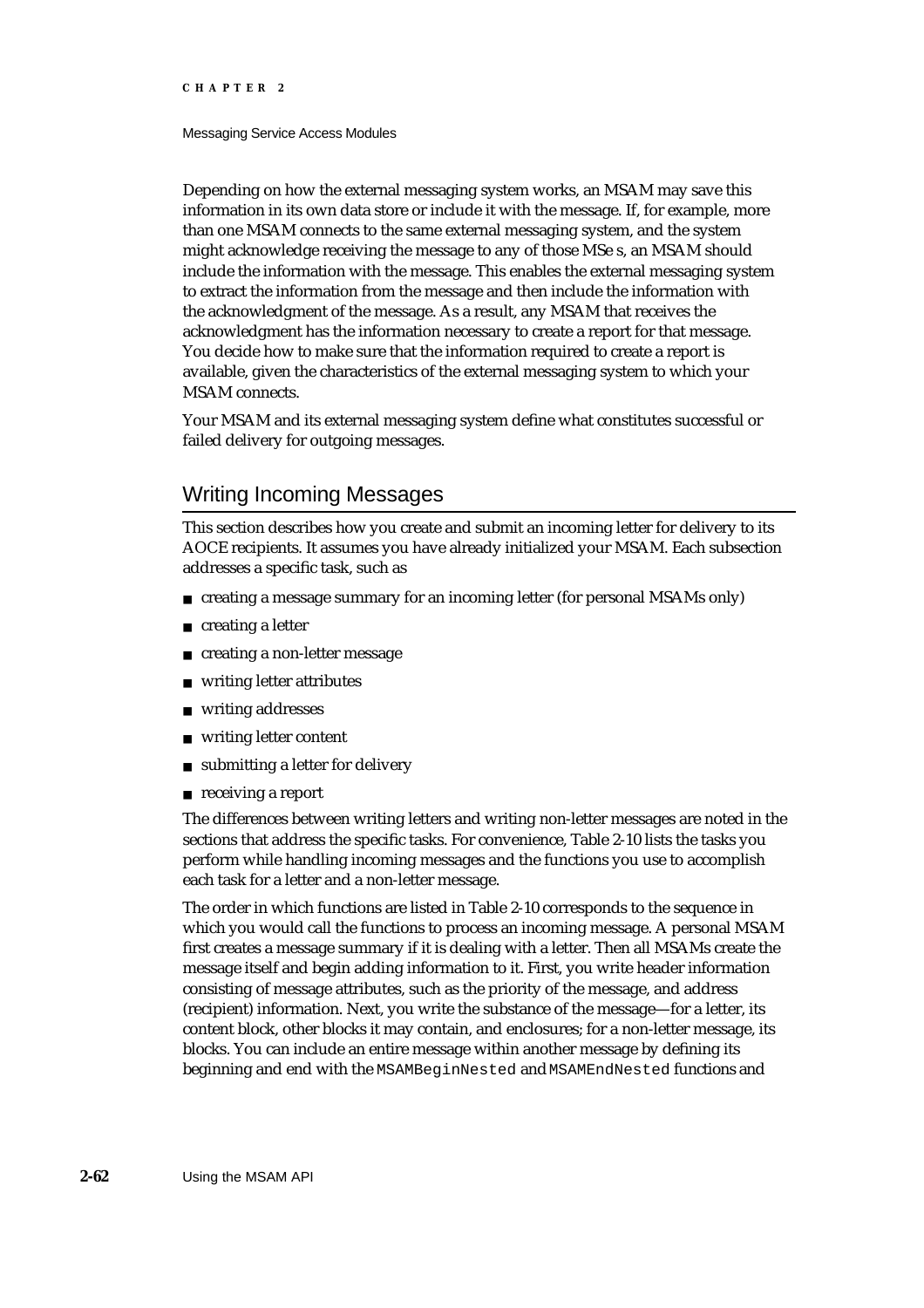#### **Table 2-10** Incoming tasks and functions

| Task                                                | <b>Letters</b>                       | Non-letter messages                  |
|-----------------------------------------------------|--------------------------------------|--------------------------------------|
| Create a messaging summary<br>(personal MSAMs only) | PMSAMCreateMsqSummary                | Not applicable                       |
| Create a message                                    | MSAMCreate                           | MSAMCreate                           |
| Write header information                            | MSAMPutAttribute<br>MSAMPutRecipient | MSAMPutMsqHeader<br>MSAMPutRecipient |
| Write letter content                                | MSAMPutContent                       | Not applicable                       |
| Write an enclosure                                  | MSAMPutEnclosure                     | Not applicable                       |
| Write a block                                       | MSAMPutBlock                         | MSAMPutBlock                         |
| Write a nested letter                               | MSAMBeginNested<br>MSAMEndNested     | MSAMBeginNested<br>MSAMEndNested     |
| Submit a message                                    | MSAMSubmit                           | MSAMSubmit                           |
| Delete a message<br>(personal MSAMs only)           | MSAMDelete                           | Not applicable                       |
| Set message status<br>(personal MSAMs only)         | PMSAMSetStatus                       | Not applicable                       |
| Enumerate a queue<br>(personal MSAMs only)          | MSAMEnumerate                        | Not applicable                       |

calling the appropriate functions to write the nested message's header information, blocks, enclosures, and so forth. When you have finished writing the message, you submit it to the AOCE system for delivery to its recipients.

A personal MSAM may also delete a letter, or both the letter and the letter's message summary, from an incoming queue. For example, the MSAM may delete a letter (but not the message summary) if it no longer wants the letter to be cached locally. If the personal MSAM is mirroring the letter's status on the external messaging system, it can delete the letter and message summary when the letter is removed from the external messaging system.

A personal MSAM may also set the status of a letter and enumerate an incoming queue. Setting the status of a letter is a task that the MSAM performs at several points while it is processing the letter. Enumerating an incoming queue is a task it may do in response to receiving a kMailEPPCInQUpdate high-level event.

You should call the functions that handle incoming messages asynchronously so that you can receive and process an AOCE high-level event at any time.

The sample code in Listing 2-6 through Listing 2-15 illustrates one way a personal MSAM can write a letter to an incoming queue. Most of the sample code and the text also apply to a server MSAM. The text notes differences between the operation of personal and server MSAMs where applicable.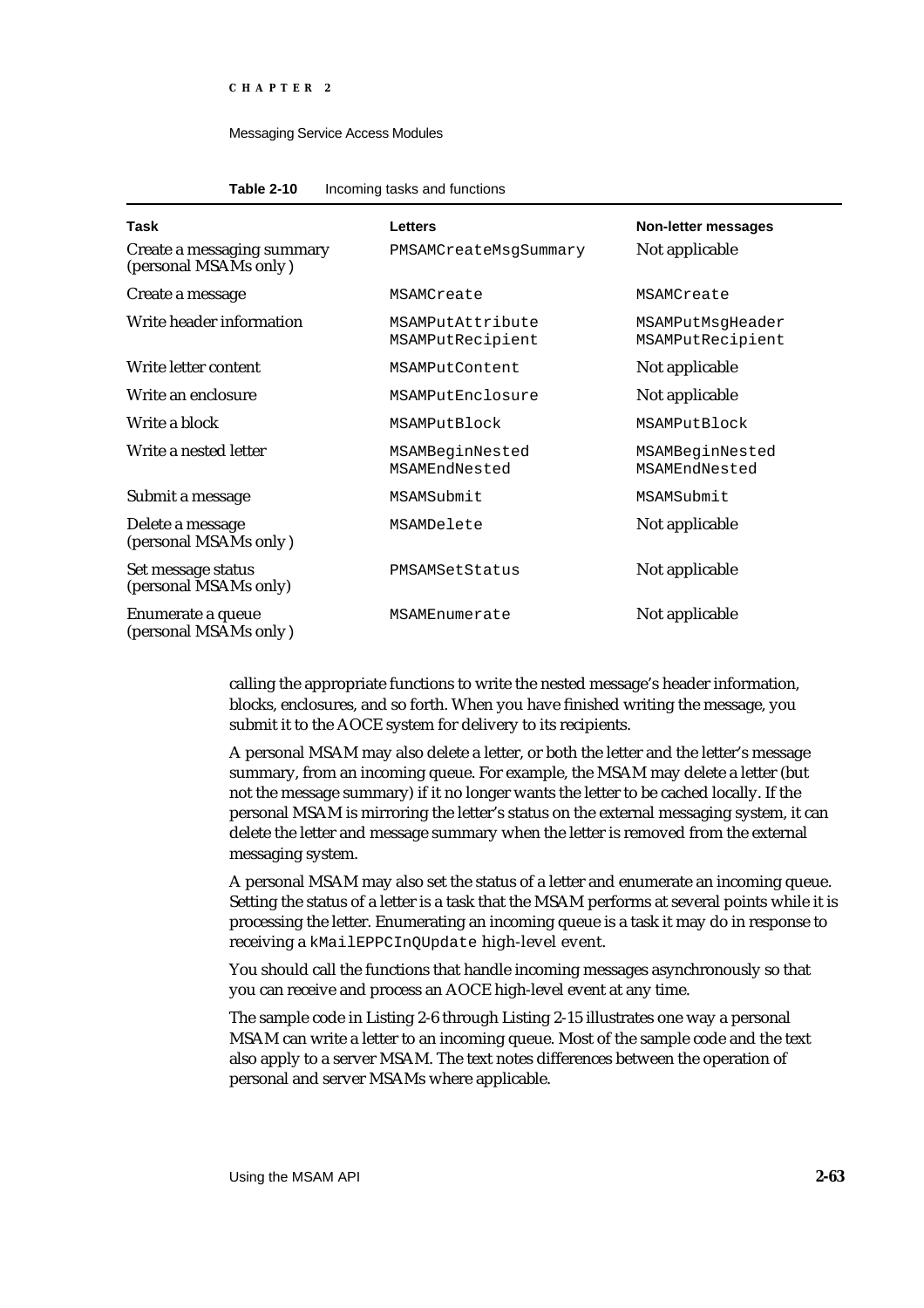#### Messaging Service Access Modules

Most of these listings contain code fragments from the DoIncomingLetter function, but only Listing 2-6 on page 2-67 shows the DoIncomingLetter function definition and its local variables.

# Choosing Creator and Type for Messages and Blocks

When you create an incoming message, you set the message creator to indicate the application that should open the message. If you set the message creator for a letter to 'lap2', the signature of the AppleMail application, the AppleMail application opens the letter when the user double-clicks the letter's icon. If the letter contains a content enclosure, you can set the message creator to the signature of the application that created the content enclosure. In this case, if the user has that application, that application will open the letter.

The message type kMailLtrMsgType designates an AOCE letter that contains data in standard interchange format or image format, or a regular enclosure. When you create an incoming letter, you should use this message type when the letter contains data in standard interchange format or image format, or when it contains a regular enclosure. If the letter also contains a content enclosure or a private block, and you set the message creator to the signature of the application that created the enclosure or private block, then you can use a message type that you define that is consistent with the message creator.

When you create a non-letter message, you typically use an application-defined message creator and message type.

Each block in an incoming message has a block creator and block type. When you create blocks such as header, content, enclosure, and report blocks by calling the appropriate MSAM function, the function sets the block creator to kMailAppleMailCreator and the block type to the correct predefined type. (Letter block types are listed in Table 2-3 on page 2-18.)

When you call the MSAMPutBlock function to add a block to an incoming message, you set the block creator and block type to values that you select. If you are writing a block of a predefined type such as an image block or a private block, be sure to set the block type to kMailImageBodyType or kMailMSAMType, respectively.

## Creating a Letter's Message Summary

A personal MSAM must create a message summary for an incoming letter before creating the letter itself. Server MSAMs do not create message summaries at any time, and personal MSAMs do not create message summaries for non-letter messages. The need to create a message summary is related to the mode of operation in the personal MSAM. See the section "MSAM Modes of Operation" beginning on page 2-12 for information on this topic.

The function DoIncomingLetter shown in Listing 2-6 on page 2-67 illustrates how you can create a message summary for an incoming letter. It assumes that you previously read the letter from an external messaging system, translated it into AOCE data formats,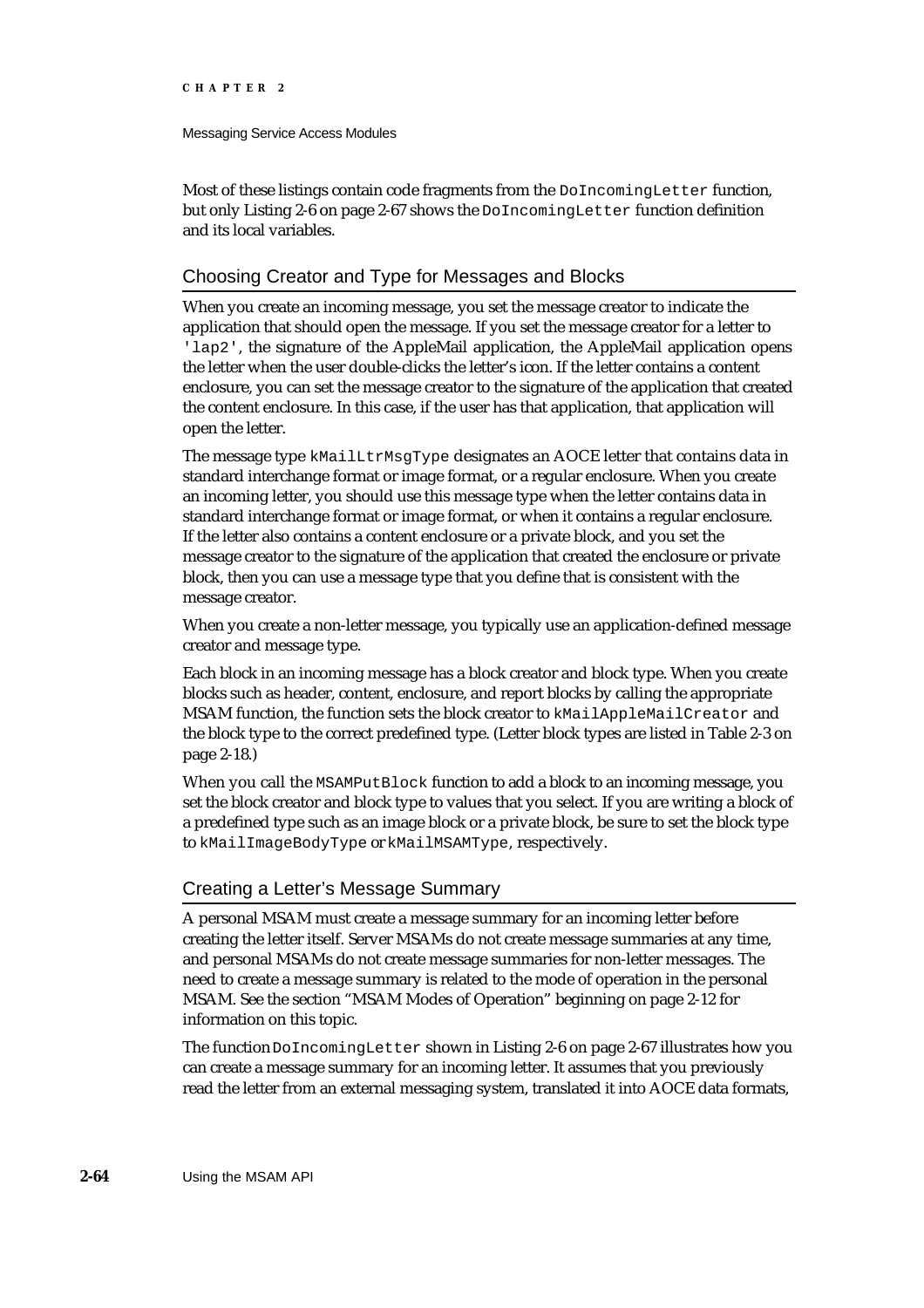#### Messaging Service Access Modules

and saved it to disk. (Note that this method is just one way an MSAM can handle incoming letters.)

The DoIncomingLetter function first allocates the buffer dataBuffer that it uses to hold a variety of data throughout the function's execution. Then it initializes all of the fields of the message summary structure to 0 prior to setting the fields that a personal MSAM should set. At the top level of the message summary structure, DoIncomingLetter sets only the version field. You always set it to the constant kMailMsgSummaryVersion.

You set the bits in the attribute mask that correspond to the attributes that are present in the letter. In the attrMask field of the masterData substructure, DoIncomingLetter sets the bits for the send timestamp, indications, the sender of the letter, the subject of the letter, the message type, and the message family. Each external messaging system may differ in the attribute information it routinely provides. In the sample code, the external messaging system always provides a timestamp and does not provide a reply ID. For this reason, the corresponding bits in the attribute mask in the message summary are set and not set accordingly.

Once you have set the bits in the attribute mask, you write the attributes to the message summary. At a minimum, you must write the message type, send timestamp, sender, and subject attributes to the message summary. The DoIncomingLetter function first writes the send timestamp to the message summary by calling its DoGetTimeStamp routine. Next, it calls its DoGetLetterLength utility routine to get the approximate size of the letter.

In the coreData substructure, DoIncomingLetter explicitly provides a value for all of the fields except agentInfo and letterFlags. (The DoIncomingLetter function implicitly set the letterFlags field to 0 when it initialized the entire message summary structure to 0.) In the letterIndications field, it sets those bits that indicate the letter has normal priority and that it has a content block. This technique assumes that the incoming letter has no priority setting, so DoIncomingLetter supplies a default value here. (The DoIncomingLetter function also supplies a default value for content if the letter has no content. See Listing 2-11 on page 2-78.)

The DoIncomingLetter function sets the message type to the constant kMailLtrMsgType to indicate a standard AOCE letter. It sets the message creator to kLetterCreator, a constant for 'lap2', the signature of the AppleMail application. As a result, when a user double-clicks the letter, the Finder launches the AppleMail application to open the letter. Usually, an MSAM does not set a letter's creator to its own signature because the MSAM cannot open the letter and allow the user to view and edit it. However, if your MSAM is associated with a particular letter application, you should use that application's signature so that the application will launch when the user opens the letter.

The DoIncomingLetter function sets the message family to kMailFamily, indicating that the letter falls into the general class of mail messages. Next, it sets the messageSize field to the value returned by the DoGetLetterLength utility routine. The Finder uses this value when a user chooses the Get Info command from the File menu.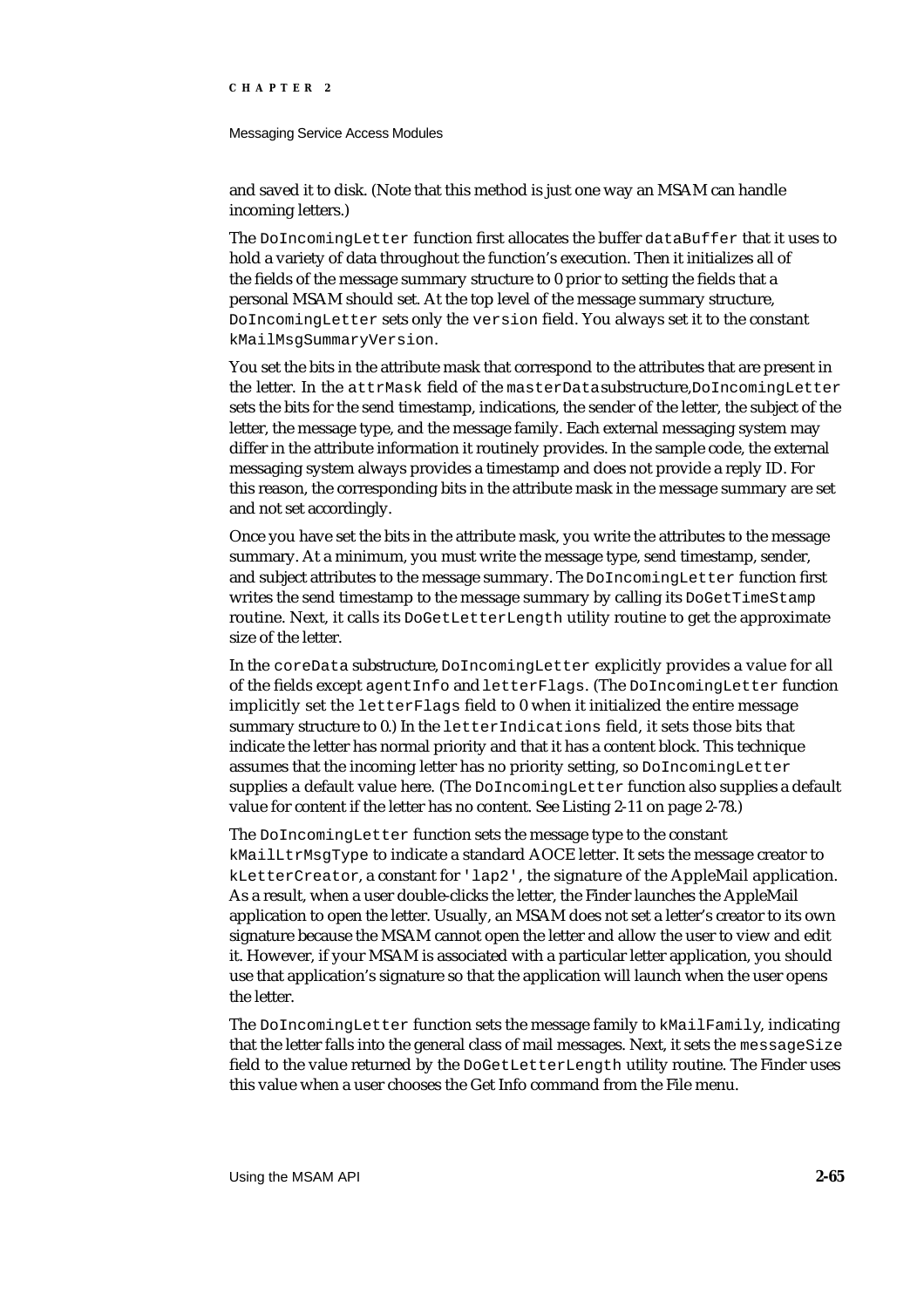#### Messaging Service Access Modules

The sender and subject fields in the message summary deserve special attention. Each is declared as an RString32 structure in the MailCoreData structure in the message summary. However, those declarations only serve to allocate space and indicate the relative order of the sender and subject data. They do not represent the actual data layout. You should treat these two fields as a common buffer containing variable-length sender and subject data. The correct order of information in the common buffer is an RString32 structure containing the sender information (character set, data length, and sender data), padded to an even byte boundary if necessary, and followed immediately by an RString32 structure containing the subject information. (You should also pad the subject information to an even byte boundary if necessary.) Thus, sender information always starts at a fixed place whereas subject information does not. Neither subject nor sender information may exceed kRString32Size bytes although either, of course, may be smaller.

The DoIncomingLetter function illustrates one way to write the sender and subject information to a message summary. The DoIncomingLetter function calls its DoReadFromFile utility routine to read a PackedDSSpec structure containing the sender's address information from the letter stored on disk. (The DoReadFromFile routine reads a file in which an incoming letter is stored and returns in a buffer the requested letter component and the number of bytes it placed in the buffer.) If the read operation succeeds, DoIncomingLetter unpacks the packed address and calls its DoCopyFitRString utility routine. The DoCopyFitRString routine copies the displayable string that identifies the sender from the recordName field of the unpacked address into the sender field of the message summary, truncating it if it is longer than kRString32Size bytes.

Next, DoIncomingLetter reads into its local variable subject an RString structure containing the subject from the stored letter. Every AOCE letter must have a subject. If the read operation fails, DoIncomingLetter converts a constant C string containing a default value for the subject into an RString and writes it to its local variable subject. Finally, it calls its DoCopyFitRString routine to copy its local variable subject into the message summary, truncating it if it is longer than kRString32Size bytes. (The DoIncomingLetter function copies the subject into its local variable subject instead of directly into the message summary because it uses the local variable when adding the subject attribute to the letter header. See Listing 2-8 on page 2-72.)

Now that both the subject and sender information are in a common buffer in the message summary, DoIncomingLetter adjusts the byte position at which the subject information begins. The subject information must start immediately after the sender information. DoIncomingLetter calculates the total length of the sender RString, including the fields for length and character set. If the total is an odd number, it adds 1 to get an even word boundary, then calls the BlockMove routine to move the subject information immediately after the end of the sender information.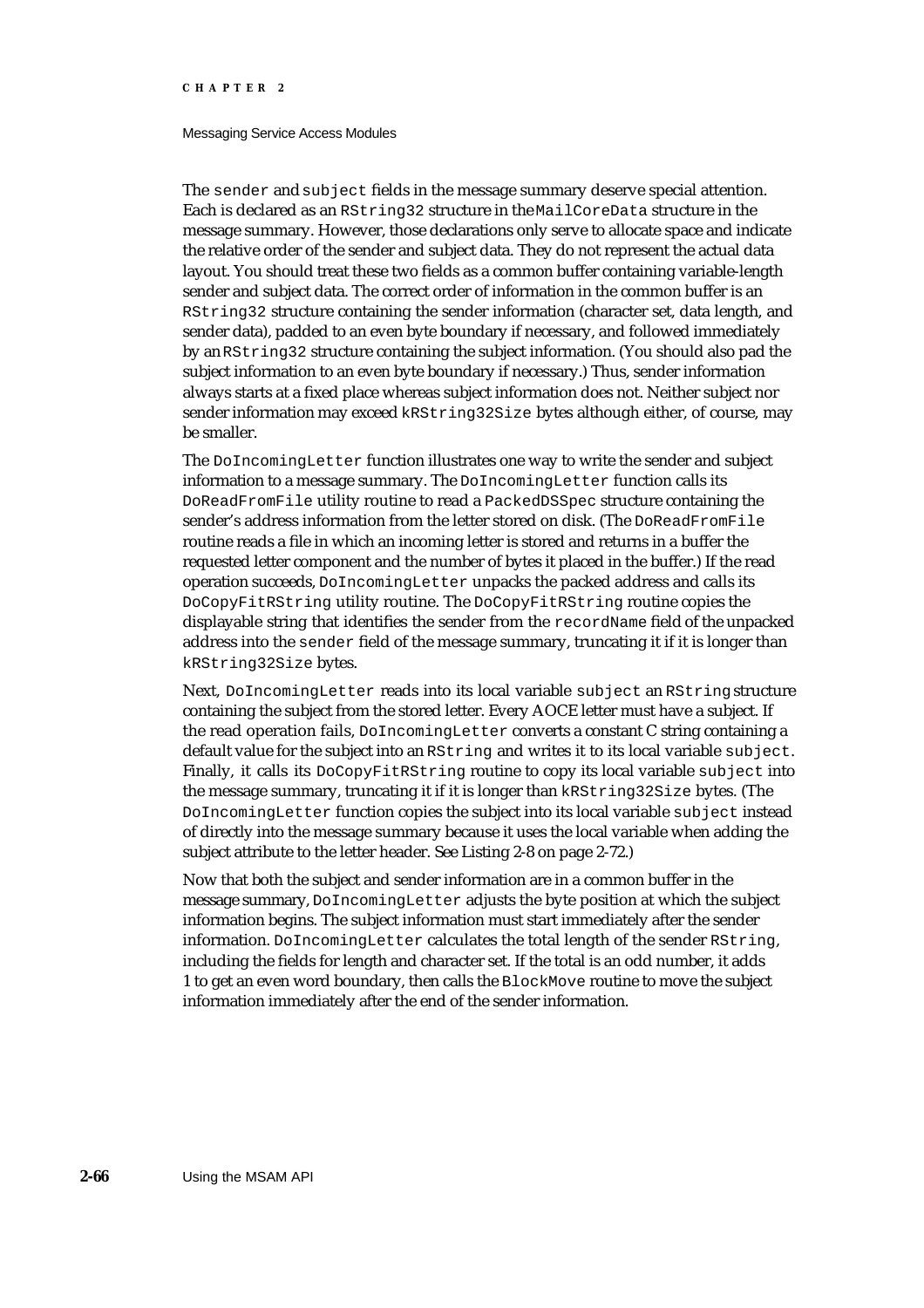Messaging Service Access Modules

#### **IMPORTANT**

Because the sender and subject fields form one common buffer into which the information is packed, using the subject field to access the subject information does not produce the desired result. You must compute the beginning of the subject information in the common buffer.

At this point, the DoIncomingLetter function has filled in the relevant fields of the message summary. Next, it sets up the fields of the parameter block for the PMSAMCreateMsgSummary function. One of the parameters to DoIncomingLetter is a MySlotSpec structure, a data type defined by the personal MSAM that contains information about a slot. The personal MSAM of which DoIncomingLetter is a part previously stored the incoming queue reference that it obtained from the PMSAMOpenQueues function in the MySlotSpec structure. The DoIncomingLetter function uses that incoming queue reference to fill in the queueRef field of the MSAMCreate parameter block. Next, it sets the msgSummary field of the parameter block to the address of the message summary structure it has just initialized. Although DoIncomingLetter does not do it, you can add up to kMailMaxPMSAMMsgSummaryData bytes of private data in the buffer structure pointed to by the buffer field of the PMSAMCreateMsgSummary parameter block. It is a convenient way for you to store additional information related to a specific letter. Then DoIncomingLetter calls the PMSAMCreateMsgSummary function, which returns a sequence number for the letter. The DoIncomingLetter function must use this sequence number when it calls the MSAMCreate function to create the letter itself.

**Listing 2-6** Creating a message summary

OSErr DoIncomingLetter(FSSpec \*myTempFileSpec, MySlotSpec \*slotSpec)

| ٠ |  |
|---|--|
|   |  |
| ٠ |  |

| OSErr          |                         | myErr;               |                         |  |                                            |  |
|----------------|-------------------------|----------------------|-------------------------|--|--------------------------------------------|--|
| MSAMParam      |                         | myParamBlock         |                         |  |                                            |  |
| MSAMMsqSummary |                         | myMsqSum;            |                         |  |                                            |  |
| Ptr            |                         | dataBuffer;          |                         |  |                                            |  |
| unsigned long  |                         | bufferLen;           |                         |  |                                            |  |
| unsigned long  |                         | contentLength;       |                         |  |                                            |  |
| RString        |                         | subject;             |                         |  |                                            |  |
| RecordID       |                         | entitySpecifier;     |                         |  |                                            |  |
| OCERecipient   |                         | fromAddress;         |                         |  |                                            |  |
| MailMsqRef     |                         | letterRef;           |                         |  |                                            |  |
| long           |                         | letterSegNum;        |                         |  |                                            |  |
| char           |                         | $defaultText[256]$ ; |                         |  |                                            |  |
| unsigned char  |                         | *subjectOffset;      |                         |  |                                            |  |
|                |                         |                      |                         |  |                                            |  |
|                | #define kLetterCreator  |                      |                         |  | $'$ lap2' /* signature of AppleMail app */ |  |
|                | #define kDefaultSubject |                      | " <no subject="">"</no> |  |                                            |  |

Using the MSAM API **2-67**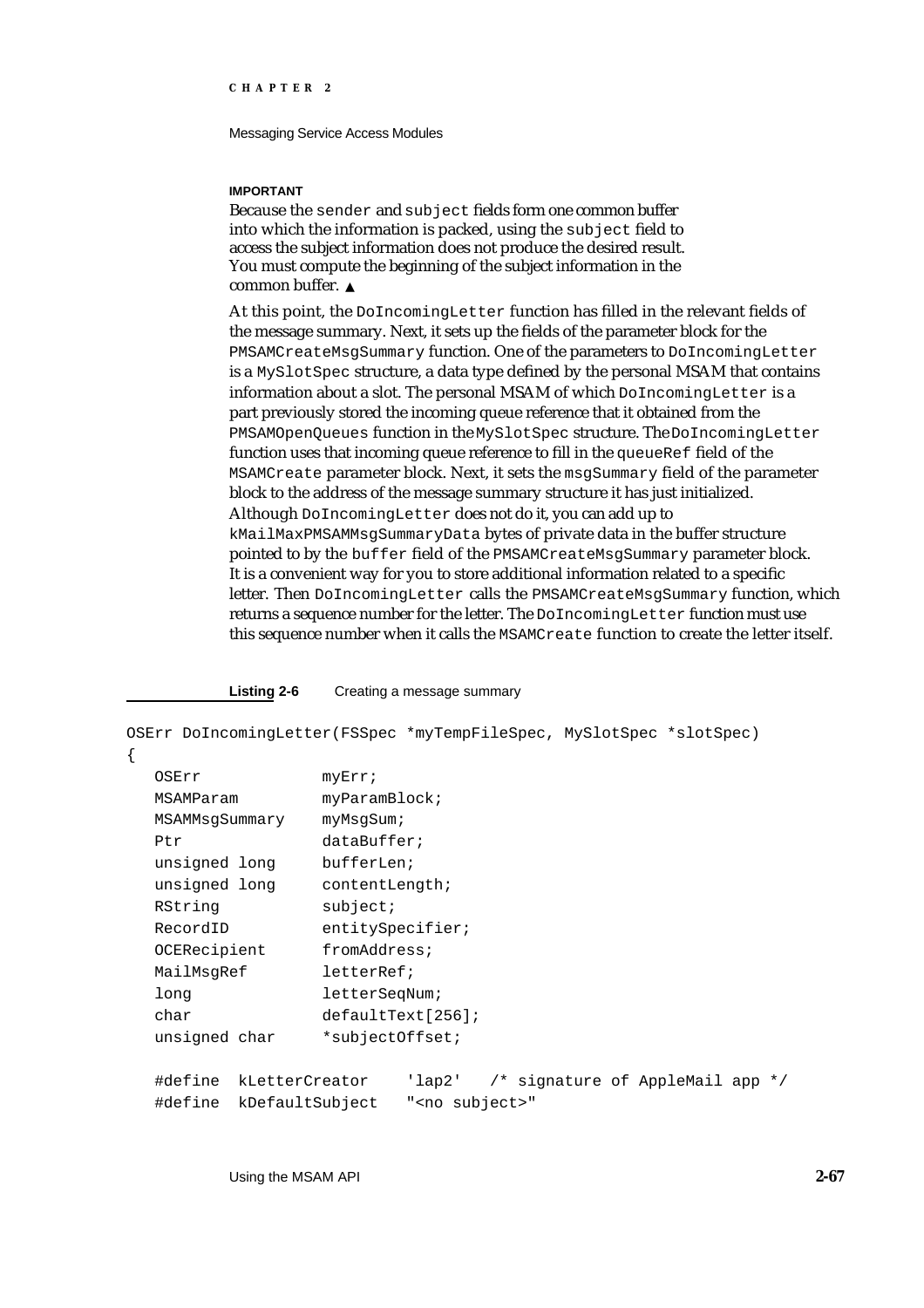```
CHAPTER 2
```

```
#define kDefaultBody "<no message>"
#define kMaxBufferSize 32767L
/* constants to identify components of stored letter on disk */
#define kFromType '2FRM'
#define kToType '2MTO'
#define kCCType '2MCC'
#define kBCCType '2BCC'
#define kTextContent '2TXT'
#define kPictContent '2PIC'
#define kSoundContent '2SND'
#define kContentSectionType '2RTY'
#define kSubjectType '2SUB'
/* allocate buffer for reading from disk */
bufferLen = kMaxBufferSize;
dataBuffer = NewPtr(bufferLen);if (MemError() != noErr)
  return MemError();
/* initialize the message summary structure to 0 */
DoClearBuffer(&myMsgSum,sizeof(MSAMMsgSummary));
/* set the version and attribute mask fields */
myMsgSum.version = kMailMsgSummaryVersion; 
myMsgSum.macsterData.attrMask.sendTimeStamp = true;myMsgSum.masterData.attrMask.indications = true;
myMsgSum.masterData.attrMask.from = true;
myMsgSum.macterData.attrMask.subject = true;myMsgSum.masterData.attrMask.msgType = true;
myMsgSum.masterData.attrMask.msgFamily = true;
/* get the timestamp and write it to message summary */
DoGetTimeStamp(myTempFileSpec,&myMsgSum.coreData.sendTime);
/* get length of stored letter data in bytes */
contentLength = kMaxBufferSize;
contentLength = DoGetLetterLength(myTempFileSpec);
/* set other core data fields */
myMsgSum.coreData.letterIndications.priority = kIPMNormalPriority;
myMsgSum.coreData.letterIndications.hasContent = true;
myMsgSum.coreData.letterIndications.hasStandardContent= true;
```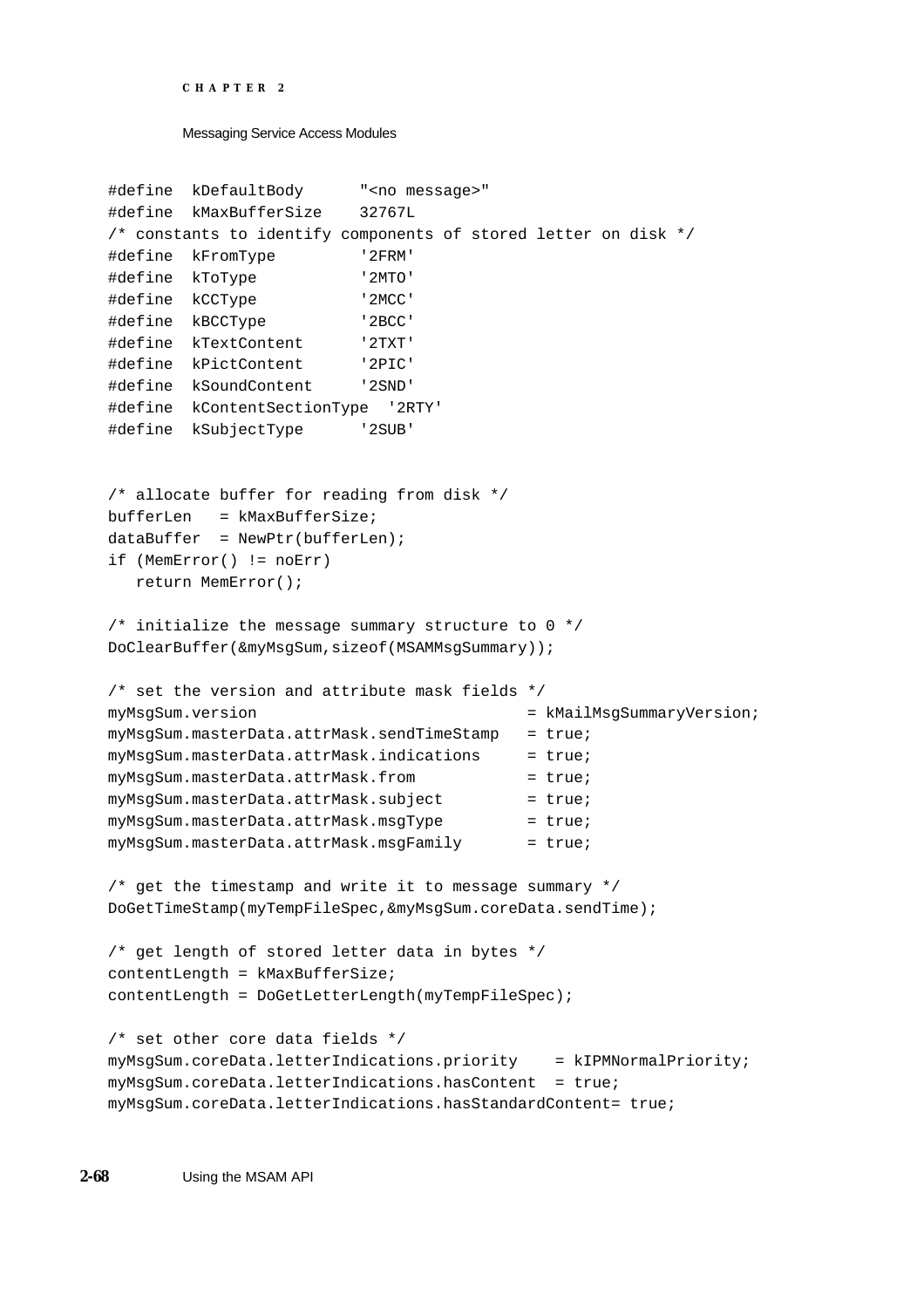Messaging Service Access Modules

```
myMsgSum.coreData.messageType.msgType = kMailLtrMsgType;
  myMsgSum.coreData.messageType.msgCreator = kLetterCreator;
  myMsgSum.coreData.messageFamily = kMailFamily;
  myMsgSum.coreData.messageSize = contentLength;
  myMsgSum.coreData.addressedToMe = kAddressedAs_TO;
/* get sender name from stored letter and write it to message summary */
  bufferLen = kMaxBufferSize;
  myErr = DoReadFromFile(myTempFileSpec, kFromType, dataBuffer, 
                         &bufferLen);
  if (myErr != noErr) {
     DisposPtr(dataBuffer);
     return myErr;
   }
  OCEUnpackDSSpec((PackedDSSpec*)dataBuffer, &fromAddress,
                    &entitySpecifier);
  DoCopyFitRString(entitySpecifier.local.recordName,
                 (RStringPtr)&myMsgSum.coreData.sender, kRString32Size);
/* get subject from stored letter and write it to message summary */
  bufferLen = kMaxBufferSize;
  myErr = DoReadFromFile(myTempFileSpec, kSubjectType, &subject, 
                          &bufferLen);
  if (myErr != noErr)
     OCECToRString(kDefaultSubject, smRoman, &subject, kRStringMaxBytes);
  DoCopyFitRString(&subject, (RStringPtr)&myMsgSum.coreData.subject, 
                    kRString32Size);
/* calculate subject offset and move subject flush with sender */
  subjectOffset = ((unsigned char *)&myMsgSum.coreData.sender) +
                    myMsgSum.coreData.sender.dataLength + sizeof(long);
  if ((unsigned long)subjectOffset % 2)
     subjectOffset++;
  BlockMove(&myMsgSum.coreData.subject, subjectOffset,
              myMsgSum.coreData.subject.dataLength + sizeof(long));
/* 
  All required fields have been set. Create the message summary. Save the
  letter's sequence number. 
*/
  myParamBlock.header.ioCompletion = (ProcPtr)DoMSAMCompletion;
  myParamBlock.pmsamCreateMsgSummary.inQueueRef = slotSpec->inQueue;
```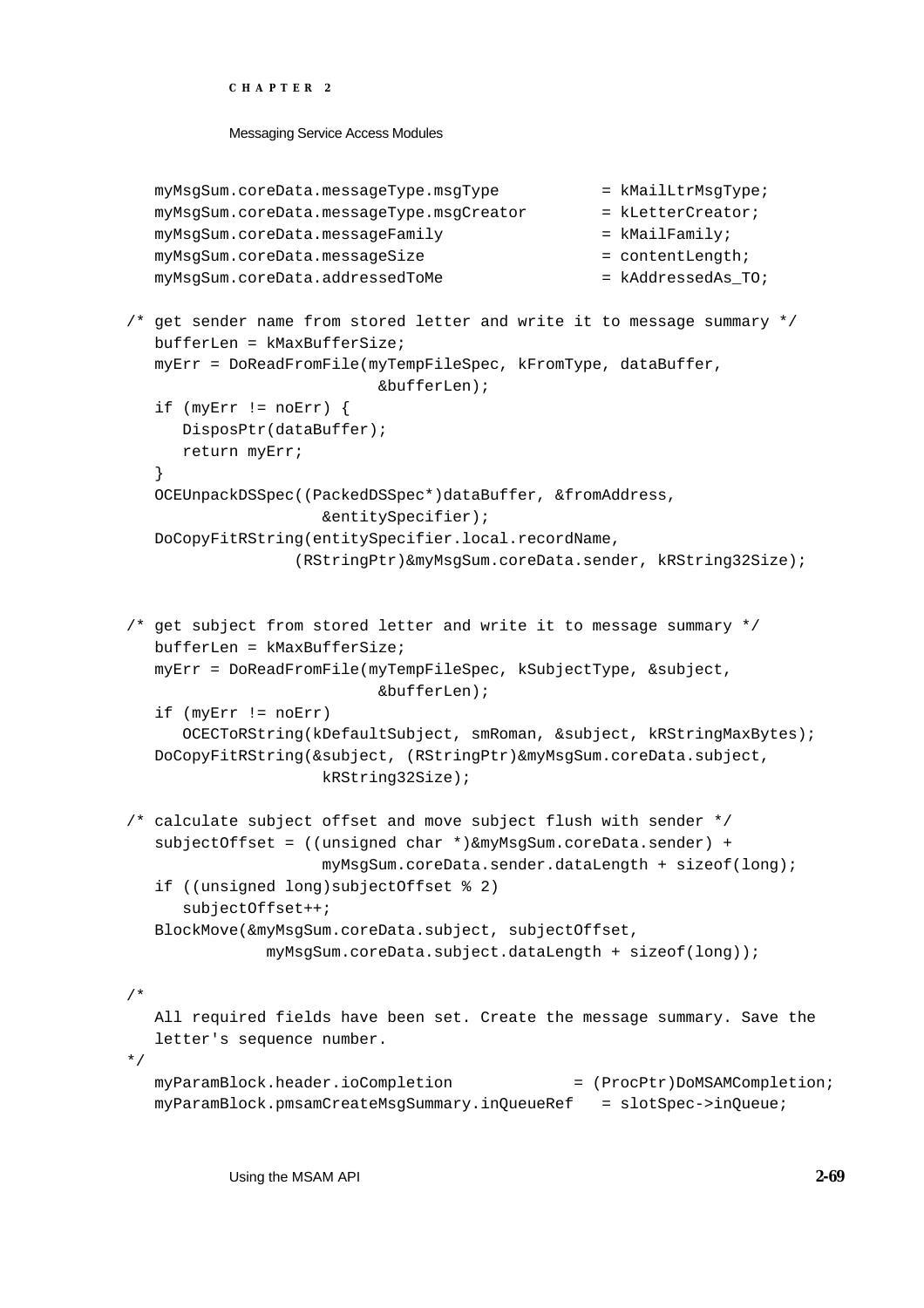Messaging Service Access Modules

```
myParamBlock.pmsamCreateMsgSummary.msgSummary = &myMsgSum;
myParamBlock.pmsamCreateMsgSummary.buffer = nil;PMSAMCreateMsgSummary(&myParamBlock,true);
myErr = DoWaitPBDone(&myParamBlock);
if (myErr != noErr) {
  DisposPtr(dataBuffer);
  return myErr;
}
letterSeqNum = myParamBlock.pmsamCreateMsgSummary.seqNum;
```
# Creating a Letter

After creating a message summary, a personal MSAM may write the letter associated with the message summary to the incoming queue immediately or at a later time. The choice of methods should depend on the speed of the link connecting your personal MSAM to its external messaging system. If the link is fast, you can download the letter on demand—that is, when the user opens it. If the link is slow, you should cache the letter locally so that there is no untimely delay when the user opens it. The function DoIncomingLetter writes the letter immediately. Listing 2-7 is a code fragment from DoIncomingLetter that shows how you create a letter.

The DoIncomingLetter function sets up the fields of the parameter block for the MSAMCreate function. It checks whether the letter has a blind copy recipient and sets the bccRecipients field accordingly. It uses the incoming queue reference originally obtained from the PMSAMOpenQueues function to fill in the queueRef field of the parameter block. Then DoIncomingLetter sets the asLetter field to true to indicate that the message it is creating is a letter. Because it is creating a letter, it must set the msgType.format field to kIPMOSFormatType. This setting indicates that the rest of the IPMMsgType structure contained in the msgType.format field consists of an OCECreatorType structure. Then DoIncomingLetter sets the letter's creator and type to the same values it used when it created the letter's message summary. It sets the seqNum field to the sequence number it obtained from the PMSAMCreateMsgSummary function.

Once DoIncomingLetter has finished initializing the parameter block, it calls the MSAMCreate function. The function returns a reference to the new letter, which DoIncomingLetter saves. The DoIncomingLetter function must provide the reference to all subsequent functions that add various components to the letter.

**Listing 2-7** Creating a letter

```
/* check for bcc recipients */
bufferLen = kMaxBufferSize;
myErr = DoReadFromFile(myTempFileSpec, kBCCType, dataBuffer, &bufferLen);
myParamBlock.msamCreate.bccRecipients = (mvErr == noErr);
```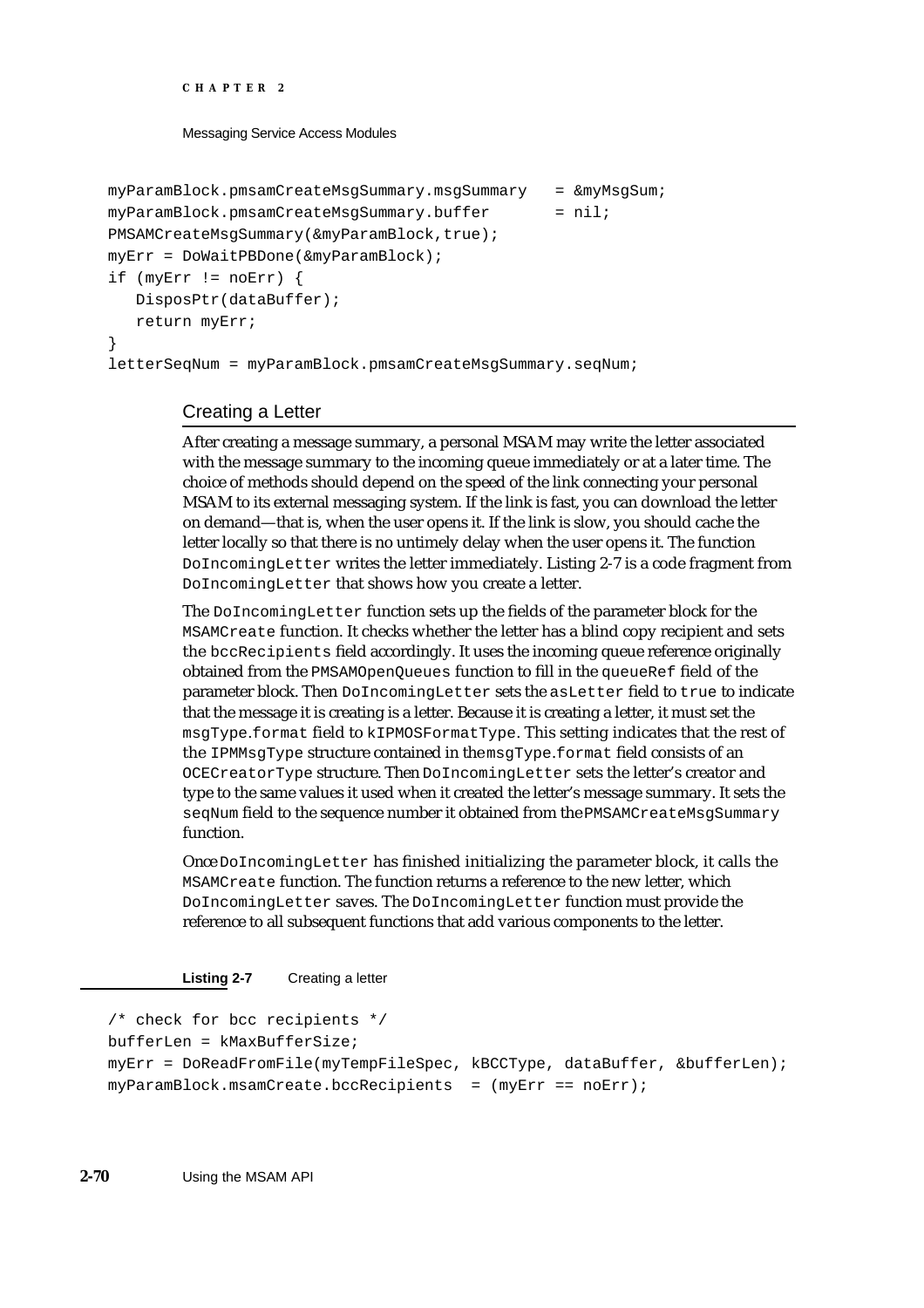### Messaging Service Access Modules

```
/* fill in the rest of the parameter block and create the letter */
myParamBlock.header.ioCompletion = (ProcPtr)DoMSAMCompletion;
myParamBlock.msamCreate.queueRef = slotSpec->inQueue;
myParamBlock.msamCreate.asLetter = true;
myParamBlock.msamCreate.msgType.format = kIPMOSFormatType;
myParamBlock.msamCreate.msgType.theType.msgOSType.msgCreator =
                                        kLetterCreator;
myParamBlock.msamCreate.msgType.theType.msgOSType.msgType =
                                        kMailLtrMsgType;
myParamBlock.msamCreate.seqNum = letterSeqNum;
myParamBlock.msamCreate.tunnelForm = false;MSAMCreate(&myParamBlock, true);
myErr = DoWaitPBDone(&myParamBlock);
if (myErr != noErr) {
  DisposPtr(dataBuffer);
  return myErr;
}
letterRef = myParamBlock.msamCreate.newRef;
```
A server MSAM does basically the same things to create a letter, with the following differences. A server MSAM uses the queue reference that it obtained from the SMSAMStartup function to fill in the queueRef field. Because server MSAMs do not create message summaries, there is no need to ascertain that the values provided to the MSAMCreate function for the creator and type exactly match those in the message summary. A server MSAM does not supply a value in the seqNum field of the MSAMCreate parameter block.

## Creating a Non-Letter Message

When you create a non-letter message instead of a letter, the following differences apply for both personal and server MSAMs:

- You must set the myParamBlock.msamCreate.asLetter field to false.
- You can set the myParamBlock.msamCreate.msgType.format field to either kIPMOSFormatType (which specifies that the message creator and message type information is formatted as type OCECreatorType) or kIPMStringFormatType (which specifies that the message creator and message type information is formatted as type Str32). Typically, you use type OCECreatorType; type Str32 is included for compatibility with the Program-to-Program Communications (PPC) Toolbox.
- You may set the myParamBlock.msamCreate.refCon field to a private value. The MSAMCreate function stores that value in the message header. A recipient can retrieve the value with the MSAMGetMsgHeader function.
- n You do not supply a value in the myParamBlock.msamCreate.bccRecipients field.

In addition, a personal MSAM does not supply a value in the myParamBlock.msamCreate.seqNum field.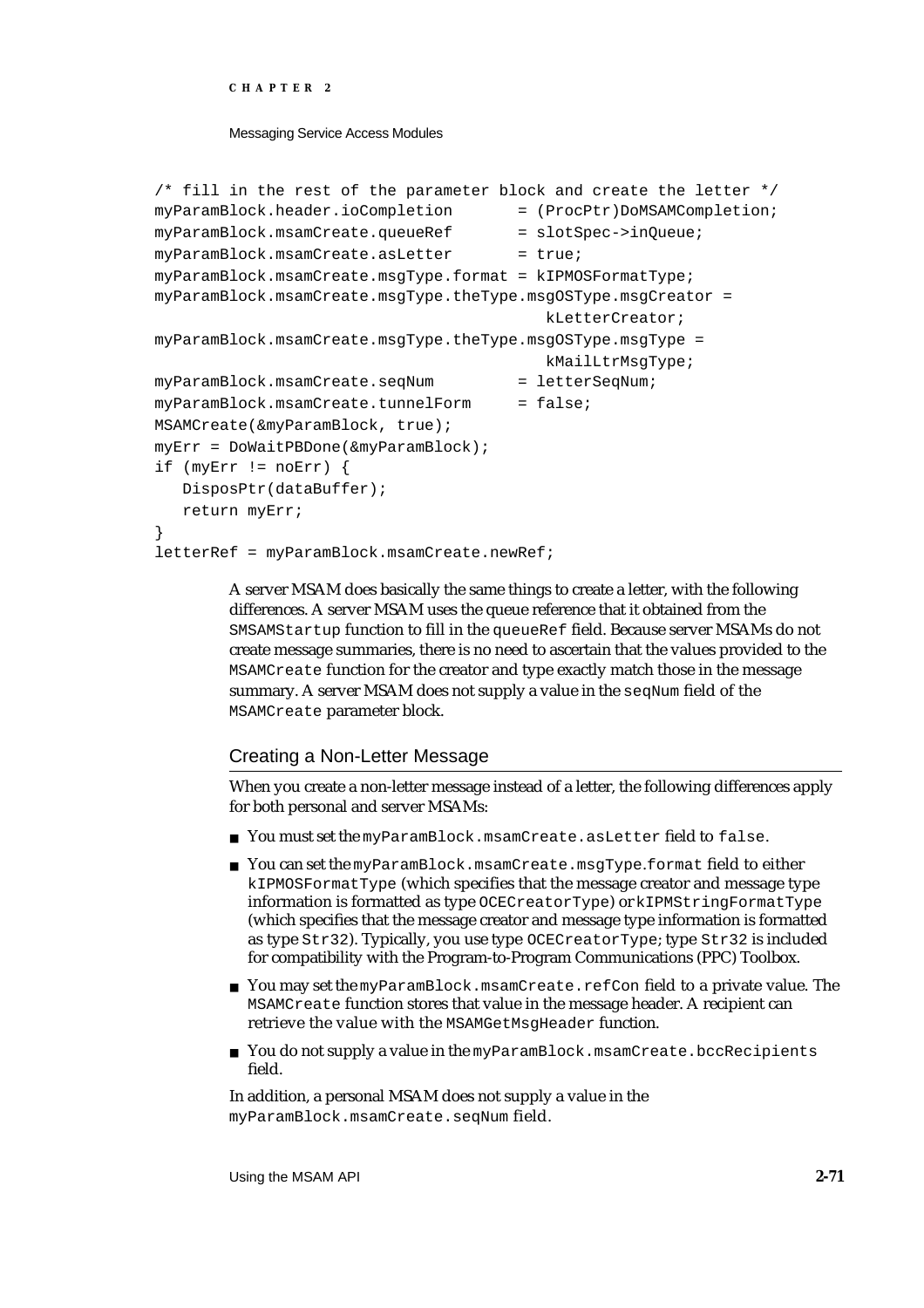## Writing Letter Attributes

Once you have created a letter, you add the component parts to the letter. To add information to a letter's header, you use the MSAMPutAttribute function. Listing 2-8, a code fragment from the DoIncomingLetter function, shows how you add attributes to a letter header.

The MSAMPutAttribute function allows you to add one attribute each time you call it. The DoIncomingLetter function adds the send timestamp, indications, message family, and subject attributes to the letter's header by copying the values it previously stored in the letter's message summary. Each time it calls the MSAMPutAttribute function, DoIncomingLetter sets the mailMsgRef field to indicate the letter to which it wants to add the attribute. It sets the attrID field to a constant that indicates the type of attribute it wants to add. Then it specifies the buffer in which the attribute data is located, specifies the buffer size, and calls the MSAMPutAttribute function to add the attribute to the letter header. Note that when it writes the subject, DoIncomingLetter does not use the C function sizeof to get the size of the subject attribute because that would return the size of an RString structure. Instead, it computes the exact size of the subject string in the buffer by using the actual length of the subject, which is specified in the subject.dataLength field, and then adding 4 bytes for the dataLength and charSet fields of the RString structure. If the number of bytes turns out to be odd, it adds 1 to make an even length.

The DoIncomingLetter function does not add the letter creator and type to the letter header. That information was already added when DoIncomingLetter called the MSAMCreate function.

Once the parameter block is initialized, DoIncomingLetter calls the MSAMPutAttribute function. If the function returns an error, DoIncomingLetter calls its DoCancelOnSubmit function, which disposes of the data buffer, calls the MSAMSubmit function to delete the unfinished letter, and calls the MSAMDelete function to delete the message summary.

**Listing 2-8** Adding attributes to a letter header

```
/* add the time */myParamBlock.msamPutAttribute.mailMsqRef = letterRef;myParamBlock.msamPutAttribute.attrID = kMailSendTimeStampBit;myParamBlock.msamPutAttribute.buffer.buffer =
                                      (Ptr)&myMsgSum.coreData.sendTime;
myParamBlock.msamPutAttribute.buffer.bufferSize = sizeof(MailTime);
MSAMPutAttribute(&myParamBlock, true);
myErr = DoWaitPBDone(&myParamBlock);
if (myErr != noErr) {
  DoCancelOnSubmit(letterRef, letterSeqNum, slotSpec->inQueue,
                    dataBuffer);
  return myErr;
}
```
**2-72** Using the MSAM API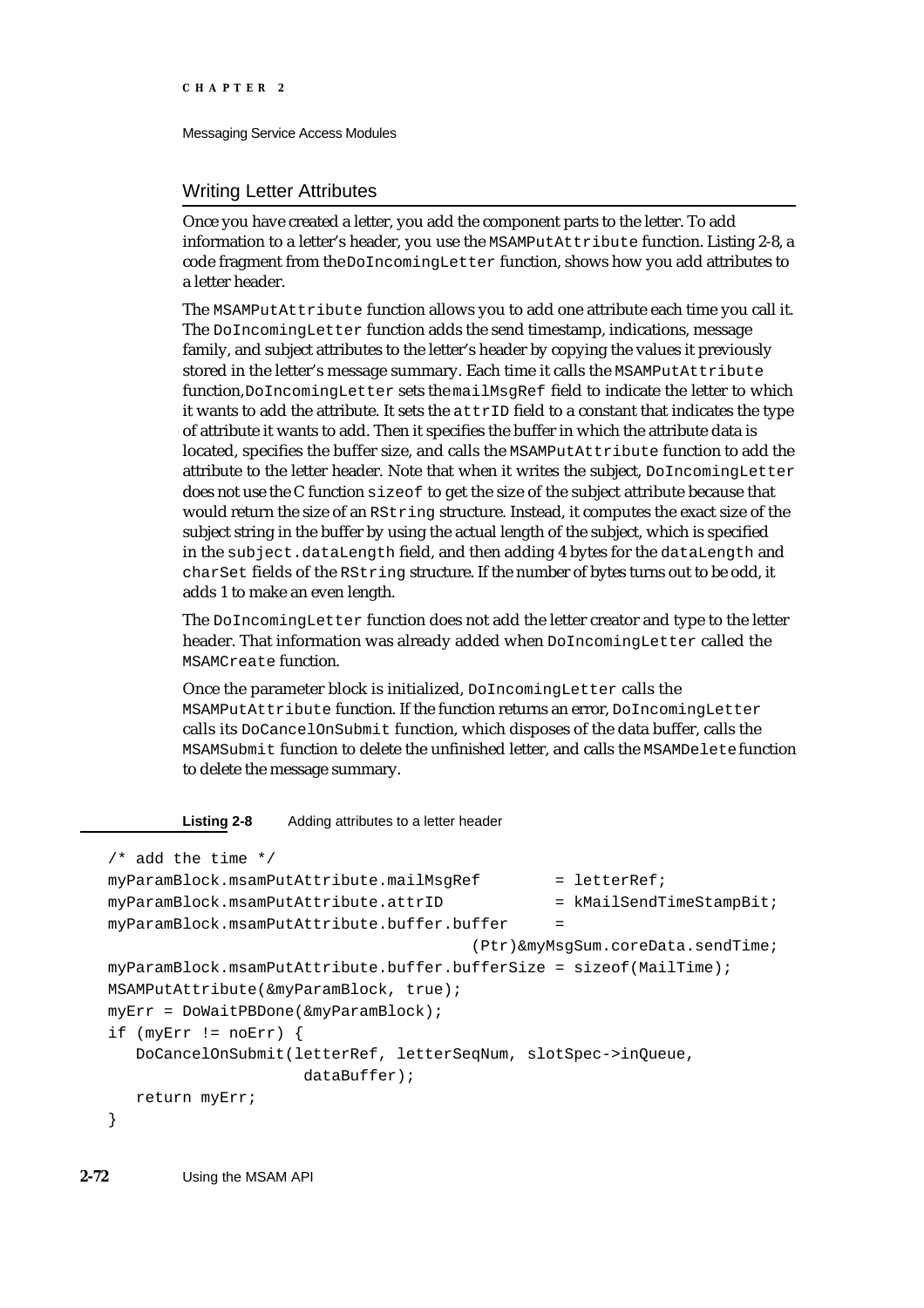```
CHAPTER 2
```

```
/* add the indications */
myParamBlock.msamPutAttribute.mailMsqRef = letterRef;
myParamBlock.msamPutAttribute.attrID = kMailIndicationSBit;myParamBlock.msamPutAttribute.buffer.buffer =
                             (Ptr)&myMsgSum.coreData.letterIndications;
myParamBlock.msamPutAttribute.buffer.bufferSize = sizeof(MailIndications);
MSAMPutAttribute(&myParamBlock, true);
/* 
  Call DoWaitPBDone and check for error. Then use the same logic used
  to add the time and indications to add the message family.
*/
/* add the subject */
mvParamBlock.msamPutAttribute.mailMsqRef = letterRef;myParamBlock.msamPutAttribute.attrID = kMailSubjectBit;myParamBlock.msamPutAttribute.buffer.buffer = (Ptr) & subject;myParamBlock.msamPutAttribute.buffer.bufferSize = subject.dataLength + 4;
if ((myParamBlock.msamPutAttribute.buffer.bufferSize % 2) != 0)
  myParamBlock.msamPutAttribute.buffer.bufferSize++;
MSAMPutAttribute(&myParamBlock, true);
/* call DoWaitPBDone and check for error */
```
A server MSAM does not have a message summary from which to copy attribute values, so it would extract the attribute values from the incoming letter itself.

## **Note**

The MSAMPutAttribute function does not apply to non-letter messages. In dealing with an incoming non-letter message, both personal and server MSAMs can add attributes to the message header by calling the MSAMPutMsgHeader function. u

# Writing Addresses

Although the different types of recipients—From, To, cc, and bcc—are letter attributes, you do not add them to a letter using the MSAMPutAttribute function. Instead, you use the MSAMPutRecipient function. Each time you call the MSAMPutRecipient function, you can add one recipient to a letter. This function requires you to add all of the recipients of one type before adding any recipient of another type. The code fragment from the DoIncomingLetter function shown in Listing 2-9 demonstrates how you can add recipients to a letter.

The DoIncomingLetter function calls its DoAddTheRecipients function four times, once for each type of recipient, to actually add the recipient information to the letter. It passes several parameters to DoAddTheRecipients:

- $n$  the reference number of the letter to which it wants to add a recipient
- $n \in \mathbb{R}$  a pointer to the file specification of the temporary file containing the translated incoming letter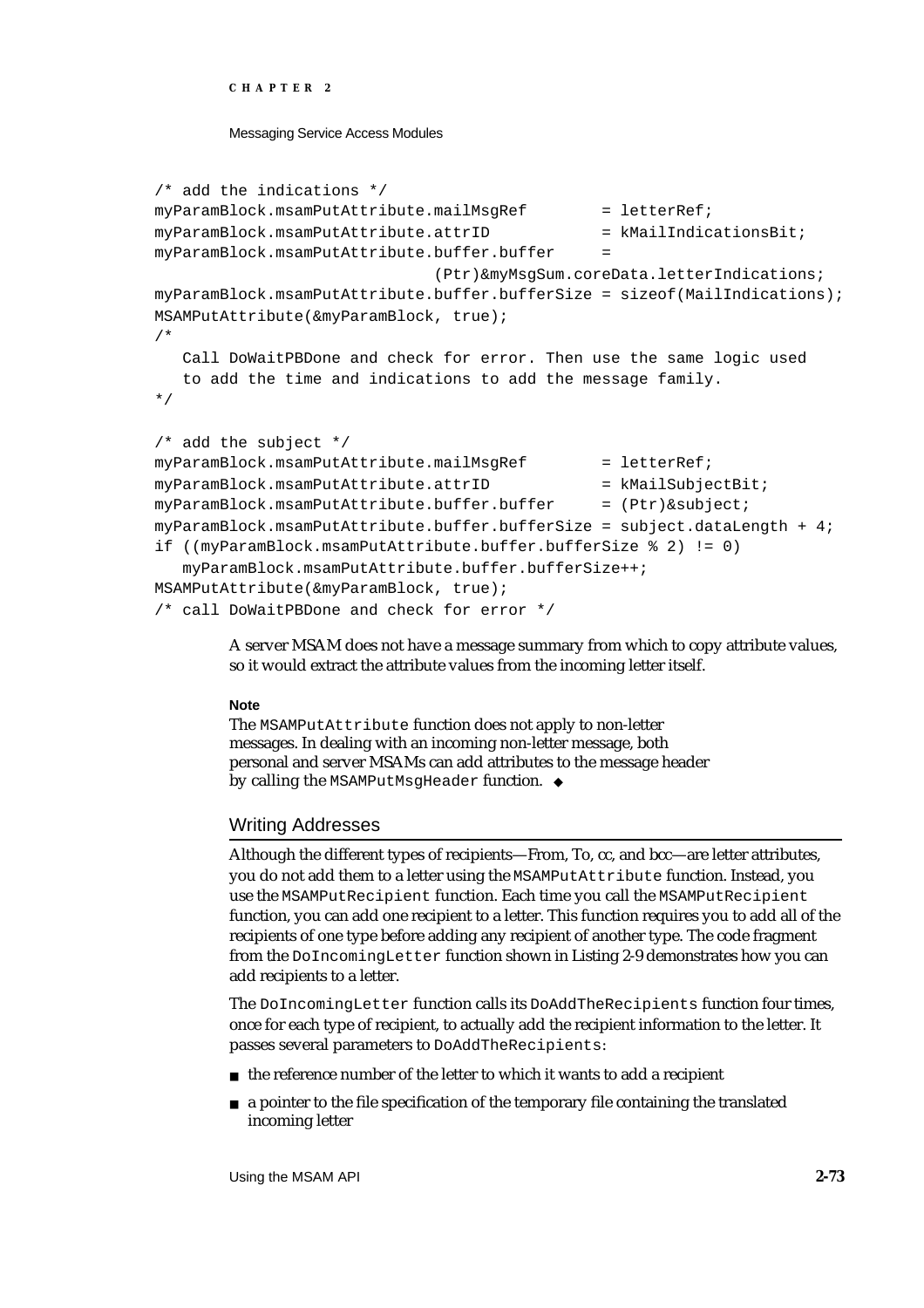```
CHAPTER 2
```
- $n \alpha$  a constant that identifies the disk file component for a given type of recipient
- $n$  the type of recipient to add (an attribute ID)
- a pointer to its buffer
- n the size of the buffer

If DoAddTheRecipients returns an error for any type of recipient, DoIncomingLetter terminates writing the letter.

**Listing 2-9** Adding recipients to a letter

```
/* 
   Add the recipients. Check for error after calling DoAddTheRecipients
   for each recipient type.(Shown only the first time in the following
   code.) 
*/
myErr = DoAddTheRecipients(letterRef, myTempFileSpec, kFromType,
                           kMailFromBit, dataBuffer, kMaxBufferSize);
if (myErr != noErr) {
   DoCancelOnSubmit(letterRef, letterSeqNum, slotSpec->inQueue,
                     dataBuffer);
   return myErr;
}
myErr = DoAddTheRecipients(letterRef, myTempFileSpec, kToType, kMailToBit,
                           dataBuffer, kMaxBufferSize);
myErr = DoAddTheRecipients(letterRef, myTempFileSpec, kCcType, kMailCcBit,
                           dataBuffer, kMaxBufferSize);
myErr = DoAddTheRecipients(letterRef, myTempFileSpec, kBccType,
                           kMailBccBit, dataBuffer, kMaxBufferSize);
```
The DoAddTheRecipients function is shown in Listing 2-10. It is a utility routine that can add any type of recipient to a given letter. It assumes that the MSAM has previously written the letter's recipient information to a file in the form of a PackedDSSpec structure. For a given type of recipient, DoAddTheRecipients reads one recipient at a time, and places the information in a buffer. Then it unpacks the PackedDSSpec structure and fills in the fields of the parameter block for the MSAMPutRecipient function.

The DoAddTheRecipients function sets the mailMsgRef and attrID fields to the values it was passed by DoIncomingLetter for the letter's reference number and the recipient type attribute ID, respectively. It sets the recipient field to the unpacked DSSpec structure it got by calling the OCEUnpackDSSpec routine. Then it sets the responsible field to false.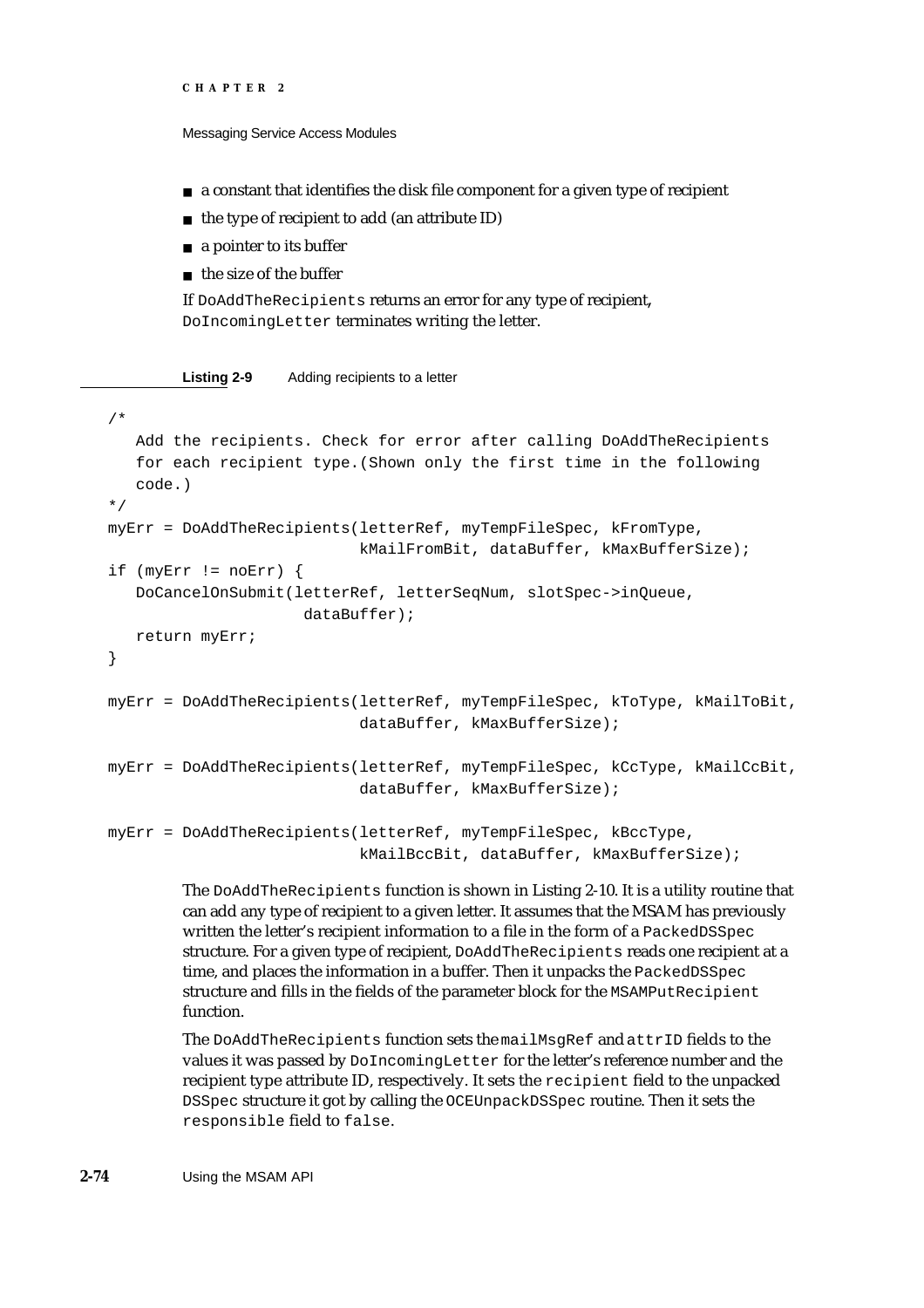Messaging Service Access Modules

A personal MSAM always sets the responsible field of the parameter block for MSAMPutRecipient to false when it is adding a recipient to a letter. For a non-letter message, however, it should set the responsible field to false only when the recipient address is not local to the computer on which the personal MSAM is running. Setting the responsible field to true for a non-letter message indicates that you want the AOCE system to be responsible for delivering the message to its destination on the local computer.

A server MSAM should set the responsible field to true to indicate that the AOCE system should deliver the message to the recipient. This applies to both letter and non-letter messages.

Finally, DoAddTheRecipients calls the MSAMPutRecipient function. The DoAddTheRecipients function repeats this cycle until either the MSAMPutRecipient function returns an error or there are no more recipients of a given type for the letter.

**Listing 2-10** Adding a specific type of recipient

```
OSErr DoAddTheRecipients(MailMsgRef mailRef, FSSpec *myTempFileSpec, 
                        OSType recipType, MailAttributeID attrID, 
                        Ptr dataBuffer, unsigned long bufferLen)
```
{

```
OSErr myErr;
Boolean moreRecipients = true;
unsigned long gotLength;
OCERecipient recipient;
RecordID entitySpecifier;
MSAMParam myParamBlock;
do {
  gotLength = bufferLen;
  myErr = DoReadFromFile(myTempFileSpec, recipType, dataBuffer,
                           &gotLength);
  if (myErr == noErr && gotLength > 0) {
     /* unpack a recipient, initialize the parameter block, 
        add the recipient */
     OCEUnpackDSSpec((PackedDSSpec*)dataBuffer, &recipient,
                       &entitySpecifier);
     myParamBlock.msamPutRecipient.ioCompletion =
                                           (ProcPtr)DoMSAMCompletion;
     myParamBlock.msamPutRecipient.mailMsqRef = mailRef;myParamBlock.msamPutRecipient.attrID = attrID;
```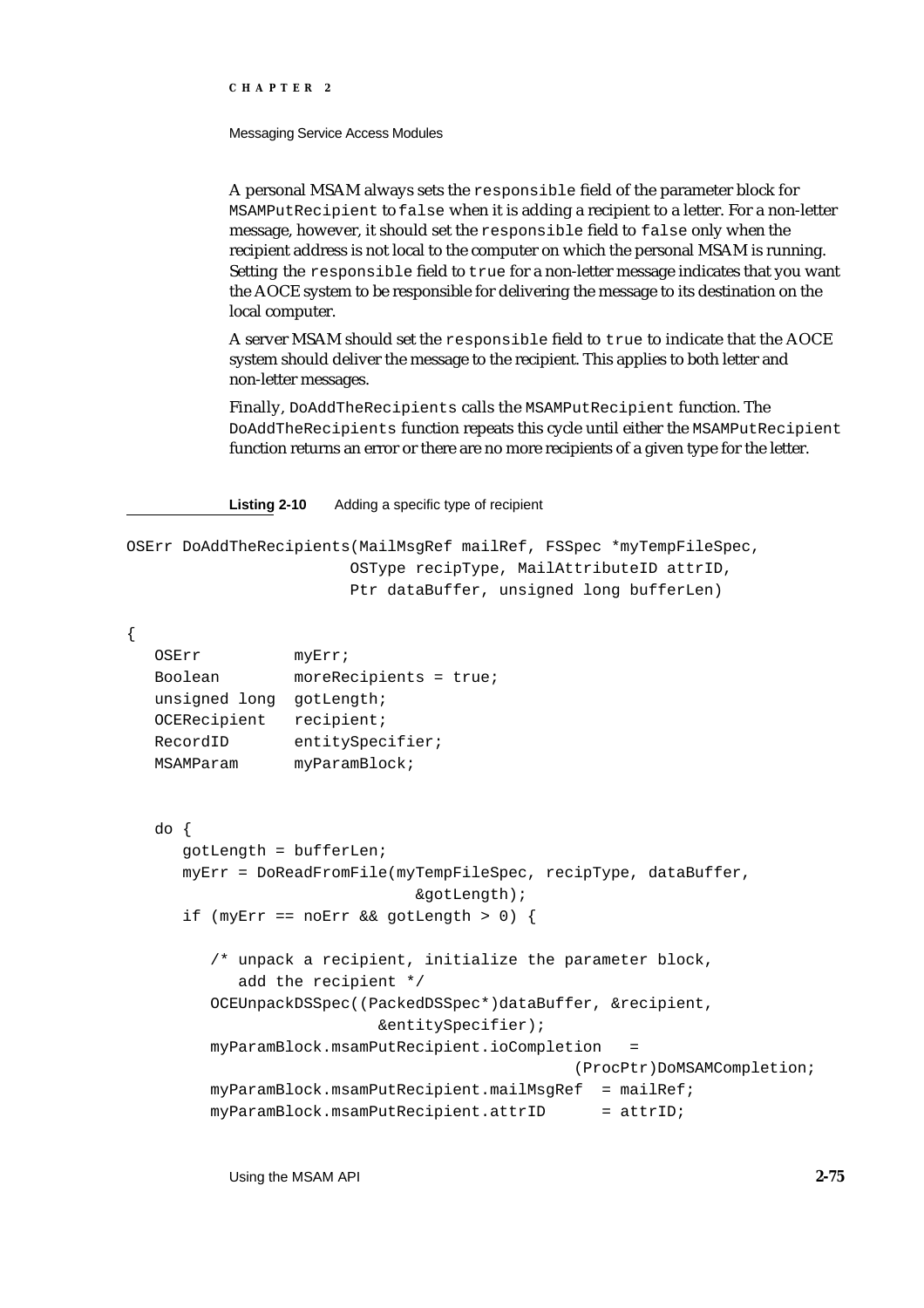```
CHAPTER 2
```

```
myParamBlock.msamPutRecipient.recipient = &recipient;
     myParamBlock.msamPutRecipient.responsible = false;
     MSAMPutRecipient(&myParamBlock, true);
     myErr = DoWaitPBDone(&myParamBlock);
  }
  else {
     moreRecipients = false;
     myErr = noErr;}
} while (myErr == noErr && moreRecipients);
return myErr;
```
## Writing Letter Content

}

A letter's content block consists of a series of one or more segments, each containing data of one of the following types: plain text, styled text, pictures, sounds, and QuickTime movies. To add a content block to an incoming letter, you call the MSAMPutContent function.

You provide the function with a buffer containing data of a given type and tell it what type of data is in the buffer. The first time you call the MSAMPutContent function, set the append field to false to tell the function to begin a new segment. On subsequent calls to the function, you set the append field to true or false, depending on whether you want your data placed in a new segment or appended to the current one.

When you add a text segment, you must specify values for the startNewScript and script fields. The value of the startNewScript field (true or false) tells the MSAMPutContent function whether the data in your buffer uses a different character set than that of text data you previously wrote. You set the script field to a code that indicates the character set of your data. (See *Inside Macintosh: Text* for a list of script codes.)

When you add a styled text segment, you provide the style information in a style scrap structure (StScrpRec structure). You should allocate the StScrpRec structure dynamically because it is a very large structure. See the MSAMPutContent function description on page 2-186 for more information on adding styled text.

You must add all of a letter's content sequentially. For instance, you cannot call MSAMPutContent to add some of the content, call MSAMPutBlock to add a private block, and then call MSAMPutContent again to add the remainder of the content. Once you call MSAMPutContent, calling any other function in the MSAM API terminates the content block for the letter. If you call the MSAMPutContent function again for the same letter, it returns the kMailInvalidOrder result code. The MSAMPutContent function adds the segments to the letter in the order you provide them.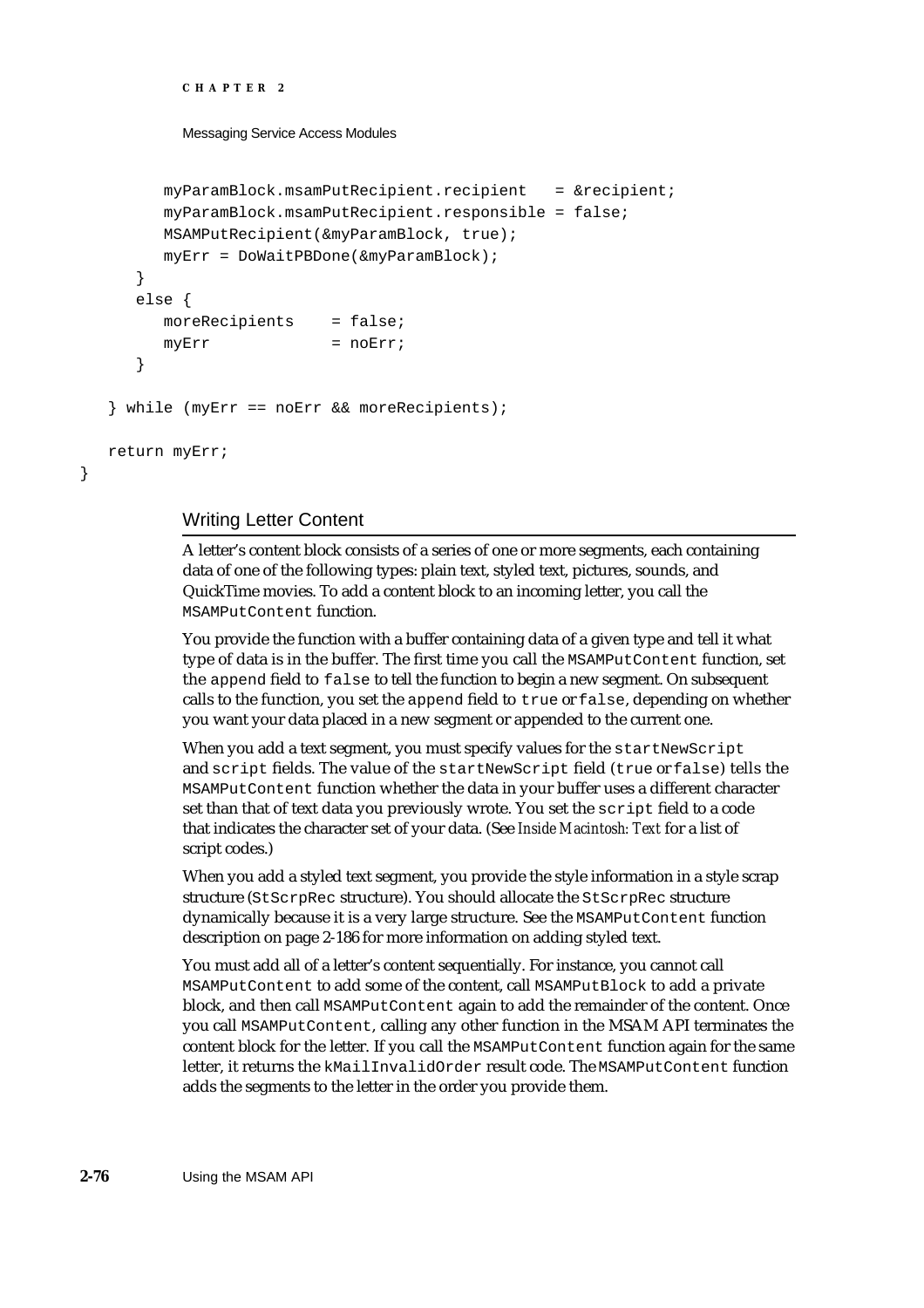#### Messaging Service Access Modules

The DoWriteLetterContent function in Listing 2-11 shows one way to add content to an incoming letter. It assumes the MSAM has previously stored a letter from its external messaging system in a disk file. The file is composed of a series of sections corresponding to different components of the letter. The content component of the stored letter consists of a series of sections, similar to the segments in a letter's content block, each of which contains a single type of data.

The DoWriteLetterContent function starts by initializing the fields of the MSAMPutContent function's parameter block that won't change regardless of what it reads from its file. It sets the mailMsgRef field to the letter's reference number. It sets the textScrap field to nil because it does not handle styled text. Because this MSAM handles just one character set, DoWriteLetterContent sets the script field to smRoman and never changes this setting. It sets the append field to false because it intends that each block of data that it previously stored on disk be written to a separate segment in the letter's content block.

The DoWriteLetterContent function initializes its local variable contentType to indicate that it wants to read the content section of its stored letter. It sets the local variable contentWritten to false because it has not yet written a segment to the incoming letter.

Then DoWriteLetterContent reads sequentially through the content sections of the stored letter. It repeatedly calls the DoReadFromFile utility routine to read a buffer of data from the file. The DoReadFromFile function returns one content section from the file each time it is called. The buffer is large enough to hold any content section that the MSAM previously stored. After reading each section, DoWriteLetterContent determines the type of data in the section and sets the segmentType field accordingly. Because this MSAM handles only plain text, picture, or sound data, the content sections can contain only these types of data. If  $D$ oReadFromFile returns plain text data, DoWriteLetterContent sets the startNewScript field to true. This tells the MSAMPutContent function to examine the script field to discover the character set of the text in the buffer. Typically, you set this field to  $true$  when you first add a plain text segment and thereafter whenever the character set of the text changes (which does not apply to this MSAM) or you've called MSAMPutContent to add some other type of segment. Last, DoWriteLetterContent sets the bufferSize field to the number of bytes it read from its disk file and calls the MSAMPutContent function to write the data to the letter's content block. If the MSAMPutContent function returns successfully, DoWriteLetterContent sets the local variable contentWritten to true. The DoWriteLetterContent function continues to read from its file and write segments to the letter's content block until it has read all the content sections in the file or it encounters an error.

When DoWriteLetterContent has finished reading the content sections, it tests the local variable contentWritten. If it failed to write any data successfully, DoWriteLetterContent copies a default string into its buffer and calls the MSAMPutContent function. It must do this to provide some content since it set the hasContent bit in the indications attribute in the letter's header. (See Listing 2-6 on page 2-67.)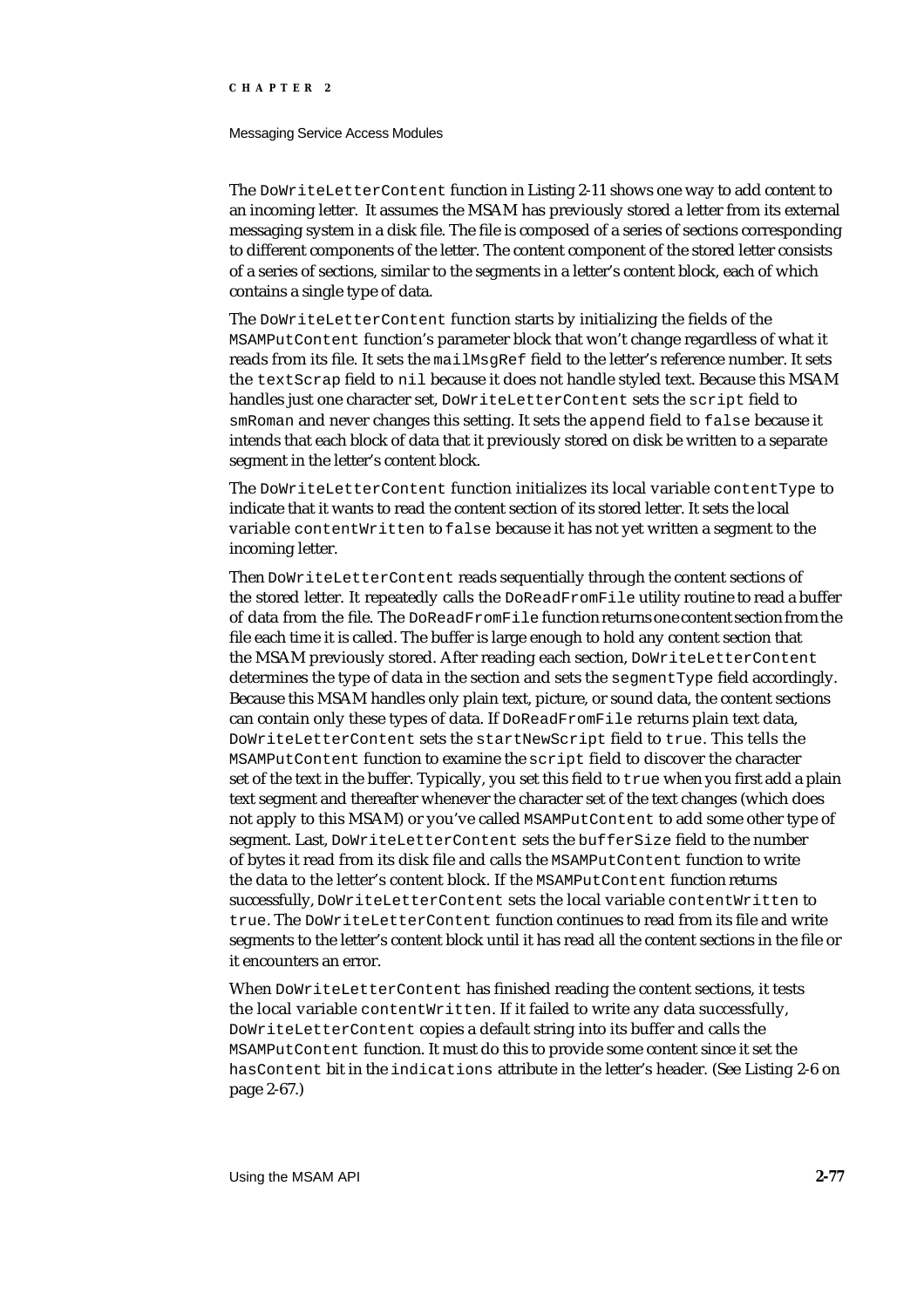```
CHAPTER 2
```

```
Listing 2-11 Writing letter content
```

```
OSErr DoWriteLetterContent(FSSpec *myTempFileSpec, MailMsgRef myMailRef, 
                          Ptr dataBuffer)
{
  unsigned long bufferLen;
  OSType contentType; 
  Boolean contentWritten;
  MSAMParam myParamBlock;
  OSErr myErr, myErr2;
  myParamBlock.header.ioCompletion = (ProcPtr)MSAMCompletion;
  myParamBlock.msamPutContent.mailMsqRef = myMailRef;myParamBlock.msamPutContent.textScrap = nil;myParamBlock.msamPutContent.buffer.buffer = dataBuffer;
  myParamBlock.msamPutContent.script = smRoman;
  myParamBlock.msamPutContent.append = false;
  contentType = kContentSectionType;
  contentWritten = false;
  do \{ /* for each content section in the temp file */
     bufferLen = kMaxBufferSize;
     myErr = DoReadFromFile(myTempFileSpec, contentType, dataBuffer,
                              &bufferLen);
     switch (contentType) { /* determine segment type */
        case kTextContent:
           myParamBlock.msamPutContent.segmentType = kMailTextSegmentType;
           myParamBlock.msamPutContent.startNewScript = true;
           break;
        case kPictContent:
           myParamBlock.msamPutContent.segmentType = kMailPictSegmentType;
           break;
        case kSoundContent:
           myParamBlock.msamPutContent.segmentType = kMailSoundSegmentType;
           break;
     } /* endswitch */
     myParamBlock.msamPutContent.buffer.bufferSize= bufferLen;
     if (myErr == noErr) {
        MSAMPutContent(&myParamBlock,true);
        myErr2 = WaitPBDone(&myParamBlock);
        if (myErr2 != noErr)
           return myErr2;
        contentWritten = true; /* don't need default content */
```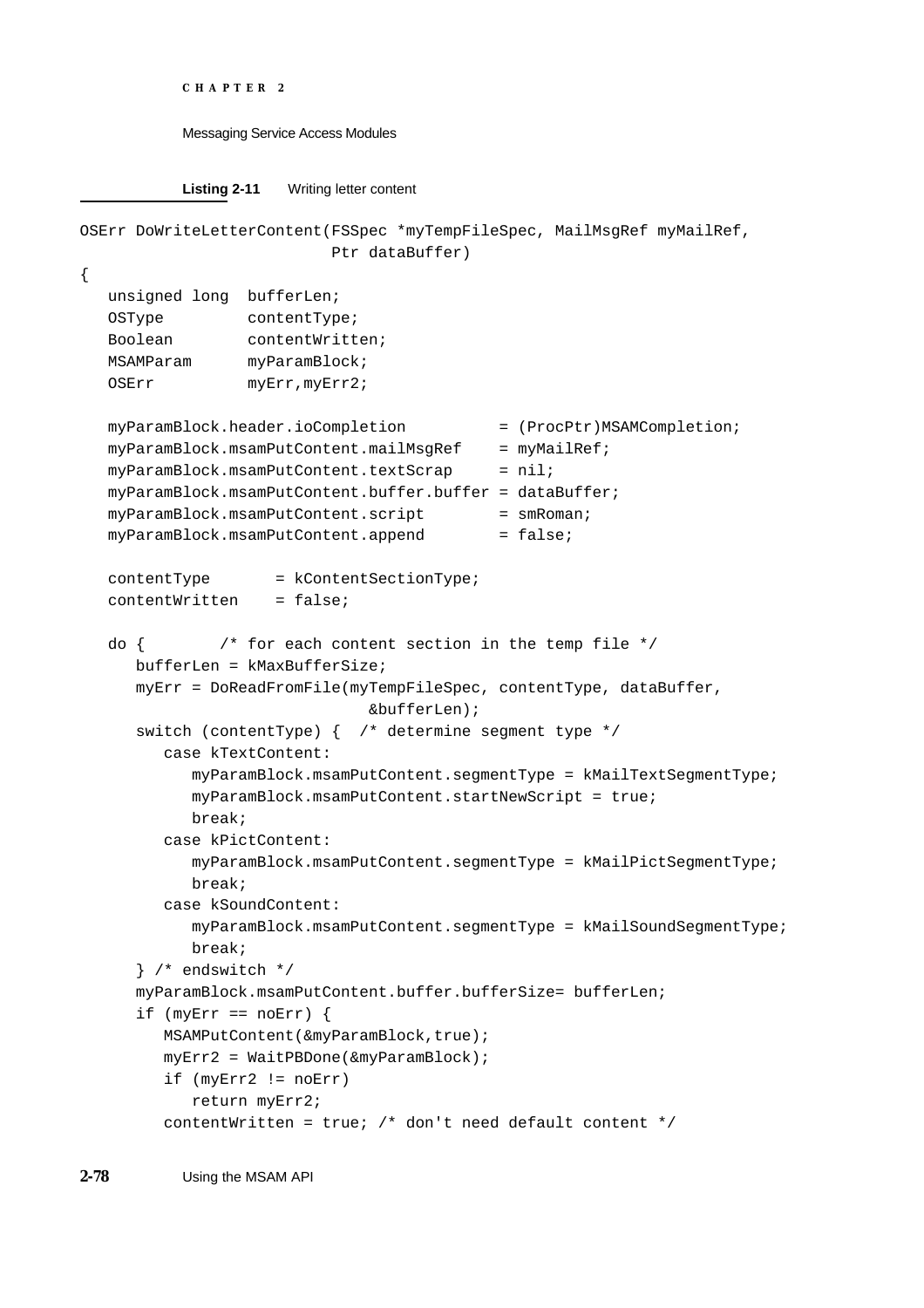```
CHAPTER 2
```

```
} /* endif */
} while (myErr != noErr);
if (myErr == kEndOfContentSections)
  myErr = noErr;
/* if no content written, write default content */
if (contentWritten == false) {
   strcpy(dataBuffer,kDefaultBody);
   myParamBlock.msamPutContent.segmentType = kMailTextSegmentType;
   myParamBlock.msamPutContent.buffer.bufferSize = strlen(kDefaultBody);
   MSAMPutContent(&myParamBlock,true);
   myErr = WaitPBDone(&myParamBlock);
}
return myErr;
```
You call the MSAMPutContent function to add content to letters only. You do not call it to write data to a non-letter message.

# Submitting a Message

}

After composing a message, an MSAM calls the MSAMSubmit function to submit the message to the AOCE system for delivery. A message must be complete before you submit it because, when the MSAMSubmit function completes execution, the message's reference number is invalid and you cannot change the message in any way.

Listing 2-12 is a code fragment from the DoIncomingLetter function that shows how you can submit a letter for delivery. The DoIncomingLetter function sets the mailMsgRef field to the letter's reference number and the submitFlag field to true to indicate that the letter is ready for delivery. If you set the submitFlag field to false, the function deletes the letter. Then DoIncomingLetter calls the MSAMSubmit function.

If MSAMSubmit returns an error, DoIncomingLetter calls the MSAMDelete function to delete the message summary associated with the letter. The DoIncomingLetter function sets the queueRef field to the reference value that identifies the incoming queue in which the message summary is located. (It originally obtained this value from the PMSAMOpenQueues function.) Then it sets the seqNum field to the sequence number that identifies the message summary. Last, DoIncomingLetter sets the msgOnly field to false. This tells MSAMDelete to delete the letter and its message summary. In this case, there is no letter to delete. The MSAMDelete function deletes the message summary and returns the result code noErr.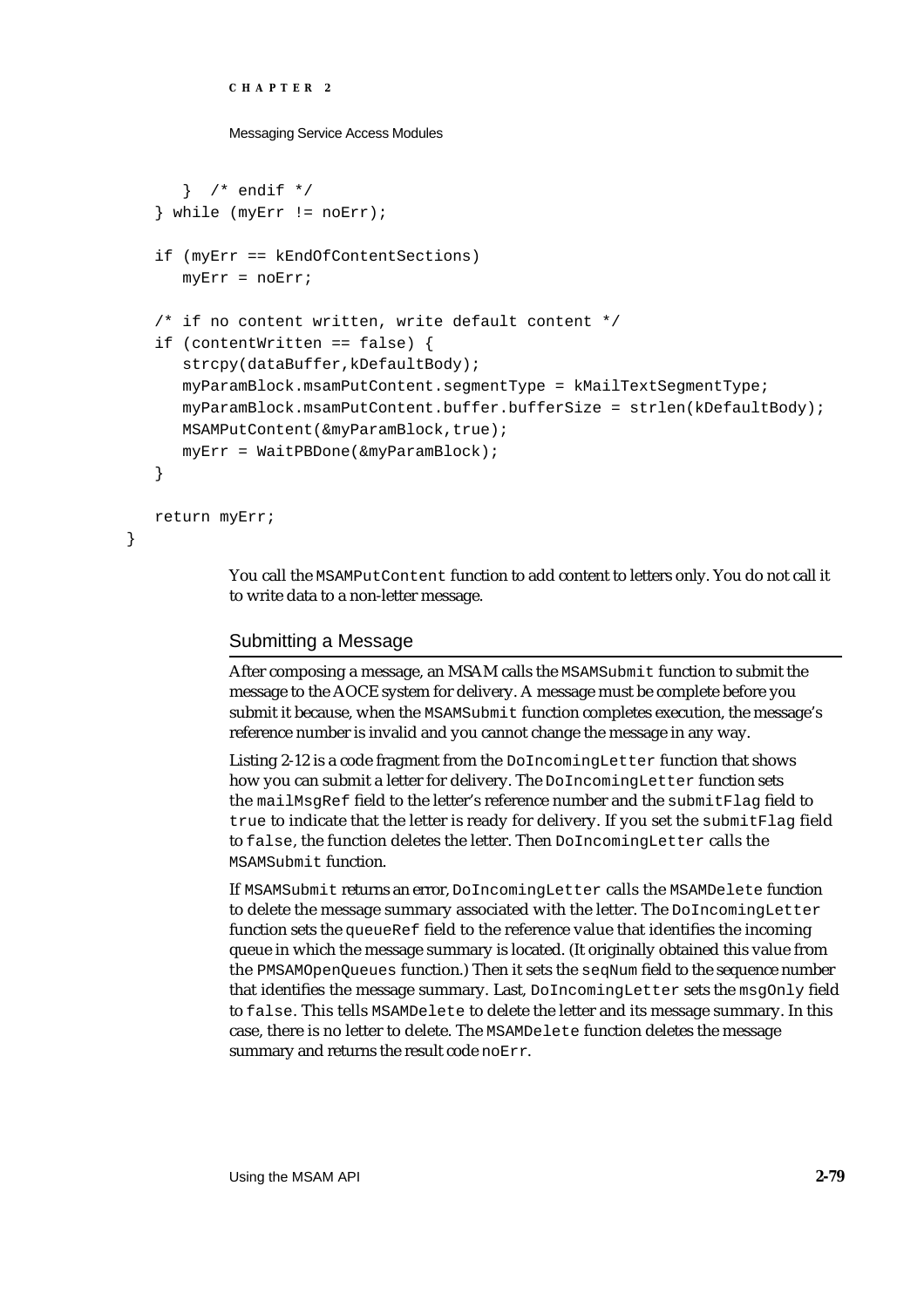```
CHAPTER 2
```
**Listing 2-12** Submitting a letter

```
/* submit the letter */
myParamBlock.msamSubmit.mailMsgRef = letterRef;
myParamBlock.msamSubmit.submitFlag = true;
myErr = MSAMSubmit(&myParamBlock);
if (myErr != noErr) { /* delete message summary */
  myParamBlock.msamDelete.queueRef = slotSpec->inQueue;
  myParamBlock.msamDelete.seqNum = msgSeqNum;
  myParamBlock.msamDelete.msgOnly = false;
  myParamBlock.msamDelete.result = noErr;
  MSAMDelete(&myParamBlock, true);
  DoWaitPBDone(&myParamBlock);
}
DisposPtr(dataBuffer);
```
return myErr;

If DoIncomingLetter had been dealing with a non-letter message, it would not need to delete a message summary, because a personal MSAM only creates a message summary for a letter. A server MSAM, of course, does not need to delete a message summary because it never creates one.

Because it normally has continuous access to the PowerShare mail server, a server MSAM should translate incoming messages immediately and submit them to the PowerShare mail server. If the PowerShare mail server quits, the server MSAM should either stop accepting incoming messages or store the incoming messages until the PowerShare mail server is available again.

# Receiving a Report

An MSAM can receive reports about incoming messages. Server MSAMs can receive reports on both letters and non-letter messages. Personal MSAMs can receive reports on non-letter messages only.

To request a report on a non-letter message, an MSAM should set the appropriate bits in the deliveryNotification field when it calls the MSAMPutMsgHeader function. You set the bits by using the kIPMDeliveryNotificationMask or kIPMNonDeliveryNotificationMask masks to request delivery and non-delivery indications.

To request a report on a letter, a server MSAM should set the receiptReports bit, the nonReceiptReports bit, or both in the letter's MailIndications attribute.

Because personal MSAMs do not receive reports on letters, the IPM Manager ignores the setting of the receiptReports and nonReceiptReports bits in a letter's MailIndications attribute for any letter submitted by a personal MSAM. Instead, the result code of the MSAMSubmit function tells a personal MSAM if the letter delivery attempt was successful or not.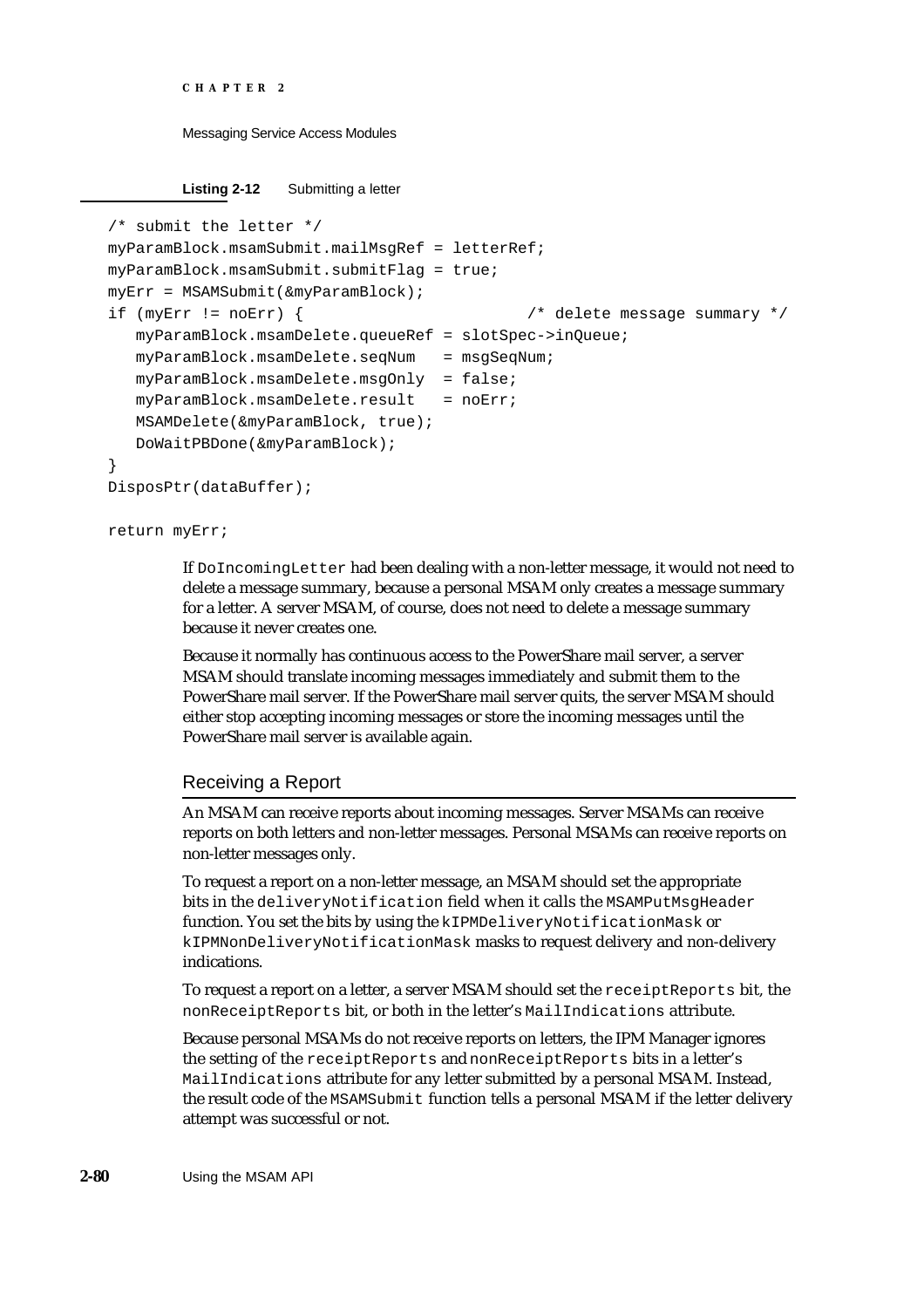#### Messaging Service Access Modules

The report that an MSAM receives never includes a copy of the original message. Thus, the IPM Manager ignores the bits in a letter's indications attribute and a non-letter message's header that have to do with enclosing a copy of the original with the report.

An MSAM can identify a report from the IPM Manager in its outgoing queue because all such reports have a message creator of kIPMSignature and a message type of kIPMReportNotify.

An MSAM reads a report by calling the MSAMOpen, MSAMGetMsgHeader, and MSAMGetBlock functions. Reports consist of a recipient report block (type kMailReportType) and possibly a private data block (type kMailMSAMType). The recipient report block contains a report header and information about some number of recipients. (See the chapter "Interprogram Messaging Manager" in *Inside Macintosh: AOCE Application Interfaces* for a description of the report header IPMReportBlockHeader and the recipient report information structure OCERecipientReport.) If an MSAM added a private data block to a message, the IPM Manager includes a copy of that block in the report.

A report may contain information on one or more AOCE recipients. The IPM Manager attempts to report as quickly as possible on each recipient. If there is some difficulty in reporting, it sends a report on the recipients about which it has information and sends another report about the remaining recipients at a later time. Therefore, if a message that the MSAM put into an AOCE system has several recipients, the MSAM may get several reports. If the MSAM plans to forward that information to its external messaging system, it may want to consolidate the information from the reports before forwarding it.

### **Note**

The AOCE software defines successful delivery to mean that the message was placed in the recipient's incoming queue. It does not imply that the message was actually opened or read.

# Deleting a Message

A personal MSAM should not delete messages from its outgoing queues. Messages should stay in an outgoing queue so that the user can look at them. An exception to this rule occurs when a user wants to delete a letter rather than send it. In that case, the IPM Manager sends the personal MSAM a kMailEPPCDeleteOutOMsq event, and the MSAM should delete the letter. A server MSAM does delete messages from its outgoing queue.

A personal MSAM can delete letters from an incoming queue. It can delete only a letter or both a letter and the associated message summary. For example, the MSAM may want to delete a letter, but not the message summary, when it decides the letter no longer needs to be cached locally. If the MSAM is trying to mirror the letter's status on its external messaging system, it can delete the letter and the message summary when the letter is removed from the external messaging system.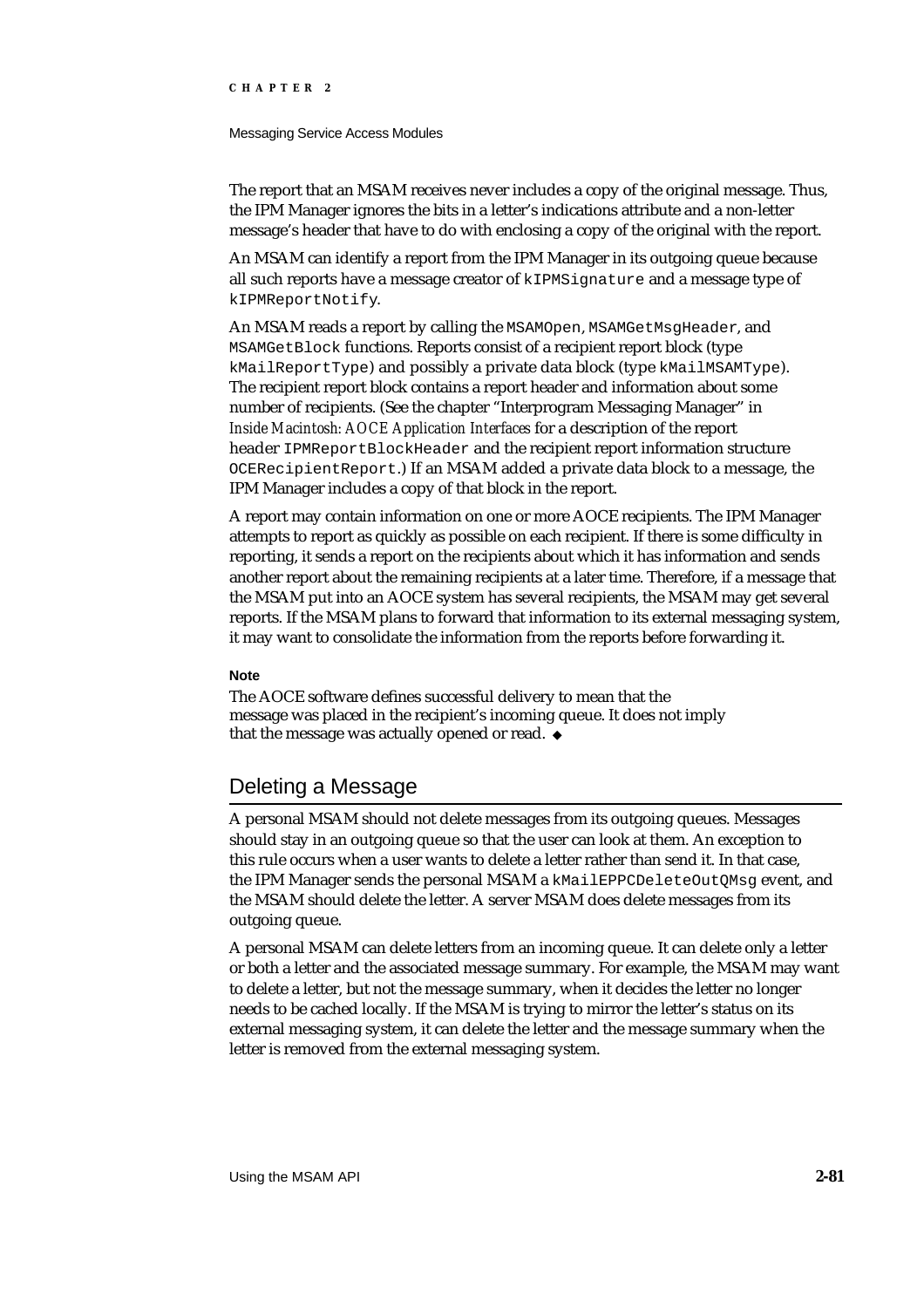#### **Note**

The IPM Manager may also delete a letter from a personal MSAM's incoming queue in response to a user action. In that case, it sets the msgDeleted flag in the letter's message summary and sends the kMailEPPCInQUpdate event.

The MSAMDelete function removes a message from the queue that you specify. You identify the message by its sequence number, which you obtain from the MSAMEnumerate function. Once you have deleted a message, it is no longer available to you on the Macintosh computer on which your MSAM is running. (The message may still exist on the external messaging system.)

# Translating Addresses

One of an MSAM's primary tasks is translating address information from AOCE format to the format of its external messaging system and vice versa. Within AOCE software, an address is defined by an OCERecipient structure, a complex structure that contains other structures and elemental fields. It is described on page 2-106. Figure 2-13 on page 2-28 illustrates the fields in an OCERecipient structure and their relationship to each other. Table 2-4 on page 2-29 lists what each field should contain for a non-AOCE address. Table 2-5 on page 2-30 lists the contents of each field when the OCERecipient structure contains an AOCE address. If you are already familiar with the information in Figure 2-13, Table 2-4, and Table 2-5, you'll find the listings and descriptions in the sections "Translating From an AOCE Address" and "Translating to an AOCE Address" easier to understand.

Note that an OCERecipient structure is identical to a DSSpec structure.

Within this chapter and the MSAM API, an address is often referred to as an *xxx recipient*, where *xxx* specifies a type of recipient—To, From, cc, or bcc.

A non-letter message contains only From and To recipients. A letter may contain any type of recipients.

An address can become known to an AOCE system by any of the following methods:

- $n$  the user provides the address information by means of an address template (see the chapter "Service Access Module Setup" in this book for an explanation of address templates)
- $n$  the address is read from an incoming message
- $n$  the user types in the address when using a mailer (this works only if the extension value portion of the address is formatted as a single RString; see the chapter "Standard Mail Package" in *Inside Macintosh: AOCE Application Interfaces* for an explanation of the mailer and type-in addressing)
- $n$  the address exists in a catalog and can be retrieved by the user or an application

The MSAM whose code is shown in the sections that follow is a personal MSAM that connects to an SMTP messaging system. The address format understood by the SMTP messaging system is a string of this form: *username*@*systemlocation*. The information presented applies to server MSAMs as well.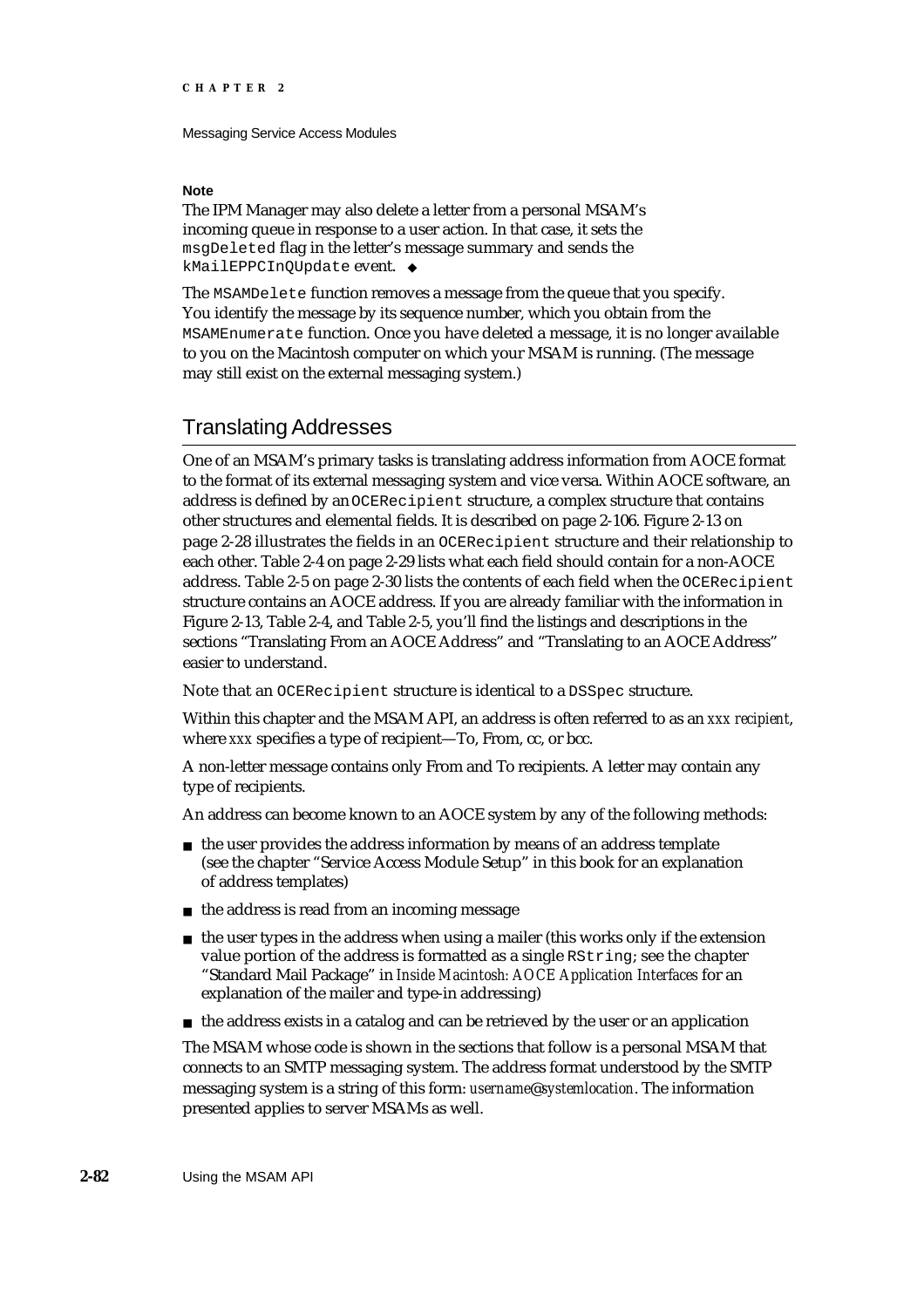Messaging Service Access Modules

# Translating From an AOCE Address

Prior to transmitting a letter to its external messaging system, an MSAM must convert the address information from AOCE format (an OCERecipient structure) to the format understood by its external messaging system.

The function DoBuildSMTPAddressInfo in Listing 2-13 provides an example of building a non-AOCE address from an OCERecipient structure. The DoBuildSMTPAddressInfo function first allocates a buffer pointed to by addressBuf. This address buffer will eventually hold all of the SMTP address information for a given letter except the bcc recipients, which are stored in a separate buffer. The DoBuildSMTPAddressInfo function sets the first byte in the address buffer to 0 to indicate an empty string.

When it is launched, this MSAM creates and maintains a MySlotSpec structure for each mail slot for which it is responsible. This privately defined structure contains all the information relevant to a individual slot. To build the From address, the DoBuildSMTPAddressInfo function begins by copying the user name from the MySlotSpec structure for the slot it is processing into the local variable fromAddr. Then the function appends to the user name the @ character and the SMTP server name, which it also copies from the MySlotSpec structure. Once it has finished building the string holding the actual From address, DoBuildSMTPAddressInfo builds a second string in the address buffer that includes formatting information. First, it copies the constant kMyFromHeader into addressBuf to label the address. The constant's value is "From: ". Next, it appends the From address in fromAddr to the contents of the address buffer. Finally, it appends a carriage return. At this point, the contents of the address buffer look like this:

### From: username@systemLocation(CR)0

Next, DoBuildSMTPAddressInfo adds the To addresses. To the address buffer, it adds the string "To: " to label the address. It initializes the hasRecipient Boolean variable to false to indicate that at this point it has found no To recipients. Then it repeats the following procedure until it encounters an error:

- Read a To address from a temporary file. The MSAM created this file when it read the letter from AOCE. If there are no more To addresses, it will get an error here.
- n If the read succeeded
	- n call the DOAOCETOSMTPAddress function (see Listing 2-14 on page 2-87), which converts an AOCE address into an SMTP address
	- n append the SMTP address and a comma to the contents of the address buffer
	- n set the hasRecipient Boolean to true

At this point, DoBuildSMTPAddressInfo completes the formatting. If it added any To addresses to the address buffer, it overwrites the last comma with the string terminator 0 and then appends a carriage return. The contents of the address buffer now look like this:

```
From: username@systemLocation(CR)To: recipient1@location,
recipient2@location,...,recipientN@location(CR)0
```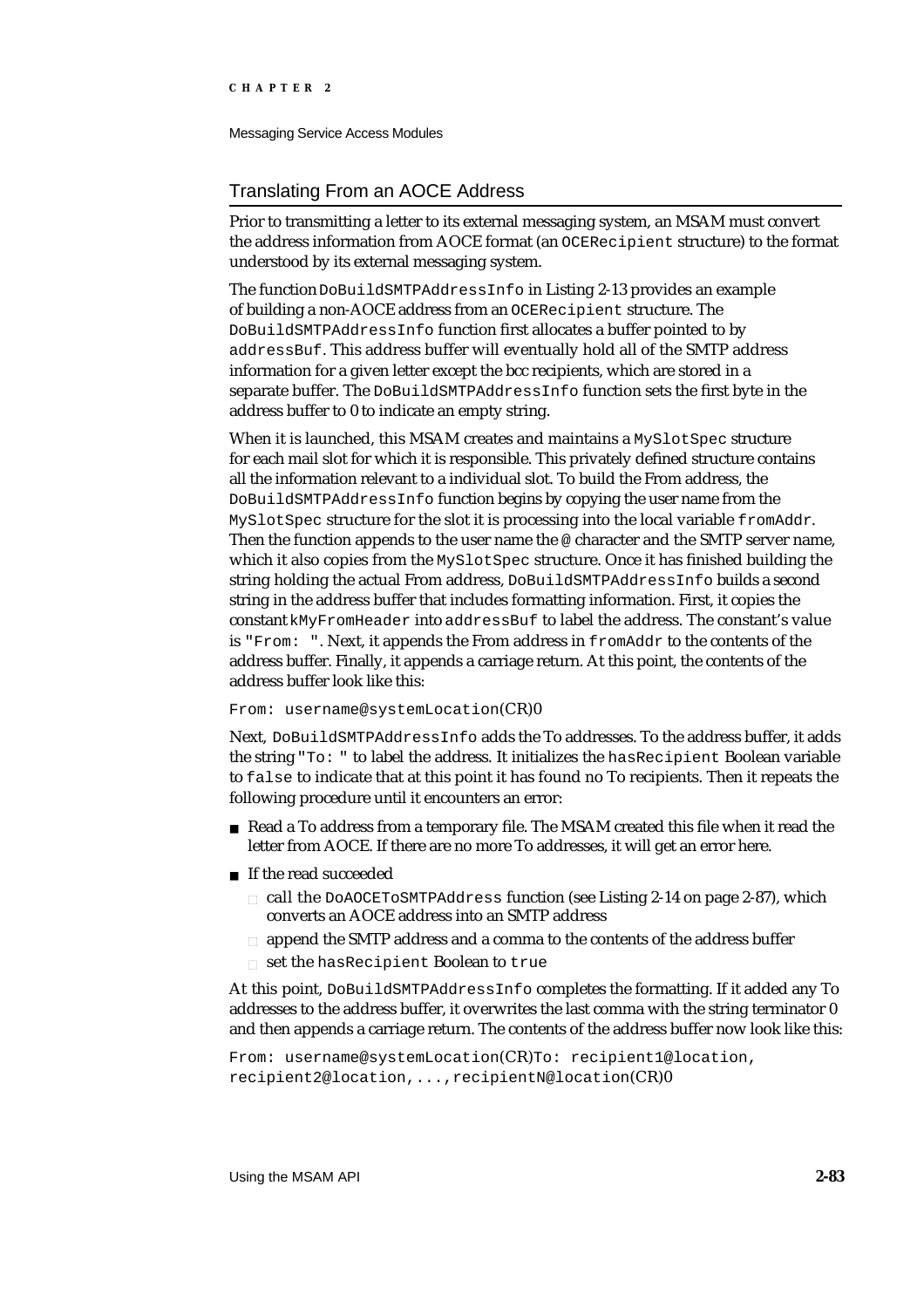Messaging Service Access Modules

If it has not added any To addresses to the address buffer, it positions the string terminator 0 immediately before the "To: " label, in effect erasing it.

The DoBuildSMTPAddressInfo function processes a letter that has no To recipient for two reasons. First, AOCE software considers valid a letter whose header has at least one To, cc, or bcc recipient. Therefore, it is possible for an MSAM to get a letter from its AOCE system that has no To recipient. Second, as you will see in Listing 2-14 on page 2-87, this MSAM translates only SMTP addresses. It is possible that all of the To recipients for a given letter are non-SMTP addresses, but that one or more of the cc or bcc addresses are SMTP addresses. This topic is discussed in more detail in the explanation of Listing 2-14.

The DoBuildSMTPAddressInfo function adds the cc addresses to the address buffer in exactly the same manner as it added the To address. At this point, the address buffer contains a string that includes the From, To, and cc addresses, formatted with commas and carriage returns, and terminated by a NULL character.

For bcc addresses, DoBuildSMTPAddressInfo uses the same procedure but a separate buffer, bccBuf. Typically, an SMTP messaging system does not display a bcc address even to a bcc recipient. Therefore, DoBuildSMTPAddressInfo places any bcc addresses in a separate buffer so they can be handled separately. In code not shown in Listing 2-13, the DoBuildSMTPAddressInfo function uses the information in the address buffer for both routing and display purposes, but it uses the address information in the bcc buffer for routing only.

When DoBuildSMTPAddressInfo has finished building its two address buffers, it adds them to the letter.

**Listing 2-13** Building SMTP addresses

```
OSErr DoBuildSMTPAddressInfo(FSSpec *myTempFileSpec, MySlotSpec *slotSpec)
{
  #define kMyMaxAddrBufSize 4096 /* this MSAM's limit on address 
                                      info */
  #define kMyFromHeader "From: "
  #define kMyToHeader "To: "
  #define kMyCCHeader "Cc: "
  #define kMyBCCHeader "Bcc: "
  #define kMyAddressDelimiter ", "
  #define kMyCRStr "\r"
  OSErr myErr;
  char tmpString[256];
  char bccBuf[256];
  char fromAddr[256];
  char *addressBuf;
  unsigned long tmpLen;
```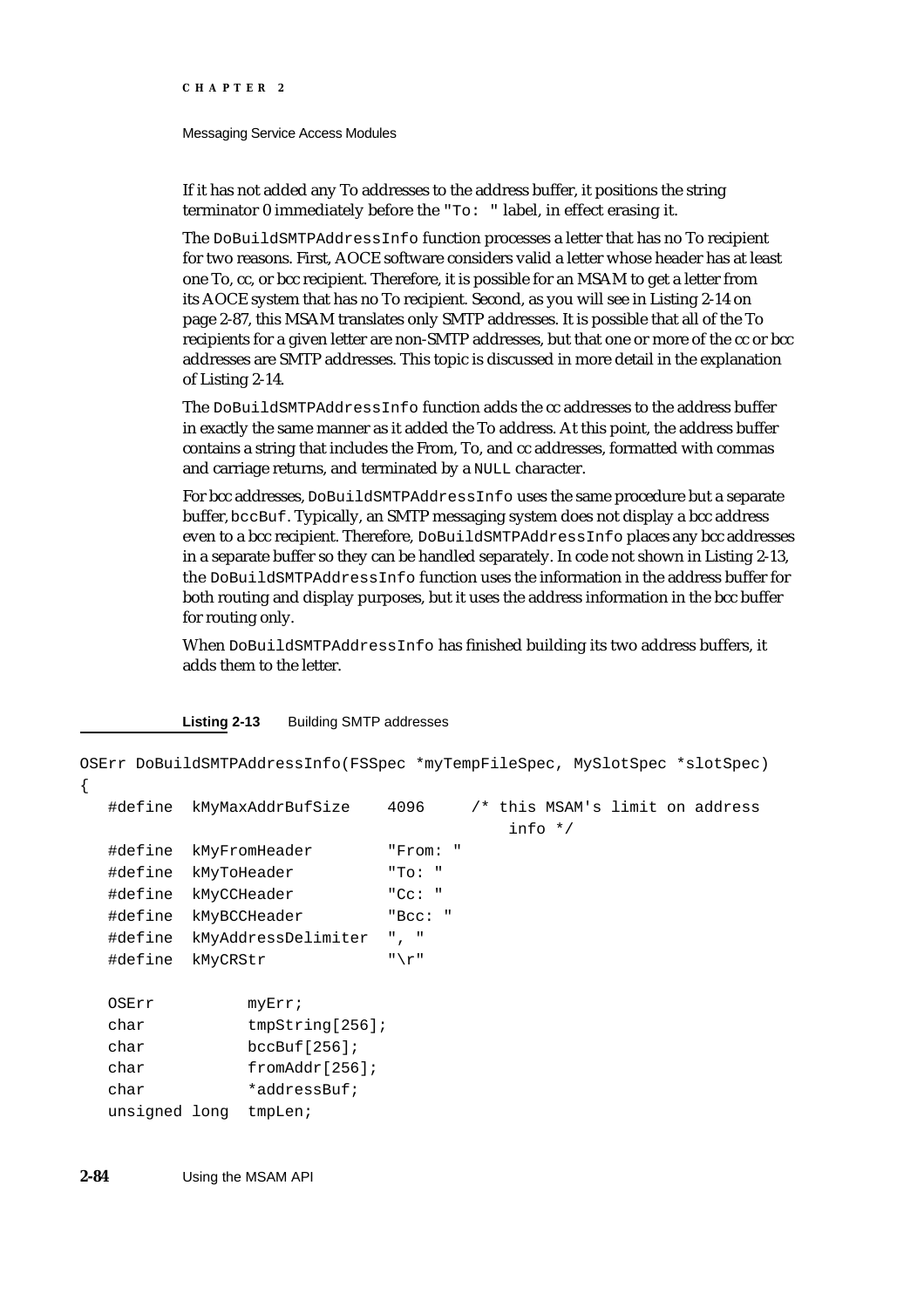```
CHAPTER 2
```

```
Messaging Service Access Modules
```

```
char packedRecip[kMaxRecipSize];
Boolean hasRecipient;
/* allocate memory to hold addresses in external form */
addressBuf = NewPtr(kMyMaxAddrBufSize);
if (MemError() != noErr) {
   return (MemError();
}
addressBuf[0] = 0;
/* build 'from' address */
strcpy(fromAddr, slotSpec->dirIdentity.userName); 
strcat(fromAddr, "@");
strcat(fromAddr, slotSpec->specInfo.smtpServer);
strcpy(addressBuf, kMyFromHeader);
strcat(addressBuf, fromAddr);
strcat(addressBuf, kMyCRStr);
/* build 'To' address */
hasRecipient = false;
strcat(addressBuf, kMyToHeader);
for (myErr = noErr; myErr == noErr; ) {
   tmpLen = kMaxRecipSize;
   myErr = DoReadFromFile(myTempFileSpec, kToType, (Ptr)packedRecip,
                           &tmpLen);
   if (myErr == noErr) {
      if (DoAOCEToSMTPAddress(
                        (OCEPackedRecipient *)packedRecip, tmpString)) {
         strcat(addressBuf, tmpString);
         strcat(addressBuf, kMyAddressDelimiter);
         hasRecipient = true;
      }
   }
}
if (hasRecipient) {
   addressBuf[strlen(addressBuf) - strlen(kMyAddressDelimiter)] = 0;
   strcat(addressBuf, kMyCRStr);
}
else {
   addressBuf[strlen(addressBuf) - strlen(kMyToHeader)] = 0;
}
/* not shown here -- build 'cc' address just like 'To' address */
```
Using the MSAM API **2-85**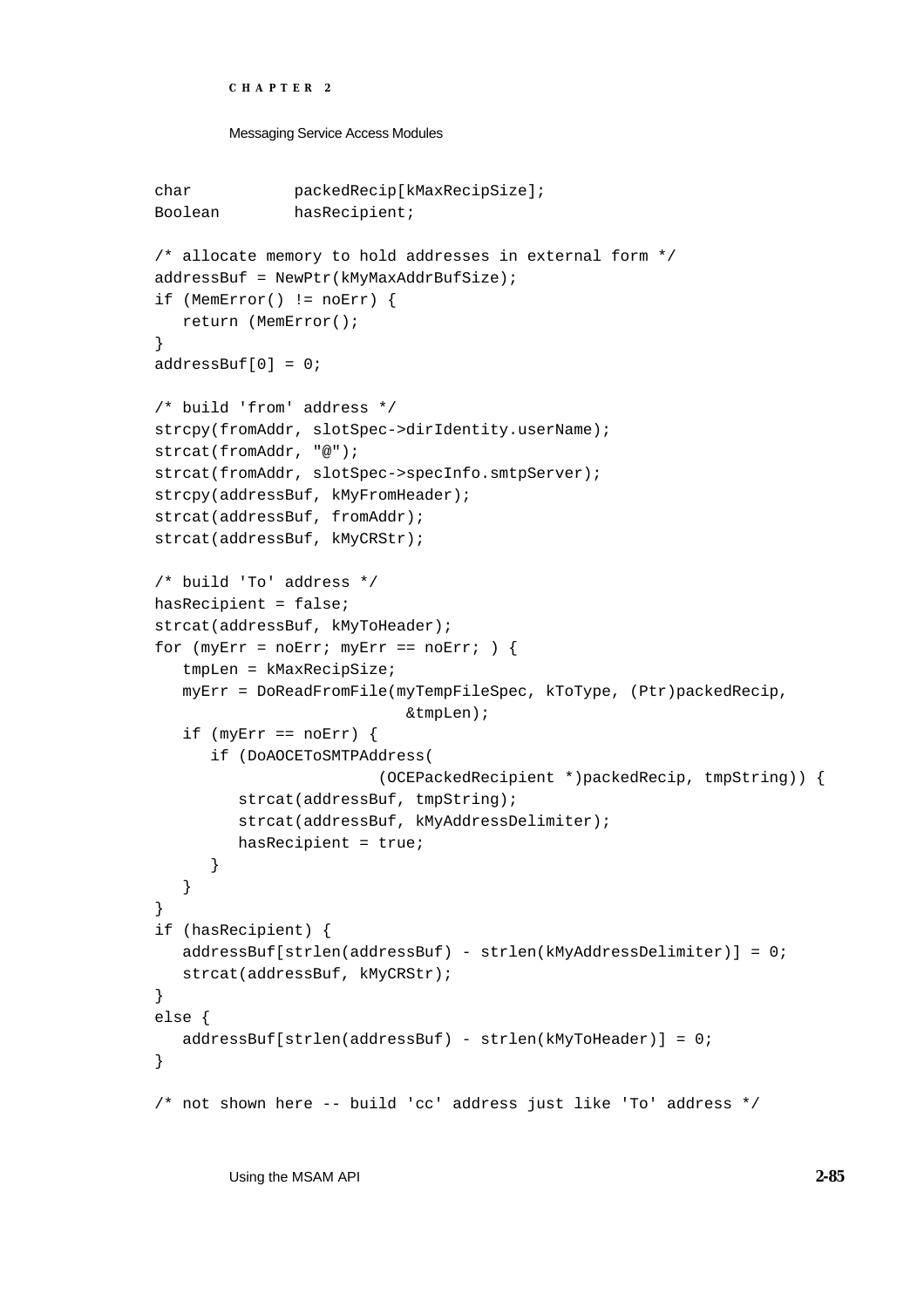```
CHAPTER 2
```

```
/* build 'bcc' address just like 'To' address but in separate buffer */
hasRecipient = false;
strcpy(bccBuf,kMyBCCHeader);
for (myErr=noErr; myErr==noErr; ) {
   tmpLen = kMaxRecipSize;
   myErr = DoReadFromFile(myTempFileSpec,kBCCType, (Ptr)packedRecip,
                           &tmpLen);
   if (myErr==noErr) {
      if (DoAOCEToSMTPAddress(
                           (OCEPackedRecipient *)packedRecip,tmpString)) {
         strcat(bccBuf,tmpString);
         strcat(bccBuf,kMyAddressDelimiter);
         hasRecipient = true;
      }
   }
}
if (hasRecipient) {
  bccBuf[strlen(bccBuf)-strlen(kMyAddressDelimiter)] = 0;
   strcat(bccBuf,kMyCRStr);
}
/* not shown here -- add address information to the letter */DisposPtr(addressBuf);
return noErr;
```
The DoAOCEToSMTPAddress function in Listing 2-14 converts an SMTP address contained in an OCEPackedRecipient structure into string format. It returns true when it produces an SMTP address from an OCEPackedRecipient structure.

The DoAOCEToSMTPAddress function calls the OCEUnpackDSSpec AOCE utility routine to unpack the packed recipient information pointed to by its packedRecip parameter. If the extension type of the unpacked address specifies an SMTP address, it calls the BlockMove function to copy the value from the extensionValue field into the RString structure recipRString, converts the RString in recipRString into a C string, and stores the C string in the buffer pointed to by its unixRecip parameter. Then it returns  $true$ . If the extension type specifies some other type of address, the DoAOCEToSMTPAddress function makes no effort to translate the address and simply returns false.

A user can send a single letter to recipients in different types of messaging systems; thus, a single AOCE letter header may contain addresses with different extension types. This creates a potential problem for an MSAM, which is illustrated in the following example. The SMTP messaging system to which our sample MSAM is connected understands

}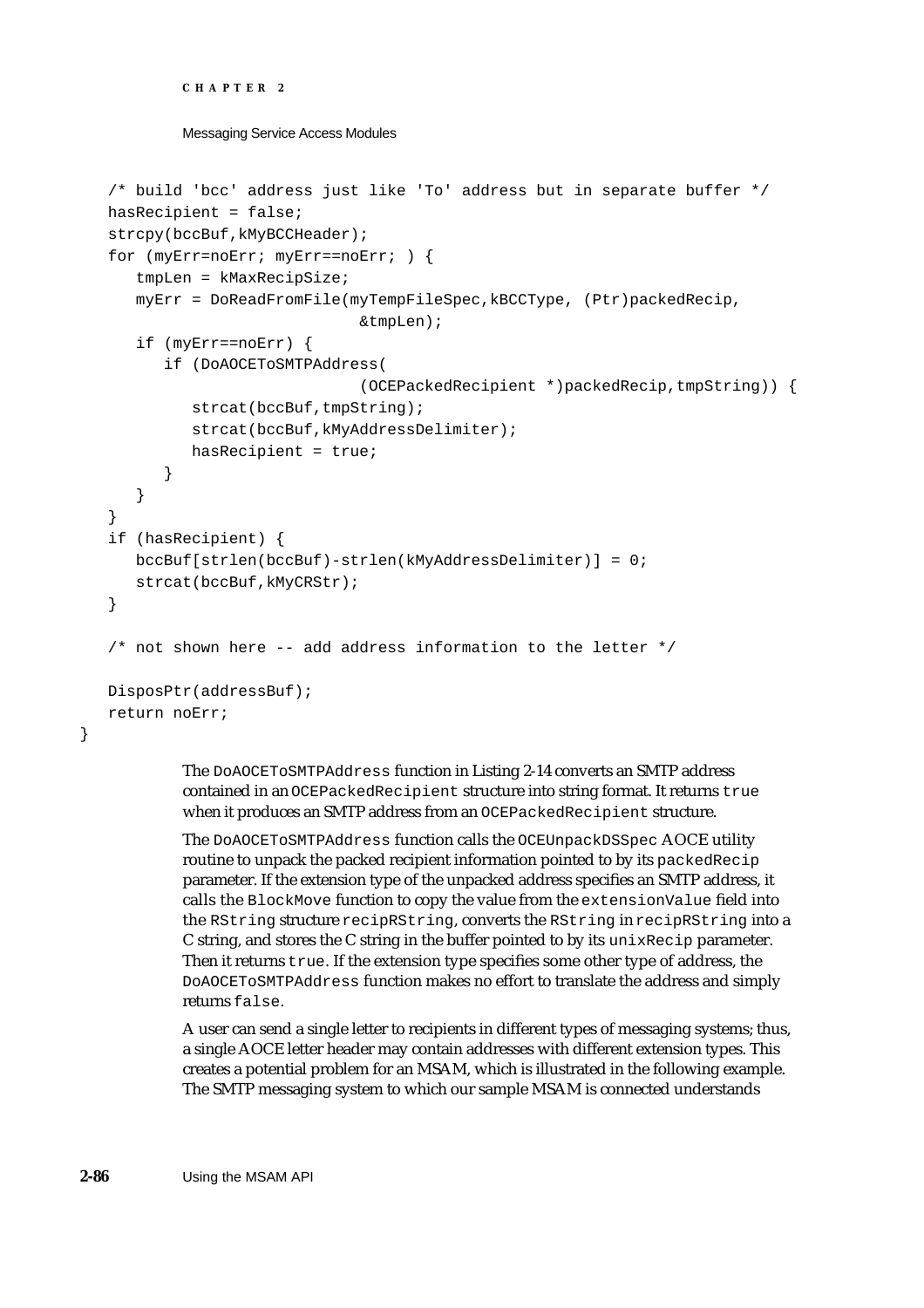```
CHAPTER 2
```

```
Listing 2-14 Converting from AOCE to SMTP address
Boolean DoAOCEToSMTPAddress(OCEPackedRecipient *packedRecip, 
                                   char *unixRecip)
{
  #define kMySMTPAddrType'SMTP' 
  OCERecipient recip;
  RecordID entitySpecifier;
  OSType recipType;
  RString recipRString;
  OCEUnpackDSSpec((PackedDSSpec*)packedRecip, &recip, &entitySpecifier);
  recipType = recip.extensionType; 
  switch (recipType) {
     case kMySMTPAddrType:
        BlockMove(recip.extensionValue, &recipRString, recip.extensionSize);
        DoRToCString(&recipRString, unixRecip); 
        break;
     default: /* if not SMTP address, don't convert it */
        return false;
        break;
   }
  return true;
}
```
only SMTP addresses. When the messaging system receives a letter, it tries to route the letter to all of the addresses in the letter header. If it cannot do this, it generates an error reply to the sender. Suppose an AOCE user sends a letter to a fax address and sends a copy to a recipient with an SMTP address. Our sample MSAM is responsible for this SMTP address and must deliver the letter to the SMTP recipient. How should the MSAM handle the fax address? It cannot add the fax address as the To recipient because the SMTP messaging system will complain. Yet, it should provide the SMTP recipient with a letter that shows that the letter's primary recipient was a fax address.

The solution to this dilemma is up to the MSAM and its messaging system. For instance, the MSAM can copy the displayable strings from the recordName and recordType fields of an address into a display area in the letter header. A messaging system does not interpret information in the header's display area. If no such display area exists, the MSAM can append the displayable strings to the body of the letter and note that the letter was also sent to that address.

An MSAM can add an actual address for which it is not responsible instead of the displayable strings from the recordName and recordType fields of the address. To do this, it must know the address format specified by a given extension type and how an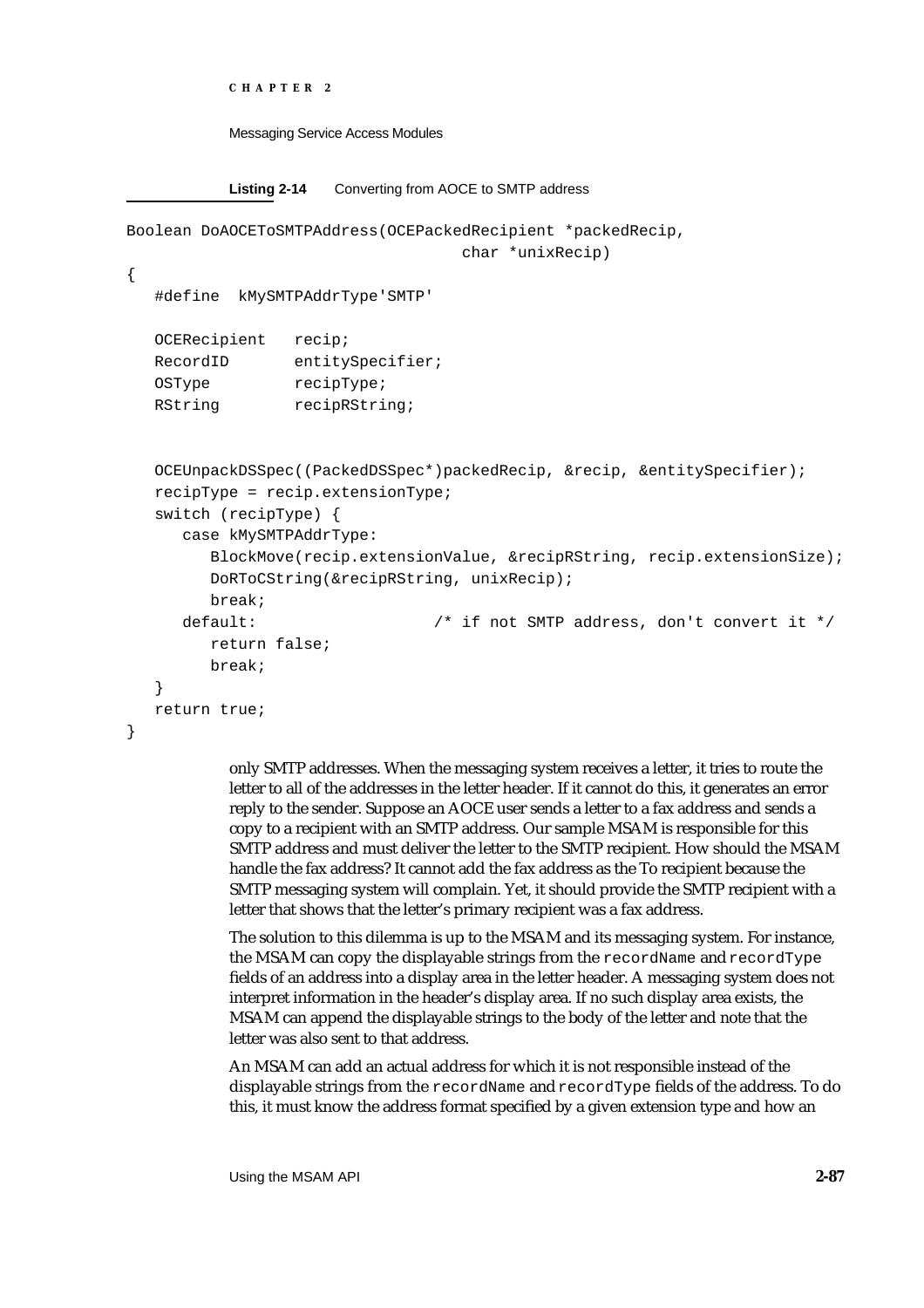#### Messaging Service Access Modules

address of that type is stored in an OCERecipient structure. Knowing this, the MSAM can translate the extension value into an actual address. (Apple does not define the syntax and semantics for non-AOCE address extension types. MSAM developers must work together to define agreed-upon extension types, and the associated address syntax and semantics.)

Suppose, for example, an AppleLink MSAM knows how an SMTP address is stored in an OCERecipient structure. If an AOCE user sends a letter to an AppleLink address and to an SMTP address, the AppleLink MSAM can translate the SMTP address to its proper SMTP form and add it to the letter header as a display address.

Remember that an MSAM only delivers a letter to those recipients for which it is responsible. All other recipient information with the letter is for display purposes only, regardless of whether the other recipient information is included in actual address format or as displayable strings, and regardless of where the information is stored (a display area in the letter header or the body of the letter).

### **Note**

Given that an MSAM routes a letter only to those recipients for which it is responsible, a recipient on the MSAM's messaging system cannot necessarily reply to all other recipients. An MSAM must consider what to do when a recipient wants to reply to addresses that the MSAM cannot reach. Regardless of how it handles this situation, the MSAM should avoid sending the AOCE user a reply that looks as if it went to all recipients of the original message if in fact it did not.

Although an MSAM is limited by the characteristics of the messaging system to which it is connected, it should always attempt to represent all recipients of an outgoing letter that it translates and transmits.

### Translating to an AOCE Address

When an MSAM receives a message from its external messaging system, it must translate the addresses associated with the message before it can deliver the message to an AOCE system.

The function DoConvertToAOCEAddress in Listing 2-15 on page 2-90 provides an example of building an AOCE OCERecipient address structure from a non-AOCE address. The DoConvertToAOCEAddress function takes an address from a letter it received from its SMTP system and puts that address into AOCE format. The DoConvertToAOCEAddress function calls several AOCE utility routines to facilitate the process of constructing an AOCE address; the utility routines are described in the chapter "AOCE Utilities" in *Inside Macintosh: AOCE Application Interfaces*.

Listing 2-15 picks up at the point where DoConvertToAOCEAddress begins assembling the pieces of an OCERecipient structure. The DoConvertToAOCEAddress function begins by constructing the record ID part of the OCERecipient. A record ID, in turn, consists of a local record ID and record location information. It makes an RLI structure that contains the record location information by calling the AOCE utility routine OCENewRLI and providing it with an RLI structure's component parts: a catalog name, a discriminator, a dNode number, and a path. The OCENewRLI function returns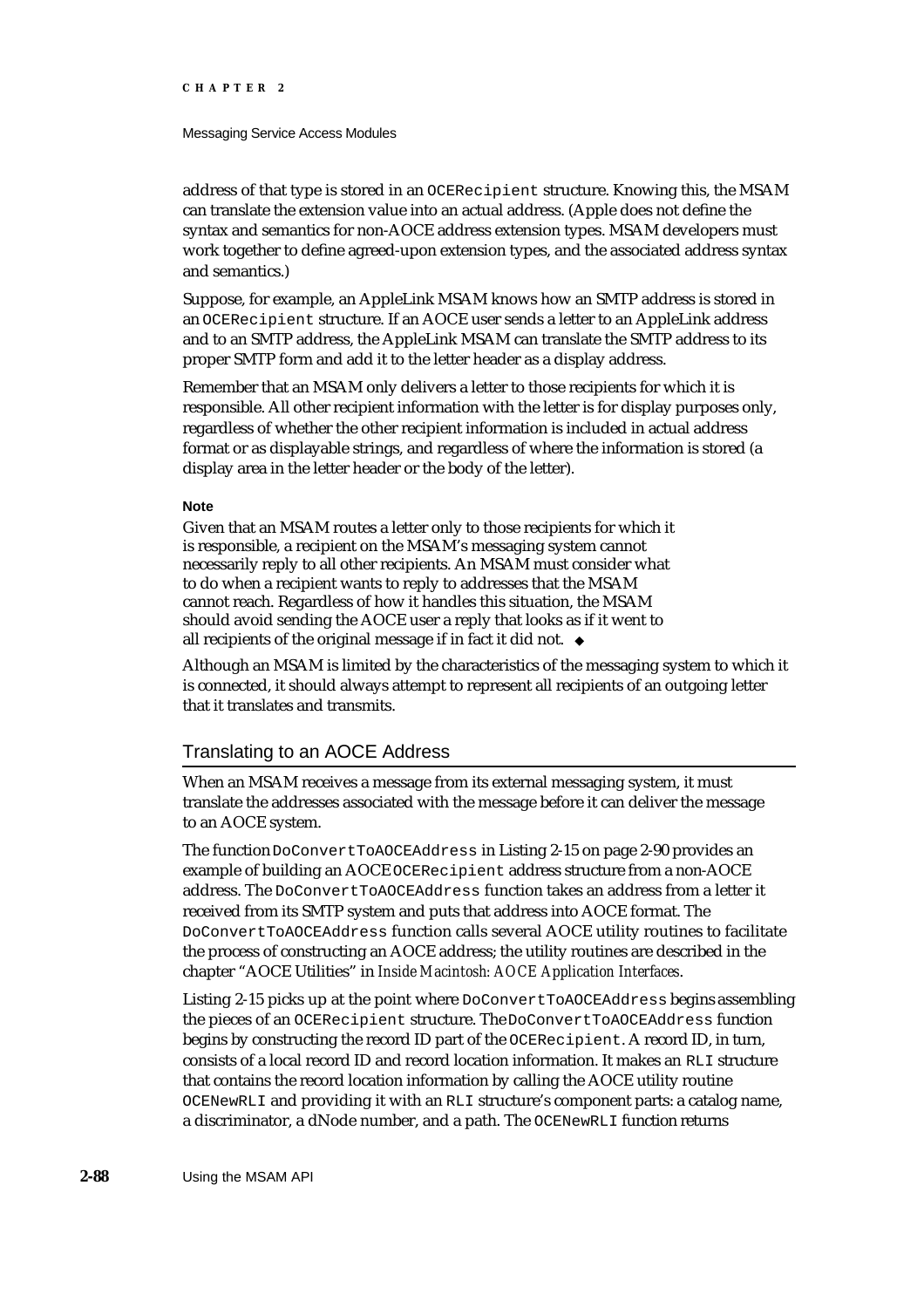#### Messaging Service Access Modules

the RLI structure. The MSAM retrieves the catalog name from the private slot specification structure (type MySlotSpec) that the MSAM builds when it is launched. Because dNode numbers and paths are not used with non-AOCE addresses, DoConvertToAOCEAddress passes OCENewRLI a null dNode number and a nil pointer to a path. After OCENewRLI returns the RLI structure, DoConvertToAOCEAddress calls the AOCE utility routine OCEValidRLI to check its validity.

Next, DoConvertToAOCEAddress calls the OCEPackRLI utility routine to convert the RLI structure into packed form and calls the OCEValidPackedRLI utility routine to check the validity of the packed form.

Having prepared the record location information, DoConvertToAOCEAddress next prepares the local record ID, which consists of a creation ID, a record name, and a record type. A creation ID is not used in a non-AOCE address, so DoConvertToAOCEAddress calls the OCESetCreationIDtoNull utility routine to set the CreationID structure to 0. The buffer pointed to by the local variable realName contains a displayable form of the sender or receiver's name in C string format. The DoConvertToAOCEAddress function converts the C string into an RString and stores the RString in the local variable recordName. It tells the OCECToRString utility routine what character set the string uses and how many bytes, at maximum, it should place in the data portion of the RString, which in this example is the maximum number of bytes. Then DoConvertToAOCEAddress calls the OCECToRString utility routine again to get an RString that contains the sender or receiver's type. In this example, the type is always set to the constant kUserRecTypeBody, indicating a user.

At this point, DoConvertToAOCEAddress calls the OCENewLocalRecordID utility routine to build a local record ID from the creation ID, record name, and record type. The DoConvertToAOCEAddress function then calls the OCENewRecordID utility routine to build a record ID from its packed RLI and local record ID.

At last, DoConvertToAOCEAddress is ready to build the OCERecipient itself. It sets the entitySpecifier field to point to the record ID it has just constructed. Then it sets the extension fields. It specifies its extension type in the extensionType field. The buffer pointed to by the local variable startAddr contains the SMTP address in C string format. The DoConvertToAOCEAddress function converts the C string into an RString and stores the RString in the local variable xtnValueRString. (The DoConvertToAOCEAddress function converts the extension value from C string to RString format so that the mailer can correctly display the SMTP address to the user.) Then, DoConvertToAOCEAddress sets the extensionSize field to the number of bytes in the body field of xtnValueRString plus 4 more to account for the dataLength and charSet fields in an RString structure. This produces a count of the total number of bytes in xtnValueRString. Last, DoConvertToAOCEAddress sets the extensionValue field to point to xtnValueRString.

Before writing the address to a disk file, DoConvertToAOCEAddress converts the address into packed form. It calls the OCEPackedDSSpecSize utility routine, passing it the unpacked structure. In response, OCEPackedDSSpecSize returns the size of the packed structure into which the unpacked structure could be converted. Then DoConvertToAOCEAddress calls the OCEPackDSSpec utility routine and passes the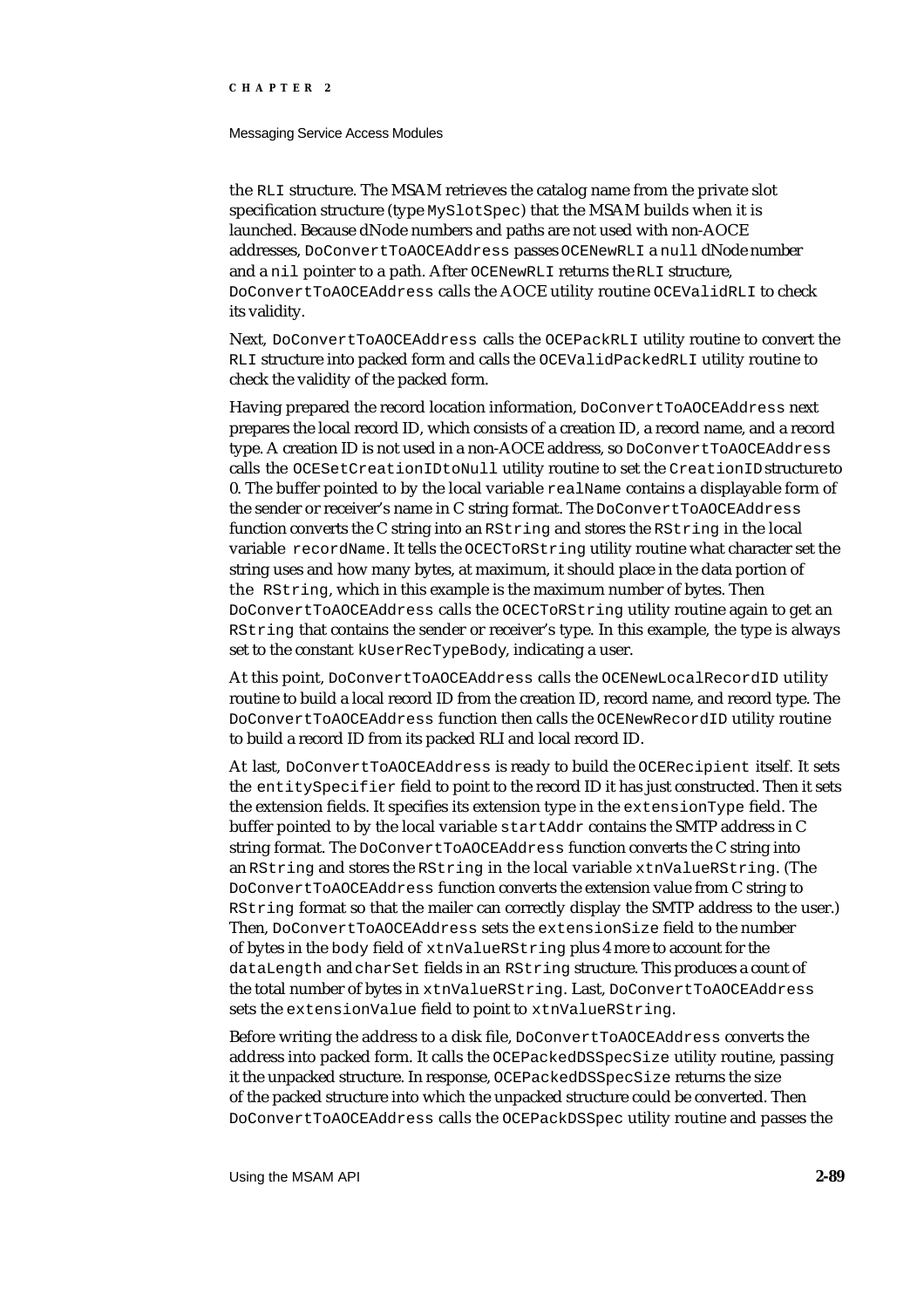```
CHAPTER 2
```
size value to it. Finally, DoConvertToAOCEAddress writes the packed structure to a disk file.

**Listing 2-15** Building an OCERecipient structure

```
OSErr DoConvertToAOCEAddress(FSSpec *myTempFileSpec, MySlotSpec *slotSpec)
{
  #define kMySMTPAddrType 'SMTP'
  #define kMyDirectoryType 'SMTP'
  #define kMyDiscriminator {kMyDirectoryType,0L}
  OSErr myErr;
  char *startAddr, *realName;
  RLI myRLI;
  PackedRLI myPackedRLI;
  DirDiscriminator discriminator = kMyDiscriminator;
  CreationID cid;
  RString recordName, recordType;
  LocalRecordID localRID;
  RecordID RID;
  OCERecipient theRecipient;
  char packedRecipient[kMaxRecipSize];
  unsigned long packedRecipLength;
  RString xtnValueRString;
  /*
     Not shown here -- parse the address information in the letter from the 
     external messaging system. Put the SMTP address into a buffer pointed
     to by startAddr. Put the displayable string that identifies the sender
     or receiver into a buffer pointed to by realName.
  */
  /* make an RLI and check it for validity */
  OCENewRLI(&myRLI, (DirectoryNamePtr)&slotSpec->directoryName,
                      &discriminator, kNULLDNodeNumber, nil);
  if (!OCEValidRLI(&myRLI))
     return kUnexpectedOCECondition;
  /* pack the RLI and check it for validity */
  myErr = OCEPackRLI(&myRLI, &myPackedRLI, kRLIMaxBytes);
```
**2-90** Using the MSAM API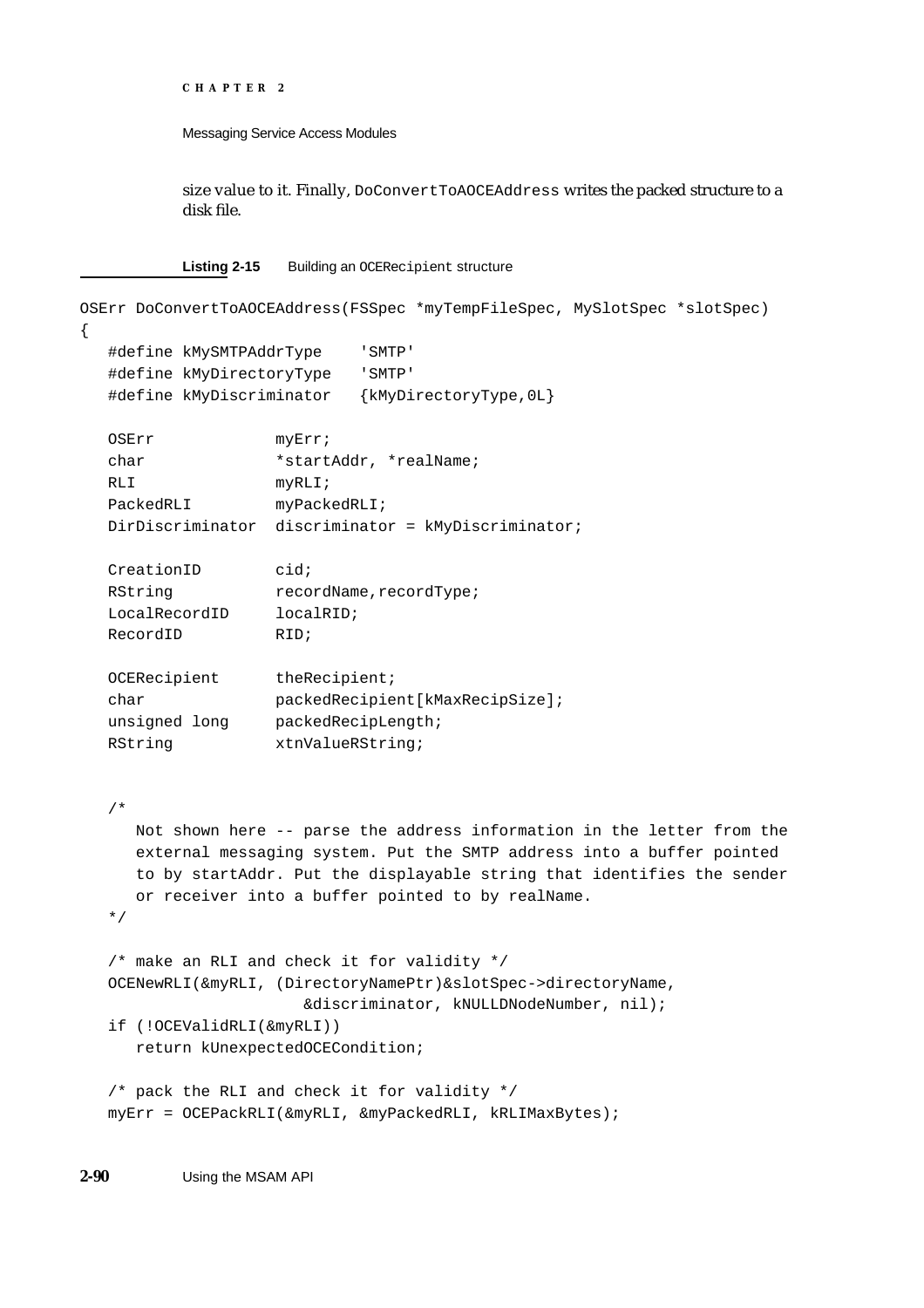#### Messaging Service Access Modules

```
if (myErr != noErr)
```

```
return myErr;
if (!OCEValidPackedRLI(&myPackedRLI))
```
return kUnexpectedOCECondition;

```
/* prepare name and type rstrings and creation ID for local RID */
OCESetCreationIDtoNull(&cid); /* set cid to null */
OCECToRString(realName, smRoman, &recordName, kRStringMaxBytes);
OCECToRString(kUserRecTypeBody, smRoman, &recordType, kRStringMaxBytes);
```
/\* the components have been prepared; make the local RID and the RID \*/ OCENewLocalRecordID (&recordName, &recordType, &cid, &localRID); OCENewRecordID(&myPackedRLI, &localRID, &RID);

```
/* build the OCERecipient address structure */
theRecipient.entitySpecifier = &RID;
theRecipient.extensionType = kMySMTPAddrType;
OCECToRString(startAddr, smRoman, &xtnValueRString, kRStringMaxChars);
theRecipient.extensionSize = xtnValueRString.length+4; 
theRecipient.extensionValue = (Ptr)&xtnValueRString;
/* pack the OCERecipient and write it to a disk file */
packedRecipLength = OCEPackedDSSpecSize(&theRecipient); 
OCEPackDSSpec(&theRecipient, (PackedDSSpec *)&packedRecipient,
```
packedRecipLength);

```
myErr = DoWriteAddressToFile(myTempFileSpec, (Ptr)&packedRecipient,
                              packedRecipLength);
```
### **Note**

}

If a personal MSAM receives an incoming letter that contains more than one AOCE recipient, the MSAM translates all of the addresses. However, a personal MSAM cannot forward letters from the user's Macintosh to other AOCE users. A personal MSAM can deliver an incoming letter only to the owner of the local Macintosh computer, even if the letter contains the addresses of other AOCE users.

# Logging Personal MSAM Operational Errors

When an operational error occurs, such as a modem not functioning properly or an access number being out of service, the personal MSAM should log the error by calling the PMSAMLogError function.

You can log four general classes of information: informational messages, warnings, errors that are not correctable by the user, and errors that are correctable by the user.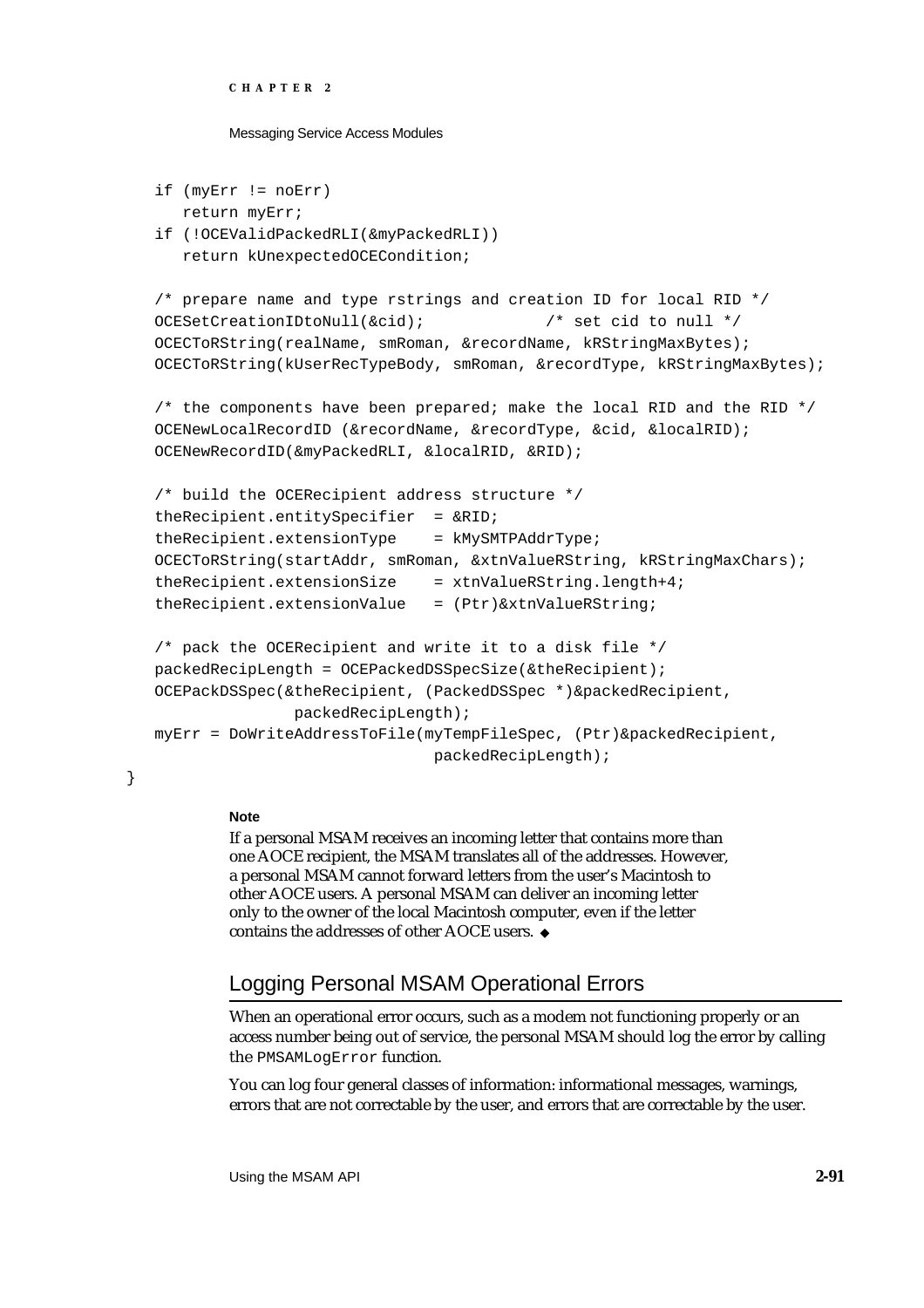Messaging Service Access Modules

These classes are referred to as *error types*; they are represented by four enumerated constants. You use one of these constants in the errorType field of the MailErrorLogEntryInfo structure when you log an error:

```
enum {
```

```
kMailELECorrectable = 0, /* error correctable by user */
kMailELEError = 1, \prime* error not correctable by user */kMailELEWarning = 2, /* warning requiring no user intervention */
kMailELEInformational = 3 / * informational message */
```

```
};
```
For example, you would log an error of type kMailELEInformational if you wanted to inform the user that it took 12 connection attempts before a connection with the external messaging system was actually achieved. If you wanted to warn the user that his or her password on the external messaging system was about to expire, you would log an error of type kMailELEWarning. You use the kMailELEError error type to log an error that cannot be fixed by the user, for example, a missing resource in the personal MSAM. If an error occurs that requires user intervention, you log an error of type kMailELECorrectable.

In general, you should log all errors that require user intervention, but you should be selective about logging other types of errors. Logging many warnings and informational messages can fill the error log and cause problems at the user interface.

An error may apply to a specific slot or to the personal MSAM as a whole. When you log an error, you set the msamSlotID field of the MailErrorLogEntryInfo structure to 0 if the error applies to the personal MSAM as a whole. Otherwise, you set it to the slot ID of the affected slot.

When you log an error of type kMailELECorrectable, the IPM Manager considers either the personal MSAM or the affected slot to be suspended. While a personal MSAM is suspended, the IPM Manager does not send it any high-level events or restart it at scheduled times if it quits. While a slot is suspended, the user cannot modify or delete it. Moreover, if you specify the suspended slot in a call to the PMSAMOpenQueues function, the function returns the kMailSlotSuspended result code. Other than these exceptions, a personal MSAM can continue whatever activity it deems appropriate while it or one of its slots is suspended.

For example, suppose a user configures an SMTP personal MSAM to start up every night at midnight. At midnight, the IPM Manager launches the MSAM, and the MSAM fails to connect to its external messaging system because MacTCP, which is required for this MSAM, is not installed. The MSAM should log an error of type kMailELECorrectable. The IPM Manager will not try to launch the SMTP personal MSAM again until the user has installed MacTCP.

Because logging an error of type kMailELECorrectable implies that the problem is not transient in nature, the PMSAMLogError function does not provide you with a mechanism for canceling these errors or accessing logged entries. Correctable errors, by their definition, require a user's attention, and you should not log them unless absolutely necessary.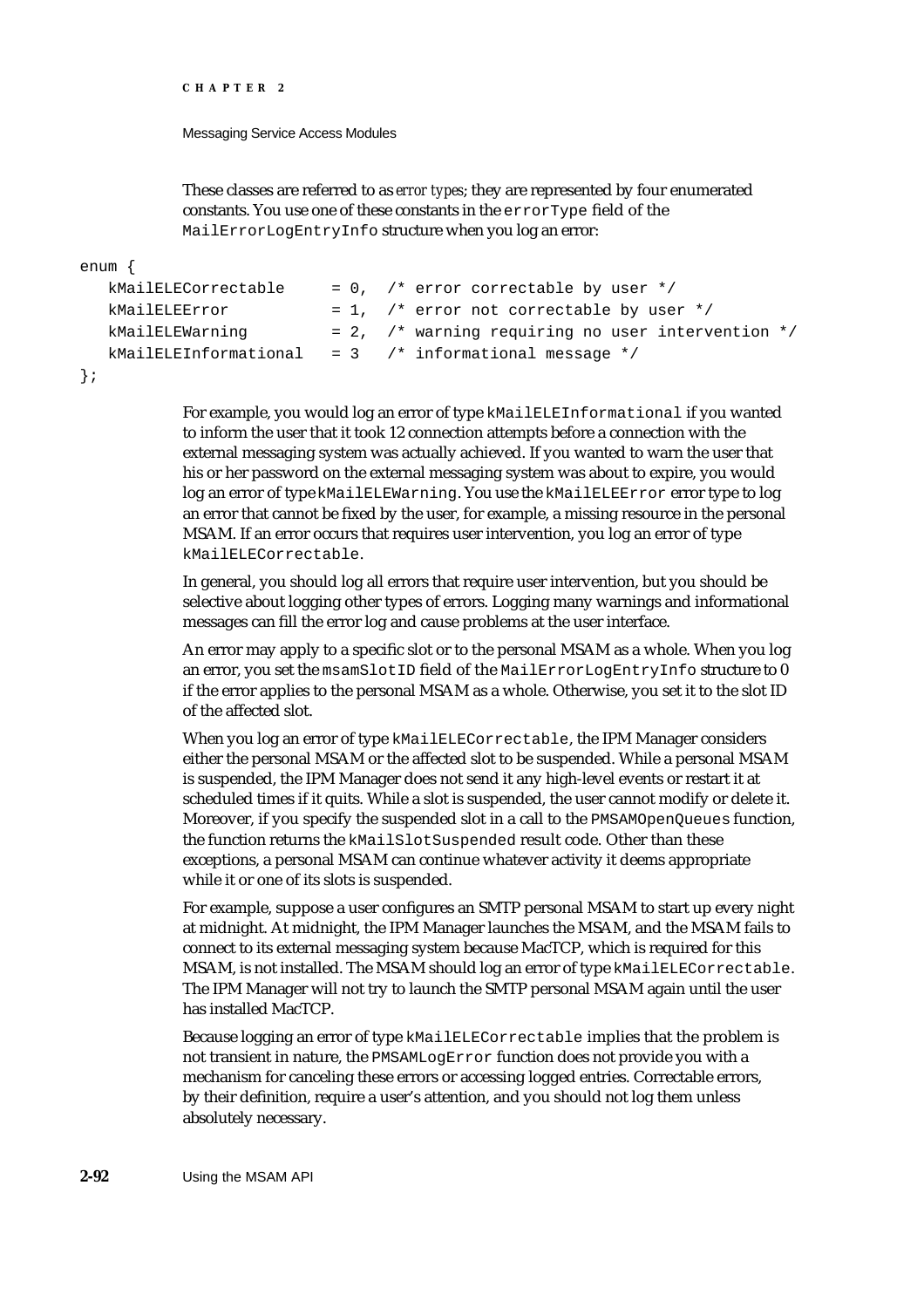Messaging Service Access Modules

AOCE software defines the following error codes:

```
enum { /* predefined values of MailLogErrorCode */
  kMailMSAMErrorCode = 0, /* MSAM-defined error */
  kMailMiscError = -1, \frac{1}{2} miscellaneous error */
  kMailNoModem = -2 /* modem required, but missing */
};
```
Because a personal MSAM is a background application, it has no user interface and therefore cannot notify the user of runtime errors. Because each MSAM can potentially encounter errors specific to its implementation, the Finder cannot adequately notify the user of these errors without help from the MSAM. To solve this problem, an MSAM needs to provide two 'STR#' string list resources. The first 'STR#' resource contains a list of the MSAM's error messages, each describing a problem that may occur. This resource must have a resource ID of kMailMSAMErrorStringListID. The second 'STR#' resource contains a list of strings specifying the action that the user can take to fix a specific error. It must have a resource ID of kMailMSAMActionStringListID.

To cause the Finder to display one of your error messages, you must set the errorCode field of the MailErrorLogEntryInfo structure to kMailMSAMErrorCode and set the errorResource field. The errorResource field is an index into the list of your error messages in the 'STR#' resource. The index of the first message in the string list is 1.

When you log an error that requires user intervention (kMailELECorrectable), you must specify an action that the user should take to correct the error. You provide the action messages in a 'STR#' resource (resource ID = kMailMSAMActionStringListID). You set the actionResource field to an index into the list of your action messages in the 'STR#' resource. The index of the first message in the string list is 1.

The Finder displays all errors to the user, regardless of the error type. A user reports that an error is corrected by clicking the Resolve button on a problem report in his or her In Tray. (See the *PowerTalk User's Guide* for a description of the PowerTalk user interface.)

The IPM Manager reinstates a suspended personal MSAM or slot when the user reports that the error is corrected or when the computer on which the personal MSAM is running is restarted. If the personal MSAM is not running when the user reports that the problem has been corrected, the IPM Manager launches it. If the personal MSAM is running, it gets a kMailEPPCContinue high-level event.

# Messaging Service Access Module Reference

This section describes the structures and functions that constitute the messaging service access module API. It also includes descriptions of the high-level events an MSAM might receive.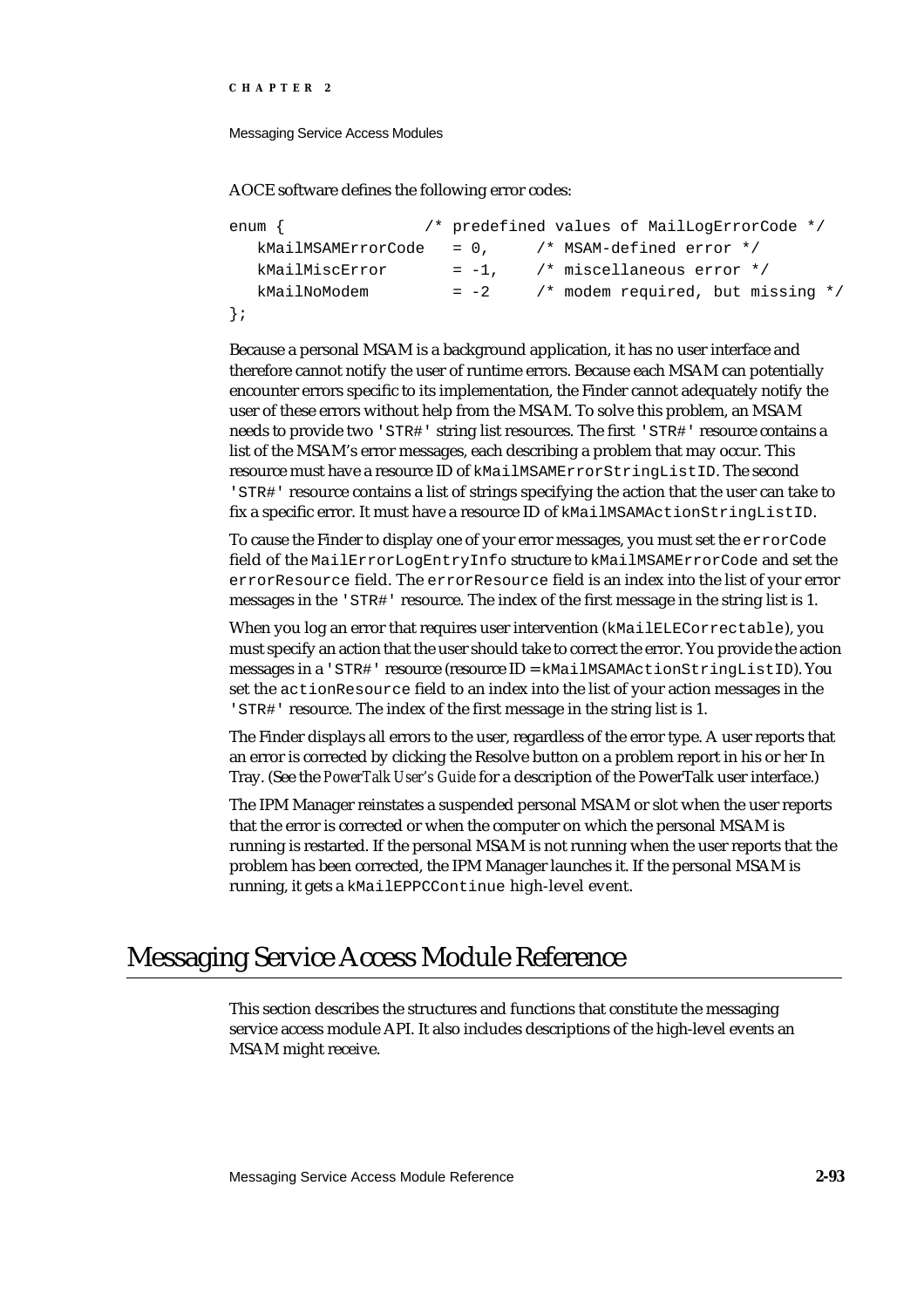## Data Types and Constants

This section describes the data structures in the MSAM API. The chapters "AOCE Utilities" and "Interprogram Messaging Manager" in *Inside Macintosh: AOCE Application Interfaces* contain descriptions of other structures that you use.

## The MSAM Parameter Block

Every function in the MSAM API takes a pointer to an MSAMParam parameter block as input. The parameter block has a standard header followed by function-specific fields. Each function description in the section "MSAM Functions" describes the fields of that function's parameter block.

## **MailParamBlockHeader**

The parameter block header for an MSAMParam structure has the following definition:

```
# define MailParamBlockHeader
```

| Ptr     | qLink;     | $\prime$ * reserved */\                                       |
|---------|------------|---------------------------------------------------------------|
| long    |            | reserved $1$ ; $\frac{1}{2}$ reserved $\frac{\ast}{\sqrt{2}}$ |
| long    |            | reserved H2; $/*$ reserved $*/\sqrt{ }$                       |
| ProcPtr |            | ioCompletion; /* your completion routine */\                  |
| OSErr   | ioResult;  | /* result code */\                                            |
| long    | $saveA5$ ; | /* location of app qlobal variables $*/\wedge$                |
| short   | regCode;   | $/*$ reserved $*/$                                            |

#### **Field descriptions**

| qLink        | Reserved.                                                                                                                                                                                                                                                                                                                                                                    |
|--------------|------------------------------------------------------------------------------------------------------------------------------------------------------------------------------------------------------------------------------------------------------------------------------------------------------------------------------------------------------------------------------|
| reservedH1   | Reserved.                                                                                                                                                                                                                                                                                                                                                                    |
| reservedH2   | Reserved.                                                                                                                                                                                                                                                                                                                                                                    |
| ioCompletion | Pointer to a completion routine that you can provide. When a<br>function that you called asynchronously completes execution, it<br>calls your completion routine. See page 2-219 for a description of<br>the completion routine. Set this field to nil if you do not wish to<br>provide a completion routine. This field is ignored if you call a<br>function synchronously. |
| ioResult     | The result of a function. You can poll the ioResult field to<br>determine when a function has finished executing. When you<br>execute the function asynchronously, the function sets this field<br>to 1 as soon as the function has been queued for execution. When<br>the function completes execution, it sets this field to the actual<br>result code.                    |
| saveA5       | The contents of your application's A5 register.                                                                                                                                                                                                                                                                                                                              |
| regCode      | Reserved.                                                                                                                                                                                                                                                                                                                                                                    |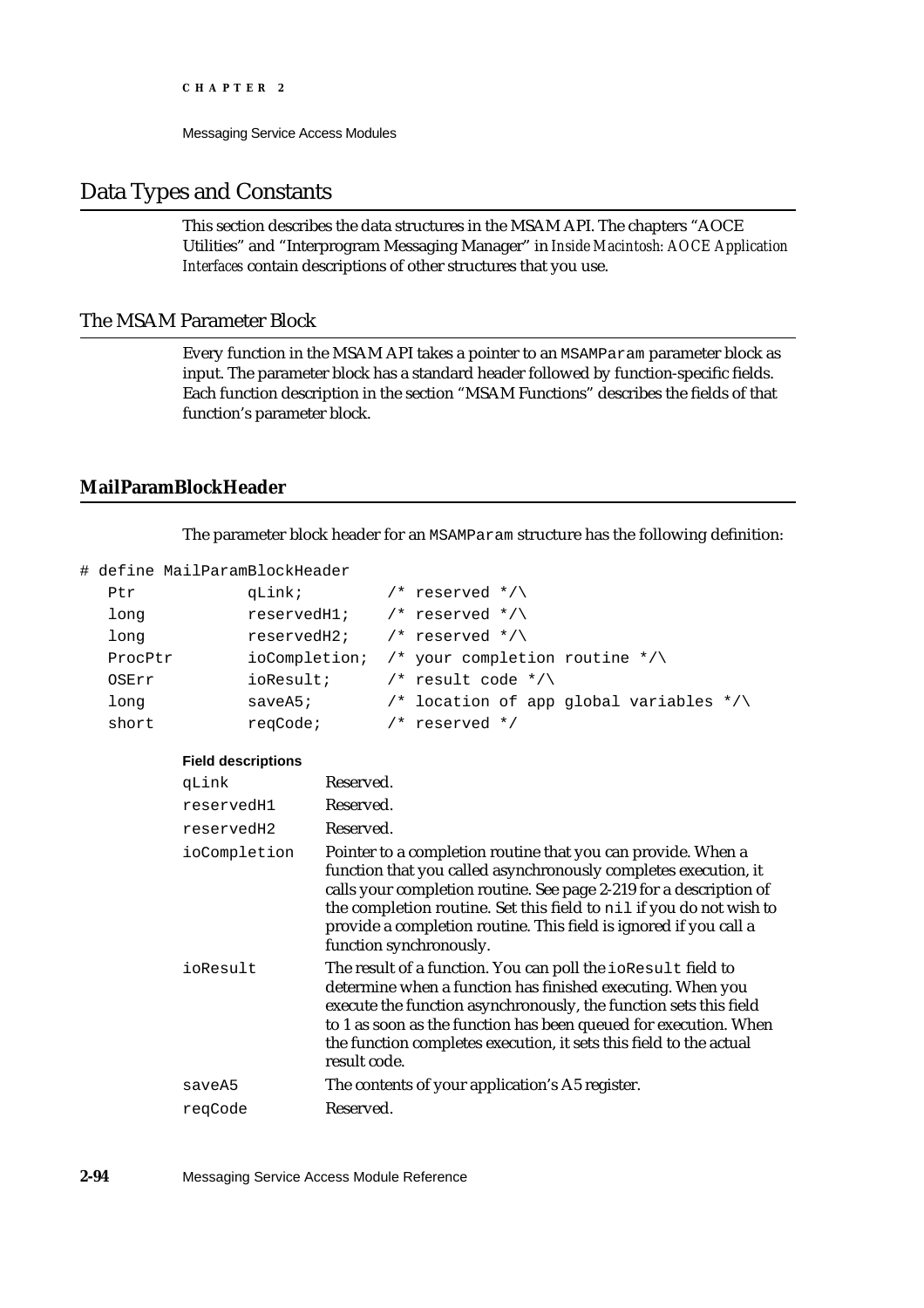```
CHAPTER 2
```
## **MSAMParam**

The MSAMParam structure is a union of function-specific substructures, each of which contains standard header fields.

union MSAMParam {

struct {MailParamBlockHeader} header;

| PMSAMGetMSAMRecordPB     | pmsamGetMSAMRecord;     |
|--------------------------|-------------------------|
| PMSAMOpenQueuesPB        | pmsamOpenQueues;        |
| PMSAMSetStatusPB         | pmsamSetStatus;         |
| PMSAMLogErrorPB          | pmsamLogError;          |
| SMSAMSetupPB             | smsamSetup;             |
| SMSAMStartupPB           | smsamStartup;           |
| SMSAMShutdownPB          | smsamShutdown;          |
| MSAMEnumeratePB          | msamEnumerate;          |
| MSAMDeletePB             | msamDelete;             |
| MSAMOpenPB               | msamOpen                |
| MSAMOpenNestedPB         | msamOpenNested;         |
| MSAMClosePB              | msamClose               |
| MSAMGetMsqHeaderPB       | msamGetMsqHeader;       |
| MSAMGetAttributesPB      | msamGetAttributes;      |
| MSAMGetRecipientsPB      | msamGetRecipients;      |
| MSAMGetContentPB         | msamGetContent;         |
| MSAMGetEnclosurePB       | msamGetEnclosure;       |
| MSAMEnumerateBlocksPB    | msamEnumerateBlocks;    |
| MSAMGetBlockPB           | msamGetBlock            |
| MSAMMarkRecipientsPB     | msamMarkRecipients;     |
| MSAMnMarkRecipientsPB    | msamnMarkRecipients;    |
| MSAMCreatePB             | msamCreate;             |
| MSAMBeginNestedPB        | msamBeginNested;        |
| MSAMEndNestedPB          | msamEndNested;          |
| MSAMSubmitPB             | msamSubmiti             |
| MSAMPutMsgHeaderPB       | msamPutMsqHeader;       |
| MSAMPutAttributePB       | msamPutAttribute        |
| MSAMPutRecipientPB       | msamPutRecipient;       |
| MSAMPutContentPB         | msamPutContent;         |
| MSAMPutEnclosurePB       | msamPutEnclosure;       |
| MSAMPutBlockPB           | msamPutBlock            |
| MSAMCreateReportPB       | msamCreateReport;       |
| MSAMPutRecipientReportPB | msamPutRecipientReport; |
| PMSAMCreateMsgSummaryPB  | pmsamCreateMsgSummary;  |
| PMSAMPutMsgSummaryPB     | pmsamPutMsgSummary;     |
| PMSAMGetMsgSummaryPB     | pmsamGetMsgSummary;     |
|                          |                         |

Messaging Service Access Module Reference **2-95**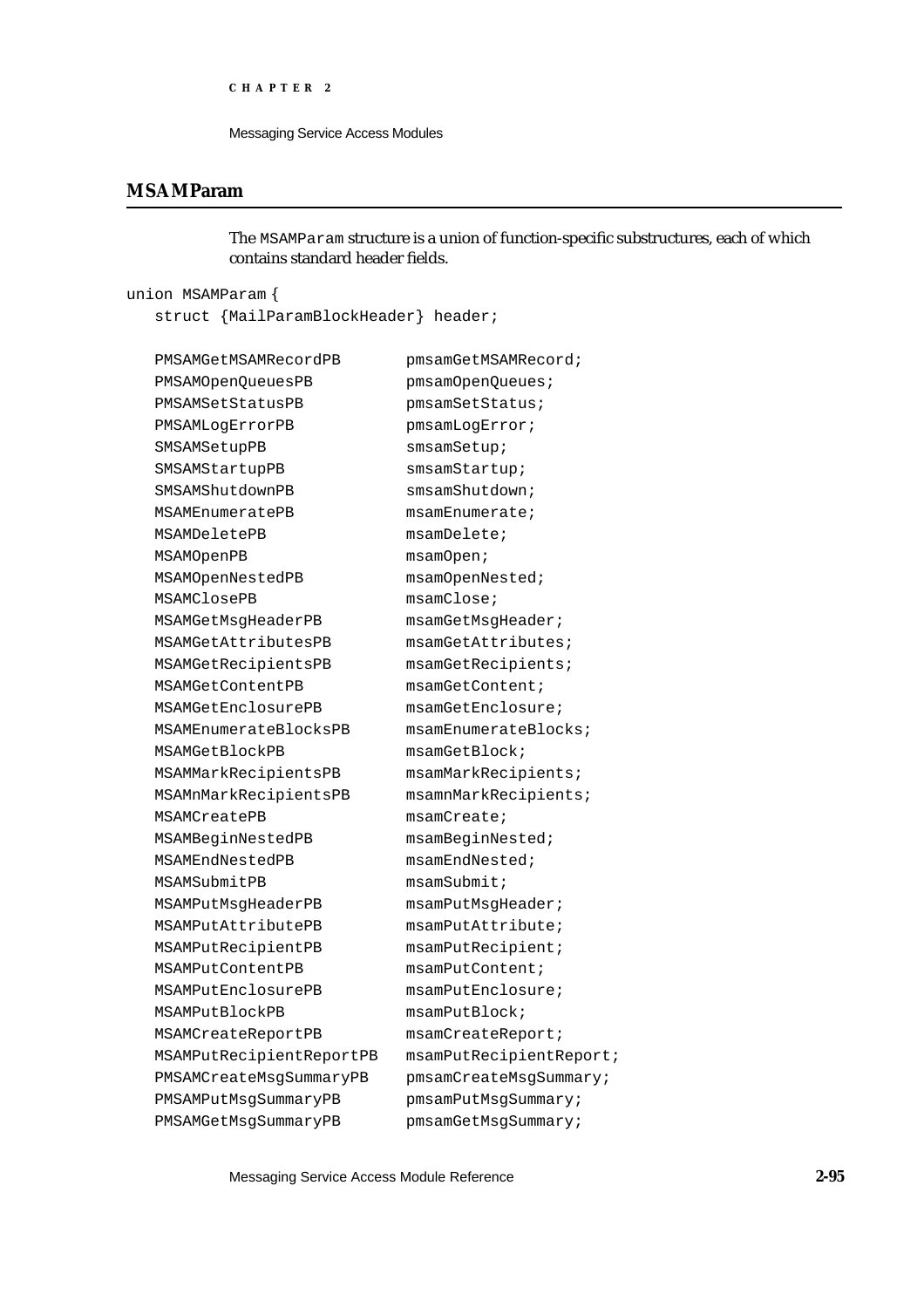Messaging Service Access Modules

```
MailWakeupPMSAMPB wakeupPMSAM;
  MailCreateMailSlotPB createMailSlot;
  MailModifyMailSlotPB modifyMailSlot;
};
```

```
typedef union MSAMParam MSAMParam;
```
### The Mail Buffer

You use the MailBuffer structure to pass data between your MSAM and the IPM Manager.

### **MailBuffer**

The mail buffer structure is defined by the MailBuffer data type.

```
struct MailBuffer {
   long bufferSize; /* size of your buffer */
   Ptr buffer; /* pointer to your buffer */
   long dataSize; /* amount of data returned in or read out
                              of your buffer */
};
typedef struct MailBuffer MailBuffer;
Field descriptions
bufferSize When reading, you set this field to the size of your buffer in bytes. 
                 When writing, you set this field to the number of bytes that you 
                 want to write.
buffer A pointer to your buffer. You allocate a buffer of whatever size
                 you need.
dataSize When it successfully completes execution, the function sets this 
                 field to the actual number of bytes that it read or wrote.
```
### The Mail Reply Structure

A MailReply structure is a model. Many functions in the MSAM API format the data they place in a MailBuffer structure according to the MailReply model format.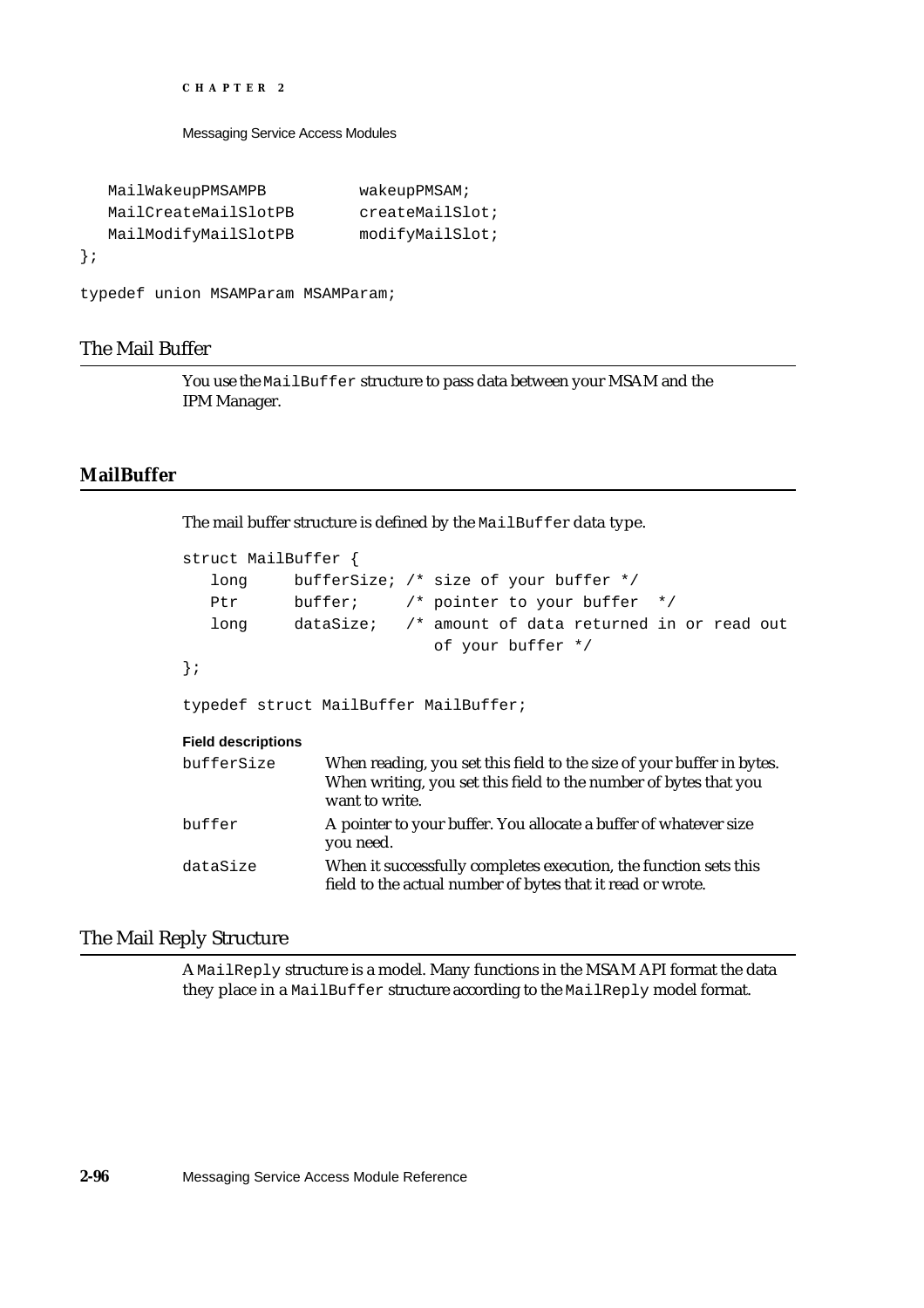Messaging Service Access Modules

## **MailReply**

A structure of type MailReply consists of a single field, tupleCount, that contains a count. It is followed immediately by tupleCount occurrences of a data item or structure. The format of the data item or structure depends on the particular function that returns the data in the MailReply structure format. For instance, the MSAMEnumerate function returns MSAMEnumerateOutQReply or MSAMEnumerateInQReply structures.

```
struct MailReply {
   unsigned short tupleCount;
   /* tuple[tupleCount] */
};
typedef struct MailReply MailReply;
```
## The Enumeration Structures

The enumeration structures, MSAMEnumerateOutOReply and MSAMEnumerateInQReply, return information about messages in an outgoing or incoming queue, respectively. The MSAMEnumerate function returns a list of one or the other of these structures. Each structure gives enough information about a message for you to know what to do next with the message.

### **MSAMEnumerateOutQReply**

When a personal or server MSAM calls the MSAMEnumerate function to enumerate an outgoing queue, the function returns information about the messages in the outgoing queue in a list of MSAMEnumerateOutQReply structures, one for each message.

```
struct MSAMEnumerateOutQReply {
```

| long                    | seqNum;                    | /* sequence number of message $*/$         |
|-------------------------|----------------------------|--------------------------------------------|
| Boolean                 |                            | done: $/*$ resolution of message $*/$      |
| IPMPriority             |                            | priority; /* priority of message */        |
| <b>OSType</b>           |                            | $msgFamily:$ /* message family */          |
| long                    |                            | approxSize; /* size of message */          |
| Boolean                 | tunnelForm; /* reserved */ |                                            |
| Byte                    |                            | $padByte:$ /* pad to even byte boundary */ |
| NetworkSpec             | nextHop; /* reserved */    |                                            |
| OCECreatorType msqType; |                            | /* message creator and type $*/$           |
|                         |                            |                                            |

typedef struct MSAMEnumerateOutQReply MSAMEnumerateOutQReply;

Messaging Service Access Module Reference **2-97**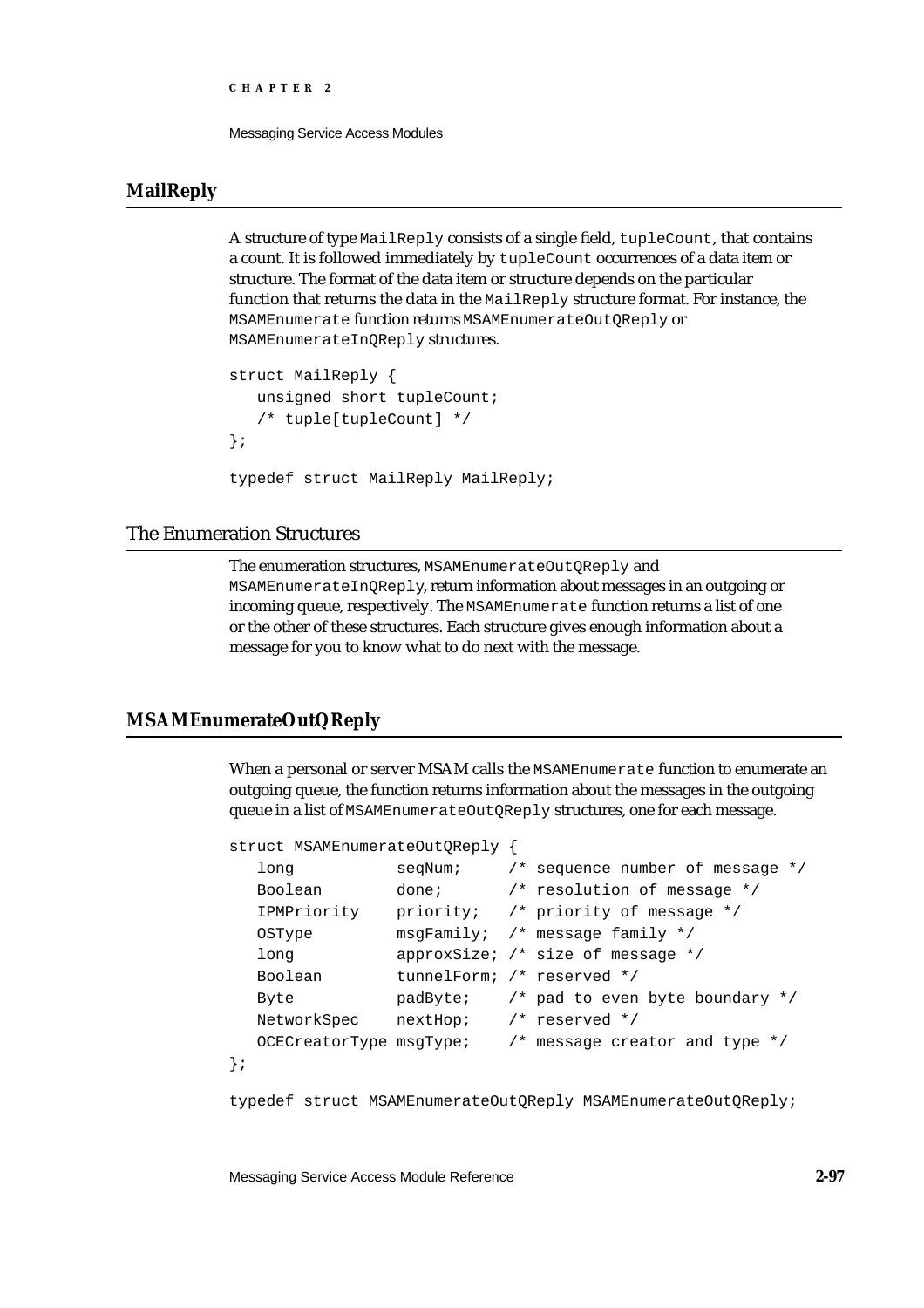Messaging Service Access Modules

#### **Field descriptions**

| segNum     | A sequence number that identifies a specific message in the                                                                                                                                                                                                                                                                                                                                                                                          |
|------------|------------------------------------------------------------------------------------------------------------------------------------------------------------------------------------------------------------------------------------------------------------------------------------------------------------------------------------------------------------------------------------------------------------------------------------------------------|
|            | outgoing queue. It is valid until you delete the message. You                                                                                                                                                                                                                                                                                                                                                                                        |
|            | pass this value to the MSAMOpen function to identify a message                                                                                                                                                                                                                                                                                                                                                                                       |
|            | you want to open.                                                                                                                                                                                                                                                                                                                                                                                                                                    |
| done       | A Boolean value that indicates if you have sent-or completed your<br>attempts to send—the message to each of the recipients for which<br>you are responsible. The IPM Manager sets this field to true when<br>you have finished sending or attempting to send the message to all<br>of the recipients for which you are responsible. You tell the IPM<br>Manager which recipients you have processed by calling the<br>MSAMnMarkRecipients function. |
| priority   | A value that indicates the priority with which the message was sent.<br>Possible values are: kIPMNormalPriority, kIPMLowPriority,<br>and kIPMHighPriority.                                                                                                                                                                                                                                                                                           |
| msgFamily  | A value that indicates the message family to which the message<br>belongs. The AOCE-defined message families are kMailFamily,<br>kMailFamilyFile, and kIPMFamilyUnspecified. Developers<br>can define other message families.                                                                                                                                                                                                                        |
| approxSize | The size of the message itself, not including some overhead bytes<br>associated with the message when it resides in the outgoing queue.                                                                                                                                                                                                                                                                                                              |
| tunnelForm | Reserved.                                                                                                                                                                                                                                                                                                                                                                                                                                            |
| nextHop    | Reserved.                                                                                                                                                                                                                                                                                                                                                                                                                                            |
| msqType    | A structure that specifies the creator and type of the message. The<br>creator field indicates the creator of the message. The type field<br>identifies the type of message.                                                                                                                                                                                                                                                                         |

## **MSAMEnumerateInQReply**

When a personal MSAM calls the MSAMEnumerate function to enumerate an incoming queue, the function returns information about the letters in the queue in a list of MSAMEnumerateInQReply structures, one for each letter.

```
struct MSAMEnumerateInQReply {
```

```
long seqNum; /* letter sequence number */
  Boolean msgDeleted; /* should letter be deleted? */
  Boolean msgUpdated; /* was message summary updated? */
  Boolean msgCached; /* is letter in the incoming queue? */
  Byte padByte; /* pad to even byte boundary */};
```
typedef struct MSAMEnumerateInQReply MSAMEnumerateInQReply;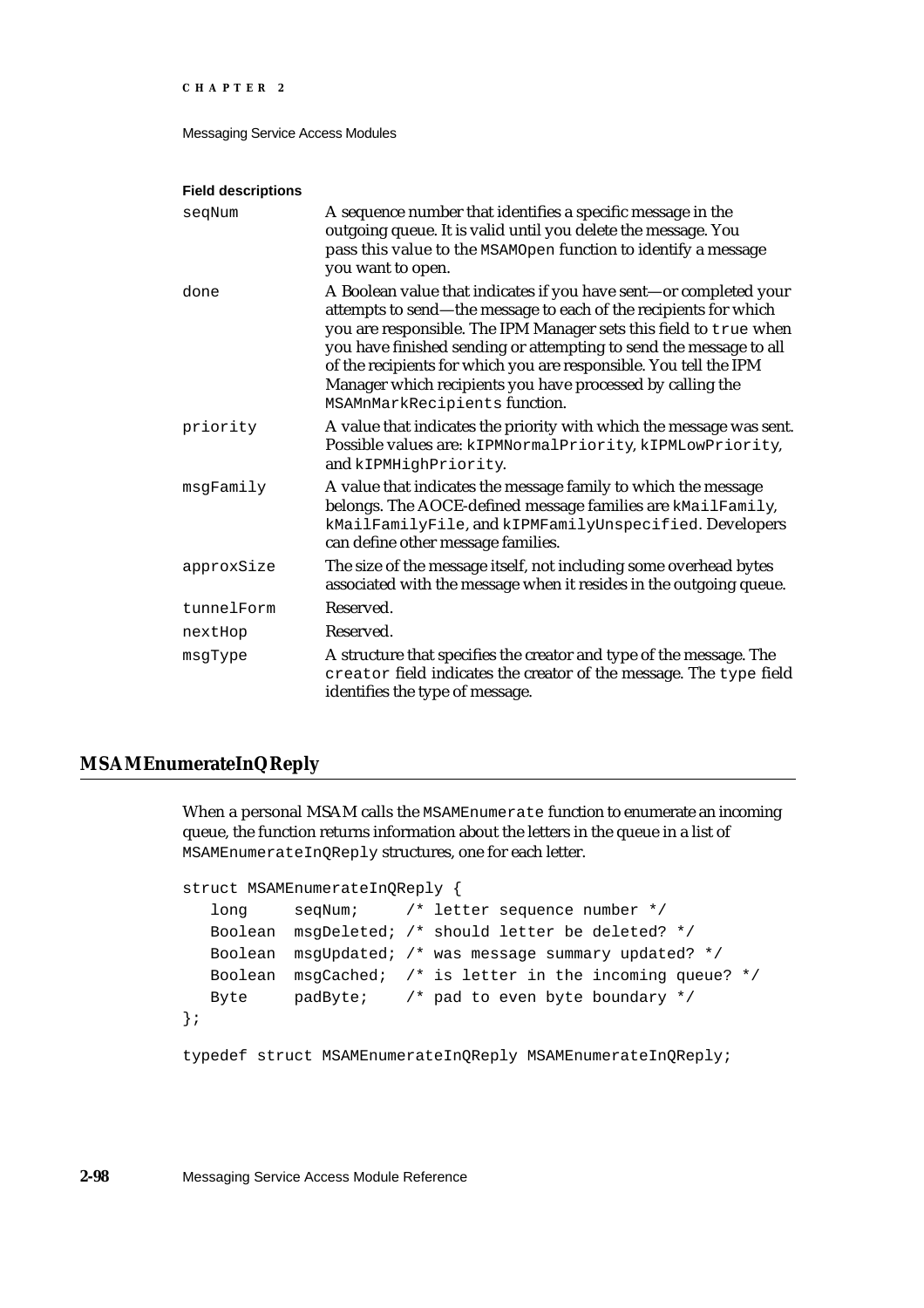Messaging Service Access Modules

#### **Field descriptions**

| segNum     | A sequence number for a specific letter in the incoming queue. It is<br>valid until you delete the letter.                                                                                                                                            |
|------------|-------------------------------------------------------------------------------------------------------------------------------------------------------------------------------------------------------------------------------------------------------|
| msqDeleted | A Boolean value that indicates whether you should delete the letter.<br>Only the IPM Manager sets and clears this field. If this field is set to<br>true, you should delete the letter.                                                               |
| msqUpdated | A Boolean value that indicates if the IPM Manager has updated the<br>message summary associated with the letter. Only the IPM Manager<br>sets and clears this field. This field is set to true if the IPM<br>Manager has updated the message summary. |
| msqCached  | A Boolean value that indicates if the letter is attached to its message<br>summary. Only the IPM Manager sets and clears this field. This<br>field is set to true if you wrote the letter into the incoming queue.                                    |

### The Mail Time Structure

The MailTime structure appears in the sendTimeStamp attribute in a letter's header and in the sendTime field of a letter's message summary.

## **MailTime**

The MailTime structure is the standard structure for reporting time in an AOCE system.

```
struct MailTime {
  UTCTime time; /* current UTC(GMT) */
  UTCOffset offset; /* offset from UTC */
};
typedef struct MailTime MailTime;
```
#### **Field descriptions**

| time   | Current time expressed as universal coordinated time (UTC) in<br>seconds since 00:00 hours, January 1, 1904. (The UTCTime data type<br>is unsigned long.) |
|--------|-----------------------------------------------------------------------------------------------------------------------------------------------------------|
| offset | Offset from UTC in seconds. The offset is a signed value added to<br>the time value. (The UTCOffset data type is long.)                                   |

## The Letter Attribute Structures

Letter attributes identify a letter and indicate who wrote it, when it was sent, what its priority for delivery is, who the recipients are, and so forth. Most attributes are stored in the letter header; a few are stored in the message summary.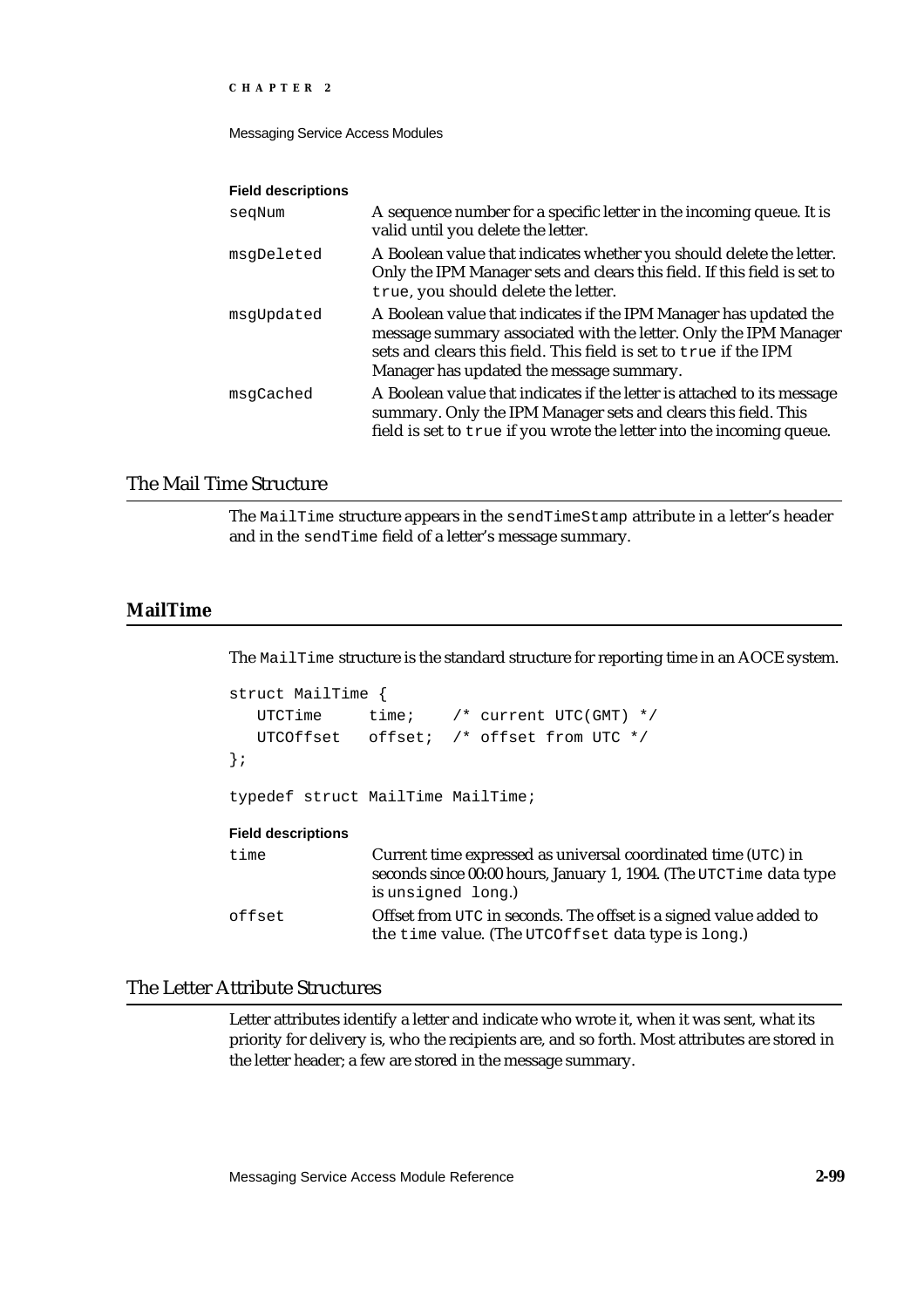## **MailAttributeID**

When calling the MSAMPutAttribute or MSAMPutRecipient function, you use the MailAttributeID data type to indicate the letter attribute whose value you are passing to the function. When calling the MSAMGetRecipients function, you use it to indicate the recipient type about which you want information.

typedef unsigned short MailAttributeID;

A variable of type MailAttributeID may have any of the following values:

#### enum {

| kMailLetterFlagsBit    |  | $= 1,$ /* letter flags bit */                |
|------------------------|--|----------------------------------------------|
| kMailIndicationsBit    |  | $= 3$ , /* indications bit */                |
| kMailMsqTypeBit        |  | = 4, $\prime$ * letter creator & type bit */ |
| kMailLetterIDBit       |  | $= 5$ , /* letter ID bit */                  |
| kMailSendTimeStampBit  |  | $= 6$ , /* send timestamp bit */             |
| kMailNestingLevelBit   |  | $= 7$ , /* nesting level bit */              |
| kMailMsgFamilyBit      |  | $= 8$ , /* message family bit */             |
| kMailReplyIDBit        |  | $= 9$ , /* reply ID bit */                   |
| kMailConversationIDBit |  | = 10, $/*$ conversation ID bit $*/$          |
| kMailSubjectBit        |  | = 11, $/*$ subject bit $*/$                  |
| kMailFromBit           |  | $= 12$ , /* From recipient bit */            |
| kMailToBit             |  | = 13, $/*$ To recipient bit $*/$             |
| kMailCcBit             |  | = 14, $/*$ cc recipient bit $*/$             |
| kMailBccBit            |  | $= 15$ /* bcc recipient bit */               |
|                        |  |                                              |
|                        |  |                                              |

## **MailAttributeBitmap**

When calling the MSAMGetAttributes function, you use a MailAttributeBitmap structure to indicate the letter attributes about which you want information. Each defined bit in the attribute bitmap represents a letter attribute. This structure is also a component part of the MSAMMsgSummary structure.

```
struct MailAttributeBitmap {
  unsigned int /* 32 bits */
    reservedA:16, /* bits 17 to 32--reserved */
    reservedB:1, /* bit 16--reserved */
    bcc:1, /* bit 15--blind carbon copy recipients */
    cc:1, /* bit 14--carbon copy recipients */
    to:1, \frac{1}{2} /* bit 13--To recipients */
    from:1, \frac{1}{4} \frac{1}{2}-sender of letter \frac{*}{4}
```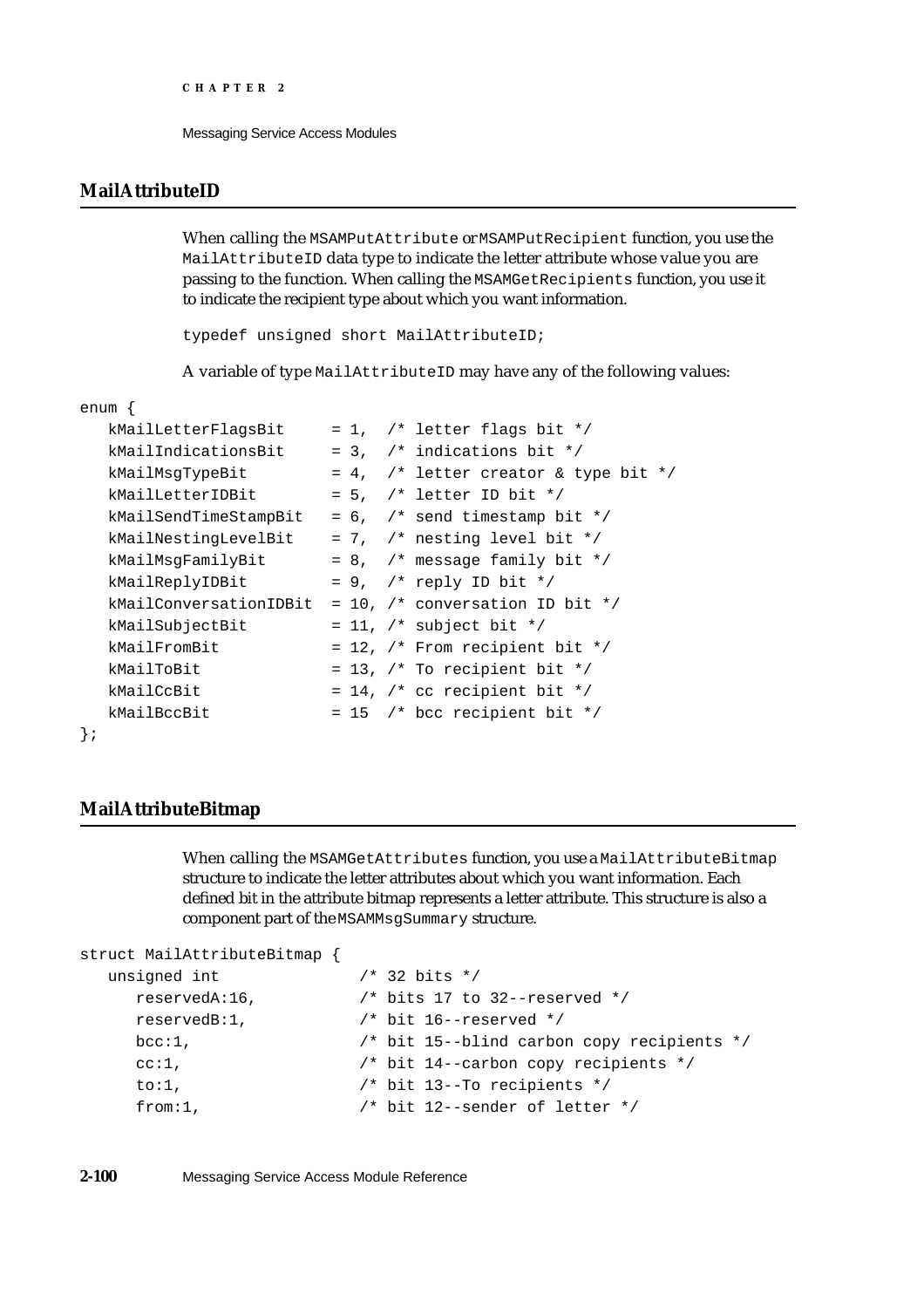Messaging Service Access Modules

```
subject:1, \frac{1}{2} /* bit 11--subject of letter */
conversationID:1, /* bit 10--ID of conversation thread */
replyID:1, /* bit 09--ID of letter being replied to */
msgFamily:1, /* bit 08--message family */
nestingLevel:1, /* bit 07--nesting level of letter */
sendTimeStamp:1, \frac{1}{1} /* bit 06--time letter was sent */
letterID:1; /* bit 05--letter's unique ID number */
msgType:1, /* bit 04--letter's creator and type */
indications:1, \frac{1}{1 + \text{bit 03--indications *}}reservedC:1, /* bit 02--reserved */
letterFlags:1 /* bit 01--letter flags */
```
};

typedef struct MailAttributeBitmap MailAttributeBitmap;

#### **Field descriptions**

| bcc            | Secondary recipients whose addresses do not appear on the letter as<br>received by the To and cc recipients and other bcc recipients.                                                                                                                                                                                                                                                                                                        |
|----------------|----------------------------------------------------------------------------------------------------------------------------------------------------------------------------------------------------------------------------------------------------------------------------------------------------------------------------------------------------------------------------------------------------------------------------------------------|
| cc             | Recipients who are being sent a courtesy copy of the letter.                                                                                                                                                                                                                                                                                                                                                                                 |
| to             | Primary recipients of the letter.                                                                                                                                                                                                                                                                                                                                                                                                            |
| from           | The sender of the letter.                                                                                                                                                                                                                                                                                                                                                                                                                    |
| subject        | The subject of the letter.                                                                                                                                                                                                                                                                                                                                                                                                                   |
| conversationID | The letter ID number of the original letter that began a sequence of<br>replies or forwards that resulted in the current letter.                                                                                                                                                                                                                                                                                                             |
| replyID        | The letter ID number of the letter to which the current letter is<br>a reply.                                                                                                                                                                                                                                                                                                                                                                |
| msgFamily      | A value that indicates the message family to which the message<br>belongs.                                                                                                                                                                                                                                                                                                                                                                   |
| nestingLevel   | The nesting level of the letter. A letter that is newly created (that is,<br>not a reply to or forward of an existing letter) has a nesting level of<br>0. A reply to or forward of a letter whose nesting level is 0 has a<br>nesting level of 1. A reply to or forward of a letter whose nesting<br>level is 1 has a nesting level of 2, and so on. See the section "Letters"<br>beginning on page 2-17 for information on nested letters. |
| sendTimeStamp  | The time the letter was sent.                                                                                                                                                                                                                                                                                                                                                                                                                |
| letterID       | The letter ID number for the letter. This number is generated by the<br>IPM Manager.                                                                                                                                                                                                                                                                                                                                                         |
| msgType        | The creator and type of the letter. Each letter has a creator and type.                                                                                                                                                                                                                                                                                                                                                                      |
| indications    | Indications of the properties of the letter, such as whether the letter<br>contains a digital signature, whether the originator requested<br>non-delivery reports, and so on. The MailIndications structure<br>is described on page 2-102.                                                                                                                                                                                                   |
| letterFlags    | Flags that indicate the status of the letter, such as whether it has<br>been opened by the user. The MailLetterFlags structure is<br>described on page 2-123. Server MSAMs should ignore this attribute.                                                                                                                                                                                                                                     |

Messaging Service Access Module Reference **2-101**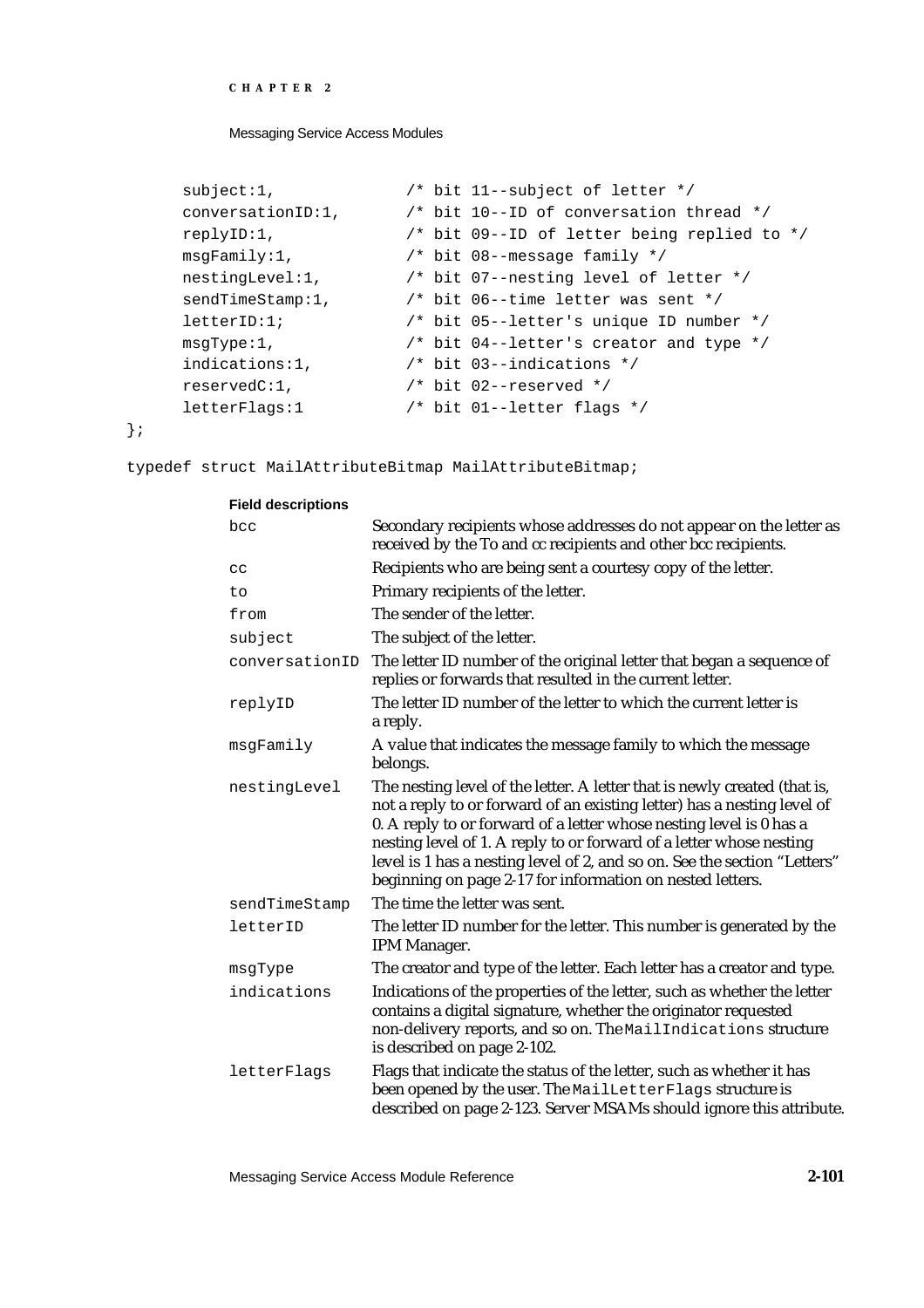#### Messaging Service Access Modules

The following table summarizes letter attributes. In the column headed "O/M", an *M* indicates *mandatory*—that is, this attribute must always be present. An *O* means *optional* the attribute may or may not be present in a letter. In the column headed "F/V", an *F* indicates *fixed*—that is, this attribute has a fixed size—while a *V* means *variable*—the attribute size is variable.

| Constant               | Value | Attribute data type | O/M      | <b>F/V</b> |
|------------------------|-------|---------------------|----------|------------|
| kMailLetterFlagsBit    | 1     | MailLetterFlags     | M        | F          |
| kMailIndicationsBit    | 3     | MailIndications     | M        | F          |
| kMailMsqTypeBit        | 4     | OCECreatorType      | M        | F          |
| kMailLetterIDBit       | 5     | MailLetterID        | M        | F          |
| kMailSendTimeStampBit  | 6     | MailTime            | M        | F          |
| kMailNestingLevelBit   | 7     | MailNestingLevel    | M        | F          |
| kMailMsgFamilyBit      | 8     | <b>OSType</b>       | M        | F          |
| kMailReplyIDBit        | 9     | MailLetterID        | $\Omega$ | F          |
| kMailConversationIDBit | 10    | MailLetterID        | O        | F          |
| kMailSubjectBit        | 11    | RString             | O        | V          |
| kMailFromBit           | 12    | OCERecipient        | M        | V          |
| kMailToBit             | 13    | OCERecipient        | M        | V          |
| kMailCcBit             | 14    | OCERecipient        | Ω        | V          |
| kMailBccBit            | 15    | OCERecipient        | Ω        | V          |

An MSAM should allocate the largest possible buffer for attributes whose size is variable.

#### **Note**

All letter attributes except the letterFlags attribute are stored in the letter header. Both personal and server MSAMs read or set all letter attributes in the letter header. The letterFlags attribute is stored in a letter's message summary. Server MSAMs do not create message summaries and therefore do not set or read a letterFlags attribute for letters they handle. The letterFlags attribute applies only to letters submitted by a personal MSAM.

## **MailIndications**

The MailIndications structure further defines the letter attribute called indications. It is a bit field structure that contains information about several characteristics of the letter, such as what priority level the originator set for the letter, whether it has been sent, what type of reports the originator wants, and so on. An MSAM sets many of these bits for an incoming letter and reads the bits for an outgoing letter.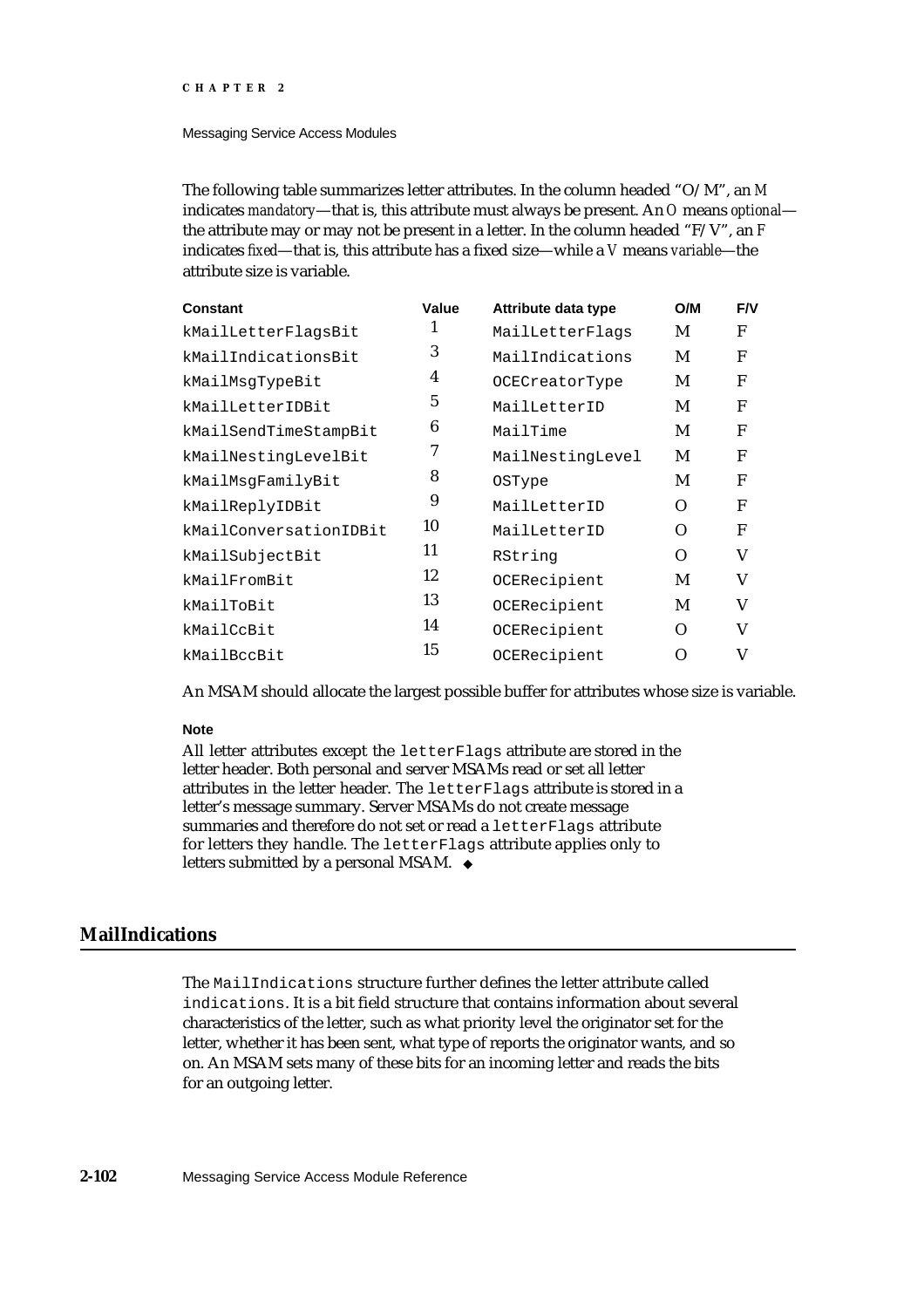Messaging Service Access Modules

The following constants define bits in the MailIndications structure:

| enum                         |          |
|------------------------------|----------|
| kMailOriginalInReportBit     | $= 1$ ,  |
| kMailNonReceiptReportsBit    | $= 3.$   |
| kMailReceiptReportsBit       | $= 4.$   |
| kMailForwardedBit            | $= 5.$   |
| kMailPriorityBit             | $= 6.$   |
| kMailIsReportWithOriginalBit | $= 8.$   |
| kMailIsReportBit             | $= 9.$   |
| kMailHasContentBit           | $= 10$ , |
| kMailHasSiqnatureBit         | $= 11$ , |
| kMailAuthenticatedBit        | $= 12$ , |
| kMailSentBit                 | $= 13$   |
|                              |          |

**Note**

Constants for the hasStandardContent, hasImageContent, and hasNativeContent bit fields are not defined.

```
struct MailIndications {
```

```
unsigned int
```

```
reservedB:16,
hasStandardContent:1,/* letter has a content block */
hasImageContent:1, /* letter has an image block */
hasNativeContent:1, /* letter has a content enclosure */
sent:1, \frac{1}{1} /* letter sent, not just composed */
authenticated:1, /* letter was created and transported with 
                       authentication */
hasSignature:1, \frac{1}{1} /* letter was signed with a digital signature */
hasContent:1, \hspace{1cm} /* this letter or a nested letter has content */
isReport:1, /* not a letter, is really a report */
isReportWithOriginal:1,/* report contains the original letter */
priority:2, /* letter has normal, low, or high priority */
forwarded:1, /* letter contains a forwarded letter */
receiptReports:1, /* originator requests delivery indications */
nonReceiptReports:1, /* originator requests non-delivery indications */
originalInReport:2, /* originator wants original letter enclosed in
                         reports */
```
};

typedef struct MailIndications MailIndications;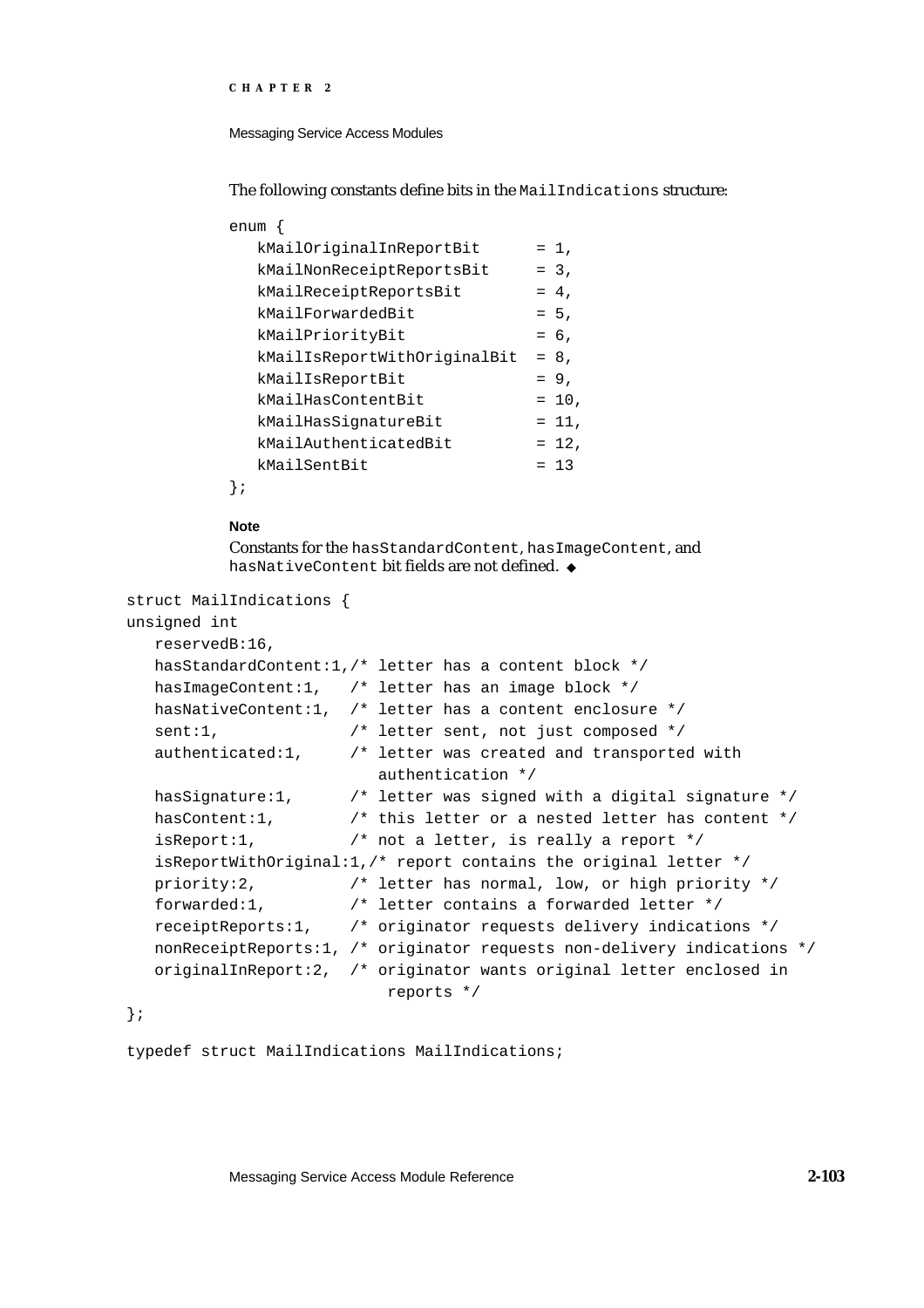```
CHAPTER 2
```
### **Field descriptions**

| hasStandardContent |                                                                                                                                                                                                                                                                                                                                                                                                                                                                                                                                                                                                     |
|--------------------|-----------------------------------------------------------------------------------------------------------------------------------------------------------------------------------------------------------------------------------------------------------------------------------------------------------------------------------------------------------------------------------------------------------------------------------------------------------------------------------------------------------------------------------------------------------------------------------------------------|
|                    | If this bit is set, this letter has a block of type kMailContentType<br>that contains data in standard interchange format.                                                                                                                                                                                                                                                                                                                                                                                                                                                                          |
| hasImageContent    |                                                                                                                                                                                                                                                                                                                                                                                                                                                                                                                                                                                                     |
|                    | If this bit is set, this letter has a block of type kMailImageBodyType<br>that contains data in standard image format.                                                                                                                                                                                                                                                                                                                                                                                                                                                                              |
| hasNativeContent   |                                                                                                                                                                                                                                                                                                                                                                                                                                                                                                                                                                                                     |
|                    | If this bit is set, this letter contains content in the form of a<br>content enclosure.                                                                                                                                                                                                                                                                                                                                                                                                                                                                                                             |
| sent               | If this bit is set, this letter was sent, not just composed. This bit is<br>clear for nested letters and those that exist on disk and have not yet<br>been submitted.                                                                                                                                                                                                                                                                                                                                                                                                                               |
| authenticated      | If this bit is set, this letter was created by an authenticated user and<br>transported over a secure path using the Apple Secure Data Stream<br>Protocol. In release 1, a letter entering an AOCE system via an<br>MSAM is not authenticated. This bit will always be set to 0 on<br>letters read by a personal MSAM. On letters read by a server<br>MSAM, the bit may be set or clear. In either case, it is for<br>the MSAM's information only.                                                                                                                                                  |
| hasSignature       | If this bit is set, the sender signed the letter with a digital signature.<br>The signature applies to the letter as a whole. If a portion of the<br>letter is signed, the bit is not set. See the chapter "Digital Signature<br>Manager" in Inside Macintosh: AOCE Application Interfaces for<br>information about digital signatures. The AOCE software sets this<br>bit to 0 for letters submitted by an MSAM. If this bit is set for an<br>outgoing letter, the MSAM can ignore it or add a note to the letter<br>indicating that the letter was originally signed with a digital<br>signature. |
| hasContent         | If this bit is set, this letter, or a letter nested within it, contains<br>content. The content can be a content block, an image block,<br>or a content enclosure. Although this bit doesn't indicate the<br>type of content or the nesting level at which the content exists,<br>it provides useful information to AOCE letter applications that<br>display letter content by indicating if a letter has some type of<br>content at some nesting level.                                                                                                                                            |
| isReport           | If this bit is set, this is an IPM report. Because an IPM report is not a<br>report that an MSAM creates or receives, you never set this bit for a<br>report that you create, nor will it be set on a report that you receive.<br>For more information about reports, see the section "Reports" on<br>page 2-23. IPM reports are discussed in the chapter "Interprogram<br>Messaging Manager" in Inside Macintosh: AOCE Application<br>Interfaces.                                                                                                                                                  |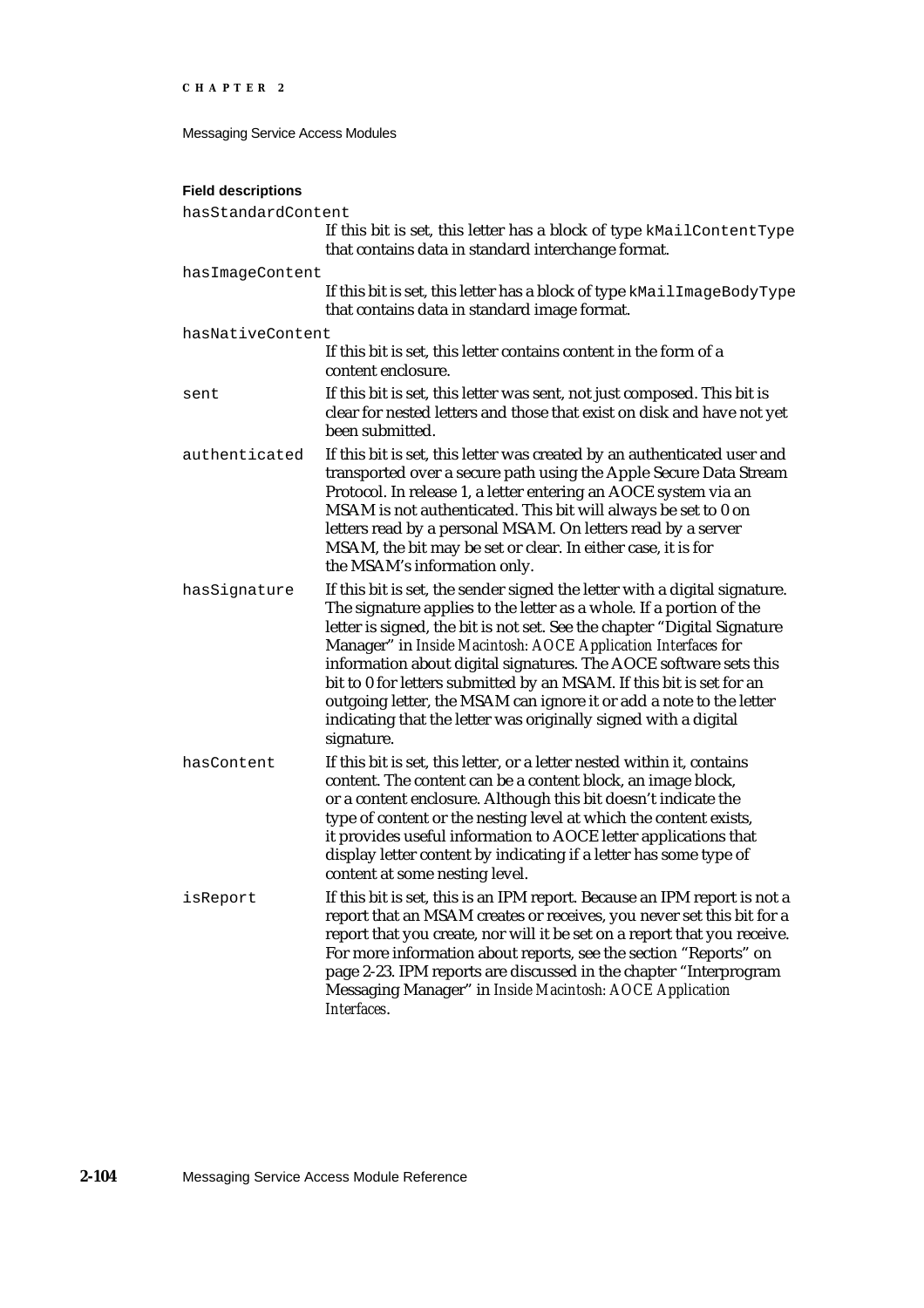Messaging Service Access Modules

```
isReportWithOriginal
                    If this bit is set, this is an IPM report that contains the original letter 
                    to which the report pertains. Because an IPM report is not a report 
                    that an MSAM creates or receives, you never set this bit for a report 
                    that you create, nor will it be set on a report that you receive. For 
                    more information about reports, see the section "Reports" on 
                    page 2-23. IPM reports are discussed in the chapter "Interprogram 
                    Messaging Manager" in Inside Macintosh: AOCE Application 
                    Interfaces.
priority The priority of the letter, as set by the sender. This 2-bit field can be 
                    set to any of the following values: kIPMNormalPriority,
                   kIPMLowPriority, or kIPMHighPriority. 
                   enum {
                       kIPMAnyPriority = 0, /* not used by MSAM */kIPMNormalPriority = 1,
                       kIPMLowPriority,
                       kIPMHighPriority
                   };
                    It is up to the recipient to decide how to handle letters of 
                    different priorities.
forwarded If this bit is set, this letter is a forwarded letter. 
receiptReports If this bit is set, the originator of this letter has requested a report 
                    containing delivery indications.
nonReceiptReports
                    If this bit is set, the originator of this letter has requested a report 
                    containing non-delivery indications.
originalInReport
                   This 2-bit field can be set to either of the following values:
                   enum {
                       kMailNoOriginal = 0,kMailEncloseOnNonReceipt= 3
                   };
                   If this field is set to kMailNoOriginal, the originator of this letter 
                    specified that the original letter not be enclosed in reports. If this 
                    field is set to kMailEnclosedOnNonReceipt, the originator of 
                    this letter specified that the original letter be enclosed in reports
```
containing non-delivery indications. An MSAM ignores this field and never includes a copy of the original letter in a report it creates. The AOCE toolbox is responsible for including originals when

Messaging Service Access Module Reference **2-105**

appropriate.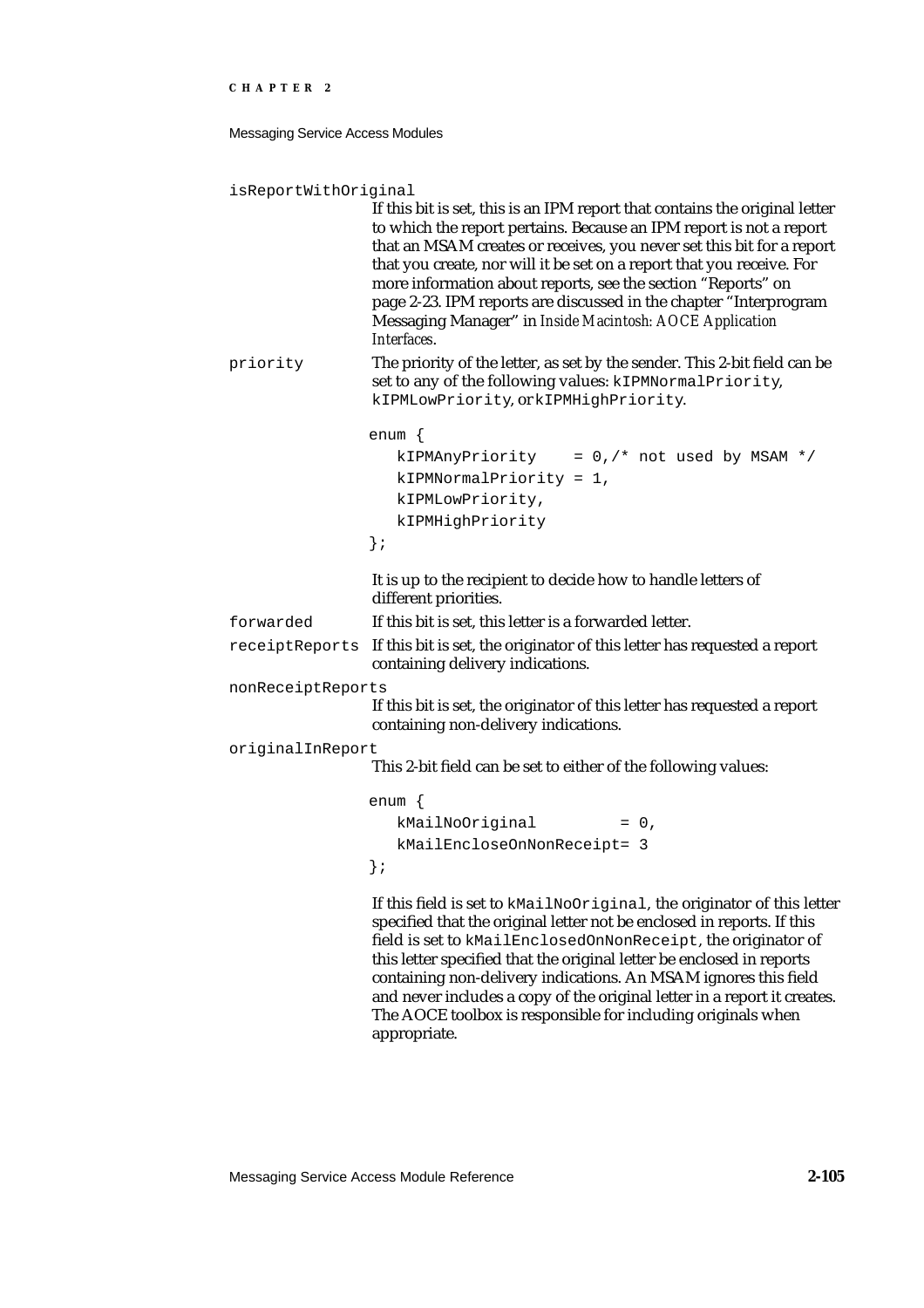#### Messaging Service Access Modules

The following table indicates who sets the bits in the MailIndications structure for an incoming letter. In the column labeled "Responsible for setting," *MSAM* refers to both personal and server MSAMs.

| <b>MailIndications bit field</b> | <b>Responsible for setting</b> |
|----------------------------------|--------------------------------|
| hasStandardContent               | <b>MSAM</b>                    |
| hasImageContent                  | MSAM                           |
| hasNativeContent                 | <b>MSAM</b>                    |
| sent                             | <b>IPM Manager</b>             |
| authenticated                    | <b>IPM Manager</b>             |
| hasSignature                     | <b>IPM Manager</b>             |
| hasContent                       | <b>MSAM</b>                    |
| isReport                         | Not applicable                 |
| isReportWithOriginal             | Not applicable                 |
| priority                         | <b>MSAM</b>                    |
| forwarded                        | MSAM                           |
| receiptReports                   | <b>MSAM</b>                    |
| nonReceiptReports                | <b>MSAM</b>                    |
| originalInReport                 | MSAM                           |

### The Recipient Structures

The structures in this section define the sender or receiver of a message. You use these structures when you get recipient information from a message that you have opened or when you put recipient information into a message that you are creating. The chapter "Interprogram Messaging Manager" in *Inside Macintosh: AOCE Application Interfaces* also describes the OCERecipient and OCEPackedRecipient structures. The structures are described here from the perspective of an MSAM's use of them.

### **OCERecipient**

The OCERecipient structure completely specifies an address. It should contain whatever information is needed to deliver a message to that address.

You use an OCERecipient structure to specify a reply address when you call the MSAMPutMsgHeader function.

An OCERecipient structure is the unpacked form of the OCEPackedRecipient structure (described next). The utility routines OCEPackRecipient and OCEUnpackRecipient allow you to transform the address information from one format to the other. The routines are described in the chapter "Interprogram Messaging Manager" in *Inside Macintosh: AOCE Application Interfaces*.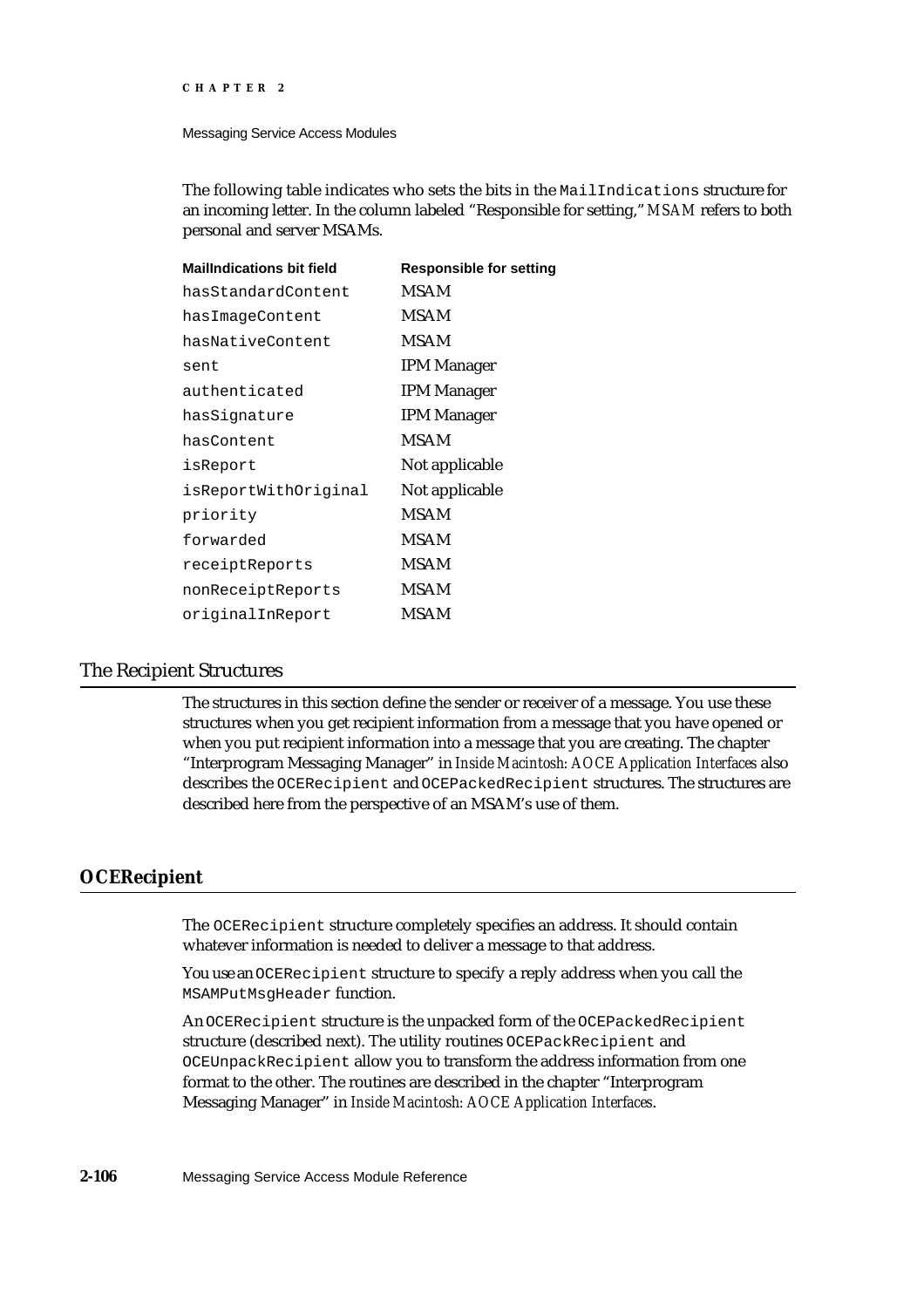Messaging Service Access Modules

```
struct OCERecipient {
  RecordID* entitySpecifier;
  OSType extensionType;
  unsigned short extensionSize;
  Ptr extensionValue;
};
```
#### **Field descriptions**

entitySpecifier

| CIILLLYSPECTTTCT |                                                                                                                                                                                                                                                                                                                                                                                                                        |
|------------------|------------------------------------------------------------------------------------------------------------------------------------------------------------------------------------------------------------------------------------------------------------------------------------------------------------------------------------------------------------------------------------------------------------------------|
|                  | Pointer to a RecordID structure. The record ID contains part of the<br>address. The section "AOCE Addresses" beginning on page 2-23<br>explains what each field of the RecordID structure should contain<br>when it holds either an AOCE address or an external address.                                                                                                                                               |
| extensionType    | Identifies the type of messaging system with which this recipient is<br>associated. It determines the format and the meaning of the data<br>pointed to by the extensionValue field. You must provide an<br>extension type.                                                                                                                                                                                             |
| extensionSize    | The number of bytes in the extensionValue field.                                                                                                                                                                                                                                                                                                                                                                       |
| extensionValue   | A pointer to the part of the address that is specific to the messaging<br>system. You should provide the address extension information in an<br>RString structure. This allows the information to be displayed<br>properly to the user and allows the user to create new addresses of<br>this type using the type-in addressing feature. (Type-in addressing<br>is a feature of PowerTalk software's human interface.) |

Table 2-5 on page 2-30 and Table 2-4 on page 2-29 list the contents of each field in an OCERecipient structure for an AOCE address and an external address, respectively.

typedef OCERecipient MailRecipient;

The MailRecipient structure is defined as an OCERecipient data type. You use it in exactly the same way as you would an OCERecipient structure. You provide a MailRecipient structure to specify a recipient of a letter or a report when you call the MSAMPutRecipient or MSAMCreateReport function, respectively.

### **OCEPackedRecipient**

An OCEPackedRecipient structure is the packed form of the OCERecipient structure (described in the previous section).

You cannot read the packed address directly. Before you can read it, you must convert it to the unpacked format using the OCEUnpackRecipient utility routine. The utility routines OCESizePackedRecipient, OCEGetRecipientType, and OCESetRecipientType allow you to manipulate an OCEPackedRecipient structure. They are described in the chapter "Interprogram Messaging Manager" in *Inside Macintosh: AOCE Application Interfaces*.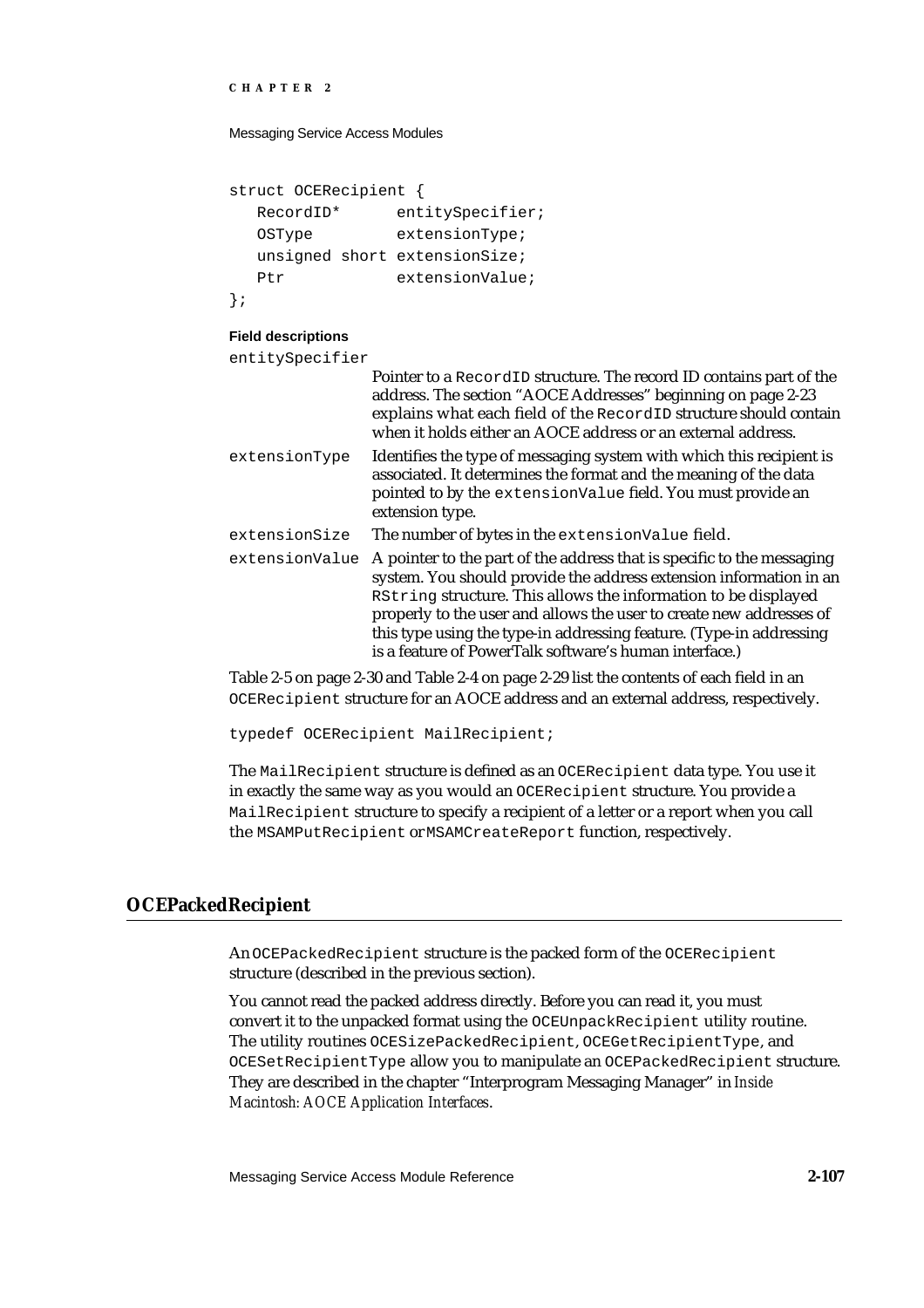```
CHAPTER 2
```
A structure of type OCEPackedRecipient is a minimum-sized structure and should not be allocated on the stack. Instead, use the NewPtr or NewHandle routine to allocate the structure.

```
struct OCEPackedRecipient {
   unsigned short dataLength; /* length of recipient data */
   Byte data[kOCEPackedRecipientMaxBytes];
};
Field descriptions
dataLength Length of the packed recipient address that immediately follows 
               this field. 
data Packed recipient address.
```
## **MailOriginalRecipient**

The MailOriginalRecipient structure consists of a single field, index, that contains an index value for a given recipient. The MailOriginalRecipient structure is a model of how address information is stored in a buffer. It is always followed immediately by an OCEPackedRecipient structure that contains the address information of that recipient. The MSAMGetRecipients function returns recipient information in MailOriginalRecipient format when you call the function requesting information about recipients of a particular type (From, To, cc, or bcc).

```
struct MailOriginalRecipient {
   short index; /* index for recipient *//* followed by OCEPackedRecipient structure */
};
typedef struct MailOriginalRecipient MailOriginalRecipient;
Field descriptions
index An absolute index value associated with the recipient.
```
### **MailResolvedRecipient**

The MailResolvedRecipient structure contains an index value for the recipient, an indication of whether the recipient is a bcc recipient, and a Boolean value that indicates whether you are responsible for delivering the message to this recipient. The MailResolvedRecipient structure is a model of how address information is stored in a buffer. The fields of the structure are always followed immediately by an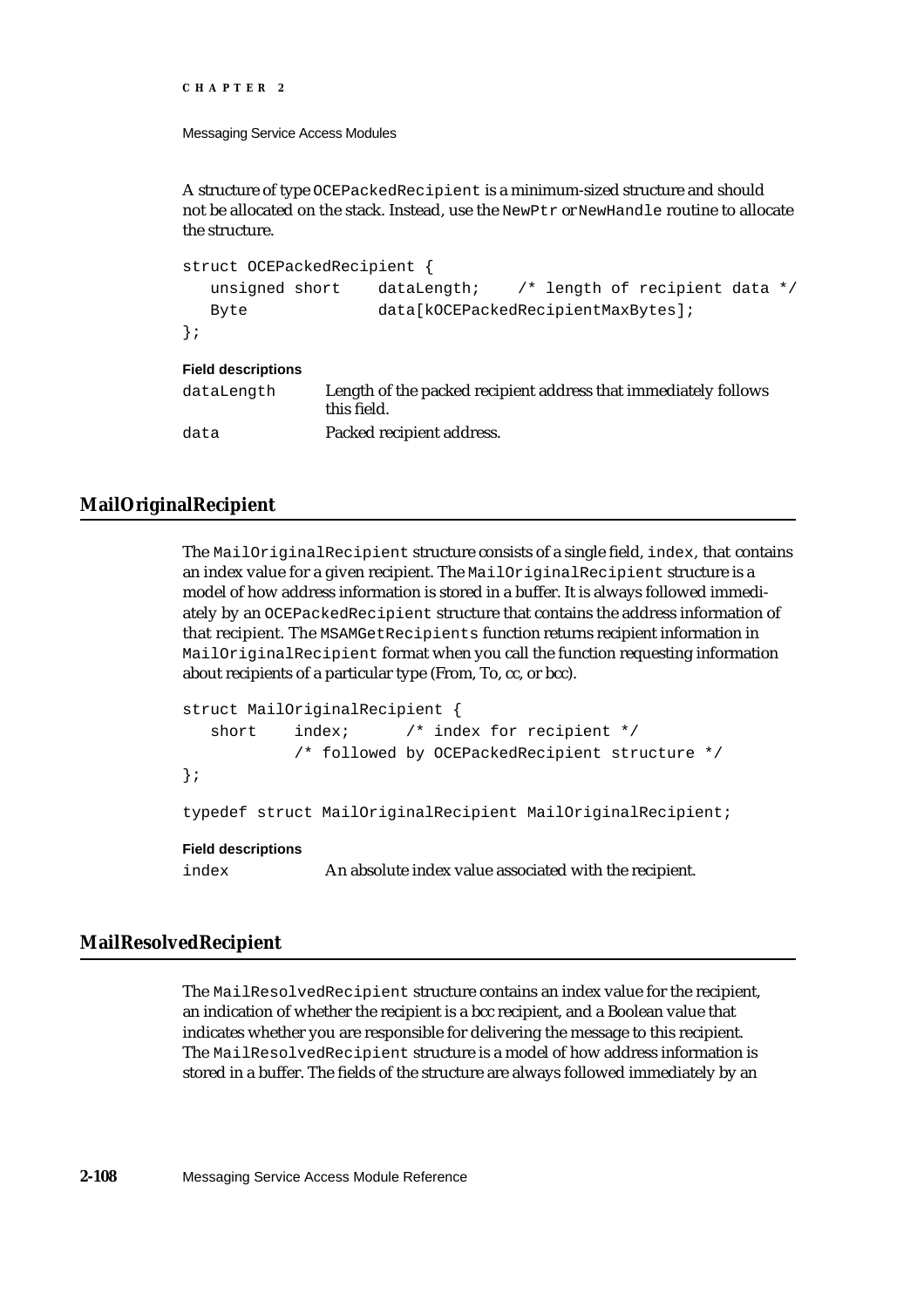Messaging Service Access Modules

OCEPackedRecipient structure that contains the address information of the recipient. The MSAMGetRecipients function returns recipient information in MailResolvedRecipient format when you call the function requesting information about resolved recipients.

```
struct MailResolvedRecipient {
  short index; \frac{1}{2} index for recipient */
  short recipientFlags;/* recipient information */
  Boolean responsible; /* responsible for delivery? */
  Byte padByte;
              /* followed by OCEPackedRecipient structure */
};
```
typedef struct MailResolvedRecipient MailResolvedRecipient;

#### **Field descriptions**

| index          | An absolute index value associated with the recipient. You need this<br>value when you call the MSAMPutRecipientReport function to<br>identify the recipient to whom the report pertains. The index is also<br>useful if you want to match an original recipient with a resolved<br>recipient. |
|----------------|------------------------------------------------------------------------------------------------------------------------------------------------------------------------------------------------------------------------------------------------------------------------------------------------|
| recipientFlags | A value that tells you if this recipient is a bcc recipient. Use<br>the mask kIPMBCCRecMask to determine if this recipient is<br>a bcc recipient.                                                                                                                                              |
| responsible    | A Boolean value that is set to true if you are responsible for<br>sending the message to this recipient.                                                                                                                                                                                       |

### The Segment Types

A content block (type kMailContentType) contains the body or main content of a letter in standard interchange format (see the section "Letters" beginning on page 2-17 for more information about interchange format). A content block consists of segments of data in plain text, styled text, picture, sound, or movie format. The MailSegmentType data type identifies one of the five standard data segment types. The MailSegmentMask data type specifies one or more of these segment types. You read and write content blocks with the MSAMGetContent (page 2-150) and MSAMPutContent functions (page 2-186).

### **MailSegmentType**

A variable of the MailSegmentType data type specifies the format of data in a data segment.

typedef unsigned short MailSegmentType;

Messaging Service Access Module Reference **2-109**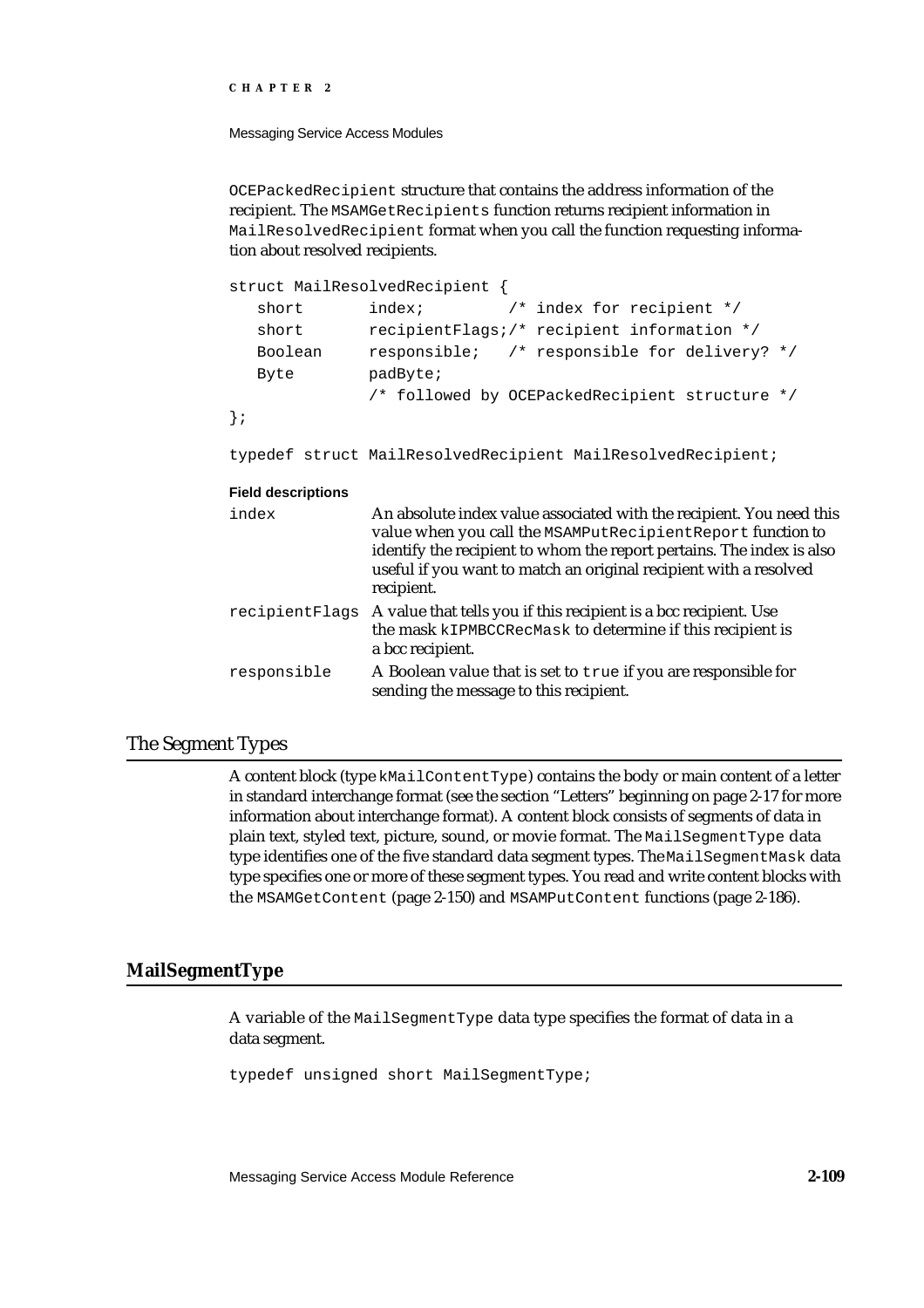```
CHAPTER 2
```
A variable of type MailSegmentType can contain one of the following values:

```
enum { /* values of MailSegmentType */
  kMailInvalidSegmentType = 0,kMailTextSegmentType = 1,
  kMailPictSeqmentType = 2,kMailSoundSeqmentType = 3,kMailStyledTextSegmentType = 4,
  kMailMovieSegmentType = 5};
```

```
Constant descriptions
```

```
kMailInvalidSegmentType
                   This value is included as a convenience. An MSAM can initialize a 
                   variable of type MailSegmentType to this known value before 
                   calling the MSAMGetContent function. 
kMailTextSegmentType
                   The segment contains plain text in one or more character sets. The 
                   text data must consist of 1-byte or 2-byte character codes, 
                   depending on the character set (Roman, Arabic, Kanji, and so on).
kMailPictSegmentType
                   The segment contains picture data in PICT format. For more 
                   information about PICT format, see Inside Macintosh: Imaging With 
                   QuickDraw.
kMailSoundSegmentType
                   The segment contains data in Audio Interchange File Format 
                    (AIFF). For more information about AIFF format, see Inside 
                   Macintosh: More Macintosh Toolbox.
kMailStyledTextSegmentType
                   The segment contains text and a StScrpRec structure containing 
                   the style information corresponding to that text. The text data 
                   consists of 1-byte or 2-byte character codes, depending on the 
                   character set (Roman, Arabic, Kanji, and so on). For more 
                   information on the StScrpRec structure, the style record, and the 
                   style table, see Inside Macintosh: Text.
kMailMovieSegmentType
                   The segment contains QuickTime movie data in QuickTime movie 
                   file format ('MooV'). For more information about the 'MooV' file 
                   format, see Inside Macintosh: QuickTime.
```
### **MailSegmentMask**

You use the MailSegmentMask data type to indicate the kinds of data segments that you want to read when you call the MSAMGetContent function.

typedef unsigned short MailSegmentMask;

**2-110** Messaging Service Access Module Reference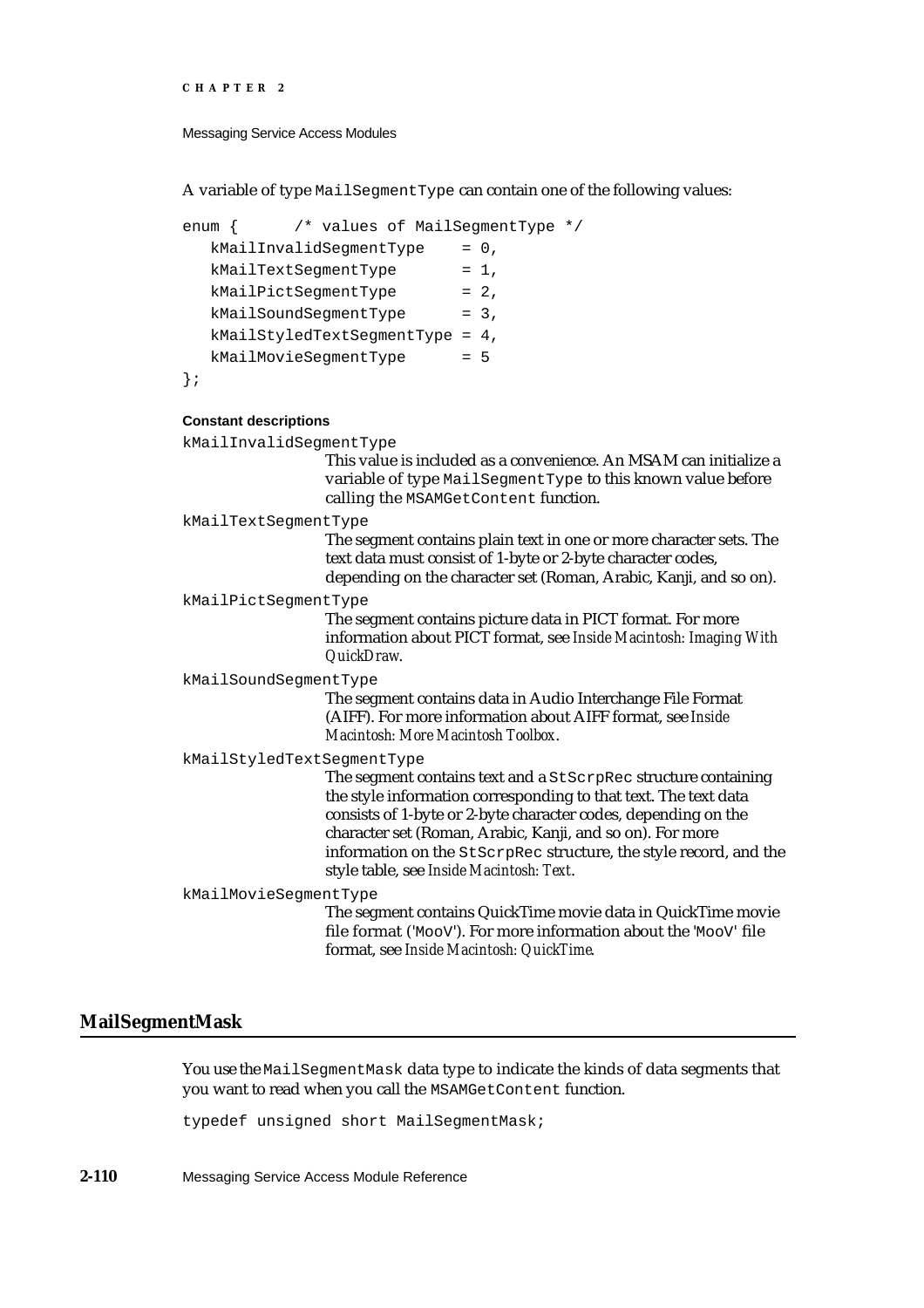```
CHAPTER 2
```
The bits in the segment mask are defined as follows:

```
enum {
   kMailTextSegmentBit,
   kMailPictSegmentBit,
   kMailSoundSegmentBit,
   kMailStyledTextSegmentBit,
   kMailMovieSegmentBit
};
```
You can use a combination of the following values to set bits in the segment mask:

```
enum { /* values of MailSeqmentMask */kMailTextSeqmentMask = 1L<<kMailTextSeqmentBit,
  kMailPictSegmentMask = 1L<<kMailPictSegmentBit,
  kMailSoundSegmentMask = 1L<<kMailSoundSegmentBit,
  kMailStyledTextSegmentMask = 1L<<kMailStyledTextSegmentBit,
  kMailMovieSegmentMask = 1L<<kMailMovieSegmentBit
};
```
## The Enclosure Information Structure

You add an enclosure to a letter by calling the MSAMPutEnclosure function. The function takes a MailEnclosureInfo structure as input. This structure describes the enclosure being added to the letter.

### **MailEnclosureInfo**

You pass a MailEnclosureInfo structure to the MSAMPutEnclosure function when you enclose a file that resides in memory.

```
struct MailEnclosureInfo {
  StringPtr enclosureName;
                         /* name of the enclosure */
  CInfoPBPtr catInfo; /* HFS catalog info about enclosure*/
  StringPtr comment; /* comment for Get Info window */
  Ptr icon /* icon for enclosure file */
};
typedef struct MailEnclosureInfo MailEnclosureInfo;
```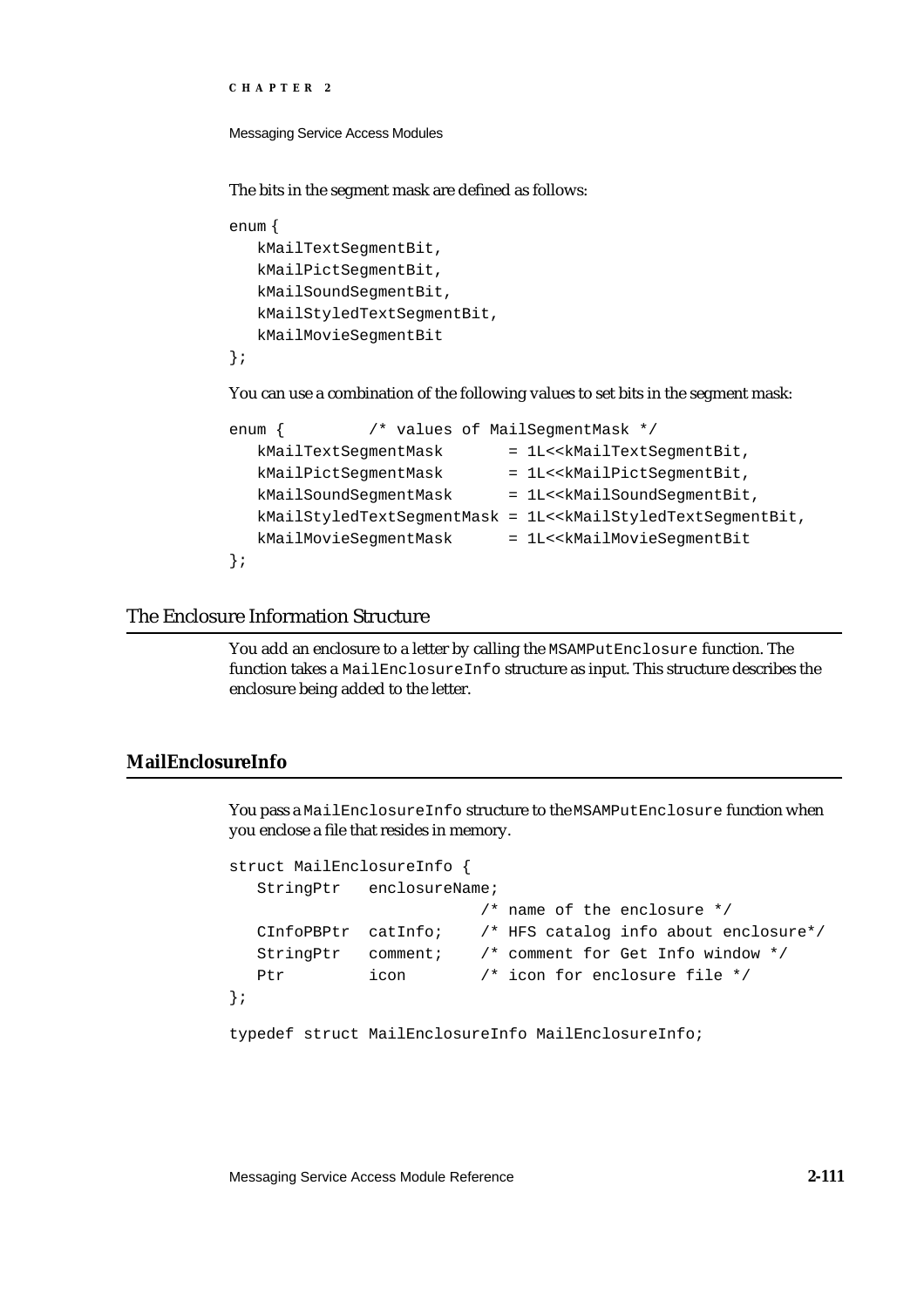Messaging Service Access Modules

### **Field descriptions**

| enclosureName | A pointer to the name of the file that you want to enclose. Format<br>the filename as a Pascal-style string-that is, add a leading length<br>byte. The name must be 1 to 31 bytes long, excluding the length<br>byte, and must not contain colons (:).                                                                                                                                                                                                                                                                                                                                                                                                                                                                                                                                                                                                                                                                                                                                                                   |
|---------------|--------------------------------------------------------------------------------------------------------------------------------------------------------------------------------------------------------------------------------------------------------------------------------------------------------------------------------------------------------------------------------------------------------------------------------------------------------------------------------------------------------------------------------------------------------------------------------------------------------------------------------------------------------------------------------------------------------------------------------------------------------------------------------------------------------------------------------------------------------------------------------------------------------------------------------------------------------------------------------------------------------------------------|
| catInfo       | A pointer to a fully specified CInfoPBRec structure (defined in<br>Inside Macintosh: Files), which is returned by the PBGetCatInfo<br>function. Set the fields for which you cannot obtain appropriate<br>values to 0, with the exception of the ioNamePtr and<br>ioFlFndrInfo fields. Ignore the ioNamePtr field because you<br>pass the filename in the enclosureName field. The first 8 bytes of<br>the ioFlFndrInfo field contain values for the file's type and<br>creator. Because the type and creator determine the application<br>associated with the file and the icon that the Finder displays for that<br>file, omitting a value for the ioFlFndrInfo field renders the file<br>unusable. Therefore, you should make every attempt to provide<br>meaningful values for the file's creator and type. If you do not<br>know the application associated with the file, set the creator field<br>to four question marks ('????'). If you do not know the file's type,<br>set the type field to ('????') as well. |
| comment       | A pointer to a Pascal-style string containing the file's comment; it is<br>the information that the Get Info command in the Finder displays<br>for the file. The string cannot be longer than 199 characters,<br>excluding the length byte. The Finder truncates a longer string<br>when it places the file on an HFS volume. If the file has no<br>comment, set the comment field to nil.                                                                                                                                                                                                                                                                                                                                                                                                                                                                                                                                                                                                                               |
| icon          | A pointer to the file's icon: the standard black-and-white icon (32 by<br>32 bits) consisting of 128 bytes of bitmap followed by 128 bytes of<br>mask. Enclosures in a letter are stored in AppleSingle format.<br>AppleSingle format typically provides a single black-and-white<br>icon so that non-Macintosh file systems can easily read an icon<br>without needing to know how to get at the icon resources stored<br>in AppleSingle format. This field preserves compatibility with<br>AppleSingle format. It is not used by AOCE software. You can set<br>this field to nil.                                                                                                                                                                                                                                                                                                                                                                                                                                      |

## The Image Block Information Structure

You use the TPfPgDir structure when reading or writing an image block.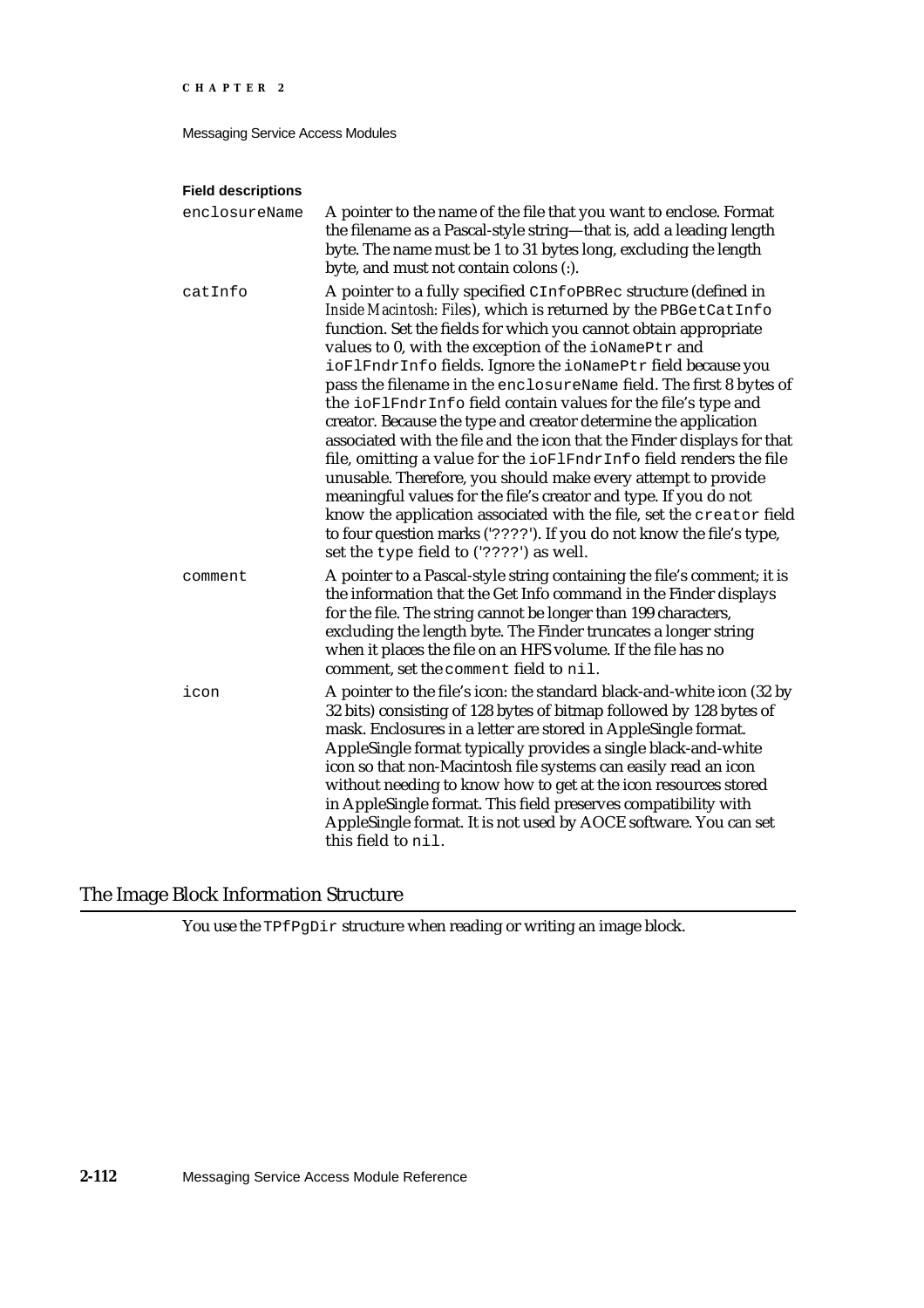```
CHAPTER 2
```
## **TPfPgDir**

An image block starts with an image block information structure (the  $T^{\text{FPqDir}}$  data type defined by the Printing Manager), followed by a series of PICT elements.

```
struct TPfPgDir{
  short iPages; /* number of pages in image block */
  long iPgPos[129]; /* array [0..iPfMaxPgs] of offsets */
};
```
### **Field descriptions**

| iPages | The number of pages in the image. The image block contains one<br>PICT for each page.                          |
|--------|----------------------------------------------------------------------------------------------------------------|
| iPqPos | An array of offsets from the start of the block to the picture elements<br>that follow the TPfPqDir structure. |

The iPgPos array contains offsets to the picture elements that follow the  $TPFpghir$ structure. The offset from the start of the image block to the image of page *n +* 1 is iPgPos[*n*] (because page numbers start at 1 and the array elements start at 0). The array contains  $iPqPos[n+1]$  elements for a document of *n* pages. The last element is the offset of the end of the last page from the beginning of the block. You can determine the size of a page by subtracting the offset of the current page from the offset of the next page, that is, the size of page *n* is  $iPgPos[n]-ipgPos[n-1]$ *.* 

## The High-Level Event Structures

The MailEPPCMsg, SMCA, OCESetupLocation, MailLocationFlags, and MailLocationInfo structures are used in conjunction with high-level events.

## **MailEPPCMsg**

When you call the AcceptHighLevelEvent function after receiving an AOCE high-level event, the function returns a buffer that contains a MailEPPCMsg structure.

```
struct MailEPPCMsg {
  short version; \frac{1}{2} /* message version */
  union {
     SMCA * theSMCA; /* pointer to SMCA */
     long sequenceNumber; /* letter sequence number */
     MailLocationInfo locationInfo;/* location information */
  } u;
};
typedef struct MailEPPCMsg MailEPPCMsg;
```
Messaging Service Access Module Reference **2-113**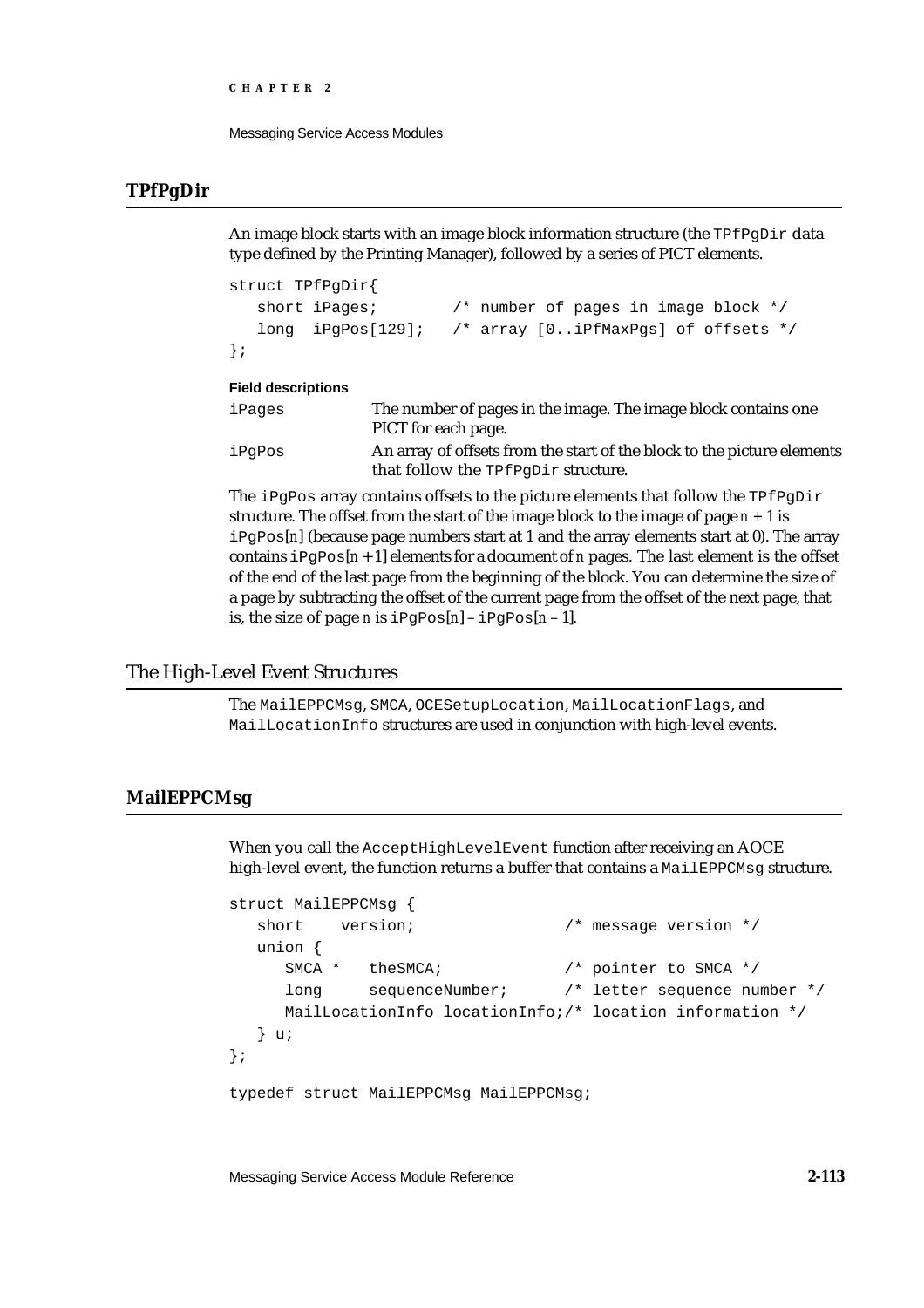```
CHAPTER 2
```
#### **Field descriptions**

| version          | The version number of the AOCE high-level event. You should<br>verify that this version number matches the value of the<br>kMailEPPCMsgVersion constant in the PowerTalk interface files<br>you used when you built your MSAM.                                                                                  |
|------------------|-----------------------------------------------------------------------------------------------------------------------------------------------------------------------------------------------------------------------------------------------------------------------------------------------------------------|
| u.theSMCA        | A pointer to an SMCA structure that contains additional information<br>relevant to the event. The IPM Manager uses this field when it<br>sends any of the following events: kMailEPPCCreateSlot,<br>kMailEPPCModifySlot, kMailEPPCDeleteSlot,<br>kMailEPPCMsgOpened, kMailEPPCSendImmediate,<br>kMailEPPCAdmin. |
| u.sequenceNumber | The sequence number of the letter to which the event applies.<br>The IPM Manager uses this field when it sends either the<br>kMailEPPCInOUpdate or kMailEPPCDeleteOutOMsq event.                                                                                                                                |
|                  | u. locationInfo AMailLocationInfo structure. The IPM Manager uses this field<br>when it sends the kMailEPPCLocationChanged event.                                                                                                                                                                               |

## **SMCA**

The shared memory communication area, defined by the SMCA structure, is used to pass information between the IPM Manager and an MSAM, in addition to the data passed in the EventRecord structure.

```
struct SMCA {
   unsigned short smcaLength; /* length of entire SMCA
                                     (including the length field) */
   OSErr result; /* result code */
   long userBytes; /* event-specific data */
   union{
      CreationID slotCID; /* creation ID of record
                                     containing slot information */
      long msgHint; /* message reference value */
   } u;
};
typedef struct SMCA SMCA;
Field descriptions
smcaLength The total length of the SMCA structure, including the 2 bytes for the 
                 smcaLength field itself. The IPM Manager sets this field.
result You set this field to acknowledge receipt of the event to the IPM 
                 Manager or to indicate that you have handled the event. Set it to the 
                 noErr result code to acknowledge receipt of the event or to report 
                 success. Otherwise, set it to an MSAM-defined error code. See the 
                 individual event descriptions for details.
```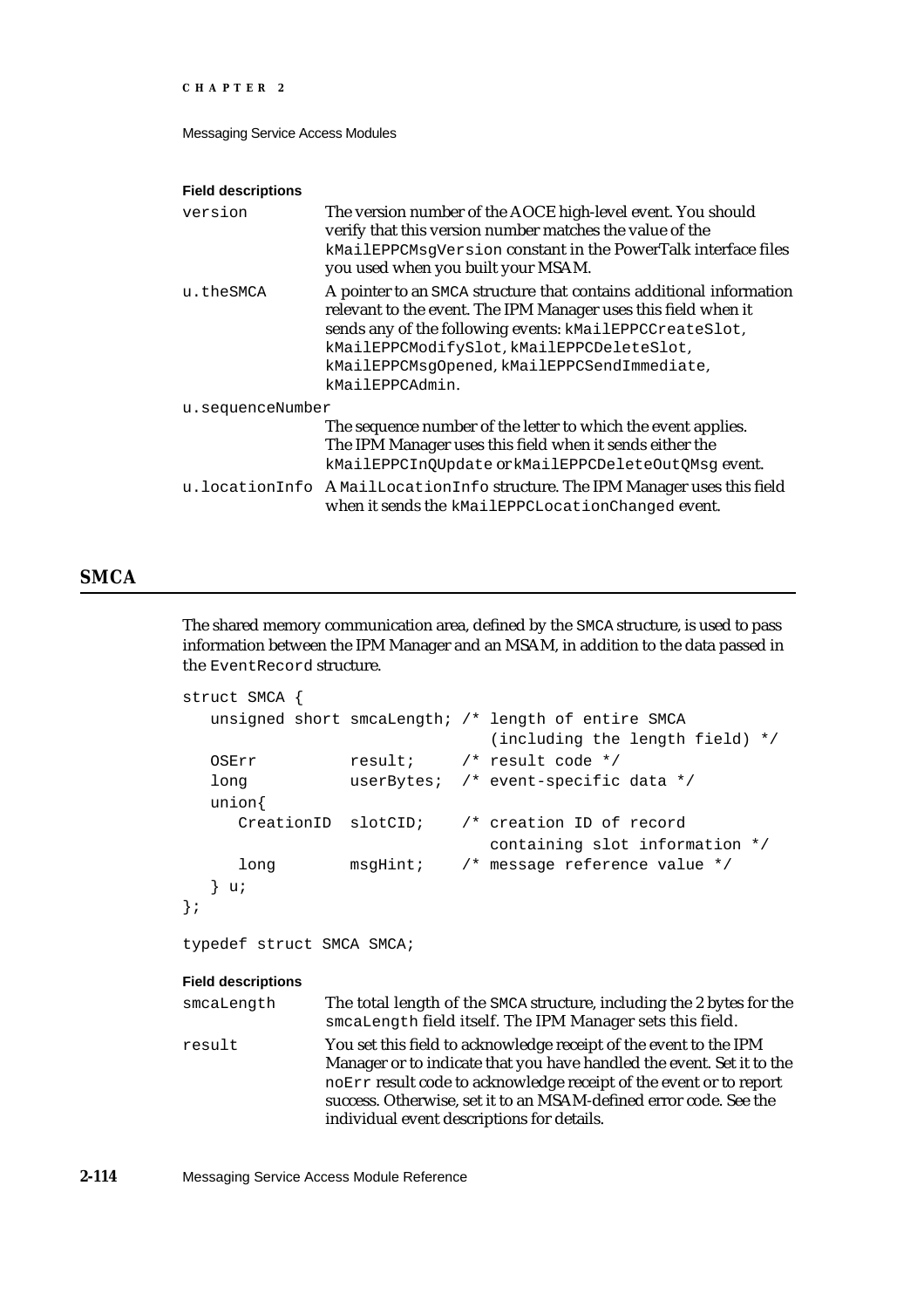Messaging Service Access Modules

| userBytes | The interpretation of this field is dependent on the particular event<br>that is being processed. See the individual event descriptions for<br>information on how this field is used for that event.                                                                      |
|-----------|---------------------------------------------------------------------------------------------------------------------------------------------------------------------------------------------------------------------------------------------------------------------------|
| u.slotCID | If the event applies to a particular slot, this field contains the<br>creation ID of the slot's record in the Setup catalog. If the event<br>applies to the MSAM as a whole, this field contains 0. The IPM<br>Manager sets this field. It is irrelevant to server MSAMs. |
| u.msqHint | A reference value associated with a specific letter. The IPM Manager<br>sets this field.                                                                                                                                                                                  |

### **OCESetupLocation**

The OCESetupLocation data type defines the current system location.

```
typedef char OCESetupLocation;
```
The values 0–8 are valid values for a variable of type OCESetupLocation. Values 1–8 refer to an actual location. The value 0 is a special case that indicates the offline or disconnected state. When the current system location is 0, a personal MSAM should not be executing.

The following enumeration defines constants for two of the valid values of type OCESetupLocation:

```
enum {
  kOCESetupLocationNone = 0, /* disconnect state */
  kOCESetupLocationMax = 8 /* maximum location value */
};
```
### **MailLocationFlags**

The MailLocationFlags data type defines a bit array. Each bit corresponds to a system location. If the bit is set, the slot to which the location flags apply is active at that location. The MailLocationFlags data type is used in the MailLocationInfo and MailStandardSlotInfoAttribute structures.

typedef unsigned char MailLocationFlags;

A system location is identified by a value ranging from 1 to 8. To test a bit in a variable of type MailLocationFlags, the following mask is defined:

#define MailLocationMask(locationNumber) (1<<((locationNumber)-1))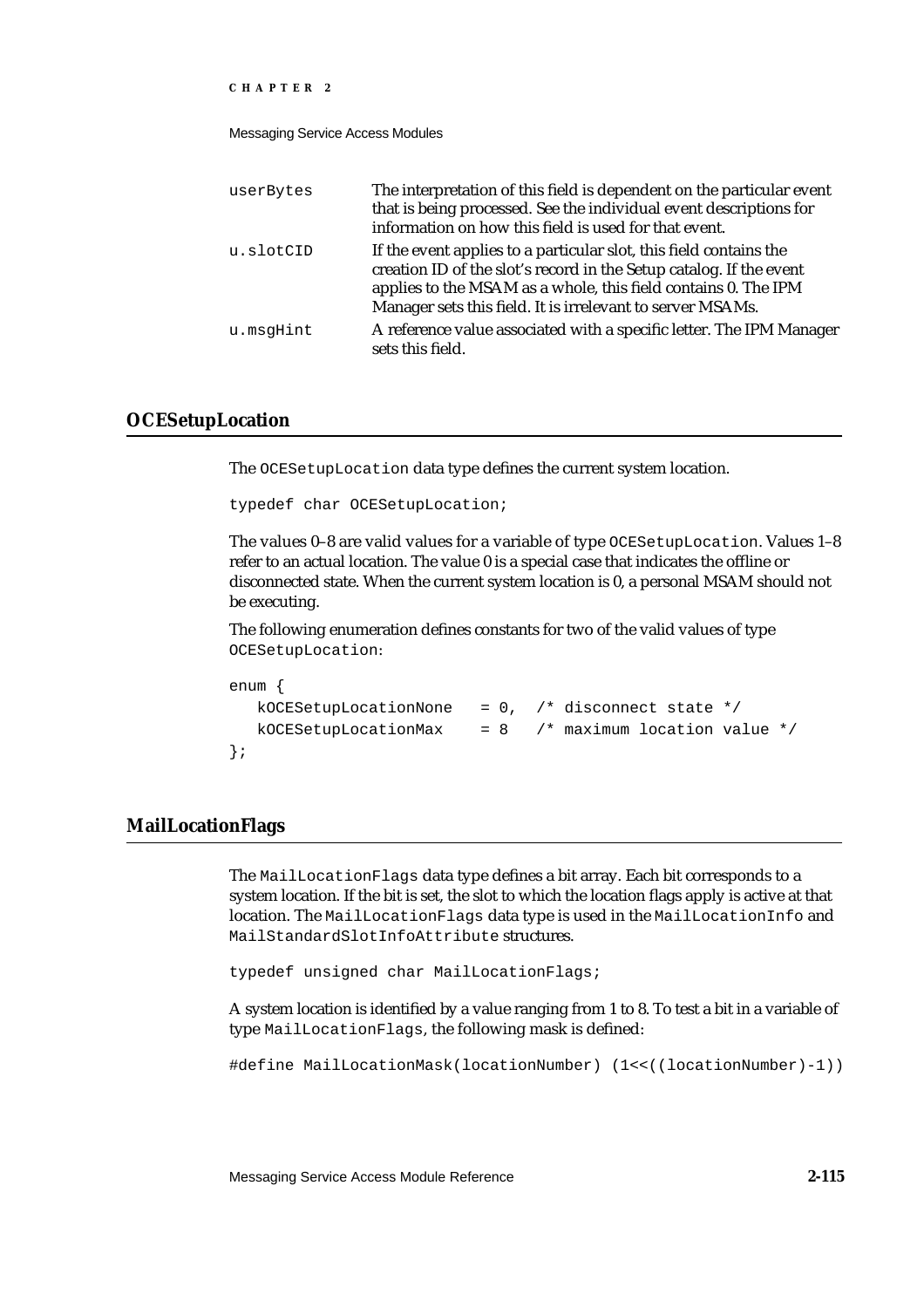Messaging Service Access Modules

Note that for the special location value 0, which corresponds to the disconnected or offline state, the mask value is 0. The slot is inactive at all locations when the current system location is 0.

## **MailLocationInfo**

The MailLocationInfo structure contains the current system location and a bit array defining the locations at which a given slot is active. The MailLocationInfo structure is part of the MailEPPCMsg structure. A personal MSAM receives a MailLocationInfo structure when it receives a kMailEPPCLocationChanged event.

```
struct MailLocationInfo {
   OCESetupLocation location; /* the current location */
   MailLocationFlags active; /* slot's location flags */
};
typedef struct MailLocationInfo MailLocationInfo;
Field descriptions
location A value that identifies the current system location. It may contain 
                any integer value between 0–8. 
active A bit array that defines whether or not a given slot is active at each 
                system location.
```
## The Server MSAM Administrative Event Structures

The IPM Manager provides a server MSAM with administrative information by means of the kMailEPPCAdmin high-level event (page 2-235).

## **SMSAMAdminCode**

The SMSAMAdminCode data type defines a set of codes for server MSAM administrative actions.

typedef unsigned short SMSAMAdminCode;

A variable of type SMSAMAdminCode can have any of the following values:

enum {

```
kSMSAMNotifyFwdrSetupChange= 1,
  kSMSAMNotifyFwdrNameChange = 2,
  kSMSAMNotifyFwdrPwdChange = 3,
  kSMSAMGetDynamicFwdrParams = 4
};
```
**2-116** Messaging Service Access Module Reference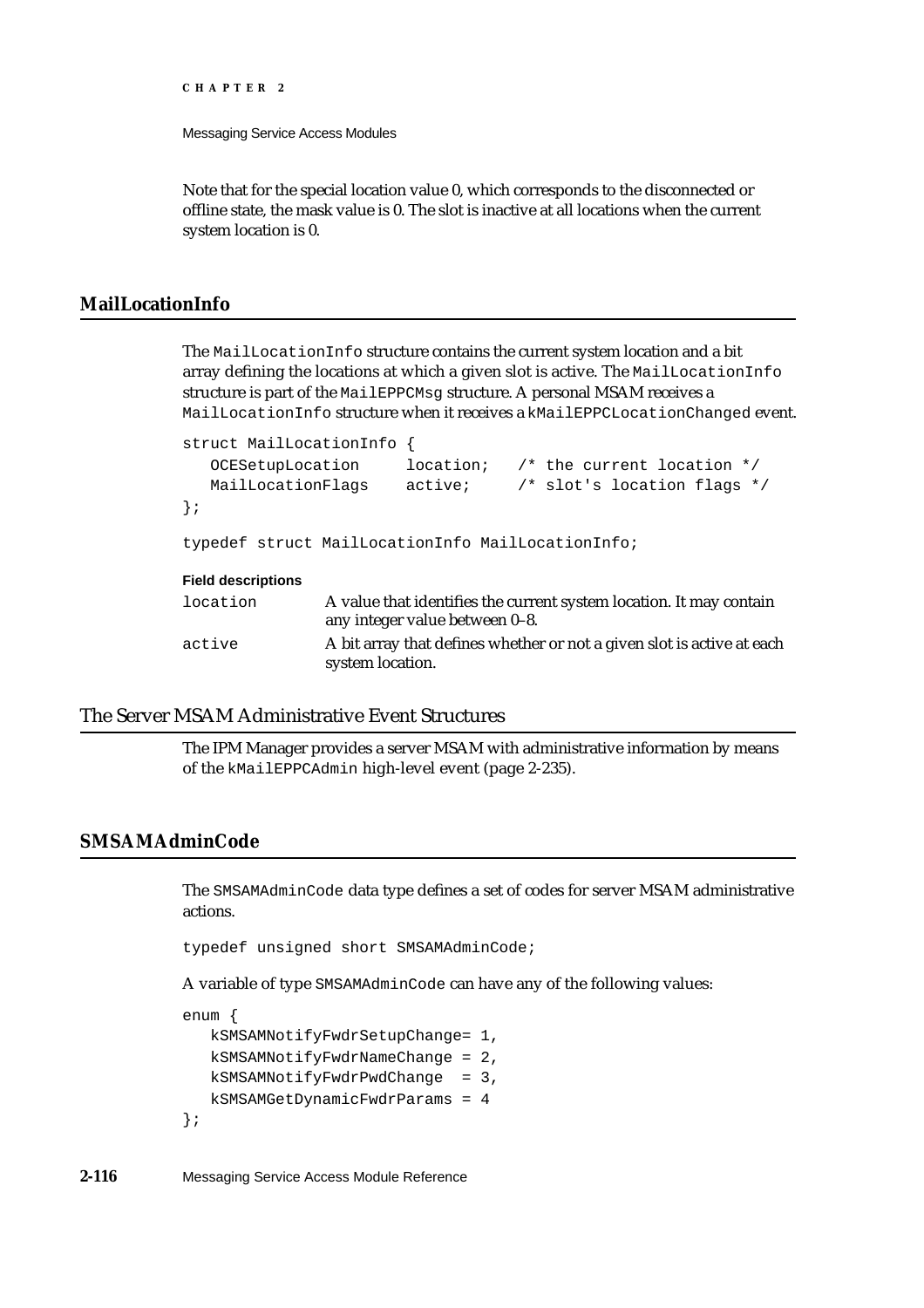Messaging Service Access Modules

## **SMSAMAdminEPPCRequest**

The userBytes field of the SMCA structure associated with a kMailEPPCAdmin high-level event provides a pointer to an SMSAMAdminEPPCRequest structure. The SMSAMAdminEPPCRequest structure contains an administrative code followed by data whose type is determined by the code.

| struct SMSAMAdminEPPCRequest { |                     |                                                                    |                    |                        |
|--------------------------------|---------------------|--------------------------------------------------------------------|--------------------|------------------------|
| SMSAMAdminCode                 |                     | adminCode                                                          |                    | $/*$ admin code $*/$   |
| union $\{$                     |                     |                                                                    |                    |                        |
| SMSAMSetupChange               |                     | $set$ upChange;                                                    |                    | $/*$ setup change $*/$ |
| SMSAMNameChange                |                     | nameChange                                                         | $/*$ reserved $*/$ |                        |
|                                | SMSAMPasswordChange | passwordChange;                                                    | $/*$ reserved $*/$ |                        |
|                                | SMSAMDynamicParams  | dynamicParams;                                                     | $/*$ reserved $*/$ |                        |
| u;                             |                     |                                                                    |                    |                        |
| $\}$ ;                         |                     |                                                                    |                    |                        |
|                                |                     | typedef struct SMSAMAdminEPPCRequest SMSAMAdminEPPCRequest;        |                    |                        |
| <b>Field descriptions</b>      |                     |                                                                    |                    |                        |
| adminCode                      |                     | A value that indicates the type of administrative action requested |                    |                        |

| kSMSAMNotifyFwdrSetupChange code.<br>Contains a structure that varies depending on the value of the<br>adminCode field. In release 1 of PowerTalk system software, this<br>should always be an SMSAMSetupChange structure. | adminCode | A value that indicates the type of administrative action requested<br>by the kMailEPPCAdmin high-level event. The value in this field<br>determines the type of structure contained in the u field. In release 1<br>of PowerTalk system software, this should always be the |
|----------------------------------------------------------------------------------------------------------------------------------------------------------------------------------------------------------------------------|-----------|-----------------------------------------------------------------------------------------------------------------------------------------------------------------------------------------------------------------------------------------------------------------------------|
|                                                                                                                                                                                                                            | u         |                                                                                                                                                                                                                                                                             |

## **SMSAMSetupChange**

The SMSAMSetupChange structure contains connectivity information about a server MSAM.

```
struct SMSAMSetupChange {
  SMSAMSlotChanges whatChanged; /* what parameters changed */
  AddrBlock serverHint; /* AOCE server address */
};
```
typedef struct SMSAMSetupChange SMSAMSetupChange;

### **Field descriptions**

whatChanged A value that indicates the connectivity information that has changed.

Messaging Service Access Module Reference **2-117**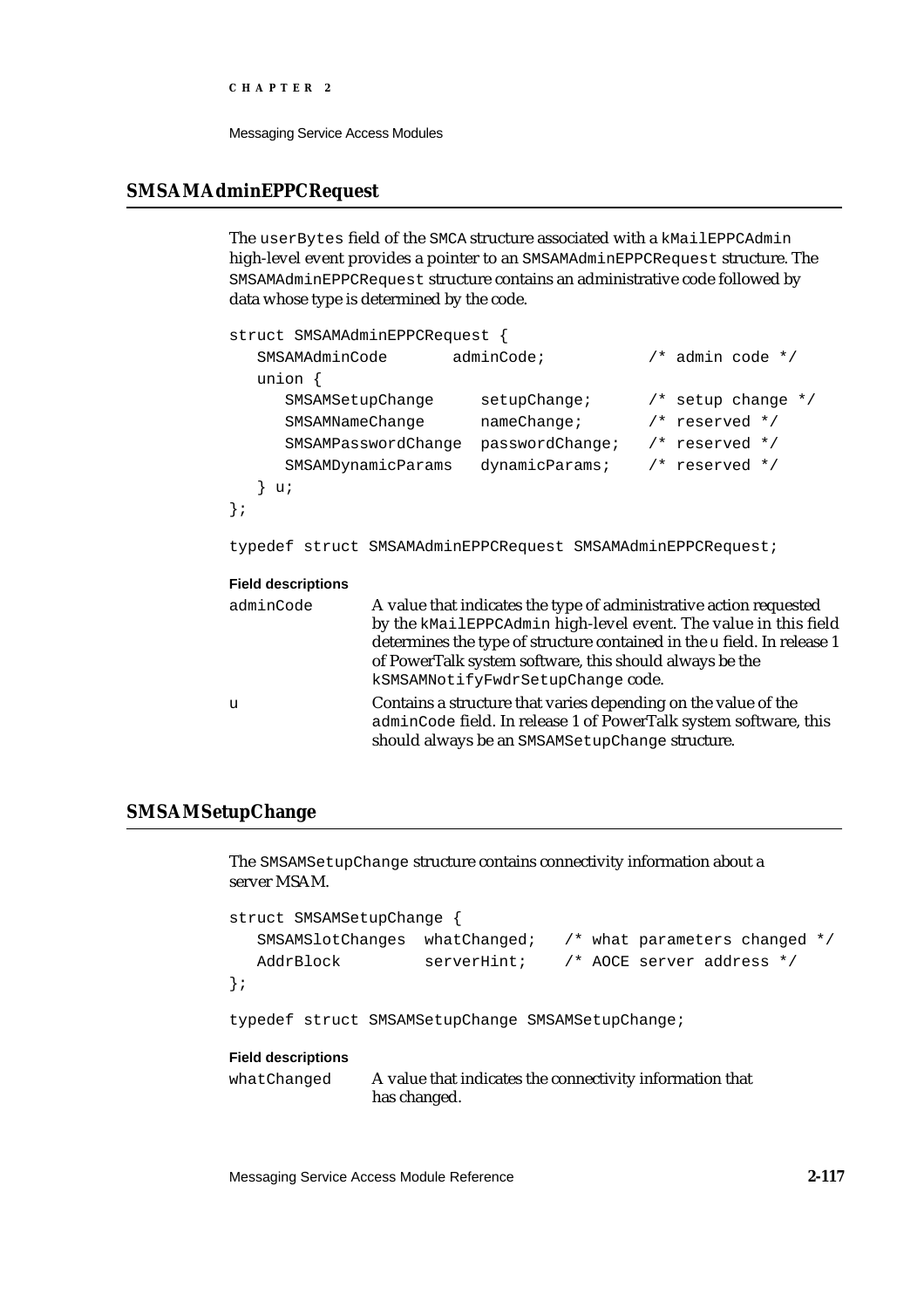Messaging Service Access Modules

serverHint The AppleTalk address of the PowerShare catalog server that the MSAM should use to read its Forwarder record containing the changed connectivity information. Because an AOCE system is a distributed system, the changed data may not have propagated to other servers yet.

### **SMSAMSlotChanges**

The SMSAMSlotChanges data type defines a bit array that indicates the kind of connectivity information that has changed.

typedef unsigned long SMSAMSlotChanges;

The bits in the SMSAMSlotChanges data type are defined as follows:

enum {

kSMSAMFwdrHomeInternetChangedBit, kSMSAMFwdrConnectedToChangedBit, kSMSAMFwdrForeignRLIsChangedBit, kSMSAMFwdrMnMServerChangedBit

};

You can use the following values to test the bits in a variable of type SMSAMSlotChanges:

```
enum { /* values of SMSAMSlotChanges */
  kSMSAMFwdrEverythingChangedMask = -1,
  kSMSAMFwdrHomeInternetChangedMask= 1L<<kSMSAMFwdrHomeInternetChangedBit,
  kSMSAMFwdrConnectedToChangedMask = 1L<<kSMSAMFwdrConnectedToChangedBit,
  kSMSAMFwdrForeignRLIsChangedMask = 1L<<kSMSAMFwdrForeignRLIsChangedBit,
  kSMSAMFwdrMnMServerChangedMask = 1L<<kSMSAMFwdrMnMServerChangedBit
```
};

### **Constant descriptions**

kSMSAMFwdrEverythingChangedMask In release 1 of the AOCE software, this constant has the same definition as that of the kSMSAMFwdrForeignRLIsChangedMask constant. kSMSAMFwdrHomeInternetChangedMask Reserved. kSMSAMFwdrConnectedToChangedMask Reserved.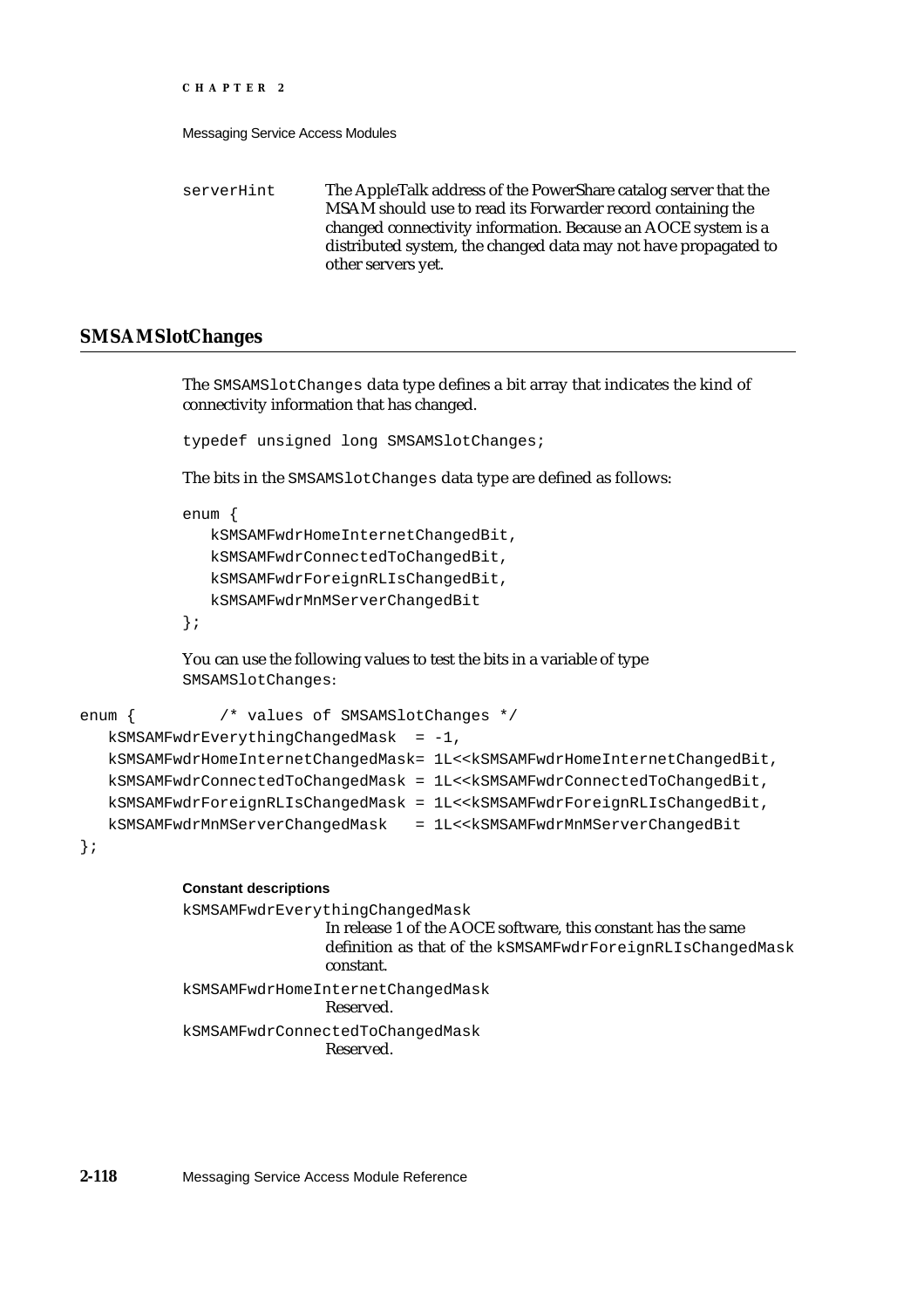Messaging Service Access Modules

kSMSAMFwdrForeignRLIsChangedMask

The record location information that points to a catalog associated with the MSAM's external messaging system has changed. The information changes when the PowerShare system administrator adds or deletes a catalog for a messaging system served by the MSAM.

kSMSAMFwdrMnMServerChangedMask Reserved.

### The Personal MSAM Setup Structures

The MailTimer and MailTimerKind data types and the MailTimers and MailStandardSlotInfoAttribute structures contain the user's send and receive requirements for a given slot and location information for that slot.

### **MailTimer**

A variable of type MailTimer specifies a number of seconds. The value is interpreted as a frequency interval or a specific time, depending on which union field is used.

```
union MailTimer {
   long frequency; /* how often to connect */
   long connectTime; /* time since midnight */
};
typedef union MailTimer MailTimer;
Field descriptions
frequency A value that tells a personal MSAM how often it should connect to 
                  its messaging system to send or retrieve mail. The frequency 
                  interval is specified in seconds.
connectTime A value that tells a personal MSAM at what time it should connect 
                  to its messaging system to send or retrieve mail. The time is 
                  specified as the number of seconds since midnight. The midnight 
                  used is that of the internal time on the Macintosh as set by the user.
```
## **MailTimerKind**

A variable of type MailTimerKind specifies the type of timer that a user wants to use with a given mail slot.

typedef Byte MailTimerKind;

Messaging Service Access Module Reference **2-119**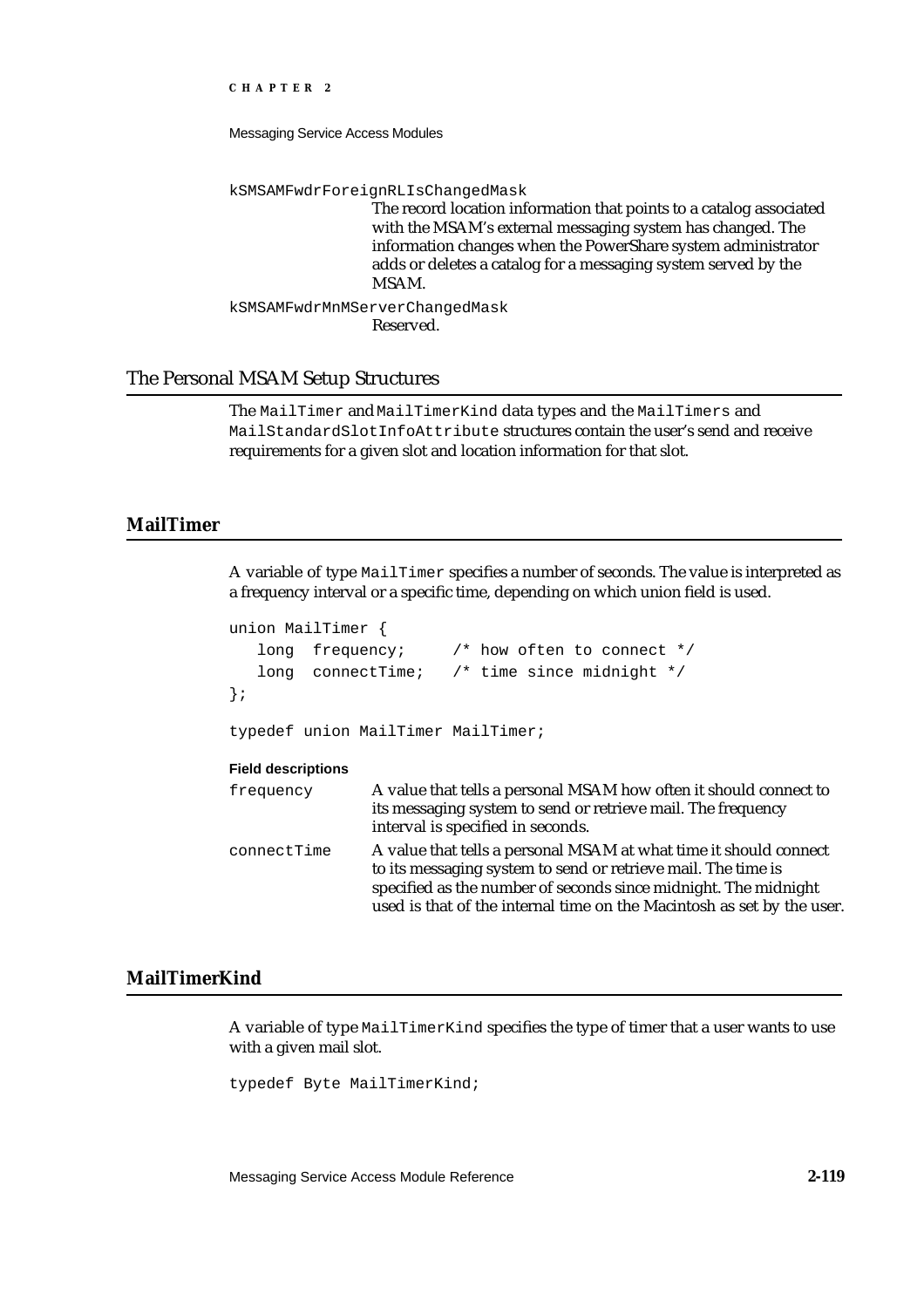```
CHAPTER 2
```
A variable of type MailTimerKind can have any of the following values:

```
enum {
  kMailTimerOff = 0, /* no timer specified */
  kMailTimerTime = 1, /* timer relative to midnight */
  kMailTimerFrequency = 2 /* frequency timer*/
};
```
#### **Constant descriptions**

```
kMailTimerOff Specifies that the user has not requested a timer.
kMailTimerTime Specifies that a personal MSAM should send or retrieve messages at 
                   a particular time. 
kMailTimerFrequency
                   Specifies that a personal MSAM should send or retrieve messages at 
                   regular intervals.
```
## **MailTimers**

The MailTimers structure indicates how frequently a personal MSAM connects to its external messaging system. A personal MSAM's setup template sets the fields of the MailTimers structure in response to user actions. The user can express the frequency as a particular clock time at which the personal MSAM automatically connects every day (for example, connect at 3:00 A.M. to send and receive letters) or as a periodic occurrence (for example, connect every two hours). The IPM Manager uses the information in this structure to determine when it should send a kMailEPPCSchedule event to the personal MSAM.

```
struct MailTimers {
   MailTimerKind sendTimeKind; /* timer kind for sending */
   MailTimerKind receiveTimeKind; /* timer kind for receiving */
   MailTimer send; \frac{1}{3} /* connect time or frequency
                                         for sending letters */
   MailTimer receive; /* connect time or frequency 
                                         for receiving letters */
};
typedef struct MailTimers MailTimers;
Field descriptions
sendTimeKind A constant that indicates what type of timer the user wants the
                personal MSAM to use for sending messages for a particular slot. 
                The setup template sets this field to one of the following values:
```
kMailTimerTime, kMailTimerFrequency, or kMailTimerOff.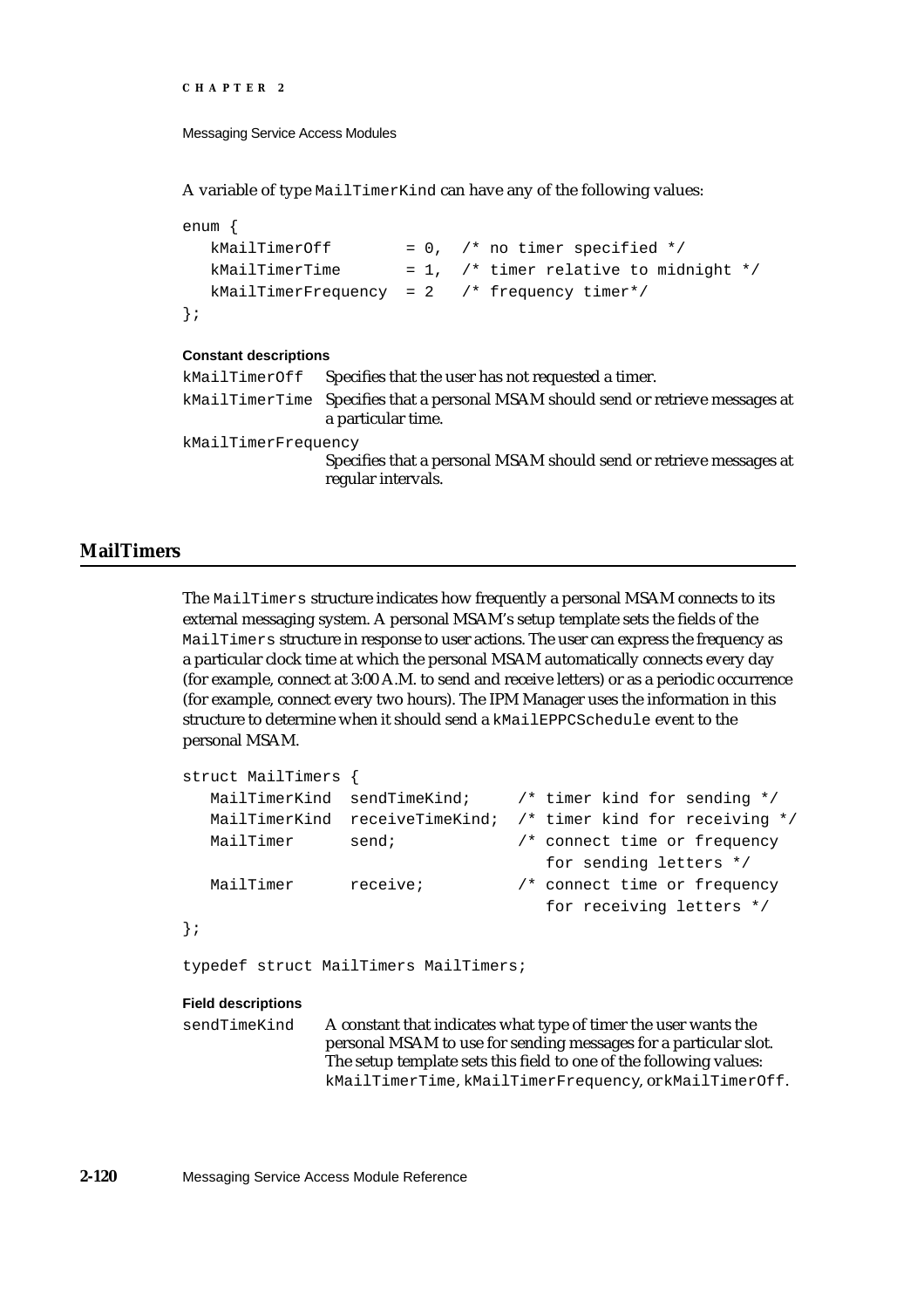### Messaging Service Access Modules

receiveTimeKind

|         | A constant that indicates what type of timer the user wants the<br>personal MSAM to use for retrieving messages for a particular slot.<br>The setup template sets this field to one of the following values:<br>kMailTimerTime, kMailTimerFrequency, or kMailTimerOff.                                                                                                     |
|---------|----------------------------------------------------------------------------------------------------------------------------------------------------------------------------------------------------------------------------------------------------------------------------------------------------------------------------------------------------------------------------|
| send    | A value that specifies either the time interval that elapses before the<br>personal MSAM sends messages to its external messaging system<br>or a specific time at which the MSAM sends these messages.<br>The MSAM interprets this field according to the value in the<br>sendTimeKind field. If that value is kMailTimerOff, the MSAM<br>ignores this field.              |
| receive | A value that specifies either the time interval that elapses before the<br>personal MSAM retrieves messages from its external messaging<br>system or a specific time at which the MSAM retrieves these<br>messages. The MSAM interprets this field according to the value in<br>the receiveTimeKind field. If that value is kMailTimerOff, the<br>MSAM ignores this field. |

# **MailStandardSlotInfoAttribute**

The personal MSAM's setup template obtains location and timing information from the user to set the active and sendReceiveTimer fields of this structure appropriately. Then it adds the structure to the slot's Combined or Mail Service record in the Setup catalog, where the information is available to the IPM Manager.

| struct MailStandardSlotInfoAttribute |                   |                                      |  |
|--------------------------------------|-------------------|--------------------------------------|--|
| short                                | version;          | /* version of this slot structure */ |  |
| MailLocationFlags active;            |                   | $/*$ active at location i if         |  |
|                                      |                   | MailLocationMask(i) is set */        |  |
| Byte                                 | padByte;          |                                      |  |
| MailTimers                           | sendReceiveTimer; |                                      |  |
|                                      |                   |                                      |  |

};

typedef struct MailStandardSlotInfoAttribute MailStandardSlotInfoAttribute;

| <b>Field descriptions</b> |                                                                                                                                                                                                                                                        |
|---------------------------|--------------------------------------------------------------------------------------------------------------------------------------------------------------------------------------------------------------------------------------------------------|
| version                   | The version of the MailStandardSlotInfoAttribute structure.<br>You should set this field to 1. There is no constant defined for it.                                                                                                                    |
| active                    | A bit array that defines whether or not the slot is active at a given<br>location. If the bit is set, the slot is active at the corresponding loca-<br>tion. A slot is active if a personal MSAM is able to send and receive<br>messages for the slot. |
| sendReceiveTimer          |                                                                                                                                                                                                                                                        |
|                           | The frequency at which the IPM Manager should schedule the<br>personal MSAM to send and receive messages for the user account<br>represented by this slot. (The IPM Manager does this by sending the<br>MSAM a kMailEPPCSchedule event.)               |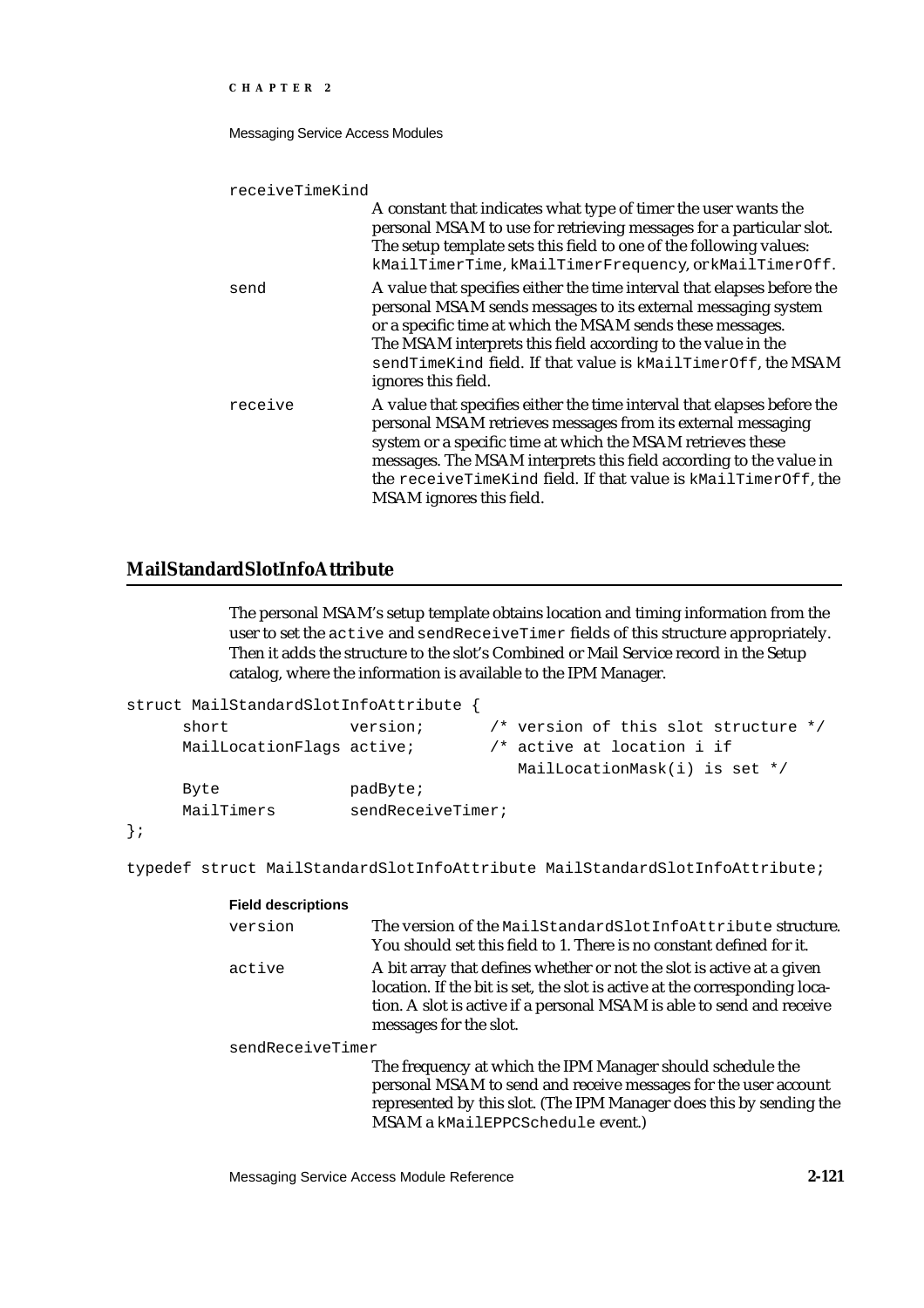Messaging Service Access Modules

## The Personal MSAM Letter Flag Structures

The letter flags provide information about a letter in an incoming queue. Only personal MSAMs use the structures in this section.

## **MailLetterSystemFlags**

The IPM Manager sets the letter system flags.

typedef unsigned short MailLetterSystemFlags;

The bit in the system flags bytes that you can test is defined as follows:

```
enum {
   kMailIsLocalBit = 2
   };
```
You can use the following value to test the bit flag in the MailLetterSystemFlags data type.

```
enum {
  kMailIsLocalMask = 1L<<kMailIsLocalBit
};
```
## **Constant descriptions**

kMailIsLocalMask

The letter exists in an incoming queue on the local computer. If the kMailIsLocalBit bit is not set, the letter is stored on an external messaging system, and only its message summary is currently available locally.

## **MailLetterUserFlags**

The IPM Manager and a personal MSAM can set letter user flags in response to a user action.

typedef unsigned short MailLetterUserFlags;

The bits in the user flags bytes are defined as follows:

```
enum {
   kMailReadBit,
   kMailDontArchiveBit,
   kMailInTrashBit
   };
```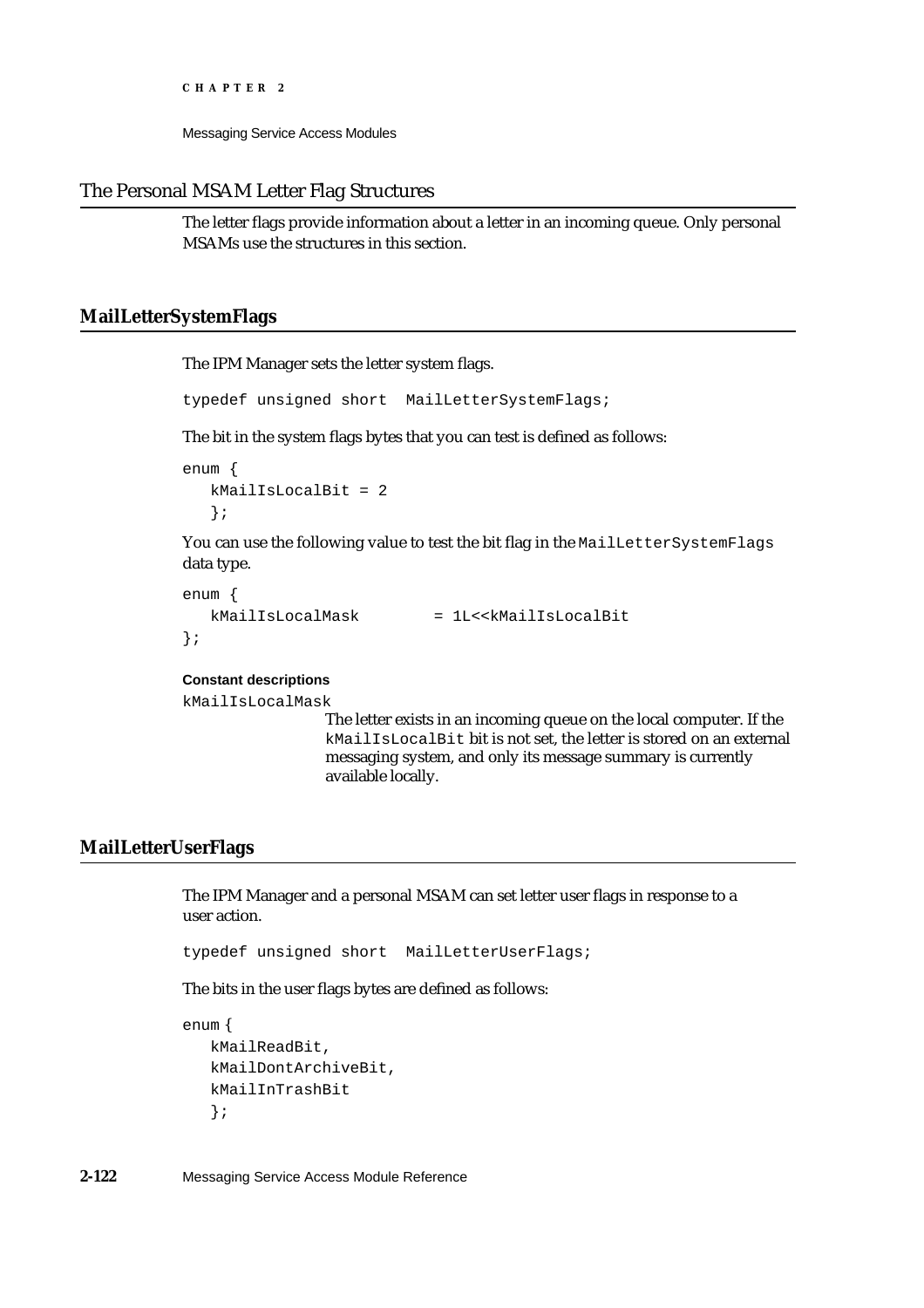```
CHAPTER 2
```
You can use the following values to test the flags in the MailLetterUserFlags data type.

```
enum {
   kMailReadMask = 1L<<kMailReadBit,
   kMailDontArchiveMask = 1L<<kMailDontArchiveBit,
   kMailInTrashMask = 1L<<kMailInTrashBit
};
Constant descriptions
kMailReadMask The user has opened this letter. A personal MSAM sets the letter 
                user flags to 0 when it creates the letter's message summary. The
```
IPM Manager sets the kMailReadBit bit to 1 when the user opens the letter. A personal MSAM can also modify this bit by calling the PMSAMPutMsgSummary function.

kMailDontArchiveMask

Reserved.

kMailInTrashMask Reserved.

## **MailLetterFlags**

The MailLetterFlags structure contains both system and user letter flags to indicate the status of a letter.

```
struct MailLetterFlags {
  MailLetterSystemFlags sysFlags; /* system flags */
  MailLetterUserFlags userFlags; /* user flags */
};
```
typedef struct MailLetterFlags MailLetterFlags;

| sysFlags  | A set of bit flags managed by the IPM Manager. You can test the<br>kMailIsLocalBit bit to determine if a given letter is actually<br>stored on the local computer.                                                                                                             |
|-----------|--------------------------------------------------------------------------------------------------------------------------------------------------------------------------------------------------------------------------------------------------------------------------------|
| userFlags | A set of bit flags that indicate state changes that are controlled by<br>the user. The only bit flag that is relevant to an MSAM is the<br>kMailReadBit bit, which indicates whether the user has opened<br>the letter. You can test this bit with the kMailReadMask constant. |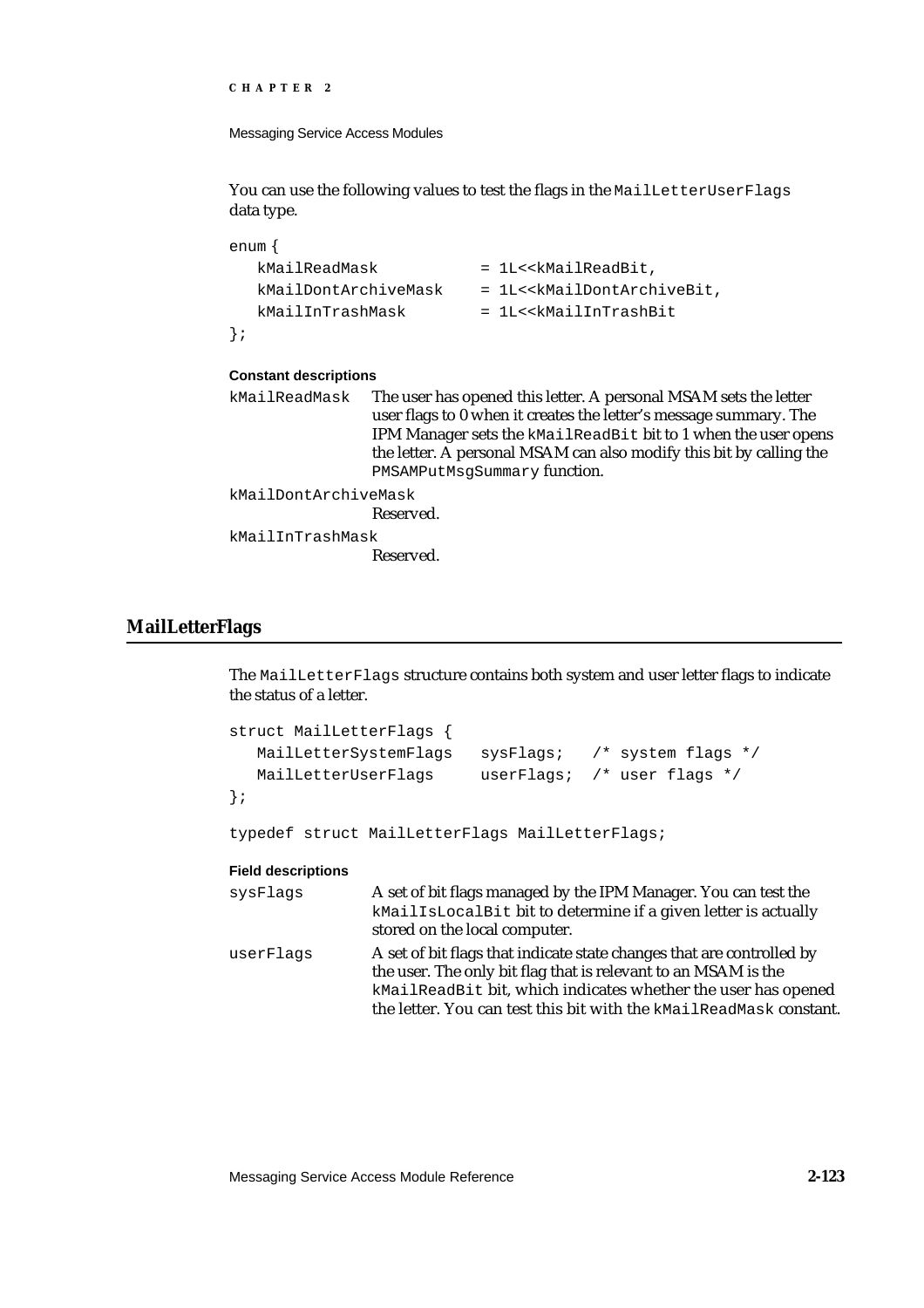```
CHAPTER 2
```
## **MailMaskedLetterFlags**

Use the MailMaskedLetterFlags structure to set the letter flags attribute in a letter. This structure is used by the MSAMPutMsgSummary function.

```
struct MailMaskedLetterFlags {
   MailLetterFlags flagMask; /* flags that are to be set */
   MailLetterFlags flagValues; /* their values */
};
typedef struct MailMaskedLetterFlags MailMaskedLetterFlags;
Field descriptions
flagMask The flags that are to be set.
flagValues The values of the flags that you want to set.
```
# The Personal MSAM Message Summary Structures

A personal MSAM creates a message summary to store summary information about a letter. The Finder uses message summary information to display incoming letters to the user. The MSAMMsgSummary structure defines a message summary. A message summary consists of a few individual fields and two groups of letter attributes. The two groups of letter attributes are defined by the MailMasterData and MailCoreData structures, described in this section.

# **MailMasterData**

The attributes specified in the MailMasterData structure are not critical to the Finder when it displays information about the letter to which the message summary belongs.

```
struct MailMasterData {
  MailAttributeBitmap attrMask; /* indicates attributes present in
                                      letter */
  MailLetterID messageID; /* ID of this letter *
  MailLetterID replyID; \frac{1}{2} /* ID of letter this is a reply to */
  MailLetterID conversationID;/* ID of letter that started this
                                      conversation */
```
};

typedef struct MailMasterData MailMasterData;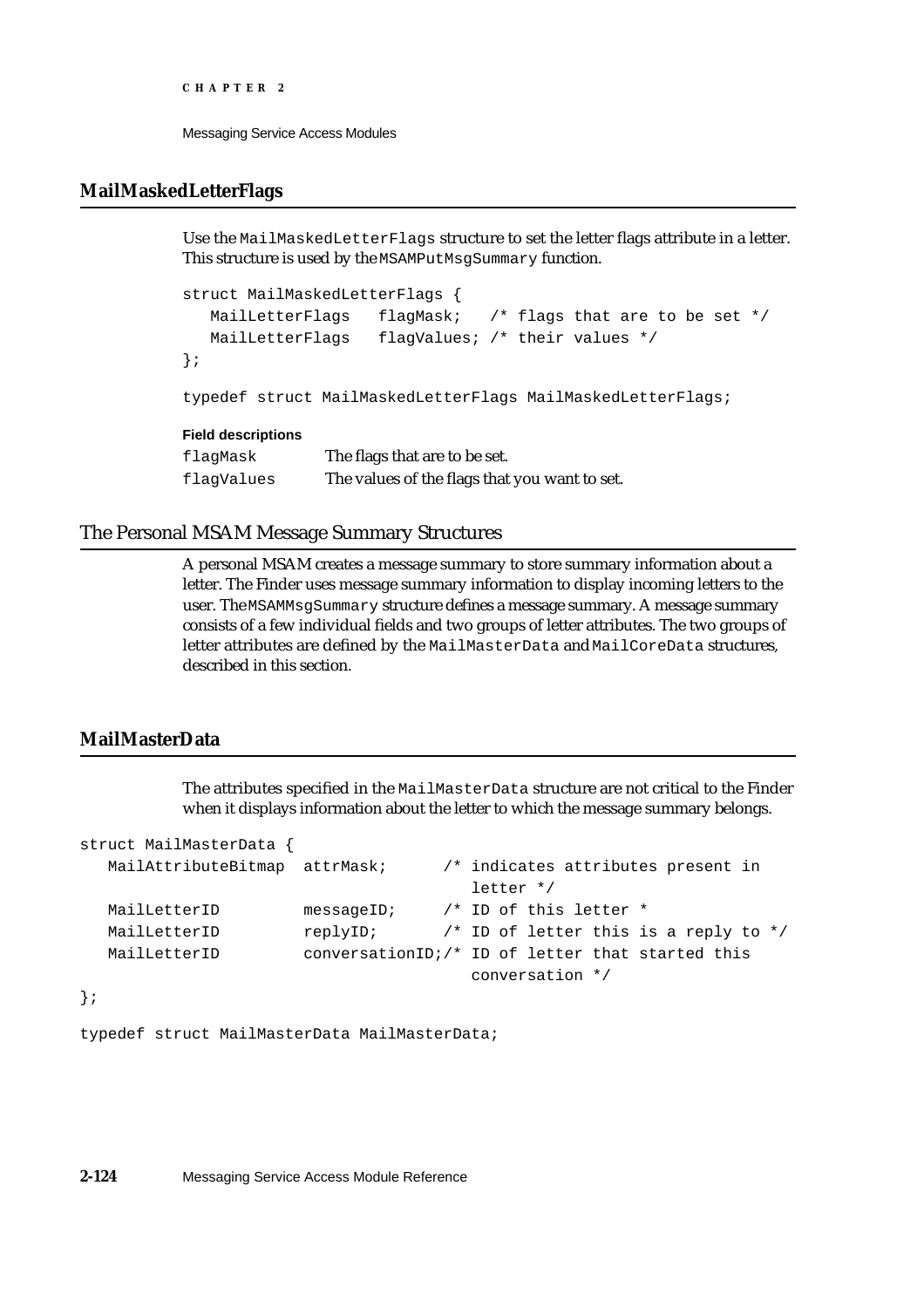Messaging Service Access Modules

#### **Field descriptions**

| attrMask  | A bit array that indicates letter attributes. You must set the bits that<br>correspond to the attributes that are present in the letter. See the<br>description of the MailAttributeBitmap structure on page 2-100<br>for a description of the bits in the attribute bitmap. |
|-----------|------------------------------------------------------------------------------------------------------------------------------------------------------------------------------------------------------------------------------------------------------------------------------|
| messageID | The letter ID of this letter. The letter ID is a value that uniquely<br>identifies the letter. The letter ID is provided by the IPM Manager.                                                                                                                                 |
| replyID   | The letter ID of the letter to which this letter is a reply. You provide<br>this value if it exists in the letter.                                                                                                                                                           |
|           | conversationID The letter ID of the original letter that began a sequence of replies or<br>forwards that resulted in this letter. You provide this value if it<br>exists in the letter.                                                                                      |

## **MailCoreData**

The Finder uses the attributes specified in the MailCoreData structure when it displays information about the letter to which the message summary belongs. You provide values for the fields of the structure, except where otherwise noted in the field descriptions.

```
/* defines for the addressedToMe field */
#define kAddressedAs_TO 0x1
#define kAddressedAs_CC 0x2
#define kAddressedAs_BCC 0x4
struct MailCoreData {
  MailLetterFlags letterFlags; /* letter status flags */
  unsigned long messageSize /* size of letter */
  MailIndications letterIndications;
                                   /* indications for this letter */
  OCECreatorType messageType; /* message creator and type of this
                                      letter */
  MailTime \qquad \qquad sendTime; \qquad \qquad /* time this letter was sent */
  OSType messageFamily; /* message family */
  unsigned char reserved;
  unsigned char addressedToMe; /* user is To, cc, or bcc recipient */
  char agentInfo[6]; /* reserved (set to 0) */
  /* these are variable length and even padded */
  RString32 sender; \frac{1}{2} /* sender of this letter */
  RString32 subject; /* subject of this letter */
};
```

```
typedef struct MailCoreData MailCoreData;
```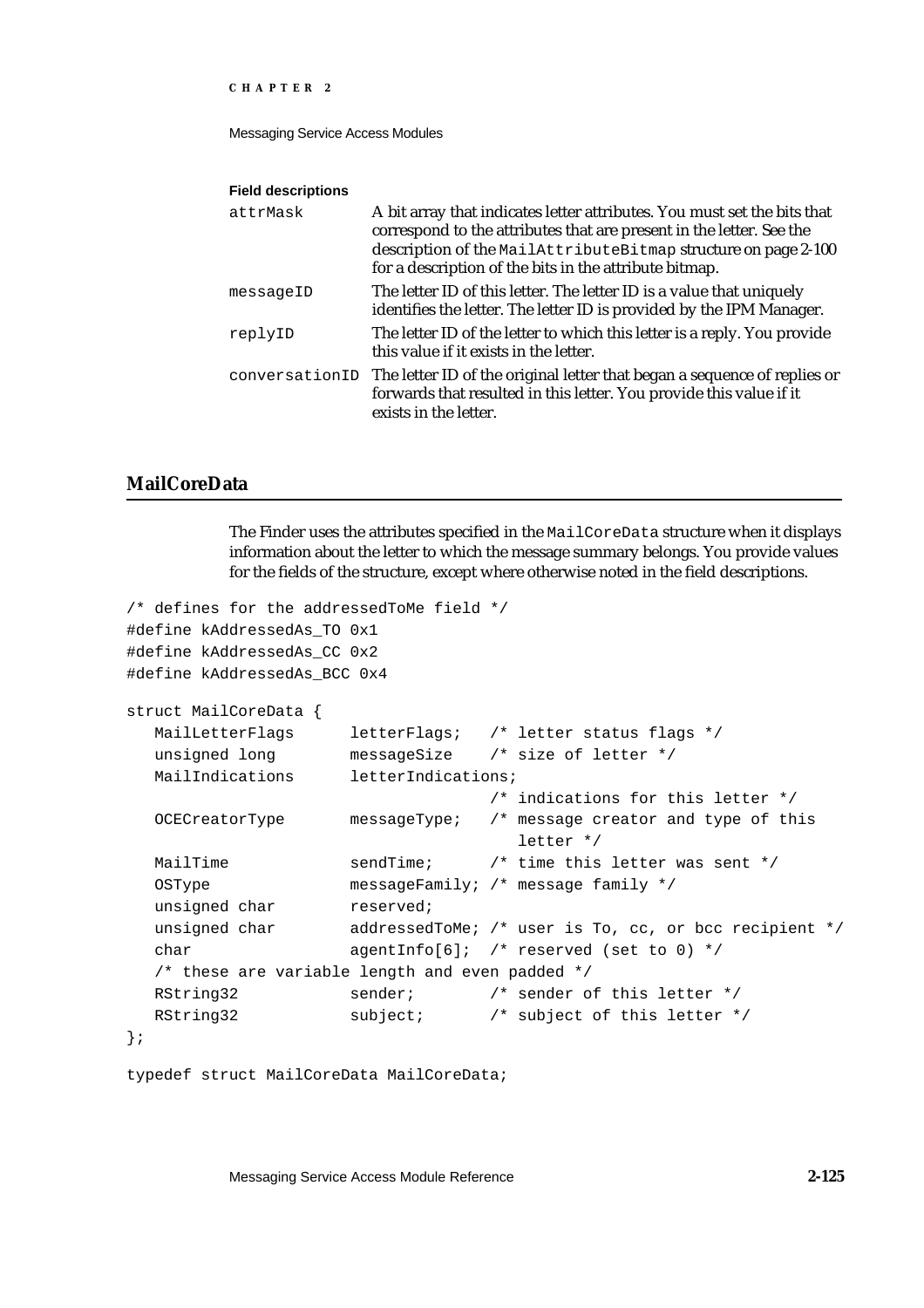Messaging Service Access Modules

| letterFlags       | A set of bit flags that indicate the status of the letter, such as<br>whether it has been opened by the user. Set this field to 0. See the<br>description of the MailLetterFlags structure on page 2-123 for<br>more information on these bit flags. You can modify the user<br>portion of the letter flags when you call the PMSAMPutMsgSummary<br>function.                                                                                                                                                                                                                                                                                                               |
|-------------------|-----------------------------------------------------------------------------------------------------------------------------------------------------------------------------------------------------------------------------------------------------------------------------------------------------------------------------------------------------------------------------------------------------------------------------------------------------------------------------------------------------------------------------------------------------------------------------------------------------------------------------------------------------------------------------|
| messageSize       | The size of the letter in bytes. You provide this value.                                                                                                                                                                                                                                                                                                                                                                                                                                                                                                                                                                                                                    |
| letterIndications |                                                                                                                                                                                                                                                                                                                                                                                                                                                                                                                                                                                                                                                                             |
|                   | Indications of additional properties of the letter, such as whether<br>the letter contains a digital signature, whether or not the originator<br>requested non-delivery indications, and so on. See the description<br>of the MailIndications structure on page 2-102. You provide<br>this value.                                                                                                                                                                                                                                                                                                                                                                           |
| messageType       | The creator and type of the letter. Every letter has a creator and<br>type. You must provide this value.                                                                                                                                                                                                                                                                                                                                                                                                                                                                                                                                                                    |
| sendTime          | The time the letter was sent. You provide this value.                                                                                                                                                                                                                                                                                                                                                                                                                                                                                                                                                                                                                       |
| messageFamily     | A value that indicates the message family to which the message<br>belongs. Set this field to kMailFamily.                                                                                                                                                                                                                                                                                                                                                                                                                                                                                                                                                                   |
| reserved          | Reserved.                                                                                                                                                                                                                                                                                                                                                                                                                                                                                                                                                                                                                                                                   |
| addressedToMe     | Indicates how the letter was sent to the addressee: as a To address, a<br>cc address, or a bcc address; possible values are kAddressedAs_TO,<br>kAddressedAs_CC, and kAddressedAs_BCC. You must set this<br>field appropriately. You can set more than one bit.                                                                                                                                                                                                                                                                                                                                                                                                             |
| agentInfo         | Reserved. Set this field to 0.                                                                                                                                                                                                                                                                                                                                                                                                                                                                                                                                                                                                                                              |
| sender            | The sender of the letter. You must provide a value for this field.<br>If your sender information consists of an odd number of bytes,<br>add a pad byte so that it ends on an even byte boundary. The IPM<br>Manager treats this field and the subject field that follows as a<br>single common buffer that contains variable-length sender and<br>subject information. See the section "Creating a Letter's Message<br>Summary" beginning on page 2-64 for information on how to<br>correctly assign a value to this field.                                                                                                                                                 |
| subject           | The subject of the letter. You must provide this value. If your subject<br>information consists of an odd number of bytes, add a pad byte so<br>that it ends on an even byte boundary. The IPM Manager treats this<br>field and the sender field before it as a single common buffer that<br>contains variable-length sender and subject information. You add<br>the subject on the first even-byte boundary following the sender<br>information, which is not necessarily the same as the beginning of<br>this field. See the section "Creating a Letter's Message Summary"<br>beginning on page 2-64 for information on how to correctly assign a<br>value to this field. |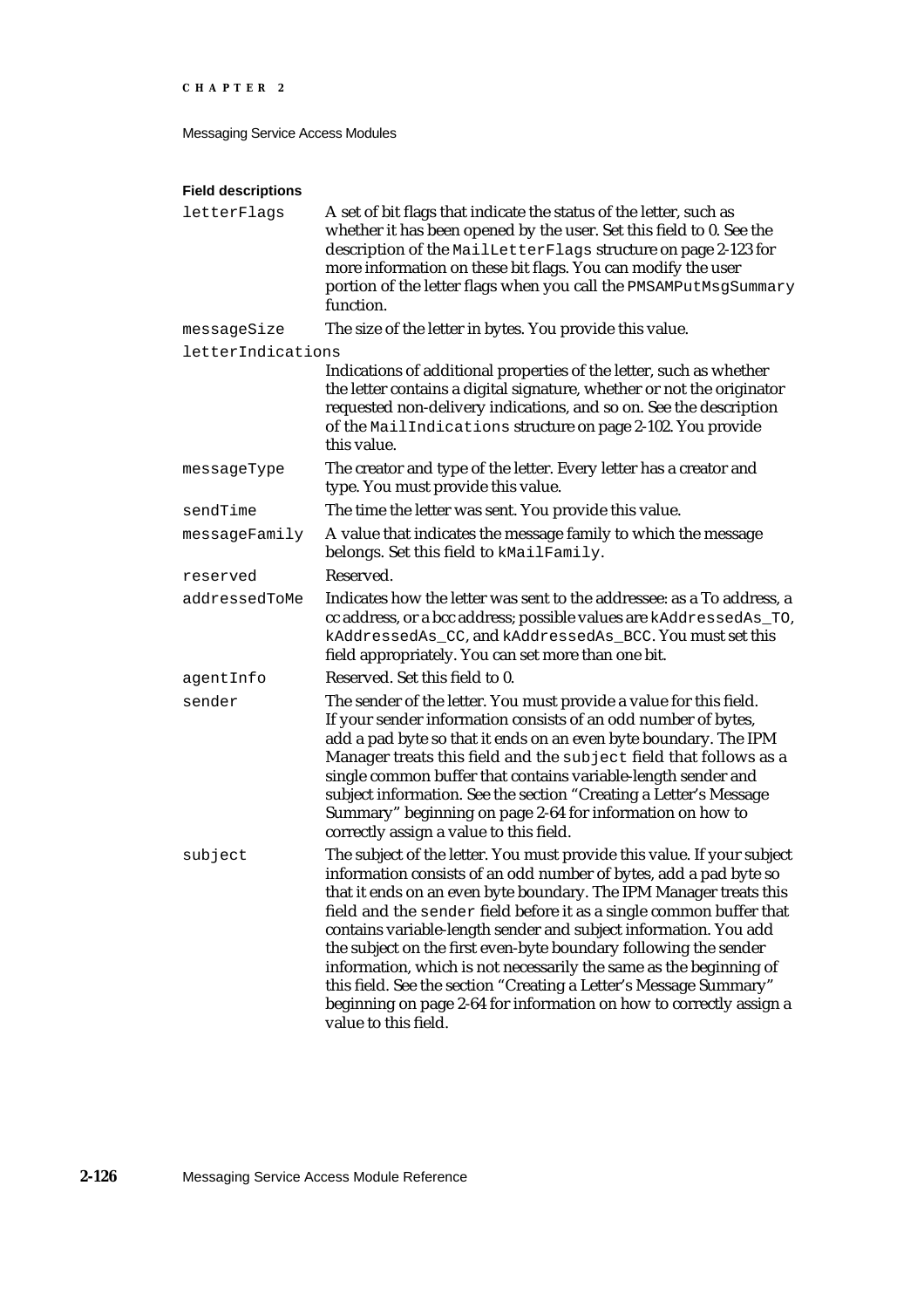```
CHAPTER 2
```
## **MSAMMsgSummary**

An MSAMMsgSummary structure provides summary information about an incoming letter. You must create one of these structures for each incoming letter. (In addition to the fields defined in the message summary structure, the IPM Manager stores up to kMailMaxPMSAMMsgSummaryData bytes of MSAM-specific private data with a message summary.)

```
struct MSAMMsgSummary {
  short version; \gamma version of the MSAMMsgSummary
                                 structure */
  Boolean msgDeleted; /* should letter be deleted? */
  Boolean msgUpdated; /* was message summary updated? */
  Boolean msgCached; /* is letter in the incoming queue? */
  Byte padByte;
  MailMasterData masterData; /* attributes not essential to 
                                 display */
  MailCoreData coreData; /* attributes critical to display *
};
```
typedef struct MSAMMsgSummary MSAMMsgSummary;

| <b>Field descriptions</b> |                                                                                                                                                                                                                                                                                                                                                                                                                                                                                                                                                                                                                                        |
|---------------------------|----------------------------------------------------------------------------------------------------------------------------------------------------------------------------------------------------------------------------------------------------------------------------------------------------------------------------------------------------------------------------------------------------------------------------------------------------------------------------------------------------------------------------------------------------------------------------------------------------------------------------------------|
| version                   | The version of the message summary structure. You must set this<br>field to the constant kMailMsgSummaryVersion.                                                                                                                                                                                                                                                                                                                                                                                                                                                                                                                       |
| msgDeleted                | A Boolean value indicating whether you should delete this letter.<br>You do not provide a value for this field. The IPM Manager initially<br>sets this field to false. It sets this field to true when the user<br>deletes a letter. If this field is true, you should delete the letter on<br>your external messaging system and delete the letter's message<br>summary.                                                                                                                                                                                                                                                              |
| msgUpdated                | A Boolean value indicating whether the IPM Manager updated<br>information in the message summary. You do not provide an<br>initial value for this field. The IPM Manager initially sets this<br>field to false. It sets this field to true when it updates any<br>of the following fields in the message summary: msgDeleted,<br>msgStoreFlags, finderInfo. You read this field to determine<br>if the message summary has changed. If it has, you should<br>reexamine the message summary and take appropriate action,<br>if any, based on the changed information. After taking the action,<br>you should reset this field to false. |
| msqCached                 | A Boolean value indicating whether the letter associated with the<br>message summary exists in an incoming queue. You do not provide<br>a value for this field. The IPM Manager initially sets this field<br>to false. It sets this field to true when you write the letter<br>corresponding to this message summary into the incoming queue.                                                                                                                                                                                                                                                                                          |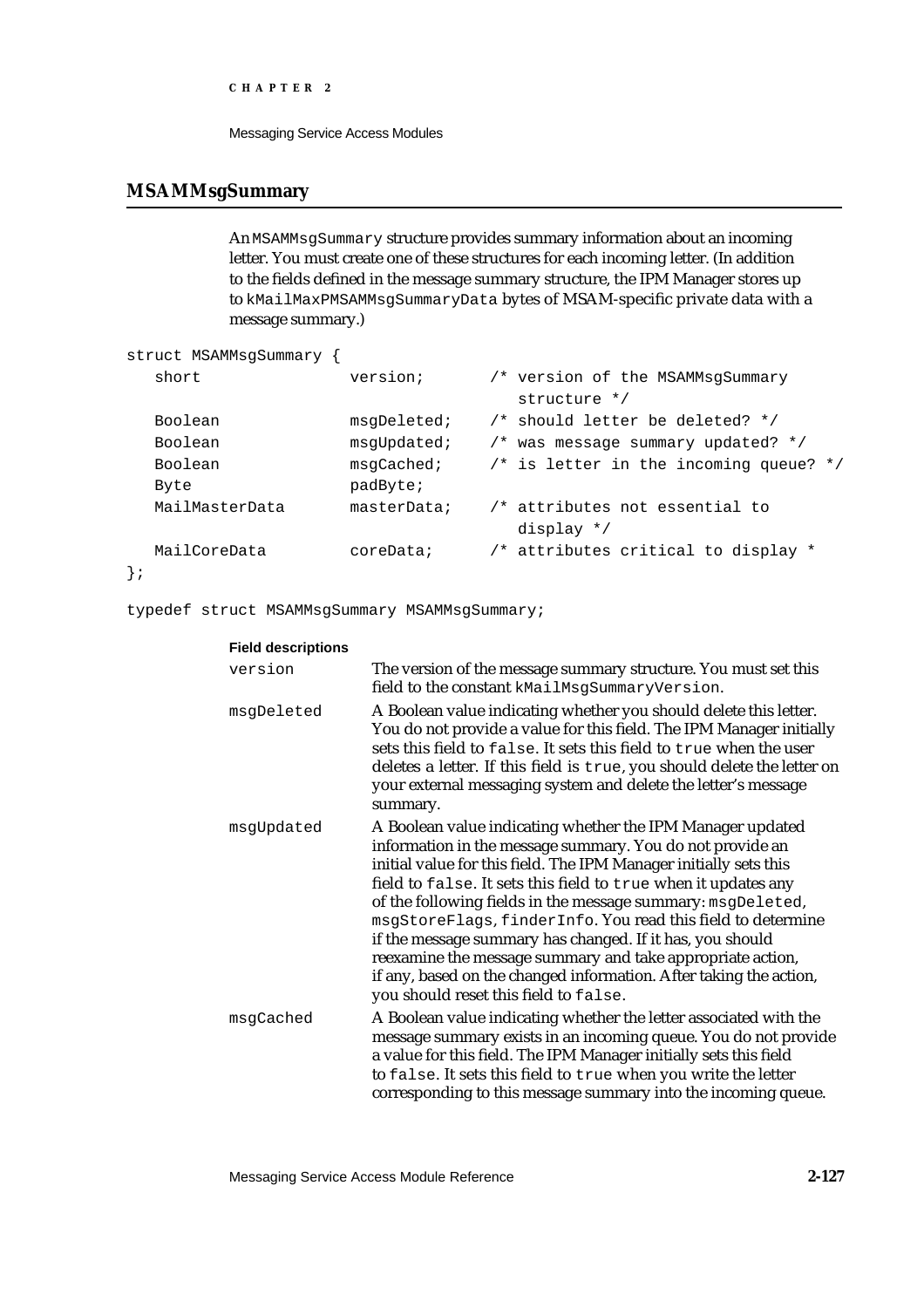### Messaging Service Access Modules

| masterData | A MailMasterData structure that contains letter attributes not<br>essential to the ability of the Finder to display the letter. See the<br>structure description on page 2-124 for an explanation of the<br>information that you must provide. |
|------------|------------------------------------------------------------------------------------------------------------------------------------------------------------------------------------------------------------------------------------------------|
| coreData   | A MailCoreData structure that contains the attributes crucial to<br>the Finder's ability to display the letter. See the structure<br>description on page 2-125 for an explanation of the information that<br>you must provide.                 |

## The Personal MSAM Error Log Entry Structure

The error log is where a personal MSAM can report errors that require a user's intervention to correct. The personal MSAM reports errors using the PMSAMLogError function. The function takes a pointer to a MailErrorLogEntryInfo structure as input.

# **MailErrorLogEntryInfo**

You provide a MailErrorLogEntryInfo structure to the PMSAMLogError function when you want to report an operational error to the IPM Manager and ultimately to the user.

```
typedef unsigned short MailLogErrorType;
```

```
/* values of MailLogErrorType */
enum {
  kMailELECorrectable = 0, /* error correctable by user */
  kMailELEError = 1, /* error not correctable by user */kMailELEWarning = 2, \frac{1}{x} warning requiring no user intervention \frac{x}{x}kMailELEInformational= 3 /* informational message */
};
typedef short MailLogErrorCode;
/* predefined values of MailLogErrorCode */
enum {
  kMailMSAMErrorCode = 0, /* MSAM-defined error */
  kMailMiscError = -1, \frac{1}{1} \frac{1}{1} \frac{1}{1} miscellaneous error */
  kMailNoModem = -2 /* modem required, but missing */
};
struct MailErrorLogEntryInfo {
  short version; \gamma /* log entry version */
  UTCTime timeOccurred; \frac{1}{2} /* time of error */
  Str31 reportingPMSAM; /* MSAM reporting the error */
  Str31 reportingMSAMSlot; /* slot having the error */
```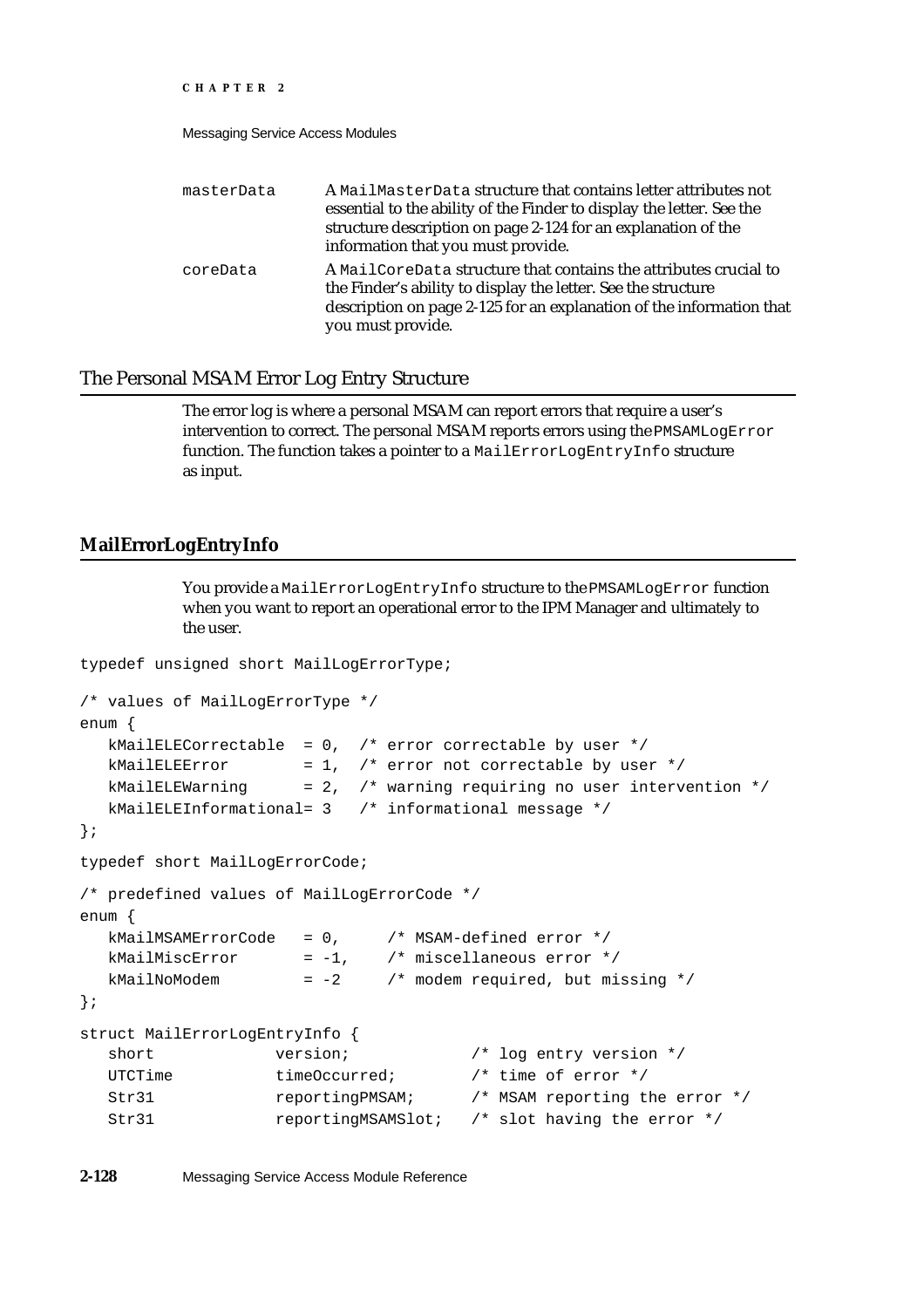### Messaging Service Access Modules

```
MailLogErrorType errorType; /* level of error */ 
MailLogErrorCode errorCode; /* error code */ 
short errorResource; \qquad /* error string resource index */
short actionResource; /* action string resource index */
unsigned long filler; \frac{1}{2} /* reserved */
unsigned short filler2; /* reserved */
```

```
};
```
typedef struct MailErrorLogEntryInfo MailErrorLogEntryInfo;

| <b>Field descriptions</b> |                                                                                                                                                                                                                                                                                                                                                                                                                                                 |
|---------------------------|-------------------------------------------------------------------------------------------------------------------------------------------------------------------------------------------------------------------------------------------------------------------------------------------------------------------------------------------------------------------------------------------------------------------------------------------------|
| version                   | The version of the error log entry. Set this field to<br>kMailErrorLogEntryVersion.                                                                                                                                                                                                                                                                                                                                                             |
| timeOccurred              | The time that the error occurred. This is filled in by the<br>IPM Manager.                                                                                                                                                                                                                                                                                                                                                                      |
| reportingPMSAM            |                                                                                                                                                                                                                                                                                                                                                                                                                                                 |
|                           | A string identifying the personal MSAM that is logging the error.<br>This is filled in by the IPM Manager.                                                                                                                                                                                                                                                                                                                                      |
| reportingMSAMSlot         |                                                                                                                                                                                                                                                                                                                                                                                                                                                 |
|                           | A string identifying the slot that is experiencing the error, if the<br>error is associated with a specific slot. This is filled in by the IPM<br>Manager.                                                                                                                                                                                                                                                                                      |
| errorType                 | A value that indicates the type of error that you are logging. Set this<br>field to one of the following constants: kMailELECorrectable,<br>kMailELEError, kMailELEWarning,<br>kMailELEInformational.                                                                                                                                                                                                                                           |
| errorCode                 | A value that indicates the error you are logging. There are three<br>predefined errors; you can define others. If you want to log an error<br>that you define, set this field to kMailMSAMErrorCode and set the<br>errorResource field to the index into your string list ('STR#')<br>resource for the string that describes the error. The constants for the<br>predefined errors are kMailMSAMErrorCode, kMailMiscError,<br>and kMailNoModem. |
| errorResource             | An index into your list of error messages. An error message<br>describes the problem that has occurred. The resource ID of the<br>'STR#' resource containing the list of error messages must be<br>kMailMSAMErrorStringListID. If you are logging an<br>AOCE-defined error, the IPM Manager ignores this field.                                                                                                                                 |
| actionResource            | The index into your list of action messages. An action message is<br>always associated with an error of type kMailELECorrectable.<br>The action message recommends the action that the user should<br>take to correct the error. The resource ID of the 'STR#' resource<br>containing the list of action messages must be<br>kMailMSAMActionStringListID. If you are logging an<br>AOCE-defined error, the IPM Manager ignores this field.      |

See the section "Logging Personal MSAM Operational Errors" on page 2-91 for more information about operational errors.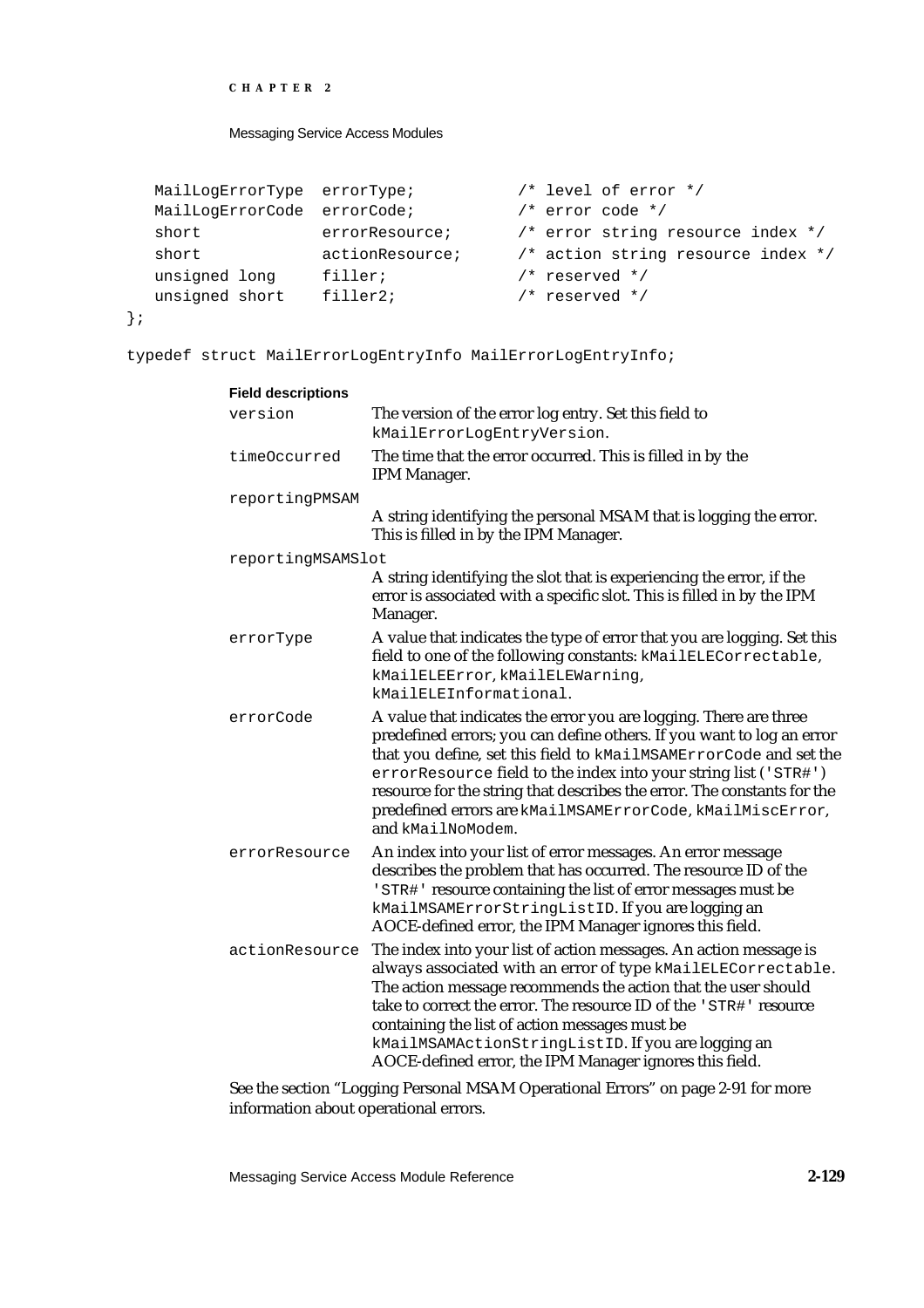# MSAM Functions

This section describes the functions that you use to retrieve messages from and submit messages to the IPM Manager. Most functions handle messages of all types, but certain functions in the API are specific to letters or reports. Unless the function description refers to a specific message type, you should assume that the function handles all types of messages.

Functions whose names begin with *MSAMPut* apply to incoming messages; functions whose names begin with *MSAMGet* apply to outgoing messages. Functions whose names begin with *PMSAM* apply only to personal MSAMs; those whose names begin with *SMSAM* apply only to server MSAMs.

You must completely specify any structure that you provide to a function unless the description states otherwise.

All of the functions take a pointer to an MSAMParam parameter block as input. Each function description includes a list of the fields in the parameter block that are used by the function.

Most functions in the MSAM API have the following form:

pascal OSErr function (MSAMParam \*paramBlock, Boolean asyncFlag);

You should call those functions asynchronously so that you can receive and process an AOCE high-level event at any time.

Some functions can be called only synchronously or asynchronously; therefore, they do not have the asyncFlag parameter. The form of those functions is:

pascal OSErr function (MSAMParam \*paramBlock);

You can call a function from assembly language. Listing 2-16 illustrates one way to do this for a function that takes both the parameter block pointer and the Boolean value asyncFlag as parameters. (If a function can be called only synchronously or asynchronously, the assembly code would not manipulate the asyncFlag value.)

**Listing 2-16** Calling an MSAM function from assembly language

| oceTBDispatch             | \$aa5e<br>OPWORD                                         |
|---------------------------|----------------------------------------------------------|
| subq $#2, a7$             | ; make room for function result                          |
|                           | movea paramBlock,- $(sp)$ ; push the param block pointer |
|                           | onto stack                                               |
| move.q asyncFlag, d0      | ; move async flag into DO                                |
| move.b $d0, -(\text{sp})$ | ; push the flag (byte) onto stack                        |
| moveg #opCode, d0         | ; move op code into D0                                   |
| move.w $d0, -(\text{sp})$ | ; place the op code on the stack                         |
| oceTBDispatch             | ; trap call                                              |
| move.w $(sp)$ +, d0       | ; get result code                                        |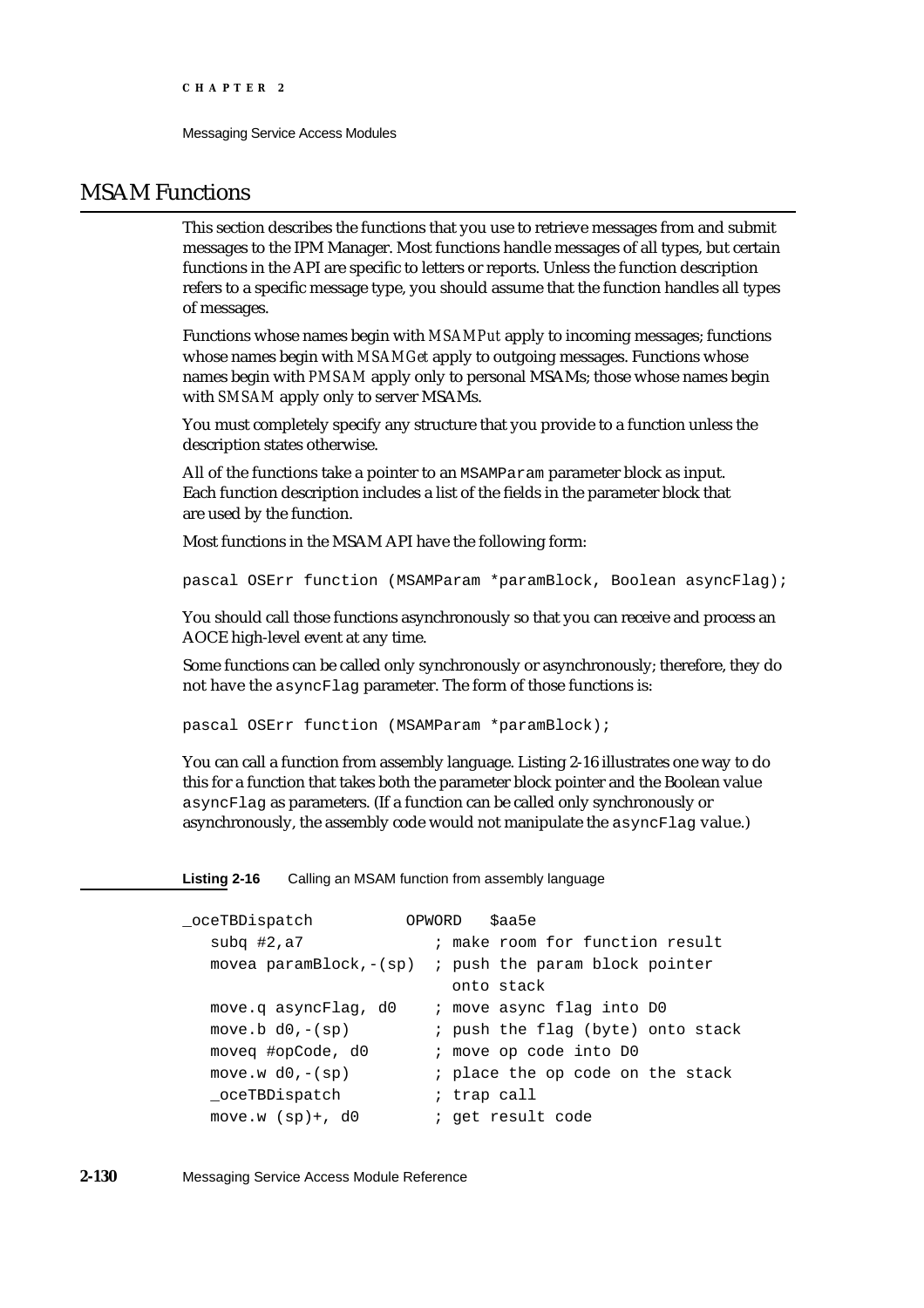#### Messaging Service Access Modules

The function returns its result code in the ioResult field of the parameter block.

When you call a function synchronously, the function returns its result both as the function result and in the ioResult field of the MailParamBlockHeader structure. Note that the function also clears the ioCompletion field.

When you call a function asynchronously and the function has successfully queued the request, it returns noErr and sets the ioResult field to 1. After the call completes, the function sets the ioResult field to the actual result and calls the completion routine, if one is specified. There is one exception to this behavior: if the IPM Manager is not currently ready to accept a request, it may return corErr as the function result. In this case, the ioResult field has an indeterminate value and the completion routine is not called.

### **IMPORTANT**

If you choose to poll the ioResult field to determine if the request has completed, it is safest to check that it has changed from 1 to some other value. While the IPM Manager does not return positive error codes, system utilities may return positive error codes, and these may be passed through without being caught. Nominally, this would be due to an IPM Manager bug; however, you can and should attempt to protect against this.

## Initializing an MSAM

You use the routines in this section to initialize an MSAM. A personal MSAM begins by calling the PMSAMGetMSAMRecord function to obtain the creation ID of its record in the Setup catalog. Then it calls the PMSAMOpenQueues function for each of its slots to obtain the queue references for each slot. A server MSAM calls the SMSAMSetup function to obtain identifying information about itself and then calls the SMSAMStartup function to obtain its outgoing queue reference.

## **PMSAMGetMSAMRecord**

The PMSAMGetMSAMRecord function provides you with the record creation ID of the record that represents your personal MSAM in the Setup catalog.

pascal OSErr PMSAMGetMSAMRecord (MSAMParam \*paramBlock);

paramBlock Pointer to a parameter block.

#### **Parameter block**

| ioResult | OSErr      | Result code                         |
|----------|------------|-------------------------------------|
| msamCID  | CreationID | Creation ID of personal MSAM record |

See "The MSAM Parameter Block" on page 2-94 for a description of the ioResult field.

Messaging Service Access Module Reference **2-131**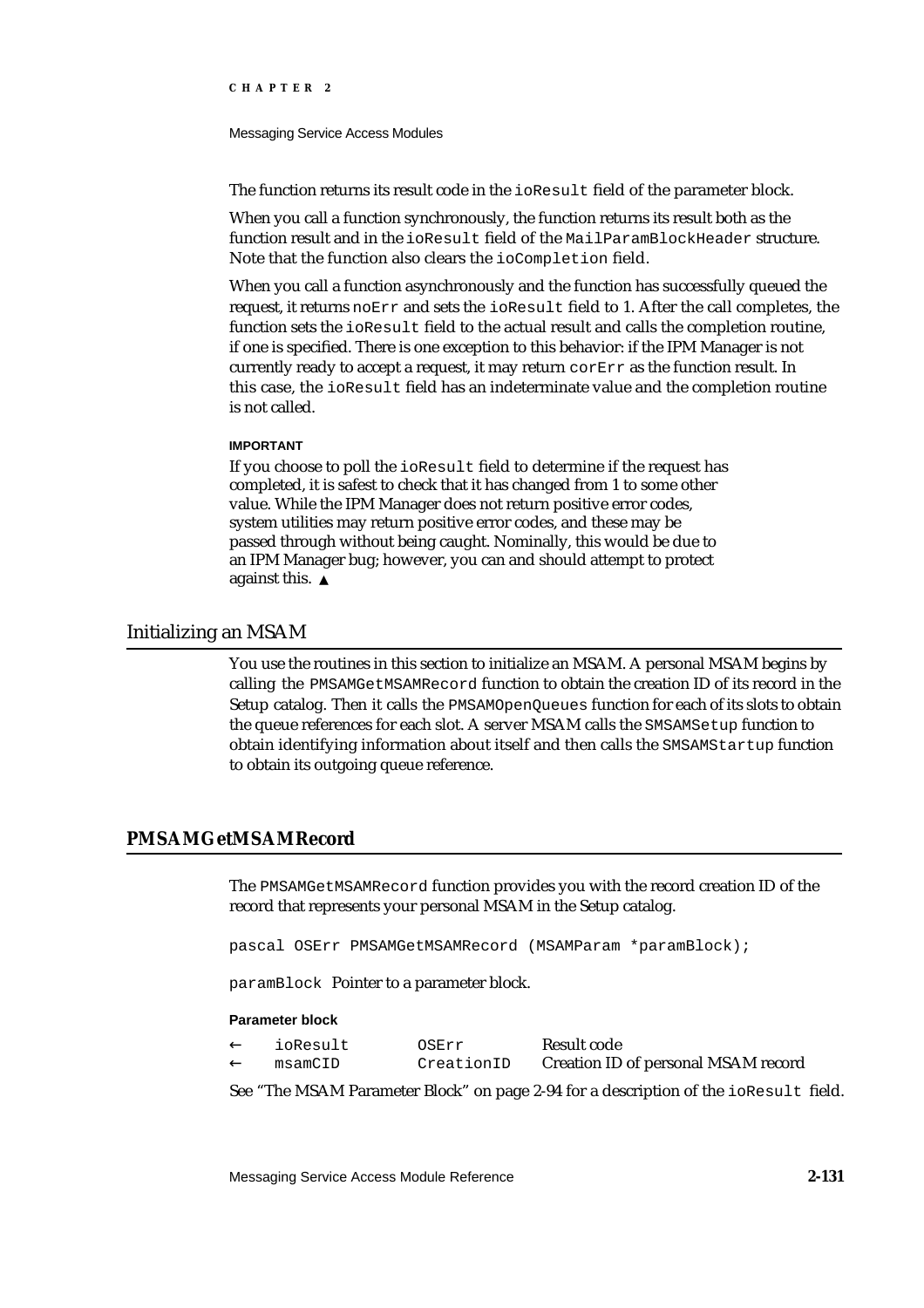Messaging Service Access Modules

#### **Field descriptions**

msamCID The creation ID of the record in the Setup catalog that represents your personal MSAM.

### **DESCRIPTION**

You call the PMSAMGetMSAMRecord function to obtain the record creation ID of your personal MSAM's MSAM record in the Setup catalog.

The MSAM record contains a list of all the slots associated with the MSAM. In addition, your MSAM and its associated setup template may store private data that is global to the MSAM in the MSAM record.

The IPM Manager knows that a personal MSAM exists by its MSAM record in the Setup catalog.

### **IMPORTANT**

The PMSAMGetMSAMRecord function is intended to be called only by a personal MSAM. Calling it from anywhere else yields indeterminate results.

### **SPECIAL CONSIDERATIONS**

This function is always executed synchronously.

## **ASSEMBLY-LANGUAGE INFORMATION**

| Trap macro     | <b>Selector</b> |
|----------------|-----------------|
| _oceTBDispatch | <b>S0506</b>    |

### **RESULT CODES**

| noErr              | 0        | No error                               |
|--------------------|----------|----------------------------------------|
| kOCEToolboxNotOpen | $-1500$  | Collaboration toolbox is shutting down |
| kOCEInvalidRef     | $-1502$  | Invalid message reference number       |
| kOCERefIsClosing   | $-1516$  | IPM Manager is shutting down the       |
|                    |          | personal MSAM                          |
| kMailNoMSAMErr     | $-15056$ | No such MSAM                           |

#### **SEE ALSO**

The CreationID structure is described in the chapter "AOCE Utilities" in *Inside Macintosh: AOCE Application Interfaces*.

See the chapter "Service Access Module Setup" in this book for more information on the MSAM record in the Setup catalog.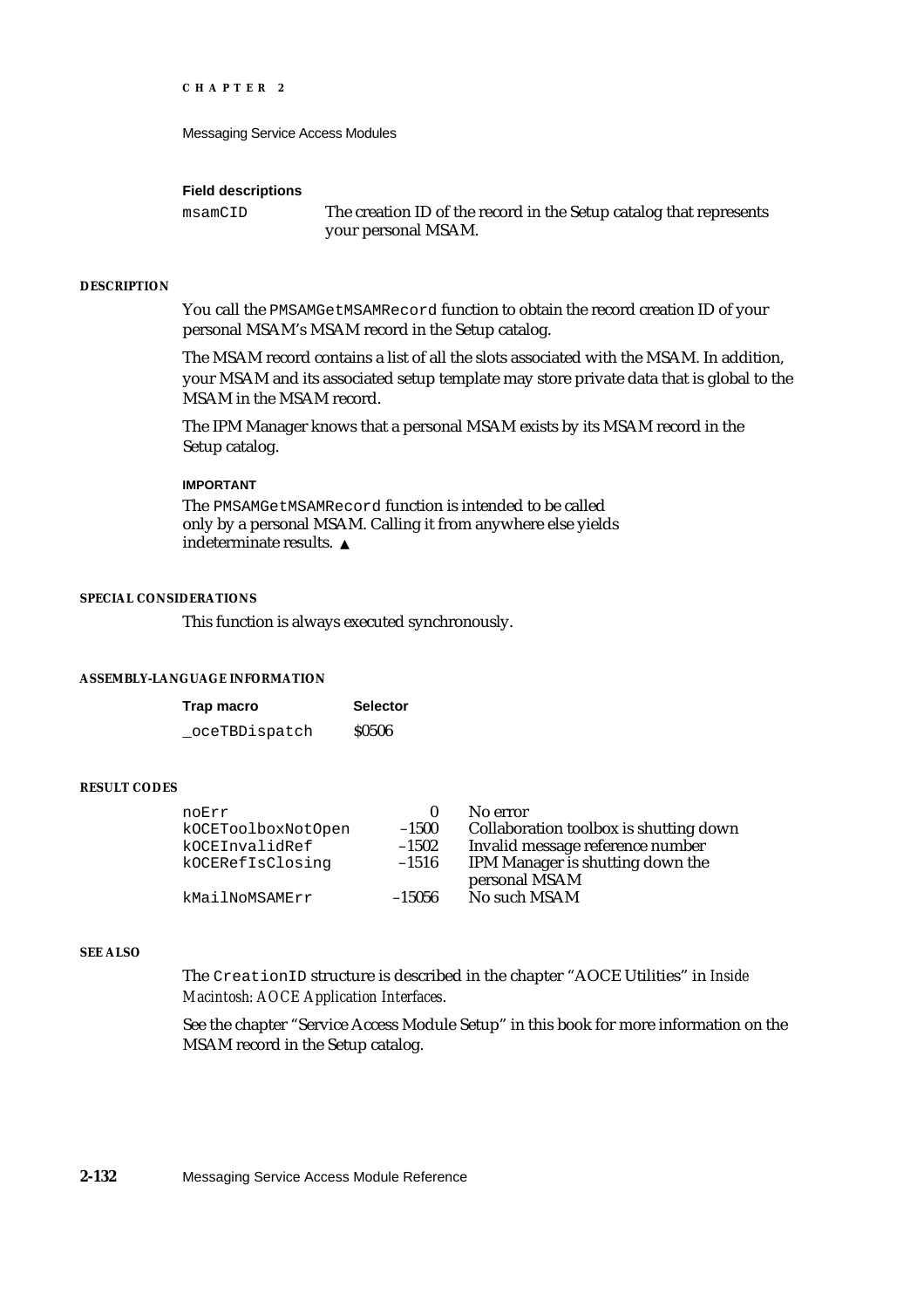Messaging Service Access Modules

## **PMSAMOpenQueues**

The PMSAMOpenQueues function obtains the queue references for a slot that you specify.

pascal OSErr PMSAMOpenQueues (MSAMParam \*paramBlock);

paramBlock Pointer to a parameter block.

### **Parameter block**

| ioResult    | OSErr        | Result code                        |
|-------------|--------------|------------------------------------|
| inOueueRef  | MSAMOueueRef | Incoming queue reference           |
| outOueueRef | MSAMOueueRef | Outgoing queue reference           |
| msamSlotID  | MSAMSlotID   | Address slot identification number |

See "The MSAM Parameter Block" on page 2-94 for a description of the ioResult field.

## **Field descriptions**

| inQueueRef  | If the slot you specify in the msamSlotID field is a mail slot, this<br>value is the queue reference for the slot's incoming queue. If the slot<br>you specify in the msamSlotID field is a messaging slot, this value<br>identifies the slot itself. (The MSAMQueueRef data type is long.) |
|-------------|---------------------------------------------------------------------------------------------------------------------------------------------------------------------------------------------------------------------------------------------------------------------------------------------|
| outOueueRef | The queue reference for the outgoing queue of the slot you specify<br>in the msamSlotID field. (The MSAMQueueRef data type is long.)                                                                                                                                                        |
| msamSlotID  | The identification number of the slot for which you are requesting<br>queue references. This number is the slot ID that you generated and<br>stored in the slot's record in the Setup catalog after receiving a<br>kMailEPPCCreateSlot high-level event.                                    |

### **DESCRIPTION**

A personal MSAM calls the PMSAMOpenQueues function to get the queue references associated with a slot. You need to provide the appropriate queue reference in subsequent operations.

Only mail slots have an incoming queue into which an MSAM places letters coming from an external messaging system that are addressed to the user. In the case of a messaging slot, the value in the inQueueRef field is a reference to the slot itself.

Typically, you call the function when starting up or after you respond to an kMailEPPCCreateSlot high-level event. On startup, you should call this function for every slot that you manage.

If you specify a suspended slot, the function returns a kMailSlotSuspended result code, but the queue references are still valid. (A slot is suspended when a personal MSAM calls the PMSAMLogError function to indicate a serious operational error associated with the slot.) In general, you should not attempt operations on a suspended slot.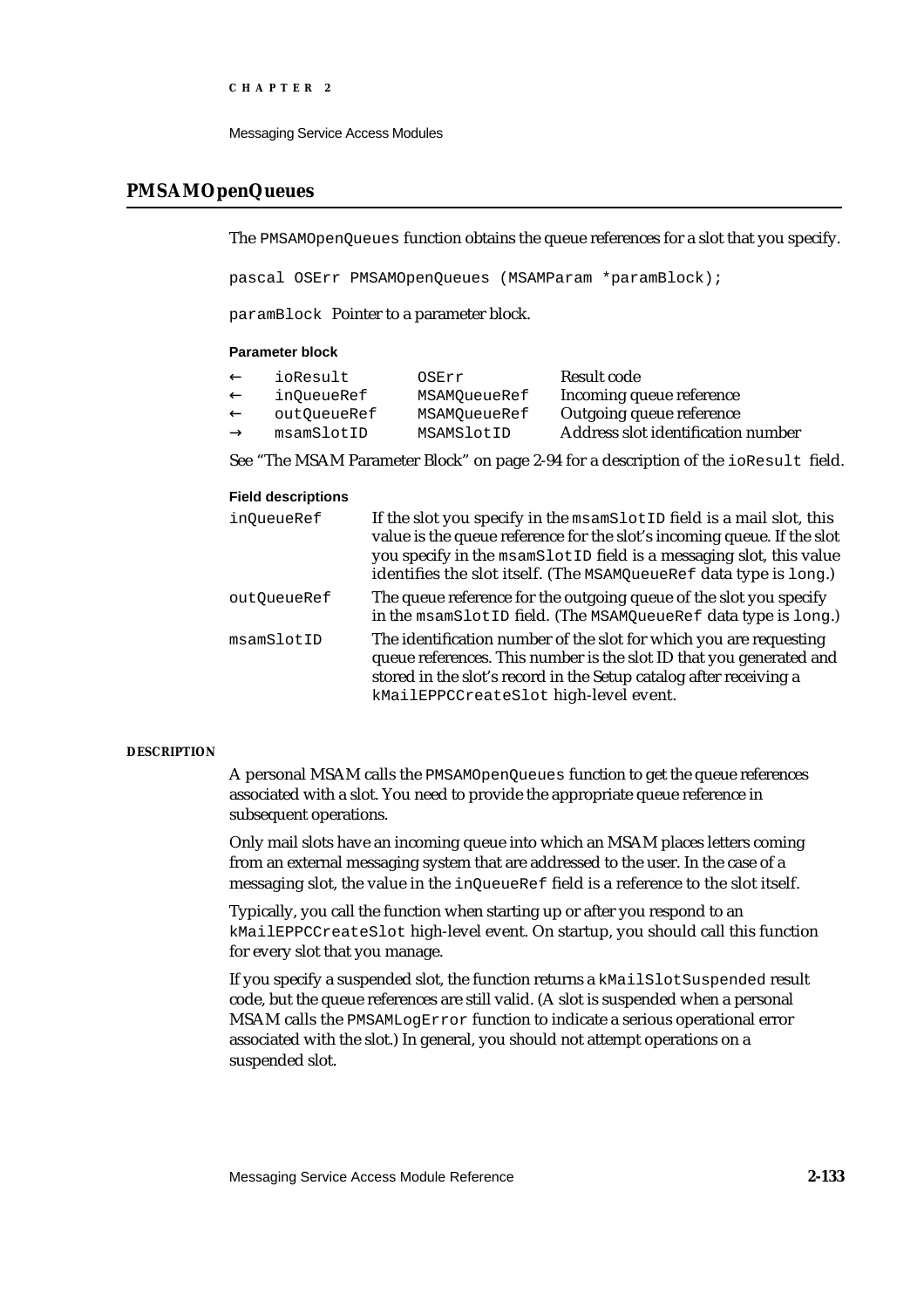#### Messaging Service Access Modules

If you specify an inactive slot (if the active field in the

MailStandardSlotInfoAttribute structure is set to false), the queue references are valid. However, in general, you should not attempt operations on an inactive slot.

After you respond with a noErr result to the kMailEPPCCreateSlot high-level event, it is possible that the IPM Manager will encounter an error instantiating the new slot. If this happens, when you call the PMSAMOpenQueues function to obtain the new slot's queue references, the function returns a kMailNoSuchSlot result code.

Queue references remain valid as long as the slot is not deleted and the Macintosh remains running. The conservative approach is to call the function each time your personal MSAM starts up.

## **IMPORTANT**

The PMSAMOpenQueues function is intended to be called only by a personal MSAM. Calling it from anywhere else yields indeterminate results.

## **SPECIAL CONSIDERATIONS**

There is a very small period immediately after you respond to a kMailEPPCCreateSlot high-level event during which the PMSAMOpenQueues function returns a kMailNoSuchSlot result code even if no error occurred. You should call the function periodically until it completes successfully.

#### **ASSEMBLY-LANGUAGE INFORMATION**

| Trap macro     | <b>Selector</b> |
|----------------|-----------------|
| _oceTBDispatch | <b>S0500</b>    |

## **RESULT CODES**

| noErr              | 0        | No error                                          |
|--------------------|----------|---------------------------------------------------|
| kOCEToolboxNotOpen | $-1500$  | Collaboration toolbox is shutting<br>down         |
| kOCEInvalidRef     | $-1502$  | Invalid message reference number                  |
| kOCEInternalErr    | $-1506$  | Serious internal error                            |
| kOCERefIsClosinq   | $-1516$  | IPM Manager is shutting down the<br>personal MSAM |
| kMailNoMSAMErr     | $-15056$ | No such personal MSAM                             |
| kMailNoSuchSlot    | $-15062$ | No such slot                                      |
| kMailBadMSAM       | $-15066$ | MSAM unusable for unspecified                     |
|                    |          | reason                                            |

#### **SEE ALSO**

See the description of the kMailEPPCCreateSlot high-level event on page 2-221 for more information about slot IDs.

**2-134** Messaging Service Access Module Reference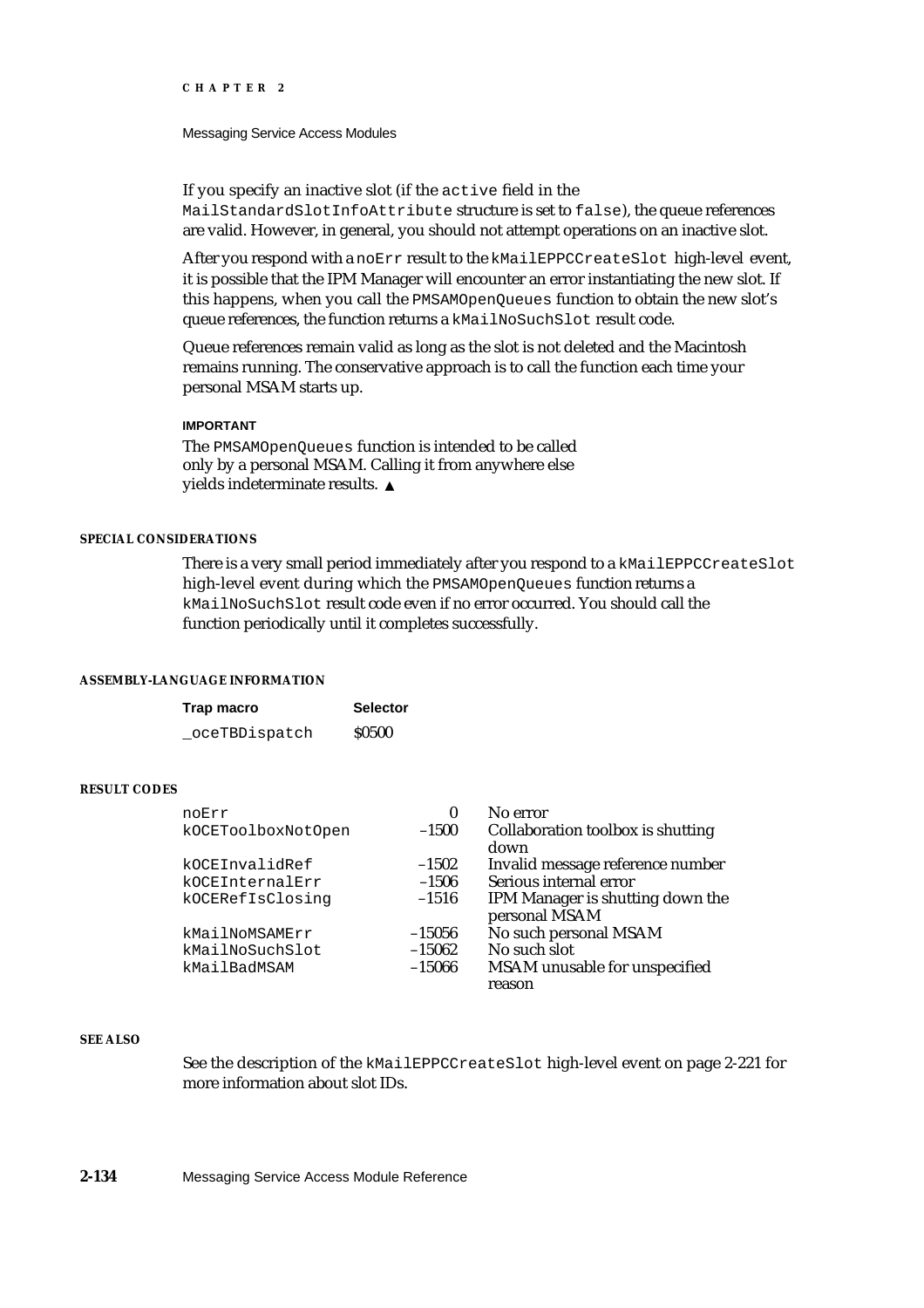```
CHAPTER 2
```
## **SMSAMSetup**

The SMSAMSetup function creates the MSAM's Forwarder record.

pascal OSErr SMSAMSetup (MSAMParam \*paramBlock);

paramBlock Pointer to a parameter block.

### **Parameter block**

| ioResult               | OSErr         | Result code                       |
|------------------------|---------------|-----------------------------------|
| serverMSAM             | RecordIDPtr   | Server MSAM's record ID pointer   |
| password               | RStringPtr    | Pointer to server MSAM's password |
| qatewayType            | <b>OSType</b> | Server MSAM's extension type      |
| gatewayTypeDescription |               |                                   |
|                        | RStringPtr    | Description of extension type     |
| catalogServerHint      |               |                                   |
|                        | AddrBlock     | Catalog server address            |
|                        |               |                                   |

See "The MSAM Parameter Block" on page 2-94 for a description of the ioResult field.

## **Field descriptions**

| serverMSAM             | A pointer to the record ID of the server MSAM's Forwarder record.<br>Set the recordName field to the name of the server MSAM and the<br>recordType field to the constant kMnMForwarderRecTypeNum.<br>The function returns the Forwarder record's creation ID in the cid<br>field and the record location information. |
|------------------------|-----------------------------------------------------------------------------------------------------------------------------------------------------------------------------------------------------------------------------------------------------------------------------------------------------------------------|
| password               | A pointer to the server MSAM's password string.                                                                                                                                                                                                                                                                       |
| qatewayType            | The MSAM's 4-character extension type.                                                                                                                                                                                                                                                                                |
| qatewayTypeDescription | A pointer to an RString containing a user-readable description of<br>the MSAM type. For example, an AppleLink MSAM whose type is<br>'ALNK' might provide the string "AppleLink".                                                                                                                                      |
| catalogServerHint      |                                                                                                                                                                                                                                                                                                                       |
|                        | The AppleTalk address of the PowerShare catalog server that<br>created the MSAM's Forwarder record. The MSAM can later pass<br>this value to a Catalog Manager function (in the server Hint field<br>of the function's parameter block) if it wants to direct the request to                                          |

### **DESCRIPTION**

You call the SMSAMSetup function as part of a server MSAM's initialization process. The function creates the MSAM's Forwarder record. Before calling the function, you need to obtain from the system administrator the server MSAM's name and password, its extension type, and a string describing the extension type. (A server MSAM may also have built-in knowledge of its extension type.) When the function completes successfully, you should save knowledge of the fact that the function completed successfully in your preferences file in the Preferences folder so that you do not call the function again after a subsequent launch.

that particular catalog server.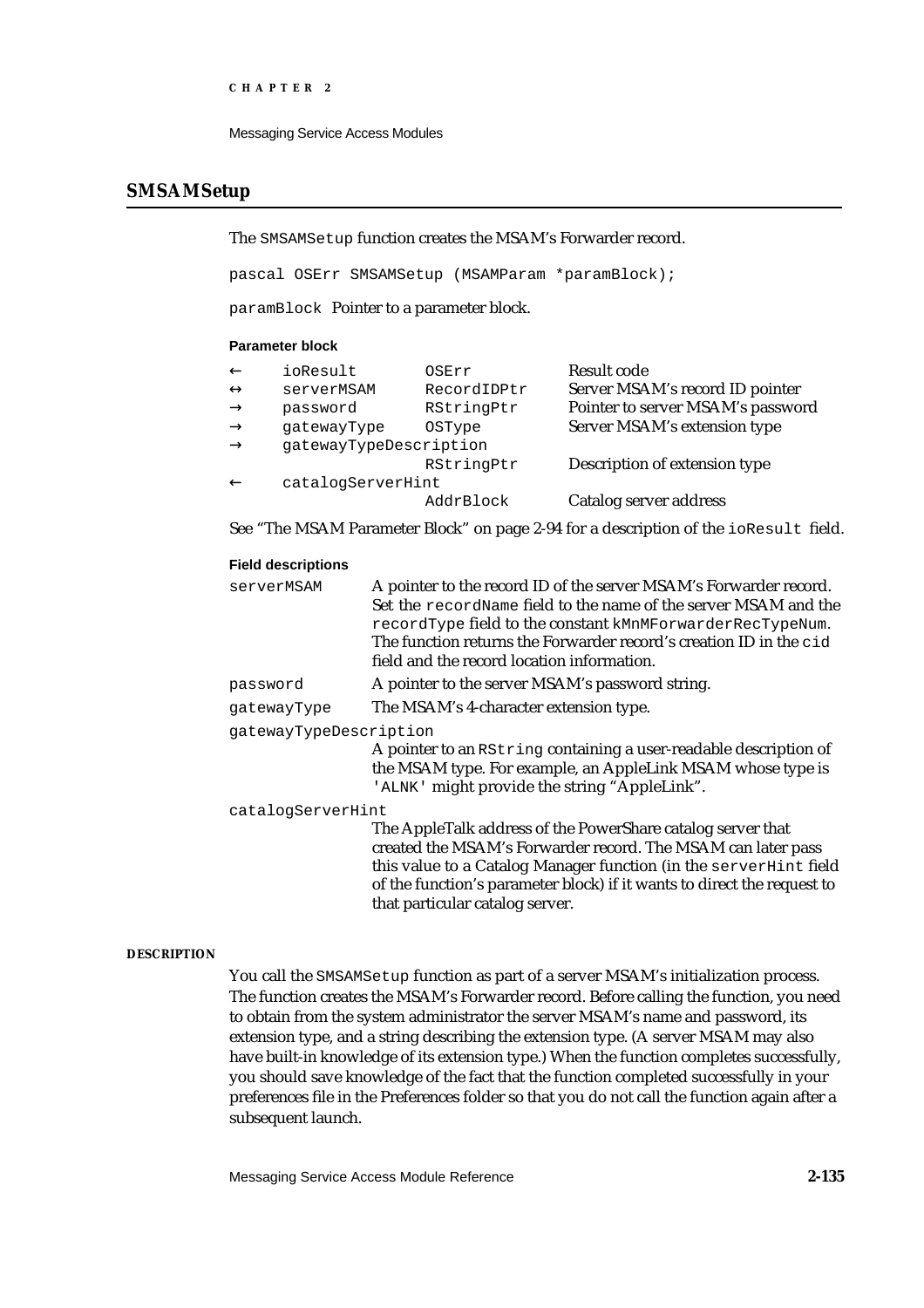#### Messaging Service Access Modules

## **SPECIAL CONSIDERATIONS**

After calling the SMSAMSetup function, call the SMSAMStartup function to get the server MSAM's queue reference.

## **ASSEMBLY-LANGUAGE INFORMATION**

| Trap macro     | <b>Selector</b> |
|----------------|-----------------|
| _oceTBDispatch | \$0523          |

#### **RESULT CODES**

| noErr                           | 0       | No error                                     |
|---------------------------------|---------|----------------------------------------------|
| dskFulErr                       | $-34$   | All allocation blocks on the volume are full |
| kOCEParamErr                    | $-50$   | Invalid parameter                            |
| kOCEWriteAccessDenied           | $-1541$ | Identity lacks write access privileges       |
| kOCETargetDirectoryInaccessible |         |                                              |
|                                 | $-1613$ | Target catalog is not currently available    |
| kOCENoSuchDNode                 | $-1615$ | Can't find specified dNode                   |
| kOCENoDupAllowed                | $-1641$ | Duplicate name and type                      |
|                                 |         |                                              |

## **SEE ALSO**

For a description of the server MSAM initialization process, see "Initializing a Server MSAM" beginning on page 2-40.

The SMSAMStartup function is described next.

## **SMSAMStartup**

The SMSAMStartup function informs a PowerShare mail server that the server MSAM that you specify has started up.

pascal OSErr SMSAMStartup (MSAMParam \*paramBlock);

paramBlock Pointer to a parameter block.

### **Parameter block**

| ioResult     | OSErr        | Result code            |
|--------------|--------------|------------------------|
| msamIdentity | AuthIdentity | Server MSAM identifier |
| queueRef     | MSAMOueueRef | Queue reference        |

See "The MSAM Parameter Block" on page 2-94 for a description of the ioResult field.

| msamIdentity | The server MSAM's authentication identity. You obtain this identity                 |
|--------------|-------------------------------------------------------------------------------------|
|              | from the AuthBindSpecificIdentity function.                                         |
| aueueRef     | A value that identifies the outgoing queue for the server MSAM<br>that you specify. |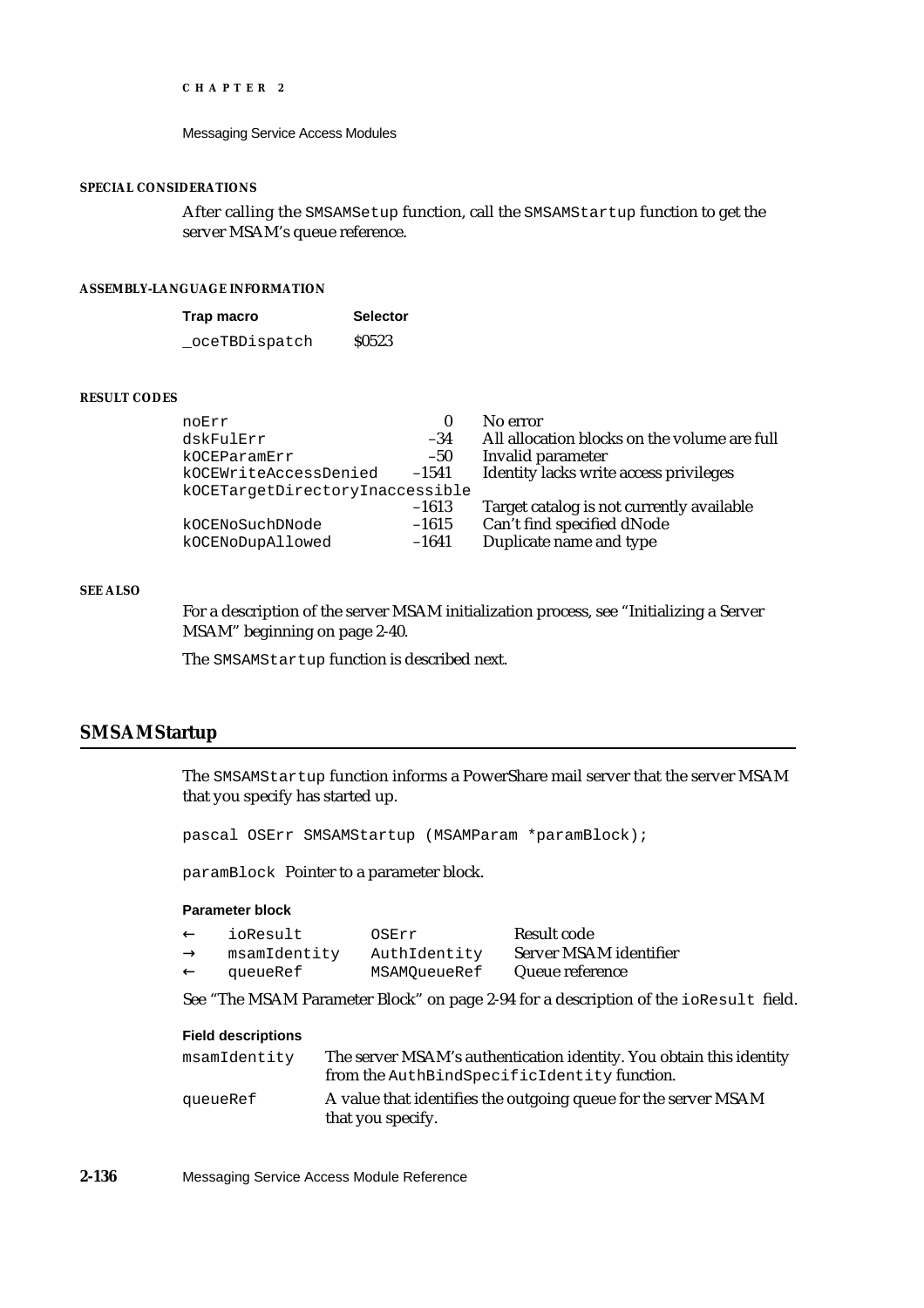Messaging Service Access Modules

#### **DESCRIPTION**

You call the SMSAMStartup function to inform the PowerShare mail server that a server MSAM is active and that the PowerShare mail server can send the MSAM high-level events and request status information. You must call this function every time your server MSAM starts up.

The function returns a queue reference for the server MSAM's outgoing queue. You provide the queue reference to the MSAMOpen function when you want to open an outgoing message. In addition, you provide the queue reference to the MSAMCreate function when you want to create an incoming message. In that situation, the queue reference identifies the MSAM itself.

You must have successfully called the SMSAMSetup function to create the MSAM's Forwarder record before you call the SMSAMStartup function. Otherwise, SMSAMStartup returns the kMailNoSuchSlot result code.

The queue reference is valid until the server MSAM's PowerShare mail server quits. You know that the PowerShare mail server is not running when any of the MSAM API functions return the corErr result code. When the PowerShare mail server starts up again, you need to call the SMSAMStartup function again to get a new queue reference.

### **ASSEMBLY-LANGUAGE INFORMATION**

| Trap macro     | <b>Selector</b> |
|----------------|-----------------|
| _oceTBDispatch | <b>S0501</b>    |

### **RESULT CODES**

| noErr              |          | No error                               |
|--------------------|----------|----------------------------------------|
| corErr             | $-3$     | PowerShare mail server not running     |
| memFullErr         | $-108$   | Not enough memory                      |
| kOCEToolboxNotOpen | $-1500$  | Collaboration toolbox is shutting down |
| kMailNoSuchSlot    | $-15062$ | Unknown server MSAM                    |

### **SEE ALSO**

The AuthBindSpecificIdentity function and authentication identities are discussed in the chapter "Authentication Manager" in *Inside Macintosh: AOCE Application Interfaces*.

The SMSAMSetup function is described on page 2-135.

The AppleTalk Transition Queue is described in the chapter "Link-Access Protocol (LAP) Manager" in *Inside Macintosh: Networking*.

A server MSAM's initialization process is described in the section "Initializing a Server MSAM" beginning on page 2-40.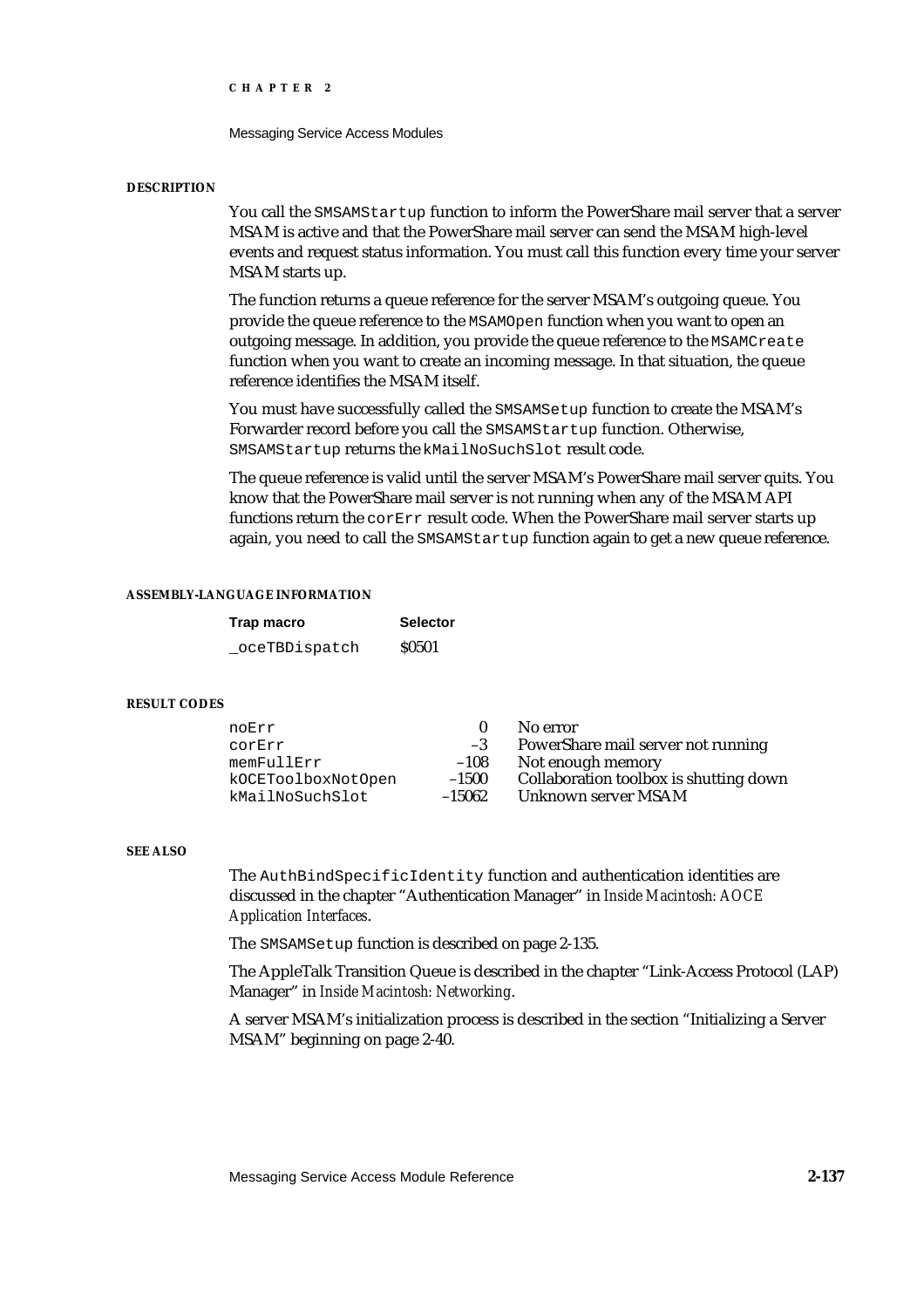Messaging Service Access Modules

## Enumerating Messages in a Queue

Both personal and server MSAMs can use the MSAMEnumerate function to list messages in an outgoing queue. Personal MSAMs can also use the function to list letters in an incoming queue.

## **MSAMEnumerate**

The MSAMEnumerate function returns information about the messages in a queue that you specify.

pascal OSErr MSAMEnumerate (MSAMParam \*paramBlock, Boolean asyncFlag);

paramBlock Pointer to a parameter block.

asyncFlag A Boolean value that specifies whether the function is to be executed asynchronously. Set this to true if you want the function to be executed asynchronously.

## **Parameter block**

| ioCompletion | ProcPtr      | Your completion routine              |
|--------------|--------------|--------------------------------------|
| ioResult     | OSErr        | Result code                          |
| queueRef     | MSAMOueueRef | Queue reference number               |
| startSeqNum  | long         | <b>Starting message</b>              |
| nextSeqNum   | long         | Message to continue next enumeration |
| buffer       | MailBuffer   | Your buffer structure                |

See "The MSAM Parameter Block" on page 2-94 for descriptions of the ioCompletion and ioResult fields.

| queueRef    | The value that identifies the queue about which you want<br>information. A personal MSAM specifies either the outgoing queue<br>reference or the incoming queue reference that it obtained from<br>the PMSAMOpenQueues function, depending on which queue it<br>wants to enumerate. A server MSAM specifies the outgoing queue<br>reference that it obtained from the SMSAMStartup function.                                                                                                                                                       |
|-------------|----------------------------------------------------------------------------------------------------------------------------------------------------------------------------------------------------------------------------------------------------------------------------------------------------------------------------------------------------------------------------------------------------------------------------------------------------------------------------------------------------------------------------------------------------|
| startSeqNum | The sequence number of the message in the queue at which you<br>want the MSAMEnumerate function to start the enumeration. Set<br>this field to 1 to begin the enumeration with the first message in the<br>queue. When you call the function and there is insufficient space in<br>your buffer to hold information about all of the remaining messages<br>in the queue, the function returns in the next SeqNum field the<br>sequence number of the next message. Use that number in the<br>startSeqNum field the next time you call the function. |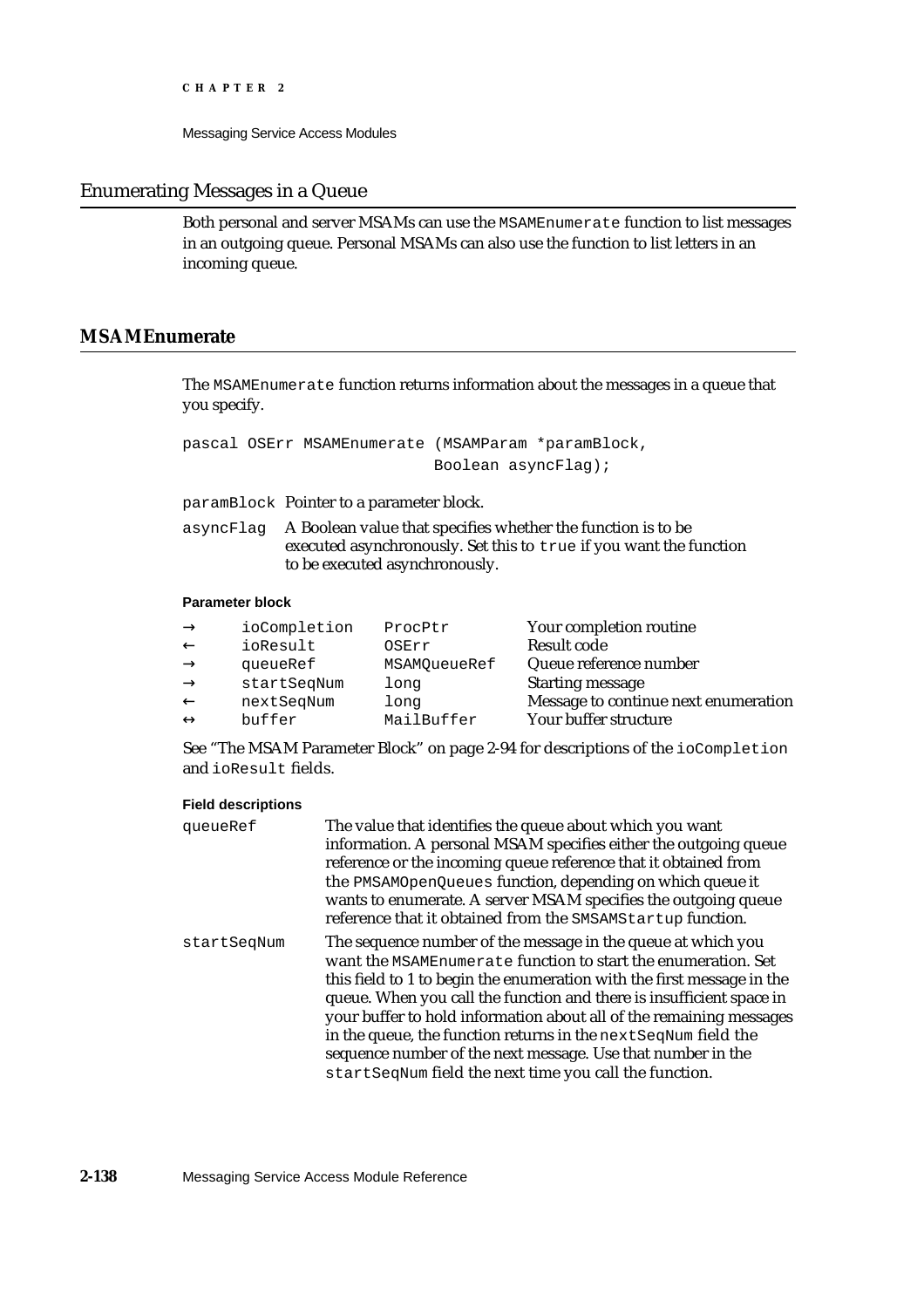Messaging Service Access Modules

| nextSeqNum | The sequence number of the first message in the queue whose<br>information did not fit into your buffer. The function sets this field<br>when your buffer is too small to hold all the information you<br>requested. To continue the enumeration, call the MSAMEnumerate<br>function again and set the startSeqNum field to the current value<br>of the next SeqNum field. The MSAMEnumerate function sets the<br>next SeqNum field to 0 when it has returned information about all<br>of the messages in the queue.       |
|------------|----------------------------------------------------------------------------------------------------------------------------------------------------------------------------------------------------------------------------------------------------------------------------------------------------------------------------------------------------------------------------------------------------------------------------------------------------------------------------------------------------------------------------|
| buffer     | A MailBuffer structure. You set the value of the bufferSize<br>field in the MailBuffer structure to the number of bytes in<br>your buffer. Because the number of messages in the queue<br>varies, use your best estimate to choose the size of the buffer.<br>The MSAMEnumerate function retrieves information about the<br>messages in the queue that you specify and writes it into your<br>buffer, the buffer field. It sets the value of the dataSize field to<br>the number of bytes of data it placed in the buffer. |

### **DESCRIPTION**

You call the MSAMEnumerate function to obtain information about messages in a queue that you specify. The function stores this information in a buffer that you provide. If your buffer is not large enough to hold all of the information, you can call this function repeatedly. When the function sets the nextSeqNum field to 0, you have retrieved information on all of the messages in the queue.

Both personal and server MSAMs can enumerate an outgoing queue. When an MSAM enumerates an outgoing queue, the function returns information about all of the messages in the queue, including letters and non-letter messages.

Only a personal MSAM can enumerate an incoming queue to get information about the letters in the queue because incoming queues are specific to personal MSAMs.

No matter which type of queue you enumerate, the function places the data in your buffer in the form of a MailReply structure. The first 2 bytes contain a count of the total number of structures that follow it in the buffer. The structures that follow are either MSAMEnumerateOutQReply (if you enumerate an outgoing queue) or MSAMEnumerateInQReply structures (if you enumerate an incoming queue). See the descriptions of the MSAMEnumerateInQReply and MSAMEnumerateOutQReply structures, respectively, for information on what specific data you retrieve when you enumerate an incoming or an outgoing queue.

## **ASSEMBLY-LANGUAGE INFORMATION**

### **Trap macro Selector**

oceTBDispatch \$0503

Messaging Service Access Module Reference **2-139**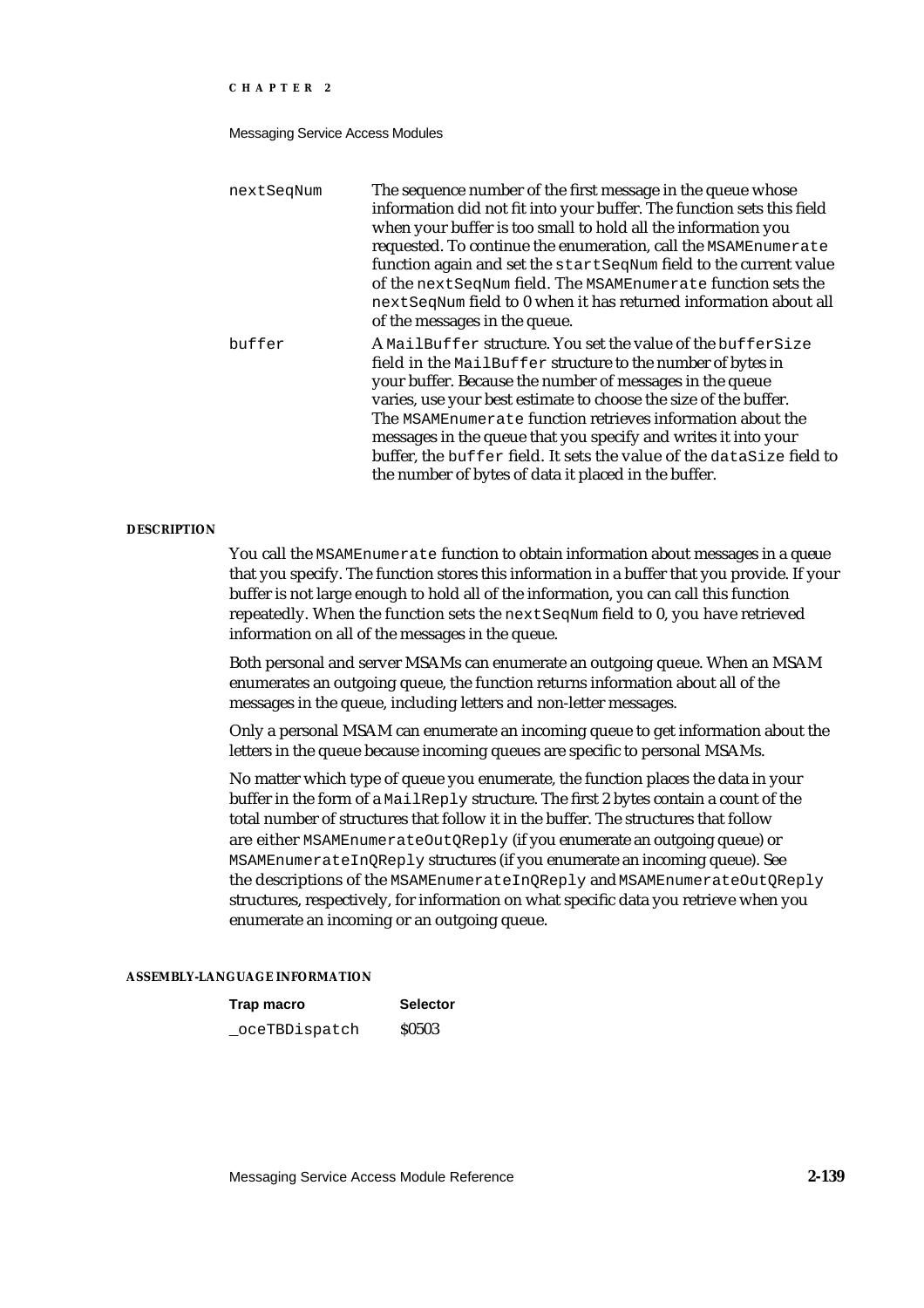Messaging Service Access Modules

#### **RESULT CODES**

| noErr              |         | No error                                  |
|--------------------|---------|-------------------------------------------|
| kOCEToolboxNotOpen | $-1500$ | Collaboration toolbox is shutting down    |
| kOCEInvalidRef     | $-1502$ | Invalid queue reference                   |
| kOCEBufferTooSmall | $-1503$ | <b>Buffer is too small</b>                |
| kOCERefIsClosinq   | $-1516$ | IPM Manager is shutting down the personal |
|                    |         | MSAM, or server MSAM's mail server is     |
|                    |         | shutting down                             |

## **SEE ALSO**

The MSAMEnumerateOutQReply structure is described on page 2-97.

The MSAMEnumerateInQReply structure is described on page 2-98.

The MailReply structure is described on page 2-97.

The MailBuffer structure is described on page 2-96.

## Opening an Outgoing Message

Call the MSAMOpen function to open a message in an outgoing queue. Once a message is open, you can read its contents.

## **MSAMOpen**

The MSAMOpen function opens a message in an outgoing queue.

```
pascal OSErr MSAMOpen (MSAMParam *paramBlock
                        Boolean asyncFlag);
```
paramBlock Pointer to a parameter block.

asyncFlag A Boolean value that specifies whether the function is to be executed asynchronously. Set this to true if you want the function to be executed asynchronously.

### **Parameter block**

| ioCompletion | ProcPtr      | Your completion routine             |
|--------------|--------------|-------------------------------------|
| ioResult     | OSErr        | Result code                         |
| queueRef     | MSAMOueueRef | Queue reference number              |
| segNum       | long         | Sequence number of message in queue |
| mailMsqRef   | MailMsqRef   | Message reference number            |
|              |              |                                     |

See "The MSAM Parameter Block" on page 2-94 for descriptions of the ioResult and ioCompletion fields.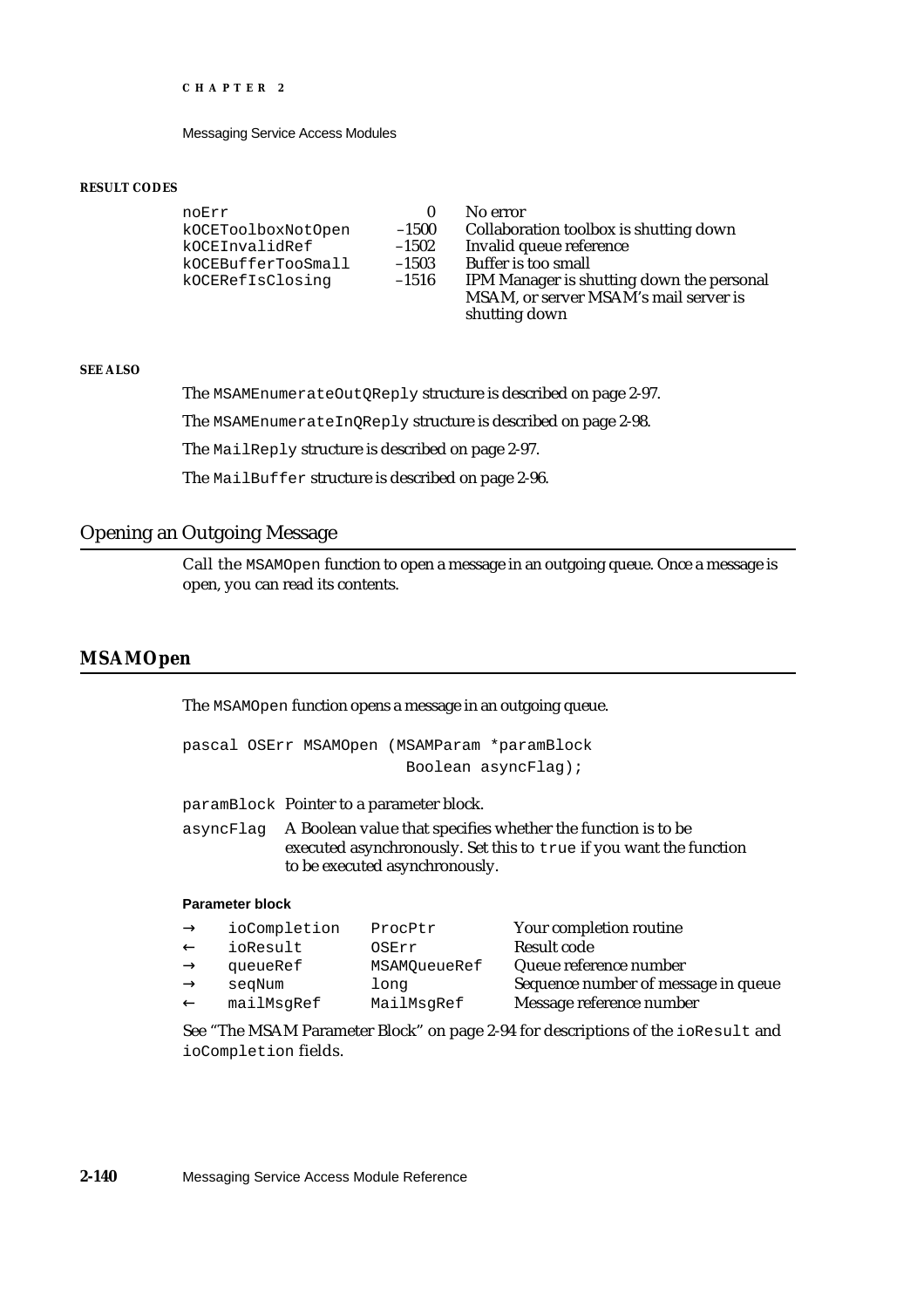Messaging Service Access Modules

#### **Field descriptions**

| queueRef   | The queue reference of the queue that contains the message you<br>want to open. For a personal MSAM, specify the outgoing queue<br>reference you obtained from the PMSAMOpenQueues function. For a<br>server MSAM, specify the queue reference you obtained from the<br>SMSAMStartup function. |
|------------|------------------------------------------------------------------------------------------------------------------------------------------------------------------------------------------------------------------------------------------------------------------------------------------------|
| segNum     | The sequence number that identifies the message you want<br>to open. You get this number from the seqNum field in the<br>MSAMEnumerateOutQReply structure returned by the<br>MSAMEnumerate function.                                                                                           |
| mailMsqRef | A message reference number that identifies the opened message.<br>The MSAMOpen function returns a reference number for the message<br>that you use in subsequent function calls to read the message.                                                                                           |

### **DESCRIPTION**

You call the MSAMOpen function to open a message in the outgoing queue you specify in the queueRef field.

The MSAMOpen function provides a unique message reference number to each MSAM that opens a given message. Once you close the message by calling the MSAMClose function, the message reference number becomes invalid and you cannot use it in subsequent function calls. (In contrast, the value of the seqNum field is a reference to the message that remains valid until you delete the message by calling the MSAMDelete function.)

## **ASSEMBLY-LANGUAGE INFORMATION**

| Trap macro     | <b>Selector</b> |
|----------------|-----------------|
| _oceTBDispatch | <b>S0508</b>    |

#### **RESULT CODES**

| noErr              | $\mathbf{0}$ | No error                                  |
|--------------------|--------------|-------------------------------------------|
| kOCEToolboxNotOpen | $-1500$      | Collaboration toolbox is shutting down    |
| kOCEInvalidRef     | $-1502$      | Invalid queue reference                   |
| kOCEDoesntExist    | $-1511$      | No such letter                            |
| kOCERefIsClosing   | $-1516$      | IPM Manager is shutting down the personal |
|                    |              | MSAM, or server MSAM's mail server is     |
|                    |              | shutting down                             |

## **SEE ALSO**

The MSAMEnumerateOutQReply structure is described on page 2-97.

The PMSAMOpenQueues function is described on page 2-133.

The SMSAMStartup function is described on page 2-136.

The MSAMClose function is described on page 2-167.

The MSAMDelete function is described on page 2-202.

Messaging Service Access Module Reference **2-141**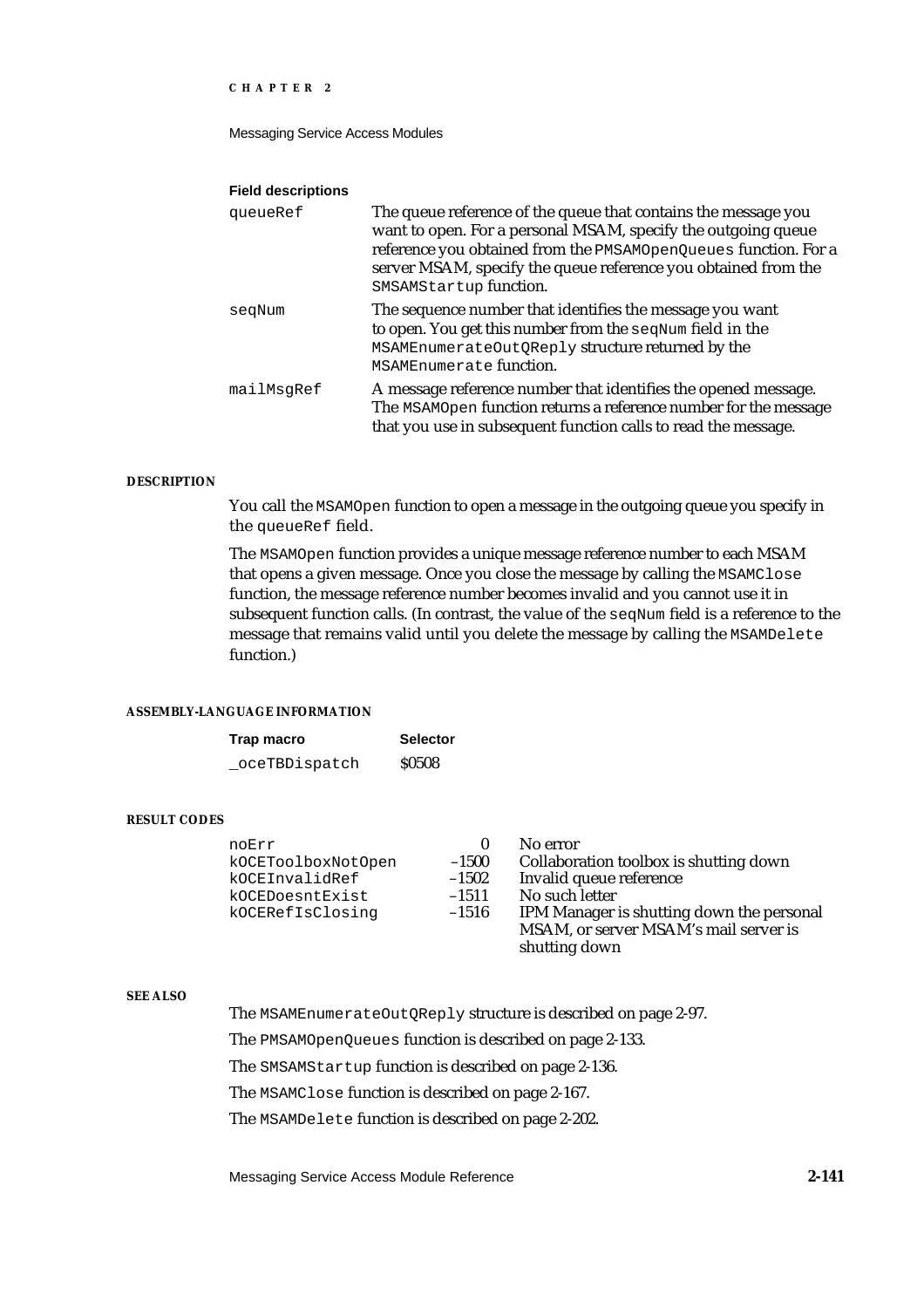## Reading Header Information

To read letter attributes from an open letter, use the MSAMGetAttributes function. You can read the recipients of a message with the MSAMGetRecipients function. To read the header of a non-letter message, use the MSAMGetMsgHeader function.

# **MSAMGetAttributes**

The MSAMGetAttributes function reads attributes from the header of an open letter that you specify.

pascal OSErr MSAMGetAttributes (MSAMParam \*paramBlock, Boolean asyncFlag);

paramBlock Pointer to a parameter block.

asyncFlag A Boolean value that specifies whether the function is to be executed asynchronously. Set this to true if you want the function to be executed asynchronously.

## **Parameter block**

| ioCompletion | ProcPtr             | Your completion routine   |
|--------------|---------------------|---------------------------|
| ioResult     | OSErr               | Result code               |
| mailMsgRef   | MailMsgRef          | Letter reference number   |
| requestMask  | MailAttributeBitmap | Attribute types requested |
| buffer       | MailBuffer          | Your buffer structure     |
| responseMask | MailAttributeBitmap | Attribute types returned  |
| more         | Boolean             | Is there more data?       |

See "The MSAM Parameter Block" on page 2-94 for descriptions of the ioCompletion and ioResult fields.

| mailMsqRef  | A reference number that identifies the letter whose attributes you<br>want to read. You obtain the reference number when you call the<br>MSAMOpen function.                                                                                                                                                                                     |
|-------------|-------------------------------------------------------------------------------------------------------------------------------------------------------------------------------------------------------------------------------------------------------------------------------------------------------------------------------------------------|
| requestMask | A bit field structure that specifies which attributes in the letter's<br>header you want to read. The attributes whose values you may<br>retrieve with this function are listed below. Set the bit for each<br>attribute that you want to read. Clear the remaining bits.                                                                       |
| buffer      | A MailBuffer structure. You set the value of the bufferSize<br>field in the MailBuffer structure to the number of bytes in<br>your buffer. The MSAMGetAttributes function writes attribute<br>values into your buffer (the buffer field) and sets the value<br>of the dataSize field to the number of bytes of data it placed in<br>the buffer. |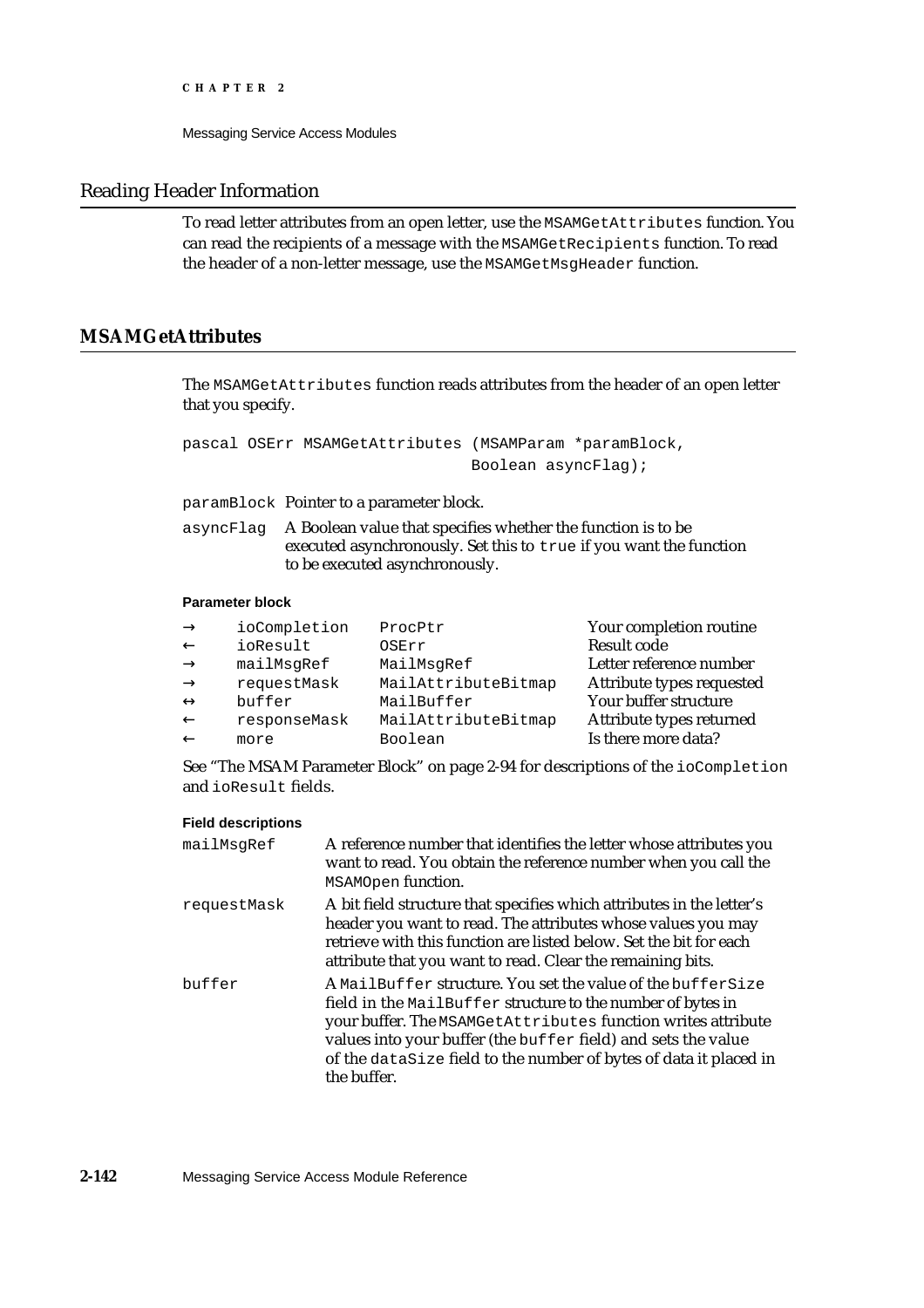#### Messaging Service Access Modules

| responseMask | A bit field structure that specifies the attributes for which the<br>MSAMGetAttributes function returned values in the buffer. If the<br>function did not return an attribute because either a requested<br>attribute does not exist in the letter or you did not request the<br>attribute, the function sets the corresponding bit in the structure to 0.                                                                                                                            |
|--------------|---------------------------------------------------------------------------------------------------------------------------------------------------------------------------------------------------------------------------------------------------------------------------------------------------------------------------------------------------------------------------------------------------------------------------------------------------------------------------------------|
| more         | A Boolean value that indicates whether there are more attribute<br>values than can fit in your buffer. If your buffer is too small<br>to hold all of the attribute values that you requested, the<br>MSAMGetAttributes function sets this field to true; otherwise,<br>it sets this field to false. If the value of the more field is true,<br>you can call the MSAMGetAttributes function again, setting the<br>bits in the request mask for the attributes you did not yet receive. |

#### **DESCRIPTION**

You call the MSAMGetAttributes function to read letter attributes by setting the appropriate bits in the requestMask field. You can request any combination of the following attributes:

| Letter attribute       | <b>Bit constant</b>    | <b>Mask constant</b>    |
|------------------------|------------------------|-------------------------|
| Indications            | kMailIndicationsBit    | kMailIndicationsMask    |
| Letter creator & type  | kMailMsqTypeBit        | kMailMsgTypeMask        |
| Letter ID              | kMailLetterIDBit       | kMailLetterIDMask       |
| Send timestamp         | kMailSendTimeStampBit  | kMailSendTimeStampMask  |
| Nesting level          | kMailNestingLevelBit   | kMailNestingLevelBMask  |
| Message family         | kMailMsgFamilyBit      | kMailMsqFamilyMask      |
| Reply ID               | kMailReplyIDBit        | kMailReplyIDMask        |
| <b>Conversation ID</b> | kMailConversationIDBit | kMailConversationIDMask |
| Subject                | kMailSubjectBit        | kMailSubjectMask        |

The MSAMGetAttributes function reads the attribute values you requested from the letter header and writes them into your buffer, starting with the attribute specified by the least significant bit in the requestMask field and continuing in ascending order. If the length of an attribute value is odd, it adds a pad byte so that each attribute value starts on an even boundary.

You can request attributes for any letter you have previously opened.

You cannot read a letter's to, from, cc, or bcc attributes by calling the MSAMGetAttributes function. Call the MSAMGetRecipients function for this purpose. The MSAMGetAttributes function ignores the bits in the request mask that correspond to recipient attributes and sets the equivalent bits in the response mask to 0 to indicate that it is not returning the values for these attributes. The MSAMGetAttributes function does not return an error in this case.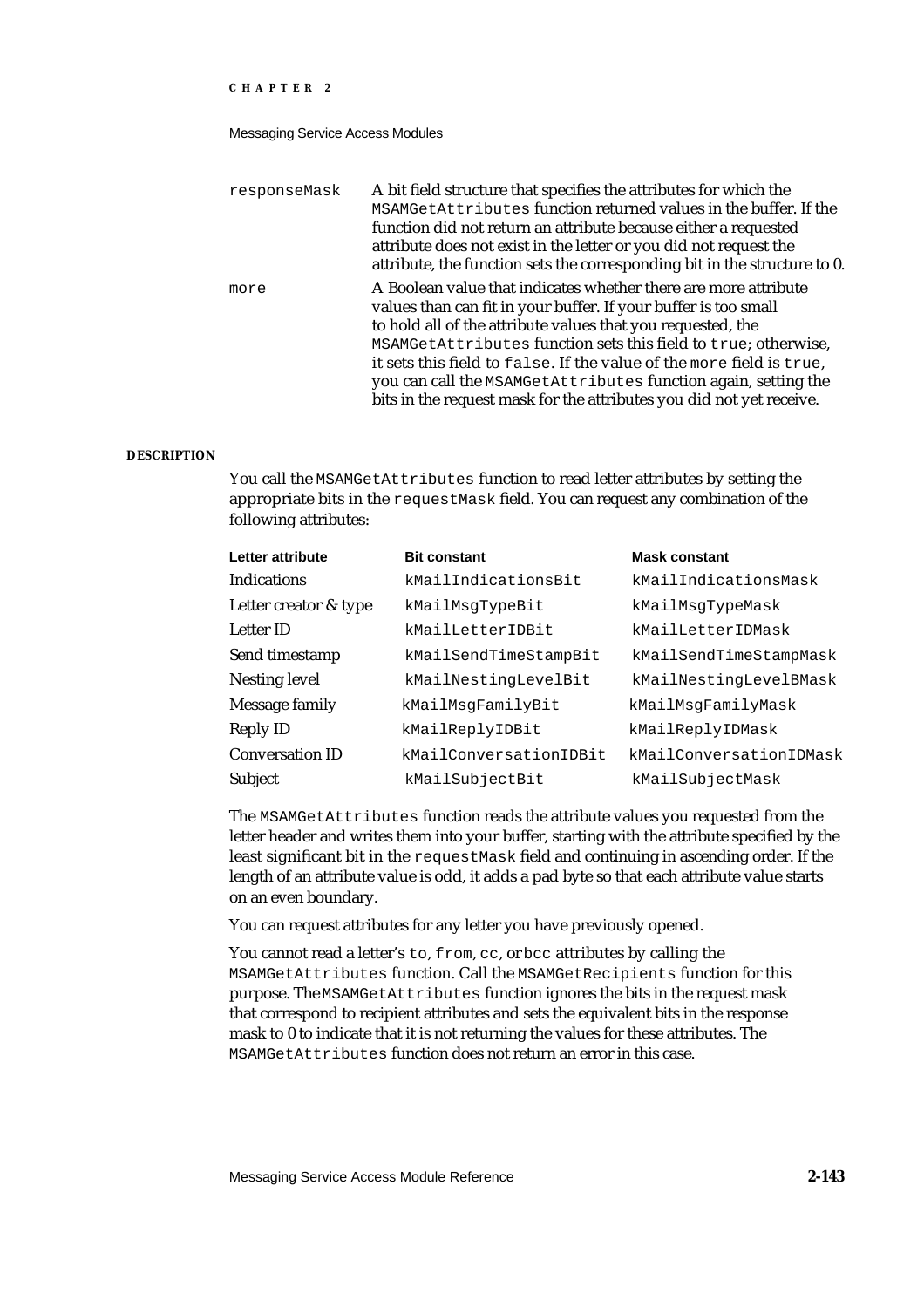Messaging Service Access Modules

#### **SPECIAL CONSIDERATIONS**

Because the MailAttributeBitmap data type is defined as a bit field structure, you cannot use the predefined masks such as kMailSubjectMask, kMailMsgTypeMask, and so forth to set or test the value of a bit field in the requestMask or responseMask field. The masks operate on variables of type long.

You cannot read a letter's letterFlags attribute by calling the MSAMGetAttributes function. Only incoming letters have that attribute.

#### **ASSEMBLY-LANGUAGE INFORMATION**

| Trap macro    | <b>Selector</b> |
|---------------|-----------------|
| oceTBDispatch | <b>S050B</b>    |

### **RESULT CODES**

| noErr              |         | No error                               |
|--------------------|---------|----------------------------------------|
| kOCEToolboxNotOpen | $-1500$ | Collaboration toolbox is shutting down |
| kOCEInvalidRef     | $-1502$ | Invalid queue reference                |

#### **SEE ALSO**

The MailAttributeBitmap structure, including the complete list of letter attributes, is described on page 2-100.

The MailBuffer structure is described on page 2-96.

The MSAMGetRecipients function is described next.

See the section "Reading Letter Attributes" beginning on page 2-47 for an example of reading attributes from a letter header.

## **MSAMGetRecipients**

The MSAMGetRecipients function returns recipient information from the header of an open message that you specify.

pascal OSErr MSAMGetRecipients (MSAMParam \*paramBlock, Boolean asyncFlag);

paramBlock Pointer to a parameter block.

asyncFlag A Boolean value that specifies whether the function is to be executed asynchronously. Set this to true if you want the function to be executed asynchronously.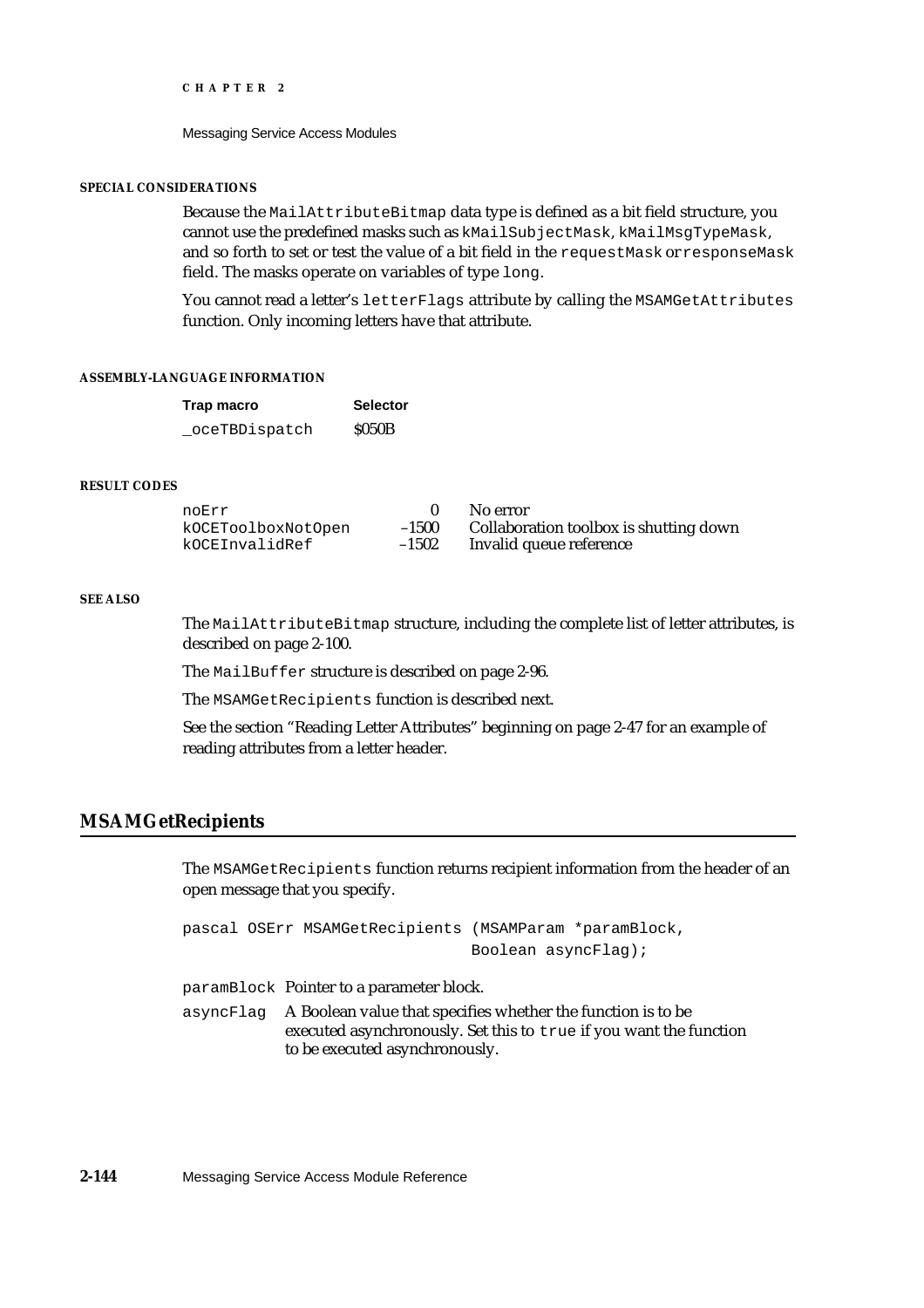Messaging Service Access Modules

## **Parameter block**

| ioCompletion | ProcPtr         | Your completion routine        |
|--------------|-----------------|--------------------------------|
| ioResult     | OSErr           | <b>Result code</b>             |
| mailMsqRef   | MailMsgRef      | Message reference number       |
| attrID       | MailAttributeID | Recipient type requested       |
| startIndex   | unsigned short  | <b>Recipient to start from</b> |
| buffer       | MailBuffer      | Your buffer structure          |
| nextIndex    | unsigned short  | Recipient to continue from     |
|              |                 | next time                      |
| more         | Boolean         | Is there more data?            |

See "The MSAM Parameter Block" on page 2-94 for descriptions of the ioCompletion and ioResult fields.

| mailMsgRef | A reference number that identifies the message about which you<br>want recipient information. You obtain the reference number when<br>you call the MSAMOpen function.                                                                                                                                                                                                                                                                                                                                                                                                                                                                                                                                                                                                                                                                                                                                                                                                                                                                                     |
|------------|-----------------------------------------------------------------------------------------------------------------------------------------------------------------------------------------------------------------------------------------------------------------------------------------------------------------------------------------------------------------------------------------------------------------------------------------------------------------------------------------------------------------------------------------------------------------------------------------------------------------------------------------------------------------------------------------------------------------------------------------------------------------------------------------------------------------------------------------------------------------------------------------------------------------------------------------------------------------------------------------------------------------------------------------------------------|
| attrID     | A constant that identifies the type of recipient about which you<br>want information. Specify kMailResolvedList if you want<br>information about resolved recipients. If you want information<br>about an original recipient type, specify kMailFromBit,<br>kMailToBit, kMailCcBit, or kMailBccBit. You can specify one<br>type of recipient each time you call the MSAMGetRecipients<br>function.                                                                                                                                                                                                                                                                                                                                                                                                                                                                                                                                                                                                                                                        |
| startIndex | The position in the recipient list at which you want the<br>MSAMGetRecipients function to begin extracting information<br>to store in your buffer. Set this field to 1 to start with the first<br>recipient of the type specified by the attrip field.                                                                                                                                                                                                                                                                                                                                                                                                                                                                                                                                                                                                                                                                                                                                                                                                    |
| buffer     | A MailBuffer structure. You set the value of the bufferSize<br>field in the MailBuffer structure to the number of bytes in your<br>buffer. The MSAMGetRecipients function writes recipient<br>information into your buffer (the buffer field) and sets the value<br>of the dataSize field to the number of bytes of data it placed in the<br>buffer. The function places the data in your buffer in the form of a<br>MailReply structure. The first 2 bytes contain a count of the<br>number of recipient structures that follow in your buffer. If you<br>request information about an original recipient type (to, cc, bcc,<br>from), the MSAMGetRecipients function returns the recipient<br>information as one or more MailOriginalRecipient structures.<br>If you request information about resolved recipients, the function<br>returns the information as one or more MailResolvedRecipient<br>structures. If a recipient structure has an odd length, the function<br>adds a pad byte so that the next structure can start on a word<br>boundary. |
| nextIndex  | If the value of the more field is true, the next Index field<br>indicates the position in the recipient list of the first attribute that<br>did not fit into your buffer. If the value of the more field is false,<br>the next Index field is undefined.                                                                                                                                                                                                                                                                                                                                                                                                                                                                                                                                                                                                                                                                                                                                                                                                  |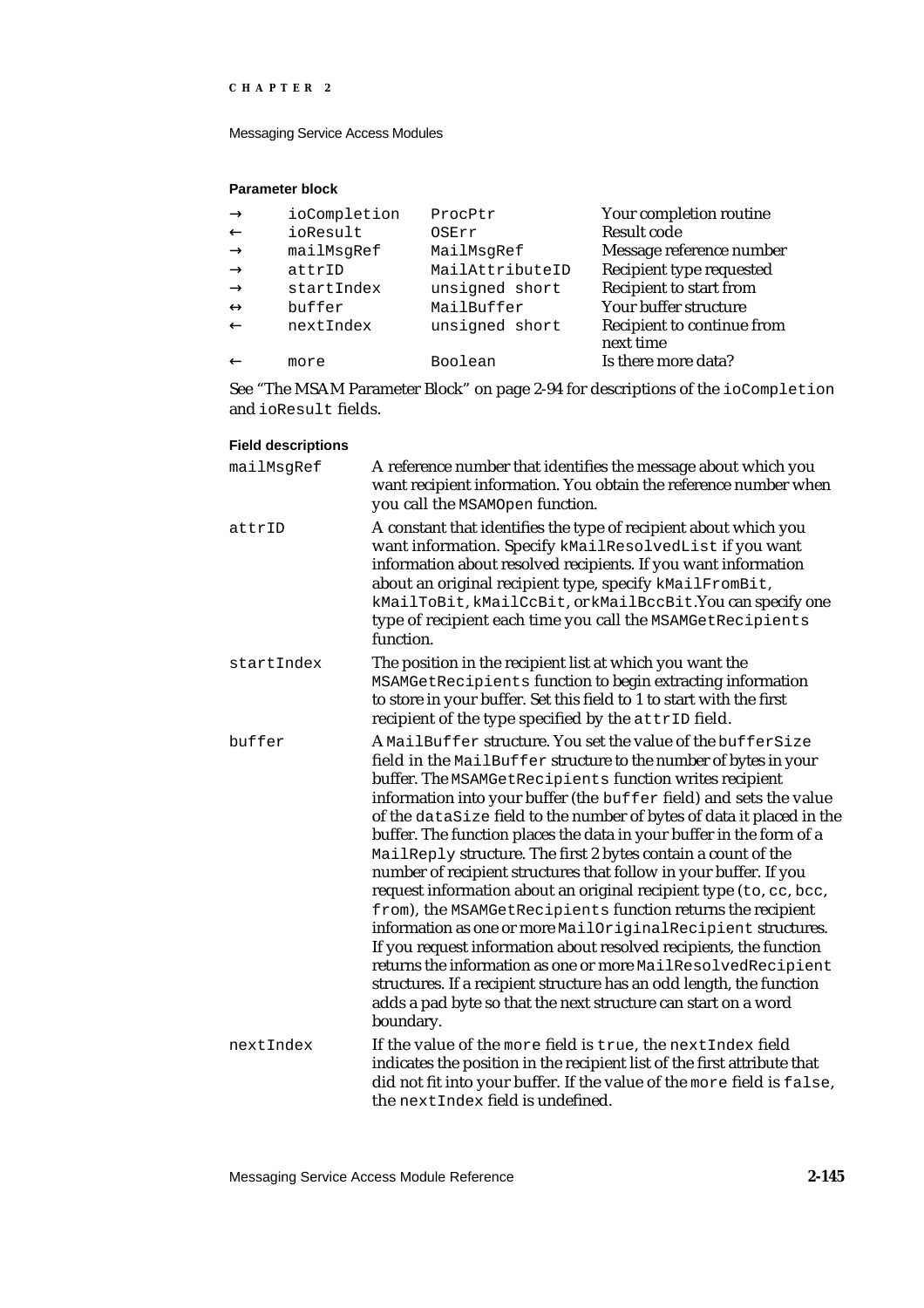more **A Boolean value that indicates whether there is more recipient** information than can fit in your buffer. If your buffer is too small to hold all of the recipient information that you requested, the MSAMGetRecipients function sets this field to true; otherwise, it sets this field to false. If the function sets this field to true, you can call it again to retrieve additional information by setting the startIndex field for the next call to the value of the nextIndex field.

#### **DESCRIPTION**

You call the MSAMGetRecipients function to get a list of original or resolved recipients for the message that you specify in the mailMsgRef field. You need to get original recipients so that you can properly display them as From, To, cc, or bcc recipients in the message you send to an external messaging system. You need to get a list of resolved recipients so that you know to which recipients you must send the message.

By setting the attrID field appropriately, you can specify either a resolved recipient or one type of original recipient each time you call the MSAMGetRecipients function.

If you specify an original recipient type in the attrID field, the function returns data in the form of one or more MailOriginalRecipient structures. Each of these structures contains the absolute index of the recipient followed immediately by information about one recipient. The absolute index is useful if you need to match an original recipient with the corresponding resolved recipient.

If you specify a resolved recipient in the  $\text{attrID}$  field, the function returns data in the form of one or more MailResolvedRecipient structures. Each of these structures contains the absolute index of the recipient, the Boolean variable responsible, and recipient flags, followed immediately by information about one recipient. If the value of the responsible field is true, you are responsible for delivering the message to that recipient and submitting delivery and non-delivery reports to the sender if those are requested. Naturally, you should not attempt to deliver a message to a recipient for which the responsible field is set to false. If the kIPMBCCRecBit bit in the recipientFlags field is set, the recipient is a bcc recipient.

#### **Note**

A From recipient may appear in the resolved list, but in that case the responsible field is always set to false.

As you read MailResolvedRecipient structures from your buffer, you must save the ordinal-position value for each resolved recipient. The first recipient's ordinal-position value is 1; the second recipient's ordinal-position value is 2; the *nth* recipient's ordinalposition value is *n*, and so forth. The MSAMnMarkRecipients function requires you to provide the ordinal-position value to identify a recipient you want to mark. If you need to call MSAMGetRecipients more than once to get all of the resolved recipients, do not set the ordinal-position value back to 0 on successive calls to the function. Rather, increment the ordinal-position value continuously across multiple calls to the MSAMGetRecipients function for a given letter so that each resolved recipient is associated with a unique ordinal-position value.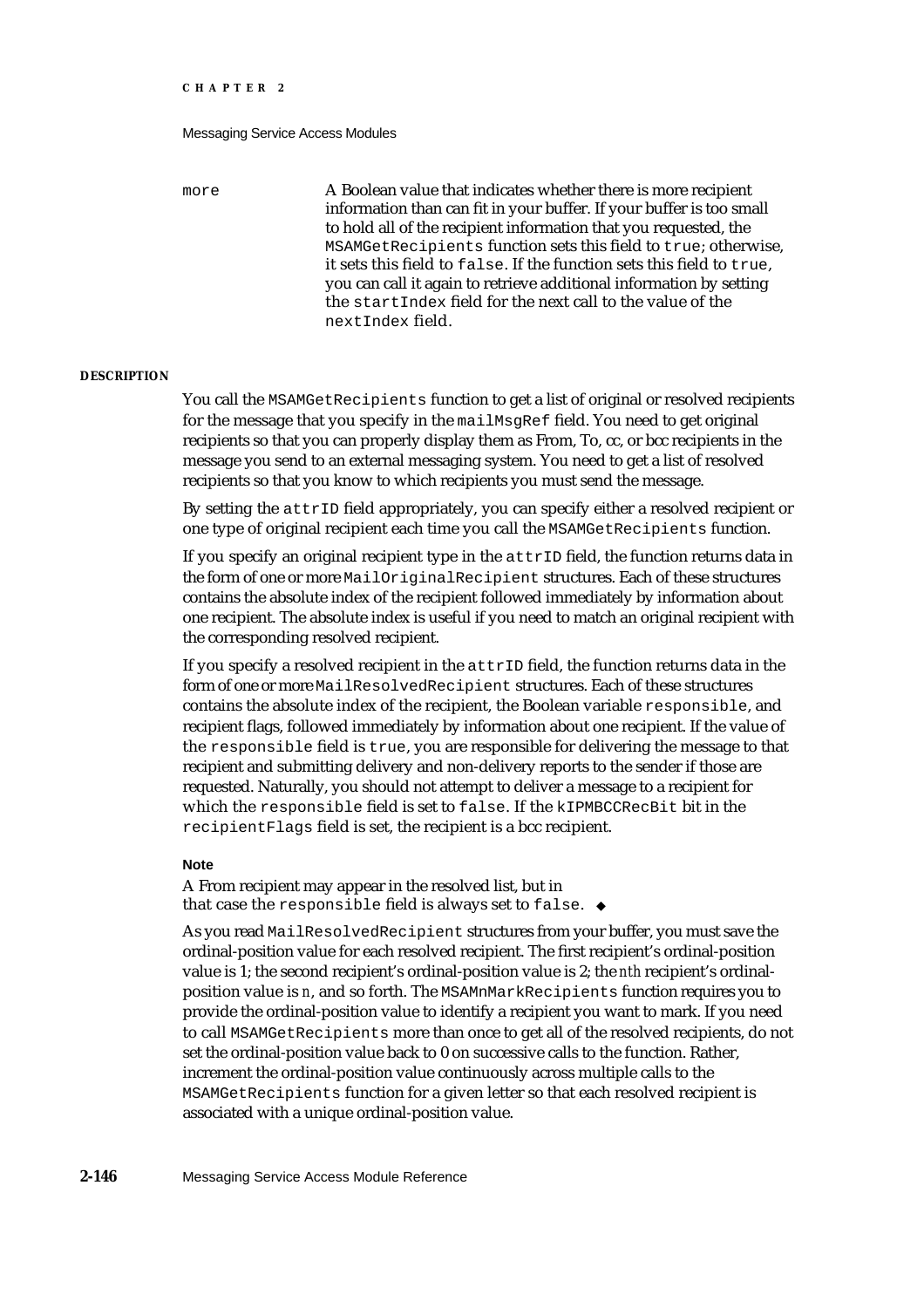Messaging Service Access Modules

Personal MSAMs will find a one-to-one correspondence between their resolved recipients and their displayable (original) recipients because all group addresses are expanded into individual recipients before the MSAMGetRecipients function returns recipient information to the personal MSAM.

Server MSAMs may find they have more resolved recipients than original recipients. This is because the PowerShare mail server expands PowerShare group addresses into individual addresses when you ask for resolved recipients. However, it does not necessarily expand PowerShare group addresses when you ask for original recipients. The MSAMGetRecipients function does not expand any external group addresses.

Server MSAMs may also find that there are resolved recipients that are not exactly the same as the corresponding original recipients. These have been resolved by the AOCE software to a more specific form.

The PowerShare mail server does not suppress duplicate external addresses. Sometimes it suppresses duplicate addresses resulting from the expansion of a PowerShare group address. However, you are not guaranteed that the MSAMGetRecipients function will not return duplicate addresses.

### **SPECIAL CONSIDERATIONS**

For non-letter messages, the From recipient is a reply queue address, a return address that is not necessarily the same as the sender's address.

This function does not apply to delivery and non-delivery reports. You cannot read the recipient attribute of a report.

## **ASSEMBLY-LANGUAGE INFORMATION**

| Trap macro    | <b>Selector</b> |
|---------------|-----------------|
| oceTBDispatch | <b>S050C</b>    |

#### **RESULT CODES**

| noErr<br>kOCEToolboxNotOpen | $-1500$ | No error<br>Collaboration toolbox is shutting<br>down |
|-----------------------------|---------|-------------------------------------------------------|
| kOCEInvalidRef              | $-1502$ | Invalid message reference number                      |
| kOCEBufferTooSmall          | $-1503$ | Buffer is too small                                   |

#### **SEE ALSO**

The MailOriginalRecipient structure is described on page 2-108.

The MailResolvedRecipient structure is described on page 2-108.

Original and resolved recipients are discussed in the section "Reading Addresses" beginning on page 2-51.

The MailBuffer structure is described on page 2-96.

Messaging Service Access Module Reference **2-147**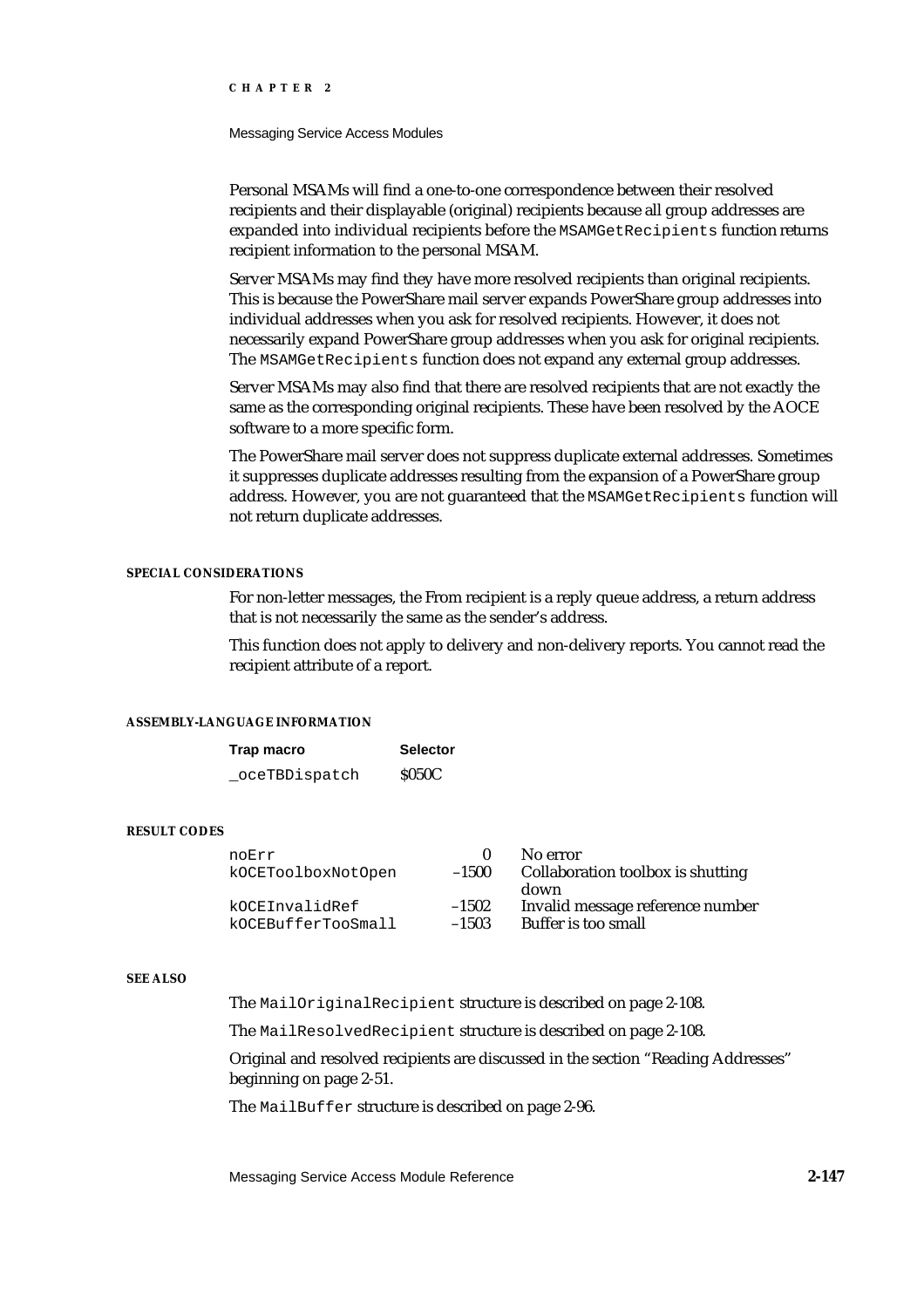Messaging Service Access Modules

The MailReply structure is described on page 2-97.

Reply queues are discussed with the MSAMPutMsgHeader function on page 2-183.

The MSAMnMarkRecipients function is described on page 2-163.

## **MSAMGetMsgHeader**

The MSAMGetMsgHeader function reads data from the header of a non-letter message that you specify.

```
pascal OSErr MSAMGetMsgHeader (MSAMParam *paramBlock,
                              Boolean asyncFlag);
```
paramBlock Pointer to a parameter block.

asyncFlag A Boolean value that specifies whether the function is to be executed asynchronously. Set this to true if you want the function to be executed asynchronously.

## **Parameter block**

| ioCompletion | ProcPtr           | Your completion routine       |
|--------------|-------------------|-------------------------------|
| ioResult     | OSErr             | <b>Result code</b>            |
| mailMsqRef   | MailMsgRef        | Message reference number      |
| selector     | IPMHeaderSelector | Type of header data requested |
| offset       | unsigned long     | Begin reading from here       |
| buffer       | MailBuffer        | Your buffer                   |
| remaining    | unsigned long     | Number of bytes still to read |
|              |                   |                               |

See "The MSAM Parameter Block" on page 2-94 for descriptions of the ioCompletion and ioResult fields.

| mailMsqRef | A reference number that identifies the message for which you want<br>header information. You obtain the reference number when you call<br>the MSAMOpen function.                                                                                                                                                                                                                                                                                                                                                                   |
|------------|------------------------------------------------------------------------------------------------------------------------------------------------------------------------------------------------------------------------------------------------------------------------------------------------------------------------------------------------------------------------------------------------------------------------------------------------------------------------------------------------------------------------------------|
| selector   | A constant that indicates the type of header information that you<br>are requesting. The possible values are defined below. You cannot<br>add or combine constant values in the selector field.                                                                                                                                                                                                                                                                                                                                    |
| offset     | The byte position, relative to the beginning of the header<br>information specified in the selector field, from which you want<br>the MSAMGetMsgHeader function to begin reading. To read from<br>the beginning of the header information field, set this field to 0. If<br>your buffer is too small to hold all of the data you requested, you<br>can call the MSAMGetMsgHeader function again and compute a<br>new value for the offset field using the dataSize value that the<br>function returns in the MailBuffer structure. |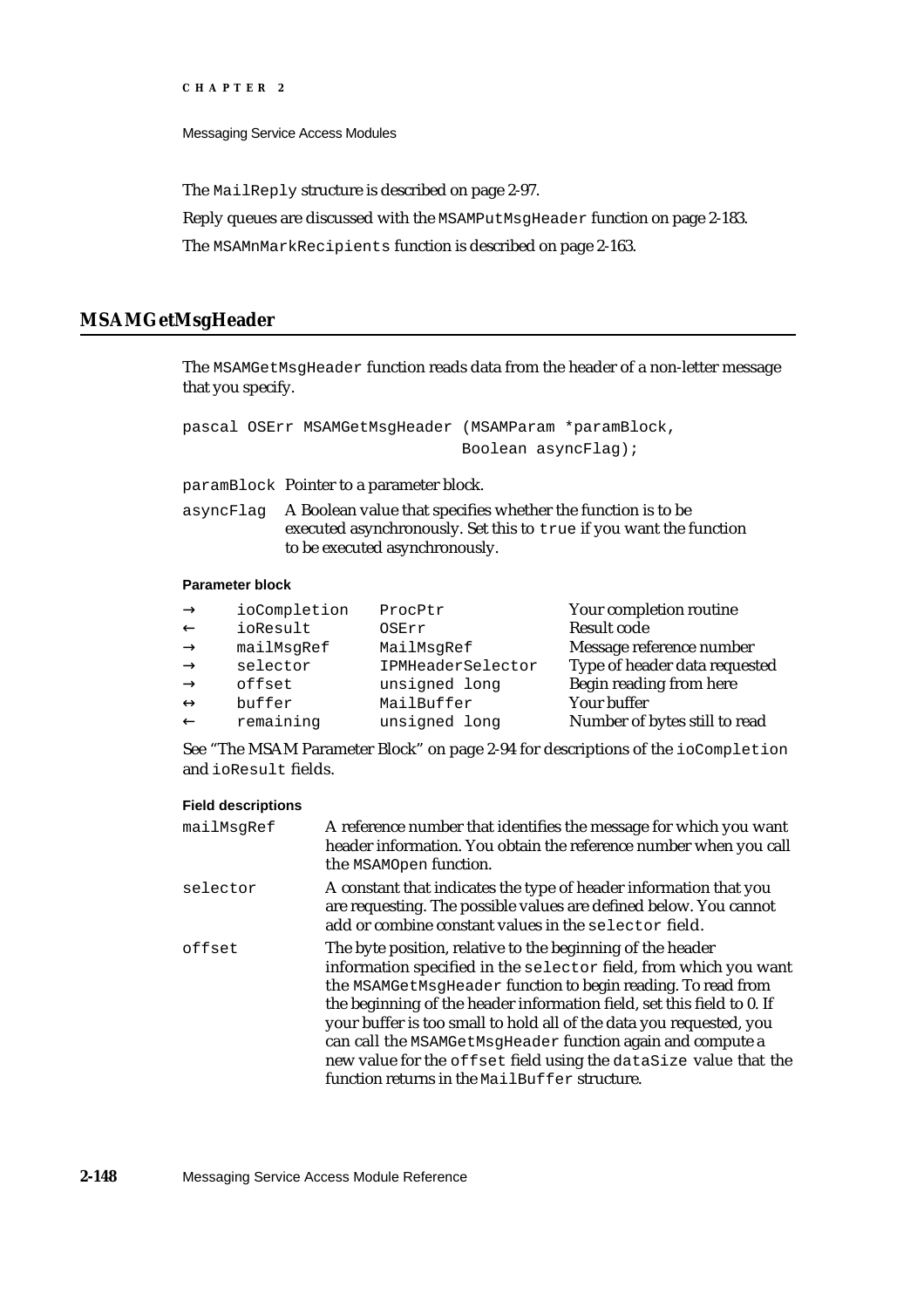### Messaging Service Access Modules

| buffer    | A MailBuffer structure. You set the value of the bufferSize     |
|-----------|-----------------------------------------------------------------|
|           | field in the MailBuffer structure to the number of bytes in     |
|           | your buffer. The MSAMGetMsgHeader function writes header        |
|           | information into your buffer and sets the value of the dataSize |
|           | field to the number of bytes of data it placed in the buffer.   |
| remaining | The number of bytes of data remaining to be read. The           |
|           | MSAMGetMsgHeader function sets this field to 0 when it has      |
|           | returned all of the information that you requested.             |

### **DESCRIPTION**

You call the MSAMGetMsgHeader function to obtain information from the header of a non-letter message. Do not call this function to read headers of letters or reports.

If the buffer you provide is not large enough to hold the information requested, you must make additional calls to the MSAMGetMsgHeader function to obtain it.

The format of the information that the MSAMGetMsgHeader function places in your buffer varies according to the value of the selector field. You may use any of the following constants in the selector field:

| Selector value   | <b>Description</b>                                                                                                                                                                                                                                                                                                                                                                                                                                                                                                                                                |  |
|------------------|-------------------------------------------------------------------------------------------------------------------------------------------------------------------------------------------------------------------------------------------------------------------------------------------------------------------------------------------------------------------------------------------------------------------------------------------------------------------------------------------------------------------------------------------------------------------|--|
| kIPMTOC          | The function returns an array of TOC structures, one for each<br>block in the message. Each entry in the array contains the<br>block's size, creator, type, offset, and up to 4 bytes of private<br>data that the application that created the block may have<br>added for its own purposes when it created the block. The<br>array of TOC structures is ordered; the sequential position of a<br>block entry in the table of contents is a message block's index.<br>The index of the first block is 1. You can identify a message<br>block by its index number. |  |
| kIPMSender       | The function returns the identity of the sender of the message<br>in an IPMSender structure.                                                                                                                                                                                                                                                                                                                                                                                                                                                                      |  |
| kIPMProcessHint  | The function returns a Pascal string of up to 32 characters. The<br>application that created the message may add a string for its<br>own purposes when it creates the message.                                                                                                                                                                                                                                                                                                                                                                                    |  |
| kIPMMessaqeTitle | The function returns the title of the message in an<br>RString structure.                                                                                                                                                                                                                                                                                                                                                                                                                                                                                         |  |
| kIPMMessageType  | The function returns the creator and type of the message<br>in an IPMMsqType structure.                                                                                                                                                                                                                                                                                                                                                                                                                                                                           |  |
| kIPMFixedInfo    | The function returns selected header information in an<br>IPMFixedHdrInfostructure.                                                                                                                                                                                                                                                                                                                                                                                                                                                                               |  |

### **ASSEMBLY-LANGUAGE INFORMATION**

| Trap macro    | <b>Selector</b> |
|---------------|-----------------|
| oceTBDispatch | <b>S0511</b>    |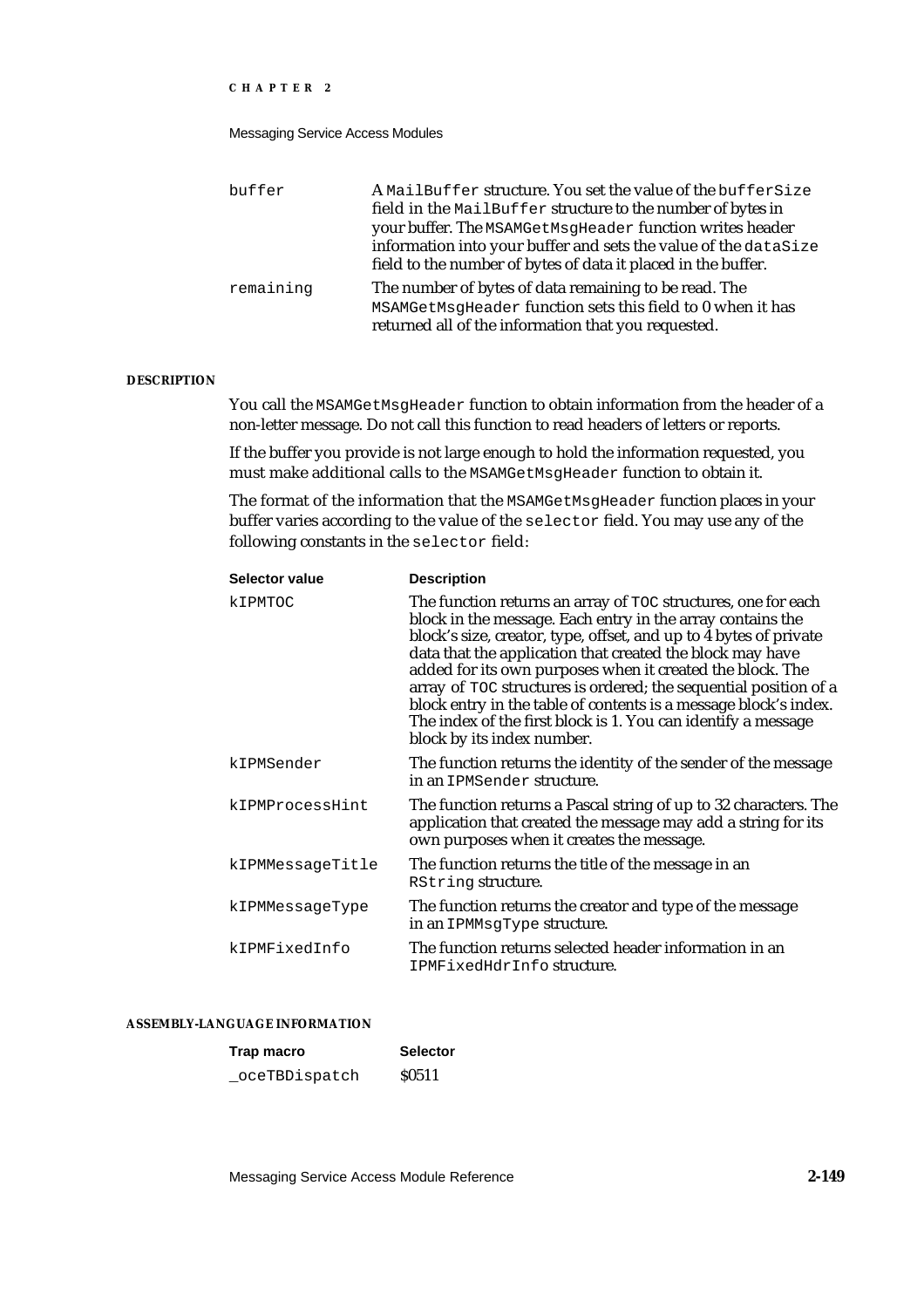Messaging Service Access Modules

#### **RESULT CODES**

noErr 0 No error<br>koCEToolboxNotOpen -1500 Collabora kOCEBufferTooSmall

kOCEToolboxNotOpen –1500 Collaboration toolbox is shutting down<br>kOCEInvalidRef –1502 Invalid message reference number  $-1502$  Invalid message reference number<br>-1503 Buffer is too small

#### **SEE ALSO**

The TOC, IPMSender, IPMFixedHdrInfo, and IPMMsgType structures are described in the chapter "Interprogram Messaging Manager" in *Inside Macintosh: AOCE Application Interfaces*.

The MSAMGetMsgHeader function is virtually identical to the IPMReadMsgHeader function. An application creating a message adds the process hint Pascal string when it calls the IPMNewMsg function and the private data in a message block when it calls the IPMNewBlock function. All of these functions are described in the chapter "Interprogram Messaging Manager" in *Inside Macintosh: AOCE Application Interfaces*.

The RString structure is described in the chapter "AOCE Utilities" in *Inside Macintosh: AOCE Application Interfaces*.

The MailBuffer structure is described on page 2-96.

## Reading a Message

The MSAM API provides a number of functions to read outgoing messages that have been opened. The functions MSAMGetContent and MSAMGetEnclosure apply only to letters. The MSAMEnumerateBlocks, MSAMGetBlock, and MSAMOpenNested functions apply to any type of message.

## **MSAMGetContent**

The MSAMGetContent function returns information about (and if requested, data from) a single segment in a letter's content block.

pascal OSErr MSAMGetContent (MSAMParam \*paramBlock, Boolean asyncFlag);

paramBlock Pointer to a parameter block.

asyncFlag A Boolean value that specifies whether the function is to be executed asynchronously. Set this to true if you want the function to be executed asynchronously.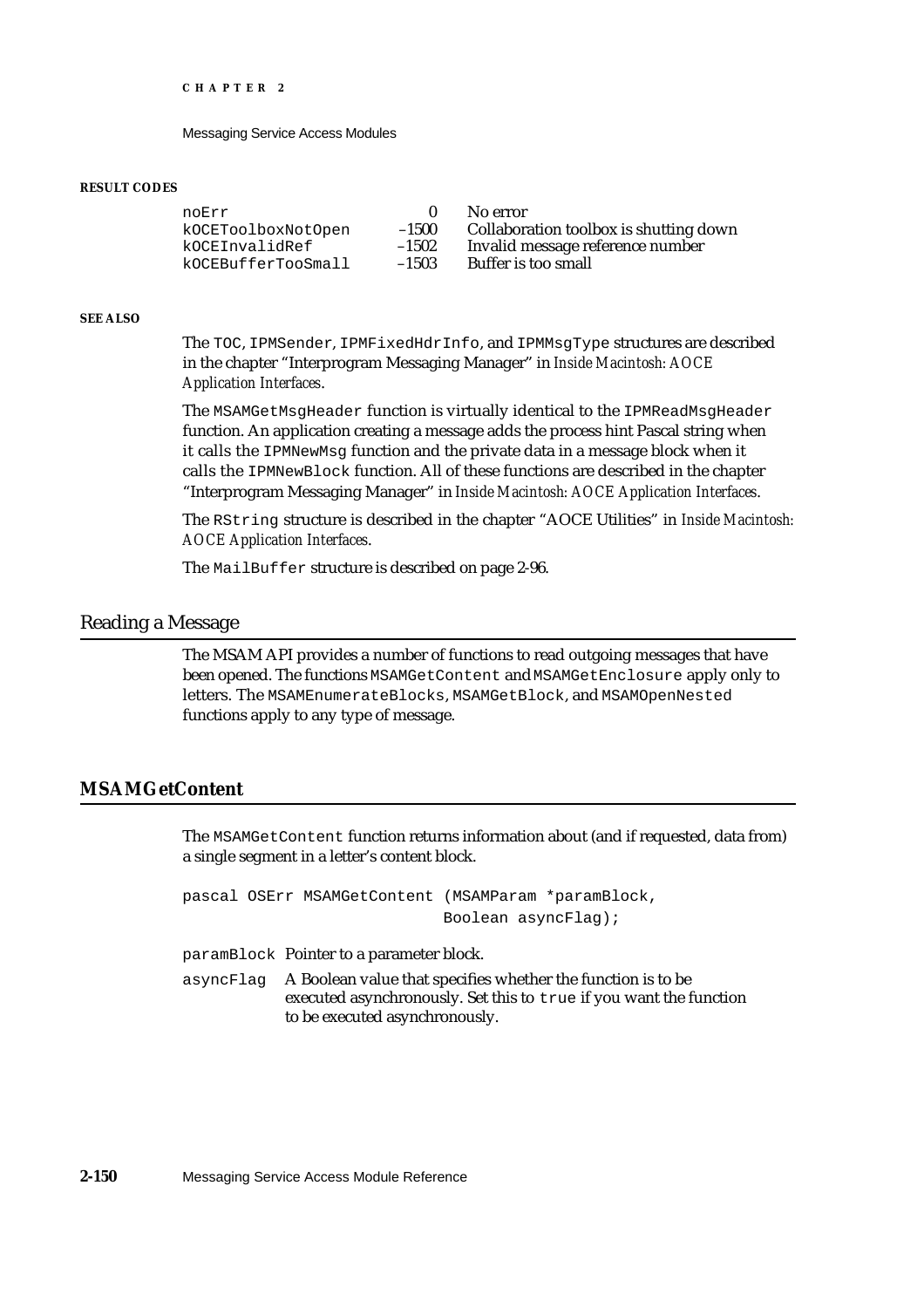Messaging Service Access Modules

## **Parameter block**

| ioCompletion  | ProcPtr         | Your completion routine           |
|---------------|-----------------|-----------------------------------|
| ioResult      | OSErr           | Result code                       |
| mailMsqRef    | MailMsqRef      | Letter reference number           |
| seqmentMask   | MailSegmentMask | Segment type you want to read     |
| buffer        | MailBuffer      | Your buffer structure             |
| textScrap     | StScrpRec*      | Pointer to style scrap structure  |
| script        | ScriptCode      | Character set                     |
| seqmentType   | MailSegmentType | Segment type returned             |
| endOfScript   | Boolean         | End of data of one character set? |
| endOfSeqment  | Boolean         | End of segment data?              |
| endOfContent  | Boolean         | End of letter content?            |
| seqmentLength | long            | Length of segment                 |
| seqmentID     | long            | Segment identifier                |

See "The MSAM Parameter Block" on page 2-94 for descriptions of the ioCompletion and ioResult fields.

| mailMsgRef  | A reference number that identifies the letter whose content you<br>want to read. You obtain the reference number when you call the<br>MSAMOpen function.                                                                                                                                                                                                                                                           |
|-------------|--------------------------------------------------------------------------------------------------------------------------------------------------------------------------------------------------------------------------------------------------------------------------------------------------------------------------------------------------------------------------------------------------------------------|
| segmentMask | The types of segments that you want to read. The content of a letter<br>consists of text, pictures, sound, QuickTime movies, and styled text<br>segments. The constants that you use to specify the segment types<br>you want are described on page 2-110.                                                                                                                                                         |
|             | You can request any combination of segment types in the same<br>request except text and styled text segments. If you request styled<br>text segments, the function returns both plain text and styled text<br>segments. If you request plain text segments, it returns any plain<br>text segments that are in the letter and also converts styled text<br>segments to plain text segments and returns them to you. |
| buffer      | A MailBuffer structure. You set the value of the bufferSize<br>field in the MailBuffer structure to the number of bytes in your<br>buffer. If the current segment is one of the types that you specified<br>in the segment mask, the MSAMGetContent function writes the<br>segment into your buffer and sets the value of the dataSize field<br>to the number of bytes of data it placed in the buffer.            |
| textScrap   | A pointer to a style scrap structure (StScrpRec). If you request<br>styled text segments, you can choose to allocate the structure,<br>depending on which of two methods you want to use to read styled<br>text. Both methods are described in the discussion below.                                                                                                                                               |
|             | If you choose to allocate the style scrap structure, set its<br>scrpNStyles field to the number of styles your buffer can hold.<br>When the function writes styled text to your buffer, it returns style<br>information in the style scrap structure and sets the scrpNStyles<br>field to the actual number of styles returned.                                                                                    |
|             | If you are not requesting styled text segments, the function ignores<br>this field.                                                                                                                                                                                                                                                                                                                                |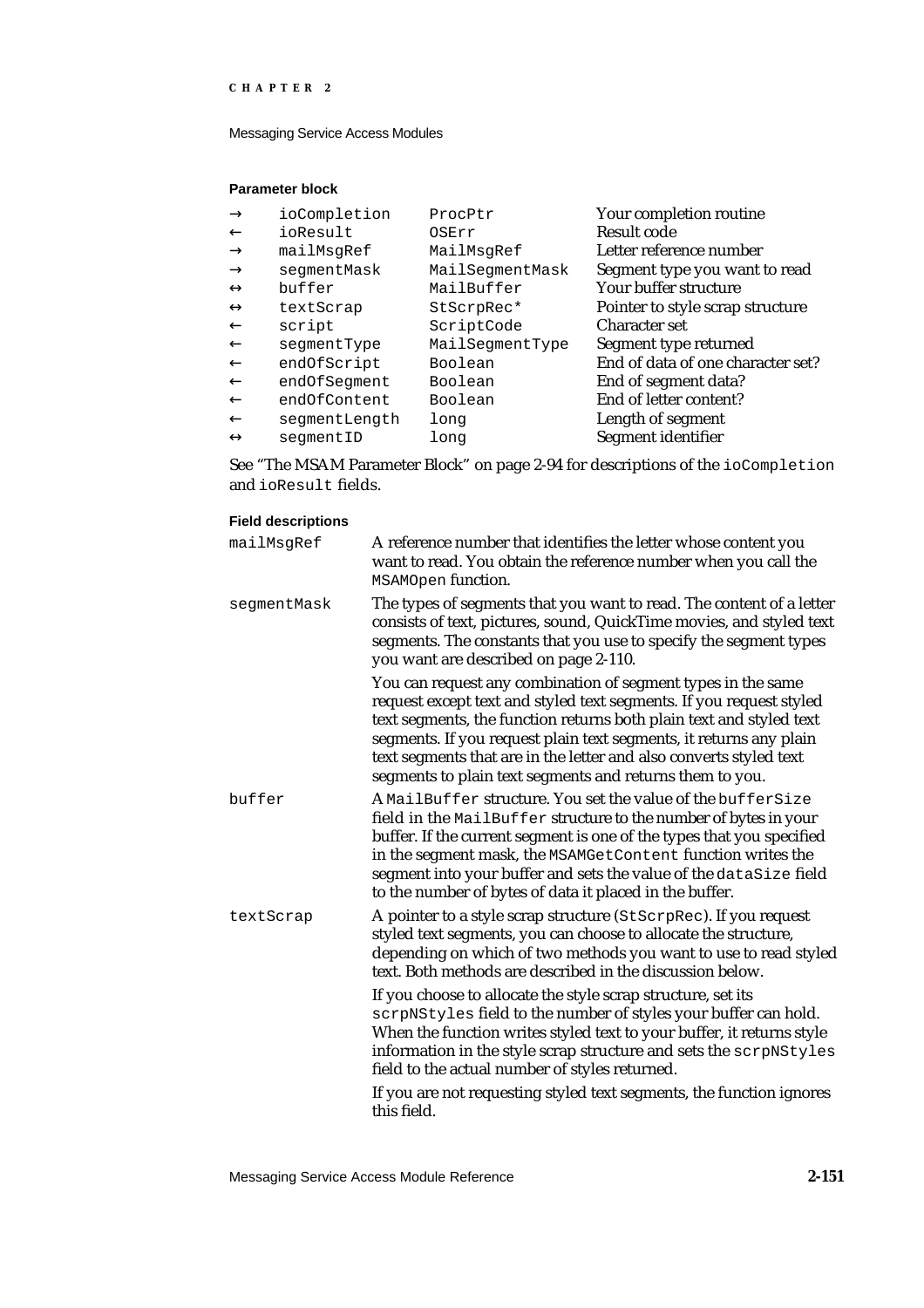### Messaging Service Access Modules

| script        | A value that indicates the character set (Roman, Arabic, Kanji, etc.) of<br>the text that the function placed in your buffer. The function sets this<br>field only when it returns text data (it sets the segment Type field to<br>kMailTextSegmentType or kMailStyledTextSegmentType).                                                                                                                                                                                                                                                                              |
|---------------|----------------------------------------------------------------------------------------------------------------------------------------------------------------------------------------------------------------------------------------------------------------------------------------------------------------------------------------------------------------------------------------------------------------------------------------------------------------------------------------------------------------------------------------------------------------------|
| segmentType   | A constant that indicates the type of the current data segment. A<br>segment can contain text, pictures, sound, QuickTime movies, or<br>styled text. The constants that the function may return in this field<br>are described on page 2-109. (If you are reading data from the<br>segment and you need to call the MSAMGetContent function more<br>than once to retrieve all of the data from the segment, the function<br>returns a value in this field only the first time you call it for that<br>segment.)                                                      |
| endOfScript   | A Boolean value that indicates whether the text in your buffer is the<br>end of a script run. The function sets this flag only when it returns<br>data from a plain text or styled text segment. If there is more text in<br>the current script run, it sets this field to false.                                                                                                                                                                                                                                                                                    |
| endOfSeqment  | A Boolean value that indicates whether the MSAMGetContent<br>function has reached the end of a segment. If you did not request<br>the current segment type in your segment mask, the function<br>always sets this field to true. If you requested the current segment<br>type in your segment mask, the function sets this field to true if it<br>has returned all of the data in the current segment and to false if<br>there is more data in the current segment.                                                                                                  |
| endOfContent  | A Boolean value that indicates whether the MSAMGetContent<br>function has reached the end of the letter's content block. The<br>MSAMGetContent function sets the endOfContent field to true<br>when it reaches the end of the last segment in the content block;<br>otherwise it sets this field to false.                                                                                                                                                                                                                                                           |
| segmentLength | The number of bytes in the current segment. The MSAMGetContent<br>function returns a value in this field the first time you call it for a<br>given segment.                                                                                                                                                                                                                                                                                                                                                                                                          |
| segmentID     | A segment identifier. This is both an input and an output. Set this<br>field to 0 the first time you call it for a given letter. The function<br>returns a value in this field the first time it reads each segment in a<br>letter. On subsequent calls to the function, you set it to 0 or to a<br>known segment ID. If you set it to 0, the function continues reading<br>sequentially the current segment (or if endOfSegment is set to<br>true, the next segment). If you set it to a segment ID, the function<br>reads the segment specified by the segment ID. |

## **DESCRIPTION**

The MSAMGetContent function returns information about a single segment in a letter's content block each time you call it. If the current segment type is one that you specified in your segment mask, the function also returns actual segment data from the segment. You must previously have opened the letter by calling either the MSAMOpen or MSAMOpenNested function.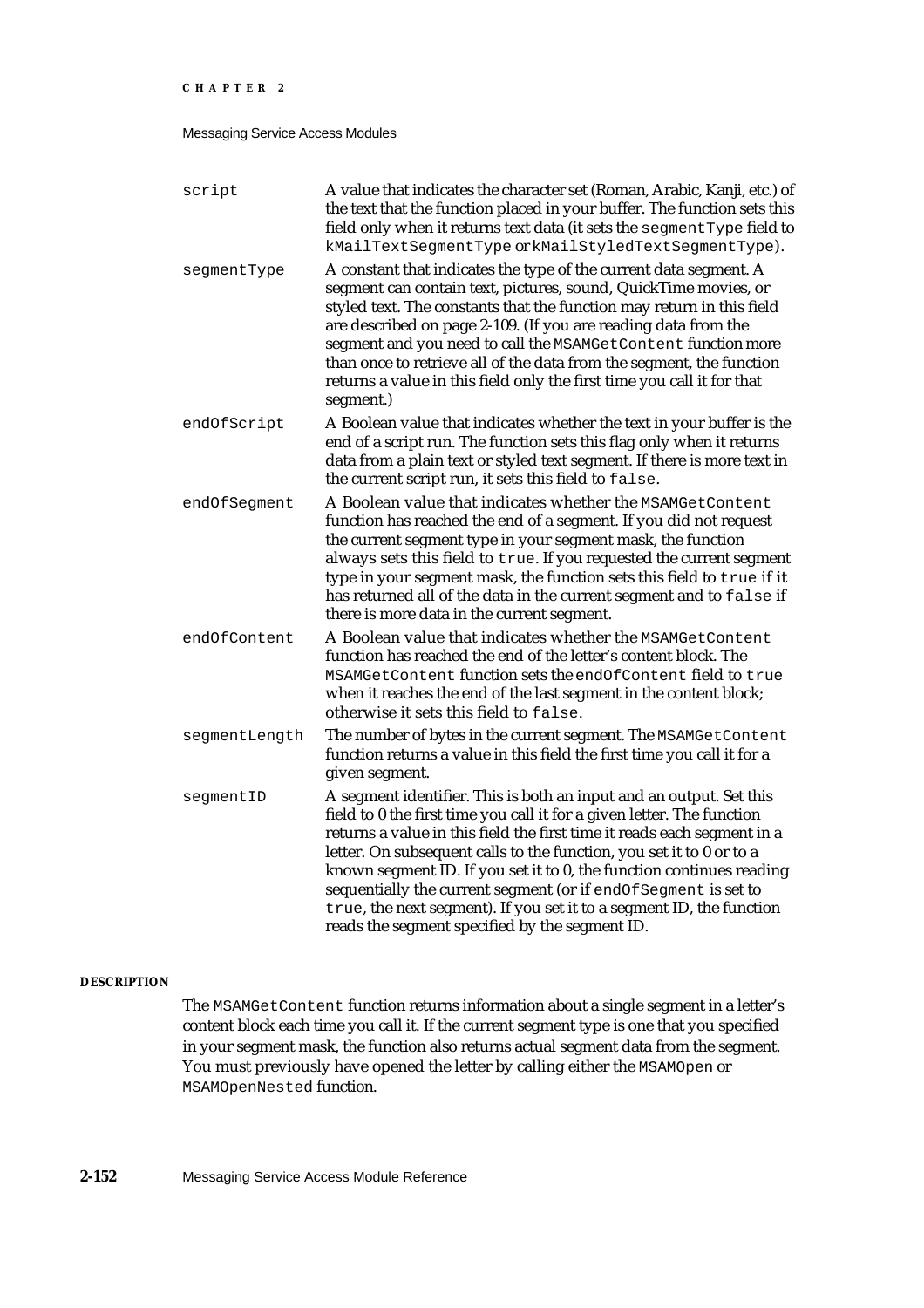#### Messaging Service Access Modules

A content block contains a series of segments in standard interchange format; that is, each segment consists of either text, pictures, sound, styled text, or QuickTime movies. You tell the MSAMGetContent function what types of segments you want to read by setting the segment Mask field appropriately. The function examines the value of the segmentMask field the first time you call it for a given letter and at the beginning of each segment in the letter to determine whether it should write the segment data into the buffer that you provide.

At the beginning of each segment, the MSAMGetContent function sets the segmentType, segmentLength, segmentID, endOfSegment, and endOfContent fields. You can detect a new segment by examining the endOfSegment flag: if its value is true you know that you will get information on a new segment the next time you call the MSAMGetContent function.

You can read the segments in a letter's content block in sequential order or in any order you wish, depending on the value you specify for the segment ID. To read segments in the order they are stored in the content block, specify  $0$  in the segment ID field. The first time it reads a given segment, the function returns the segment ID. Because it is both an input and output value, be sure to clear the segmentID field after the start of a new segment to continue reading segments sequentially. If you do not set the  $\epsilon$  segment ID field to 0, you will read the same segment over and over again.

To read segments in random order, you must know the segment's segment ID. Provide the ID in the segmentID field to access the segment randomly. When you specify a segment ID other than 0, the function repositions the offset at which it begins reading to the start of the segment you identify.

#### **Note**

To build a table of contents of segments, their segment types, their lengths, and their segment IDs, set the segmentMask field to 0 and call the MSAMGetContent function repeatedly until the endOfContent field returns true. u

There are two types of text data: plain text and styled text. If you request styled text segments, the function returns both plain text and styled text segments. If you request plain text segments, it returns any plain text segments that are in the letter and also converts styled text segments to plain text segments and returns them to you.

A text segment contains one or more script runs. A script run is a string of text in the same character set. When the function returns text data (that is, when the function sets the segmentType field to kMailTextSegmentType or kMailStyledTextSegmentType), the script field indicates the character set. The function identifies the end of a script run by setting the endOfScript field to true.

When you request plain text (that is, when you specify kMailTextSegmentMask in your segment mask), the MSAMGetContent function retrieves styled text as plain text. You lose all style information when you do this (except for the character set specified in the script field).

A styled text segment consists not of a stream of bytes but rather of a series of "style runs" akin to style runs in TextEdit.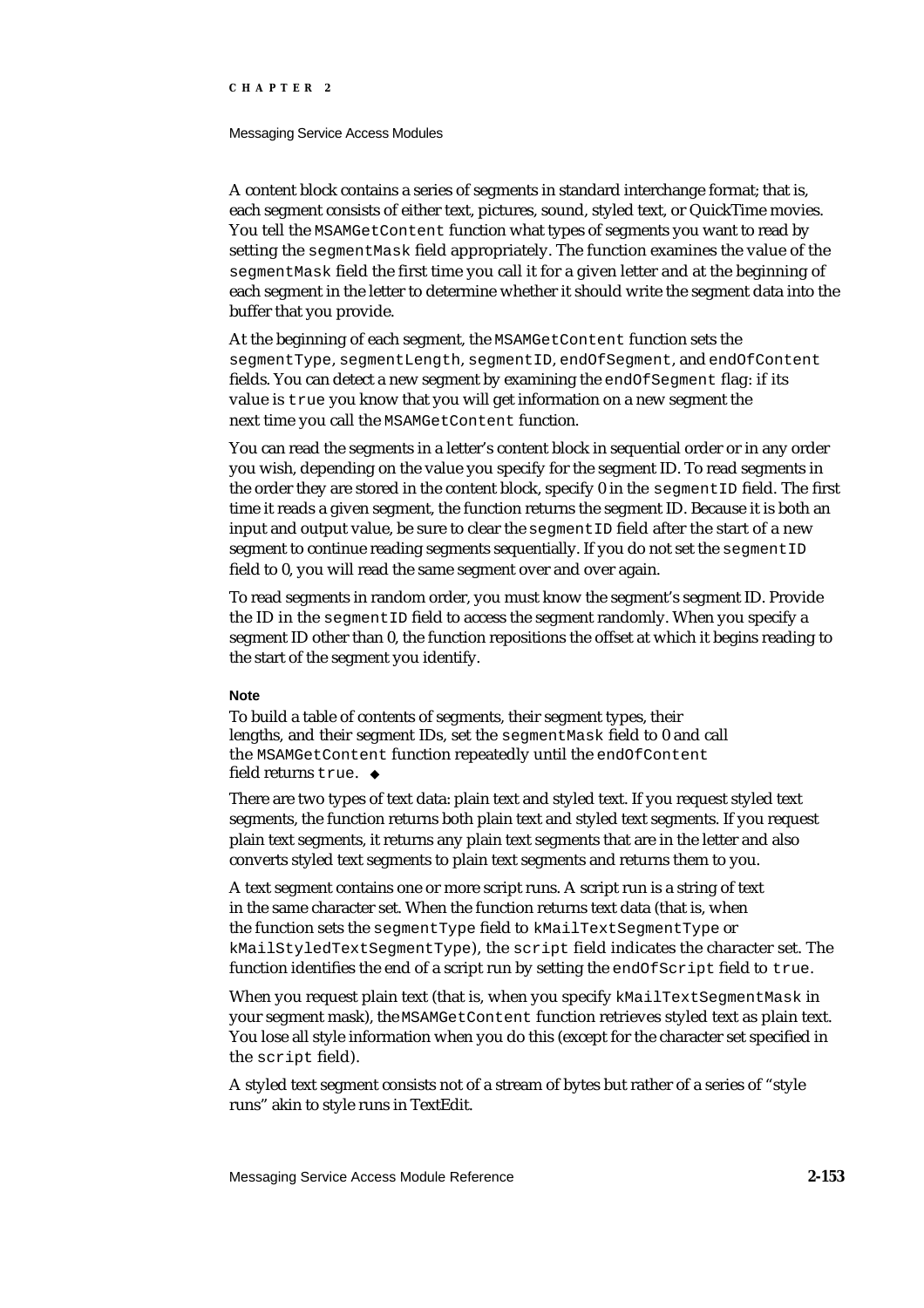#### Messaging Service Access Modules

To read a styled text segment, you allocate a style scrap structure and set the textScrap field to point to it. You should allocate a StScrpRec structure of a size appropriate to your MSAM. The function places the text into your buffer and the style information into the style scrap structure. It sets the scrpStartChar field in each ScrpSTElement structure in the style scrap structure to the offset of the text to which it applies, relative to the start of your buffer. The function completes when it has returned all the styled text or when it runs out of room for either the style information or text. If additional styled text exists, it sets endOfSegment to false.

If the function completes because it runs out of room for either the style information or the text, then the next time you call the function, it continues writing text from the same segment into your buffer and putting text styles in your style scrap structure. In this case, the offsets in the scrpStartChar field of the ScrpSTElement structure in your style scrap structure apply only to the data currently in your buffer, not to the offsets in the original segment in the letter.

For example, suppose that the next segment in the letter to be read is a styled text segment 120 bytes in length containing 12 different styles. The eleventh style starts at an offset of 90 (that is, at the 91st byte of the segment). Suppose further that your text buffer is 200 bytes but your style scrap structure can hold only 10 styles. In this case, the MSAMGetContent function stops writing data to your buffer after it has placed 10 styles in your style scrap structure. Because these 10 styles applied to the first 90 bytes of text, the dataSize field of your MailBuffer structure indicates that 90 bytes of data were written to your buffer, and the value of the endOfSeqment field is false.

The next time you call the function, it writes the last 30 bytes of text into your buffer and puts the last two styles into your style scrap structure. It returns a value of 2 in the scrpNStyles field of your style scrap structure and sets the endOfSegment field to true. In this case, the first offset in the scrpStartChar field of the script table in the style scrap structure is 0, indicating that the first style in the text scrap starts with the first byte of text currently in your buffer. (The offset is *not* 90, as it would have been for this portion of text had your style scrap structure been able to hold all of the styles at once.)

You cannot specify kMailTextSegmentMask and kMailStyledTextSegmentMask at the same time.

## **SPECIAL CONSIDERATIONS**

Different Macintosh computers may use the same font number for different fonts. That is, font numbers may vary from computer to computer, but font names are supposed to be unique. The SMPAddContent function in the Standard Mail Package creates a block containing a table that maps font numbers to font names. To ensure that you apply the right fonts to styled text, you need to read this font block. Its block creator is 'fish' and its block type is 'font'.

You can use the following format information to read the font block. The first word in the block contains the number of font information elements in the block, followed by a packed array of font information elements. Each element consists of a word containing a font number followed by a Pascal string containing the font name and, if necessary, a pad byte for word alignment.

Constants are not defined for the 'fish' and 'font' block creator and type.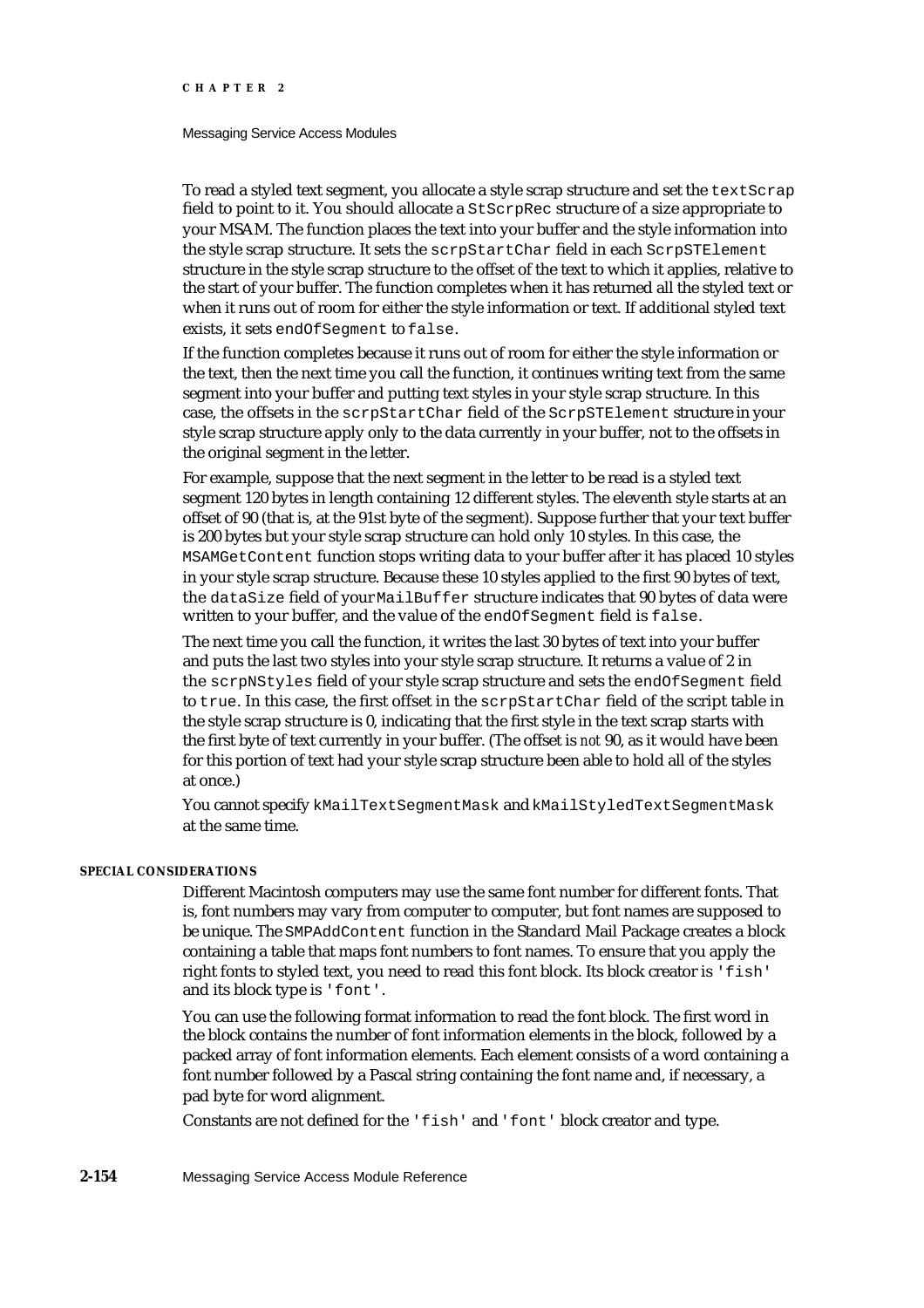Messaging Service Access Modules

#### **ASSEMBLY-LANGUAGE INFORMATION**

| Trap macro     | <b>Selector</b> |
|----------------|-----------------|
| _oceTBDispatch | \$050D          |

#### **RESULT CODES**

| noErr                 | $_{0}$   | No error                               |
|-----------------------|----------|----------------------------------------|
| kOCEParamErr          | $-50$    | Requested both plain and styled text   |
|                       |          | segments                               |
| kOCEToolboxNotOpen    | $-1500$  | Collaboration toolbox is shutting down |
| kOCEInvalidRef        | $-1502$  | Invalid message reference number       |
| kMailInvalidRequest   | $-15045$ | Message reference number does not      |
|                       |          | refer to a letter                      |
| kMailMalformedContent | $-15061$ | Content data malformed                 |
|                       |          |                                        |

#### **SEE ALSO**

The MailBuffer structure is described on page 2-96.

The values that you can use in the segmentType and segmentMask fields are described in the section "The Segment Types" beginning on page 2-109.

A script run is a sequence of text in a single character set. For more information about script runs, see *Inside Macintosh: Text*.

The ScrpSTElement and the StScrpRec structures are described in *Inside Macintosh: Text*.

## **MSAMGetEnclosure**

The MSAMGetEnclosure function reads file enclosures from a letter that you specify.

```
pascal OSErr MSAMGetEnclosure (MSAMParam *paramBlock,
                              Boolean asyncFlag);
```
paramBlock Pointer to a parameter block.

asyncFlag A Boolean value that specifies whether the function is to be executed asynchronously. Set this to true if you want the function to be executed asynchronously.

## **Parameter block**

| ioCompletion     | ProcPtr    | Your completion routine           |
|------------------|------------|-----------------------------------|
| ioResult         | OSErr      | Result code                       |
| mailMsqRef       | MailMsqRef | Letter reference number           |
| contentEnclosure | Boolean    | Is enclosure main letter content? |
| buffer           | MailBuffer | Your buffer structure             |
| endOfFile        | Boolean    | End of file?                      |
| endOfEnclosures  | Boolean    | All enclosures read?              |

Messaging Service Access Module Reference **2-155**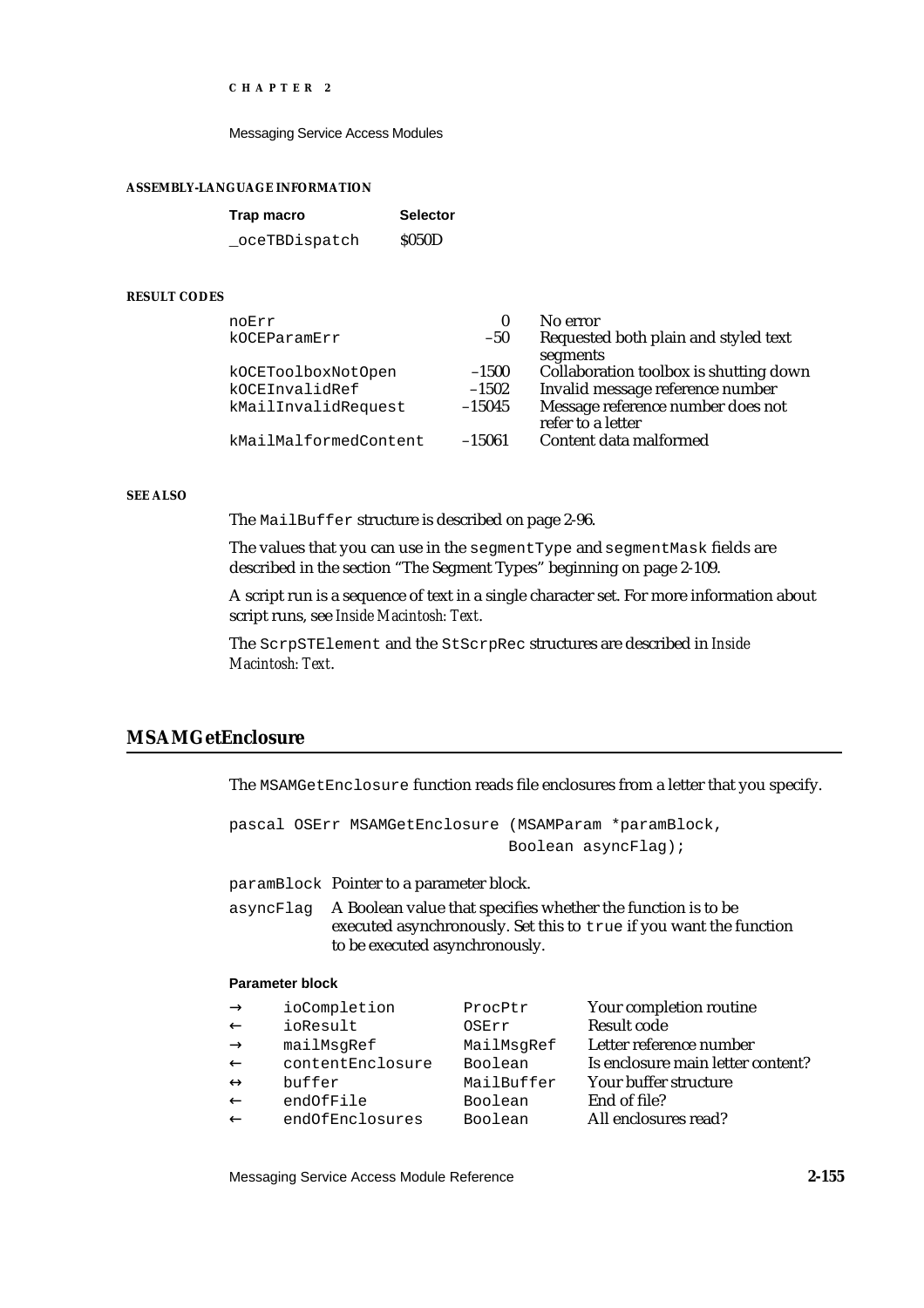```
CHAPTER 2
```
See "The MSAM Parameter Block" on page 2-94 for descriptions of the ioCompletion and ioResult fields.

## **Field descriptions**

| mailMsgRef       | A reference number that identifies the letter whose enclosures you<br>want to read. You obtain the reference number when you call the<br>MSAMOpen function.                                                                                                                                                                                                                                                                                                                                                                                                                                                                                                 |
|------------------|-------------------------------------------------------------------------------------------------------------------------------------------------------------------------------------------------------------------------------------------------------------------------------------------------------------------------------------------------------------------------------------------------------------------------------------------------------------------------------------------------------------------------------------------------------------------------------------------------------------------------------------------------------------|
| contentEnclosure |                                                                                                                                                                                                                                                                                                                                                                                                                                                                                                                                                                                                                                                             |
|                  | A Boolean value that indicates whether the enclosure is the content<br>enclosure for the letter. A content enclosure contains the content of a<br>letter. It is typically a file in an application's native format. When<br>you call the MSAMGetEnclosure function the first time, it sets this<br>field to true if the enclosure is a content enclosure or to false if it<br>is not. The function also sets the value of this field the first time you<br>call it after the function sets the endOfFile flag to true. At other<br>times, consider the value of this field invalid.                                                                         |
| buffer           | A MailBuffer structure. You set the value of the bufferSize<br>field in the MailBuffer structure to the number of bytes in<br>your buffer. The MSAMGetEnclosure function writes the<br>information that you request into your buffer and sets the value<br>of the dataSize field to the number of bytes of data it placed<br>in the buffer.                                                                                                                                                                                                                                                                                                                 |
| endOfFile        | A Boolean value that indicates whether an entire enclosure file has<br>been read. If your buffer is not large enough to hold the entire<br>enclosure file, the MSAMGetEnclosure function sets the<br>endOfFile field to false. You can call the function repeatedly<br>until it sets the endOfFile field to true, at which point an entire<br>enclosure file has been read. The MSAMGetEnclosure function<br>does not put data belonging to more than one enclosure file into<br>your buffer at the same time, even when the end of file is reached<br>on one enclosure file, there are additional enclosure files to read,<br>and your buffer is not full. |
|                  | When a letter has no enclosures, the function sets this field to<br>false. To detect the no-enclosure condition, test only the<br>endOfEnclosures field.                                                                                                                                                                                                                                                                                                                                                                                                                                                                                                    |
|                  | endOfEnclosures A Boolean value that indicates whether the MSAMGetEnclosure<br>function has reached the end of all of the enclosures for the letter<br>that you specify. When the MSAMGetEnclosure function has<br>retrieved all enclosures for the current nesting level, it sets the<br>endOfEnclosures field to true.                                                                                                                                                                                                                                                                                                                                    |

### **DESCRIPTION**

You call the MSAMGetEnclosure function to retrieve all file enclosures for a letter that you specify. To get all of the enclosures in a letter, you should call the function repeatedly until the value of the endOfEnclosures field is true.

A letter's enclosures can be folders or Macintosh files in AppleSingle stream format. The MSAMGetEnclosure function returns all of the files to you; it does not return any folder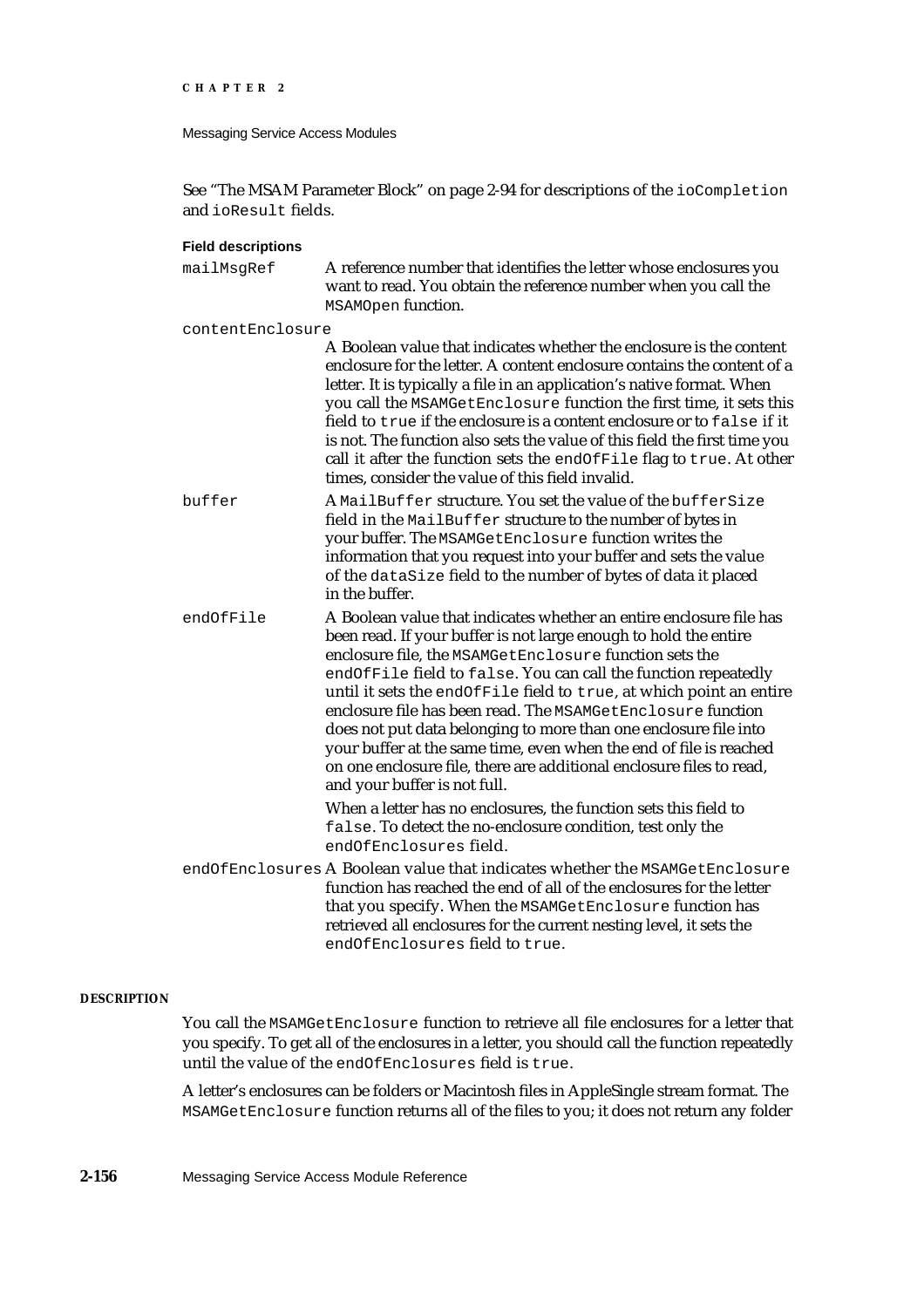Messaging Service Access Modules

information.That is, you do not know how the files might have been organized and stored in the letter.

Because the PowerTalk system software works with the hierarchical file system, it is possible for an outgoing letter to contain more than one enclosed file with the same name, so long as the files are in different enclosed folders. You may need to adjust the filenames of identically named enclosed files so that each one is unique. Otherwise, it is possible that only one of such files will be retained by the external messaging system.

### **Note**

An enclosure is not a nested letter. A nested letter is a letter that a recipient has forwarded or replied to. Enclosures are files or folders that the sender has enclosed with a letter.

#### **ASSEMBLY-LANGUAGE INFORMATION**

| Trap macro     | <b>Selector</b> |
|----------------|-----------------|
| _oceTBDispatch | <b>S050E</b>    |

## **RESULT CODES**

| noErr               |          | No error                                      |
|---------------------|----------|-----------------------------------------------|
| kOCEToolboxNotOpen  | $-1500$  | Collaboration toolbox is shutting down        |
| kOCEInvalidRef      | $-1502$  | Invalid message reference number              |
| kMailInvalidRequest | $-15045$ | Nested letter already created for this letter |

#### **SEE ALSO**

The MailBuffer structure is described on page 2-96.

 For more information on AppleSingle stream format, see the APDA document *AppleSingle/AppleDouble Formats for Foreign Files Developer Note.*

# **MSAMEnumerateBlocks**

The MSAMEnumerateBlocks function returns an array of message block descriptors for the blocks in a message.

pascal OSErr MSAMEnumerateBlocks (MSAMParam \*paramBlock, Boolean asyncFlag);

paramBlock Pointer to a parameter block.

asyncFlag A Boolean value that specifies whether the function is to be executed asynchronously. Set this to true if you want the function to be executed asynchronously.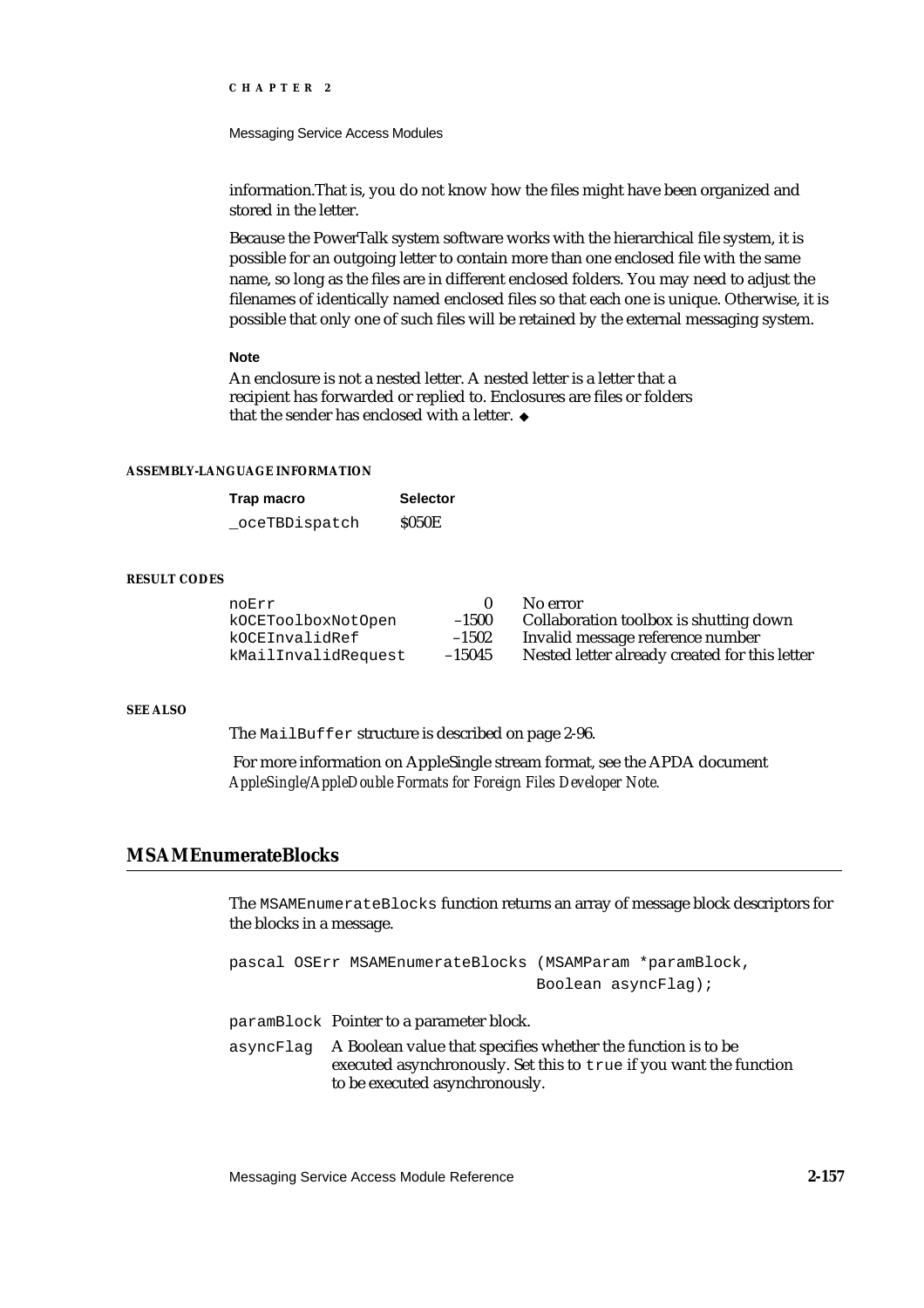Messaging Service Access Modules

# **Parameter block**

| ioCompletion | ProcPtr        | Your completion routine     |
|--------------|----------------|-----------------------------|
| ioResult     | OSErr          | Result code                 |
| mailMsqRef   | MailMsgRef     | Message reference number    |
| startIndex   | unsigned short | Message block to start from |
| buffer       | MailBuffer     | Your buffer structure       |
| nextIndex    | unsigned short | Message block to continue   |
|              |                | from next time              |
| more         | Boolean        | Is there more data?         |

See "The MSAM Parameter Block" on page 2-94 for descriptions of the ioCompletion and ioResult fields.

# **Field descriptions**

| mailMsgRef | A reference number that identifies the message whose message<br>blocks you want to enumerate. You obtain the reference number<br>when you call the MSAMOpen function.                                                                                                                                                                                                                                                                                                                                             |
|------------|-------------------------------------------------------------------------------------------------------------------------------------------------------------------------------------------------------------------------------------------------------------------------------------------------------------------------------------------------------------------------------------------------------------------------------------------------------------------------------------------------------------------|
| startIndex | The sequence number of the block about which you want informa-<br>tion. Set this field to 1 to start with the first message block. When<br>you call the function and there is insufficient space in your buffer to<br>hold information about all of the remaining blocks, the function<br>returns in the next Index field the sequence number of the next<br>block. Use that number in the startIndex field the next time you<br>call the function.                                                               |
| buffer     | A MailBuffer structure. You set the value of the bufferSize<br>field in the MailBuffer structure to the number of bytes in your<br>buffer. The MSAMEnumerateBlocks function places data in your<br>buffer in the form of a MailReply structure. The first 2 bytes in<br>the MailReply structure are a count of the number of<br>MailBlockInfo structures, followed immediately by the<br>structures. The function sets the value of the dataSize field to<br>the number of bytes of data it placed in the buffer. |
| nextIndex  | The sequence number of the first block whose information did not<br>fit into your buffer. The function sets this field when your buffer is<br>too small to hold all the information you requested. If there is no<br>more information to return, the value of the next Index field is<br>undefined. You must check the value of the more field before<br>interpreting the value in the next Index field. The next Index<br>field contains meaningful data only when the value of the more<br>field is true.       |
| more       | A Boolean value that indicates whether there is more message<br>block information than can fit in your buffer. If your buffer is too<br>small to hold all of the block information that you requested,<br>the MSAMEnumerateBlocks function sets this field to true;<br>otherwise, it sets this field to false. If the function sets this field<br>to true, you can call it again to retrieve additional information<br>by setting the startIndex field for the next call to the value of the<br>nextIndex field.  |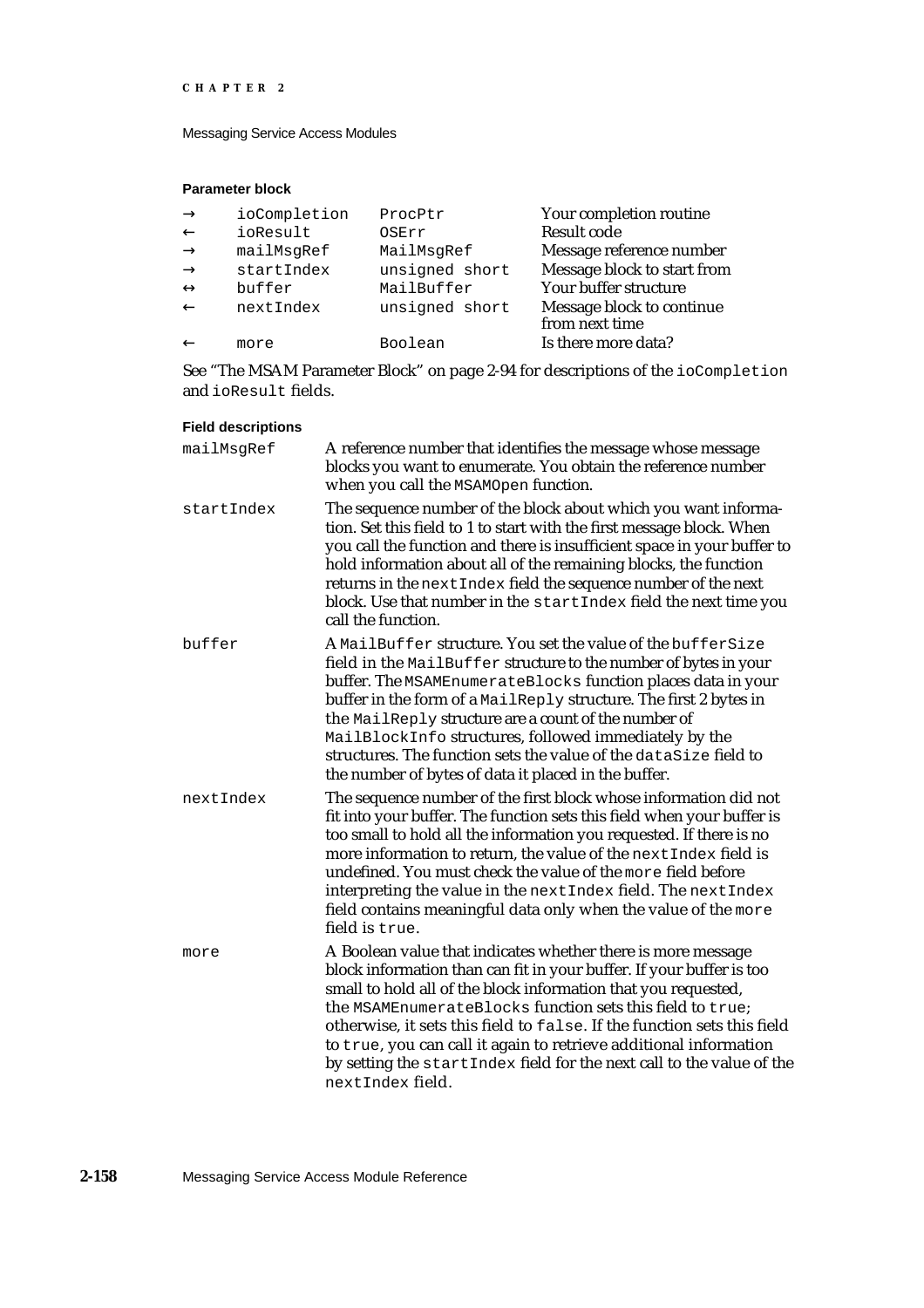Messaging Service Access Modules

### **DESCRIPTION**

You call the MSAMEnumerateBlocks function to get information about all of the blocks in a message. For each block, the function returns a MailBlockInfo structure that specifies the block's creator and type, its offset in bytes from the beginning of the message (the offset is zero-based), and its length in bytes. You can use this information to read specific blocks in the message.

```
struct MailBlockInfo {
  OCECreatorType blockType; /* block creator and type */
  unsigned long offset; /* offset from start of msg */
  unsigned long blockLength;/* number of bytes in block */
};
```
## **ASSEMBLY-LANGUAGE INFORMATION**

| Trap macro     | <b>Selector</b> |
|----------------|-----------------|
| _oceTBDispatch | <b>S050F</b>    |

### **RESULT CODES**

| noErr              |         | No error                               |
|--------------------|---------|----------------------------------------|
| kOCEToolboxNotOpen | $-1500$ | Collaboration toolbox is shutting down |
| kOCEInvalidRef     | $-1502$ | Invalid message reference number       |
| kOCEBufferTooSmall | $-1503$ | Buffer is too small                    |

## **SEE ALSO**

The MailBuffer structure is described on page 2-96.

The MailReply structure is described on page 2-97.

# **MSAMGetBlock**

The MSAMGetBlock function reads a block from a message that you specify.

pascal OSErr MSAMGetBlock (MSAMParam \*paramBlock, Boolean asyncFlag);

- paramBlock Pointer to a parameter block.
- asyncFlag A Boolean value that specifies whether the function is to be executed asynchronously. Set this to true if you want the function to be executed asynchronously.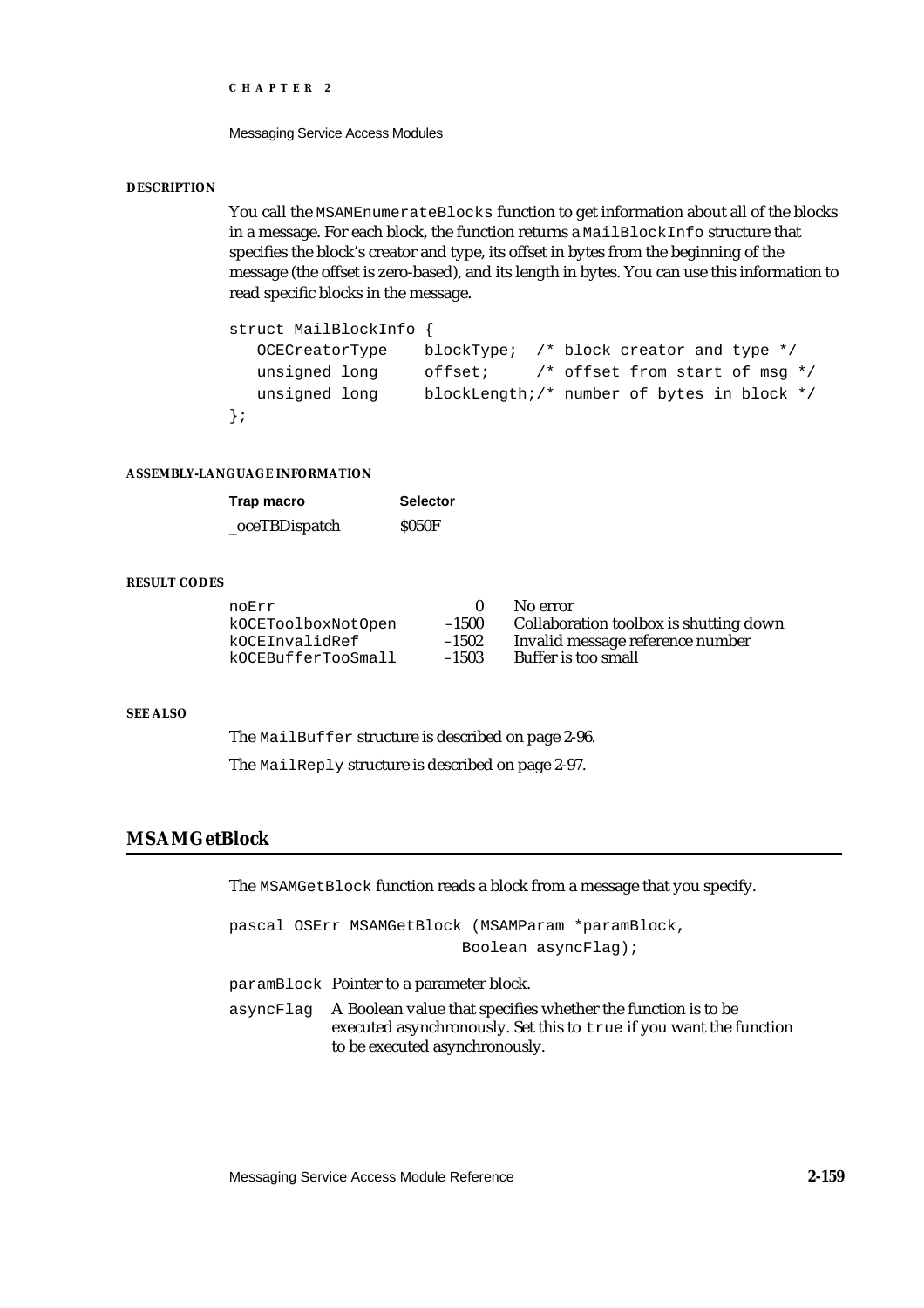Messaging Service Access Modules

# **Parameter block**

| ioCompletion | ProcPtr        | Your completion routine           |
|--------------|----------------|-----------------------------------|
| ioResult     | OSErr          | <b>Result code</b>                |
| mailMsgRef   | MailMsgRef     | Message reference number          |
| blockType    | OCECreatorType | <b>Block creator and type</b>     |
| blockIndex   | unsigned short | Sequential position of block      |
| buffer       | MailBuffer     | Your buffer structure             |
| dataOffset   | unsigned long  | Byte offset within block          |
| endOfBlock   | Boolean        | End of block?                     |
| remaining    | unsigned long  | Number of bytes not read in block |

See "The MSAM Parameter Block" on page 2-94 for descriptions of the ioCompletion and ioResult fields.

# **Field descriptions**

| mailMsgRef | A reference number that identifies the message whose blocks you<br>want to read. You obtain the reference number when you call the<br>MSAMOpen function.                                                                                                                                                                                                                                                                                                                         |
|------------|----------------------------------------------------------------------------------------------------------------------------------------------------------------------------------------------------------------------------------------------------------------------------------------------------------------------------------------------------------------------------------------------------------------------------------------------------------------------------------|
| blockType  | A structure that specifies the creator and the type of the block that<br>you want to read. You cannot specify a wildcard value for either the<br>creator or block type.                                                                                                                                                                                                                                                                                                          |
| blockIndex | A value that indicates the relative position of the block of type<br>blockType that you want to read. To read all blocks of a specific<br>block type, set this field to 1 the first time you call the<br>MSAMGetBlock function and increment it by 1 in subsequent calls<br>to the function until you have read all blocks of that type in the<br>message. (Note that the value you supply here is distinct from<br>the index used in the MSAMEnumerateBlocks function.)         |
| buffer     | A MailBuffer structure. You set the value of the bufferSize<br>field in the MailBuffer structure to the number of bytes in your<br>buffer. The MSAMGetBlock function writes the information that<br>you request into your buffer and sets the value of the dataSize<br>field to the number of bytes of data it placed in the buffer.                                                                                                                                             |
| dataOffset | The byte position relative to the beginning of the block at which you<br>want the MSAMGetBlock function to begin reading. Set this field to<br>0 to read from the beginning of the block.                                                                                                                                                                                                                                                                                        |
| endOfBlock | A Boolean value that indicates whether the MSAMGetBlock<br>function has returned the entire block. If the buffer that you provide<br>is not large enough to contain an entire block, the MSAMGetBlock<br>function sets this field to false. You can call the function again<br>with an updated value in the dataOffset field to retrieve<br>additional data. When the MSAMGetBlock function has returned<br>the entire block, it sets the value of the endOfBlock field to true. |
| remaining  | The number of bytes of data remaining in the block that the<br>MSAMGetBlock function has not returned to you. If the<br>endOfBlock field is set to true, the value of this field is 0.                                                                                                                                                                                                                                                                                           |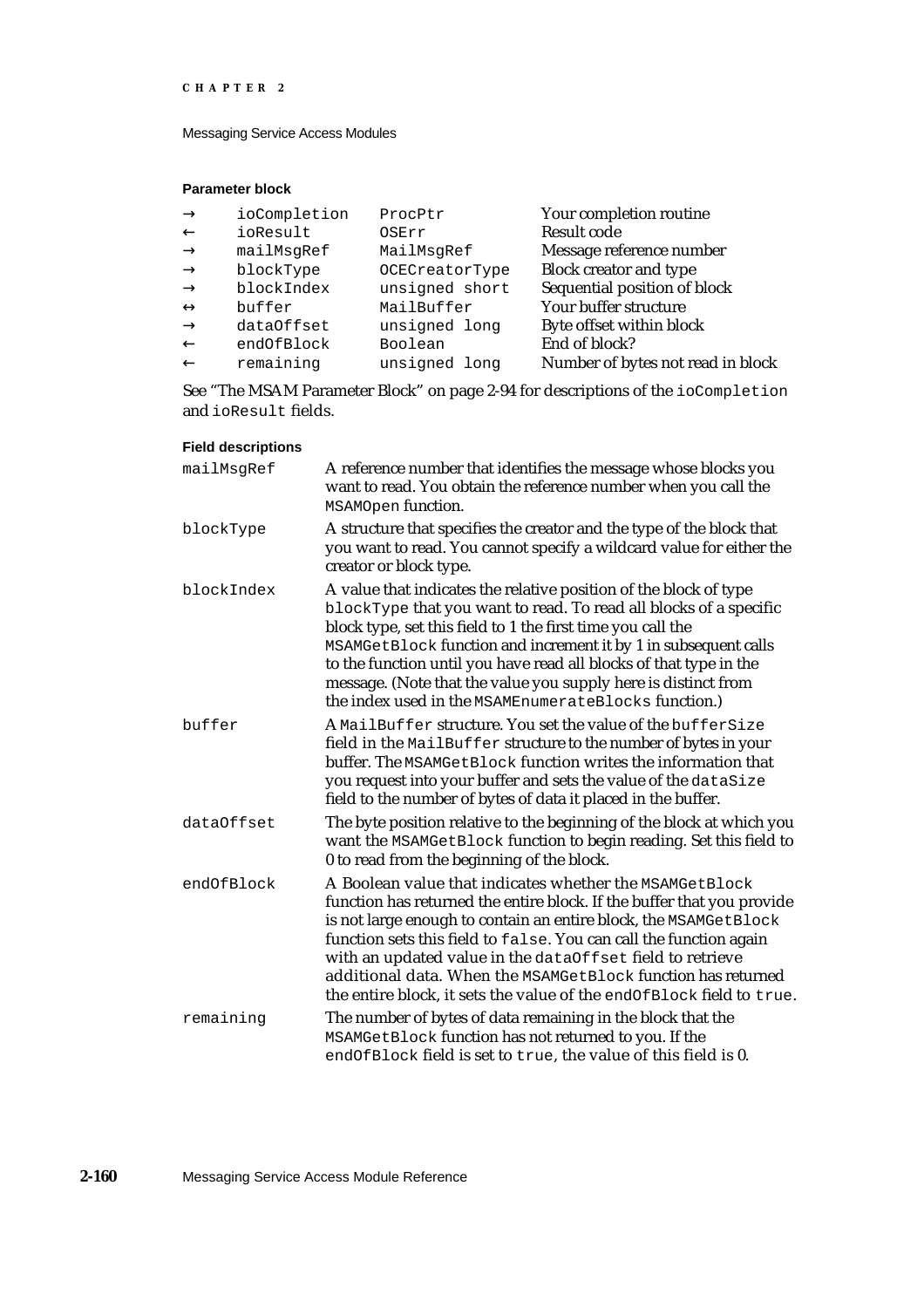Messaging Service Access Modules

#### **DESCRIPTION**

You call the MSAMGetBlock function to read data from a block in a message. You identify the block that you want to read by the values of the blockType and blockIndex fields. Use the dataOffset field to identify the point at which you want to begin reading within your chosen block.

Typically, you call the MSAMGetBlock function to read report blocks, image blocks, and private blocks because the MSAM API provides no other way to read these types of blocks. Although it is possible to call the MSAMGetBlock function to read blocks that contain letter content, attributes, enclosures, and so forth, the internal format of these blocks is private. You should use the specific functions provided in the MSAM API for reading these types of blocks.

There are no restrictions on the number of times that you may read a given block. You may read the blocks in a message in any order.

To read a report block, in the blockType field, set the block creator to kMailAppleMailCreator and set the block type to kMailReportType. Set the blockIndex field to 1. The MSAMGetBlock function places a report block in your buffer. The data in a report block consists of a header, IPMReportBlockHeader, followed by an array of elements, each of type OCERecipientReport. (You can detect a report in your outgoing queue when you call the MSAMEnumerate function. The message creator is always kIPMSignature and the message type is kIPMReportNotify.)

To read an image block, in the blockType field, set the block creator to kMailAppleMailCreator and set the block type to kMailImageBodyType. The data that the MSAMGetBlock function places in your buffer is a structure of type TPfPgDir, followed by the actual picture elements (PICTs).

Blocks of type kMailMSAMType contain data whose format and content are private to an MSAM. To read a private block, in the blockType field, set the block creator to a value that you define, and set the block type to kMailMSAMType.

## **ASSEMBLY-LANGUAGE INFORMATION**

| Trap macro    | <b>Selector</b> |
|---------------|-----------------|
| oceTBDispatch | <b>S0510</b>    |

#### **RESULT CODES**

| noErr              |          | No error                               |
|--------------------|----------|----------------------------------------|
| kOCEToolboxNotOpen | $-1500$  | Collaboration toolbox is shutting down |
| kOCEInvalidRef     | $-1502$  | Invalid message reference number       |
| kIPMBlkNotFound    | $-15107$ | No such block                          |

#### **SEE ALSO**

The IPMReportBlockHeader, OCECreatorType, and OCERecipientReport structures are described in the chapter "Interprogram Messaging Manager" in *Inside Macintosh: AOCE Application Interfaces*.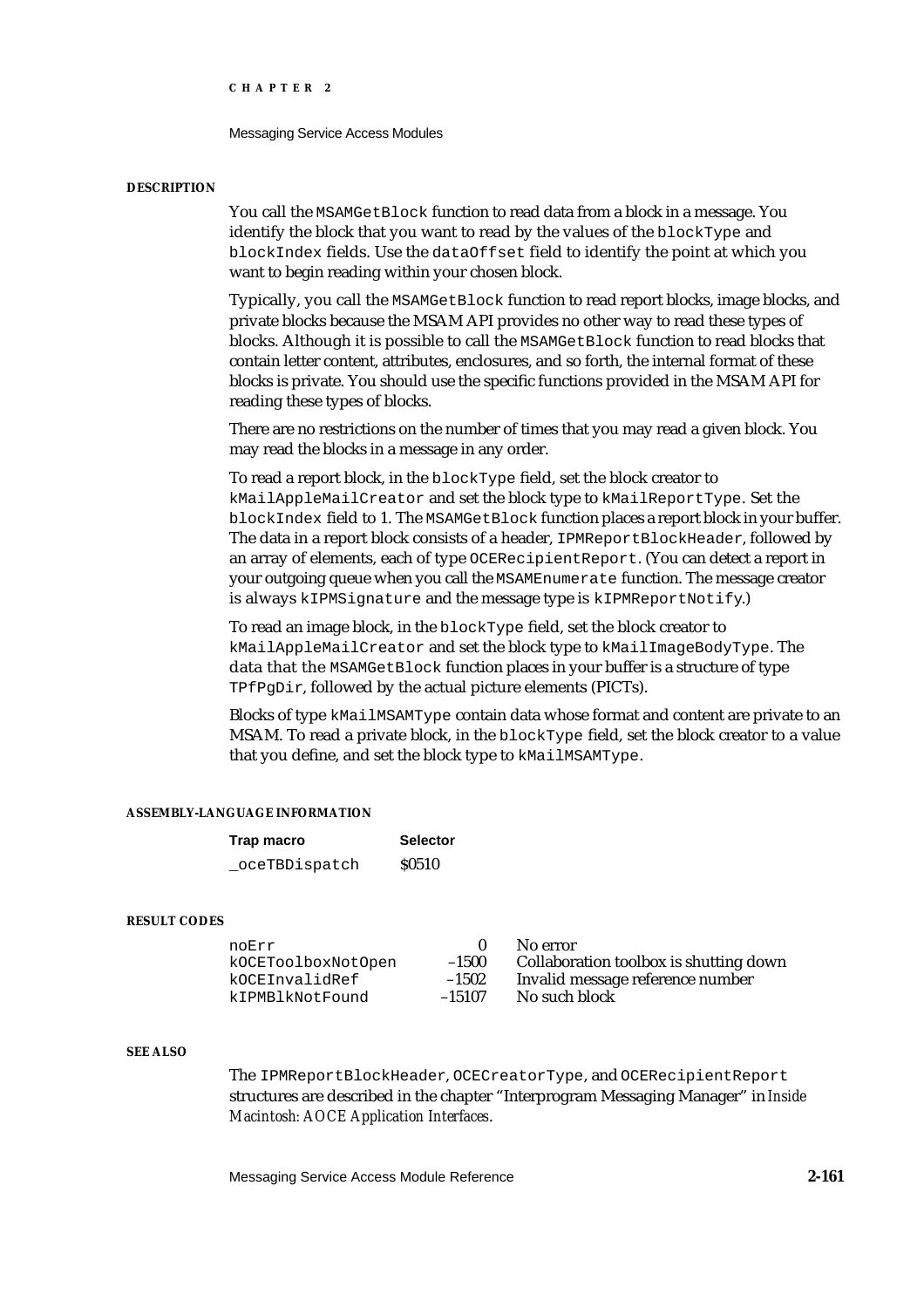Messaging Service Access Modules

The MailBuffer structure is described on page 2-96.

The TPfPgDir structure is described on page 2-113.

For more information about PICT format, see *Inside Macintosh: Imaging With QuickDraw*.

The MailIndications structure is described beginning on page 2-102.

# **MSAMOpenNested**

The MSAMOpenNested function opens a message that is nested within a message that you specify.

pascal OSErr MSAMOpenNested (MSAMParam \*paramBlock, Boolean asyncFlag);

paramBlock Pointer to a parameter block.

asyncFlag A Boolean value that specifies whether the function is to be executed asynchronously. Set this to true if you want the function to be executed asynchronously.

#### **Parameter block**

| ioCompletion | ProcPtr    | Your completion routine                |
|--------------|------------|----------------------------------------|
| ioResult     | OSErr      | Result code                            |
| mailMsqRef   | MailMsgRef | Message reference number               |
| nestedRef    | MailMsgRef | Reference number of the nested message |

See "The MSAM Parameter Block" on page 2-94 for descriptions of the ioCompletion and ioResult fields.

## **Field descriptions**

| mailMsqRef | A reference number that identifies the message that contains a  |
|------------|-----------------------------------------------------------------|
|            | nested message that you want to open. You obtain the reference  |
|            | number when you call the MSAMOpen function.                     |
| nestedRef  | A reference number that identifies the nested message opened by |
|            | the MSAMOpenNested function.                                    |

## **DESCRIPTION**

Call MSAMOpenNested to open a message that is nested within a message. You can open only one message nested within a message at a given nesting level. A nested message itself may contain a nested message.

The MSAMOpenNested function returns a reference number to the opened nested message. The nested message reference number is analogous to the message reference number of the parent message. Use the nested message reference number when calling functions to read or close the nested message.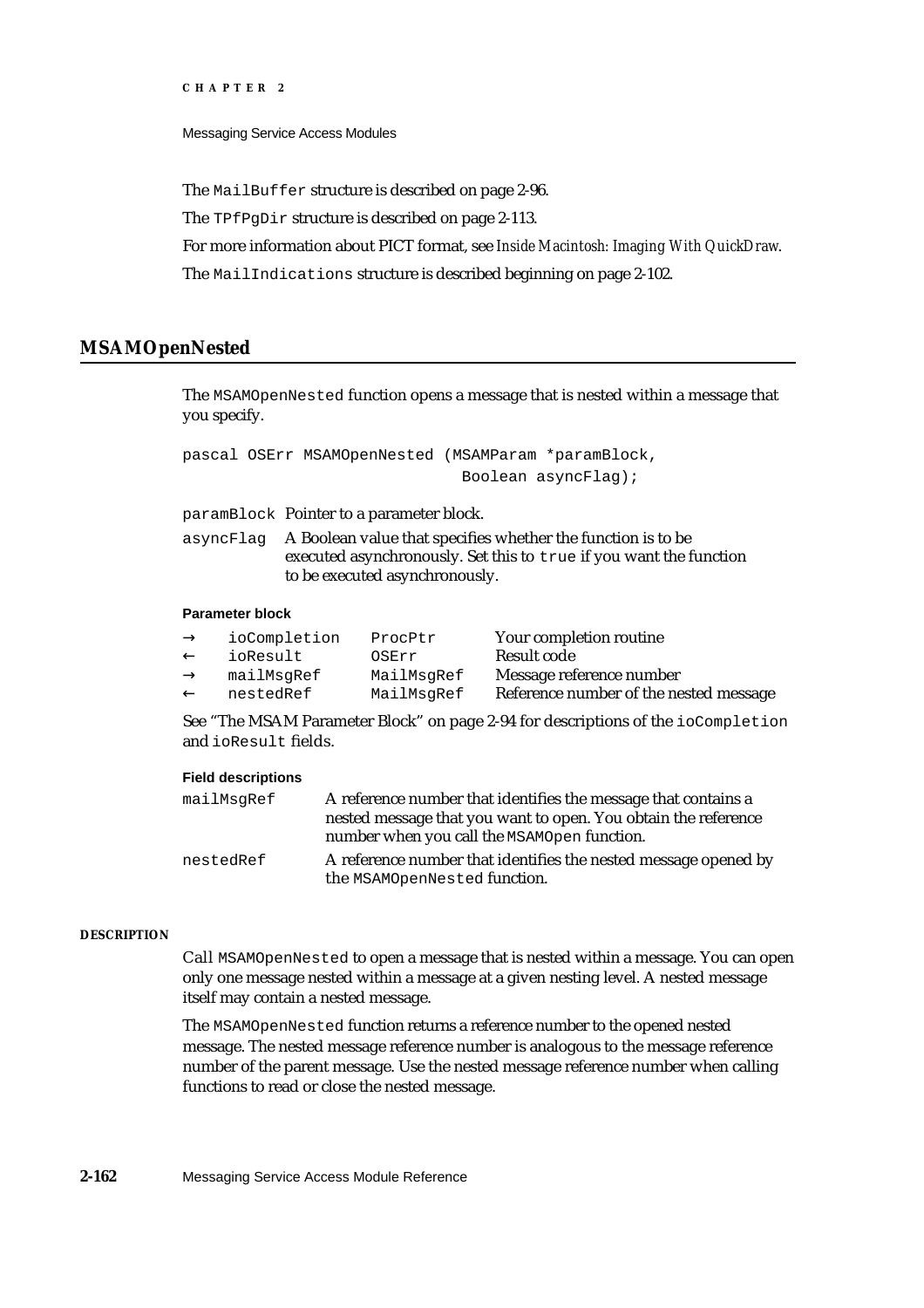Messaging Service Access Modules

You can call the MSAMCLose function to close the nested message explicitly. Alternately, you can close a nested message by closing its parent message. The MSAMClose function always closes the message you specify and all messages nested within it.

## **SPECIAL CONSIDERATIONS**

Although a letter, by definition, can have only one nested letter per nesting level, a non-letter message may actually have more than one nested message per nesting level. The IPM Manager API allows applications to create such messages. However, you can open only the first message nested within a message at a given nesting level.

## **ASSEMBLY-LANGUAGE INFORMATION**

| Trap macro     | <b>Selector</b> |
|----------------|-----------------|
| _oceTBDispatch | \$0509          |

# **RESULT CODES**

| noErr              |         | No error                               |
|--------------------|---------|----------------------------------------|
| kOCEToolboxNotOpen | $-1500$ | Collaboration toolbox is shutting down |
| kOCEInvalidRef     | $-1502$ | Invalid message reference number       |
| kOCEVersionErr     | $-1504$ | Wrong version of nested message        |

## **SEE ALSO**

Nested messages are described in the section "Letters" beginning on page 2-17.

The MSAMClose function is described on page 2-167.

# Marking a Recipient

When you have completed your attempts to deliver a message to a recipient, you should mark the recipient, indicating that you have completed your delivery attempts. The MSAMnMarkRecipients function allows you to do that. If you need to mark a recipient of a message you have closed, you can use the MSAMMarkRecipients function.

# **MSAMnMarkRecipients**

The MSAMnMarkRecipients function allows you to indicate that you have completed your attempts to deliver a given open message to the recipients that you specify.

```
pascal OSErr MSAMnMarkRecipients (MSAMParam *paramBlock,
                                 Boolean asyncFlag);
```
paramBlock Pointer to a parameter block.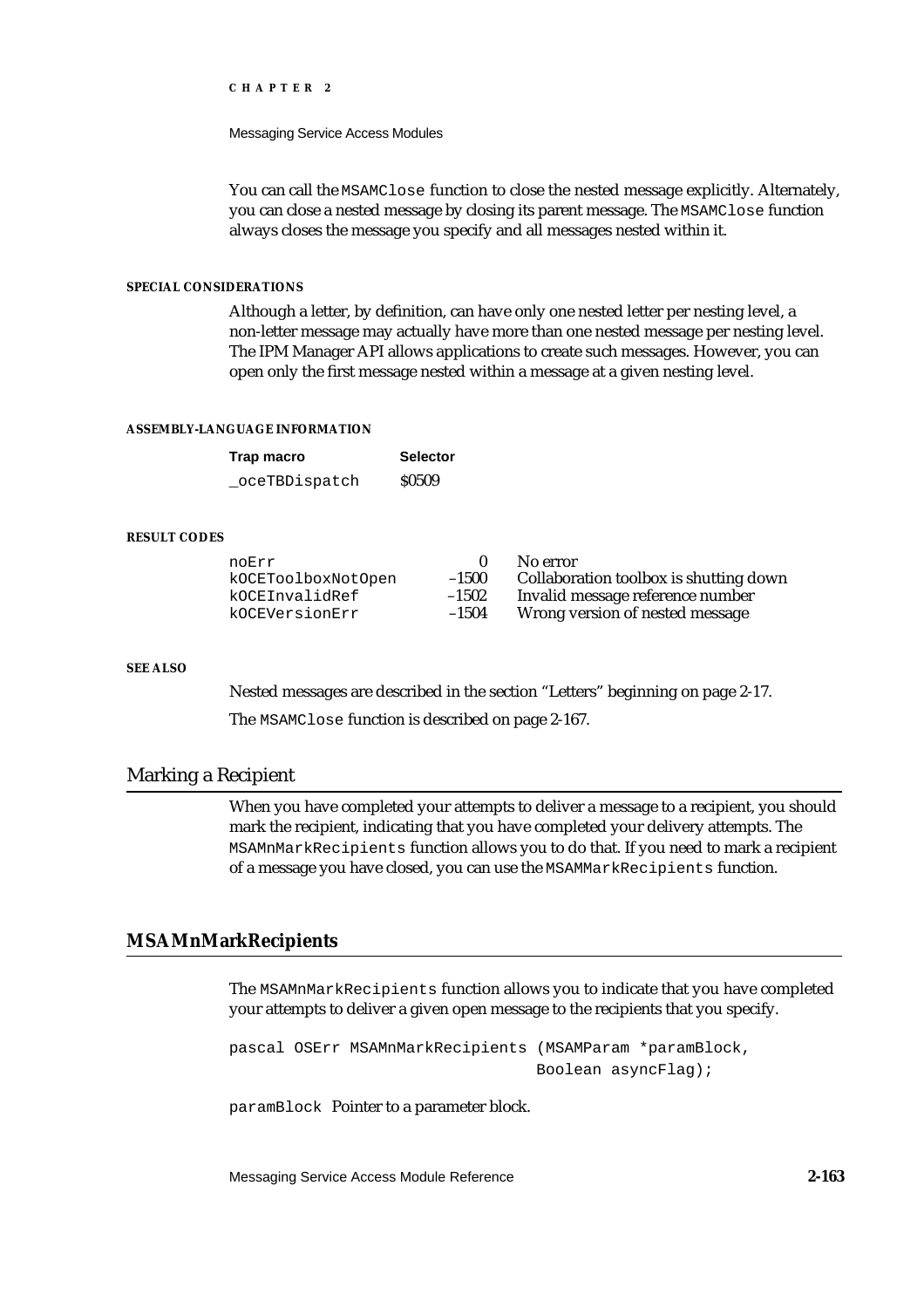asyncFlag A Boolean value that specifies whether the function is to be executed asynchronously. Set this to true if you want the function to be executed asynchronously.

## **Parameter block**

| ioCompletion | ProcPtr    | Your completion routine |
|--------------|------------|-------------------------|
| ioResult     | OSErr      | Result code             |
| mailMsqRef   | MailMsqRef | Message identifier      |
| buffer       | MailBuffer | Your buffer structure   |

See "The MSAM Parameter Block" on page 2-94 for descriptions of the ioCompletion and ioResult fields.

#### **Field descriptions**

| mailMsqRef | A message reference number that identifies an open message whose<br>recipients you want to mark. You obtain this reference number from<br>the MSAMOpen function. It is valid if you have not yet closed the<br>message by calling the MSAMClose function.                                                                                                                                                                                                                                          |
|------------|----------------------------------------------------------------------------------------------------------------------------------------------------------------------------------------------------------------------------------------------------------------------------------------------------------------------------------------------------------------------------------------------------------------------------------------------------------------------------------------------------|
| buffer     | A MailBuffer structure. You set the value of the bufferSize<br>field in the MailBuffer structure to the number of bytes in your<br>buffer. You place data in your buffer in the form of a MailReply<br>structure. The first 2 bytes in the buffer contain the number of<br>identifying values that follow. Then you store a value that identifies<br>each recipient that you want to mark. Each identifying value is<br>2 bytes long. The dataSize field in the MailBuffer structure<br>is unused. |

#### **DESCRIPTION**

Calling the MSAMnMarkRecipients function for one or more recipients indicates that you have delivered the specified message or have finished attempting to deliver the message to those recipients. You may have delivered the message directly to a recipient or to an agent within the non-AOCE system that has responsibility for delivery to the final destination.

The value that identifies a recipient that you want to mark is its ordinal position in the buffer returned by the MSAMGetRecipients function. When you call the MSAMGetRecipients function to get resolved recipients, MSAMGetRecipients places some number of MailResolvedRecipient structures in your buffer. You must save the ordinal-position value of each resolved recipient as you retrieve these structures. The first recipient's ordinal-position value is 1; the second recipient's ordinal-position value is 2 (the *nth* recipient's ordinal-position value is *n*). Do not use the absolute index of the recipient contained in a MailResolvedRecipient structure to identify a recipient. The MSAMnMarkRecipients function will not work correctly if you do so.

The MSAMnMarkRecipients function clears the responsible flag for the recipients you specify. If you call the MSAMGetRecipients function after calling MSAMnMarkRecipients, the marked recipients have the responsible field of their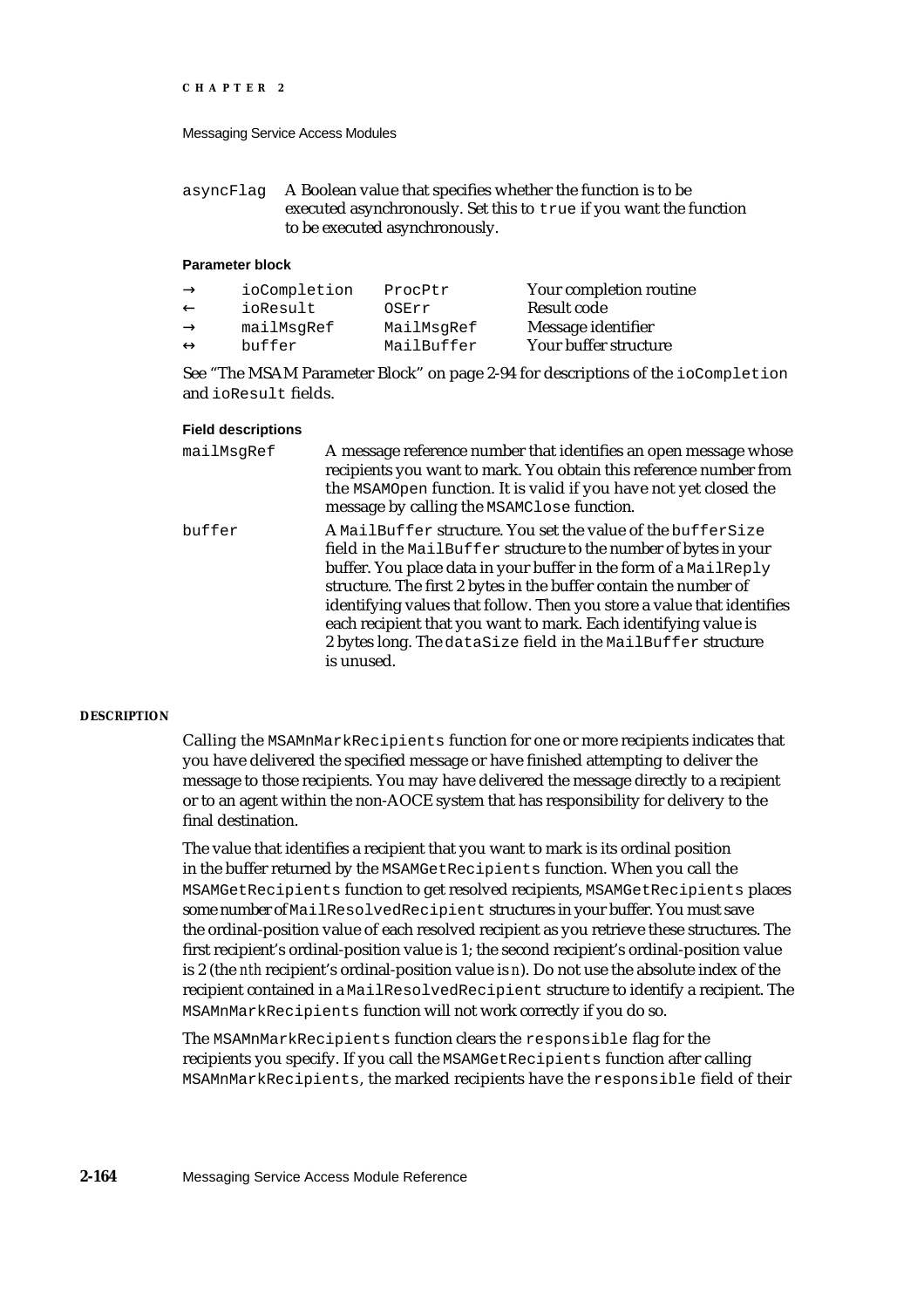Messaging Service Access Modules

corresponding MailResolvedRecipient structures set to false. After you mark all of the recipients for a message, the done field in the MSAMEnumerateOutQReply structure is set to true for that message when you enumerate the outgoing queue.

You can call the MSAMnMarkRecipients function more than once for a given message, specifying one or more recipients each time you call it.

### **Note**

Calling the MSAMnMarkRecipients function for a given recipient does not necessarily mean that you have successfully delivered the message. You should use a report to indicate whether or not you have successfully delivered a message. u

## **SPECIAL CONSIDERATIONS**

If you must mark a recipient of a message you have closed, you can call the earlier version of this function, the MSAMMarkRecipients function. Instead of a message reference number, you provide the reference number of the outgoing queue that contains the message and the message sequence number. The MSAMMarkRecipients function produces the same result, but it executes much more slowly.

#### **ASSEMBLY-LANGUAGE INFORMATION**

| Trap macro    | <b>Selector</b> |
|---------------|-----------------|
| oceTBDispatch | \$0512          |

#### **RESULT CODES**

| noErr              |         | No error                               |
|--------------------|---------|----------------------------------------|
| kOCEParamErr       | $-50$   | Incoming queue reference not allowed   |
| kOCEToolboxNotOpen | $-1500$ | Collaboration toolbox is shutting down |
| kOCEInvalidRef     | $-1502$ | Invalid queue reference                |
| kOCEDoesntExist    | $-1511$ | No such letter                         |
| kOCERefIsClosing   | $-1516$ | IPM Manager is shutting down the       |
|                    |         | personal MSAM, or server MSAM's        |
|                    |         | mail server is shutting down           |

# **SEE ALSO**

The MailResolvedRecipient structure is described on page 2-108.

The MailBuffer structure is described on page 2-96.

The MailReply structure is described on page 2-97.

The MSAMGetRecipients function is described beginning on page 2-144.

The MSAMMarkRecipients function is described next.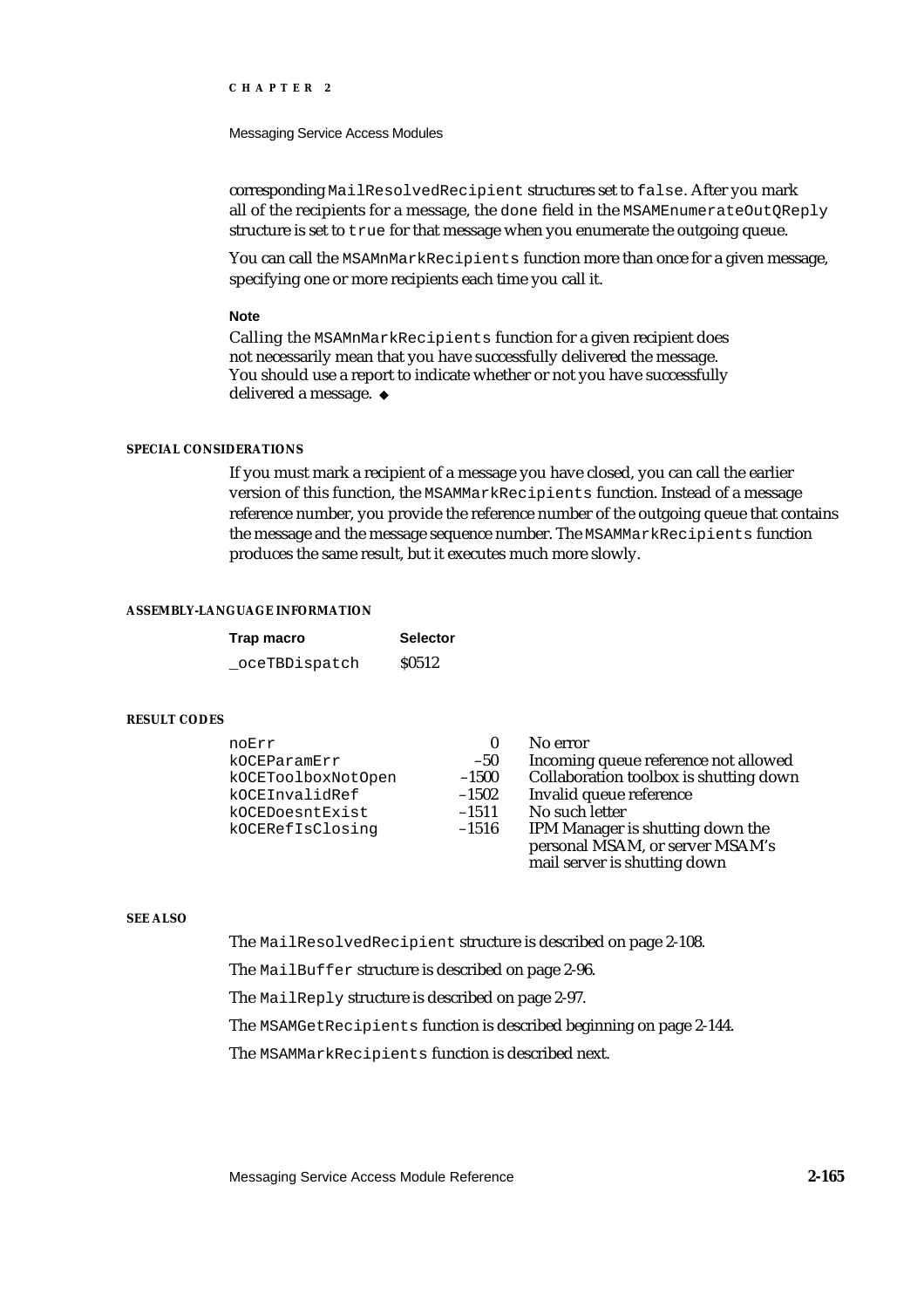# **MSAMMarkRecipients**

The MSAMMarkRecipients function, like the MSAMnMarkRecipients function, allows you to indicate that you have completed your attempts to deliver a particular message to the recipients that you specify, but it executes much more slowly.

pascal OSErr MSAMMarkRecipients (MSAMParam \*paramBlock, Boolean asyncFlag);

paramBlock Pointer to a parameter block.

asyncFlag A Boolean value that specifies whether the function is to be executed asynchronously. Set this to true if you want the function to be executed asynchronously.

## **Parameter block**

| ioCompletion | ProcPtr      | Your completion routine |
|--------------|--------------|-------------------------|
| ioResult     | OSErr        | Result code             |
| queueRef     | MSAMOueueRef | Queue reference number  |
| segNum       | long         | Message sequence number |
| buffer       | MailBuffer   | Your buffer structure   |
|              |              |                         |

See "The MSAM Parameter Block" on page 2-94 for descriptions of the ioCompletion and ioResult fields.

## **Field descriptions**

| queueRef | The value that identifies the outgoing queue that contains the<br>message whose recipients you want to mark.                                                                                                                                                                                                                                                                                                                                                                                                                                         |
|----------|------------------------------------------------------------------------------------------------------------------------------------------------------------------------------------------------------------------------------------------------------------------------------------------------------------------------------------------------------------------------------------------------------------------------------------------------------------------------------------------------------------------------------------------------------|
| segNum   | A value that identifies the message whose recipients you want to<br>mark. You obtain this value from the MSAMEnumerate function.                                                                                                                                                                                                                                                                                                                                                                                                                     |
| buffer   | A MailBuffer structure. You set the value of the bufferSize<br>field in the MailBuffer structure to the number of bytes in your<br>buffer. You place data in your buffer in the form of a MailReply<br>structure. The first 2 bytes in the buffer contain the number of<br>identifying values that follow. Then you store a value that identifies<br>each recipient that you want to mark. Each identifying value is 2<br>bytes long. The identifying value is described on page 2-164. The<br>dataSize field in the MailBuffer structure is unused. |

#### **DESCRIPTION**

The MSAMMarkRecipients function produces the same result as the MSAMnMarkRecipients function, described in the previous section.

## **SPECIAL CONSIDERATIONS**

It is strongly recommended that you do not call this function unless you must mark a recipient for a message that you have already closed. Instead, you should call the MSAMnMarkRecipients function, which executes much more quickly.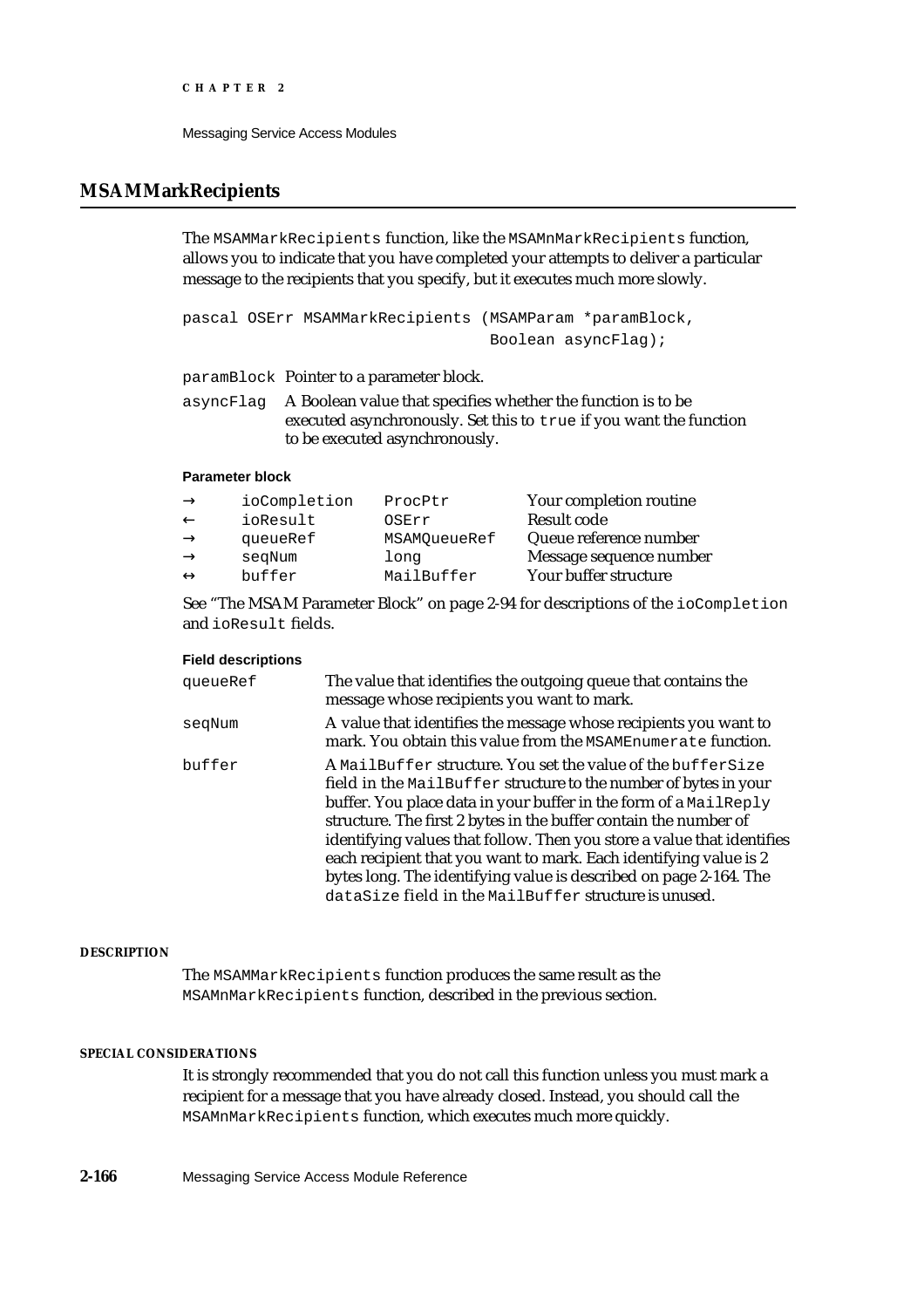Messaging Service Access Modules

#### **ASSEMBLY-LANGUAGE INFORMATION**

| Trap macro    | <b>Selector</b> |
|---------------|-----------------|
| oceTBDispatch | <b>S0505</b>    |

### **RESULT CODES**

| noErr              |         | No error                               |
|--------------------|---------|----------------------------------------|
| kOCEParamErr       | $-50$   | Incoming queue reference not allowed   |
| kOCEToolboxNotOpen | $-1500$ | Collaboration toolbox is shutting down |
| kOCEInvalidRef     | $-1502$ | Invalid queue reference                |
| kOCEDoesntExist    | $-1511$ | No such letter                         |
| kOCERefIsClosinq   | $-1516$ | IPM Manager is shutting down the       |
|                    |         | personal MSAM, or server MSAM's        |
|                    |         | mail server is shutting down           |

#### **SEE ALSO**

The MailResolvedRecipient structure is described on page 2-108.

The MailBuffer structure is described on page 2-96.

The MSAMGetRecipients function is described on page 2-144.

The MSAMnMarkRecipients function is described on page 2-163.

# Closing a Message

When you have finished reading a message, whether it is nested or not, use the function MSAMClose to close the message.

# **MSAMClose**

The MSAMClose function closes an open message that you specify.

pascal OSErr MSAMClose (MSAMParam \*paramBlock, Boolean asyncFlag);

paramBlock Pointer to a parameter block.

asyncFlag A Boolean value that specifies whether the function is to be executed asynchronously. Set this to true if you want the function to be executed asynchronously.

## **Parameter block**

| ioCompletion | ProcPtr    | Your completion routine  |
|--------------|------------|--------------------------|
| ioResult     | OSErr      | Result code              |
| mailMsqRef   | MailMsgRef | Message reference number |

See "The MSAM Parameter Block" on page 2-94 for descriptions of the ioCompletion and ioResult fields.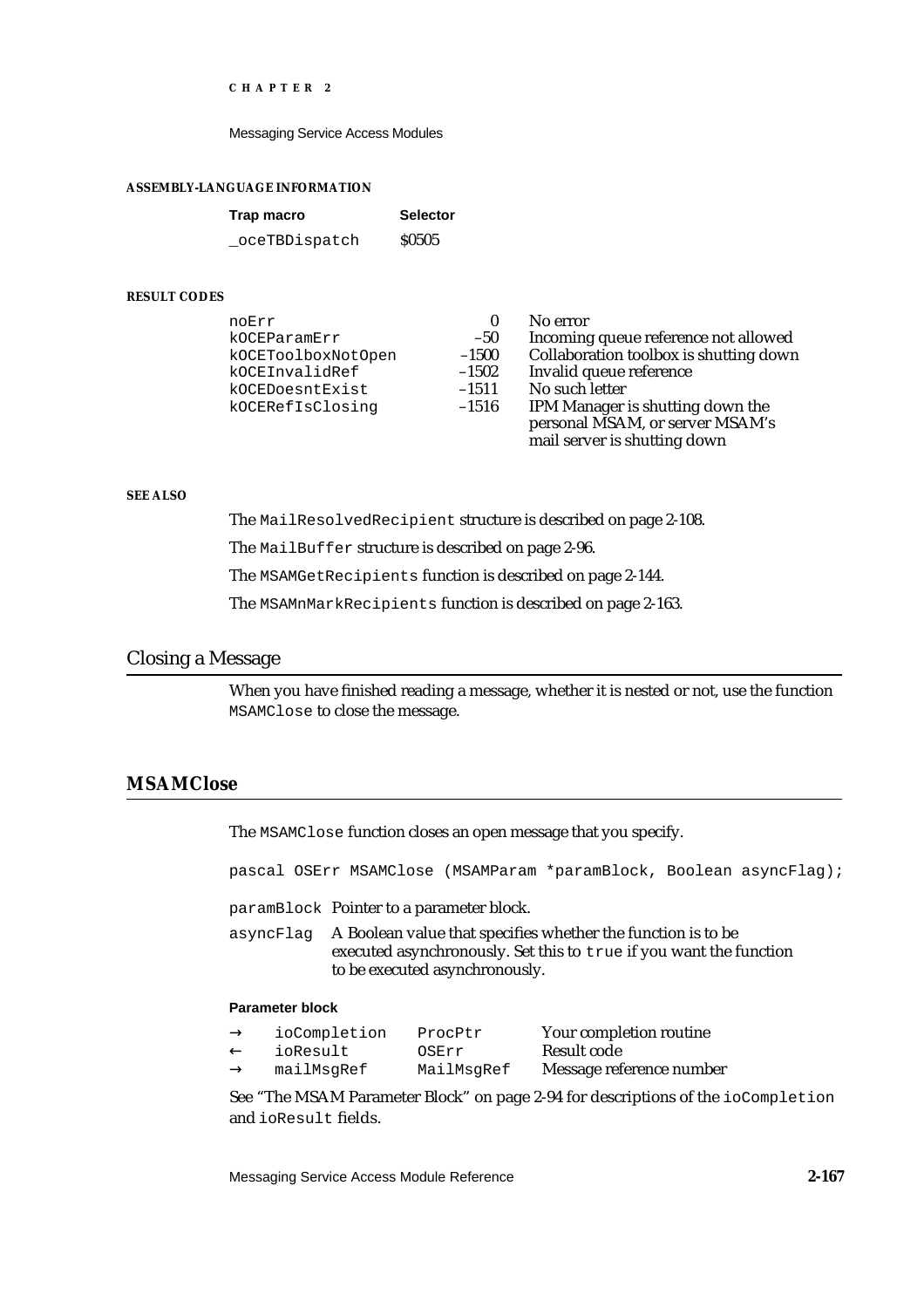Messaging Service Access Modules

#### **Field descriptions**

mailMsgRef A reference number that identifies the message that you want to close. You obtain the reference number when you call the MSAMOpen function. When the MSAMClose function completes successfully, this reference number is no longer valid.

### **DESCRIPTION**

The MSAMClose function closes any message or nested message that you have previously opened. Closing a letter automatically closes any open nested messages within it.

You should close a message once you have read it and have marked the recipients for the message. Closing a message releases system resources. You can reopen a message you previously closed by calling the MSAMOpen function.

# **ASSEMBLY-LANGUAGE INFORMATION**

| Trap macro     | <b>Selector</b> |
|----------------|-----------------|
| _oceTBDispatch | <b>S050A</b>    |

## **RESULT CODES**

| noErr              |         | No error                               |
|--------------------|---------|----------------------------------------|
| kOCEToolboxNotOpen | $-1500$ | Collaboration toolbox is shutting down |
| kOCEInvalidRef     | $-1502$ | Invalid message reference number       |

#### **SEE ALSO**

The MSAMOpen function is described on page 2-140.

# Creating, Reading, and Writing Message Summaries

A personal MSAM must create a message summary for each letter it transfers from an external messaging system to an AOCE system. Message summaries are stored in the incoming queue for a slot and are used by the Finder to display information about the letters to the user. You use the PMSAMCreateMsgSummary function to create a new message summary. Once you have created a message summary, you can modify portions of it. To do so, first call the PMSAMGetMsgSummary function to read the message summary; then modify it; and, finally, call the PMSAMPutMsgSummary function to write it again.

Note that a personal MSAM creates message summaries only for letters, not for other types of messages.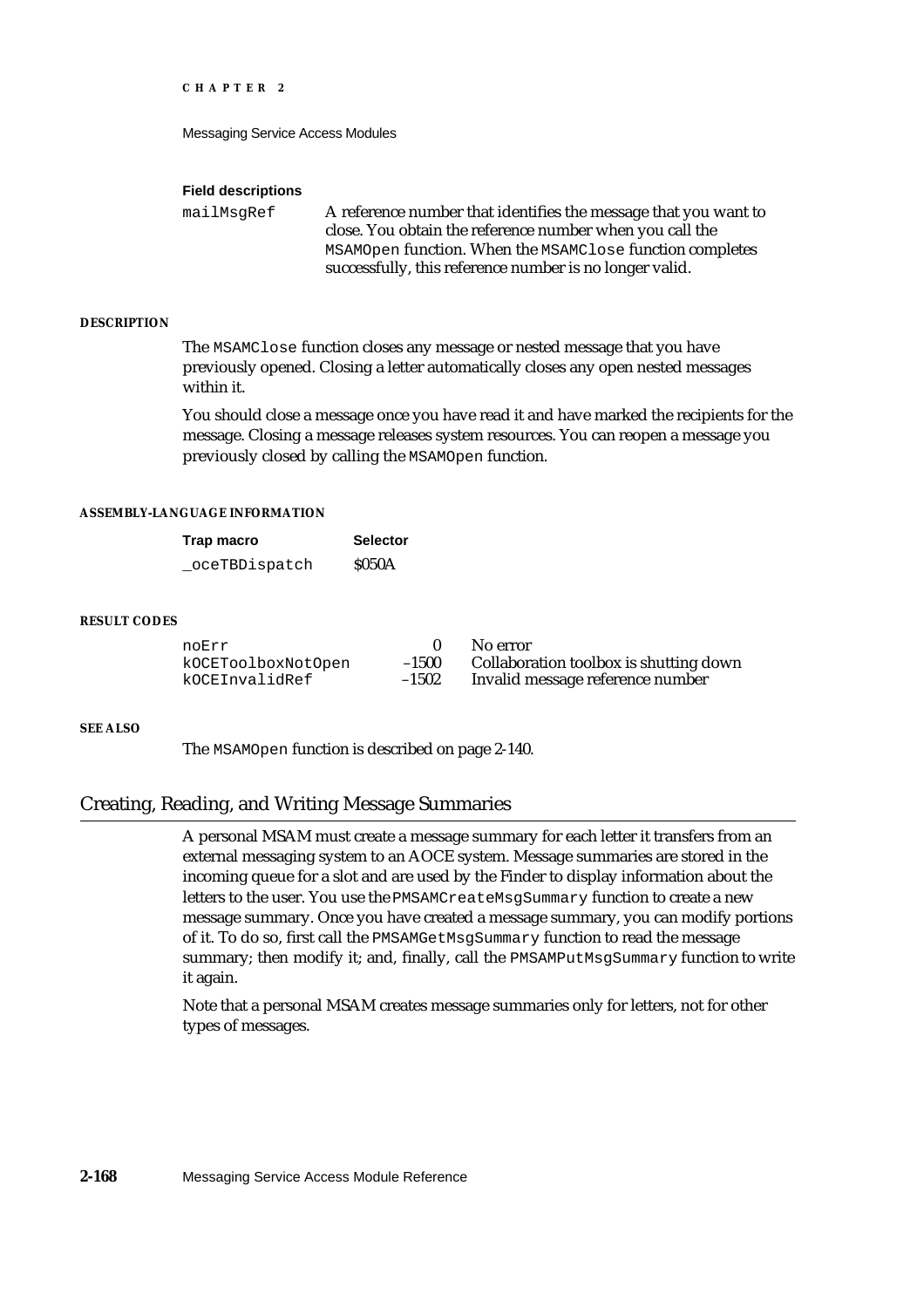Messaging Service Access Modules

# **PMSAMCreateMsgSummary**

The PMSAMCreateMsgSummary function creates a message summary in an incoming queue that you specify.

```
pascal OSErr PMSAMCreateMsgSummary (MSAMParam *paramBlock,
                                   Boolean asyncFlag);
```
paramBlock Pointer to a parameter block.

asyncFlag A Boolean value that specifies whether the function is to be executed asynchronously. Set this to true if you want the function to be executed asynchronously.

# **Parameter block**

| ioCompletion | ProcPtr         | Your completion routine            |
|--------------|-----------------|------------------------------------|
| ioResult     | OSErr           | <b>Result code</b>                 |
| in0ueueRef   | MSAMOueueRef    | Incoming queue reference           |
| segNum       | long            | Message summary sequence<br>number |
| msqSummary   | MSAMMsqSummary* | Summary information for a letter   |
| buffer       | MailBuffer*     | Your private data                  |

See "The MSAM Parameter Block" on page 2-94 for descriptions of the ioCompletion and ioResult fields.

## **Field descriptions**

| in0ueueRef | The reference number that identifies the queue into which you want<br>to place the message summary. You obtain the queue reference from<br>the PMSAMOpenQueues function.                                                                                                                                                                                                                                                                                                                                                                                                                                                                                                                              |
|------------|-------------------------------------------------------------------------------------------------------------------------------------------------------------------------------------------------------------------------------------------------------------------------------------------------------------------------------------------------------------------------------------------------------------------------------------------------------------------------------------------------------------------------------------------------------------------------------------------------------------------------------------------------------------------------------------------------------|
| seqNum     | The sequence number of the new message summary. You use<br>the sequence number with the PMSAMGetMsgSummary and<br>PMSAMPutMsgSummary functions to identify the message summary.                                                                                                                                                                                                                                                                                                                                                                                                                                                                                                                       |
| msqSummary | A pointer to an MSAMMsgSummary structure that you allocate. You<br>must provide values for some of the fields of the structure.                                                                                                                                                                                                                                                                                                                                                                                                                                                                                                                                                                       |
| buffer     | A pointer to a MailBuffer structure. You set the value of the<br>bufferSize field in the MailBuffer structure to the number of<br>bytes in your buffer. Your buffer size may not exceed the number<br>of bytes specified by the kMailMaxPMSAMMsgSummaryData<br>constant. You provide a pointer to your buffer in the buffer field<br>of the structure and store in the buffer private data that you want to<br>add to the message summary. The function reads your data from<br>the buffer and sets the value of the dataSize field to the number<br>of bytes of data it wrote to the message summary. Set this field<br>to nil if you do not want to add any private data to the message<br>summary. |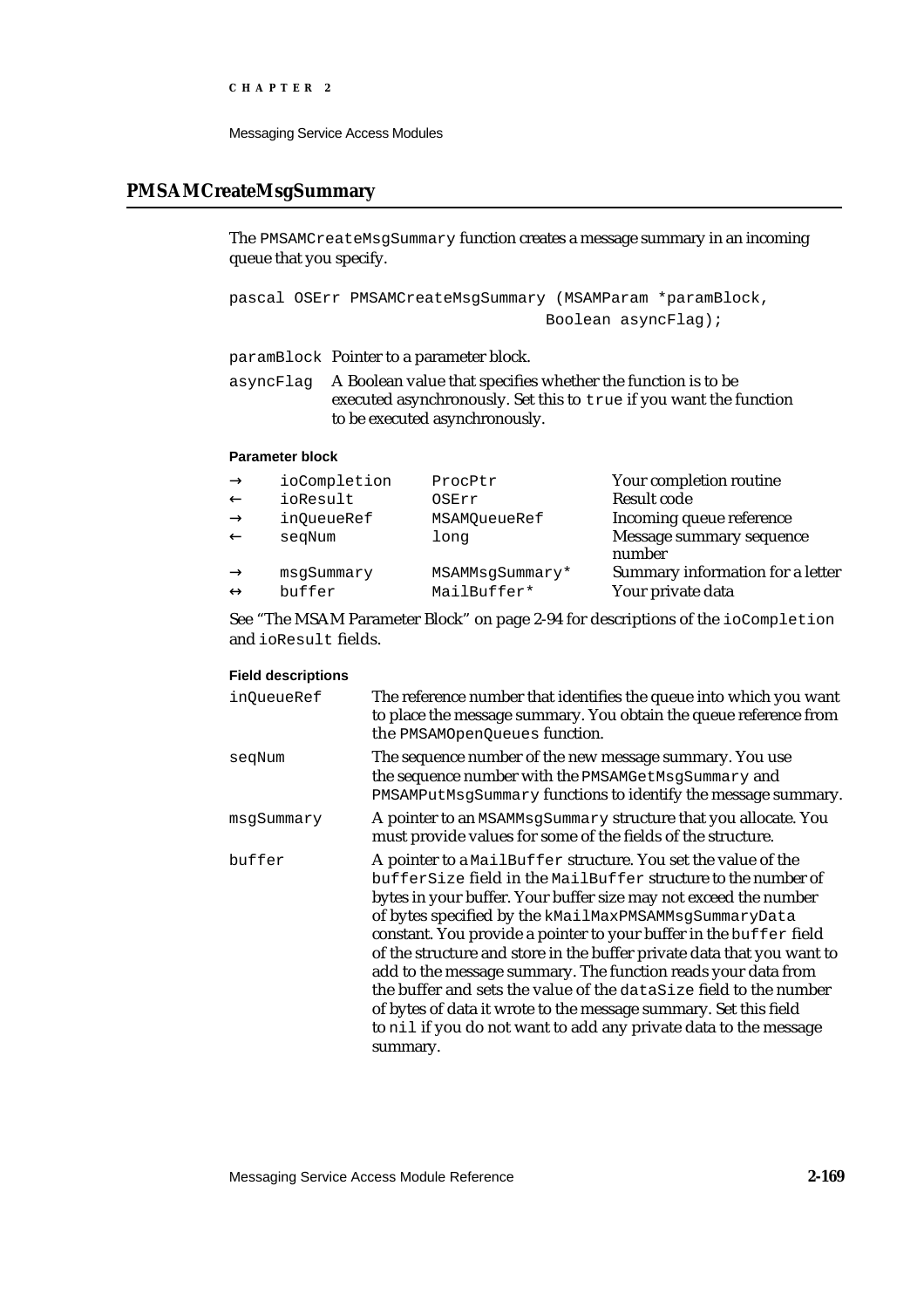#### Messaging Service Access Modules

#### **DESCRIPTION**

You call the PMSAMCreateMsgSummary function to create a message summary for an incoming letter. You must create a message summary for each incoming letter. The Finder uses the message summary to display information about the letter to the user. (Because only letters are displayed to the user, you do not create a message summary for a message that is not a letter.)

Prior to assigning a particular value to any field of a new MSAMMsqSummary structure, you should initialize all of its fields to 0. The section "The Personal MSAM Message Summary Structures" beginning on page 2-124 describes all of the fields of the message summary and indicates whether you or the IPM Manager is responsible for providing a value for a given field. Note that when the IPM Manager adds a value in the message summary, it updates the MSAMMsgSummary.MailMasterData.attrMask field if appropriate.

With one exception, the values of the letter attributes that you provide when you create a message summary must be exactly the same values as those you provide to the MSAMPutAttribute function when you write the associated letter to the incoming queue. If the attribute values do not match, the consequences are unpredictable. The exception is the subject attribute. It may be truncated in the message summary due to size limitations in the MSAMMsqSummary structure.

You can provide private data that the IPM Manager stores with the message summary. If your private data exceeds kMailMaxPMSAMMsgSummaryData bytes, the function returns the kOCEParamErr result code.

You can modify your private data. To do so, call the PMSAMGetMsgSummary function to read your private data associated with the message summary; then modify your data; and, finally, call the PMSAMPutMsqSummary function to write your modified private data.

The PMSAMCreateMsgSummary function returns a sequence number. You must provide the sequence number to the MSAMCreate function when you create the letter for this message summary. The sequence number correctly associates the letter and the message summary.

# **SPECIAL CONSIDERATIONS**

The private data area associated with a message summary is a sort of scratch pad, intended for brief notations for MSAM-specific uses. Storing large amounts of data degrades system performance and is strongly discouraged. For best results, you should use no more than 8–16 bytes of private data.

The sender and subject fields of the MailCoreData structure in the message summary require special handling. Be sure to read the information in the section "Creating a Letter's Message Summary" beginning on page 2-64 for an understanding of how to manipulate these fields.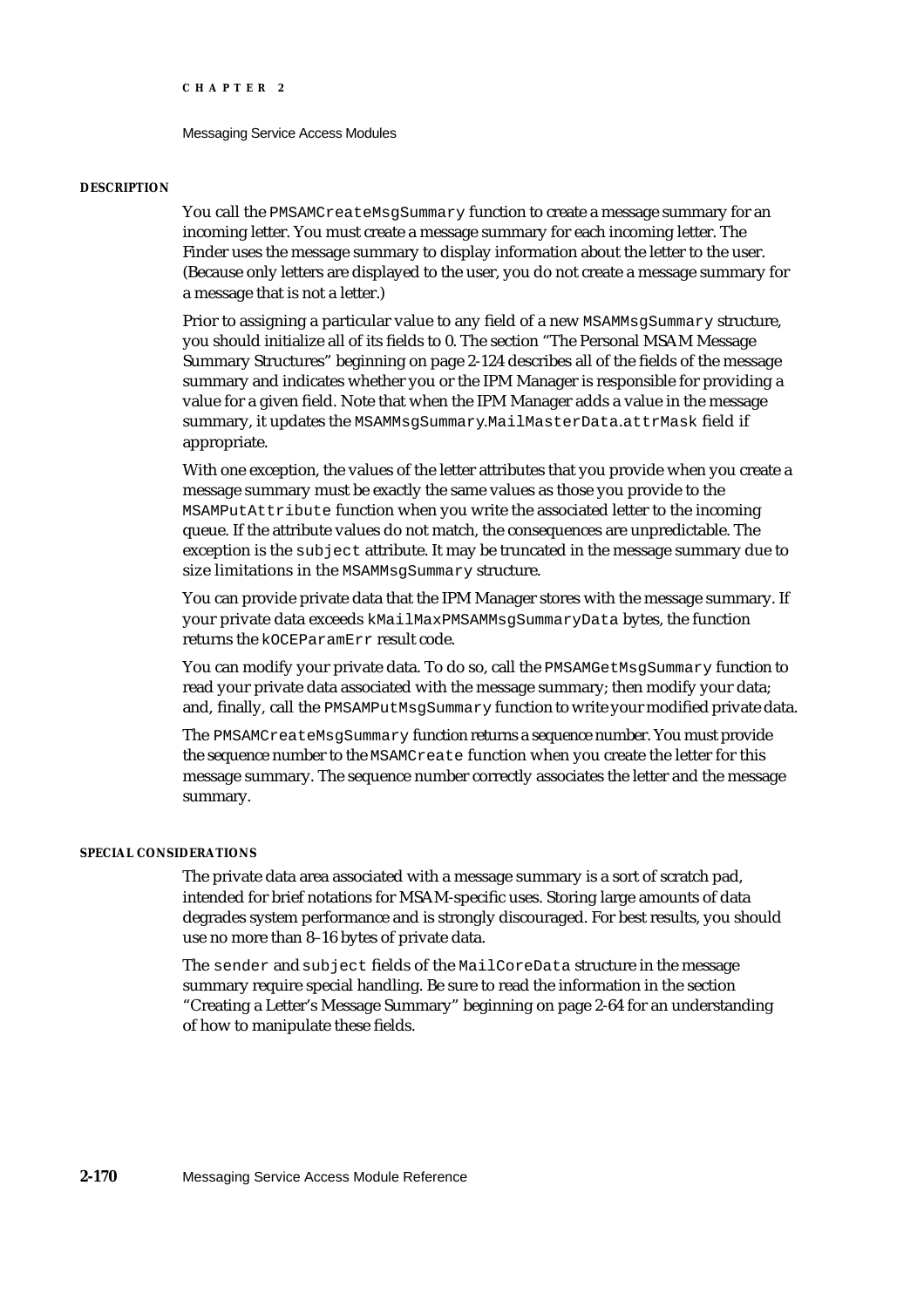Messaging Service Access Modules

#### **ASSEMBLY-LANGUAGE INFORMATION**

| Trap macro    | <b>Selector</b>   |
|---------------|-------------------|
| oceTBDispatch | S <sub>0522</sub> |

#### **RESULT CODES**

| noErr                     |          | No error                               |
|---------------------------|----------|----------------------------------------|
| dskFulErr                 | $-34$    | All allocation blocks on the           |
|                           |          | volume are full                        |
| kOCEParamErr              | $-50$    | Private data too large                 |
| kOCEToolboxNotOpen        | $-1500$  | Collaboration toolbox is shutting down |
| kOCEInvalidRef            | $-1502$  | Invalid queue reference                |
| kMailInvalidPostItVersion | $-15046$ | Message summary is wrong version       |
| kMailNotASlotInO          | $-15047$ | Queue reference does not refer to an   |
|                           |          | incoming queue                         |

#### **SEE ALSO**

The MSAMMsgSummary structure is described on page 2-127.

The MailCoreData structure is described on page 2-125.

The PMSAMGetMsgSummary function is described next.

The PMSAMPutMsgSummary function is described on page 2-173.

The MSAMPutAttribute function is described on page 2-179.

For more information on the use of message summaries and for sample code that shows how to create a message summary, see the section "Creating a Letter's Message Summary" beginning on page 2-64.

# **PMSAMGetMsgSummary**

The PMSAMGetMsgSummary function reads a message summary, an MSAM's private data associated with a message summary, or both.

pascal OSErr PMSAMGetMsgSummary (MSAMParam \*paramBlock, Boolean asyncFlag);

paramBlock Pointer to a parameter block.

asyncFlag A Boolean value that specifies whether the function is to be executed asynchronously. Set this to true if you want the function to be executed asynchronously.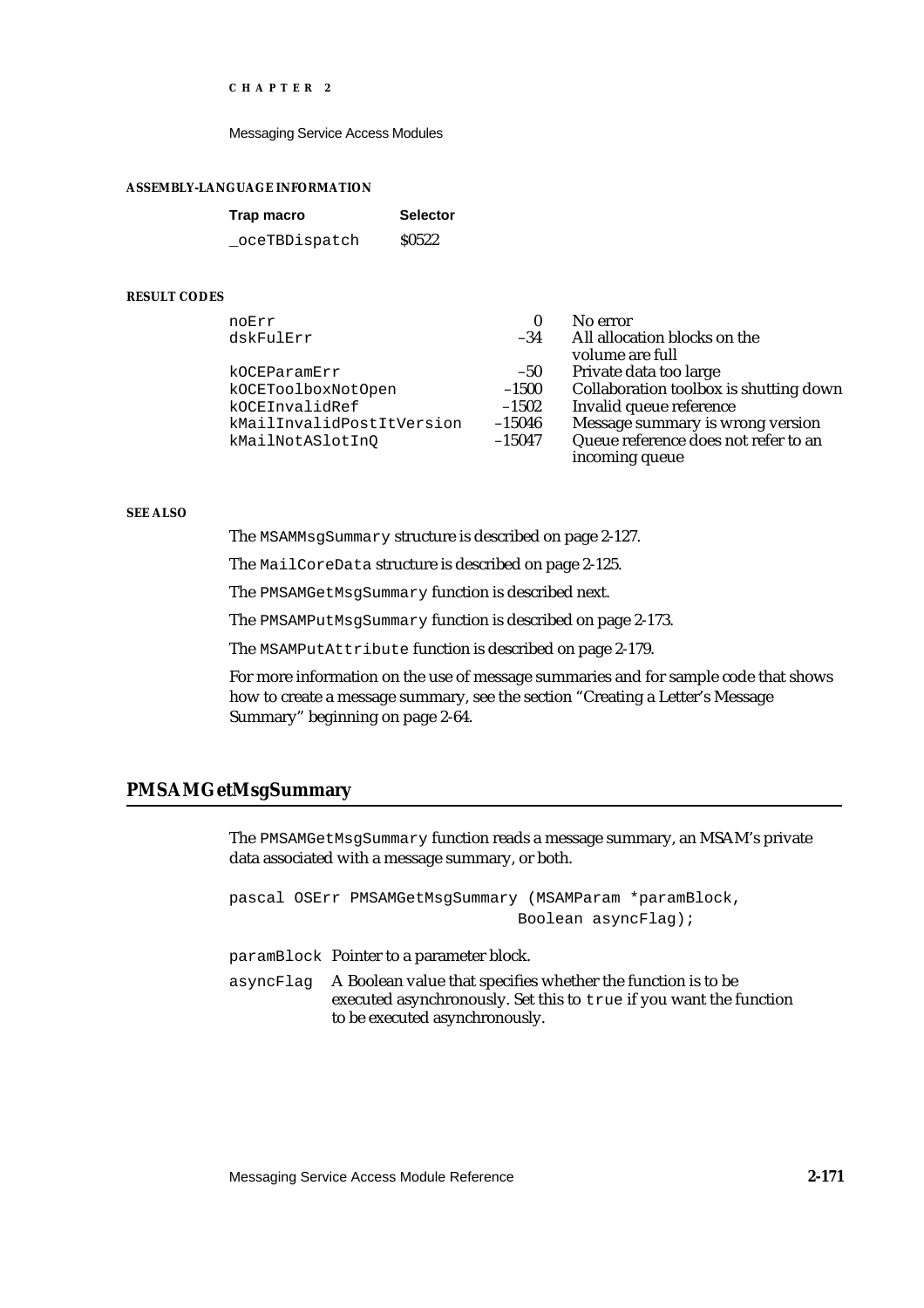Messaging Service Access Modules

# **Parameter block**

| ioCompletion     | ProcPtr         | Your completion routine            |
|------------------|-----------------|------------------------------------|
| ioResult         | OSErr           | <b>Result code</b>                 |
| in0ueueRef       | MSAMOueueRef    | Incoming queue reference           |
| seqNum           | long            | Message summary<br>sequence number |
| msqSummary       | MSAMMsqSummary* | Message summary                    |
| buffer           | MailBuffer*     | Buffer for private data            |
| msqSummaryOffset |                 |                                    |
|                  | unsigned short  | Point at which to begin reading    |

See "The MSAM Parameter Block" on page 2-94 for descriptions of the ioCompletion and ioResult fields.

| <b>Field descriptions</b> |                                                                                                                                                                                                                                                                                                                                                                                                                                                                 |
|---------------------------|-----------------------------------------------------------------------------------------------------------------------------------------------------------------------------------------------------------------------------------------------------------------------------------------------------------------------------------------------------------------------------------------------------------------------------------------------------------------|
| inQueueRef                | The value identifying the incoming queue that holds the message<br>summary you want to read. You obtain the queue reference from<br>the PMSAMOpenQueues function.                                                                                                                                                                                                                                                                                               |
| seqNum                    | The sequence number that identifies the message summary in the<br>incoming queue. You obtain this value from the<br>PMSAMCreateMsgSummary function.                                                                                                                                                                                                                                                                                                             |
| msgSummary                | A pointer to a buffer in which the function stores the<br>MSAMMsgSummary structure. You provide this buffer. Set this field<br>to nil if you do not want to read the message summary.                                                                                                                                                                                                                                                                           |
| buffer                    | A pointer to a MailBuffer structure. You set the value of the<br>bufferSize field in the MailBuffer structure to the number of<br>bytes in your buffer. The PMSAMGetMsgSummary function stores<br>your private data associated with the message summary into the<br>buffer and sets the value of the dataSize field to the number of<br>bytes of data it actually placed in your buffer. Set this field to nil if<br>you do not want to read your private data. |
| msqSummaryOffset          | The offset from the beginning of your private data area identifying<br>the point at which you want to begin reading. If the buffer field is<br>set to nil, the function ignores this field.                                                                                                                                                                                                                                                                     |

## **DESCRIPTION**

You call the PMSAMGetMsgSummary function to read an existing message summary, the private data associated with the message summary, or both.

You can modify the letterFlags field of the MSAMMsgSummary structure or your private data, or both.

If the msgUpdated flag in the message summary was set to true, the IPM Manager resets it to false after the PMSAMGetMsgSummary function returns with no error.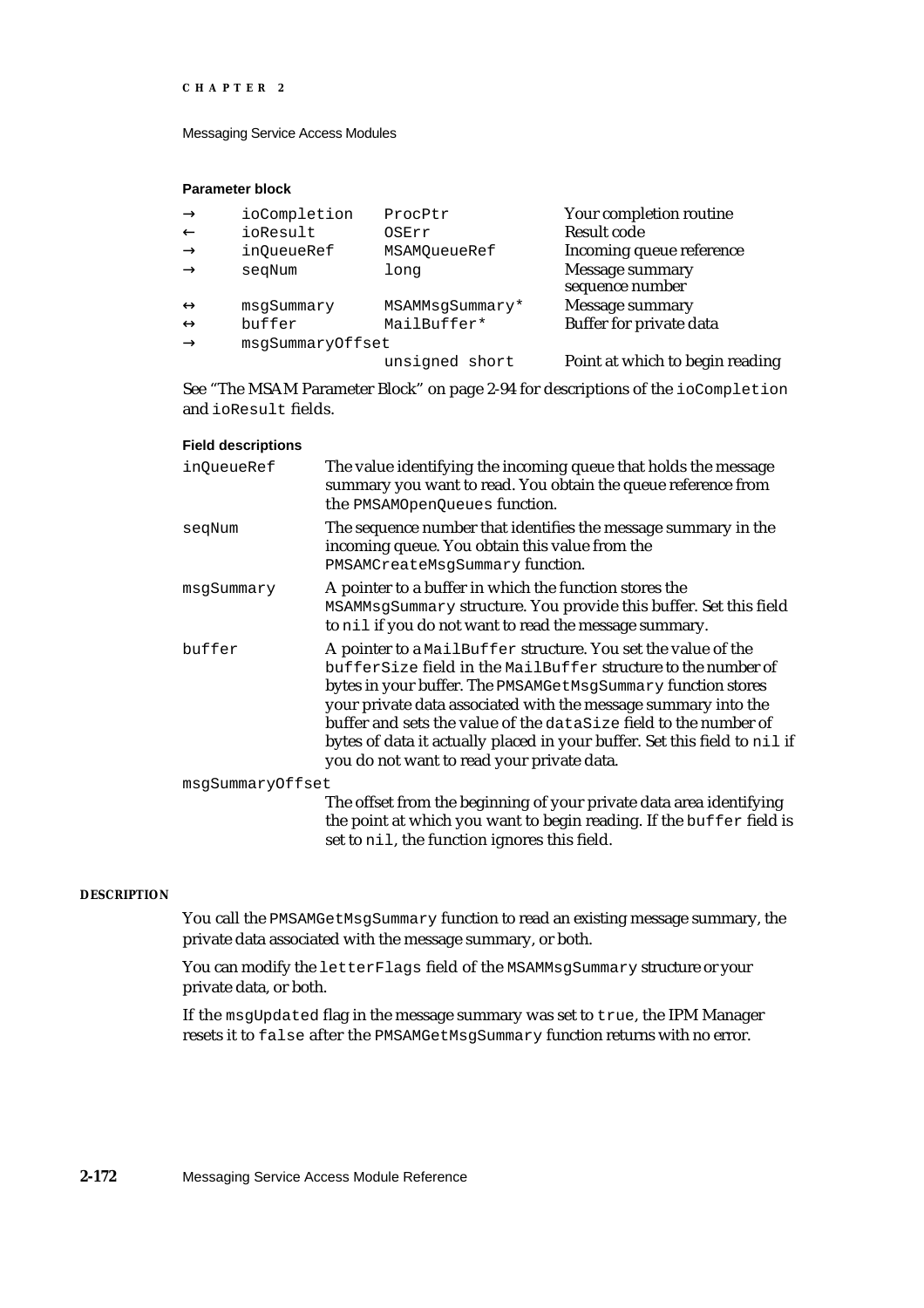#### Messaging Service Access Modules

## **SPECIAL CONSIDERATIONS**

Reading your private data area is slower than reading the MSAMMsgSummary structure. Each read request may result in two additional disk accesses. You should avoid reading your private data whenever it is reasonable to do so.

## **ASSEMBLY-LANGUAGE INFORMATION**

| Trap macro    | <b>Selector</b> |
|---------------|-----------------|
| oceTBDispatch | \$0526          |

# **RESULT CODES**

| noErr              | 0        | No error                       |
|--------------------|----------|--------------------------------|
| kOCEParamErr       | $-50$    | Invalid parameter              |
| kOCEToolboxNotOpen | $-1500$  | Collaboration toolbox is       |
|                    |          | shutting down                  |
| kOCEInvalidRef     | $-1502$  | Invalid queue reference        |
| kOCEDoesntExist    | $-1511$  | No such message summary        |
| kMailNotASlotInQ   | $-15047$ | Queue reference does not refer |
|                    |          | to an incoming queue           |

## **SEE ALSO**

You use the PMSAMPutMsgSummary function to write the modified message summary, private data, or both. The PMSAMPutMsgSummary function is described next.

The MSAMMsgSummary structure is described on page 2-127.

The MailBuffer structure is described on page 2-96.

# **PMSAMPutMsgSummary**

The PMSAMPutMsgSummary function writes a modified message summary, private data associated with the message summary, or both.

| pascal OSErr PMSAMPutMsqSummary (MSAMParam *paramBlock,<br>Boolean $asyncFlag);$                                                                                               |
|--------------------------------------------------------------------------------------------------------------------------------------------------------------------------------|
| paramBlock Pointer to a parameter block.                                                                                                                                       |
| asyncFlag A Boolean value that specifies whether the function is to be<br>executed asynchronously. Set this to true if you want the function<br>to be executed asynchronously. |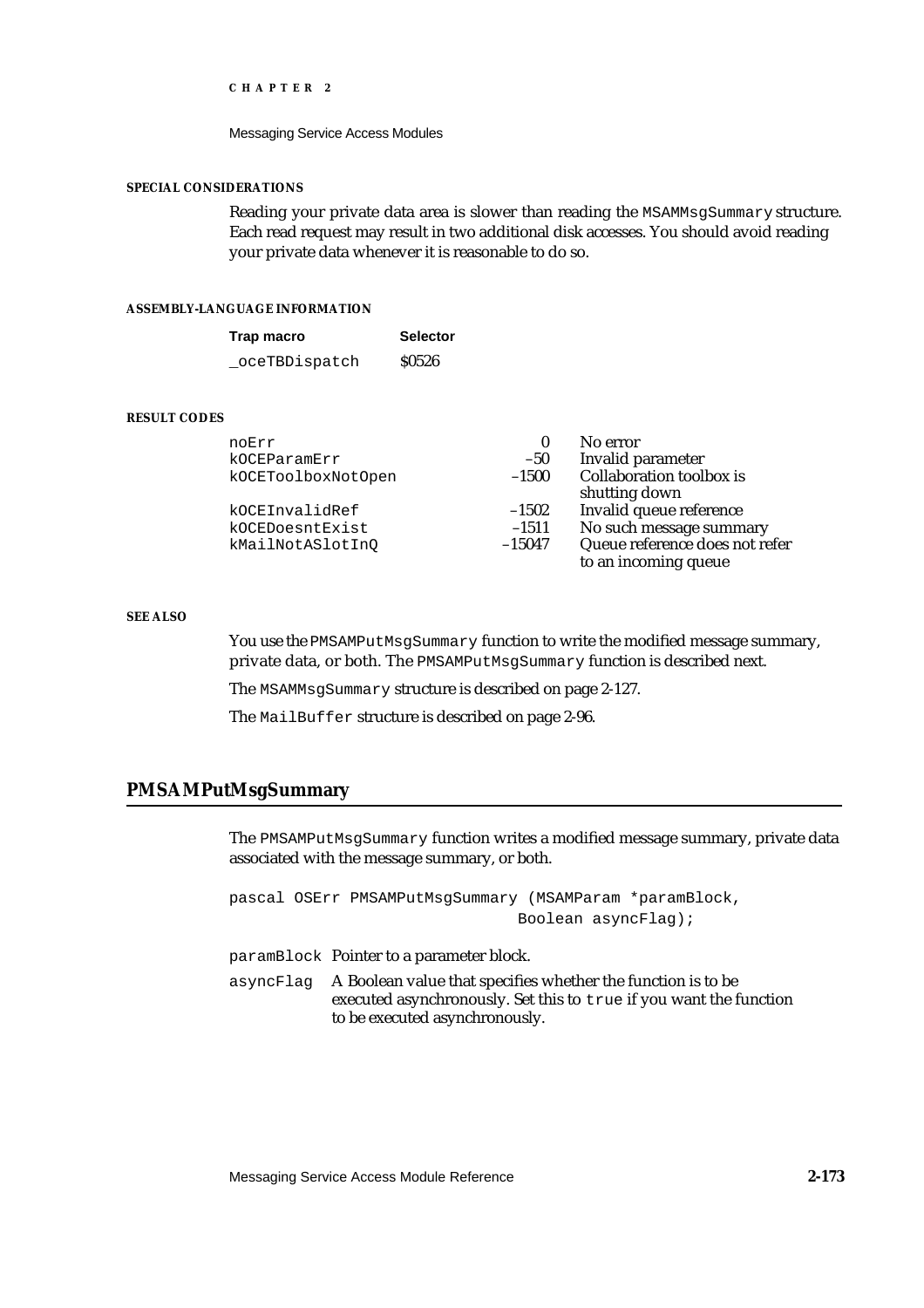Messaging Service Access Modules

## **Parameter block**

| ProcPtr                | Your completion routine         |
|------------------------|---------------------------------|
| OSErr                  | Result code                     |
| MSAMOueueRef           | Slot's incoming queue reference |
| long                   | Message summary's               |
|                        | sequence number                 |
| MailMaskedLetterFlags* |                                 |
|                        | System and user flags           |
| MailBuffer*            | Private data buffer             |
|                        |                                 |

See "The MSAM Parameter Block" on page 2-94 for descriptions of the ioCompletion and ioResult fields.

| <b>Field descriptions</b> |
|---------------------------|
|---------------------------|

| in0ueueRef  | The value that identifies the queue in which the message summary<br>resides. You obtain this value from the PMSAMOpenQueues function.                                                                                                                                                                                                                                                                                                                                                                                                                                                          |
|-------------|------------------------------------------------------------------------------------------------------------------------------------------------------------------------------------------------------------------------------------------------------------------------------------------------------------------------------------------------------------------------------------------------------------------------------------------------------------------------------------------------------------------------------------------------------------------------------------------------|
| seqNum      | The sequence number that identifies the message summary that<br>you want to modify or whose associated private data you want<br>to modify.                                                                                                                                                                                                                                                                                                                                                                                                                                                     |
| letterFlags | A pointer to a MailMaskedLetterFlags structure, which<br>consists of a set of user and system flags and their values. The<br>flags indicate certain aspects of the status of your letter. You can<br>modify the kMailReadBit bit in the user flags portion of the<br>letter flags. Set this field to nil if you do not want to modify the<br>kMailReadBit bit.                                                                                                                                                                                                                                 |
| buffer      | A pointer to a MailBuffer structure that contains your private<br>data associated with the message summary. You set the value of the<br>bufferSize field in the MailBuffer structure to the number of<br>bytes in your buffer. Your buffer size may not exceed the number<br>of bytes specified by kMailMaxPMSAMMsgSummaryData. The<br>PMSAMPutMsgSummary function stores your private data with the<br>message summary and sets the value of the dataSize field to the<br>number of bytes of data it actually wrote. Set this field to nil if you<br>do not want to modify your private data. |

### **DESCRIPTION**

You use the PMSAMPutMsgSummary function to overwrite your private data associated with a message summary, to modify the user flags portion of the letter flags, or both.

You can modify the kMailReadBit bit in the user portion of letter flags in a letter's message summary. Typically, you do this to reflect, in the incoming queue, changes in a letter's status on the external messaging system. For example, when you write a letter to an incoming queue, you initially set the kMailReadBit bit to 0 to indicate that the user has not read the letter. Assume that the user logs onto the external account directly, perhaps while travelling, and reads the letter. The next time you connect to the external system, you note that the letter has been read. At this point, you can call the PMSAMPutMsgSummary function to set the kMailReadBit bit to 1, indicating that the user read the letter. Note that the kMailReadBit bit applies to the letter in general, not simply a local copy of the letter.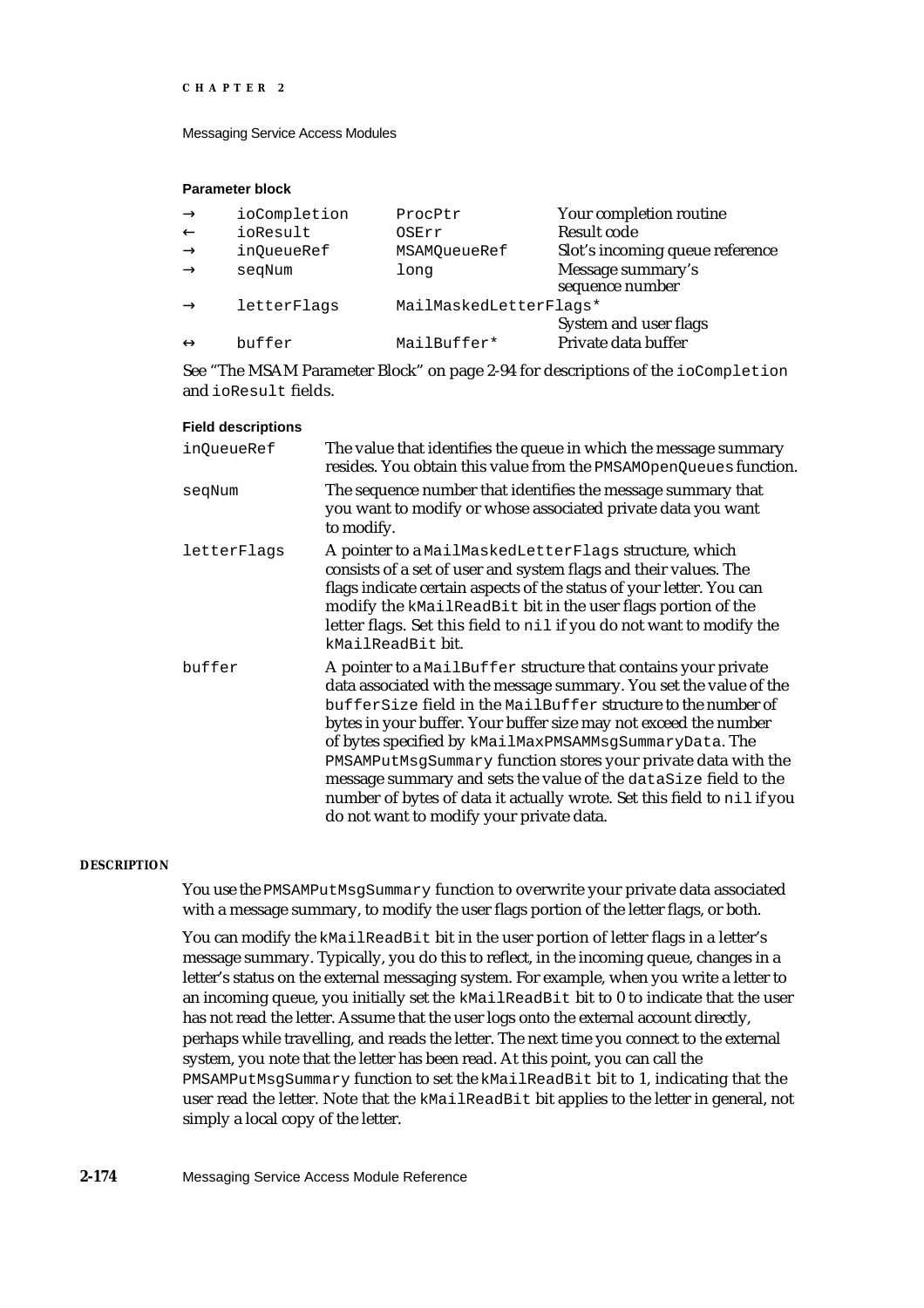Messaging Service Access Modules

You manage your private data for your own purposes. If you provide more than the maximum number of bytes (kMailMaxPMSAMMsgSummaryData) of private data in your buffer, the function returns the kOCEParamErr result code.

# **SPECIAL CONSIDERATIONS**

Writing your private data area is slower than writing the letter flags in a message summary. Each write request may result in two additional disk accesses. You should avoid writing your private data whenever it is reasonable to do so.

## **ASSEMBLY-LANGUAGE INFORMATION**

| Trap macro     | <b>Selector</b> |
|----------------|-----------------|
| _oceTBDispatch | <b>S0527</b>    |

## **RESULT CODES**

| noErr                     | $\bf{0}$ | No error                               |
|---------------------------|----------|----------------------------------------|
| dskFulErr                 | $-34$    | All allocation blocks on the           |
|                           |          | volume are full                        |
| kOCEParamErr              | $-50$    | Invalid parameter                      |
| kOCEToolboxNotOpen        | $-1500$  | Collaboration toolbox is shutting down |
| kOCEInvalidRef            | $-1502$  | Invalid queue reference                |
| kOCEDoesntExist           | $-1511$  | No such message summary                |
| kMailInvalidPostItVersion | $-15046$ | Message summary is wrong version       |
| kMailNotASlotInO          | $-15047$ | Queue reference does not refer         |
|                           |          | to an incoming queue                   |

## **SEE ALSO**

The MailMaskedLetterFlags structure is described on page 2-124. The user portion of the letter flags is defined by the MailLetterUserFlags data type, described on page 2-122.

The MSAMMsgSummary structure is described on page 2-127.

The PMSAMGetMsgSummary function is described on page 2-171.

The MailBuffer structure is described on page 2-96.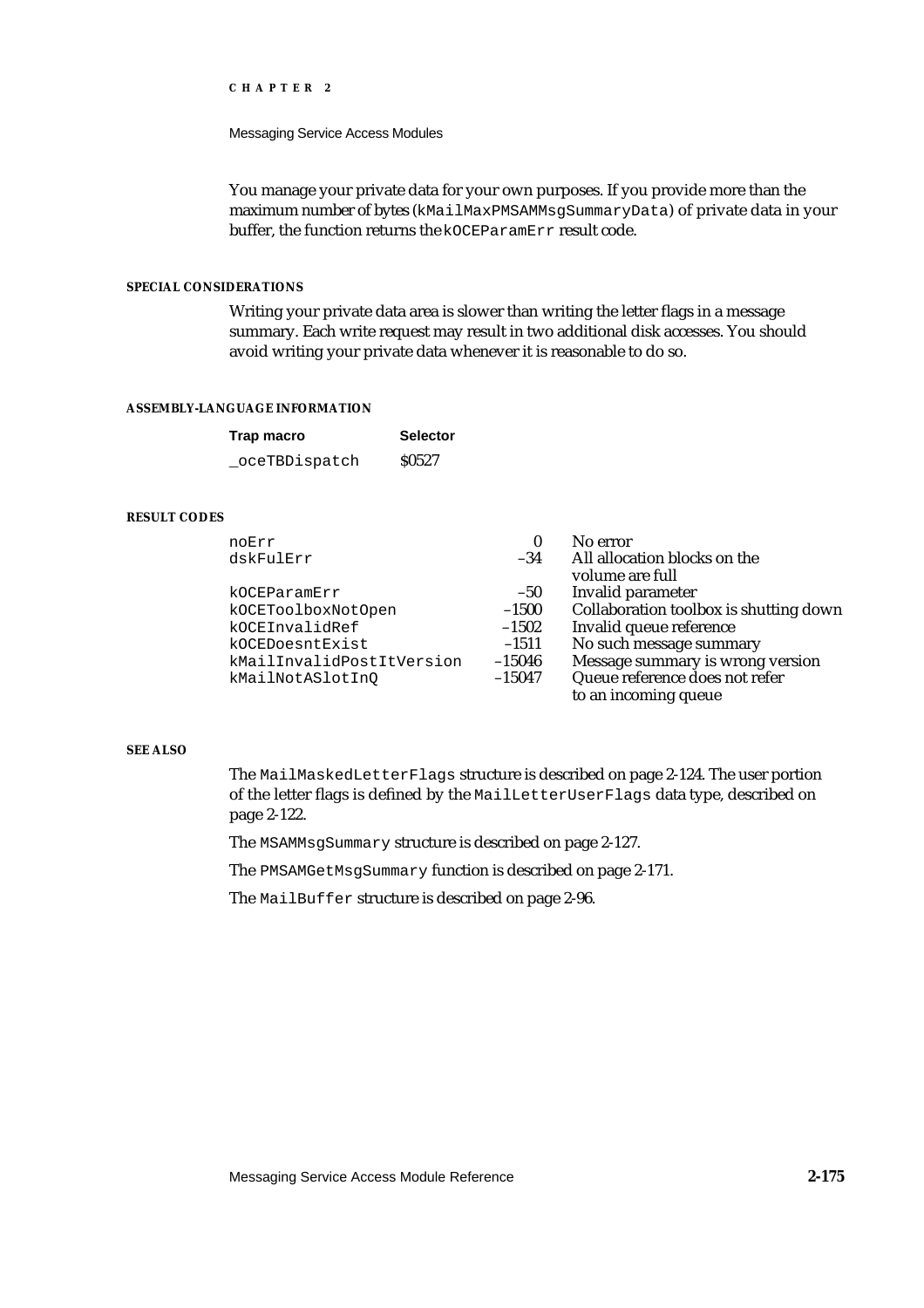# Creating a Message

To create a new message going to an AOCE address, use the function MSAMCreate.

# **MSAMCreate**

The MSAMCreate function begins the process of creating a message and returns a reference number for the message.

```
pascal OSErr MSAMCreate (MSAMParam *paramBlock,
                        Boolean asyncFlag);
```
paramBlock Pointer to a parameter block.

asyncFlag A Boolean value that specifies whether the function is to be executed asynchronously. Set this to true if you want the function to be executed asynchronously.

# **Parameter block**

| ProcPtr      | Your completion routine          |
|--------------|----------------------------------|
| OSErr        | <b>Result code</b>               |
| MSAMOueueRef | Queue reference number           |
| Boolean      | Create a letter?                 |
| IPMMsgType   | Message creator and type         |
| long         | Reserved for your use            |
| long         | Sequence number of new message   |
| Boolean      | Always false                     |
| Boolean      | Are there blind copy recipients? |
| MailMsgRef   | Message reference number         |
|              |                                  |

See "The MSAM Parameter Block" on page 2-94 for descriptions of the ioResult and ioCompletion fields.

### **Field descriptions**

| queueRef | For a personal MSAM, specify the incoming queue reference that<br>you obtained from the PMSAMOpenQueues function. The queue<br>reference must belong to the slot to which the message is addressed.<br>For a mail slot, the queue reference identifies the slot's actual<br>incoming queue in which you want to deposit a letter. For a<br>messaging slot, the queue reference identifies the slot itself. For a<br>server MSAM, specify the server MSAM's queue reference that you<br>obtained from the SMSAMStartup function. |
|----------|---------------------------------------------------------------------------------------------------------------------------------------------------------------------------------------------------------------------------------------------------------------------------------------------------------------------------------------------------------------------------------------------------------------------------------------------------------------------------------------------------------------------------------|
| asLetter | A Boolean value that indicates whether the message you are<br>creating is a letter.                                                                                                                                                                                                                                                                                                                                                                                                                                             |
| msqType  | An IPMMsgType structure. If you are creating a letter, you<br>must set the format field of the IPMMsgType structure to<br>kIPMOSFormatType to indicate that the remainder of the<br>IPMMsgType structure consists of an OCECreatorType structure.                                                                                                                                                                                                                                                                               |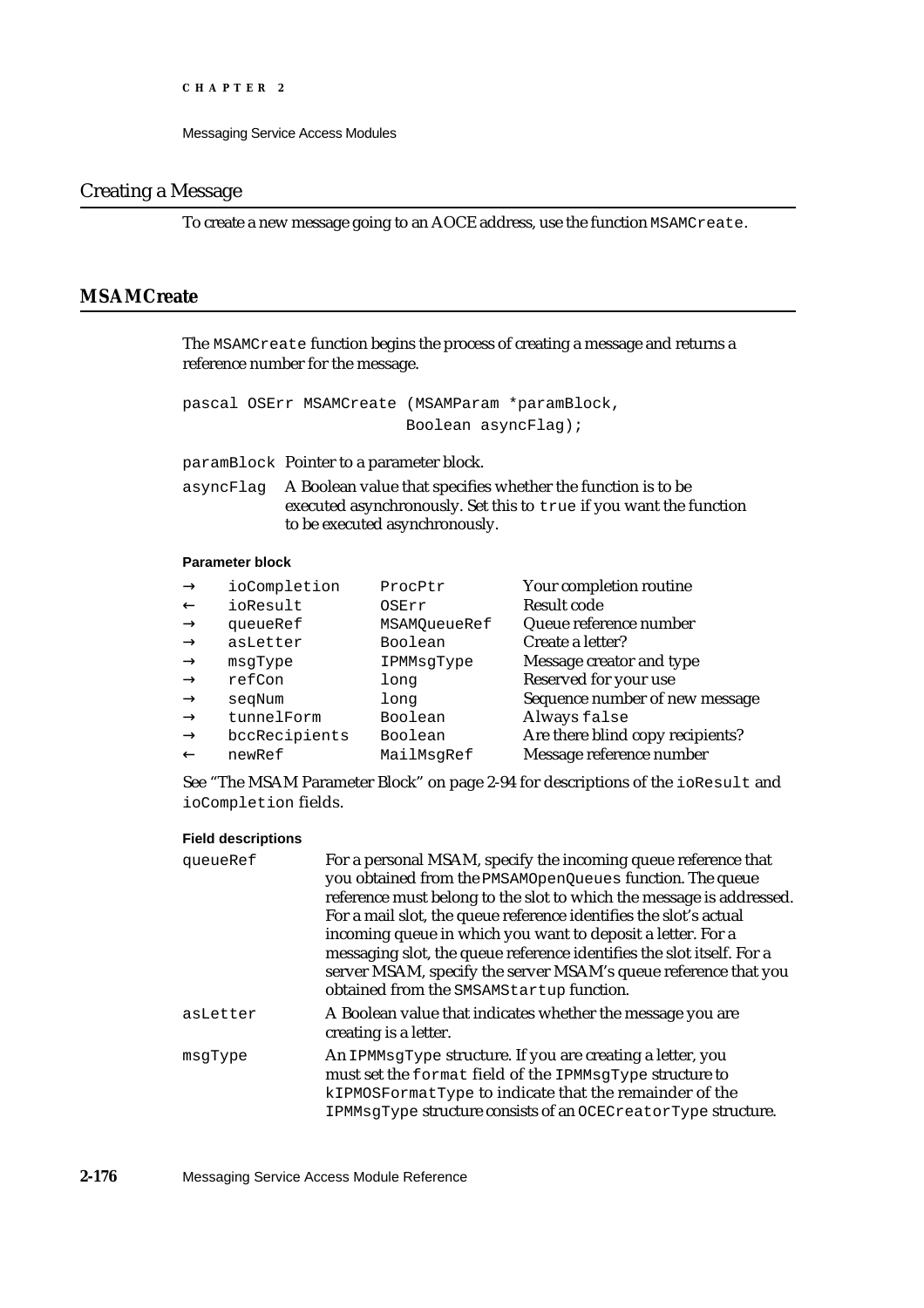#### Messaging Service Access Modules

|               | Then set the message creator and type appropriately. If you are<br>creating a non-letter message, you can set the IPMMsgType field<br>to either format type, kIPMOSFormatType or<br>kIPMStringFormatType.                                                                                                                                                                                                                                          |
|---------------|----------------------------------------------------------------------------------------------------------------------------------------------------------------------------------------------------------------------------------------------------------------------------------------------------------------------------------------------------------------------------------------------------------------------------------------------------|
| refCon        | A value reserved for your private use when you create a non-letter<br>message. You may provide a value to be interpreted by the<br>recipient. This field is ignored when you create a letter. If you<br>provide a value in the refCon field, it is stored in the message<br>header. The recipient can retrieve the value by calling the<br>MSAMGetMsgHeader function and specifying kIPMFixedInfo in<br>the selector field of its parameter block. |
| seqNum        | This field applies only to personal MSAMs. If you are creating<br>a message that is not a letter, you do not provide a value for<br>this field. Otherwise, you provide the sequence number that<br>identifies the message summary associated with the letter that<br>you want to create. You obtain the sequence number from the<br>PMSAMCreateMsgSummary function.                                                                                |
| tunnelForm    | You must always set this field to false.                                                                                                                                                                                                                                                                                                                                                                                                           |
| bccRecipients | This field applies only when you want to create a letter. You set this<br>field to true if you intend to specify blind copy recipients for the<br>letter when you call the MSAMPutRecipient function.                                                                                                                                                                                                                                              |
| newRef        | A value that uniquely identifies the message that has just been<br>created. The MSAMCreate function returns a reference number<br>for the message that you use in subsequent function calls to write<br>the message.                                                                                                                                                                                                                               |

#### **DESCRIPTION**

You call the MSAMCreate function to begin the process of writing a message from an external messaging system to an AOCE system. The function returns a reference number that you need to provide to the *MSAMPut* functions that write the various parts of the message.

If you are creating a letter that contains data in standard interchange format, image format, or a regular enclosure, you should set the message creator to 'lap2' and the message type to kMailLtrMsgType. In this case, the AppleMail application opens the letter. If the letter contains only a content enclosure, you can set the message creator to the signature of the application that created the content enclosure. If the letter contains a content enclosure or private block and if you set the message creator to the signature of the application that created the enclosure or private block, then you can use a message type that you define consistent with the message creator.

You set the message creator and message type in the msgCreator and msgType fields of the OCECreatorType structure, part of theIPMMsgType structure.

If you are creating a non-letter message, use an application-defined creator and type. You can set the format field of the IPMMsgType structure to either kIPMOSFormatType (which specifies that the message creator and message type information is formatted as type OCECreatorType) or kIPMStringFormatType (which specifies that the message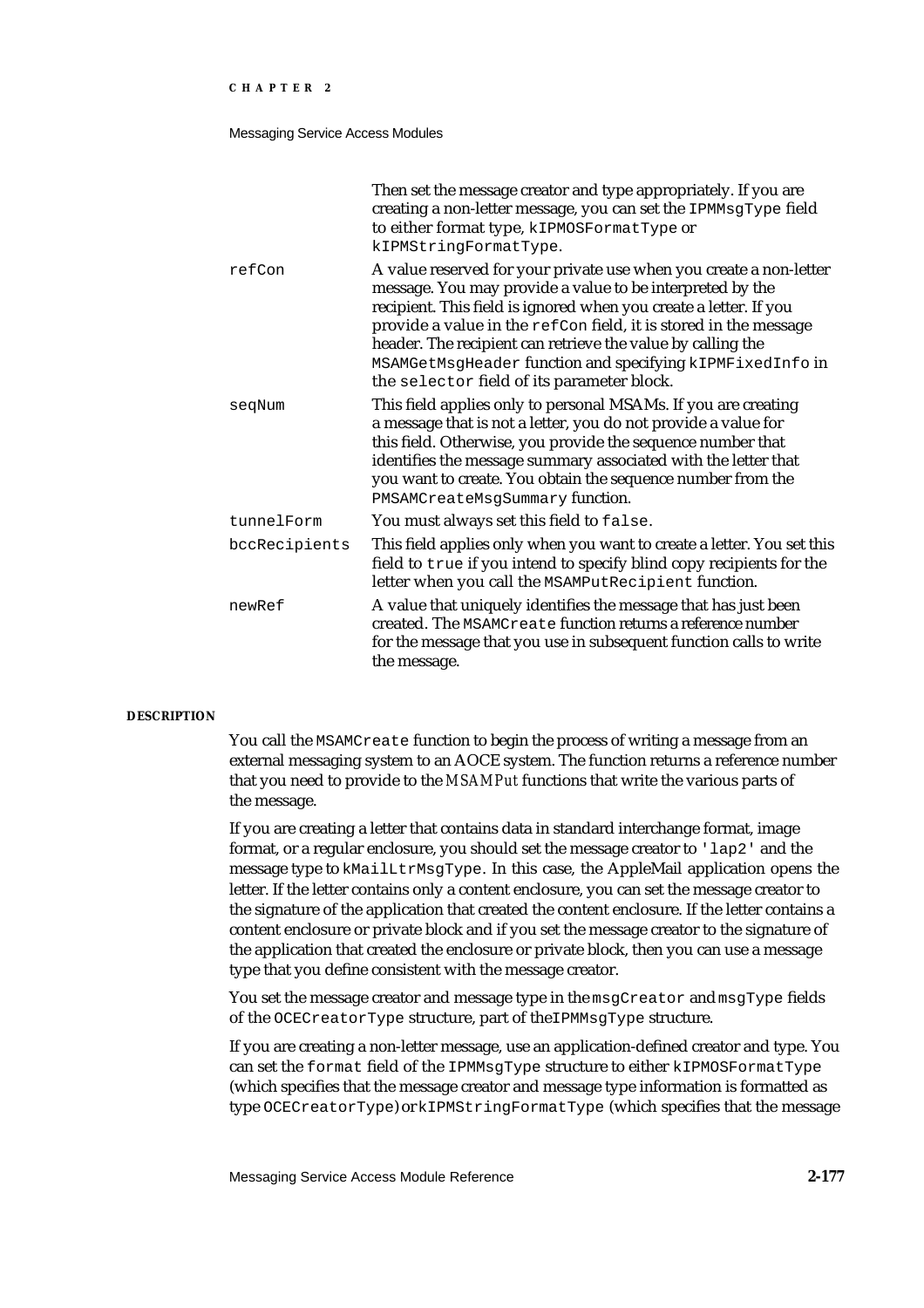#### Messaging Service Access Modules

creator and message type information is formatted as type Str32). Typically, you use type OCECreatorType; type Str32 is included for compatibility with the Program-to-Program Communications (PPC) Toolbox.

## **ASSEMBLY-LANGUAGE INFORMATION**

| Trap macro    | <b>Selector</b> |
|---------------|-----------------|
| oceTBDispatch | <b>S0514</b>    |

#### **RESULT CODES**

| noErr              | $\bf{0}$ | No error                                     |
|--------------------|----------|----------------------------------------------|
| dskFulErr          | $-34$    | All allocation blocks on the volume are full |
| memFullErr         | $-108$   | Not enough memory                            |
| kOCEInvalidRef     | $-1502$  | Invalid queue reference number               |
| kOCERefIsClosinq   | $-1516$  | IPM Manager is shutting down the             |
|                    |          | personal MSAM, or server MSAM's              |
|                    |          | mail server is shutting down                 |
| kMailNotASlotInO   | $-15047$ | Queue reference refers to a personal         |
|                    |          | MSAM's outgoing queue                        |
| kIPMInvalidMsgType | $-15091$ | Only kIPMOSFormatType allowed when           |
|                    |          | creating a letter                            |

## **SEE ALSO**

The types of data that constitute standard letter content are described on page 2-109.

The IPMMsgType and the format types, kIPMOSFormatType and kIPMStringFormatType, are described in the chapter "Interprogram Messaging Manager" in *Inside Macintosh: AOCE Application Interfaces*.

The OCECreatorType structure is described in the chapter "Interprogram Messaging Manager" in *Inside Macintosh: AOCE Application Interfaces*.

The PMSAMOpenQueues function is described on page 2-133.

The PMSAMGetMsgSummary function is described on page 2-171.

The MSAMPutRecipient function is described on page 2-180.

See the section "Choosing Creator and Type for Messages and Blocks" beginning on page 2-64 for a discussion of message creators and types.

# Writing Header Information

To write letter attributes into a newly created letter, use the MSAMPutAttribute function. You can add recipients to a message with the MSAMPutRecipient function. To write the header of a non-letter message, use the MSAMPutMsgHeader function.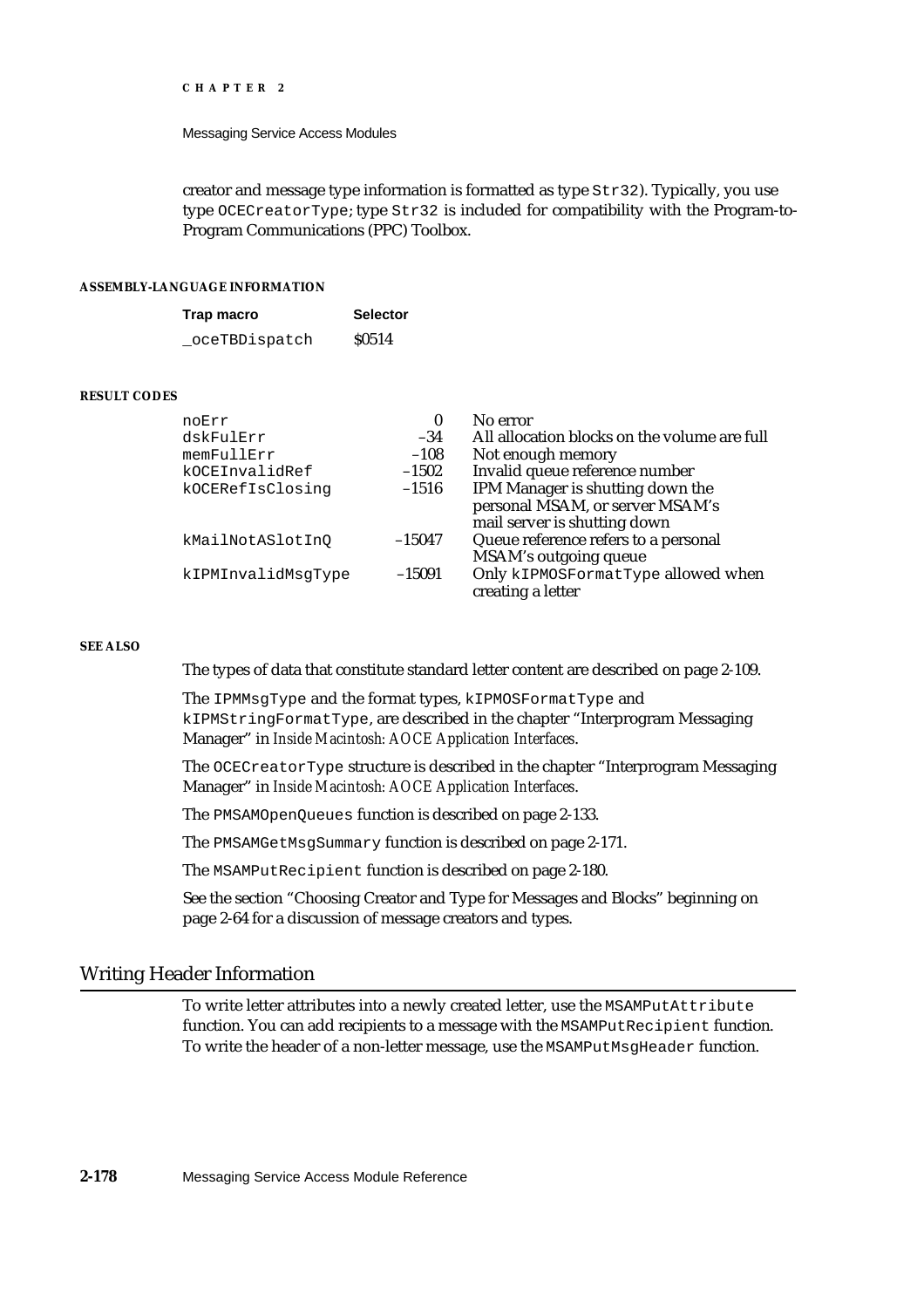```
CHAPTER 2
```
# **MSAMPutAttribute**

The MSAMPutAttribute function adds a letter attribute to a letter you are writing.

pascal OSErr MSAMPutAttribute (MSAMParam \*paramBlock, Boolean asyncFlag);

paramBlock Pointer to a parameter block.

asyncFlag A Boolean value that specifies whether the function is to be executed asynchronously. Set this to true if you want the function to be executed asynchronously.

# **Parameter block**

| ioCompletion | ProcPtr         | Your completion routine  |
|--------------|-----------------|--------------------------|
| ioResult     | OSErr           | Result code              |
| mailMsqRef   | MailMsqRef      | Letter reference number  |
| attrID       | MailAttributeID | Type of letter attribute |
| buffer       | MailBuffer      | Your buffer structure    |

See "The MSAM Parameter Block" on page 2-94 for descriptions of the ioCompletion and ioResult fields.

# **Field descriptions**

| mailMsqRef | A reference number that identifies the letter to which you want to<br>add an attribute. You obtain the reference number when you call the<br>MSAMCreate function.                                                                                                                                                                                                                                                         |
|------------|---------------------------------------------------------------------------------------------------------------------------------------------------------------------------------------------------------------------------------------------------------------------------------------------------------------------------------------------------------------------------------------------------------------------------|
| attrID     | A value that identifies the type of attribute that you want to add to<br>the letter.                                                                                                                                                                                                                                                                                                                                      |
| buffer     | A MailBuffer structure. You set the value of the bufferSize<br>field in the MailBuffer structure to the number of bytes in your<br>buffer. You store the value of the attribute that you want to add to<br>the letter in your buffer. The MSAMPutAttribute function writes<br>the information from the buffer to the letter and sets the value of the<br>dataSize field to the number of bytes of data it actually wrote. |

# **DESCRIPTION**

You call the MSAMPutAttribute function to add a letter attribute to a letter header. The attrID field can have any of the following values:

| <b>Constant</b>        | Value | <b>Description</b>              |
|------------------------|-------|---------------------------------|
| kMailIndicationsBit    | 3     | <b>Indications and priority</b> |
| kMailSendTimeStampBit  | 6     | Send timestamp                  |
| kMailMsgFamilyMask     | 8     | Message family                  |
| kMailReplyIDBit        | 9     | <b>Reply ID</b>                 |
| kMailConversationIDBit | 10    | <b>Conversation ID</b>          |
| kMailSubjectBit        | 11    | <b>Subject</b>                  |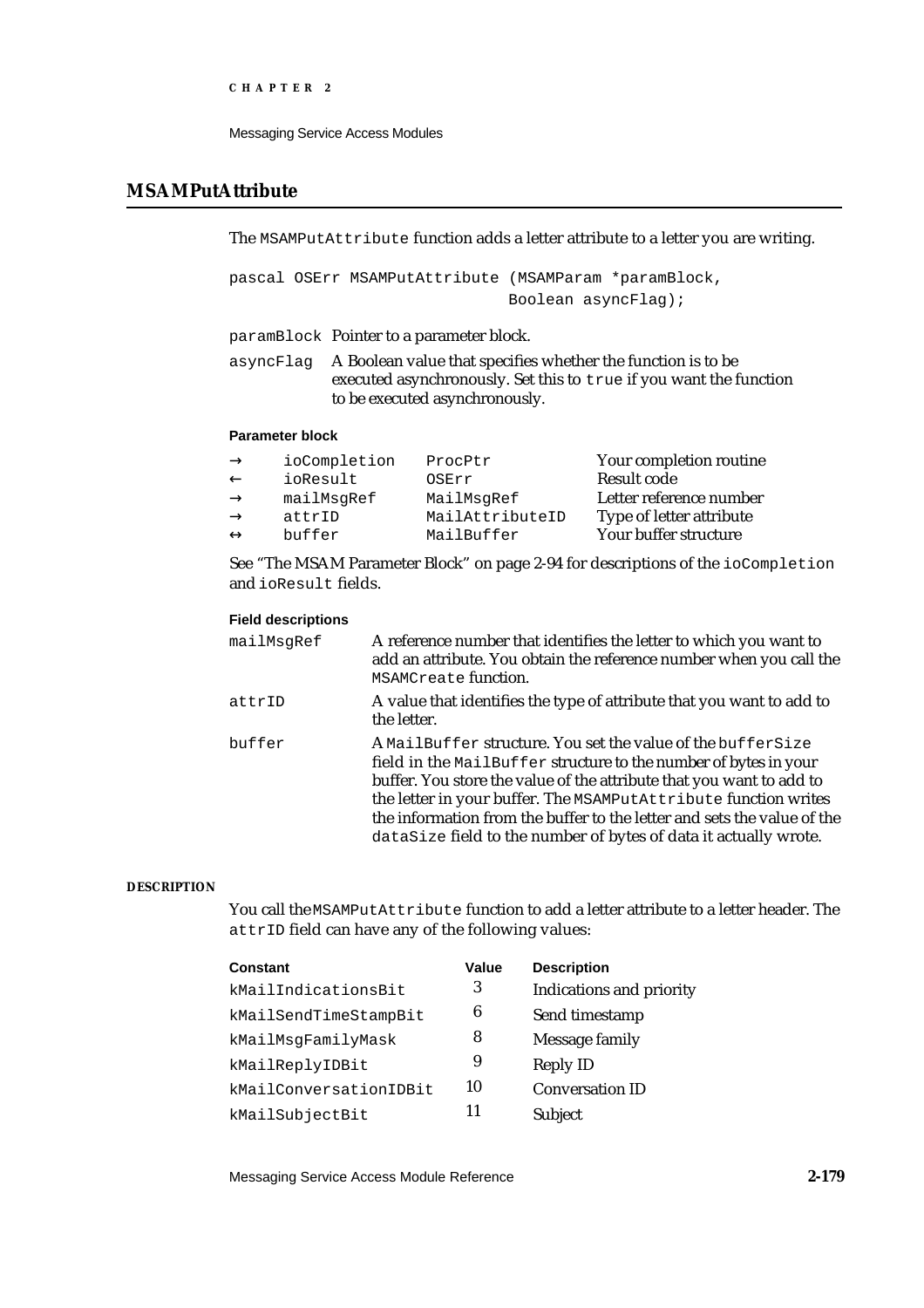#### Messaging Service Access Modules

You cannot use the MSAMPutAttribute function to add recipients to a letter. Use the MSAMPutRecipient function to add the From, To, cc, and bcc attributes to a letter.

There are three attributes—the letter's creator and type, its letter ID, and its nesting level—that you can read from a letter header with the MSAMGetAttributes function but cannot write to the letter header with MSAMPutAttribute. You set the letter's creator and type when you call the MSAMCreate function to create the letter, and the IPM Manager sets the letter ID and nesting level of any letters that you create.

The letterFlags attribute is stored in a letter's message summary rather than in the letter header. Therefore, you add the letterFlags attribute when you call the PMSAMCreateMsgSummary function.

## **ASSEMBLY-LANGUAGE INFORMATION**

| Trap macro     | <b>Selector</b> |
|----------------|-----------------|
| _oceTBDispatch | <b>S0518</b>    |

# **RESULT CODES**

| noErr               |          | No error                                                                                            |
|---------------------|----------|-----------------------------------------------------------------------------------------------------|
| dskFulErr           | $-34$    | All allocation blocks on the volume are full                                                        |
| kOCEParamErr        | $-50$    | Invalid parameter                                                                                   |
| kOCEInvalidRef      | $-1502$  | Invalid message reference number                                                                    |
| kOCEAlreadyExists   | $-1510$  | Attribute already exists in the letter header                                                       |
| kOCERefIsClosinq    | $-1516$  | IPM Manager is shutting down the<br>personal MSAM, or server MSAM's<br>mail server is shutting down |
| kMailInvalidRequest | $-15045$ | Cannot call function with this message<br>reference number                                          |

## **SEE ALSO**

The MailBuffer structure is described on page 2-96.

Letter attributes and their formats are defined in the section "The Letter Attribute Structures" beginning on page 2-99.

The MSAMGetAttributes function is described on page 2-142.

The PMSAMCreateMsgSummary function is described on page 2-169.

The MSAMPutRecipient function is described next.

# **MSAMPutRecipient**

The MSAMPutRecipient function adds a recipient to a message you are writing.

pascal OSErr MSAMPutRecipient (MSAMParam \*paramBlock, Boolean asyncFlag);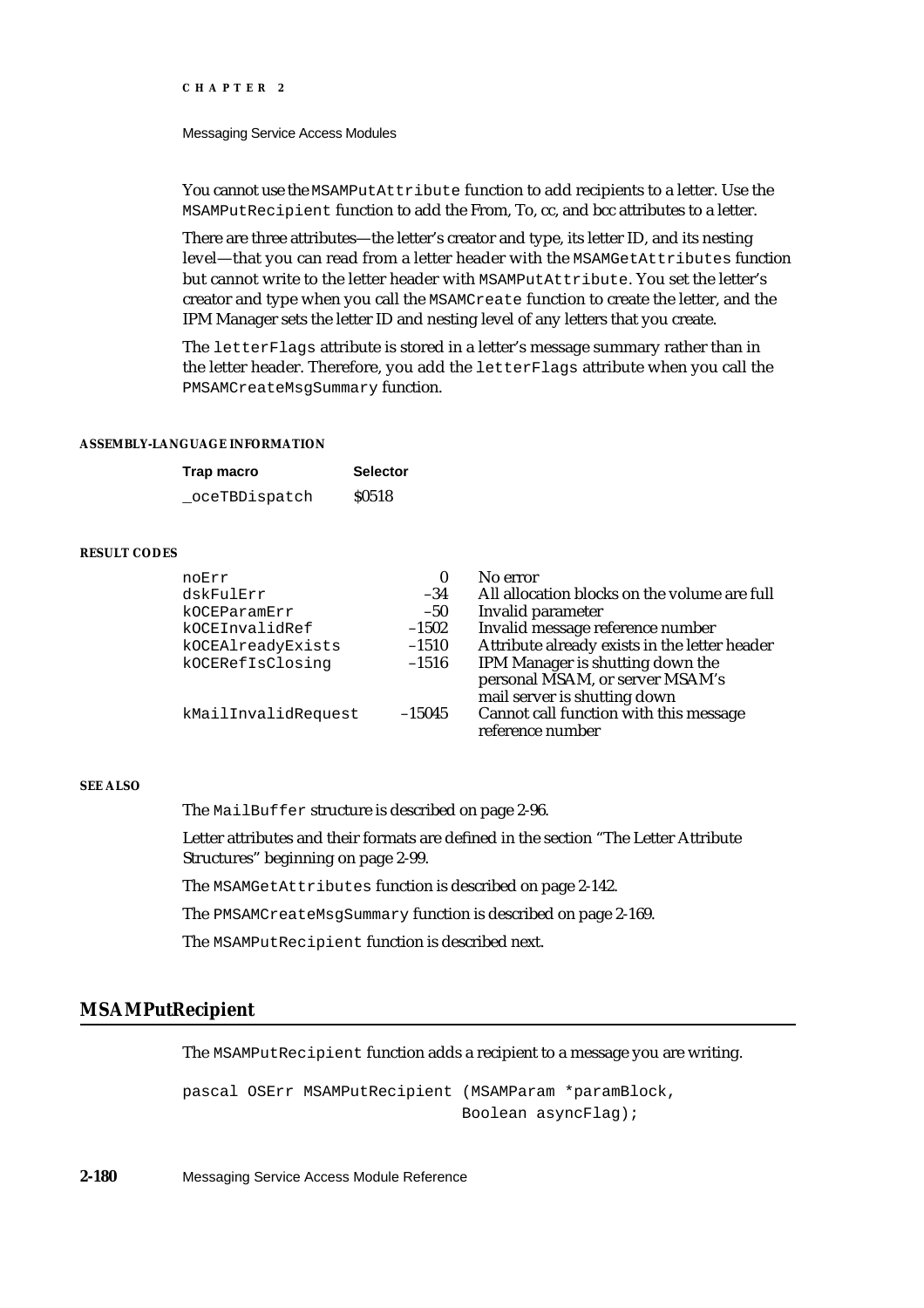```
CHAPTER 2
```
paramBlock Pointer to a parameter block.

asyncFlag A Boolean value that specifies whether the function is to be executed asynchronously. Set this to true if you want the function to be executed asynchronously.

# **Parameter block**

| ioCompletion | ProcPtr         | Your completion routine           |
|--------------|-----------------|-----------------------------------|
| ioResult     | OSErr           | Result code                       |
| mailMsgRef   | MailMsgRef      | Message reference number          |
| attrID       | MailAttributeID | Type of recipient                 |
| recipient    | MailRecipient*  | <b>Recipient information</b>      |
| responsible  | Boolean         | Must server MSAM deliver message? |

See "The MSAM Parameter Block" on page 2-94 for descriptions of the ioCompletion and ioResult fields.

## **Field descriptions**

| mailMsgRef  | A reference number that identifies the message to which you want<br>to add recipient information. You obtain the reference number from<br>the MSAMCreate function.                                                                                                                                          |       |                                                                                                                                  |
|-------------|-------------------------------------------------------------------------------------------------------------------------------------------------------------------------------------------------------------------------------------------------------------------------------------------------------------|-------|----------------------------------------------------------------------------------------------------------------------------------|
| attrID      | A constant that indicates the type of recipient you want to add to<br>the message. If you are adding a recipient to a letter, you can use<br>any of the following constants; if you are adding a recipient to a<br>non-letter message, kMailToBit is the only valid value you can<br>specify in this field. |       |                                                                                                                                  |
|             | Constant                                                                                                                                                                                                                                                                                                    | Value | <b>Recipient type</b>                                                                                                            |
|             | kMailFromBit                                                                                                                                                                                                                                                                                                | 12    | From                                                                                                                             |
|             | kMailToBit                                                                                                                                                                                                                                                                                                  | 13    | To                                                                                                                               |
|             | 14<br>kMailCcBit                                                                                                                                                                                                                                                                                            |       | cc                                                                                                                               |
|             | kMailBccBit                                                                                                                                                                                                                                                                                                 | 15    | bcc                                                                                                                              |
| recipient   |                                                                                                                                                                                                                                                                                                             |       | A pointer to a MailRecipient structure in which you provide<br>complete addressing information about the recipient.              |
| responsible | by the rept field.                                                                                                                                                                                                                                                                                          |       | A Boolean value that indicates whether the IPM Manager is<br>responsible for delivering this message to the recipient identified |

## **DESCRIPTION**

You call the MSAMPutRecipient function to add a recipient to a message that you specify. You can add one recipient each time you call the function. To add a list of recipients, you must call the function multiple times.

If you are adding a recipient to a letter, you can specify any type of recipient: From, To, cc, or bcc. If you are adding a recipient to a non-letter message, you can specify only a To recipient. To add a From recipient to a non-letter message, call the MSAMPutMsgHeader function and specify the From recipient in the replyQueue field.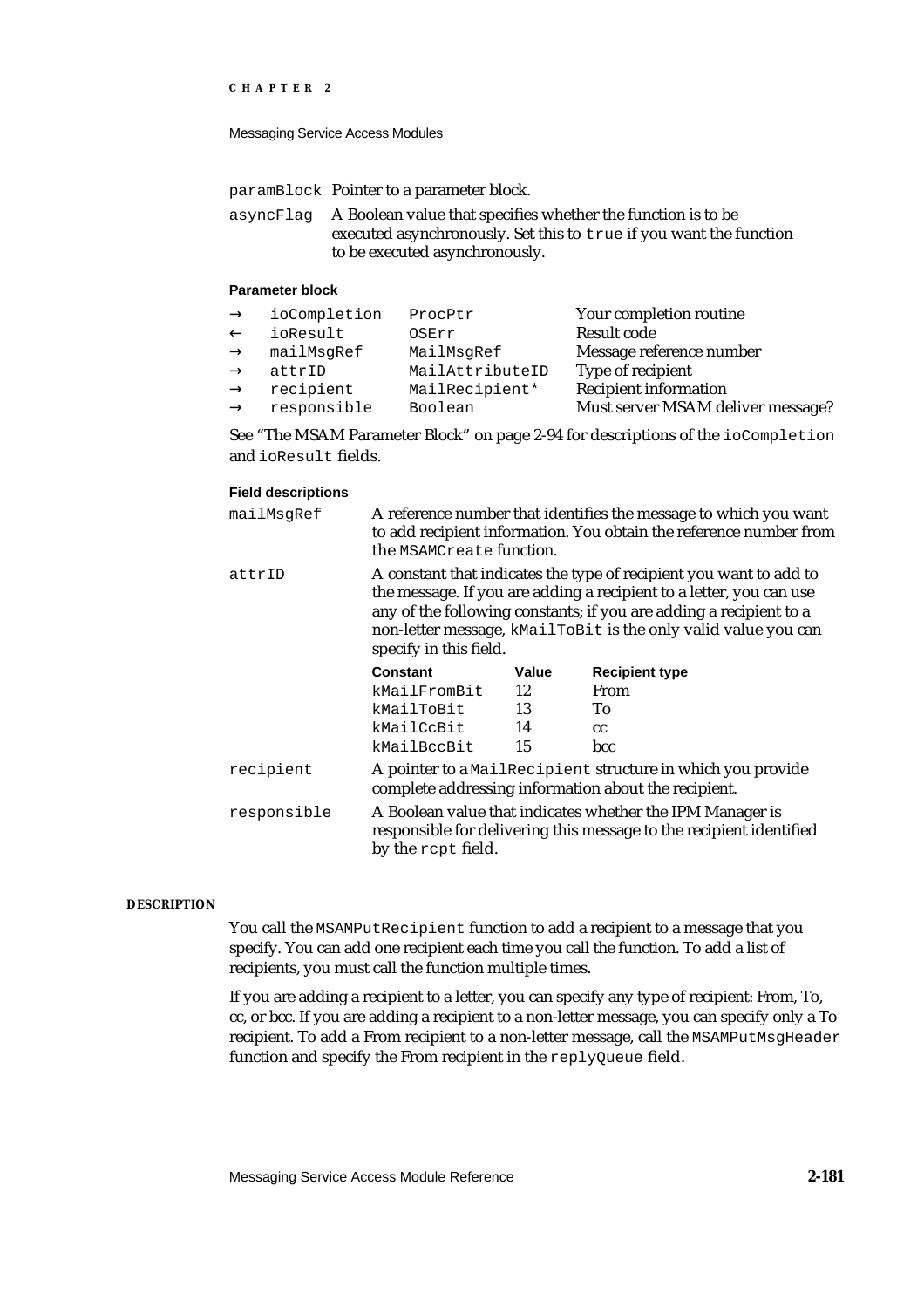#### Messaging Service Access Modules

When you add the From address to a letter, you should set the recordName field in the MailRecipient structure to the value you provided in the sender field when you created the letter's message summary.

You must add all recipients of a given recipient type in consecutive calls to the MSAMPutRecipient function. If you attempt to intermingle calls to add different recipient types, the function returns a kOCEAlreadyExists result code. For example, if you call the function to add a To recipient, call it again to add a cc recipient, and call it a third time to add a second To recipient, the function returns the error the third time you call it.

A personal MSAM should check each recipient address to see if it maps to the owner of the computer. If so, you need to set the recordName field in the MailRecipient structure to the owner's name, sometimes referred to as the *Key Chain name* or *local identity name*. You can obtain the owner's name by looking up the record attribute indexed by the constant kLocalNameAttrTypeNum in the Setup record in the Setup catalog.

Every time you add a recipient, you must indicate if the IPM Manager is responsible for delivering the message to that recipient. If you are adding a From recipient, you should always set the responsible field to false.

A personal MSAM should set the responsible field as follows. If you are adding a recipient to a letter, always set the responsible field to false. If you are adding a recipient to a non-letter message, set the responsible field to true for the recipients that are local to the computer on which the MSAM is running. These are the ones for which you want the AOCE system to be responsible for delivering the message. Take, for example, an application that sends the same non-letter message to three other applications, each of which is running on a separate computer. A personal MSAM receiving this message would call the MSAMPutRecipient function three times, setting the responsible field to true for the recipient that is local and to false for the other two recipients.

To modify the example a bit, suppose an application sends the same non-letter message to three other applications, all of which are running on the same computer. In this case, the personal MSAM receiving the message would call the MSAMPutRecipient function three times, setting the responsible field to true for all three of the recipients.

For incoming non-letter messages, it is the task of the personal MSAM and its external messaging system to identify addresses that are local to the computer on which the personal MSAM is running so that the personal MSAM can set the responsible field appropriately. When a personal MSAM sets the responsible field to true, the AOCE software attempts to deliver the message to the named queue on the local computer.

Server MSAMs should set the responsible field to true for any To, cc, or bcc recipient to which they want the AOCE system to deliver a message, regardless of the type of message.

Note that when you call the MSAMCreate function, you create a letter or a non-letter message by setting the asLetter field to true or false, respectively.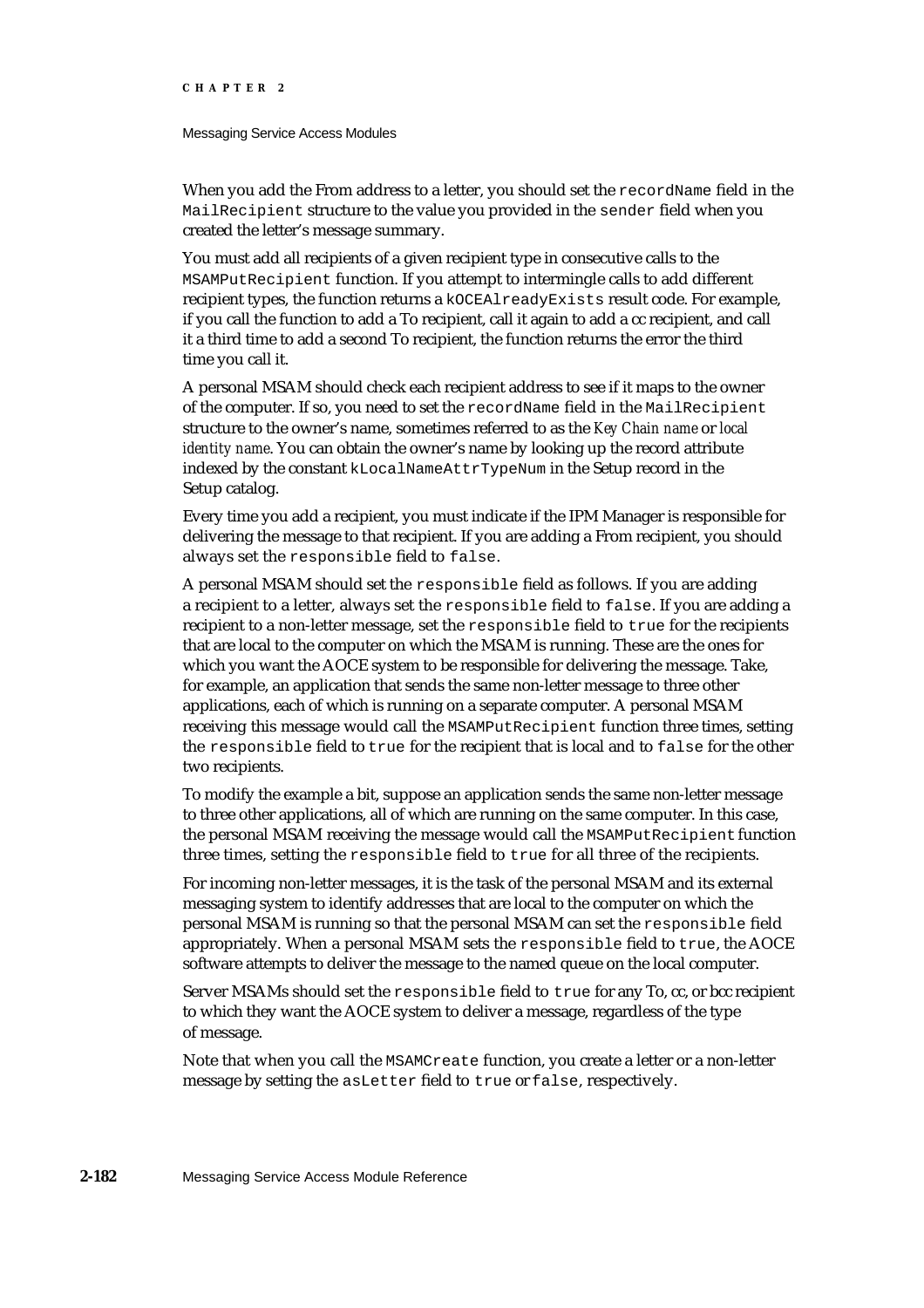Messaging Service Access Modules

#### **ASSEMBLY-LANGUAGE INFORMATION**

| Trap macro     | <b>Selector</b> |
|----------------|-----------------|
| _oceTBDispatch | <b>S0519</b>    |

## **RESULT CODES**

| noErr                 | 0        | No error                         |
|-----------------------|----------|----------------------------------|
| dskFulErr             | $-34$    | All allocation blocks on         |
|                       |          | the volume are full              |
| kOCEParamErr          | $-50$    | Invalid parameter                |
| kOCEInvalidRef        | $-1502$  | Invalid message reference number |
| kOCEAlreadyExists     | $-1510$  | Duplicate recipient type         |
| kOCEInvalidRecipient  | $-1514$  | <b>Bad recipient</b>             |
| kOCERefIsClosing      | $-1516$  | IPM Manager is shutting down the |
|                       |          | personal MSAM, or server MSAM's  |
|                       |          | mail server is shutting down     |
| kMailMalformedContent | $-15061$ | Content data malformed           |

# **SEE ALSO**

The MailRecipient structure is defined to be an OCERecipient structure, which is described on page 2-106.

Recipient types are included in letter attributes. Letter attributes and their formats are defined in the section "The Letter Attribute Structures" beginning on page 2-99.

The MSAMPutMsgHeader function is described next.

# **MSAMPutMsgHeader**

The MSAMPutMsgHeader function writes information to the header of a non-letter message that you specify.

```
pascal OSErr MSAMPutMsgHeader (MSAMParam *paramBlock,
                              Boolean asyncFlag);
```
paramBlock Pointer to a parameter block.

asyncFlag A Boolean value that specifies whether the function is to be executed asynchronously. Set this to true if you want the function to be executed asynchronously.

## **Parameter block**

| ioCompletion         | ProcPtr             | Your completion routine      |
|----------------------|---------------------|------------------------------|
| ioResult             | OSErr               | <b>Result code</b>           |
| mailMsqRef           | MailMsqRef          | Message reference number     |
| replyQueue           | OCERecipient*       | <b>Return address</b>        |
| sender               | IPMSender*          | Sender's record ID           |
| deliveryNotification |                     |                              |
|                      | IPMNotificationType | Delivery notification option |
| priority             | IPMPriority         | Delivery priority setting    |
|                      |                     |                              |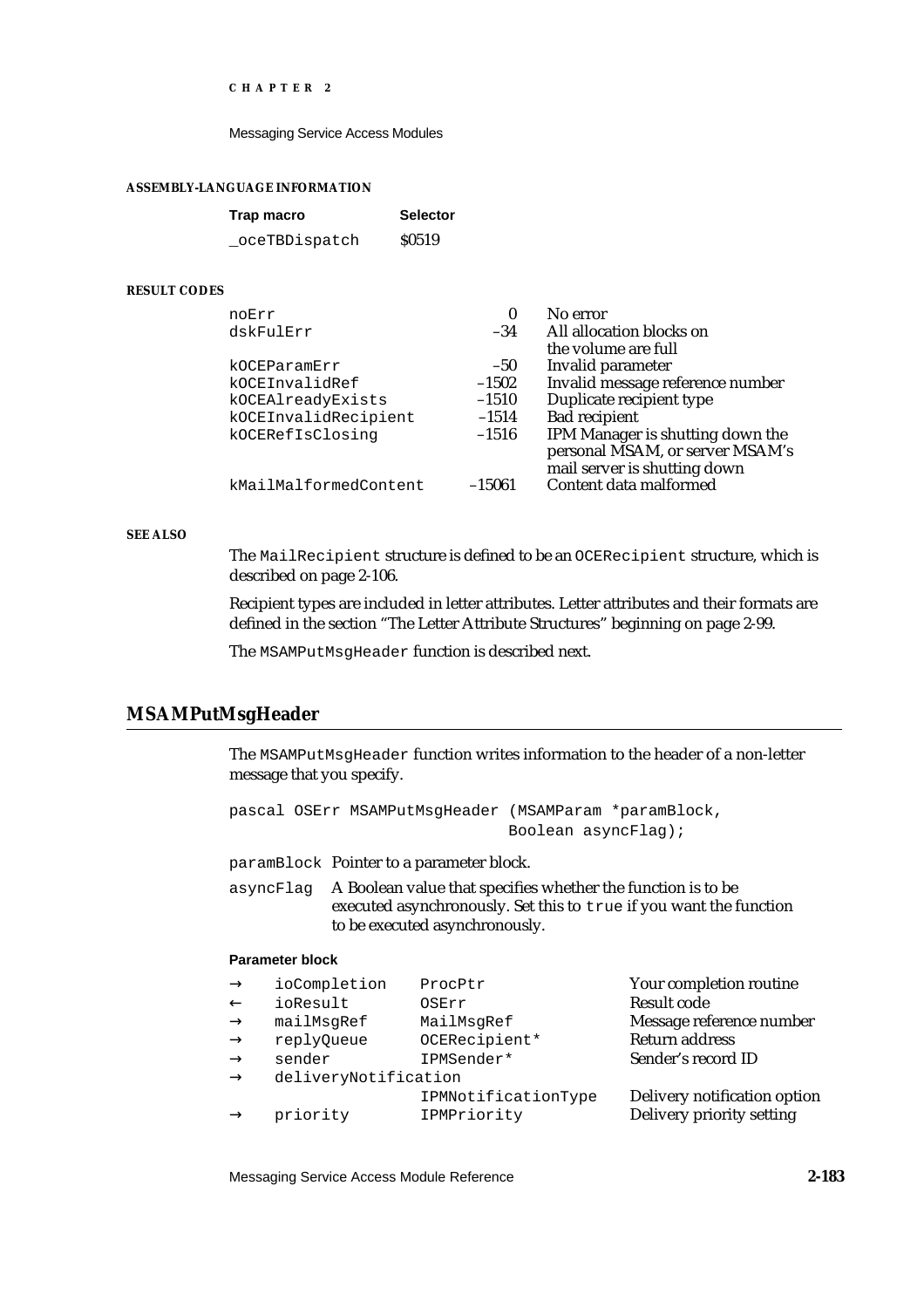```
CHAPTER 2
```
See "The MSAM Parameter Block" on page 2-94 for descriptions of the ioCompletion and ioResult fields.

| <b>Field descriptions</b> |                                                                                                                                                                                                                                                                                                                                                                                                                  |
|---------------------------|------------------------------------------------------------------------------------------------------------------------------------------------------------------------------------------------------------------------------------------------------------------------------------------------------------------------------------------------------------------------------------------------------------------|
| mailMsgRef                | A reference number that identifies the non-letter message whose<br>header you want to write. You obtain the reference number when<br>you call the MSAMCreate function.                                                                                                                                                                                                                                           |
| replyQueue                | A pointer to an OCERecipient structure that specifies a reply<br>queue-that is, a return address. You allocate the structure and<br>completely specify it. The receiving application uses this address<br>when it replies to the message. The IPM Manager sends reports to<br>the reply queue address. You are free to specify that replies and<br>reports go to an alternate address, instead of to the sender. |
| sender                    | A pointer to an IPMSender structure that contains the packed<br>record ID or string that identifies the sender of the message.                                                                                                                                                                                                                                                                                   |
| deliveryNotification      | A bit array that indicates the type of information you want to<br>receive about the delivery of the message. Set the bit values<br>appropriately to request reports with delivery indications<br>(kIPMDeliveryNotificationMask), reports with non-delivery<br>indications (kIPMNonDeliveryNotificationMask), or no<br>reports (kIPMNoNotificationMask).                                                          |
| priority                  | A value that specifies the priority for delivering the message. Set<br>this field to kIPMHighPriority to specify high priority. Set this<br>field to kIPMLowPriority to specify low priority. Set this field to<br>kIPMNormalPriority to specify normal priority.                                                                                                                                                |

# **DESCRIPTION**

You call the MSAMPutMsgHeader function to write information to the header of the non-letter message that you are creating. Do not use this function with messages that are letters or reports. The information that you provide to the MSAMPutMsgHeader function includes an address for replies, the sender, the type of report information you want, and the priority for delivering the message.

You should understand the distinction between the use of the sender and the replyQueue fields. The address that you provide in the replyQueue field shows up as the From recipient when the message is delivered. It allows a sender to designate an address to which replies should be sent. For example, cooperating applications can agree to define reply queue addresses that are associated with specific message creators, message types, and message families. In addition, the IPM Manager sends reports to the reply queue address.

In contrast, the sender field simply identifies the originator of the message. A recipient can retrieve the value of the sender field by calling the MSAMGetMsgHeader function. The record ID portion of the return address need not be the same as that which you provide in the sender field.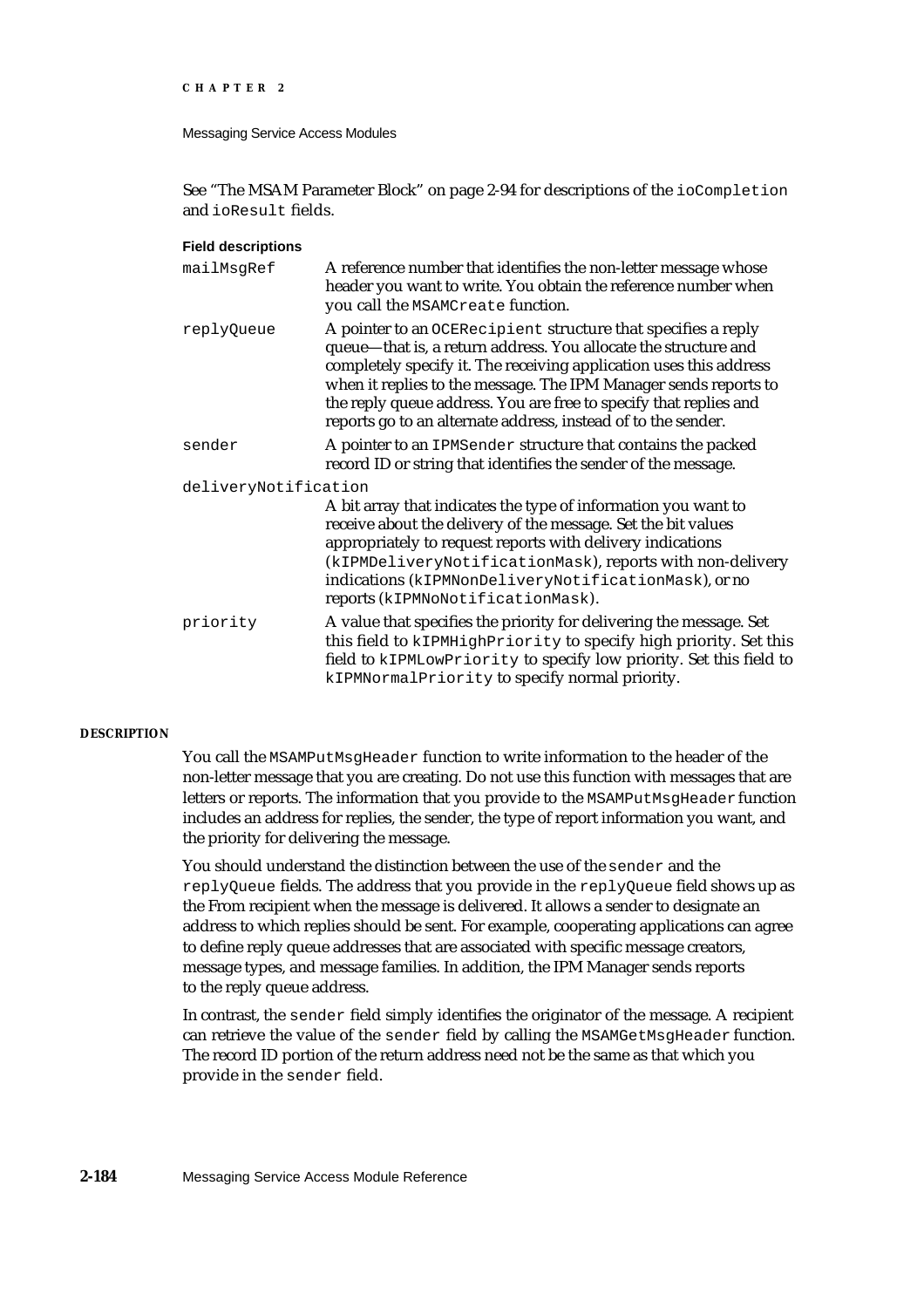Messaging Service Access Modules

The IPM Manager defines several masks for delivery notification options. However, the only valid values that you can use to set bits in the deliveryNotification field are kIPMDeliveryNotificationMask, kIPMNonDeliveryNotificationMask, and kIPMNoNotificationMask. The IPM Manager ignores the settings of all other bits because the IPM Manager never includes a copy of the original message in an MSAM report and the IPM Manager may include more than one indication (delivery, non-delivery, or both) in a single report, depending on the number of recipients and other factors.

#### **ASSEMBLY-LANGUAGE INFORMATION**

| Trap macro     | <b>Selector</b> |
|----------------|-----------------|
| _oceTBDispatch | \$051D          |

#### **RESULT CODES**

| noErr                | 0        | No error                                        |
|----------------------|----------|-------------------------------------------------|
| dskFulErr            | $-34$    | All allocation blocks on the<br>volume are full |
| kOCEParamErr         | $-50$    | Invalid parameter                               |
| kOCEInvalidRef       | $-1502$  | Invalid message reference number                |
| kOCEInvalidRecipient | $-1514$  | Invalid recipient                               |
| kOCERefIsClosinq     | $-1516$  | IPM Manager is shutting down the                |
|                      |          | personal MSAM, or server MSAM's                 |
|                      |          | mail server is shutting down                    |
| kMailInvalidRequest  | $-15045$ | Message reference number                        |
|                      |          | refers to a letter                              |

# **SEE ALSO**

The OCERecipient structure is described on page 2-106.

The IPMSender, IPMNotificationType, and IPMPriority structures are defined in the chapter "Interprogram Messaging Manager" in *Inside Macintosh: AOCE Application Interfaces*. The chapter also has a discussion of IPM queues.

All of the delivery notification constants are described in the chapter "Interprogram Messaging Manager" in *Inside Macintosh: AOCE Application Interfaces*.

To add a To recipient attribute to your message header, call the MSAMPutRecipient function, described on page 2-180.

# Writing a Message

To write the various parts of a message, use the functions MSAMPutBlock, MSAMBeginNested, and MSAMEndNested. The functions MSAMPutContent and MSAMPutEnclosure are used for writing the main content and enclosure portions of letters.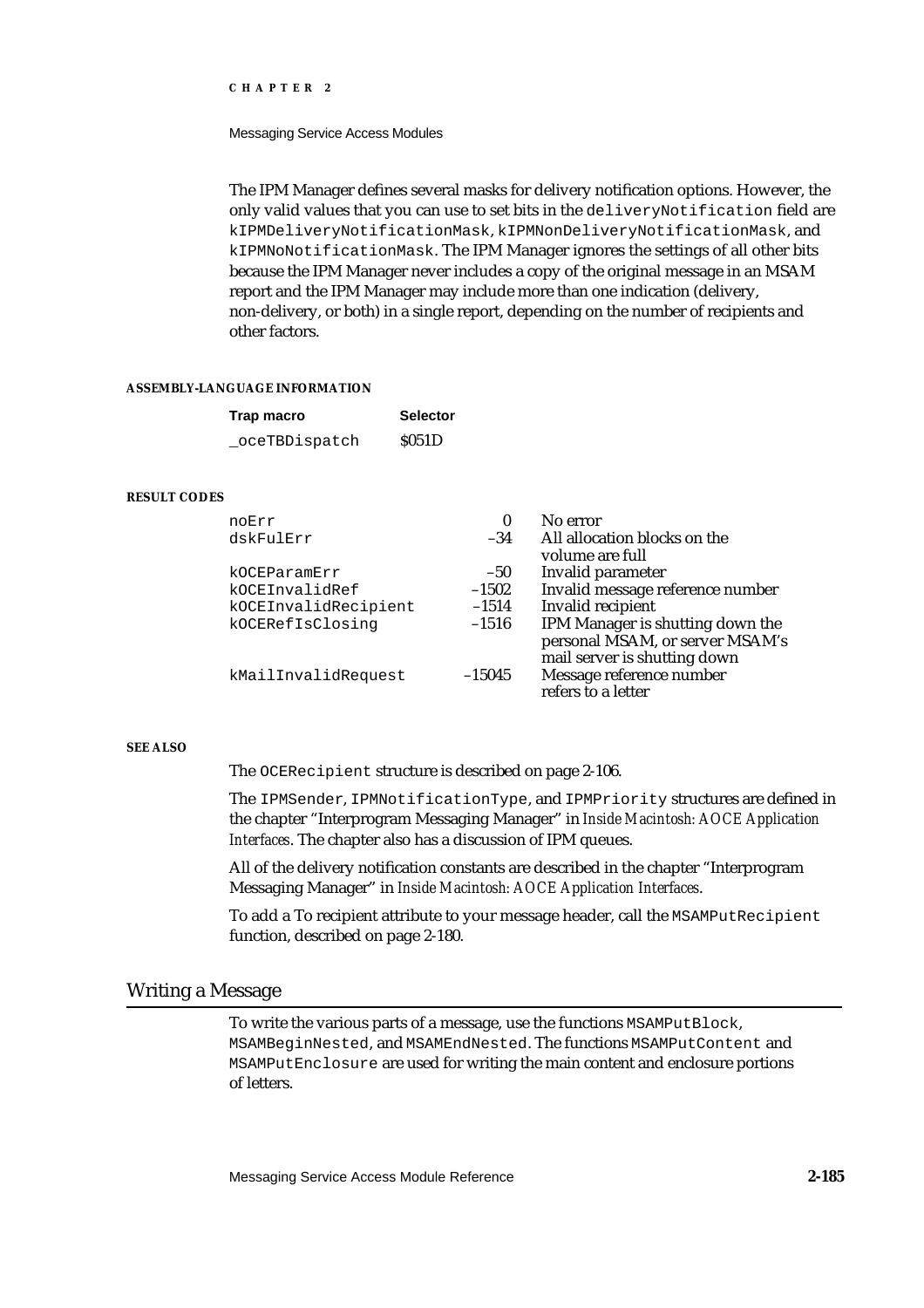# **MSAMPutContent**

The MSAMPutContent function writes the content block of a letter.

pascal OSErr MSAMPutContent (MSAMParam \*paramBlock, Boolean asyncFlag);

paramBlock Pointer to a parameter block.

asyncFlag A Boolean value that specifies whether the function is to be executed asynchronously. Set this to true if you want the function to be executed asynchronously.

## **Parameter block**

| ioCompletion   | ProcPtr         | Your completion routine                        |
|----------------|-----------------|------------------------------------------------|
| ioResult       | OSErr           | Result code                                    |
| mailMsgRef     | MailMsgRef      | Letter reference number                        |
| seqmentType    | MailSeqmentType | Text, picture, sound, movie,<br>or styled text |
| append         | Boolean         | Append data to current<br>segment?             |
| buffer         | MailBuffer      | Your buffer structure                          |
| textScrap      | StScrpRec*      | Style scrap structure                          |
| startNewScript | Boolean         | Start a new character set?                     |
| script         | ScriptCode      | <b>Character set</b>                           |

See "The MSAM Parameter Block" on page 2-94 for descriptions of the ioCompletion and ioResult fields.

# **Field descriptions**

| mailMsgRef  | A reference number that identifies the letter to which you want to<br>add content segments. You obtain the reference number when you<br>call the MSAMCreate function.                                                                                                                                                                                                                                                                                                                                                                        |
|-------------|----------------------------------------------------------------------------------------------------------------------------------------------------------------------------------------------------------------------------------------------------------------------------------------------------------------------------------------------------------------------------------------------------------------------------------------------------------------------------------------------------------------------------------------------|
| seqmentType | A value that indicates the segment type of the data that you want<br>to write to the letter. Letter segments may be text, picture, sound,<br>QuickTime movies, or styled text. You can specify only one segment<br>type in this field each time you call the MSAMPutContent function.<br>The values that you can specify in this field are described on<br>page 2-109.                                                                                                                                                                       |
| append      | A Boolean value that indicates whether you want the<br>MSAMPutContent function to write the data in your buffer to a new<br>segment or append it to an existing segment. Set this field to false<br>when you first call the MSAMPutContent function to begin writing<br>a new segment. On subsequent calls to the function, set this field to<br>false if you want to start a new segment. Set this field to true if<br>you want to append the data in your buffer to the segment currently<br>being written by the MSAMPutContent function. |
| buffer      | A MailBuffer structure. You set the value of the bufferSize<br>field in the MailBuffer structure to the number of bytes in your                                                                                                                                                                                                                                                                                                                                                                                                              |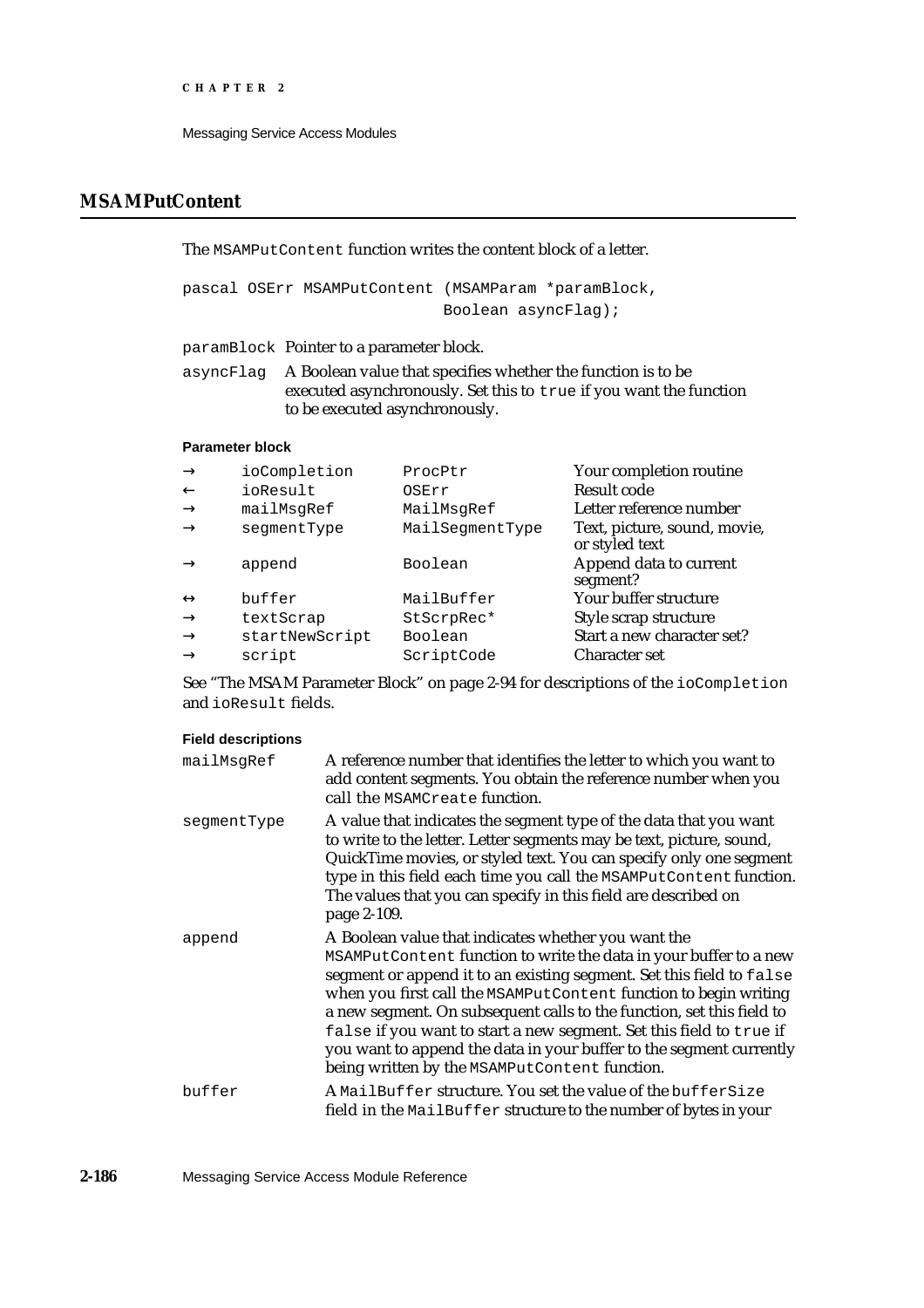#### Messaging Service Access Modules

|                | buffer. You place the data that you want to write in your buffer. The<br>MSAMPutContent function writes the information from the buffer<br>to the letter and sets the value of the dataSize field to the number<br>of bytes of data it actually wrote.                                                                                                                                                                                                                                                                                                                                                                                |
|----------------|---------------------------------------------------------------------------------------------------------------------------------------------------------------------------------------------------------------------------------------------------------------------------------------------------------------------------------------------------------------------------------------------------------------------------------------------------------------------------------------------------------------------------------------------------------------------------------------------------------------------------------------|
| textScrap      | A pointer to a style scrap structure (StScrpRec) that you may<br>provide when you are writing a styled text segment. It contains the<br>style information for the text data in your buffer. Set this field to<br>nil if you are not writing a styled text segment.                                                                                                                                                                                                                                                                                                                                                                    |
| startNewScript | A Boolean value that indicates whether the data in your buffer uses<br>a new character set. You set this field when you are writing either a<br>plain text segment or a styled text segment. Set this field to true<br>the first time you call the MSAMPutContent function to write the<br>text segment. After that, set this field to true only if the text data<br>in your buffer is in a different character set than that which you<br>previously provided to the function. The function ignores this field<br>when you set the segment Type field to any value other than<br>kMailTextSegmentType or kMailStyledTextSegmentType. |
| script         | A value that indicates the character set (Roman, Arabic, Kanji, and<br>so on) of the data in your buffer. If you set startNewScript to<br>true, set this field to the code for the text segment's character set.<br>The MSAMPutContent function ignores this field when you set<br>startNewScript to false or the segmentType field to any<br>value other than kMailTextSegmentType or<br>kMailStyledTextSegmentType.                                                                                                                                                                                                                 |

#### **DESCRIPTION**

You call the MSAMPutContent function to write data segments in standard interchange format to a content block of a letter that you specify. You must have previously created the letter by calling the MSAMCreate function. The first time you call the MSAMPutContent function for a given letter, it creates a new block and puts the data into the block. Each time you call the function to add content to the same letter, it adds the data to that same block.

A content block consists of data segments, each of a specific type. You add one segment or a portion of a segment of data each time you call the function. The function writes the segments to the block in the order that you provide them. A single letter may contain more than one segment of a given type.

The IPM Manager does not interpret the data that you write to a segment except when you specify kMailTextSegmentType or kMailStyledTextSegmentType in the segmentType field.

When you write a text segment, you are responsible for establishing the script code of the text. You do this by setting the startNewScript field to true and the script field to the proper script code. A text segment may contain one or more script runs. Therefore, you need to call the MSAMPutContent function once for each script run in the segment, setting the startNewScript field to true and the script field to the proper script code for each script run.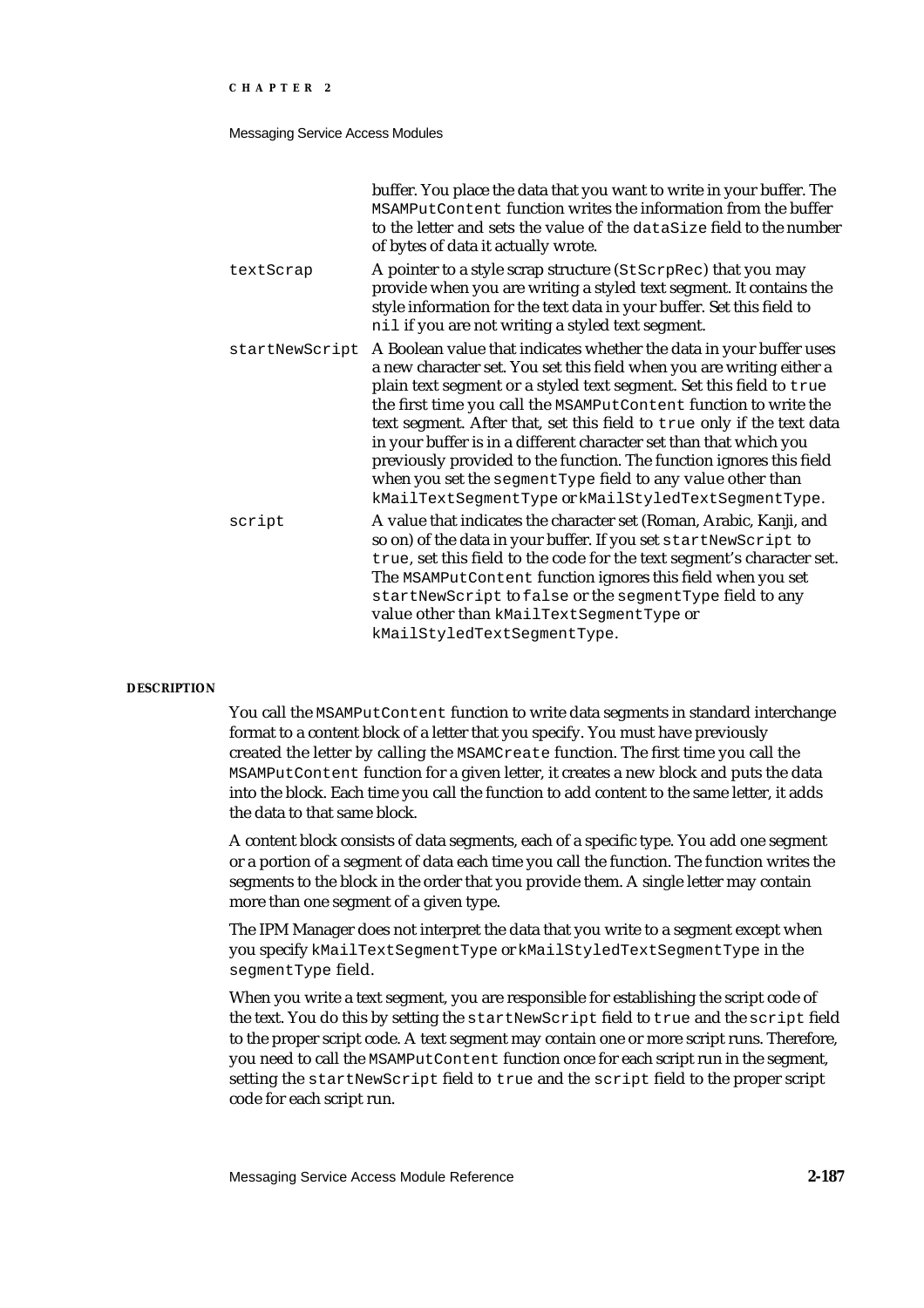Messaging Service Access Modules

The value that you provide in the script field must be a valid script in the range  $0$ to 64. You cannot specify the implicit script codes smSystemScript (the system script) and smCurrentScript (the font script). If necessary, you can obtain the system script by calling the GetScriptManagerVariable function with a selector constant of smSysScript. The font script is considered to be the one returned by the FontScript function.

When you write a plain text segment (segment type is kMailTextSegmentType), the function writes a styled text segment, using the following default values in the ScrpSTElement structure that it generates.

| <b>Field name</b> | Default value                                                                                                                                                            |
|-------------------|--------------------------------------------------------------------------------------------------------------------------------------------------------------------------|
| scrpStartChar     | 0                                                                                                                                                                        |
| scrpHeight        | 12                                                                                                                                                                       |
| scrpAscent        | 10                                                                                                                                                                       |
| scrpFont          | monaco if the script code is smRoman.<br>The default value for non-Roman scripts<br>is set to the font family ID of the "first"<br>font within the range for the script. |
| scrpFace          | 0                                                                                                                                                                        |
| scrpSize          | 9                                                                                                                                                                        |
| scrpColor         | $\{0, 0, 0\}$                                                                                                                                                            |

The first font family ID for a non-Roman script is calculated as follows:

Scripts with script codes in the range 1–32:

firstID =  $16384 + 512 *$  (scriptCode - 1)

Scripts with script codes in the range 33–64:

firstID =  $-32768 + 512 *$  (scriptCode - 33)

To write styled text, you provide a pointer to a style scrap structure in the textScrap field. The scrpNStyles field in a StScrpRec structure indicates the number of ScrpSTElement elements that follow. You should allocate a StScrpRec structure of a size appropriate to your MSAM. The style information in the style scrap structure applies to the text in your buffer. The IPM Manager uses the text in your buffer and the style information in the style scrap structure to create the segment. You can append additional text to the segment in subsequent calls to the function by providing the text in your buffer, placing the style information that applies to that text in the style scrap structure, and setting the append field to true.

Specifying systemFont or applFont in the scrpFont field of the ScrpSTElement structure is not recommended. If you want to specify the font family ID of the current system font or the current application font, use the functions GetSysFont and GetAppFont to obtain the appropriate font family ID.

Once you begin writing a letter's content block, you must not call other MSAM functions until you finish writing the block. Calling a function other than the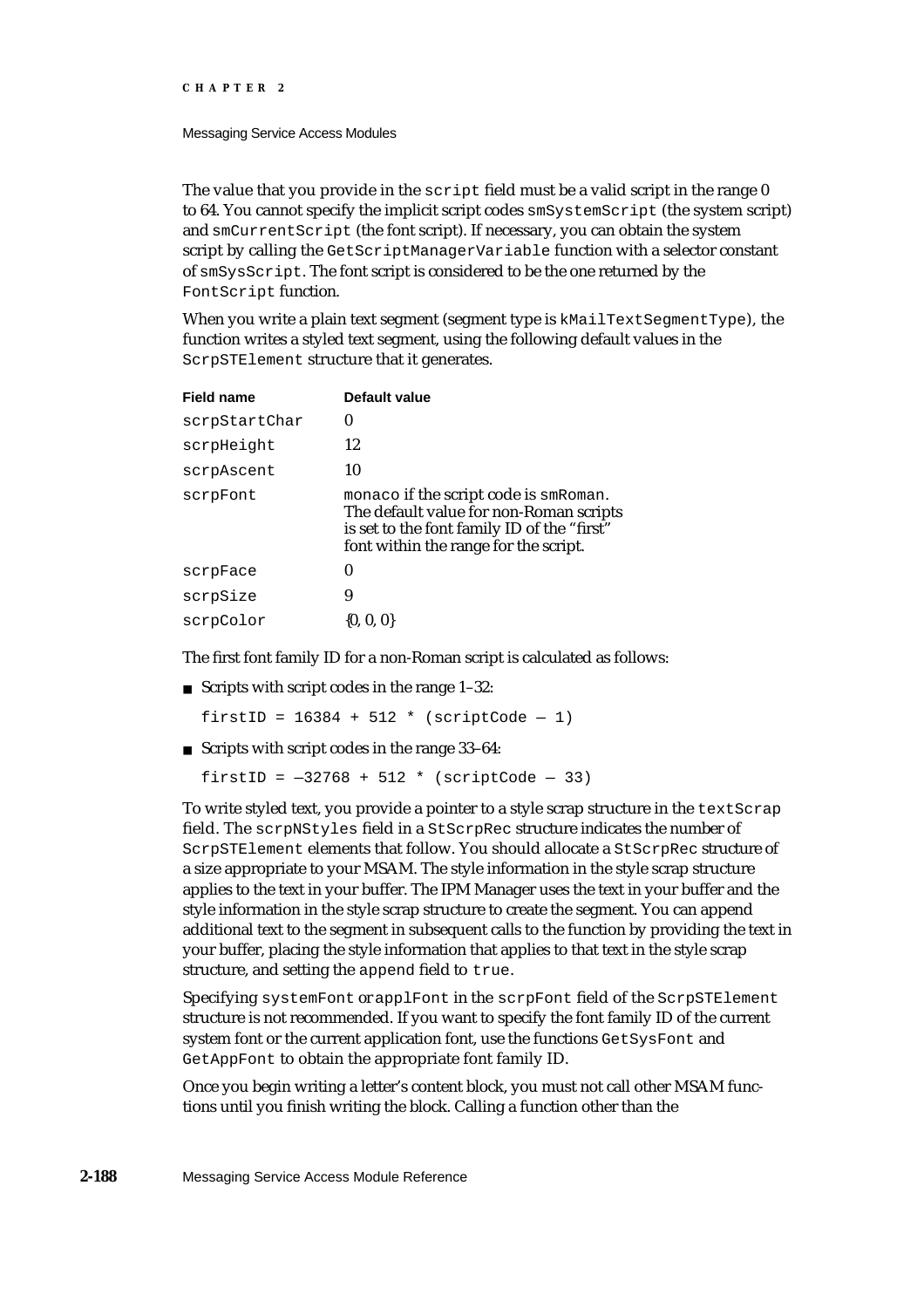Messaging Service Access Modules

MSAMPutContent function closes the content portion of the letter. If you then call the MSAMPutContent function again, it returns the kMailInvalidOrder result code.

It is not necessary to call the MSAMPutAttribute and MSAMPutRecipient functions prior to calling the MSAMPutContent function.

## **SPECIAL CONSIDERATIONS**

Different Macintosh computers may use the same font number for different fonts. That is, font numbers may vary from computer to computer, but font names are supposed to be unique. To ensure that the right fonts can be applied to the styled text when it is read by a letter application, you can map font numbers to font names when you add styled text to a letter.

Put the mapping of font numbers to font names in a block that has a block creator of 'fish' and a block type of 'font'. Then add the block to the letter. The first word in the block must contain the number of font information elements in the block, followed by a packed array of font information elements. Each element consists of a word containing a font number followed by a Pascal string containing the font name and, if necessary, a pad byte for word alignment.

Constants are not defined for the 'fish' and 'font' block creator and type.

#### **ASSEMBLY-LANGUAGE INFORMATION**

| Trap macro    | <b>Selector</b> |
|---------------|-----------------|
| oceTBDispatch | \$051A          |

## **RESULT CODES**

| noErr               | 0        | No error                         |
|---------------------|----------|----------------------------------|
| dskFulErr           | $-34$    | All allocation blocks on the     |
|                     |          | volume are full                  |
| kOCEParamErr        | $-50$    | Invalid parameter                |
| kOCEInvalidRef      | $-1502$  | Invalid message reference number |
| kOCERefIsClosing    | $-1516$  | IPM Manager is shutting down the |
|                     |          | personal MSAM, or server MSAM's  |
|                     |          | mail server is shutting down     |
| kMailInvalidOrder   | $-15040$ | Content already closed           |
| kMailInvalidRequest | $-15045$ | Message reference number does    |
|                     |          | not refer to a letter            |

#### **SEE ALSO**

The MailBuffer structure is described on page 2-96.

See *Inside Macintosh: Text* for more information about script runs, script code constants, style runs, the style scrap structure, and the functions GetScriptManagerVariable, GetSysFont, and GetAppFont.

The segment types that you can specify in the segmentType field and the data format for each segment type are described on page 2-109.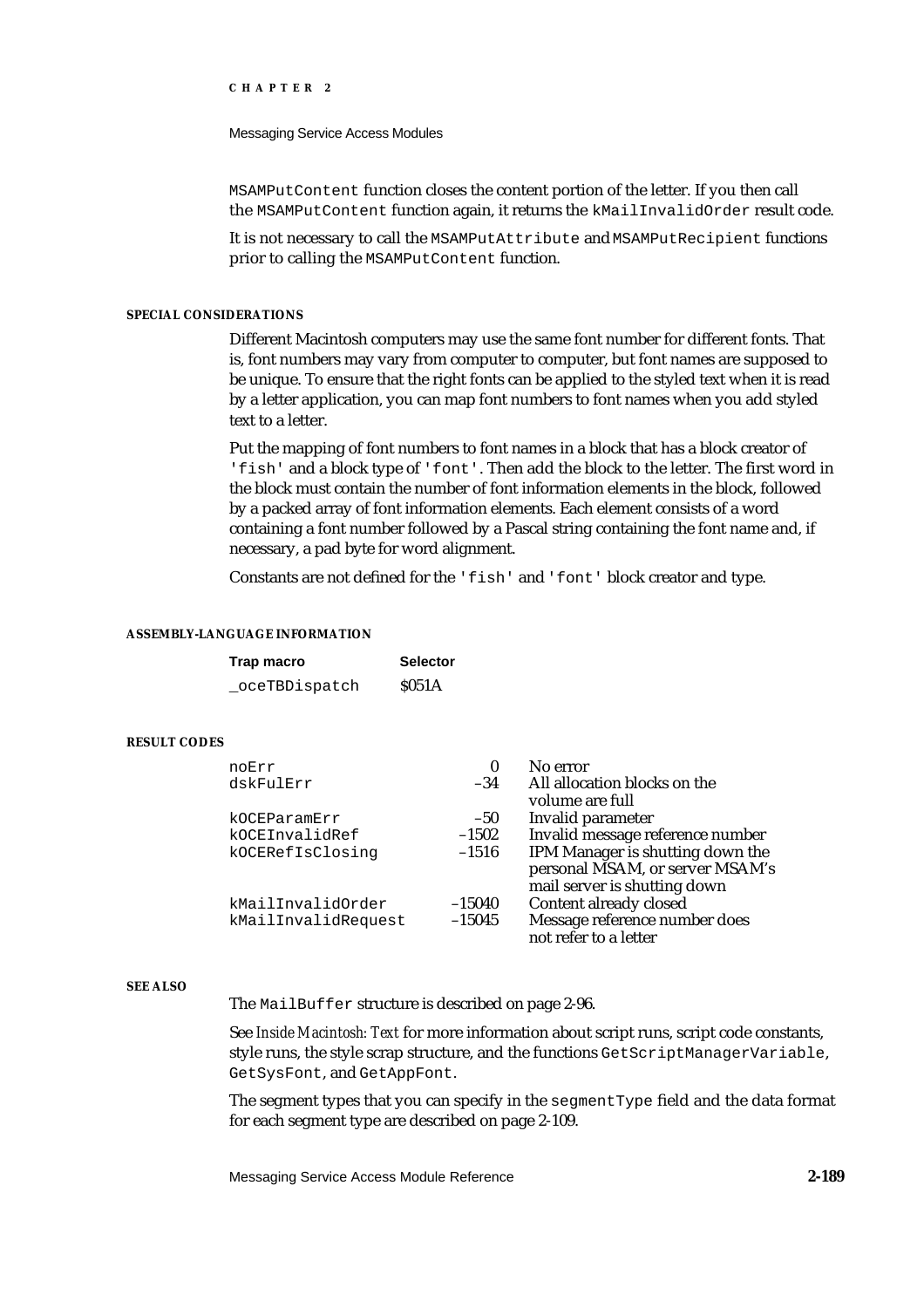```
CHAPTER 2
```
# **MSAMPutEnclosure**

The MSAMPutEnclosure function adds an enclosure to a letter that you specify.

pascal OSErr MSAMPutEnclosure (MSAMParam \*paramBlock);

paramBlock Pointer to a parameter block.

# **Parameter block**

| ioCompletion     | ProcPtr           | Your completion routine           |
|------------------|-------------------|-----------------------------------|
| ioResult         | OSErr             | Result code                       |
| mailMsqRef       | MailMsgRef        | Letter reference number           |
| contentEnclosure | Boolean           | Is enclosure main letter content? |
| hfs              | Boolean           | Is enclosure in HFS or memory?    |
| append           | Boolean           | Append data to enclosure?         |
| buffer           | MailBuffer        | Your buffer structure             |
| enclosure        | FSSpec            | File specification                |
| addlInfo         | MailEnclosureInfo |                                   |
|                  |                   | Additional enclosure info         |

See "The MSAM Parameter Block" on page 2-94 for descriptions of the ioResult field.

# **Field descriptions**

| mailMsqRef | A reference number that identifies the letter to which you want to |
|------------|--------------------------------------------------------------------|
|            | add an enclosure. You obtain this reference number from the        |
|            | MSAMCreate function.                                               |

contentEnclosure

|        | A Boolean value that indicates whether this enclosure contains the<br>main content of the letter. A letter with a content enclosure may or<br>may not contain a content block. A content block contains data in<br>standard interchange format. A content enclosure typically is a file<br>in an application's native format. Given a letter that contains both a<br>content block and a content enclosure, the block and the enclosure<br>are alternate representations of the same basic data. |
|--------|--------------------------------------------------------------------------------------------------------------------------------------------------------------------------------------------------------------------------------------------------------------------------------------------------------------------------------------------------------------------------------------------------------------------------------------------------------------------------------------------------|
|        | Set this field to true if the enclosure you are adding is a content<br>enclosure. You can identify only one enclosure as a content<br>enclosure for each letter.                                                                                                                                                                                                                                                                                                                                 |
| hfs    | A Boolean value that indicates the location of the enclosure that you<br>want to add to the letter. Set this field to true to indicate that your<br>enclosure is located on disk in the Macintosh file system. Set this<br>field to false to indicate that your enclosure resides in memory.                                                                                                                                                                                                     |
| append | A Boolean value that indicates whether you want the function to<br>append the data in your buffer to the current enclosure. The<br>MSAMPutEnclosure function ignores this field when you set the<br>hfs field to true. When you set the hfs field to false, set this<br>field to false for your first call to the function. Set it to true on<br>subsequent calls to continue writing the enclosure.                                                                                             |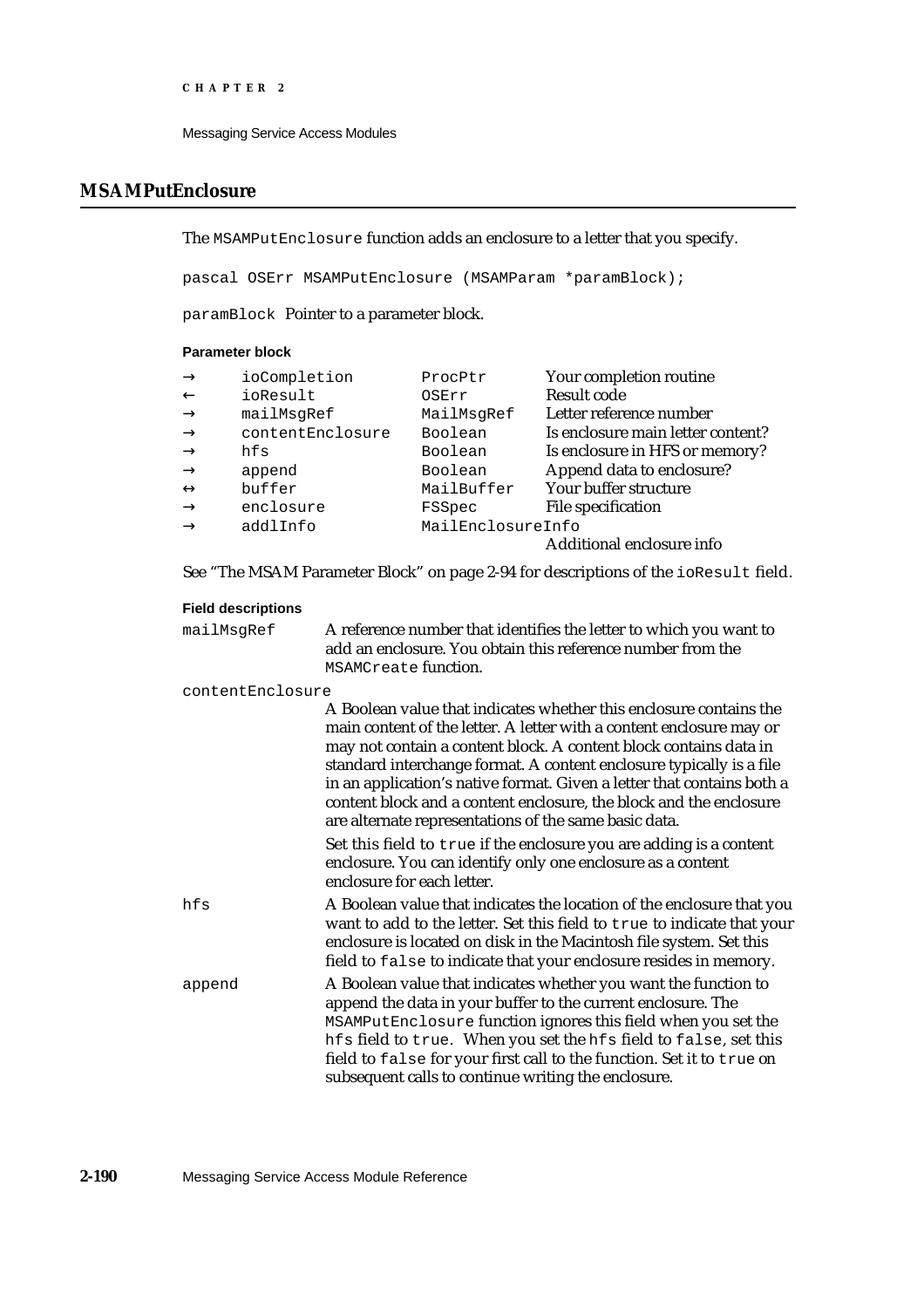Messaging Service Access Modules

| buffer    | $\bm{\mathrm{A}}$ MailBuffer structure. The <code>MSAMPutEnclosure</code> function<br>ignores this field when you set the hfs field to true. You set the<br>value of the bufferSize field in the MailBuffer structure to<br>the number of bytes in your buffer. You store the enclosure file's<br>resource and data forks in your buffer. The MSAMPutEnclosure<br>function writes the information from the buffer to the letter and sets<br>the value of the dataSize field to the number of bytes of data it<br>actually wrote. |
|-----------|----------------------------------------------------------------------------------------------------------------------------------------------------------------------------------------------------------------------------------------------------------------------------------------------------------------------------------------------------------------------------------------------------------------------------------------------------------------------------------------------------------------------------------|
| enclosure | A file system specification record that identifies the file or folder<br>that you want to enclose. You specify this field when the file or<br>folder that you want to enclose is located on disk on either<br>the local computer or a mounted file server volume. The<br>MSAMPutEnclosure function ignores this field when the hfs<br>field is set to false.                                                                                                                                                                     |
| addlInfo  | A structure that you provide to specify file system information for<br>the enclosure, such as the filename, icon, HFS catalog information,<br>and so forth. You provide this information when you add an<br>enclosure that resides in memory. The MSAMPutEnclosure<br>function creates a file according to your specifications and puts your<br>data in it. The function ignores this field when you add an enclosure<br>that already exists as a file on disk (when the hfs field is set<br>to true).                           |

#### **DESCRIPTION**

You call the MSAMPutEnclosure function to enclose a file, a folder, or both in a letter that you specify. The enclosure that you specify may exist in memory or in the Macintosh hierarchical file system. In the memory form, you provide your enclosure data in buffers, and you specify additional information that defines the filename or file catalog information, and other characteristics of the enclosure. In the HFS form, you supply a path specification to an existing file or folder in the Macintosh file system, and the function encloses that file or folder in the letter.

To enclose a file or folder that resides in the Macintosh Hierarchical File System, set the enclosure field to point to the file or folder that you want to enclose. If you set the enclosure field to point to a folder, the function encloses the folder and all of the files and folders within it in the letter. Set the hfs field to true and specify the letter to which you want to add the enclosure in the mailMsqRef field. Then call the MSAMPutEnclosure function to enclose the file or folder.

To enclose a file that resides in memory, fully specify the addlInfo field. Set the hfs field to false, the append field to false, and specify the letter to which you want to add the enclosure in the mailMsgRef field. Store the enclosure file's resource fork and data fork into your buffer. Always store the resource fork before the data fork. Padding is not required. If a particular fork is empty, do not write any bytes for that fork. Call the MSAMPutEnclosure function to write the enclosure data to the letter. The function writes the file data in AppleSingle format. (AppleSingle format accommodates the Macintosh file structure.)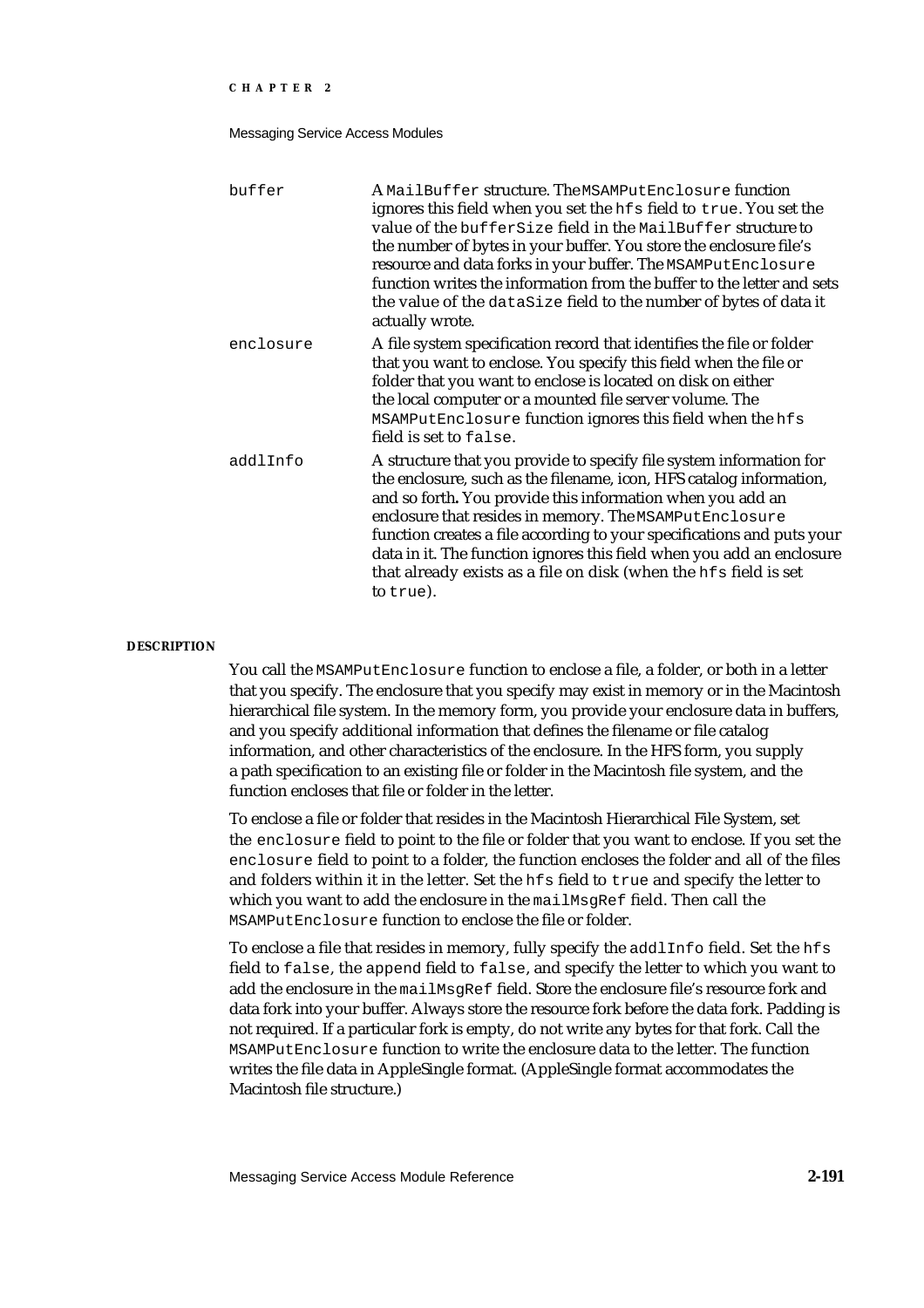#### Messaging Service Access Modules

If you have more data to add to the enclosure, set the append field to true and store additional enclosure data in your buffer. Call the MSAMPutEnclosure function to write the enclosure data to the letter. You can repeatedly call the function with new data in your buffer until you have written the entire enclosure file. When the append field is set to true, the function ignores the addlInfo field.

With the memory form, you can enclose a folder instead of a file by specifying file catalog information in the CInfoPBRec structure (a component of the MailEnclosureInfo structure). Set the catalog bit in the ioFlAttrib field to identify the enclosure as a folder. In this case, the function ignores the icon field in the MailEnclosureInfo structure and the buffer and append fields (because folders don't have data or resource forks).

To enclose a file or a folder within a parent folder using the memory form of the function, first enclose the parent folder. Set the volume reference number (the ioVRefNum field in the CInfoPBRec structure) of the nested file or folder to the value of the parent folder's volume reference number (ioVRefNum) and set the parent folder ID (ioFlParID) of the nested file or folder to the parent folder's catalog ID (ioDirID).

You can add up to 50 enclosures to a letter, including a content enclosure. Each file and folder that you add counts as one enclosure. For example, if you add as an enclosure a folder containing three files, the total number of enclosures in the letter is four: one folder and three files.

For each letter, you can designate one enclosure as a content enclosure. A content enclosure typically is a file in an application's native format. A letter with a content enclosure may or may not contain a content block. A content block contains data in standard interchange format. Given a letter that contains both a content block and a content enclosure, the block and the enclosure are alternate representations of the same basic data. The standard interchange format content block maximizes the probability that the recipient will be able to read the letter. The application native format content enclosure may provide a richer representation of the basic data, but it can be read only if the recipient has the application. (Image blocks are a third form of letter content. See the discussion on page 2-18 for more information about different representations of letter content.)

# **IMPORTANT**

Although it is technically possible to enclose a folder as a content enclosure, doing so may cause problems with later releases of the AOCE system software that use the services of the Translation Manager.

## **SPECIAL CONSIDERATIONS**

The MSAMPutEnclosure function is always executed synchronously.

#### **ASSEMBLY-LANGUAGE INFORMATION**

| Trap macro    | <b>Selector</b>   |
|---------------|-------------------|
| oceTBDispatch | S <sub>051B</sub> |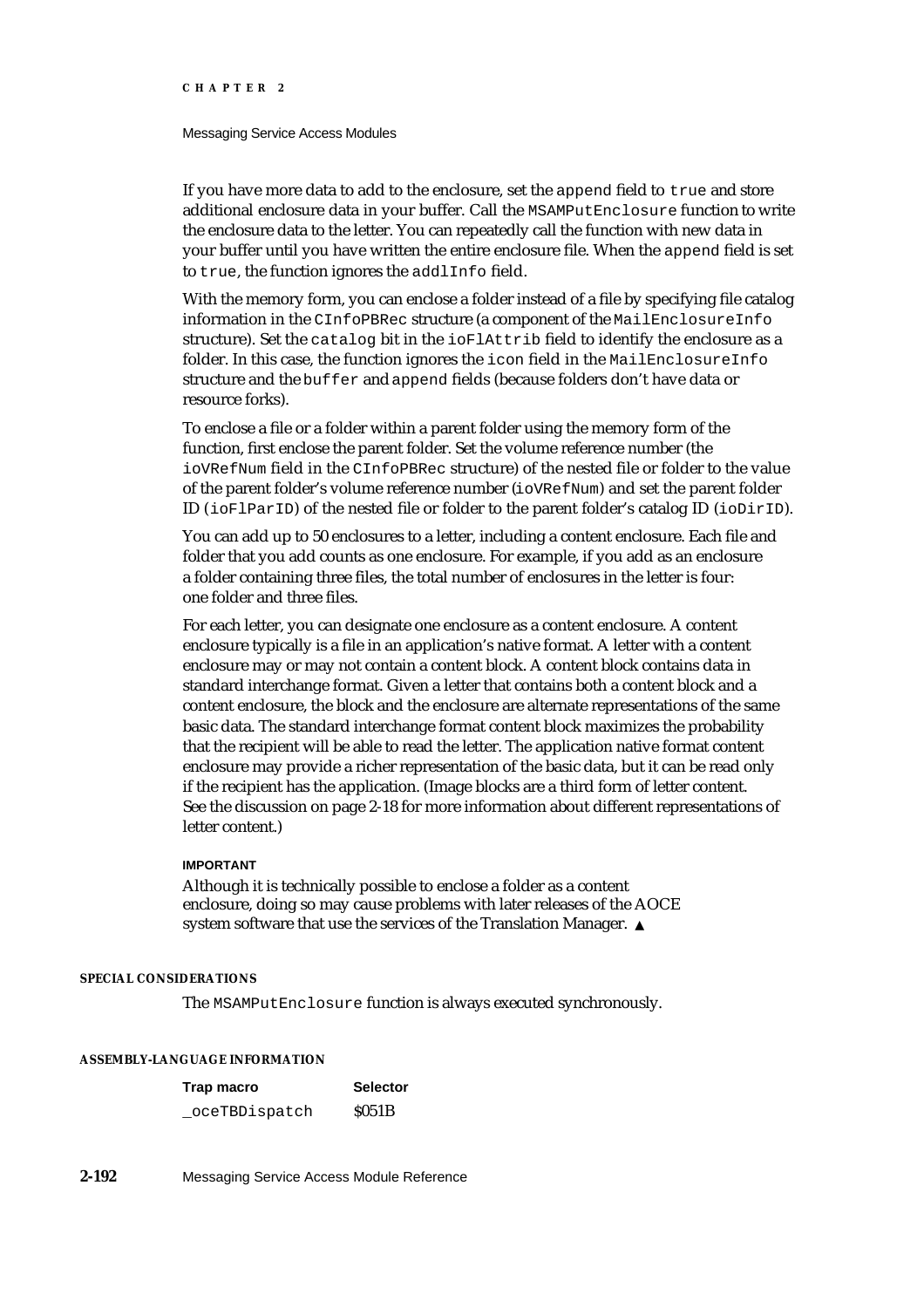Messaging Service Access Modules

#### **RESULT CODES**

| noErr                                        | 0                    | No error                                                             |
|----------------------------------------------|----------------------|----------------------------------------------------------------------|
| dskFulErr                                    | $-34$                | All allocation blocks on the volume are full                         |
| kOCEParamErr                                 | $-50$                | Invalid parameter                                                    |
| kOCEInvalidRef                               | $-1502$              | Invalid message reference number                                     |
| kOCERefIsClosinq                             | $-1516$              | IPM Manager is shutting down the<br>personal MSAM, or server MSAM's  |
|                                              |                      | mail server is shutting down                                         |
| kMailBadEnclLengthErr<br>kMailInvalidRequest | $-15044$<br>$-15045$ | Invalid data length<br>Nested letter already created for this letter |

# **SEE ALSO**

The MailBuffer structure is described on page 2-96.

The MailEnclosureInfo structure is described on page 2-111.

For more information on AppleSingle stream format, see the APDA document *AppleSingle/AppleDouble Formats for Foreign Files Developer Note.*

The CInfoPBRec structure is described in *Inside Macintosh: Files*.

# **MSAMPutBlock**

The MSAMPutBlock function adds data to a block in a message.

pascal OSErr MSAMPutBlock (MSAMParam \*paramBlock, Boolean asyncFlag);

paramBlock Pointer to a parameter block.

asyncFlag A Boolean value that specifies if the function is to be executed asynchronously. Set this to true if you want the function to be executed asynchronously.

# **Parameter block**

| ioCompletion | ProcPtr        | Your completion routine        |
|--------------|----------------|--------------------------------|
| ioResult     | OSErr          | <b>Result code</b>             |
| mailMsqRef   | MailMsgRef     | Message reference number       |
| refCon       | long           | Reserved for your use          |
| blockType    | OCECreatorType | <b>Block type</b>              |
| append       | Boolean        | Append data to current block?  |
| buffer       | MailBuffer     | Your buffer                    |
| mode         | MailBlockMode  | Location of mark in block      |
| offset       | unsigned long  | Byte offset from mark location |

See "The MSAM Parameter Block" on page 2-94 for descriptions of the ioCompletion and ioResult fields.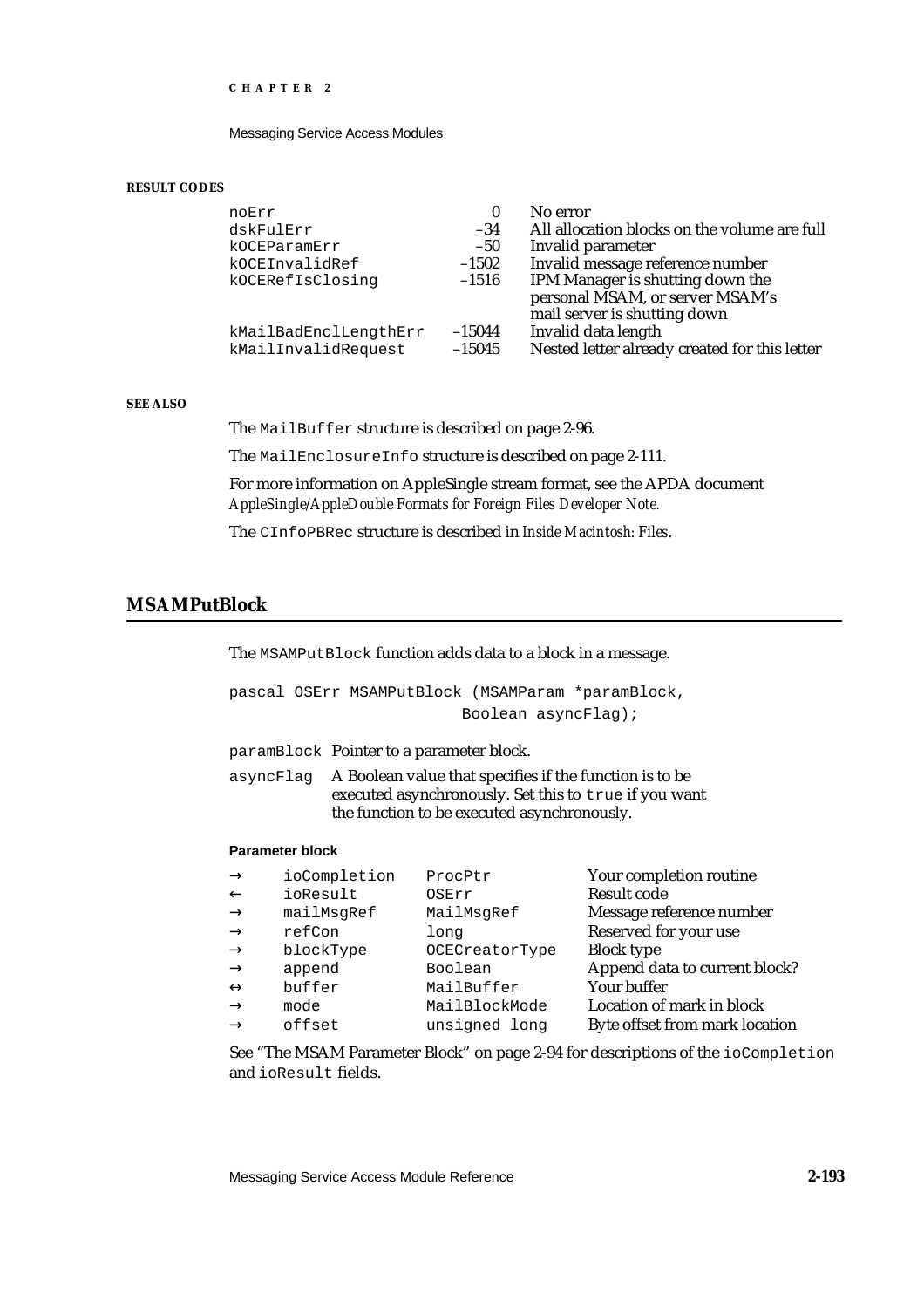Messaging Service Access Modules

# **Field descriptions**

| mailMsgRef | A reference number that identifies the message to which you want<br>to write a block. You obtain the reference number when you call the<br>MSAMCreate function.                                                                                                                                                                                                                                                                                              |
|------------|--------------------------------------------------------------------------------------------------------------------------------------------------------------------------------------------------------------------------------------------------------------------------------------------------------------------------------------------------------------------------------------------------------------------------------------------------------------|
| refCon     | A value reserved for your private use when you add a block to a<br>non-letter message. You may provide a value to be interpreted by<br>the recipient. This field is ignored when you add a block to a letter.<br>If you provide a value in the refCon field, it is stored in the<br>message header. The recipient can retrieve the value by calling the<br>MSAMGetMsgHeader function and specifying kIPMTOC in the<br>selector field of its parameter block. |
| blockType  | A structure that specifies the creator and type of the block that you<br>want to write. The creator field indicates the creator of the block,<br>for example, kMailAppleMailCreator if the block was created<br>by AOCE software. The type field identifies the type of block.                                                                                                                                                                               |
| append     | A Boolean value that indicates whether you want the<br>MSAMPutBlock function to append the data in your buffer to the<br>current block. Set this field to false when you call the function to<br>start a new block. If you set this field to true, the function uses<br>the values in the mode and offset fields to determine where to<br>begin writing to the current block.                                                                                |
| buffer     | A pointer to a MailBuffer structure in which you store the data<br>that you want to write to the message that you specify. You set the<br>value of the bufferSize field in the MailBuffer structure to the<br>number of bytes in your buffer. The MSAMPutBlock function reads<br>the information that you placed in your buffer and sets the value<br>of the dataSize field to the number of bytes of data it wrote into<br>the block.                       |
| mode       | A value that specifies the mode in which the function interprets the<br>offset field. The MSAMPutBlock function uses the mode and<br>offset to determine where in the current block to begin writing the<br>data from your buffer. The function ignores this field when the<br>value of the append field is false.                                                                                                                                           |
| offset     | A value that specifies an offset that the function uses to determine<br>the starting point of the write operation. Set this field to 0 when you<br>start a new block. The function ignores this field when the value of<br>the append field is false.                                                                                                                                                                                                        |

# **DESCRIPTION**

You call the MSAMPutBlock function to write data into a block whose type you specify in the blockType field. The function writes the data into a new block unless you set the append field to true.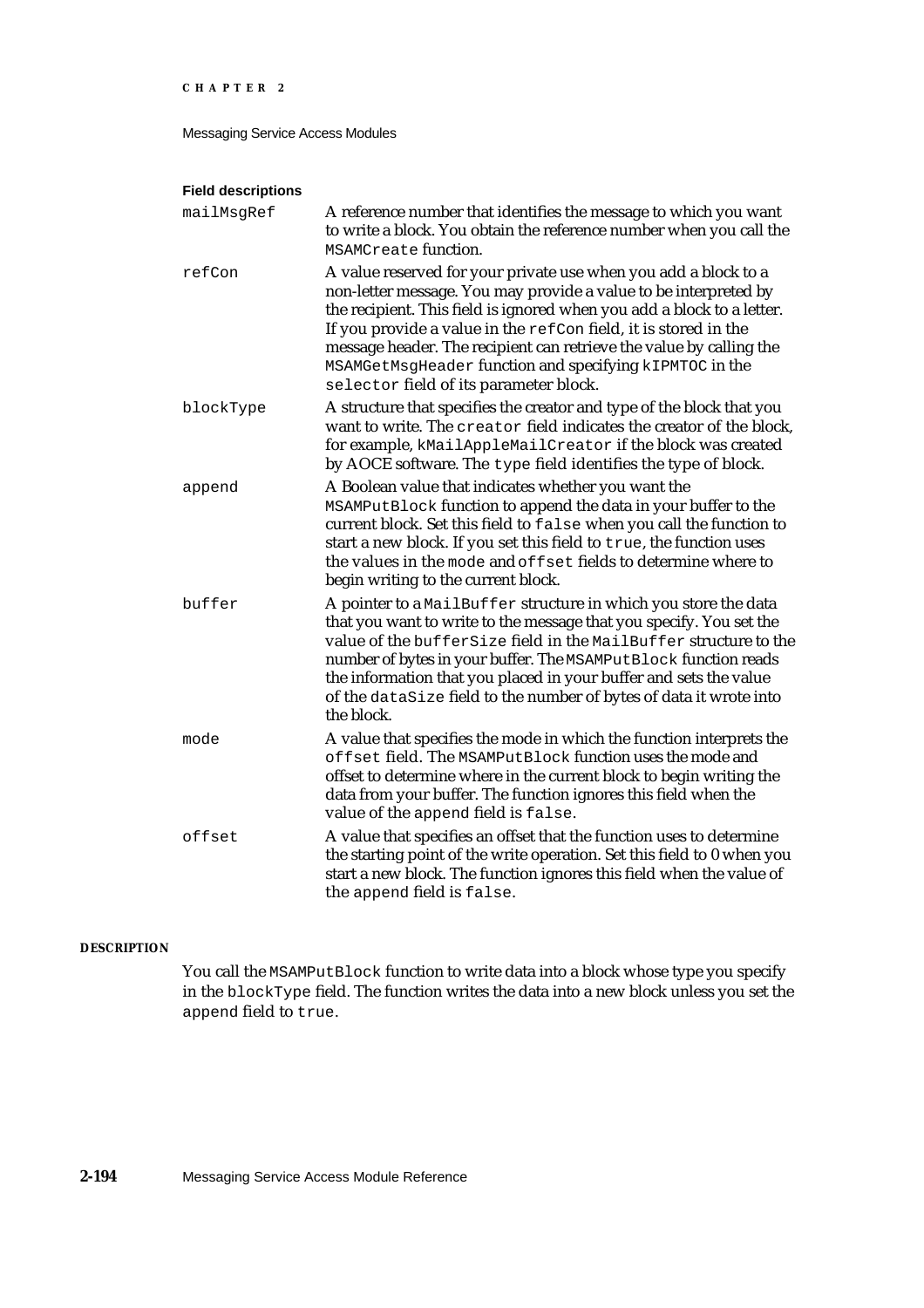Messaging Service Access Modules

You use the mode and offset fields to specify the point in the block at which the MSAMPutBlock function starts writing. You can set a variable of type MailBlockMode (the mode field) to any one of the following values:

```
enum {
  kMailFromStart = 1,
  kMailFromLEOB = 2,
   kMailFromMark = 3
};
```
#### **Constant descriptions**

|               | kMailFromStart The function interprets the value in the offset field as an offset<br>from the beginning of the block. When you use this mode, you<br>cannot set the offset field to a negative value.                                                                                                                                                                                                                                                                                                                                                 |
|---------------|-------------------------------------------------------------------------------------------------------------------------------------------------------------------------------------------------------------------------------------------------------------------------------------------------------------------------------------------------------------------------------------------------------------------------------------------------------------------------------------------------------------------------------------------------------|
| kMailFromLEOB | The function interprets the value in the offset field as an offset<br>from the current end of the block. The offset must always be<br>negative and cannot extend beyond the beginning of the block.                                                                                                                                                                                                                                                                                                                                                   |
| kMailFromMark | The function interprets the value in the offset field as an offset<br>from the current position of the mark. The mark points to the end of<br>the last byte written. Use a 0 offset value to indicate a starting point<br>right at the mark. Use a negative offset value to indicate a starting<br>point prior to the current position of the mark and a positive offset<br>value to indicate a starting point following the current position of<br>the mark. You cannot specify a negative offset that extends beyond<br>the beginning of the block. |

If your buffer is too small to hold all of the data that you want to write to a block, you can call the function repeatedly until you have written the entire block. The first time you call the function, set the append field to false, the mode field to kMailFromStart, and the offset field to 0. On subsequent calls to write additional data to the same block, set the append field to true, the mode field to kMailFromMark, and the offset field to 0.

You can overwrite data you have already written to a block, but cannot modify a completed block once you start a new block.

Once you begin writing a block, you must not call other MSAM functions until you finish writing the block. Calling a function other than MSAMPutBlock closes the current block.

Typically, you call the MSAMPutBlock function to write image blocks (block type is kMailImageBodyType) or private blocks (block type is kMailMSAMType) because the MSAM API provides no other way to write these types of blocks. Although it is possible to call the MSAMPutBlock function to write blocks that contain letter content, attributes, enclosures, and so forth, you should use the specific functions provided for writing that type of information.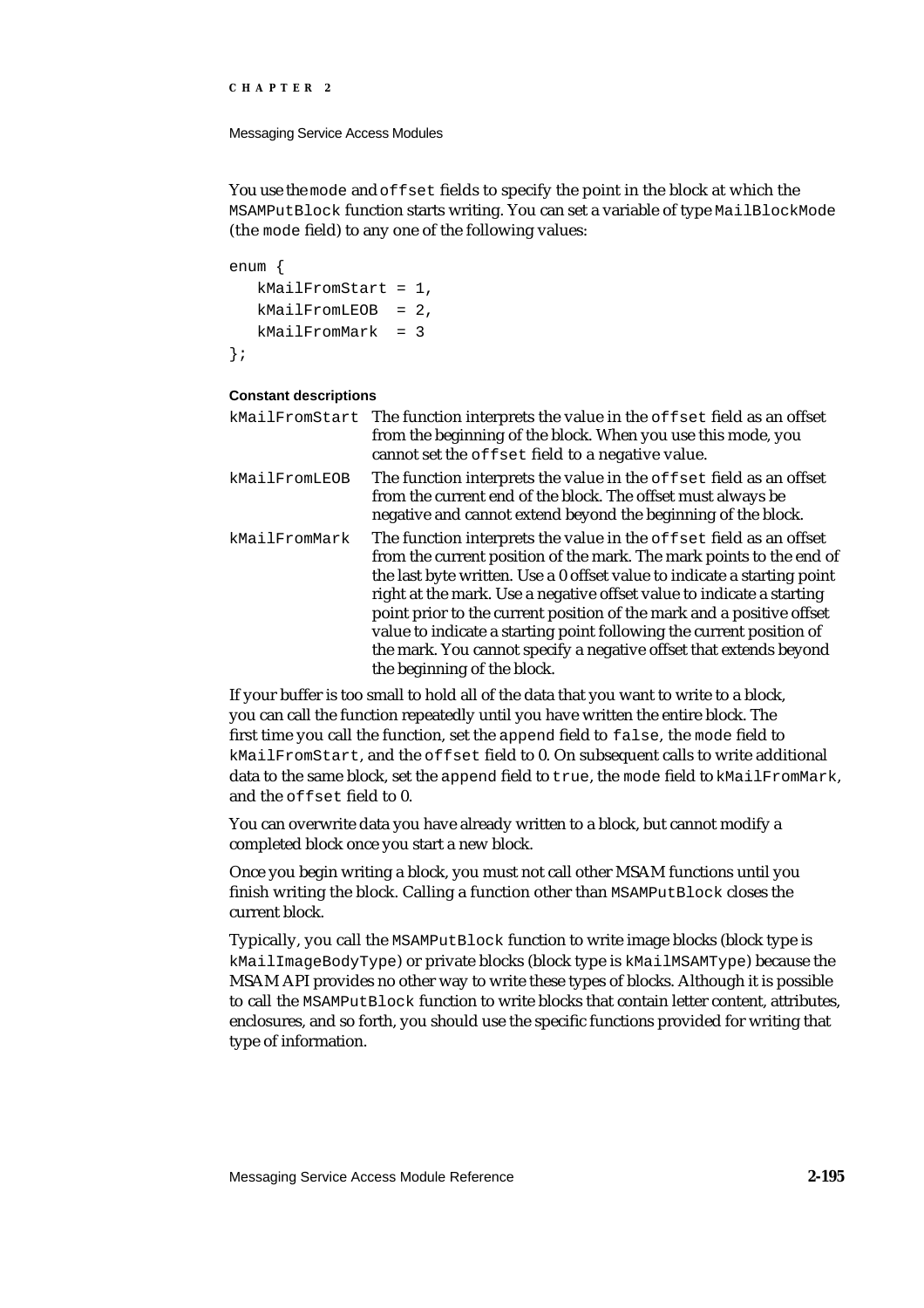#### Messaging Service Access Modules

The kMailMSAMType block type indicates a block whose format and content are private to the MSAM. If you add a private block to a message, AOCE software includes the private block when it generates a report on the message.

If you are adding an image block to a message, you provide the block's data in the format of a TPfPgDir structure, followed by the picture elements (PICTs).

### **ASSEMBLY-LANGUAGE INFORMATION**

| Trap macro     | <b>Selector</b> |
|----------------|-----------------|
| _oceTBDispatch | \$051C          |

#### **RESULT CODES**

| noErr               | 0       | No error                                                                                            |
|---------------------|---------|-----------------------------------------------------------------------------------------------------|
| dskFulErr           | $-34$   | All allocation blocks on the volume are full                                                        |
| kOCEParamErr        | $-50$   | Invalid parameter                                                                                   |
| kOCEInvalidRef      | $-1502$ | Invalid message reference number                                                                    |
| kIPMMsqTypeReserved | $-1511$ | Message creator and/or type<br>specified not allowed                                                |
| kOCERefIsClosinq    | $-1516$ | IPM Manager is shutting down the<br>personal MSAM, or server MSAM's<br>mail server is shutting down |

### **SEE ALSO**

The OCECreatorType structure is described in the chapter "Interprogram Messaging Manager" in *Inside Macintosh: AOCE Application Interfaces*.

The TPfPgDir structure is described on page 2-113.

# **MSAMBeginNested**

The MSAMBeginNested function begins the process of creating a nested message.

pascal OSErr MSAMBeginNested (MSAMParam \*paramBlock, Boolean asyncFlag);

paramBlock Pointer to a parameter block.

asyncFlag A Boolean value that specifies whether the function is to be executed asynchronously. Set this to true if you want the function to be executed asynchronously.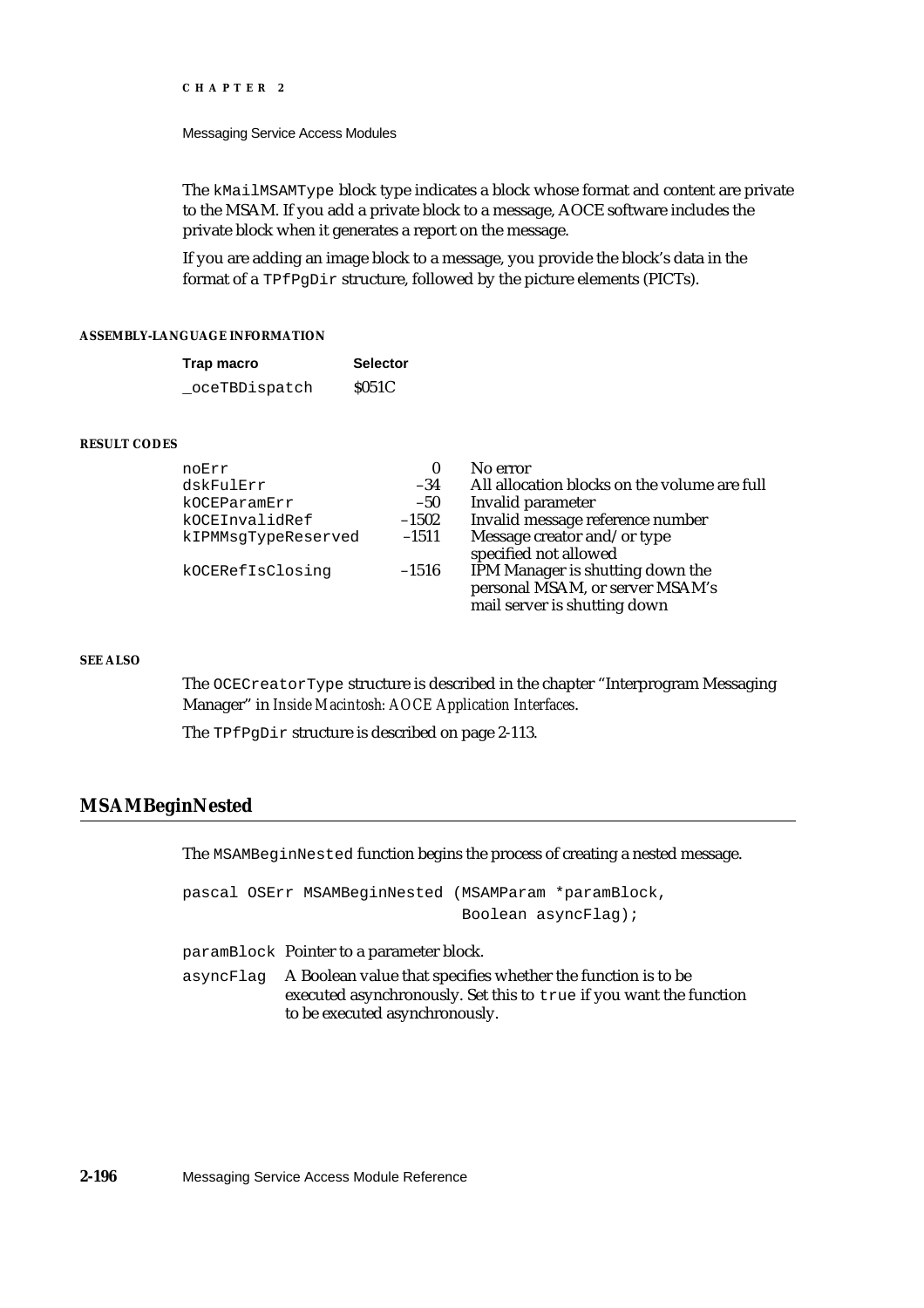Messaging Service Access Modules

#### **Parameter block**

| ioCompletion | ProcPtr    | Your completion routine        |
|--------------|------------|--------------------------------|
| ioResult     | OSErr      | Result code                    |
| mailMsqRef   | MailMsqRef | Message reference number       |
| refCon       | long       | Reserved for your use          |
| msqType      | IPMMsqType | Message type of nested message |

See "The MSAM Parameter Block" on page 2-94 for descriptions of the ioResult and ioCompletion fields.

# **Field descriptions**

| mailMsqRef | A reference number that identifies the message to which you want<br>to add a nested message. You obtain the reference number when<br>you call the MSAMCreate function.                                      |
|------------|-------------------------------------------------------------------------------------------------------------------------------------------------------------------------------------------------------------|
| refCon     | A value reserved for your private use when you create a non-letter<br>nested message. You may provide a value to be interpreted by the<br>recipient. This field is ignored when you create a nested letter. |
| msqType    | The creator and type of the nested message that you are creating.                                                                                                                                           |
|            |                                                                                                                                                                                                             |

# **DESCRIPTION**

You call the MSAMBeginNested function to begin the process of creating a message nested within a message that you have already created but not yet submitted for delivery. The function increments the nesting level of the existing message. All subsequent calls that you make to MSAMPut functions refer to this nesting level until you call either the MSAMEndNested function or the MSAMBeginNested function. You can call the MSAMBeginNested function repeatedly to create a hierarchy of nested messages, but you cannot create more than one nested message per nesting level.

If you provide a value in the refCon field when you create a non-letter nested message, it is stored in its message header. The recipient can retrieve the value by calling the MSAMOpenNested function to obtain the nested message's reference number and then calling the MSAMGetMsgHeader function, specifying that reference number and setting the selector field of its parameter block to kIPMFixedInfo.

#### **WARNING**  $\mathbf{s}$

You cannot delete the nested portion of a message once you put data (recipients, blocks, enclosures, and so on) in it. Furthermore, an empty nested message is not allowed. If you call the MSAMEndNested function immediately after you call the MSAMBeginNested function, the function returns the kMailHdrAttrMissing result code, indicating that the nested message is incomplete. In this case, the function deletes the *entire* message, not just the nested message.

#### **SPECIAL CONSIDERATIONS**

You do not get a separate reference number for a nested message. You always use the reference number of the outermost message when adding any kind of data to a nested message, regardless of how deeply it is nested.

Messaging Service Access Module Reference **2-197**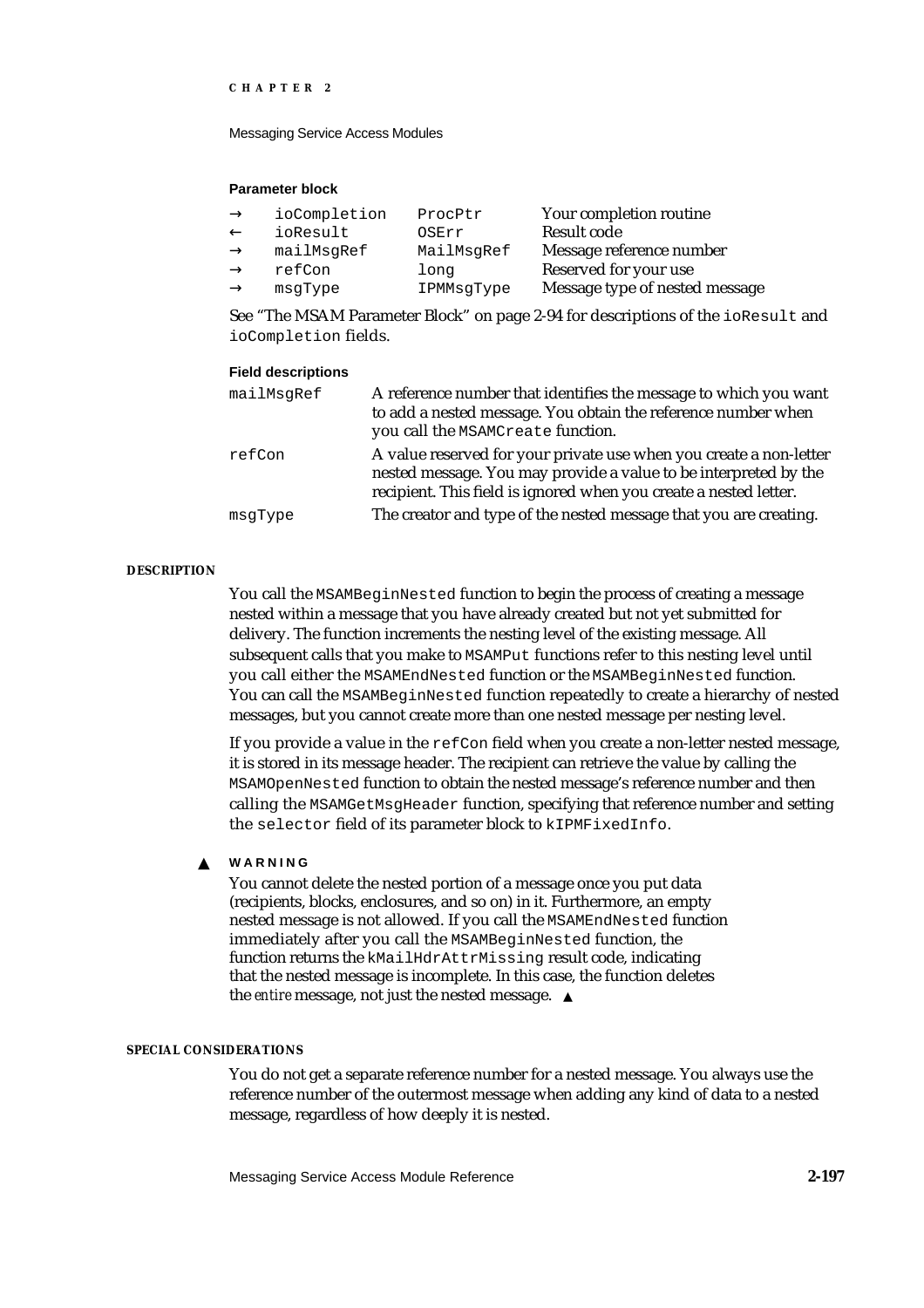Messaging Service Access Modules

#### **ASSEMBLY-LANGUAGE INFORMATION**

| Trap macro     | <b>Selector</b> |
|----------------|-----------------|
| _oceTBDispatch | <b>S0515</b>    |

#### **RESULT CODES**

| noErr               | 0        | No error                                      |
|---------------------|----------|-----------------------------------------------|
| dskFulErr           | $-34$    | All allocation blocks on the volume are full  |
| memFullErr          | $-108$   | Not enough memory                             |
| kOCEInvalidRef      | $-1502$  | Invalid message reference number              |
| kOCERefIsClosinq    | $-1516$  | IPM Manager is shutting down the personal     |
|                     |          | MSAM, or server MSAM's mail server is         |
|                     |          | shutting down                                 |
| kMailHdrAttrMissing | $-15043$ | Required attribute not written into header    |
| kMailInvalidRequest | $-15045$ | Nested letter already created for this letter |

#### **SEE ALSO**

The IPMMsgType structure is described in the chapter "Interprogram Messaging Manager" in *Inside Macintosh: AOCE Application Interfaces.*

# **MSAMEndNested**

The MSAMEndNested function ends the nested message currently being written.

pascal OSErr MSAMEndNested (MSAMParam \*paramBlock);

paramBlock Pointer to a parameter block.

#### **Parameter block**

ioResult OSErr Result code

mailMsgRef MailMsgRef Message reference number

See "The MSAM Parameter Block" on page 2-94 for descriptions of the ioCompletion and ioResult fields.

#### **Field descriptions**

mailMsgRef A reference number that identifies the message that contains the message letter that you want to end. You obtain the reference number when you call the MSAMCreate function.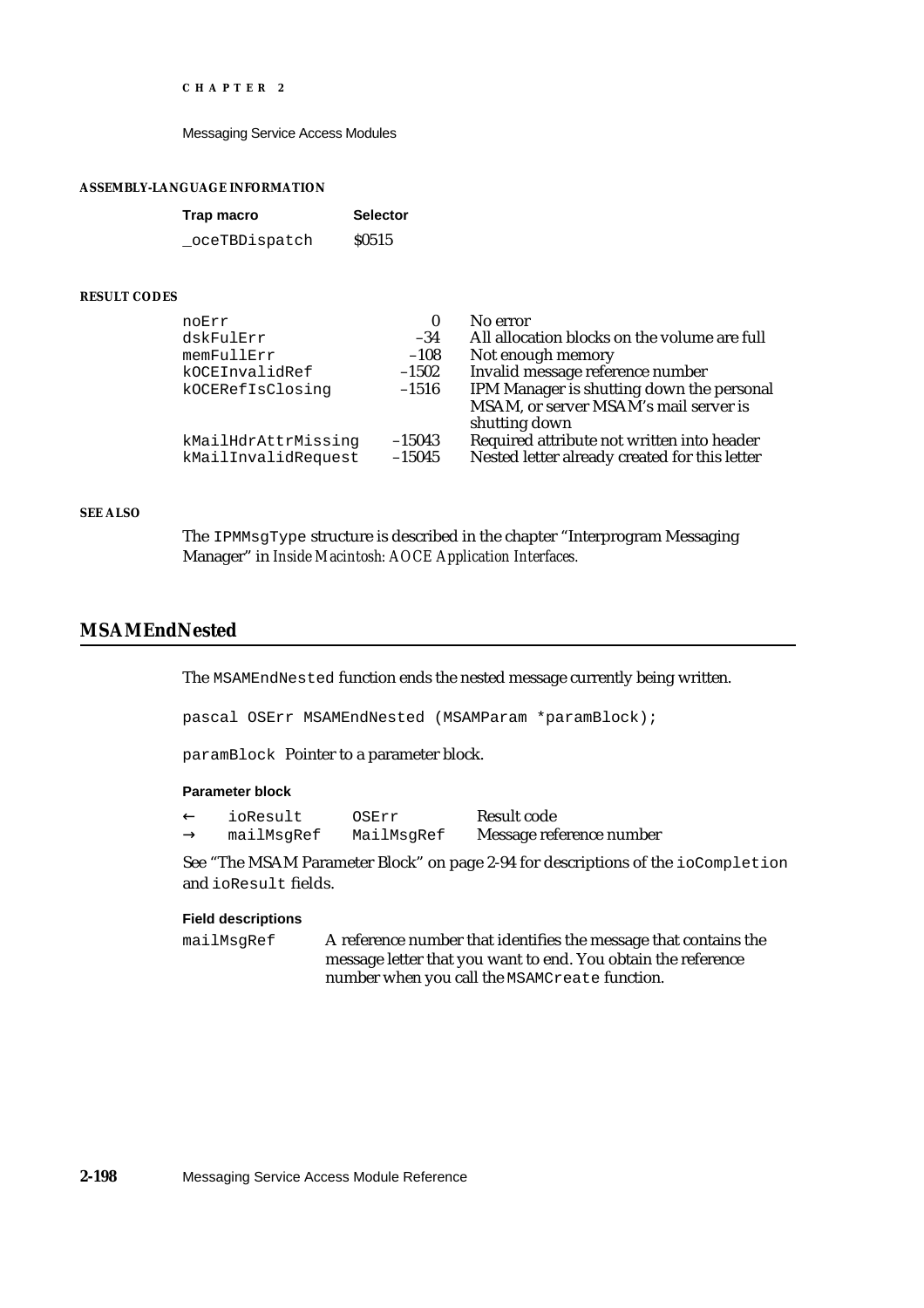Messaging Service Access Modules

#### **DESCRIPTION**

You call the MSAMEndNested function to indicate that you have finished constructing your nested message. After the function successfully completes, you cannot make any additions to the nested message. Subsequent calls that you make to *MSAMPut* functions apply to the next higher nesting level.

#### **WARNING** s

An empty nested message is not allowed. If you call the MSAMEndNested function immediately after you call the MSAMBeginNested function, the MSAMEndNested function returns the kMailHdrAttrMissing result code, indicating that the nested message is incomplete. In this case, MSAMEndNested deletes the *entire* message, not just the nested message. s

#### **SPECIAL CONSIDERATIONS**

This function is always executed synchronously.

# **ASSEMBLY-LANGUAGE INFORMATION**

| Trap macro    | <b>Selector</b> |
|---------------|-----------------|
| oceTBDispatch | <b>S0516</b>    |

#### **RESULT CODES**

| noErr                 | 0        | No error                                     |
|-----------------------|----------|----------------------------------------------|
| dskFulErr             | $-34$    | All allocation blocks on the volume are full |
| kOCEParamErr          | $-50$    | Invalid parameter                            |
| memFullErr            | $-108$   | Not enough memory                            |
| kOCEInvalidRef        | $-1502$  | Invalid message reference number             |
| kOCERefIsClosing      | $-1516$  | IPM Manager is shutting down the personal    |
|                       |          | MSAM, or server MSAM's mail server is        |
|                       |          | shutting down                                |
| kMailHdrAttrMissing   | $-15043$ | Required attribute not added to message      |
| kMailBadEnclLengthErr | $-15044$ | Number of bytes written not equal to         |
|                       |          | number of bytes needed for memForm           |
|                       |          | enclosure in progress                        |

#### **SEE ALSO**

The MSAMBeginNested function is described on page 2-196.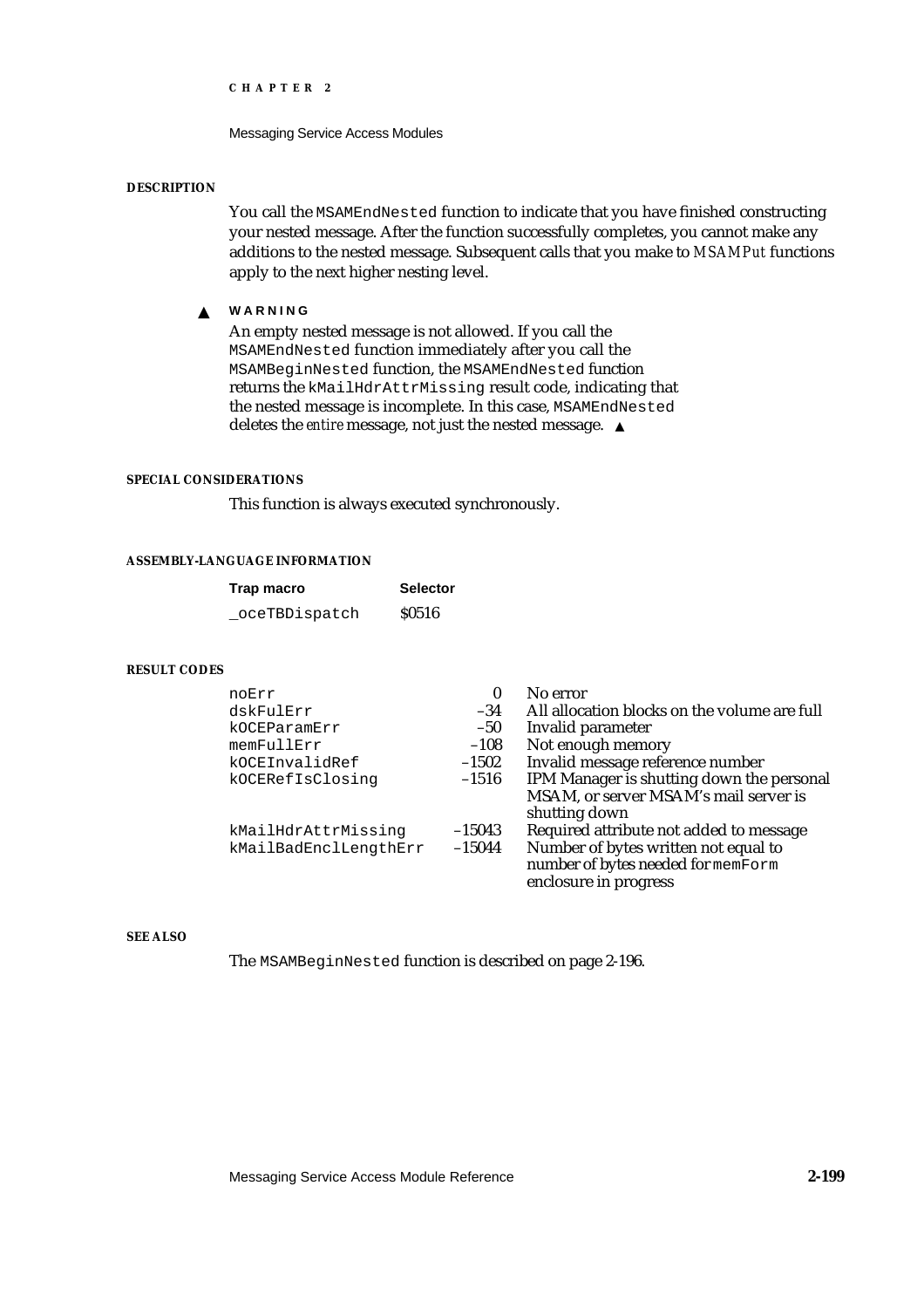# Submitting a Message

When you have finished composing a letter, report, or non-letter message, use the function MSAMSubmit to submit it for delivery into the AOCE system.

# **MSAMSubmit**

The MSAMSubmit function submits a completed letter, report, or non-letter message for delivery to the addressee or requests that it be deleted.

pascal OSErr MSAMSubmit (MSAMParam \*paramBlock);

paramBlock Pointer to a parameter block.

### **Parameter block**

| ioResult   | OSErr      | Result code               |
|------------|------------|---------------------------|
| mailMsgRef | MailMsgRef | Message reference number  |
| submitFlag | Boolean    | Submit or delete message? |

See "The MSAM Parameter Block" on page 2-94 for descriptions of the ioResult field.

#### **Field descriptions**

| mailMsgRef | A reference number that identifies the message to which the request<br>applies. You obtain the reference number when you call the<br>MSAMCreate function.                                                                                                                                                                |
|------------|--------------------------------------------------------------------------------------------------------------------------------------------------------------------------------------------------------------------------------------------------------------------------------------------------------------------------|
| submitFlaq | A Boolean value that indicates whether you want the MSAMSubmit<br>function to accept the message that you specify for delivery or to<br>delete it. Set this field to true to indicate that the message is<br>complete and ready for delivery. Set this field to false if you want<br>the function to delete the message. |

#### **DESCRIPTION**

You call the MSAMSubmit function to request delivery of a incoming message to an AOCE addressee or to request that the message be deleted.

A message must be complete at the time you call the MSAMSubmit function to submit the message for delivery. To be complete, you must have added to the message header at least a to, a from, and a sendTimeStamp attribute. You should also add all nested messages, enclosures (letters only), blocks, content (letters only), attributes, and recipients before you submit the message for delivery. After you call the MSAMSubmit function, the message reference number is invalid and you can make no further changes to the message.

You can call the MSAMSubmit function to delete a message at any time after you create the message.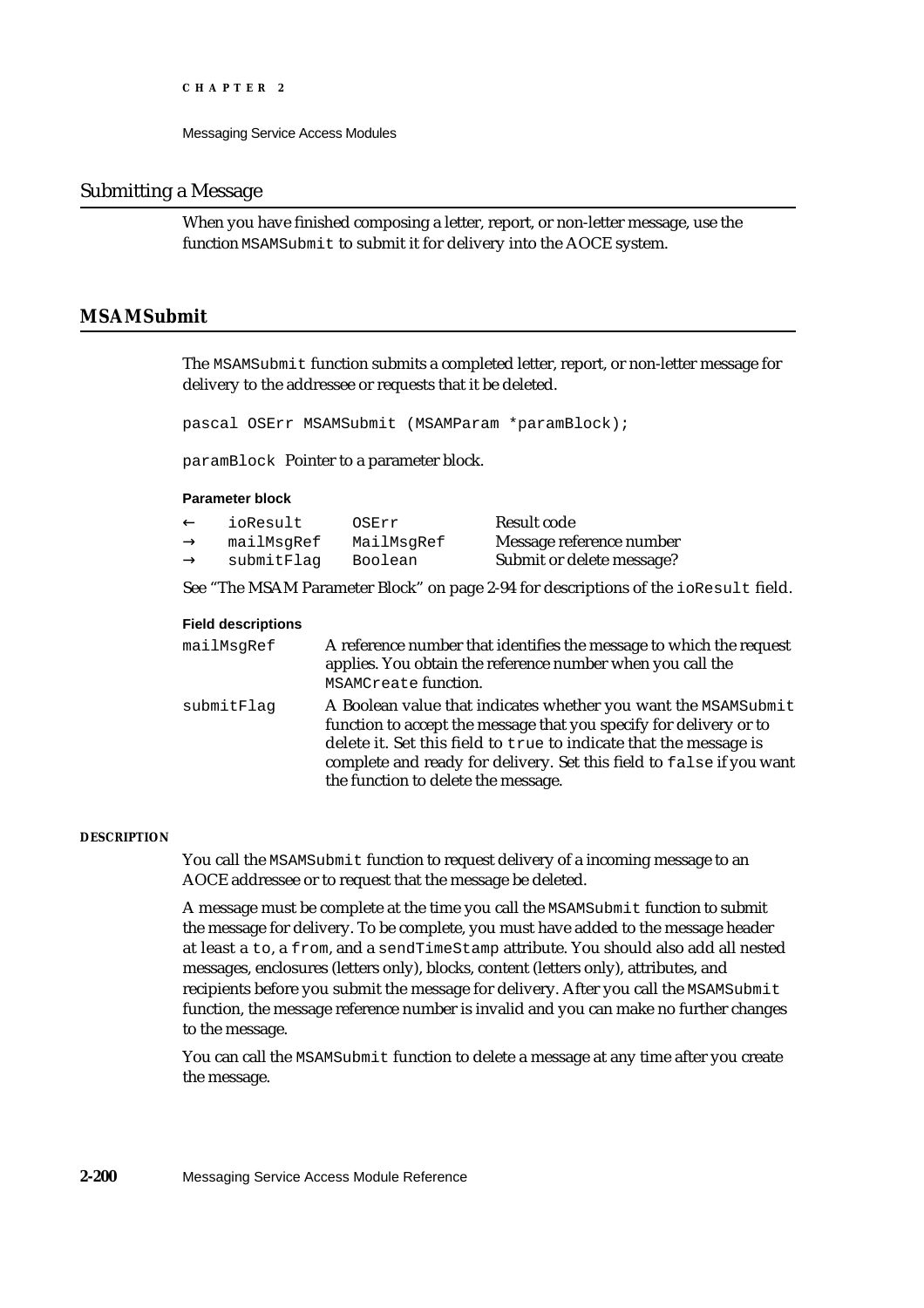#### Messaging Service Access Modules

If you submit a message to which you did not add a msgFamily attribute, AOCE software adds a msgFamily attribute and sets it to kIPMFamilyUnspecified for a non-letter message and to kMailFamily for a letter. If you submit a letter to which you did not add an indications attribute, AOCE software adds it and sets the priority bit field to kIPMNormalPriority and all of the other bit fields to 0.

If a personal MSAM sets the submitFlag field to false for a letter, the function deletes the letter, but not the letter's message summary. To delete a letter's message summary, call the MSAMDelete function.

#### **SPECIAL CONSIDERATIONS**

The MSAMSubmit function is always executed synchronously.

Because it normally has continuous access to the PowerShare mail server, a server MSAM should translate incoming messages immediately and submit them to the PowerShare mail server. If the PowerShare mail server quits, the server MSAM should either stop accepting incoming messages or store the incoming messages until the PowerShare mail server is available again.

# **ASSEMBLY-LANGUAGE INFORMATION**

| Trap macro     | <b>Selector</b> |
|----------------|-----------------|
| _oceTBDispatch | <b>S0517</b>    |

### **RESULT CODES**

| noErr                 | $\boldsymbol{0}$ | No error                                     |
|-----------------------|------------------|----------------------------------------------|
| dskFulErr             | $-34$            | All allocation blocks on the volume are full |
| kOCEParamErr          | $-50$            | Invalid parameter                            |
| memFullErr            | $-108$           | Not enough memory                            |
| kOCEInvalidRef        | $-1502$          | Invalid message reference number             |
| kOCERefIsClosing      | $-1516$          | IPM Manager is shutting down the personal    |
|                       |                  | MSAM, or server MSAM's mail server is        |
|                       |                  | shutting down                                |
| kMailHdrAttrMissing   | $-15043$         | Required attribute not added to message      |
| kMailBadEnclLengthErr | $-15044$         | Number of bytes written not equal            |
|                       |                  | to number of bytes needed for memForm        |
|                       |                  | enclosure in progress                        |

# **SEE ALSO**

Methods of detecting when a PowerShare mail server quits and starts are discussed on page 2-42.

The MSAMDelete function is described next.

Letter attributes and the MailIndications data type are described on page 2-100 and page 2-102, respectively.

Messaging Service Access Module Reference **2-201**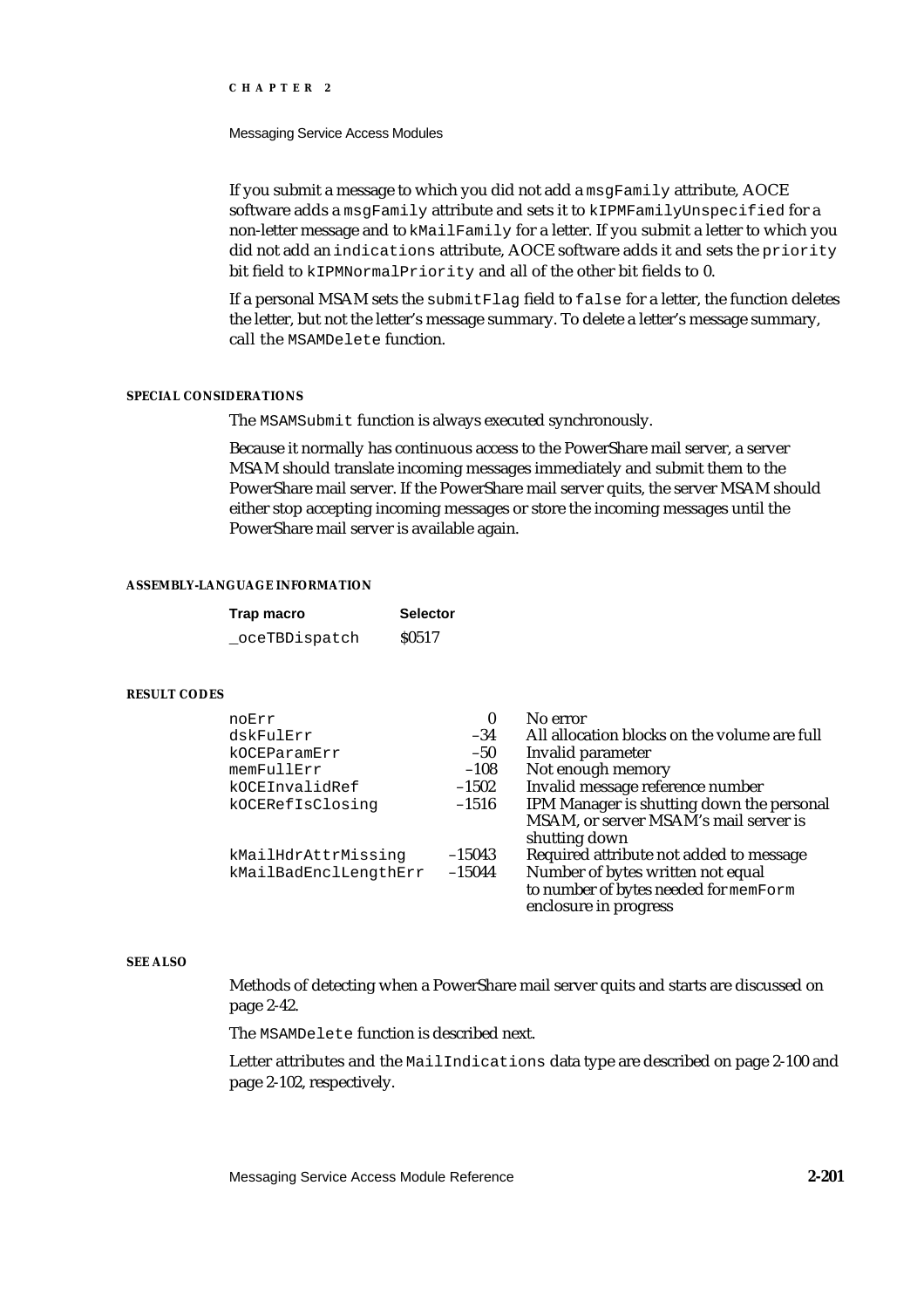# Deleting a Message

A server MSAM uses the MSAMDelete function to delete a message from its outgoing queue. A personal MSAM uses the function to delete letters and message summaries from its incoming queues.

# **MSAMDelete**

The MSAMDelete function deletes a message from a queue that you specify.

```
pascal OSErr MSAMDelete (MSAMParam *paramBlock,
                        Boolean asyncFlag);
```
paramBlock Pointer to a parameter block.

asyncFlag A Boolean value that specifies whether the function is to be executed asynchronously. Set this to true if you want the function to be executed asynchronously.

# **Parameter block**

| ioCompletion | ProcPtr      | Your completion routine             |
|--------------|--------------|-------------------------------------|
| ioResult     | OSErr        | Result code                         |
| queueRef     | MSAMOueueRef | Queue reference number              |
| segNum       | long         | Sequence number of message in the   |
|              |              | queue                               |
| msqOnly      | Boolean      | Delete letter, not message summary? |
| result       | OSErr        | Reserved                            |
|              |              |                                     |

See "The MSAM Parameter Block" on page 2-94 for descriptions of the ioCompletion and ioResult fields.

#### **Field descriptions**

| queueRef | The queue that contains the message that you want to delete. A<br>personal MSAM may specify either an outgoing queue reference or<br>an incoming queue reference. It obtains queue references from the<br>PMSAMOpenQueues function. A server MSAM specifies the queue<br>reference that it obtained from the SMSAMStartup function, which<br>refers to its outgoing queue.                                                                                              |
|----------|-------------------------------------------------------------------------------------------------------------------------------------------------------------------------------------------------------------------------------------------------------------------------------------------------------------------------------------------------------------------------------------------------------------------------------------------------------------------------|
| seqNum   | The sequence number that identifies the message that you want to<br>delete. You obtain this value from the MSAMEnumerate function.                                                                                                                                                                                                                                                                                                                                      |
| msqOnly  | A Boolean value that indicates whether a personal MSAM wants to<br>delete only a letter or both a letter and its message summary from<br>an incoming queue. You set this field to true if you want to delete<br>only the letter itself. If you set this field to false, you delete both<br>the letter and its associated message summary. A personal MSAM<br>that is deleting a letter from an outgoing queue, and all server<br>MSAMs, should set this field to false. |
| result   | Reserved. Set this field to the noErr result code.                                                                                                                                                                                                                                                                                                                                                                                                                      |
|          |                                                                                                                                                                                                                                                                                                                                                                                                                                                                         |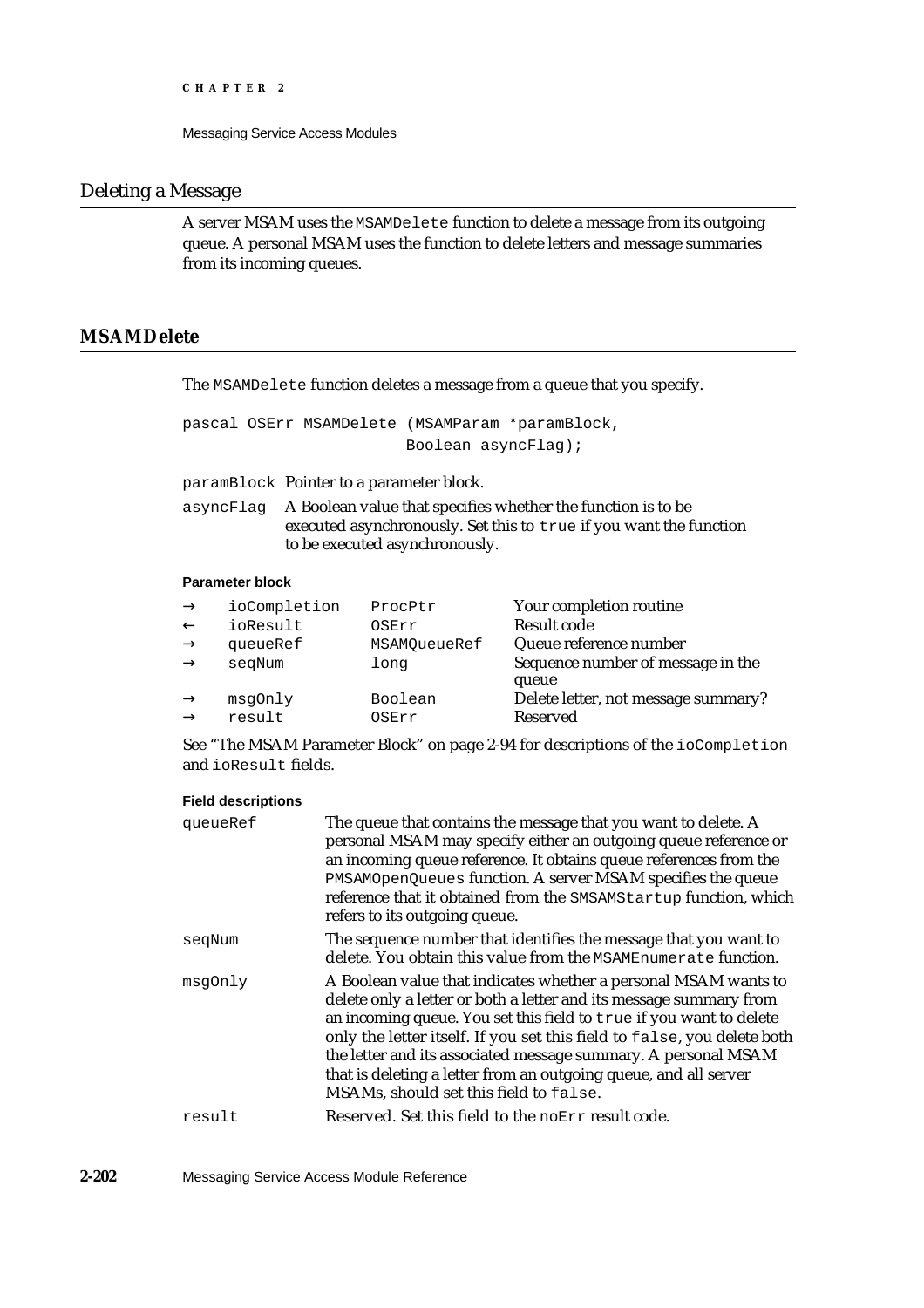Messaging Service Access Modules

#### **DESCRIPTION**

You call the MSAMDelete function to delete a message that you specify. You identify the message by its sequence number. Once you have deleted a message, it is no longer available to you on the local computer.

Generally, a personal MSAM should not call this function to delete a letter from an outgoing queue. Instead, it should leave letters in an outgoing queue so that the user can peruse them. An exception to this rule occurs when a user wants to delete a letter rather than send it. In that case, the IPM Manager sends the personal MSAM a kMailEPPCDeleteOutQMsg event, and the personal MSAM should delete the letter.

A server MSAM calls this function to delete messages from its outgoing queue.

The MSAMDelete function allows a personal MSAM to delete a letter, with or without the message summary, from an incoming queue. For example, it may want to delete a letter, but not the message summary, when it decides the letter no longer needs to be cached locally. If the personal MSAM is trying to mirror the letter's status on its external messaging system, it can delete the letter and the message summary when the letter is removed from the external messaging system. If a personal MSAM sets the  $msqOnly$ field to false and only the message summary is present in the queue, the function deletes it and returns the noErr result code.

The MSAMDelete function closes a message if it is open.

#### **ASSEMBLY-LANGUAGE INFORMATION**

| Trap macro    | <b>Selector</b> |
|---------------|-----------------|
| oceTBDispatch | <b>S0504</b>    |

#### **RESULT CODES**

| noErr            | $\bf{0}$ | No error                                     |
|------------------|----------|----------------------------------------------|
| dskFulErr        | $-34$    | All allocation blocks on the volume are full |
| kOCEParamErr     | $-50$    | Invalid parameter                            |
| memFullErr       | $-108$   | Not enough memory                            |
| kOCEInvalidRef   | $-1502$  | Invalid message reference number             |
| kOCEDoesntExist  | $-1511$  | No such letter                               |
| kOCERefIsClosinq | $-1516$  | IPM Manager is shutting down the personal    |
|                  |          | MSAM, or server MSAM's mail server is        |
|                  |          | shutting down                                |

### **SEE ALSO**

Message summaries are discussed in the section "MSAM Modes of Operation" beginning on page 2-12.

The IPM Manager may also delete a letter from a personal MSAM's incoming queue in response to a user action. In that case, it sets the msqDeleted flag in the letter's message summary and sends the kMailEPPCInQUpdate event. The kMailEPPCInQUpdate event is described on page 2-228.

The kMailEPPCDeleteOutQMsg event is described on page 2-231.

Messaging Service Access Module Reference **2-203**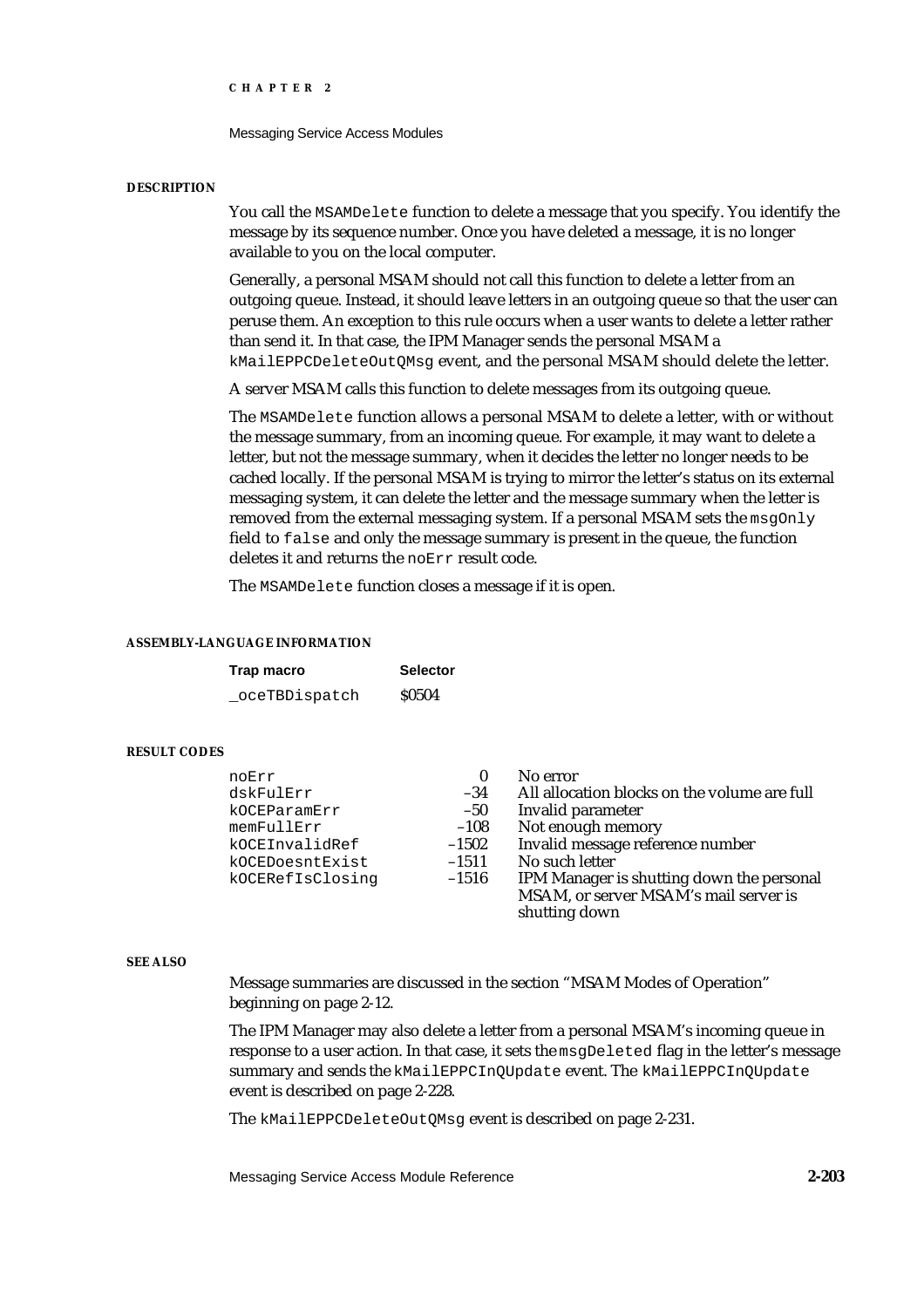Messaging Service Access Modules

# Generating Log Entries and Reports

A personal MSAM may run into operational problems. Use the function PMSAMLogError to log such problems.

Use MSAMCreateReport and MSAMPutRecipientReport to create delivery and non-delivery reports when the originator of a message has requested them.

# **PMSAMLogError**

The PMSAMLogError function reports operational errors in a personal MSAM.

pascal OSErr PMSAMLogError (MSAMParam \*paramBlock);

paramBlock Pointer to a parameter block.

#### **Parameter block**

| ioResult   | OSErr                  | Result code              |
|------------|------------------------|--------------------------|
| msamSlotID | MSAMSlotID             | Personal MSAM or slot ID |
| logEntry   | MailErrorLogEntryInfo* | Error log record         |

See "The MSAM Parameter Block" on page 2-94 for a description of the ioResult field.

#### **Field descriptions**

| msamSlotID | A value that indicates whether the error you are logging applies to<br>the personal MSAM as a whole or to one of its slots. Set this field<br>to 0 to indicate that the error applies to the personal MSAM. |
|------------|-------------------------------------------------------------------------------------------------------------------------------------------------------------------------------------------------------------|
|            | Otherwise, set it to the slot ID of the slot to which the error applies.                                                                                                                                    |
| logEntry   | A pointer to a MailErrorLogEntryInfo structure that contains<br>information about the error that you are logging.                                                                                           |

#### **DESCRIPTION**

You call the PMSAMLogError function to log information about an operational error in a personal MSAM or in one of its slots. In some cases, you also log suggested actions a user can take to correct the problem.

To log an error, you must provide values in the version, errorType, and errorCode fields of the MailErrorLogEntryInfo structure. In addition, you must fill in the errorResource field if the errorCode field has the value kMailMSAMErrorCode, and you must fill in the actionResource field if the errorType field has the value kMailELECorrectable.

Errors of type kMailELEError, kMailELEWarning, and kMailELEInformational either require no user intervention or cannot be corrected by user intervention. Errors of type kMailELECorrectable do require user intervention to correct the problem.

When you log a correctable error (kMailELECorrectable), the IPM Manager considers either the personal MSAM or one of its slots to be suspended. While the personal MSAM is suspended, the IPM Manager does not send it any high-level events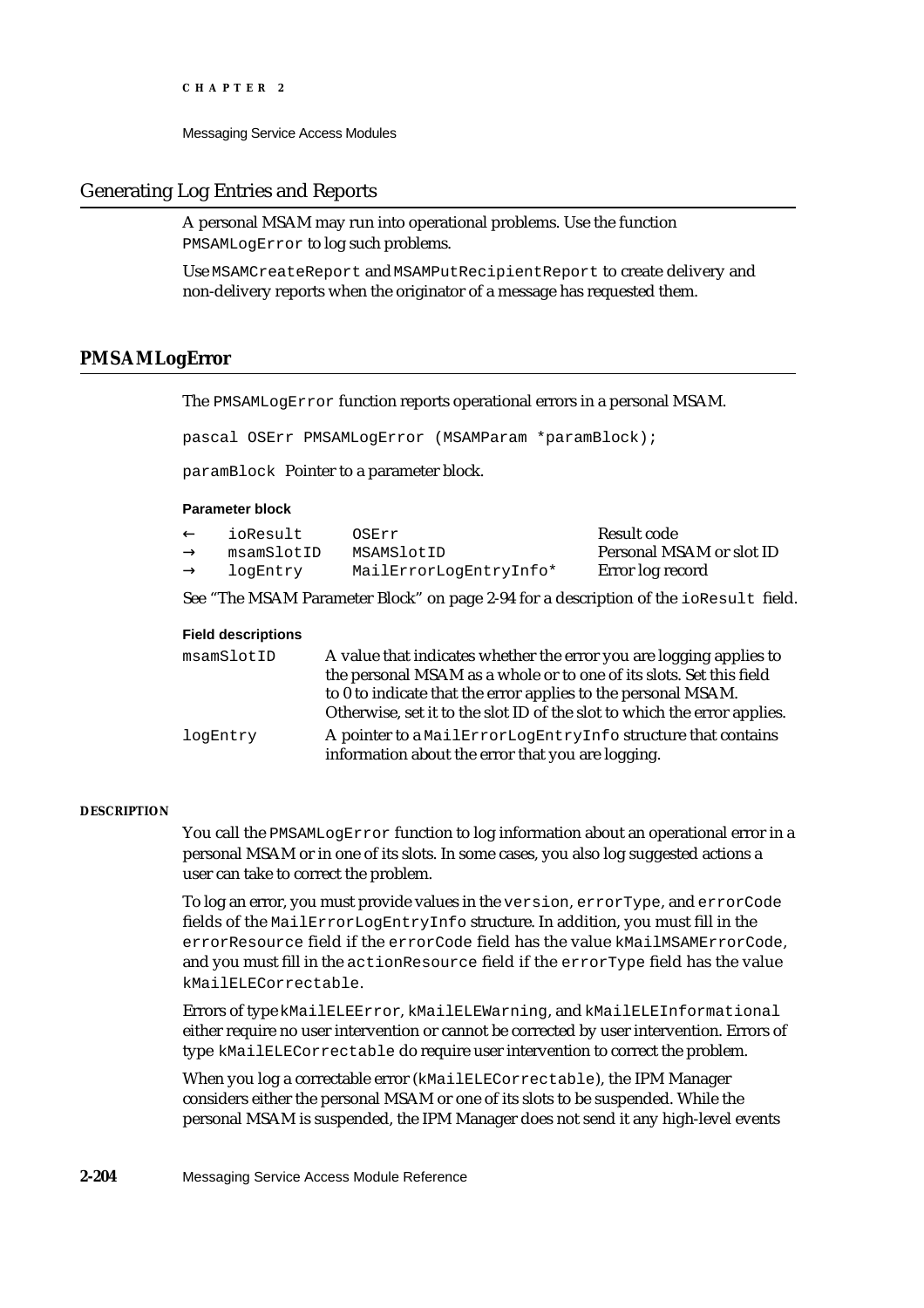#### Messaging Service Access Modules

or restart it at scheduled times if it quits. While a slot is suspended, the user cannot modify or delete it. Moreover, if you specify the suspended slot in a call to the PMSAMOpenQueues function, it returns the kMailSlotSuspended result code. Other than these exceptions, a personal MSAM can continue whatever activity it deems appropriate while it or one of its slots is suspended. The IPM Manager reinstates a suspended personal MSAM or a slot when the user informs the IPM Manager that the error is corrected or when the computer on which the personal MSAM is running is restarted. If the personal MSAM is not running when the error is marked as corrected, the IPM Manager launches it. If the personal MSAM is running, it receives an kMailEPPCContinue high-level event.

Because logging a correctable error implies that the problem is not transient in nature, the PMSAMLogError function does not provide you with a mechanism for canceling correctable errors or accessing logged entries. Also, because correctable errors by definition require a user's attention, you should not log them unless absolutely necessary.

You can supply your own error messages. To do so, you must set the errorCode field to kMailMSAMErrorCode. You must also set the errorResource field in the MailErrorLogEntryInfo structure. This field is an index into a list of error messages. The list is a 'STR#' (string list) resource in the personal MSAM's resource file. The first index into the string list is 1. The resource ID for the string list is kMailMSAMErrorStringListID. This method ensures that all error messages are localizable.

When the value of errorType is kMailELECorrectable, you must specify an action that a user should take to correct the error. The procedure is the same as the one just described for MSAM-defined error messages, except that the resource ID of the string list is kMailMSAMActionStringListID and the field that you set is actionResource.

#### **ASSEMBLY-LANGUAGE INFORMATION**

| Trap macro     | <b>Selector</b> |
|----------------|-----------------|
| _oceTBDispatch | <b>S0521</b>    |

### **RESULT CODES**

| noErr<br>dskFulErr<br>kOCEParamErr | 0<br>$-34$<br>$-50$ | No error<br>All allocation blocks on the volume are full<br>Invalid parameter |
|------------------------------------|---------------------|-------------------------------------------------------------------------------|
| memFullErr                         | $-108$              | Not enough memory                                                             |
| kOCEInvalidRef                     | $-1502$             | Invalid queue reference                                                       |
| kOCERefIsClosinq                   | $-1516$             | IPM Manager is shutting down                                                  |
|                                    |                     | the personal MSAM                                                             |
| kMailNoMSAMErr                     | $-15056$            | No such MSAM                                                                  |
| kMailNoSuchSlot                    | $-15062$            | No such slot                                                                  |

#### **SEE ALSO**

The MailErrorLogEntryInfo structure is described on page 2-128.

See the section "Logging Personal MSAM Operational Errors" on page 2-91 for more information about logging operational errors.

Messaging Service Access Module Reference **2-205**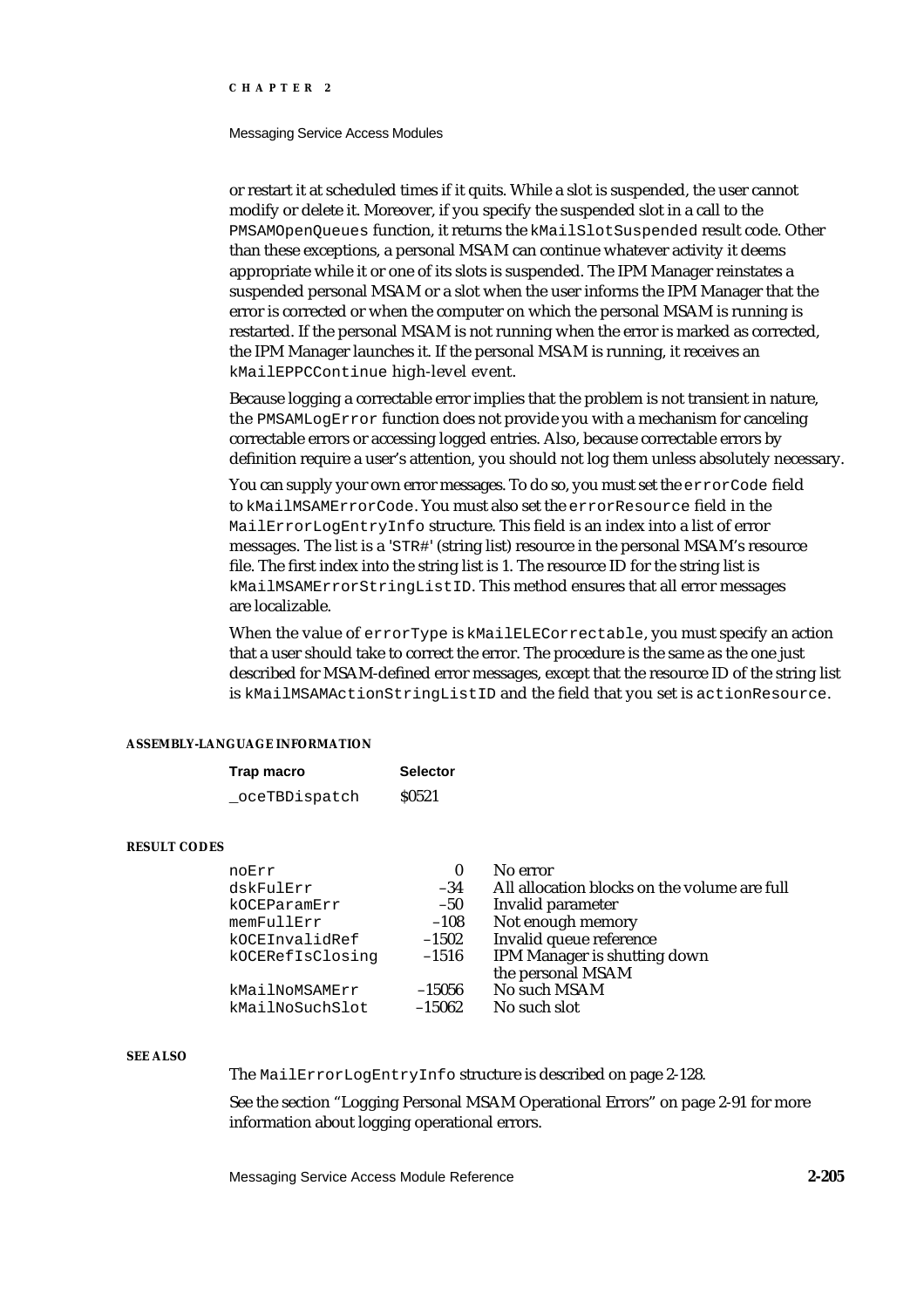# **MSAMCreateReport**

The MSAMCreateReport function creates a report about a message that you specify and returns a reference number for the report.

pascal OSErr MSAMCreateReport (MSAMParam \*paramBlock, Boolean asyncFlag);

paramBlock Pointer to a parameter block.

asyncFlag A Boolean value that specifies whether the function is to be executed asynchronously. Set this to true if you want the function to be executed asynchronously.

# **Parameter block**

| ioCompletion | ProcPtr        | Your completion routine       |
|--------------|----------------|-------------------------------|
| ioResult     | OSErr          | <b>Result code</b>            |
| queueRef     | MSAMOueueRef   | Queue reference number        |
| mailMsqRef   | MailMsgRef     | Report reference number       |
| msqID        | MailLetterID   | Message the report applies to |
| sender       | MailRecipient* | Sender of the message         |

See "The MSAM Parameter Block" on page 2-94 for descriptions of the ioCompletion and ioResult fields.

# **Field descriptions**

| queueRef   | A reference number that identifies the queue from which the MSAM<br>read the message about which it is reporting. A personal MSAM<br>specifies an outgoing queue reference that it obtained from the<br>PMSAMOpenQueues function. A server MSAM specifies the queue<br>reference that it obtained from the SMSAMStartup function.  |
|------------|------------------------------------------------------------------------------------------------------------------------------------------------------------------------------------------------------------------------------------------------------------------------------------------------------------------------------------|
| mailMsgRef | A reference number that identifies the report that you create. The<br>MSAMCreateReport function returns this to you upon successfully<br>completing execution.                                                                                                                                                                     |
| msqID      | A value that identifies the message about which you want to create<br>a report. If the message is a letter, you provide the letter's letter ID<br>attribute. If it is a non-letter message, you provide the message ID<br>from the message header's fixed information.                                                             |
| sender     | A pointer to a MailRecipient structure that contains the address<br>of the sender of the message about which you want to report. If the<br>message is a letter, you provide the value of the letter's From<br>recipient. If it is a non-letter message, you provide the value of the<br>reply queue address in the message header. |

# **DESCRIPTION**

You call the MSAMCreateReport function to create a report about a message that you are responsible for delivering. Use the MSAMPutRecipientReport function to fill in the report information.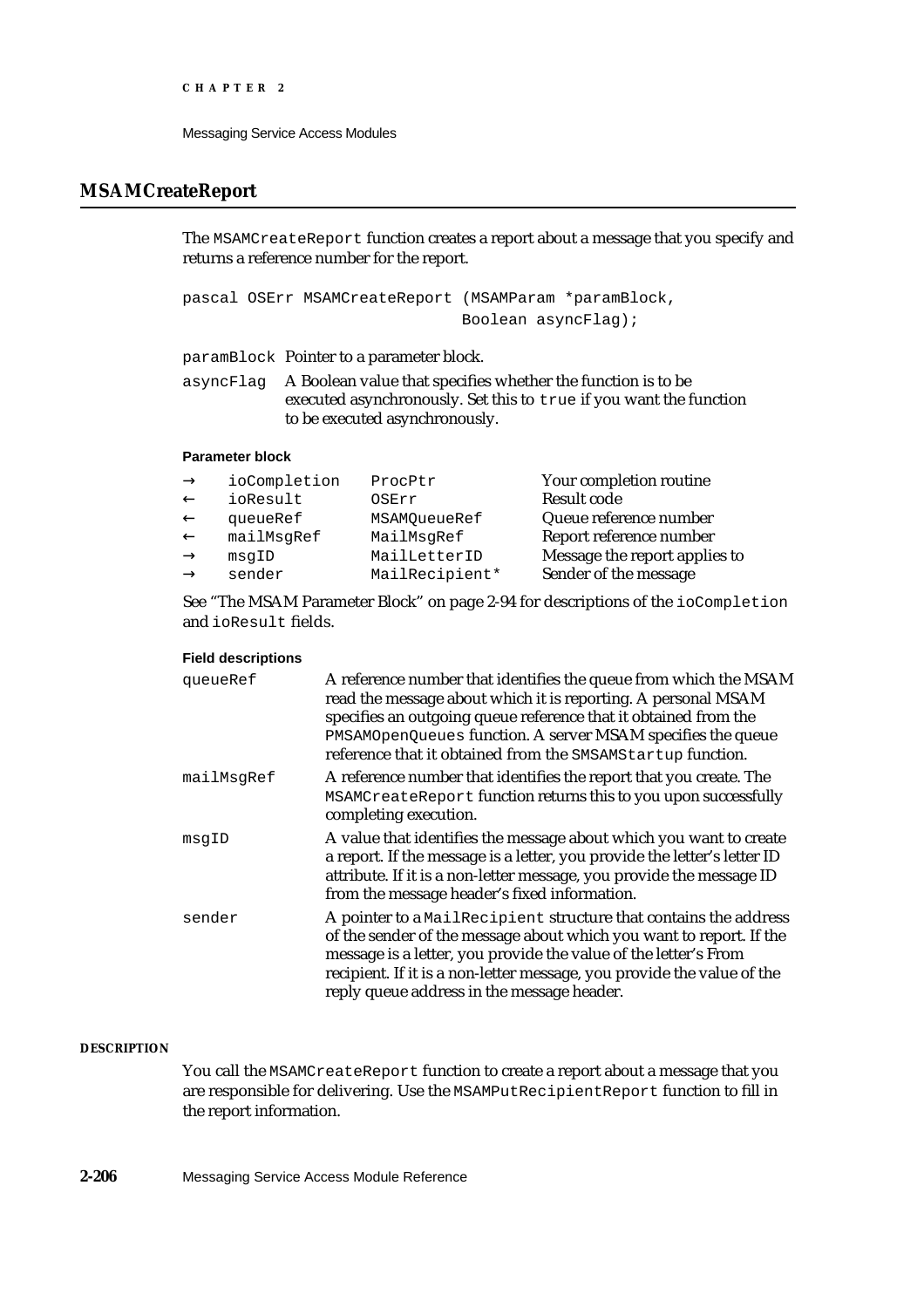Messaging Service Access Modules

#### **ASSEMBLY-LANGUAGE INFORMATION**

| Trap macro    | <b>Selector</b> |
|---------------|-----------------|
| oceTBDispatch | <b>S051F</b>    |

#### **RESULT CODES**

| 0       | No error                                     |
|---------|----------------------------------------------|
| $-34$   | All allocation blocks on the volume are full |
| $-50$   | Invalid parameter                            |
| $-108$  | Not enough memory                            |
| $-1502$ | Invalid queue reference                      |
| $-1514$ | <b>Bad recipient</b>                         |
| $-1516$ | IPM Manager is shutting down the             |
|         | personal MSAM, or server MSAM's              |
|         | mail server is shutting down                 |
|         |                                              |

#### **SEE ALSO**

The MailRecipient structure is defined to be of type OCERecipient. The OCERecipient structure is described on page 2-106.

You get the value of the reply queue address in the message header by calling the MSAMGetMsgHeader function with the selector field set to kIPMSender. The MSAMGetMsgHeader function is described on page 2-148.

The section "Generating a Report" beginning on page 2-61 explains how to determine when you are required to create a report.

# **MSAMPutRecipientReport**

The MSAMPutRecipientReport function adds information about one recipient to a report.

|  | pascal OSErr MSAMPutRecipientReport (MSAMParam *paramBlock, |  |                     |
|--|-------------------------------------------------------------|--|---------------------|
|  |                                                             |  | Boolean asyncFlag); |

paramBlock Pointer to a parameter block.

asyncFlag A Boolean value that specifies whether the function is to be executed asynchronously. Set this to true if you want the function to be executed asynchronously.

# **Parameter block**

| ioCompletion   | ProcPtr    | Your completion routine    |
|----------------|------------|----------------------------|
| ioResult       | OSErr      | Result code                |
| mailMsqRef     | MailMsqRef | Report reference number    |
| recipientIndex | short      | Message recipient          |
| result         | OSErr      | Result of delivery attempt |
|                |            |                            |

Messaging Service Access Module Reference **2-207**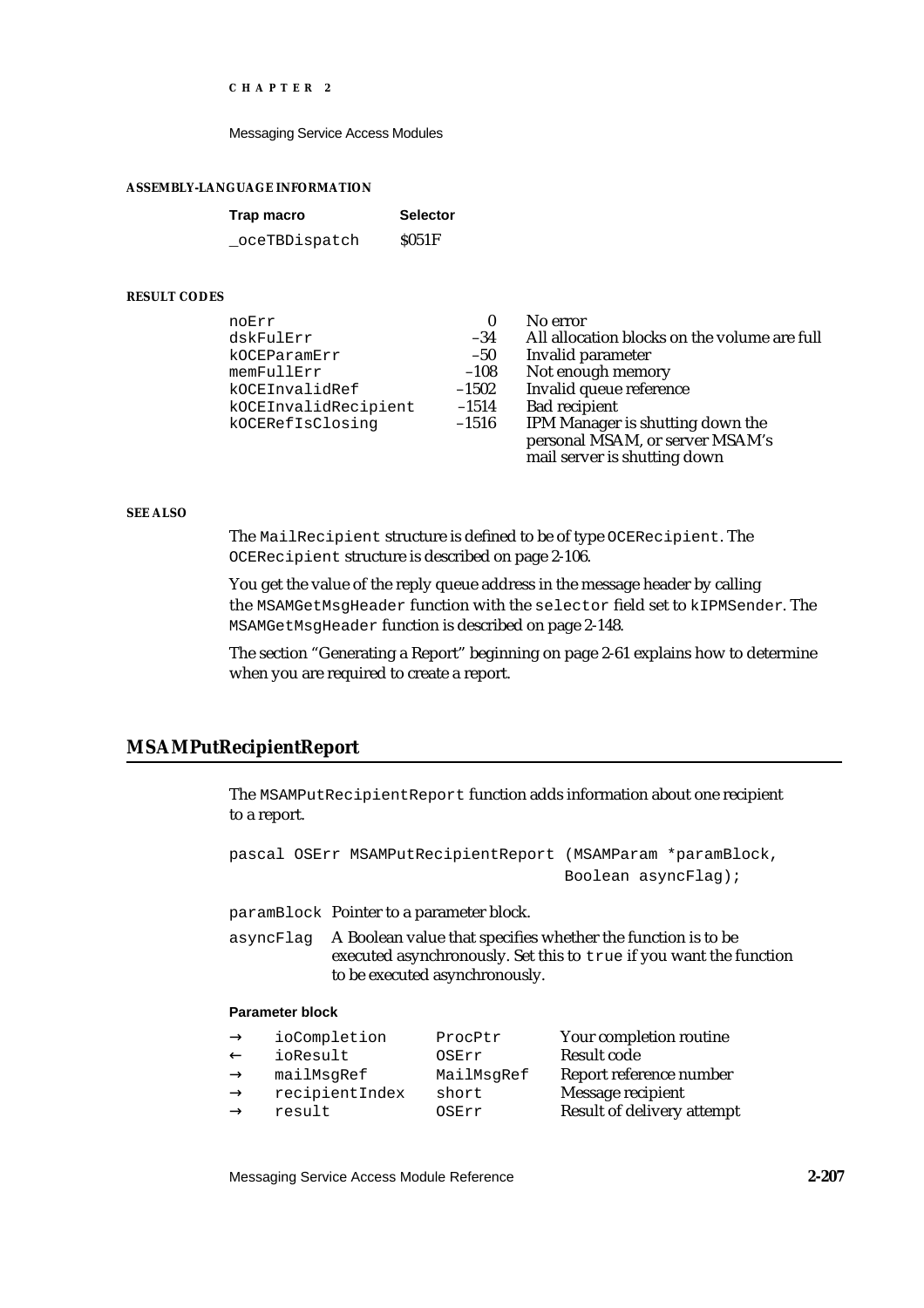```
CHAPTER 2
```
See "The MSAM Parameter Block" on page 2-94 for descriptions of the ioCompletion and ioResult fields.

# **Field descriptions**

| mailMsqRef | A reference number that identifies the report to which you want to<br>add recipient information. You obtain this reference number from<br>the MSAMCreateReport function.                                                    |
|------------|-----------------------------------------------------------------------------------------------------------------------------------------------------------------------------------------------------------------------------|
|            | recipient Index A value that identifies the recipient about which you are<br>reporting. You obtain this value from the index field of the<br>MailResolvedRecipient structure returned by the<br>MSAMGetRecipients function. |
| result     | A value that indicates the result of your delivery attempts. The<br>constants that you may use here are described below.                                                                                                    |

#### **DESCRIPTION**

You call the MSAMPutRecipientReport function to report on the result of your attempt to deliver a message to a recipient that you specify. You can specify only one recipient to the MSAMPutRecipientReport function. To report on more than one recipient, make multiple calls to the function. Use the report reference number that you obtained from the MSAMCreateReport function to associate your recipient report information with a particular report. When you have finished adding recipient information to the report, you must call the MSAMSubmit function to request delivery of the report.

The result field contains either a delivery or a non-delivery indication for a given recipient. Set the result field to noErr to add a delivery indication. The values you can use for a non-delivery indication are described in the following list:

#### **Constant descriptions**

| kIPMNoSuchRecipient       | The recipient does not exist.                                                                                                                     |
|---------------------------|---------------------------------------------------------------------------------------------------------------------------------------------------|
| kIPMRecipientMalFormed    | The address is malformed. An MSAM detects an invalid<br>extension value.                                                                          |
| kIPMRecipientAmbiguous    | The MSAM is unable to resolve, look up, or find the specified<br>recipient.                                                                       |
| kIPMRecipientAccessDenied | The recipient probably exists and may be valid, but the MSAM<br>doesn't have access to deliver the message.                                       |
| kIPMGroupExpansionProblem | The MSAM was unable to expand a group address completely. It<br>may have delivered the message to some of the recipients in the<br>group address. |
| kIPMMsqUnreadable         | The MSAM cannot read the message; it's corrupted or missing.                                                                                      |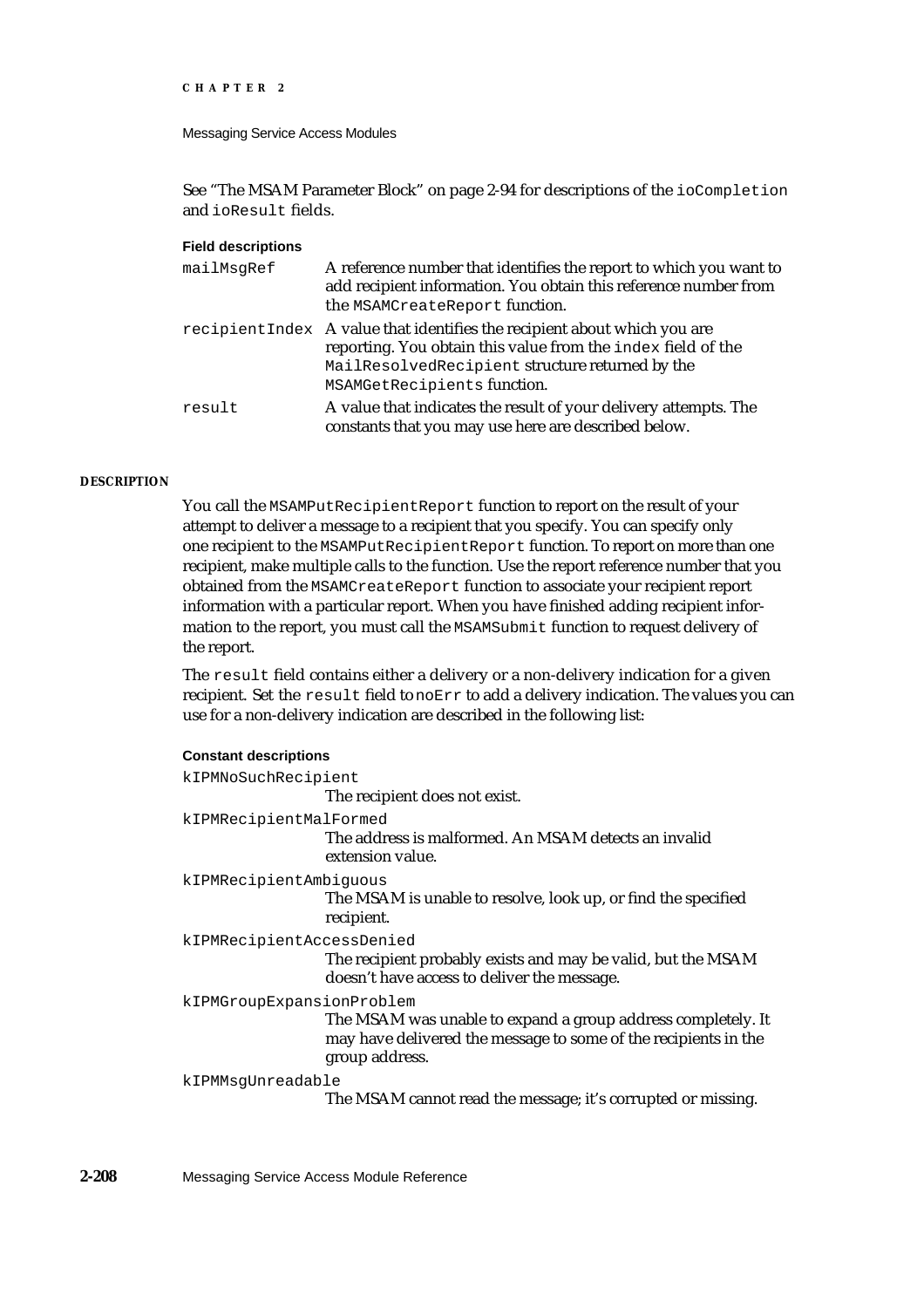Messaging Service Access Modules

kIPMMsgExpired The MSAM's time limit ran out before it was able to confirm delivery of the message to the specified recipient. Note that this does not mean that the message was not successfully delivered to the recipient.

kIPMMsgNoTranslatibleContent

The message is missing information that is considered critical to its delivery—for example, there is no subject, no content, or no image content (for a fax MSAM).

kIPMRecipientReqStdCont

The MSAM could not deliver the message to a particular recipient because the message did not contain a required standard interchange format block.

kIPMRecipientReqSnapShot

The MSAM could not deliver the message to a particular recipient because the message did not contain a required snapshot (image) format block.

kIPMNoTransferDiskFull

The destination system refused delivery because of a disk/system full condition.

kIPMNoTransferMsgRejectedbyDest

The destination system refused delivery for an unspecified reason.

kIPMNoTransferMsgTooLarge

The destination system refused delivery because the message exceeded the maximum size limit for messages in that system.

#### **ASSEMBLY-LANGUAGE INFORMATION**

| Trap macro     | <b>Selector</b> |
|----------------|-----------------|
| _oceTBDispatch | <b>S0520</b>    |

# **RESULT CODES**

| noErr               | 0        | No error                                      |
|---------------------|----------|-----------------------------------------------|
| dskFulErr           | $-34$    | All allocation blocks on the volume are full  |
| kOCEParamErr        | $-50$    | Invalid parameter                             |
| memFullErr          | $-108$   | Not enough memory                             |
| kOCEInvalidRef      | $-1502$  | Invalid message reference number              |
| kOCERefIsClosing    | $-1516$  | IPM Manager is shutting down the              |
|                     |          | personal MSAM, or server MSAM's               |
|                     |          | mail server is shutting down                  |
| kMailInvalidRequest | $-15045$ | Nested letter already created for this letter |

#### **SEE ALSO**

The MSAMGetRecipients function is described beginning on page 2-144.

The MailResolvedRecipient structure is described on page 2-108.

The MSAMSubmit function is described on page 2-200.

Messaging Service Access Module Reference **2-209**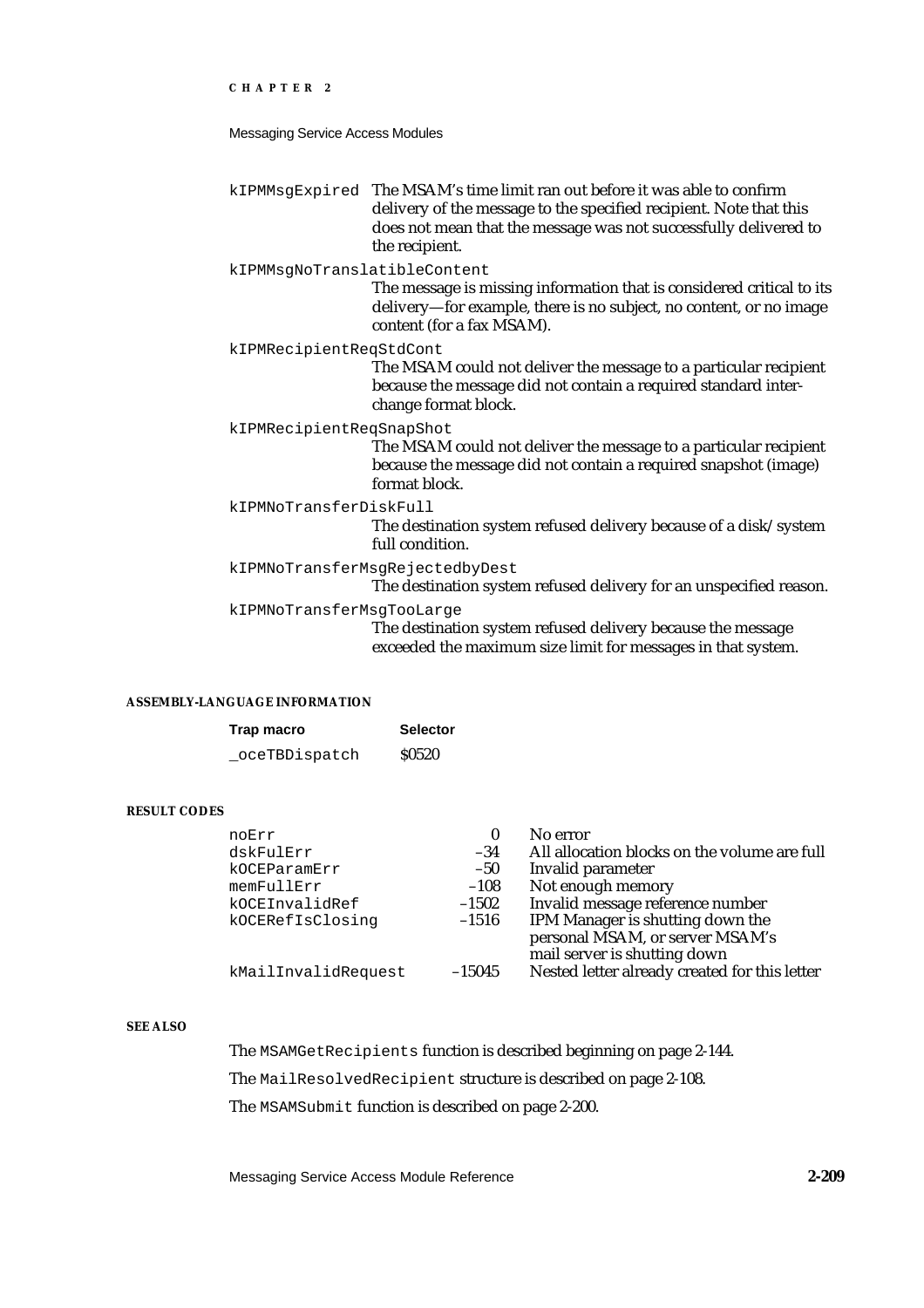For more information about adding delivery or non-delivery indications to a report, see the section "Generating a Report" on page 2-61.

The non-delivery indication constants for use in the result field are also documented in the chapter "Interprogram Messaging Manager" in *Inside Macintosh: AOCE Application Interfaces*.

# Shutting Down a Server MSAM

A server MSAM calls the SMSAMShutdown function to notify its PowerShare mail server that it is shutting down.

# **SMSAMShutdown**

The SMSAMShutdown function informs a PowerShare mail server that a server MSAM is shutting down.

pascal OSErr SMSAMShutdown (MSAMParam \*paramBlock, Boolean asyncFlag);

paramBlock Pointer to a parameter block.

asyncFlag A Boolean value that specifies whether the function is to be executed asynchronously. Set this to true if you want the function to be executed asynchronously.

#### **Parameter block**

| ioCompletion | ProcPtr      | Your completion routine  |
|--------------|--------------|--------------------------|
| ioResult     | OSErr        | Result code              |
| queueRef     | MSAMOueueRef | Outgoing queue reference |

See "The MSAM Parameter Block" on page 2-94 for descriptions of the ioCompletion and ioResult fields.

#### **Field descriptions**

queueRef A value that identifies the queue belonging to the server MSAM that is shutting down. Set this field to the queue reference value you obtained from the SMSAMStartup function.

### **DESCRIPTION**

You call the SMSAMShutdown function as part of the process of shutting down a server MSAM. The queue reference is not valid after the function successfully completes.

### **ASSEMBLY-LANGUAGE INFORMATION**

| Trap macro     | <b>Selector</b> |  |
|----------------|-----------------|--|
| _oceTBDispatch | <b>S0502</b>    |  |

**2-210** Messaging Service Access Module Reference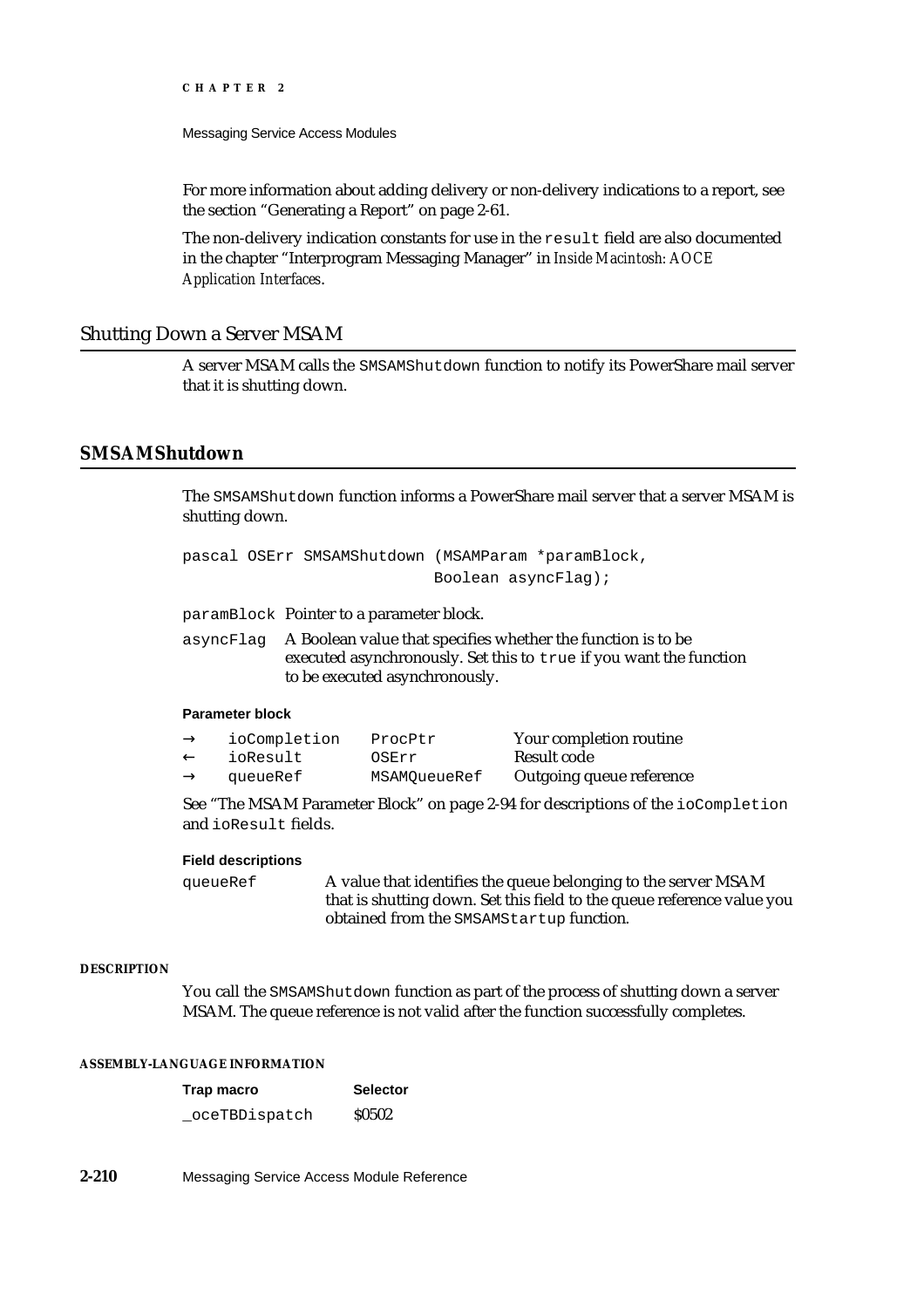Messaging Service Access Modules

#### **RESULT CODES**

|         | No error                                     |
|---------|----------------------------------------------|
| $-34$   | All allocation blocks on the volume are full |
| $-1502$ | Invalid queue reference                      |
| $-1516$ | Server MSAM's mail server is shutting down   |
|         |                                              |

# Setting Message Status

A personal MSAM calls the PMSAMSetStatus function to set the status of a message in a queue.

# **PMSAMSetStatus**

The PMSAMSetStatus function sets the status of a message in a queue.

pascal OSErr PMSAMSetStatus (MSAMParam \*paramBlock, Boolean asyncFlag);

paramBlock Pointer to a parameter block.

asyncFlag A Boolean value that specifies whether the function is to be executed asynchronously. Set this to true if you want the function to be executed asynchronously.

# **Parameter block**

| ioCompletion | ProcPtr      | Your completion routine   |
|--------------|--------------|---------------------------|
| ioResult     | OSErr        | Result code               |
| queueRef     | MSAMOueueRef | <b>ID</b> number of queue |
| segNum       | long         | Message sequence number   |
| msqHint      | long         | Letter reference value    |
| status       | PMSAMStatus  | <b>Status to set</b>      |

See "The MSAM Parameter Block" on page 2-94 for descriptions of the ioCompletion and ioResult fields.

#### **Field descriptions**

| queueRef | The value that identifies the queue that holds the message whose<br>status you want to set.                                                                                                                                                                                                                                                                                                                                                                       |
|----------|-------------------------------------------------------------------------------------------------------------------------------------------------------------------------------------------------------------------------------------------------------------------------------------------------------------------------------------------------------------------------------------------------------------------------------------------------------------------|
| seqNum   | The sequence number of the message whose status you want<br>to set. For an outgoing message, you obtain the sequence<br>number of a message from the MSAMEnumerateOutQReply<br>structure returned by the MSAMEnumerate function. For an<br>incoming letter, you obtain the sequence number either from<br>the MSAMEnumerateInQReply structure returned by the<br>MSAMEnumerate function or from the SMCA structure associated<br>with a kMailEPPCMsqOpened event. |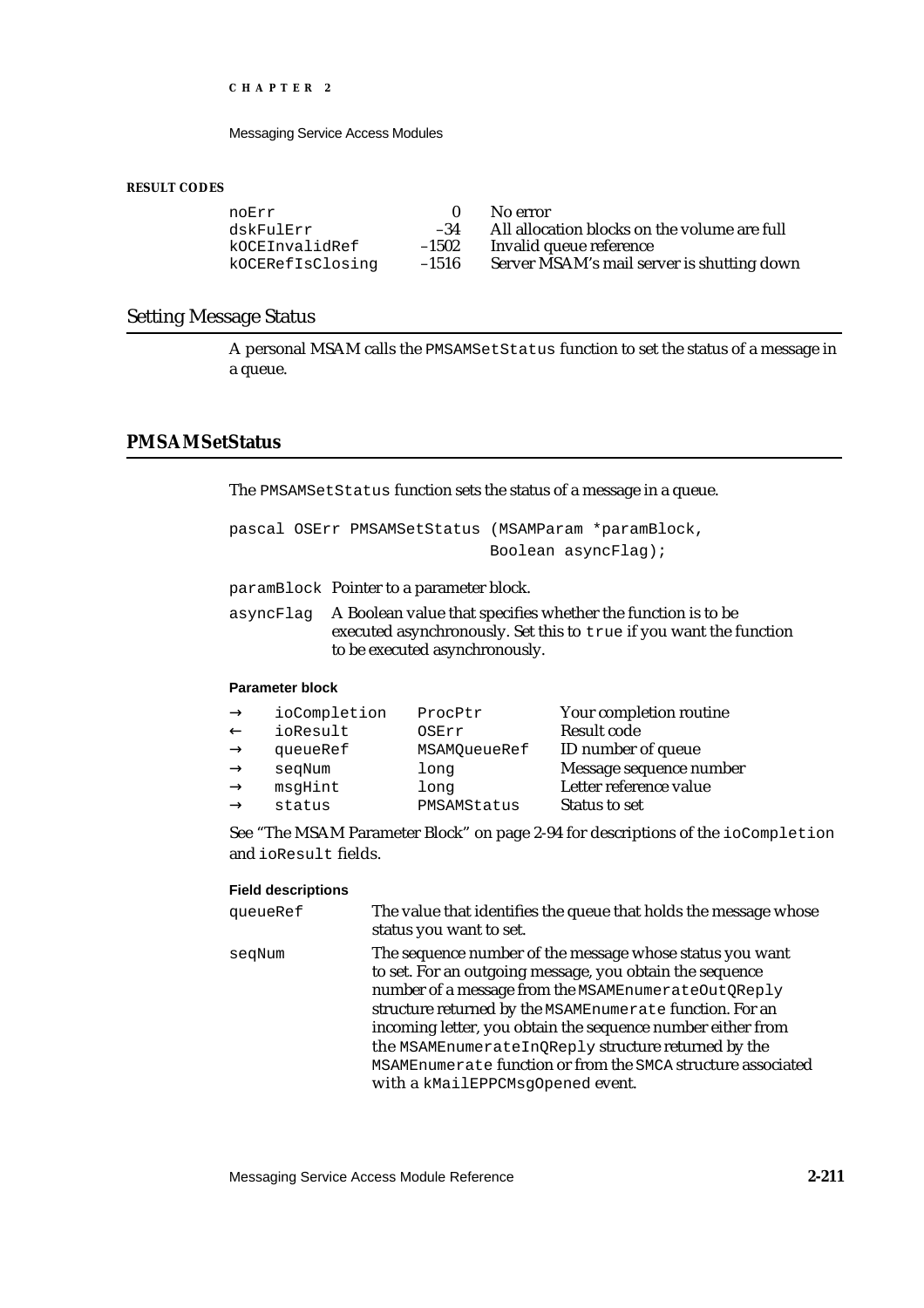#### Messaging Service Access Modules

| msqHint | A reference value associated with a letter. You set this field to the |
|---------|-----------------------------------------------------------------------|
|         | reference value when you are reporting a problem with retrieving a    |
|         | letter that the user has opened. You obtain this value from the       |
|         | SMCA structure associated with a kMailEPPCMsgOpened event.            |
|         | Set this field to 0 when you are reporting status for a letter in an  |
|         | outgoing queue.                                                       |
| status  | The status that you want to set.                                      |

#### **DESCRIPTION**

A personal MSAM calls the PMSAMSetStatus function to set the status of a message.

You call the function to set the status of a letter in an incoming queue after you have received a kMailEPPCMsgOpened high-level event for that letter. The Finder uses the status information that you provide to display the status of the letter to the user. To provide an acceptable response time for the user, it is very important that you call the PMSAMSetStatus function in a timely manner. Note that you set the status only for incoming letters, not non-letter messages.

You set the status of all messages in an outgoing queue. You call the PMSAMSetStatus function as a result of your personal MSAM's handling of the message. The Finder uses the status information that you provide to display the status of outgoing letters to the user. It is important to call the PMSAMSetStatus function in a timely manner for outgoing messages, although it is not as critical as it is with incoming letters. With incoming letters, you must respond to a user action; with outgoing messages, you do not.

The following table describes the status settings:

| Constant            | Value | <b>Description</b>                                                                                                                                                                         |
|---------------------|-------|--------------------------------------------------------------------------------------------------------------------------------------------------------------------------------------------|
| kPMSAMStatusPending | 1     | Applies to all types of messages in the out-<br>going queue. Set this status when you have<br>not yet tried to deliver a message, or when you<br>have tried and failed but will try again. |
| kPMSAMStatusError   | 2     | Applies to letters in an incoming queue. Set this<br>status when you have failed to retrieve a letter<br>from the external messaging system and to<br>write it to the incoming queue.      |
| kPMSAMStatusSending | 3     | Applies to all types of messages in the outgoing<br>queue. Set this status to indicate that you are in<br>the process of sending the message.                                              |
| kPMSAMStatusCaching | 4     | Applies to letters in the incoming queue.<br>Set this status to indicate that you are in<br>the process of writing the letter into the<br>incoming queue.                                  |
| kPMSAMStatusSent    | 5     | You do not set this status. When all of the<br>recipients of a message in the outgoing queue<br>have been marked as delivered, the IPM<br>Manager sets this status for the message.        |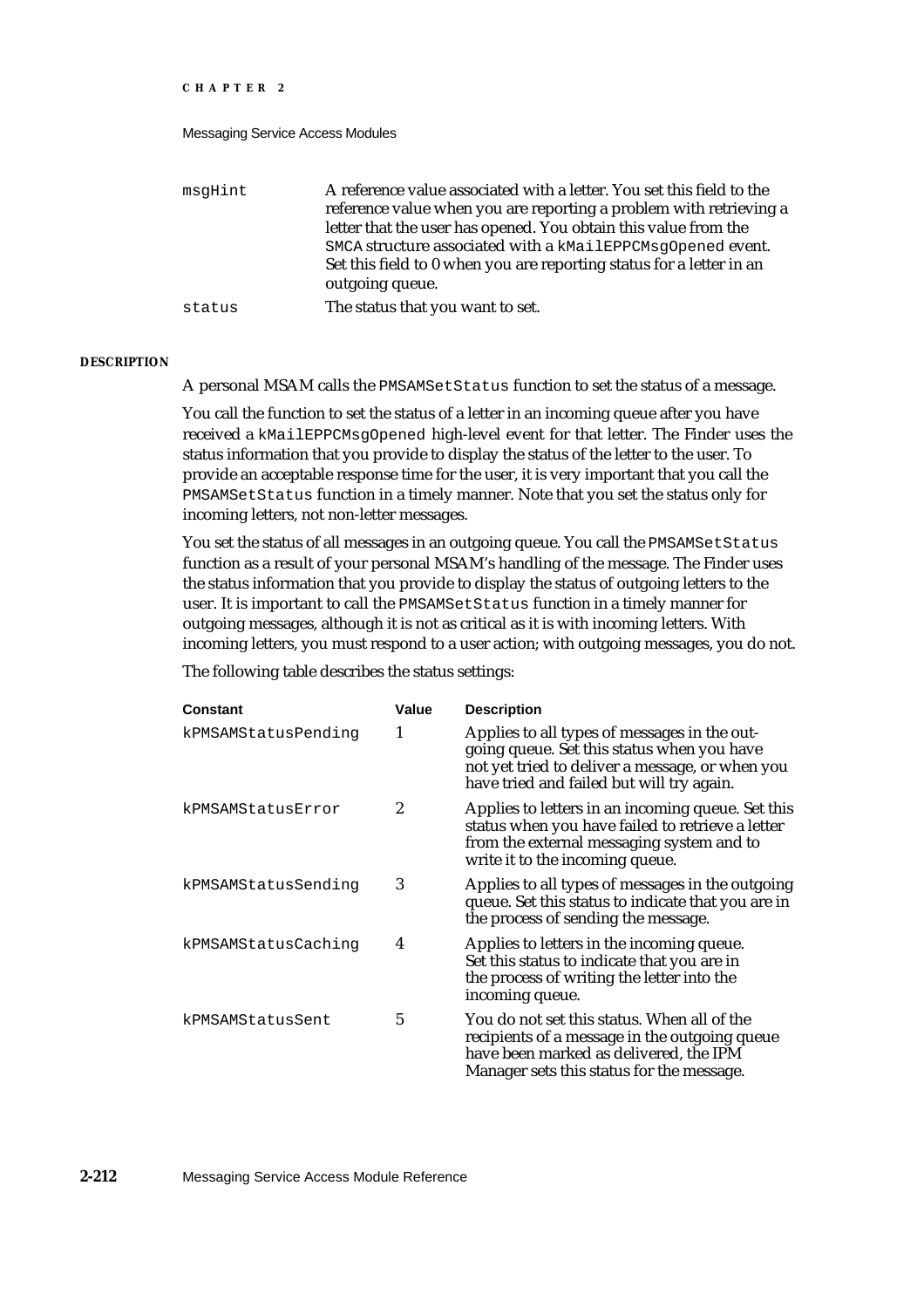Messaging Service Access Modules

#### **ASSEMBLY-LANGUAGE INFORMATION**

| Trap macro    | <b>Selector</b> |
|---------------|-----------------|
| oceTBDispatch | <b>S0527</b>    |

# **RESULT CODES**

| noErr              | 0        | No error                                     |
|--------------------|----------|----------------------------------------------|
| dskFulErr          | $-34$    | All allocation blocks on the volume are full |
| kOCEParamErr       | $-50$    | Invalid parameter                            |
| memFullErr         | $-108$   | Not enough memory                            |
| kOCEInvalidRef     | $-1502$  | Invalid queue reference number               |
| kOCERefIsClosinq   | $-1516$  | IPM Manager is shutting down                 |
|                    |          | the personal MSAM                            |
| kMailInvalidSeqNum | $-15041$ | Invalid message sequence number              |
| kMailNotASlotInQ   | $-15047$ | If you set msgHint, it does not refer        |
|                    |          | to a slot's incoming queue                   |
| kMailBadState      | $-15068$ | <b>Invalid status setting</b>                |
|                    |          |                                              |

# Personal MSAM Template Functions

The functions described in this section are called not by a personal MSAM itself, but by its AOCE setup template.

# **MailCreateMailSlot**

The MailCreateMailSlot function creates a new mail slot.

pascal OSErr MailCreateMailSlot (MSAMParam \*paramBlock);

paramBlock Pointer to a parameter block.

# **Parameter block**

| ioCompletion | ProcPtr    | Your completion routine             |
|--------------|------------|-------------------------------------|
| ioResult     | OSErr      | Result code                         |
| mailboxRef   | MailboxRef | Reserved                            |
| timeout      | long       | Timeout interval                    |
| pmsamCid     | CreationID | Creation ID of personal MSAM record |
| smca         | SMCA       | Shared communications area          |
|              |            |                                     |

See "The MSAM Parameter Block" on page 2-94 for descriptions of the ioCompletion and ioResult fields.

#### **Field descriptions**

| mailboxRef | Reserved. Set this field to 0.                                                                                                                                                                                                                                                 |
|------------|--------------------------------------------------------------------------------------------------------------------------------------------------------------------------------------------------------------------------------------------------------------------------------|
| timeout    | The amount of time, expressed in ticks, that you are willing to wait<br>for a response from the personal MSAM. It is recommended that<br>you set the timeout period to be a number of seconds. If the timeout<br>period elapses without a response from the personal MSAM, the |
|            | function completes with a noRelErr result code.                                                                                                                                                                                                                                |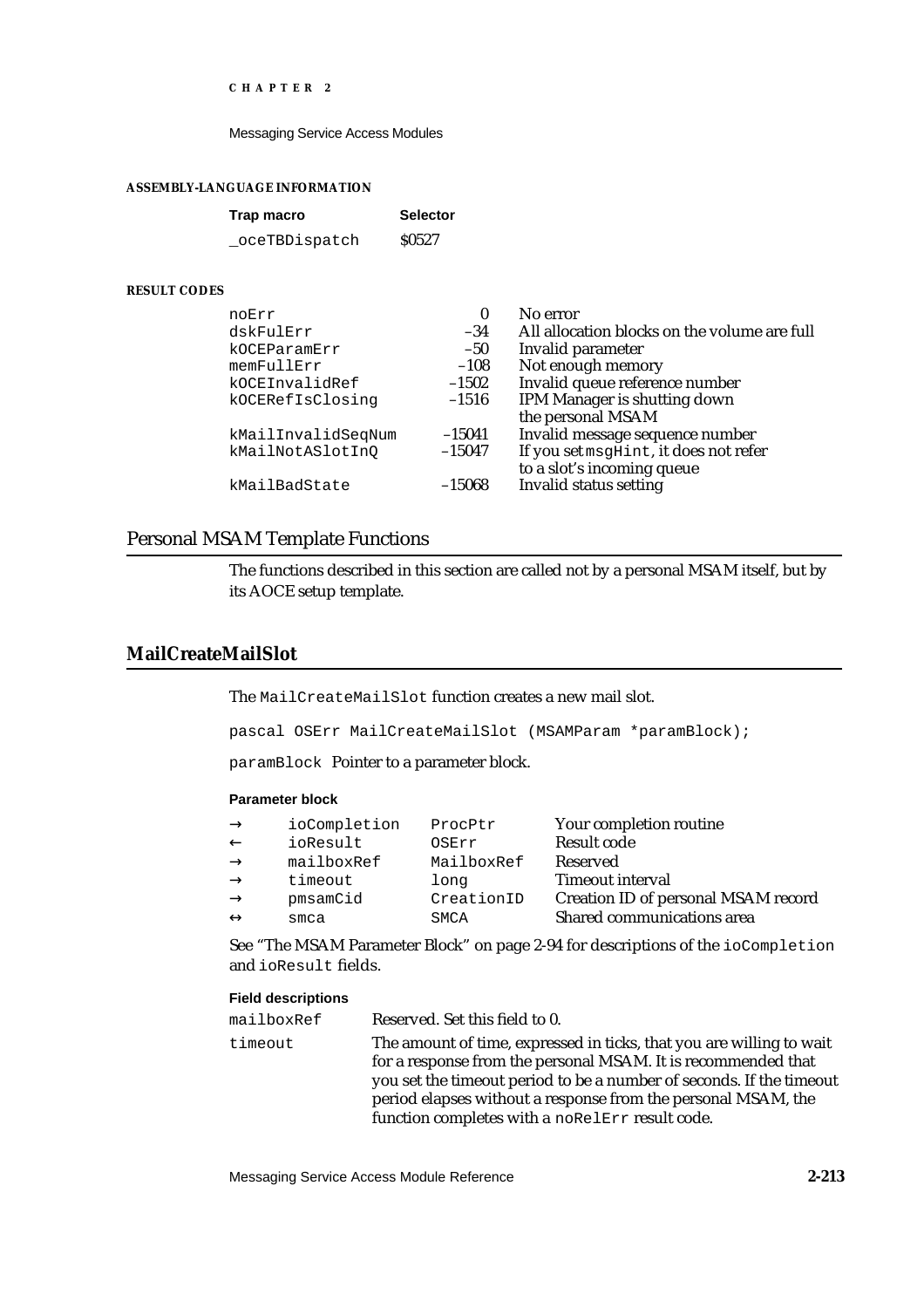| pmsamCid | The creation ID of the MSAM record, which represents the personal<br>MSAM to which you want to add a mail slot.                                                                                      |
|----------|------------------------------------------------------------------------------------------------------------------------------------------------------------------------------------------------------|
| smca     | An SMCA structure. You set the slotCID field to the creation ID of<br>the Mail Service or Combined record, which contains information<br>about the newly created mail slot. The IPM Manager sets the |
|          | result field to 1 before sending the kMailEPPCCreateSlot<br>high-level event to the personal MSAM. When the                                                                                          |
|          | MailCreateMailSlot function completes, the result field<br>contains the MSAM's result, if the personal MSAM has processed<br>the kMailEPPCCreateSlot event. Otherwise, it still contains 1.          |

### **DESCRIPTION**

Your setup template calls the MailCreateMailSlot function to add a new mail slot to a personal MSAM. This causes the IPM Manager to send a kMailEPPCCreateSlot high-level event to the personal MSAM.

Do not poll the smca.result field to determine when the function has completed. If you poll, poll the ioResult field. Then check the value of the smca.result field.

If the MSAM responds to the event, the MailCreateMailSlot function completes with the noErr result code, regardless of the value of the smca.result field. Therefore, you should always check the value of the smca.result field to get the result of the MSAM's processing of the event. You cannot assume that if the MailCreateMailSlot function returns noErr, the MSAM also reported no error.

If the personal MSAM is not running at the time the associated template calls this function, the IPM Manager launches the MSAM before sending it the kMailEPPCCreateSlot event.

#### **SPECIAL CONSIDERATIONS**

The MailCreateMailSlot function is always executed asynchronously. After calling MailCreateMailSlot, you should call the kDETcmdBusy callback routine to provide time for the personal MSAM to receive and respond to the kMailEPPCCreateSlot high-level event.

Your template does not need to delete a mail slot. The AOCE software deletes a mail slot in response to a user action.

#### **ASSEMBLY-LANGUAGE INFORMATION**

| Trap macro    | <b>Selector</b> |
|---------------|-----------------|
| oceTBDispatch | S052B           |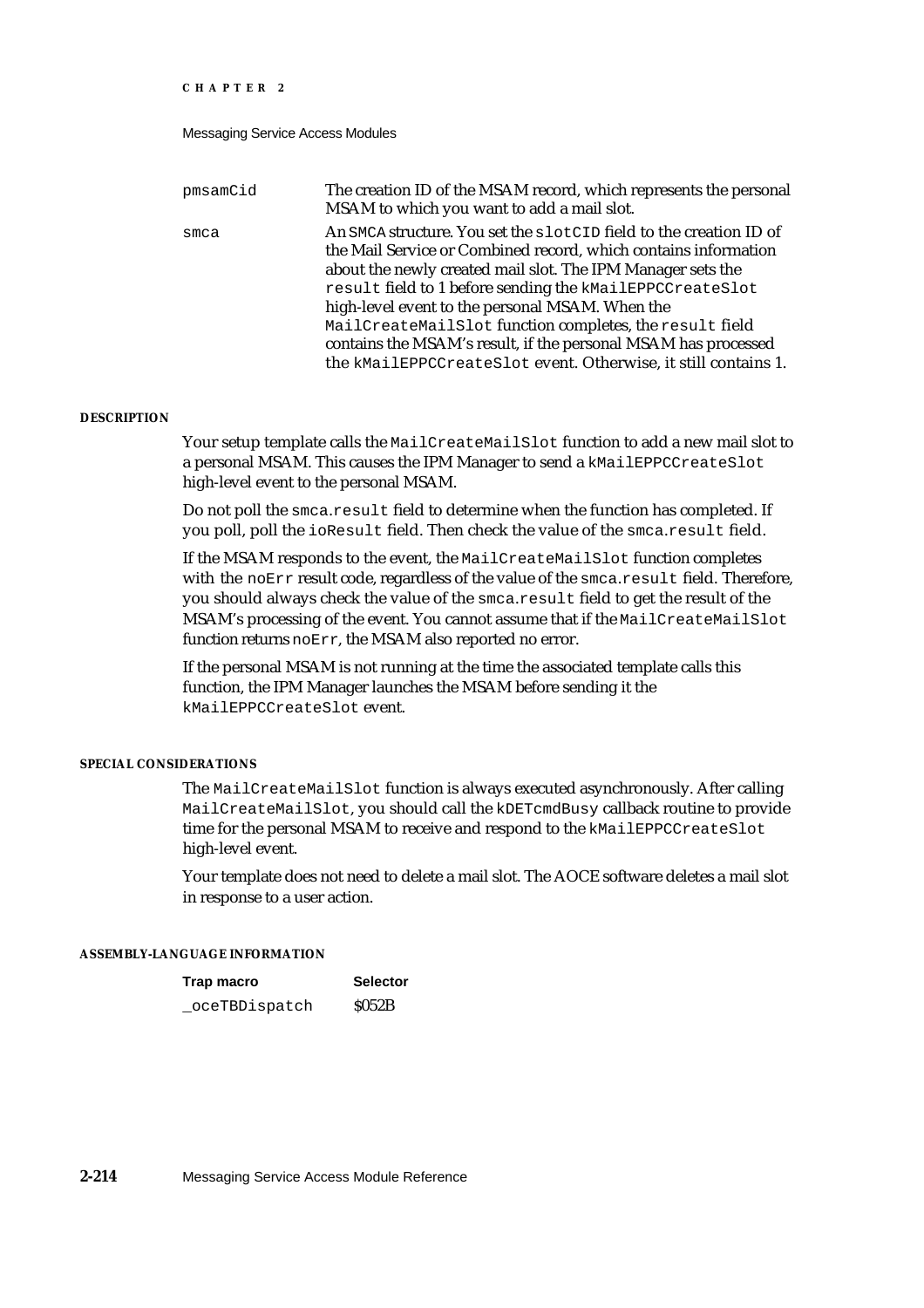Messaging Service Access Modules

#### **RESULT CODES**

| noErr              | $\bf{0}$ | No error                                     |
|--------------------|----------|----------------------------------------------|
| dskFulErr          | $-34$    | All allocation blocks on the volume are full |
| kOCEParamErr       | $-50$    | Invalid parameter                            |
| memFullErr         | $-108$   | Not enough memory                            |
| noRelErr           | $-1101$  | Timer expired before MSAM responded          |
| kOCERefIsClosing   | $-1516$  | IPM Manager is shutting down                 |
|                    |          | the personal MSAM                            |
| kMailIqnoredErr    | $-15053$ | MSAM ignored high-level event                |
| kMailLengthErr     | $-15054$ | Error occurred in sending the event          |
| kMailTooManyErr    | $-15055$ | IPM Manager too busy to send event           |
| kMailNoMSAMErr     | $-15056$ | No such MSAM                                 |
| kMailMSAMSuspended | $-15059$ | <b>MSAM</b> is suspended                     |
| kMailBadSlotInfo   | $-15060$ | Invalid slot information                     |
|                    |          |                                              |

### **SEE ALSO**

The CreationID structure is described in the chapter "AOCE Utilities" in *Inside Macintosh: AOCE Application Interfaces*.

See the chapter "Service Access Module Setup" in this book for information about the personal MSAM's record.

The kMailEPPCCreateSlot high-level event is described on page 2-221.

The kDETcmdBusy callback routine is described in the chapter "AOCE Templates" in *Inside Macintosh: AOCE Application Interfaces*.

# **MailModifyMailSlot**

The MailModifyMailSlot function modifies the information in a mail slot.

pascal OSErr MailModifyMailSlot (MSAMParam \*paramBlock);

paramBlock Pointer to a parameter block.

#### **Parameter block**

| ProcPtr    | Your completion routine             |
|------------|-------------------------------------|
| OSErr      | Result code                         |
| MailboxRef | Reserved                            |
| long       | Timeout interval                    |
| CreationID | Creation ID of personal MSAM record |
| SMCA       | Shared communications area          |
|            |                                     |

See "The MSAM Parameter Block" on page 2-94 for descriptions of the ioCompletion and ioResult fields.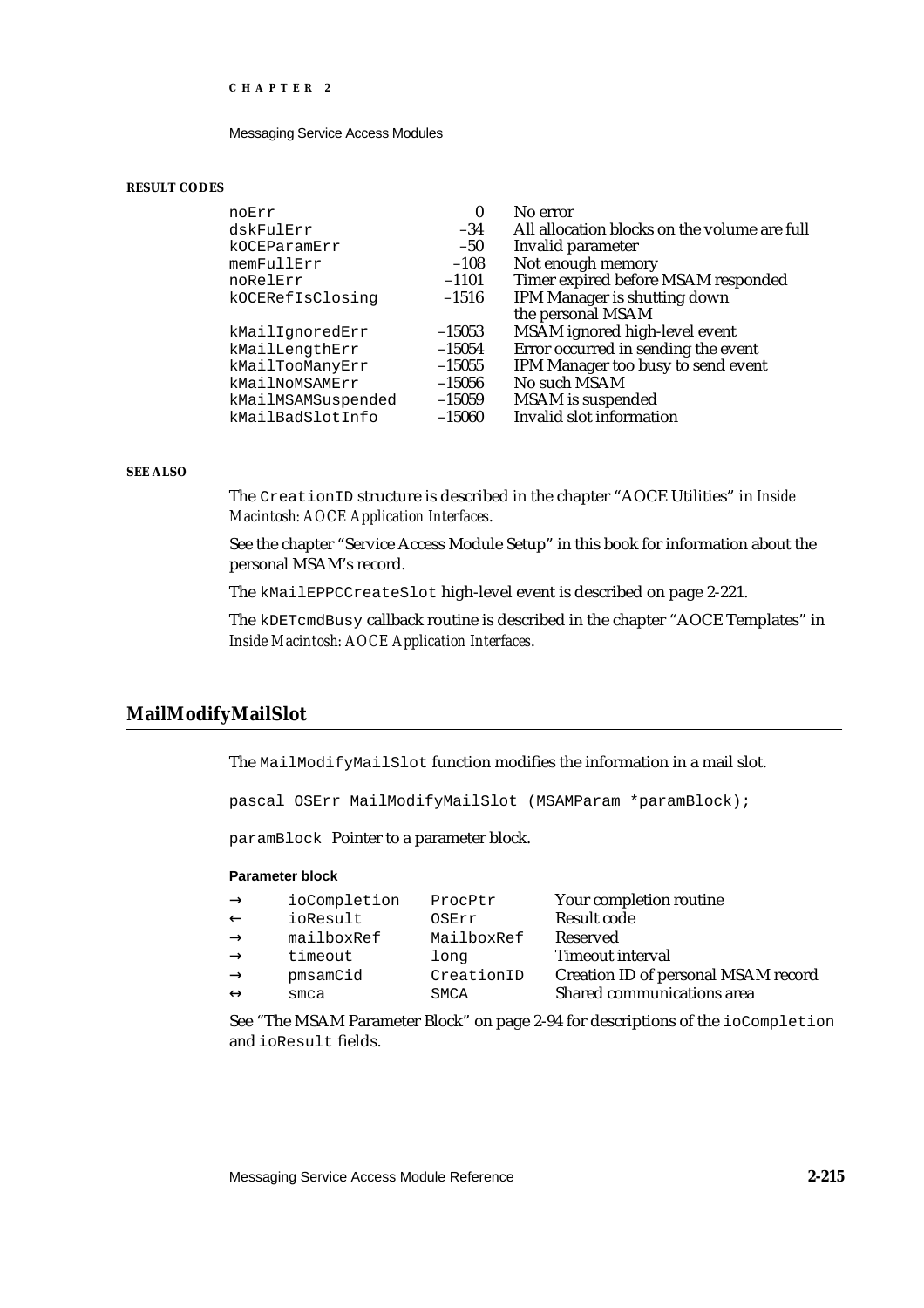Messaging Service Access Modules

#### **Field descriptions**

| Reserved. Set this field to 0.                                                                                                                                                                                                                                                                                                                                                                                                                                                                 |
|------------------------------------------------------------------------------------------------------------------------------------------------------------------------------------------------------------------------------------------------------------------------------------------------------------------------------------------------------------------------------------------------------------------------------------------------------------------------------------------------|
| The amount of time, expressed in ticks, that you are willing to wait<br>for a response from the personal MSAM. It is recommended<br>that you set the timeout period to be a number of seconds. If the<br>timeout period elapses without a response from the personal<br>MSAM, the function completes with a noRelErr result code.                                                                                                                                                              |
| The creation ID of the MSAM record, which represents the personal<br>MSAM whose mail slot you want to modify.                                                                                                                                                                                                                                                                                                                                                                                  |
| An SMCA structure. You set the slotCID field to the creation ID of<br>the new Mail Service or Combined record, which contains<br>information about the modified mail slot. The IPM Manager sets<br>the result field to 1 before sending the kMailEPPCModifySlot<br>high-level event to the personal MSAM. When the function<br>completes, if the personal MSAM has processed the<br>kMailEPPCModifySlot event, the result field contains the<br>MSAM's result. Otherwise, it still contains 1. |
|                                                                                                                                                                                                                                                                                                                                                                                                                                                                                                |

#### **DESCRIPTION**

Your setup template calls the MailModifyMailSlot function to change the information in a mail slot. This causes the IPM Manager to send a kMailEPPCModifySlot high-level event to the personal MSAM. You invoke the function after you have created a new Mail Service record in the Setup catalog that contains the changed information.

Do not poll the smca.result field to determine when the function has completed. If you poll, poll the ioResult field. Then check the value of the smca.result field.

If the MSAM responds to the event, the MailModifyMailSlot function completes with the noErr result code, regardless of the value of the smca.result field. Therefore, you should always check the value of the smca.result field to get the result of the MSAM's processing of the event. You cannot assume that if the MailModifyMailSlot function returns noErr, the MSAM also reported no error.

If the MSAM specifies noErr in the result field of the SMCA structure, you should delete the old Mail Service record and update the slot attribute (attribute type index is kMailServiceAttrTypeNum) in the MSAM record in the Setup catalog to point to the new Mail Service record. If the MSAM reports an error, you should leave the original Mail Service record intact, delete the new Mail Service record, and report the error to the user.

#### **SPECIAL CONSIDERATIONS**

The MailModifyMailSlot function is always executed asynchronously. After calling MailModifyMailSlot, you should call the kDETcmdBusy callback routine to provide time for the personal MSAM to receive and respond to the kMailEPPCModifySlot high-level event.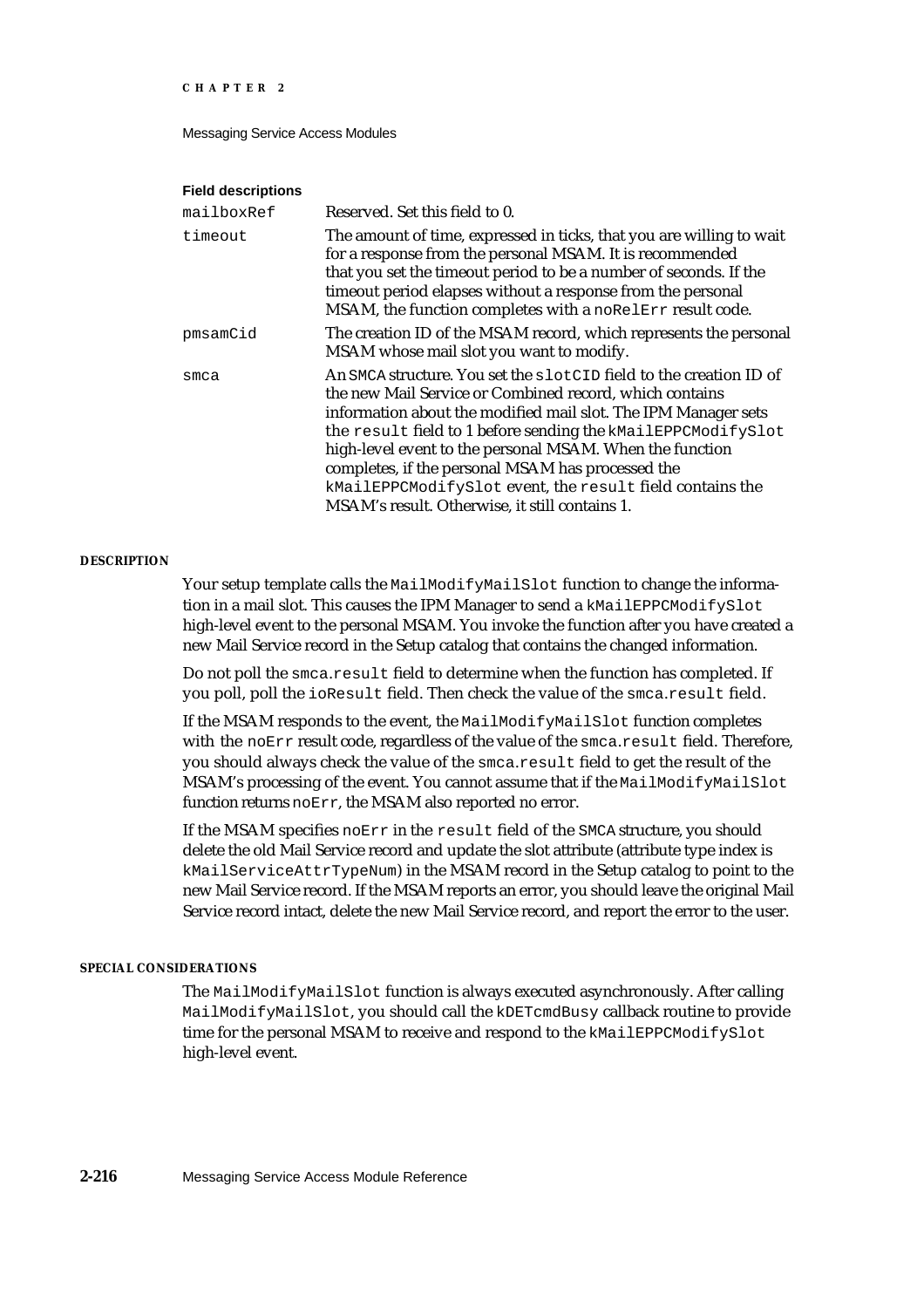Messaging Service Access Modules

#### **ASSEMBLY-LANGUAGE INFORMATION**

| Trap macro     | <b>Selector</b> |
|----------------|-----------------|
| _oceTBDispatch | <b>S052C</b>    |

#### **RESULT CODES**

| noErr            | $\bf{0}$ | No error                                     |
|------------------|----------|----------------------------------------------|
| dskFulErr        | $-34$    | All allocation blocks on the volume are full |
| kOCEParamErr     | $-50$    | Invalid parameter                            |
| noRelErr         | $-1101$  | Timer expired before MSAM responded          |
| kOCERefIsClosinq | $-1516$  | <b>IPM Manager is shutting down</b>          |
|                  |          | the personal MSAM                            |
| kMailIgnoredErr  | $-15053$ | MSAM ignored high-level event                |
| kMailLengthErr   | $-15054$ | Error in sending the event                   |
| kMailTooManyErr  | $-15055$ | IPM Manager too busy to send event           |
| kMailNoMSAMErr   | $-15056$ | No such MSAM                                 |
| kMailNoSuchSlot  | $-15062$ | No such slot                                 |
|                  |          |                                              |

### **SEE ALSO**

The CreationID structure is described in the chapter "AOCE Utilities" in *Inside Macintosh: AOCE Application Interfaces*.

See the chapter "Service Access Module Setup" in this book for information about the personal MSAM's record, Mail Service records, and the Setup catalog.

The kDETcmdBusy callback routine is described in the chapter "AOCE Templates" in *Inside Macintosh: AOCE Application Interfaces*.

# **MailWakeupPMSAM**

The MailWakeupPMSAM function causes the IPM Manager to send a kMailEPPCWakeup event to the personal MSAM that you specify.

pascal OSErr MailWakeupPMSAM (MSAMParam \*paramBlock);

paramBlock Pointer to a parameter block.

# **Parameter block**

| ioCompletion | ProcPtr    | Your completion routine  |
|--------------|------------|--------------------------|
| ioResult     | OSErr      | Result code              |
| pmsamCid     | CreationID | Record ID of MSAM record |
| mailSlotID   | MailSlotID | Reserved                 |

See "The MSAM Parameter Block" on page 2-94 for descriptions of the ioCompletion and ioResult fields.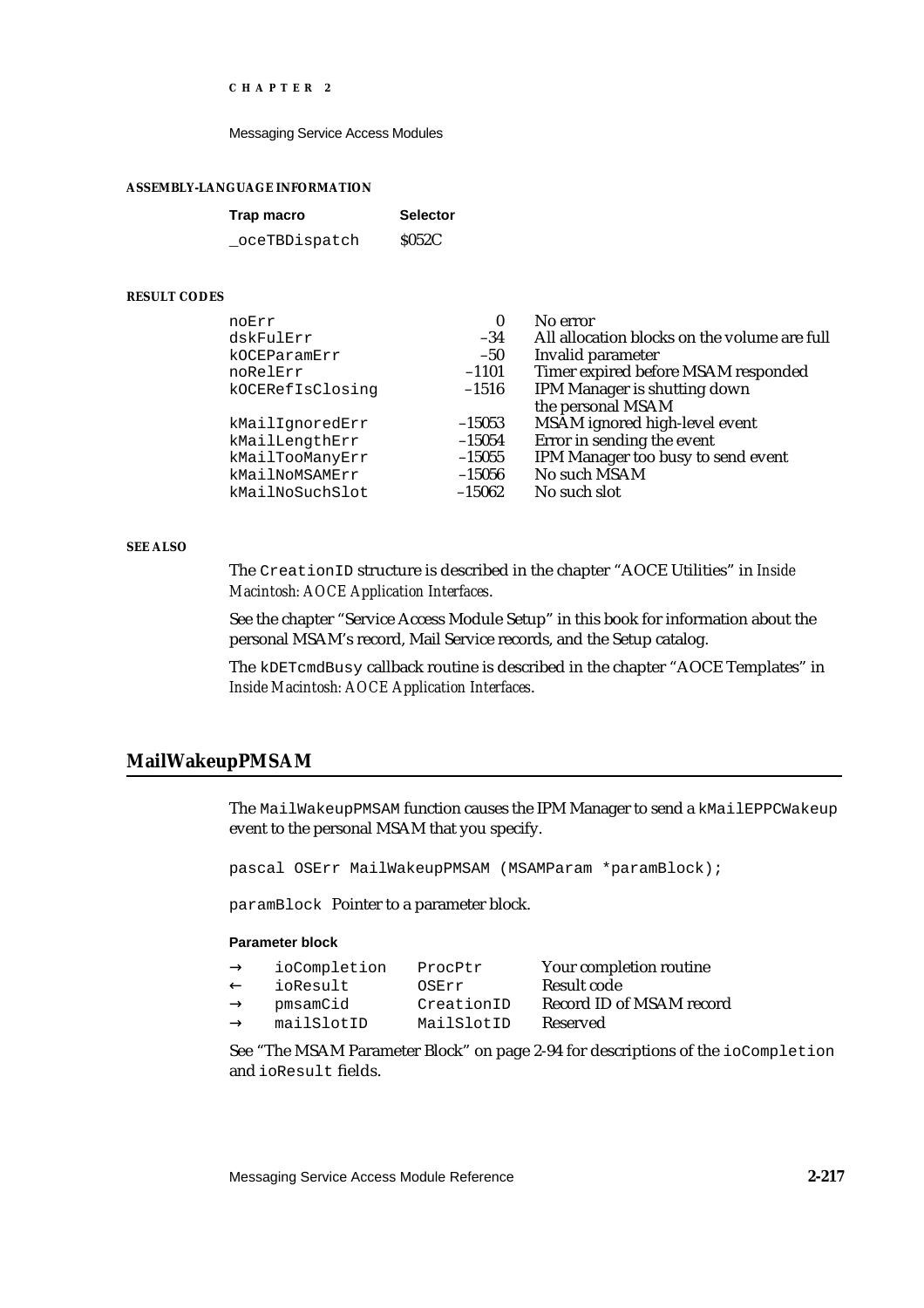Messaging Service Access Modules

#### **Field descriptions**

| pmsamCid   | The creation ID of the MSAM record in the Setup catalog that |
|------------|--------------------------------------------------------------|
|            | represents the personal MSAM you want to launch.             |
| mailSlotID | Reserved. Set this field to 0.                               |

#### **DESCRIPTION**

You call the MailWakeupPMSAM function to request that the IPM Manager send a kMailEPPCWakeup event to the personal MSAM that you specify.

Typically, you call this function in response to unpredictable events that require action by the MSAM. For example, a fax modem driver might call the MailWakeupPMSAM function when it receives an incoming call so that the MSAM can put the letter in the incoming queue.

If the MSAM is not running at the time you call the MailWakeupPMSAM function, the IPM Manager launches it.

The kMailEPPCWakeup event is not infallible. Therefore, you cannot count on it as a mechanism to force something to happen. However, the IPM Manager makes every attempt to inform you of possible failures so that you can retry the operation if you wish.

#### **SPECIAL CONSIDERATIONS**

The MailWakeupPMSAM function is always executed asynchronously. After calling MailWakeupPMSAM, you must call the WaitNextEvent function, which provides time for the personal MSAM to be launched.

#### **ASSEMBLY-LANGUAGE INFORMATION**

| Trap macro     | <b>Selector</b> |
|----------------|-----------------|
| _oceTBDispatch | <b>S0507</b>    |

### **RESULT CODES**

| noErr<br>dskFulErr<br>kOCERefIsClosing | $-34$<br>$-1516$ | No error<br>All allocation blocks on the volume are full<br>IPM Manager is shutting down<br>the personal MSAM |
|----------------------------------------|------------------|---------------------------------------------------------------------------------------------------------------|
| kMailNoMSAMErr                         | -15056           | No such MSAM                                                                                                  |

### **SEE ALSO**

The CreationID structure is described in the chapter "AOCE Utilities" in *Inside Macintosh: AOCE Application Interfaces*.

See the chapter "Service Access Module Setup" in this book for more information about the personal MSAM's record.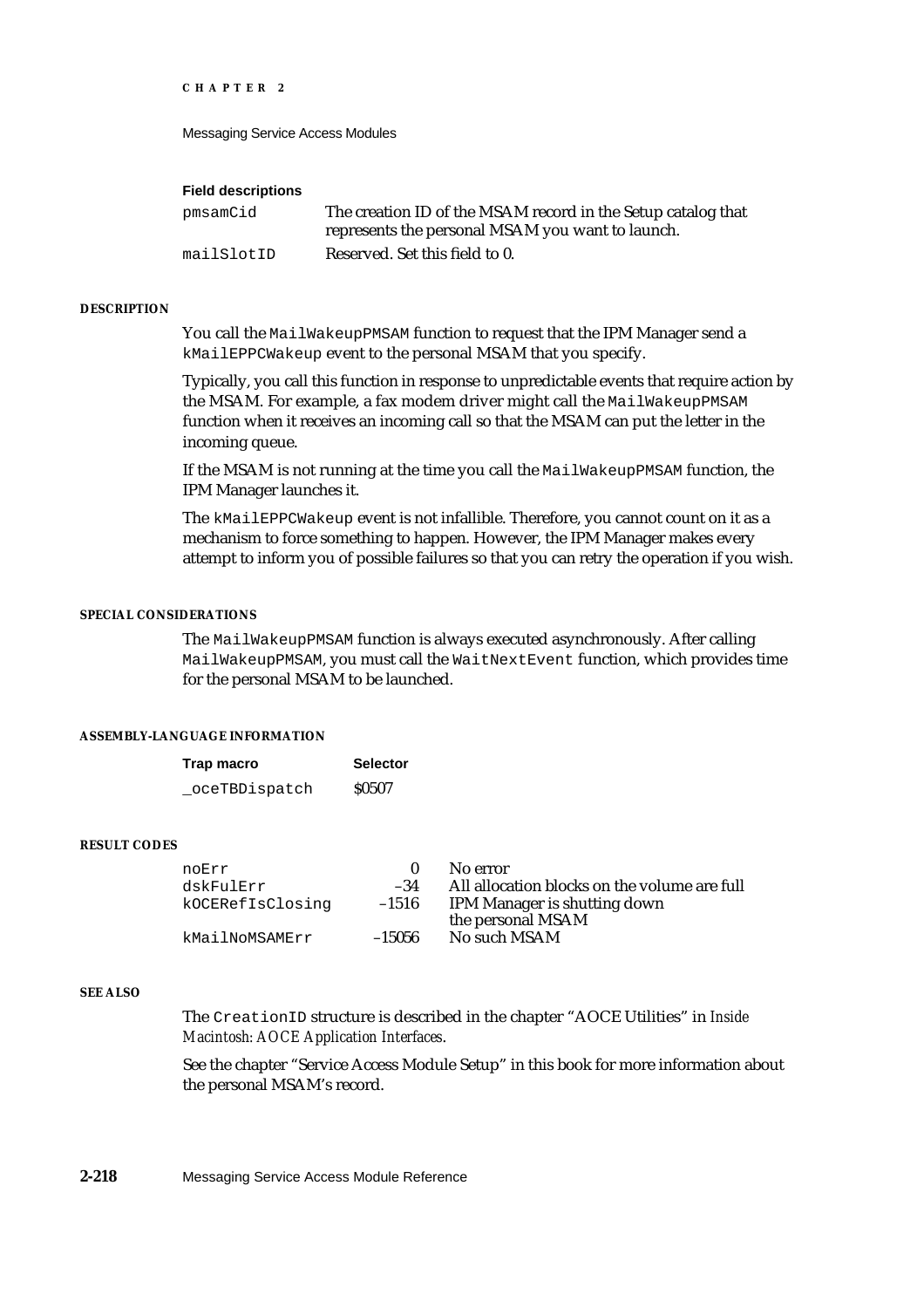Messaging Service Access Modules

# Application-Defined Function

This section describes the completion routine that you may provide when you call a function in the MSAM API asynchronously.

# **MyCompletionRoutine**

When you call an MSAM API function asynchronously, you can provide a pointer to a completion routine.

void MyCompletionRoutine (MSAMParam \*paramBlock);

paramBlock A pointer to the parameter block that you provided when you called the MSAM function that is calling your completion routine.

# **DESCRIPTION**

You can provide a completion routine to any MSAM function that you can call asynchronously. To do so, you pass a pointer to the completion routine in the ioCompletion field of the MSAMParam parameter block. If you provide a completion routine, it executes when the asynchronous request completes execution.

The MSAM function saves the value of your A5 register at the time you call it and then restores the A5 value before it calls your completion routine. Your completion routine is always called at deferred-task time. Running at deferred-task time is a safe practice when you use virtual memory.

You can write your completion routine in C, Pascal, or assembly language.

To declare a completion routine in Pascal, use the following statement:

PROCEDURE MyCompletionRoutine(VAR paramBlock: MSAMParam);

Note that if you do not want to specify a completion routine for an asynchronous function call, you can specify nil in the ioCompletion field and poll the ioResult field of the parameter block header. When you call an MSAM function asynchronously, it sets the ioResult field in the parameter block to 1 to indicate that the routine has not yet completed execution. When the routine completes execution, the MSAM function sets the ioResult field to the actual function result. If you poll, you should do so within a loop that calls either the WaitNextEvent or EventAvail routine so that other processes have access to processor time.

### **ASSEMBLY-LANGUAGE INFORMATION**

When a completion routine written in assembly language is called, register A0 contains a pointer to the MSAMParam parameter block, and register D0 contains the MSAM function result code (also available in the ioResult field of the parameter block). The condition codes are set as a result of TST.W D0.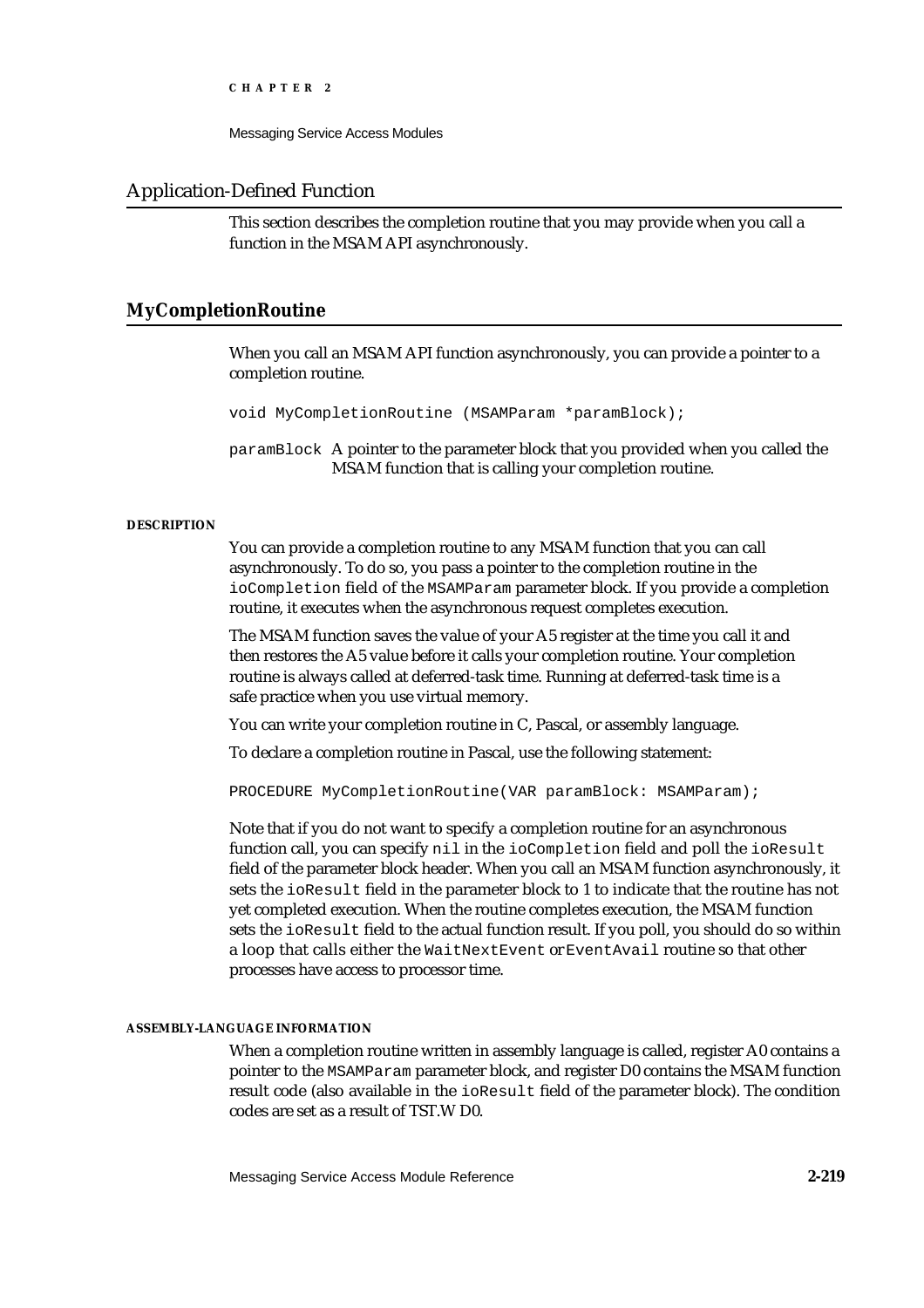```
CHAPTER 2
```
You cannot make any other assumptions about any part of your environment, including, but not limited to

- $n$  the stack pointer and register A6
- n registers A2, A3, and A4
- n low-memory global variables

You must preserve all registers except D0, D1, D2, A0, and A1.

# High-Level Events

This section contains descriptions of the AOCE high-level events that an MSAM may receive. Server MSAMs may receive the kMailEPPCAdmin and kMailEPPCMsgPending high-level events. Personal MSAMs receive the kMailEPPCMsqPending event as well as a number of others. You can find a complete list of the events sent to personal and server MSAMs on page 2-32.

Each event description in this section provides a description of the where and modifiers fields of the event record. The what, message, and when field descriptions are the same for every event. They are provided here; this information is not repeated in the individual event descriptions.

| Field name | Data type | <b>Description</b>                                        |
|------------|-----------|-----------------------------------------------------------|
| what       | short     | Always contains the constant kHighLevelEvent.             |
| message    | long      | Always contains the event class<br>kMailAppleMailCreator. |
| when       | long      | Unused.                                                   |

Certain events require more information than can be passed in the event record. For these events, the MSAM obtains the additional information it needs by calling the AcceptHighLevelEvent function. If an event requires no additional information, an MSAM does not need to call the AcceptHighLevelEvent function.

The AcceptHighLevelEvent function returns a MailEPPCMsg structure that contains one of the following:

- a pointer to an SMCA structure
- a letter sequence number
- a MailLocationInfo structure

Where it applies, the event descriptions in this section include a description of the sequence number or the relevant fields of the SMCA or MailLocationInfo structure. The SMCA structure is described on page 2-114. The MailLocationInfo structure is described on page 2-116.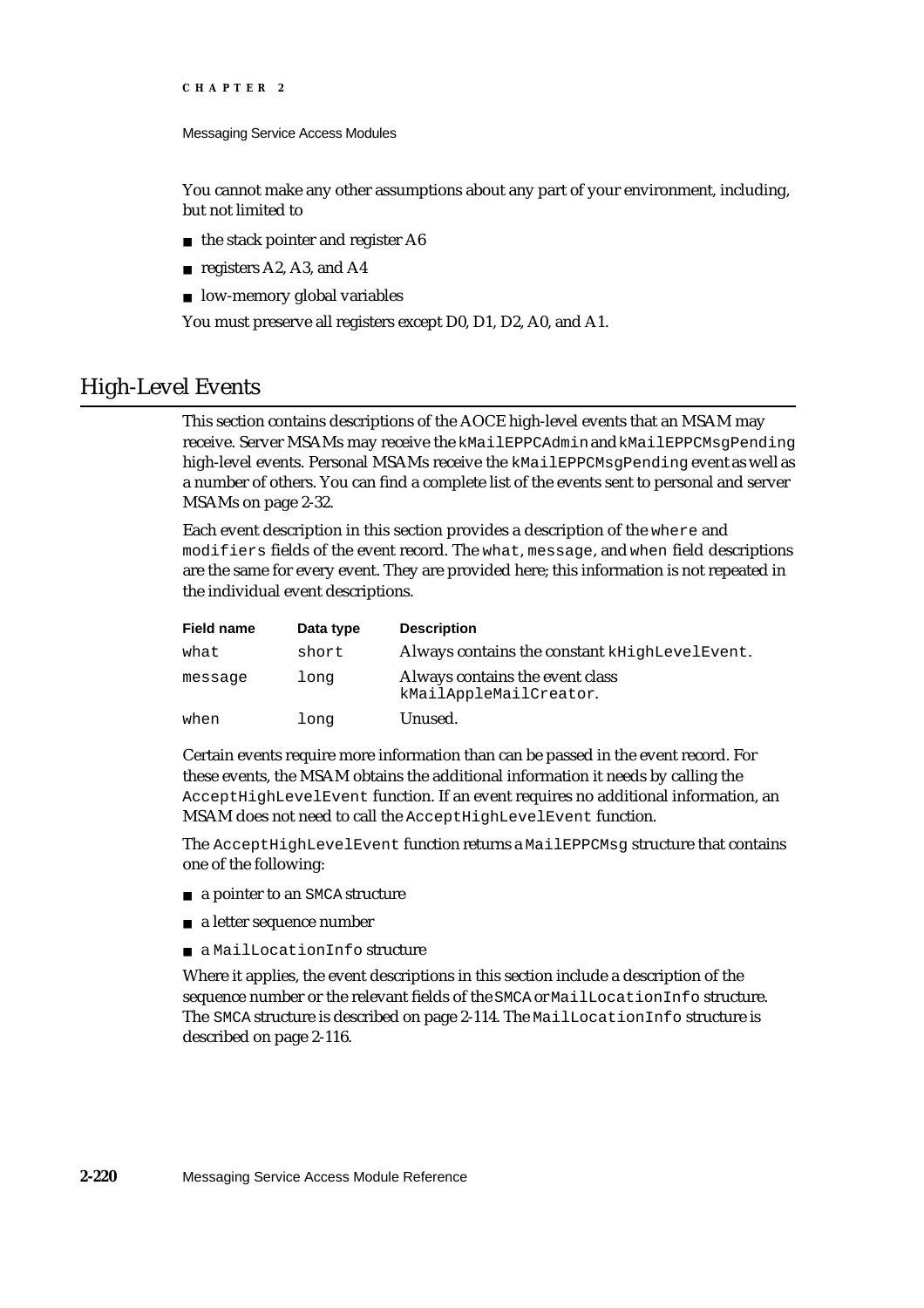```
CHAPTER 2
```
# **kMailEPPCCreateSlot**

The kMailEPPCCreateSlot event informs a personal MSAM that the MSAM's template has added a new Mail Service or Combined record to the Setup catalog.

# **EVENT RECORD**

| <b>Field name</b> | Data type | <b>Description</b>                |
|-------------------|-----------|-----------------------------------|
| where             | long      | The constant kMailEPPCCreateSlot. |
| modifiers         | short     | Unused; contains 0.               |

### **MailEPPCMsg STRUCTURE**

| <b>Field name</b>    | Data type  | <b>Description</b>                                                                                                                                                                                                                                                                                                                                         |
|----------------------|------------|------------------------------------------------------------------------------------------------------------------------------------------------------------------------------------------------------------------------------------------------------------------------------------------------------------------------------------------------------------|
| u.theSMCA->result    | OSErr      | The result of performing the<br>activity requested by the<br>kMailEPPCCreateSlot event.<br>When the personal MSAM receives<br>the kMailEPPCCreateSlot event,<br>this field is already set to 1. Set this<br>field to the noErr result code if you<br>successfully complete the activity.<br>Otherwise, set this field to a result<br>code that you define. |
| u.theSMCA->u.slotCID | CreationID | <b>Creation ID of the new Mail Service</b><br>or Combined record that represents<br>the newly created slot.                                                                                                                                                                                                                                                |

### **DESCRIPTION**

The IPM Manager sends the kMailEPPCCreateSlot event when a setup template calls the MailCreateMailSlot function. Receipt of a kMailEPPCCreateSlot event informs a personal MSAM that two actions have already taken place:

- 1. A new Mail Service or Combined record representing the new slot has been added to the Setup catalog.
- 2. The configuration information for the new slot has been added to the new record.

Upon receipt of a kMailEPPCCreateSlot event, the personal MSAM should call the AcceptHighLevelEvent function to get additional information associated with this event and get the creation ID of the new slot's record from the u.theSMCA->u.slotCID field of the MailEPPCMsg structure. Then the MSAM should read the new slot's record and validate the information it contains. If the information passes the validation checks, the personal MSAM should generate a unique 2-byte slot ID that distinguishes the new slot and add it to the slot's record in the Setup catalog. The MSAM should store the slot ID in an attribute whose type is referenced by the attribute type index kSlotIDAttrTypeNum. Valid values for a slot ID range from 1 to \$FFFE.

Messaging Service Access Module Reference **2-221**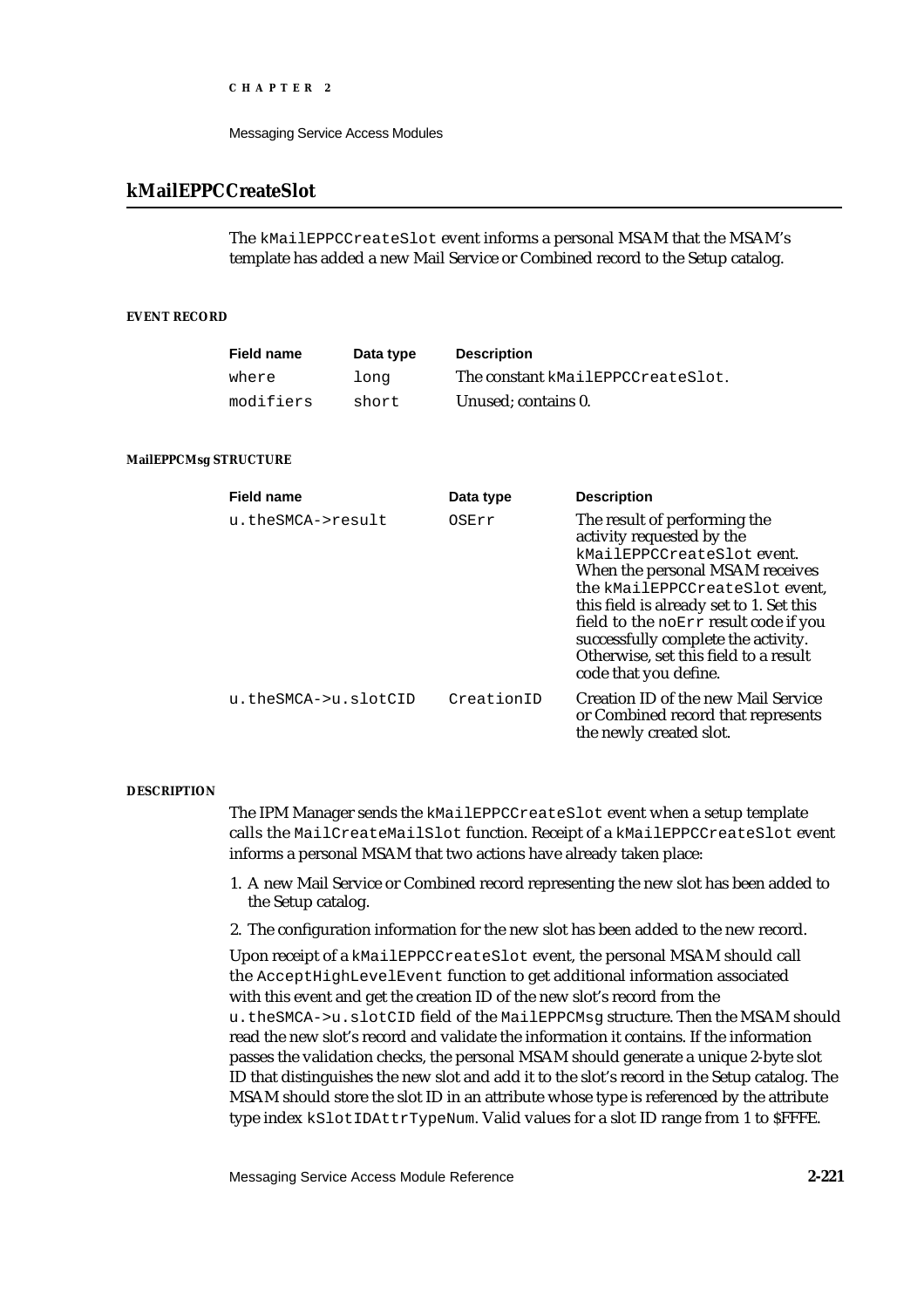#### Messaging Service Access Modules

After adding the new slot ID to the slot's record, the MSAM should return the  $n$ OETT result code in the MailEPPCMsg.u.theSMCA->result field.

If the information in the new Mail Service or Combined record is invalid, if the MSAM fails to add the new slot ID to the record, or if some other error occurs, the MSAM should return an error code in the result field. This error code is available to the MSAM's setup template when the template's call to the MailCreateMailSlot function completes. The MSAM and its setup template define the values that the MSAM may return in the result field.

While it is running, the MSAM must be prepared to receive and process a kMailEPPCCreateSlot event at any time.

#### **RESULT CODES**

noErr 0 No error

#### **SEE ALSO**

The MailEPPCMsg structure is described on page 2-113.

The SMCA structure is described on page 2-114.

The MailCreateMailSlot function is described on page 2-213.

For information on setup templates, see the chapter "Service Access Module Setup" in this book.

# **kMailEPPCModifySlot**

The kMailEPPCModifySlot event informs a personal MSAM that the user has modified the information associated with a particular slot.

# **EVENT RECORD**

| <b>Field name</b> | Data type | <b>Description</b>                              |
|-------------------|-----------|-------------------------------------------------|
| where             | long      | The constant kMailEPPCModifySlot.               |
| modifiers         | short     | The slot ID of the slot that has been modified. |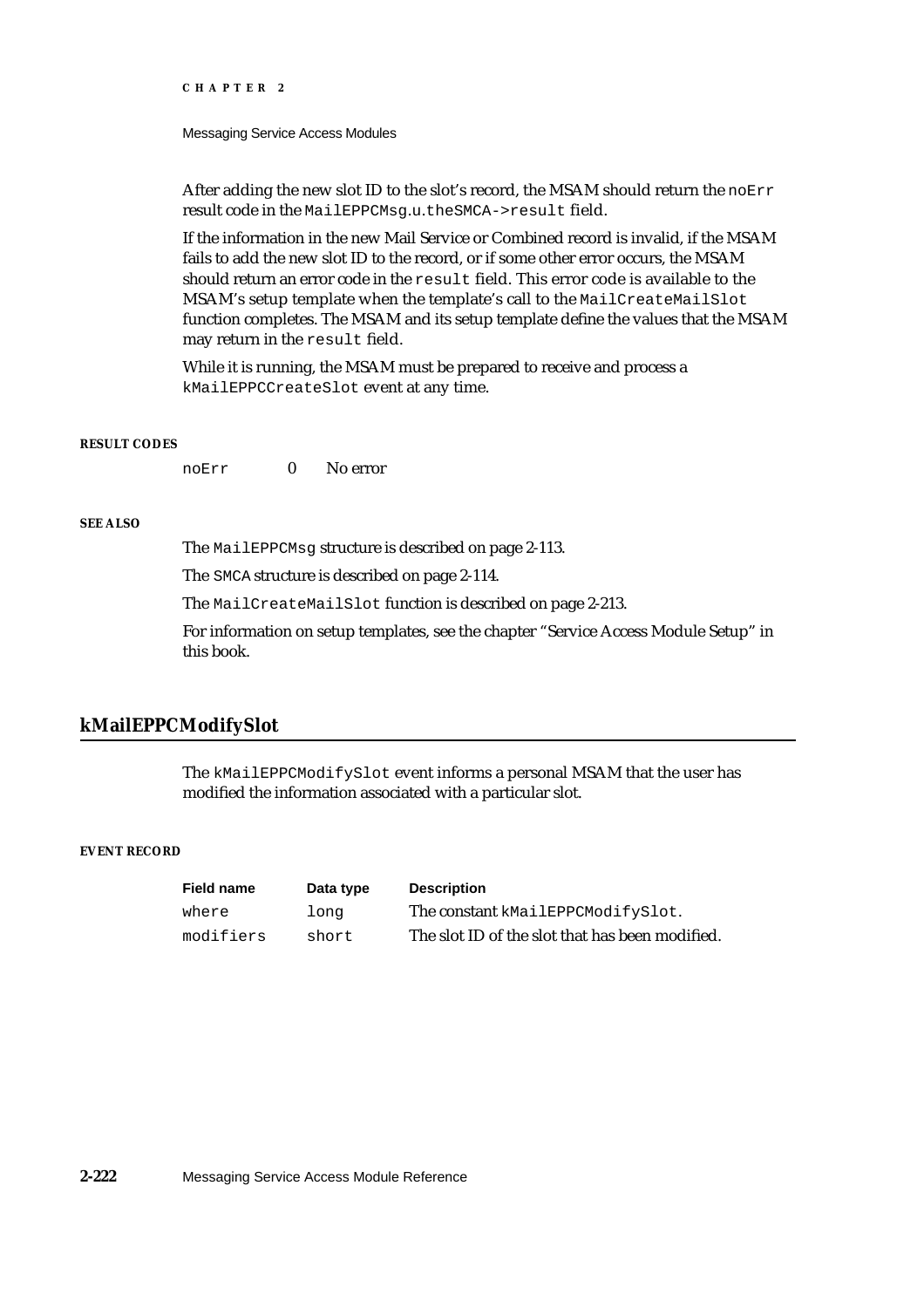#### Messaging Service Access Modules

#### **MailEPPCMsg STRUCTURE**

| <b>Field name</b>    | Data type  | <b>Description</b>                                                                                                                                                                                                                                                                                                                                         |
|----------------------|------------|------------------------------------------------------------------------------------------------------------------------------------------------------------------------------------------------------------------------------------------------------------------------------------------------------------------------------------------------------------|
| u.theSMCA->result    | OSErr      | The result of performing the<br>activity requested by the<br>kMailEPPCModifySlot event.<br>When the personal MSAM receives<br>the kMailEPPCModifySlot event,<br>this field is already set to 1. Set this<br>field to the noErr result code if you<br>successfully complete the activity.<br>Otherwise, set this field to a result<br>code that you define. |
| u.theSMCA->u.slotCID | CreationID | Creation ID of the new record<br>that represents the slot that has<br>been modified                                                                                                                                                                                                                                                                        |

#### **DESCRIPTION**

When the information for one of the personal MSAM's slots changes, the MSAM gets a kMailEPPCModifySlot event. The IPM Manager sends the kMailEPPCModifySlot event when a setup template calls the MailModifyMailSlot function. When the IPM Manager sends the event, the MSAM's setup template has already created a new record containing the updated information for the slot and added the record to the Setup catalog. Upon receipt of this event, the personal MSAM should call the AcceptHighLevelEvent function to get additional information associated with this event. The MSAM should update any internal data it maintains for the slot and store the creation ID of the slot's new record so that it can read the record if it needs to. For instance, if the MSAM got a second kMailEPPCModifySlot event for the same slot, it would want to compare the new and old records to determine which information changed.

The kMailEPPCModifySlot event does not invalidate the slot's existing queue references.

After updating its internal data about the modified slot, the MSAM should return the noErr result code in the u.theSMCA->result field of the MailEPPCMsg structure. If it fails to do this for some reason, the MSAM should return an error code in this field. This error code is available to the MSAM's setup template when the template's call to the MailModifyMailSlot function completes. The MSAM and its setup template define the values that the MSAM may return in the MailEPPCMsg.u.theSMCA->result field.

While it is running, the MSAM must be prepared to receive and process a kMailEPPCModifySlot event at any time.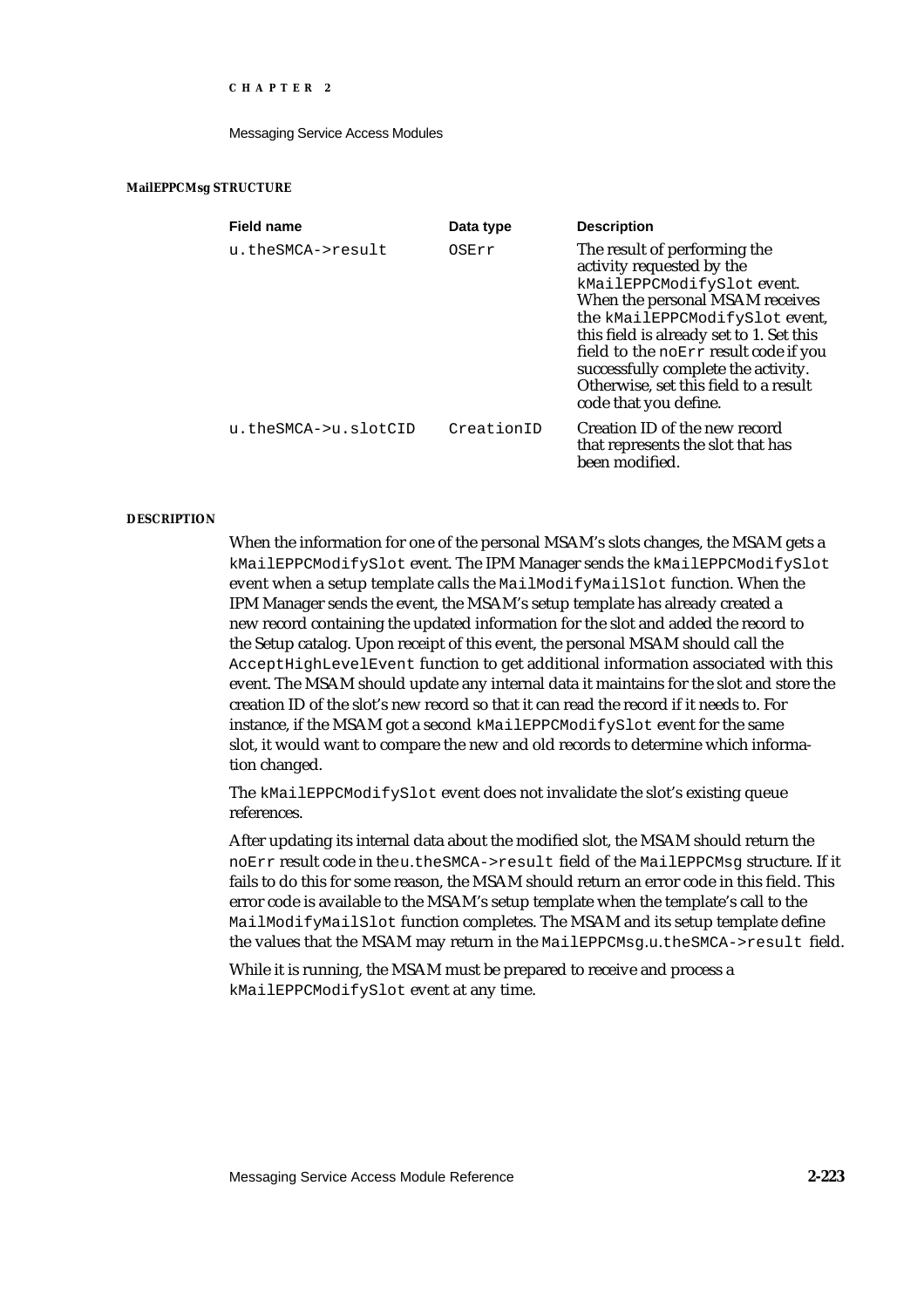Messaging Service Access Modules

#### **RESULT CODES**

noErr 0 No error

# **SEE ALSO**

The MailEPPCMsg structure is described on page 2-113.

The SMCA structure is described on page 2-114.

The MailModifyMailSlot function is described on page 2-215.

For information on setup templates, see the chapter "Service Access Module Setup" in this book.

# **kMailEPPCDeleteSlot**

The kMailEPPCDeleteSlot event advises the personal MSAM that a slot will be deleted.

#### **EVENT RECORD**

| <b>Field name</b> | Data type | <b>Description</b>                     |
|-------------------|-----------|----------------------------------------|
| where             | long      | The constant kMailEPPCDeleteSlot.      |
| modifiers         | short     | The slot ID of the slot to be deleted. |

# **MailEPPCMsg STRUCTURE**

| <b>Field name</b> | Data type | <b>Description</b>                                                                                                                                                                                                                                                                                                                                   |
|-------------------|-----------|------------------------------------------------------------------------------------------------------------------------------------------------------------------------------------------------------------------------------------------------------------------------------------------------------------------------------------------------------|
| u.theSMCA->result | OSErr     | The result of performing the activity<br>requested by the kMailEPPCDeleteSlot<br>event. When the personal MSAM receives<br>the kMailEPPCDeleteSlot event, this<br>field is already set to 1. Set this field to the<br>noErr result code if you successfully<br>complete the activity. Otherwise, set this<br>field to a result code that you define. |

#### **DESCRIPTION**

The IPM Manager sends the kMailEPPCDeleteSlot event when a user deletes a slot. Before a slot is actually deleted, the personal MSAM gets a kMailEPPCDeleteSlot event. The personal MSAM should call the AcceptHighLevelEvent function to get access to the MailEPPCMsg structure. It should do what is necessary to handle this event internally, such as discarding data that relates to that slot.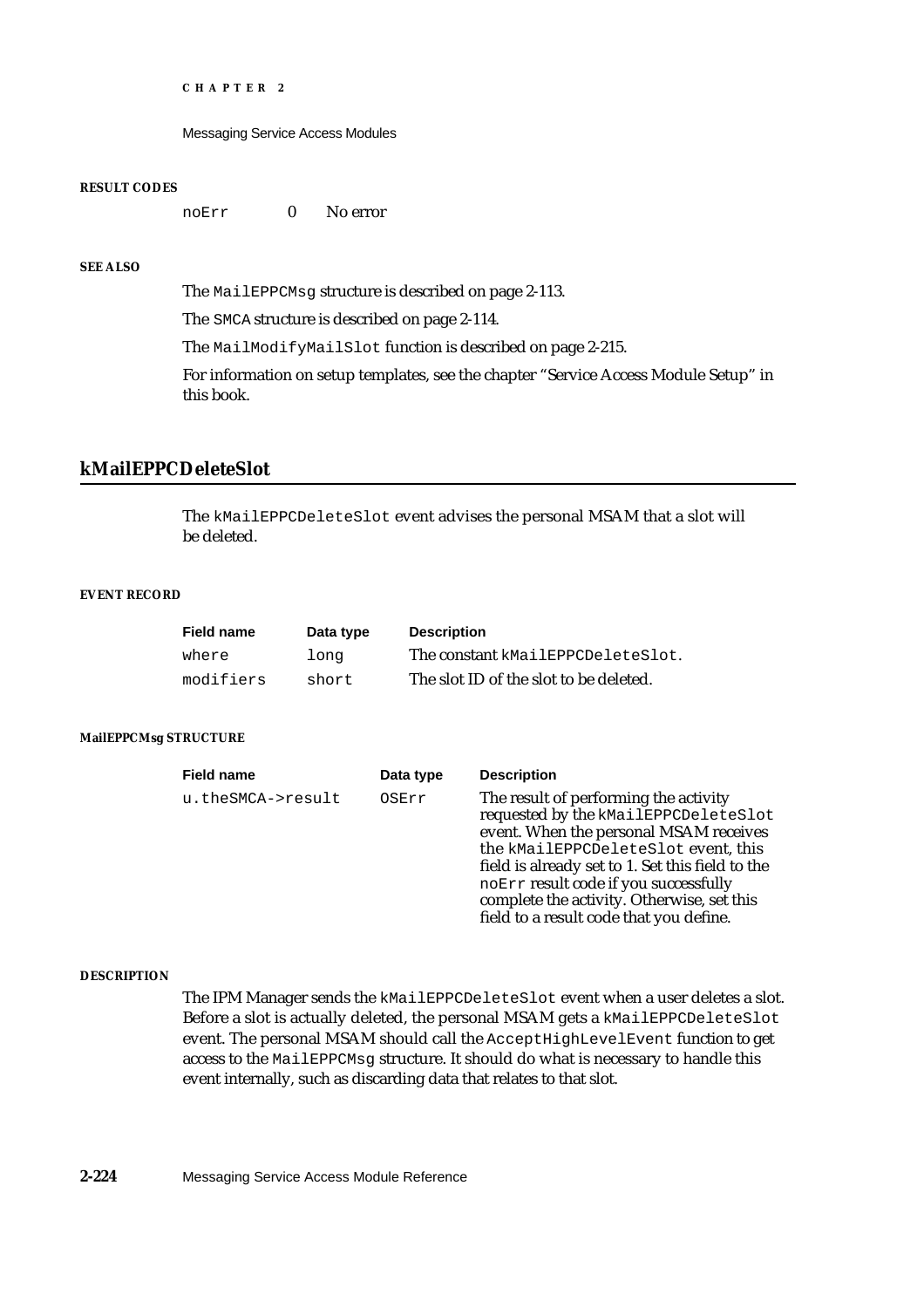Messaging Service Access Modules

After taking whatever action is appropriate regarding the slot to be deleted, the MSAM should return the noErr result code in the u.theSMCA->result field of the MailEPPCMsg. If it fails to do this for some reason, the MSAM should return an MSAM-defined error result in this field.

If the MSAM returns a noErr result code, AOCE software deletes the slot's record in the Setup catalog. If the MSAM returns an error, the slot's record in the Setup catalog is not deleted.

While it is running, the MSAM must be prepared to receive and process a kMailEPPCDeleteSlot event at any time.

#### **RESULT CODES**

noErr 0 No error

# **SEE ALSO**

The MailEPPCMsg structure is described on page 2-113. The SMCA structure is described on page 2-114.

# **kMailEPPCMailboxOpened**

The kMailEPPCMailboxOpened event tells a personal MSAM that a user has opened his or her AOCE desktop mailbox.

# **EVENT RECORD**

| <b>Field name</b> | Data type | <b>Description</b>                   |
|-------------------|-----------|--------------------------------------|
| where             | long      | The constant kMailEPPCMailboxOpened. |
| modifiers         | short     | Unused: contains 0.                  |

#### **DESCRIPTION**

This event notifies the personal MSAM that the user has opened his or her AOCE mailbox. A personal MSAM receiving this event should connect to its external messaging system, check for letters, and update the incoming queue for each of its mail slots.

This event is advisory only and requires no response from the personal MSAM.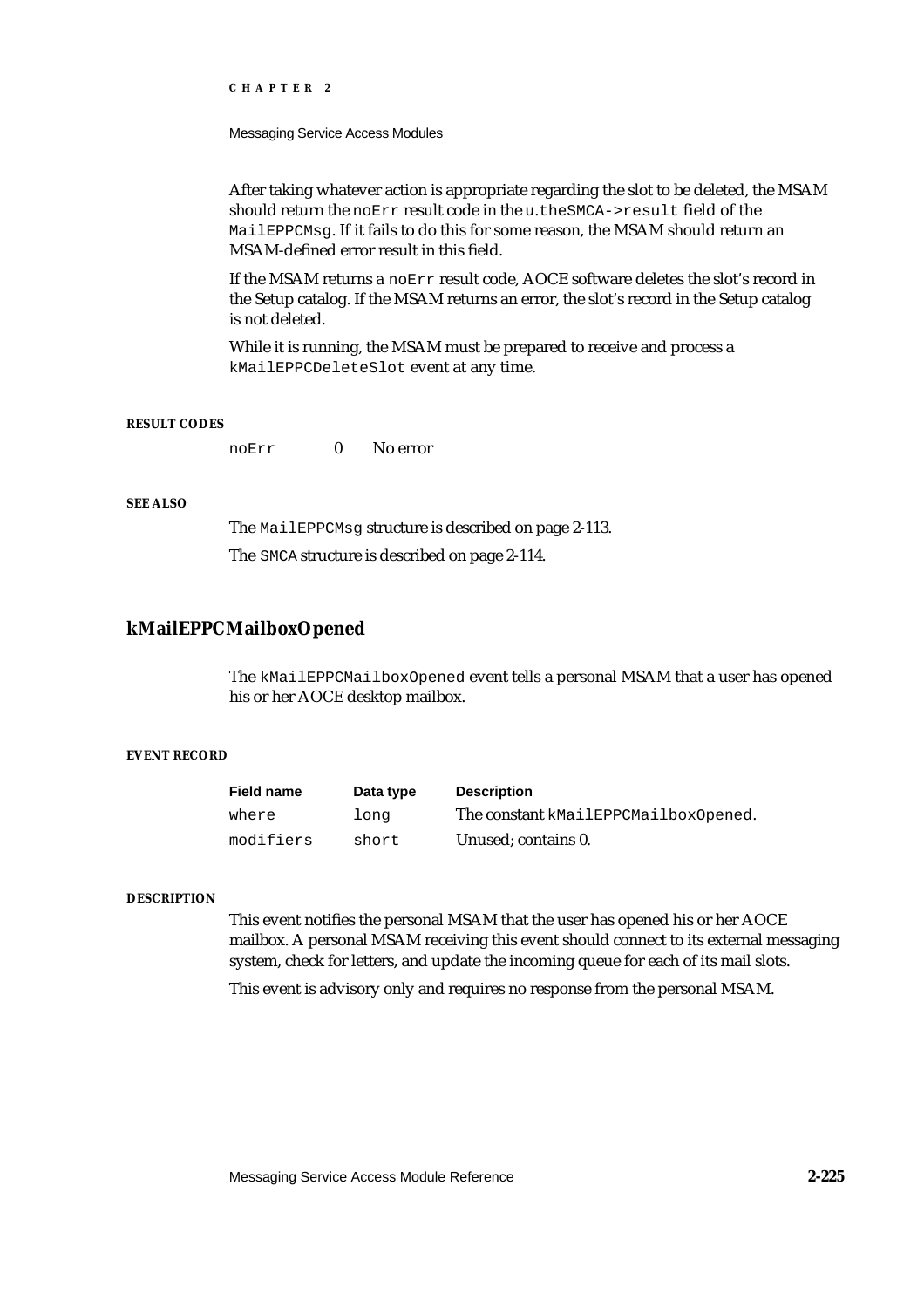Messaging Service Access Modules

# **kMailEPPCMailboxClosed**

The kMailEPPCMailboxClosed event tells a personal MSAM that a user has closed his or her mailbox.

# **EVENT RECORD**

| <b>Field name</b> | Data type | <b>Description</b>                   |
|-------------------|-----------|--------------------------------------|
| where             | long      | The constant kMailEPPCMailboxClosed. |
| modifiers         | short     | Unused: contains 0.                  |

#### **DESCRIPTION**

This event notifies the MSAM that the user has closed his or her AOCE mailbox. A personal MSAM receiving this event should disconnect from its external messaging system.

This event is advisory only and requires no response from the personal MSAM.

# **kMailEPPCShutDown**

The kMailEPPCShutDown event instructs a personal MSAM to quit immediately.

# **EVENT RECORD**

| <b>Field name</b> | Data type | <b>Description</b>              |
|-------------------|-----------|---------------------------------|
| where             | long      | The constant kMailEPPCShutDown. |
| modifiers         | short     | Unused: contains 0.             |

### **DESCRIPTION**

This event corresponds directly to the standard Apple event kAEQuitApplication. An MSAM should treat it in the same way as it does the kAEQuitApplication event. You get this event after the user chooses the Shut Down or Restart command from the Finder's Special menu.

While it is running, an MSAM must be prepared to receive and process a kMailEPPCShutDown event at any time.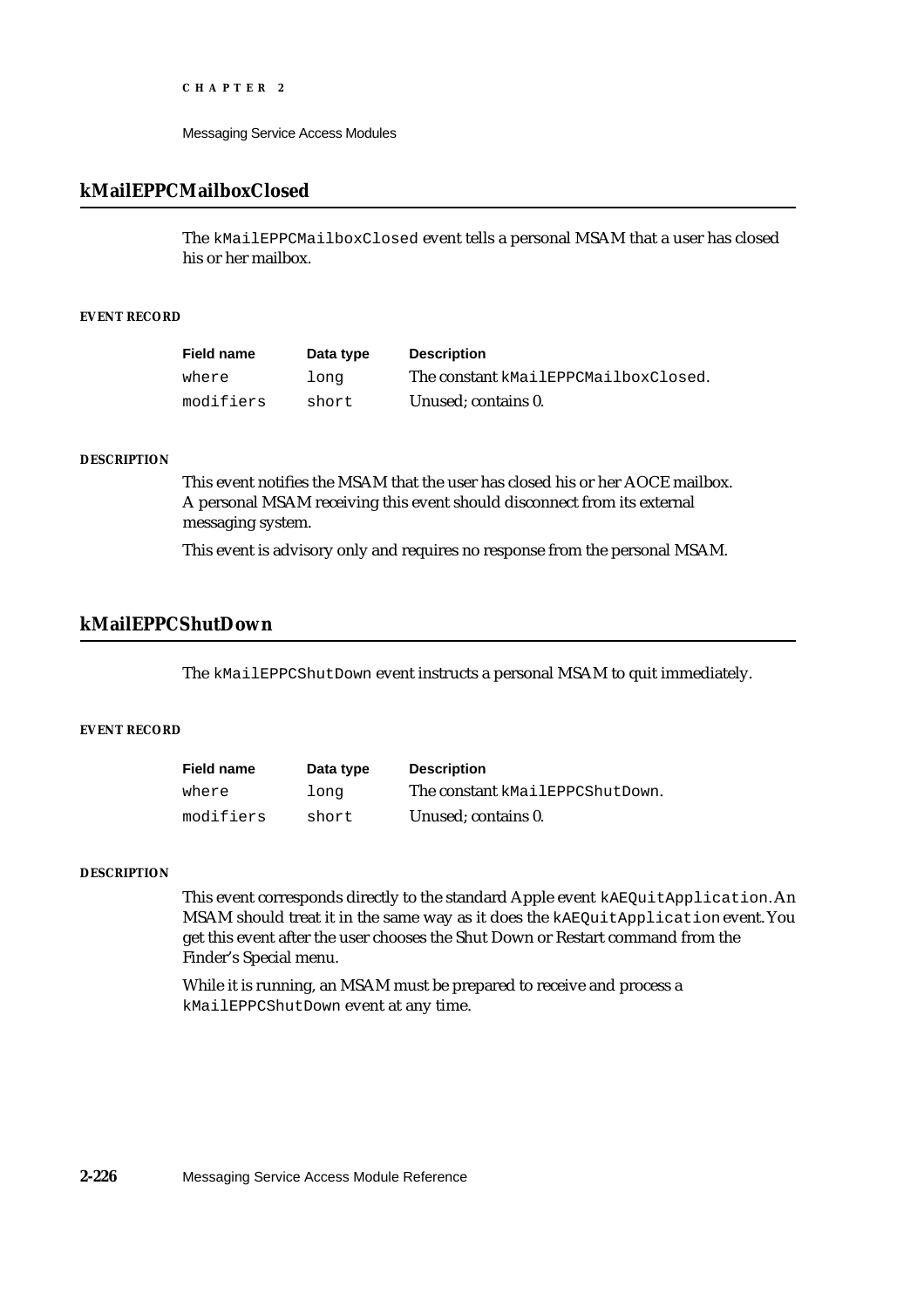```
CHAPTER 2
```
# **kMailEPPCContinue**

The kMailEPPCContinue event instructs a personal MSAM to resume operation after previously suspending either itself or one of its slots.

# **EVENT RECORD**

| <b>Field name</b> | Data type | <b>Description</b>                                                                                                                            |
|-------------------|-----------|-----------------------------------------------------------------------------------------------------------------------------------------------|
| where             | long      | The constant kMailEPPCContinue.                                                                                                               |
| modifiers         | short     | Contains either the slot ID of a slot to be reactivated or<br>0. If this field is set to 0, the event applies to the<br>personal MSAM itself. |

### **DESCRIPTION**

A personal MSAM may suspend itself or one of its slots if it runs into a problem that requires user intervention to correct. The MSAM should call the PMSAMLogError function to report such errors and then suspend itself or the particular slot, whichever is appropriate. While it is in a suspended state, the personal MSAM should continue to call the WaitNextEvent function. When the user has taken the appropriate corrective action, the personal MSAM gets the kMailEPPCContinue event advising that it should resume operations.

If the problem is with the personal MSAM itself, the MSAM can quit instead of suspending itself. In that case, the IPM Manager launches the MSAM when the user has taken the corrective action and then sends the MSAM the kMailEPPCContinue event.

# **kMailEPPCSchedule**

The kMailEPPCSchedule event informs a personal MSAM that it is time to log on to its external messaging system and transfer mail on behalf of a specific slot.

#### **EVENT RECORD**

| <b>Field name</b> | Data type | <b>Description</b>                                                        |
|-------------------|-----------|---------------------------------------------------------------------------|
| where             | long      | The constant kMailEPPCSchedule.                                           |
| modifiers         | short     | The slot ID of the slot whose scheduled<br>time or interval has occurred. |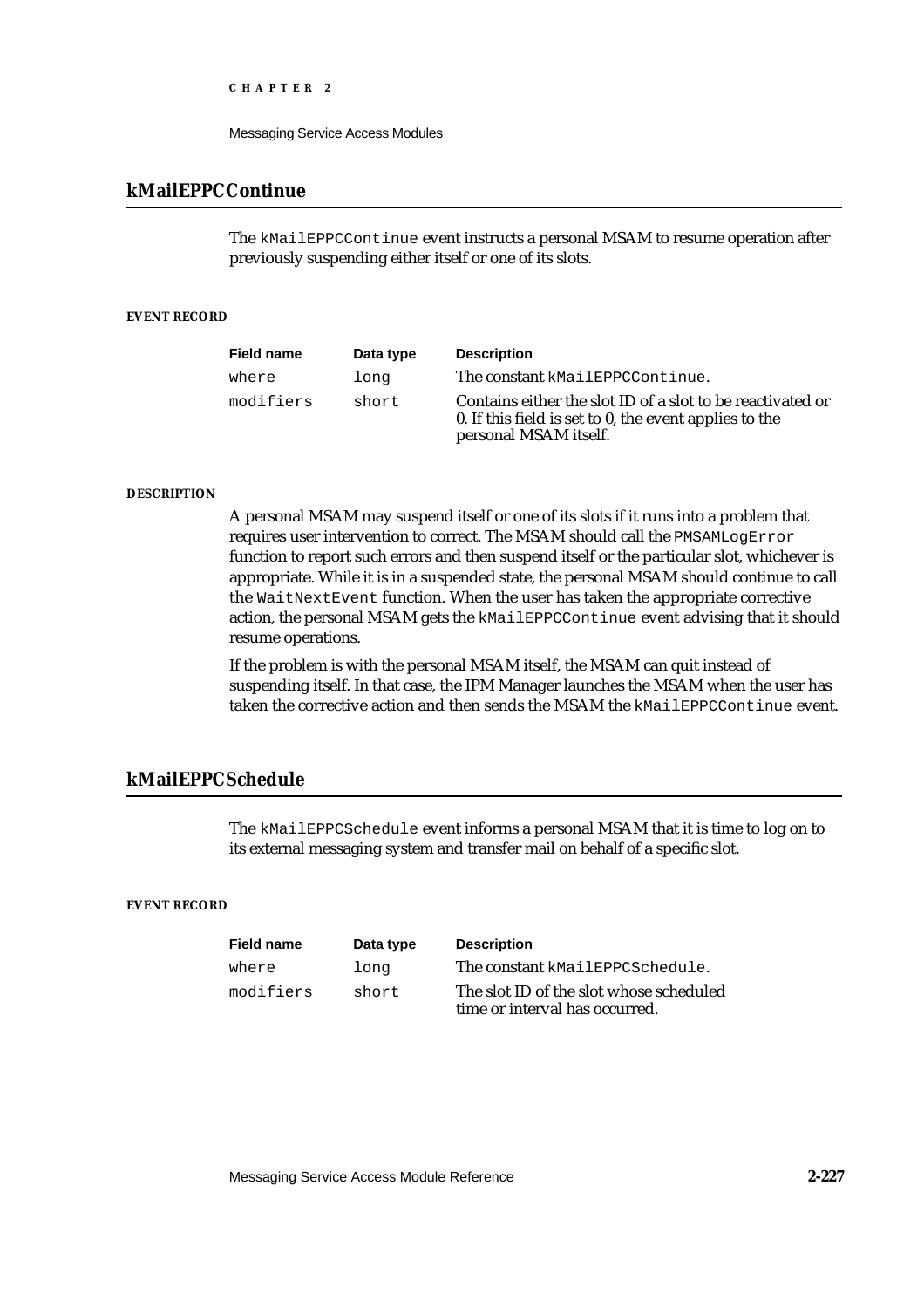Messaging Service Access Modules

#### **DESCRIPTION**

For each account or address that a user has on an external messaging system, the user can provide information on how often or at what time the personal MSAM should log on and transfer mail. The IPM Manager sends a personal MSAM a kMailEPPCSchedule event when the schedule information for one of the MSAM's slots indicates that it is time for the MSAM to connect to its external messaging system and transfer mail for that slot. If a personal MSAM is not running at a time when it should log on, the IPM Manager first launches it and then sends it a kMailEPPCSchedule event.

# **SEE ALSO**

The frequency information is stored in a MailStandardSlotInfoAttribute structure, described on page 2-121.

A setup template obtains scheduling information from the user. See the chapter "Service Access Module Setup" in this book for more information.

# **kMailEPPCInQUpdate**

The kMailEPPCInQUpdate event notifies a personal MSAM that a letter in an incoming queue has been updated.

### **EVENT RECORD**

| <b>Field name</b> | Data type | <b>Description</b>                                                                              |
|-------------------|-----------|-------------------------------------------------------------------------------------------------|
| where             | long      | The constant kMailEPPCInOUpdate.                                                                |
| modifiers         | short     | The slot ID of the slot whose incoming queue<br>contains the letter to which the event applies. |

# **MailEPPCMsg STRUCTURE**

| <b>Field name</b> | Data type | <b>Description</b>                                                                                                     |
|-------------------|-----------|------------------------------------------------------------------------------------------------------------------------|
| u.sequenceNumber  | long      | The sequence number of the letter that has<br>either had a change to its attribute values or<br>that has been deleted. |

#### **DESCRIPTION**

The kMailEPPCInQUpdate event informs a personal MSAM that the letter flags attribute for a particular letter has changed, or that the user has deleted the letter. The modifiers field of the event record contains the slot ID of the slot to which the letter belongs.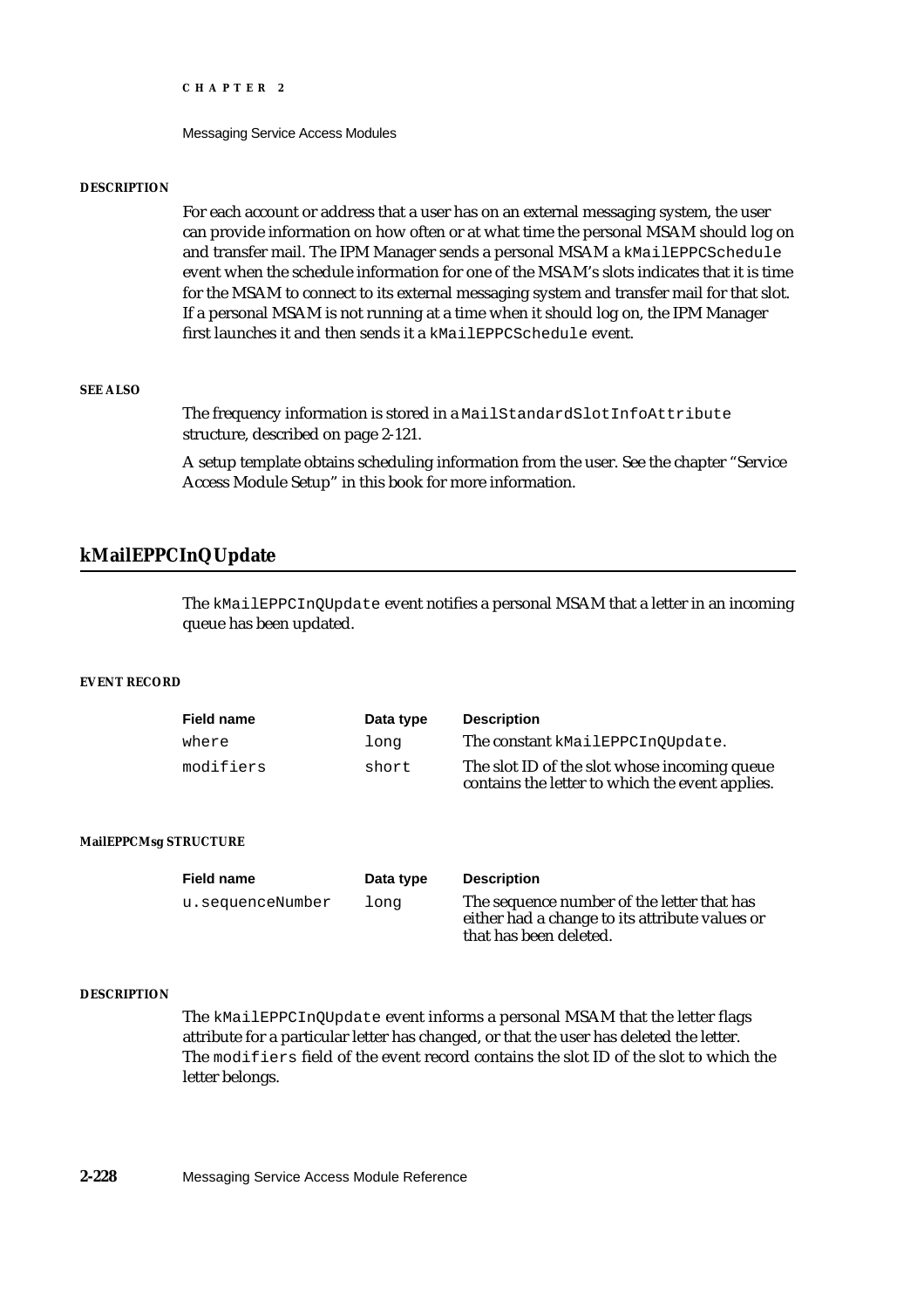#### Messaging Service Access Modules

Upon receipt of this event, the personal MSAM should first call the AcceptHighLevelEvent function to get additional information associated with this event. The sequence number of the affected letter is specified in the u.sequenceNumber field of the MailEPPCMsg structure.

If the MSAM chooses to act on the event immediately, it should call the PMSAMGetMsgSummary function to read the message summary associated with the letter. If the letter has been deleted by the user, the msgDeleted field in the MSAMMsgSummary structure is set to true. An MSAM operating in online mode should delete the letter on its external messaging system. All MSAMs should delete the message summary for that letter.

If the letter flags attribute has changed, the msgUpdated field in the MSAMMsgSummary structure is set to true. An MSAM operating in online mode should update information about the letter on the external messaging system to maintain consistency with the changed local information about the letter. All MSAMs should set the msgUpdated field to false.

Alternatively, the personal MSAM can wait until the next time it enumerates the incoming queue that contains the affected letter. At that time, the MSAM can check for letters that have been deleted or whose letter flags attribute has been updated. Then it should take the appropriate action already described here.

### **SEE ALSO**

The MailEPPCMsg structure is described on page 2-113.

The SMCA structure is described on page 2-114.

A personal MSAM deletes letters and message summaries from an incoming queue by calling the MSAMDelete function, described on page 2-202.

The PMSAMGetMsgSummary function is described on page 2-171.

The MSAMEnumerate function is described on page 2-138.

Message summaries are described in the section "MSAM Modes of Operation" beginning on page 2-12.

The MSAMMsgSummary structure is described on page 2-124.

# **kMailEPPCMsgOpened**

The kMailEPPCMsgOpened event tells a personal MSAM that the user wants to open a letter that does not currently exist in the incoming queue. The personal MSAM should place the letter into the incoming queue immediately.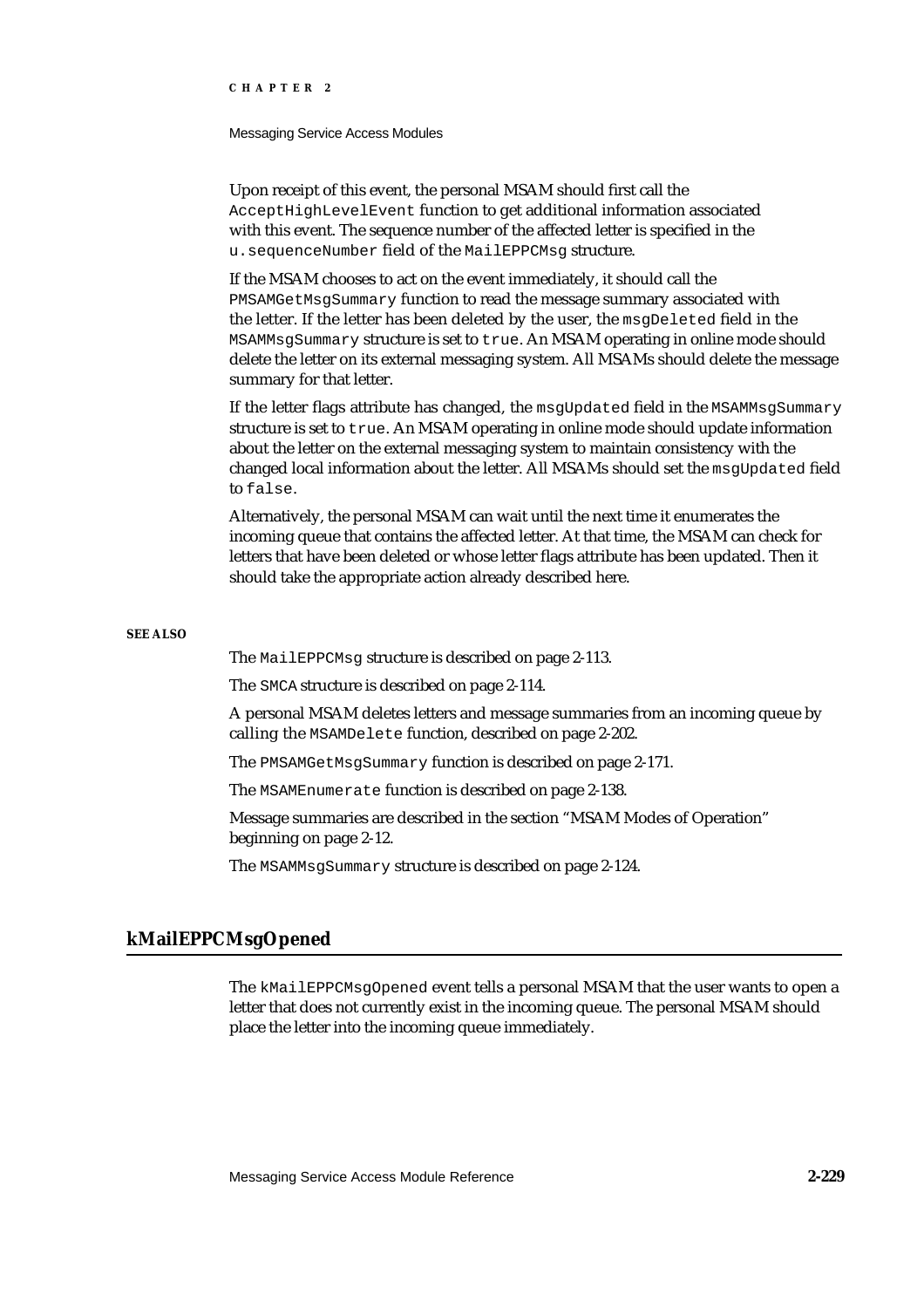### **EVENT RECORD**

| <b>Field name</b>     | Data type | <b>Description</b>                                                                                                                                                                                                                                                                                                                              |
|-----------------------|-----------|-------------------------------------------------------------------------------------------------------------------------------------------------------------------------------------------------------------------------------------------------------------------------------------------------------------------------------------------------|
| where                 | long      | The constant kMailEPPCMsqOpened.                                                                                                                                                                                                                                                                                                                |
| modifiers             | short     | The slot ID of the slot whose incoming<br>queue should contain the letter.                                                                                                                                                                                                                                                                      |
| MailEPPCMsg STRUCTURE |           |                                                                                                                                                                                                                                                                                                                                                 |
| <b>Field name</b>     | Data type | <b>Description</b>                                                                                                                                                                                                                                                                                                                              |
| u.theSMCA->result     | OSErr     | When the personal MSAM receives the<br>kMailEPPCMsgOpened event, this field is<br>already set to 1. Set this field to the noErr<br>result code to acknowledge receiving the<br>event. If you already know that it is not<br>possible to retrieve the letter that the user<br>wants to open, set this field to a result code<br>that you define. |
| u.theSMCA->userBytes  |           |                                                                                                                                                                                                                                                                                                                                                 |
|                       | long      | The sequence number of the letter<br>that the user wants to open.                                                                                                                                                                                                                                                                               |
| u.theSMCA->u.msqHint  |           |                                                                                                                                                                                                                                                                                                                                                 |
|                       | long      | A reference value associated with<br>the letter. You supply this value to the<br>PMSAMSetStatus function if you need<br>to report an error.                                                                                                                                                                                                     |

### **DESCRIPTION**

When a user double-clicks a letter to open it, the IPM Manager checks the associated message summary in the incoming queue to see if the letter itself is also in the queue. If only the message summary is in the incoming queue, the IPM Manager sends a kMailEPPCMsgOpened event to the personal MSAM. This event notifies the MSAM that a user wants to open a letter not currently in the incoming queue. Upon receipt of this event, the personal MSAM should call the AcceptHighLevelEvent function to get additional information associated with this event. You should acknowledge the event by setting the u.theSMCA->result field of the MailEPPCMsg structure to the noErr result code or, if you are aware of a condition that makes it impossible for you to successfully retrieve the letter, set the field to a result code that you define. If you set the field to noErr, you should retrieve the letter from your external messaging system, translate it, and write it to the incoming queue.

If you have a problem retrieving the letter, you should report the problem by calling the PMSAMSetStatus function. Set the seqNum and msgHint fields of the PMSAMSetStatus function parameter block to the values of the u.theSMCA->userBytes and u.theSMCA->u.msgHint fields of the MailEPPCMsg structure, respectively. Then set the status field of the parameter block to kPMSAMStatusError and call the function.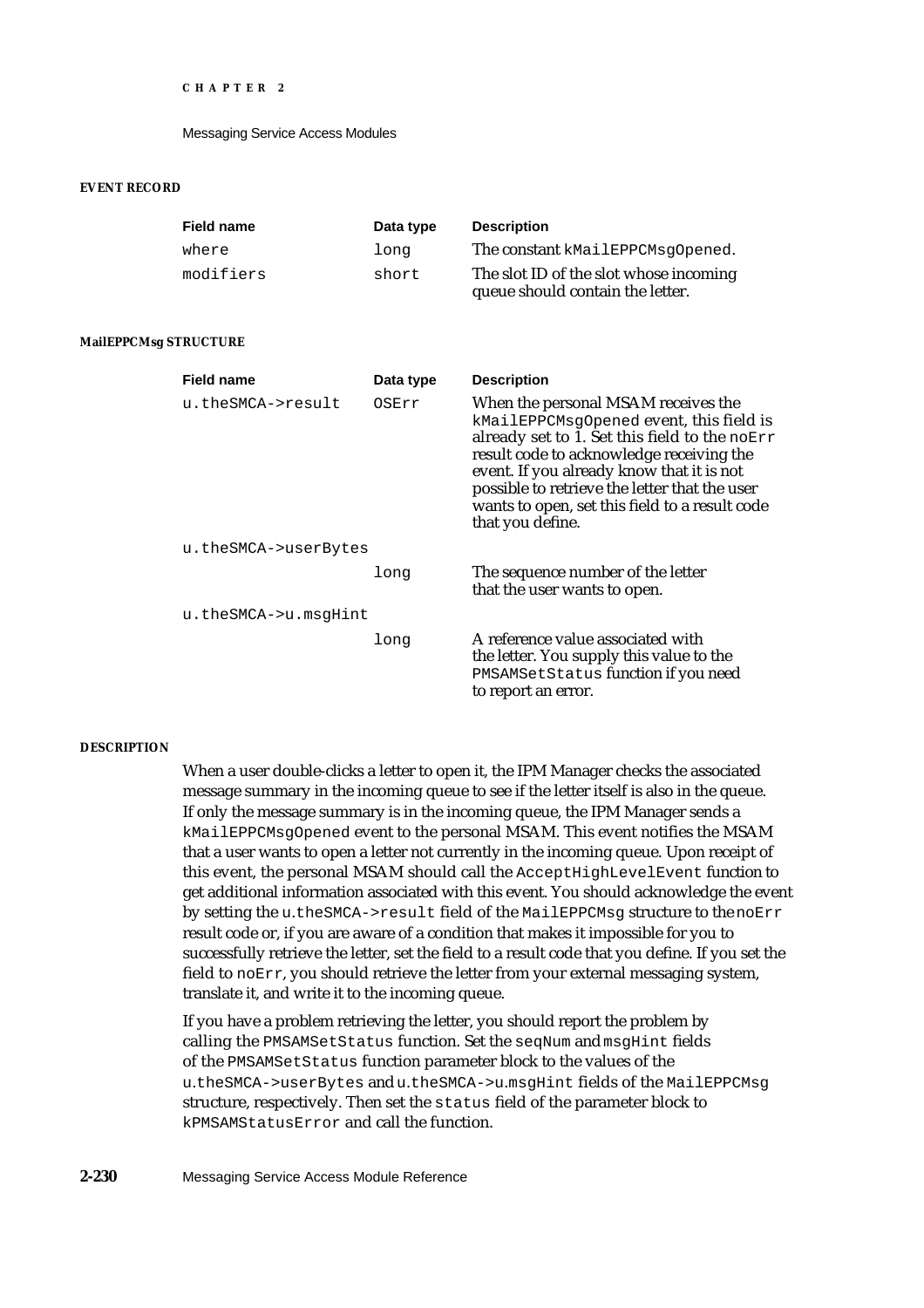Messaging Service Access Modules

### **RESULT CODES**

noErr 0 No error

# **SEE ALSO**

The MailEPPCMsg structure is described on page 2-113. The SMCA structure is described on page 2-114.

# **kMailEPPCDeleteOutQMsg**

The kMailEPPCDeleteOutQMsg event instructs a personal MSAM to delete a message in its outgoing queue.

# **EVENT RECORD**

| <b>Field name</b> | Data type | <b>Description</b>                                                              |
|-------------------|-----------|---------------------------------------------------------------------------------|
| where             | long      | The constant kMailEPPCDeleteOutOMsq.                                            |
| modifiers         | short     | The slot ID of the slot whose outgoing<br>queue holds the letter to be deleted. |

### **MailEPPCMsg STRUCTURE**

| <b>Field name</b> | Data type | <b>Description</b>                                              |
|-------------------|-----------|-----------------------------------------------------------------|
| u.sequenceNumber  | long      | The sequence number of the letter that<br>the user has deleted. |

### **DESCRIPTION**

This event tells a personal MSAM to delete, rather than send, a letter in its outgoing queue. The IPM Manager sends this event in response to a user action. Upon receipt of this event, the personal MSAM should call the AcceptHighLevelEvent function to get the sequence number of the letter.

### **SEE ALSO**

The MailEPPCMsg structure is described on page 2-113. The SMCA structure is described on page 2-114.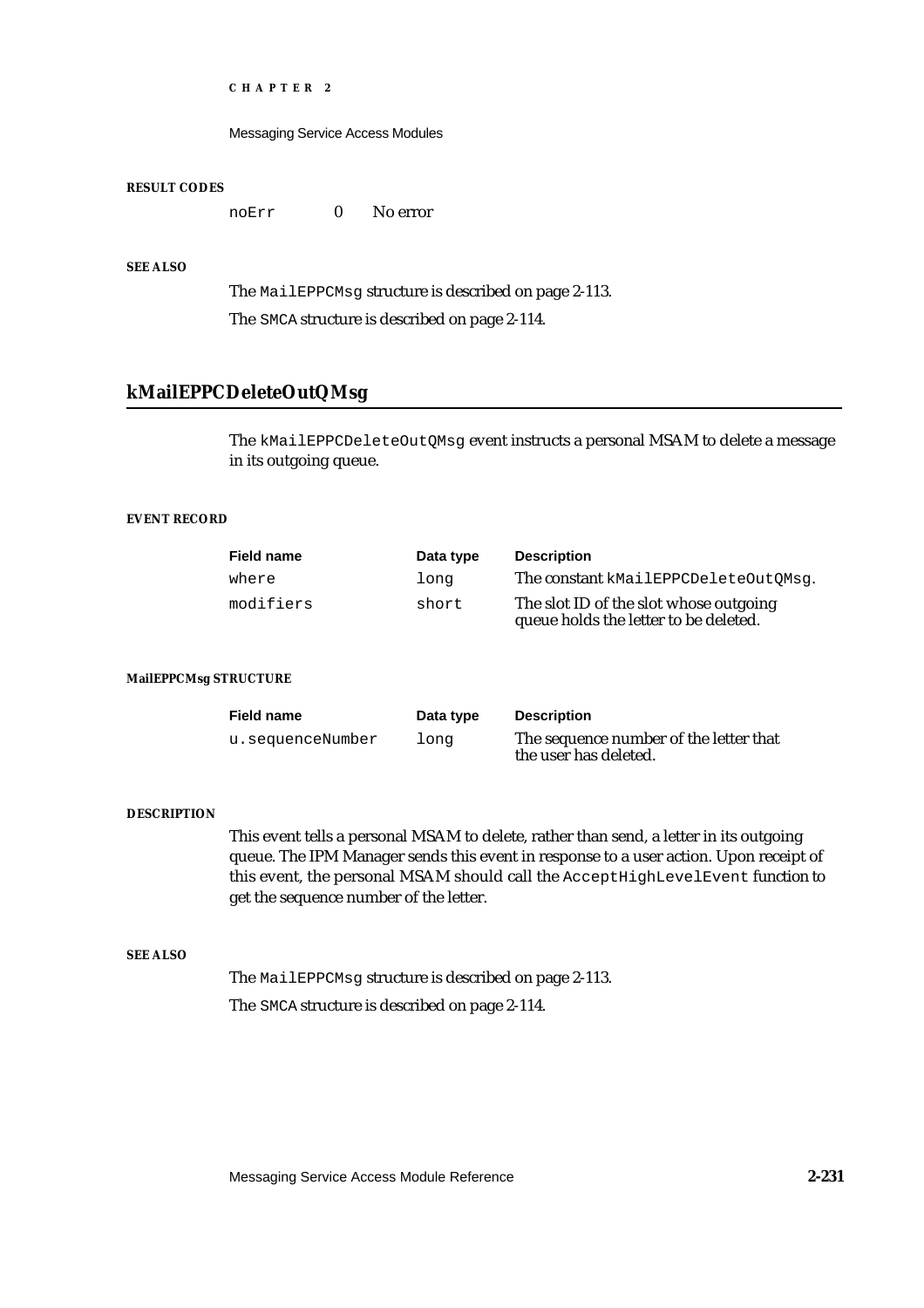Messaging Service Access Modules

# **kMailEPPCWakeup**

The kMailEPPCWakeup event notifies a personal MSAM that a process called the MailWakeupPMSAM function.

# **EVENT RECORD**

| <b>Field name</b> | Data type | <b>Description</b>            |
|-------------------|-----------|-------------------------------|
| where             | long      | The constant kMailEPPCWakeup. |
| modifiers         | short     | Unused; contains 0.           |

## **DESCRIPTION**

When a process calls the MailWakeupPMSAM function, the IPM Manager sends a kMailEPPCWakeup event to the personal MSAM specified by the application. Typically, a process calls the MailWakeupPMSAM function in response to an external event that cannot be predicted. For example, a fax modem driver might call the MailWakeupPMSAM function when it has received an incoming call so that the MSAM can put the fax into the incoming queue.

If the MSAM is not running at the time the MailWakeupPMSAM function is called, the IPM Manager launches it.

# **kMailEPPCLocationChanged**

The kMailEPPCLocationChanged event notifies a personal MSAM that the current system location has changed or that a user has changed the location flags for the specified slot.

# **EVENT RECORD**

| <b>Field name</b> | Data type | <b>Description</b>                                  |
|-------------------|-----------|-----------------------------------------------------|
| where             | long      | The constant kMailEPPCLocationChanged.              |
| modifiers         | short     | The slot ID of the slot to which the event applies. |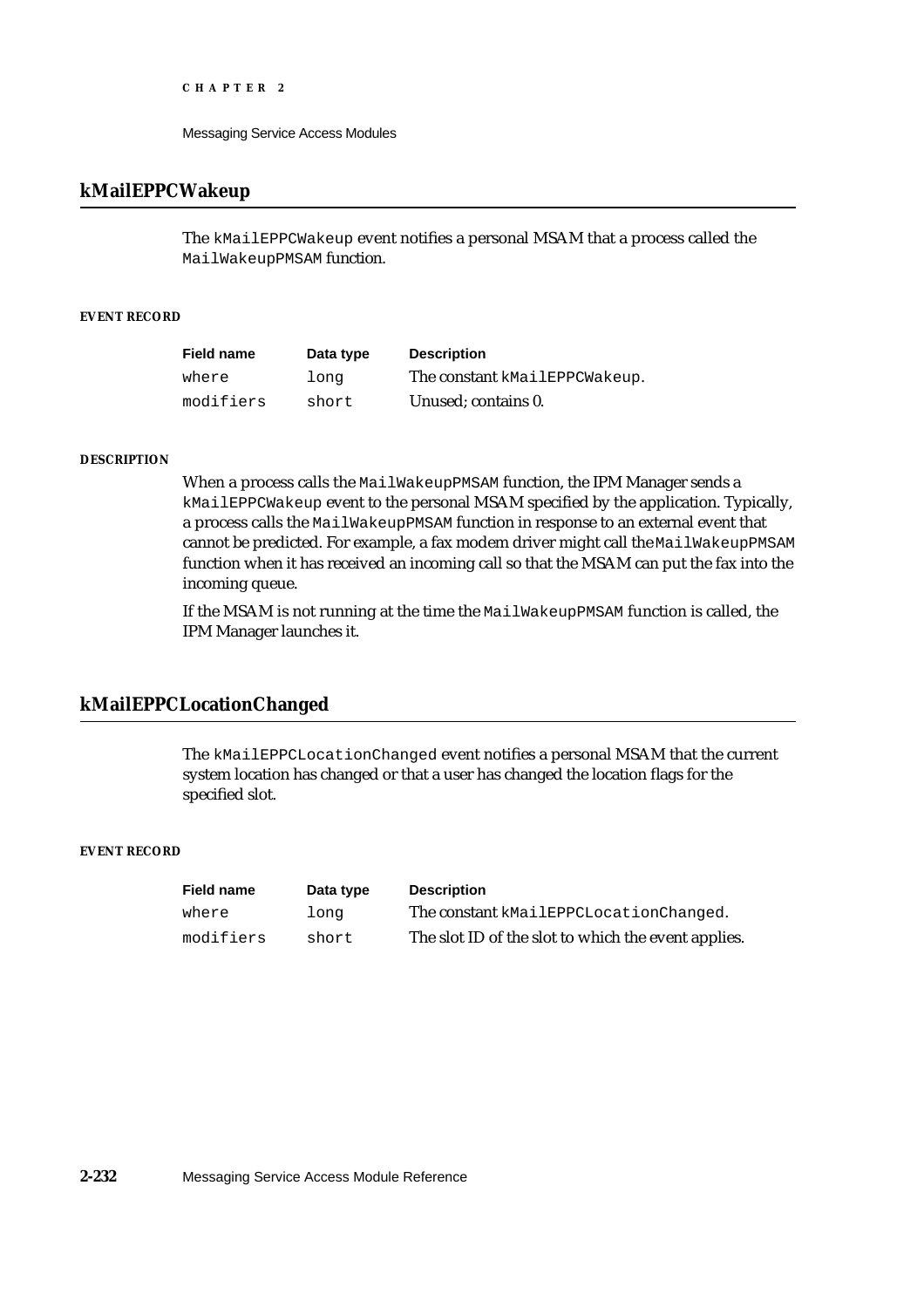Messaging Service Access Modules

### **MailEPPCMsg STRUCTURE**

| <b>Field name</b>        | Data type         | <b>Description</b>                                                                                             |
|--------------------------|-------------------|----------------------------------------------------------------------------------------------------------------|
| u.locationInfo->location | OCESetupLocation  | A value that identifies<br>the current system<br>location. It may<br>contain any integer<br>value between 0-8. |
| u.locationInfo->active   | MailLocationFlags | A bit array that defines<br>whether the slot is<br>active at a given<br>location.                              |

### **DESCRIPTION**

The IPM Manager sends a kMailEPPCLocationChanged high-level event when either of two events occurs:

- 1. The current system location changes. In this case, the IPM Manager sends one kMailEPPCLocationChanged high-level event for each slot belonging to an MSAM.
- 2. A user activates or deactivates a mail slot in a given location. In this case, the IPM Manager updates the location flags in the MailStandardSlotInfoAttribute structure for that slot and sends a kMailEPPCLocationChanged high-level event to the MSAM.

The event tells the MSAM the slot to which the event applies, the current system location, and the location flags for the slot. Upon receipt of a kMailEPPCLocationChanged high-level event, an MSAM should examine the location flags. If the location flags show that the slot is inactive at the current location and the slot was previously active, the MSAM should immediately stop performing any activity on behalf of the slot, such as downloading letters or attempting to send letters. If the location flags show that the slot is active at the current location and the slot was previously inactive, the MSAM should begin acting on behalf of the slot.

### **SEE ALSO**

The MailEPPCMsg structure is described on page 2-113. The MailLocationFlags data type is described on page 2-115. The OCESetupLocation data type is described on page 2-115.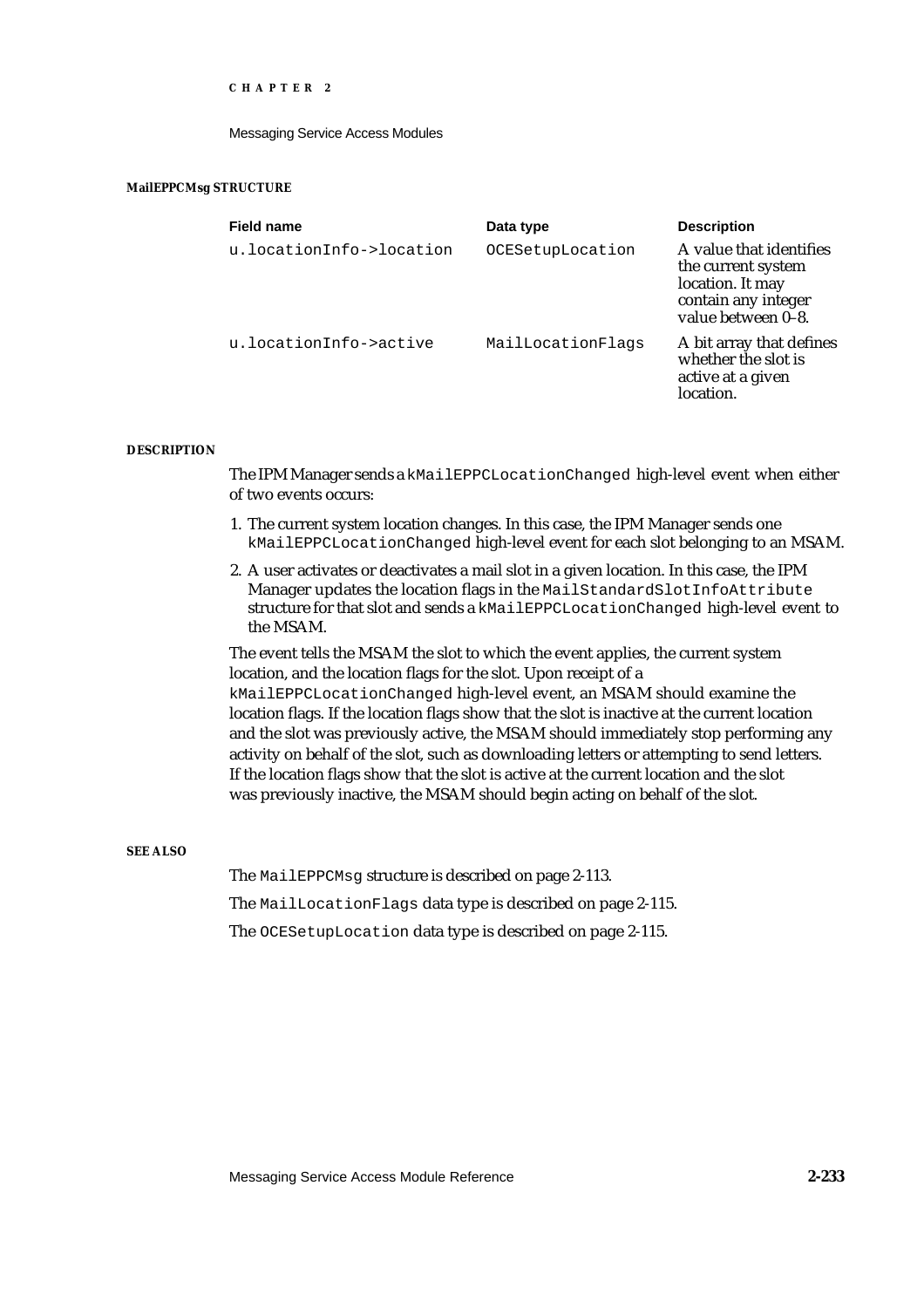Messaging Service Access Modules

# **kMailEPPCSendImmediate**

The kMailEPPCSendImmediate event notifies a personal MSAM to send a letter in an outgoing queue as soon as possible.

# **EVENT RECORD**

| <b>Field name</b> | Data type | <b>Description</b>                                                     |
|-------------------|-----------|------------------------------------------------------------------------|
| where             | long      | The constant kMailEPPCSendImmediate.                                   |
| modifiers         | short     | The slot ID of the slot in whose<br>outgoing queue the letter resides. |

### **MailEPPCMsg STRUCTURE**

| <b>Field name</b>    | Data type | <b>Description</b>                                                                                                                                                                                                                                                                                                                                         |  |
|----------------------|-----------|------------------------------------------------------------------------------------------------------------------------------------------------------------------------------------------------------------------------------------------------------------------------------------------------------------------------------------------------------------|--|
| u.theSMCA->result    | OSErr     | The result of performing the<br>activity requested by the<br>kMailEPPCSendImmediate event.<br>When the personal MSAM receives the<br>kMailEPPCSendImmediate event, this<br>field is already set to 1. Set this field to<br>the noErr result code if you successfully<br>complete the activity. Otherwise, set this<br>field to an appropriate result code. |  |
| u.theSMCA->userBytes | long      | The sequence number of the letter that<br>the MSAM should attempt to send<br>immediately.                                                                                                                                                                                                                                                                  |  |

# **DESCRIPTION**

The IPM Manager sends a kMailEPPCSendImmediate event in response to a user's request to send a letter immediately. When a personal MSAM receives the event, it should attempt immediate delivery of the letter to the external messaging system. The letter is specified in the MailEPPCMsg.u.theSMCA->userBytes field of the external messaging system.

After sending the letter, the MSAM should return the noErr result code in the u.theSMCA->result field of the MailEPPCMsg structure. If it is unable to send the letter, the MSAM should return an error result code in this field. Typically, the result codes it returns are kMailSlotSuspended and kMailTooManyErr.

### **RESULT CODES**

noErr 15055 No error<br>
kMailTooManyErr 15055 NSAM to kMailSlotSuspended –15058 Slot is suspended

-15055 MSAM too busy to process event<br>-15058 Slot is suspended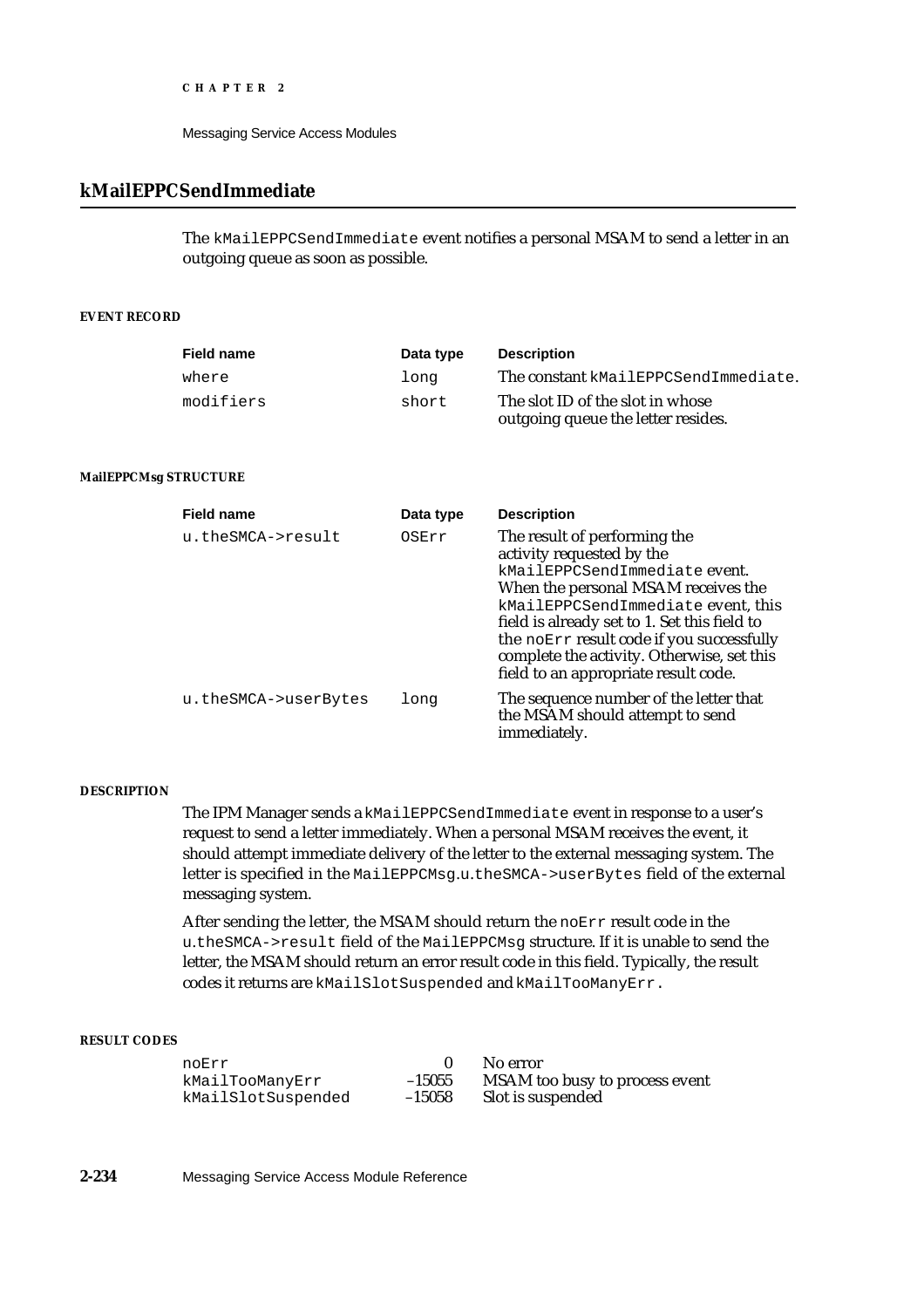Messaging Service Access Modules

### **SEE ALSO**

The MailEPPCMsg structure is described on page 2-113.

The SMCA structure is described on page 2-114.

# **kMailEPPCMsgPending**

The kMailEPPCMsgPending event informs a personal or server MSAM that there is a message in an outgoing queue.

# **EVENT RECORD**

| <b>Field name</b> | Data type | <b>Description</b>                                                                                                                                            |
|-------------------|-----------|---------------------------------------------------------------------------------------------------------------------------------------------------------------|
| where             | long      | The constant kMailEPPCMsqPending.                                                                                                                             |
| modifiers         | short     | For personal MSAMs, this field contains the slot ID of<br>the slot in whose outgoing queue the letter is located.<br>For server MSAMs, this field contains 0. |

### **DESCRIPTION**

Upon receiving a kMailEPPCMsgPending event, a personal MSAM should retrieve the letter from the outgoing queue of the slot identified in the modifiers field. A server MSAM should retrieve the message from its single outgoing queue. Both personal and server MSAMs should then translate the letter or non-letter message and transmit it to the external messaging system.

When an MSAM is launched, it should check its outgoing queue or queues for messages awaiting transmittal. The kMailEPPCMsgPending event makes constant monitoring of the outgoing queue or queues for pending messages unnecessary. However, like all high-level events, a kMailEPPCMsgPending event may be lost. Therefore, an MSAM should periodically check its outgoing queue or queues rather than relying exclusively on the kMailEPPCMsgPending event to inform it of pending messages.

# **kMailEPPCAdmin**

The kMailEPPCAdmin event notifies a server MSAM that its configuration has changed.

### **EVENT RECORD**

| <b>Field name</b> | Data type | <b>Description</b>           |
|-------------------|-----------|------------------------------|
| where             | long      | The constant kMailEPPCAdmin. |
| modifiers         | short     | Unused: contains 0.          |

Messaging Service Access Module Reference **2-235**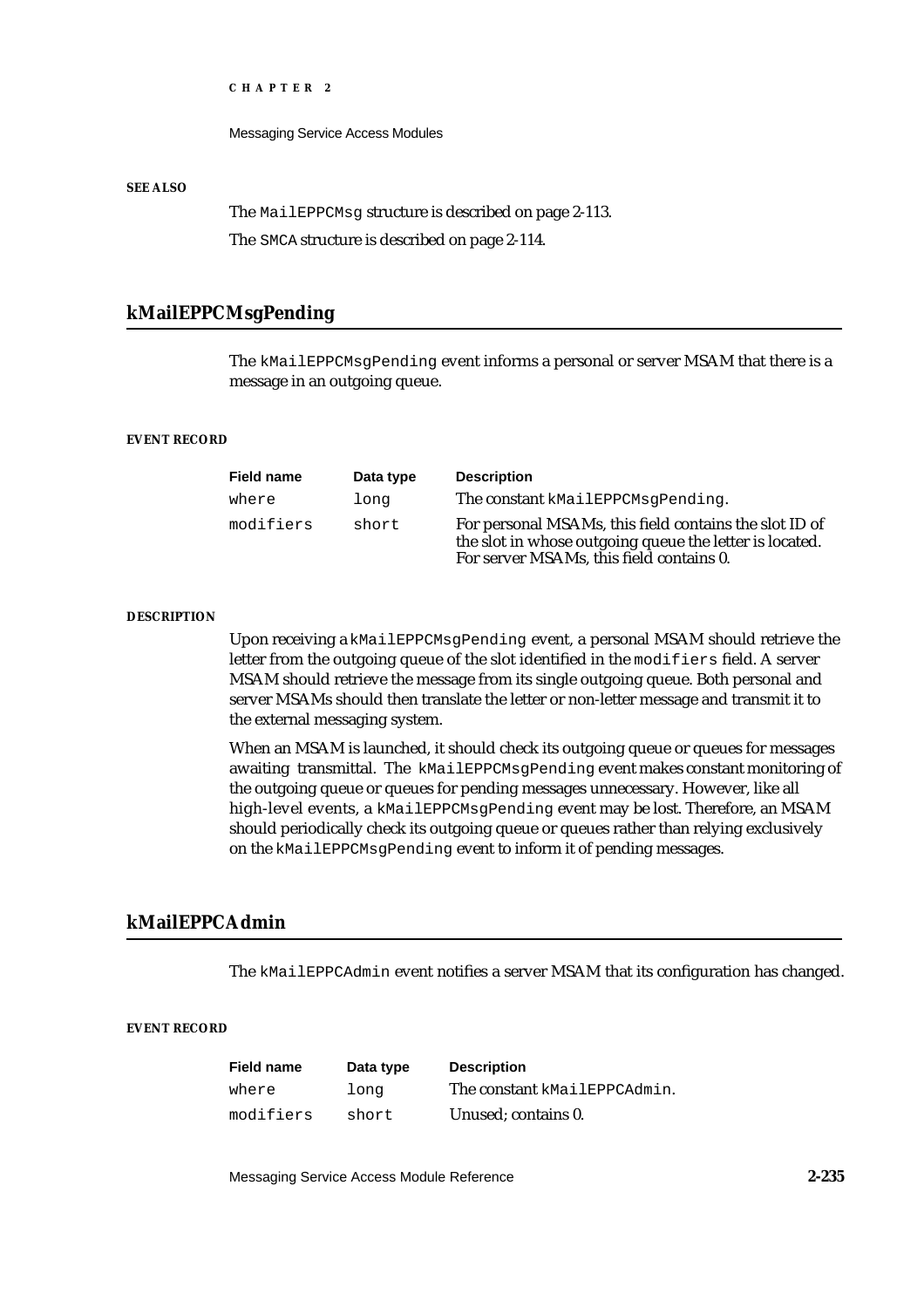Messaging Service Access Modules

### **MailEPPCMsg STRUCTURE**

| <b>Field name</b>    | Data type | <b>Description</b>                                                                                                                                                                          |
|----------------------|-----------|---------------------------------------------------------------------------------------------------------------------------------------------------------------------------------------------|
| u.theSMCA->result    | OSErr     | When a server MSAM receives the<br>kMailEPPCAdmin event, this field is<br>already set to 1. Set this field to the noErr<br>result code to acknowledge receiving the<br>kMailEPPCAdminevent. |
| u.theSMCA->userBytes | long      | Pointer to a SMSAMAdminEPPCRequest<br>structure.                                                                                                                                            |

# **DESCRIPTION**

The kMailEPPCAdmin high-level event notifies a server MSAM that its configuration has changed. Upon receiving the kMailEPPCAdmin event, a server MSAM should call the AcceptHighLevelEvent function to get additional information associated with this event. The MailEPPCMsg.u.theSMCA->result field is initially set to 1. The MSAM should set the MailEPPCMsg.u.theSMCA->result field to noErr to acknowledge receipt of the kMailEPPCAdmin event.

The SMSAMAdminEPPCRequest structure pointed to by the MailEPPCMsg.u.theSMCA->userBytes field contains an adminCode field. The value in the adminCode field indicates the format of the remaining data in the SMSAMAdminEPPCRequest structure. In release 1 of the PowerShare software, the adminCode field should always be set to kSMSAMNotifyFwdrSetupChange, indicating that the remaining data is an SMSAMSetupChange structure. If you receive a kMailEPPCAdmin event whose code value is not kSMSAMNotifyFwdrSetupChange, you should acknowledge it (set the MailEPPCMsg.u.theSMCA->result field to noErr) and then ignore the event.

In release 1 of the PowerShare software, the kSMSAMNotifyFwdrSetupChange subtype of the kMailEPPCAdmin event always indicates that the record location information of the server MSAM's foreign dNodes has changed. The MSAM can verify this by examining the whatChanged field in the SMSAMSetupChange structure. The kSMSAMFwdrForeignRLIsChangedBit bit should be set. The server MSAM should read its Forwarder record to obtain the new record location information of its foreign dNodes.

### **SPECIAL CONSIDERATIONS**

Server MSAMs should act only on kMailEPPCAdmin events that are generated on the local computer. When you call the AcceptHighLevelEvent function, it returns a TargetID structure. Within that structure is a LocationNameRec structure. If the locationKindSelector field of the LocationNameRec structure is set to ppcNoLocation, you know that the event's sender resides on the local computer.

# **RESULT CODES**

| noErr |  | No error |
|-------|--|----------|
|-------|--|----------|

**2-236** Messaging Service Access Module Reference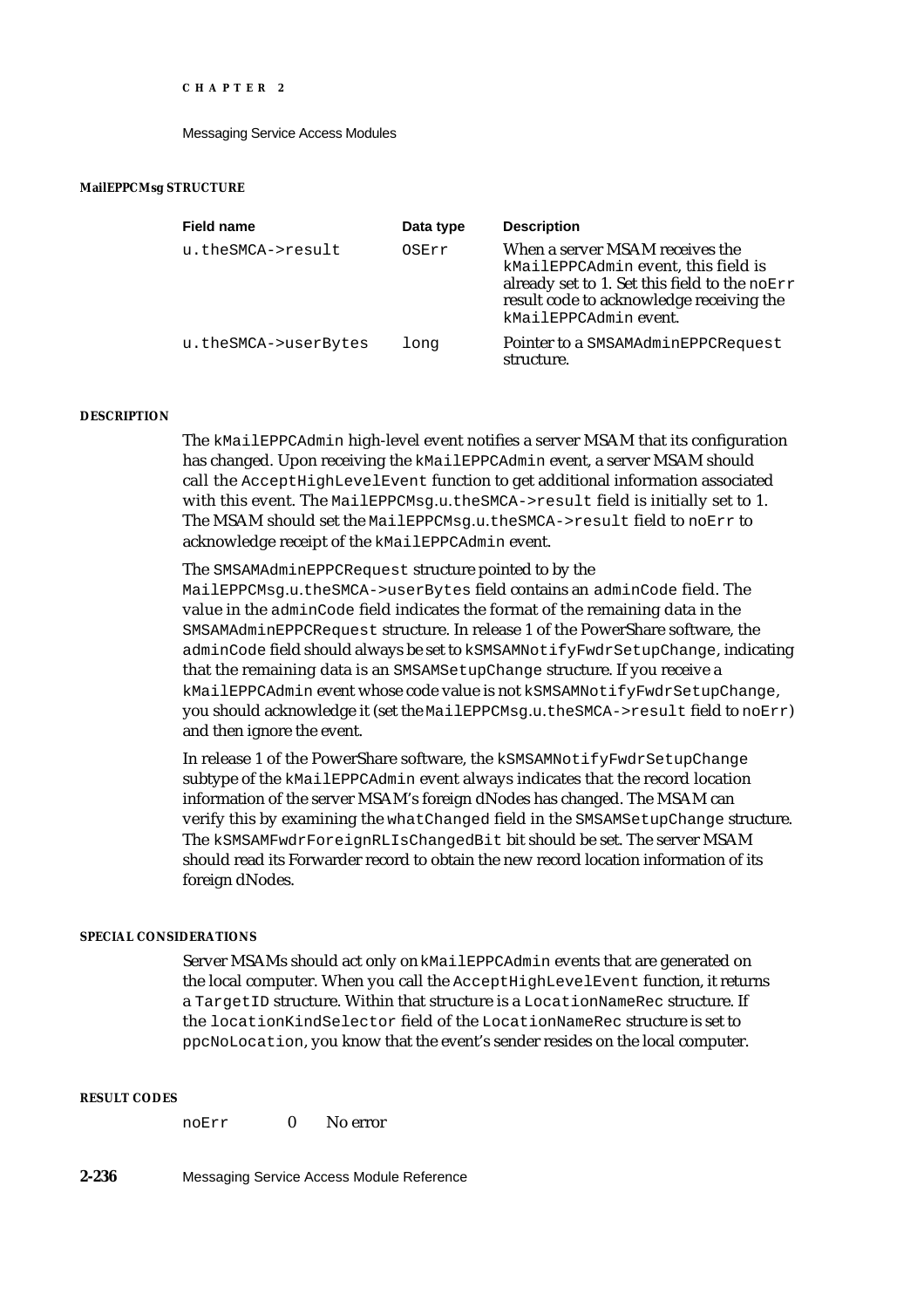Messaging Service Access Modules

#### **SEE ALSO**

See the section "AOCE Addresses" beginning on page 2-23 for a description of foreign dNodes.

The section "Initializing a Server MSAM" beginning on page 2-40 describes what types of information are found in a server MSAM's Forwarder record and how it gets there.

The MailEPPCMsg structure is described on page 2-113.

The SMCA structure is described on page 2-114.

The SMSAMAdminEPPCRequest structure is described on page 2-117.

The SMSAMSetupChange structure is described on page 2-117.

Record location information is specified by an RLI structure. It is described in the chapter "AOCE Utilities" in *Inside Macintosh: AOCE Application Interfaces*.

The LocationNameRec structure is described in *Inside Macintosh: Interapplication Communication*.

The AcceptHighLevelEvent function and the TargetID structure are described in *Inside Macintosh: Macintosh Toolbox Essentials*.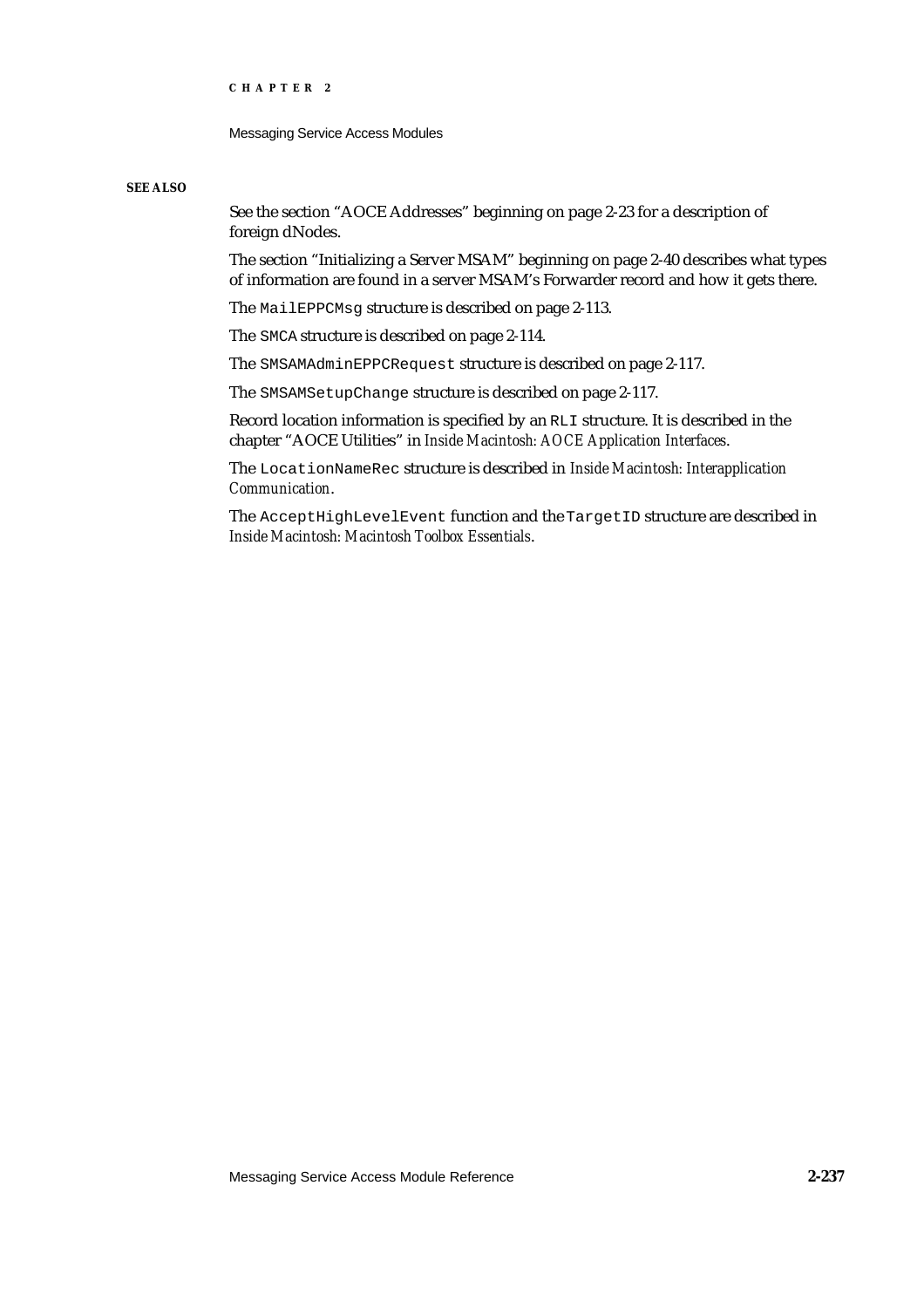# Summary of the MSAM Interface

# C Summary

# Data Types and Constants

```
/* predefined message creator and message type */
#define kMailAppleMailCreator 'apml' /* message creator */
#define kMailLtrMsgType 'lttr' /* message type for letter, report */
/* predefined block creator and block types */
#define kMailAppleMailCreator 'apml' /* block creator */
#define kMailLtrHdrType 'lthd' /* letter header */
#define kMailContentType 'body' /* content of letter */
#define kMailEnclosureListType 'elst' /* list of enclosures */
#define kMailEnclosureDesktopType'edsk' /* Desktop Mgr info for enclosures */
#define kMailEnclosureFileType 'asgl' /* a file enclosure */
#define kMailImageBodyType 'imag' /* image of letter */
#define kMailMSAMType 'gwyi' /* MSAM-specific information */
#define kMailReportType 'rpti' /* report info */
#define kMailTunnelLtrType 'tunl' /* reserved */
#define kMailHopInfoType 'hopi' /* reserved */
/* families used for mail or related msgs */
#define kMailFamily 'mail' /* letter with content block or
                                         content enclosure */
#define kMailFamilyFile 'file' /* letter without content block or
                                         content enclosure */
#define kMailResolvedList 0 /* MailAttributeID value for resolved
                                 recipient list */
/* mask to test location flags of a slot */
#define MailLocationMask(locationNumber) (1<<((locationNumber)-1))
/* bit flags of MailAttributeID type */
enum {
  kMailLetterFlagsBit = 1, /* letter flags bit */kMailIndicationsBit = 3, /* indications bit */
```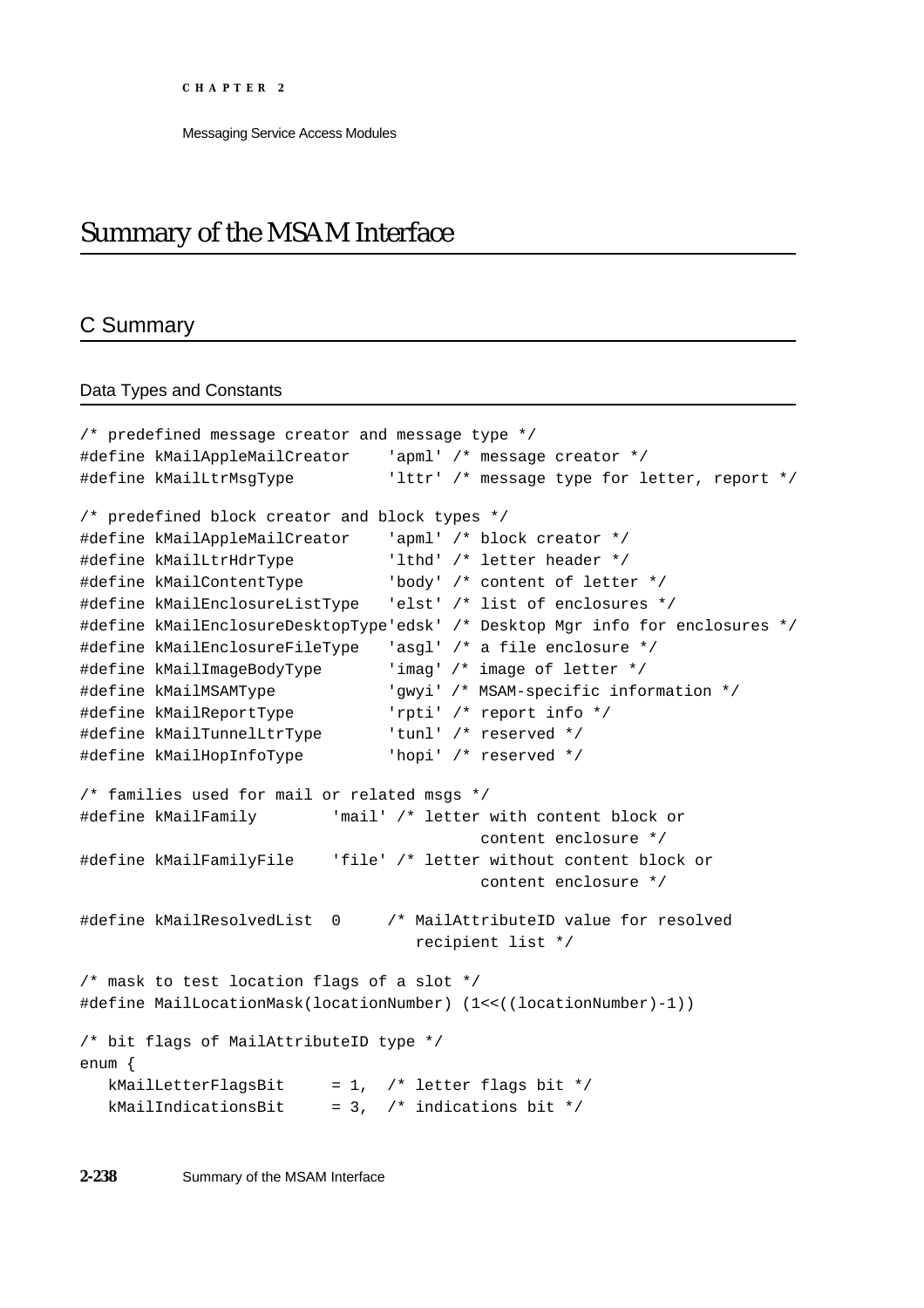```
CHAPTER 2
```

```
kMailMsgTypeBit = 4, /* letter creator & type bit */
kMailLetterIDBit = 5, /* letter ID bit */kMailSendTimeStampBit = 6. /* send timestamp bit */
kMailNestingLevelBit = 7, /* nesting level bit */kMailMsgFamilyBit = 8, /* message family bit */kMailReplyIDBit = 9, /* reply ID bit */kMailConversationIDBit = 10, /* conversation ID bit */kMailSubjectBit = 11, /* subject bit */
kMailFromBit = 12, \frac{1}{2} From recipient bit */
kMailToBit = 13, \frac{\pi}{10} To recipient bit */
kMailCcBit = 14, \frac{1}{2} cc recipient bit */
kMailBccBit = 15 /* bcc recipient bit */
```

```
};
```
/\* Values of MailAttributeMask data type. The masks are defined for use with the MailAttributeBitmap data type. However, because the MailAttributeBitmap data type is defined as a bit field structure, and the masks operate on variables of type long, you cannot use these masks to set or test the value of a bit field in a MailAttributeBitmap structure. The masks are included for historical reasons only. \*/ enum {

```
kMailLetterFlagsMask = 1L<<(kMailLetterFlagsBit-1),
  kMailIndicationsMask = 1L<<(kMailIndicationsBit-1),
  kMailMsgTypeMask = 1L<<(kMailMsgTypeBit-1),
  kMailLetterIDMask = 1L<<(kMailLetterIDBit-1),
  kMailSendTimeStampMask = 1L<<(kMailSendTimeStampBit-1),
  kMailNestingLevelMask = 1L<<(kMailNestingLevelBit-1),
  kMailMsgFamilyMask = 1L<<(kMailMsgFamilyBit-1),
  kMailReplyIDMask = 1L<<(kMailReplyIDBit-1),<br>kMailConversationIDMask = 1L<<(kMailConversationID
                           = 1L<<(kMailConversationIDBit-1),
  kMailSubjectMask = 1L<<(kMailSubjectBit-1),
  kMailFromMask = 1L<<(kMailFromBit-1),
  kMailToMask = 1L<<(kMailToBit-1),
  kMailCcMask = 1L<<(kMailCcBit-1),
  kMailBccMask = 1L<<(kMailBccBit-1)
};
/* bit flags of MailIndications type */ 
enum {
  kMailOriginalInReportBit = 1,
  kMailNonReceiptReportsBit = 3,
```
Summary of the MSAM Interface **2-239**

 $k$ MailReceiptReportsBit = 4,  $k$ MailForwardedBit = 5,  $k$ MailPriorityBit = 6,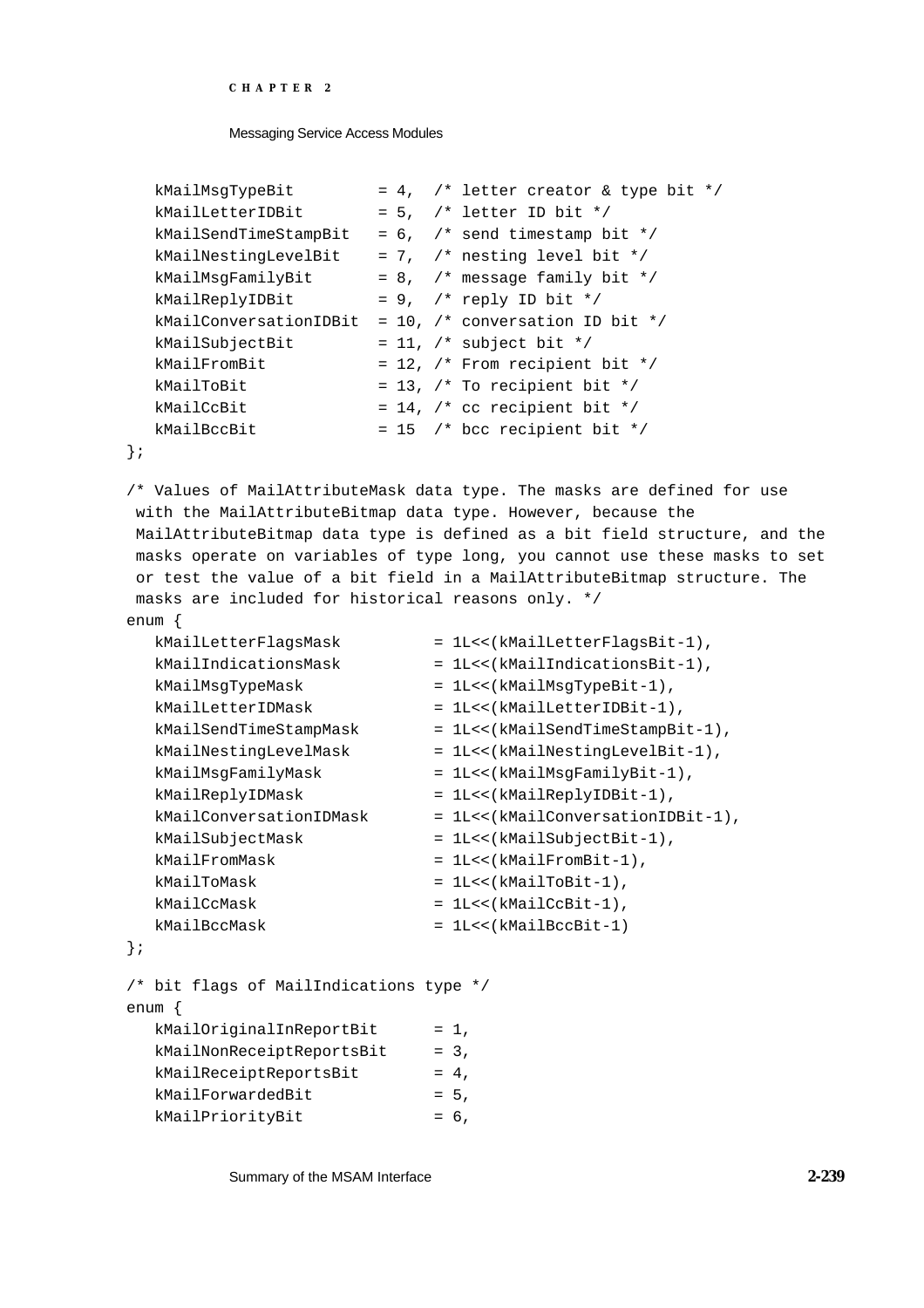```
CHAPTER 2
```

```
kMailIsReportWithOriginalBit = 8,
  kMailIsReportBit = 9,
  kMailHasContentBit = 10,
  kMailHasSiqnatureBit = 11,
  kMailAuthenticatedBit = 12,
  kMailSentBit = 13
};
/* Masks for bits of MailIndications type. Because the MailIndications data
 type is defined as a bit field structure, and the masks operate on variables
 of type long, you cannot use the masks to set or test the value of a bit
 field in a MailIndications structure. The masks are included for
 historical reasons only. */
enum {
  kMailSentMask = 1L<<(kMailSentBit-1),
  kMailAuthenticatedMask = 1L<<(kMailAuthenticatedBit-1),
  kMailHasSignatureMask = 1L<<(kMailHasSignatureBit-1),
  kMailHasContentMask = 1L<<(kMailHasContentBit-1),
  kMailIsReportMask = 1L<<(kMailIsReportBit-1),
  kMailIsReportWithOriginalMask = 1L<<(kMailIsReportWithOriginalBit-1),
  kMailPriorityMask = 3L<<(kMailPriorityBit-1),
  kMailForwardedMask = 1L<<(kMailForwardedBit-1),
  kMailReceiptReportsMask = 1L<<(kMailReceiptReportsBit-1),
  kMailNonReceiptReportsMask = 1L<<(kMailNonReceiptReportsBit-1),
  kMailOriginalInReportMask = 3L<<(kMailOriginalInReportBit-1)
};
/* bit values of the originalInReport field in MailIndications */
enum {
  kMailNoOriginal = 0, /* do not enclose original in report */kMailEncloseOnNonReceipt= 3 /* enclose original with non-delivery
                                indication */
};
/* values of MailSegmentType type*/
enum {
  kMailInvalidSegmentType = 0,
  kMailTextSegmentType = 1,
  kMailPictSegmentType = 2,
  kMailSoundSegmentType = 3,
  kMailStyledTextSegmentType = 4,
  kMailMovieSegmentType = 5
};
```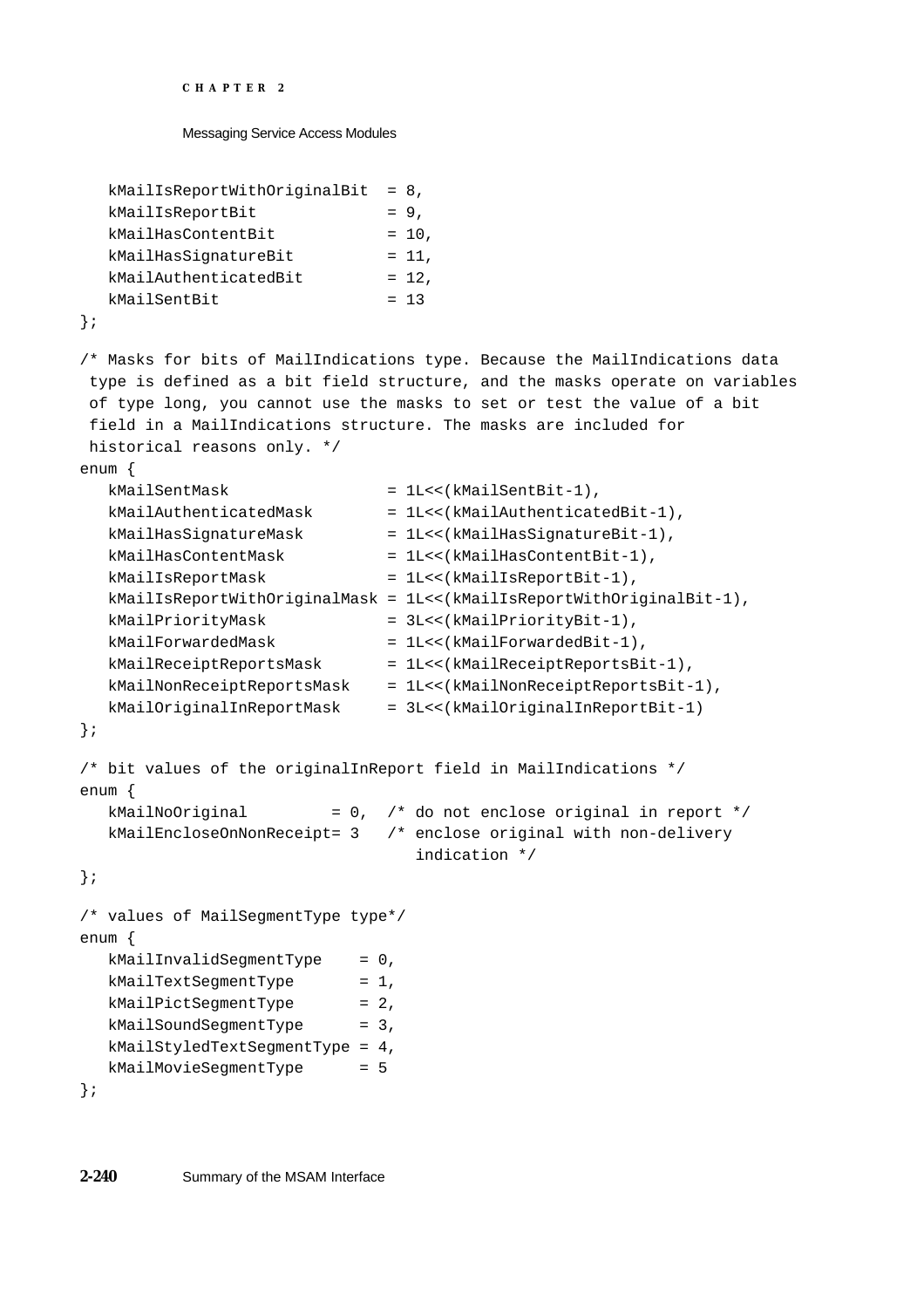```
CHAPTER 2
```

```
Messaging Service Access Modules
```

```
enum {
  kMailTextSegmentBit,
  kMailPictSegmentBit,
  kMailSoundSegmentBit,
  kMailStyledTextSegmentBit,
  kMailMovieSegmentBit
};
/* values of MailSegmentMask type */
enum {
  kMailTextSegmentMask = 1L<<kMailTextSegmentBit,
  kMailPictSegmentMask = 1L<<kMailPictSegmentBit,
  kMailSoundSegmentMask = 1L<<kMailSoundSegmentBit,
  kMailStyledTextSegmentMask = 1L<<kMailStyledTextSegmentBit,
  kMailMovieSegmentMask = 1L<<kMailMovieSegmentBit
};
/* values of MailBlockMode type */
enum {
  kMailFromStart = 1, /* write data at offset from start of block */
  kMailFromLEOB = 2, /* write data at offset from end of block */kMailFromMark = 3 /* write data at offset from the current mark */};
/* bit values of MailLetterSystemFlags type */
enum {
  kMailIsLocalBit = 2 /* letter is available locally */
  };
enum {
  kMailIsLocalMask = 1L<<kMailIsLocalBit
};
/* bit values of MailLetterUserFlags type */
enum {
  kMailReadBit, /* letter has been opened */
  kMailDontArchiveBit, /* reserved */
  kMailInTrashBit /* reserved */
  };
enum {
  kMailReadMask = 1L<<kMailReadBit,
  kMailDontArchiveMask = 1L<<kMailDontArchiveBit,
  kMailInTrashMask = 1L<<kMailInTrashBit
};
```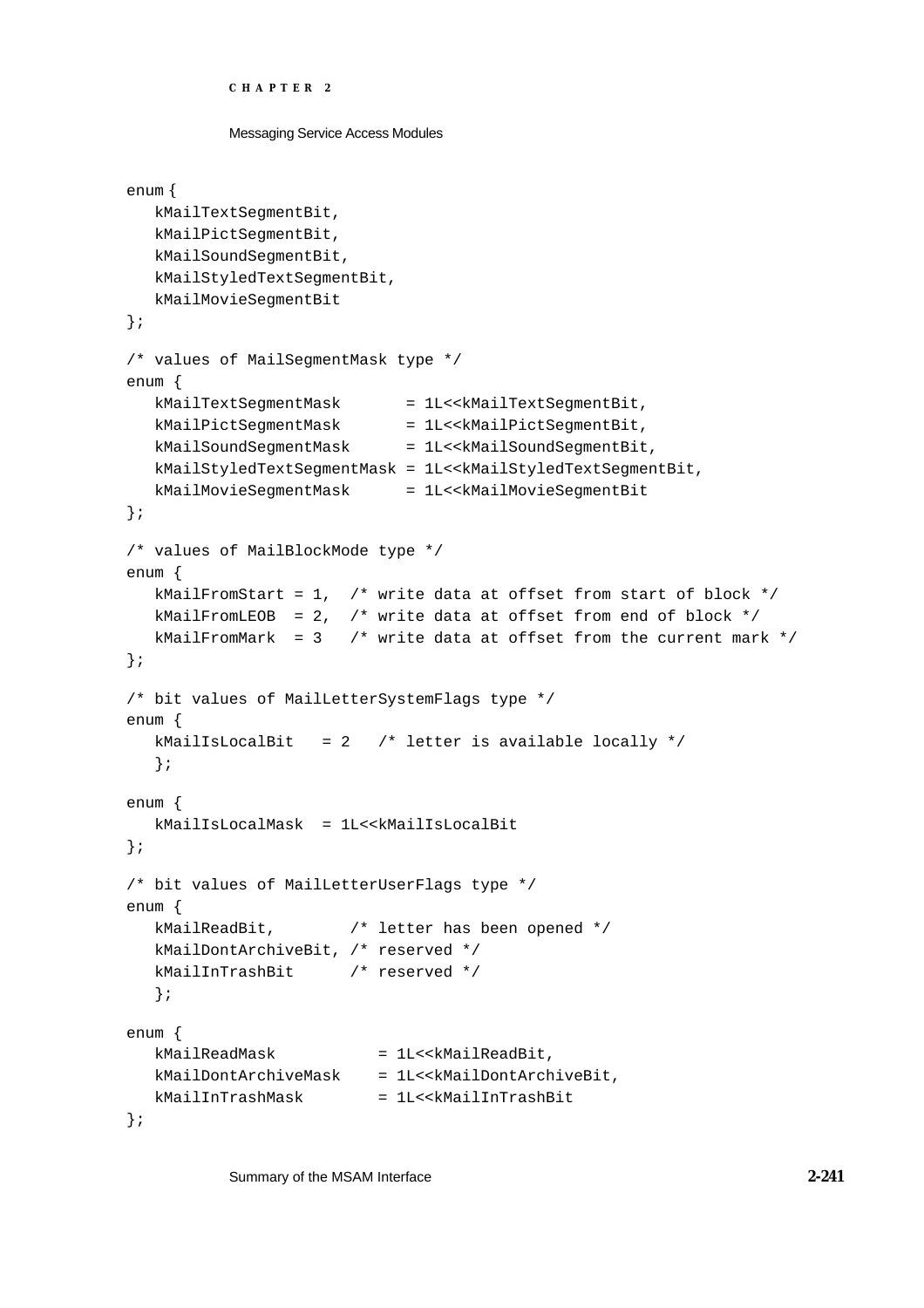```
#define kMailErrorLogEntryVersion 0x101
/* 'STR#' resource IDs for personal MSAM's error and action messages */
#define kMailMSAMErrorStringListID 128 /* list of error message strings */
#define kMailMSAMActionStringListID 129 /* list of action message strings */
/* values of MailLogErrorType type*/
enum {
  kMailELECorrectable = 0, /* error correctable by user */
  kMailELEError = 1, /* error not correctable by user */
  kMailELEWarning = 2, /* warning requiring no user intervention */kMailELEInformational = 3 /* informational message */};
/* predefined values of MailLogErrorCode type */
enum {
  kMailMSAMErrorCode= 0, /* MSAM-defined error */
  kMailMiscError = -1, /* miscellaneous error */
  kMailNoModem = -2 /* modem required, but missing */
};
#define kMailMsgSummaryVersion 1
#define kMailMaxPMSAMMsgSummaryData 128/* maximum bytes for private MSAM
                                       message summary data */
/* defines for the addressedToMe field in MailCoreData */
#define kAddressedAs_TO 0x1
#define kAddressedAs_CC 0x2
#define kAddressedAs BCC 0x4
enum {
  kMailTimerOff = 0, /* no timer specified */
  kMailTimerTime = 1, /* timer relative to midnight */kMailTimerFrequency = 2 /* frequency timer */};
/* values of PMSAMStatus type */
enum {
  kPMSAMStatusPending = 1, /* for outQueue */
  kPMSAMStatusError = 2, /* for inQueue letters */kPMSAMStatusSending = 3, /* for outQueue */
  kPMSAMStatusCaching = 4, /* for inQueue letters */
  kPMSAMStatusSent = 5 /* for outQueue */
};
```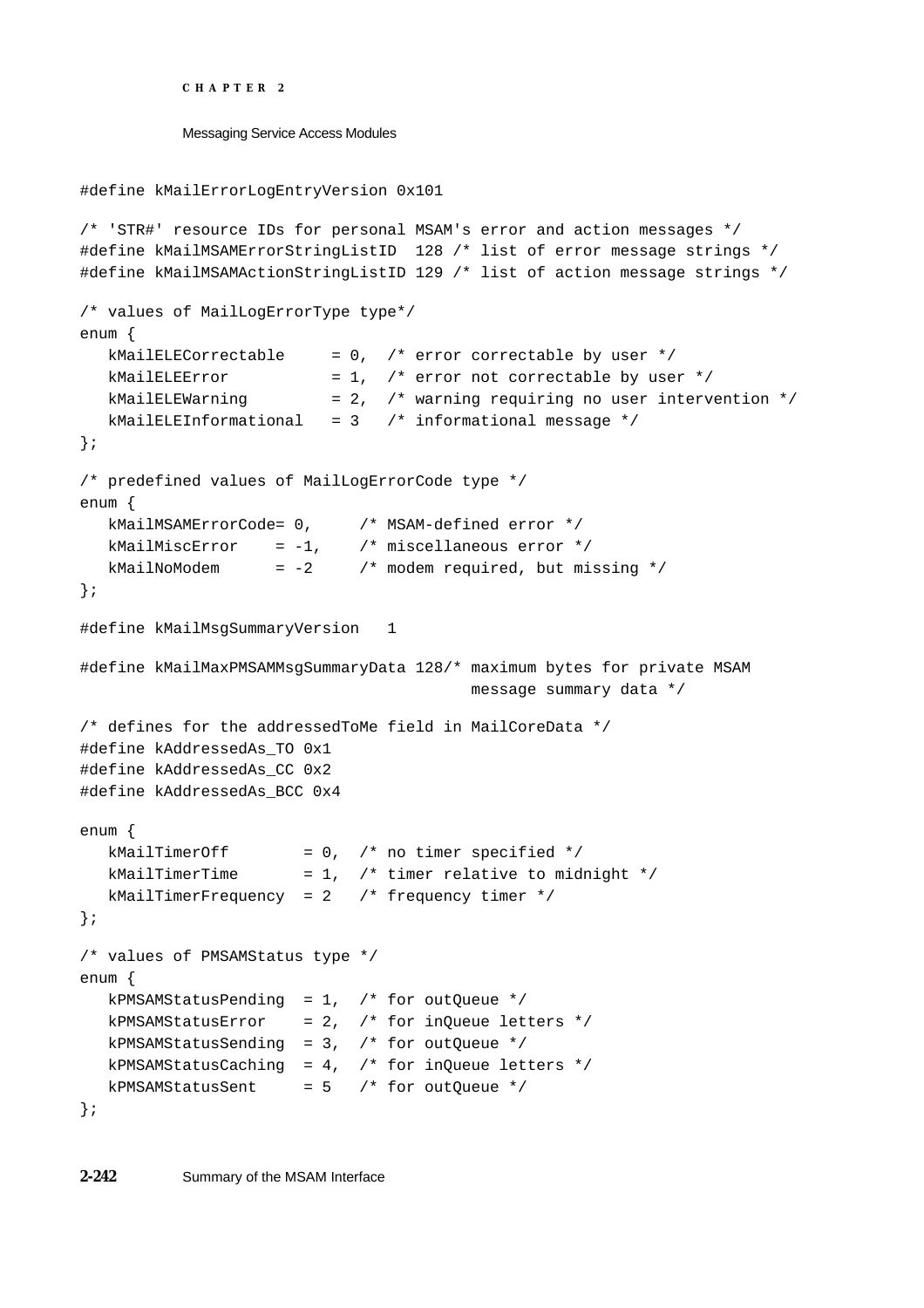```
CHAPTER 2
```

```
#define kMailEPPCMsgVersion 3
/* values of AOCE high-level event message classes */
enum {
  kMailEPPCCreateSlot = 'crsl',
  kMailEPPCModifySlot = 'mdsl',
  kMailEPPCDeleteSlot = 'dlsl',
  kMailEPPCShutDown = 'quit',
  kMailEPPCMailboxOpened = 'mbop',
  kMailEPPCMailboxClosed = 'mbcl',
  kMailEPPCMsqPending = 'msqp',
  kMailEPPCSendImmediate = 'sndi',
  kMailEPPCContinue = 'cont',
  kMailEPPCSchedule = 'sked',
  kMailEPPCAdmin = 'admn',
  kMailEPPCInQUpdate = 'inqu',
  kMailEPPCMsgOpened = 'msgo',
  kMailEPPCDeleteOutQMsg = 'dlom',
  kMailEPPCWakeup = 'wkup',
  kMailEPPCLocationChanged = 'locc'
};
/* values of SMSAMAdminCode type */
enum {
  kSMSAMNotifyFwdrSetupChange = 1,
  kSMSAMNotifyFwdrNameChange = 2,
  kSMSAMNotifyFwdrPwdChange = 3,
  kSMSAMGetDynamicFwdrParams = 4
};
enum {
  kSMSAMFwdrHomeInternetChangedBit,
  kSMSAMFwdrConnectedToChangedBit,
  kSMSAMFwdrForeignRLIsChangedBit,
  kSMSAMFwdrMnMServerChangedBit
};
/* values of SMSAMSlotChanges type */
enum {
  kSMSAMFwdrEverythingChangedMask = -1,
  kSMSAMFwdrHomeInternetChangedMask= 1L<<kSMSAMFwdrHomeInternetChangedBit,
  kSMSAMFwdrConnectedToChangedMask = 1L<<kSMSAMFwdrConnectedToChangedBit,
  kSMSAMFwdrForeignRLIsChangedMask = 1L<<kSMSAMFwdrForeignRLIsChangedBit,
  kSMSAMFwdrMnMServerChangedMask = 1L<<kSMSAMFwdrMnMServerChangedBit
};
```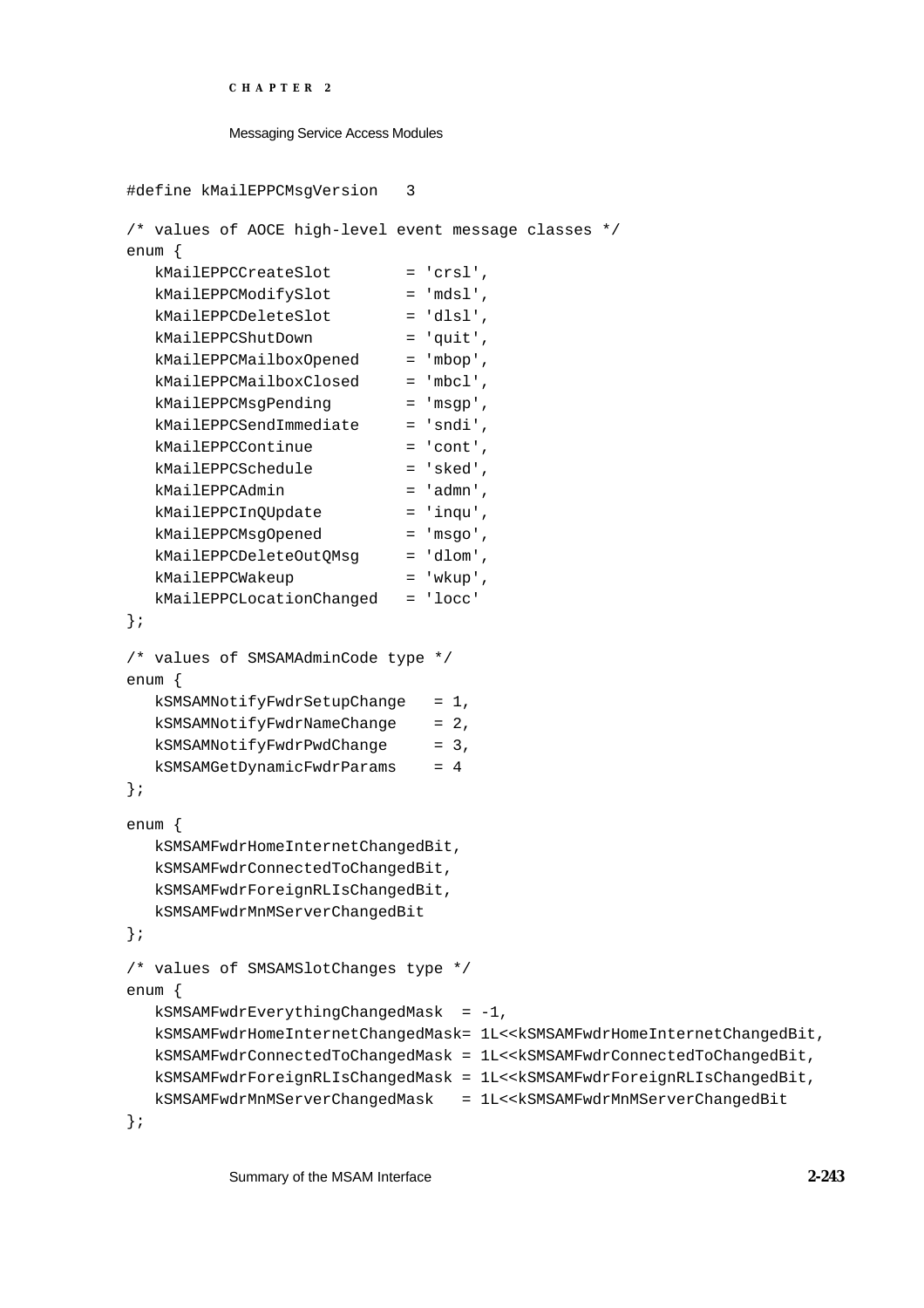Messaging Service Access Modules

```
enum {
  kOCESetupLocationNone = 0, /* disconnect state */
  kOCESetupLocationMax = 8 /* maximum location value */
};
typedef long MailMsgRef; /* reference to new/open letter or message */
typedef long MSAMQueueRef; /* reference to an open MSAM queue */
typedef unsigned short MSAMSlotID; /* slot identifier */
typedef unsigned short MailSlotID; /* identifies slots within a mailbox */
typedef long MailboxRef; /* reference to an active mailbox */
typedef unsigned short MailAttributeID;/* letter attribute identifier */
/* The MailAttributeMask data type defines a set of masks for the
 MailAttributeBitmap data type. However, because the MailAttributeBitmap data
 type is defined as a bit field structure, and the masks operate on variables
 of type long, you cannot use the masks to set or test the value of a bit
 field in a MailAttributeBitmap structure. The MailAttributeMask data type is
 included for historical reasons only. */
typedef unsigned long MailAttributeMask;
typedef IPMMsgID MailLetterID;
typedef unsigned short MailNestingLevel;
typedef OCERecipient MailRecipient;
typedef unsigned short MailSegmentMask;
typedef unsigned short MailSegmentType;
typedef short MailBlockMode;
typedef unsigned short PMSAMStatus;
typedef char OCESetupLocation; /* current system location */
typedef unsigned char MailLocationFlags; /* slot location flags */
struct MailBuffer {
  long bufferSize; /* size of your buffer */
  Ptr buffer; /* pointer to your buffer */
  long dataSize; /* amount of data returned in or read out
                         of your buffer */
};
typedef struct MailBuffer MailBuffer;
```
**2-244** Summary of the MSAM Interface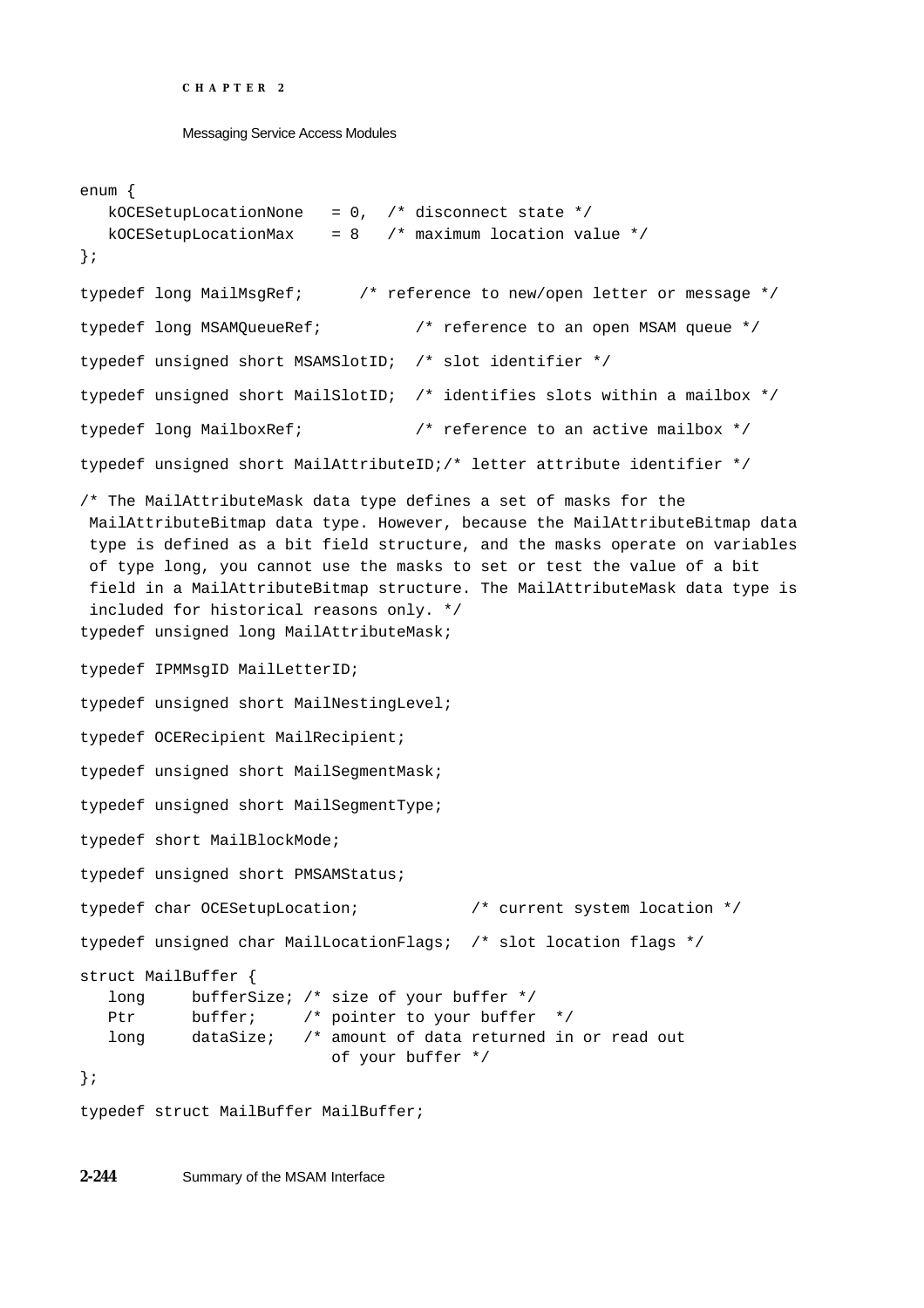```
CHAPTER 2
```

```
Messaging Service Access Modules
```

```
struct MailReply {
  unsigned short tupleCount;
  /* tuple[tupleCount] */
};
typedef struct MailReply MailReply;
struct MSAMEnumerateOutQReply {
  long seqNum; /* sequence number of message */
  Boolean done; /* resolution of message */
  IPMPriority priority; /* priority of message */
  OSType msgFamily /* message family */
  long approxSize; /* size of message */
  Boolean tunnelForm; /* reserved */
  Byte padByte; /* for even byte boundary */
  NetworkSpec nextHop; /* reserved */
  OCECreatorType msgType; /* message creator and type */
};
typedef struct MSAMEnumerateOutQReply MSAMEnumerateOutQReply;
struct MSAMEnumerateInQReply {
  long seqNum; /* letter sequence number */
  Boolean msgDeleted; /* should letter be deleted? */
  Boolean msgUpdated; /* was message summary updated? */
  Boolean msgCached; /* is letter in the incoming queue? */
  Byte padByte; /* for even byte boundary */
};
typedef struct MSAMEnumerateInQReply MSAMEnumerateInQReply;
struct MailAttributeBitmap {
  unsigned int /* 32 bits */
     reservedA:16, /* bits 17 through 32 reserved */
    reservedB:1, /* bit 16--reserved */
     bcc:1, /* bit 15--blind carbon copy recipients */
     cc:1, /* bit 14--carbon copy recipients */
     to:1, /* bit 13--To recipients */
     from:1, \frac{1}{x} bit 12--sender of letter \frac{x}{x}subject:1, \frac{1}{2} /* bit 11--subject of letter */
     conversationID:1, /* bit 10--ID of conversation thread */
     replyID:1, /* bit 09--ID of letter being replied to */
     msgFamily:1, /* bit 08--message family */
     nestingLevel:1, /* bit 07--nesting level of letter */
     sendTimeStamp:1, /* bit 06--time letter was sent */
```
Summary of the MSAM Interface **2-245**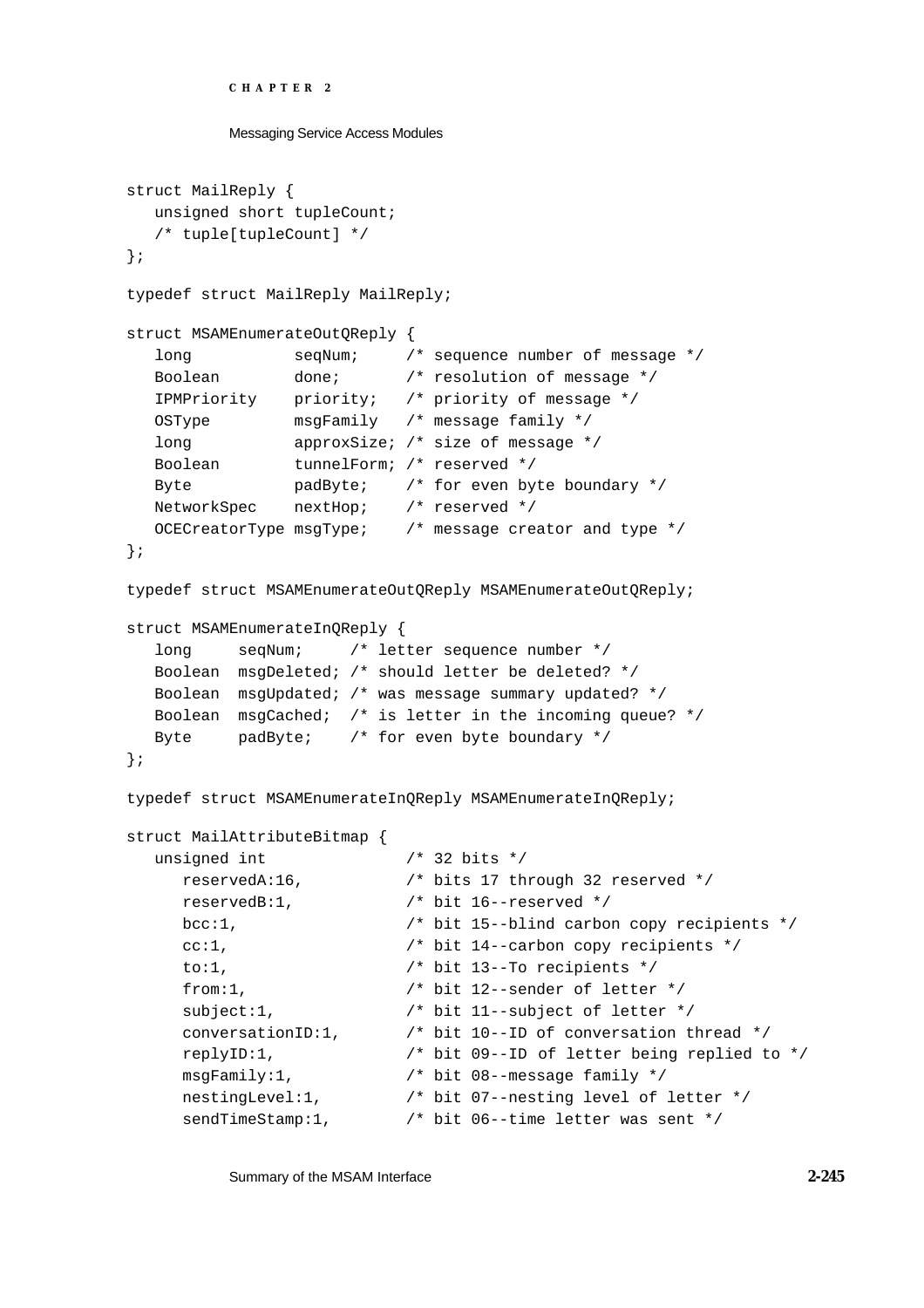```
CHAPTER 2
```

```
letterID:1; /* bit 05--letter's unique ID number */
     msgType:1, /* bit 04--letter's creator and type */
     indications:1, /* bit 03--MailIndications */
     reservedC:1, /* bit 02--reserved */
     letterFlags:1 /* bit 01--letter flags */
};
typedef struct MailAttributeBitmap MailAttributeBitmap;
struct MailIndications {
unsigned int
  reservedB:16,
  hasStandardContent:1,/* letter has a content block */
  hasImageContent:1, /* letter an image block */
  hasNativeContent:1, /* letter has a content enclosure */
  sent:1, \frac{1}{1} /* letter sent, not just composed */
  authenticated:1, /* letter was created and transported with 
                         authentication */
  hasSignature:1, /* letter was signed with a digital signature */
  hasContent:1, \frac{1}{1} /* this letter or a nested letter has content */
  isReport:1, /* is really a report */
  isReportWithOriginal:1,
                      /* Report contains the original letter */
  priority:2, /* letter has normal, low, or high priority */
  forwarded:1, /* letter contains a forwarded letter */
  receiptReports:1, /* originator requests delivery indications */
  nonReceiptReports:1, /* originator requests non-delivery indications */
  originalInReport:2 /* originator wants original letter enclosed in
                         reports */
};
typedef struct MailIndications MailIndications;
struct OCERecipient {
  RecordID* entitySpecifier;
  OSType extensionType;
  unsigned short extensionSize;
  Ptr extensionValue;
};
struct OCEPackedRecipient {
  unsigned short dataLength; /* length of recipient data */
                /* followed by recipient data of dataLength bytes */
};
```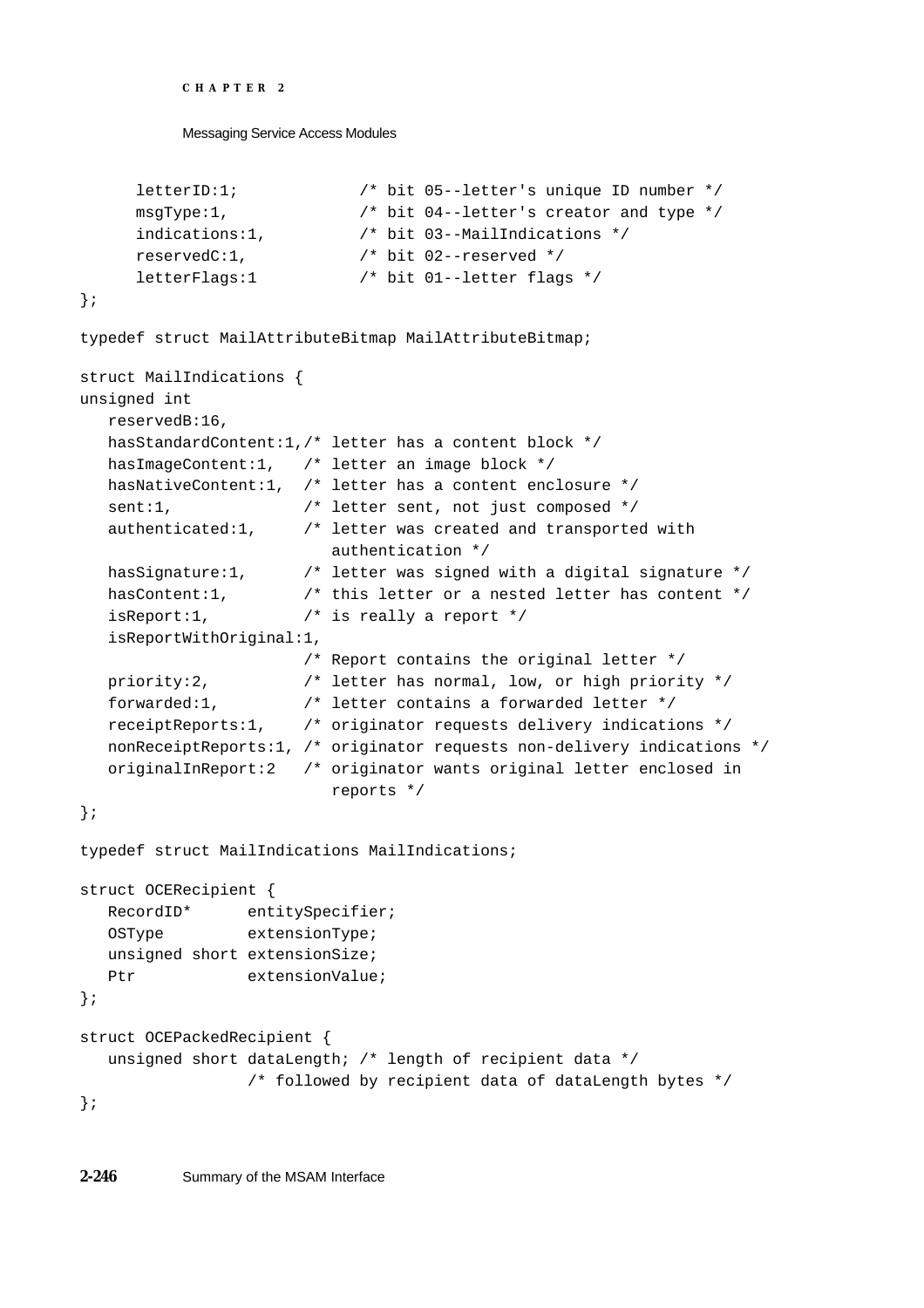```
CHAPTER 2
```

```
Messaging Service Access Modules
```

```
struct MailOriginalRecipient {
  short index; /* index for recipient */
           /* followed by OCEPackedRecipient structure */
};
typedef struct MailOriginalRecipient MailOriginalRecipient;
struct MailResolvedRecipient {
  short index; \frac{1}{2} /* index for recipient */
  short recipientFlags;/* recipient information */
  Boolean responsible; /* responsible for delivery? */
  Byte padByte;
             /* followed by OCEPackedRecipient structure */
};
typedef struct MailResolvedRecipient MailResolvedRecipient;
struct MailEnclosureInfo {
  StringPtr enclosureName; /* name of the enclosure */
  CInfoPBPtr catInfo; /* HFS catalog info about enclosure */
  StringPtr comment; /* comment for Get-Info window */
  Ptr icon; \frac{1}{2} /* icon for enclosure file */
};
typedef struct MailEnclosureInfo MailEnclosureInfo;
typedef unsigned short MailLogErrorType;
typedef short MailLogErrorCode;
struct MailErrorLogEntryInfo {
  short version; \sqrt{*} log entry version */UTCTime timeOccurred; \frac{1}{2} /* time of error */
  Str31 reportingPMSAM; /* which MSAM? */
  Str31 reportingMSAMSlot; /* which slot? */
  MailLogErrorType errorType; \overline{\hspace{1cm}} /* level of error */
  MailLogErrorCode errorCode; \frac{1}{2} /* error code */
  short errorResource; \frac{1}{x} error string resource index \frac{x}{x}short actionResource; \frac{1}{x} action string resource index \frac{x}{x}unsigned long filler; \frac{1}{2} /* reserved */
  unsigned short filler2; \frac{1}{2} /* reserved */
};
```

```
typedef struct MailErrorLogEntryInfo MailErrorLogEntryInfo;
```
Summary of the MSAM Interface **2-247**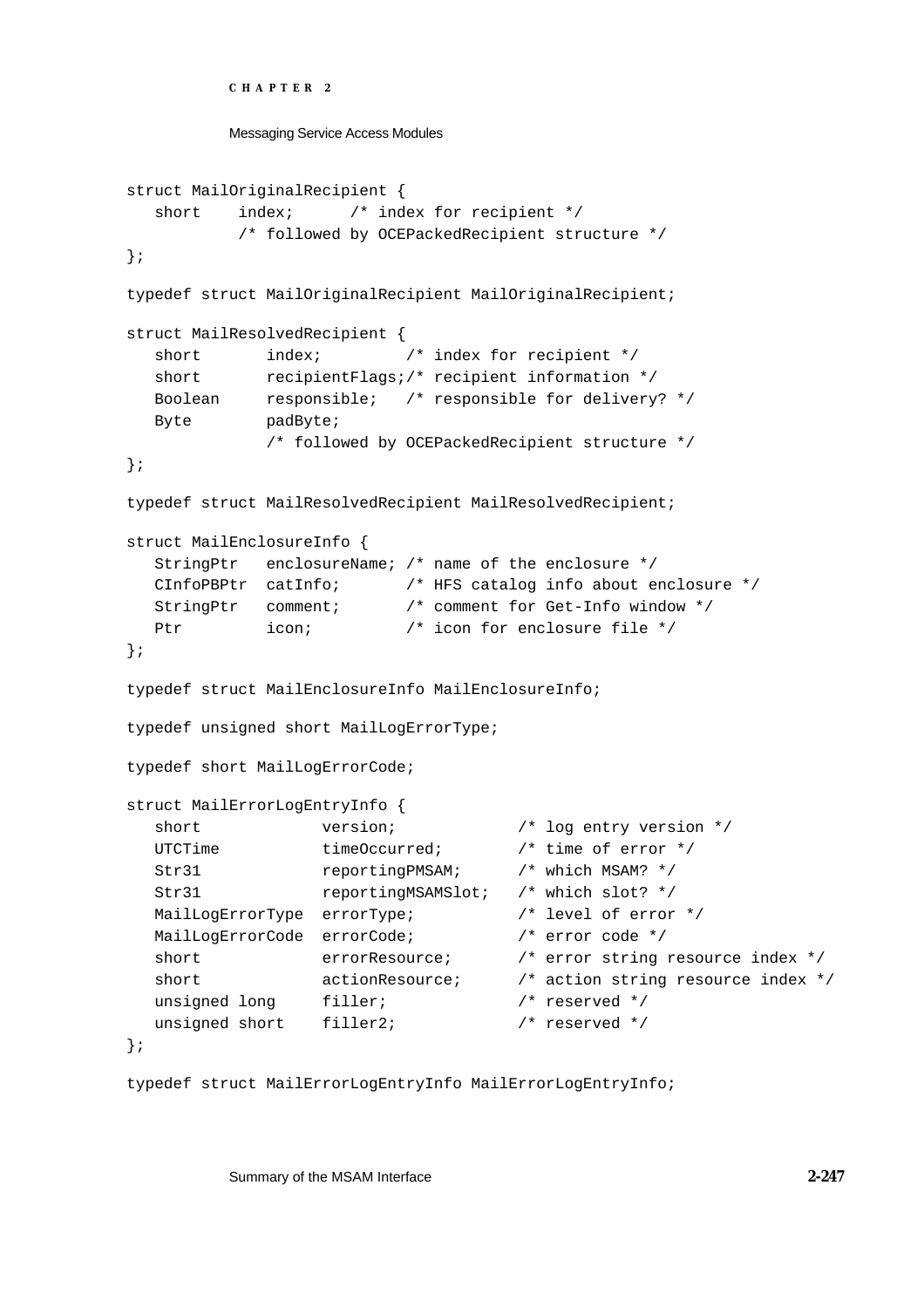```
CHAPTER 2
```

```
struct MailMasterData {
  MailAttributeBitmap attrMask; /* indicates attributes present in
                                    MSAMMsgSummary */
  MailLetterID messageID; /* ID of this letter *
  MailLetterID replyID; \gamma iD of letter this is a reply to */
  MailLetterID conversationID;/* ID of letter that started this
                                    conversation */
};
typedef struct MailMasterData MailMasterData;
struct MailCoreData {
  MailLetterFlags letterFlags; /* letter status flags */
  unsigned long messageSize /* size of letter */
  MailIndications letterIndications;
                                  /* indications for this letter */
  OCECreatorType messageType; /* message creator and type of this
                                    letter */
  MailTime sendTime; /* time this letter was sent */
  OSType messageFamily; /* message family */
  unsigned char reserved;
  unsigned char addressedToMe; /* user is To, cc, or bcc recipient */
  char agentInfo[6]; /* reserved */
  RString32 sender; \frac{1}{2} /* sender of this letter */
  RString32 subject; \frac{1}{2} subject of this letter */
};
typedef struct MailCoreData MailCoreData;
struct MSAMMsgSummary {
  short version; \frac{1}{2} version of the MSAMMsgSummary */
  Boolean msgDeleted; /* true if letter is to be deleted by
                                    personal MSAM */
  Boolean msgUpdated; /* true if MSAMMsgSummary was updated
                                    by IPM Manager */
  Boolean msgCached; /* true if letter is in the inQueue */
  Byte padByte;
  MailMasterData masterData; /* attributes not essential to 
                                    display */
  MailCoreData coreData; /* attributes critical to display */
  /* followed by the personal MSAM's private data: Byte PMSAMSpecData[]; */
};
```
typedef struct MSAMMsgSummary MSAMMsgSummary;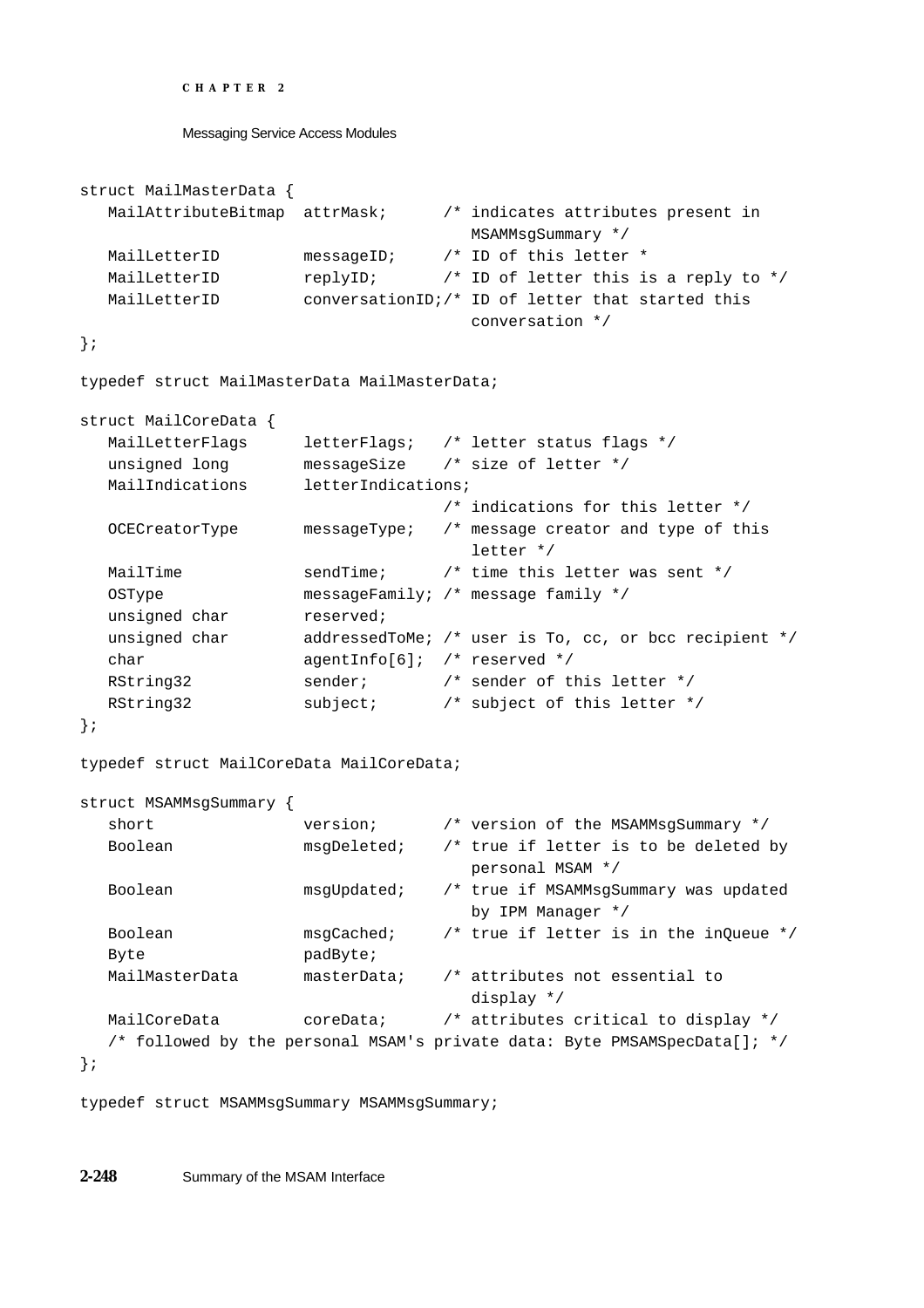```
CHAPTER 2
```

```
struct MailLocationInfo {
  OCESetupLocation location; /* the current location */
  MailLocationFlags active; /* slot's location flags */
};
typedef struct MailLocationInfo MailLocationInfo;
struct MailEPPCMsg {
  short version; \frac{1}{2} /* message version */
  union {
     SMCA * theSMCA; /* pointer to SMCA */
     long sequenceNumber; /* letter sequence number */
     MailLocationInfo locationInfo;/* location information */
  } u;
};
typedef struct MailEPPCMsg MailEPPCMsg;
struct SMCA {
  unsigned short smcaLength; /* length of entire SMCA
                              (including the length field) */
  OSErr result; /* result code */
  long userBytes; /* command interpreted user data */
  union{
     CreationID slotCID; /* creation ID of record
                              containing slot information */
     long msgHint; /* message reference value */
  } u;
};
typedef struct SMCA SMCA;
typedef unsigned short SMSAMAdminCode;
struct SMSAMAdminEPPCRequest {
  SMSAMAdminCode adminCode; /* admin code */
  union {
     SMSAMSetupChange setupChange; /* setup change */
     SMSAMNameChange nameChange; /* reserved */
     SMSAMPasswordChange passwordChange; /* reserved */
     SMSAMDynamicParams dynamicParams; /* reserved */
  } u;
};
typedef struct SMSAMAdminEPPCRequest SMSAMAdminEPPCRequest;
typedef unsigned long SMSAMSlotChanges;
```
Summary of the MSAM Interface **2-249**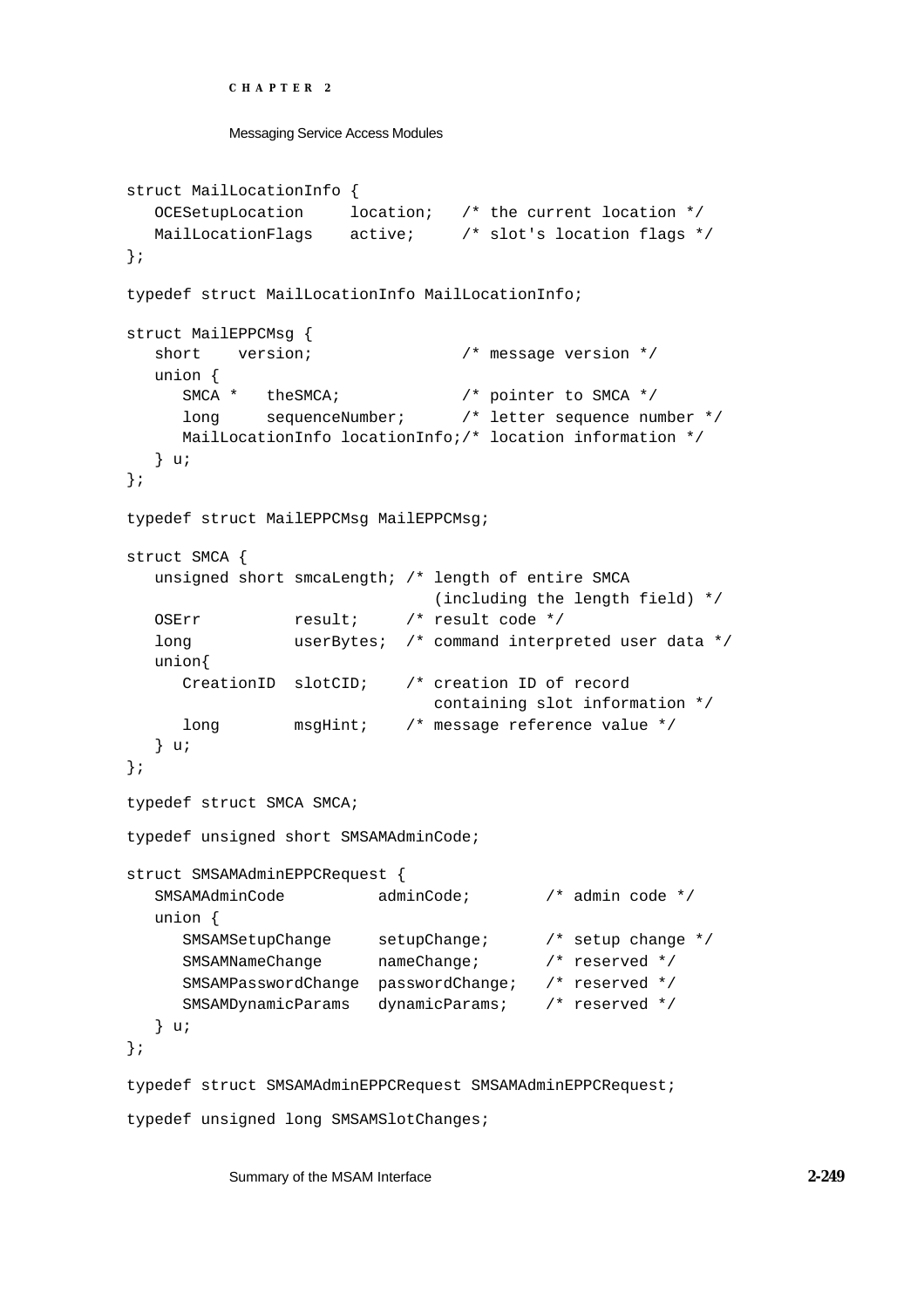```
CHAPTER 2
```

```
Messaging Service Access Modules
```

```
struct SMSAMSetupChange {
  SMSAMSlotChanges whatChanged; /* bitmap of changed parameters */
  AddrBlock serverHint; /* AOCE server address */
};
typedef struct SMSAMSetupChange SMSAMSetupChange;
struct SMSAMNameChange { /* reserved data type */
   RString mewName; \overline{\phantom{a}} /* sever MSAM's new name */
  AddrBlock serverHint; /* AOCE server address */
};
typedef struct SMSAMNameChange SMSAMNameChange;
struct SMSAMPasswordChange { /* reserved data type */
  RString newPassword; /* server MSAM's new password */
  AddrBlock serverHint; /* AOCE server address */
};
typedef struct SMSAMPasswordChange SMSAMPasswordChange;
struct SMSAMDynamicParams { /* reserved data type */
  unsigned long curDiskUsed; /* disk space used */
  unsigned long curMemoryUsed; /* memory used */
};
typedef struct SMSAMDynamicParams SMSAMDynamicParams;
struct MailTime {
  UTCTime time; /* current UTC (GMT) */
  UTCOffset offset; /* offset from UTC */
};
typedef struct MailTime MailTime;
union MailTimer {
  long frequency; /* how often to connect */
   long connectTime; /* time since midnight */
};
typedef union MailTimer MailTimer;
typedef Byte MailTimerKind;
```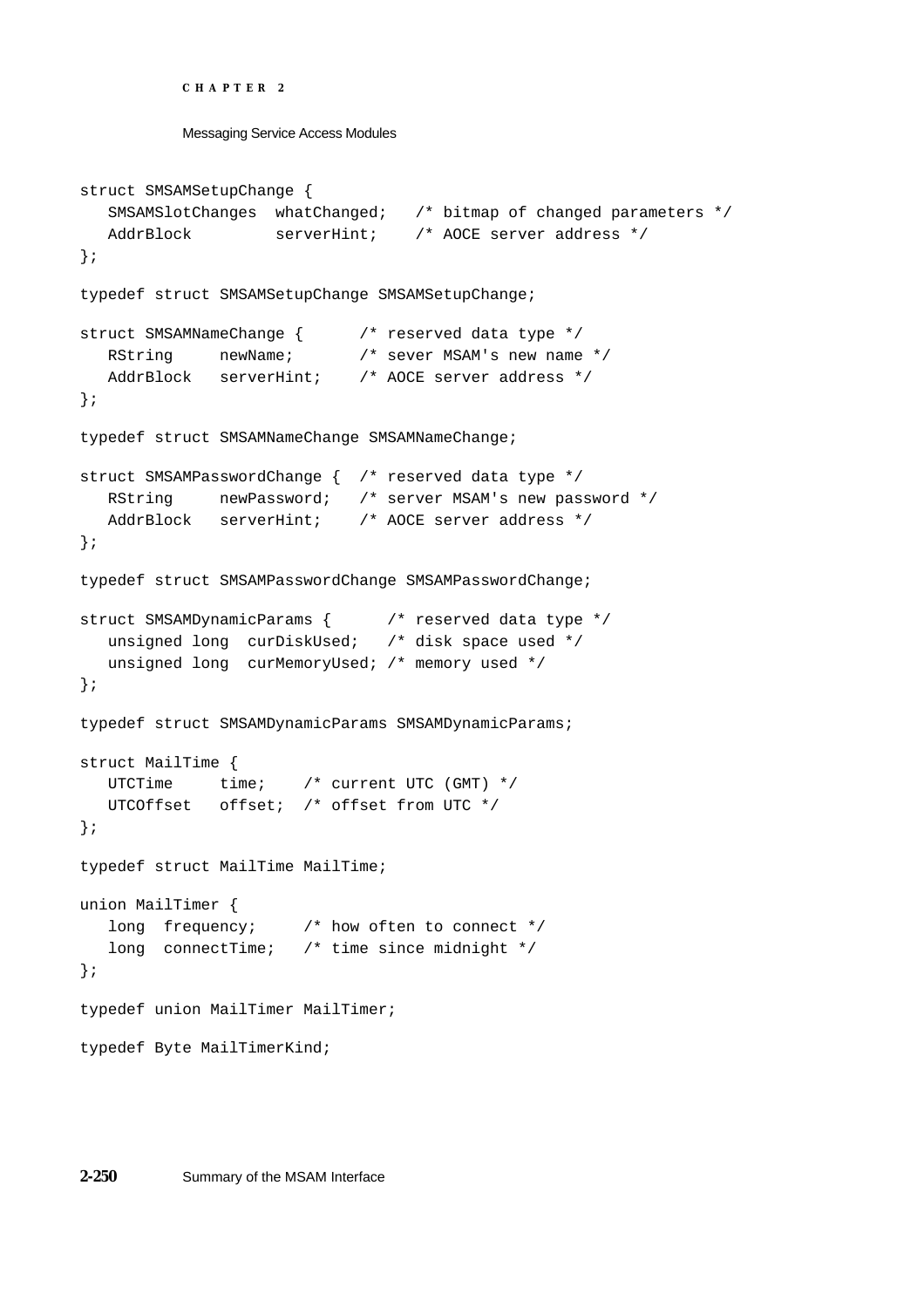Messaging Service Access Modules

```
struct MailTimers {
   MailTimerKind sendTimeKind; /* timer kind for sending */
   MailTimerKind receiveTimeKind; /* timer kind for receiving */
  MailTimer send; \frac{1}{100} send; \frac{1}{100} and \frac{1}{100} in the or frequency for
                                        sending letters */
  MailTimer receive; /* connect time or frequency for
                                        receiving letters */
};
typedef struct MailTimers MailTimers;
struct MailStandardSlotInfoAttribute {
   short version; \gamma* MSAM version of the slot */
  MailLocationFlags active; /* active at location i if 
                                     MailLocationMask (i) is set */
  Byte padByte;
  MailTimers sendReceiveTimer;
};
typedef struct MailStandardSlotInfoAttribute MailStandardSlotInfoAttribute;
typedef unsigned short MailLetterSystemFlags;
typedef unsigned short MailLetterUserFlags;
struct MailLetterFlags {
  MailLetterSystemFlags sysFlags; /* system flags */
  MailLetterUserFlags userFlags; /* user flags */
};
typedef struct MailLetterFlags MailLetterFlags;
struct MailMaskedLetterFlags {
  MailLetterFlags flagMask; /* flags that are to be set */
  MailLetterFlags flagValues; /* their values */
};
typedef struct MailMaskedLetterFlags MailMaskedLetterFlags;
struct MailBlockInfo {
  OCECreatorType blockType;
  unsigned long offset;
  unsigned long blockLength;
};
typedef struct MailBlockInfo MailBlockInfo;
```
Summary of the MSAM Interface **2-251**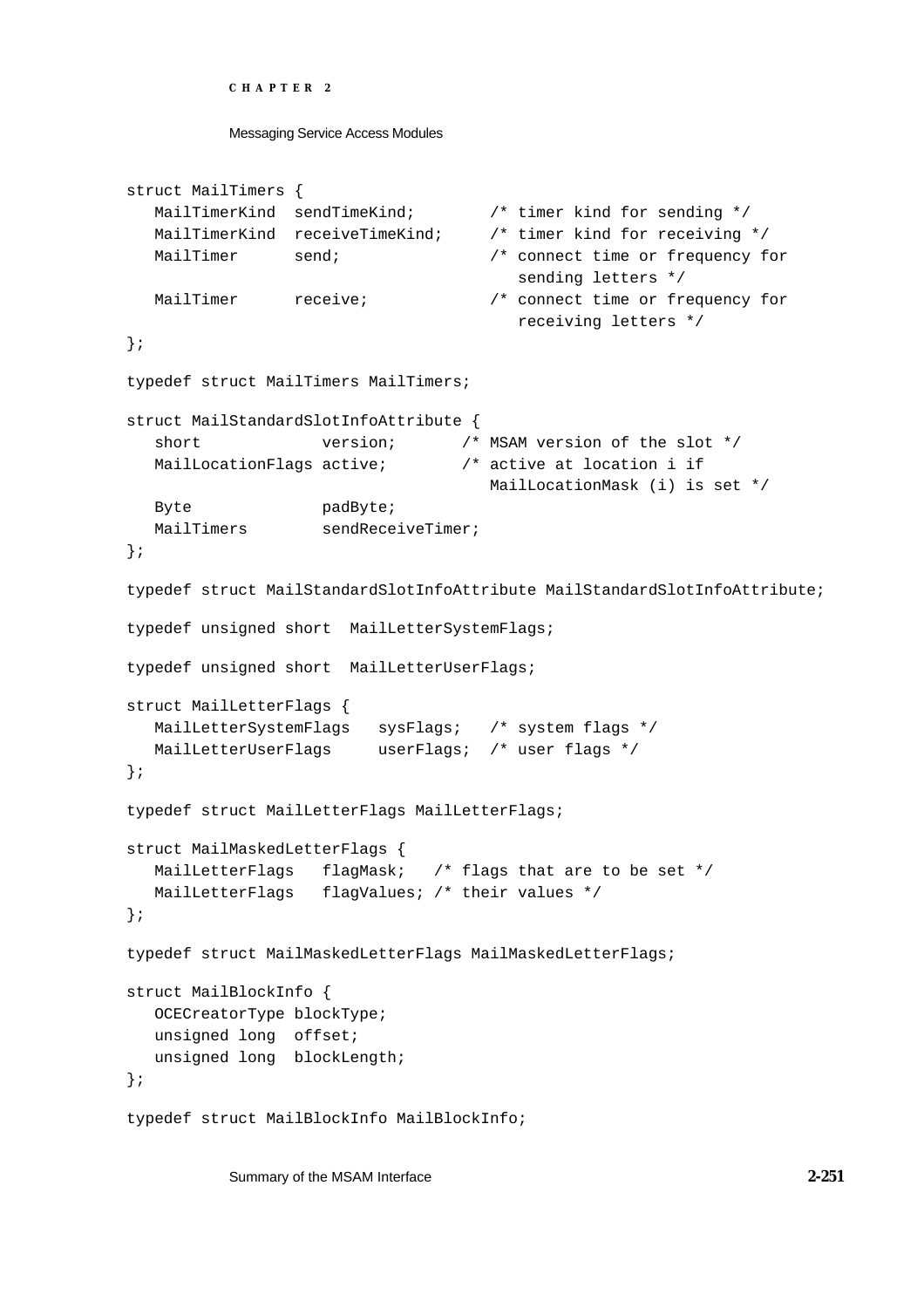```
CHAPTER 2
```

```
# define MailParamBlockHeader 
  Ptr qLink; /* reserved */ \
  long reservedH1; /* reserved */ \
  long reservedH2: /* reserved */ \
  ProcPtr i ioCompletion; /* pointer to completion routine */ \
  OSErr ioResult; /* result code */ \
  long saveA5; \rightarrow /* pointer to global variables */ \
  short reqCode; /* reserved */struct PMSAMGetMSAMRecordPB {
  MailParamBlockHeader
  CreationID msamCID;
};
typedef struct PMSAMGetMSAMRecordPB PMSAMGetMSAMRecordPB;
struct PMSAMOpenQueuesPB {
  MailParamBlockHeader
  MSAMQueueRef inQueueRef;
  MSAMOueueRef outOueueRef;
  MSAMSlotID msamSlotID;
  long filler[2];
};
typedef struct PMSAMOpenQueuesPB PMSAMOpenQueuesPB;
struct PMSAMSetStatusPB {
  MailParamBlockHeader
  MSAMQueueRef queueRef;
  long seqNum;
  long msgHint;
  PMSAMStatus status;
};
typedef struct PMSAMSetStatusPB PMSAMSetStatusPB;
struct PMSAMLogErrorPB {
  MailParamBlockHeader
  MSAMSlotID msamSlotID; /* 0 for PMSAM errors */
  MailErrorLogEntryInfo* logEntry;
  long filler[2];
};
typedef struct PMSAMLogErrorPB PMSAMLogErrorPB;
```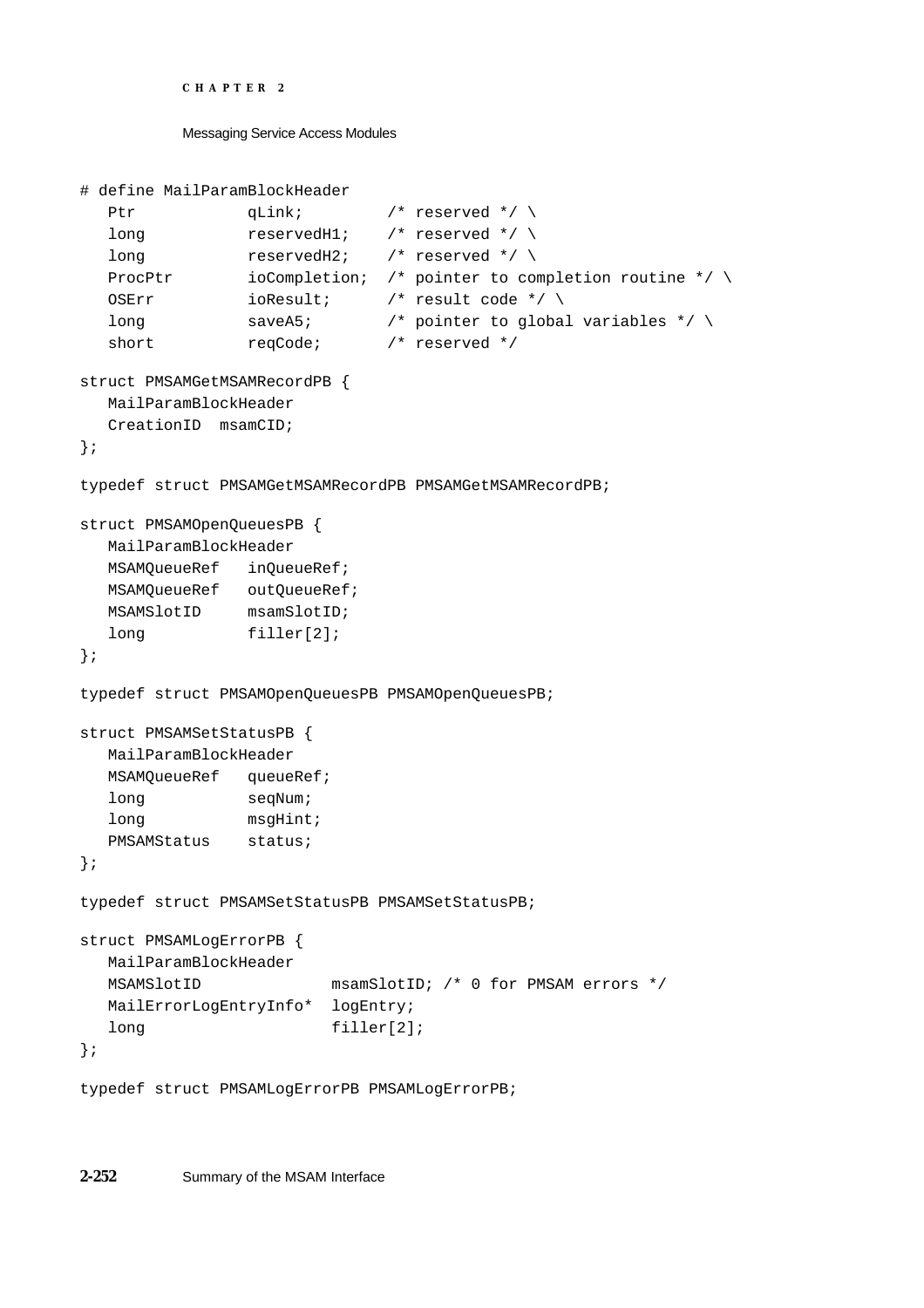```
CHAPTER 2
```

```
Messaging Service Access Modules
```

```
struct PMSAMCreateMsgSummaryPB {
  MailParamBlockHeader
  MSAMOueueRef inOueueRef;
  long seqNum; /* sequence number of new letter */
  MSAMMsgSummary * msgSummary; /* attributes and mask filled in */
  MailBuffer * buffer; /* private MSAM data to add to summary */
};
typedef struct PMSAMCreateMsgSummaryPB PMSAMCreateMsgSummaryPB;
sstruct PMSAMPutMsgSummaryPB {
  MailParamBlockHeader
  MSAMQueueRef inQueueRef;
  long seqNum;
  MailMaskedLetterFlags * letterFlags;
  MailBuffer* buffer; /* PMSAM private data */
};
typedef struct PMSAMPutMsgSummaryPB PMSAMPutMsgSummaryPB;
struct PMSAMGetMsgSummaryPB {
  MailParamBlockHeader
  MSAMQueueRef inQueueRef;
  long seqNum;
  MSAMMsgSummary * msgSummary; /* buffer for message summary */
  MailBuffer * buffer; \frac{1}{2} buffer for PMSAM private data */
  unsigned short msgSummaryOffset; /* offset of PMSAM private data
                                      from start of message summary */
};
typedef struct PMSAMGetMsgSummaryPB PMSAMGetMsgSummaryPB;
struct SMSAMSetupPB {
     MailParamBlockHeader
     RecordIDPtr serverMSAM;
     RStringPtr password;
     OSType gatewayType;
     RStringPtr gatewayTypeDescription;
     AddrBlock catalogServerHint;
 };
```

```
typedef struct SMSAMSetupPB SMSAMSetupPB;
```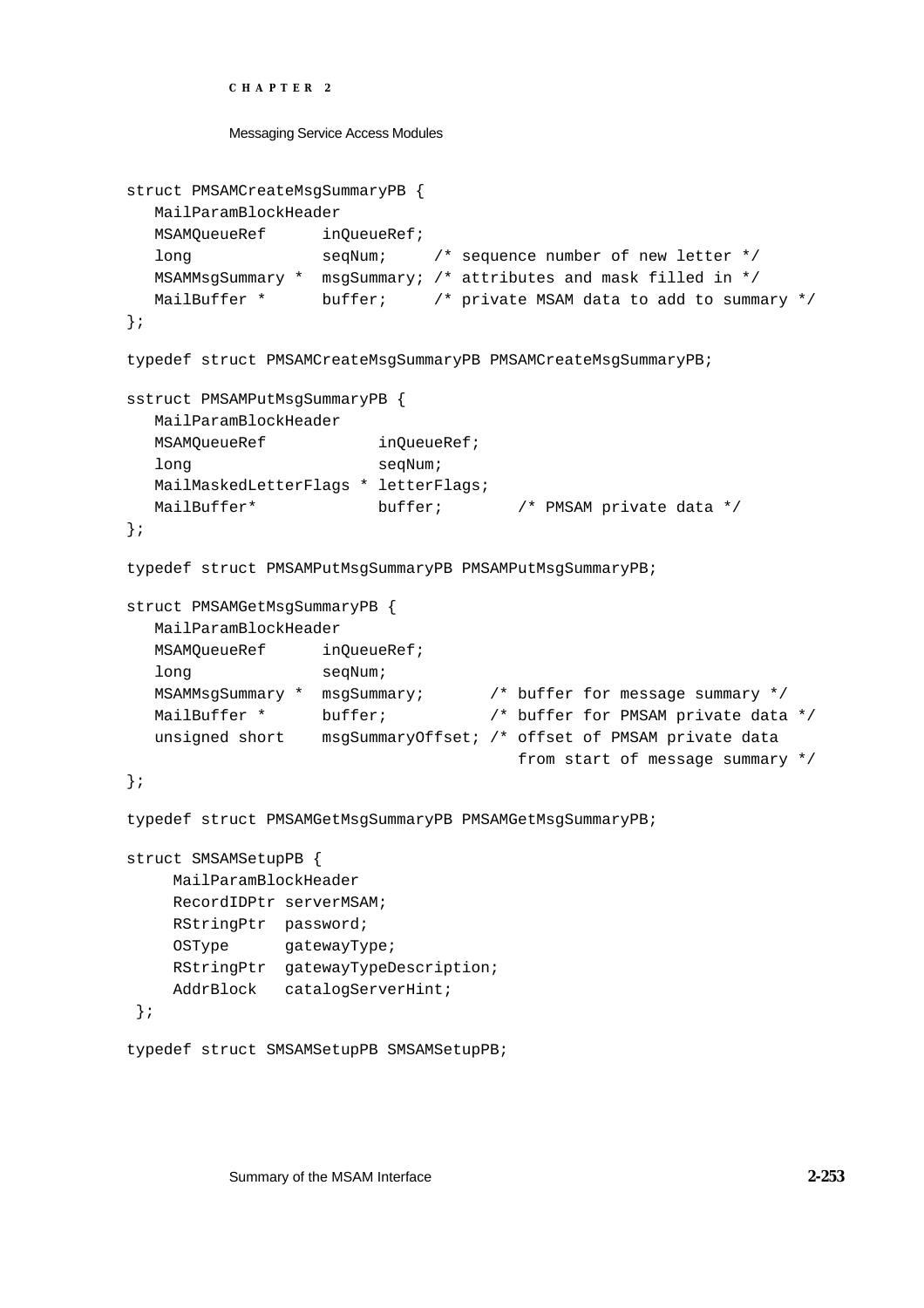```
CHAPTER 2
          Messaging Service Access Modules
struct SMSAMStartupPB {
  MailParamBlockHeader
  AuthIdentity msamIdentity;
  MSAMQueueRef queueRef;
};
typedef struct SMSAMStartupPB SMSAMStartupPB;
struct SMSAMShutdownPB {
  MailParamBlockHeader
  MSAMQueueRef queueRef;
};
typedef struct SMSAMShutdownPB SMSAMShutdownPB;
struct MSAMEnumeratePB {
  MailParamBlockHeader
  MSAMQueueRef queueRef;
  long startSeqNum;
  long nextSeqNum;
  MailBuffer buffer;
};
typedef struct MSAMEnumeratePB MSAMEnumeratePB;
struct MSAMDeletePB {
  MailParamBlockHeader
  MSAMQueueRef queueRef;
  long seqNum;
  Boolean msgOnly; /* delete letter and message summary? */
  Byte padByte;
  OSErr result; /* reserved */
};
typedef struct MSAMDeletePB MSAMDeletePB;
struct MSAMOpenPB {
  MailParamBlockHeader
  MSAMQueueRef queueRef;
  long seqNum;
  MailMsgRef mailMsgRef;
};
typedef struct MSAMOpenPB MSAMOpenPB;
```
**2-254** Summary of the MSAM Interface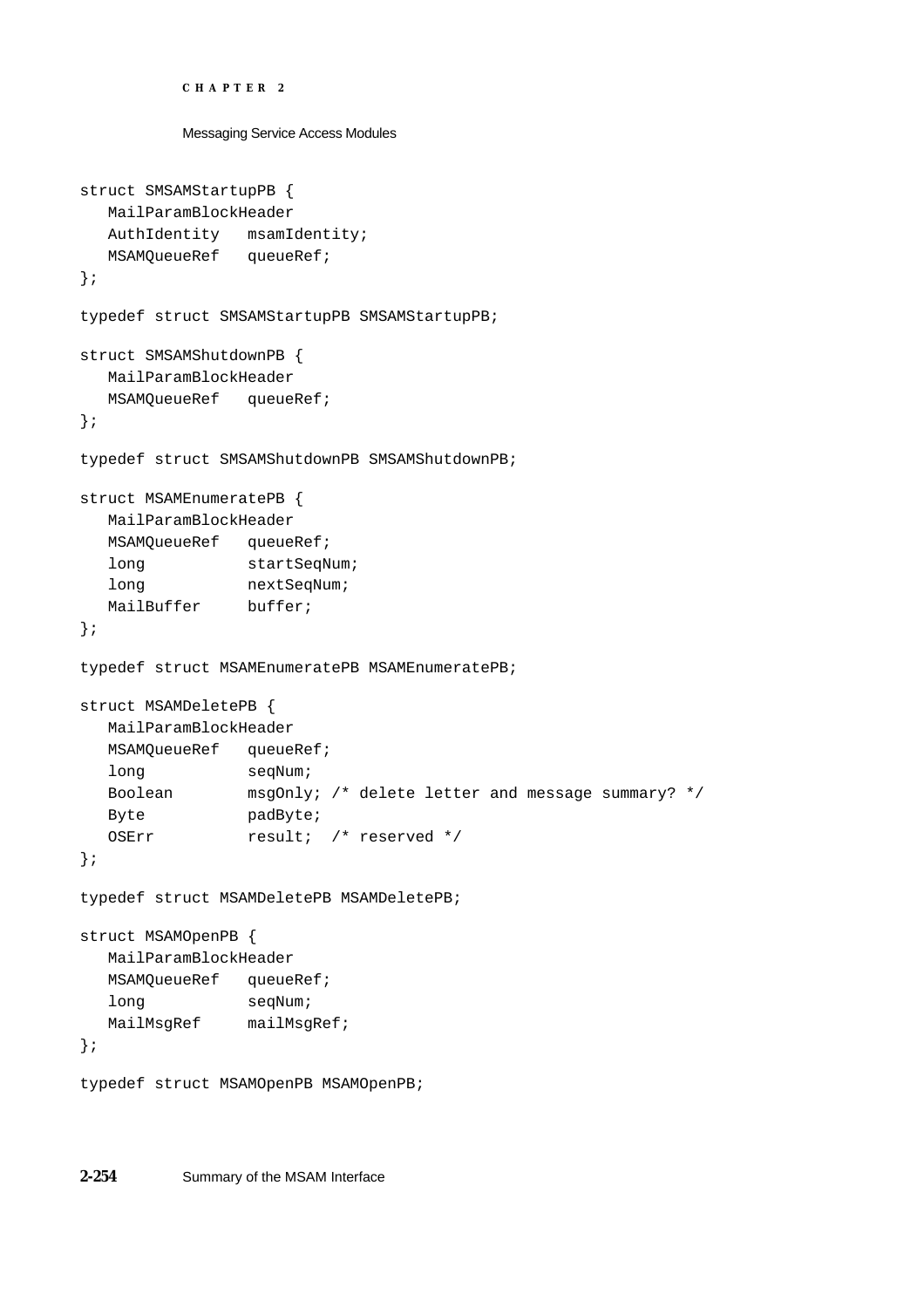```
CHAPTER 2
```

```
Messaging Service Access Modules
```

```
struct MSAMOpenNestedPB {
  MailParamBlockHeader
  MailMsgRef mailMsgRef;
  MailMsgRef nestedRef;
};
typedef struct MSAMOpenNestedPB MSAMOpenNestedPB;
struct MSAMClosePB {
  MailParamBlockHeader
  MailMsgRef mailMsgRef;
};
typedef struct MSAMClosePB MSAMClosePB;
struct MSAMGetMsgHeaderPB {
  MailParamBlockHeader
  MailMsgRef mailMsgRef;
  IPMHeaderSelector selector;
  unsigned long offset;
  MailBuffer buffer;
  unsigned long remaining;
};
typedef struct MSAMGetMsgHeaderPB MSAMGetMsgHeaderPB;
struct MSAMGetAttributesPB {
  MailParamBlockHeader
  MailMsgRef mailMsgRef;
  MailAttributeBitmap requestMask;
  MailBuffer buffer;
  MailAttributeBitmap responseMask;
  Boolean more;
};
typedef struct MSAMGetAttributesPB MSAMGetAttributesPB;
struct MSAMGetRecipientsPB {
  MailParamBlockHeader
  MailMsgRef mailMsgRef;
  MailAttributeID attrID; /* kMailFromBit thru kMailBccBit */
  unsigned short startIndex; /* starts at 1 */
  MailBuffer buffer;
  unsigned short nextIndex;
  Boolean more;
};
```
typedef struct MSAMGetRecipientsPB MSAMGetRecipientsPB;

Summary of the MSAM Interface **2-255**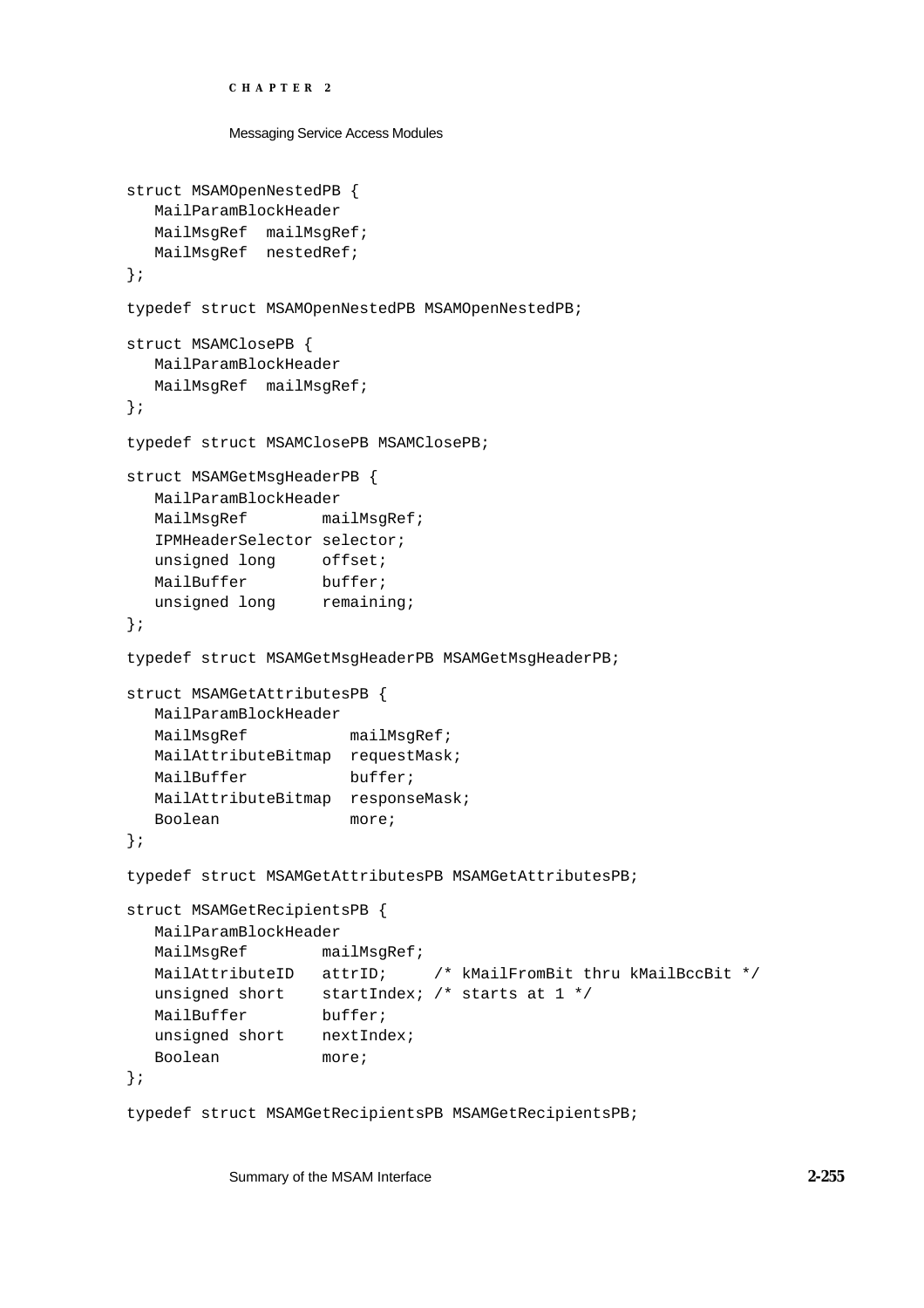```
CHAPTER 2
```

```
struct MSAMGetContentPB {
  MailParamBlockHeader
  MailMsgRef mailMsgRef;
  MailSegmentMask segmentMask;
  MailBuffer buffer;
  StScrpRec * textScrap;
  ScriptCode script;
  MailSegmentType segmentType;
  Boolean endOfScript;
  Boolean endOfSegment;
  Boolean endOfContent;
  long seqmentLength;
  long segmentID;
};
typedef struct MSAMGetContentPB MSAMGetContentPB;
struct MSAMGetEnclosurePB {
  MailParamBlockHeader
  MailMsgRef mailMsgRef;
  Boolean contentEnclosure;
  Byte padByte;
  MailBuffer buffer;
  Boolean endOfFile;
  Boolean endOfEnclosures;
};
typedef struct MSAMGetEnclosurePB MSAMGetEnclosurePB;
struct MSAMEnumerateBlocksPB {
  MailParamBlockHeader
  MailMsgRef mailMsgRef;
  unsigned short startIndex; /* starts at 1 */
  MailBuffer buffer;
  unsigned short nextIndex;
  Boolean more;
};
typedef struct MSAMEnumerateBlocksPB MSAMEnumerateBlocksPB;
struct MSAMGetBlockPB {
  MailParamBlockHeader
  MailMsgRef mailMsgRef;
  OCECreatorType blockType;
  unsigned short blockIndex;
```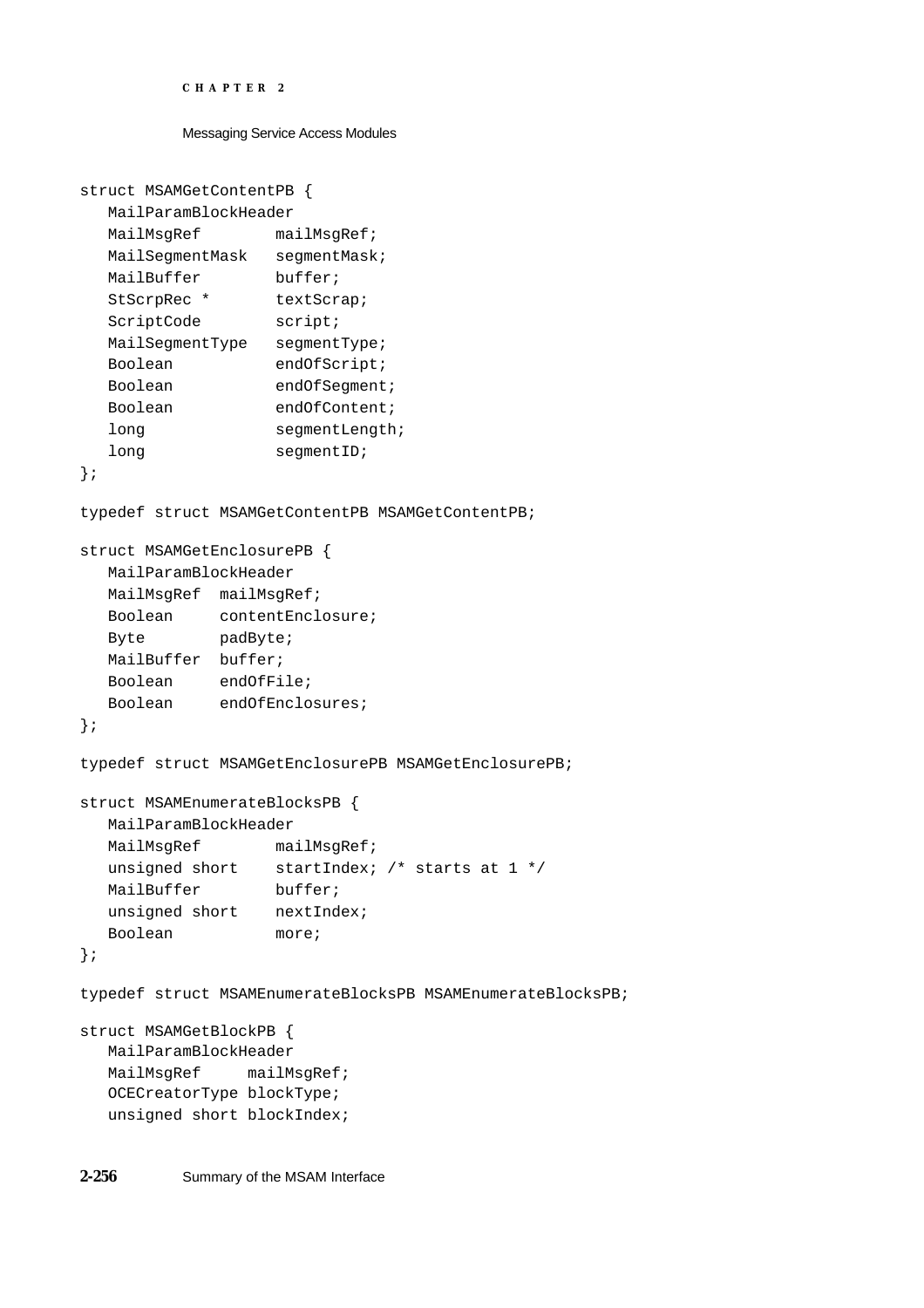```
CHAPTER 2
```

```
MailBuffer buffer;
  unsigned long dataOffset;
  Boolean endOfBlock;
  Byte padByte;
  unsigned long remaining;
};
typedef struct MSAMGetBlockPB MSAMGetBlockPB;
struct MSAMMarkRecipientsPB {
  MailParamBlockHeader
  MSAMOueueRef queueRef;
  long seqNum;
  MailBuffer buffer;
};
typedef struct MSAMMarkRecipientsPB MSAMMarkRecipientsPB;
struct MSAMnMarkRecipientsPB {
  MailParamBlockHeader
  MailMsgRef mailMsgRef;
  MailBuffer buffer;
};
typedef struct MSAMnMarkRecipientsPB MSAMMarknRecipientsPB;
struct MSAMCreatePB {
  MailParamBlockHeader
  MSAMQueueRef queueRef;
  Boolean asLetter; /* create as letter or message */
  IPMMsgType msgType;
  long refCon; /* for messages only */long seqNum; \frac{1}{2} /* set if creating message in the inQueue */
  Boolean tunnelForm; /* always false */
  Boolean bccRecipients; /* true if creating letter with bcc
                                recipients */
  MailMsqRef newRef;
};
typedef struct MSAMCreatePB MSAMCreatePB;
struct MSAMBeginNestedPB {
  MailParamBlockHeader
  MailMsgRef mailMsgRef;
  long refCon; /* for messages only */
  IPMMsgType msgType;
};
```
typedef struct MSAMBeginNestedPB MSAMBeginNestedPB;

Summary of the MSAM Interface **2-257**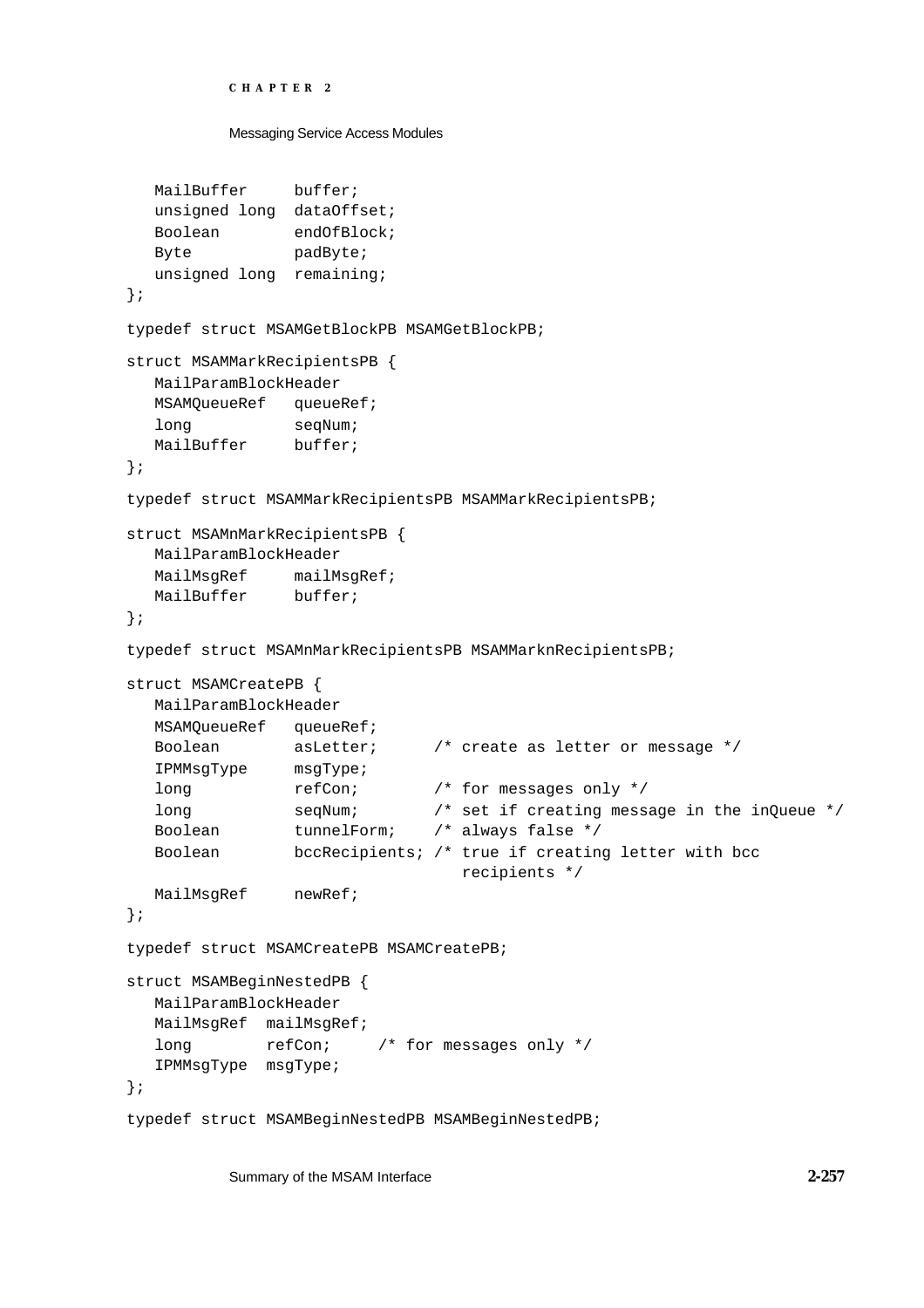```
CHAPTER 2
```

```
struct MSAMEndNestedPB {
  MailParamBlockHeader
  MailMsgRef mailMsgRef;
};
typedef struct MSAMEndNestedPB MSAMEndNestedPB;
struct MSAMSubmitPB {
  MailParamBlockHeader
  MailMsgRef mailMsgRef; /* message reference number */
  Boolean submitFlag; /* submit or delete message? */
  Byte padByte;
  MailLetterID msgID; /* reserved */
};
typedef struct MSAMSubmitPB MSAMSubmitPB;
struct MSAMPutMsgHeaderPB {
  MailParamBlockHeader
  MailMsgRef mailMsgRef;
  OCERecipient * replyQueue;
  IPMSender * sender;
  IPMNotificationType deliveryNotification;
  IPMPriority priority;
};
typedef struct MSAMPutMsgHeaderPB MSAMPutMsgHeaderPB;
struct MSAMPutAttributePB {
  MailParamBlockHeader
  MailMsgRef mailMsgRef;
  MailAttributeID attrID;
  MailBuffer buffer;
};
typedef struct MSAMPutAttributePB MSAMPutAttributePB;
struct MSAMPutRecipientPB {
  MailParamBlockHeader
  MailMsgRef mailMsgRef;
  MailAttributeID attrID;
  MailRecipient * recipient;
  Boolean responsible; /* for server and message msams only */
};
```
typedef struct MSAMPutRecipientPB MSAMPutRecipientPB;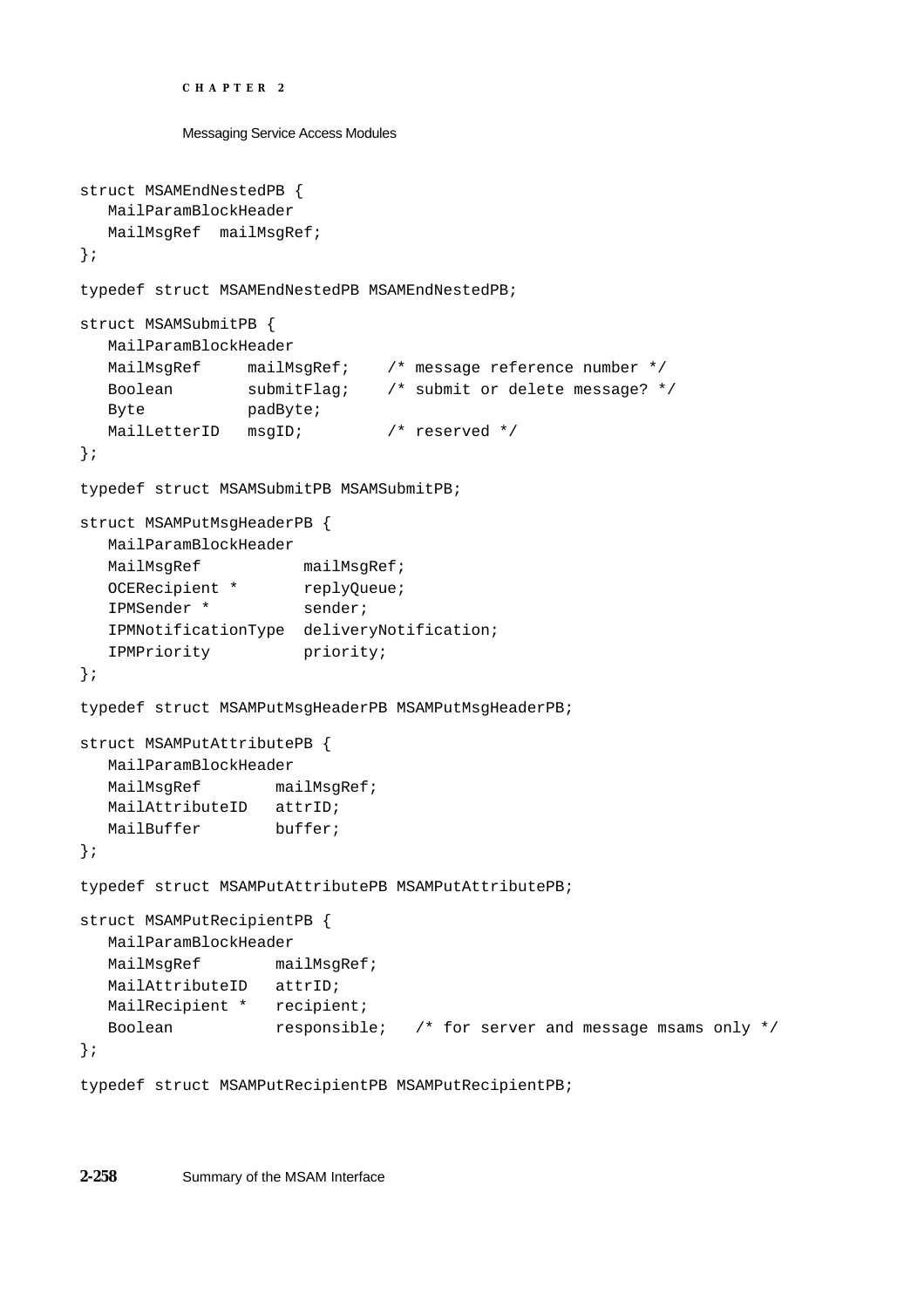```
CHAPTER 2
```

```
struct MSAMPutContentPB {
  MailParamBlockHeader
  MailMsgRef mailMsgRef;
  MailSegmentType segmentType;
  Boolean append;
  Byte padByte;
  MailBuffer buffer;
  StScrpRec * textScrap;
  Boolean startNewScript;
  ScriptCode script; \frac{1}{2} /* valid when startNewScript is true */
};
typedef struct MSAMPutContentPB MSAMPutContentPB;
struct MSAMPutEnclosurePB {
  MailParamBlockHeader
  MailMsgRef mailMsgRef;
  Boolean contentEnclosure;
  Byte padByte;
  Boolean hfs;
  Boolean append;
  MailBuffer buffer; /* unused if hfs is true */
  FSSpec enclosure;
  MailEnclosureInfo addlInfo;
};
typedef struct MSAMPutEnclosurePB MSAMPutEnclosurePB;
struct MSAMPutBlockPB {
  MailParamBlockHeader
  MailMsgRef mailMsgRef;
  long refCon; /* for messages only */OCECreatorType blockType;
  Boolean append;
  MailBuffer buffer;
  MailBlockMode mode;
  unsigned long offset;
};
typedef struct MSAMPutBlockPB MSAMPutBlockPB;
```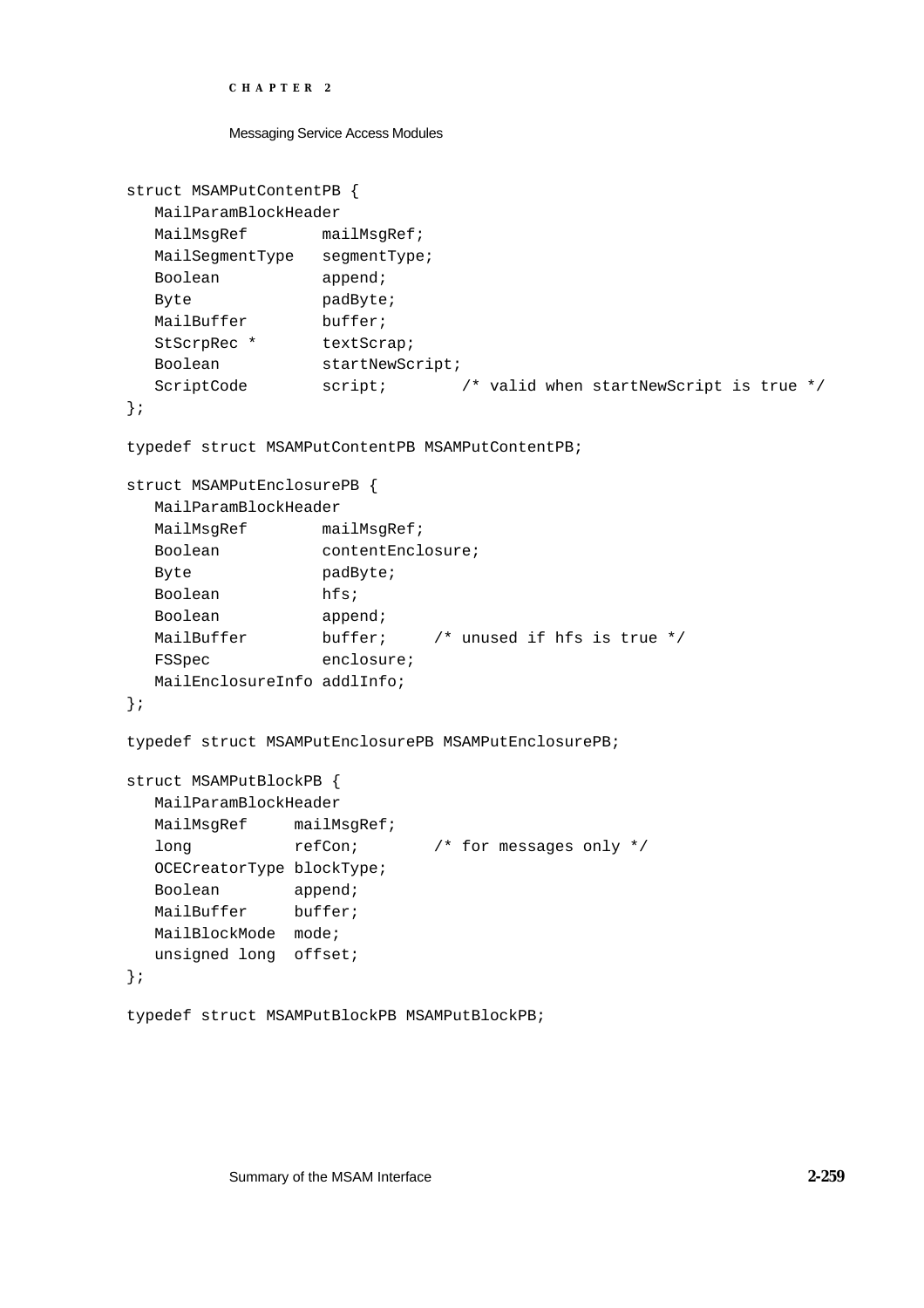```
CHAPTER 2
```

```
struct MSAMCreateReportPB {
  MailParamBlockHeader
  MailMsgRef mailMsgRef;
  MailLetterID msgID; /* letter ID of letter being reported on */
  MailRecipient * sender; /* sender of the letter being reported on */
};
typedef struct MSAMCreateReportPB MSAMCreateReportPB;
struct MSAMPutRecipientReportPB {
  MailParamBlockHeader
  MailMsgRef mailMsgRef;
  short recipientIndex; /* recipient index in the original letter */
  OSErr result; \frac{1}{2} /* result of sending to the recipient */
};
typedef struct MSAMPutRecipientReportPB MSAMPutRecipientReportPB;
struct MailWakeupPMSAMPB {
  MailParamBlockHeader
  CreationID pmsamCID;
  MailSlotID mailSlotID;
};
typedef struct MailWakeupPMSAMPB MailWakeupPMSAMPB;
struct MailCreateMailSlotPB {
  MailParamBlockHeader
  MailboxRef mailboxRef;
  long timeout;
  CreationID pmsamCID;
  SMCA smca;
};
typedef struct MailCreateMailSlotPB MailCreateMailSlotPB;
struct MailModifyMailSlotPB {
  MailParamBlockHeader
  MailboxRef mailboxRef;
  long timeout;
  CreationID pmsamCID;
  SMCA smca;
};
typedef struct MailModifyMailSlotPB MailModifyMailSlotPB;
```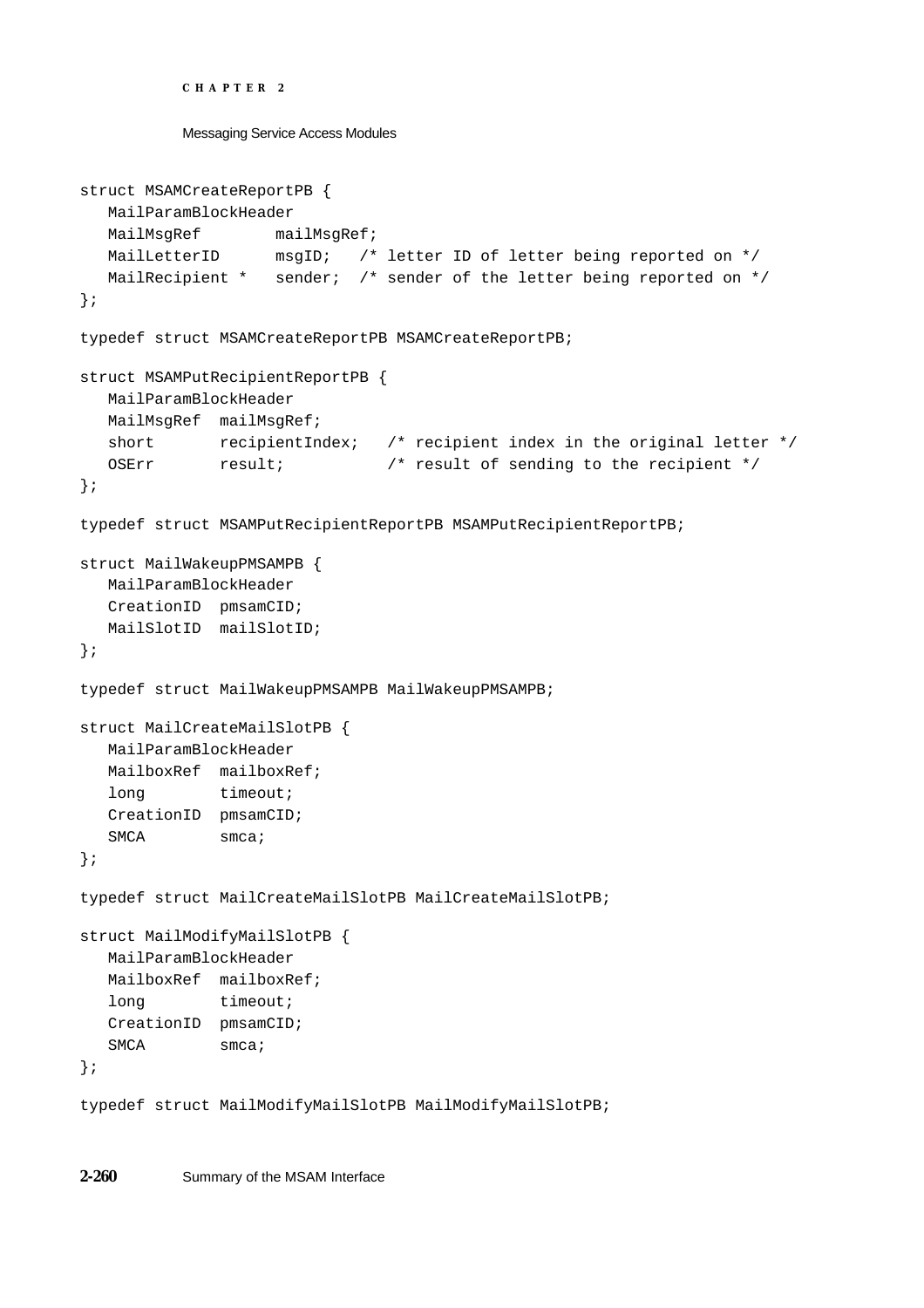#### Messaging Service Access Modules

union MSAMParam { struct {MailParamBlockHeader} header;

PMSAMOpenQueuesPB pmsamOpenQueues; PMSAMSetStatusPB pmsamSetStatus; PMSAMLogErrorPB pmsamLogError;

SMSAMSetupPB smsamSetup; SMSAMStartupPB smsamStartup; SMSAMShutdownPB smsamShutdown;

MSAMEnumeratePB msamEnumerate; MSAMDeletePB msamDelete;

MSAMOpenPB msamOpen; MSAMOpenNestedPB msamOpenNested; MSAMClosePB msamClose; MSAMGetMsgHeaderPB msamGetMsgHeader; MSAMGetAttributesPB msamGetAttributes; MSAMGetRecipientsPB msamGetRecipients; MSAMGetContentPB msamGetContent; MSAMGetEnclosurePB msamGetEnclosure; MSAMEnumerateBlocksPB msamEnumerateBlocks; MSAMGetBlockPB msamGetBlock; MSAMMarkRecipientsPB msamMarkRecipients; MSAMnMarkRecipientsPB msamnMarkRecipients;

MSAMCreatePB msamCreate; MSAMBeginNestedPB msamBeginNested; MSAMEndNestedPB msamEndNested; MSAMSubmitPB msamSubmit; MSAMPutMsgHeaderPB msamPutMsgHeader; MSAMPutAttributePB msamPutAttribute; MSAMPutRecipientPB msamPutRecipient; MSAMPutContentPB msamPutContent; MSAMPutEnclosurePB msamPutEnclosure; MSAMPutBlockPB msamPutBlock;

MSAMCreateReportPB msamCreateReport; MSAMPutRecipientReportPB msamPutRecipientReport;

PMSAMGetMSAMRecordPB pmsamGetMSAMRecord;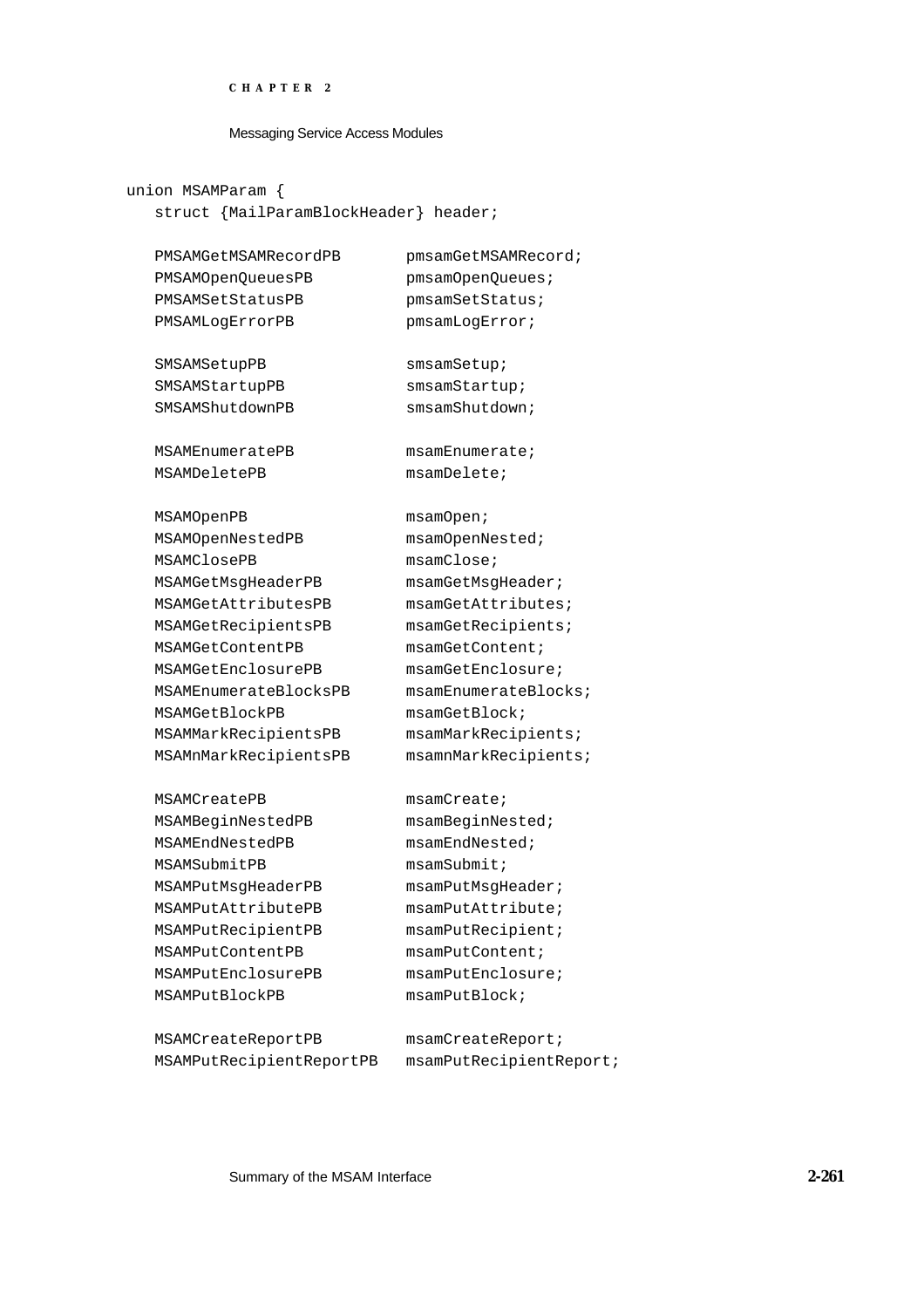Messaging Service Access Modules

```
PMSAMCreateMsgSummaryPB pmsamCreateMsgSummary;
  PMSAMPutMsgSummaryPB pmsamPutMsgSummary;
  PMSAMGetMsgSummaryPB pmsamGetMsgSummary;
  MailWakeupPMSAMPB wakeupPMSAM;
  MailCreateMailSlotPB createMailSlot;
  MailModifyMailSlotPB modifyMailSlot;
};
```
typedef union MSAMParam MSAMParam;

# MSAM Functions

# **Initializing an MSAM**

|  | pascal OSErr PMSAMGetMSAMRecord (MSAMParam *paramBlock); |
|--|----------------------------------------------------------|
|  | pascal OSErr PMSAMOpenOueues (MSAMParam *paramBlock);    |
|  | pascal OSErr SMSAMSetup (MSAMParam *paramBlock);         |
|  | pascal OSErr SMSAMStartup (MSAMParam *paramBlock);       |

# **Enumerating Messages in a Queue**

pascal OSErr MSAMEnumerate(MSAMParam \*paramBlock, Boolean asyncFlag);

# **Opening an Outgoing Message**

pascal OSErr MSAMOpen(MSAMParam \*paramBlock, Boolean asyncFlag);

# **Reading Header Information**

pascal OSErr MSAMGetAttributes(MSAMParam \*paramBlock, Boolean asyncFlag); pascal OSErr MSAMGetRecipients(MSAMParam \*paramBlock, Boolean asyncFlag); pascal OSErr MSAMGetMsgHeader(MSAMParam \*paramBlock, Boolean asyncFlag);

# **Reading a Message**

|  | pascal OSErr MSAMGetContent(MSAMParam *paramBlock, Boolean asyncFlag);      |
|--|-----------------------------------------------------------------------------|
|  | pascal OSErr MSAMGetEnclosure(MSAMParam *paramBlock, Boolean asyncFlag);    |
|  | pascal OSErr MSAMEnumerateBlocks(MSAMParam *paramBlock, Boolean asyncFlag); |
|  | pascal OSErr MSAMGetBlock(MSAMParam *paramBlock, Boolean asyncFlaq);        |
|  | pascal OSErr MSAMOpenNested(MSAMParam *paramBlock, Boolean asyncFlag);      |

# **Marking a Recipient**

pascal OSErr MSAMnMarkRecipients(MSAMParam \*paramBlock, Boolean asyncFlag); pascal OSErr MSAMMarkRecipients(MSAMParam \*paramBlock, Boolean asyncFlag);

**2-262** Summary of the MSAM Interface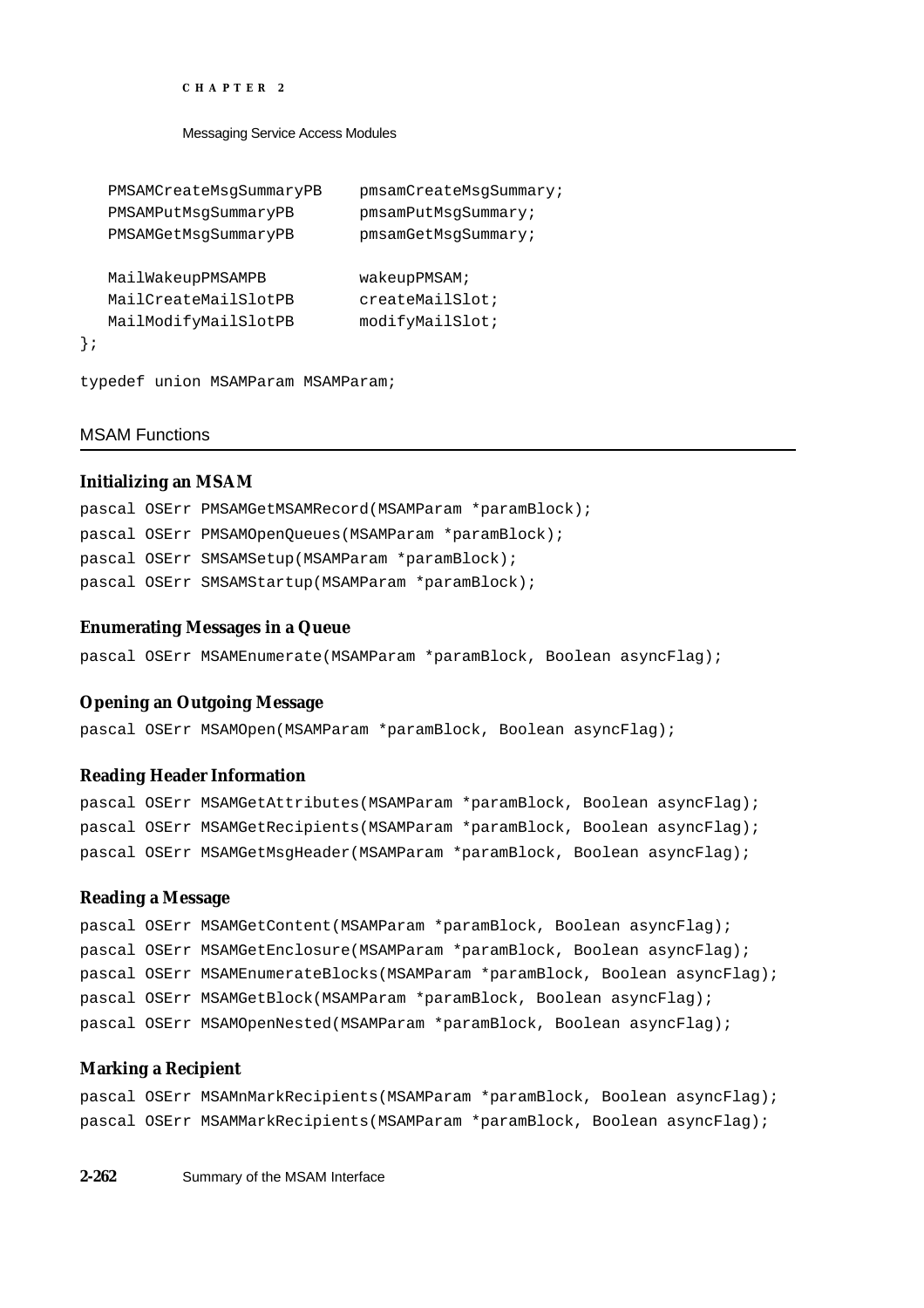Messaging Service Access Modules

# **Closing a Message**

pascal OSErr MSAMClose(MSAMParam \*paramBlock, Boolean asyncFlag);

### **Creating, Reading, and Writing Message Summaries**

pascal OSErr PMSAMCreateMsgSummary(MSAMParam \*paramBlock, Boolean asyncFlag); pascal OSErr PMSAMGetMsgSummary(MSAMParam \*paramBlock, Boolean asyncFlag); pascal OSErr PMSAMPutMsgSummary(MSAMParam \*paramBlock, Boolean asyncFlag);

### **Creating a Message**

pascal OSErr MSAMCreate(MSAMParam \*paramBlock, Boolean asyncFlag);

### **Writing Header Information**

pascal OSErr MSAMPutAttribute(MSAMParam \*paramBlock, Boolean asyncFlag); pascal OSErr MSAMPutRecipient(MSAMParam \*paramBlock, Boolean asyncFlag); pascal OSErr MSAMPutMsgHeader(MSAMParam \*paramBlock, Boolean asyncFlag);

# **Writing a Message**

pascal OSErr MSAMPutContent(MSAMParam \*paramBlock, Boolean asyncFlag); pascal OSErr MSAMPutEnclosure(MSAMParam \*paramBlock); pascal OSErr MSAMPutBlock(MSAMParam \*paramBlock, Boolean asyncFlag); pascal OSErr MSAMBeginNested(MSAMParam \*paramBlock, Boolean asyncFlag); pascal OSErr MSAMEndNested(MSAMParam \*paramBlock);

# **Submitting a Message**

pascal OSErr MSAMSubmit(MSAMParam \*paramBlock);

### **Deleting a Message**

pascal OSErr MSAMDelete(MSAMParam \*paramBlock, Boolean asyncFlag);

# **Generating Log Entries and Reports**

pascal OSErr PMSAMLogError(MSAMParam \*paramBlock); pascal OSErr MSAMCreateReport(MSAMParam \*paramBlock, Boolean asyncFlag); pascal OSErr MSAMPutRecipientReport(MSAMParam \*paramBlock, Boolean asyncFlag);

# **Shutting Down a Server MSAM**

pascal OSErr SMSAMShutdown(MSAMParam \*paramBlock, Boolean asyncFlag);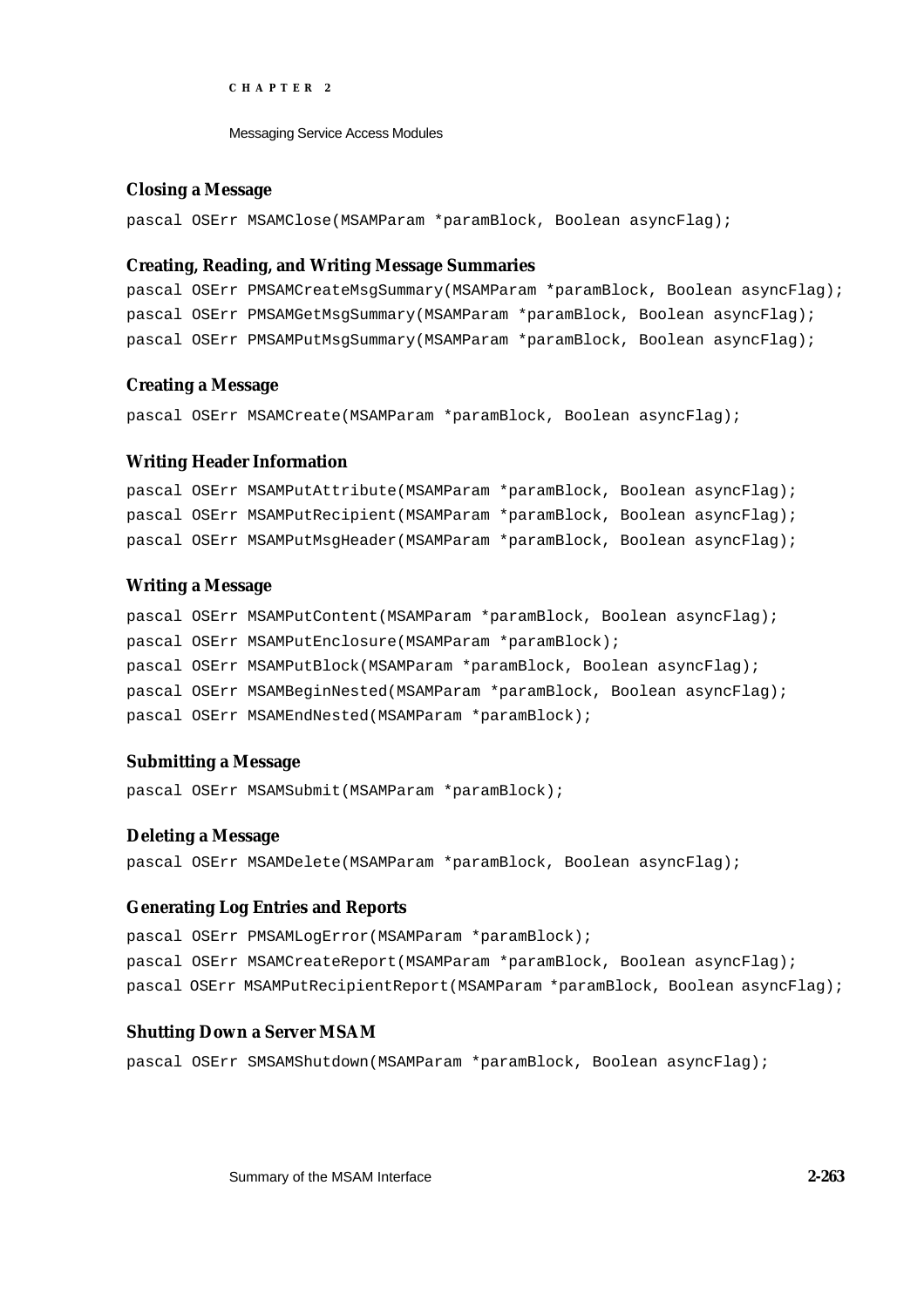Messaging Service Access Modules

# **Setting Message Status**

pascal OSErr PMSAMSetStatus(MSAMParam \*paramBlock, Boolean asyncFlag);

# **Personal MSAM AOCE Template Functions**

```
pascal OSErr MailCreateMailSlot(MSAMParam *paramBlock);
pascal OSErr MailModifyMailSlot(MSAMParam *paramBlock);
pascal OSErr MailWakeupPMSAM(MSAMParam *paramBlock);
```
# Application-Defined Function

void MyCompletionRoutine(MSAMParam \*paramBlock);

# Pascal Summary

# Data Types and Constants

```
CONST
{ predefined message creator and message type }
kMailAppleMailCreator = 'apml'; { message creator }
kMailLtrMsgType = 'lttr'; { message type for letter, report }
{ predefined block creator and block types }
kMailAppleMailCreator = 'apml'; { block creator }
kMailLtrHdrType = 'lthd'; { letter header }
kMailContentType = 'body'; { content of letter }
kMailEnclosureListType = 'elst'; { list of enclosures }
kMailEnclosureDesktopType = 'edsk'; { Desktop Mgr info for enclosures }
kMailEnclosureFileType = 'asgl'; { a file enclosure }
kMailImageBodyType = 'imag'; { image of letter }
kMailMSAMType = 'gwyi'; { MSAM-specific information }
kMailReportType = 'rpti'; { report info }
{ families used for mail or related msgs }
kMailFamily = 'mail'; { letter with content block or
                                     content enclosure }
kMailFamilyFile = 'file'; { letter without content block or
                                     content enclosure }
kMailResolvedList = 0; { MailAttributeID value for resolved
                                  recipient list }
```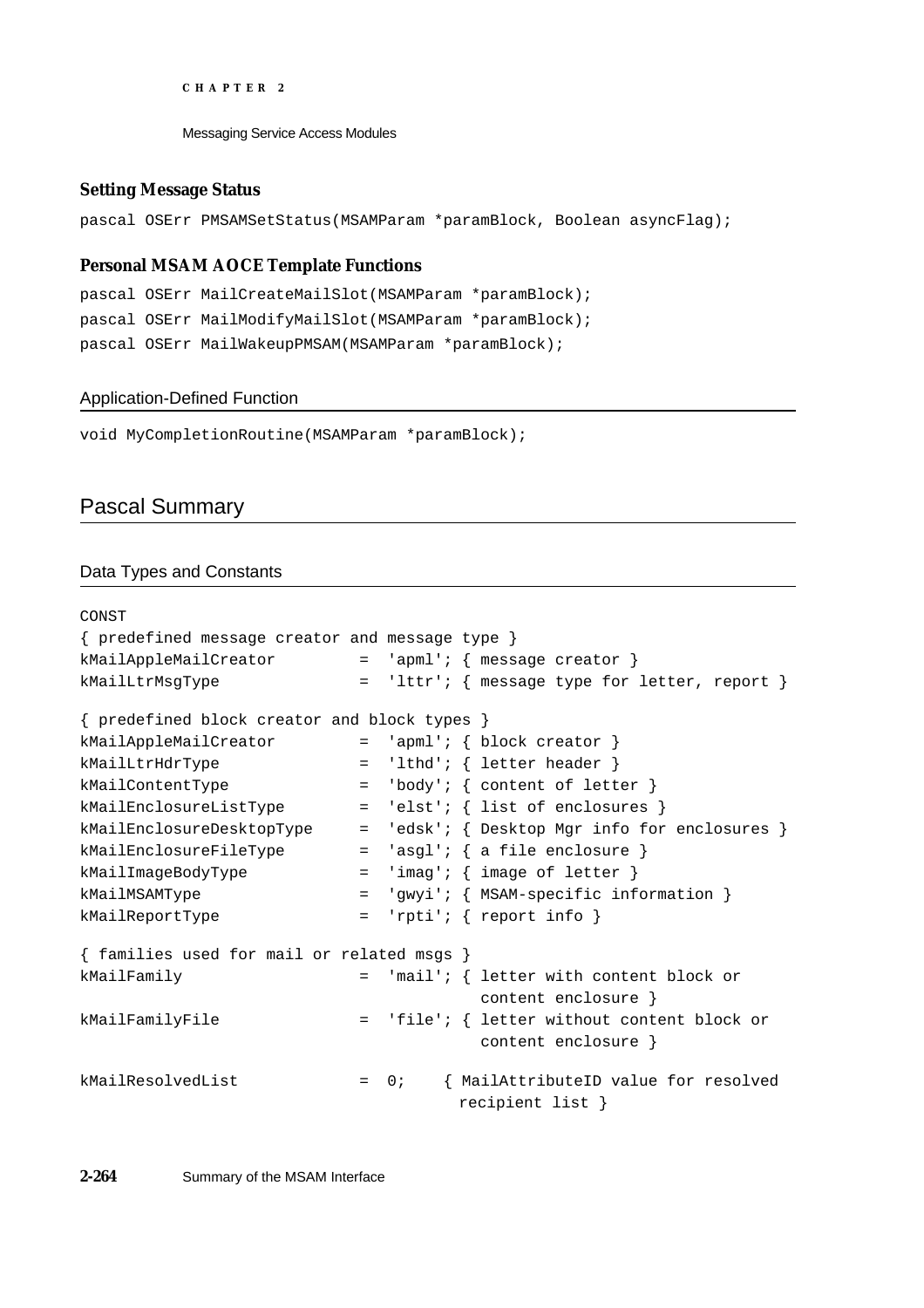```
CHAPTER 2
```

```
{ bit flags of MailAttributeID type }
kMailLetterFlagsBit = 1; { letter flags bit }kMailIndicationsBit = 3; \{ indications bit \}kMailMsgTypeBit = 4; \{ letter creator & type bit }
kMailLetterIDBit = 5; \{ letter ID bit \}kMailSendTimeStampBit = 6; \{ send timestamp bit \}kMailNestingLevelBit = 7; { nesting level bit }
kMailMsgFamilyBit = 8; \{ message family bit \}kMailReplyIDBit = 9; { reply ID bit }kMailConversationIDBit = 10; \{ conversation ID bit \}kMailSubjectBit = 11; { subject bit }
kMailFromBit = 12; \{ From recipient bit \}kMailToBit = 13; \{ To recipient bit \}kMailCcBit = 14; { cc recipient bit }
kMailBccBit = 15; \{ bcc \text{ recipient bit } \}
```
{ Values of MailAttributeMask data type. The masks are defined for use with the MailAttributeBitmap data type. However, because the MailAttributeBitmap data type is defined as a bit field structure, and the masks operate on variables of type LONGINT, you cannot use these masks to set or test the value of a bit field in a MailAttributeBitmap structure. The masks are included for historical reasons only. }

| $= $00000001; \{1<< (kMailletterFlagsBit-1)\}\$   |
|---------------------------------------------------|
| $= $000000004; \{1<< (kMailIndicationsBit-1)\}\$  |
| $= $00000008; \{1<< (kMailMsgTypeBit-1)\}\$       |
| $= $00000010; {1<< (kMailletterIDBit-1)}$         |
| $= $00000020; \{1<< (kMailSendTimeStampBit-1)\}\$ |
| $= $000000040; \{1<< (kMailNextingLevelBit-1)\}\$ |
| $= $00000080; \{1<< (kMailMsgFamilyBit-1)\}\$     |
| $= $00000100; \{1<< (kMailReplyIDBit-1)\}\$       |
| = \$00000200; {1<< (kMailConversationIDBit-1)}    |
| $= $00000400; \{1<< (kMailSubjectBit-1)\}\$       |
| $= $00000800; \{1<< (kMailFromBit-1)\}\$          |
| $= $00001000; \{1<< (kMailTOBit-1)\}\$            |
| $= $00002000; \{1<< (kMailCcBit-1)\}\$            |
| $= $00004000; \{1<< (kMailBccBit-1)\}\$           |
|                                                   |

```
{ bit flags of MailIndications type } 
kMailOriginalInReportBit = 1;
kMailNonReceitReportsBit = 3;kMailReceiptReportsBit = 4;kMailForwardedBit = 5;
kMailPriorityBit = 6;
kMailIsReportWithOriginalBit = 8;
```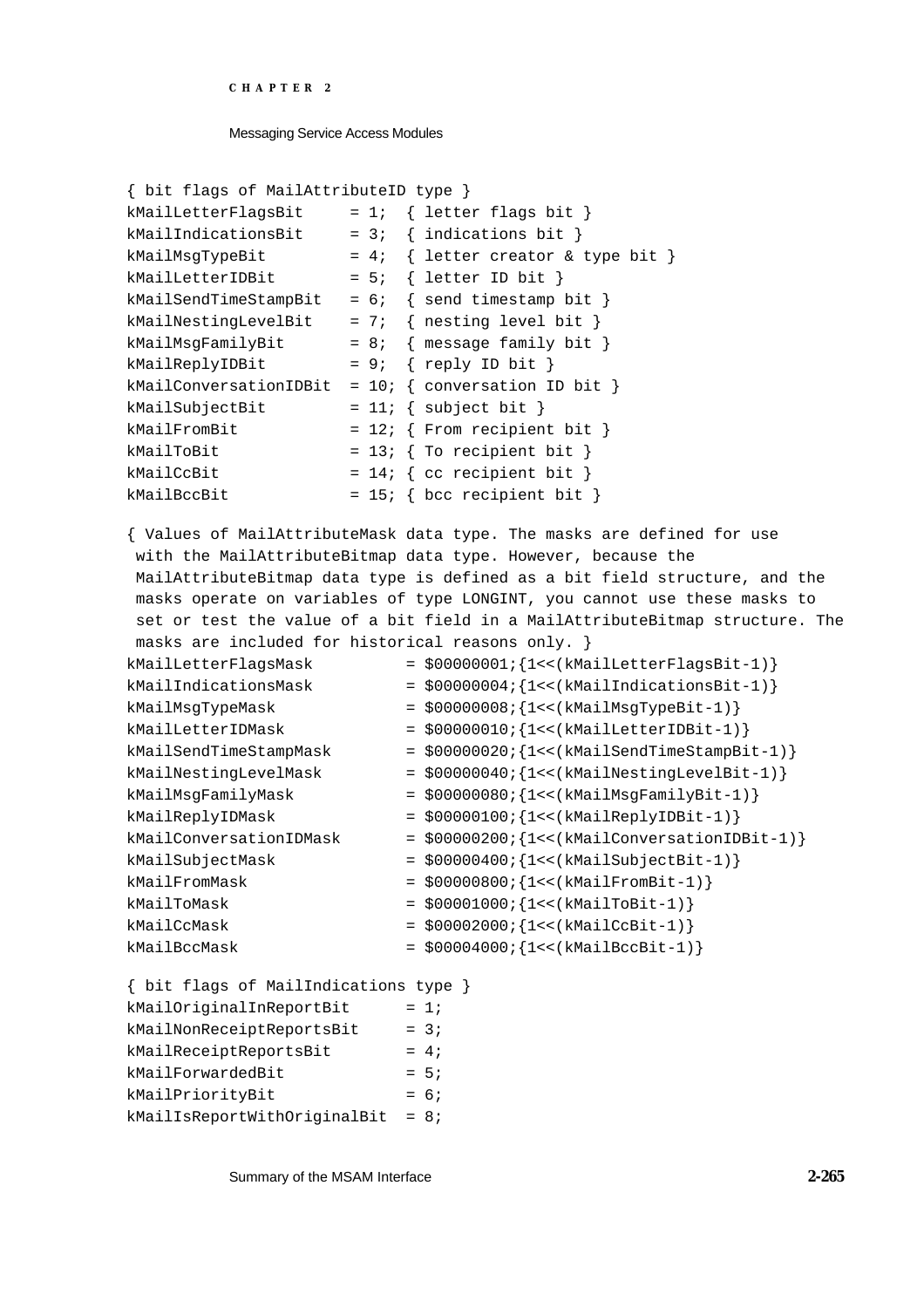#### Messaging Service Access Modules

| kMailIsReportBit      | $= 9:$  |
|-----------------------|---------|
| kMailHasContentBit    | $= 10;$ |
| kMailHasSignatureBit  | $= 11;$ |
| kMailAuthenticatedBit | $= 12i$ |
| kMailSentBit          | $= 13i$ |

{ Masks for bits of MailIndications type. Because the MailIndications data type is defined as a bit field structure, and the masks operate on variables of type LONGINT, you cannot use the masks to set or test the value of a bit field in a MailIndications structure. The masks are included for historical reasons only}

| kMailSentMask                                                                                                                                         |        |              | $= $00001000; \{1<< (kMailSentBit-1),\}$           |
|-------------------------------------------------------------------------------------------------------------------------------------------------------|--------|--------------|----------------------------------------------------|
| kMailAuthenticatedMask                                                                                                                                |        |              | = \$00000800; {1<< (kMailAuthenticatedBit-1),      |
| kMailHasSignatureMask                                                                                                                                 |        |              | $= $00000400; \{1<< (kMailHasSignatureBit-1),\}$   |
| kMailHasContentMask                                                                                                                                   |        |              | $= $00000200; \{1<< (kMailHasContentBit-1),\}$     |
| kMailIsReportMask                                                                                                                                     |        |              | $= $00000100; \{1<< (kMailIsReportBit-1),\}$       |
| kMailIsReportWithOriginalMask = \$00000080;                                                                                                           |        |              |                                                    |
|                                                                                                                                                       |        |              | {1<<(kMailIsReportWithOriginalBit-1),              |
| kMailPriorityMask                                                                                                                                     |        |              | $=$ \$00000060; {3<< (kMailPriorityBit-1),         |
| kMailForwardedMask                                                                                                                                    |        |              | $= $00000010; \{1<< (kMailForwardedBit-1),$        |
| kMailReceiptReportsMask                                                                                                                               |        |              | $= $00000008; \{1<< (kMailReceiptReportsBit-1),\}$ |
| kMailNonReceiptReportsMask                                                                                                                            |        |              | = \$00000004; {1<< (kMailNonReceiptReportsBit-1),  |
| kMailOriginalInReportMask                                                                                                                             |        |              | = \$00000003; {3<< (kMailOriginalInReportBit-1);   |
| { Bit values of the originalInReport field in MailIndications }<br>kMailNoOriginal<br>kMailEncloseOnNonReceipt= 3; { enclose original in non-delivery |        | indication } | = $0:$ { do not enclose original in report }       |
| { values of MailSegmentType type}                                                                                                                     |        |              |                                                    |
| kMailInvalidSegmentType                                                                                                                               | $= 0;$ |              |                                                    |
| kMailTextSegmentType                                                                                                                                  | $= 1i$ |              |                                                    |
| kMailPictSegmentType                                                                                                                                  | $= 2i$ |              |                                                    |
| kMailSoundSegmentType                                                                                                                                 | $= 3i$ |              |                                                    |
| $kMailStyledTextSegmentType = 4;$                                                                                                                     |        |              |                                                    |
| kMailMovieSegmentType                                                                                                                                 | $= 5i$ |              |                                                    |
| kMailTextSegmentBit                                                                                                                                   | $= 0;$ |              |                                                    |
| kMailPictSegmentBit                                                                                                                                   | $= 1i$ |              |                                                    |

 $kMailSoundSegmentBit = 2;$ kMailStyledTextSegmentBit = 3;  $k$ MailMovieSegmentBit = 4;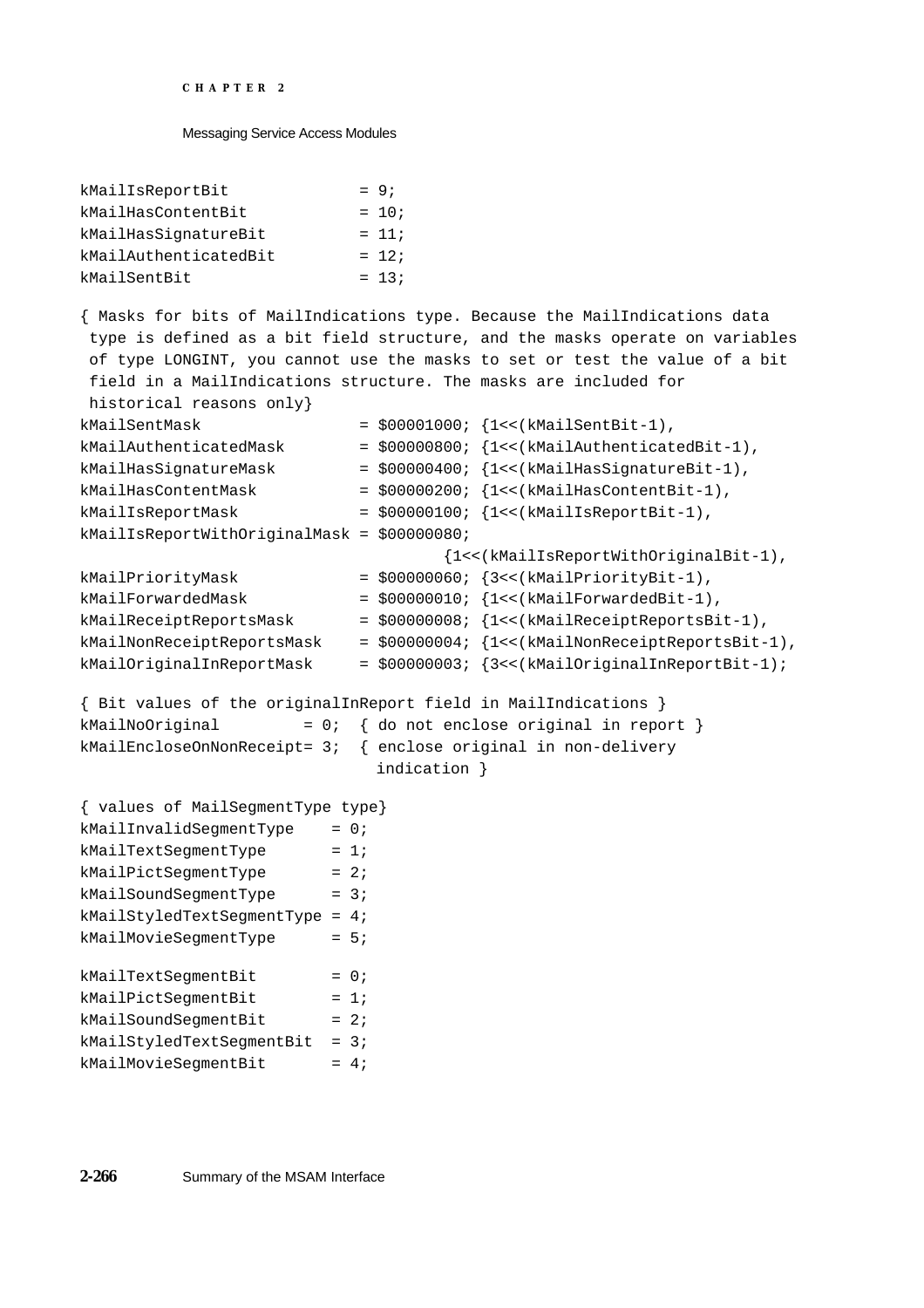Messaging Service Access Modules

```
{ values of MailSegmentMask type }
kMailTextSegmentMask = $0001; {1<<kMailTextSegmentBit}
kMailPictSeqmentMask = $0002; {1<<kMailPictSegmentBit}
kMailSoundSegmentMask = $0004; {1<<kMailSoundSegmentBit}
kMailStyledTextSegmentMask = $0008; {1<<kMailStyledTextSegmentBit}
kMailMovieSegmentMask = $0010; {1<<kMailMovieSegmentBit}
{ values of MailBlockMode type }
kMailFromStart = 1; { write data at offset from start of block }
kMailFromLEOB = 2; { write data at offset from end of block }
kMailFromMark = 3; \{ write data at offset from the current mark \}{ bit values of MailLetterSystemFlags type }
kMailIsLocalBit = 2; \{ letter is available locally \}kMailIsLocalMask = $0004; {1<<kMailIsLocalBit}
{ bit values of MailLetterUserFlags type }
kMailReadBit = 0; { letter has been opened }
kMailDontArchiveBit = 1; { reserved }
kMailInTrashBit = 2; { reserved }
kMailReadMask = $0001; {1 < kMailReadBit}kMailDontArchiveMask = $0002; {1<<kMailDontArchiveBit}
kMailInTrashMask = $0004; {1<<kMailInTrashBit}
kMailErrorLogEntryVersion = $101;
{ 'STR#' resource IDs for personal MSAM's error and action messages }
kMailMSAMErrorStringListID = 128; { list of error message strings }
kMailMSAMActionStringListID = 129; { list of action message strings }
{ values of MailLogErrorType type}
kMailELECorrectable = 0; { error correctable by user }
kMailELEError = 1; \{ error not correctable by user \}kMailELEWarning = 2; { warning requiring no user intervention }
kMailELEInformational = 3; \{ informational message \}{ values of MailLogErrorCode type }
kMailMSAMErrorCode= 0; { MSAM-defined error }
kMailMiscError = -1; { miscellaneous error }
kMailNoModem = -2; { modem required, but missing }
kMailMsgSummaryVersion = 1;
```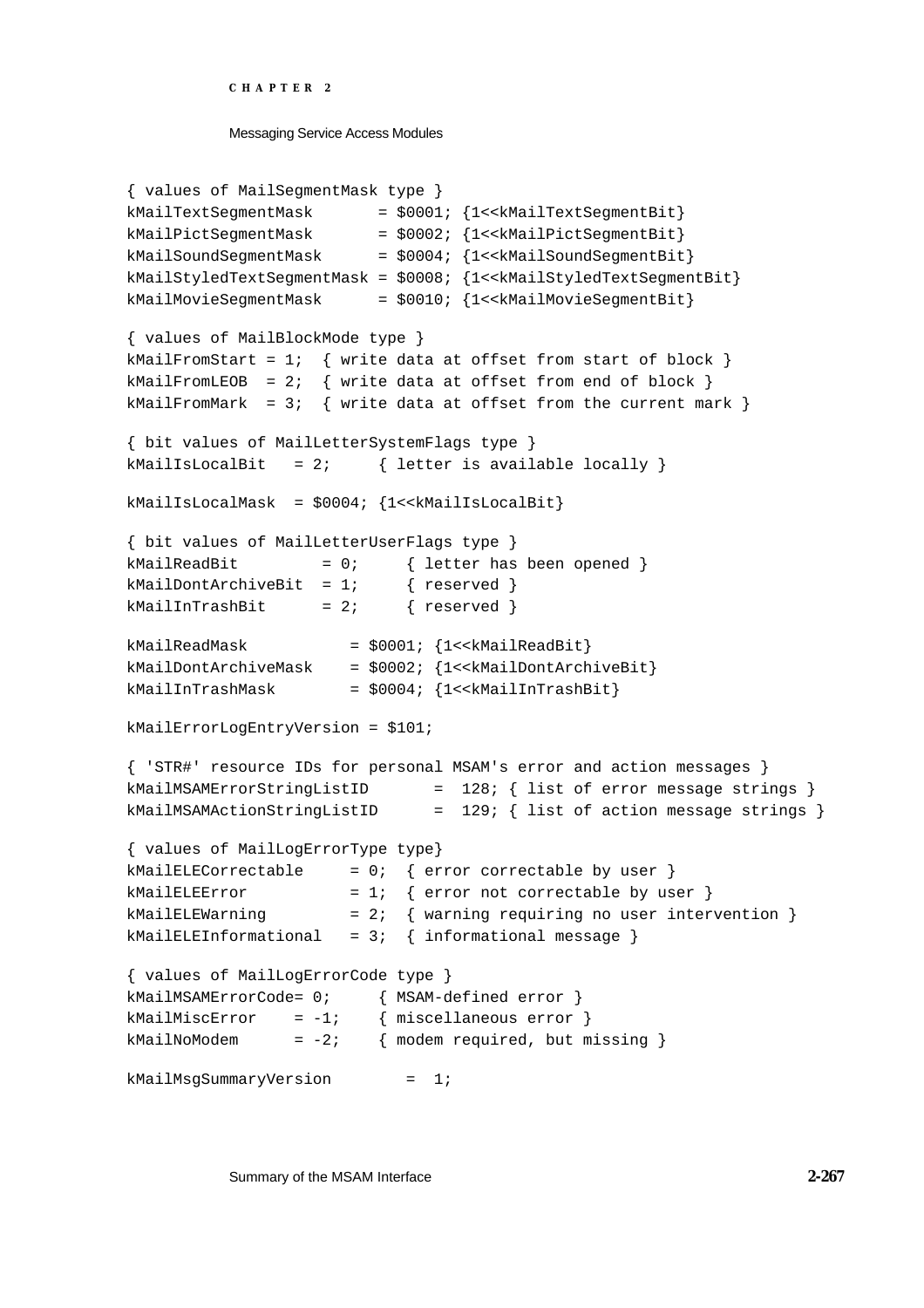```
CHAPTER 2
```

```
Messaging Service Access Modules
```

```
kMailMaxPMSAMMsgSummaryData = 128; { maximum bytes for private MSAM
                                   message summary data }
{ defines for the addressedToMe field in MailCoreData }
kAddressedAs TO = 1;kAddressedAs_CC = 2;kAddressedAs_BCC = 4;
kMailTimerOff = 0; \{ no timer specified \}kMailTimerTime = 1; \{ timerelative to midnight \}kMailTimerFrequency = 2; \{ frequency timer \}{ values of PMSAMStatus type }
  kPMSAMStatusPending = 1; \{ for outQueue \}kPMSAMStatusError = 2; \{ for inQueue letters \}kPMSAMStatusSending = 3; \{ for outQueue \}kPMSAMStatusCaching = 4; { for inQueue letters }
  kPMSAMStatusSent = 5; { for outQueue }kMailEPPCMsqVersion = 3;
{ values of AOCE high-level event message classes }
kMailEPPCCreateSlot = 'crsl';
kMailEPPCModifySlot = 'mdsl';
kMailEPPCDeleteSlot = 'dlsl';
kMailEPPCShutDown = 'quit';
kMailEPPCMailboxOpened = 'mbop';
kMailEPPCMailboxClosed = 'mbcl';
kMailEPPCMsgPending = 'msgp';
kMailEPPCSendImmediate = 'sndi';
kMailEPPCContinue = 'cont';
kMailEPPCSchedule = 'sked';
kMailEPPCAdmin = 'admn';
kMailEPPCInQUpdate = 'inqu';
kMailEPPCMsgOpened = 'msgo';
kMailEPPCDeleteOutQMsg = 'dlom';
kMailEPPCWakeup = 'wkup';
kMailEPPCLocationChanged = 'locc'
{ values of SMSAMAdminCode type }
kSMSAMNotifyFwdrSetupChange= 1;
kSMSAMNotifyFwdrNameChange = 2;
kSMSAMNotifyFwdrPwdChange = 3;
kSMSAMGetDynamicFwdrParams = 4;
```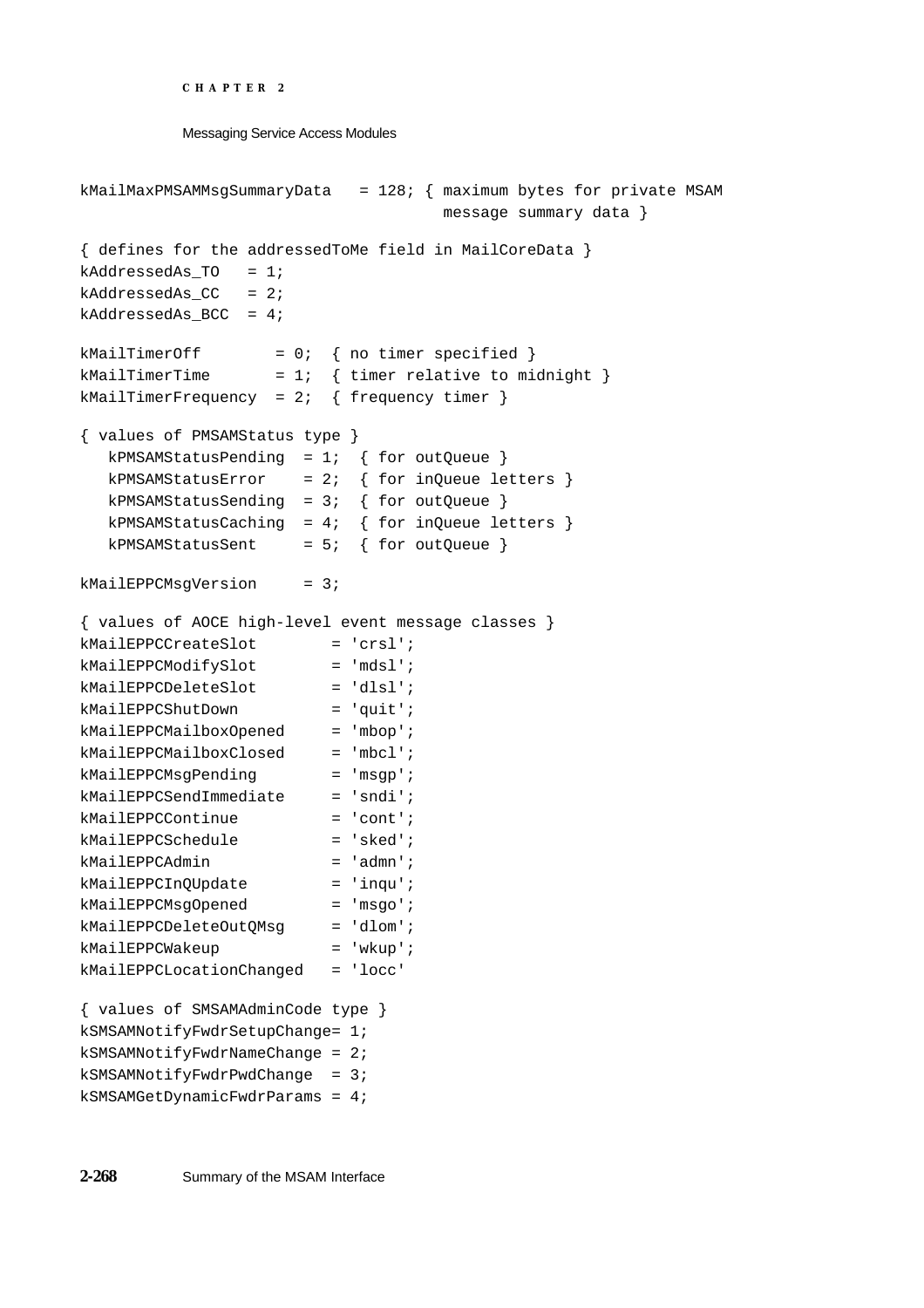```
kSMSAMFwdrHomeInternetChangedBit = 0;
kSMSAMFwdrConnectedToChangedBit = 1;
kSMSAMFwdrForeignRLIsChangedBit = 2;
kSMSAMFwdrMnMServerChangedBit = 3;
{ values of SMSAMSlotChanges type }
kSMSAMFwdrEverythingChangedMask = -1,
kSMSAMFwdrHomeInternetChangedMask = $00000001;
                                     {1<<kSMSAMFwdrHomeInternetChangedBit}
kSMSAMFwdrConnectedToChangedMask = $00000002;
                                     {1<<kSMSAMFwdrConnectedToChangedBit}
kSMSAMFwdrForeignRLIsChangedMask = $00000004;
                                     {1<<kSMSAMFwdrForeignRLIsChangedBit}
kSMSAMFwdrMnMServerChangedMask = $00000008;{1<<kSMSAMFwdrMnMServerChangedBit}
kOCESetupLocationNone = 0; { disconnect state }
kOCESetupLocationMax = 8; \{ maximum location value }
TYPE
MailMsgRef = LONGINT; { reference to new/open letter or message }
MSAMQueueRef = LONGINT; { reference to an open MSAM queue }
MSAMSlotID = INTEGER; { slot identifier }
MailSlotID = INTEGER; \{ identifies slots within a mailbox \}MailboxRef = LONGINT; { reference to an active mailbox }
MailAttributeID = INTEGER; \{ letter attribute identifier \}{ The MailAttributeMask data type defines a set of masks for the
 MailAttributeBitmap data type. However, because the MailAttributeBitmap data
  type is defined as a bit field structure, and the masks operate on variables
  of type LONGINT, you cannot use the masks to set or test the value of a bit
  field in a MailAttributeBitmap structure. The MailAttributeMask data type is
  included for historical reasons only. }
MailAttributeMask = LONGINT;
MailLetterID = IPMMsqID;
MailNestingLevel = INTEGER;
MailRecipient = OCERecipient;
```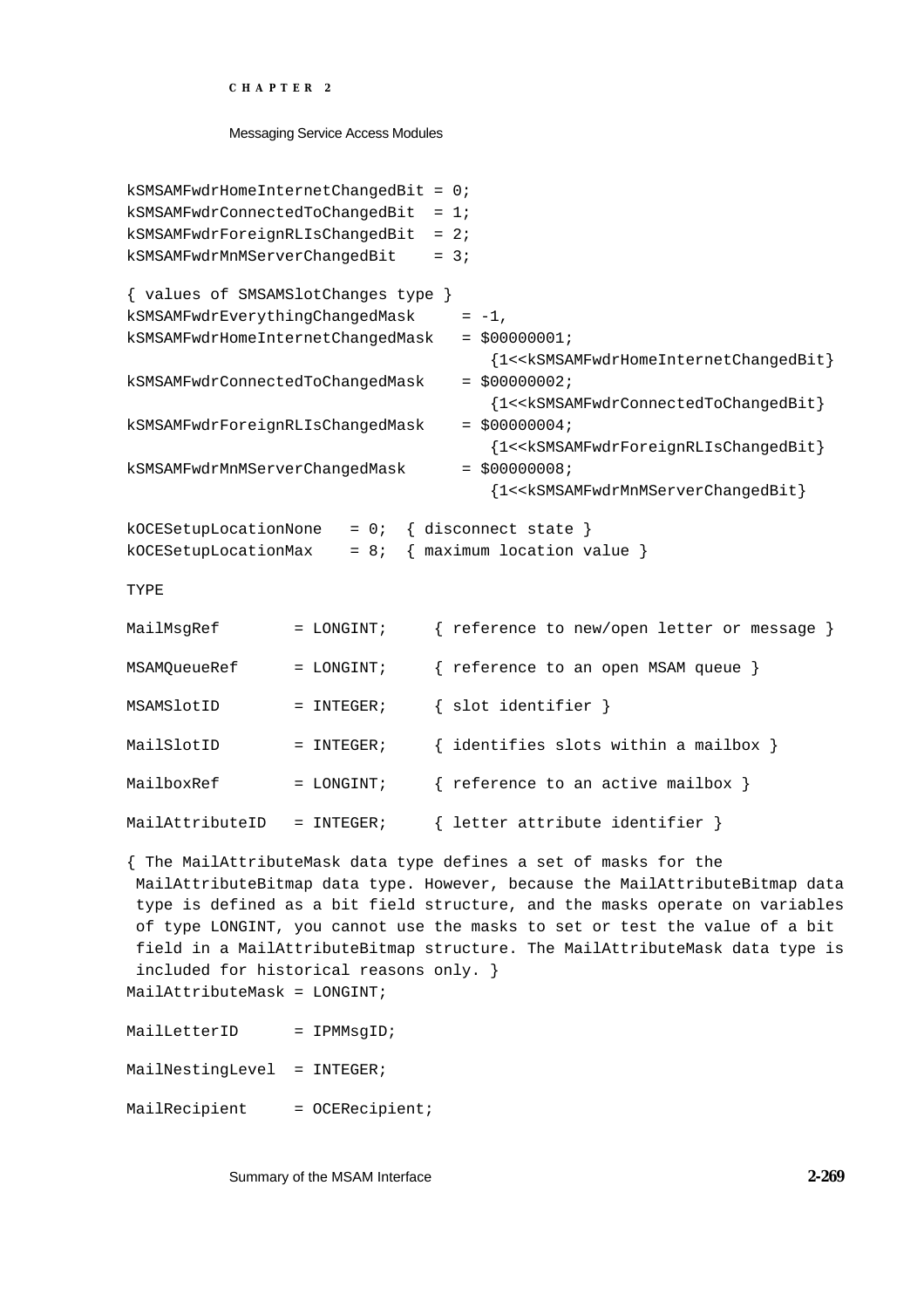```
CHAPTER 2
```

```
Messaging Service Access Modules
```

```
MailSegmentMask = INTEGER;
MailSeqmentType = INTEGER;
MailBlockMode = INTEGER;
PMSAMStatus = INTEGER;
OCESetupLocation = Byte; { current system location }
MailLocationFlags = Byte; { slot location flags }
MailBuffer = RECORD
  bufferSize: LONGINT; { size of your buffer }
  buffer: Ptr; { pointer to your buffer }
  dataSize: LONGINT; { amount of data returned in or read out
                       of your buffer }
  END;
MailReply = RECORD
  tupleCount: INTEGER;
  { tuple[1..tupleCount] }
  END;
MSAMEnumerateOutQReply = PACKED RECORD
  seqNum: LONGINT; { sequence number of message }
  done: BOOLEAN; { resolution of message }
  priority: IPMPriority; { priority of message }
  msgFamily: OSType { message family }
  approxSize: LONGINT; { size of message }
  tunnelForm: BOOLEAN; { reserved }
  padByte: Byte; \{ \text{for even byte boundary } \}nextHop: NetworkSpec; { reserved }
  msgType: OCECreatorType;{ message creator and type }
  END;
MSAMEnumerateInQReply = RECORD
  seqNum: LONGINT; { letter sequence number }
  msgDeleted: BOOLEAN; { should letter be deleted? }
  msgUpdated: BOOLEAN; { was message summary updated? }
  msgCached: BOOLEAN; { is letter in the incoming queue? }
  {padByte: Byte;}
  END;
```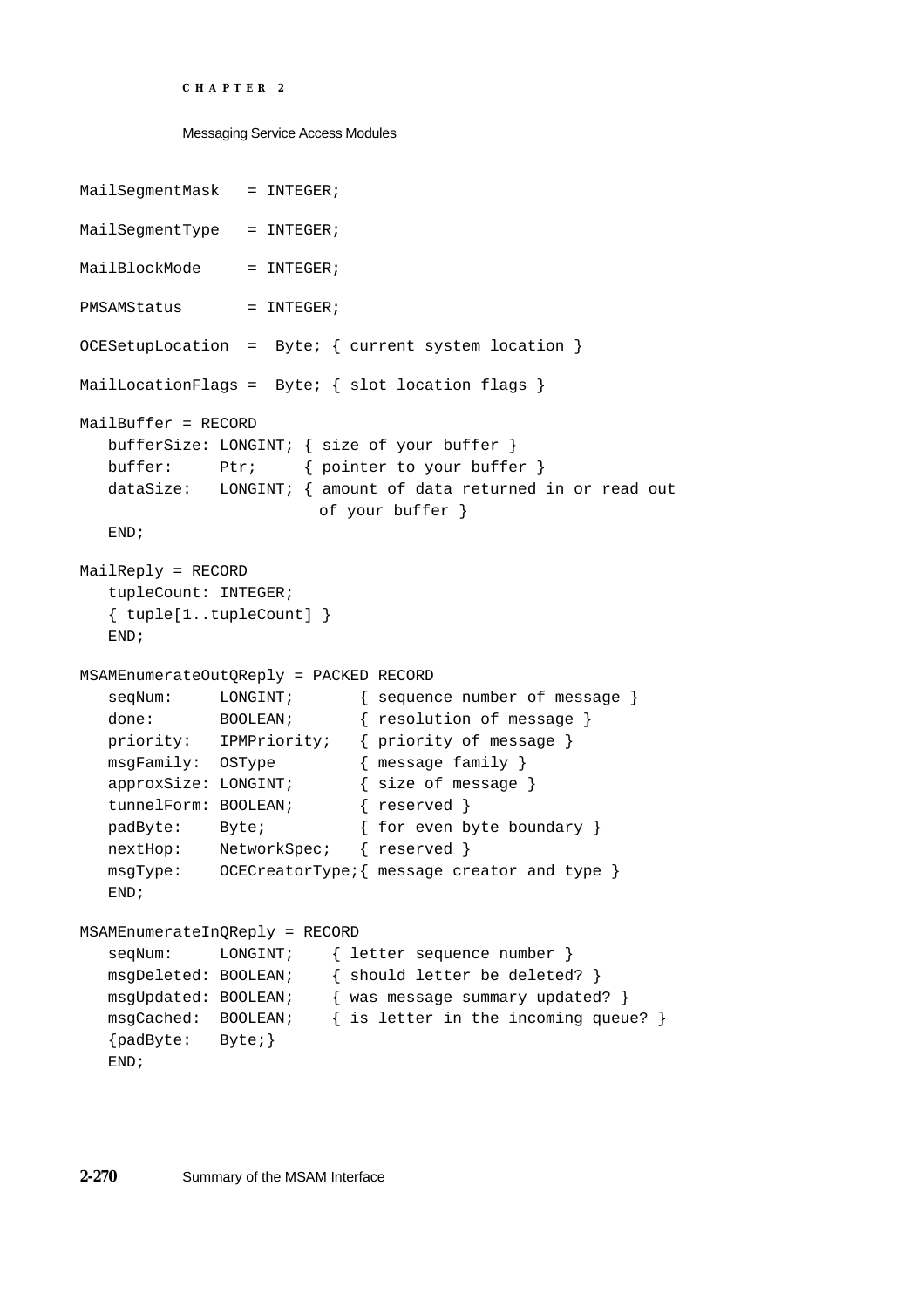```
CHAPTER 2
```

```
MailAttributeBitmap = PACKED RECORD
  reservedA: 0..65535;{ reserved }
  reservedB: 0..1; { reserved }
  bcc: 0..1; { blind carbon copy recipients }
  cc: 0..1; { carbon copy recipients }
  toRecipient: 0..1; { to recipients }
  from: 0..1; { sender of letter }
  subject: 0..1; { subject of letter }
  conversationID:0..1; { ID of conversation thread }
  replyID: 0..1; { ID of letter being replied to }
  msgFamily: 0..1; { message family }
  nestingLevel: 0..1; { nesting level of letter }
  sendTimeStamp: 0..1; { time letter was sent }
  letterID: 0..1; { letter's unique ID number }
  msgType: 0..1; { letter's creator and type }
  indications: 0..1; { MailIndications }
  reservedC: 0..1; { reserved }
  letterFlags: 0..1; { letter flags }
  END;
MailIndications = PACKED RECORD
  reservedB: 0..65535;{ reserved }
  hasStandardContent: 0..1; { letter has a content block }
  hasImageContent: 0..1; { letter has an image block }
  hasNativeContent: 0.1; { letter has a content enclosure }
  sent: 0..1; { letter was sent, not just composed }
  authenticated: 0..1; { letter was created and transported with
                              authentication }
  hasSignature: 0.1; { letter was signed with digital signature }
  hasContent: 0..1; { this letter or nested letter has content }
  isReport: 0..1; { letter is a report }
  isReportWithOriginal: 0.1; { report contains the original letter }
  priority: 0..3; { letter has normal, low, or high priority }
  forwarded: 0..1; { letter contains a forwarded letter }
  receiptReports: 0..1; { originator requests delivery indications }
  nonReceiptReports: 0..1; { originator requests non-delivery
                              indications }
  originalInReport: 0..3; { originator wants original letter
                              enclosed in reports }
```
END;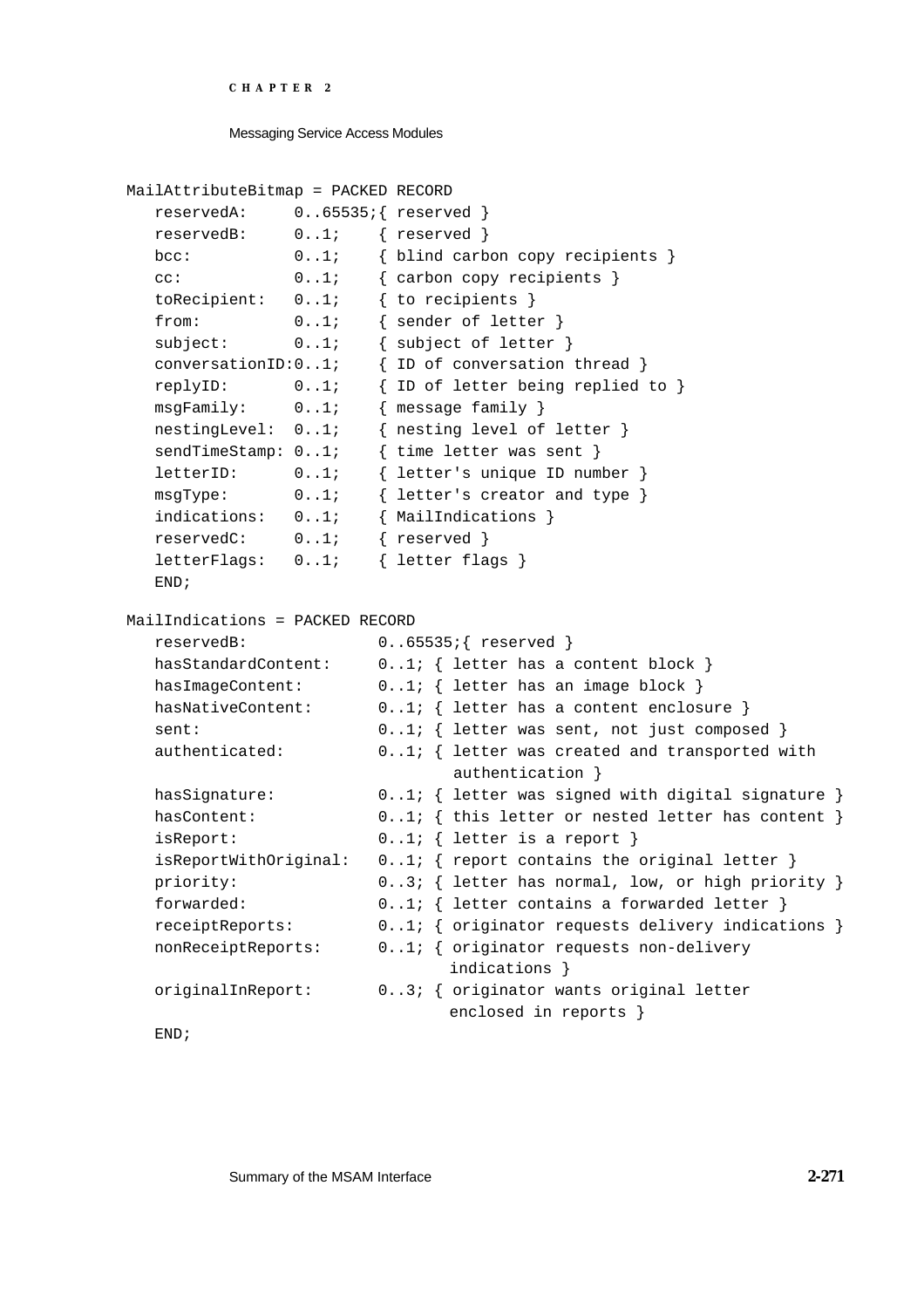```
CHAPTER 2
```

```
OCERecipient = RECORD
  entitySpecifier: ^RecordID;
  extensionType: OSType;
  extensionSize: INTEGER;
  extensionValue: Ptr;
  END;
OCEPackedRecipient = RECORD
  dataLength: INTEGER; { length of recipient data }
  data: PACKED ARRAY[1..kPackedDSSpecMaxBytes] OF Byte;
  END;
MailOriginalRecipient = RECORD
  index: INTEGER; { index for recipient }
  { Followed by OCEPackedRecipient }
  END;
MailResolvedRecipient = PACKED RECORD
  index: INTEGER; { index for recipient }
  recipientFlags: INTEGER; { recipient information }
  responsible: BOOLEAN; { responsible for delivery? }
  padByte: Byte;
        { followed by OCEPackedRecipient }
  END;
MailEnclosureInfo = RECORD
  enclosureName: StringPtr; { name of the enclosure }
  catInfo: CInfoPBPtr; { HFS catalog info about enclosure }
  comment: StringPtr; { comment for Get-Info window }
  icon: Ptr; { icon for enclosure file }
  END;
MailLogErrorType = INTEGER;
MailLogErrorCode = INTEGER;
MailErrorLogEntryInfo = RECORD
  version: INTEGER; { log entry version }
  timeOccurred: UTCTime; { time of error }<br>reportingPMSAM: Str31; { which MSAM? }
  reportingPMSAM: Str31; { which MSAM? }
  reportingMSAMSlot: Str31; { which slot? }
  errorType: MailLogErrorType; { level of error }
  errorCode: MailLogErrorCode; { error code }
```
**2-272** Summary of the MSAM Interface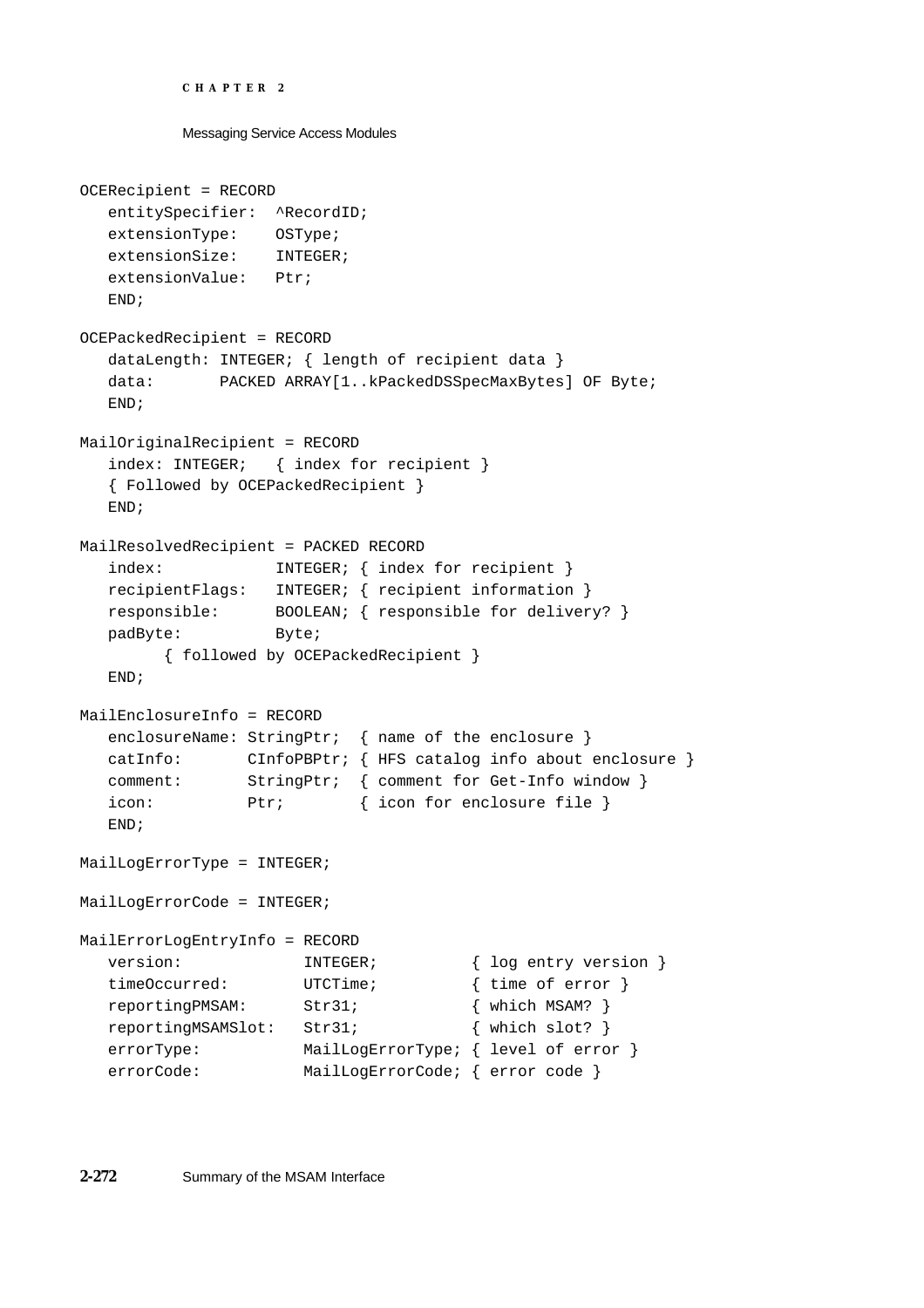```
CHAPTER 2
```

```
errorResource: INTEGER; { error string resource index }
  actionResource: INTEGER; { action string resource index }
  filler: LONGINT; { reserved }
  filler2: INTEGER; { reserved }
  END;
MailMasterData = RECORD
  attrMask: MailAttributeBitmap; { indicates attributes present in
                                     MSAMMsgSummary }
  messageID: MailLetterID; { ID of this letter }
  replyID: MailLetterID; { ID of letter this is a reply to }
  conversationID: MailLetterID; { ID of letter that started this
                                     conversation}
  END;
MailCoreData = RECORD
  letterFlags: MailLetterFlags; { letter status flags }
  messageSize: LONGINT; { size of letter }
  letterIndications: MailIndications; { indications for this letter }
  messageType: OCECreatorType; { message creator and type of
                                       this letter }
  sendTime: MailTime; \{ time \ this \ letters \ weak \}messageFamily: OSType; { message family }
  reserved unsigned char;
  addressedToMe unsigned char;
  agentInfo: ARRAY[1..2] OF Byte; { reserved }
  { sender and subject are variable length and even padded }
  sender: RString32; { sender of this letter }
  subject: RString32; { subject of this letter }
  END;
MSAMMsgSummary = RECORD
  version: INTEGER; { version of the MSAMMsgSummary }
  msgDeleted: BOOLEAN; { true if letter is to be deleted by MSAM }
  msgUpdated: BOOLEAN; { true if MSAMMsgSummary was updated by IPM
                        Manager }
  msgCached: BOOLEAN; { true if letter is in the incoming queue }
  {padByte: Byte;}
  masterData: MailMasterData; { attributes not essential to display }
  coreData: MailCoreData; { attributes critical to display }
  { followed by the personal MSAM's private data }
  END;
```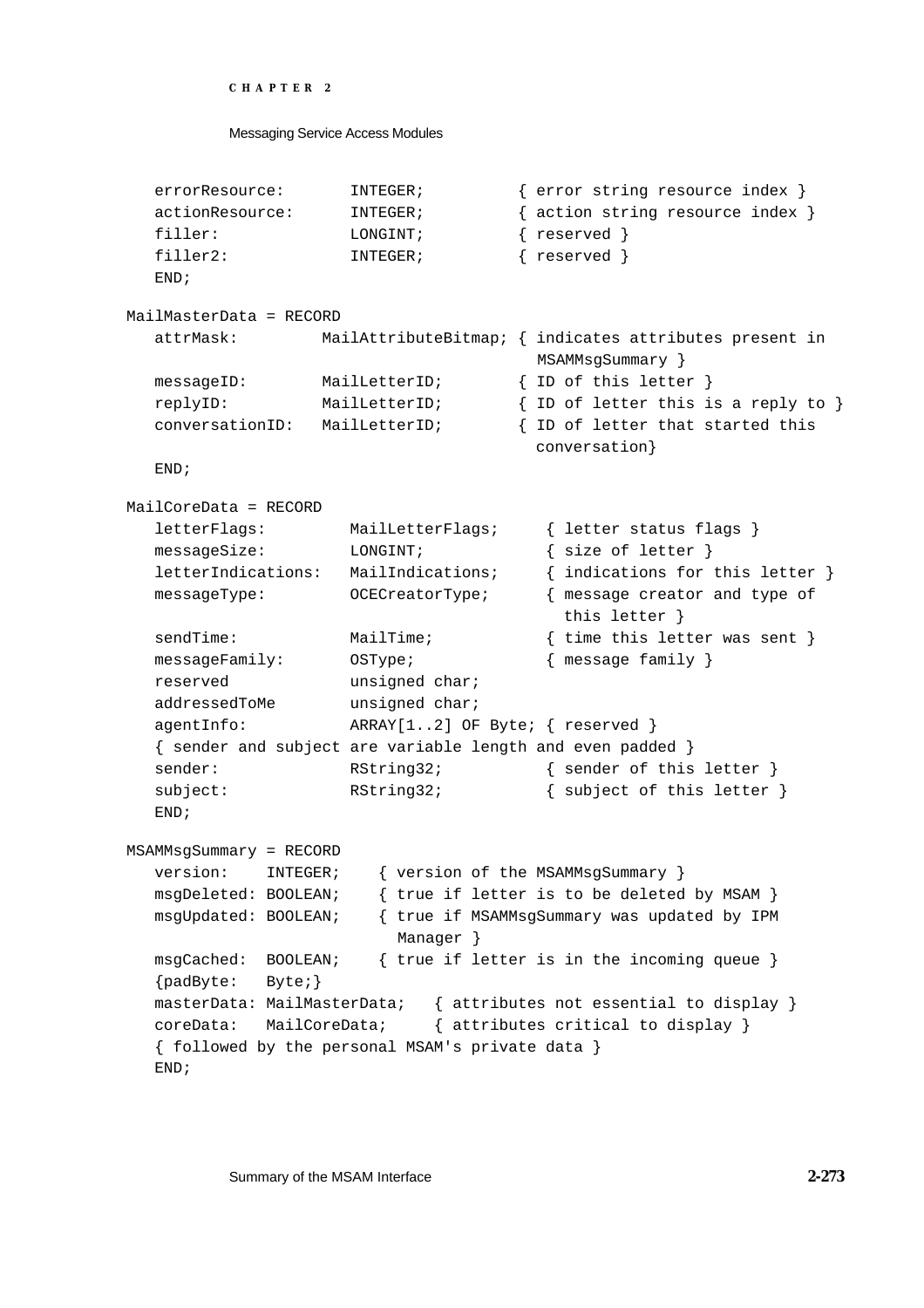```
CHAPTER 2
```

```
Messaging Service Access Modules
```

```
MailLocationInfo = RECORD
  location: OCESetupLocation; { the current location }
  active: MailLocationFlags; { slot's location flags }
  END;
MailEPPCMsg = RECORD
  version: INTEGER; { message version }
  CASE INTEGER OF
     1. (smca: \landSMCA); { pointer to SMCA }
     2. (sequenceNumber: LONGINT); { letter sequence number }
     3. (locationInfo: MailLocationInfo);{ location information }
  END;
SMCA = RECORD
  smcaLength: INTEGER; { length of entire SMCA, including size of
                                smcaLength field }
  result: OSErr; { result code }
  userBytes: LONGINT; \{ command interpreted user data }
  CASE INTEGER OF
     1: (slotCID: CreationID); { creation ID of record
                               containing slot information }
     2: (msgHint: LONGINT); { message reference value }
  END;
SMSAMAdminCode = INTEGER;
SMSAMAdminEPPCRequest = RECORD
  adminCode: SMSAMAdminCode; { admin code }
  CASE INTEGER OF
     1: (setupChange: SMSAMSetupChange); { setup change }
     2: (nameChange: SMSAMNameChange); { reserved }
     3: (passwordChange: SMSAMPasswordChange); { reserved }
     4: (dynamicParams: SMSAMDynamicParams); { reserved }
  END;
SMSAMSlotChanges = LONGINT;
SMSAMSetupChange = RECORD
  whatChanged: SMSAMSlotChanges; { bitmap of changed parameters }
  serverHint: AddrBlock; { AOCE server address }
  END;
```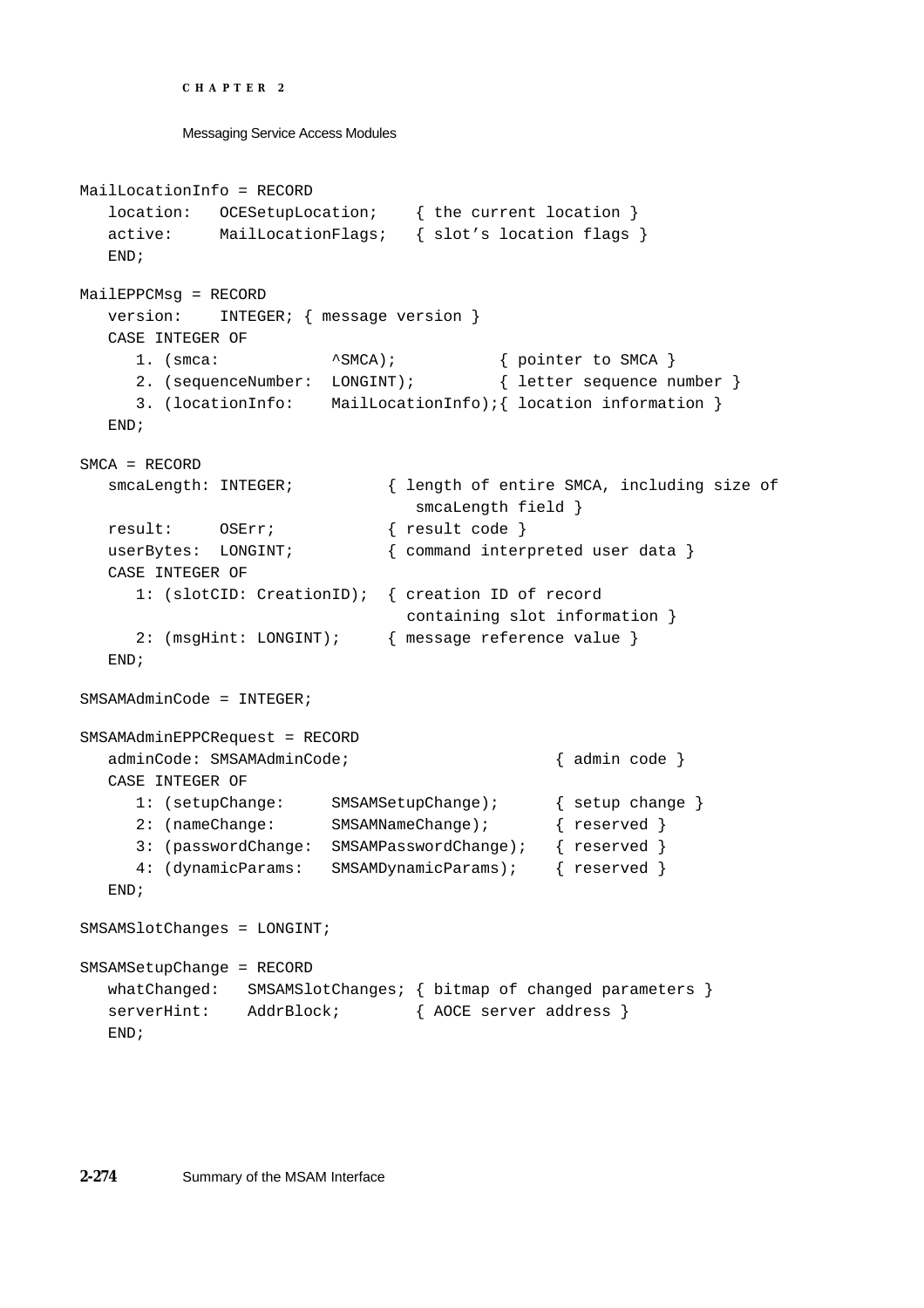#### Messaging Service Access Modules

```
SMSAMNameChange = RECORD { reserved data type }
  newName: RString; \{ server MSAM's new name \}serverHint: AddrBlock; \{ AOCE server address \}END;
SMSAMPasswordChange = RECORD { reserved data type }
  newPassword: RString; { server MSAM's new password }
  serverHint: AddrBlock; { AOCE server address }
  END;
SMSAMDynamicParams = RECORD { reserved data type }
  curDiskUsed: LONGINT; { disk space used }
  curMemoryUsed: LONGINT; { memory used }
  END;
MailTime = RECORD
  time: UTCTime; \{ current UTC(GMT) \}offset: UTCOffset; \{ offset from UTC \}END;
MailTimer = RECORD
  CASE INTEGER OF
     1: (frequency: LONGINT); { how often to connect }
     2: (connectTime: LONGINT); { time since midnight }
  END;
MailTimerKind = Byte;
MailTimers = PACKED RECORD
  sendTimeKind: MailTimerKind; { timer kind for sending }
  receiveTimeKind: MailTimerKind; { timer kind for receiving }
  send: MailTimer; \{ \text{connect time or frequency} \}for sending letters }
  receive: MailTimer; { connect time or frequency 
                                    for sending letters }
  END;
MailStandardSlotInfoAttribute = PACKED RECORD
  version: INTEGER; { MSAM version of the slot }
  active: MailLocationFlags; { active at location i if
                                       MailLocation Mask(i) is set }
  padByte: Byte;
  sendReceiveTimer: MailTimers;
  END;
```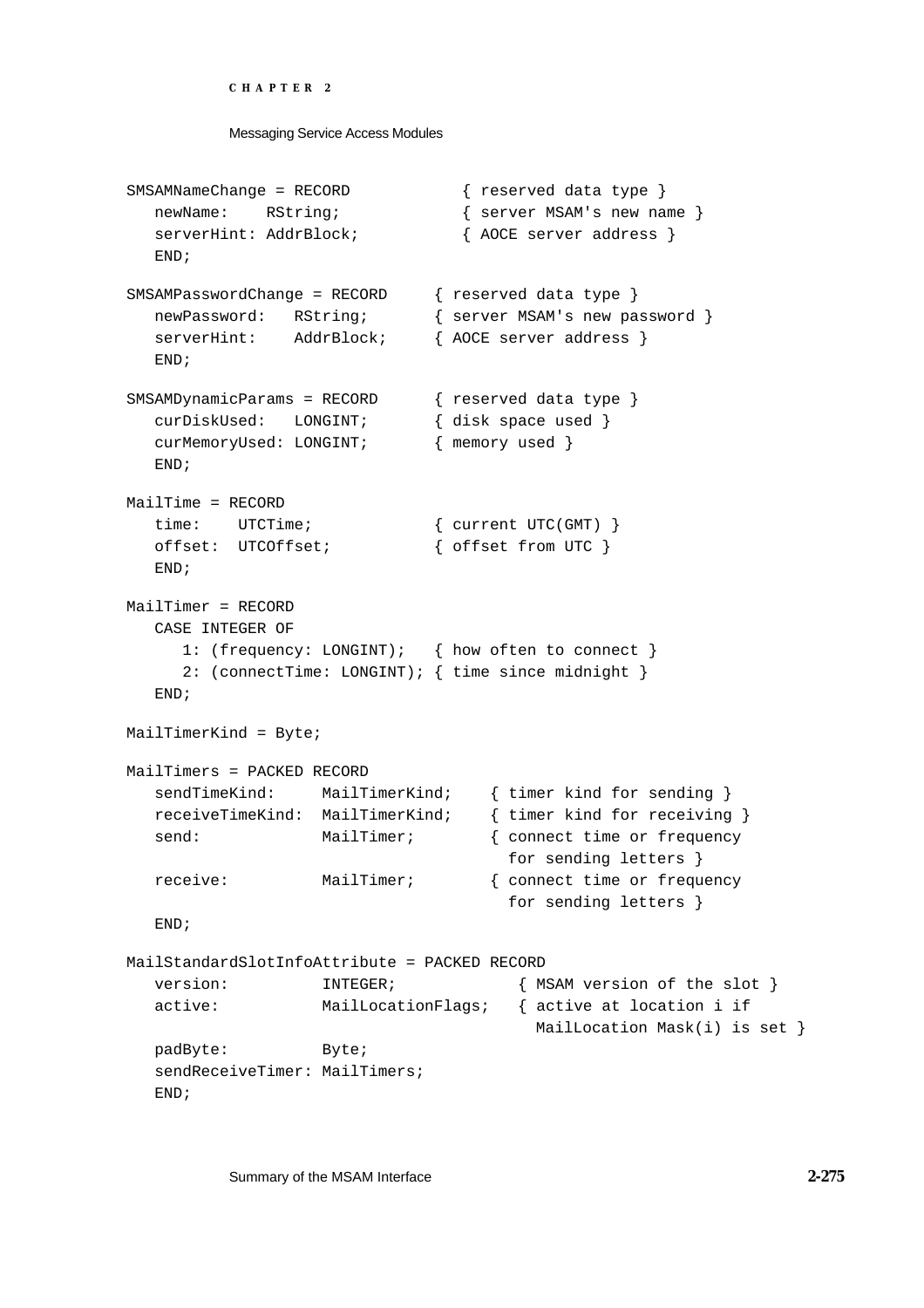```
CHAPTER 2
```

```
Messaging Service Access Modules
```

```
MailLetterSystemFlags= INTEGER;
MailLetterUserFlags = INTEGER;
MailLetterFlags = RECORD
  sysFlags: MailLetterSystemFlags; { system flags }
  userFlags: MailLetterUserFlags; { user flags }
  END;
MailMaskedLetterFlags = RECORD
  flagMask: MailLetterFlags; { flags that are to be set }
  flagValues: MailLetterFlags; { their values }
  END;
MailBlockInfo = RECORD
  blockType: OCECreatorType;
  offset: LONGINT;
  blockLength: LONGINT;
  END;
MailParamBlockHeader = RECORD
  qLink: Ptr; { next queue entry }
  reservedH1: LONGINT; { reserved }
  reservedH2: LONGINT; { reserved }
  ioCompletion: ProcPtr; { pointer to completion routine }
  ioResult: OSErr; { result code }
  saveA5: LONGINT; { pointer to global variables }
  reqCode: INTEGER; { reserved }
  END;
PMSAMGetMSAMRecordPB = RECORD
  qLink: Ptr; { next queue entry }
  reservedH1: LONGINT; { reserved }
  reservedH2: LONGINT; { reserved }
  ioCompletion: ProcPtr; { pointer to completion routine }
  ioResult: OSErr; { result code }
  saveA5: LONGINT; { pointer to global variables }
  reqCode: INTEGER; { reserved }
  msamCID: CreationID;
  END;
PMSAMOpenQueuesPB = RECORD
  qLink: Ptr; { next queue entry }
  reservedH1: LONGINT; { reserved }
  reservedH2: LONGINT; { reserved }
```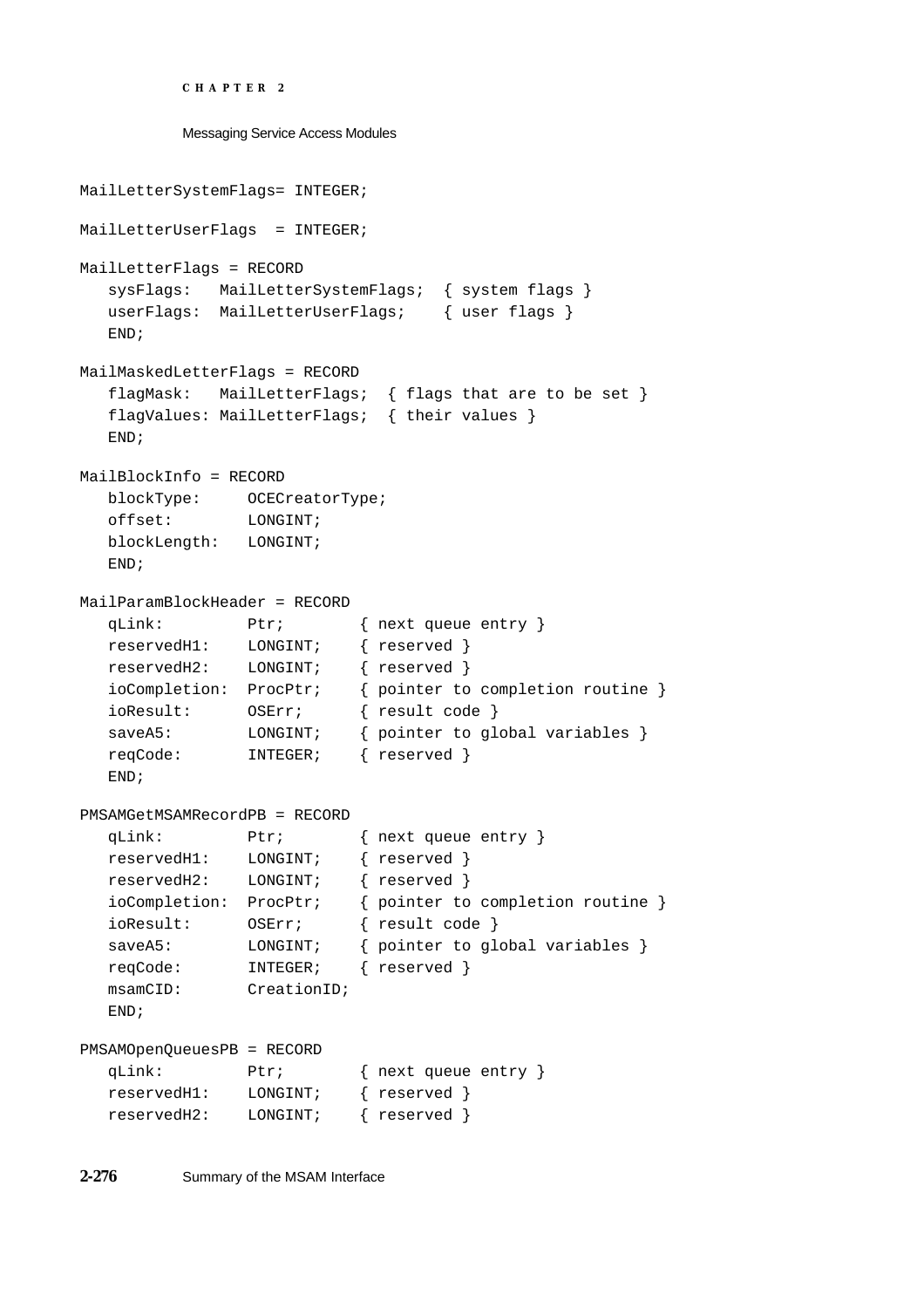```
CHAPTER 2
```

```
ioCompletion: ProcPtr; { pointer to completion routine }
  ioResult: OSErr; { result code }
  saveA5: LONGINT; { pointer to global variables }
  reqCode: INTEGER; { reserved }
  inQueueRef: MSAMQueueRef;
  outQueueRef: MSAMQueueRef;
  msamSlotID: MSAMSlotID;
  filler: ARRAY[1..2] OF LONGINT;
  END;
PMSAMSetStatusPB = RECORD
  qLink: Ptr; { next queue entry }
  reservedH1: LONGINT; { reserved }
  reservedH2: LONGINT; { reserved }
  ioCompletion: ProcPtr; { pointer to completion routine }
  ioResult: OSErr; { result code }
  saveA5: LONGINT; { pointer to global variables }
  reqCode: INTEGER; { reserved }
  queueRef: MSAMQueueRef;
  seqNum: LONGINT;
  msgHint: LONGINT;
  status: PMSAMStatus;
  END;
PMSAMLogErrorPB = RECORD
  qLink: Ptr; { next queue entry }
  reservedH1: LONGINT; { reserved }
  reservedH2: LONGINT; { reserved }
  ioCompletion: ProcPtr; { pointer to completion routine }
  ioResult: OSErr; { result code }
  saveA5: LONGINT; { pointer to global variables }
  reqCode: INTEGER; { reserved }
  msamSlotID: MSAMSlotID;
  logEntry: ^MailErrorLogEntryInfo;
  filler: ARRAY[1..2] OF LONGINT;
  END;
PMSAMCreateMsgSummaryPB = RECORD
  qLink: Ptr; { next queue entry }
  reservedH1: LONGINT; { reserved }
  reservedH2: LONGINT; { reserved }
  ioCompletion: ProcPtr; { pointer to completion routine }
  ioResult: OSErr; { result code }
  saveA5: LONGINT; { pointer to global variables }
```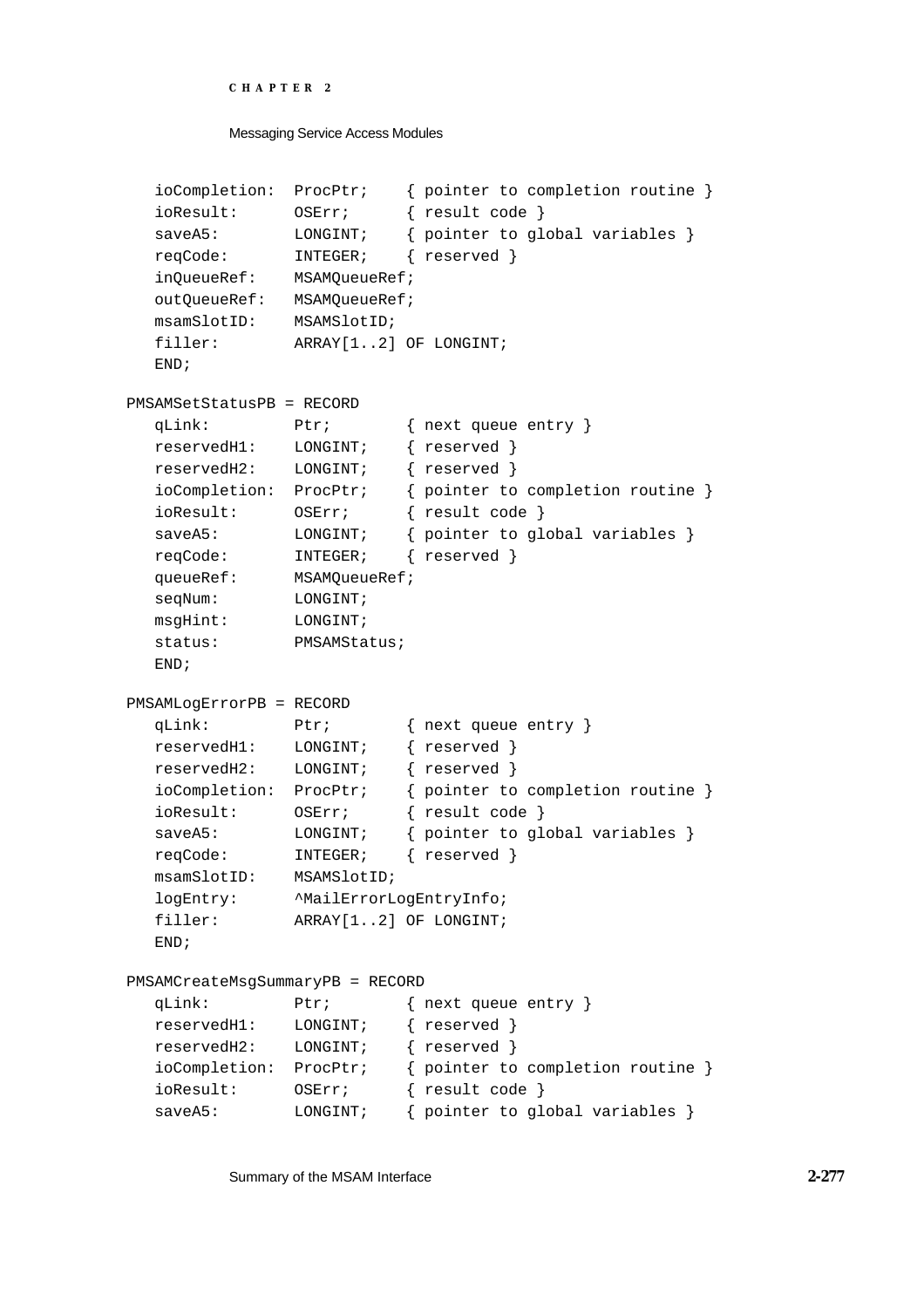```
CHAPTER 2
```

```
reqCode: INTEGER; { reserved }
  inQueueRef: MSAMQueueRef;
  seqNum: LONGINT; { seq of the new letter }
  msgSummary: ^MSAMMsgSummary;
  buffer: ^MailBuffer; { PMSAM specific data }
  END;
PMSAMPutMsgSummaryPB = RECORD
  qLink: Ptr; { next queue entry }
  reservedH1: LONGINT; { reserved }
  reservedH2: LONGINT; { reserved }
  ioCompletion: ProcPtr; { pointer to completion routine }
  ioResult: OSErr; { result code }
  saveA5: LONGINT; { pointer to global variables }
  reqCode: INTEGER; { reserved }
  inQueueRef: MSAMQueueRef;
  seqNum: LONGINT;
  letterFlags: ^MailMaskedLetterFlags;
  buffer: ^MailBuffer; { PMSAM private data }
  END;
PMSAMGetMsgSummaryPB = RECORD
  qLink: Ptr; { next queue entry }
  reservedH1: LONGINT; { reserved }
  reservedH2: LONGINT; { reserved }
  ioCompletion: ProcPtr; { pointer to completion routine }
  ioResult: OSErr; { result code }
  saveA5: LONGINT; { pointer to global variables }
  reqCode: INTEGER; { reserved }
  inQueueRef: MSAMQueueRef;
  seqNum: LONGINT;
  msgSummary: ^MSAMMsgSummary;
  buffer: ^MailBuffer; { PMSAM private data }
  msgSummaryOffset: INTEGER; { offset of PMSAM private data }
                           { from start of MsgSummary }
  END;
SMSAMSetupPB = RECORD
  qLink: Ptr; { next queue entry }
  reservedH1: LONGINT; { reserved }
  reservedH2: LONGINT; { reserved }
  ioCompletion: ProcPtr; { pointer to completion routine }
  ioResult: OSErr; { result code }
  saveA5: LONGINT; { pointer to global variables }
```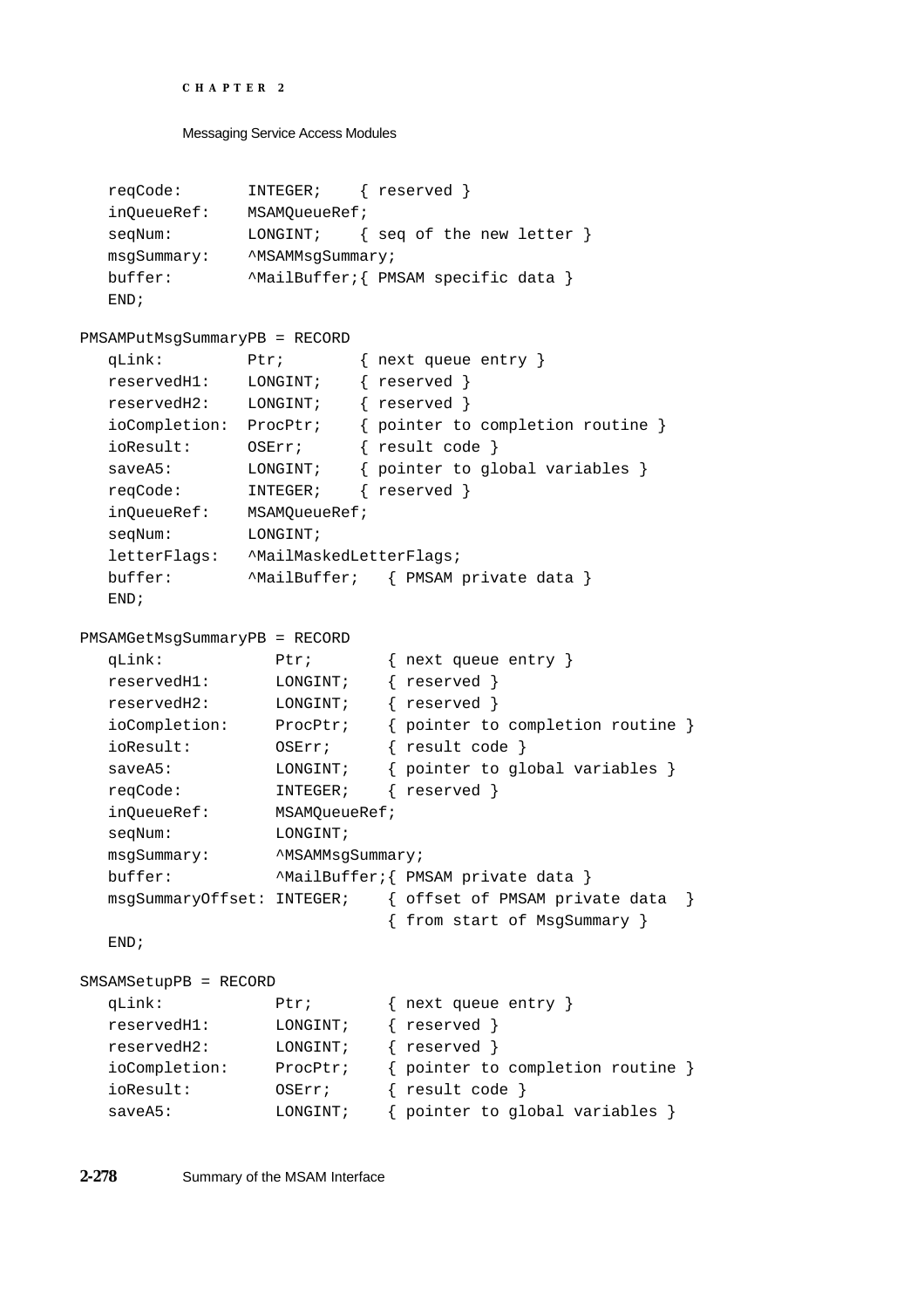```
CHAPTER 2
```

```
Messaging Service Access Modules
```

```
reqCode: INTEGER; { reserved }
  serverMSAM RecordIDPtr;
  password RStringPtr;
  gatewayType OSType;
  gatewayTypeDescription RStringPtr;
  catalogServerHint AddrBlock;
  END;
SMSAMStartupPB = RECORD
  qLink: Ptr; { next queue entry }
  reservedH1: LONGINT; { reserved }
  reservedH2: LONGINT; { reserved }
  ioCompletion: ProcPtr; { pointer to completion routine }
  ioResult: OSErr; { result code }
  saveA5: LONGINT; { pointer to global variables }
  reqCode: INTEGER; { reserved }
  msamIdentity: AuthIdentity;
  queueRef: MSAMQueueRef;
  END;
SMSAMShutdownPB = RECORD
  qLink: Ptr; { next queue entry }
  reservedH1: LONGINT; { reserved }
  reservedH2: LONGINT; { reserved }
  ioCompletion: ProcPtr; { pointer to completion routine }
  ioResult: OSErr; { result code }
  saveA5: LONGINT; { pointer to global variables }
  reqCode: INTEGER; { reserved }
  queueRef: MSAMQueueRef;
  END;
MSAMEnumeratePB = RECORD
  qLink: Ptr; { next queue entry }
  reservedH1: LONGINT; { reserved }
  reservedH2: LONGINT; { reserved }
  ioCompletion: ProcPtr; { pointer to completion routine }
  ioResult: OSErr; { result code }
  saveA5: LONGINT; { pointer to global variables }
  reqCode: INTEGER; { reserved }
  queueRef: MSAMQueueRef;
  startSeqNum: LONGINT;
  nextSeqNum: LONGINT;
  buffer: MailBuffer;
  END;
```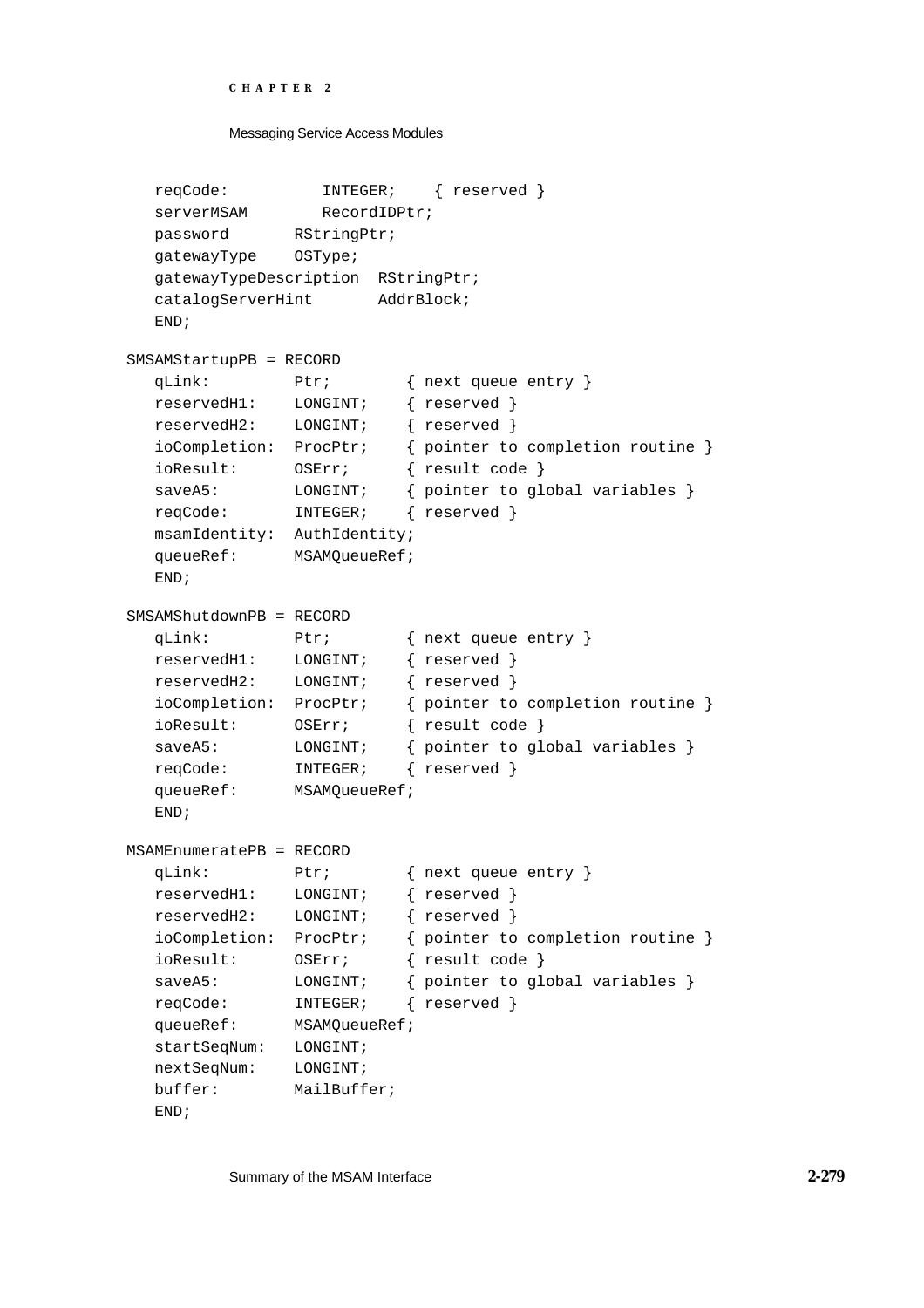```
CHAPTER 2
```

```
MSAMDeletePB = PACKED RECORD
  qLink: Ptr; { next queue entry }
  reservedH1: LONGINT; { reserved }
  reservedH2: LONGINT; { reserved }
  ioCompletion: ProcPtr; { pointer to completion routine }
  ioResult: OSErr; { result code }
  saveA5: LONGINT; { pointer to global variables }
  reqCode: INTEGER; { reserved }
  queueRef: MSAMQueueRef;
  seqNum: LONGINT;
  msgOnly: BOOLEAN; { only valid for PMSAM & inQueue }
  padByte: Byte;
  result: OSErr; { reserved }
  END;
MSAMOpenPB = RECORD
  qLink: Ptr; { next queue entry }
  reservedH1: LONGINT; { reserved }
  reservedH2: LONGINT; { reserved }
  ioCompletion: ProcPtr; { pointer to completion routine }
  ioResult: OSErr; { result code }
  saveA5: LONGINT; { pointer to global variables }
  reqCode: INTEGER; { reserved }
  queueRef: MSAMQueueRef;
  seqNum: LONGINT;
  mailMsgRef: MailMsgRef;
  END;
MSAMOpenNestedPB = RECORD
  qLink: Ptr; { next queue entry }
  reservedH1: LONGINT; { reserved }
  reservedH2: LONGINT; { reserved }
  ioCompletion: ProcPtr; { pointer to completion routine }
  ioResult: OSErr; { result code }
  saveA5: LONGINT; { pointer to global variables }
  reqCode: INTEGER; { reserved }
  mailMsgRef: MailMsgRef;
  nestedRef: MailMsgRef;
  END;
MSAMClosePB = RECORD
  qLink: Ptr; { next queue entry }
  reservedH1: LONGINT; { reserved }
  reservedH2: LONGINT; { reserved }
```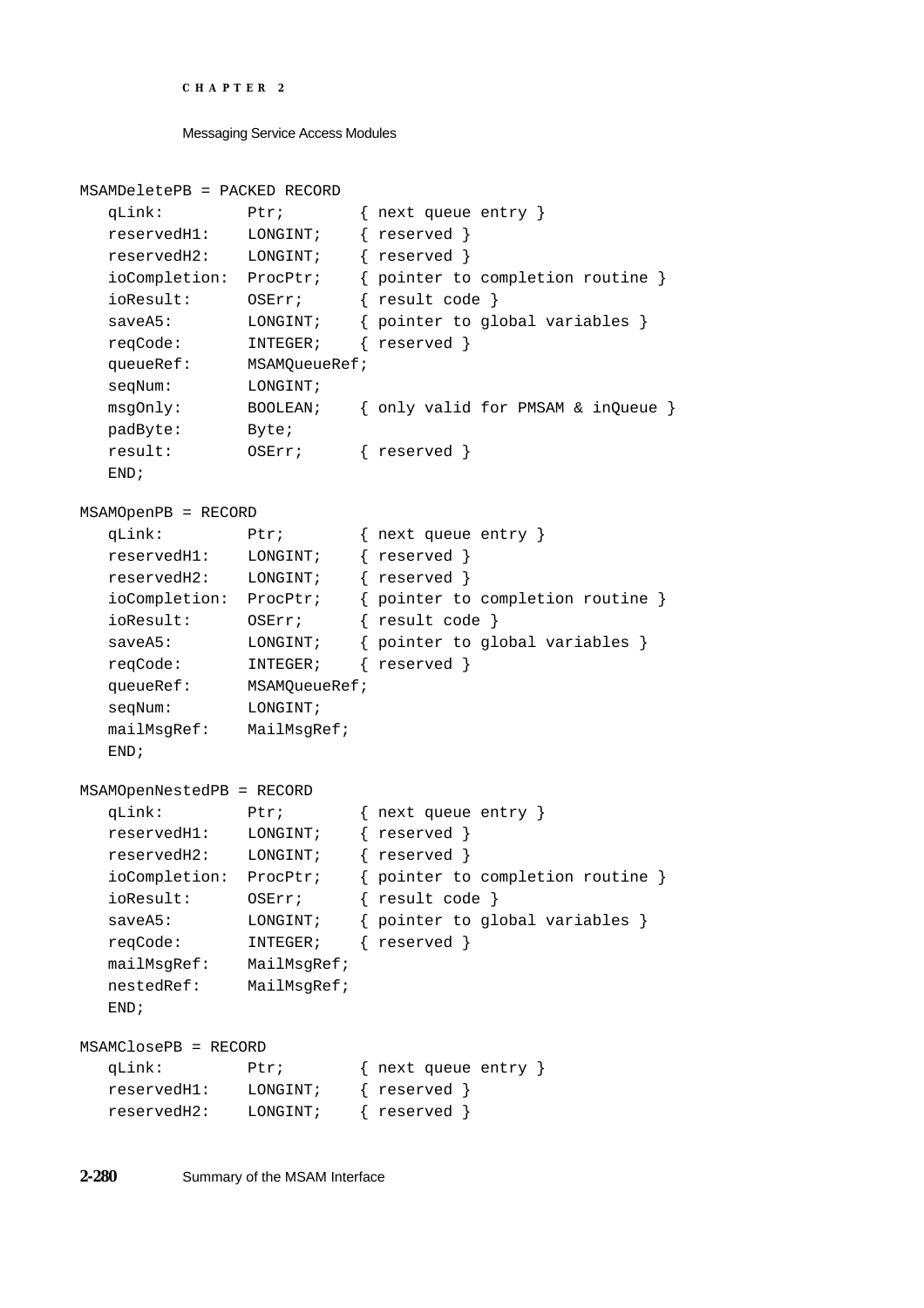```
CHAPTER 2
```

```
ioCompletion: ProcPtr; { pointer to completion routine }
  ioResult: OSErr; { result code }
  saveA5: LONGINT; { pointer to global variables }
  reqCode: INTEGER; { reserved }
  mailMsgRef: MailMsgRef;
  END;
MSAMGetMsgHeaderPB = RECORD
  qLink: Ptr; { next queue entry }
  reservedH1: LONGINT; { reserved }
  reservedH2: LONGINT; { reserved }
  ioCompletion: ProcPtr; { pointer to completion routine }
  ioResult: OSErr; { result code }
  saveA5: LONGINT; { pointer to global variables }
  reqCode: INTEGER; { reserved }
  mailMsgRef: MailMsgRef;
  selector: IPMHeaderSelector;
  offset: LONGINT;
  buffer: MailBuffer;
  remaining: LONGINT;
  END;
MSAMGetAttributesPB = RECORD
  qLink: Ptr; { next queue entry }
  reservedH1: LONGINT; { reserved }
  reservedH2: LONGINT; { reserved }
  ioCompletion: ProcPtr; { pointer to completion routine }
  ioResult: OSErr; { result code }
  saveA5: LONGINT; { pointer to global variables }
  reqCode: INTEGER; { reserved }
  mailMsgRef: MailMsgRef;
  requestMask: MailAttributeBitmap;
  buffer: MailBuffer;
  responseMask: MailAttributeBitmap;
  more: BOOLEAN;
  END;
MSAMGetRecipientsPB = RECORD
  qLink: Ptr; { next queue entry }
  reservedH1: LONGINT; { reserved }
  reservedH2: LONGINT; { reserved }
  ioCompletion: ProcPtr; { pointer to completion routine }
  ioResult: OSErr; { result code }
  saveA5: LONGINT; { pointer to global variables }
```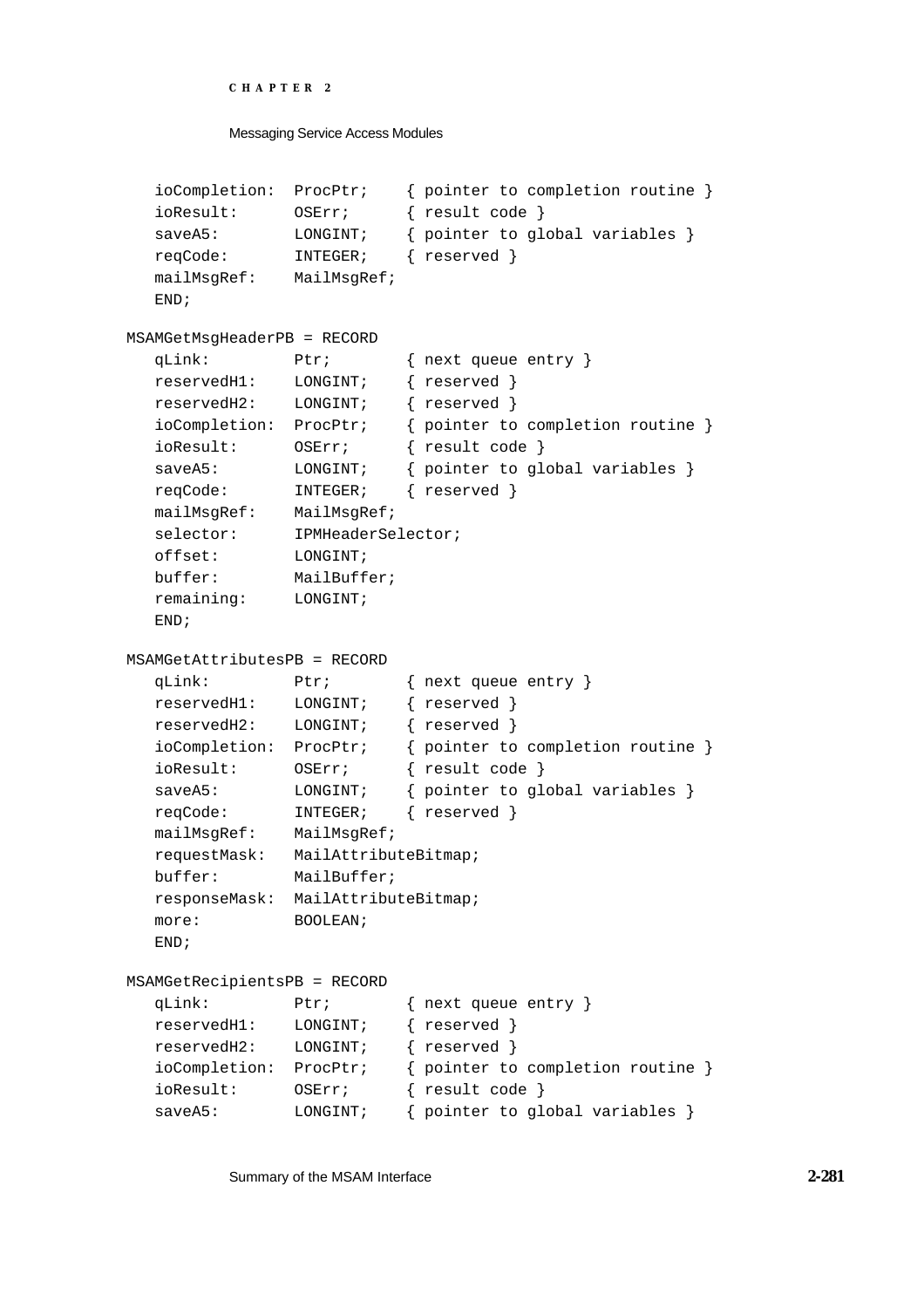```
CHAPTER 2
```

```
reqCode: INTEGER; { reserved }
  mailMsgRef: MailMsgRef;
  attrID: MailAttributeID;
  startIndex: INTEGER;
  buffer: MailBuffer;
  nextIndex: INTEGER;
  more: BOOLEAN;
  END;
MSAMGetContentPB = RECORD
  qLink: Ptr; { next queue entry }
  reservedH1: LONGINT; { reserved }
  reservedH2: LONGINT; { reserved }
  ioCompletion: ProcPtr; { pointer to completion routine }
  ioResult: OSErr; { result code }
  saveA5: LONGINT; { pointer to global variables }
  reqCode: INTEGER; { reserved }
  mailMsgRef: MailMsgRef;
  segmentMask: MailSegmentMask;
  buffer: MailBuffer;
  textScrap: ^StScrpRec;
  script: ScriptCode;
  segmentType: MailSegmentType;
  endOfScript: BOOLEAN;
  endOfSegment: BOOLEAN;
  endOfContent: BOOLEAN;
  segmentLength: LONGINT;
  segmentID: LONGINT;
  END;
MSAMGetEnclosurePB = PACKED RECORD
  qLink: Ptr; { next queue entry }
  reservedH1: LONGINT; { reserved }
  reservedH2: LONGINT; { reserved }
  ioCompletion: ProcPtr; { pointer to completion routine }
  ioResult: OSErr; { result code }
  saveA5: LONGINT; { pointer to global variables }
  reqCode: INTEGER; { reserved }
  mailMsgRef: MailMsgRef;
  contentEnclosure: BOOLEAN;
  padByte: Byte;
  buffer: MailBuffer;
  endOfFile: BOOLEAN;
  endOfEnclosures: BOOLEAN;
  END;
```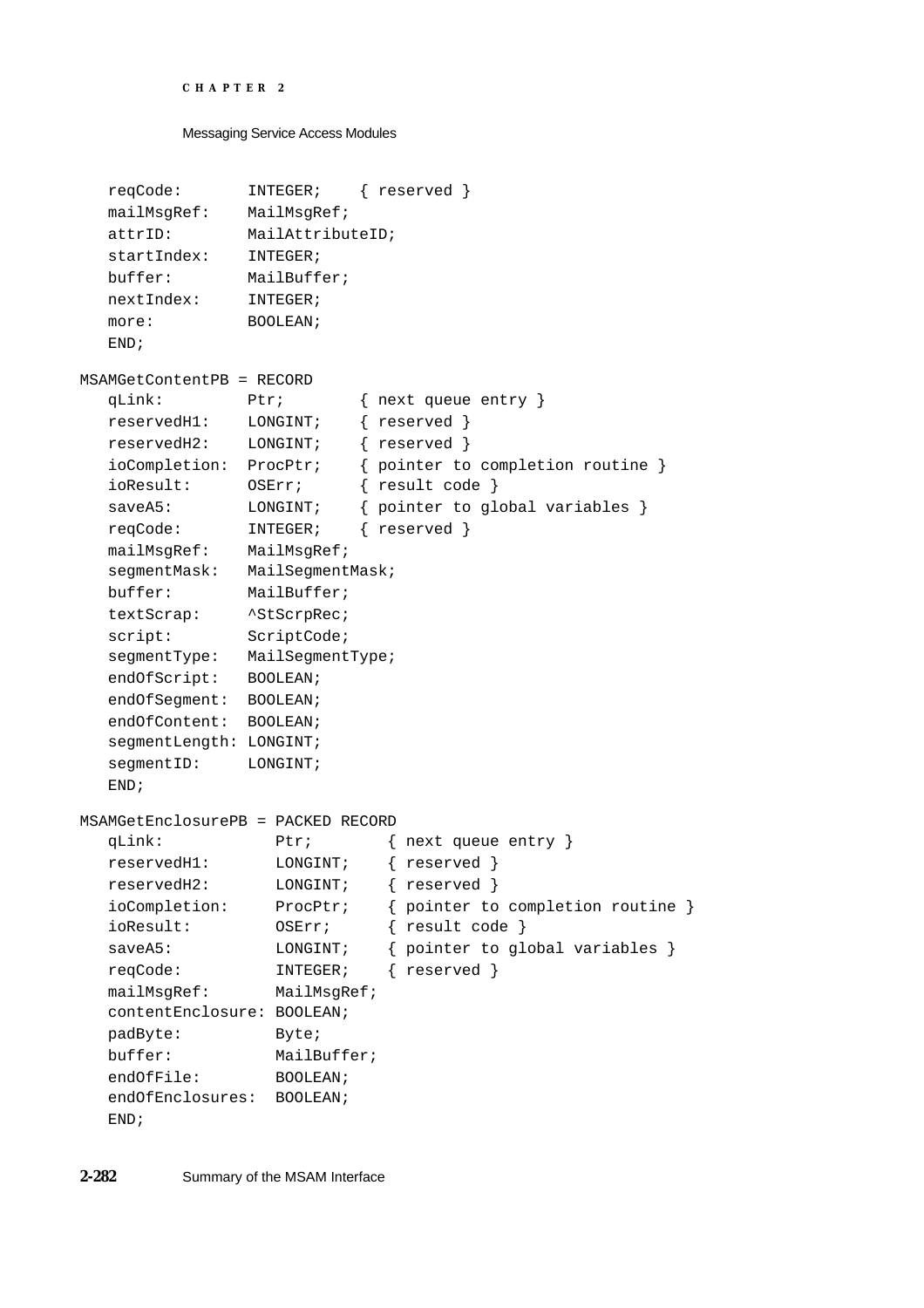```
CHAPTER 2
```

```
MSAMEnumerateBlocksPB = RECORD
  qLink: Ptr; { next queue entry }
  reservedH1: LONGINT; { reserved }
  reservedH2: LONGINT; { reserved }
  ioCompletion: ProcPtr; { pointer to completion routine }
  ioResult: OSErr; { result code }
  saveA5: LONGINT; { pointer to global variables }
  reqCode: INTEGER; { reserved }
  mailMsgRef: MailMsgRef;
  startIndex: INTEGER; { starts at 1 }
  buffer: MailBuffer;
  nextIndex: INTEGER;
  more: BOOLEAN;
  END;
MSAMGetBlockPB = PACKED RECORD
  qLink: Ptr; { next queue entry }
  reservedH1: LONGINT; { reserved }
  reservedH2: LONGINT; { reserved }
  ioCompletion: ProcPtr; { pointer to completion routine }
  ioResult: OSErr; { result code }
  saveA5: LONGINT; { pointer to global variables }
  reqCode: INTEGER; { reserved }
  mailMsgRef: MailMsgRef;
  blockType: OCECreatorType;
  blockIndex: INTEGER;
  buffer: MailBuffer;
  dataOffset: LONGINT;
  endOfBlock: BOOLEAN;
  padByte: Byte;
  remaining: LONGINT;
  END;
MSAMMarkRecipientsPB = RECORD
  qLink: Ptr; { next queue entry }
  reservedH1: LONGINT; { reserved }
  reservedH2: LONGINT; { reserved }
  ioCompletion: ProcPtr; { pointer to completion routine }
  ioResult: OSErr; { result code }
  saveA5: LONGINT; { pointer to global variables }
  reqCode: INTEGER; { reserved }
  queueRef: MSAMQueueRef;
  seqNum: LONGINT;
  buffer: MailBuffer;
  END;
```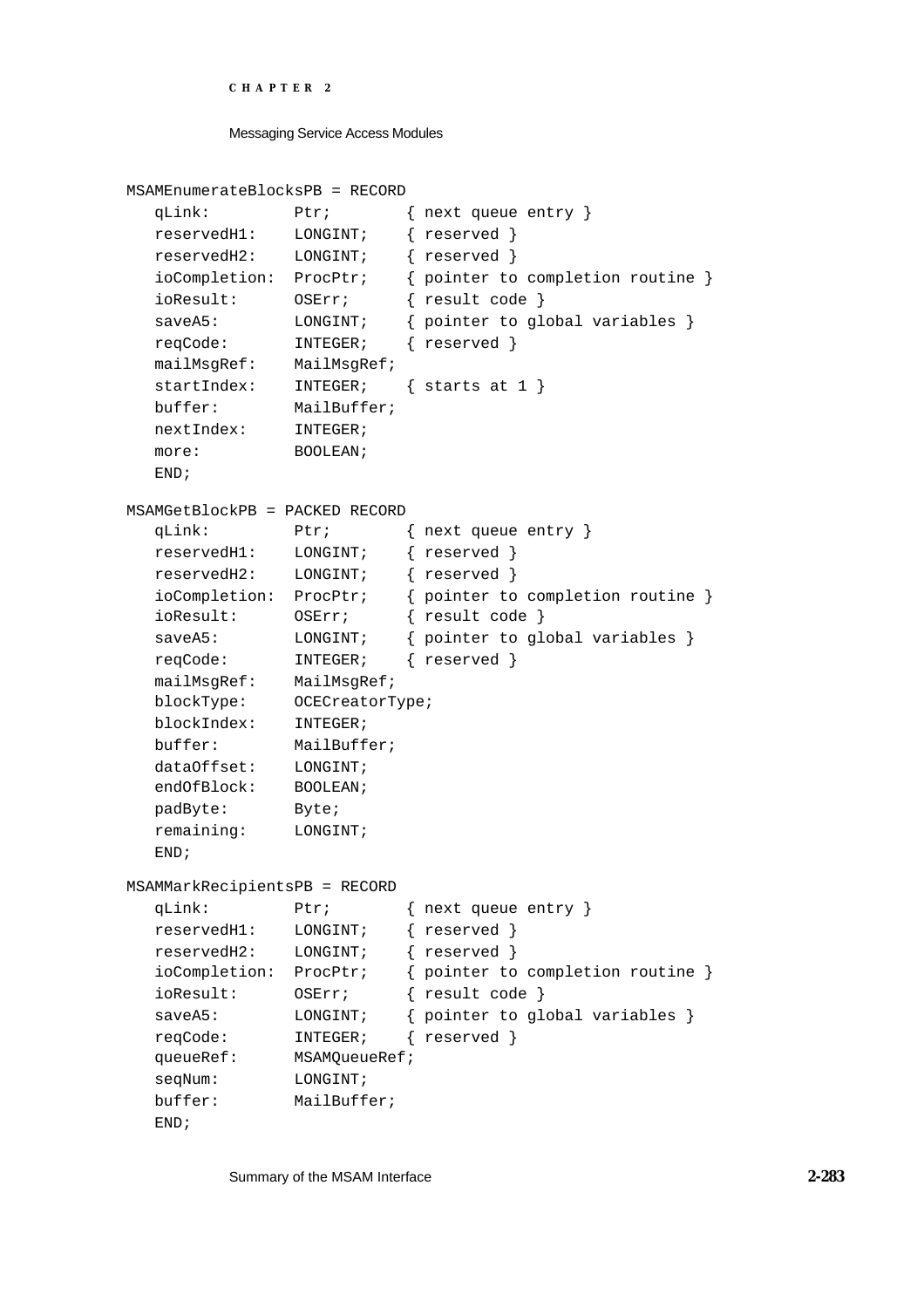```
CHAPTER 2
```

```
MSAMnMarkRecipientsPB = RECORD
  qLink: Ptr; { next queue entry }
  reservedH1: LONGINT; { reserved }
  reservedH2: LONGINT; { reserved }
  ioCompletion: ProcPtr; { pointer to completion routine }
  ioResult: OSErr; { result code }
  saveA5: LONGINT; { pointer to global variables }
  reqCode: INTEGER; { reserved }
  mailMsgRef: MailMsgRef;
  buffer: MailBuffer;
  END;
MSAMCreatePB = RECORD
  qLink: Ptr; { next queue entry }
  reservedH1: LONGINT; { reserved }
  reservedH2: LONGINT; { reserved }
  ioCompletion: ProcPtr; { pointer to completion routine }
  ioResult: OSErr; { result code }
  saveA5: LONGINT; { pointer to global variables }
  reqCode: INTEGER; { reserved }
  queueRef: MSAMQueueRef;
  asLetter: BOOLEAN; { create as letter or message? }
  msgType: IPMMsgType;
  refCon: LONGINT; { for non-letter messages only }
  seqNum: LONGINT;
  tunnelForm: BOOLEAN; { always false }
  bccRecipients: BOOLEAN; { true if creating letter with bcc recipients }
  newRef: MailMsgRef;
  END;
MSAMBeginNestedPB = RECORD
  qLink: Ptr; { next queue entry }
  reservedH1: LONGINT; { reserved }
  reservedH2: LONGINT; { reserved }
  ioCompletion: ProcPtr; { pointer to completion routine }
  ioResult: OSErr; { result code }
  saveA5: LONGINT; { pointer to global variables }
  reqCode: INTEGER; { reserved }
  mailMsgRef: MailMsgRef;
  refCon: LONGINT; { for messages only }
  msgType: IPMMsgType;
  END;
```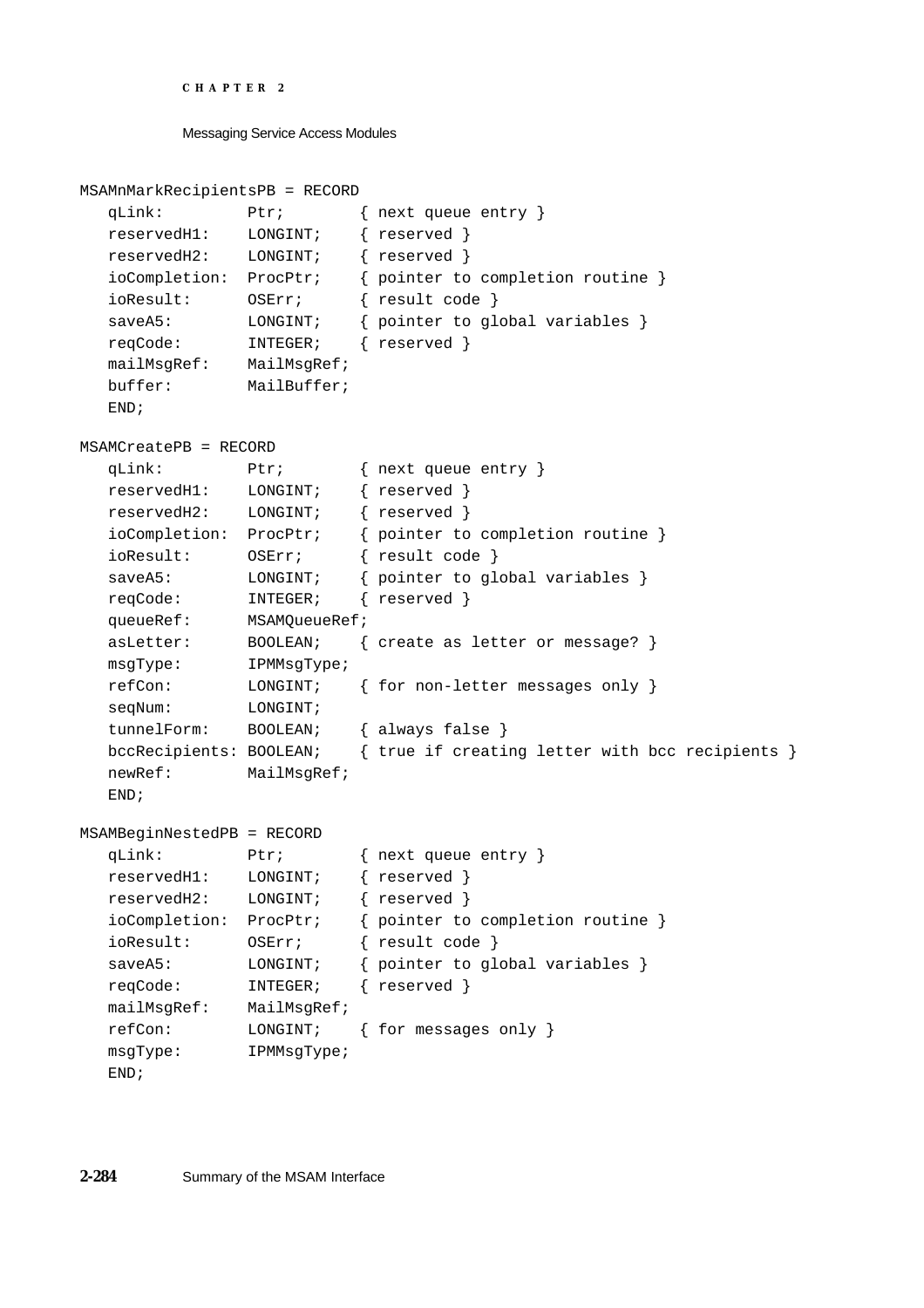```
CHAPTER 2
```

```
MSAMEndNestedPB = RECORD
  qLink: Ptr; { next queue entry }
  reservedH1: LONGINT; { reserved }
  reservedH2: LONGINT; { reserved }
  ioCompletion: ProcPtr; { pointer to completion routine }
  ioResult: OSErr; { result code }
  saveA5: LONGINT; { pointer to global variables }
  reqCode: INTEGER; { reserved }
  mailMsgRef: MailMsgRef;
  END;
MSAMSubmitPB = PACKED RECORD
  qLink: Ptr; { next queue entry }
  reservedH1: LONGINT; { reserved }
  reservedH2: LONGINT; { reserved }
  ioCompletion: ProcPtr; { pointer to completion routine }
  ioResult: OSErr; { result code }
  saveA5: LONGINT; { pointer to global variables }
  reqCode: INTEGER; { reserved }
  mailMsgRef: MailMsgRef; { message reference number }
  submitFlag: BOOLEAN; { submit or delete message? }
  padByte: Byte;
  msgID: MailLetterID; { reserved }
  END;
MSAMPutMsgHeaderPB = PACKED RECORD
  qLink: Ptr; { next queue entry }
  reservedH1: LONGINT; { reserved }
  reservedH2: LONGINT; { reserved }
  ioCompletion: ProcPtr; { pointer to completion routine }
  ioResult: OSErr; { result code }
  saveA5: LONGINT; { pointer to global variables }
  reqCode: INTEGER; { reserved }
  mailMsgRef: MailMsgRef;
  replyQueue: ^OCERecipient;
  sender: <br> <u>^IPMSender</u>;
  deliveryNotification: IPMNotificationType;
  priority: IPMPriority;
  END;
```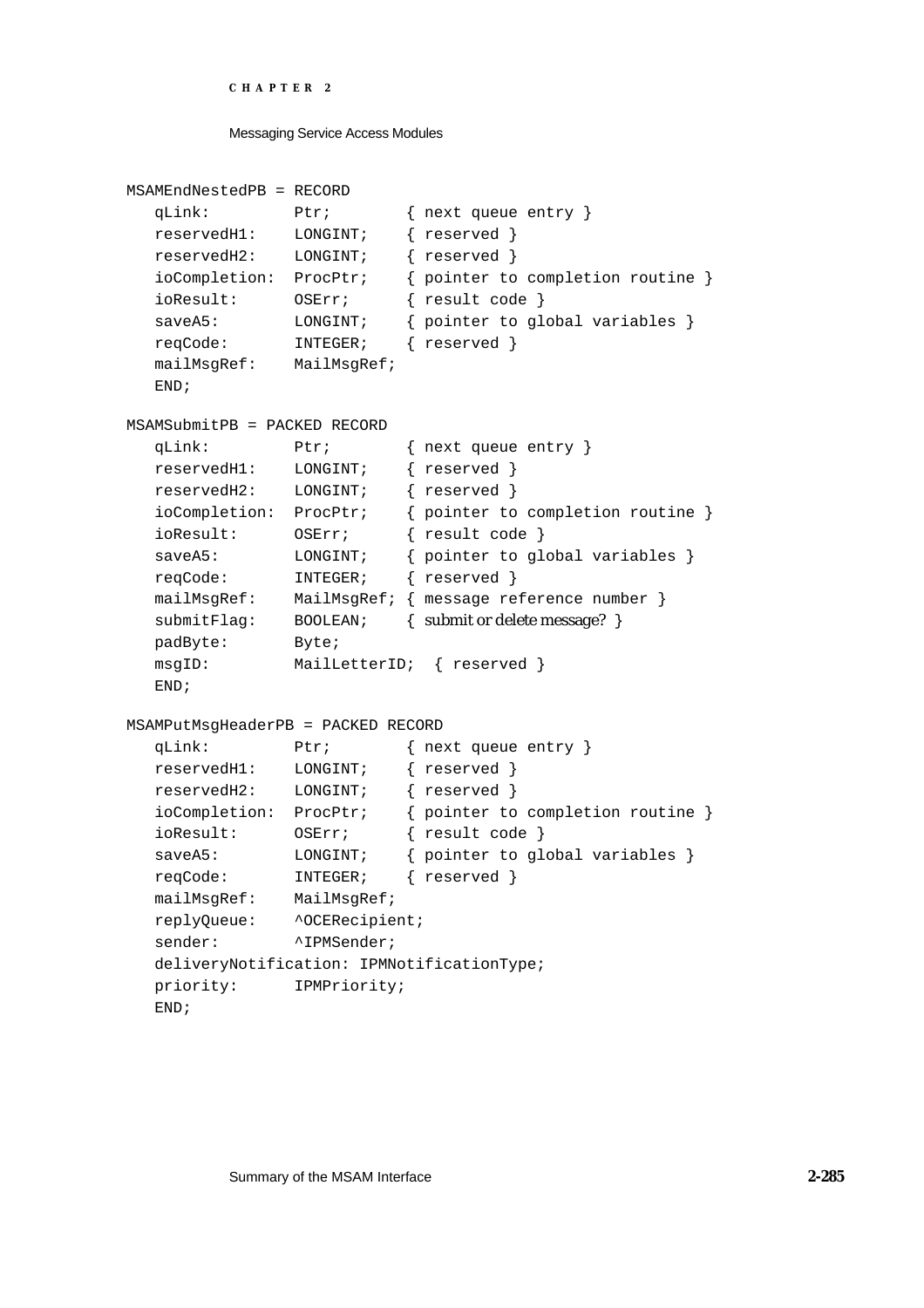```
CHAPTER 2
```

```
MSAMPutAttributePB = RECORD
  qLink: Ptr; { next queue entry }
  reservedH1: LONGINT; { reserved }
  reservedH2: LONGINT; { reserved }
  ioCompletion: ProcPtr; { pointer to completion routine }
  ioResult: OSErr; { result code }
  saveA5: LONGINT; { pointer to global variables }
  reqCode: INTEGER; { reserved }
  mailMsgRef: MailMsgRef;
  attrID: MailAttributeID;
  buffer: MailBuffer;
  END;
MSAMPutRecipientPB = RECORD
  qLink: Ptr; { next queue entry }
  reservedH1: LONGINT; { reserved }
  reservedH2: LONGINT; { reserved }
  ioCompletion: ProcPtr; { pointer to completion routine }
  ioResult: OSErr; { result code }
  saveA5: LONGINT; { pointer to global variables }
  reqCode: INTEGER; { reserved }
  mailMsgRef: MailMsgRef;
  attrID: MailAttributeID;
  recipient: ^MailRecipient;
  responsible: BOOLEAN; { for server and message msams only }
  END;
MSAMPutContentPB = PACKED RECORD
  qLink: Ptr; { next queue entry }
  reservedH1: LONGINT; { reserved }
  reservedH2: LONGINT; { reserved }
  ioCompletion: ProcPtr; { pointer to completion routine }
  ioResult: OSErr; { result code }
  saveA5: LONGINT; { pointer to global variables }
  reqCode: INTEGER; { reserved }
  mailMsgRef: MailMsgRef;
  segmentType: MailSegmentType;
  append: BOOLEAN;
  padByte: Byte;
  buffer: MailBuffer;
  textScrap: ^StScrpRec;
  startNewScript:BOOLEAN;
  script: ScriptCode;
  END;
```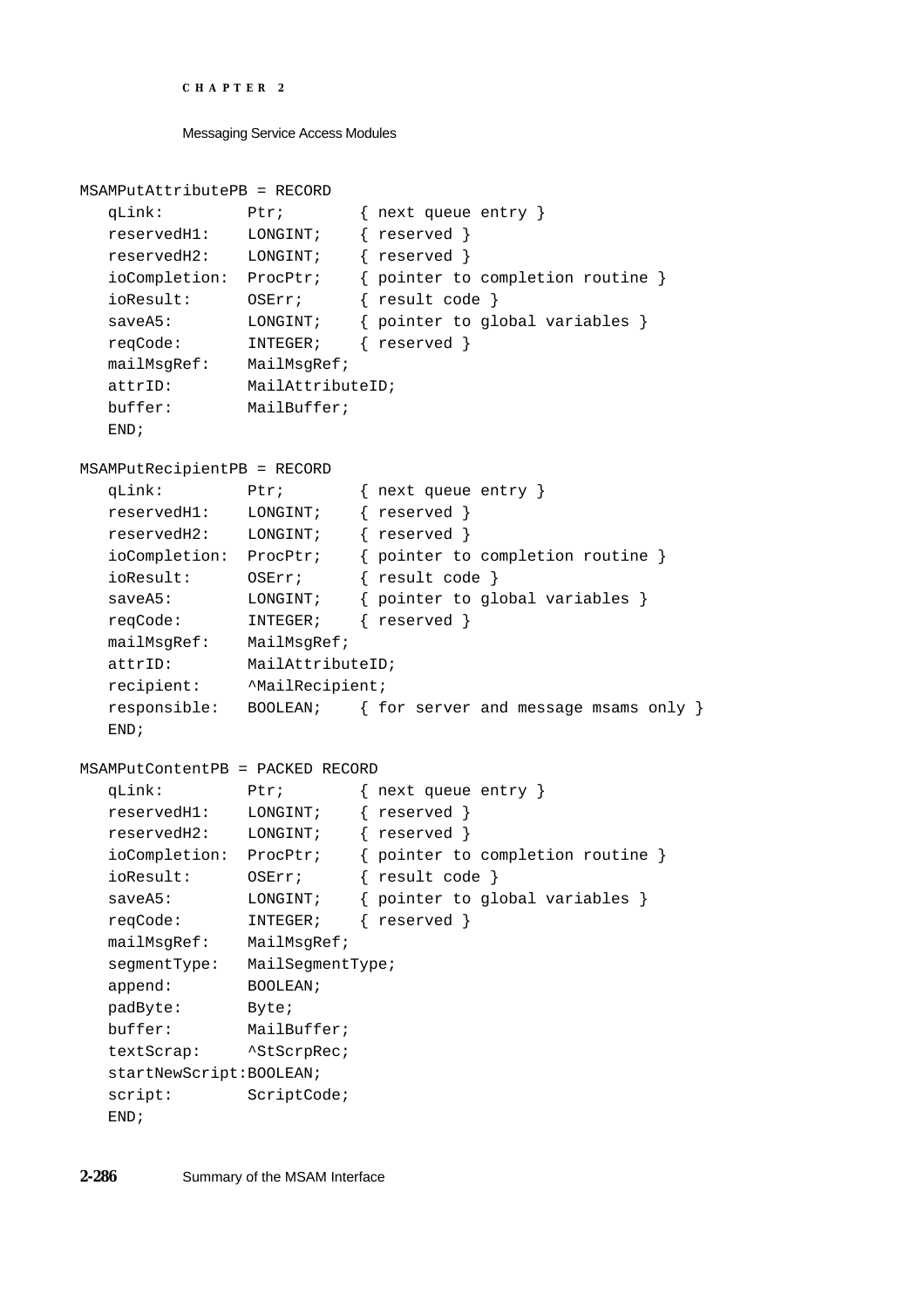```
CHAPTER 2
```

```
MSAMPutEnclosurePB = RECORD
  qLink: Ptr; { next queue entry }
  reservedH1: LONGINT; { reserved }
  reservedH2: LONGINT; { reserved }
  ioCompletion: ProcPtr; { pointer to completion routine }
  ioResult: OSErr; { result code }
  saveA5: LONGINT; { pointer to global variables }
  reqCode: INTEGER; { reserved }
  mailMsgRef: MailMsgRef;
  contentEnclosure: BOOLEAN;
  padByte: BOOLEAN;
  hfs: BOOLEAN; { true = in file system, false = in memory }
  append: BOOLEAN;
  buffer: MailBuffer;
  enclosure: FSSpec;
  addlInfo: MailEnclosureInfo;
  END;
MSAMPutBlockPB = RECORD
  qLink: Ptr; { next queue entry }
  reservedH1: LONGINT; { reserved }
  reservedH2: LONGINT; { reserved }
  ioCompletion: ProcPtr; { pointer to completion routine }
  ioResult: OSErr; { result code }
  saveA5: LONGINT; { pointer to global variables }
  reqCode: INTEGER; { reserved }
  mailMsgRef: MailMsgRef;
  refCon: LONGINT; { for messages only }
  blockType: OCECreatorType;
  append: BOOLEAN;
  buffer: MailBuffer;
  mode: MailBlockMode;
  offset: LONGINT;
  END;
MSAMCreateReportPB = RECORD
  qLink: Ptr; { next queue entry }
  reservedH1: LONGINT; { reserved }
  reservedH2: LONGINT; { reserved }
  ioCompletion: ProcPtr; { pointer to completion routine }
  ioResult: OSErr; { result code }
  saveA5: LONGINT; { pointer to global variables }
  reqCode: INTEGER; { reserved }
  queueRef: MSAMQueueRef; { to distinguish personal and server MSAMs }
```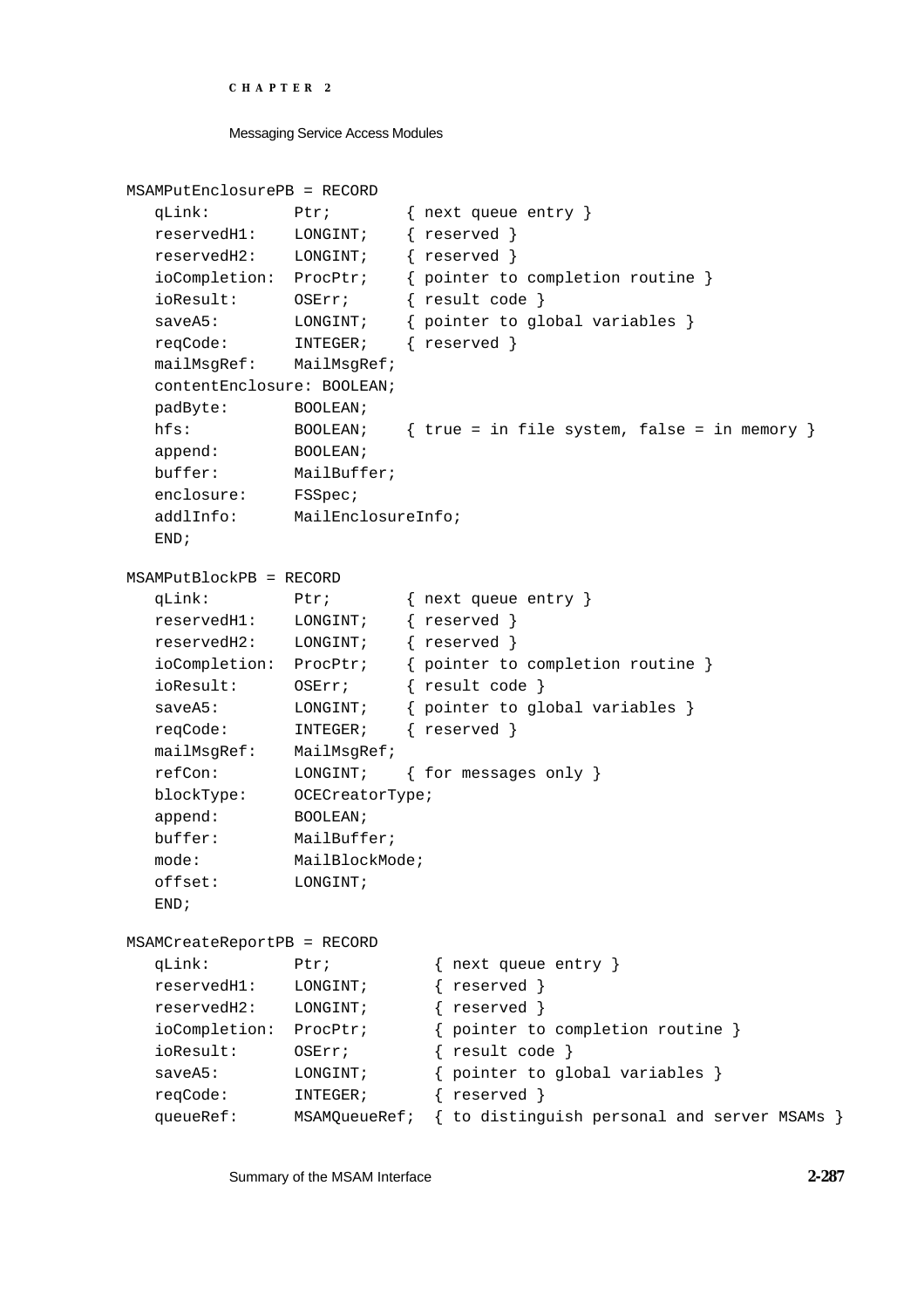```
CHAPTER 2
```

```
mailMsgRef: MailMsgRef;
  msgID: MailLetterID; { of letter being reported upon }
  sender: \wedgeMailRecipient; { sender of the letter you're reporting on }
  END;
MSAMPutRecipientReportPB = RECORD
  qLink: Ptr; { next queue entry }
  reservedH1: LONGINT; { reserved }
  reservedH2: LONGINT; { reserved }
  ioCompletion: ProcPtr; { pointer to completion routine }
  ioResult: OSErr; { result code }
  saveA5: LONGINT; { pointer to global variables }
  reqCode: INTEGER; { reserved }
  mailMsgRef: MailMsgRef;
  recipientIndex: INTEGER; { recipient index in the original letter }
  result: OSErr; { result of sending the recipient }
  END;
MailWakeupPMSAMPB = RECORD
  qLink: Ptr; { next queue entry }
  reservedH1: LONGINT; { reserved }
  reservedH2: LONGINT; { reserved }
  ioCompletion: ProcPtr; { pointer to completion routine }
  ioResult: OSErr; { result code }
  saveA5: LONGINT; { pointer to global variables }
  reqCode: INTEGER; { reserved }
  pmsamCID: CreationID;
  mailSlotID: MailSlotID;
  END;
MailCreateMailSlotPB = RECORD
  qLink: Ptr; { next queue entry }
  reservedH1: LONGINT; { reserved }
  reservedH2: LONGINT; { reserved }
  ioCompletion: ProcPtr; { pointer to completion routine }
  ioResult: OSErr; { result code }
  saveA5: LONGINT; { pointer to global variables }
  reqCode: INTEGER; { reserved }
  mailboxRef: MailboxRef;
  timeout: LONGINT;
  pmsamCID: CreationID;
  smca: SMCA;
  END;
```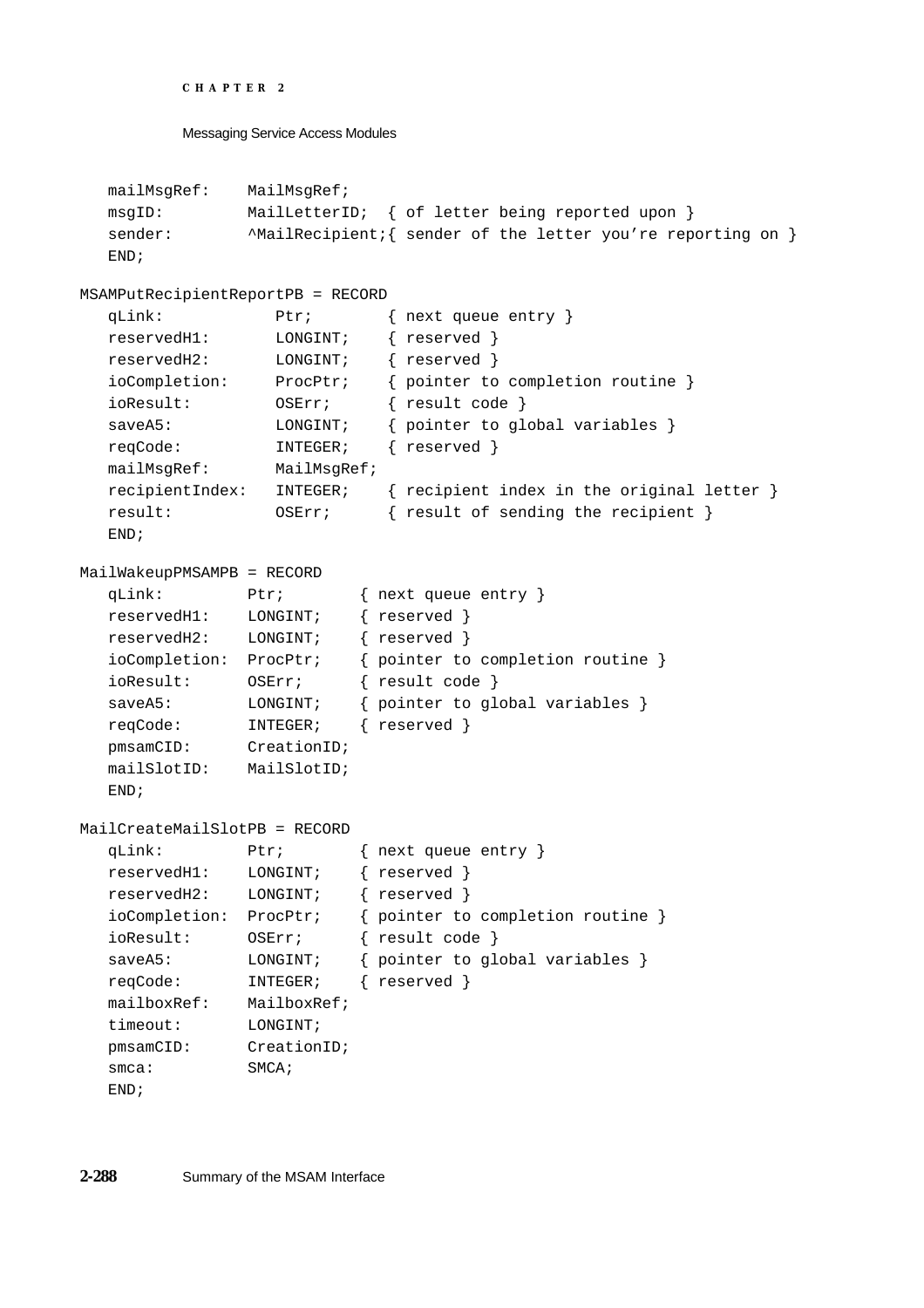#### Messaging Service Access Modules

```
MailModifyMailSlotPB = RECORD
```

```
qLink: Ptr; { next queue entry }
reservedH1: LONGINT; { reserved }
reservedH2: LONGINT; { reserved }
ioCompletion: ProcPtr; { pointer to completion routine }
ioResult: OSErr; { result code }
saveA5: LONGINT; { pointer to global variables }
reqCode: INTEGER; { reserved }
mailboxRef: MailboxRef;
timeout: LONGINT;
pmsamCID: CreationID;
smca: SMCA;
END;
```
#### MSAMParam = RECORD

CASE INTEGER OF 1: (header: MailParamBlockHeader); 2: (pmsamGetMSAMRecord: PMSAMGetMSAMRecordPB); 3: (pmsamOpenQueues: PMSAMOpenQueuesPB); 4: (pmsamSetStatus: PMSAMSetStatusPB); 5: (pmsamLogError: PMSAMLogErrorPB); 6: (smsamSetup: SMSAMSetupPB); 7: (smsamStartup: SMSAMStartupPB); 8: (smsamShutdown: SMSAMShutdownPB); 9: (msamEnumerate: MSAMEnumeratePB); 10: (msamDelete: MSAMDeletePB); 11: (msamOpen: MSAMOpenPB); 12: (msamOpenNested: MSAMOpenNestedPB); 13: (msamClose: MSAMClosePB); 14: (msamGetMsgHeader: MSAMGetMsgHeaderPB); 15: (msamGetAttributes: MSAMGetAttributesPB); 16: (msamGetRecipients: MSAMGetRecipientsPB); 17: (msamGetContent: MSAMGetContentPB); 18: (msamGetEnclosure: MSAMGetEnclosurePB); 19: (msamEnumerateBlocks: MSAMEnumerateBlocksPB); 20: (msamGetBlock: MSAMGetBlockPB); 21: (msamMarkRecipients: MSAMMarkRecipientsPB); 22: (msamnMarkRecipients: MSAMnMarkRecipientsPB); 23: (msamCreate: MSAMCreatePB); 24: (msamBeginNested: MSAMBeginNestedPB); 25: (msamEndNested: MSAMEndNestedPB); 26: (msamSubmit: MSAMSubmitPB); 27: (msamPutMsgHeader: MSAMPutMsgHeaderPB); 28: (msamPutAttribute: MSAMPutAttributePB);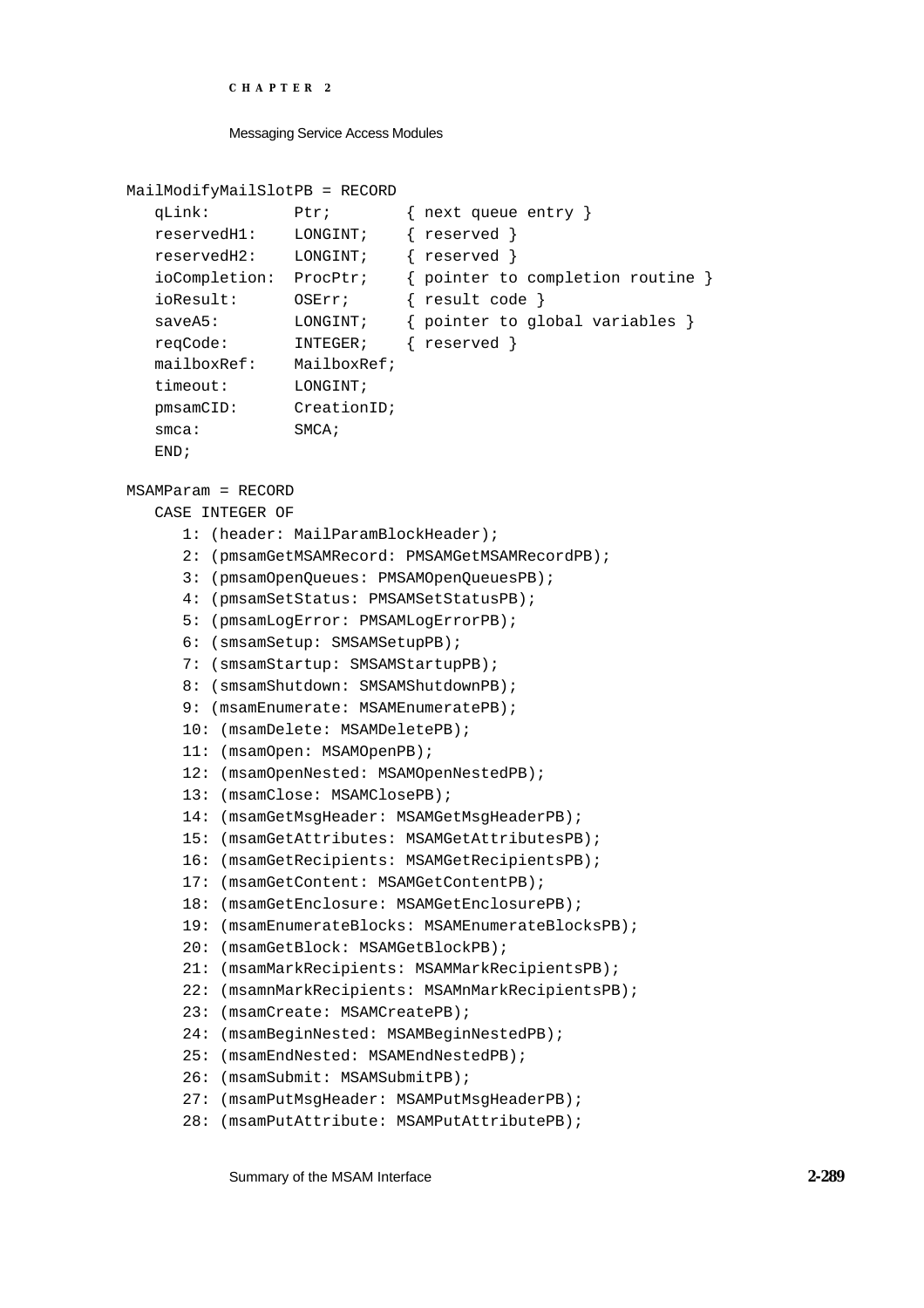```
CHAPTER 2
```

```
29: (msamPutRecipient: MSAMPutRecipientPB);
   30: (msamPutContent: MSAMPutContentPB);
   31: (msamPutEnclosure: MSAMPutEnclosurePB);
   32: (msamPutBlock: MSAMPutBlockPB);
   33: (msamCreateReport: MSAMCreateReportPB);
   34: (msamPutRecipientReport: MSAMPutRecipientReportPB);
   35: (pmsamCreateMsgSummary: PMSAMCreateMsgSummaryPB);
   36: (pmsamPutMsgSummary: PMSAMPutMsgSummaryPB);
   37: (pmsamGetMsgSummary: PMSAMGetMsgSummaryPB);
   38: (wakeupPMSAM: MailWakeupPMSAMPB);
   39: (createMailSlot: MailCreateMailSlotPB);
   40: (modifyMailSlot: MailModifyMailSlotPB);
END;
```
## MSAM Functions

## **Initializing an MSAM**

| FUNCTION PMSAMGetMSAMRecord(VAR paramBlock: MSAMParam): OSErr; |
|----------------------------------------------------------------|
| FUNCTION PMSAMOpenOueues(VAR paramBlock: MSAMParam): OSErr;    |
| FUNCTION SMSAMSetup(VAR paramBlock: MSAMParam): OSErr;         |
| FUNCTION SMSAMStartup(VAR paramBlock: MSAMParam): OSErr;       |

## **Enumerating Messages in a Queue**

FUNCTION MSAMEnumerate(VAR paramBlock: MSAMParam; asyncFlag: BOOLEAN): OSErr;

# **Opening an Outgoing Message**

FUNCTION MSAMOpen(VAR paramBlock: MSAMParam; asyncFlag: BOOLEAN): OSErr;

## **Reading Header Information**

```
FUNCTION MSAMGetAttributes(VAR paramBlock: MSAMParam; asyncFlag: BOOLEAN): 
                             OSErr;
FUNCTION MSAMGetRecipients(VAR paramBlock: MSAMParam; asyncFlag: BOOLEAN): 
                             OSErr;
FUNCTION MSAMGetMsgHeader(VAR paramBlock: MSAMParam; asyncFlag: BOOLEAN): 
                             OSErr;
```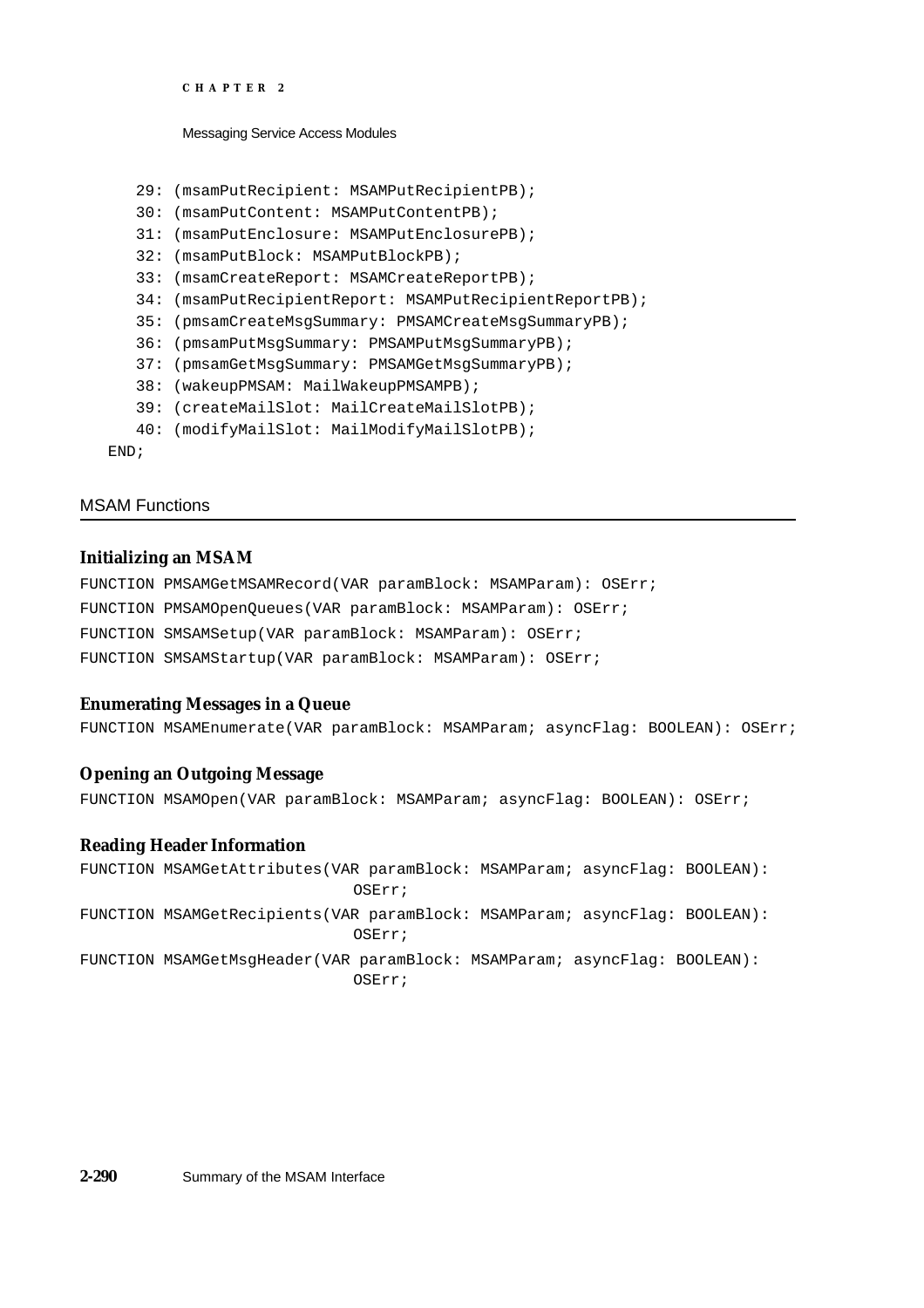Messaging Service Access Modules

# **Reading a Message**

FUNCTION MSAMGetContent(VAR paramBlock: MSAMParam; asyncFlag: BOOLEAN): OSErr; FUNCTION MSAMGetEnclosure(VAR paramBlock: MSAMParam; asyncFlag: BOOLEAN): OSErr; FUNCTION MSAMEnumerateBlocks(VAR paramBlock: MSAMParam; asyncFlag: BOOLEAN): OSErr; FUNCTION MSAMGetBlock(VAR paramBlock: MSAMParam; asyncFlag: BOOLEAN): OSErr; FUNCTION MSAMOpenNested(VAR paramBlock: MSAMParam; asyncFlag: BOOLEAN): OSErr;

# **Marking a Recipient**

FUNCTION MSAMnMarkRecipients(VAR paramBlock: MSAMParam; asyncFlag: BOOLEAN): OSErr;

FUNCTION MSAMMarkRecipients(VAR paramBlock: MSAMParam; asyncFlag: BOOLEAN): OSErr;

# **Closing a Message**

FUNCTION MSAMClose(VAR paramBlock: MSAMParam; asyncFlag: BOOLEAN): OSErr;

# **Creating, Reading, and Writing Message Summaries**

FUNCTION PMSAMCreateMsgSummary(VAR paramBlock: MSAMParam; asyncFlag: BOOLEAN): OSErr; FUNCTION PMSAMGetMsgSummary(VAR paramBlock: MSAMParam; asyncFlag: BOOLEAN): OSErr; FUNCTION PMSAMPutMsgSummary(VAR paramBlock: MSAMParam; asyncFlag: BOOLEAN): OSErr;

# **Creating a Message**

FUNCTION MSAMCreate(VAR paramBlock: MSAMParam; asyncFlag: BOOLEAN): OSErr;

# **Writing Header Information**

FUNCTION MSAMPutAttribute(VAR paramBlock: MSAMParam; asyncFlag: BOOLEAN): OSErr; FUNCTION MSAMPutRecipient(VAR paramBlock: MSAMParam; asyncFlag: BOOLEAN): OSErr; FUNCTION MSAMPutMsgHeader(VAR paramBlock: MSAMParam; asyncFlag: BOOLEAN): OSErr;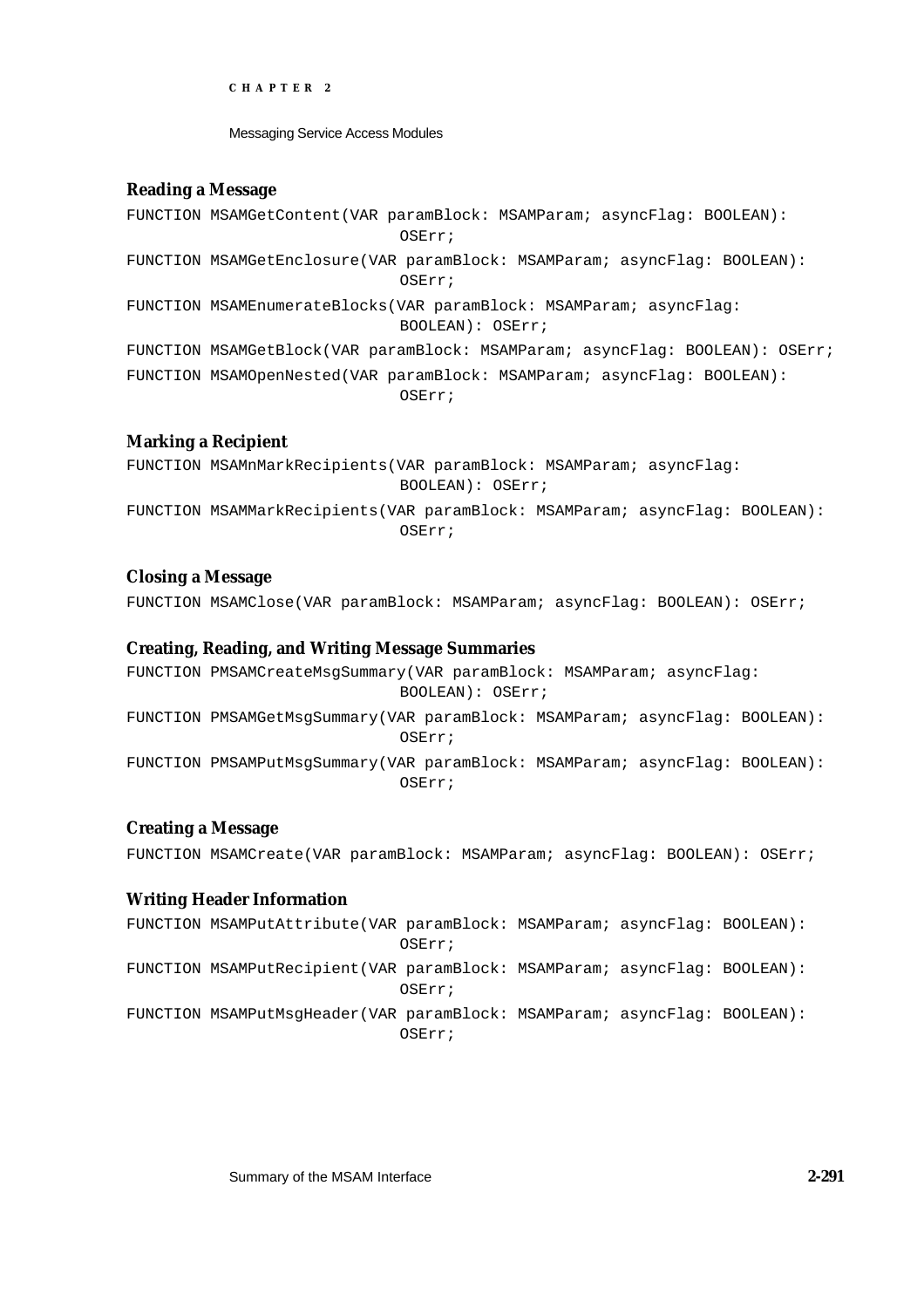Messaging Service Access Modules

# **Writing a Message**

FUNCTION MSAMPutContent(VAR paramBlock: MSAMParam; asyncFlag: BOOLEAN): OSErr; FUNCTION MSAMPutEnclosure(VAR paramBlock: MSAMParam): OSErr; FUNCTION MSAMPutBlock(VAR paramBlock: MSAMParam; asyncFlag: BOOLEAN): OSErr; FUNCTION MSAMBeginNested(VAR paramBlock: MSAMParam; asyncFlag: BOOLEAN): OSErr; FUNCTION MSAMEndNested(VAR paramBlock: MSAMParam): OSErr;

# **Submitting a Message**

FUNCTION MSAMSubmit(VAR paramBlock: MSAMParam): OSErr;

# **Deleting a Message**

FUNCTION MSAMDelete(VAR paramBlock: MSAMParam; asyncFlag: BOOLEAN): OSErr;

# **Generating Log Entries and Reports**

FUNCTION PMSAMLogError(VAR paramBlock: MSAMParam): OSErr; FUNCTION MSAMCreateReport(VAR paramBlock: MSAMParam; asyncFlag: BOOLEAN): OSErr; FUNCTION MSAMPutRecipientReport(VAR paramBlock: MSAMParam; asyncFlag: BOOLEAN): OSErr;

# **Shutting Down a Server MSAM**

FUNCTION SMSAMShutdown(VAR paramBlock: MSAMParam; asyncFlag: BOOLEAN): OSErr;

# **Setting Message Status**

FUNCTION PMSAMSetStatus(VAR paramBlock: MSAMParam; asyncFlag: BOOLEAN): OSErr;

# **Personal MSAM AOCE Template Functions**

FUNCTION MailCreateMailSlot(VAR paramBlock: MSAMParam): OSErr; FUNCTION MailModifyMailSlot(VAR paramBlock: MSAMParam): OSErr; FUNCTION MailWakeupPMSAM(VAR paramBlock: MSAMParam): OSErr;

# Application-Defined Routine

PROCEDURE MyCompletionRoutine(VAR paramBlock: MSAMParam);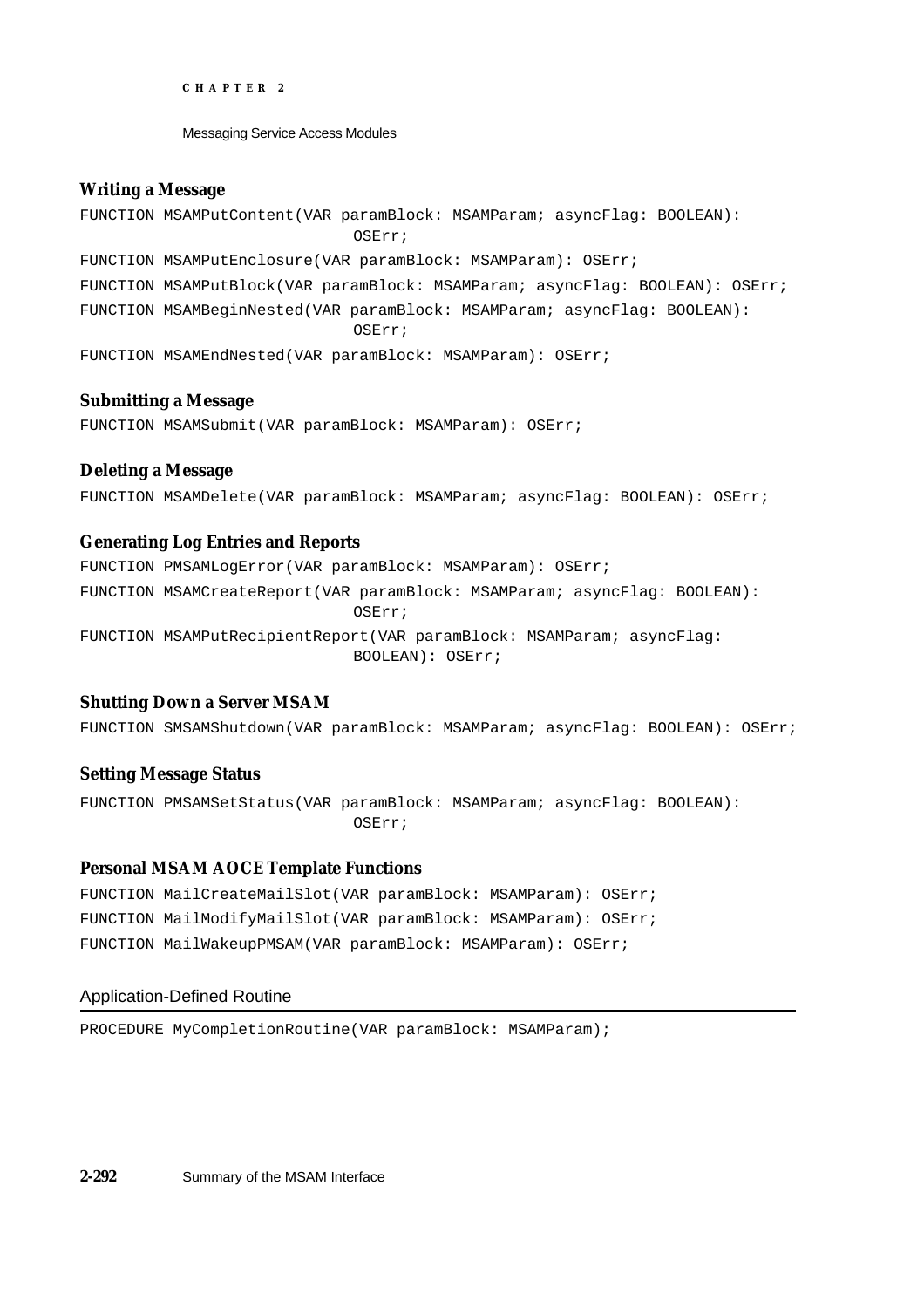Messaging Service Access Modules

# Assembly-Language Summary

# Trap Macros

# **Trap Macros Requiring Routine Selectors**

\_oceTBDispatch

| <b>Selector</b>   | Routine             |
|-------------------|---------------------|
| <b>S0500</b>      | PMSAMOpenQueues     |
| \$0501            | SMSAMStartup        |
| \$0502            | SMSAMShutdown       |
| \$0503            | MSAMEnumerate       |
| \$0504            | MSAMDelete          |
| <b>S0505</b>      | MSAMMarkRecipients  |
| \$0506            | PMSAMGetMSAMRecord  |
| \$0507            | MailWakeupPMSAM     |
| \$0508            | MSAMOpen            |
| <b>SO509</b>      | MSAMOpenNested      |
| <b>\$050A</b>     | MSAMClose           |
| <b>S050B</b>      | MSAMGetAttributes   |
| <b>S050C</b>      | MSAMGetRecipients   |
| <b>S050D</b>      | MSAMGetContent      |
| <b>S050E</b>      | MSAMGetEnclosure    |
| S050F             | MSAMEnumerateBlocks |
| <b>S0510</b>      | MSAMGetBlock        |
| \$0511            | MSAMGetMsqHeader    |
| S <sub>0512</sub> | MSAMnMarkRecipients |
| S0514             | MSAMCreate          |
| <b>S0515</b>      | MSAMBeginNested     |
| <b>S0516</b>      | MSAMEndNested       |
| \$0517            | MSAMSubmit          |
| <b>SO518</b>      | MSAMPutAttribute    |
| \$0519            | MSAMPutRecipient    |
| \$051A            | MSAMPutContent      |
| S051B             | MSAMPutEnclosure    |
| <b>S051C</b>      | MSAMPutBlock        |
| <b>S051D</b>      | MSAMPutMsgHeader    |
| <b>S051F</b>      | MSAMCreateReport    |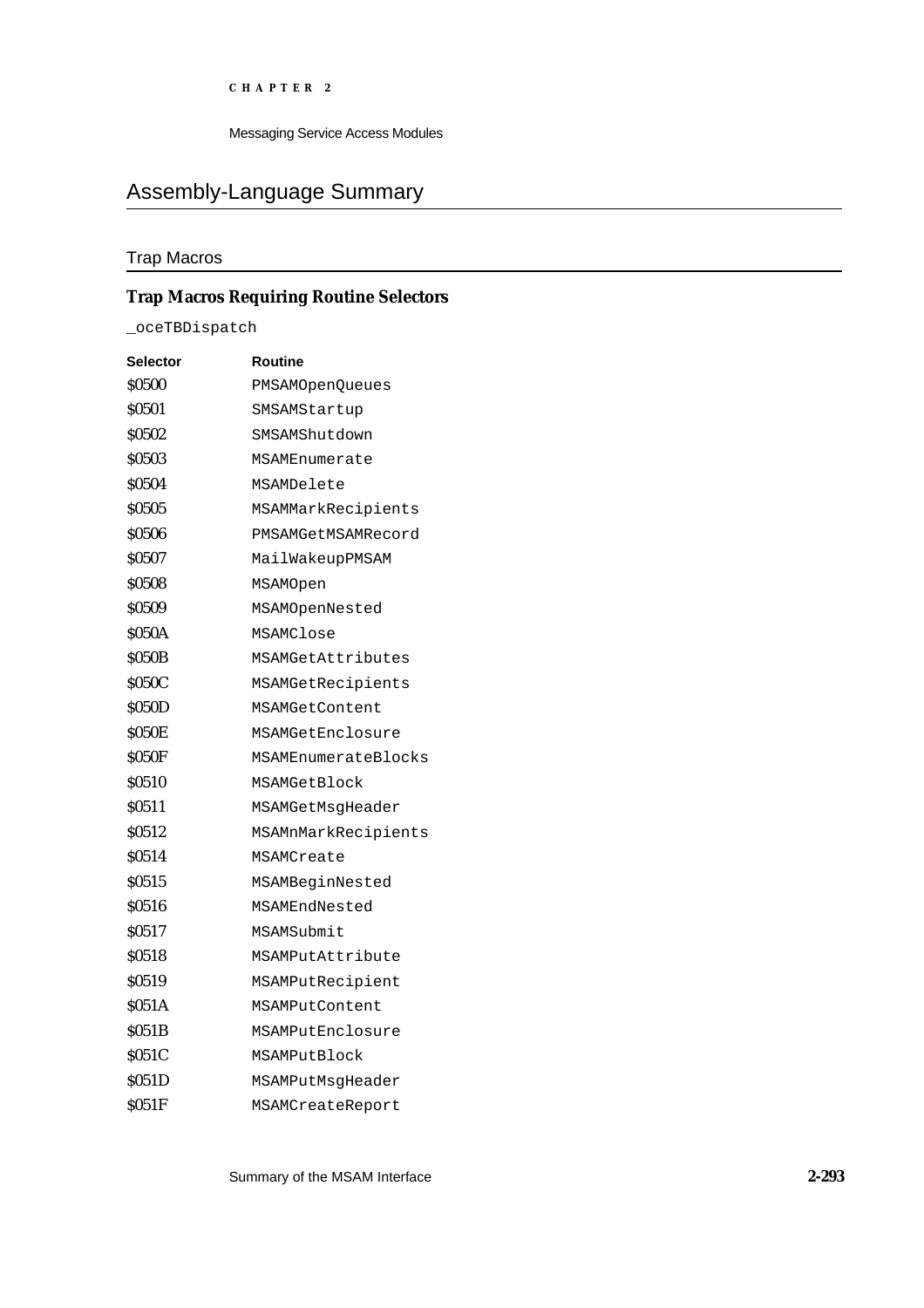# Messaging Service Access Modules

| <b>Selector</b>   | <b>Routine</b>         |
|-------------------|------------------------|
| \$0520            | MSAMPutRecipientReport |
| S <sub>0521</sub> | PMSAMLoqError          |
| S <sub>0522</sub> | PMSAMCreateMsqSummary  |
| \$0523            | SMSAMSetup             |
| \$0525            | PMSAMPutMsqSummary     |
| \$0526            | PMSAMGetMsqSummary     |
| S <sub>0527</sub> | PMSAMSetStatus         |
| <b>S052B</b>      | MailCreateMailSlot     |
| <b>S052C</b>      | MailModifyMailSlot     |

# Result Codes

| noErr                           | $\bf{0}$ | No error                                           |
|---------------------------------|----------|----------------------------------------------------|
| corErr                          | $-3$     | PowerShare mail server not running                 |
| dskFulErr                       | $-34$    | All allocation blocks on the volume are full       |
| kOCEParamErr                    | $-50$    | Invalid parameter                                  |
| memFullErr                      | $-108$   | Not enough memory                                  |
| noRelErr                        | $-1101$  | Timer expired before MSAM responded                |
| kOCEToolboxNotOpen              | $-1500$  | Collaboration toolbox is shutting down             |
| kOCEInvalidRef                  | $-1502$  | Invalid message reference number                   |
| kOCEBufferTooSmall              | $-1503$  | <b>Buffer is too small</b>                         |
| kOCEVersionErr                  | $-1504$  | Wrong version of nested message                    |
| kOCEInternalErr                 | $-1506$  | Serious internal error                             |
| kOCEAlreadyExists               | $-1510$  | Duplicate recipient type                           |
| kIPMMsgTypeReserved             | $-1511$  | Message creator and/or type specified not allowed  |
| kOCEInvalidRecipient            | $-1514$  | <b>Bad recipient</b>                               |
| kOCERefIsClosing                | $-1516$  | IPM Manager is shutting down the personal MSAM, or |
|                                 |          | server MSAM's mail server is shutting down         |
| kOCEWriteAccessDenied           | $-1541$  | Identity lacks write access privileges             |
| kOCETargetDirectoryInaccessible |          |                                                    |
|                                 | $-1613$  | Target catalog is not currently available          |
| kOCENoSuchDNode                 | $-1615$  | Can't find specified dNode                         |
| kOCENoDupAllowed                | $-1641$  | Duplicate record name and type                     |
| kMailInvalidOrder               | $-15040$ | Content already closed                             |
| kMailInvalidSeqNum              | $-15041$ | Invalid message sequence number                    |
| kMailHdrAttrMissing             | $-15043$ | Required attribute not added to message            |
| kMailBadEnclLengthErr           | $-15044$ | Invalid data length                                |
| kMailInvalidRequest             | $-15045$ | Reference number invalid with this request         |
| kMailInvalidPostItVersion       |          |                                                    |
|                                 | $-15046$ | Message summary is wrong version                   |
| kMailNotASlotInQ                | $-15047$ | Invalid value for a slot's incoming queue          |
| kMailIgnoredErr                 | $-15053$ | MSAM ignored high-level event                      |
| kMailLengthErr                  | $-15054$ | Error occurred in sending the event                |
| kMailTooManyErr                 | $-15055$ | IPM Manager or MSAM too busy to handle event       |
| kMailNoMSAMErr                  | $-15056$ | No such MSAM                                       |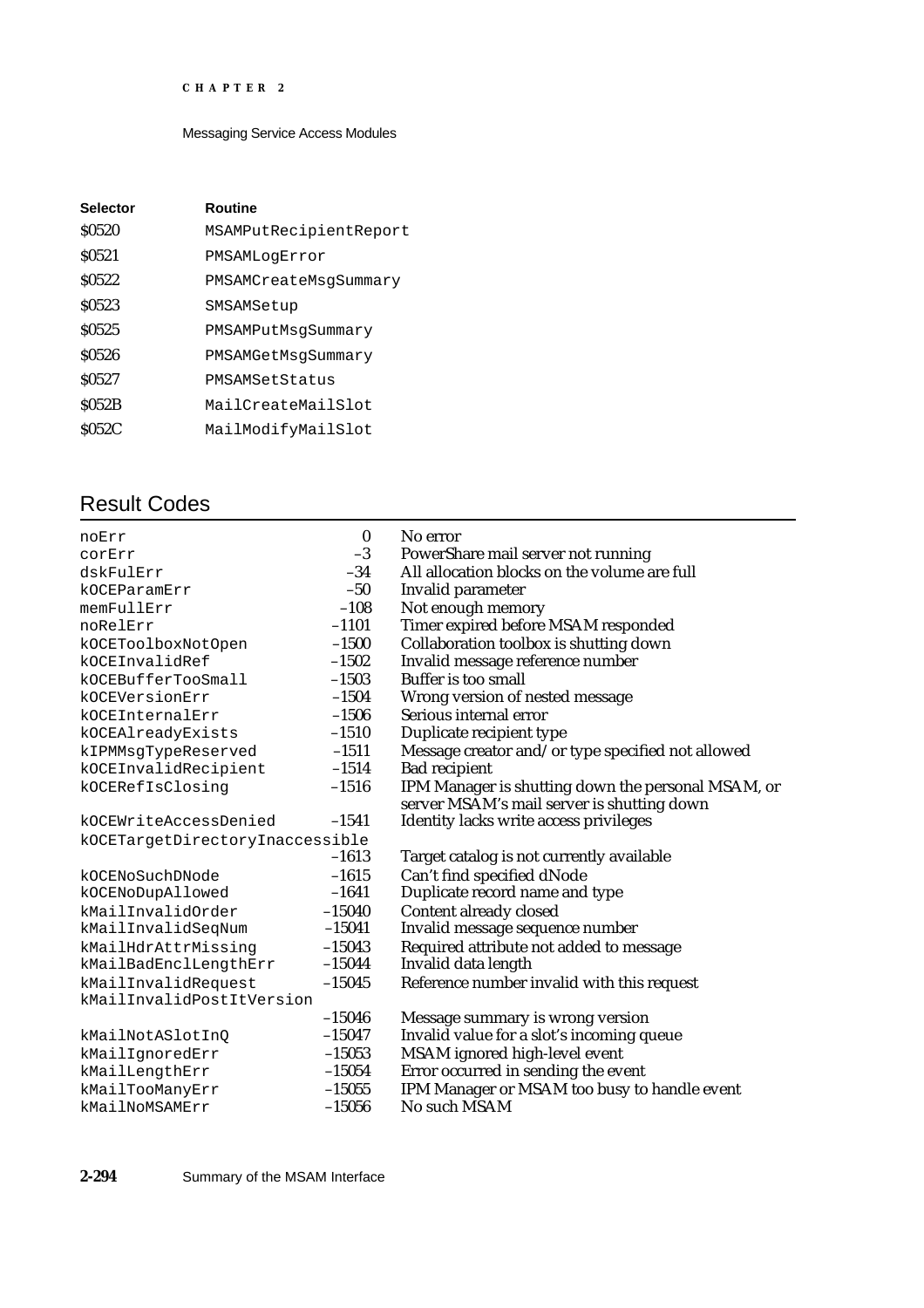| kMailSlotSuspended    | $-15058$ | Slot is suspended        |
|-----------------------|----------|--------------------------|
| kMailMSAMSuspended    | $-15059$ | MSAM is suspended        |
| kMailBadSlotInfo      | $-15060$ | Invalid slot informat    |
| kMailMalformedContent | $-15061$ | Content data malforn     |
| kMailNoSuchSlot       | $-15062$ | No such slot             |
| kMailBadMSAM          | $-15066$ | <b>MSAM</b> unusable for |
| kMailBadState         | $-15068$ | Invalid status setting   |
| kIPMInvalidMsqType    | $-15091$ | Only kIPMOSFormat        |
| kIPMBlkNotFound       | $-15107$ | No such block            |
|                       |          |                          |

- 
- 
- 
- $-15060$  Invalid slot information<br> $-15061$  Content data malformed  $-15061$  Content data malformed<br>-15062 No such slot
- $-15062$  No such slot<br> $-15066$  MSAM unus
- -15066 MSAM unusable for unspecified reason<br>-15068 Invalid status setting
- -15068 Invalid status setting<br>-15091 Only kIPMOSFormat
- 
- 
- $-15091$  Only kIPMOSFormatType allowed when creating a letter<br>-15107 No such block
	- No such block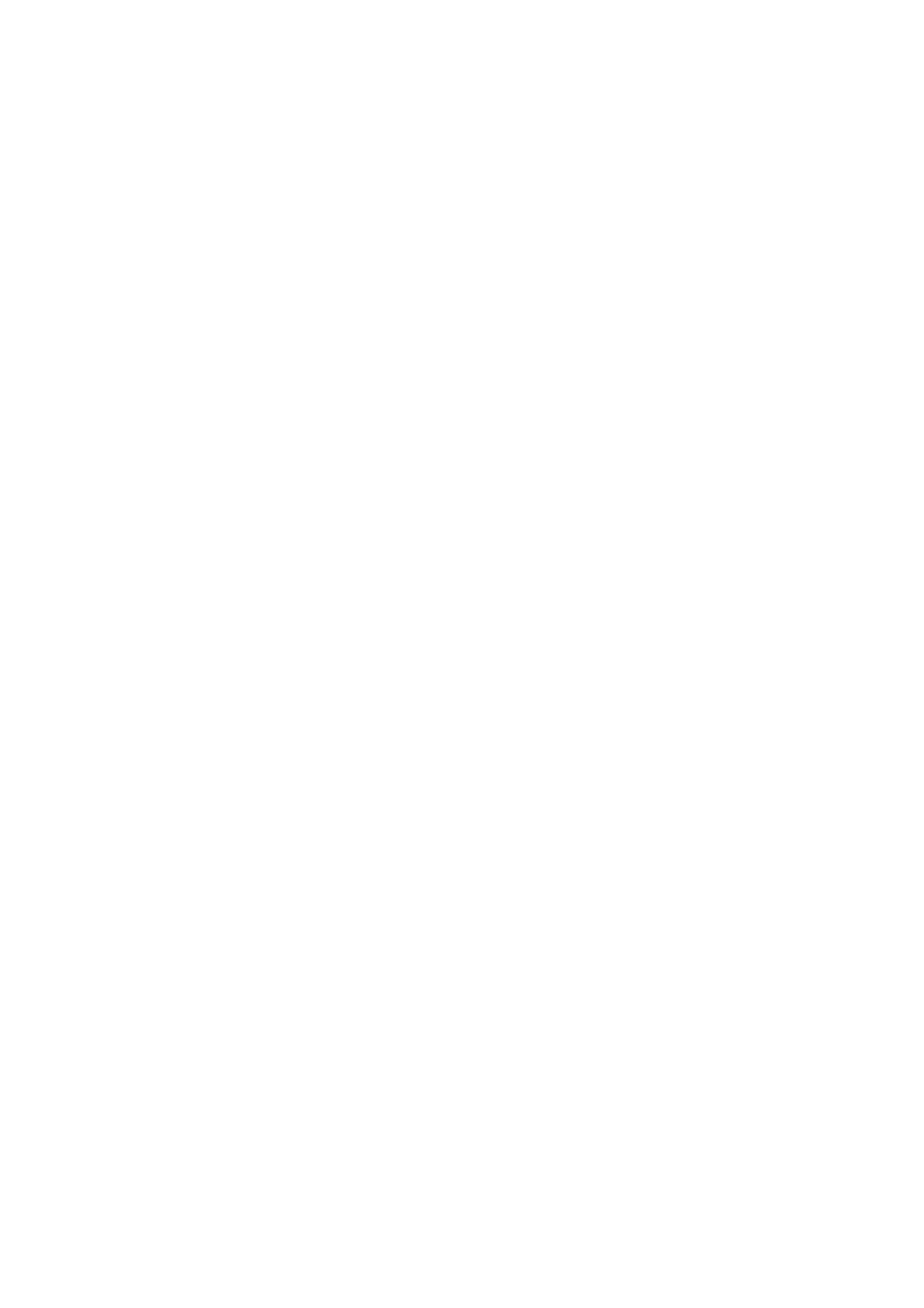# Catalog Service Access Modules

# **Contents**

| <b>Introduction to Catalog Service Access Modules</b><br>$3-3$    |
|-------------------------------------------------------------------|
| <b>Components of a CSAM</b><br>$3 - 5$                            |
| Writing a Driver Resource for a CSAM<br>$3 - 7$                   |
| <b>Responding to the Catalog Manager</b><br>$3 - 10$              |
| The Catalog Service Function 3-11                                 |
| <b>The Parse Function</b><br>$3 - 13$                             |
| Determining the Version of the Catalog Manager<br>$3 - 16$        |
| <b>Indicating the Features You Support</b><br>$3 - 16$            |
| <b>Human Interface Considerations</b><br>$3-22$                   |
| Supporting Records Having the Same Name and Type<br>$3 - 23$      |
| Supporting Multiple Attribute Values of the Same Type<br>$3 - 23$ |
| <b>Supporting Browsing and Finding</b><br>$3 - 24$                |
| <b>Supporting Large Catalogs</b><br>$3 - 24$                      |
| <b>Supporting Attribute Lookups</b><br>$3 - 26$                   |
| <b>Providing Access Controls</b><br>$3 - 26$                      |
| <b>Handling Application Completion Routines</b><br>$3 - 27$       |
| <b>Catalog Service Access Module Reference</b><br>$3 - 28$        |
| <b>CSAM Functions</b><br>$3 - 29$                                 |
| <b>Initializing a CSAM</b><br>$3-29$                              |
| Adding a CSAM and Its Catalogs<br>$3 - 31$                        |
| Removing a CSAM and Its Catalogs<br>$3 - 35$                      |
| <b>Application-Defined Functions</b><br>$3 - 37$                  |
| <b>Resources</b><br>$3-40$                                        |
| The Driver Resource<br>$3-40$                                     |
| <b>Summary of Catalog Service Access Modules</b><br>$3 - 42$      |
| C Summary 3-42                                                    |
| <b>Data Types and Constants</b><br>$3 - 42$                       |

Contents **3-1**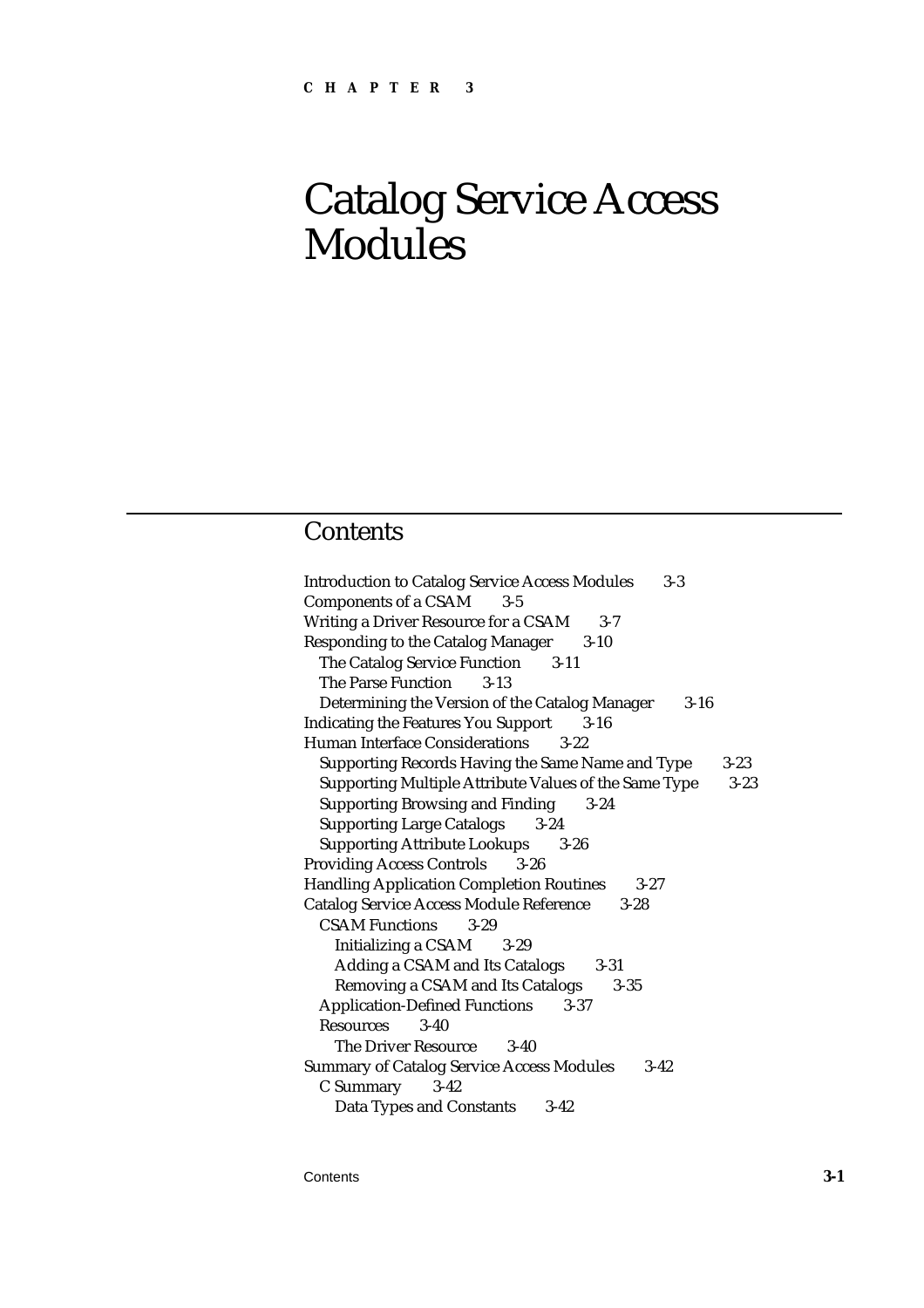CSAM Functions 3-45 Application-Defined Functions 3-46 Pascal Summary 3-46 Data Types and Constants 3-46 CSAM Functions 3-51 Application-Defined Functions 3-51 Assembly-Language Summary 3-51 Trap Macros 3-51 Result Codes 3-52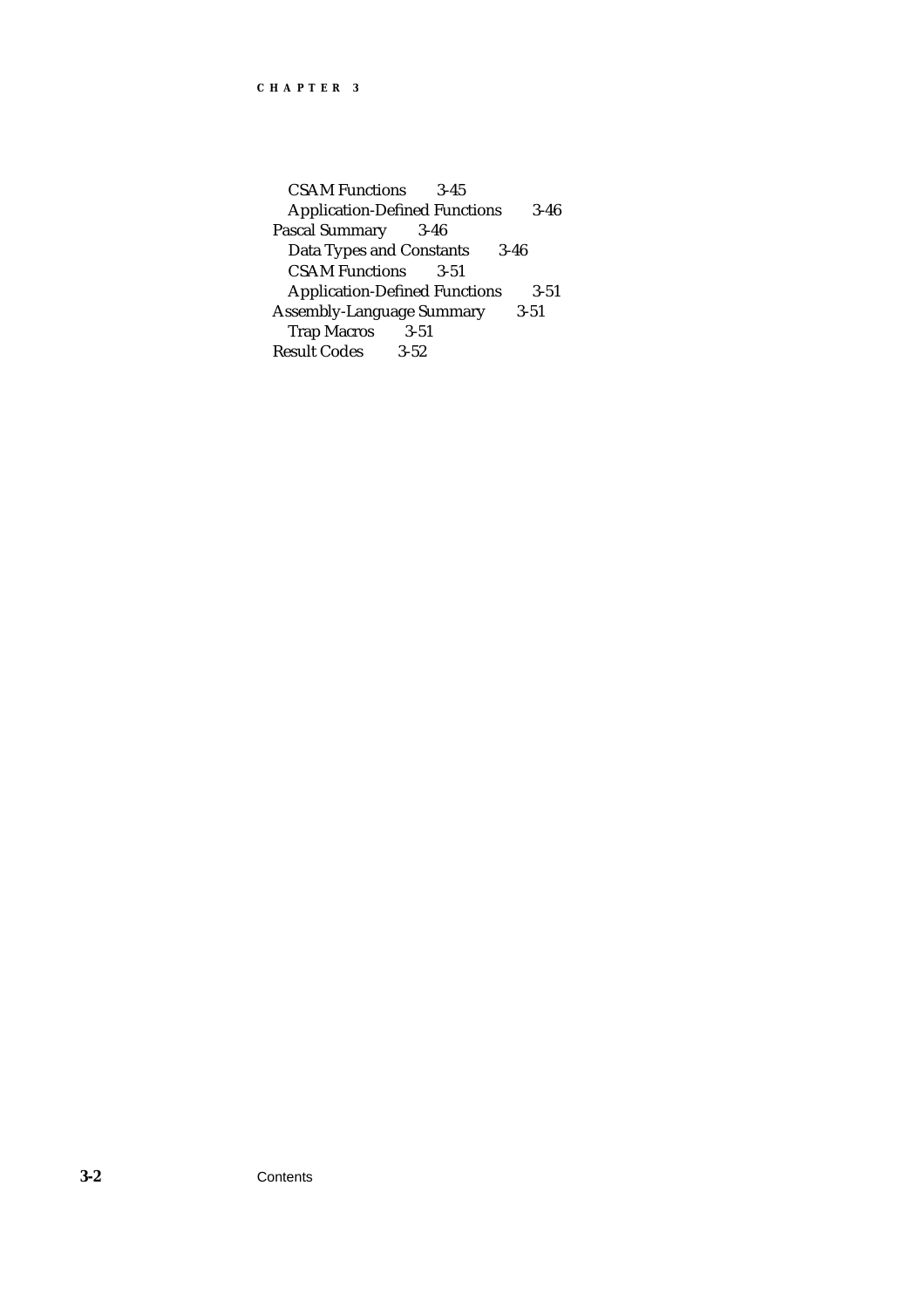#### Catalog Service Access Modules

This chapter describes how to write a **catalog service access module (CSAM),** a device driver that gives PowerTalk users access to external catalogs. Read this chapter if you want to integrate an external catalog into an AOCE system. You do not need to read this chapter if you simply want to use the Standard Catalog Package or the Catalog Manager to obtain catalog services.

To write a CSAM, you must already be familiar with the Catalog Manager application program interface (API). It is essential that you read the chapters "AOCE Utilities" and "Catalog Manager" in *Inside Macintosh: AOCE Application Interfaces* before reading this chapter. This chapter assumes that you understand the Catalog Manager's functions and data types.

Because a CSAM is implemented as a Macintosh device driver, you also need to be familiar with the Device Manager. For information about the Device Manager and writing a device driver, see *Inside Macintosh: Devices*.

To allow the user to add and remove your CSAM and its catalogs from an AOCE system, you need to provide an AOCE setup template. The chapter "AOCE Templates" in *Inside Macintosh: AOCE Application Interfaces* describes how to write an AOCE template. The chapter "Service Access Module Setup" in this book describes the setup template specifically, including how the setup template adds and removes a CSAM and its catalogs from the Setup catalog.

This chapter provides a brief introduction to CSAMs. Then it describes

- n the components of a CSAM
- a CSAM's driver resource, including the Open and Close driver subroutines
- a CSAM's catalog service and parse functions, which respond to requests from clients of the Catalog Manager
- n the method of indicating the features a catalog can support
- the impact of various catalog features on the user's experience with a catalog

# Introduction to Catalog Service Access Modules

The Catalog Manager provides a consistent interface for applications that use AOCE catalog services, regardless of whether the catalog is external to or part of AOCE software. Apple PowerShare catalogs and personal catalogs are part of AOCE software. Any other type of catalog is referred to as an **external catalog.** An external catalog is made available within an AOCE system by means of a CSAM, which supports the Catalog Manager API.

A CSAM provides these basic functions:

- accepting Catalog Manager requests
- n translating the requests into a form that its external catalog understands
- processing the requests, including activities such as obtaining information from the external catalog and adding information to the external catalog

Introduction to Catalog Service Access Modules **3-3**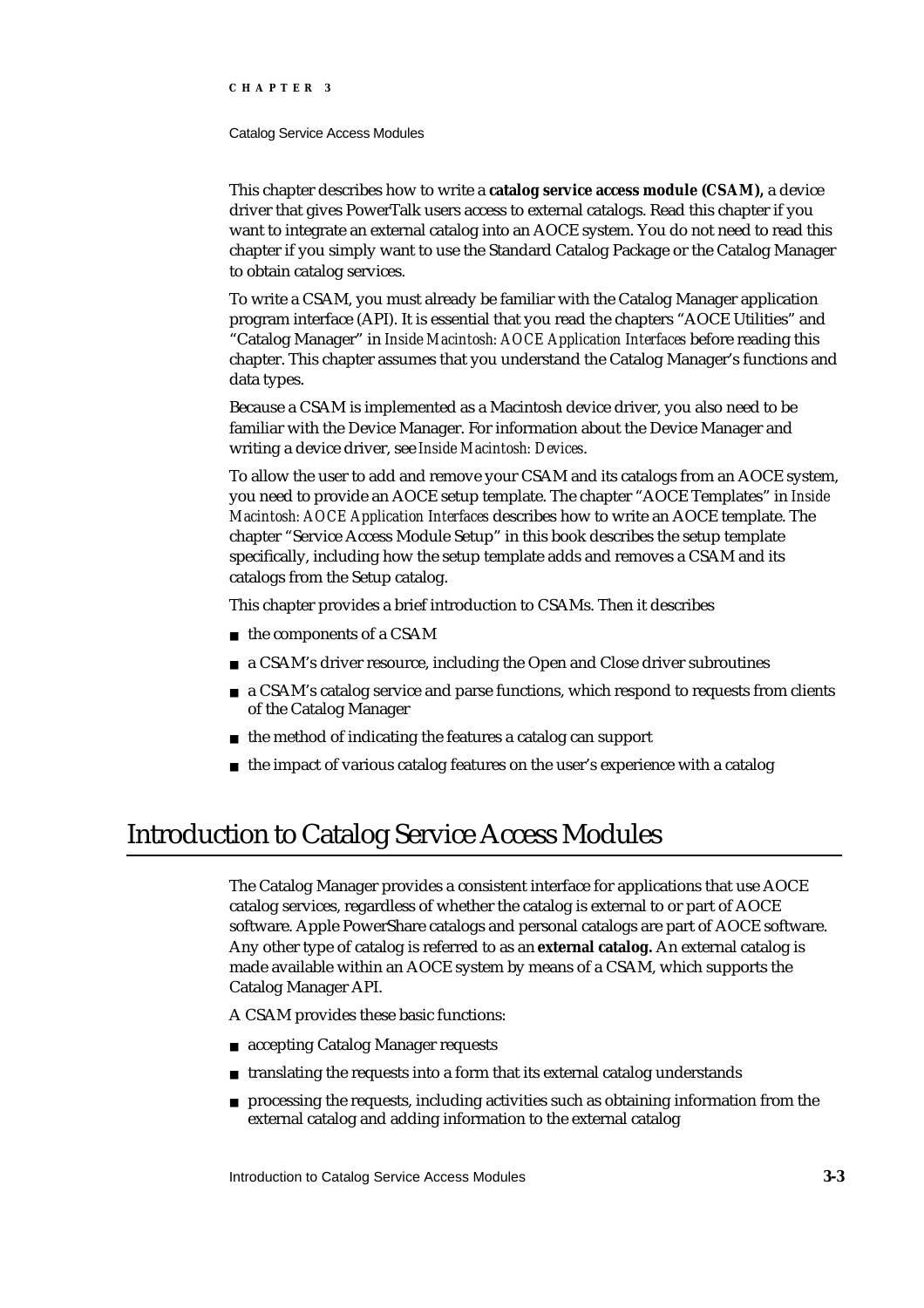#### Catalog Service Access Modules

- n translating information for the Catalog Manager client into AOCE data formats such as records and attributes
- returning the information to the Catalog Manager

AOCE data formats are described in detail in the chapter "AOCE Utilities." The Catalog Manager API is described in the chapter "Catalog Manager." Both chapters are in *Inside Macintosh: AOCE Application Interfaces*.

A CSAM is not invoked directly by an application but indirectly through the Catalog Manager. The CSAM hides any underlying differences in how data is accessed and stored in its external catalog. For example, suppose an application wants to add a record to a catalog. The application calls the DirAddRecord function. If the target catalog is an external catalog, the Catalog Manager passes the request to the CSAM that supports that catalog. The CSAM then adds the record to its catalog and provides the creation ID of the new record. Thus, a Catalog Manager client can interact with all catalogs in the same way and can use standard AOCE data types to manipulate data. Figure 3-1 shows the relationship of an application, the Catalog Manager, a CSAM, and an external catalog. Although the figure shows a single external catalog, a CSAM can actually support any number of catalogs. The application and the Catalog Manager communicate through the Catalog Manager API. The Catalog Manager and the CSAM communicate through the CSAM's catalog service and parse functions, which are introduced in the next section.



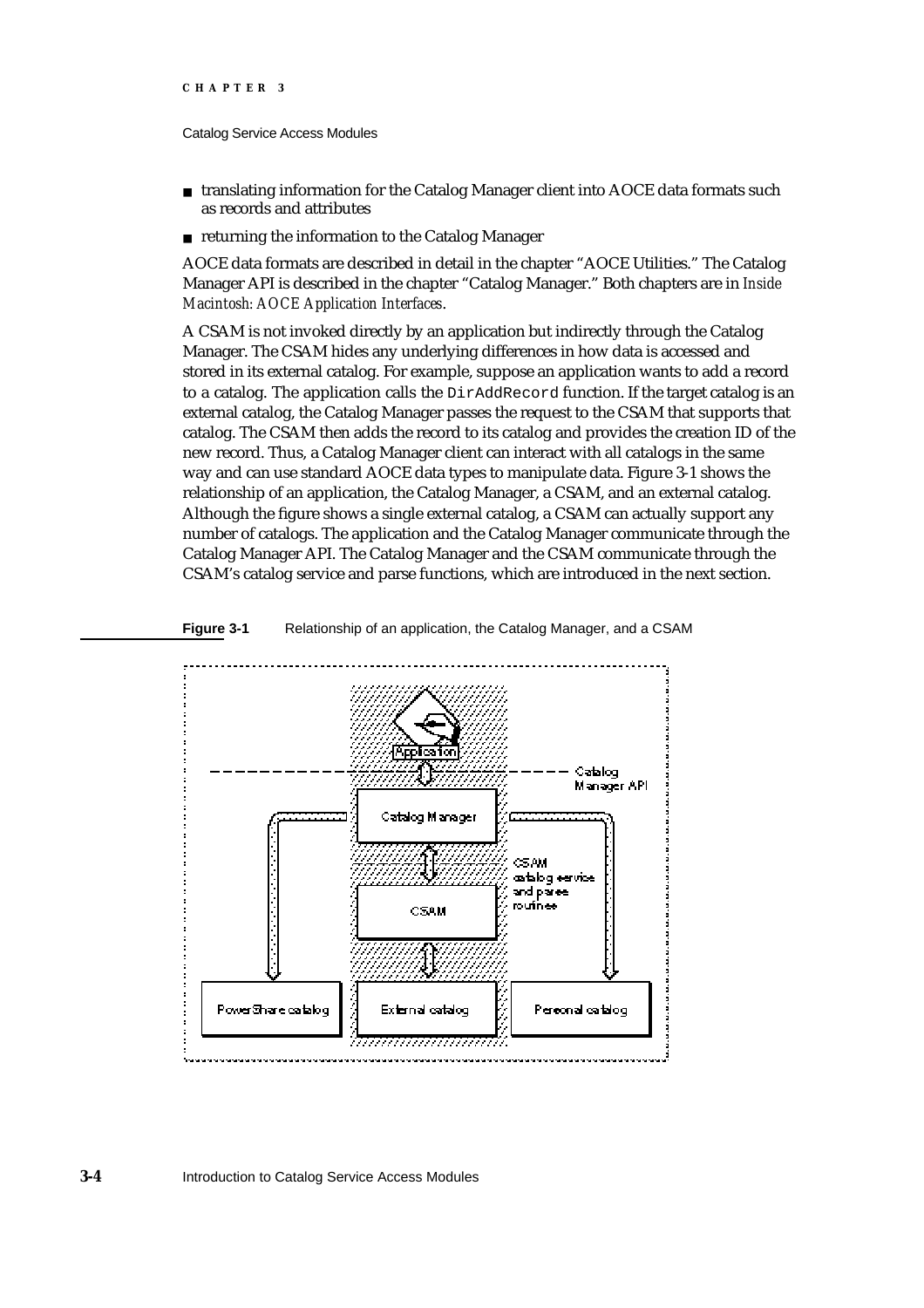#### Catalog Service Access Modules

Every CSAM should support Catalog Manager requests to

- examine the contents of a dNode by real-time browsing, a search mechanism, or both
- enumerate the attribute types within a record  $\overline{a}$
- look up attribute values  $\overline{p}$
- detect changes within a dNode or a record  $\overline{p}$
- get access controls for a dNode, record, or attribute type  $\overline{a}$

A CSAM resides on a user's Macintosh computer and provides personal access to an external catalog. The catalog itself can exist anywhere—on the user's Macintosh, on a network server, or at a remote site accessed by a modem connection.

You can package a CSAM as a stand-alone driver file or as part of an AOCE messaging service access module. A **messaging service access module (MSAM)** translates and transfers messages between an AOCE messaging system and another messaging system. If you choose the stand-alone option, you provide a file of type 'dsam' that contains the resources described in the section "Writing a Driver Resource for a CSAM" beginning on page 3-7. The file must also contain the resources that constitute your setup template. If you package your CSAM with a messaging service access module, include your CSAM, its setup template, and the MSAM in a file of type 'csam' (for "combined SAM"). MSAMs are documented in the chapter "Messaging Service Access Modules" in this book. The setup template resources are described in the chapter "Service Access Module Setup" in this book.

#### **Note**

For historical reasons, the string dsam (or DSAM) rather than csam (or CSAM) is often part of a function name, field name, or data type name referring to a CSAM.

# Components of a CSAM

A CSAM consists of two main components: a driver resource that includes at least your driver's Open and Close subroutines, and the collection of functions that implement Catalog Manager functions. In addition, you must provide an AOCE setup template that allows the user to add, remove, and configure the CSAM and its catalogs. It can be helpful to think of the template as the third component of a CSAM product.

The setup template consists of a set of associated resources that reside in the resource fork of the CSAM file. A template code resource calls the Catalog Manager functions that add, remove, and configure the CSAM and its catalogs. The setup template is described in the chapter "Service Access Module Setup" in this book. Figure 3-2 shows the calling relationships between an application, a setup template, the Catalog Manager, the Device Manager, and a CSAM.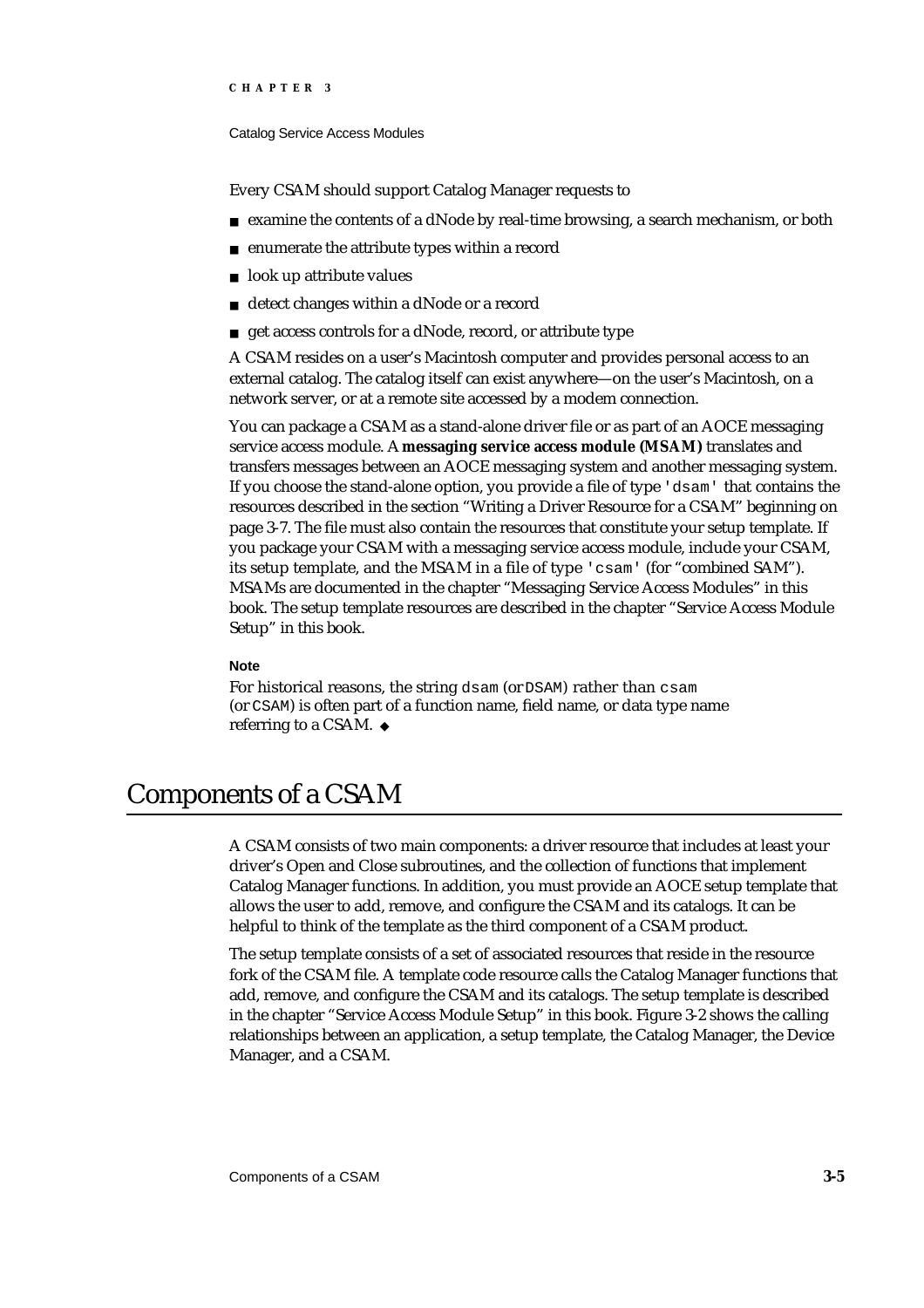Catalog Service Access Modules





Requests for catalog services tend to be real-time in nature. Because Macintosh device drivers lend themselves to implementing real-time responses, you implement a CSAM as a Macintosh device driver.

A CSAM has two interfaces to Macintosh system software—one through the Device Manager and the other through the Catalog Manager. For the Device Manager interface, you must provide Open and Close driver subroutines. The Catalog Manager calls the Device Manager to open and close your driver. The Device Manager, in turn, calls your driver's Open and Close subroutines. You may provide the Prime, Status, and Control driver subroutines in accordance with the needs of your driver, but the Catalog Manager does not call these subroutines to communicate with your driver. The Open and Close driver subroutines are described in the section "Writing a Driver Resource for a CSAM" beginning on page 3-7. The Prime, Status, and Control driver subroutines are described in *Inside Macintosh: Devices*.

For the Catalog Manager interface, you provide a catalog service function and a parse function. When an application calls a Catalog Manager function, the Catalog Manager calls the CSAM's catalog service or parse function and passes it the application's catalog service request. A **catalog service function** accepts requests for catalog services from the Catalog Manager and calls CSAM-defined routines to implement those services. A **parse function** accepts requests to parse data about the CSAM's catalogs and their contents and calls CSAM-defined routines to implement those services.

Figure 3-3 illustrates who calls your driver subroutines and your catalog service and parse functions.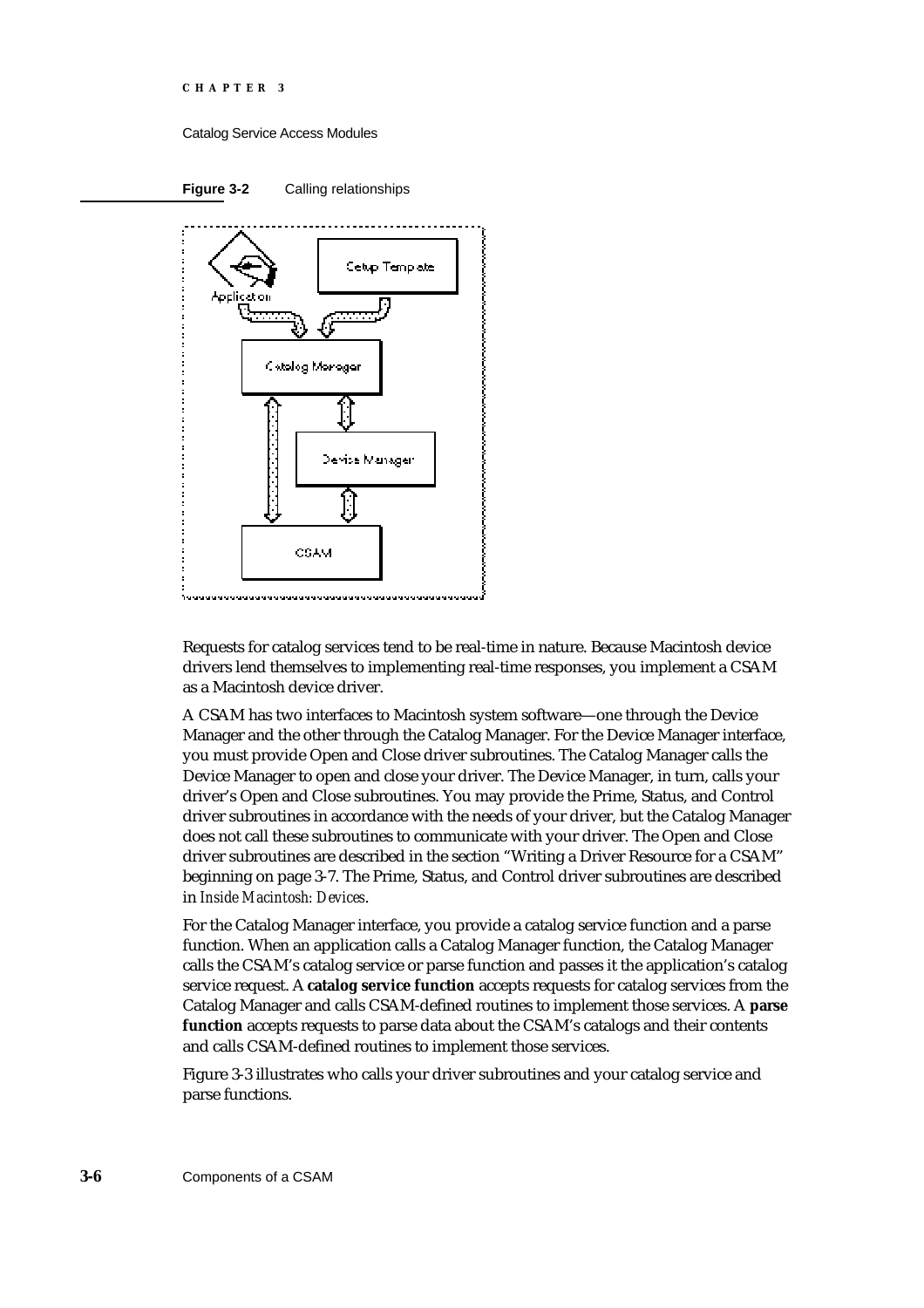Catalog Service Access Modules

**Figure 3-3** Who calls the CSAM driver subroutines and the catalog service and parse functions



The sections that follow describe the CSAM's driver resource and the CSAM catalog service and parse functions.

# Writing a Driver Resource for a CSAM

This section provides information about the required resources that constitute your CSAM's device driver.

The driver resource that you must provide in your CSAM, like all resources, has a type, a resource ID, a resource name, and resource attributes. The resource type is 'DRVR'. You may set your 'DRVR' resource ID to any valid value. The Catalog Manager properly installs your driver. The 'DRVR' resource name must be the same as the name of your driver. This point is illustrated later in this section.

For your driver to work properly with the Catalog Manager, you must configure your 'DRVR' resource as follows:

- n Set the resSysHeap resource attribute to guarantee that your driver is loaded into the system heap.
- Set the resLocked resource attribute so that your driver is always available and nonrelocatable in memory.

You may set other attributes needed for your CSAM. See *Inside Macintosh: Devices* for more detailed information about the 'DRVR' resource. See the chapter "Resource Manager" in *Inside Macintosh: More Macintosh Toolbox* for information on resource attributes.

Writing a Driver Resource for a CSAM **3-7**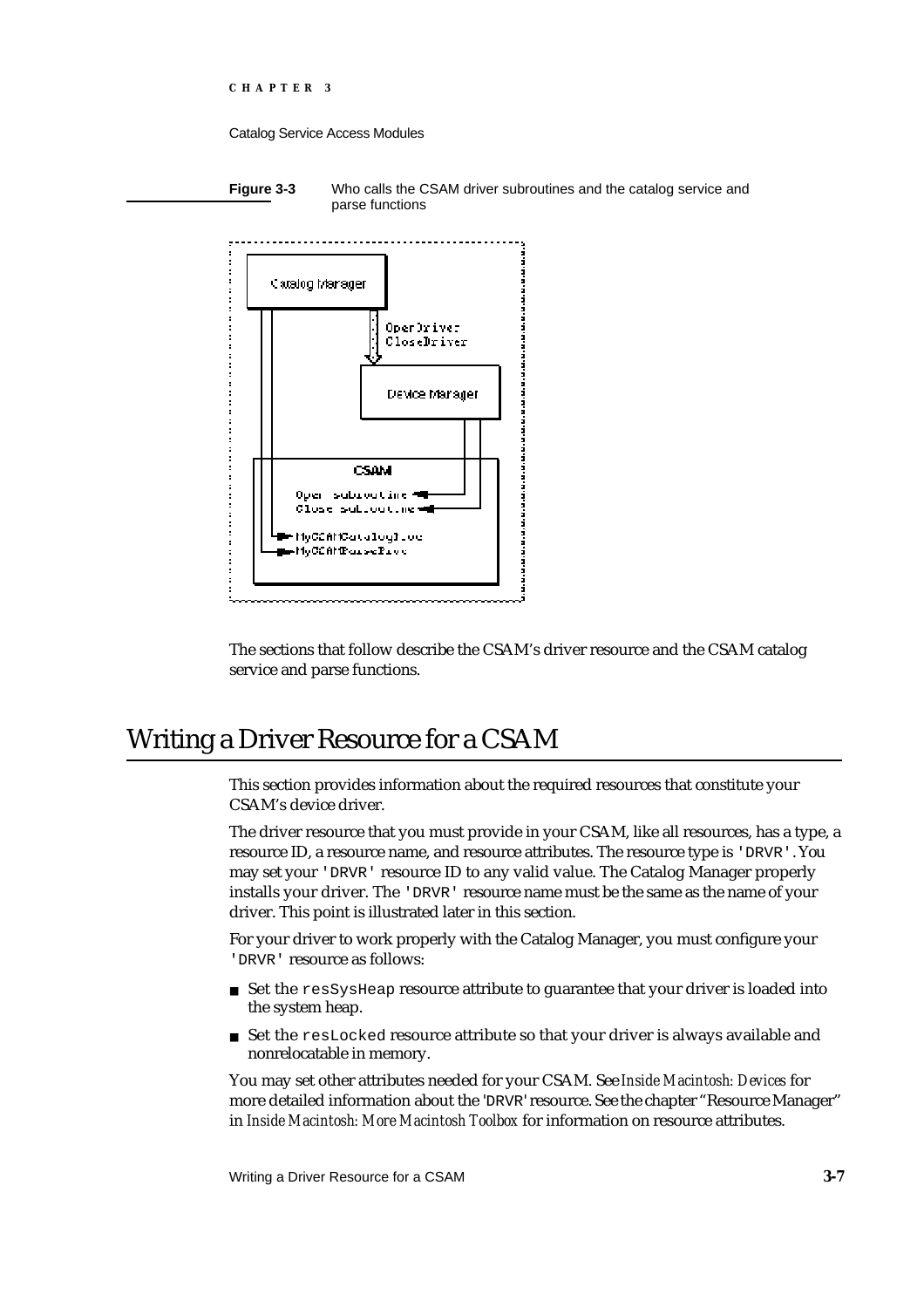#### Catalog Service Access Modules

A resource of type 'DRVR' contains header information and the driver's subroutines. The header information specifies certain settings for the driver and the offsets of the Open, Close, Status, Prime, and Control subroutines. The book *Inside Macintosh: Devices* provides information on setting up the header information. The header is followed by the driver subroutines themselves. Listing 3-1 illustrates the header of a sample CSAM's driver resource in Rez format.

#### **Listing 3-1** A sample CSAM's driver resource header

```
#define DriverID 0x0b // unused, placeholder value 
resource 'DRVR' (DriverID, ".SampleCSAM", sysheap, locked) 
{
  /* driver flags */
  needLock, dontNeedTime, dontNeedGoodbye, noStatusEnable,
  ctlEnable, noWriteEnable, noReadEnable,
  0, /* driver delay in ticks */
  0, /* desk accessory mask */
  0, /* desk accessory menu */".SampleCSAM", /* driver name */
  /* the driver code follows the header fields */
};
```
Your Open subroutine handles initialization functions. It must do the following:

- Allocate and initialize any memory required. You need to allocate memory now because you cannot do so when the Catalog Manager calls your catalog service or parse function with an asynchronous request. Your CSAM must allocate its memory in the system heap and store the handle to the memory in the dCtlstorage field of the device control entry (DCtlEntry) structure.
- n Call the DirInstantiateDSAM function to provide the Catalog Manager with pointers to your catalog service and parse functions. You can also provide a pointer to your private data, which the Catalog Manager passes back to you when it calls your catalog service and parse functions.
- Do any other preparation required to make the CSAM ready to receive and process service requests.

Your Open subroutine is always called synchronously.

In your Close subroutine, you should release any memory that you allocated in your Open subroutine. The Close subroutine is always called synchronously.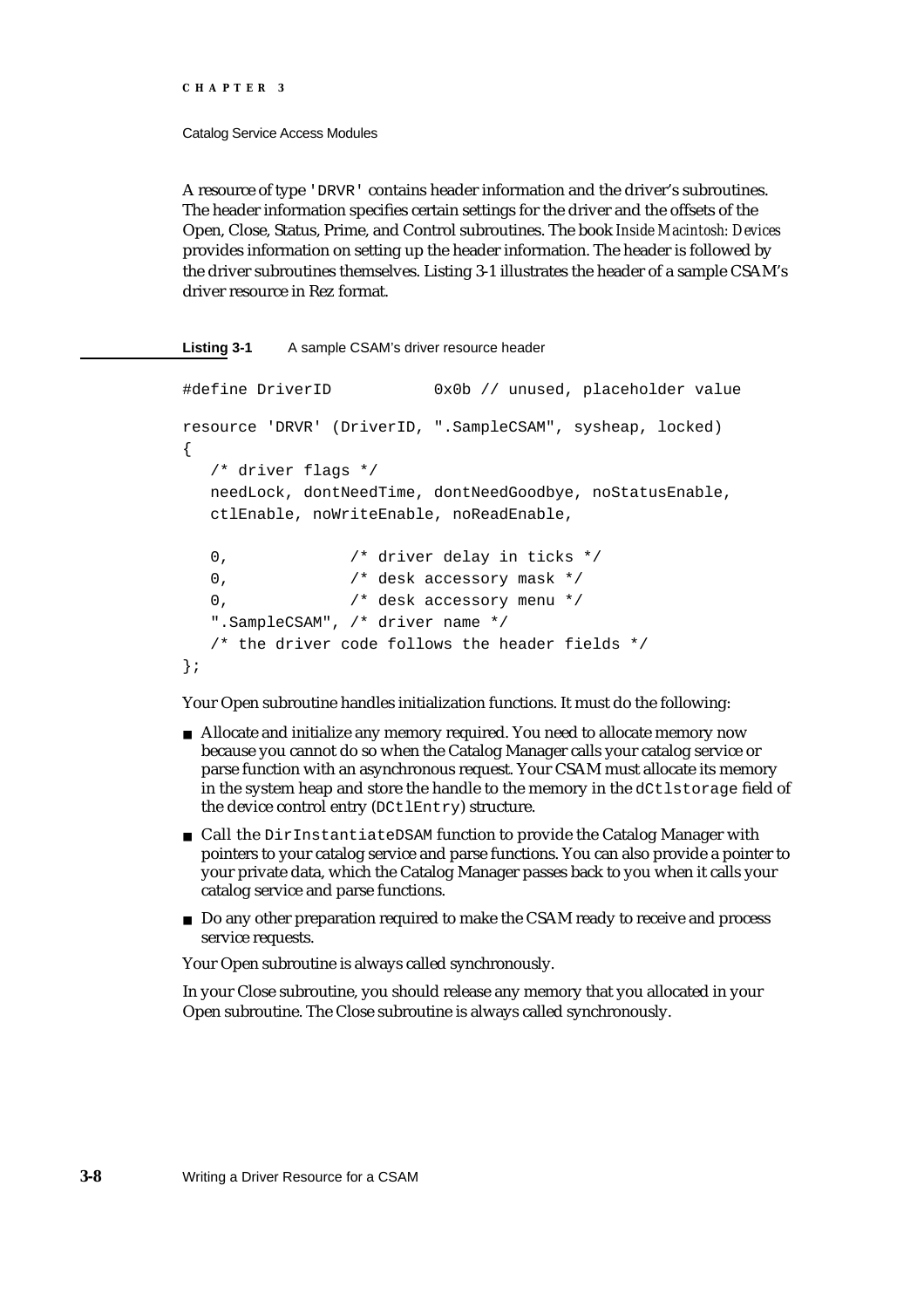#### Catalog Service Access Modules

Depending on the needs of your driver, your Status, Prime, and Control subroutines may perform some work or simply return if called.

#### **Note**

The Device Manager interface requires you to use some assembly language. You can write your driver subroutines in a high-level language if you provide a dispatching mechanism, written in assembly language, between the Device Manager and the subroutines. See *Inside Macintosh: Devices* for instructions on writing subroutines in a high-level language and for detailed descriptions of all of the driver subroutines. u

When writing a device driver, you ordinarily write software that installs the driver in the Device Manager's unit table and opens the driver. For a CSAM, you do not need to provide software to install and open your driver directly. Instead, an AOCE setup template that you provide calls the DirAddDSAM function. This causes the Catalog Manager to install and open your driver. (Setup templates are discussed in the chapter "Service Access Module Setup" in this book.)

In addition to the 'DRVR' resource, you must also provide a resource of type 'STR ' containing a single string that is both the name of your driver and the name of your 'DRVR' resource. This string resource must have the resource name DashName. If you use another name for the string resource, the Catalog Manager will not be able to install your driver. Listing 3-2 illustrates the string resource. The name contained in this string resource must be the same as the name of the 'DRVR' resource.

**Listing 3-2** A CSAM's driver name string resource

```
/* The Driver's name must be in the resource named DashName." */
 resource 'STR ' (128, "DashName", purgeable ) {
   ".SampleCSAM"
};
```
Listing 3-1, Listing 3-2, and Figure 3-4 illustrate the following example. A file named My CSAM File contains a CSAM. The filename can be any string and is editable by a user. The file contains a 'STR ' resource named DashName that contains the string .SampleCSAM. The file also contains a 'DRVR' resource whose resource name is .SampleCSAM. The driver itself is also named .SampleCSAM. The content of the string resource, the name of the 'DRVR' resource, and the name of the driver are all the same.

Note that a driver name should always start with a period, followed by printable uppercase or lowercase characters, not to exceed a total of 31 characters.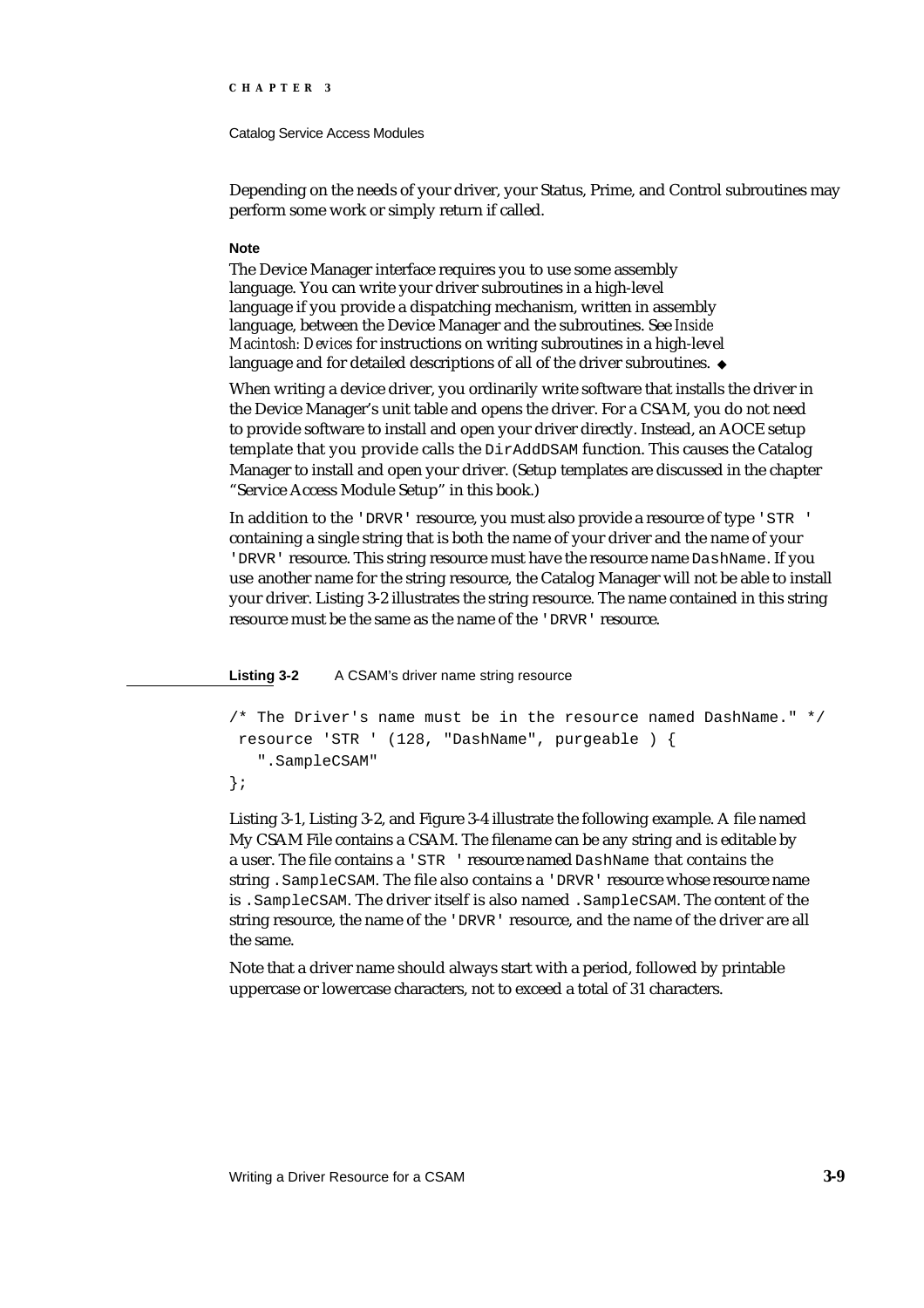```
CHAPTER 3
```
Catalog Service Access Modules

**Figure 3-4** Relationship of 'DRVR' and 'STR' resources



# Responding to the Catalog Manager

When an application makes a request for catalog services and specifies an external catalog for which your CSAM is responsible, the Catalog Manager calls your CSAM's catalog service or parse function. The catalog service and parse functions are essentially dispatching functions that receive all Catalog Manager requests. They in turn call other functions that you provide to service the request.

A CSAM does not need to support every function in the Catalog Manager API. The Catalog Manager itself handles calls to the DirGetDirectoryInfo, DirGetExtendedDirectoriesInfo, DirEnumerateDirectoriesGet, and DirEnumerateDirectoriesParse functions and, therefore, does not pass these requests to a CSAM. Other Catalog Manager functions that are not passed to a CSAM include

- DirAddADAPDirectory
- DirNetSearchADAPDirectoriesGet  $\overline{\mathsf{n}}$
- DirNetSearchADAPDirectoriesParse  $\overline{a}$
- DirFindADAPDirectoryByNetSearch  $\overline{a}$
- DirCreatePersonalDirectory n.
- DirOpenPersonalDirectory  $\mathsf{n}$
- DirClosePersonalDirectory
- DirMakePersonalDirectoryRLI n.
- DirGetOCESetupRefNum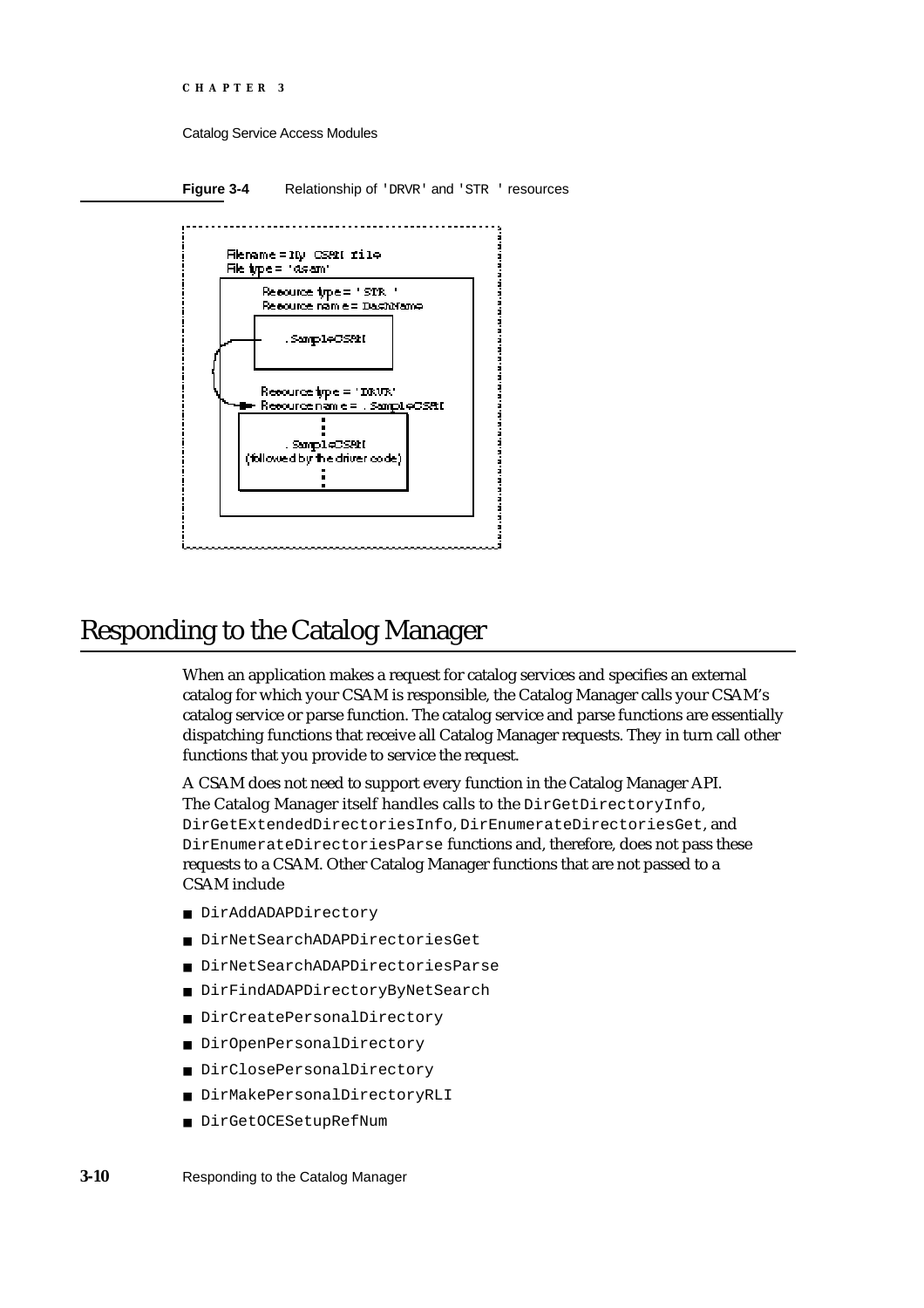Catalog Service Access Modules

You must provide a dispatch function. You can provide both a catalog service function and a parse function for this purpose. However, because Catalog Manager request codes for catalog service and parse requests do not overlap, you can process all Catalog Manager requests through a single dispatch function. To do this, specify the same address for your catalog service function and your parse function when you call the DirInstantiateDSAM function.

# The Catalog Service Function

The Catalog Manager calls your catalog service function when an application calls a Catalog Manager function (other than one of the parse functions) and specifies a catalog that you support. Your catalog service function must determine the type of request that the application is making and then service that request.

The catalog service function has the following declaration:

```
pascal OSErr MyDSAMDirProc (Ptr dsamData,
                           DirParamBlockPtr paramBlock,
                           Boolean async);
```
The dsamData parameter contains the private value that you provided to the DirInstantiateDSAM function in the dsamData field of that function's parameter block. You define this value for your own use. Typically, it is a pointer to your private data area. The paramBlock parameter contains a pointer to the DirParamBlock parameter block that the application provided to the Catalog Manager when the application made the service request. The async parameter is a Boolean value that specifies if the request must be processed synchronously or asynchronously. If this parameter is true, you must process the request asynchronously; otherwise, you process the request synchronously.

You determine the type of request by examining the reqCode field of the DirParamBlock parameter block. Requests for catalog services map one-to-one to functions in the Catalog Manager API. The method by which you service the request (that is, implement the Catalog Manager function) is up to you. See the section "Data Types and Constants" beginning on page 3-42 for a complete list of request codes for Catalog Manager requests. See the function descriptions in the chapter "Catalog Manager" in *Inside Macintosh: AOCE Application Interfaces* for information on the type of service each function performs, the behavior of the function, and the information it returns.

When an application calls a Catalog Manager function synchronously, the Catalog Manager passes the request to your CSAM within the calling application's context. Therefore, the CSAM can allocate, move, or purge memory and can call any function. The CSAM must process a synchronous request immediately. (See *Inside Macintosh: Processes* for a discussion of application context.)

When an application calls a Catalog Manager function asynchronously, the Catalog Manager passes the request to your CSAM at interrupt time. You cannot allocate, move, or purge memory at interrupt time, nor can you call a function that allocates, moves, or purges memory. If you can service the asynchronous request immediately—that is, if you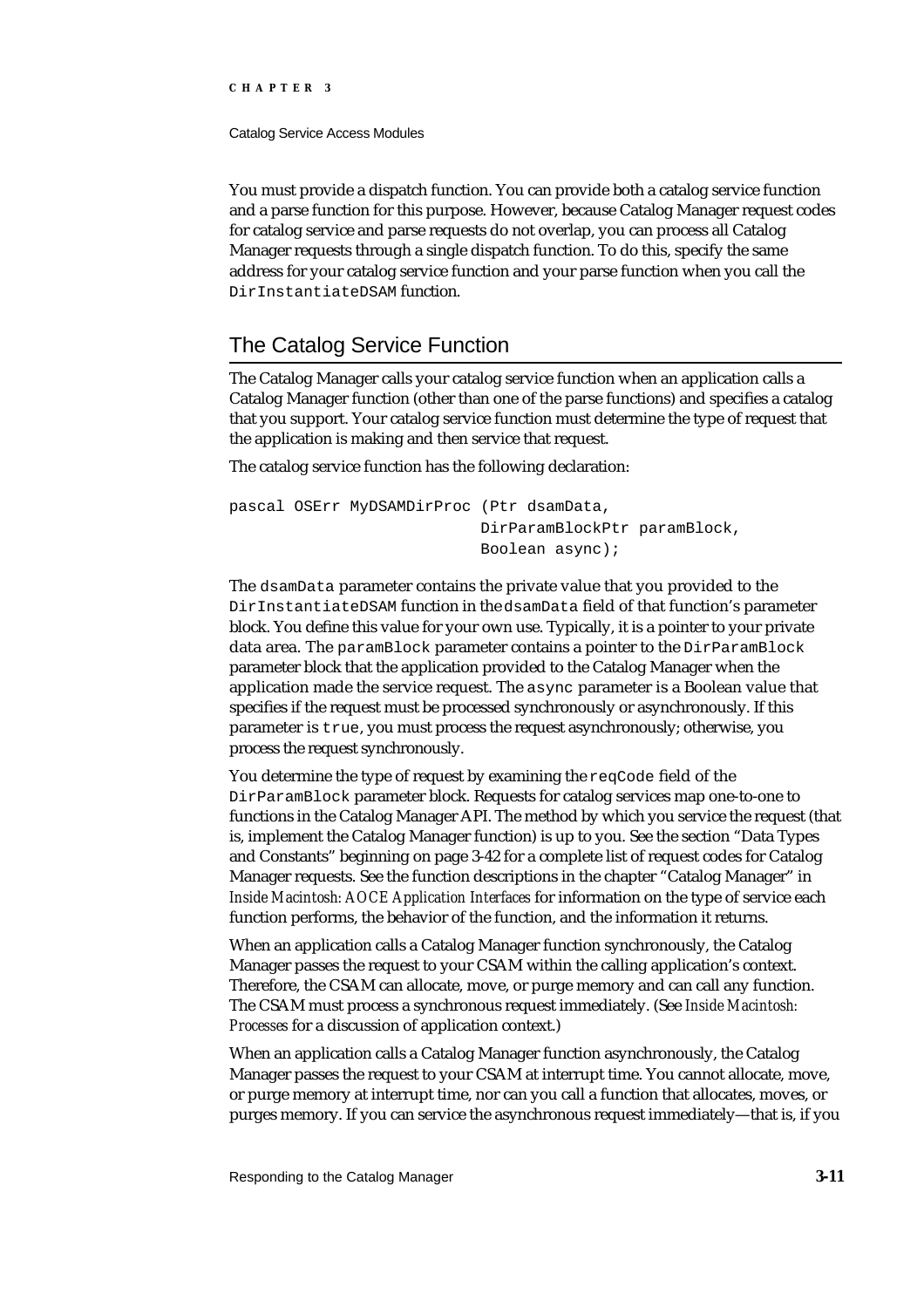#### Catalog Service Access Modules

can service the request without performing tasks that are likely to consume a relatively large amount of time, such as an I/O operation—do so. Otherwise, your catalog service function should place the request in a private queue that it maintains and return control to the Catalog Manager with a result code of noErr. The Catalog Manager will already have set the ioResult field of the DirParamBlock parameter block to 1 before passing the asynchronous request to your catalog service function. As your function receives time to execute, service the request.

The CSAM can defer processing an asynchronous request until it is convenient to complete the request. It can install a VBL task, a Time Manager task, a Deferred Task Manager task, or a Notification Manager task to ensure that it receives system time at some point in the future. See *Inside Macintosh: Processes* for more information on these topics.

#### **Note**

When you have insufficient memory to service an asynchronous request, you should return an error. However, before returning, you can attempt to acquire additional memory for future requests. Set the dNeedTime flag in the dCtlflags field in your driver's DCtlEntry structure. Later, after a process calls the SystemTask or WaitNextEvent function, the Device Manager calls your Control subroutine with the accRun control code. At this time, you can safely allocate memory.

Do not queue an asynchronous request for which you have insufficient memory in the hope that you can acquire the memory later and successfully complete the request. This may result in a system freeze condition. u

Your catalog service function returns both a function result and a value in the ioResult field of the DirParamBlock parameter block to indicate the outcome of its handling of the request. For each type of service request (function) that you process, you should return only those result codes that are defined by the Catalog Manager for the function. The description of each Catalog Manager function provides the result codes that a given function can return.

If your function was called synchronously, set the ioResult field and return the appropriate function result code when you finish servicing the request.

If your function was called asynchronously, do the following when you finish servicing the request: Set the ioResult field to the appropriate result code. If the application provided a completion routine (the value of the ioCompletion field of the DirParamBlock parameter block is not nil), restore the application's A5 register by setting register A5 to the value of the saveA5 field of the DirParamBlock parameter block and call the application's completion routine; otherwise, return. When the completion routine returns control to your catalog service function, you may service another pending request or return.

Listing 3-3 is an example of a simple catalog service function, the DoMyDSAMDirProc function, that determines the type of request and then calls another function to service the request. DoMyDSAMDirProc passes the called function a pointer to the CSAM's global data area,  $myGlobalInfoPetr$ . This is the value the CSAM originally gave to the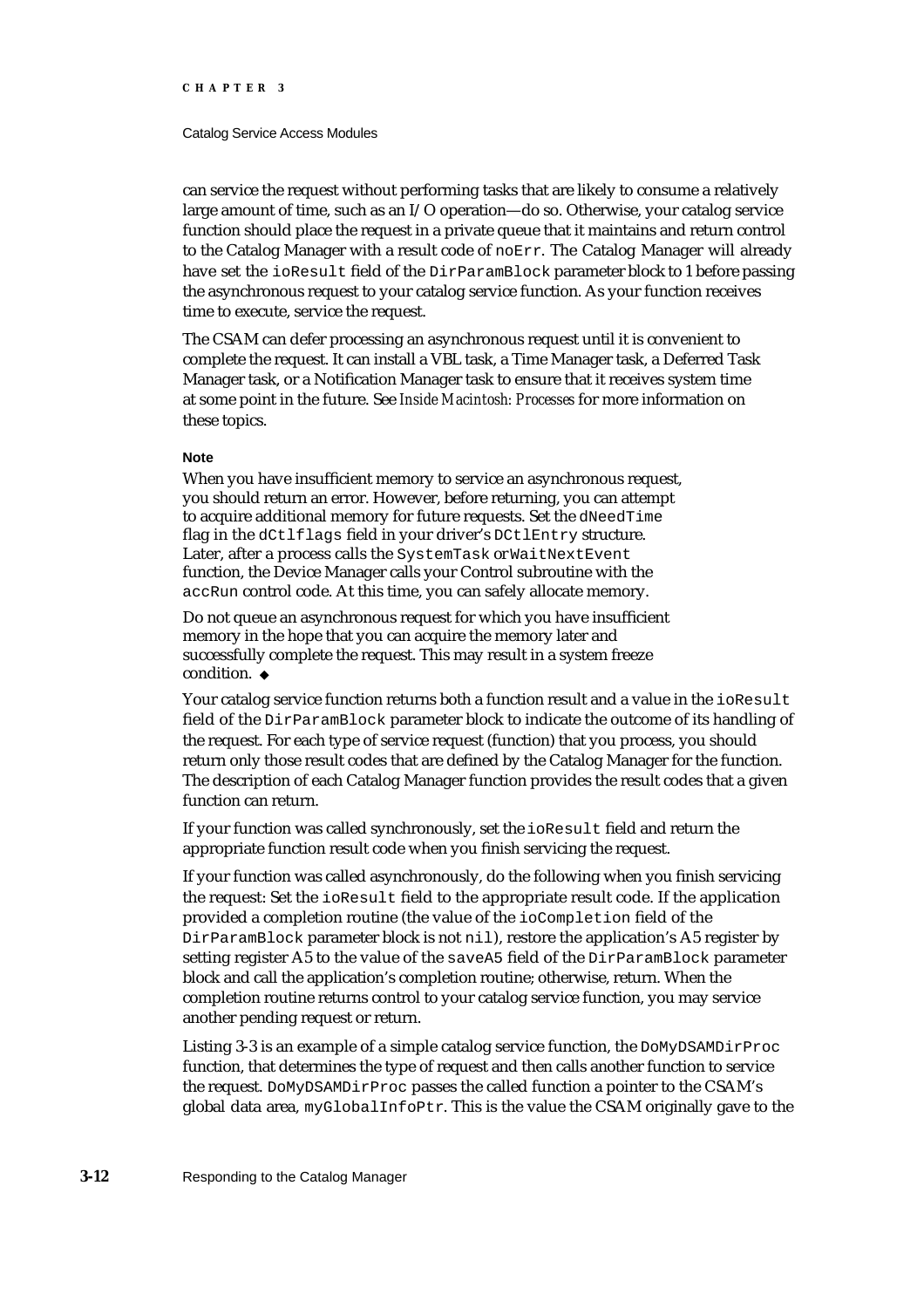#### Catalog Service Access Modules

Catalog Manager when it called the DirInstantiateDSAM function. The Catalog Manager passes the value back to the catalog service function to use in servicing the request. In this example, the functions that service a particular catalog service request, such as the DoProcessDirGetDNodeMetaInfoReqt function, set the ioResult field of the DirParamBlock parameter block. Before returning, the DoMyDSAMDirProc function calls the DoProcessCallCompletion function, which calls the completion routine if the calling application specified one. See Listing 3-6 on page 3-28 for an example of calling an application's completion routine.

### **Listing 3-3** A catalog service function

```
pascal OSErr DoMyDSAMDirProc(
   register Ptr myGlobalInfoPtr,
   register DirParamBlockPtr myParamBlock,
   Boolean async)
{
   switch (myParamBlock->header.reqCode) { /* determine type of request */
   case kDirGetDirectoryIcon:
     DoProcessDirGetDirIconRequest(myGlobalInfoPtr, myParamBlock, async);
     break;
   case kDirGetDNodeMetaInfo:
     DoProcessDirGetDNodeMetaInfoReqt(myGlobalInfoPtr, myParamBlock, async);
     break;
   case kDirGetRecordMetaInfo:
     DoProcessDirGetRecrdMetaInfoReqt(myGlobalInfoPtr, myParamBlock, async);
     break;
   /* process other catalog service requests */
   }
   return (DoProcessCallCompletion(myParamBlock->header.ioResult, async));
}
```
The Catalog Manager defers calling your catalog service function until a time, sometimes called *deferred-task time*, when your function will work properly if the Macintosh is using virtual memory. See *Inside Macintosh: Memory* for information about memory management issues, including virtual memory.

# The Parse Function

The Catalog Manager calls your parse function each time an application makes a parse request for a catalog that you support. A parse request corresponds to one of the Catalog Manager's parse functions, such as DirLookupParse, DirEnumerateParse, and so forth. Your parse function must determine the type of parse request that the application is making and then service that request.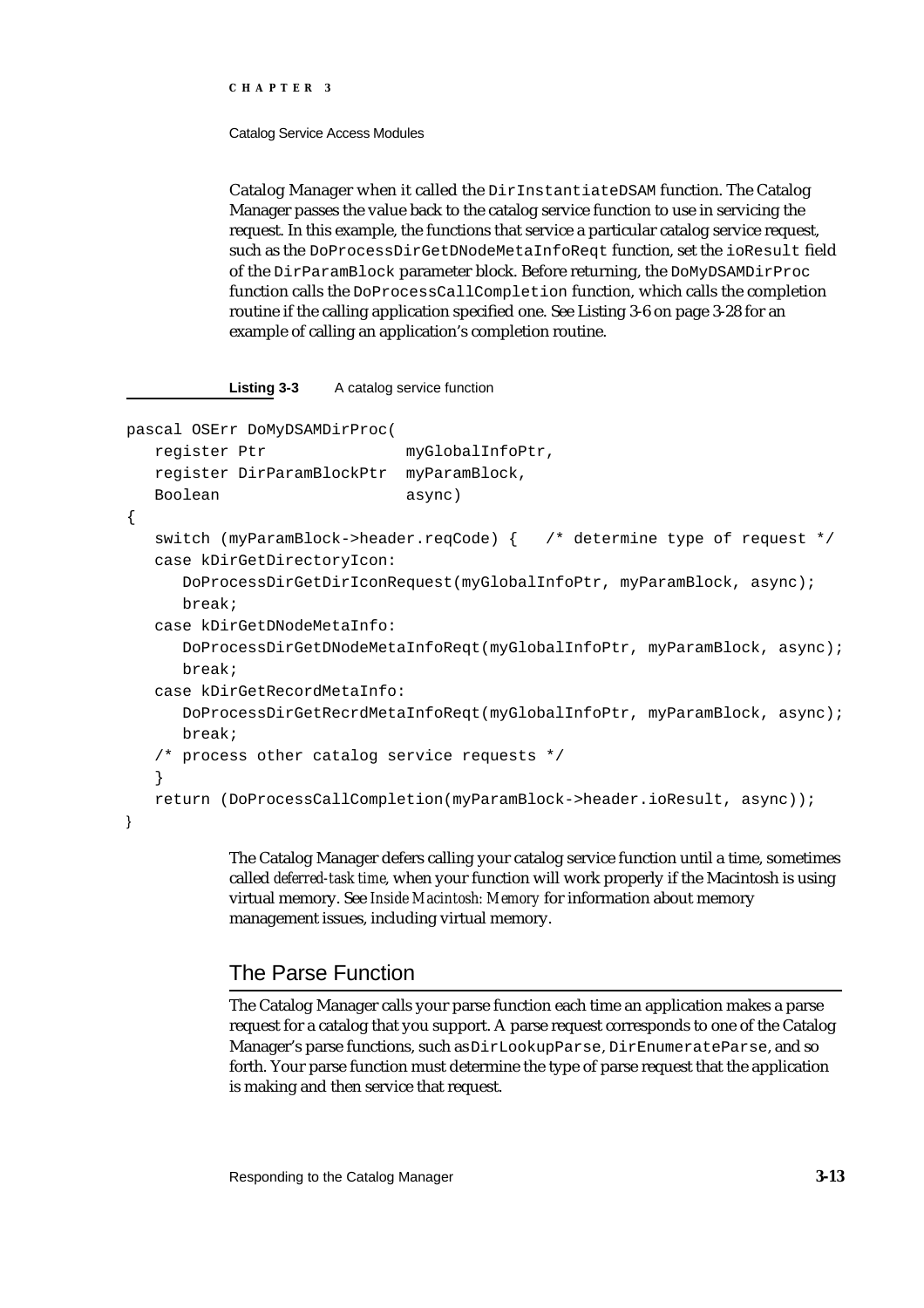```
CHAPTER 3
```
Catalog Service Access Modules

The parse function has the following declaration:

```
pascal OSErr MyDSAMDirParseProc (Ptr dsamData,
                              DirParamBlockPtr paramBlock,
                              Boolean async);
```
The information in the section "The Catalog Service Function" beginning on page 3-11 also applies to the parse function. That information is not repeated here.

When you service a Catalog Manager parse request, you return information to the application by two methods. The first method, common to all Catalog Manager requests, consists of storing information in the appropriate fields of the DirParamBlock parameter block. The second, unique to parse requests, consists of passing data in predefined units to an application's callback routine.

It might be helpful to review here how Catalog Manager parse functions work. Each Catalog Manager parse function is paired with an associated get function. The DirEnumerateDirectoriesGet/DirEnumerateDirectoriesParse and DirLookupGet/DirLookupParse functions are examples of the get/parse function pairs in the Catalog Manager API. An application calls a Catalog Manager get function to obtain information about catalogs, records, attribute types, and so forth. If the target catalog is a catalog that you support, the Catalog Manager calls your CSAM's catalog service function to service the request. You place the requested data into a buffer provided by the application. You can use any format you wish for the data in this buffer; the data is therefore unreadable by the application. To retrieve the data from the buffer in a format that it understands, the application calls the corresponding Catalog Manager parse function, providing a pointer to a callback routine. The Catalog Manager, in turn, calls your CSAM's parse function. Your parse function passes data to the application by repeatedly calling the application's callback routine, each time passing it a defined chunk of data. The chapter "Catalog Manager" in *Inside Macintosh: AOCE Application Interfaces* provides descriptions of the application callback routines associated with different Catalog Manager parse functions and the type of data you need to return with each.

### **Note**

Not all Catalog Manager get/parse function pairs work in exactly the same way. For example, most support starting or continuing an enumeration from a specified starting point, but some do not. Be sure to read the Catalog Manager function descriptions carefully to make sure your CSAM properly implements the Catalog Manager functions.

You determine which Catalog Manager function the application has called by examining the reqCode field of the DirParamBlock parameter block. Then you process the request, just as you would when servicing a catalog service request. In addition, you call the application's callback routine as part of processing every parse request. You must set the A5 register to the value of the saveA5 field of the DirParamBlock parameter block before calling the callback routine. You typically restore your own A5 register when you regain control.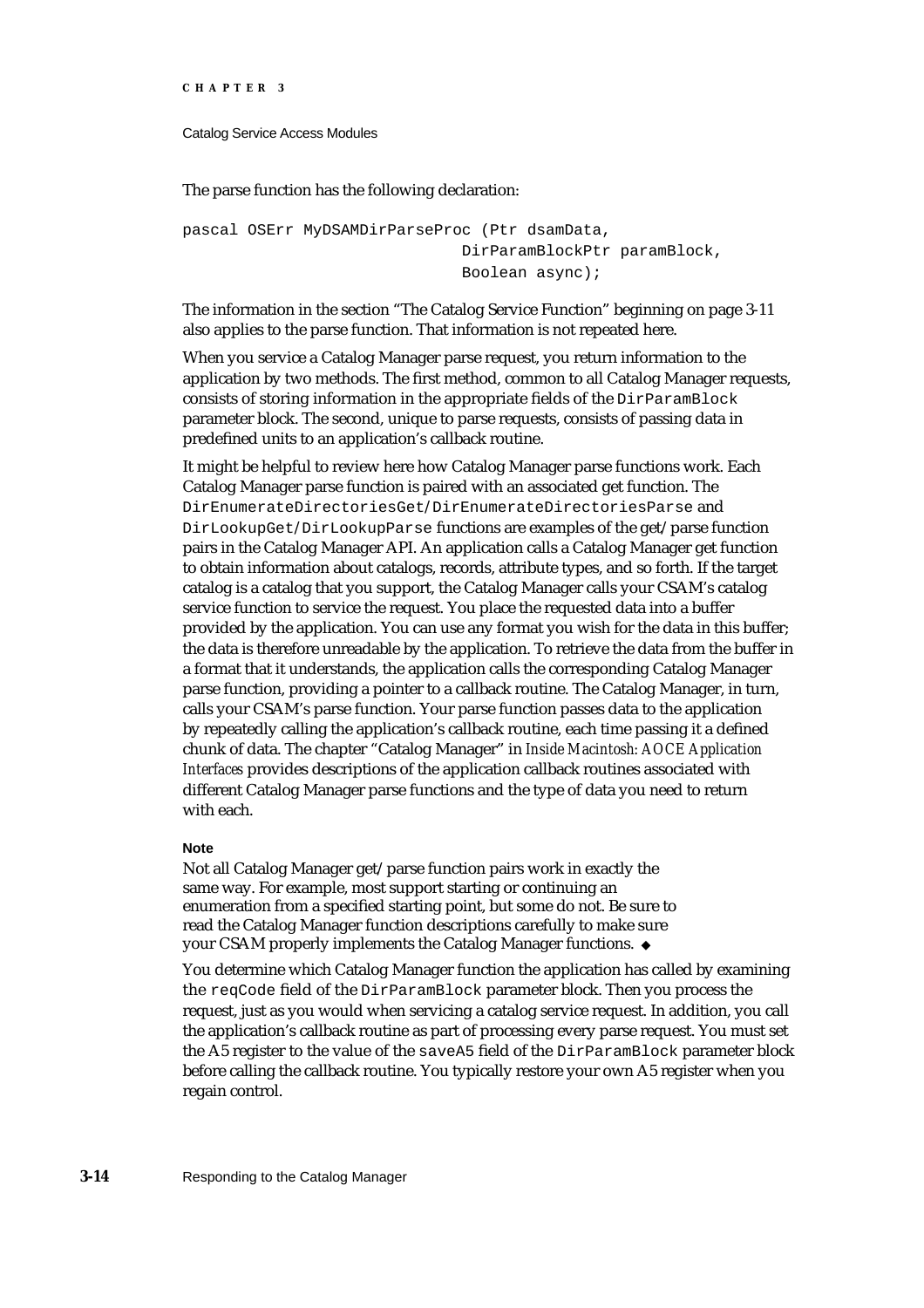#### Catalog Service Access Modules

Listing 3-4 illustrates how you call an application's callback routine. The DoEnumerateParse function is called by another CSAM function in the course of servicing the parse request that results from an application calling the DirEnumerateParse function. The DoEnumerateParse function gets a pointer to the DirEnumerateParse function's parameter block and a pointer to the buffer the CSAM previously filled in response to the DirEnumerateGet function. The application's callback routine expects to get a DirEnumSpec structure that provides information about one record, alias, pseudonym, or child dNode in a given dNode. Inside its main processing loop, the DoEnumerateParse function performs the following tasks:

- $n$  It initializes the dataLength fields inside the DirEnumSpec structure to the maximum size RString that the CSAM supports.
- It calls its DoFillEnumSpec function to extract data about one record, alias, pseudonym, or child dNode from the buffer the CSAM previously filled and stores the data in a DirEnumSpec structure. If this function does not return the noErr result code, DoEnumerateParse exits the loop immediately, knowing it has extracted all the data from the buffer or it has encountered an error.
- $n$  It sets register A5 to the application's register A5 so the callback routine can access the application's global variables and saves its own register A5 value.
- $n$  It calls the application's callback routine, passing it the value of the client Data field from the DirEnumerateParse parameter block and the enumeration specification just constructed.
- n It restores register A5 to its own register A5 value.

The DoEnumerateParse function continues to execute the loop until it runs out of data to parse or encounters an error, or until the application's callback routine returns true.

**Listing 3-4** Calling an application's callback routine

```
OSErr DoEnumerateParse (DirParamBlockPtr myParamBlock, Ptr buffer)
{
  DirEnumSpec enumSpec;
  RString64 name, type; 
  long oldA5, saveSeq;
  Boolean done = false;
  OSErr myErr = 0;
  enumSpec.u.recordIdentifier.recordName = (RString*)&name;
  enumSpec.u.recordIdentifier.recordType = (RString*)&type;
  enumSpec.indexRatio = 0;
  while(!done) {
     name.dataLength = kRString64Size;
     type.dataLength = kRString64Size;
```
Responding to the Catalog Manager **3-15**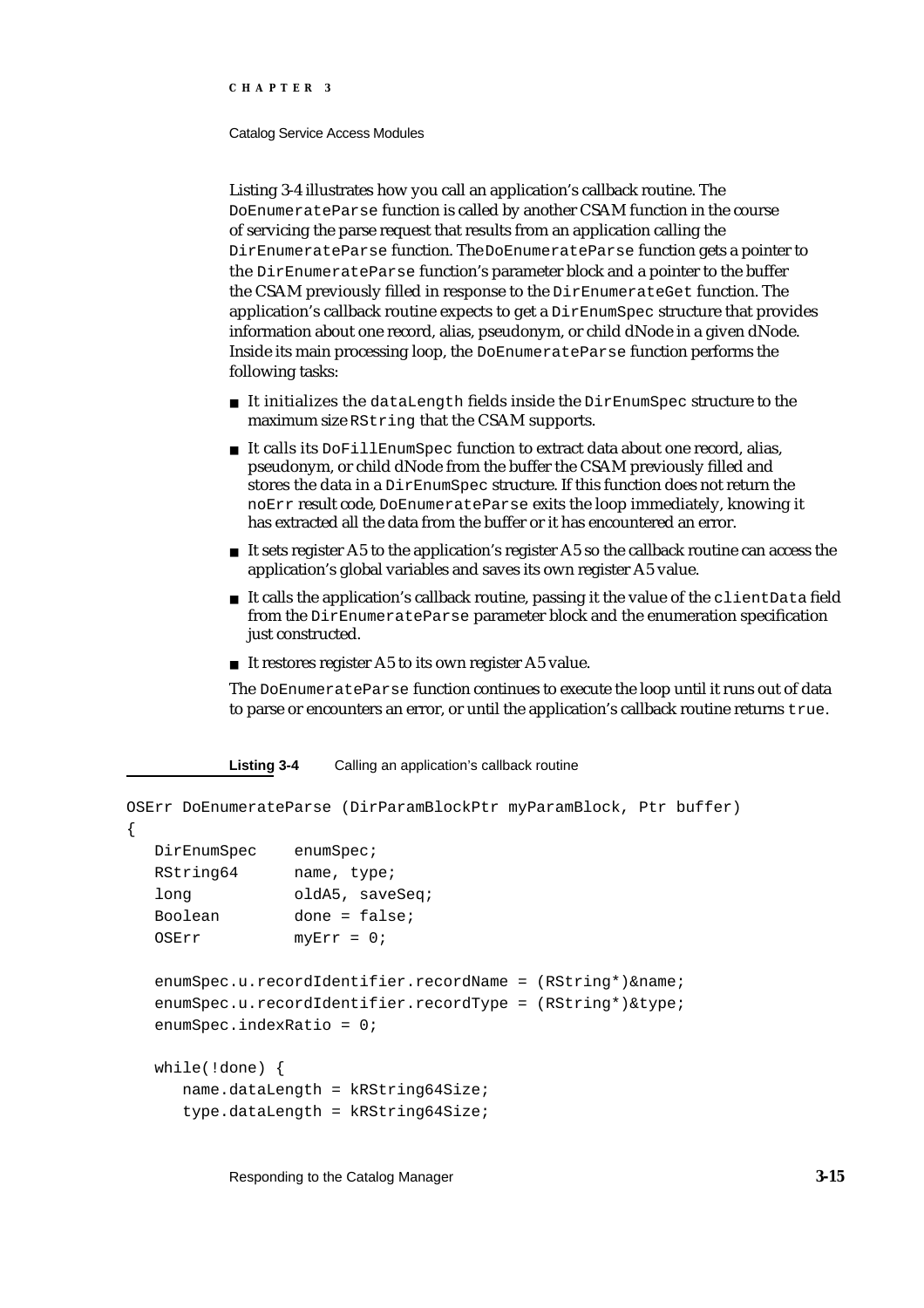```
CHAPTER 3
```
}

Catalog Service Access Modules

```
/* extract data from the buffer and fill enumSpec appropriately */myErr = DoFillEnumSpec(buffer, &enumSpec);
     if (myErr != norm) /* if no more data in the buffer, exit the loop */
        break;
     /* save my A5 register and call application's callback routine */
     oldA5 = SetA5(myParamBlock->enumerateParsePB.saveA5);
     done = (*myParamBlock->enumerateParsePB.eachEnumSpec) 
                  (myParamBlock->enumerateParsePB.clientData, &enumSpec);
      /* restore my A5 register */
      (void) SetA5(oldA5);
  }
return myErr;
```
To avoid problems when virtual memory is in use, you must call an application's callback routine at deferred-task time. See the chapters "Virtual Memory Manager" in *Inside Macintosh: Memory* and "Deferred Task Manager" in *Inside Macintosh: Processes* for more information on the handling of virtual memory and deferred tasks.

# Determining the Version of the Catalog Manager

To determine the version of the Catalog Manager that is available, call the Gestalt function with the selector gestaltOCEToolboxVersion. The function returns the version number of the Collaboration toolbox in the low-order word of the response parameter. For example, a value of 0x0101 indicates version 1.0.1. If the Collaboration toolbox is not present and available, the Gestalt function returns 0 for the version number. You can use the constant gestalt OCETB for AOCE Collaboration toolbox version 1.0.

# Indicating the Features You Support

A catalog may not support all of the features of the Catalog Manager API. Therefore, you must identify to the Catalog Manager the features supported by each catalog to which your CSAM provides access. The Catalog Manager API defines the data type DirGestalt that consists of bits that specify the features supported by a given catalog.

This section defines those bits, sometimes referred to as *feature flags* or *capability flags*. The support or lack thereof for certain features affects the human interface of some components of PowerTalk. The impact of various feature settings on the human interface is discussed in "Human Interface Considerations" beginning on page 3-22.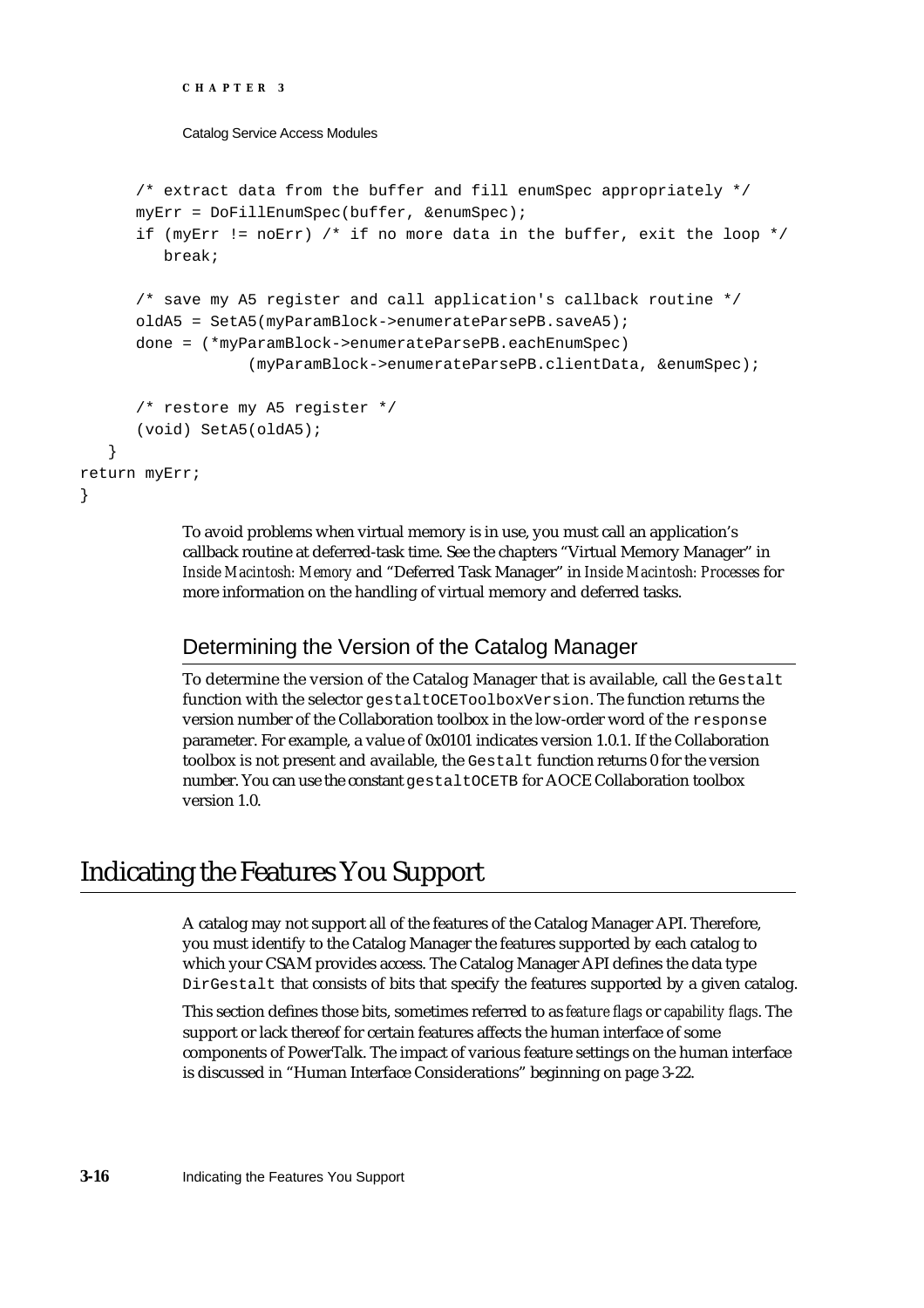#### Catalog Service Access Modules

The features represented by the bits can be grouped into six general categories (the corresponding bits are listed for each category):

### supplying identifying information

- kSupportsDNodeNumberBit
- kSupportsRecordCreationIDBit
- kSupportsAttributeCreationIDBit
- kSupportsPartialPathNamesBit

#### pattern-matching for record names in an enumeration

- kSupportsMatchAllBit
- kSupportsBeginsWithBit
- kSupportsExactMatchBit
- kSupportsEndsWithBit
- kSupportsContainsBit

### ordering the results of an enumeration

- kSupportsOrderedEnumerationBit
- kCanSupportNameOrderBit
- kCanSupportTypeOrderBit
- kSupportSortBackwardsBit
- kSupportIndexRatioBit
- enumerating from a specified starting point
	- kSupportsEnumerationContinueBit
	- kSupportsLookupContinueBit
	- kSupportsEnumerateAttributeTypeContinueBit
	- kSupportsEnumeratePseudonymContinueBit
- n other capabilities
	- kSupportsFindRecordBit
	- kSupportsAliasesBit
	- kSupportsPseudonymsBit

## reserved features

- kSupportsAuthenticationBit
- kSupportsProxiesBit

The bits in a variable of type DirGestalt are defined as follows:

## enum {

| kSupportsDNodeNumberBit         | $= 0$ , |
|---------------------------------|---------|
| kSupportsRecordCreationIDBit    | $= 1$ , |
| kSupportsAttributeCreationIDBit | $= 2,$  |
| kSupportsMatchAllBit            | $= 3.$  |
| kSupportsBeginsWithBit          | $= 4.$  |
| kSupportsExactMatchBit          | $= 5.$  |
|                                 |         |

Indicating the Features You Support **3-17**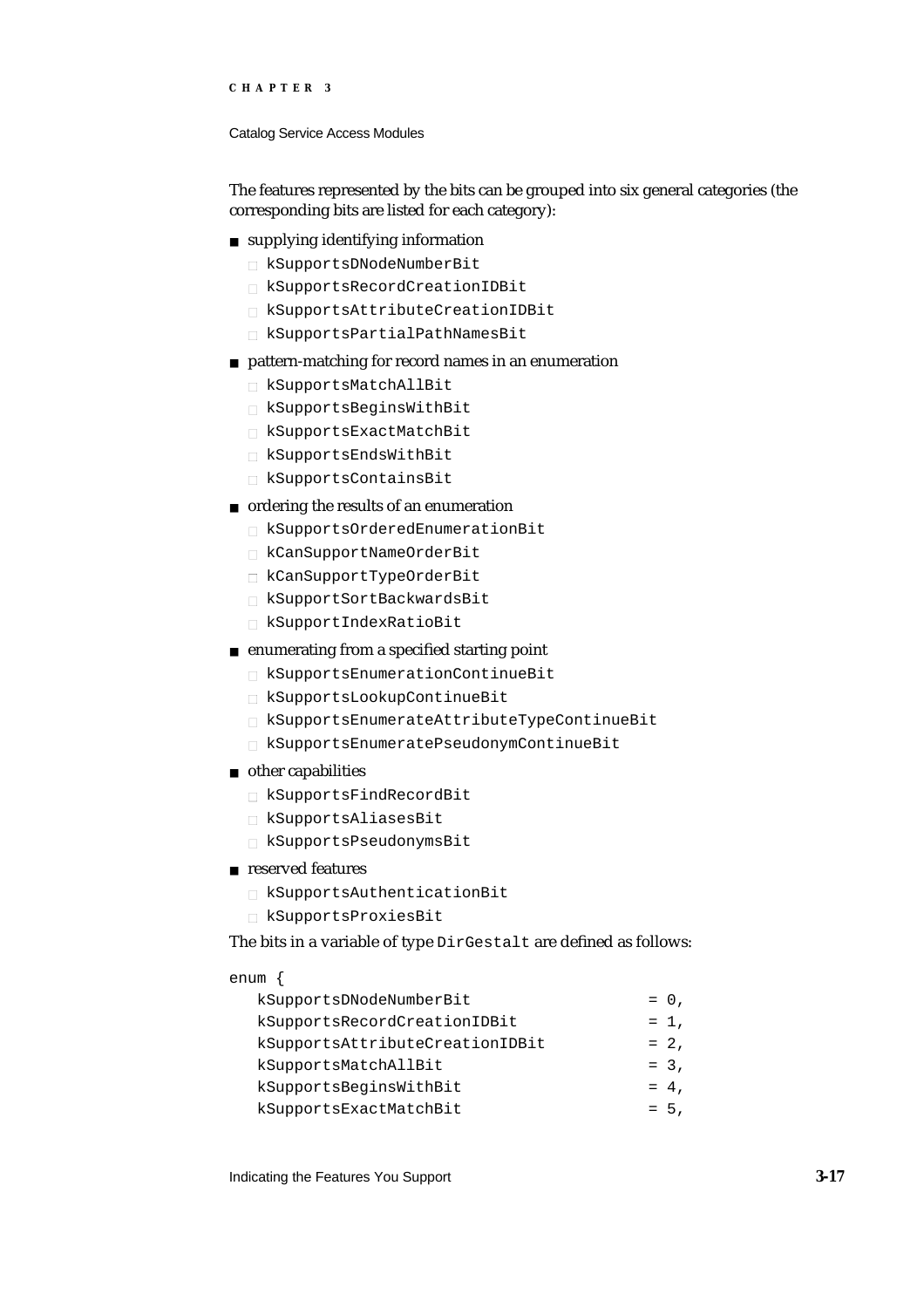Catalog Service Access Modules

| kSupportsEndsWithBit                            | $= 6.$   |
|-------------------------------------------------|----------|
| kSupportsContainsBit                            | $= 7.$   |
| kSupportsOrderedEnumerationBit                  | $= 8.$   |
| kCanSupportNameOrderBit                         | $= 9.$   |
| kCanSupportTypeOrderBit                         | $= 10$ , |
| kSupportSortBackwardsBit                        | $= 11.$  |
| kSupportIndexRatioBit                           | $= 12$ , |
| kSupportsEnumerationContinueBit                 | $= 13$ , |
| kSupportsLookupContinueBit                      | $= 14.$  |
| kSupportsEnumerateAttributeTypeContinueBit= 15, |          |
| kSupportsEnumeratePseudonymContinueBit          | $= 16$ , |
| kSupportsAliasesBit                             | $= 17$ , |
| kSupportsPseudonymsBit                          | $= 18$ , |
| kSupportsPartialPathNamesBit                    | $= 19.$  |
| kSupportsAuthenticationBit                      | $= 20$ , |
| kSupportsProxiesBit                             | $= 21$ , |
| kSupportsFindRecordBit                          | $= 22$   |
|                                                 |          |

};

#### **Bit descriptions**

kSupportsDNodeNumberBit

Set this bit if the catalog can identify a dNode by a dNode number. All catalogs must be able to identify a dNode by its pathname.

kSupportsRecordCreationIDBit

Set this bit if a catalog can identify a record by a record creation ID. If a catalog cannot identify a record by a record creation ID, you must set any record creation IDs that you return to 0. All catalogs must support identification of records by record name and record type. If a catalog does not additionally support record creation IDs, the record name and record type must be unique for each record. Note that to assure the proper behavior of aliases, a record creation ID must persist through system shutdown and startup.

kSupportsAttributeCreationIDBit

Set this bit if a catalog can identify an attribute value by specifying its attribute creation ID and attribute type. All catalogs must be able to identify an attribute value by specifying the attribute value and attribute type.

kSupportsMatchAllBit

Set this bit if the catalog supports browsing of record names and record types; that is, when an application calls the DirEnumerateGet or DirFindRecordGet function, the catalog can service a request to return information about all the records in a dNode or catalog.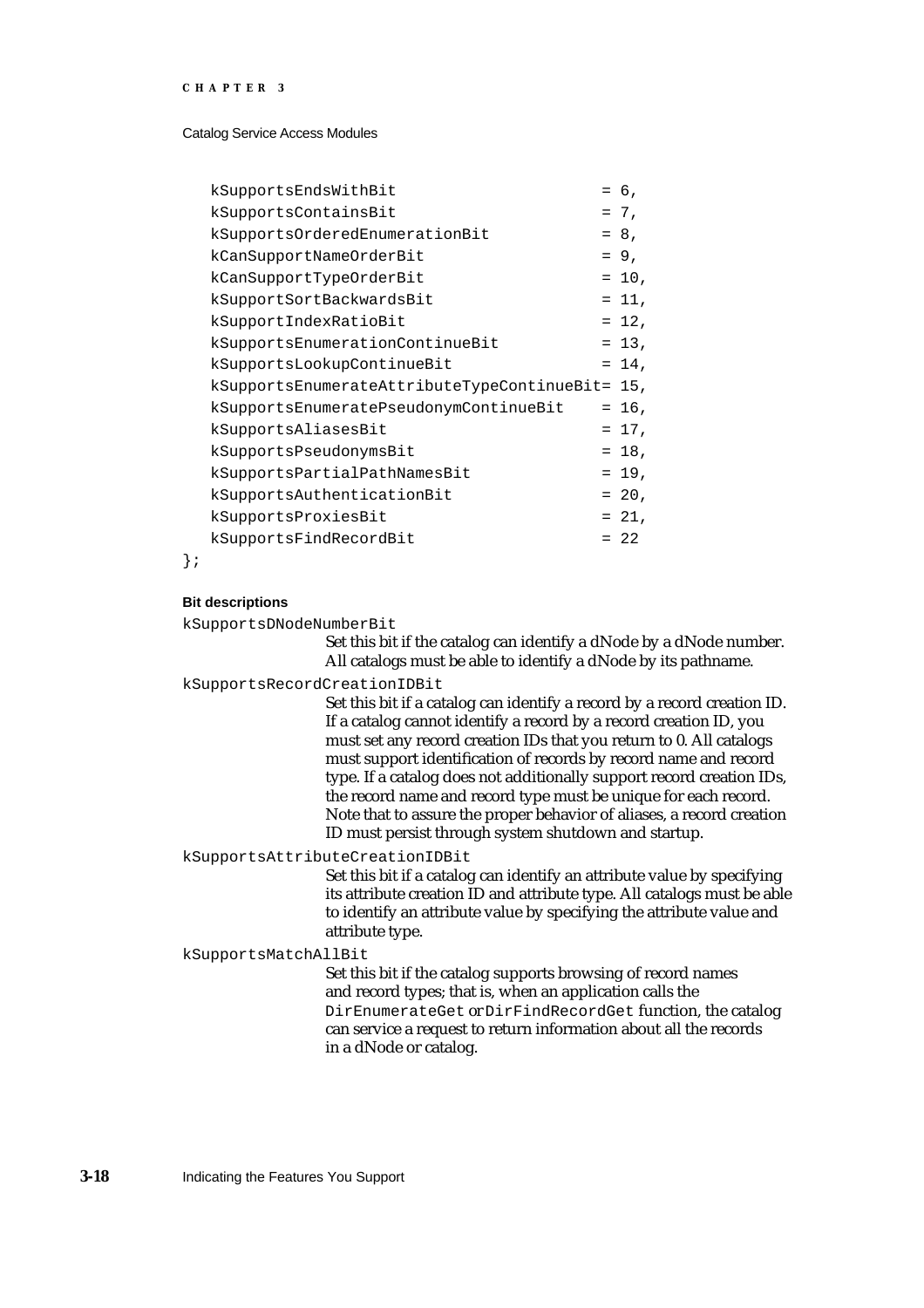Catalog Service Access Modules

kSupportsBeginsWithBit

Set this bit if the catalog supports a search for record names and record types beginning with a certain string; that is, when an application calls the DirEnumerateGet or DirFindRecordGet function, the catalog can service a request to provide information about all records whose record name or record type begins with the string provided by the application.

#### kSupportsExactMatchBit

Set this bit if the catalog supports a search for a record based on an exact match with the record name or record type; that is, when an application calls the DirEnumerateGet or DirFindRecordGet function, the catalog can service a request to provide information about the record whose record name or record type is provided by the application.

kSupportsEndsWithBit

Set this bit if the catalog supports a search for record names and record types ending with a certain string; that is, when an application calls the DirEnumerateGet or DirFindRecordGet function, the catalog can service a request to provide information about all records whose record name or record type ends with the string provided by the application.

kSupportsContainsBit

Set this bit if the catalog supports a search for record names and record types that contain a certain string; that is, when an application calls the DirEnumerateGet or DirFindRecordGet function, the catalog can service a request to provide information about all records whose record name or record type contains the string provided by the application.

#### kSupportsOrderedEnumerationBit

Set this bit if the catalog provides requested information in some sorted order when an application calls the DirEnumerateGet function. The catalog may provide the information in an unspecified sorted order. If it returns the information sorted by name or by type, set one or both of the two following bits.

#### kCanSupportNameOrderBit

Set this bit if the catalog supports the sorting by name option in the DirEnumerateGet function. If you set this bit, you must also set the kSupportsOrderedEnumerationBit bit.

#### kCanSupportTypeOrderBit

Set this bit if the catalog supports the sorting by type option in the DirEnumerateGet function. If you set this bit, you must also set the kSupportsOrderedEnumerationBit bit.

#### kSupportSortBackwardsBit

Set this bit if the catalog supports the backward sort direction option in the DirEnumerateGet function; that is, the catalog can provide entries preceding a certain point and sort those entries in reverse order.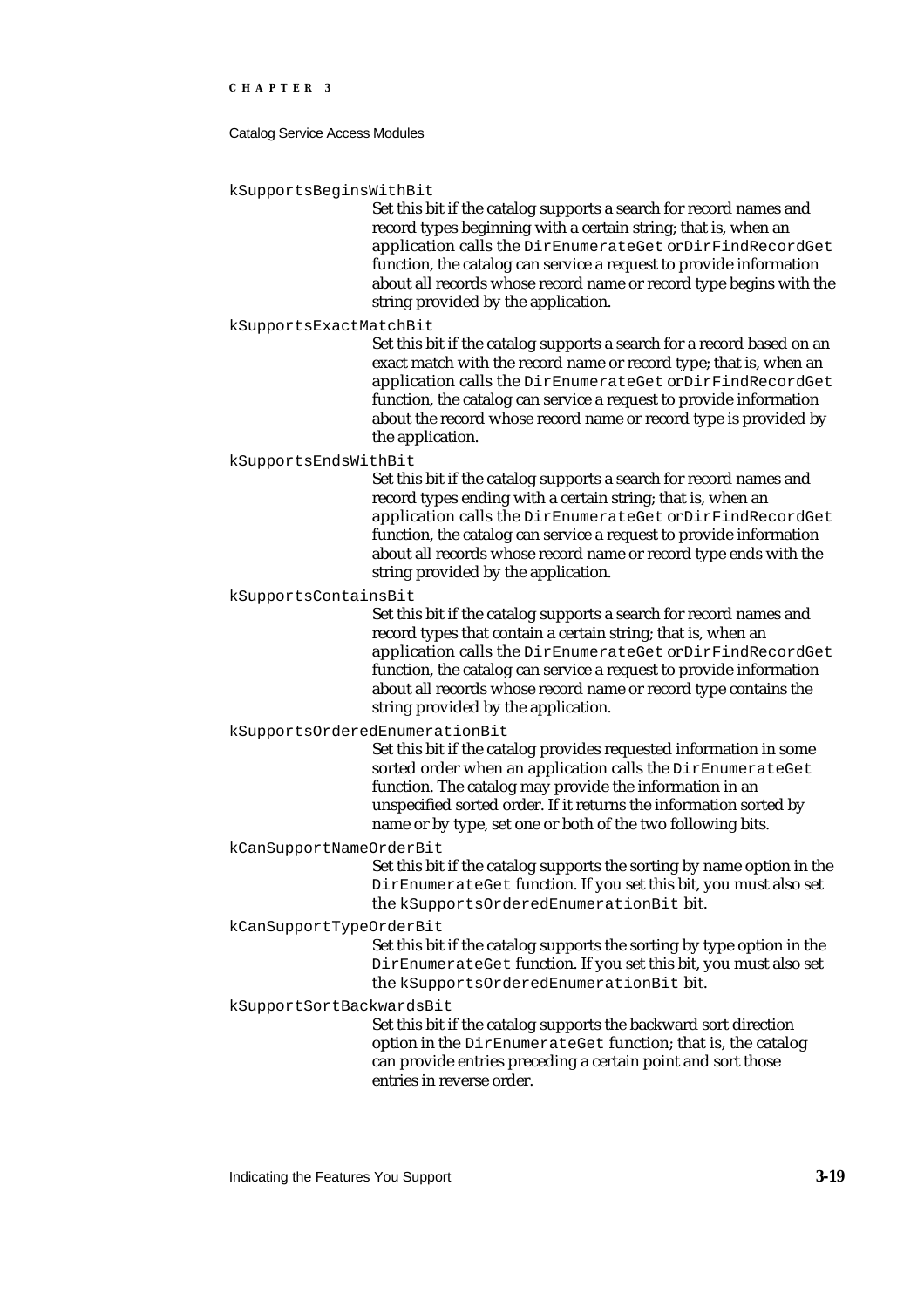Catalog Service Access Modules

kSupportIndexRatioBit

Set this bit if the catalog supports the index ratio feature in the DirEnumerateGet function; that is, the catalog can provide the approximate position of a record among all records in a dNode as a percentile.

kSupportsEnumerationContinueBit

Set this bit if the catalog supports the continue feature in the DirEnumerateGet function.

kSupportsLookupContinueBit

Set this bit if the catalog supports the continue feature in the DirLookupGet function.

kSupportsEnumerateAttributeTypeContinueBit

Set this bit if the catalog supports the continue feature in the DirEnumerateAttributeTypesGet function.

kSupportsEnumeratePseudonymContinueBit

Set this bit if the catalog supports the continue feature in the DirEnumeratePseudonymGet function.

kSupportsAliasesBit

Set this bit if the catalog supports adding an alias with the DirAddAlias function, deleting an alias with the DirDeleteRecord function, and enumerating aliases with the DirEnumerateGet function.

kSupportsPseudonymsBit

Set this bit if the catalog supports the DirAddPseudonym, DirDeletePseudonym, and DirEnumeratePseudonymGet functions, and if it supports enumerating pseudonyms with the DirEnumerateGet function.

kSupportsPartialPathNamesBit

Set this bit if a catalog can specify a catalog node by using the dNode number of an intermediate dNode and a partial pathname starting from the intermediate dNode to the target dNode.

kSupportsAuthenticationBit

Reserved. Do not set this bit.

kSupportsProxiesBit

Reserved. Do not set this bit.

kSupportsFindRecordBit

Set this bit if the catalog supports the DirFindRecordGet and DirFindRecordParse functions, that is, it can provide information about records in the entire catalog, rather than in a given dNode. The DirFindRecordGet function requests information about records in an entire catalog; the DirEnumerateGet function requests information about records in a particular dNode.

These bits are also described from the application's perspective in the chapter "Catalog Manager" in *Inside Macintosh: AOCE Application Interfaces*.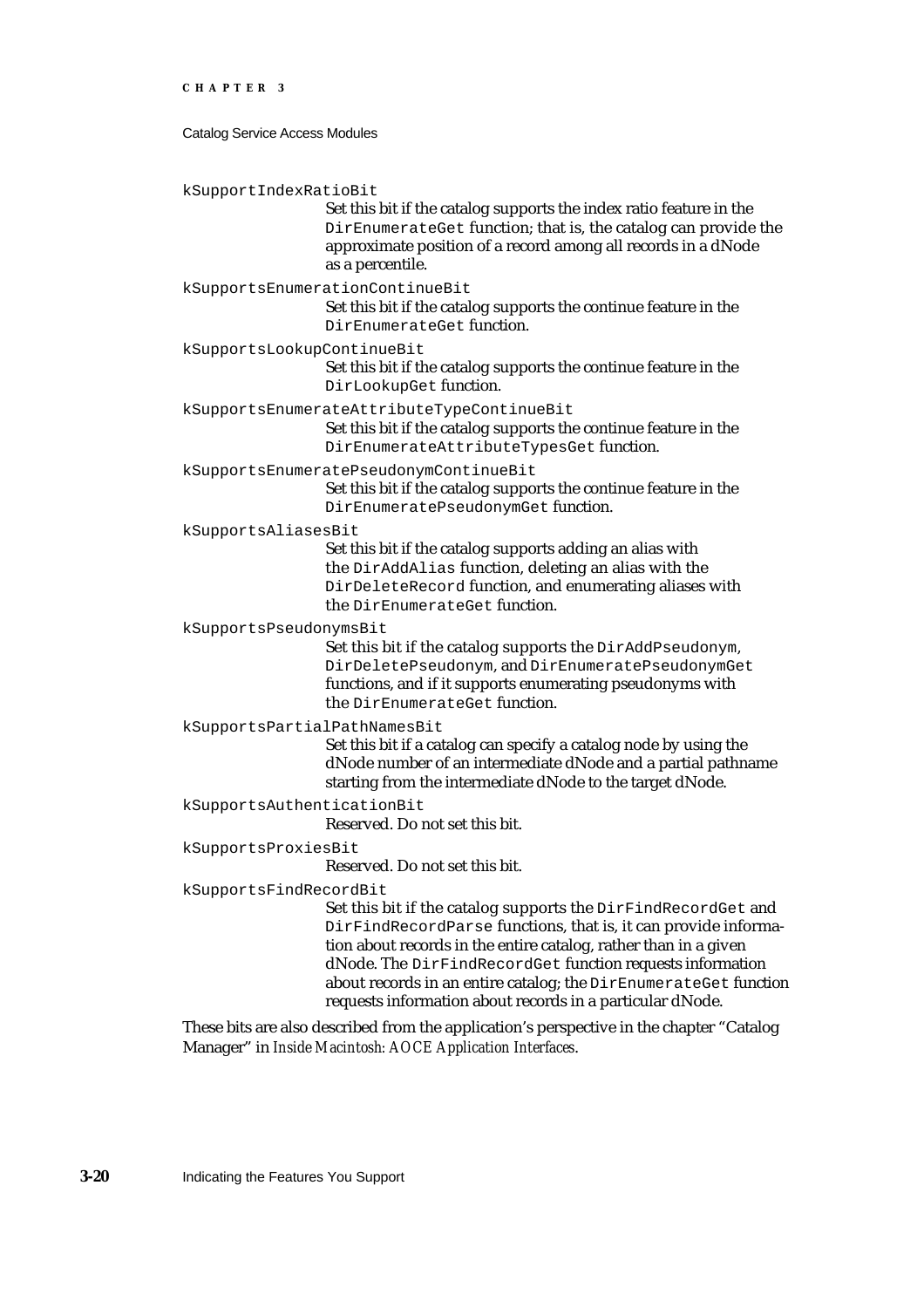#### Catalog Service Access Modules

### You can use the following mask values to set the bits in a variable of type DirGestalt.

|        | enum {                                        |                                                                                                                      |
|--------|-----------------------------------------------|----------------------------------------------------------------------------------------------------------------------|
|        | kSupportsDNodeNumberMask                      | = 1L< <ksupportsdnodenumberbit,< td=""></ksupportsdnodenumberbit,<>                                                  |
|        | kSupportsRecordCreationIDMask                 | = 1L< <ksupportsrecordcreationidbit,< td=""></ksupportsrecordcreationidbit,<>                                        |
|        | kSupportsAttributeCreationIDMask =            | 1L< <ksupportsattributecreationidbit,< td=""></ksupportsattributecreationidbit,<>                                    |
|        | kSupportsMatchAllMask                         | = 1L< <ksupportsmatchallbit,< td=""></ksupportsmatchallbit,<>                                                        |
|        | kSupportsBeginsWithMask                       | = 1L< <ksupportsbeginswithbit,< td=""></ksupportsbeginswithbit,<>                                                    |
|        | kSupportsExactMatchMask                       | = 1L< <ksupportsexactmatchbit,< td=""></ksupportsexactmatchbit,<>                                                    |
|        | kSupportsEndsWithMask                         | = 1L< <ksupportsendswithbit,< td=""></ksupportsendswithbit,<>                                                        |
|        | kSupportsContainsMask                         | = 1L< <ksupportscontainsbit,< td=""></ksupportscontainsbit,<>                                                        |
|        | kSupportsOrderedEnumerationMask               | = 1L< <ksupportsorderedenumerationbit,< td=""></ksupportsorderedenumerationbit,<>                                    |
|        | kCanSupportNameOrderMask                      | = 1L< <kcansupportnameorderbit,< td=""></kcansupportnameorderbit,<>                                                  |
|        | kCanSupportTypeOrderMask                      | = 1L< <kcansupporttypeorderbit,< td=""></kcansupporttypeorderbit,<>                                                  |
|        | kSupportSortBackwardsMask                     | = 1L< <ksupportsortbackwardsbit,< td=""></ksupportsortbackwardsbit,<>                                                |
|        | kSupportIndexRatioMask                        | = 1L< <ksupportindexratiobit,< td=""></ksupportindexratiobit,<>                                                      |
|        |                                               | kSupportsEnumerationContinueMask = 1L< <ksupportsenumerationcontinuebit,< td=""></ksupportsenumerationcontinuebit,<> |
|        | kSupportsLookupContinueMask                   | = 1L< <ksupportslookupcontinuebit,< td=""></ksupportslookupcontinuebit,<>                                            |
|        | kSupportsEnumerateAttributeTypeContinueMask = |                                                                                                                      |
|        |                                               | lL< <ksupportsenumerateattributetypecontinuebit,< td=""></ksupportsenumerateattributetypecontinuebit,<>              |
|        | kSupportsEnumeratePseudonymContinueMask =     |                                                                                                                      |
|        |                                               | 1L< <ksupportsenumeratepseudonymcontinuebit,< td=""></ksupportsenumeratepseudonymcontinuebit,<>                      |
|        | kSupportsAliasesMask                          | = 1L< <ksupportsaliasesbit,< td=""></ksupportsaliasesbit,<>                                                          |
|        | kSupportsPseudonymsMask                       | = 1L< <ksupportspseudonymsbit,< td=""></ksupportspseudonymsbit,<>                                                    |
|        | kSupportsPartialPathNamesMask                 | = 1L< <ksupportspartialpathnamesbit,< td=""></ksupportspartialpathnamesbit,<>                                        |
|        | kSupportsAuthenticationMask                   | = 1L< <ksupportsauthenticationbit,< td=""></ksupportsauthenticationbit,<>                                            |
|        | kSupportsProxiesMask                          | = 1L< <ksupportsproxiesbit,< td=""></ksupportsproxiesbit,<>                                                          |
|        | kSupportsFindRecordMask                       | = 1L< <ksupportsfindrecordbit< td=""></ksupportsfindrecordbit<>                                                      |
| $\}$ ; |                                               |                                                                                                                      |

You can define the features that a catalog supports by adding the values of the appropriate masks and storing the resulting value in the CSAM file, where it is available to both your CSAM and your setup template. Listing 3-5 provides an example of specifying the features that a given catalog supports.

**Listing 3-5** Setting the feature flags for a catalog

#define kPDirFeatures( \

kSupportsRecordCreationIDMask\

- + kSupportsAttributeCreationIDMask \
- + kSupportsMatchAllMask \
- + kSupportsBeginsWithMask\
- + kSupportsExactMatchMask \
- + kSupportsOrderedEnumerationMask \

Indicating the Features You Support **3-21**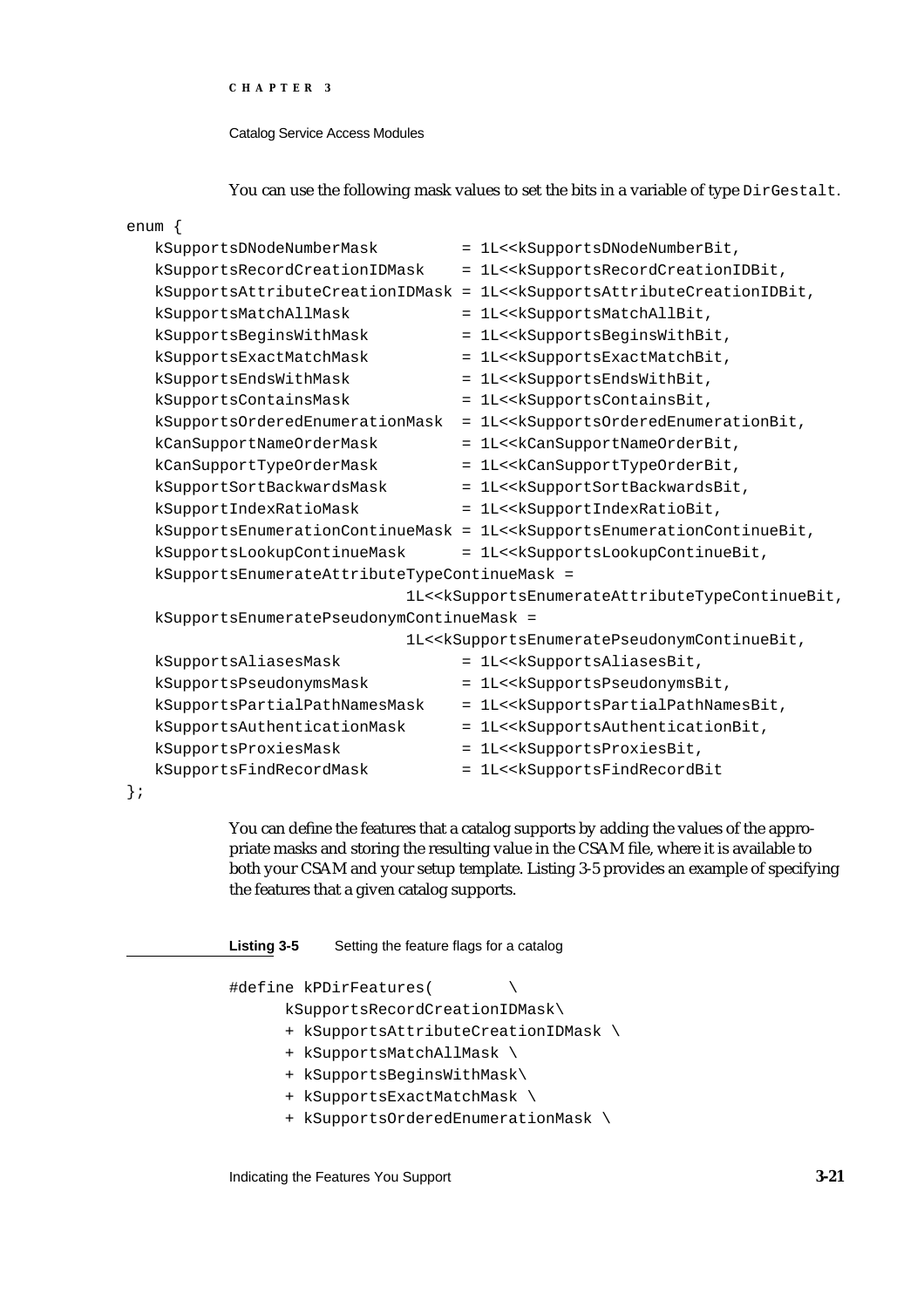```
CHAPTER 3
```
Catalog Service Access Modules

- + kCanSupportNameOrderMask \
- + kSupportSortBackwardsMask \
- + kSupportsEnumerationContinueMask \
- + kSupportsLookupContinueMask \
- )

Once you define the features for a given catalog, your setup template passes that information to the Catalog Manager when it calls the DirAddDSAMDirectory function to add that catalog to the Setup catalog. The Catalog Manager, in turn, provides the feature flags for a given catalog to an application when the application calls the DirGetDirectoryInfo function for a given catalog.

# Human Interface Considerations

Although a CSAM itself has no human interface, the features that its catalogs can support affect the human interface provided for those catalogs by certain components of PowerTalk system software. The following components of PowerTalk system software make information in a catalog available to the user:

- n the Catalogs Extension (CE)
- n the Catalog-Browsing panel in the mailer
- $n$  the Find panel in the mailer
- $n$  the Find in Catalog command in the Apple menu

The mailer is described in the chapter "Standard Mail Package" in *Inside Macintosh: AOCE Application Interfaces*. For a description of how these elements appear to the user, see the book *PowerTalk User's Guide*.

You need to understand how the settings of certain feature flags affect the user's ability to make use of the information in a catalog using the PowerTalk human interface components. This section notes the capabilities a catalog must support to provide a particular service to the user through the PowerTalk components and the implications of not supporting those capabilities. Here are some service guidelines:

- $F$  For catalogs that may contain multiple records with the same name and type, support record creation IDs.
- $n$  For catalogs that may contain more than one attribute value of a given attribute type, support attribute creation IDs.
- n For a browsable catalog, support "match all" and "exact match" capabilities.
- n For proper searching of a catalog, support the "exact match" and "begins with" capabilities and either the "match all" or "find record" capability.
- For efficient handling of large catalogs, support "ordered enumeration," "sort backward," and "enumeration continue" capabilities.
- n For best scrolling with large catalogs, support index ratios.
- n For efficient attribute lookups, support the "lookup continue" capability.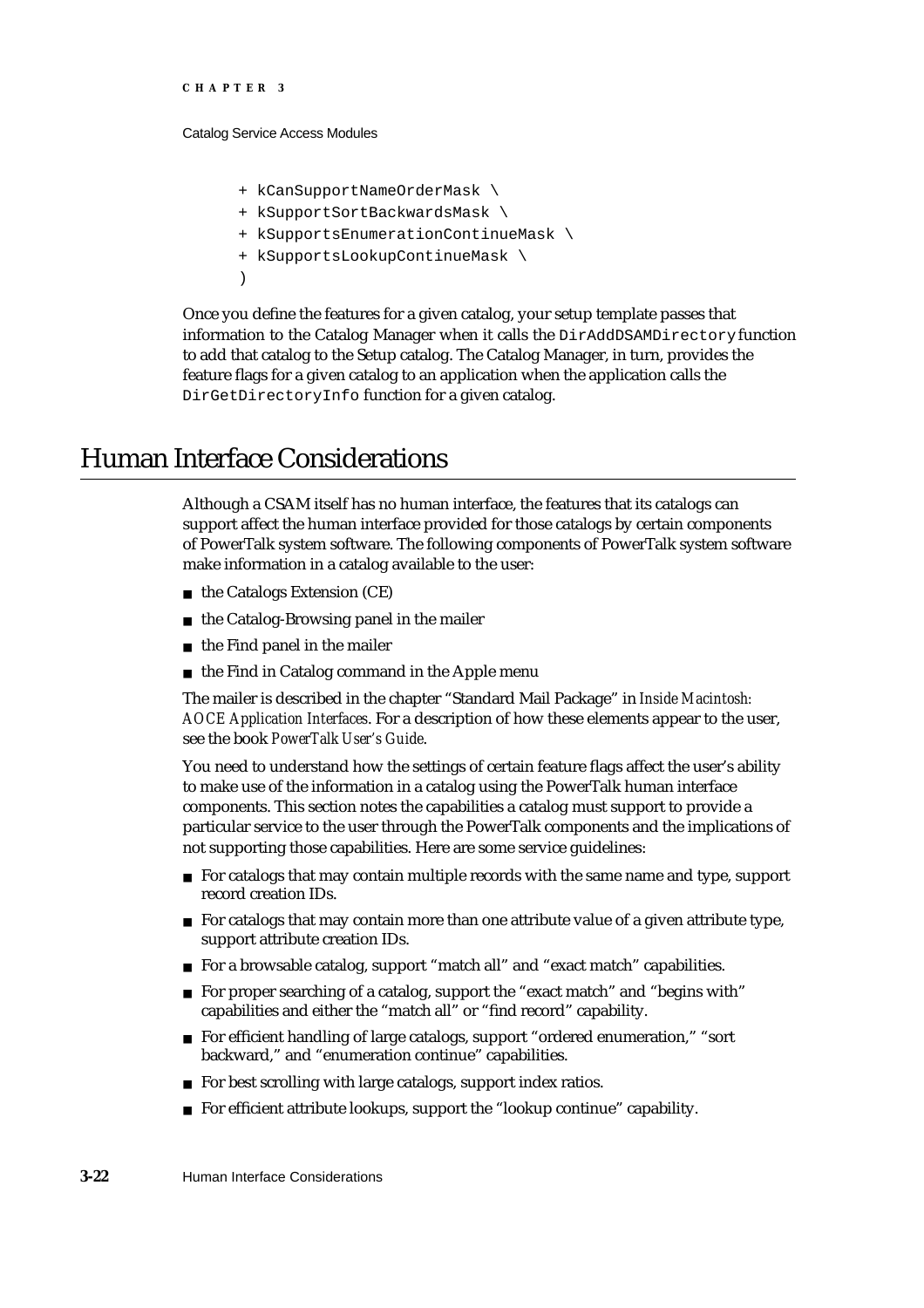#### Catalog Service Access Modules

This information is based on release 1 of the PowerTalk components and is subject to change in future releases.

# Supporting Records Having the Same Name and Type

If a catalog allows multiple records to have the same name and type, then it must support record creation IDs. Allowing more than one record with the same name and type without support for record creation IDs creates problems with the CE's user interface. For instance, if a user opens such a catalog, the CE displays the records having the same name and type. If the user then opens one of the records, it is indeterminate which record's attributes are shown to the user. Likewise, if the user makes an alias to such a record, it is not guaranteed that the alias will resolve to the correct record.

# Supporting Multiple Attribute Values of the Same Type

If a record in a catalog can contain more than one attribute value of a given attribute type, then you need to support attribute creation IDs for that catalog. The CE requires an attribute creation ID. In the absence of attribute creation IDs, the only way to distinguish among attribute values of the same type is by specifying the attribute value itself. Since attribute values may be as large as 64 KB, this is not efficient, and the attribute creation ID is required for performance reasons. For instance, imagine a record that contains many attributes whose type is Lyric and whose value is the lyric of a popular song. If a user wants to view all of the lyrics, you might run out of buffer space while responding to the DirLookupGet function. When the CE calls DirLookupGet again to continue the enumeration, it needs a practical way to indicate from which point to continue the enumeration.

If your catalog is unable to support a genuine attribute creation ID that permanently and uniquely identifies an attribute value, then it must support for each attribute value a unique identifier that persists from the time the CSAM is opened at system startup until system shutdown. This unique identifier is called a **pseudo-persistent attribute creation ID.** The pseudo-persistent attribute creation ID for a given attribute value is not, by definition, consistent between one session and the next.

Because the CE requires an attribute creation ID when a catalog may contain more than one attribute value of a given attribute type, you must set the kSupportsAttributeCreationIDBit bit, regardless of whether the type of attribute creation ID your catalog supports is genuine or pseudo-persistent.

It is desirable that you not reuse a value for a pseudo-persistent attribute creation ID once a session has ended. One way of achieving this is to generate values that incorporate a number derived from the date and time of the session with an incrementing number. This guarantees uniqueness both within and between sessions.

#### **Note**

If a catalog's records contain only one attribute value per attribute type, the CE does not require you to support attribute creation IDs.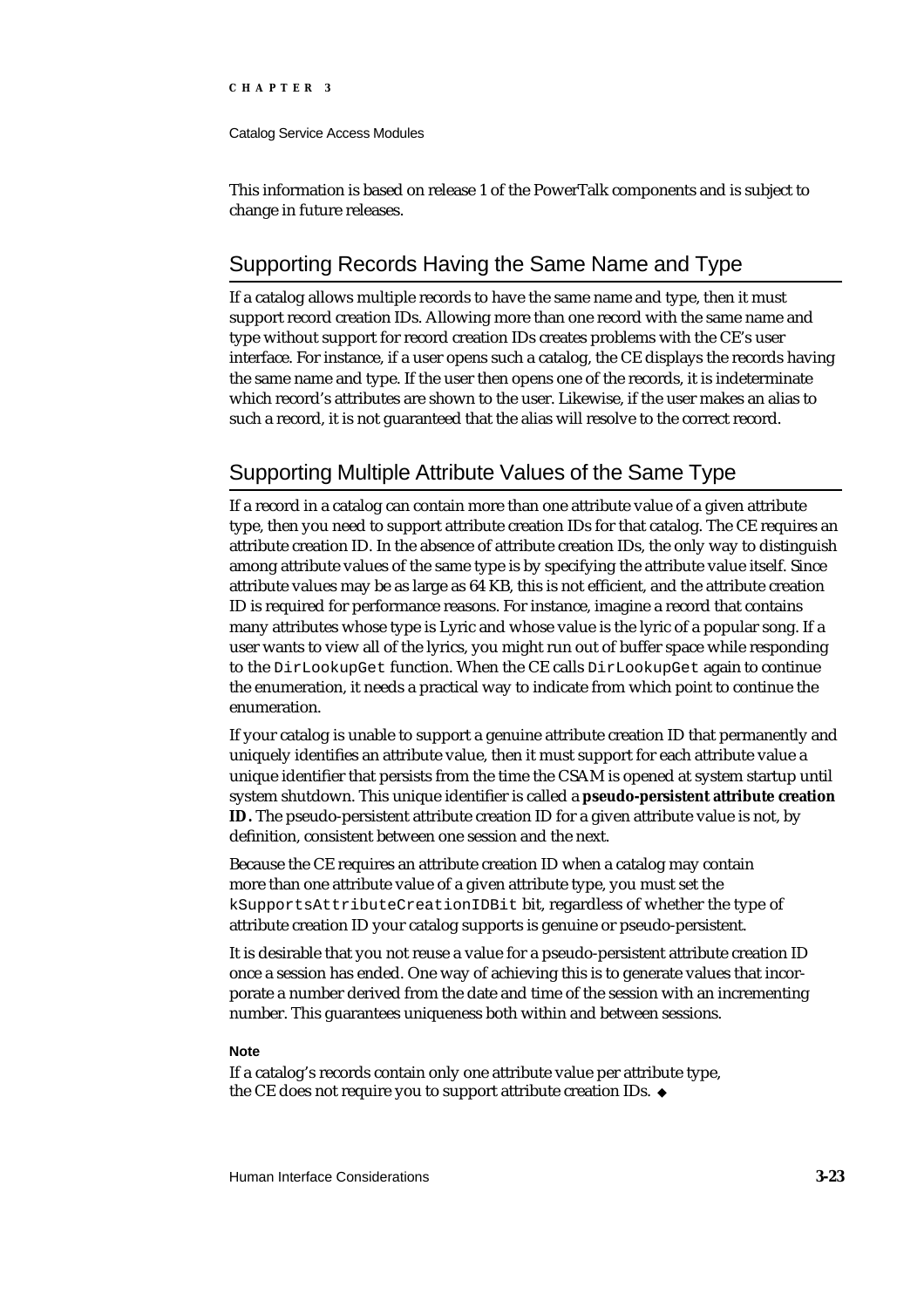Catalog Service Access Modules

# Supporting Browsing and Finding

If the user can view all of the records in a catalog through the CE or the Catalog-Browsing panel in the mailer, the catalog is browsable. If the user cannot view a catalog's contents, the catalog is nonbrowsable.

A catalog is browsable when both the kSupportsMatchAllBit and kSupportsExactMatchBit bits are set. A catalog with the "match all" capability supports user browsing by servicing requests to return information on all the records in a dNode or catalog. A browsable catalog must also support an "exact match" capability because, while browsing, a user may make an alias for any object. The "exact match" capability is needed to resolve an alias.

Finding or searching a catalog differs from browsing in that the user specifies, in whole or in part, a particular record name as the target of interest. The Find panel in the mailer and the Find in Catalog command in the Apple menu do not search a catalog unless the following bits are set:

- either the kSupportsMatchAllBit or the kSupportsFindRecordBit bit
- the kSupportsExactMatchBit bit n.
- n the kSupportsBeginsWithBit bit
- the kSupportsEnumerationContinue bit

# Supporting Large Catalogs

The CE and the Catalog-Browsing panel in the mailer attempt to achieve efficiencies in memory requirements and response time when dealing with large catalogs containing many records. This behavior is called **large-catalog mode.**

The CE and the Catalog-Browsing panel in the mailer can operate in large-catalog mode only if the catalog supports the following capabilities (the relevant bit that must be set is in parentheses):

- catalog can provide records in some sorted order (kSupportsOrderedEnumerationBit)
- catalog can provide, in reverse sorted order, the records preceding a specific point (kSupportSortBackwardsBit)
- catalog can continue an enumeration from a specified starting point (kSupportsEnumerationContinueBit)

If your CSAM provides access to a large catalog that does not provide records in some sorted and reverse sorted order and that cannot continue an enumeration from a specified starting point, you should make the catalog nonbrowsable. This avoids subjecting the user to heavy performance penalties and large memory requirements when working with that catalog. For example, when the CE is not operating in largecatalog mode, it attempts to enumerate all of the records in a given dNode of a catalog, bring the records into memory, and then sort them in the user's system script before displaying any records to the user. If the DirEnumerateGet function returns the kOCEMoreData result code, the CE calls the function again with a bigger buffer. It starts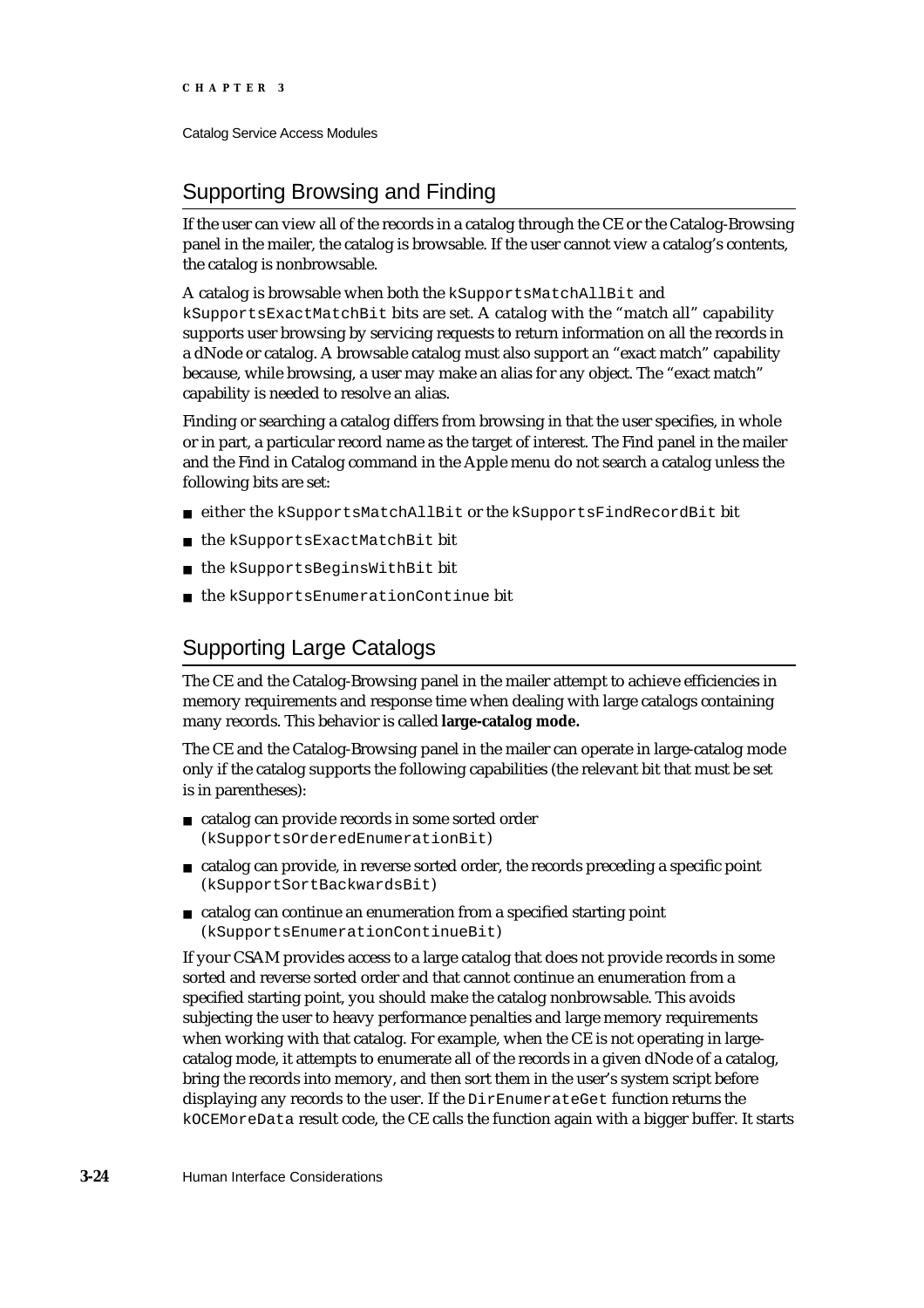#### Catalog Service Access Modules

the enumeration from the first record since the catalog does not support continuing the enumeration from the last record read. The CE continues to re-enumerate with a bigger buffer until the catalog dNode is completely enumerated or the Macintosh runs out of memory. It could take an unacceptable amount of memory and an unacceptably long time to open a catalog window for a large catalog that does not support large-catalog mode. (When the CE is operating in large-catalog mode, it enumerates either 60 records or three times the number of the records visible in the catalog window, whichever is greater.)

A user can still search for specific records in a large catalog that does not support largecatalog mode, although he or she is unable to view all of the records. The AppleLink address list is an example of a searchable but nonbrowsable catalog.

With large catalogs (those setting the kSupportsOrderedEnumerationBit, kSupportSortBackwardsBit, and kSupportsEnumerationContinueBit bits), the CE and the Catalog-Browsing panel use three different methods of managing scroll bars in a catalog window or panel:

- ratio-approximation
- letter-approximation
- n three-position-thumb

The choice of method depends on the capabilities of the catalog being displayed and the script used in the catalog. If the catalog can provide the approximate position of a record within a catalog as a percentile value (an index ratio), it sets the kSupportIndexRatioBit bit. When this bit is set, the CE and the Catalog-Browsing panel always use the ratio-approximation method. The ratio-approximation method results in scroll bars that best indicate the true position of a record in a sorted catalog.

If a catalog cannot supply an index ratio, the scrolling method depends on whether the catalog can provide records sorted by record name (kCanSupportNameOrderBit) and whether the script used by the Macintosh system software matches the script used by the catalog.

If the catalog can return records in name order and the same script is used by both the catalog and the system software, the letter-approximation method is used. The letter-approximation method uses a table that maps each letter or range of letters in a given script to a number. After determining where the first visible record fits in the complete range of letters, the thumb is set accordingly.

If the scripts differ, the CE and the Catalog-Browsing panel have no idea where the record belongs within the range of letters in the catalog script. Therefore, they use the three-position-thumb method. They also use this method if a catalog cannot provide records sorted by record name. The three-position-thumb method is the least desirable method. It provides a scroll bar having only three positions–at the top of the scroll bar, at the bottom, and in the middle. These positions correspond to the first record in a catalog, the last record, and any other record. Thus, it gives no real information about the majority of records contained in a catalog. It is used as a last resort.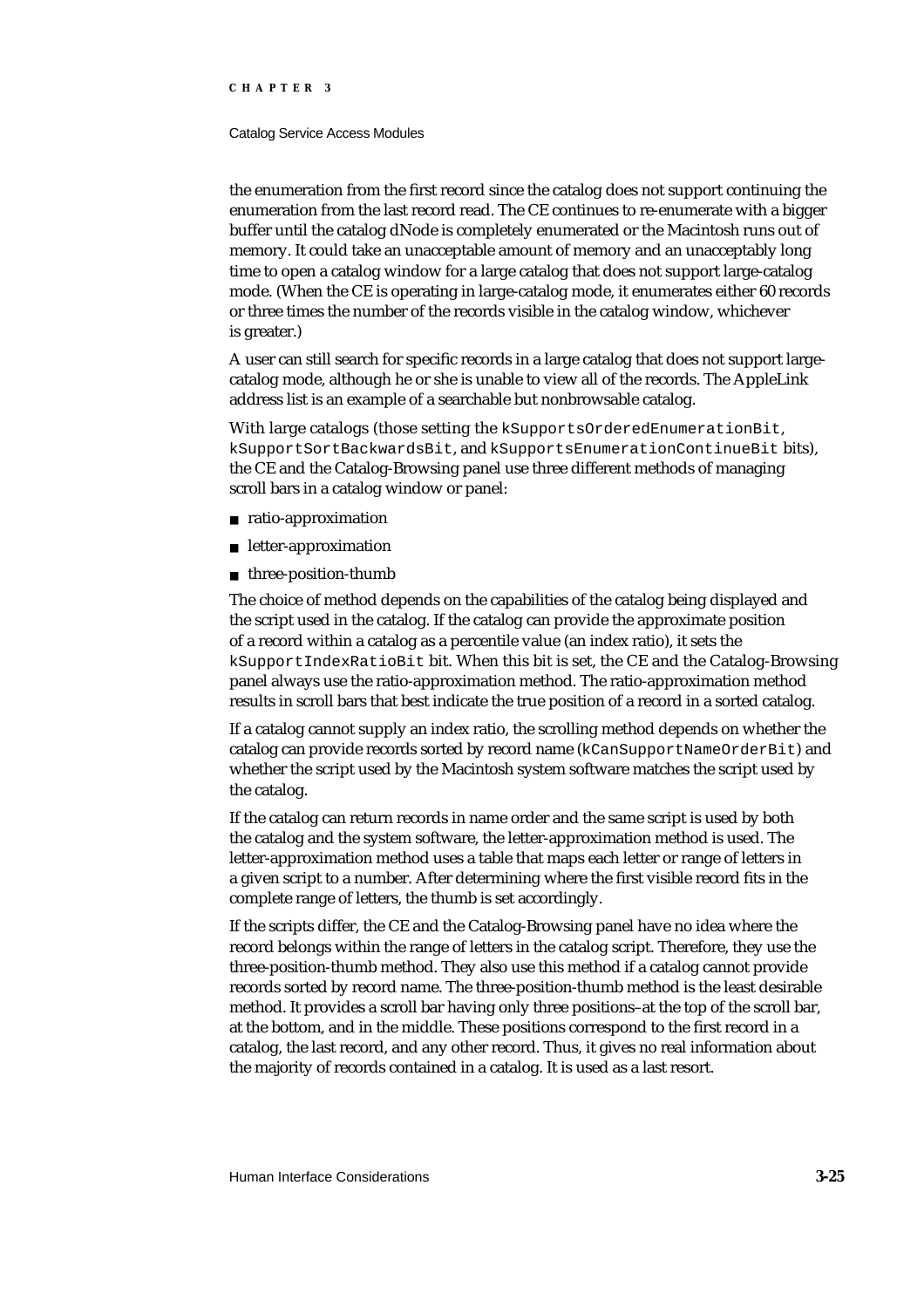```
CHAPTER 3
```
Catalog Service Access Modules

Table 3-1 summarizes the factors that determine the scrolling method.

| Table 3-1 |  | Determining the scrolling method for a catalog |  |
|-----------|--|------------------------------------------------|--|
|-----------|--|------------------------------------------------|--|

| <b>Supports</b><br>index ratio | <b>Supports</b><br>name order | <b>Scripts</b> | <b>Scrolling method</b> |
|--------------------------------|-------------------------------|----------------|-------------------------|
| <b>Yes</b>                     | Not applicable                | Not applicable | Ratio approximation     |
| N <sub>0</sub>                 | Yes                           | Match          | Letter-approximation    |
| No                             | Yes                           | Do not match   | Three-position-thumb    |
| N <sub>0</sub>                 | No                            | Not applicable | Three-position-thumb    |

# Supporting Attribute Lookups

When the user is looking up attribute values through the CE, the efficiency of the operation depends a great deal on whether the catalog supports the continuation of the attribute lookup (indicated by the kSupportsLookupContinueBit bit). If a catalog does not support this feature and the DirLookupGet function returns the kOCEMoreData result code, the CE calls the function again with a bigger buffer instead of continuing the lookup from the last attribute. The CE continues to do this until all attribute values are completely enumerated or the Macintosh runs out of memory.

# Providing Access Controls

You may want to provide access controls to safeguard the content of the catalogs that you support. If a catalog that you support already has its own system of controlling access, you can translate AOCE access controls into those of the external catalog, and vice versa. If a catalog has no access controls, you can implement them in your CSAM. You may provide access controls at the dNode, record, and attribute-type level to limit who may browse the contents of a dNode, record, or attribute type; who may modify the contents; and so forth. See the chapter "Catalog Manager" in *Inside Macintosh: AOCE Application Interfaces* for a complete description of access controls.

To implement access controls, you must know who is making a particular service request. The identity field in the DirParamBlock parameter block indicates who is making the service request. It may contain the local identity, a specific identity, or 0.

The *local identity* is a reference value that identifies the principal user of the Macintosh computer on which your CSAM is installed. If your CSAM implements access controls, you should obtain the local identity by calling the AuthGetLocalIdentity function. When you receive requests for catalog service, compare the value in the identity field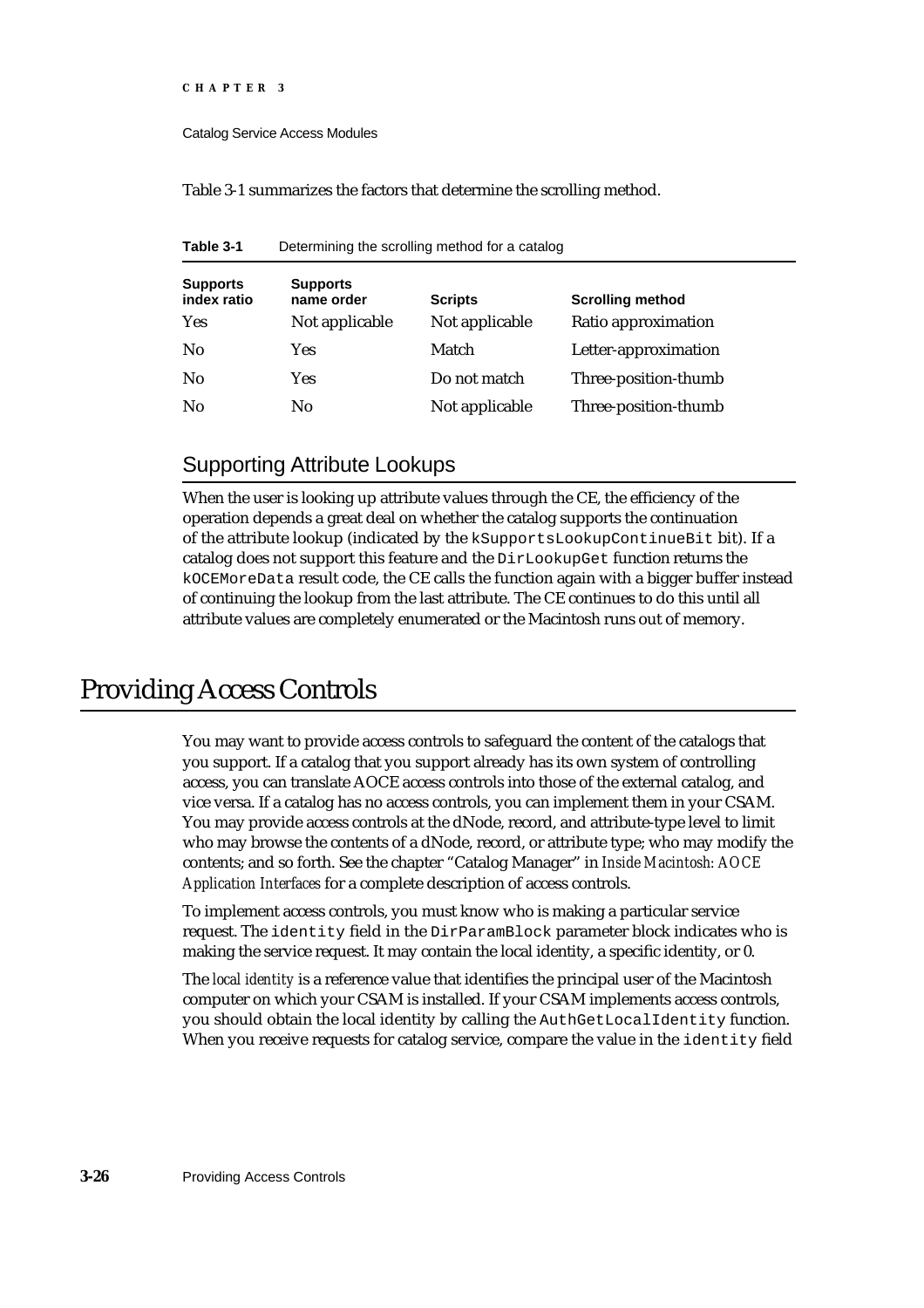Catalog Service Access Modules

in the DirParamBlock parameter block with the local identity. If the local identity is making the request, you can then determine if the access privileges of the local identity are sufficient to perform the requested operation.

If the identity field contains neither the local identity nor 0, it contains a specific identity. A *specific identity* is a reference value that identifies a user, other than the principal user, who has a PowerShare account. Your CSAM should take whatever action is appropriate, depending on how you choose to handle specific identities. One option, for example, is to treat a specific identity as a guest.

If the identity field contains 0, it indicates that a guest made the catalog service request. A guest is anyone other than the principal user and alternate users with PowerShare accounts. If the target catalog supports guest access, you can then determine if the access privileges for a guest are sufficient to perform the requested operation.

See the chapter "Authentication Manager" in *Inside Macintosh: AOCE Application Interfaces* for descriptions of the local identity, specific identities, and the AuthGetLocalIdentity function.

# Handling Application Completion Routines

An application may provide a pointer to a completion routine when it makes an asynchronous Catalog Manager service request. The completion routine takes a single parameter—a pointer to the parameter block associated with the request.

Your CSAM must call the completion routine that an application provides. You need to

- $p_1$  push the pointer to the parameter block onto the stack (in case the completion routine was written in C or Pascal)
- $n_{\text{S}}$  store the pointer to the parameter block in register A0 (in case the completion routine was written in assembly language)
- $n_{\text{S}}$  store the result code for the function you just serviced in register D0 (in case the completion routine was written in assembly language)
- n put the result code for the function in the ioResult field of the parameter block

After taking these steps, you set the A5 register to the value of the saveA5 field of the DirParamBlock parameter block and call the completion routine.

You must call a completion routine at deferred-task time to avoid problems when virtual memory may be in use. See the chapters "Virtual Memory Manager" in *Inside Macintosh: Memory* and "Deferred Task Manager" in *Inside Macintosh: Processes* for more information on the handling of virtual memory and deferred tasks.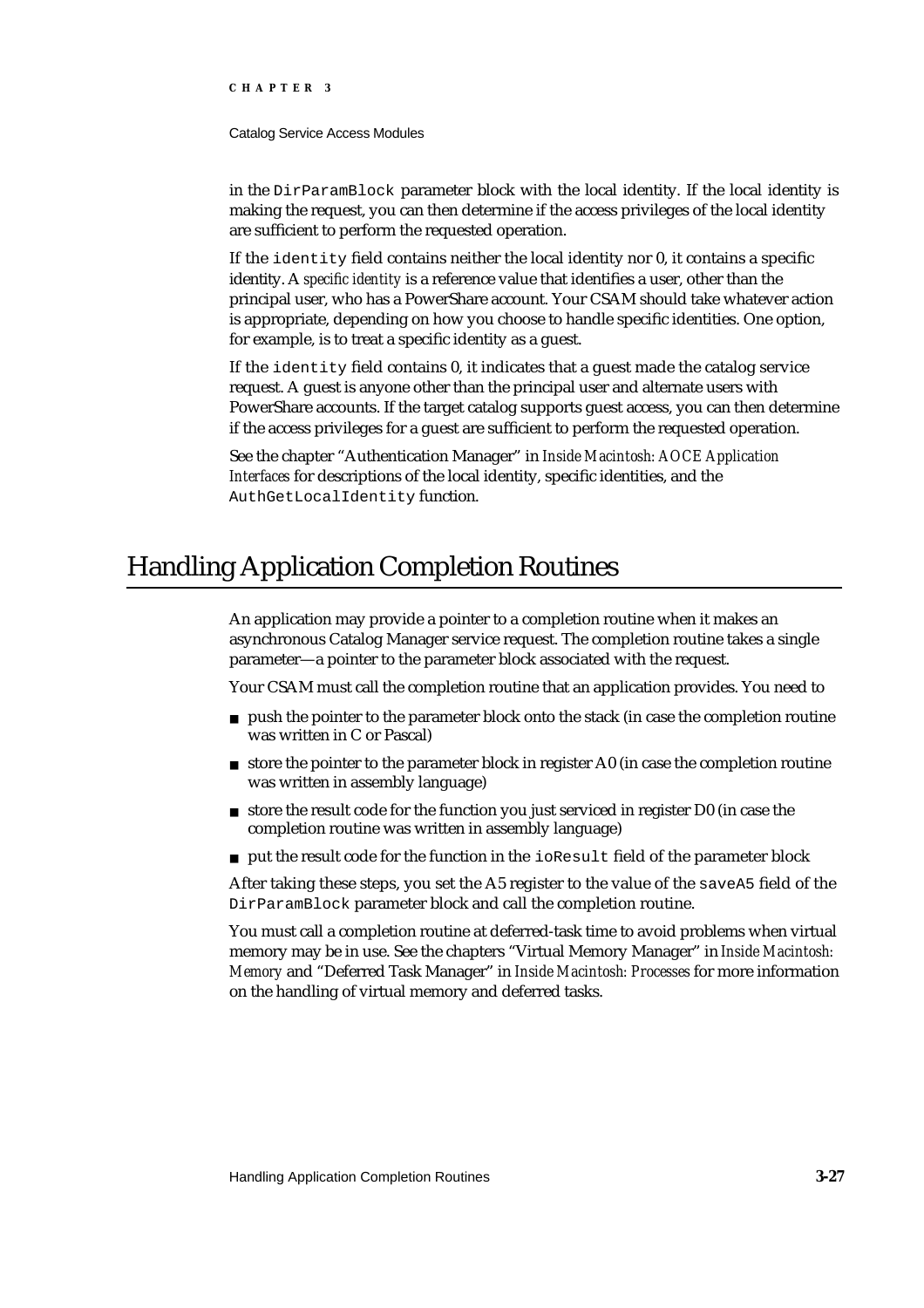Catalog Service Access Modules

Listing 3-6 illustrates how you can call an application's completion routine.

|                       | Listing 3-6 |                |              |                 | Calling an application's completion routine |                                      |
|-----------------------|-------------|----------------|--------------|-----------------|---------------------------------------------|--------------------------------------|
| DirParamHeader record |             | 0              | $\cdot$      |                 | struct DirParamBlock {                      |                                      |
| qLink                 | ds.1        | $\mathbf{1}$   | $\cdot$ ;    |                 | Ptr                                         | qLink;                               |
| reserved_H1           | ds.1        |                | $1$ ;        |                 | long                                        | reserved H1;                         |
| reserved_H2           | ds.l        | 1              | $\cdot$ ;    |                 | long                                        | reserved H2;                         |
| ioCompletion          | ds.l        | $\mathbf{1}$   | $\cdot$ :    |                 | ProcPtr                                     | ioCompletion;                        |
| ioResult              | ds.w        | $\mathbf{1}$   | $\cdot$ ;    |                 | OSErr                                       | ioResult;                            |
| saveA5                | ds.l        | $\mathbf{1}$   | $\cdot$ ;    |                 | long                                        | saveA5                               |
| reqCode               | ds.w        | $\mathbf{1}$   | $\cdot$      |                 | short                                       | reqCode;                             |
|                       | endr        |                | $\ddot{i}$   | $\}$ ;          |                                             |                                      |
| CallCompletion proc   |             |                | export       |                 |                                             |                                      |
|                       | with        |                |              |                 | DirParamHeader                              |                                      |
|                       | move.l      |                |              | $4(sp)$ , a $0$ |                                             | ;A0 -> parameter block               |
|                       | move.w      |                |              |                 | $i$ oResult $(a0)$ , d $0$                  | $i$ D $0$ == ioResult                |
|                       | move.l      |                |              |                 | ioCompletion(a0),d1                         | <i>iget</i> application completion   |
|                       | beg.s       | @1             |              |                 |                                             | <i>iexit</i> if none                 |
|                       | move.l      |                | $a5, - (sp)$ |                 |                                             | isave my A5                          |
|                       | move .1     |                |              |                 | $saveA5(a0)$ , a5                           | irestore application A5              |
|                       | link        |                | a6, H0       |                 |                                             | <i>i</i> establish new stack frame   |
|                       | move.l      |                | $a0, - (sp)$ |                 |                                             | ; push param block on stack          |
|                       | move.l      |                | d1, a1       |                 |                                             | <i>iput</i> completion routine in A1 |
|                       | tst.w       | d0             |              |                 |                                             | iset condition codes                 |
|                       | jsr         | (a1)           |              |                 |                                             | ; call appl completion routine       |
|                       | unlk        | a <sub>6</sub> |              |                 |                                             | iclean out the stack                 |
|                       | move.1      |                |              | $(sp)+,a5$      |                                             | irestore my A5                       |
| @1                    | rts         |                |              |                 |                                             | <i>iexit</i> from CallCompletion     |
|                       | endwith     |                |              |                 |                                             |                                      |
|                       | endp        |                |              |                 |                                             |                                      |
|                       | end         |                |              |                 |                                             |                                      |

# Catalog Service Access Module Reference

This section describes the Catalog Manager functions that a CSAM or its setup template calls and the functions that a CSAM provides. The structures and data types used by these functions are described in the chapters "AOCE Utilities" and "Catalog Manager" in *Inside Macintosh: AOCE Application Interfaces*. The Catalog Manager functions that your CSAM supports are described in the chapter "Catalog Manager."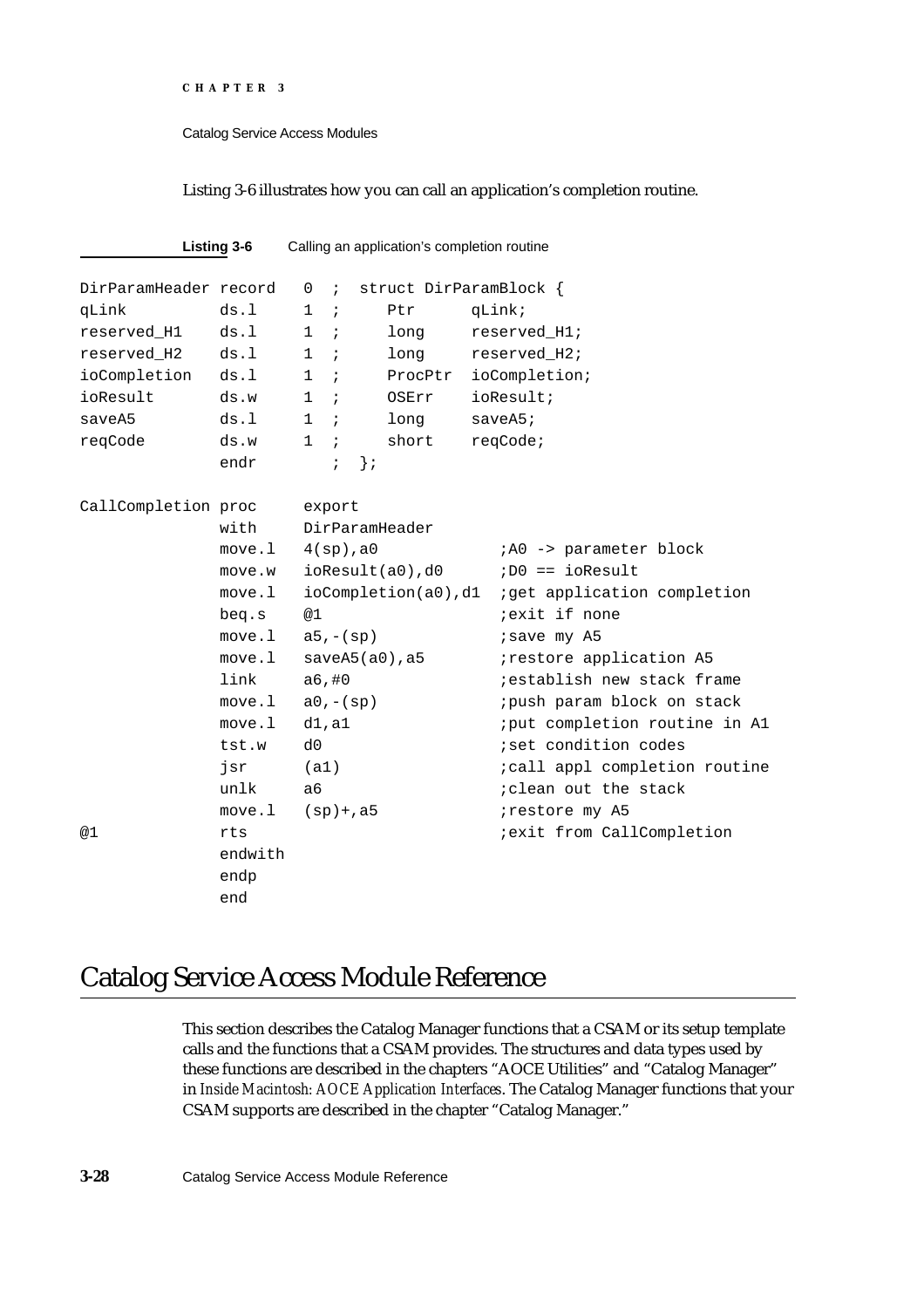Catalog Service Access Modules

# CSAM Functions

This section describes the Catalog Manager functions that you use to initialize a CSAM and to add and remove a CSAM and the external catalogs that it supports.

All of these functions take a pointer to a catalog parameter block as input. Each function description includes a list of the fields in the parameter block that are used by the function.

To call a Catalog Manager function from assembly language, push the address of the DirParamBlock parameter block and the async flag onto the stack using the Pascal calling convention, and place the selector value for the \_oceTBDispatch trap macro in register D0. Each function description includes the selector value for that function. The function returns its result code in the ioResult field of the parameter block. (The DirParamBlock parameter block is described in the chapter "Catalog Manager" in *Inside Macintosh: AOCE Application Interfaces*.)

A CSAM must support asynchronous requests. See the sections "The Catalog Service Function" on page 3-11 and "The Parse Function" on page 3-13 for information on how to support an asynchronous request.

# Initializing a CSAM

A CSAM must call the DirInstantiateDSAM function before it can receive catalog service requests.

# **DirInstantiateDSAM**

The DirInstantiateDSAM function provides the Catalog Manager with the addresses of a CSAM's catalog service and parse functions.

pascal OSErr DirInstantiateDSAM (DirParamBlockPtr paramBlock);

paramBlock Pointer to a parameter block.

### **Parameter block**

| ioResult<br>OSErr            | Result code                  |
|------------------------------|------------------------------|
| RStringPtr<br>dsamName       | <b>CSAM</b> name             |
| OCEDirectoryKind<br>dsamKind | <b>CSAM</b> kind             |
| dsamData<br>Ptr              | CSAM private data            |
| dsamDirProc<br>ProcPtr       | <b>CSAM's catalog</b>        |
|                              | service function             |
| dsamDirParseProc<br>ProcPtr  | <b>CSAM's parse function</b> |
| dsamAuthProc<br>ProcPtr      | Reserved; set to nil         |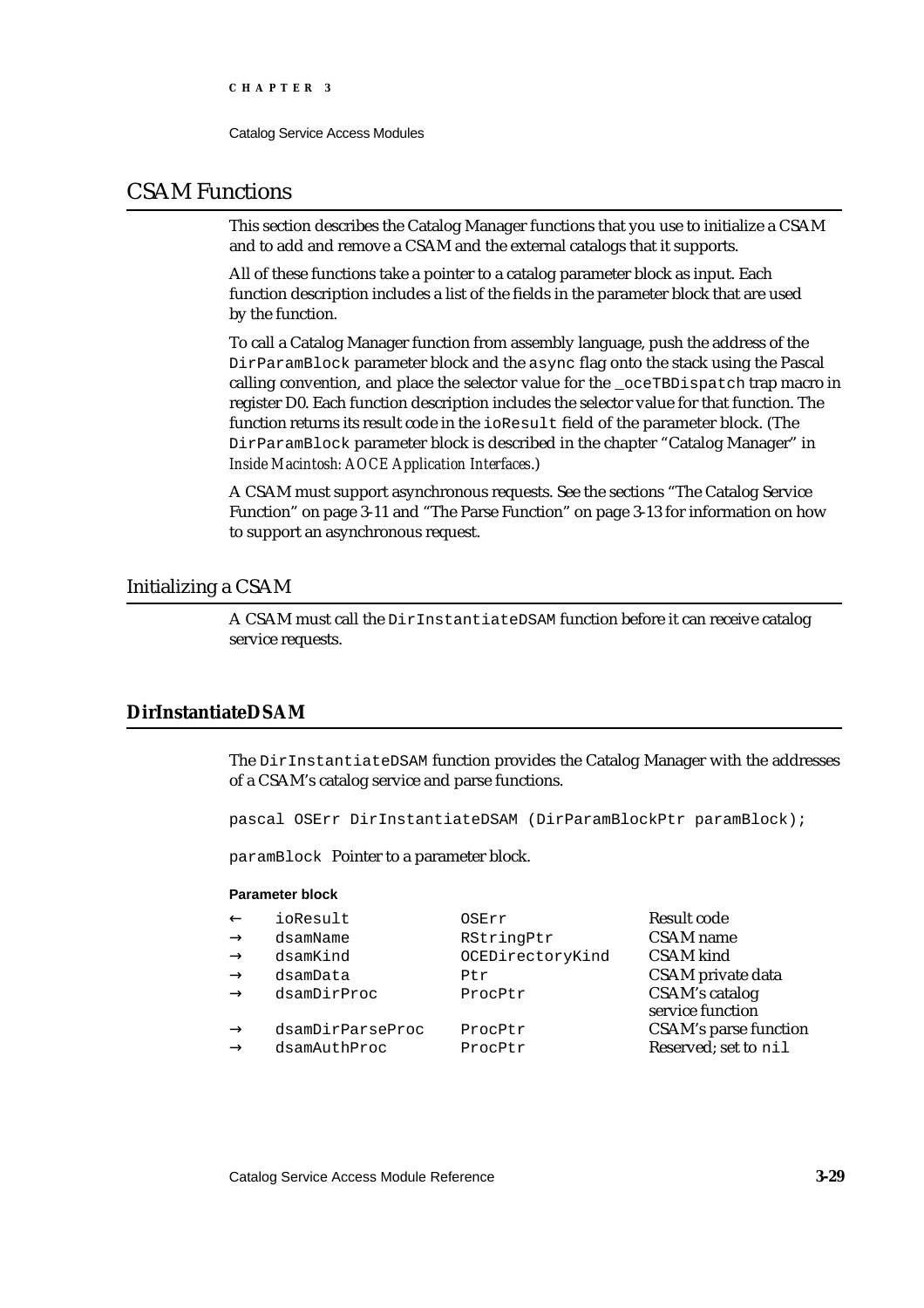Catalog Service Access Modules

#### **Field descriptions**

| ioResult         | The result of the function.                                                                                                                                                                                                                                                                                                   |
|------------------|-------------------------------------------------------------------------------------------------------------------------------------------------------------------------------------------------------------------------------------------------------------------------------------------------------------------------------|
| dsamName         | A pointer to the name of the CSAM. You define the name of your<br>CSAM. Use the same name that your setup template provides to the<br>DirAddDSAM function.                                                                                                                                                                    |
| dsamKind         | You define this field to identify your CSAM further. Typically,<br>you provide the signature of your CSAM. Use the same value that<br>your setup template provides to the DirAddDSAM function.                                                                                                                                |
| dsamData         | A pointer to data that is private to the CSAM. You provide this<br>pointer. The Catalog Manager passes this pointer to the CSAM's<br>catalog service or parse function when an application calls a<br>Catalog Manager function and specifies a catalog that you support.                                                      |
| dsamDirProc      | A pointer to the CSAM's catalog service function. The Catalog<br>Manager calls the CSAM's catalog service function to process all<br>application requests for catalog services except parse requests. You<br>must provide this value.                                                                                         |
| dsamDirParseProc |                                                                                                                                                                                                                                                                                                                               |
|                  | A pointer to the CSAM's parse function. The Catalog Manager<br>calls the CSAM's parse function to process an application's parse<br>request. You must provide this value. You can pass the same pointer<br>as you provided in the dsamDirProc field if you process all<br>Catalog Manager requests through a single function. |
| dsamAuthProc     | Reserved. Set this field to nil.                                                                                                                                                                                                                                                                                              |
|                  |                                                                                                                                                                                                                                                                                                                               |

#### **DESCRIPTION**

Your CSAM's Open subroutine must call the DirInstantiateDSAM function to provide the Catalog Manager with the addresses of the CSAM's catalog service and parse functions. Until you do this, no application can use the services of the CSAM. Note that the addresses (or entry points) can be identical if you simply dispatch the incoming requests to other functions within your CSAM.

The DirInstantiateDSAM function is the only function in the Catalog Manager API that is called exclusively by a CSAM.

If the values that you provide in the dsamName and dsamKind fields do not match those provided by your setup template to the DirAddDSAM function, then the DirInstantiateDSAM function returns the kOCEDSAMInstallErr result code. If this occurs, the Catalog Manager never sends the CSAM any requests.

### **SPECIAL CONSIDERATIONS**

This function is always executed synchronously.

## **ASSEMBLY-LANGUAGE INFORMATION**

| Trap macro     | <b>Selector</b> |
|----------------|-----------------|
| _oceTBDispatch | \$0127          |

**3-30** Catalog Service Access Module Reference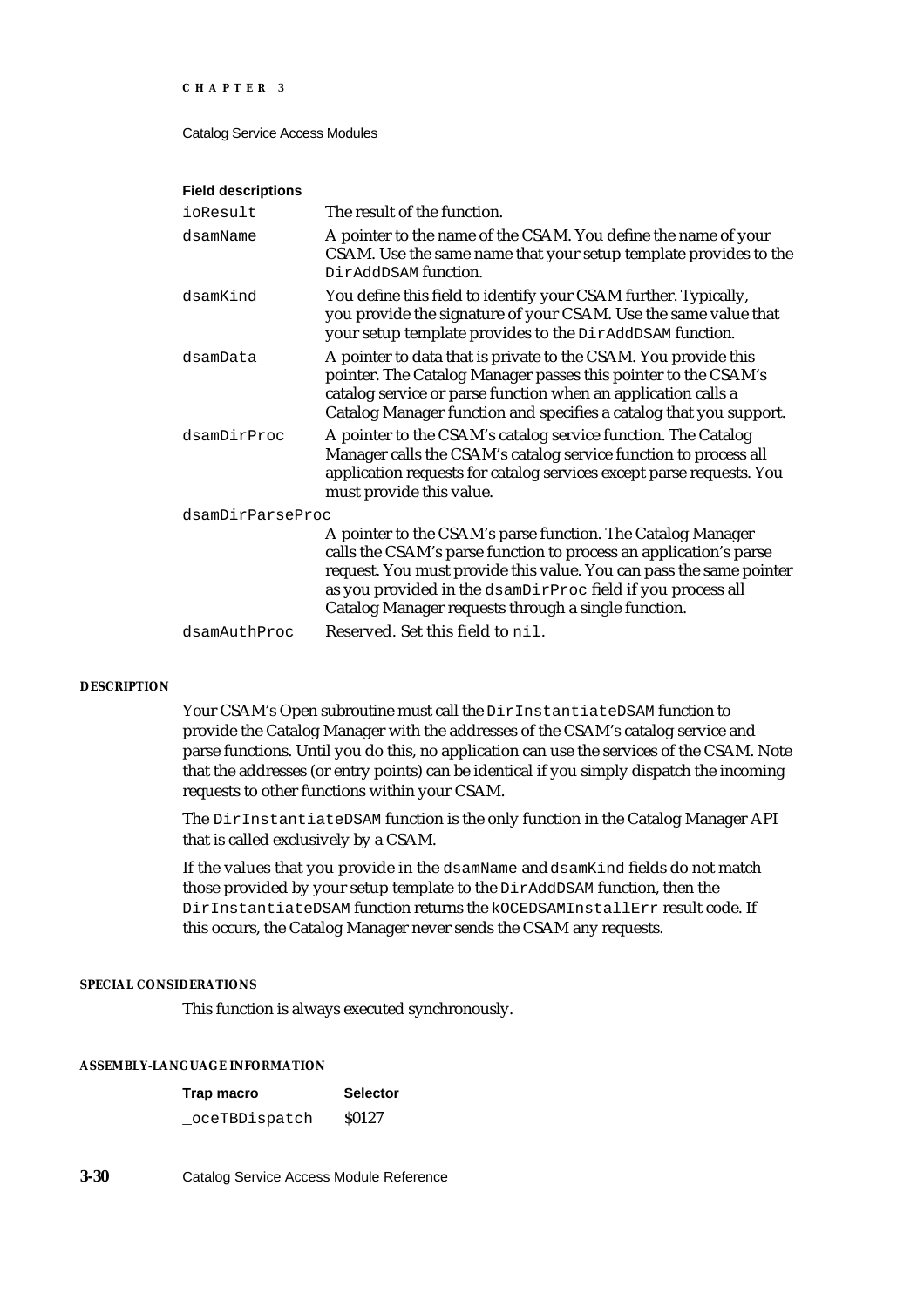Catalog Service Access Modules

#### **RESULT CODES**

| noErr                       |         | No error                               |
|-----------------------------|---------|----------------------------------------|
| kOCELocalAuthenticationFail |         |                                        |
|                             | $-1561$ | User hasn't entered Key Chain password |
| kOCEDSAMInstallErr          | $-1628$ | Mismatch on CSAM name and kind         |
| kOCEOCESetupRequired        | $-1633$ | Local identity is not set up           |
| kOCEDSAMRecordNotFound      | $-1634$ | CSAM record not in Setup catalog       |

#### **SEE ALSO**

The DirAddDSAM function, described next, causes the Catalog Manager to install and open a CSAM.

A CSAM's catalog service and parse functions are described in the section "Application-Defined Functions" beginning on page 3-37.

Application signatures are described in the chapter "Finder Interface" in *Inside Macintosh: Macintosh Toolbox Essentials*.

# Adding a CSAM and Its Catalogs

The Catalog Manager provides the DirAddDSAM and DirAddDSAMDirectory functions so that your setup template can add a CSAM and the catalogs it supports to a user's Setup catalog.

# **DirAddDSAM**

The DirAddDSAM function opens a CSAM that you specify and adds a record representing the new CSAM to the Setup catalog.

pascal OSErr DirAddDSAM (DirParamBlockPtr paramBlock);

paramBlock Pointer to a parameter block.

#### **Parameter block**

| ioResult      | OSErr            | Result code                       |
|---------------|------------------|-----------------------------------|
| dsamRecordCID | CreationID       | <b>Creation ID of CSAM record</b> |
| dsamName      | RStringPtr       | <b>CSAM</b> name                  |
| dsamKind      | OCEDirectoryKind | CSAM kind                         |
| fsSpec        | FSSpecPtr        | <b>CSAM</b> file specification    |
|               |                  |                                   |

#### **Field descriptions**

ioResult The result of the function. dsamRecordCID The creation ID of the record that the function adds to the Setup catalog. This record represents the CSAM. You pass the CSAM record's creation ID to the DirAddDSAMDirectory function when you want to add a catalog that the CSAM supports.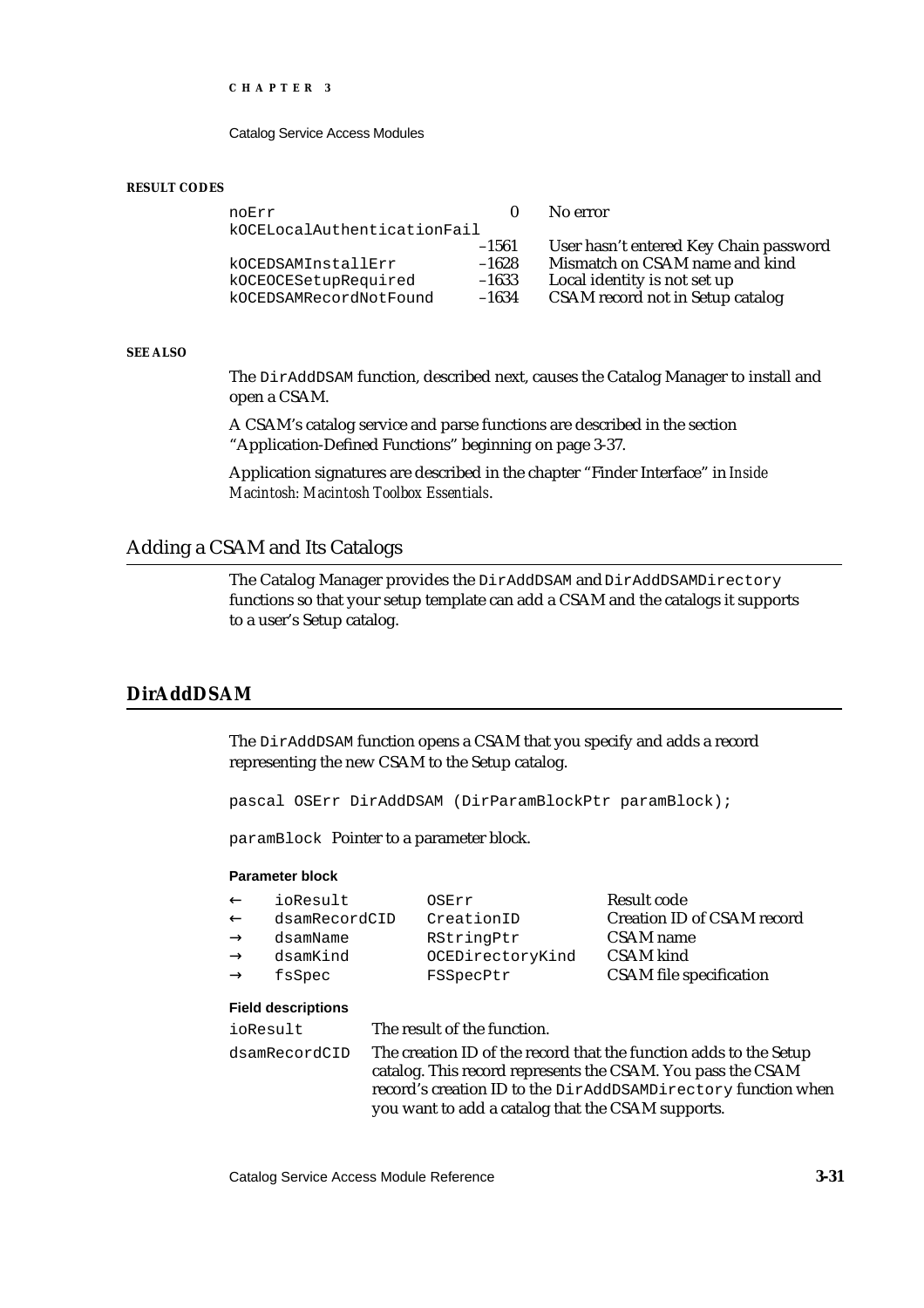#### Catalog Service Access Modules

| dsamName | A pointer to the name of the CSAM. You define the name of your<br>CSAM. Use the same name that your CSAM provides to the<br>DirInstantiateDSAM function.                                     |
|----------|----------------------------------------------------------------------------------------------------------------------------------------------------------------------------------------------|
| dsamKind | You define this field to further identify your CSAM. Typically, you<br>provide the signature of your CSAM. Use the same value that your<br>CSAM provides to the DirInstantiateDSAM function. |
| fsSpec   | A pointer to the file system specification structure that identifies the<br>file containing the CSAM.                                                                                        |

#### **DESCRIPTION**

Your setup template calls the DirAddDSAM function to install a CSAM and make it available to the user. You call this function before calling the DirAddDSAMDirectory function.

The function installs the CSAM in the Device Manager's unit table and opens the driver. The function creates a record for the CSAM. The CSAM record name is the string that you provide in the dsamName field; its record type is aoce DSAM*xxxx*, where *xxxx* is the value you provide in the dsamKind field. The function then adds the new CSAM record to the Setup catalog and returns the record's creation ID.

The dsamName and dsamKind fields are provided to identify your CSAM. For example, the name of an AppleLink CSAM might be AppleLink CSAM whereas its kind might be ALNK. The combination of name and kind must be unique among CSAMs installed on the computer.

If the CSAM is already installed, the function provides you with the creation ID of the CSAM record and returns the kOCEDSAMRecordExists result code.

#### **SPECIAL CONSIDERATIONS**

If your CSAM is a component of a personal MSAM, your setup template calls the DirAddDSAM function as part of the combined access module initialization procedure, described in the chapter "Service Access Module Setup" in this book.

This function is always executed synchronously.

There is no registry to guarantee that your CSAM name and kind are unique. To ensure uniqueness, set your CSAM name to your company name or product name and set your CSAM kind to your CSAM's signature that is registered with Macintosh Developer Technical Services.

#### **ASSEMBLY-LANGUAGE INFORMATION**

| Trap macro     | <b>Selector</b> |
|----------------|-----------------|
| _oceTBDispatch | <b>S011D</b>    |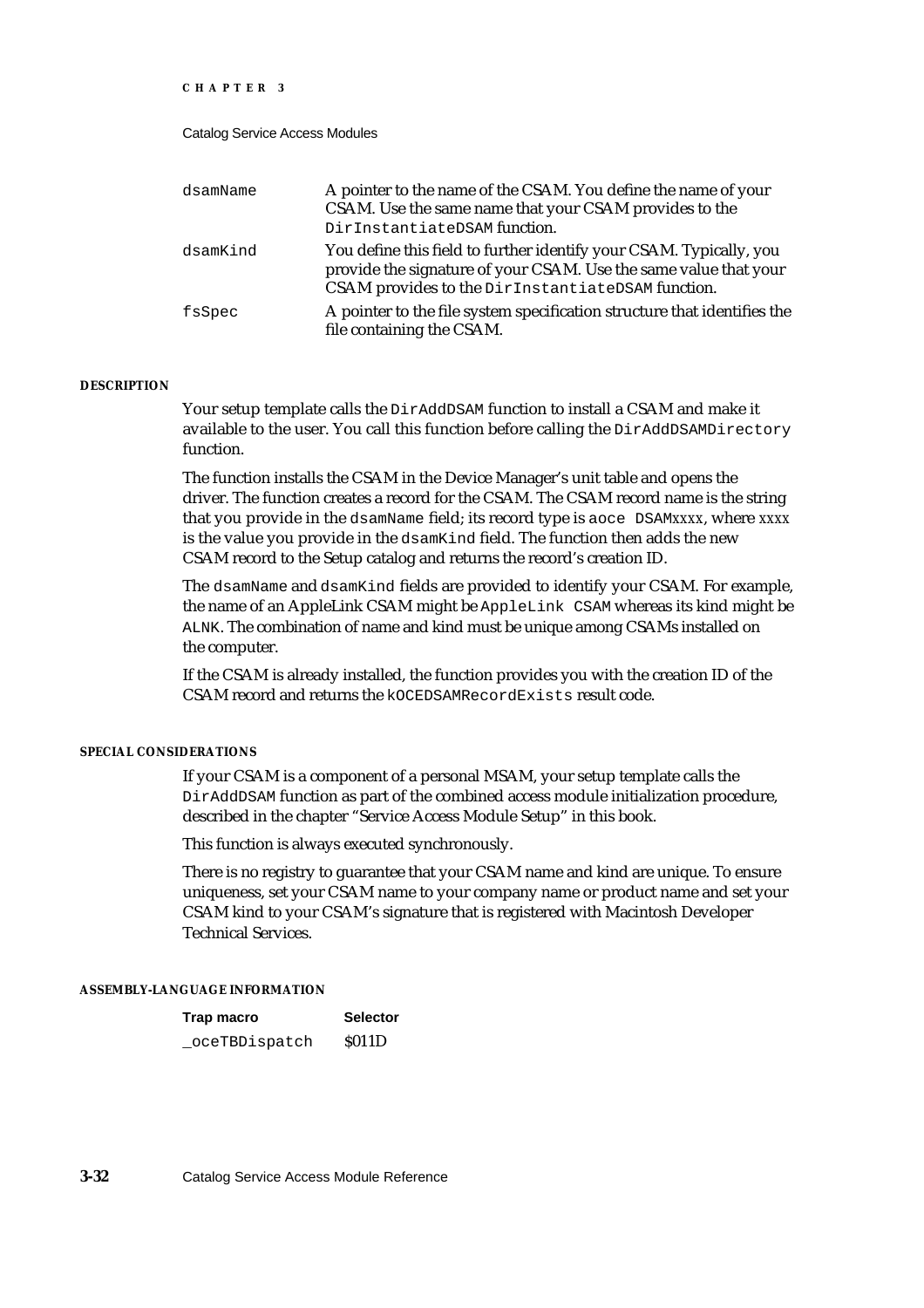Catalog Service Access Modules

#### **RESULT CODES**

| noErr                       |         | No error                                |
|-----------------------------|---------|-----------------------------------------|
| kOCEParamErr                | $-50$   | Invalid parameter                       |
| kOCELocalAuthenticationFail |         |                                         |
|                             | $-1561$ | User hasn't entered Key Chain password  |
| kOCEDSAMInstallErr          | $-1628$ | CSAM could not be installed             |
| kOCEDSAMRecordExists        | $-1636$ | CSAM record is already in Setup catalog |

#### **SEE ALSO**

The CreationID structure is described in the chapter "AOCE Utilities" in *Inside Macintosh: AOCE Application Interfaces*.

The DirAddDSAMDirectory function is described next.

To remove a CSAM that you added, use the DirRemoveDSAM function (page 3-35).

For more information about the Setup catalog and the CSAM record, see the chapter "Service Access Module Setup" in this book.

Application signatures are described in the chapter "Finder Interface" in *Inside Macintosh: Macintosh Toolbox Essentials*.

## **DirAddDSAMDirectory**

The DirAddDSAMDirectory function adds a record for an external catalog to the Setup catalog.

pascal OSErr DirAddDSAMDirectory (DirParamBlockPtr paramBlock, Boolean async);

paramBlock Pointer to a parameter block.

async A Boolean value that specifies if the function is to be executed asynchronously. Set async to true if you want the function to be executed asynchronously.

#### **Parameter block**

| ioCompletion       | ProcPtr          | Your completion routine              |
|--------------------|------------------|--------------------------------------|
| ioResult           | OSErr            | <b>Result code</b>                   |
| clientData         | long             | You define this field                |
| dsamRecordCID      | CreationID       | <b>Creation ID of CSAM record</b>    |
| directoryName      | DirectoryNamePtr | Name of the catalog                  |
| discriminator      | DirDiscriminator | Discriminator value                  |
| features           | DirGestalt       | <b>Feature flags</b>                 |
| directoryRecordCID |                  |                                      |
|                    | CreationID       | <b>Creation ID of Catalog record</b> |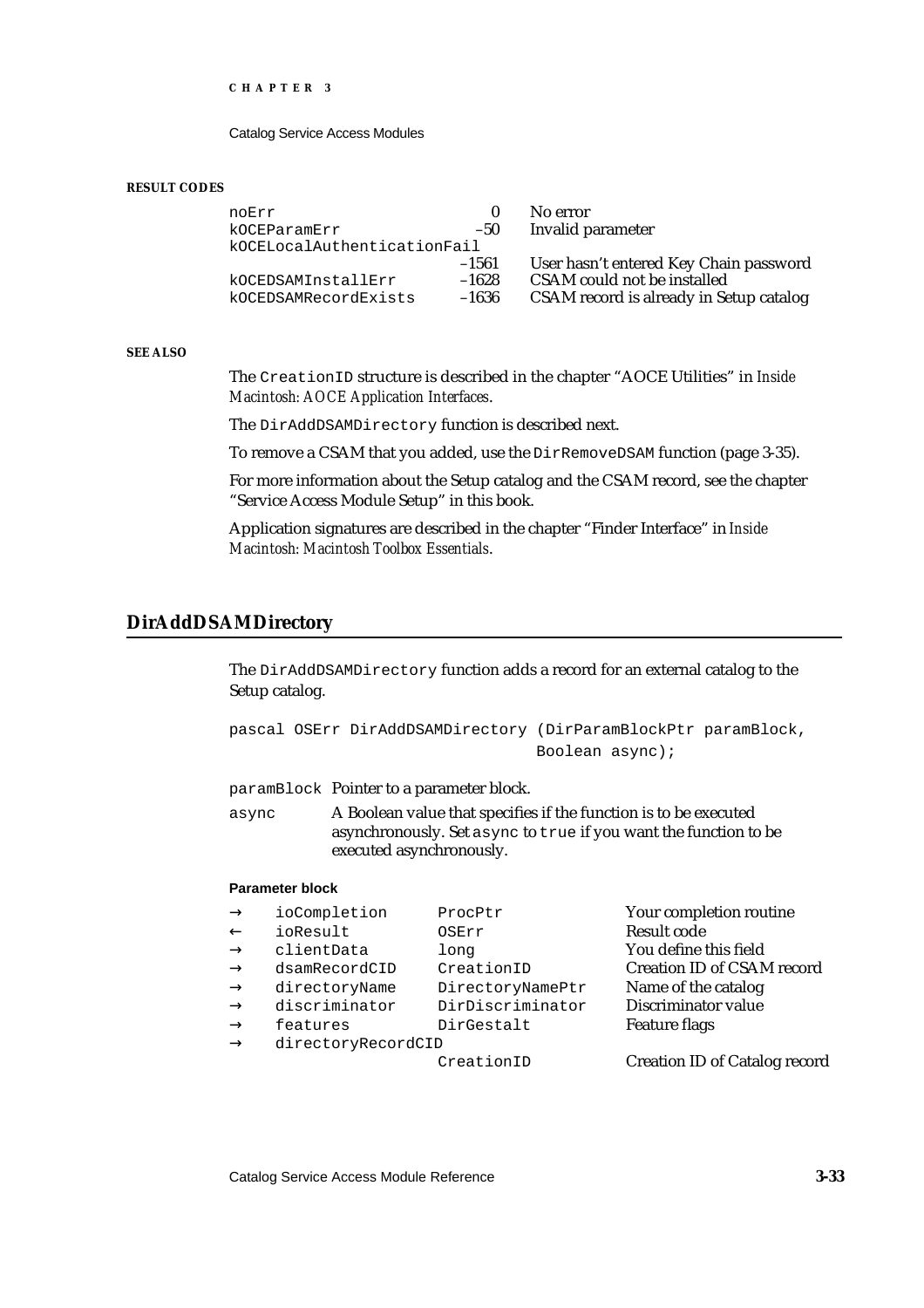Catalog Service Access Modules

#### **Field descriptions**

| ioCompletion       | A pointer to a completion routine that you can provide. If you call<br>this function asynchronously, it calls your completion routine when<br>it completes execution. Set this field to nil if you don't provide a<br>completion routine. The function ignores this field if you call it<br>synchronously. |
|--------------------|------------------------------------------------------------------------------------------------------------------------------------------------------------------------------------------------------------------------------------------------------------------------------------------------------------|
| ioResult           | The result of the function. When you execute the function asynchro-<br>nously, the function sets this field to 1 as soon as the function has<br>been queued for execution. When the function completes execution,<br>it sets this field to the actual function result code.                                |
| clientData         | Reserved for your use. If you call the DirAddDSAMDirectory<br>function asynchronously, you can use this field to pass a private<br>value to your completion routine.                                                                                                                                       |
| dsamRecordCID      | The creation ID of the record representing the CSAM associated<br>with the catalog you want to add. You can obtain the CSAM's<br>record creation ID from the DirAddDSAM function.                                                                                                                          |
| directoryName      | A pointer to the name of the catalog that you want to add.                                                                                                                                                                                                                                                 |
| discriminator      | A value that distinguishes between two or more catalogs with the<br>same name. You define this value for the catalog you want to add.                                                                                                                                                                      |
| features           | The set of feature flags for the catalog you want to add. The flags<br>are described in the section "Indicating the Features You Support"<br>beginning on page 3-16.                                                                                                                                       |
| directoryRecordCID |                                                                                                                                                                                                                                                                                                            |
|                    | The creation ID of the record for the catalog that you want to add.<br>You obtain the creation ID by using the CallBackDET macro to call<br>the kDETcmdGetDSSpec callback routine. This provides you with<br>the Catalog record's complete record ID, from which you can<br>extract the creation ID.       |

#### **DESCRIPTION**

Your setup template calls the DirAddDSAMDirectory function to add to the Setup catalog a Catalog record for an external catalog that you specify. Once the function successfully completes execution, the external catalog is accessible to the user.

When you add a record for an external catalog, the catalog becomes visible to the DirEnumerateDirectoriesGet function. The catalog remains visible and available for use with other Catalog Manager functions until its Catalog record is explicitly removed from the Setup catalog by the DirRemoveDirectory function.

(AOCE software creates the Catalog record whose creation ID you provide in the directoryRecordCID field. It does this when the user adds a catalog to his or her available catalog services.)

## **ASSEMBLY-LANGUAGE INFORMATION**

| Trap macro     | <b>Selector</b> |
|----------------|-----------------|
| _oceTBDispatch | <b>S0133</b>    |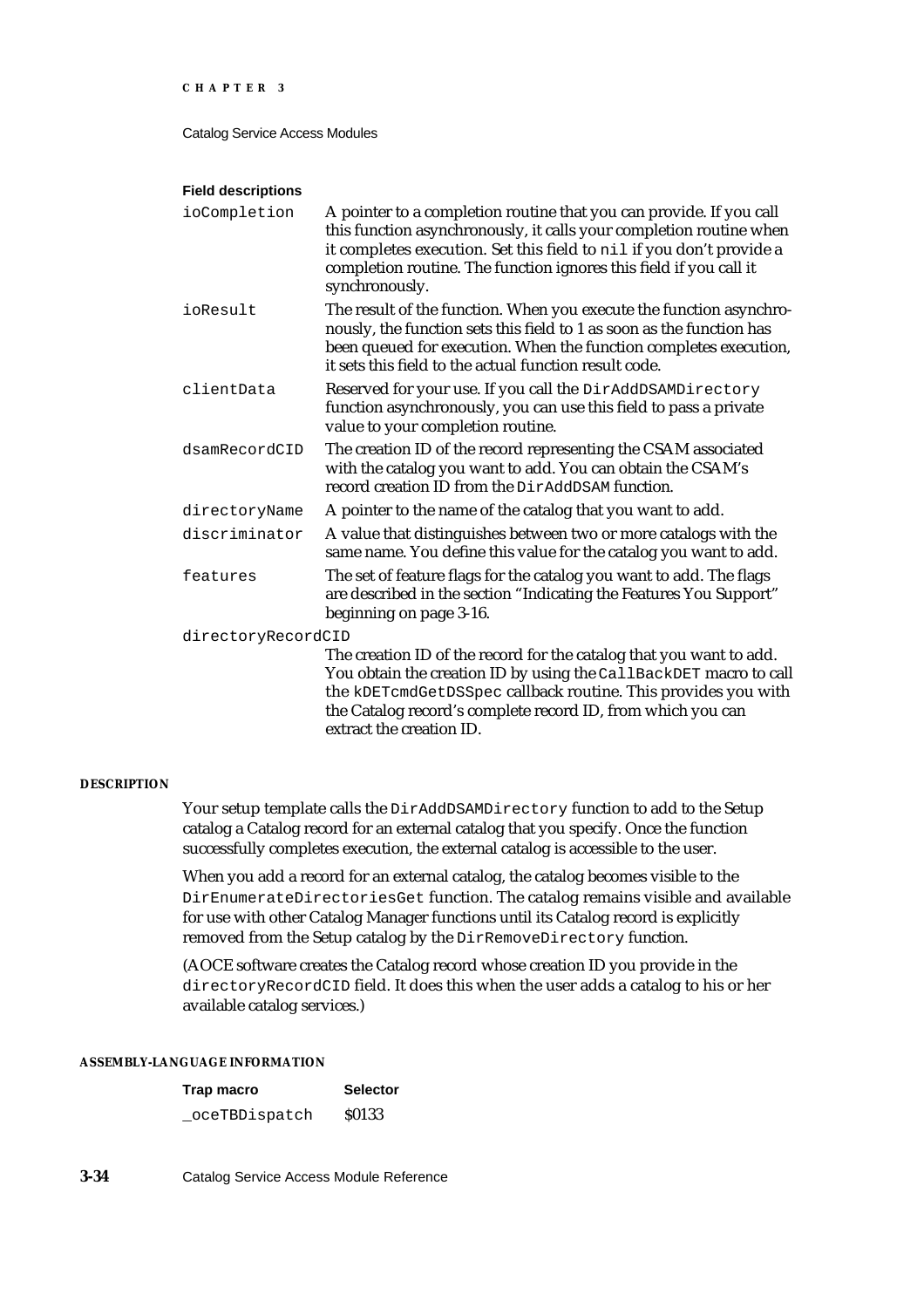Catalog Service Access Modules

#### **RESULT CODES**

| noErr<br>kOCEAlreadyExists                    | $-1510$                       | No error<br>Catalog with same name and kind<br>already exists                            |
|-----------------------------------------------|-------------------------------|------------------------------------------------------------------------------------------|
| kOCELocalAuthenticationFail                   |                               |                                                                                          |
| kOCEDSAMInstallErr<br>kOCEDSAMNotInstantiated | $-1561$<br>$-1628$<br>$-1635$ | User hasn't entered Key Chain password<br>CSAM doesn't exist<br>CSAM is not instantiated |

#### **SEE ALSO**

The DirRemoveDirectory function is described on page 3-37.

The DirEnumerateDirectoriesGet function is described in the chapter "Catalog Manager" in *Inside Macintosh: AOCE Application Interfaces*.

The DirAddDSAM function is described on page 3-31.

For more information about the Setup catalog and the Catalog record, see the chapter "Service Access Module Setup" in this book**.**

Catalog feature flags are described in the section "Indicating the Features You Support" beginning on page 3-16.

The CallBackDET macro and the kDETcmdGetDSSpec callback routine are described in the chapter "AOCE Templates" in *Inside Macintosh: AOCE Application Interfaces*.

## Removing a CSAM and Its Catalogs

The Catalog Manager provides the DirRemoveDSAM and DirRemoveDirectory functions. Your template uses these functions to remove records for CSAMs and external catalogs from the Setup catalog.

# **DirRemoveDSAM**

The DirRemoveDSAM function removes a record for a specific CSAM from the Setup catalog.

pascal OSErr DirRemoveDSAM (DirParamBlockPtr paramBlock);

paramBlock Pointer to a parameter block.

#### **Parameter block**

| ioResult      | OSErr      | Result code                |
|---------------|------------|----------------------------|
| dsamRecordCID | CreationID | Creation ID of CSAM record |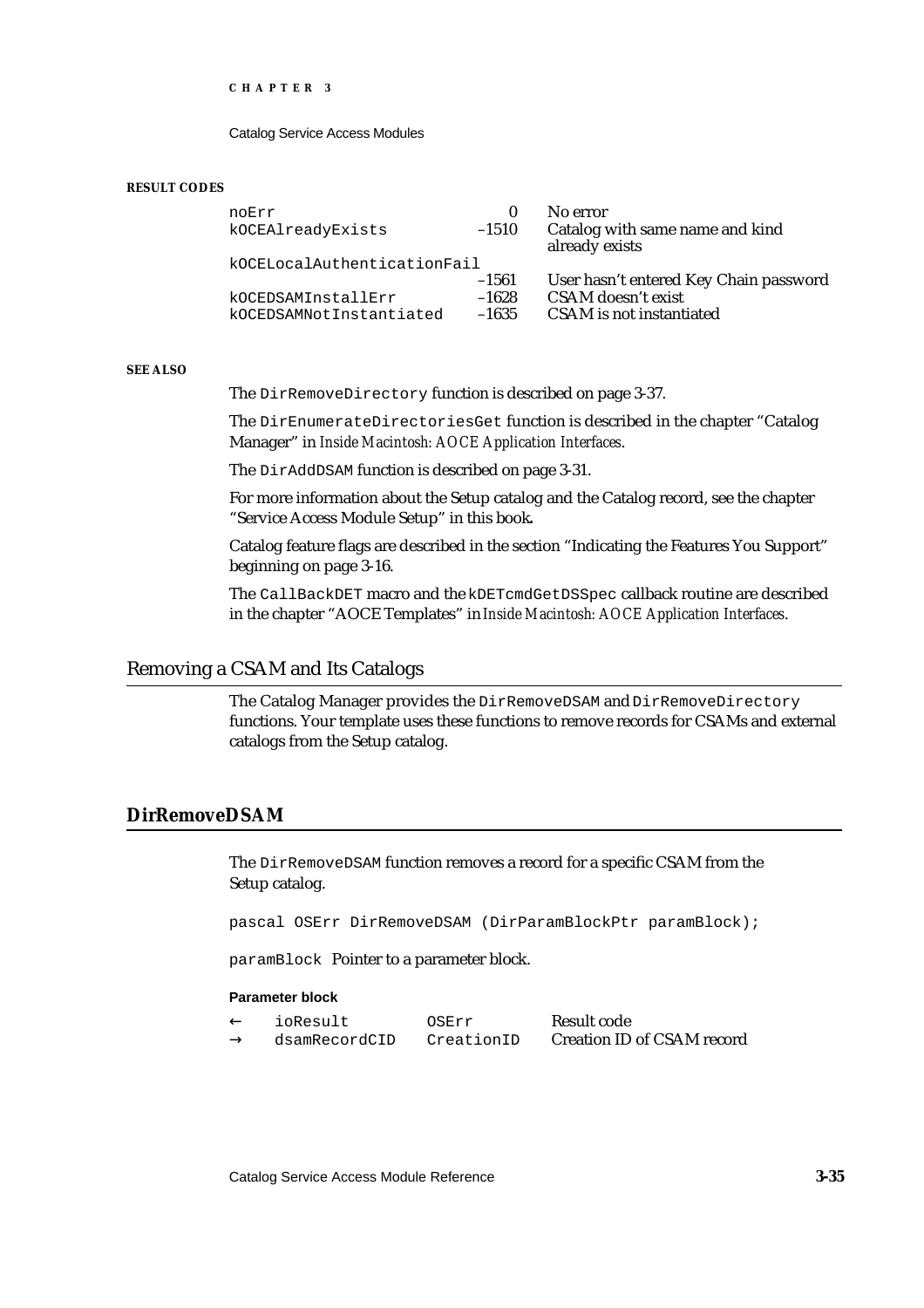Catalog Service Access Modules

#### **Field descriptions**

| ioResult      | The result of the function.                                     |
|---------------|-----------------------------------------------------------------|
| dsamRecordCID | The creation ID of the CSAM record in the Setup catalog for the |
|               | CSAM that you want to remove. This creation ID is stored in the |
|               | kParentDSAMAttrTypeNum attribute type in the template's record. |

#### **DESCRIPTION**

Your setup template calls the DirRemoveDSAM function to remove a CSAM record from the Setup catalog. The function also closes the CSAM driver and removes from the Setup catalog all Catalog records for catalogs supported by the CSAM.

You can obtain the creation ID of the CSAM record by using the CallBackDET macro to call the kDETcmdGetDSSpec callback routine. Specify kDETSelf as the target to retrieve the DSSpec structure that identifies your template record. Then pass that DSSpec structure to the DirLookupGet function to read the kParentDSAMAttrTypeNum attribute type.

Once a CSAM's record is removed from the Setup catalog, the catalogs it serves are unavailable.

Ordinarily, you do not call this function. It is included to provide setup templates with flexibility in handling the CSAM record. For instance, if a user deletes all of the catalogs a CSAM supports, its setup template may remove the CSAM.

### **SPECIAL CONSIDERATIONS**

This function is always executed synchronously.

#### **ASSEMBLY-LANGUAGE INFORMATION**

| Trap macro    | <b>Selector</b> |
|---------------|-----------------|
| oceTBDispatch | <b>S0120</b>    |

#### **RESULT CODES**

| noErr              |         | No error                 |
|--------------------|---------|--------------------------|
| kOCEParamErr       | $-50$   | <b>Invalid parameter</b> |
| kOCEDSAMInstallErr | $-1628$ | CSAM doesn't exist       |

#### **SEE ALSO**

The CreationID structure is described in the chapter "AOCE Utilities" in *Inside Macintosh: AOCE Application Interfaces*.

For more information about the Setup catalog, see the chapter "Service Access Module Setup" in this book.

You can add a CSAM to the Setup catalog by calling the DirAddDSAM function (page 3-31).

**3-36** Catalog Service Access Module Reference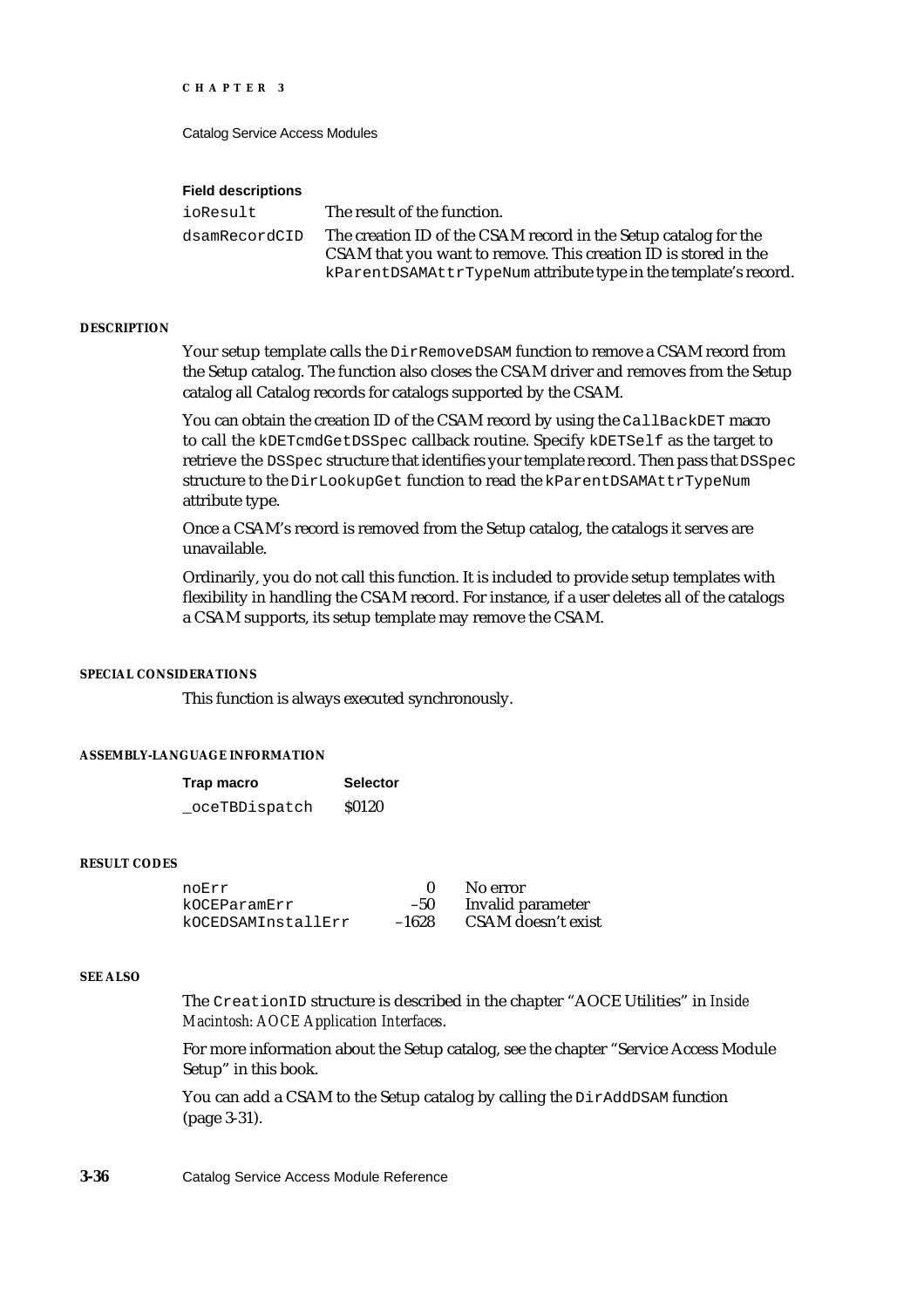Catalog Service Access Modules

For information about the CallBackDET macro and the kDETcmdGetDSSpec callback routine, see the chapter "AOCE Templates" in *Inside Macintosh: AOCE Application Interfaces*.

The DirLookupGet function is described in the chapter "Catalog Manager" in *Inside Macintosh: AOCE Application Interfaces*.

## **DirRemoveDirectory**

The DirRemoveDirectory function removes from the Setup catalog a record that represents a catalog.

Because the function is not limited to removing external catalogs, it is described in the chapter "Catalog Manager" in *Inside Macintosh: AOCE Application Interfaces*.

# Application-Defined Functions

You provide the catalog service and parse functions described in this section. You pass their addresses to the Catalog Manager when you call the DirInstantiateDSAM function. The Catalog Manager calls your functions when an application requests a service from an external catalog that you support. It is through these functions that you supply catalog services.

## **MyDSAMDirProc**

The MyDSAMDirProc function accepts and processes Catalog Manager requests for catalog services. You must provide this function as part of your CSAM.

|          | pascal OSErr MyDSAMDirProc (Ptr dsamData,                                                                                                                                               |
|----------|-----------------------------------------------------------------------------------------------------------------------------------------------------------------------------------------|
|          | DirParamBlockPtr paramBlock,                                                                                                                                                            |
|          | Boolean async);                                                                                                                                                                         |
| dsamData | A pointer to the CSAM's private data. This is the value that you<br>previously passed to the DirInstantiateDSAM function in the<br>dsamData field of its DirParamBlock parameter block. |
|          | paramBlock A pointer to the parameter block that the application passed to the<br>Catalog Manager when the application called a Catalog Manager<br>function.                            |
| async    | A Boolean value that specifies if the request must be processed synchro-<br>nously or asynchronously. If this field is set to true, you must process the<br>request asynchronously.     |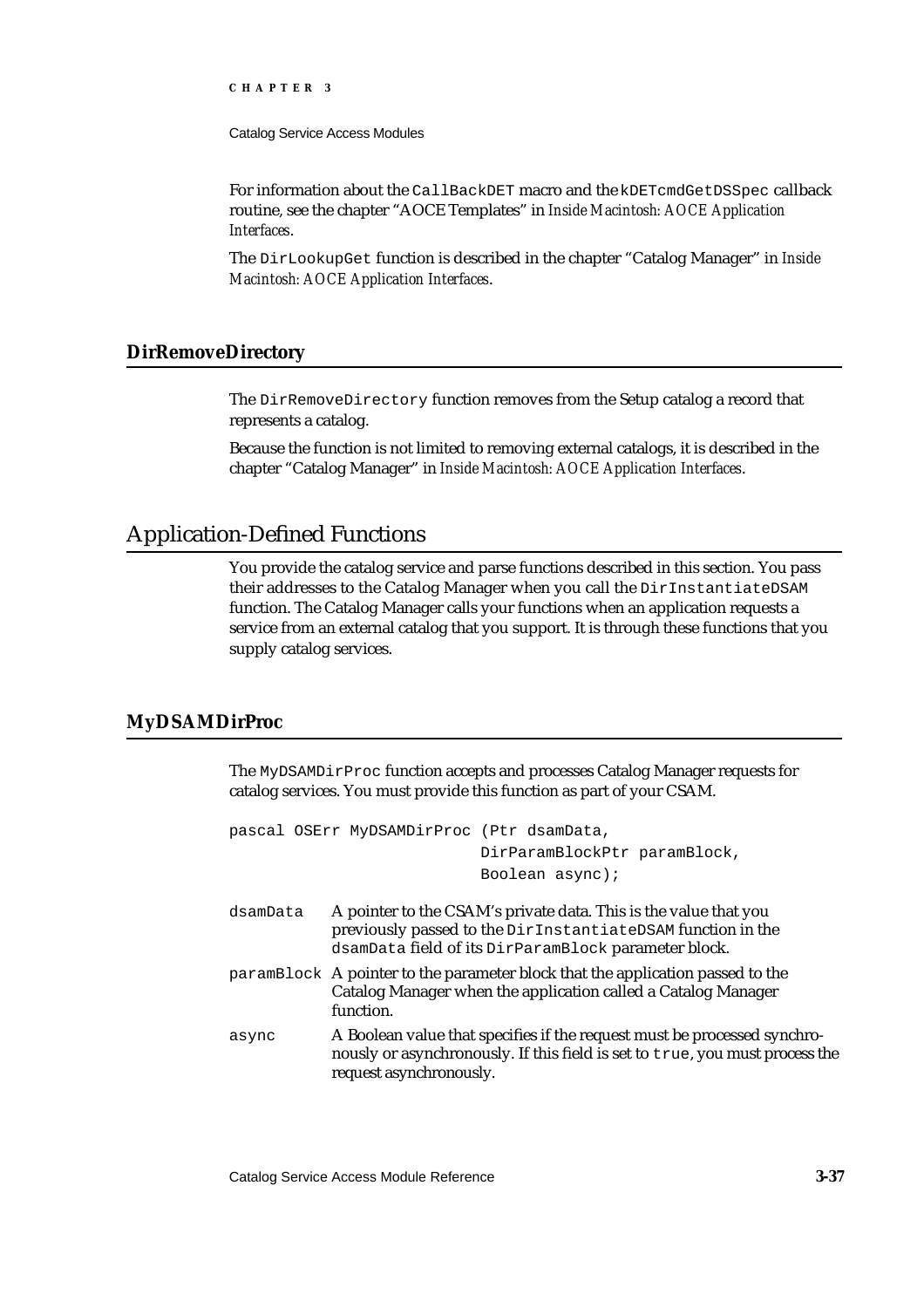Catalog Service Access Modules

#### **DESCRIPTION**

The Catalog Manager calls your catalog service function when an application requests a service, other than parse, from a catalog supported by your CSAM. You determine the type of request by examining the reqCode field in the DirParamBlock parameter block. Each possible value of the reqCode field corresponds to a Catalog Manager function. You then process the request and return the necessary information in the fields of the paramBlock parameter block.

#### **RESULT CODES**

Each type of service request that you may receive corresponds to a single Catalog Manager function. For each type of service request that you process, you should return only those result codes that are defined by the Catalog Manager for the corresponding function. See the description of each Catalog Manager function for the list of result codes you can return for that function.

#### **SEE ALSO**

The section "The Catalog Service Function" on page 3-11 provides general information on the actions that your MyDSAMDirProc function should take while servicing a request for catalog services. You decide how to implement a given Catalog Manager function for the catalog that you support.

The DirInstantiateDSAM function is described on page 3-29.

The chapter "Catalog Manager" in *Inside Macintosh: AOCE Application Interfaces* contains descriptions of each Catalog Manager function.

The request codes that may appear in the reqCode field in the DirParamBlock parameter block are listed in "Data Types and Constants" beginning on page 3-42.

# **MyDSAMDirParseProc**

The MyDSAMDirParseProc function accepts and processes Catalog Manager parse requests. You may provide this function as part of your CSAM.

```
pascal OSErr MyDSAMDirParseProc (Ptr dsamData,
                                DirParamBlockPtr paramBlock,
                                Boolean async);
```
dsamData A pointer to the CSAM's private data. This is the value that you previously passed to the DirInstantiateDSAM function in the dsamData field of its DirParamBlock parameter block.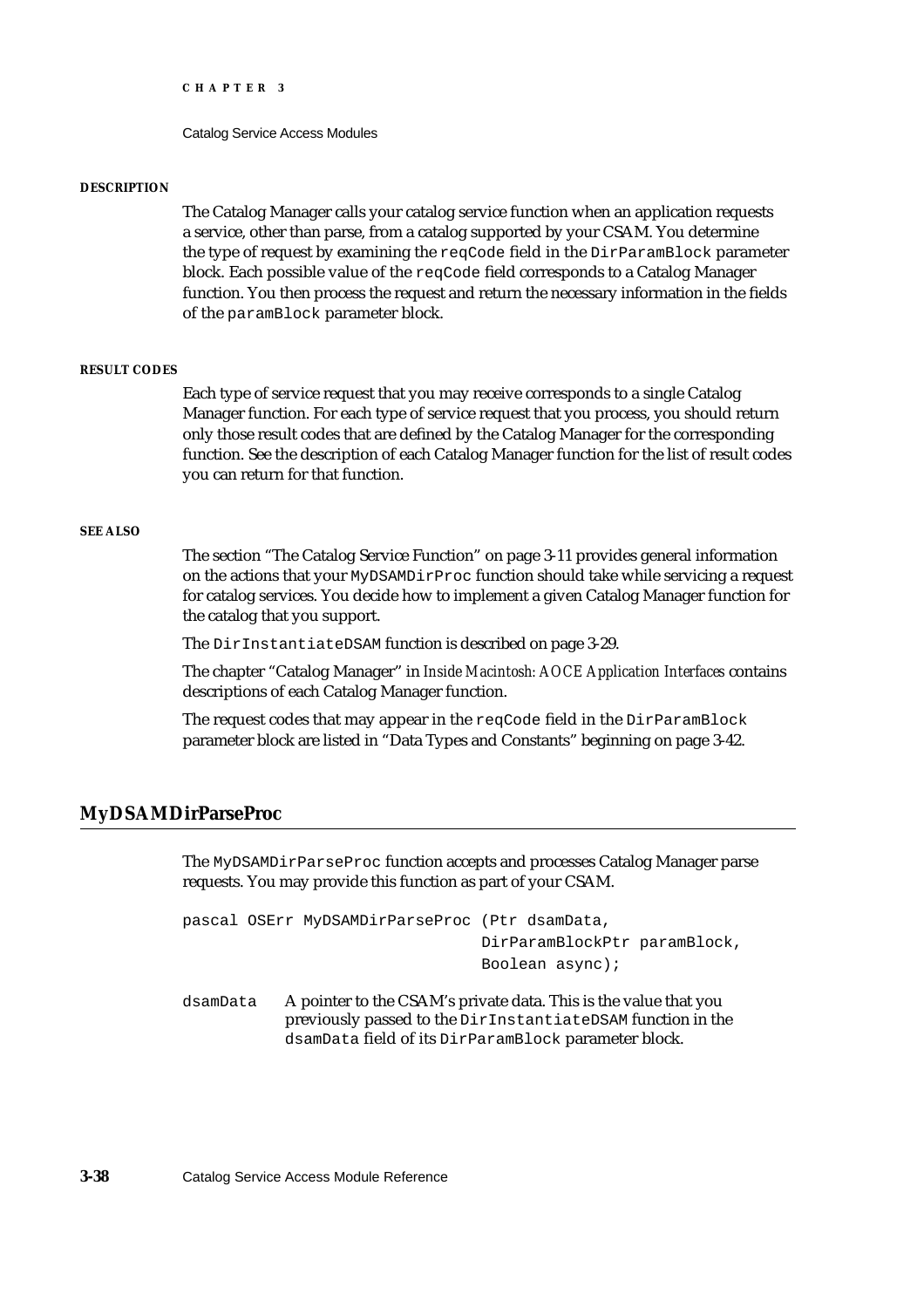Catalog Service Access Modules

paramBlock A pointer to the parameter block that the application provided to the Catalog Manager when the application made a parse request. async A Boolean value that specifies if the request must be processed synchronously or asynchronously. If this field is set to true, you must process the request asynchronously.

#### **DESCRIPTION**

The Catalog Manager calls your parse function when an application makes a parse request and specifies a catalog that your CSAM supports. You determine the specific type of parse request by examining the reqCode field in the DirParamBlock parameter block. Each possible value of the reqCode field corresponds to a Catalog Manager function. You then process the request by returning the necessary information in the fields of the parameter block and calling the application's callback routine.

#### **SPECIAL CONSIDERATIONS**

You can choose to dispatch all service requests through a single function. In that case, you don't provide a separate and distinct parse function. Instead, you pass the same address to the DirInstantiateDSAM function in both the dsamDirProc and dsamDirParseProc fields.

#### **RESULT CODES**

Each type of parse request that you may receive corresponds to a single Catalog Manager function. For each type of parse request that you process, you should return only those result codes that are defined by the Catalog Manager for the corresponding function. See the description of each Catalog Manager function for the list of result codes you can return for that function.

#### **SEE ALSO**

The sections "The Catalog Service Function" on page 3-11 and "The Parse Function" on page 3-13 provide general information on the actions that your MyDSAMDirParseProc function should take while servicing a parse request. You decide how to implement a given Catalog Manager parse function for the catalog that you support.

The chapter "Catalog Manager" in *Inside Macintosh: AOCE Application Interfaces* contains descriptions of each Catalog Manager function.

The request codes that may appear in the reqCode field in the DirParamBlock parameter block are listed in the section "Data Types and Constants" beginning on page 3-42.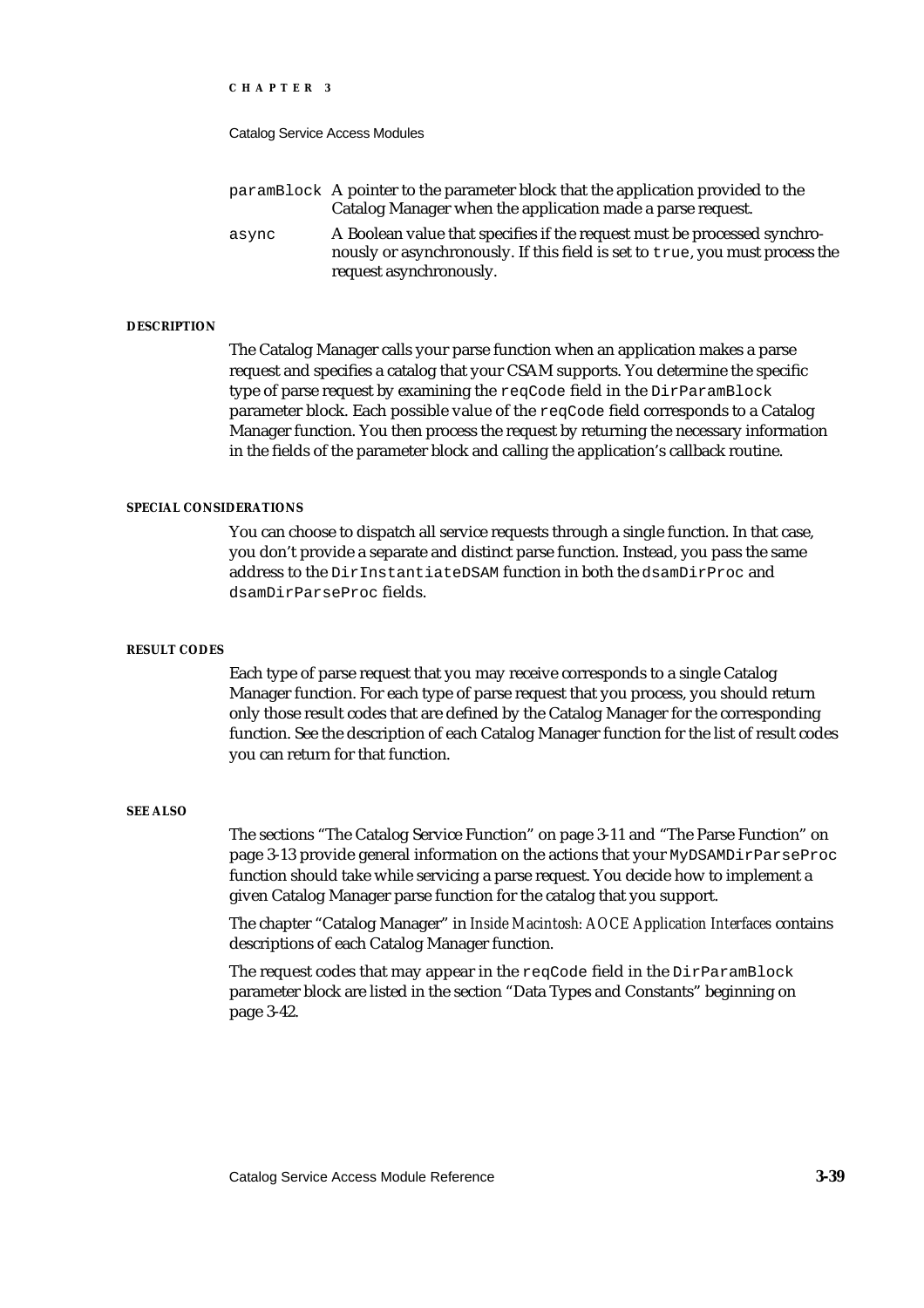Catalog Service Access Modules

## Resources

This section describes the 'DRVR' resource type that you provide in a CSAM.

### The Driver Resource

The driver resource contains the executable code that implements support for the Catalog Manager API. Listing 3-7 shows the Rez definition of the 'DRVR' resource type.

```
type 'DRVR' {
  boolean = 0; \frac{1}{2} inused \frac{1}{2} /* unused \frac{1}{2} /* unused \frac{1}{2} /* unused \frac{1}{2} /* unused \frac{1}{2} /* unused \frac{1}{2} /* unused \frac{1}{2} /* unused \frac{1}{2} /* unused \frac{1}{2} /* unused \frac{1}{2}boolean dontNeedLock, needLock; /* lock driver in memory */
  boolean dontNeedTime, needTime; /* for periodic action */
  boolean dontNeedGoodbye,needGoodbye; /* call before heap reinit */
  boolean noStatusEnable, statusEnable; /* responds to Status */
  boolean noCtlEnable, ctlEnable; /* responds to Control */
  boolean noWriteEnable, writeEnable; /* responds to Write */
  boolean noReadEnable, readEnable; /* responds to Read */
  byte = 0; \frac{1}{2} /* unused */
  unsigned integer; \overline{a} /* driver delay (ticks) */
  integer; \frac{1}{2} /* DA event mask */
  integer; /* driver menu ID */
  unsigned integer = 50; \frac{1}{2} offset to DRVRRuntime Open \frac{*}{2}unsigned integer = 54; \frac{1}{2} /* offset to DRVRRuntime Prime */
  unsigned integer = 58; \frac{1}{2} /* offset to DRVRRuntime Control */
  unsigned integer = 62; \hspace{1.5cm} /* offset to DRVRRuntime Status */
  unsigned integer = 66; \frac{1}{2} /* offset to DRVRRuntime Close */
  pstring[31]; /* driver name */
  hex string; \frac{1}{2} /* driver code */
```
};

The driver resource contains the following fields:

- An unused Boolean value.
- A Boolean value that indicates if your driver should be locked in memory. You must set this to needLock for a CSAM.
- A Boolean value that indicates if your driver should receive processor time periodically. Set this according to the needs of your CSAM.
- A Boolean value that indicates if your driver should be notified before the application heap is reinitialized. Because your CSAM driver must reside in the system heap, this Boolean value is irrelevant.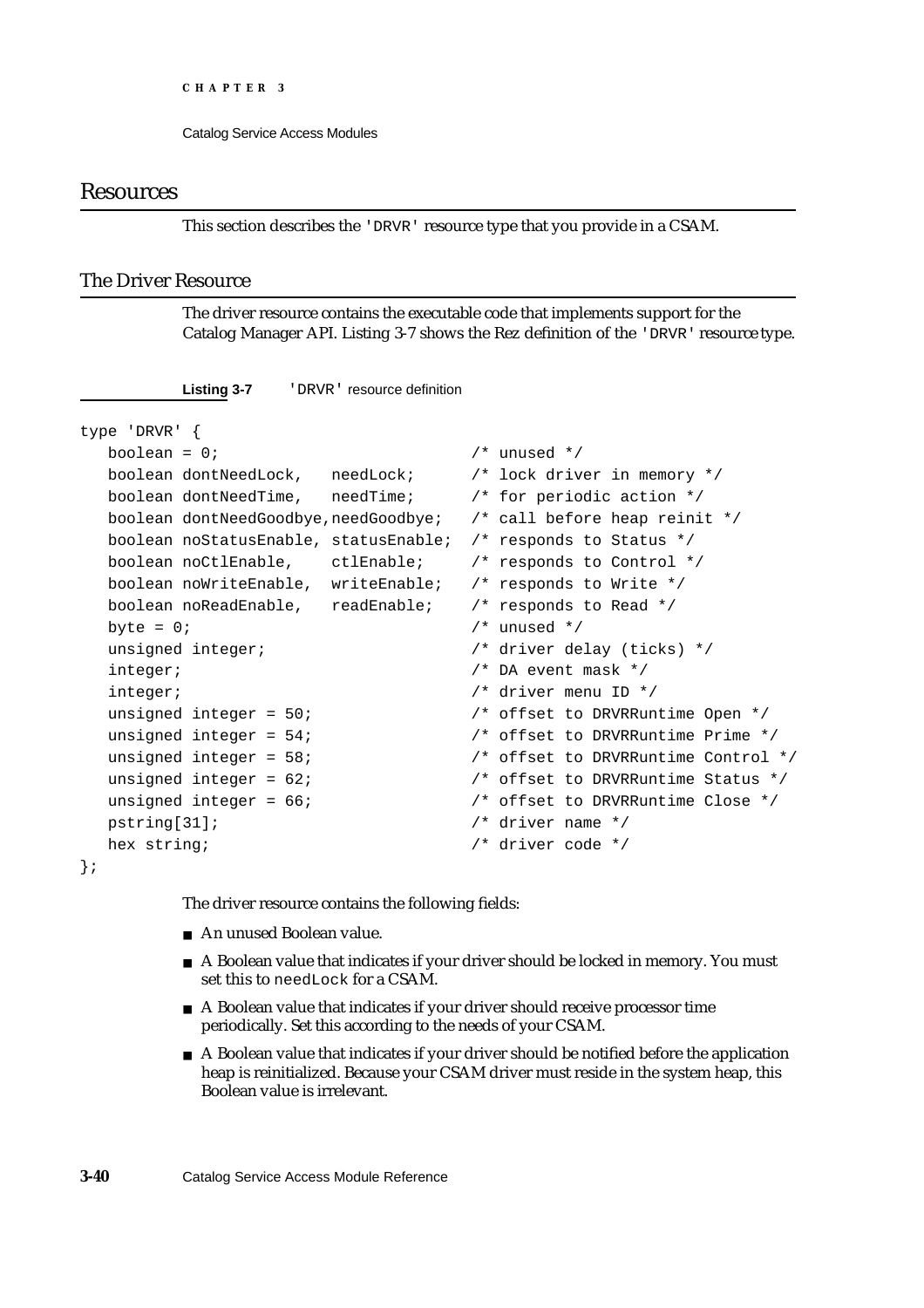#### Catalog Service Access Modules

- A Boolean value that indicates if your driver responds to Status calls from the Device Manager.
- A Boolean value that indicates if your driver responds to Control calls from the Device Manager.
- A Boolean value that indicates if your driver responds to Write calls from the Device Manager.
- A Boolean value that indicates if your driver responds to Read calls from the Device Manager.
- An unused value.
- $A$  A value that indicates the number of ticks between your periodic time intervals. If you have already specified the Boolean value needTime, set this according to the needs of your CSAM.
- A value for desk accessories. It is irrelevant to a CSAM.
- A value for desk accessories. It is irrelevant to a CSAM.
- Five 4-byte values that specify the offsets to your Open, Prime, Control, Status, and Close driver subroutines, respectively.
- n The name of your CSAM driver. You can use uppercase and lowercase letters when naming your driver, but the first character must be a period.
- $n$  The hexadecimal representation of your executable code. Your driver subroutines must be aligned on a word boundary.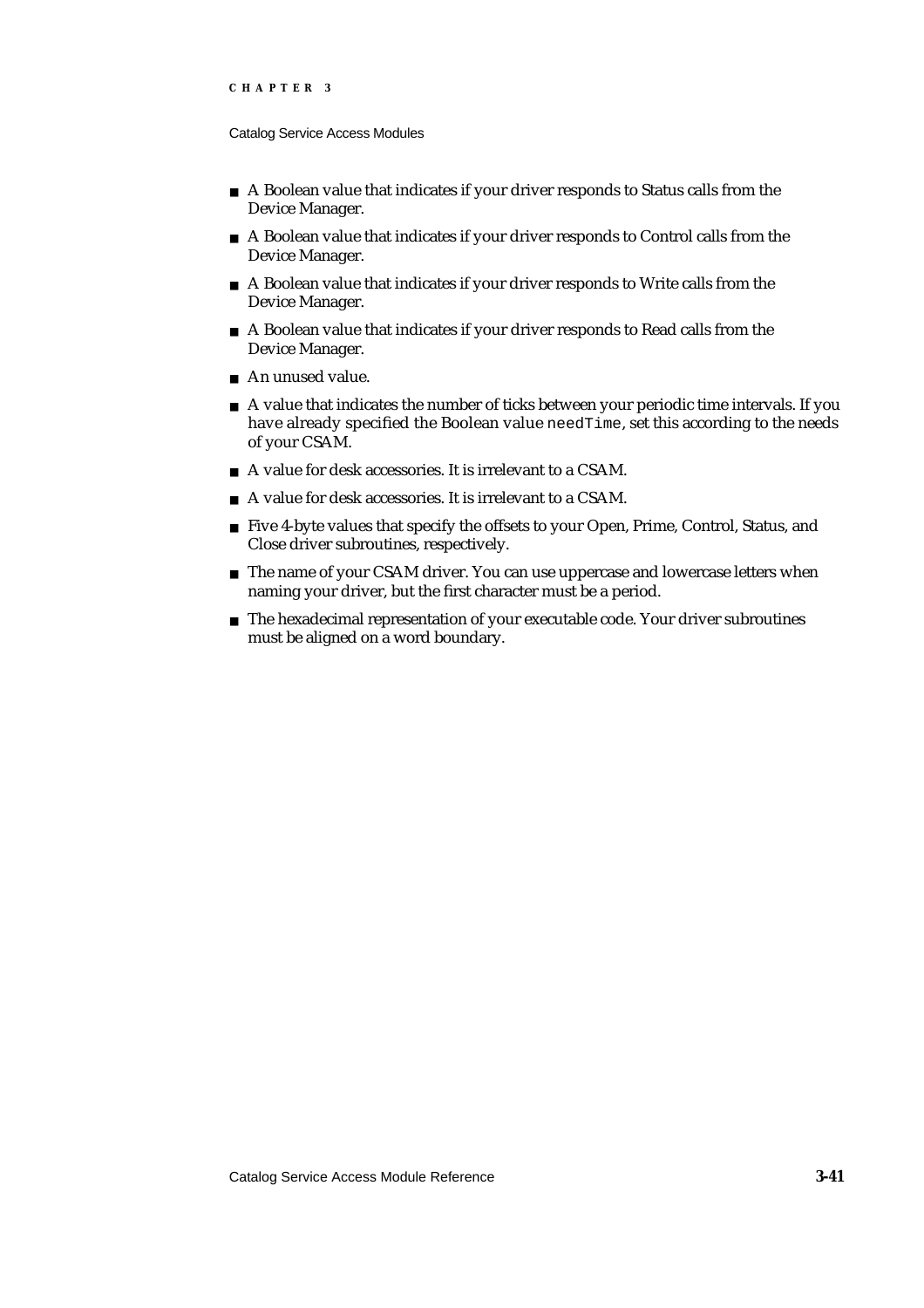# Summary of Catalog Service Access Modules

# C Summary

# Data Types and Constants

| /* feature flag bits */<br>$enum \{$            |                                                                                                                      |
|-------------------------------------------------|----------------------------------------------------------------------------------------------------------------------|
| kSupportsDNodeNumberBit                         | $= 0,$                                                                                                               |
| kSupportsRecordCreationIDBit                    | $= 1$ ,                                                                                                              |
| kSupportsAttributeCreationIDBit                 | $= 2,$                                                                                                               |
| kSupportsMatchAllBit                            | $= 3.$                                                                                                               |
| kSupportsBeginsWithBit                          | $= 4,$                                                                                                               |
| kSupportsExactMatchBit                          | $= 5.$                                                                                                               |
| kSupportsEndsWithBit                            | $= 6,$                                                                                                               |
| kSupportsContainsBit                            | $= 7,$                                                                                                               |
| kSupportsOrderedEnumerationBit                  | $= 8,$                                                                                                               |
| kCanSupportNameOrderBit                         | $= 9,$                                                                                                               |
| kCanSupportTypeOrderBit                         | $= 10$ ,                                                                                                             |
| kSupportSortBackwardsBit                        | $= 11$ ,                                                                                                             |
| kSupportIndexRatioBit                           | $= 12$ ,                                                                                                             |
| kSupportsEnumerationContinueBit                 | $= 13,$                                                                                                              |
| kSupportsLookupContinueBit                      | $= 14$ ,                                                                                                             |
| kSupportsEnumerateAttributeTypeContinueBit= 15, |                                                                                                                      |
| kSupportsEnumeratePseudonymContinueBit          | $= 16$ ,                                                                                                             |
| kSupportsAliasesBit                             | $= 17$ ,                                                                                                             |
| kSupportsPseudonymsBit                          | $= 18$ ,                                                                                                             |
| kSupportsPartialPathNamesBit                    | $= 19$ ,                                                                                                             |
| kSupportsAuthenticationBit                      | $= 20,$                                                                                                              |
| kSupportsProxiesBit                             | $= 21,$                                                                                                              |
| kSupportsFindRecordBit                          | $= 22$                                                                                                               |
| $\}$ ;                                          |                                                                                                                      |
|                                                 |                                                                                                                      |
| /* feature flag masks */<br>enum {              |                                                                                                                      |
| kSupportsDNodeNumberMask                        | = 1L< <ksupportsdnodenumberbit,< td=""></ksupportsdnodenumberbit,<>                                                  |
| kSupportsRecordCreationIDMask                   | = 1L< <ksupportsrecordcreationidbit,< td=""></ksupportsrecordcreationidbit,<>                                        |
|                                                 | kSupportsAttributeCreationIDMask = 1L< <ksupportsattributecreationidbit,< td=""></ksupportsattributecreationidbit,<> |
| kSupportsMatchAllMask                           | = 1L< <ksupportsmatchallbit,< td=""></ksupportsmatchallbit,<>                                                        |
| kSupportsBeginsWithMask                         | = 1L< <ksupportsbeginswithbit,< td=""></ksupportsbeginswithbit,<>                                                    |
| kSupportsExactMatchMask                         | = 1L< <ksupportsexactmatchbit,< td=""></ksupportsexactmatchbit,<>                                                    |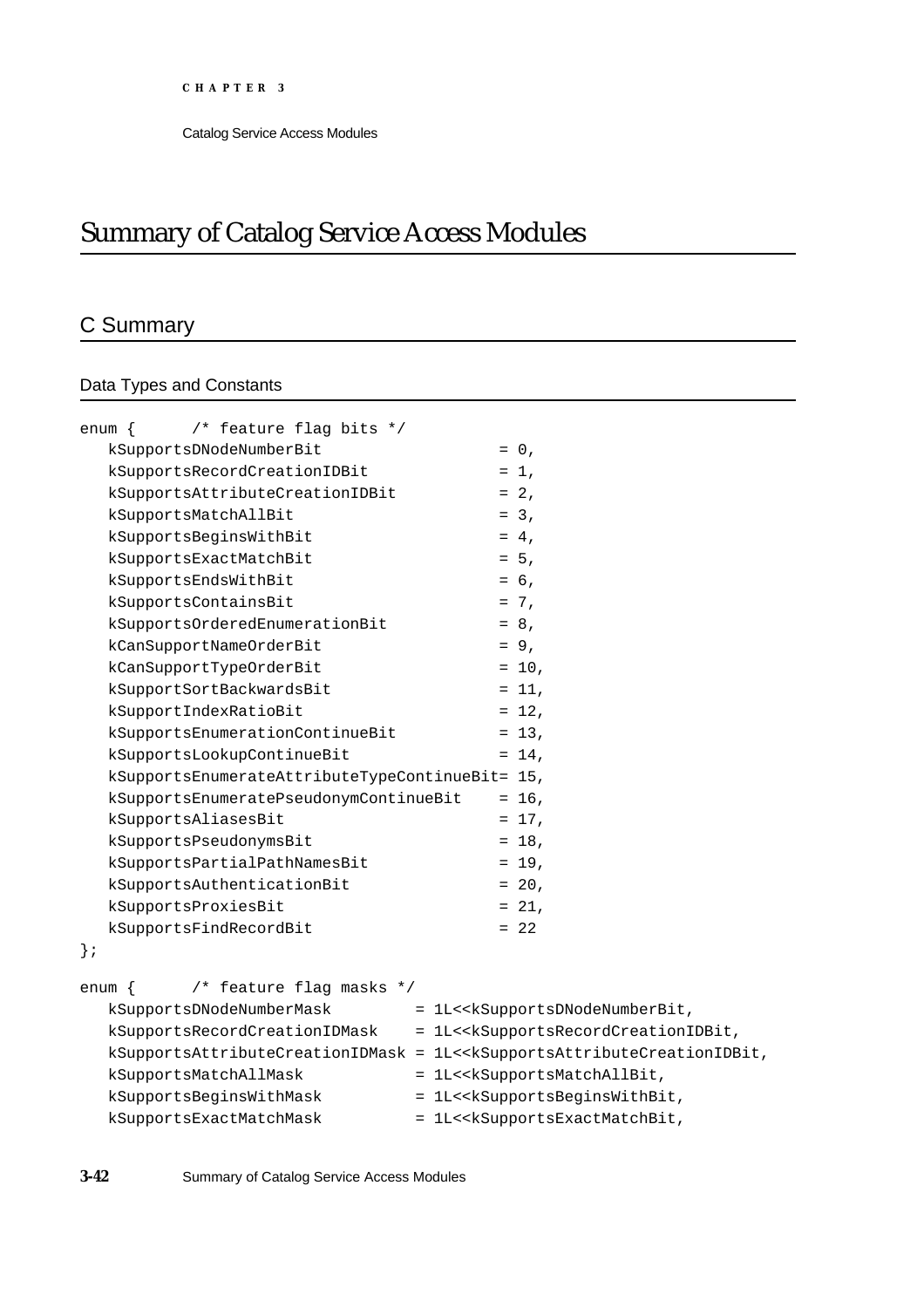#### Catalog Service Access Modules

|        | kSupportsEndsWithMask                             | = 1L< <ksupportsendswithbit,< td=""></ksupportsendswithbit,<>                                                        |
|--------|---------------------------------------------------|----------------------------------------------------------------------------------------------------------------------|
|        | kSupportsContainsMask                             | = 1L< <ksupportscontainsbit,< td=""></ksupportscontainsbit,<>                                                        |
|        | kSupportsOrderedEnumerationMask                   | = 1L< <ksupportsorderedenumerationbit,< td=""></ksupportsorderedenumerationbit,<>                                    |
|        | kCanSupportNameOrderMask                          | = 1L< <kcansupportnameorderbit,< td=""></kcansupportnameorderbit,<>                                                  |
|        | kCanSupportTypeOrderMask                          | = 1L< <kcansupporttypeorderbit,< td=""></kcansupporttypeorderbit,<>                                                  |
|        | kSupportSortBackwardsMask                         | = 1L< <ksupportsortbackwardsbit,< td=""></ksupportsortbackwardsbit,<>                                                |
|        | kSupportIndexRatioMask                            | = 1L< <ksupportindexratiobit,< td=""></ksupportindexratiobit,<>                                                      |
|        |                                                   | kSupportsEnumerationContinueMask = 1L< <ksupportsenumerationcontinuebit,< td=""></ksupportsenumerationcontinuebit,<> |
|        | kSupportsLookupContinueMask                       | = 1L< <ksupportslookupcontinuebit,< td=""></ksupportslookupcontinuebit,<>                                            |
|        | kSupportsEnumerateAttributeTypeContinueMask =     |                                                                                                                      |
|        |                                                   | 1L< <ksupportsenumerateattributetypecontinuebit,< td=""></ksupportsenumerateattributetypecontinuebit,<>              |
|        | kSupportsEnumeratePseudonymContinueMask =         |                                                                                                                      |
|        |                                                   | 1L< <ksupportsenumeratepseudonymcontinuebit,< td=""></ksupportsenumeratepseudonymcontinuebit,<>                      |
|        | kSupportsAliasesMask                              | = 1L< <ksupportsaliasesbit,< td=""></ksupportsaliasesbit,<>                                                          |
|        | kSupportsPseudonymsMask                           | = 1L< <ksupportspseudonymsbit,< td=""></ksupportspseudonymsbit,<>                                                    |
|        | kSupportsPartialPathNamesMask                     | = 1L< <ksupportspartialpathnamesbit,< td=""></ksupportspartialpathnamesbit,<>                                        |
|        | kSupportsAuthenticationMask                       | = 1L< <ksupportsauthenticationbit,< td=""></ksupportsauthenticationbit,<>                                            |
|        | kSupportsProxiesMask                              | = 1L< <ksupportsproxiesbit,< td=""></ksupportsproxiesbit,<>                                                          |
|        | kSupportsFindRecordMask                           | = 1L< <ksupportsfindrecordbit< td=""></ksupportsfindrecordbit<>                                                      |
| $\}$ ; |                                                   |                                                                                                                      |
|        |                                                   |                                                                                                                      |
|        | /* request codes for Catalog Manager functions */ |                                                                                                                      |
|        | #define kDirEnumerateParse                        | 0x101                                                                                                                |
|        | #define kDirLookupParse                           | 0x102                                                                                                                |
|        | #define kDirEnumerateAttributeTypesParse          | 0x103                                                                                                                |
|        | #define kDirEnumeratePseudonymParse               | 0x104                                                                                                                |
|        | #define kDirNetSearchADAPDirectoriesParse         | 0x105                                                                                                                |
|        | #define kDirEnumerateDirectoriesParse             | 0x106                                                                                                                |
|        | #define kDirFindADAPDirectoryByNetSearch          | 0x107                                                                                                                |
|        | #define kDirNetSearchADAPDirectoriesGet           | 0x108                                                                                                                |
|        | #define kDirAddRecord                             | 0x109                                                                                                                |
|        | #define kDirDeleteRecord                          | 0x10A                                                                                                                |
|        | #define kDirAddAttributeValue                     | 0x10B                                                                                                                |
|        | #define kDirDeleteAttributeValue                  | 0x10C                                                                                                                |
|        | #define kDirChangeAttributeValue                  | 0x10D                                                                                                                |
|        | #define kDirVerifyAttributeValue                  | 0x10E                                                                                                                |
|        | #define kDirAddPseudonym                          | 0x10F                                                                                                                |
|        | #define kDirDeletePseudonym                       | 0x110                                                                                                                |
|        | #define kDirEnumerateGet                          | 0x111                                                                                                                |
|        | #define kDirEnumerateAttributeTypesGet            | 0x112                                                                                                                |
|        | #define kDirEnumeratePseudonymGet                 | 0x113                                                                                                                |
|        | #define kDirGetNameAndType                        | 0x114                                                                                                                |
|        | #define kDirSetNameAndType                        | 0x115                                                                                                                |
|        | #define kDirGetRecordMetaInfo                     | 0x116                                                                                                                |

Summary of Catalog Service Access Modules **3-43**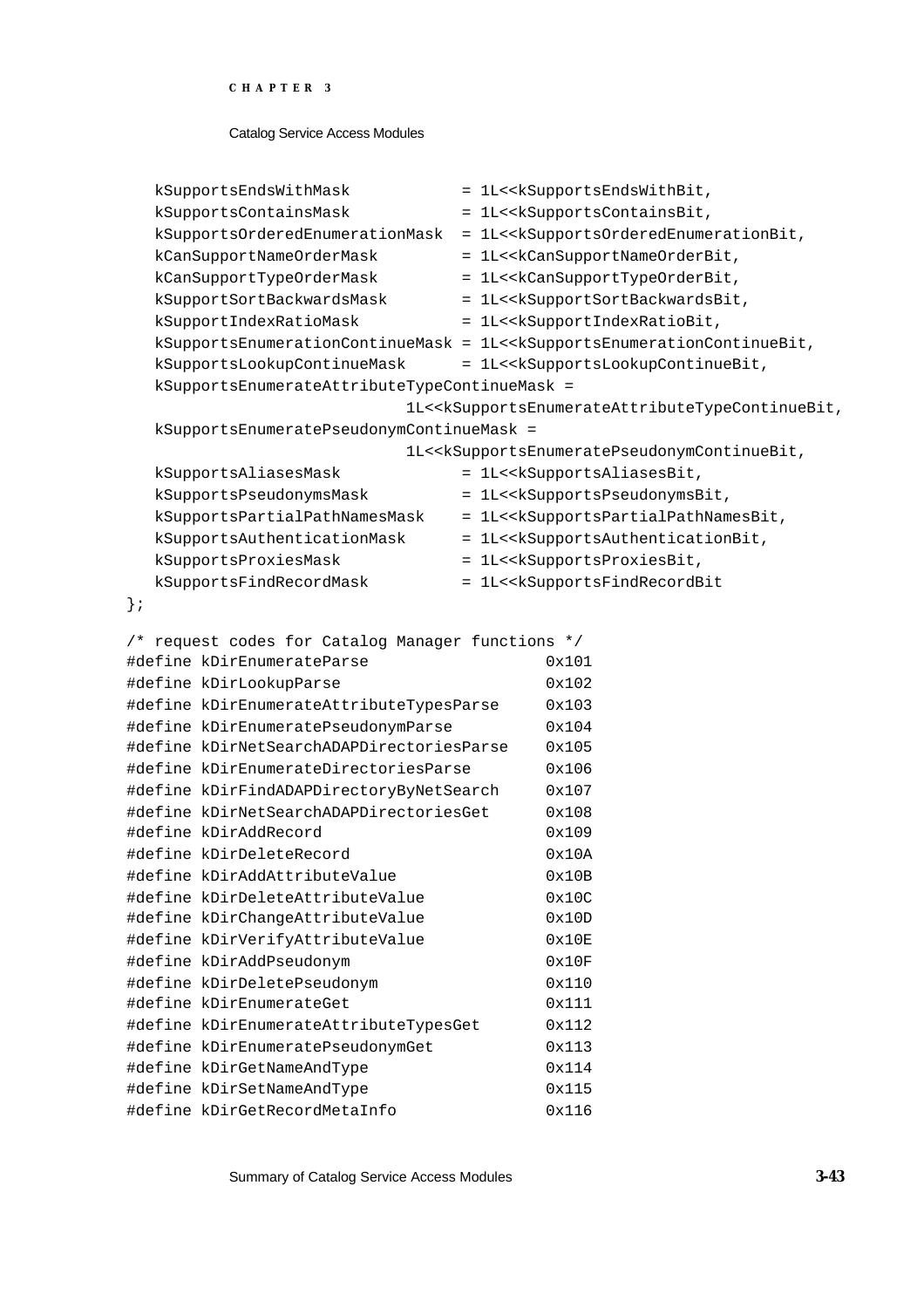| #define kDirLookupGet                           |               |                                                                                                                                                                                                                                                                                                                                                                                                                                                                                                                                                                                                                                                                                                                                                                                       | 0x117                                                                                                                                                                       |
|-------------------------------------------------|---------------|---------------------------------------------------------------------------------------------------------------------------------------------------------------------------------------------------------------------------------------------------------------------------------------------------------------------------------------------------------------------------------------------------------------------------------------------------------------------------------------------------------------------------------------------------------------------------------------------------------------------------------------------------------------------------------------------------------------------------------------------------------------------------------------|-----------------------------------------------------------------------------------------------------------------------------------------------------------------------------|
|                                                 |               |                                                                                                                                                                                                                                                                                                                                                                                                                                                                                                                                                                                                                                                                                                                                                                                       | 0x118                                                                                                                                                                       |
|                                                 |               |                                                                                                                                                                                                                                                                                                                                                                                                                                                                                                                                                                                                                                                                                                                                                                                       | 0x119                                                                                                                                                                       |
| #define kDirEnumerateDirectoriesGet             |               |                                                                                                                                                                                                                                                                                                                                                                                                                                                                                                                                                                                                                                                                                                                                                                                       | 0x11A                                                                                                                                                                       |
| #define kDirAbort                               |               |                                                                                                                                                                                                                                                                                                                                                                                                                                                                                                                                                                                                                                                                                                                                                                                       | 0x11B                                                                                                                                                                       |
| #define kDirAddAlias                            |               |                                                                                                                                                                                                                                                                                                                                                                                                                                                                                                                                                                                                                                                                                                                                                                                       | 0x11C                                                                                                                                                                       |
| #define kDirAddDSAM                             |               |                                                                                                                                                                                                                                                                                                                                                                                                                                                                                                                                                                                                                                                                                                                                                                                       | 0x11D                                                                                                                                                                       |
|                                                 |               |                                                                                                                                                                                                                                                                                                                                                                                                                                                                                                                                                                                                                                                                                                                                                                                       | 0x11E                                                                                                                                                                       |
|                                                 |               |                                                                                                                                                                                                                                                                                                                                                                                                                                                                                                                                                                                                                                                                                                                                                                                       | 0x11F                                                                                                                                                                       |
|                                                 |               |                                                                                                                                                                                                                                                                                                                                                                                                                                                                                                                                                                                                                                                                                                                                                                                       | 0x120                                                                                                                                                                       |
|                                                 |               |                                                                                                                                                                                                                                                                                                                                                                                                                                                                                                                                                                                                                                                                                                                                                                                       | 0x121                                                                                                                                                                       |
|                                                 |               |                                                                                                                                                                                                                                                                                                                                                                                                                                                                                                                                                                                                                                                                                                                                                                                       | 0x122                                                                                                                                                                       |
|                                                 |               |                                                                                                                                                                                                                                                                                                                                                                                                                                                                                                                                                                                                                                                                                                                                                                                       | 0x123                                                                                                                                                                       |
|                                                 |               |                                                                                                                                                                                                                                                                                                                                                                                                                                                                                                                                                                                                                                                                                                                                                                                       | 0x124                                                                                                                                                                       |
|                                                 |               |                                                                                                                                                                                                                                                                                                                                                                                                                                                                                                                                                                                                                                                                                                                                                                                       | 0x125                                                                                                                                                                       |
|                                                 |               |                                                                                                                                                                                                                                                                                                                                                                                                                                                                                                                                                                                                                                                                                                                                                                                       | 0x126                                                                                                                                                                       |
|                                                 |               |                                                                                                                                                                                                                                                                                                                                                                                                                                                                                                                                                                                                                                                                                                                                                                                       | 0x127                                                                                                                                                                       |
|                                                 |               |                                                                                                                                                                                                                                                                                                                                                                                                                                                                                                                                                                                                                                                                                                                                                                                       | 0x128                                                                                                                                                                       |
|                                                 |               |                                                                                                                                                                                                                                                                                                                                                                                                                                                                                                                                                                                                                                                                                                                                                                                       | 0x12A                                                                                                                                                                       |
|                                                 |               |                                                                                                                                                                                                                                                                                                                                                                                                                                                                                                                                                                                                                                                                                                                                                                                       | 0x12C                                                                                                                                                                       |
|                                                 |               |                                                                                                                                                                                                                                                                                                                                                                                                                                                                                                                                                                                                                                                                                                                                                                                       | 0x12E                                                                                                                                                                       |
| #define kDirGetDNodeAccessControlParse<br>0x12F |               |                                                                                                                                                                                                                                                                                                                                                                                                                                                                                                                                                                                                                                                                                                                                                                                       |                                                                                                                                                                             |
| #define kDirDeleteAttributeType<br>0x130        |               |                                                                                                                                                                                                                                                                                                                                                                                                                                                                                                                                                                                                                                                                                                                                                                                       |                                                                                                                                                                             |
| #define kDirClosePersonalDirectory<br>0x131     |               |                                                                                                                                                                                                                                                                                                                                                                                                                                                                                                                                                                                                                                                                                                                                                                                       |                                                                                                                                                                             |
| #define kDirMakePersonalDirectoryRLI<br>0x132   |               |                                                                                                                                                                                                                                                                                                                                                                                                                                                                                                                                                                                                                                                                                                                                                                                       |                                                                                                                                                                             |
| #define kDirAddDSAMDirectory<br>0x133           |               |                                                                                                                                                                                                                                                                                                                                                                                                                                                                                                                                                                                                                                                                                                                                                                                       |                                                                                                                                                                             |
|                                                 |               |                                                                                                                                                                                                                                                                                                                                                                                                                                                                                                                                                                                                                                                                                                                                                                                       | 0x134                                                                                                                                                                       |
|                                                 |               |                                                                                                                                                                                                                                                                                                                                                                                                                                                                                                                                                                                                                                                                                                                                                                                       | 0x135                                                                                                                                                                       |
|                                                 |               |                                                                                                                                                                                                                                                                                                                                                                                                                                                                                                                                                                                                                                                                                                                                                                                       | 0x136                                                                                                                                                                       |
|                                                 |               |                                                                                                                                                                                                                                                                                                                                                                                                                                                                                                                                                                                                                                                                                                                                                                                       | 0x137                                                                                                                                                                       |
|                                                 |               |                                                                                                                                                                                                                                                                                                                                                                                                                                                                                                                                                                                                                                                                                                                                                                                       | 0x138                                                                                                                                                                       |
|                                                 |               |                                                                                                                                                                                                                                                                                                                                                                                                                                                                                                                                                                                                                                                                                                                                                                                       | 0x140                                                                                                                                                                       |
|                                                 |               |                                                                                                                                                                                                                                                                                                                                                                                                                                                                                                                                                                                                                                                                                                                                                                                       | 0x141                                                                                                                                                                       |
|                                                 |               |                                                                                                                                                                                                                                                                                                                                                                                                                                                                                                                                                                                                                                                                                                                                                                                       |                                                                                                                                                                             |
|                                                 |               |                                                                                                                                                                                                                                                                                                                                                                                                                                                                                                                                                                                                                                                                                                                                                                                       | /* parameter block header */                                                                                                                                                |
| RStringPtr                                      | dsamName;     |                                                                                                                                                                                                                                                                                                                                                                                                                                                                                                                                                                                                                                                                                                                                                                                       | $/*$ CSAM name $*/$                                                                                                                                                         |
|                                                 |               |                                                                                                                                                                                                                                                                                                                                                                                                                                                                                                                                                                                                                                                                                                                                                                                       | $/*$ CSAM kind */                                                                                                                                                           |
|                                                 | dsamData;     |                                                                                                                                                                                                                                                                                                                                                                                                                                                                                                                                                                                                                                                                                                                                                                                       | /* CSAM private data */                                                                                                                                                     |
| dsamDirProc;<br>ProcPtr                         |               |                                                                                                                                                                                                                                                                                                                                                                                                                                                                                                                                                                                                                                                                                                                                                                                       | /* catalog service function */                                                                                                                                              |
| ProcPtr                                         |               |                                                                                                                                                                                                                                                                                                                                                                                                                                                                                                                                                                                                                                                                                                                                                                                       |                                                                                                                                                                             |
| ProcPtr                                         | dsamAuthProc; |                                                                                                                                                                                                                                                                                                                                                                                                                                                                                                                                                                                                                                                                                                                                                                                       | $/*$ reserved, set to nil */                                                                                                                                                |
|                                                 |               |                                                                                                                                                                                                                                                                                                                                                                                                                                                                                                                                                                                                                                                                                                                                                                                       |                                                                                                                                                                             |
|                                                 |               | #define kDirGetDNodeMetaInfo<br>#define kDirGetDirectoryInfo<br>#define kDirOpenPersonalDirectory<br>#define kDirCreatePersonalDirectory<br>#define kDirRemoveDSAM<br>#define kDirGetDirectoryIcon<br>#define kDirMapPathNameToDNodeNumber<br>#define kDirMapDNodeNumberToPathName<br>#define kDirGetLocalNetworkSpec<br>#define kDirGetDNodeInfo<br>#define kDirFindValue<br>#define kDirInstantiateDSAM<br>#define kDirGetOCESetupRefNum<br>#define kDirGetDNodeAccessControlGet<br>#define kDirGetRecordAccessControlGet<br>#define kDirRemoveDirectory<br>#define kDirGetExtendedDirectoriesInfo<br>#define kDirAddADAPDirectory<br>#define kDirFindRecordGet<br>#define kDirFindRecordParse<br>struct DirInstantiateDSAMPB {<br>AuthDirParamHeader<br>OCEDirectoryKind dsamKind; | #define kDirGetAttributeAccessControlGet<br>#define kDirGetRecordAccessControlParse<br>#define kDirGetAttributeAccessControlParse<br>dsamDirParseProc; /* parse function */ |

typedef struct DirInstantiateDSAMPB DirInstantiateDSAMPB;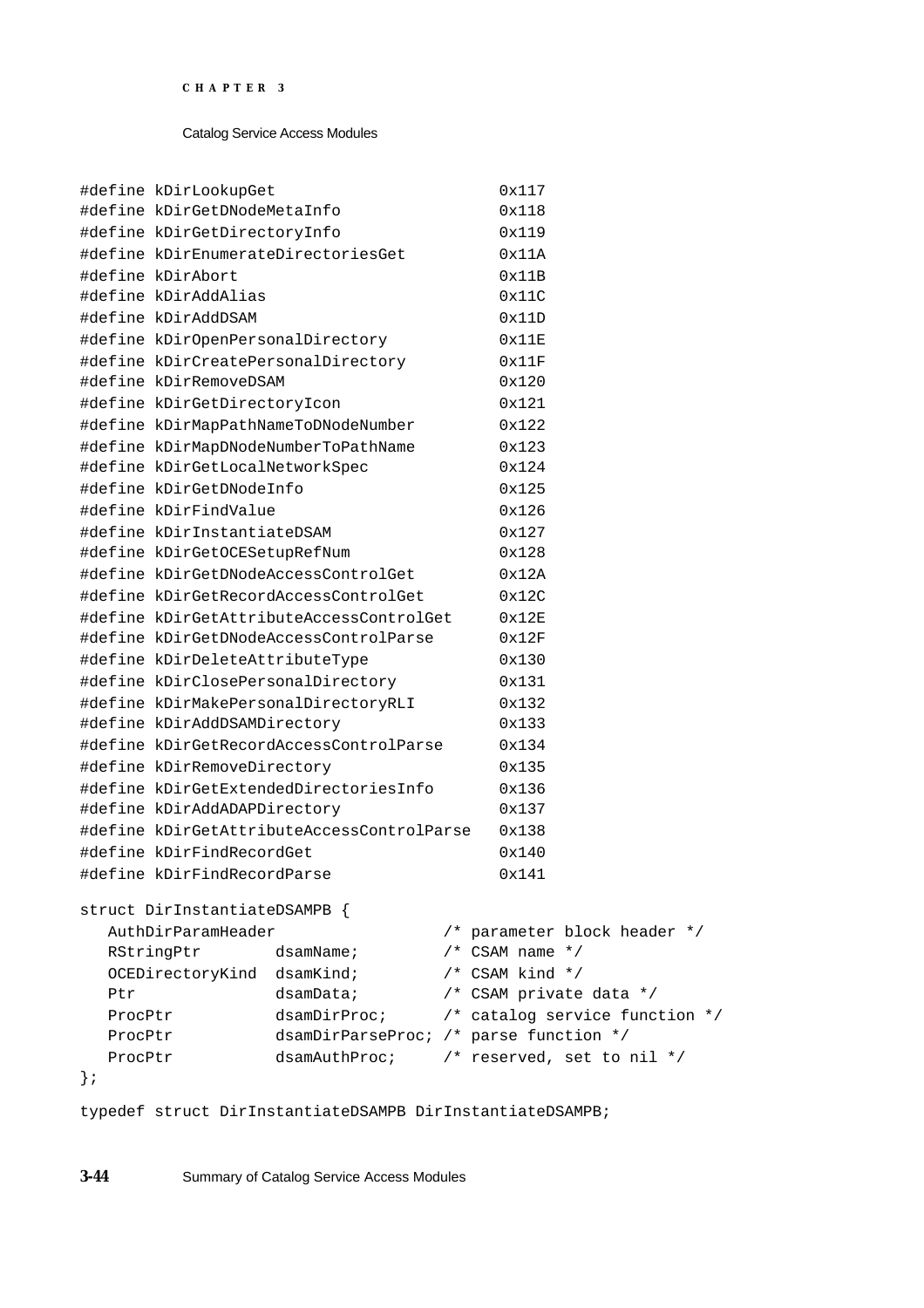```
CHAPTER 3
```

```
struct DirAddDSAMPB {
  AuthDirParamHeader /* parameter block header */
  CreationID dsamRecordCID; /* CSAM record creation ID */
  RStringPtr dsamName; /* CSAM name */
  OCEDirectoryKind dsamKind; /* CSAM kind */
  FSSpecPtr fsSpec; /* CSAM's file specification */
};
typedef struct DirAddDSAMPB DirAddDSAMPB;
struct DirAddDSAMDirectoryPB {
  AuthDirParamHeader /* parameter block header */
  CreationID dsamRecordCID; /* CSAM record creation ID */
  DirectoryNamePtr directoryName; /* catalog name */
  DirDiscriminator discriminator; /* catalog discriminator value */
  DirGestalt features; /* feature flags for the catalog */
  CreationID directoryRecordCID;
                                /* Catalog record creation ID */
};
typedef struct DirAddDSAMDirectoryPB DirAddDSAMDirectoryPB;
struct DirRemoveDSAMPB {
  AuthDirParamHeader /* parameter block header */
  CreationID dsamRecordCID; /* CSAM record creation ID */
};
typedef struct DirRemoveDSAMPB DirRemoveDSAMPB;
```
## CSAM Functions

## **Initializing a CSAM**

```
pascal OSErr DirInstantiateDSAM
                             (DirParamBlockPtr paramBlock);
```
## **Adding a CSAM and Its Catalogs**

```
pascal OSErr DirAddDSAM (DirParamBlockPtr paramBlock);
pascal OSErr DirAddDSAMDirectory 
                            (DirParamBlockPtr paramBlock, Boolean async);
```
## **Removing a CSAM and Its Catalogs**

pascal OSErr DirRemoveDSAM (DirParamBlockPtr paramBlock);

Summary of Catalog Service Access Modules **3-45**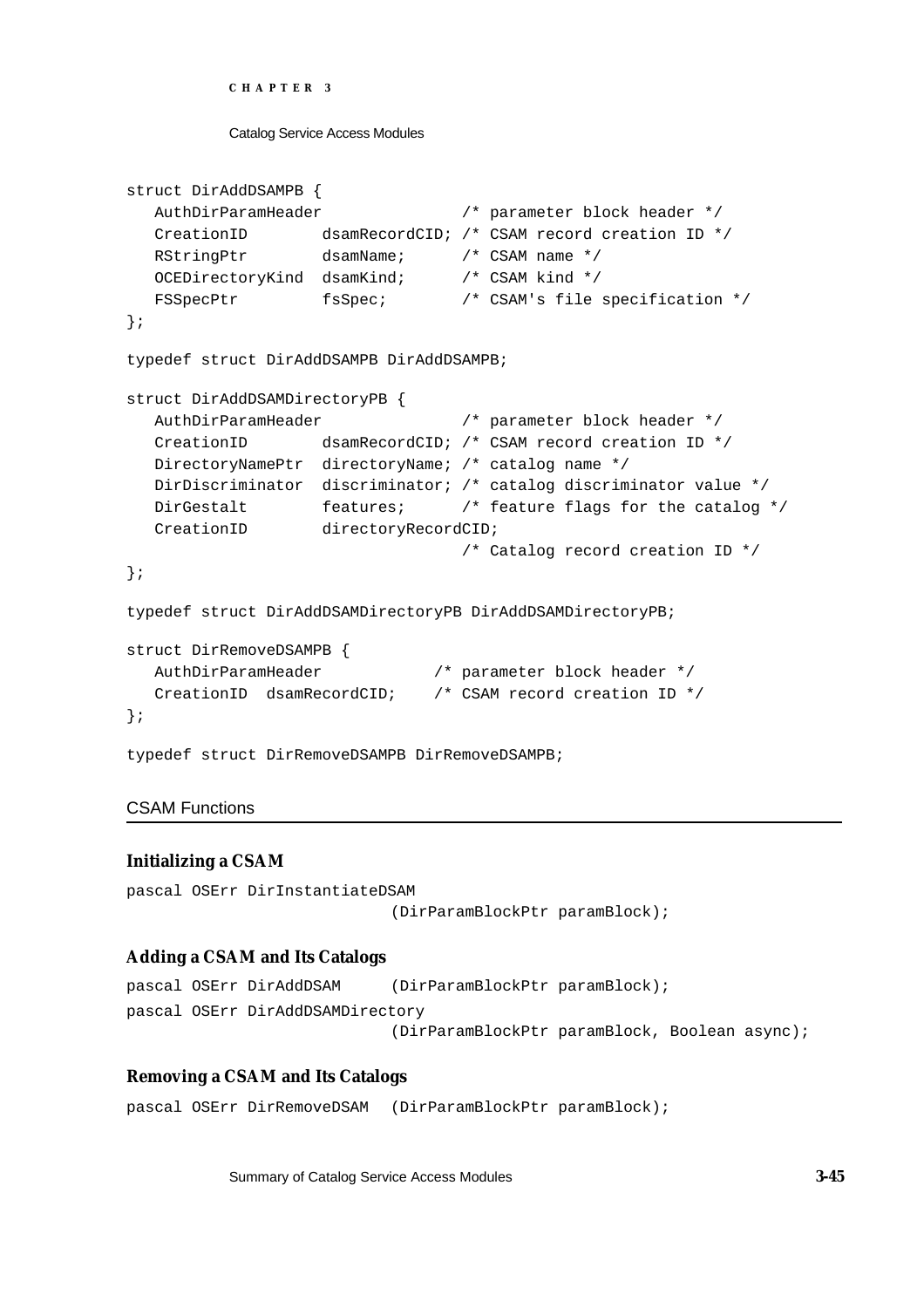Catalog Service Access Modules

## Application-Defined Functions

```
pascal OSErr MyDSAMDirProc (Ptr dsamData, DirParamBlockPtr paramBlock,
                             Boolean async);
pascal OSErr MyDSAMDirParseProc
                            (Ptr dsamData, DirParamBlockPtr paramBlock,
                             Boolean async);
```
# Pascal Summary

## Data Types and Constants

| CONST                                      |                 |
|--------------------------------------------|-----------------|
| { feature flag bits }                      |                 |
| kSupportsDNodeNumberBit                    | $= 0$ ;         |
| kSupportsRecordCreationIDBit               | $= 1$           |
| kSupportsAttributeCreationIDBit            | $= 2i$          |
| kSupportsMatchAllBit                       | $= 3i$          |
| kSupportsBeginsWithBit                     | $= 4i$          |
| kSupportsExactMatchBit                     | $= 5:$          |
| kSupportsEndsWithBit                       | $= 6i$          |
| kSupportsContainsBit                       | $= 7i$          |
| kSupportsOrderedEnumerationBit             | $= 8;$          |
| kCanSupportNameOrderBit                    | $= 9i$          |
| kCanSupportTypeOrderBit                    | $= 10;$         |
| kSupportSortBackwardsBit                   | $= 11;$         |
| kSupportIndexRatioBit                      | $= 12i$         |
| kSupportsEnumerationContinueBit            | $= 13;$         |
| kSupportsLookupContinueBit                 | $= 14;$         |
| kSupportsEnumerateAttributeTypeContinueBit | $= 15;$         |
| kSupportsEnumeratePseudonymContinueBit     | $= 16;$         |
| kSupportsAliasesBit                        | $= 17i$         |
| kSupportsPseudonymsBit                     | $= 18;$         |
| kSupportsPartialPathNamesBit               | $= 19;$         |
| kSupportsAuthenticationBit                 | $= 20;$         |
| kSupportsProxiesBit                        | $= 21;$         |
| kSupportsFindRecordBit                     | $= 22i$         |
| feature flag masks }                       |                 |
| kSupportsDNodeNumberMask                   | $= $00000001;$  |
| kSupportsRecordCreationIDMask              | $= $000000002;$ |
| kSupportsAttributeCreationIDMask           | $= $000000004;$ |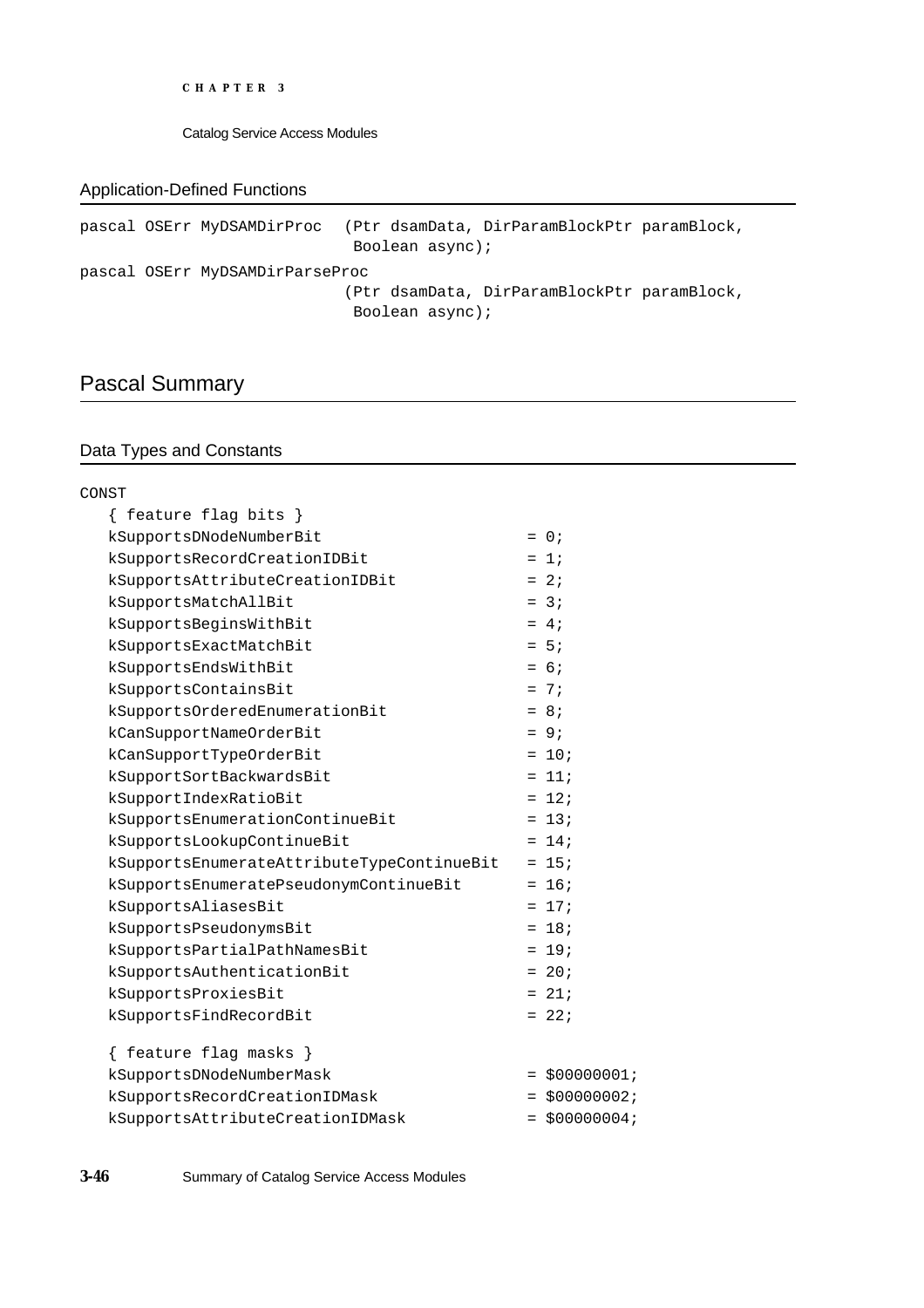#### Catalog Service Access Modules

| kSupportsMatchAllMask                          |     | $= $00000008;$  |
|------------------------------------------------|-----|-----------------|
| kSupportsBeginsWithMask                        |     | $= $000000010;$ |
| kSupportsExactMatchMask                        | $=$ | \$00000020;     |
| kSupportsEndsWithMask                          | $=$ | \$00000040;     |
| kSupportsContainsMask                          | $=$ | \$00000080;     |
| kSupportsOrderedEnumerationMask                |     | $= $00000100;$  |
| kCanSupportNameOrderMask                       |     | $=$ \$00000200; |
| kCanSupportTypeOrderMask                       |     | $= $00000400;$  |
| kSupportSortBackwardsMask                      |     | $= $00000800;$  |
| kSupportIndexRatioMask                         |     | $=$ \$00001000; |
| kSupportsEnumerationContinueMask               |     | $= $00002000;$  |
| kSupportsLookupContinueMask                    | $=$ | \$00004000;     |
| kSupportsEnumerateAttributeTypeContinueMask    |     | $= $00008000;$  |
| kSupportsEnumeratePseudonymContinueMask        | $=$ | \$00010000;     |
| kSupportsAliasesMask                           | $=$ | \$00020000;     |
| kSupportsPseudonymsMask                        | $=$ | \$00040000;     |
| kSupportsPartialPathNamesMask                  | $=$ | \$00080000;     |
| kSupportsAuthenticationMask                    | $=$ | \$00100000;     |
| kSupportsProxiesMask                           |     | $=$ \$00200000; |
| kSupportsFindRecordMask                        | $=$ | \$00400000;     |
| I request godes for Catalog Manager requests l |     |                 |

| { request codes for Catalog Manager requests | ł     |
|----------------------------------------------|-------|
| kDirEnumerateParse                           | \$101 |
| kDirLookupParse                              | \$102 |
| kDirEnumerateAttributeTypesParse             | \$103 |
| kDirEnumeratePseudonymParse                  | \$104 |
| kDirNetSearchADAPDirectoriesParse            | \$105 |
| kDirEnumerateDirectoriesParse                | \$106 |
| kDirFindADAPDirectoryByNetSearch             | \$107 |
| kDirNetSearchADAPDirectoriesGet              | \$108 |
| kDirAddRecord                                | \$109 |
| kDirDeleteRecord                             | \$10A |
| kDirAddAttributeValue                        | \$10B |
| kDirDeleteAttributeValue                     | \$10C |
| kDirChangeAttributeValue                     | \$10D |
| kDirVerifyAttributeValue                     | \$10E |
| kDirAddPseudonym                             | \$10F |
| kDirDeletePseudonym                          | \$110 |
| kDirEnumerateGet                             | \$111 |
| kDirEnumerateAttributeTypesGet               | \$112 |
| kDirEnumeratePseudonymGet                    | \$113 |
| kDirGetNameAndType                           | \$114 |
| kDirSetNameAndType                           | \$115 |
| kDirGetRecordMetaInfo                        | \$116 |

Summary of Catalog Service Access Modules **3-47**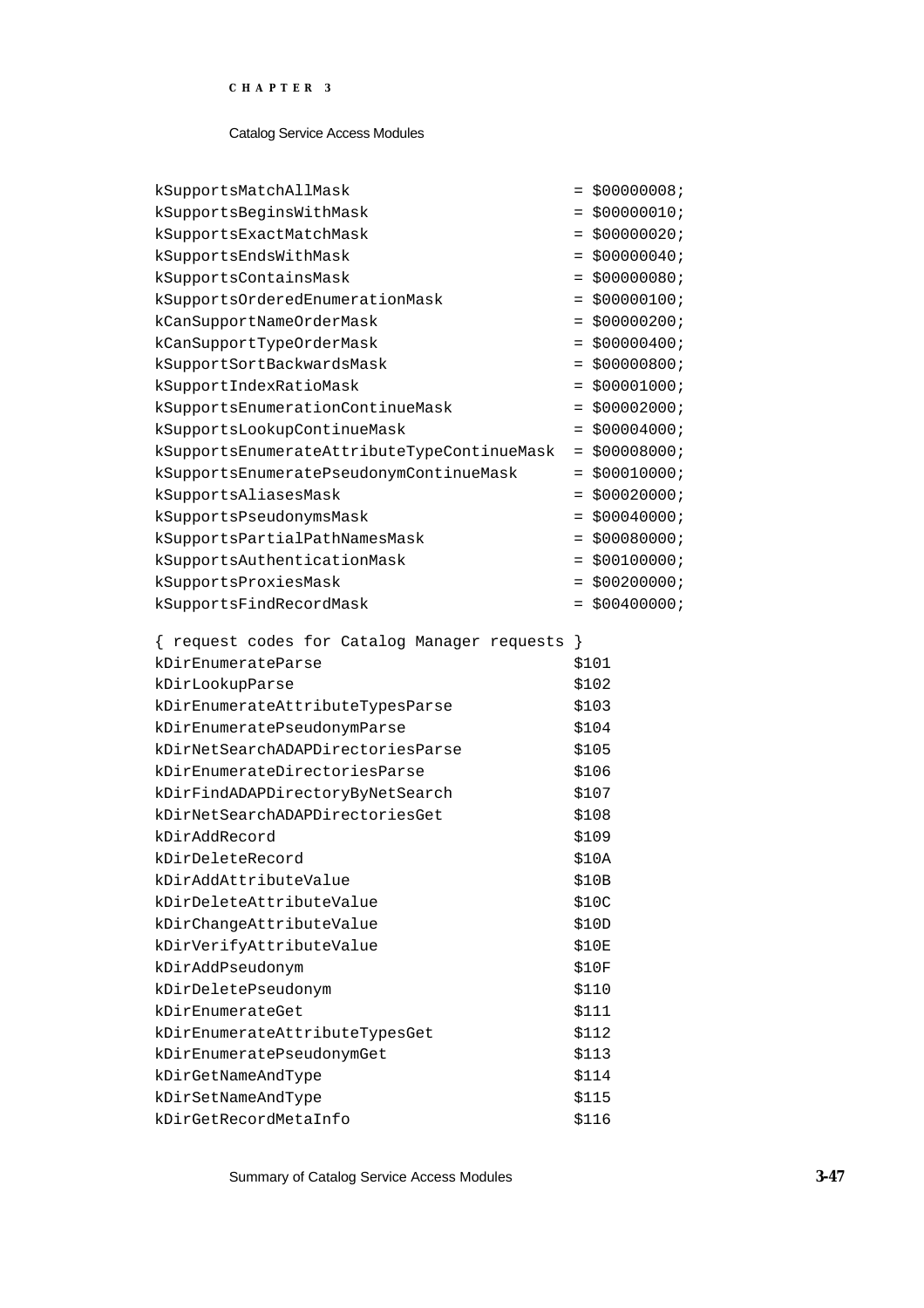| kDirLookupGet                      | \$117 |
|------------------------------------|-------|
| kDirGetDNodeMetaInfo               | \$118 |
| kDirGetDirectorvInfo               | \$119 |
| kDirEnumerateDirectoriesGet        | \$11A |
| kDirAbort                          | \$11B |
| kDirAddAlias                       | \$11C |
| kDirAddDSAM                        | \$11D |
| kDirOpenPersonalDirectory          | \$11E |
| kDirCreatePersonalDirectory        | \$11F |
| kDirRemoveDSAM                     | \$120 |
| kDirGetDirectoryIcon               | \$121 |
| kDirMapPathNameToDNodeNumber       | \$122 |
| kDirMapDNodeNumberToPathName       | \$123 |
| kDirGetLocalNetworkSpec            | \$124 |
| kDirGetDNodeInfo                   | \$125 |
| kDirFindValue                      | \$126 |
| kDirInstantiateDSAM                | \$127 |
| kDirGetOCESetupRefNum              | \$128 |
| kDirGetDNodeAccessControlGet       | \$12A |
| kDirGetRecordAccessControlGet      | \$12C |
| kDirGetAttributeAccessControlGet   | \$12E |
| kDirGetDNodeAccessControlParse     | \$12F |
| kDirDeleteAttributeType            | \$130 |
| kDirClosePersonalDirectory         | \$131 |
| kDirMakePersonalDirectoryRLI       | \$132 |
| kDirAddDSAMDirectory               | \$133 |
| kDirGetRecordAccessControlParse    | \$134 |
| kDirRemoveDirectory                | \$135 |
| kDirGetExtendedDirectoriesInfo     | \$136 |
| kDirAddADAPDirectory               | \$137 |
| kDirGetAttributeAccessControlParse | \$138 |
| kDirFindRecordGet                  | \$140 |
| kDirFindRecordParse                | \$141 |

DirInstantiateDSAMPB = RECORD

| qLink:        | Ptr:                   | reserved                                  |
|---------------|------------------------|-------------------------------------------|
| reserved1:    | LONGINT;               | reserved }                                |
| reserved2:    | LONGINT;               | reserved }                                |
| ioCompletion: | ProcPtr;               | { your completion routine }               |
| ioResult:     | OSErr;                 | result code }                             |
| saveA5:       | LONGINT;               | reserved }                                |
| reqCode:      | INTEGER;               | { Catalog Manager function request code } |
| reserved:     | ARRAY [12] OF LONGINT; |                                           |
|               |                        | reserved }                                |
|               |                        |                                           |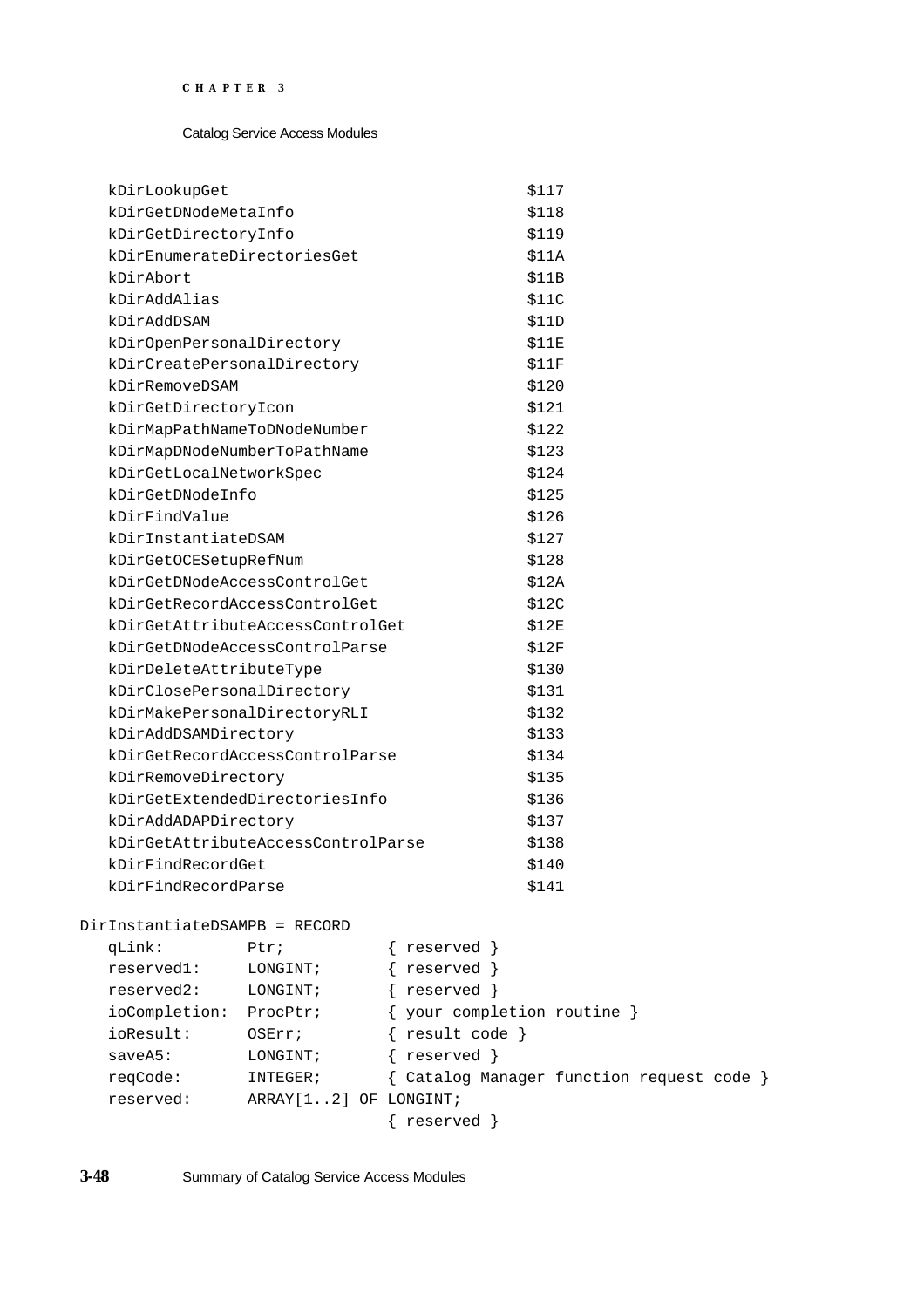```
CHAPTER 3
```

```
serverHint: AddrBlock; { PowerShare server's AppleTalk address }
  dsRefNum: INTEGER; { personal catalog reference number }
  callID: LONGINT; { reserved }
  identity: AuthIdentity; { requestor's authentication identity }
  gReserved1: LONGINT; { reserved }
  gReserved2: LONGINT; { reserved }
  gReserved3: LONGINT; { reserved }
  clientData: LONGINT; { you define this field }
  dsamName: RStringPtr; { CSAM name }
  dsamKind: OCEDirectoryKind;
                            { CSAM kind }
  dsamData: Ptr; { CSAM private data }
  dsamDirProc: ProcPtr; { CSAM's catalog service routine }
  dsamDirParseProc: ProcPtr; { CSAM's parse routine }
  dsamAuthProc: ProcPtr; { reserved }
  END;
DirAddDSAMPB = RECORD
  qLink: Ptr; { reserved }
  reserved1: LONGINT; { reserved }
  reserved2: LONGINT; { reserved }
  ioCompletion: ProcPtr; { your completion routine }
  ioResult: OSErr; { result code }
  saveA5: LONGINT; { reserved }
  reqCode: INTEGER; { Catalog Manager function request code }
  reserved: ARRAY[1..2] OF LONGINT;
                            { reserved }
  serverHint: AddrBlock; { PowerShare server's AppleTalk address }
  dsRefNum: INTEGER; { personal catalog reference number }
  callID: LONGINT; { reserved }
  identity: AuthIdentity; { requestor's authentication identity }
  gReserved1: LONGINT; { reserved }
  gReserved2: LONGINT; { reserved }
  gReserved3: LONGINT; { reserved }
  clientData: LONGINT; { you define this field }
  dsamRecordCID: CreationID; { creation ID of CSAM record }
  dsamName: RStringPtr; { CSAM name }
  dsamKind: OCEDirectoryKind;
                            { CSAM kind }
  fsSpec: FSSpecPtr; { CSAM file specification }
  END;
```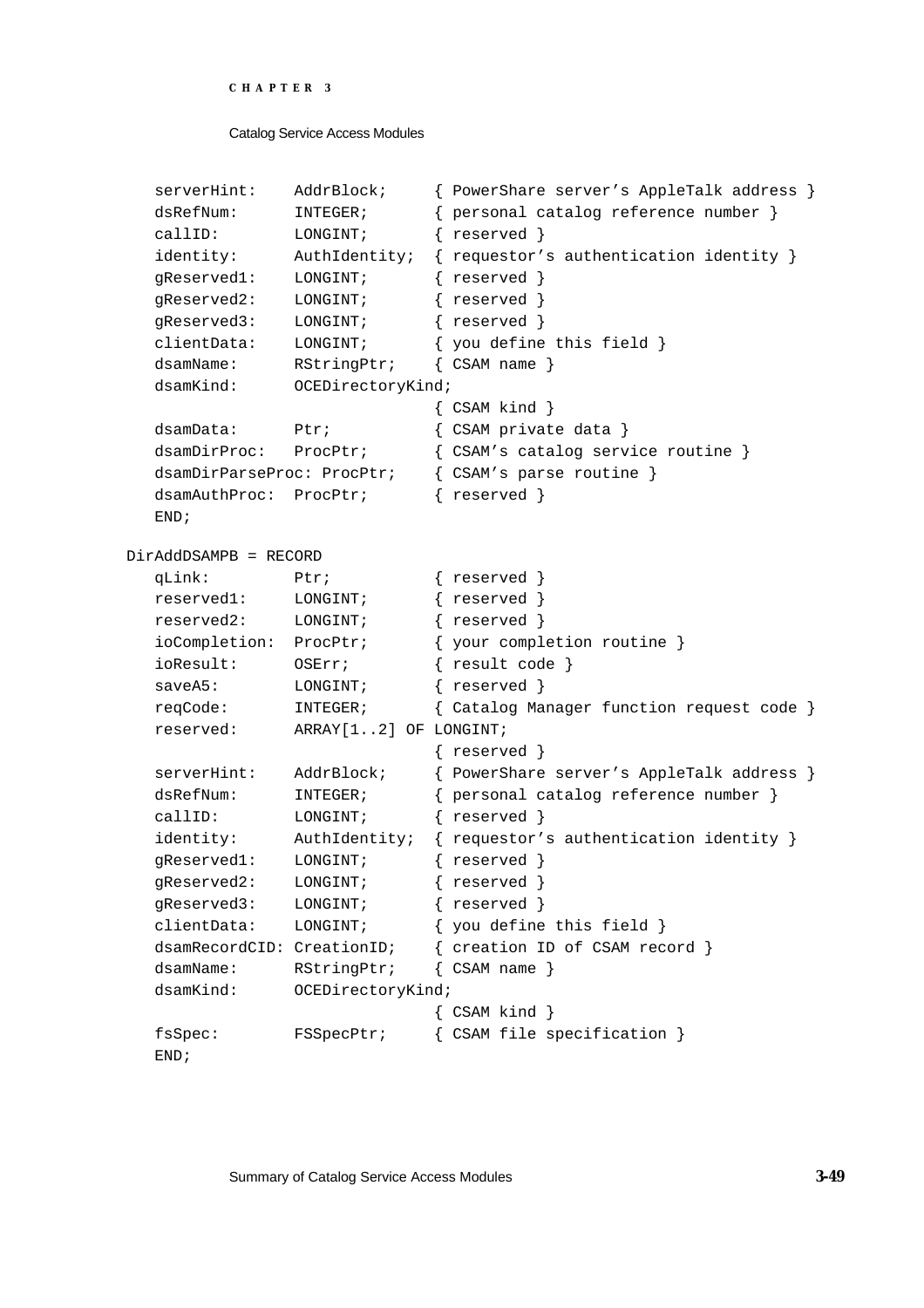```
CHAPTER 3
```

```
DirAddDSAMDirectoryPB = RECORD
  qLink: Ptr; { reserved }
  reserved1: LONGINT; { reserved }
  reserved2: LONGINT; { reserved }
  ioCompletion: ProcPtr; { your completion routine }
  ioResult: OSErr; { result code }
  saveA5: LONGINT; { reserved }
  reqCode: INTEGER; { Catalog Manager function request code }
  reserved: ARRAY[1..2] OF LONGINT;
                            { reserved }
  serverHint: AddrBlock; { PowerShare server's AppleTalk address }
  dsRefNum: INTEGER; { personal catalog reference number }
  callID: LONGINT; { reserved }
  identity: AuthIdentity; { requestor's authentication identity }
  gReserved1: LONGINT; { reserved }
  gReserved2: LONGINT; { reserved }
  gReserved3: LONGINT; { reserved }
  clientData: LONGINT; { you define this field }
  dsamRecordCID: CreationID; { creation ID of CSAM record }
  directoryName: DirectoryNamePtr; { catalog name }
  discriminator: DirDiscriminator; { discriminator value }
  features: DirGestalt; { feature flags for the catalog }
  directoryRecordCID: CreationID; { creation ID of catalog record }
  END;
DirRemoveDSAMPB = RECORD
  qLink: Ptr; { reserved }
  reserved1: LONGINT; { reserved }
  reserved2: LONGINT; { reserved }
  ioCompletion: ProcPtr; { your completion routine }
  ioResult: OSErr; { result code }
  saveA5: LONGINT; { reserved }
  reqCode: INTEGER; { Catalog Manager function request code }
  reserved: ARRAY[1..2] OF LONGINT;
                            { reserved }
  serverHint: AddrBlock; { PowerShare server's AppleTalk address }
  dsRefNum: INTEGER; { personal catalog reference number }
  callID: LONGINT; { reserved }
  identity: AuthIdentity; { requestor's authentication identity }
  gReserved1: LONGINT; { reserved }
  gReserved2: LONGINT; { reserved }
  gReserved3: LONGINT; { reserved }
  clientData: LONGINT; { you define this field }
  dsamRecordCID: CreationID; { creation ID of CSAM record }
  END;
```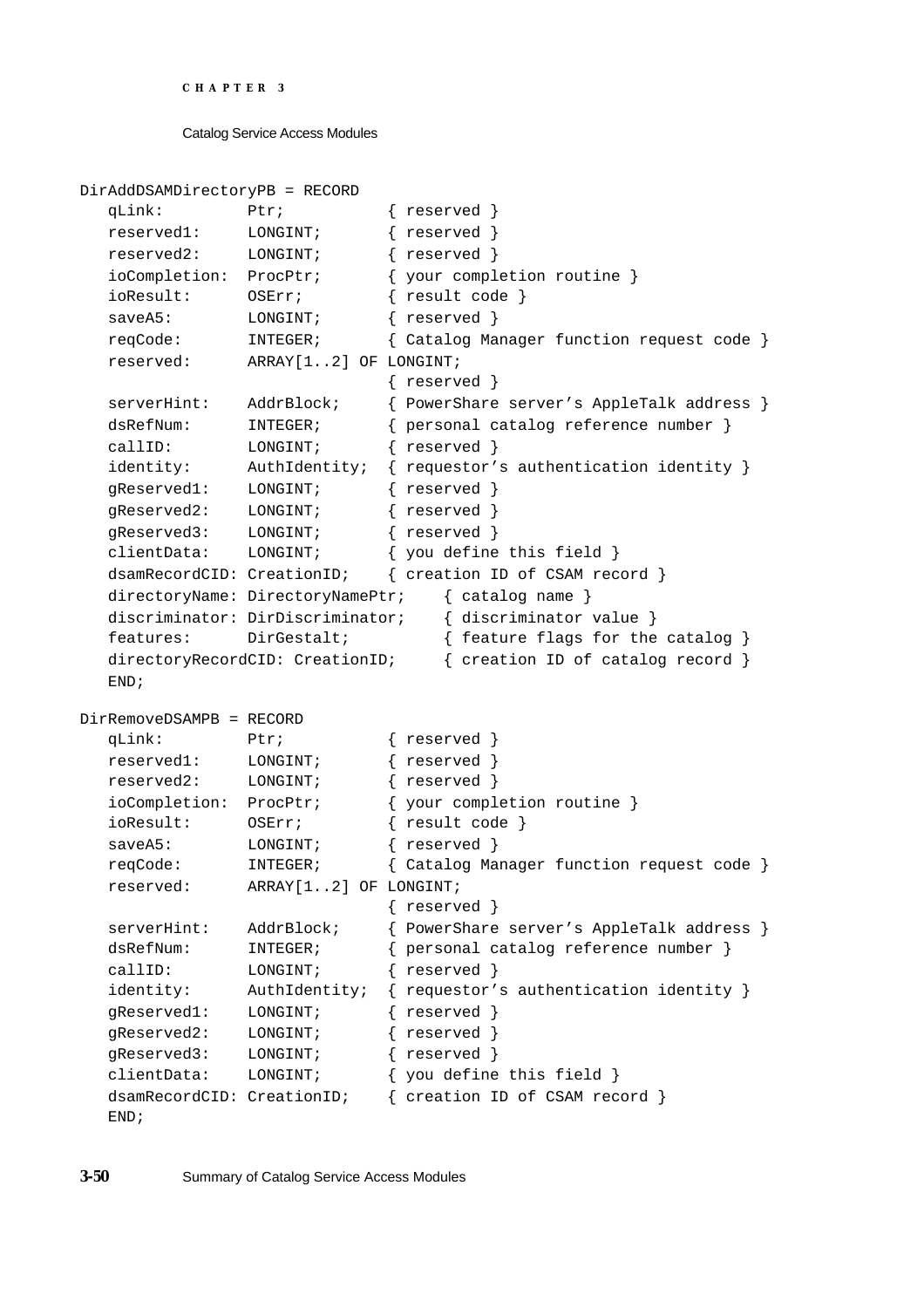Catalog Service Access Modules

## CSAM Functions

## **Initializing a CSAM**

FUNCTION DirInstantiateDSAM (paramBlock: DirParamBlockPtr): OSErr;

## **Adding a CSAM and Its Catalogs**

FUNCTION DirAddDSAM (paramBlock: DirParamBlockPtr): OSErr; FUNCTION DirAddDSAMDirectory(paramBlock: DirParamBlockPtr; async: BOOLEAN): OSErr;

# **Removing a CSAM and Its Catalogs**

FUNCTION DirRemoveDSAM (paramBlock: DirParamBlockPtr): OSErr;

#### Application-Defined Functions

| FUNCTION MyDSAMDirFunc | (dsamData: Ptr; paramBlock: DirParamBlockPtr;<br>async: BOOLEAN): OSErr;                             |
|------------------------|------------------------------------------------------------------------------------------------------|
|                        | FUNCTION MyDSAMDirParseFunc (dsamData: Ptr; paramBlock: DirParamBlockPtr;<br>async: BOOLEAN): OSErr; |

# Assembly-Language Summary

#### Trap Macros

## **Trap Macros Requiring Routine Selectors**

\_oceTBDispatch

| <b>Selector</b> | <b>Routine</b>      |
|-----------------|---------------------|
| 0\$127          | DirInstantiateDSAM  |
| 0\$11D          | DirAddDSAM          |
| 0\$133          | DirAddDSAMDirectory |
| 0\$120          | DirRemoveDSAM       |
| 0\$135          | DirRemoveDirectory  |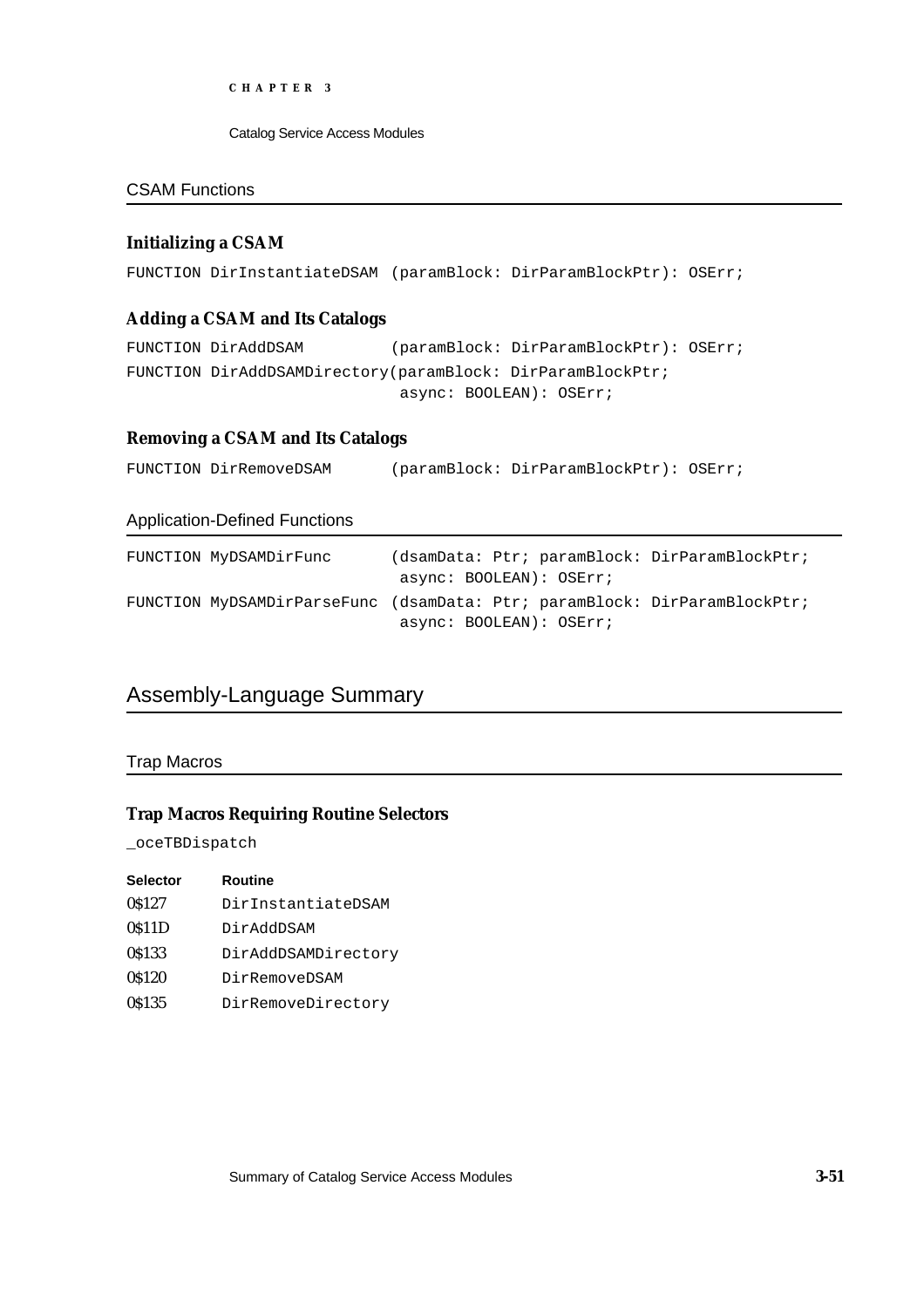# Result Codes

| noErr<br>kOCEParamErr<br>kOCEAlreadyExists<br>kOCELocalAuthenticationFail | $\bf{0}$<br>$-50$<br>$-1510$ | No error<br>Invalid parameter<br>Catalog with same name and kind already exists |
|---------------------------------------------------------------------------|------------------------------|---------------------------------------------------------------------------------|
|                                                                           | $-1561$                      | User hasn't entered Key Chain password                                          |
| kOCEDSAMInstallErr                                                        | $-1628$                      | CSAM could not be installed or doesn't exist                                    |
| kOCEOCESetupRequired                                                      | $-1633$                      | Local identity is not set up                                                    |
| kOCEDSAMRecordNotFound                                                    | $-1634$                      | <b>CSAM</b> record not in Setup catalog                                         |
| kOCEDSAMNotInstantiated                                                   | $-1635$                      | <b>CSAM</b> is not instantiated                                                 |
| kOCEDSAMRecordExists                                                      | $-1636$                      | CSAM record is already in Setup catalog                                         |

**3-52** Summary of Catalog Service Access Modules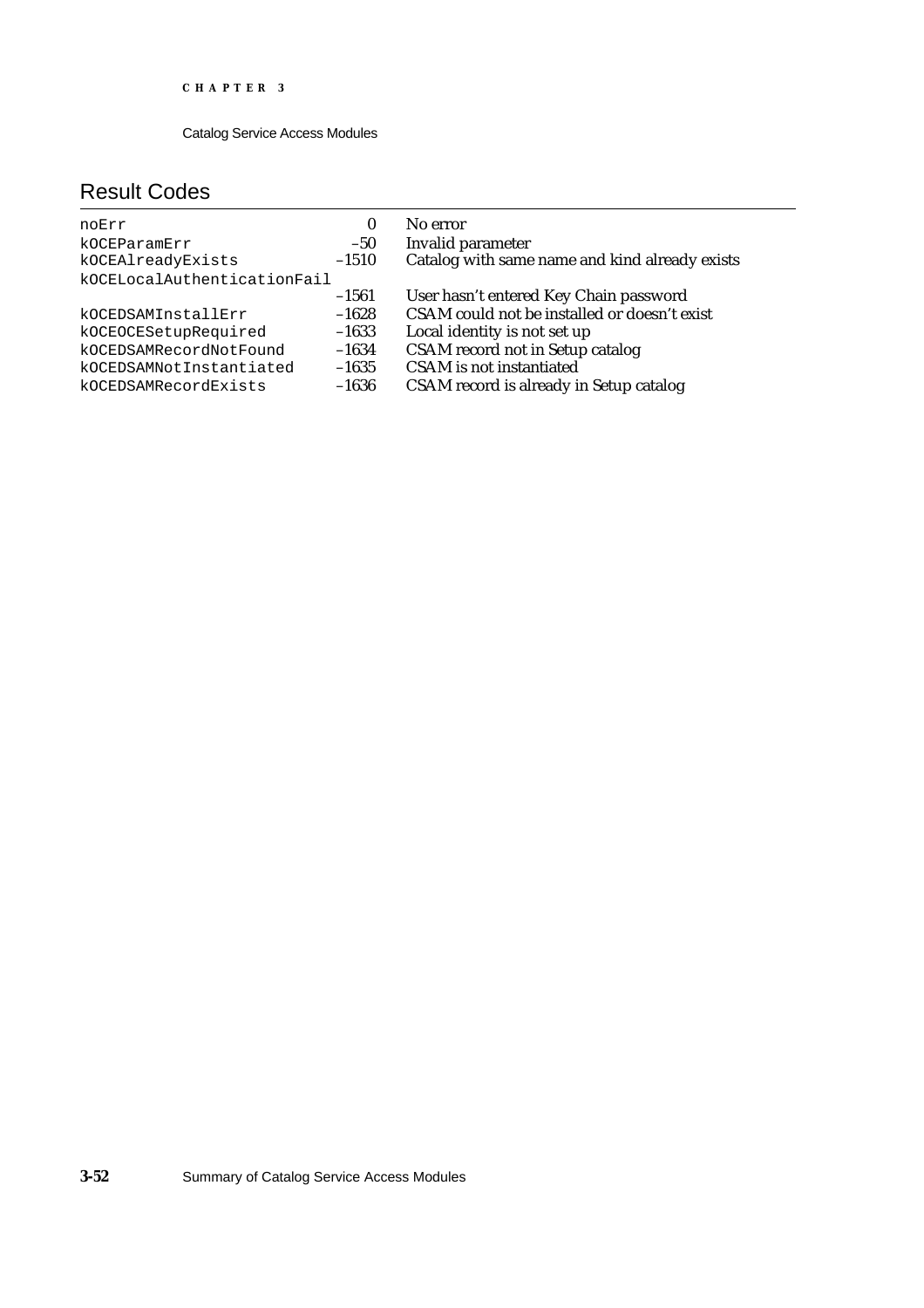# **Contents**

Introduction to SAM Setup 4-3 About Personal MSAMs and Addresses 4-4 Adding Catalog and Mail Services 4-5 Adding a Combined Service 4-6 Adding the Catalog Service 4-10 Adding the Mail Service 4-12 Adding a Mail Service Only 4-22 Setting Up the Associated Catalog Service 4-27 Setting Up the Mail Service 4-28 Adding a Catalog Service Only 4-28 Modifying an Existing Service 4-30 Writing and Modifying Addresses 4-30 Writing an Address Template 4-31 Writing an Address Template Code Resource 4-41 Main Routines for the Address Template Code Resource 4-41 Data Input Subroutines for the Address Template 4-47 Data Output Subroutines for the Address Template 4-51 Miscellaneous Subroutines 4-57 SAM Setup Reference 4-63 The PowerTalk Setup Catalog 4-63 The Setup Record 4-64 The MSAM Record 4-64 The CSAM Record 4-65 The Mail Service Record 4-66 The Catalog Record 4-67 The Combined Record 4-70 The Setup Template Resources 4-73 The Address Template 4-80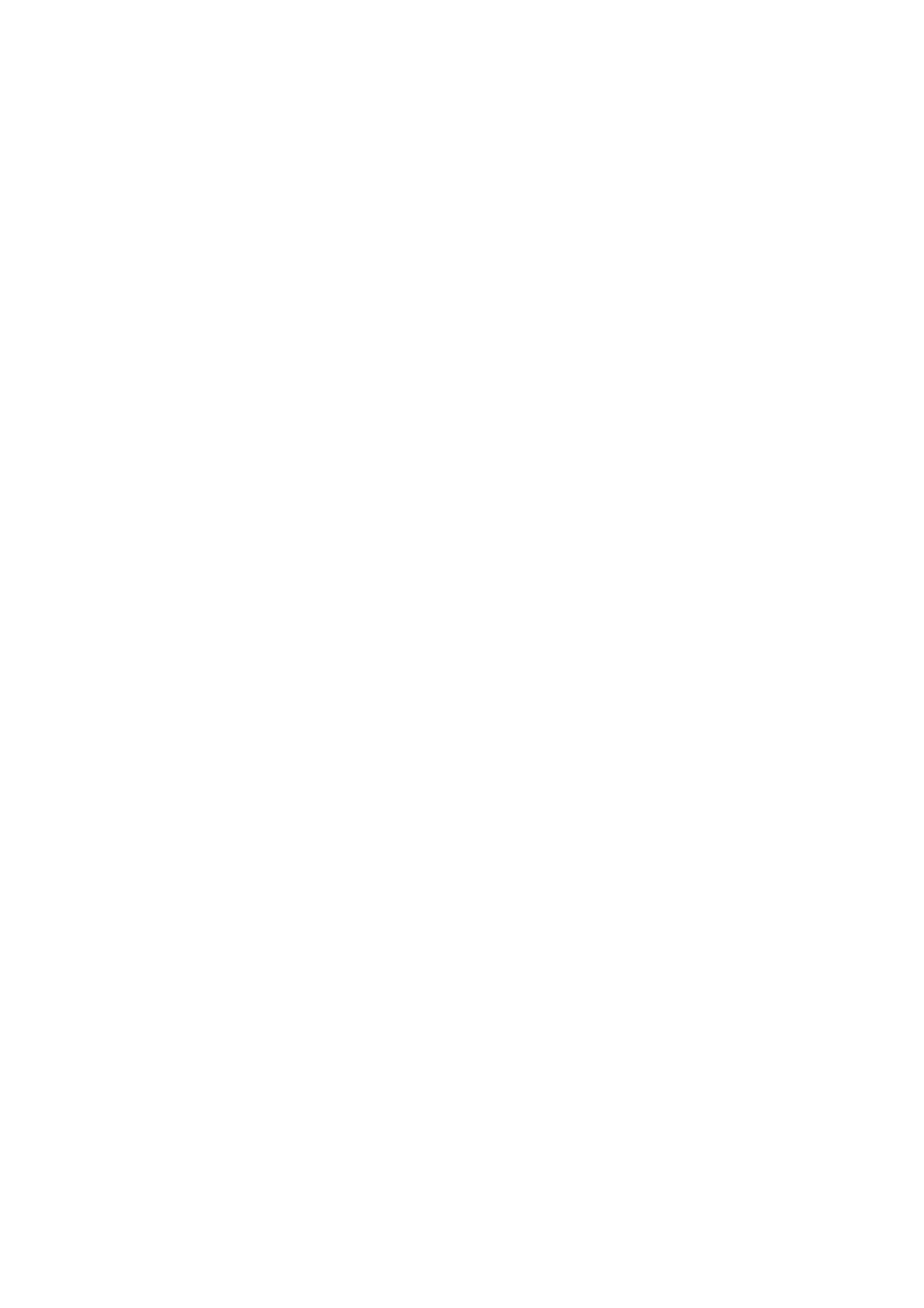#### Service Access Module Setup

This chapter describes how you install and configure an Apple Open Collaboration Environment (AOCE) catalog service access module (CSAM) and a personal messaging service access module (personal MSAM). It also describes how any messaging service access module, either personal or server type, obtains address information from a user.

You need to read this chapter if you are developing a catalog service access module or a personal messaging service access module to work with the PowerTalk software. For information on initializing a server MSAM, see the chapter "Messaging Service Access Modules" in this book and the *PowerShare System Manager's Guide*.

This chapter assumes you have already read one or both of the chapters that describe service access modules, "Catalog Service Access Modules" and "Messaging Service Access Modules," both in this book. To use this chapter, you must also know how to write an AOCE template. The chapter "AOCE Templates" in *Inside Macintosh: AOCE Application Interfaces* describes how to write an AOCE template. In addition, you must have a general understanding of AOCE catalogs and the Catalog Manager application programming interface (API). See the chapter "Catalog Manager" in *Inside Macintosh: AOCE Application Interfaces* for information about AOCE catalogs.

This chapter begins with a brief introduction to the setup process. It then describes the types of records in the PowerTalk Setup catalog and the setup and address AOCE templates. Then it explains how you can

- set up a combined CSAM/MSAM
- set up a CSAM
- set up an MSAM
- modify existing CSAM or MSAM configuration information
- add, modify, and remove address information

# Introduction to SAM Setup

A user of PowerTalk software who wants to add a catalog or messaging service uses the PowerTalk Key Chain to add and configure the service. The PowerTalk Key Chain, in turn, uses special AOCE templates that you provide with your service access module to supply information pages that let the user enter and modify setup information.

Each CSAM or personal MSAM requires a setup template. A **setup template** is a set of AOCE templates that allow a user to install and configure a service access module. In addition, both personal and server MSAMs require an **address template** that allows a user to enter address information into a User record.

The templates provide the only human interface for CSAMs and personal MSAMs. Server MSAMs, being foreground applications, have their own user interface. However, the address template is the mechanism through which a server MSAM obtains the address information that it requires.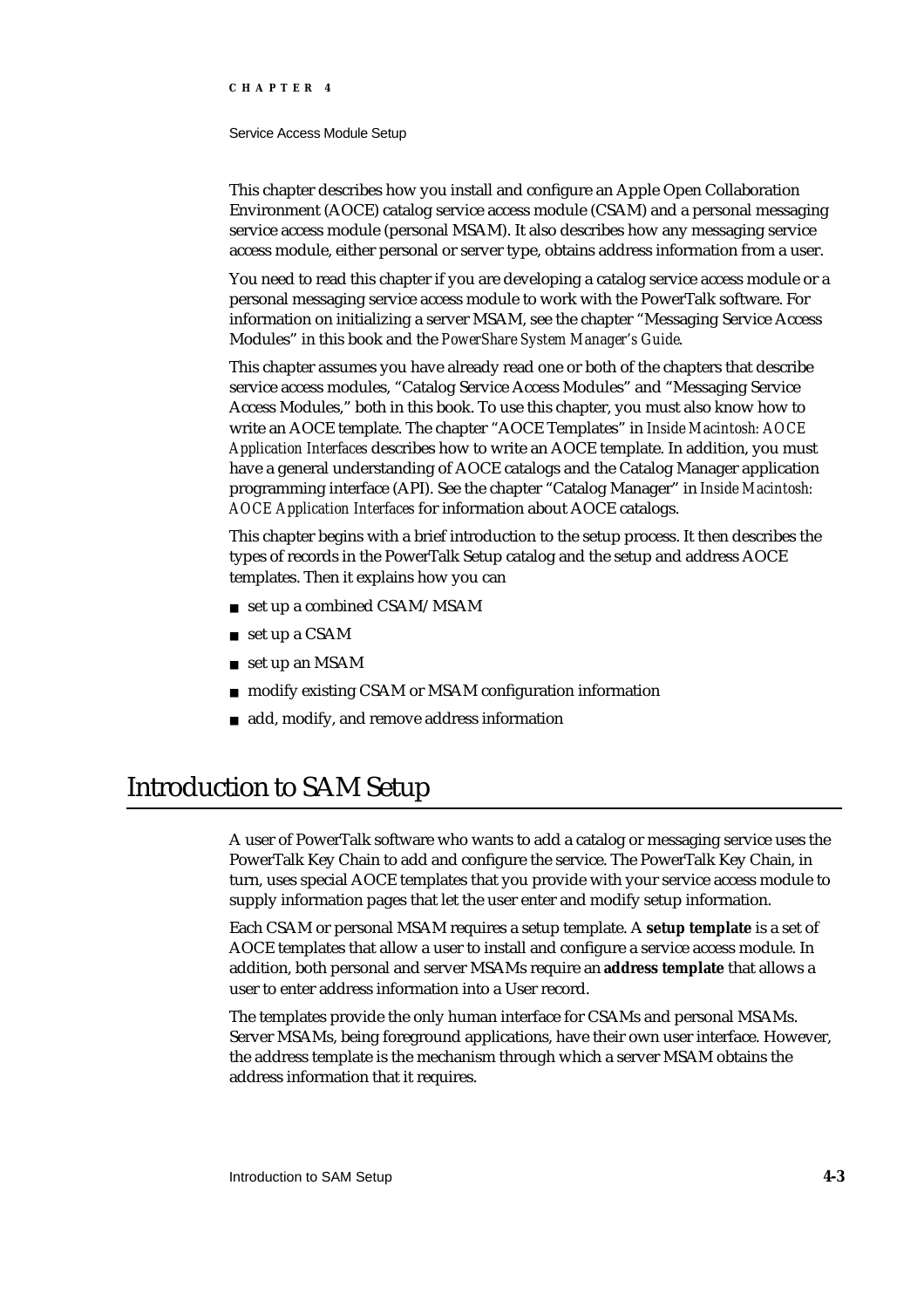Service Access Module Setup

There are three types of CSAM and personal MSAM files:

- CSAM only, or stand-alone CSAM (file type 'dsam')
- n MSAM only, or stand-alone MSAM (file type 'msam')
- combined CSAM/MSAM (file type 'csam')

#### **Note**

The abbreviation "dsam"—found in the 'dsam' file type and in function names and data structures in the AOCE interface files—stands for "directory service access module," the name used for catalog service access modules in early versions of the AOCE software. The 'csam' file type is so named because it implements a "combined service access module." Therefore, a file of type 'dsam' implements a CSAM, and a file of type'csam' implements both a CSAM and an MSAM.

A CSAM-only file contains the CSAM driver and a setup template. It might also contain additional templates to allow items in its catalogs to be viewed in the Finder. An MSAM-only file contains a background application (the MSAM itself), a setup template, and an address template. A combined CSAM/MSAM file contains a CSAM driver, an MSAM background application, a setup template, and an address template (and possibly other templates to allow items in its catalogs to be viewed in the Finder).

A server MSAM application file (file type 'APPL') contains an address template among its resources.

The setup templates add information to the PowerTalk Setup catalog. The **PowerTalk Setup catalog** is a personal catalog named "PowerTalk Setup Preferences" and kept in the Preferences folder in the System Folder. The Setup catalog stores information about the catalog and messaging services that are available to the principal user of a given Macintosh computer.

The following sections describe how you use routines from the MSAM and Catalog Manager APIs and AOCE utility routines to install and configure a service access module. The reference section describes the records in the PowerTalk Setup catalog, the AOCE templates that create and modify those records, and the resources required for these templates.

# About Personal MSAMs and Addresses

When a user sends an AppleMail letter, the AOCE software examines the recipients in the mailer and determines how to route the letter based on the catalog names in the recipient addresses. For example, if an address contains the name of a PowerShare catalog, the AOCE toolbox hands the letter to the PowerShare router. For this reason, every personal MSAM must have an associated catalog name, even if there is no CSAM associated with the MSAM. A CSAM provides the user with the ability to browse an external catalog. The catalog name associated with an MSAM, by contrast, is used by the AOCE software for routing the letter. It can be the name of an external catalog for which the user has a CSAM, but need not be.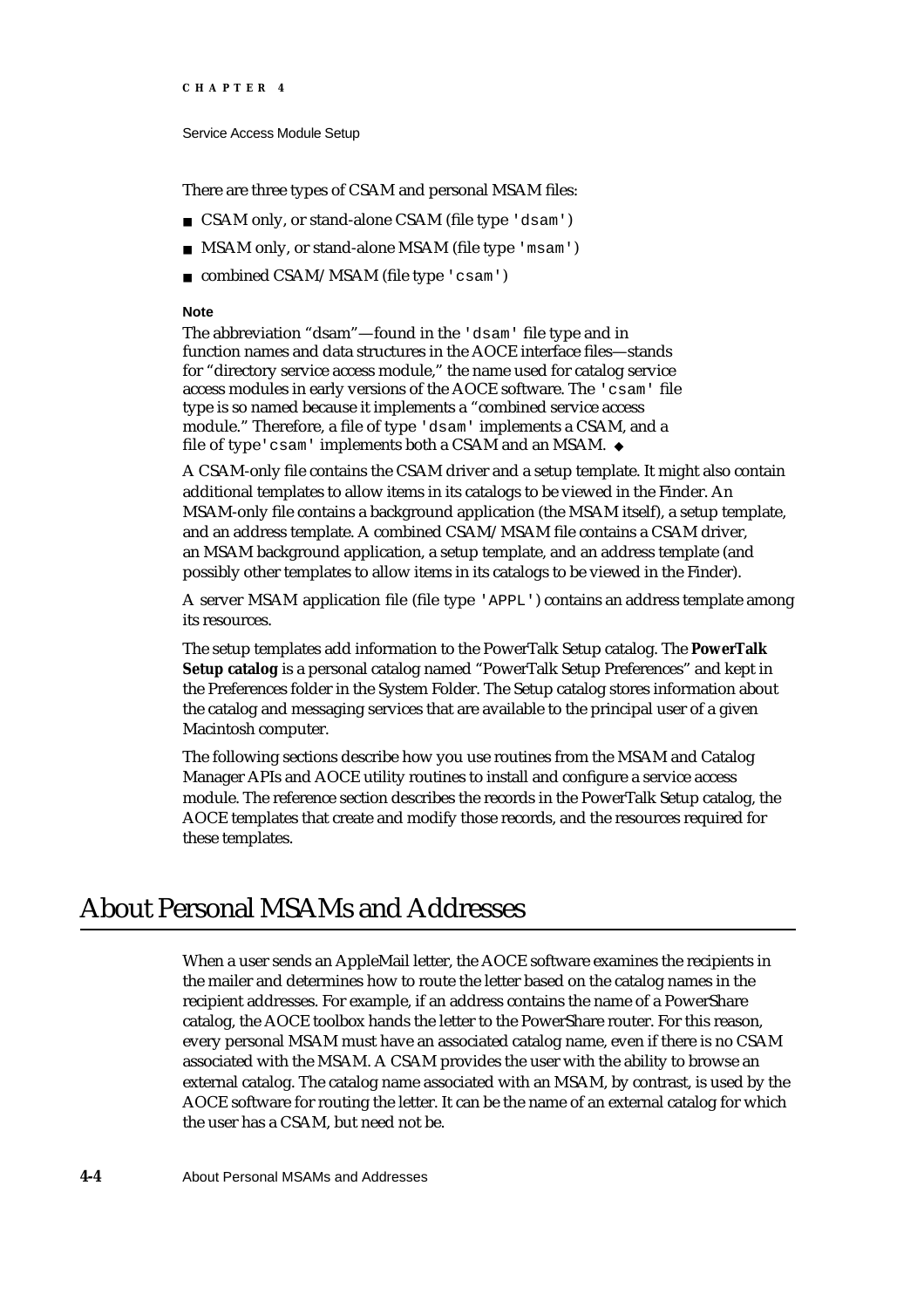#### **Note**

In the current version of the PowerTalk system software, each personal MSAM must be associated with a unique catalog name. In future versions of PowerTalk, two or more personal MSAMs may be able to use the same catalog name for routing purposes. In that case, the AOCE software would look at the extension type in the address as well as the catalog name. (Addresses and address extension types are described in the chapter "Messaging Service Access Modules" in this book.)

Your address template must allow the user to enter addressing information and be capable of formulating an address in the format required by AOCE.

For incoming mail, the personal MSAM has no responsibility to forward mail to other recipients. However, to be most useful to the user, your personal MSAM should translate the addresses from its own external messaging system into addresses intelligible to AOCE, including the catalog name and the address extension information, and place them in the mailer. Then the user can use these addresses for replies to the letter and can drag them out of the mailer into a personal catalog or information card for future use.

# Adding Catalog and Mail Services

This section describes what your setup template must do to add catalog and mail services to a user's AOCE system. It first discusses what your setup template must do when you provide a combined CSAM/MSAM. Then it explains what the setup template must do when you provide only a CSAM or an MSAM, but not both.

The process of adding a service requires actions from the user, the PowerTalk Key Chain, and your setup template. This section describes the user and Key Chain actions only to the extent that it clarifies the actions your setup template must take. If you want more detail on the user actions, see the *PowerTalk User's Guide*.

As you will see in the following sections, before you can add a service of any type (catalog, mail, or combined), you must have added the SAM itself. The procedure for adding a SAM is covered in the description of adding the relevant service.

Each section identifies the records and attributes in the PowerTalk Setup catalog that your setup template creates or manipulates in the course of adding a given service, and it identifies the functions you use to do that. Some of these functions are described in the other chapters in this book. Others are described in the chapters "AOCE Utilities," "AOCE Templates," "Catalog Manager," and "Authentication Manager" in *Inside Macintosh: AOCE Application Interfaces*.

AOCE record and attribute types that are discussed in this section are often identified by an index constant. See the chapter "AOCE Utilities" for an explanation of indexed record and attribute types.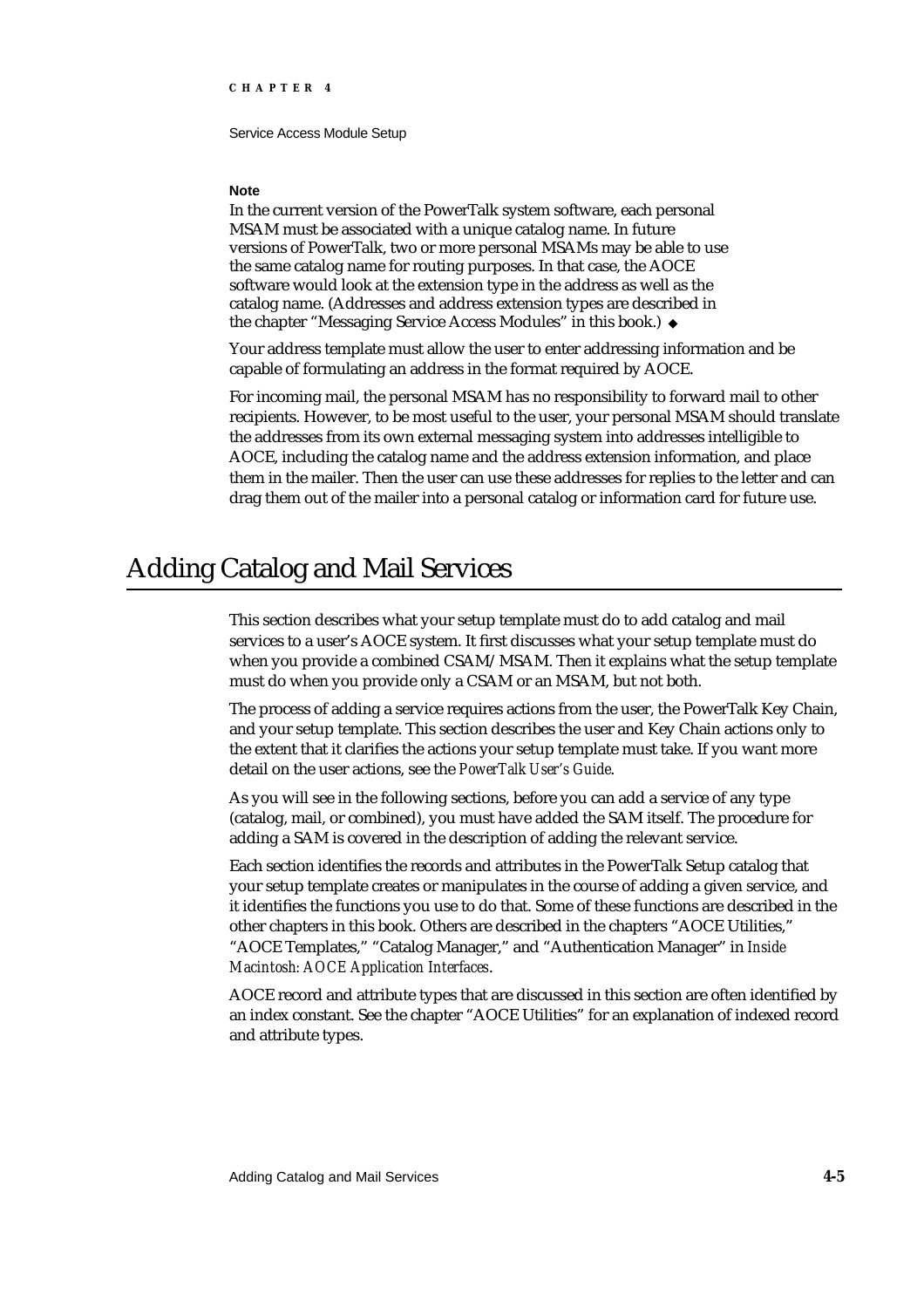# Adding a Combined Service

This section tells you how to add a combined catalog and mail service. Read this section if you are providing both a CSAM and an MSAM. It explains what your setup template must do to allow a user to add and configure a combined mail and catalog service.

The setup template for a combined MSAM and CSAM includes a main aspect template for a Combined record. Your code resource for the Combined record must create a CSAM record and check whether an MSAM record already exists. If the MSAM record does not exist, the template's code resource must create that record as well.

Listing 4-1 illustrates a setup template for a combined catalog and mail service.

**Listing 4-1** Combined catalog and mail service setup template

```
#define SystemSevenOrLater 1
#include "Types.r"
#include "OCETemplates.h"
#include "OCE.r"
#define kSurfWriterAspect 1000
#define kSurfWriterInfoPage 1250
#define kSignature 'WAVE'
#define kServiceRecordType kCombinedRecTypeBody "WAVE"
#define kAspectName "SurfWriter_Service_Aspect"
#define kInfoPageName "SurfWriter_Service_Info_Page"
#define kWindowWidth 259
#define kWindowHeight 200
#define kZeroRect {0, 0, 0, 0}#define kDoubleLineLeft kDETSubpageIconLeft
#define kDoubleLineRight kWindowWidth - kDETSubpageIconLeft
#define kDoubleLineTop kTopBorder + kFieldHeight + 8
#define kDoubleLineBottom kDoubleLineTop + 1
#define kDoubleLineRect {kDoubleLineTop, kDoubleLineLeft,\
                            kDoubleLineBottom, kDoubleLineRight}
resource 'deta' (kSurfWriterAspect,purgeable)
{
  0, dropCheckConflicts, isMainAspect
```

```
};
```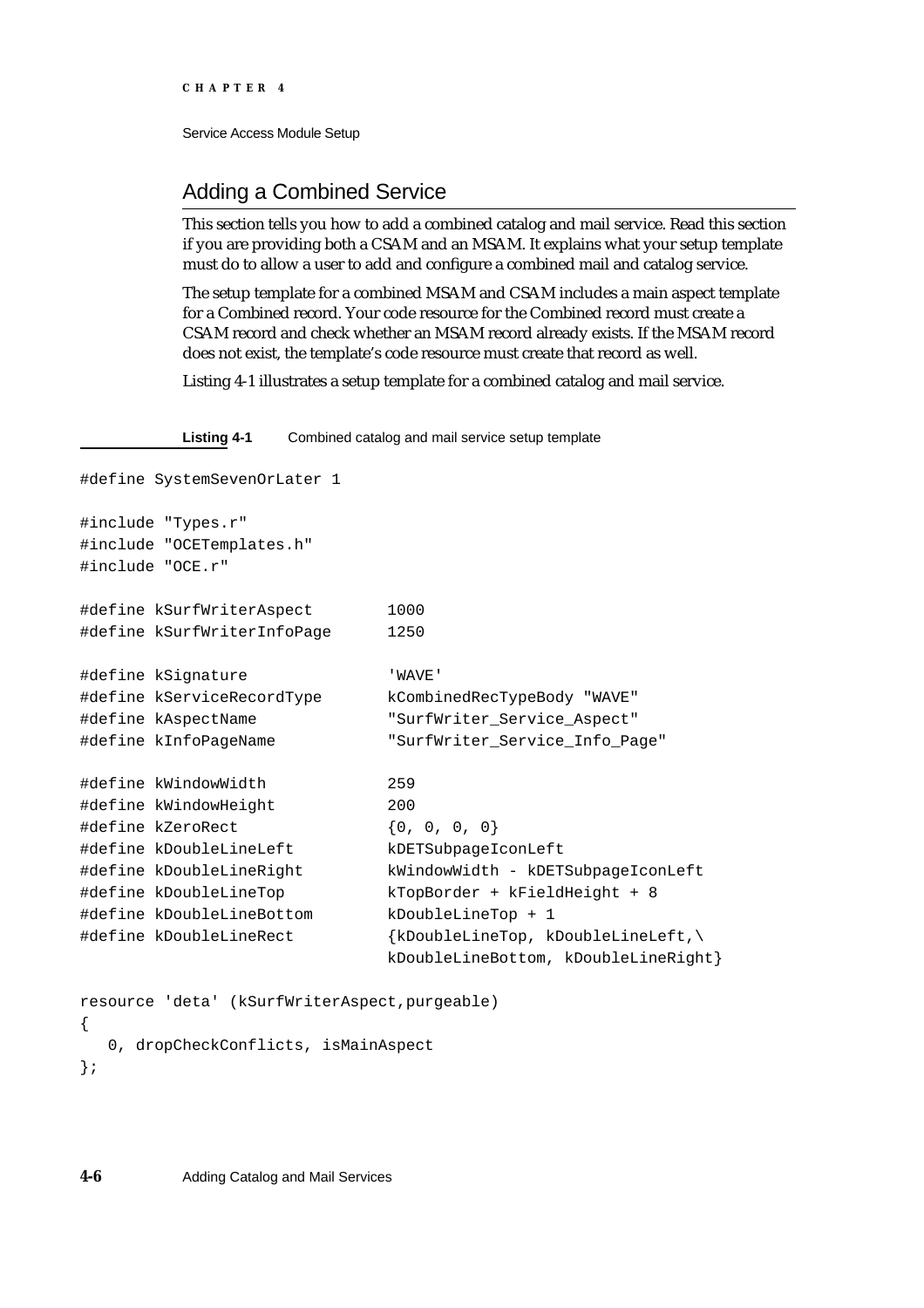```
CHAPTER 4
```

```
Service Access Module Setup
```

```
resource 'rstr' (kSurfWriterAspect + kDETTemplateName, purgeable)
{
  kAspectName
};
resource 'rstr' (kSurfWriterAspect + kDETRecordType, purgeable)
{
  kServiceRecordType
};
resource 'rstr' (kSurfWriterAspect + kSAMAspectKind, purgeable)
{
   "Full SurfWriter Service"
};
resource 'rstr' (kSurfWriterAspect + kDETAspectKind, purgeable)
{
   "Combined SurfWriter Service"
};
resource 'rstr' (kSurfWriterAspect + kDETAspectName, purgeable) {
   "unconfigured SurfWriter Service"
};
resource 'rstr' (kSurfWriterAspect + kSAMAspectUserName, purgeable) {
  "SurfWriter User"
};
resource 'sami' (kSurfWriterAspect + kSAMAspectSlotCreationInfo, purgeable)
{
   2, // max number of catalogs/slots
  kSignature, \sqrt{2} // catalog signature, MSAM type
  servesMSAM, \frac{1}{2} an MSAM template
  servesDSAM, \frac{1}{1} a CSAM template
   "SurfWriter Combined Service ", \frac{1}{2} display when user clicks Add
   "untitled combined SurfWriter Service" // new record name 
};
```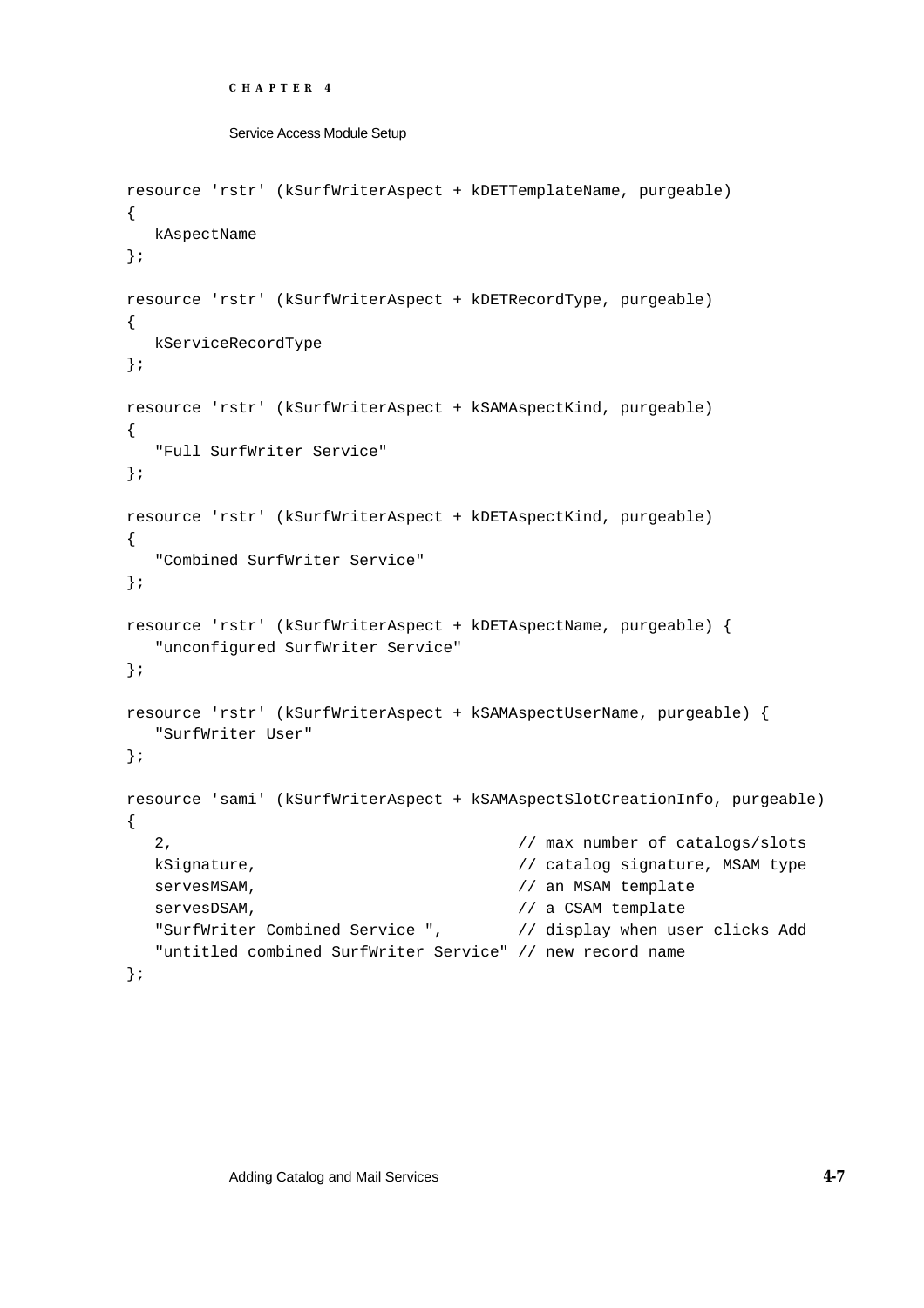```
CHAPTER 4
```

```
// Custom window 
resource 'detw' (kSurfWriterAspect + kDETAspectInfoPageCustomWindow, 
                purgeable)
   {
   {-1, -1, kWindowHeight, kWindowWidth},
   includePopup
   };
// Include code resource 
include "SurfWriterCode" 'detc'(0) as
     'detc'(kSurfWriterAspect+kDETAspectCode, purgeable);
// Include icons 
include "SurfWriterIcons" 'ICN#'(0) as
                  'ICN#'(kSurfWriterAspect+kDETAspectMainBitmap, purgeable);
include "SurfWriterIcons" 'icl4'(0) as
                  'icl4'(kSurfWriterAspect+kDETAspectMainBitmap, purgeable);
include "SurfWriterIcons" 'icl8'(0) as
                  'icl8'(kSurfWriterAspect+kDETAspectMainBitmap, purgeable);
include "SurfWriterIcons" 'ics#'(0) as
                  'ics#'(kSurfWriterAspect+kDETAspectMainBitmap, purgeable);
include "SurfWriterIcons" 'ics4'(0) as
                  'ics4'(kSurfWriterAspect+kDETAspectMainBitmap, purgeable);
include "SurfWriterIcons" 'ics8'(0) as
                  'ics8'(kSurfWriterAspect+kDETAspectMainBitmap, purgeable);
include "SurfWriterIcons" 'SICN'(0) as
                  'SICN'(kSurfWriterAspect+kDETAspectMainBitmap, purgeable);
//---------------------------------------------------------------------------
// Info-page 
resource 'deti' (kSurfWriterInfoPage, purgeable)
\{kDefaultSortIndex,
  kZeroRect,
  noSelectFirstText,
   {
      kDETNoProperty, kDETNoProperty, kSurfWriterInfoPage;
   },
   {
```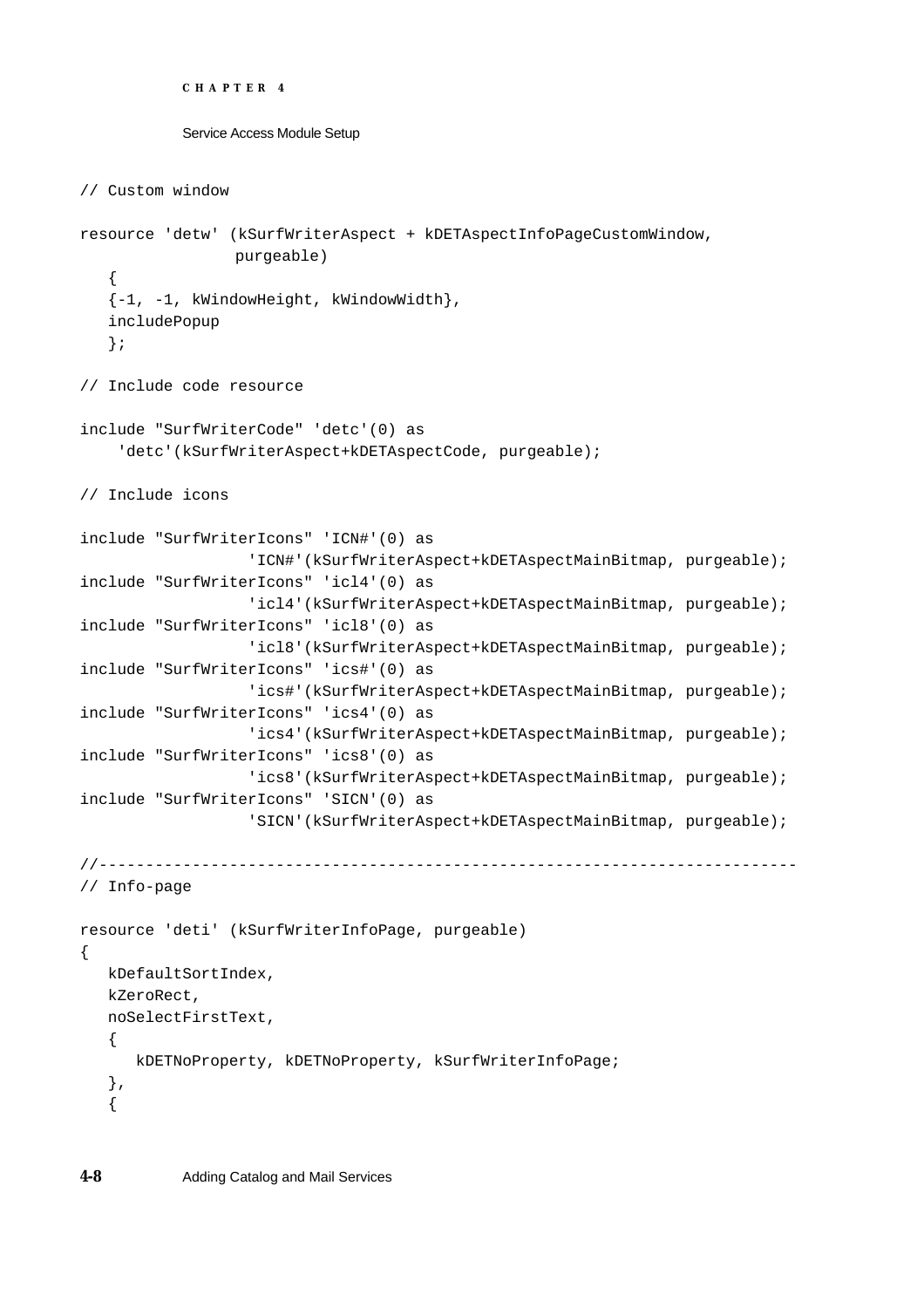```
Service Access Module Setup
```

```
}
};
resource 'rstr' (kSurfWriterInfoPage + kDETTemplateName, purgeable) {
   kInfoPageName
};
resource 'rstr' (kSurfWriterInfoPage + kDETRecordType, purgeable) {
  kServiceRecordType
};
resource 'rstr' (kSurfWriterInfoPage + kDETInfoPageName, purgeable) {
   "SurfWriter Combined Service"
};
resource 'rstr' (kSurfWriterInfoPage + kDETInfoPageMainViewAspect, 
                 purgeable) {
  kAspectName
};
resource 'detv' (kSurfWriterInfoPage, "subpageview", purgeable)
   {
   {
   kDoubleLineRect, kDETNoFlags, kDETNoProperty,
   Box { kDETBoxIsGrayed };
   kDETSubpageIconRect, kDETNoFlags, kDETAspectMainBitmap,
   Bitmap { kDETLargeIcon };
   };
   };
```
During system initialization, the Key Chain loads all setup templates. As specified by the 'sami' resource in Listing 4-1, the Key Chain offers the user the choice "SurfWriter Combined Service" when the user clicks the Add button. When the user selects this choice, the Key Chain adds a new record to the PowerTalk Setup catalog. As specified by Listing 4-1, this record's name is "untitled combined SurfWriter Service," and its type is "aoce CombinedWAVE". The Key Chain also writes four attributes into this record, as follows:

- An associated catalog attribute that points to the record that contains information about the catalog associated with this service. In the case of a combined service, this attribute points back to the Combined record itself.
- An associated mail service attribute that points to the record that contains information about the mail slot associated with this service. In the case of a combined service, this attribute points back to the Combined record itself.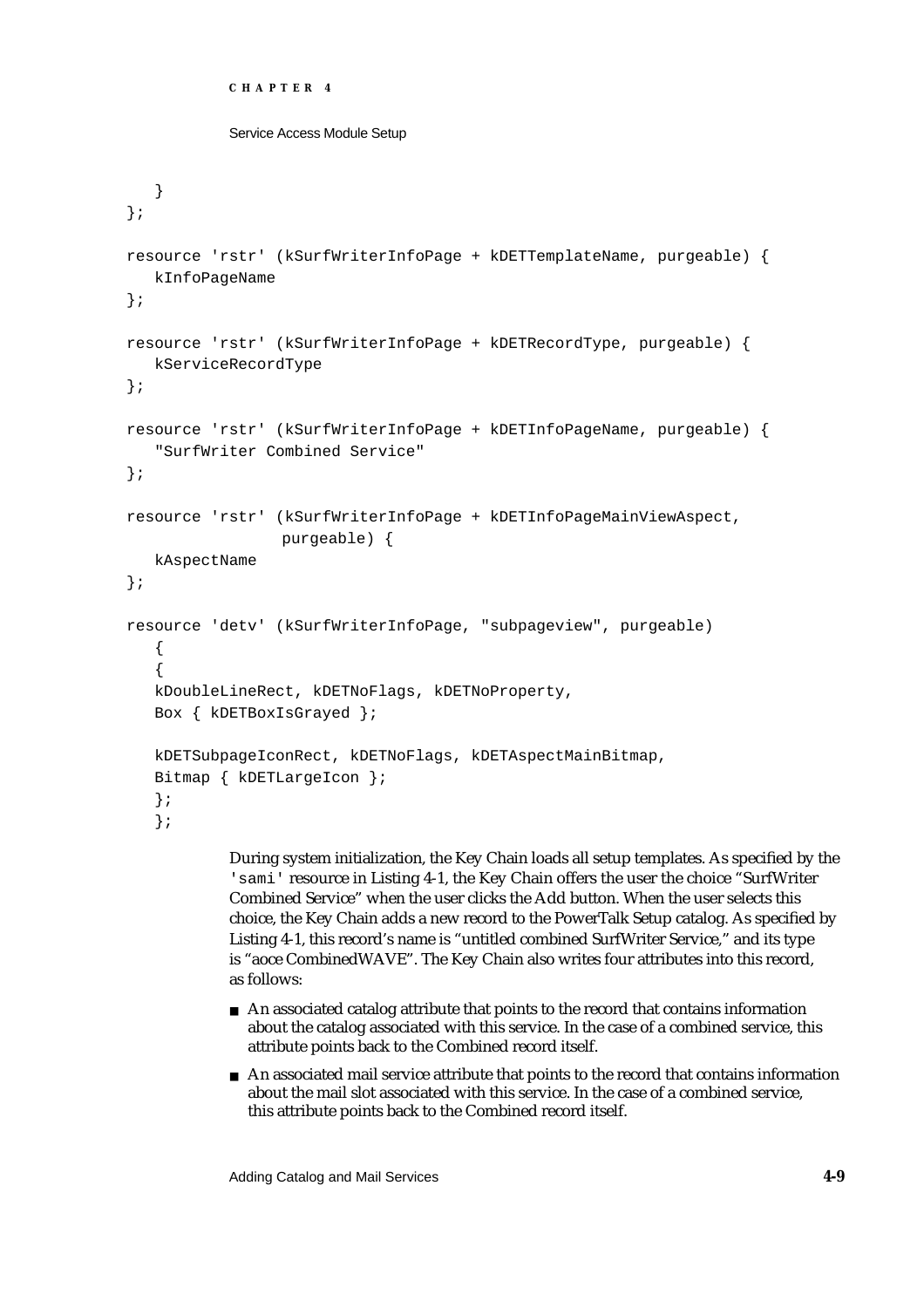- An attribute of type "aoce Unconfigured" (attribute type index kUnconfiguredAttrTypeNum) indicating that the service has not yet been set up.
- $A$  version attribute that contains the version number of the Key Chain at the time it created the record.

The Key Chain adds a line to the Key Chain window representing the new record. The line includes the key icon used by the Key Chain, the service name you specified in the kDETAspectName resource ( "unconfigured SurfWriter Service" in Listing 4-1), and whatever default values your template provides for the Name and Kind fields in the kSAMAspectUserName and kSAMAspectKind resources ("SurfWriter User" and "Full SurfWriter Service" in Listing 4-1).

Your code resource should create no new records or attributes at this time. However, when the user opens the Key Chain entry, the Key Chain opens your information page and calls your code resource with the kDETcmdInstanceInit routine selector. Your setup template must follow the steps in the following two sections in order to set up a combined mail and catalog service.

## Adding the Catalog Service

To add a catalog service to a combined service, you must write certain attributes and also activate the catalog. The attributes in the Combined record are summarized in Table 4-6 on page 4-70. Use the Catalog Manager function DirAddAttributeValue to add attributes to a record. The function is described in the chapter "Catalog Manager" in *Inside Macintosh: AOCE Application Interfaces*; see the DoAddAttribute function on page 4-18 in Listing 4-2 for an example of its use.

#### **Note**

If you are adding a catalog service only, you follow these same steps but add and modify attributes in the Catalog record rather than in the Combined record. See "Adding a Catalog Service Only" beginning on page 4-28 for more information.

- 1. Write the comment attribute. This is a string that you can use for any purpose. An application or template code resource can read this string by calling the DirGetExtendedDirectoriesInfo function; see the chapter "Catalog Manager" in *Inside Macintosh: AOCE Application Interfaces* for a description of this function.
- 2. Write the real name attribute, containing the external name of the catalog. This name is for your own use; it is not read by the AOCE software. An application or template code resource can read this name by calling the DirGetExtendedDirectoriesInfo function. Whereas the catalog name you provide to the DirAddDSAMDirectory function (see step 5) must be unique within the AOCE system, the "real" name need not be. For example, the user might have accounts on two different SurfWriter mail servers. Each would have to have a distinct name for display in the Key Chain, but the Combined records for both could contain the name "SurfWriter Mail" for the real name attribute.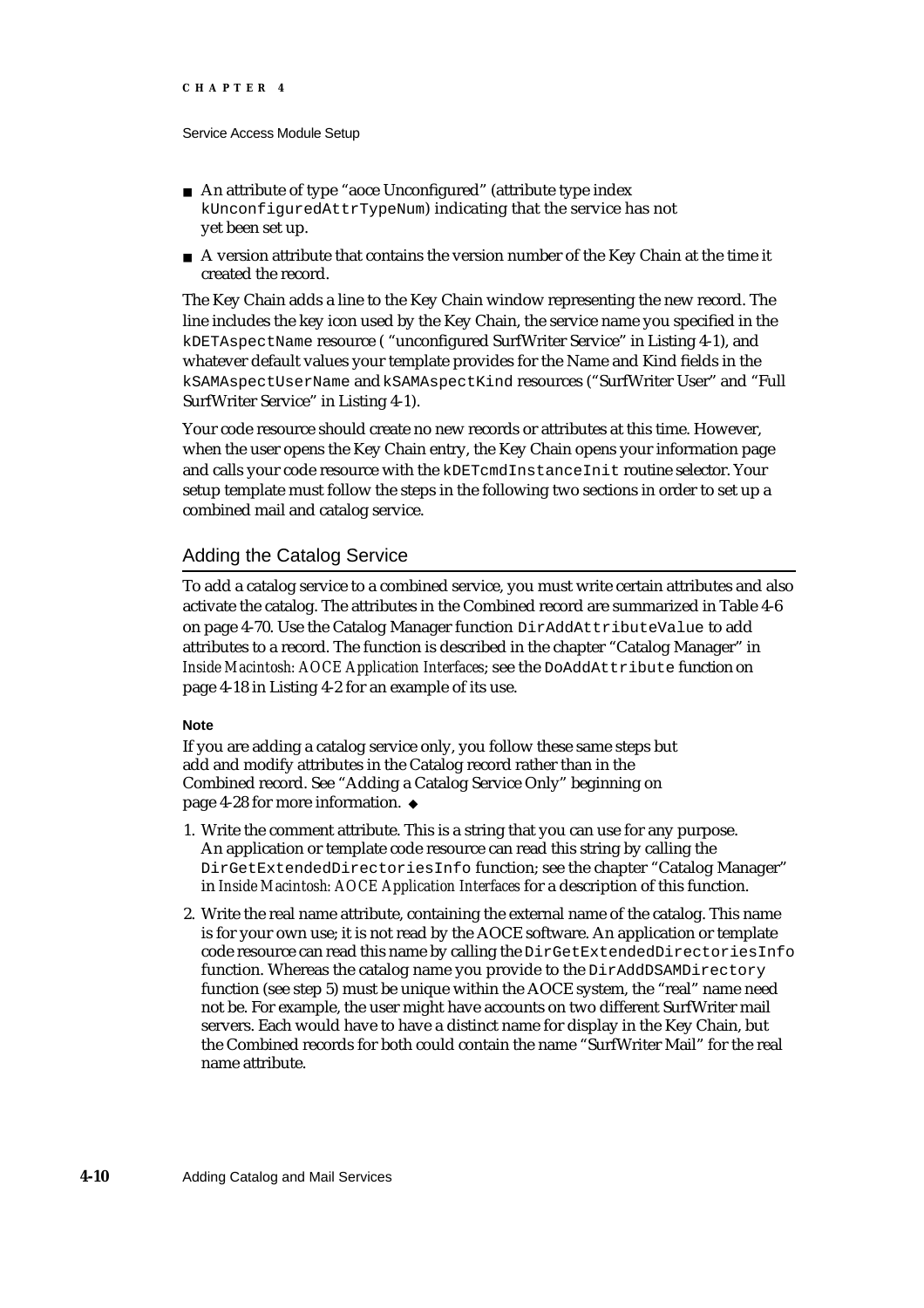#### Service Access Module Setup

- 3. If you wish, you can write a private data attribute. This attribute can contain binary data of any length (up to the maximum length of an attribute) and is for your own use. For example, you can store information about address formats for use by your address template. Your application or template code resource can read this data by calling the DirGetExtendedDirectoriesInfo function.
- 4. Call the DirAddDSAM function, passing it the CSAM's name and signature and the file system specification of the CSAM file. You can use the kDETcmdGetTemplateFSSpec template callback function to obtain the file system specification. (Template callback functions are described in "AOCE Templates" in *Inside Macintosh: AOCE Application Interfaces*.) The DirAddDSAM function creates a CSAM record, starts the CSAM driver (if it's not already running), and returns the creation ID of the CSAM record. Your CSAM driver's Open routine should call the DirInstantiateDSAM function at this time, providing it the entry point into your CSAM.
- 5. Determine the name and discriminator of the catalog and then call the DirAddDSAMDirectory function, passing it the CSAM record's creation ID, the Combined record's creation ID, the catalog's name and discriminator, and the capability flags that indicate the abilities of the catalog and CSAM. The catalog name must be unique; the record name is the same as the catalog name and cannot be changed. You can use the kDETcmdGetDSSpec template callback function to determine the creation ID of the Combined record. The DirAddDSAMDirectory function writes to your Combined record the capability flags, catalog discriminator, and parent CSAM attributes. It then calls your CSAM's catalog service routine with the kDirAddDSAMDirectory request code so that the CSAM receives all the information about the catalog that you passed to the DirAddDSAMDirectory function. The CSAM can use the record's creation ID to read any of the attributes in the Combined record.
- 6. If the catalog requires a user name and password, call the OCESetupAddDirectoryInfo function to add that information to the Combined record. You provide the Combined record's creation ID, the record ID that represents the user, and the password. The function encrypts the password. You can change this information later by calling the OCESetupChangeDirectoryInfo function and extract it by calling the OCESetupGetDirectoryInfo function. These functions are described in the chapter "Authentication Manager" in *Inside Macintosh: AOCE Application Interfaces*.
- 7. If the name of the User record does not correspond to the user's account name in the external catalog, you can also call the DirAddAttributeValue function to add a native name attribute. This attribute contains the user's name or account name in the external catalog. This name is for your own use; it is not read by the AOCE software. An application or template code resource can read this name by calling the OCESetupGetDirectoryInfo function.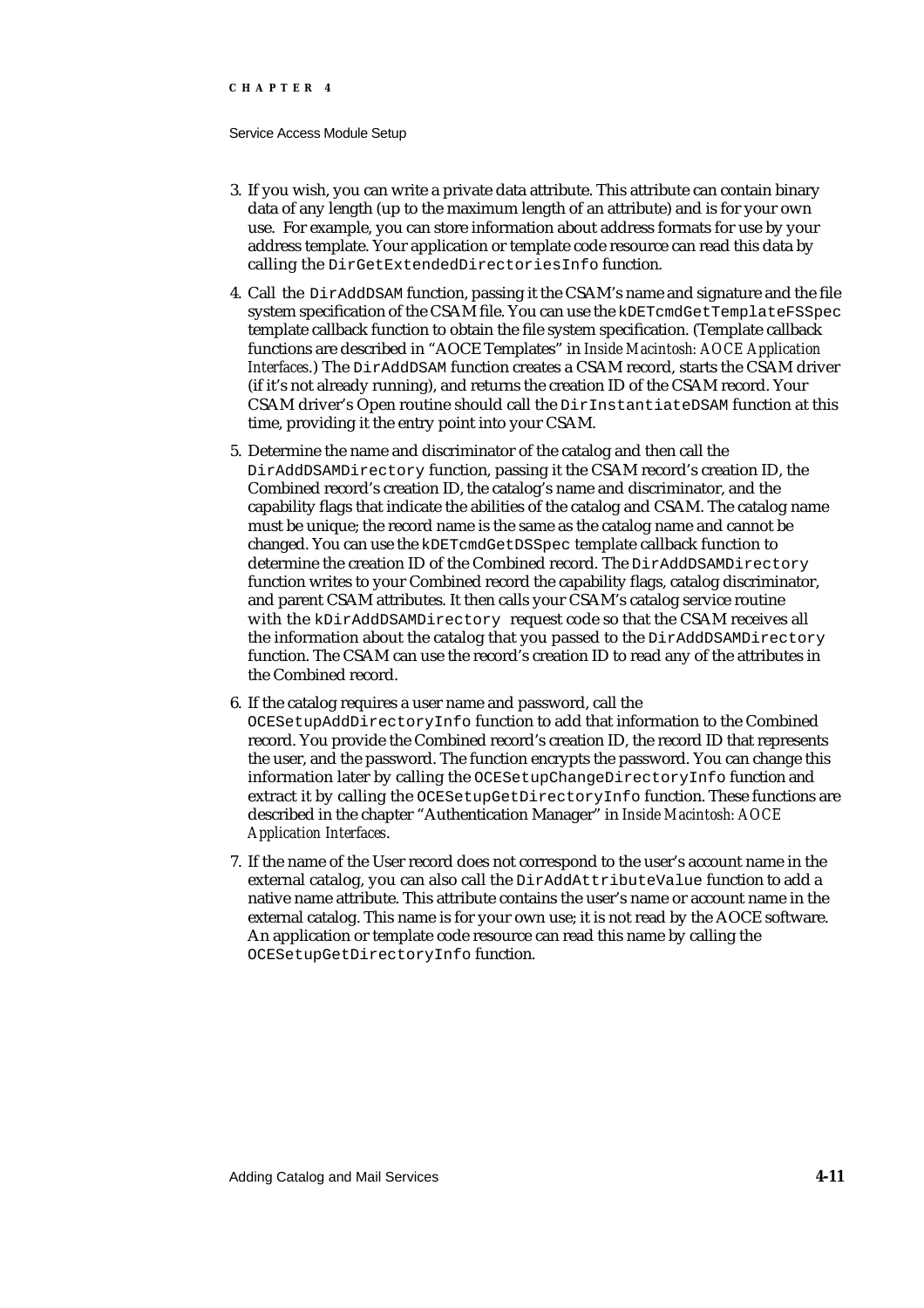```
CHAPTER 4
```
#### Adding the Mail Service

Once you've added the catalog service, you can add the mail service. Perform the following steps to do so.

- 8. Determine if an MSAM record exists for your MSAM. You can do this by comparing your MSAM file's file ID with the file ID stored in the gateway file ID attribute in each MSAM record currently in the PowerTalk Setup catalog.
- 9. If no MSAM record exists for your MSAM, create one and add a version attribute and a gateway file ID attribute to it.

Listing 4-2 shows a function that compares file IDs, creates the MSAM record if necessary (adding the two attributes), and returns the record's creation ID.

**Listing 4-2** Matching an MSAM file ID

```
#define kEnumBufferSize 1024
#define kInitialLookupBuffer 256
struct LookupInfo {
  unsigned long fileID;
  Boolean found;
};
#ifndef __cplusplus
typedef struct LookupInfo LookupInfo;
#endif
struct EnumInfo {
  short setupRef;
  unsigned long fileID;
  CreationID msamCID;
  DirEnumSpec lastEnumSpec;
  RString name;
  RString type;
};
#ifndef __cplusplus
typedef struct EnumInfo EnumInfo;
#endif
/* Return the given file's file ID. */
OSErr DoGetIDFromFSSpec(const FSSpec *spec, unsigned long *id)
  {
  OSErr err;
```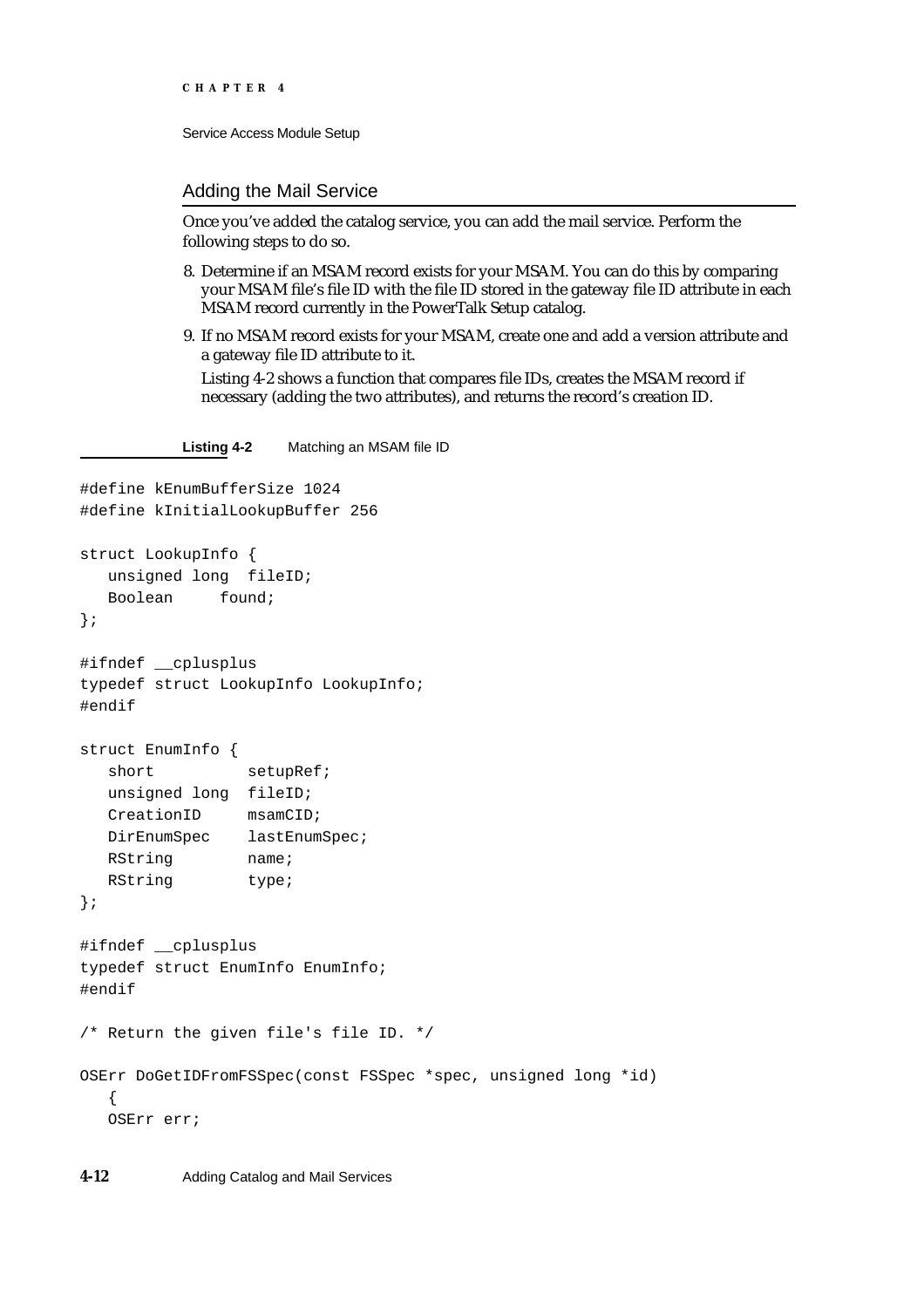```
CHAPTER 4
```

```
CInfoPBRec pb;
   pb.dirInfo.ioCompletion = nil;
   pb.dirInfo.ioVRefNum = spec->vRefNum;
   pb.dirInfo.ioNamePtr = spec->name;
  pb.dirInfo.ioFDirIndex = 0;
   pb.dirInfo.ioDrDirID = spec->parID;
   err = PBGetCatInfoSync(&pb);
   if (err == noErr)
      {
      *id = pb.dirInfo.ioDrDirID;
      }
   return err;
   }
/* Return the dsRefNum of the Setup catalog. */
OSErr DoGetSetupDirectoryRefNum(short *refNum)
   {
   OSErr err;
  DirParamBlock dspb;
   err = DirGetOCESetupRefNum(&dspb, false);
   if (err == noErr)
      {
      *refNum = dspb.header.dsRefNum;
      }
  return err;
   }
/* Does this record have the matching file ID as an attribute? */
pascal Boolean DoLookupCB(long lInfo, const Attribute *thisAttribute)
   {
   LookupInfo* info = (LookupInfo*) lInfo;
   if (info->fileID == * (long*) thisAttribute->value.bytes)
      {
      info->found = true;
      }
```
Adding Catalog and Mail Services **4-13**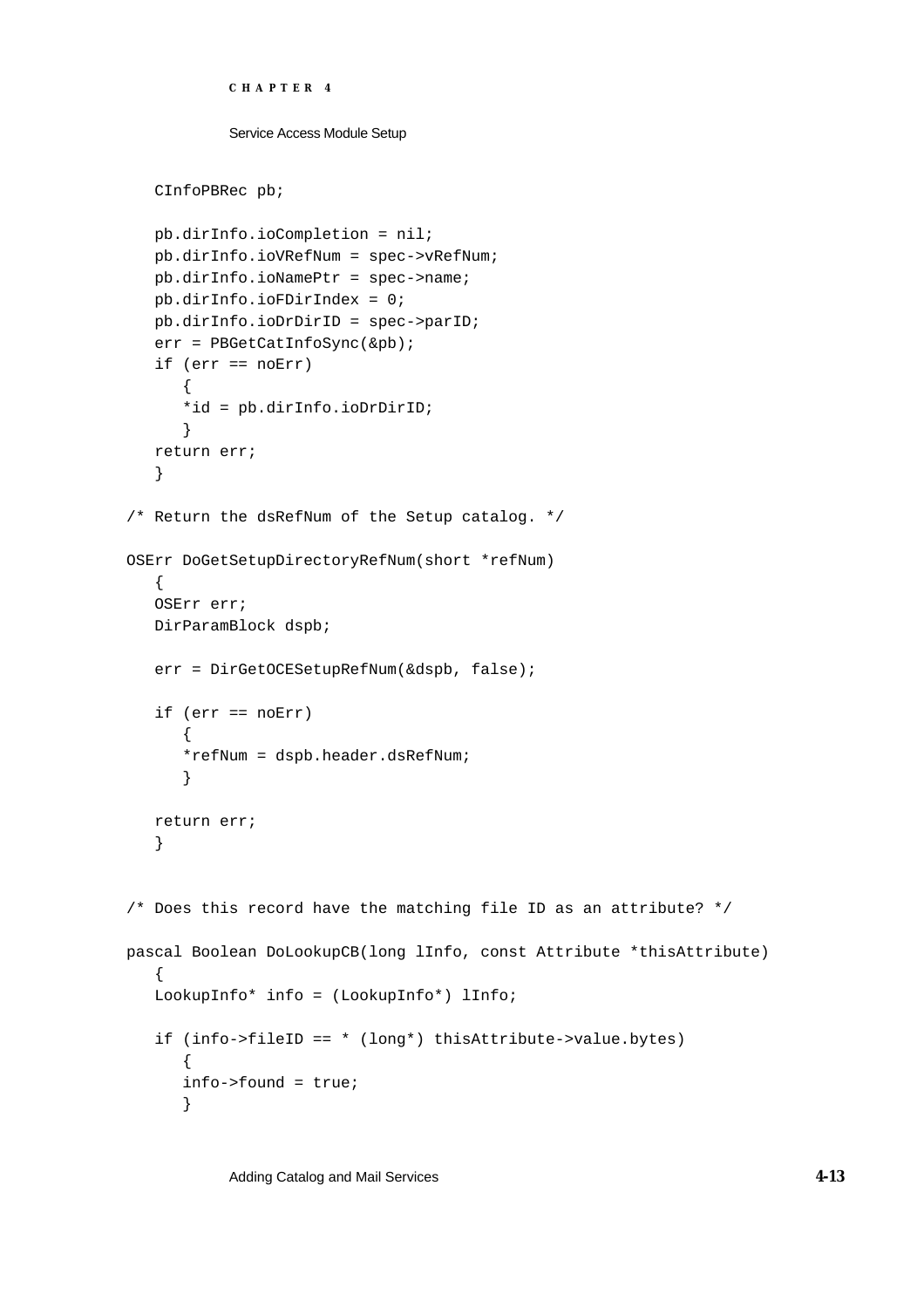```
CHAPTER 4
           Service Access Module Setup
   /* Stop the parse once you find an attribute value with the matching
      file ID. */
   return info->found;
   }
/* Do a lookup into the given record in the Setup catalog to 
     see if its kGatewayFileIDAttrTypeNum attribute stores the given 
     file ID. */
Boolean DoRecordHasFileID(const LocalRecordID *lrid, short setupRef, 
                           unsigned long fileID)
   {
   OSErr err;
   LookupInfo info;
  DirParamBlock dspb;
   RecordID rid;
   RecordIDPtr recordList[1];
  AttributeTypePtr attrTypeList[1];
   Boolean includeStartingPoint = false;
   unsigned long bufferSize = kInitialLookupBuffer;
   void *dataBuffer;
   info.fileID = fileID;
   info.found = false;
   rid.local = *lrid; /* The lookup requires a RID, not a local RID. */
   rid.rli = nil;
   recordList[0] = &rid;
   attrTypeList[0] = OCEGetIndAttributeType(kGatewayFileIDAttrTypeNum);
/* Create a buffer that's big enough to get at least one attribute value. */
   dataBuffer = NewPtr(bufferSize);
   err = MemError();
   if (err == noErr)
      {
      *(long *)&dspb.lookupGetPB.serverHint = 0;
      dspb.lookupGetPB.dsRefNum = setupRef;
      dspb.lookupGetPB.aRecordList = recordList;
      dspb.lookupGetPB.attrTypeList = attrTypeList;
      dspb.lookupGetPB.recordIDCount = 1;
```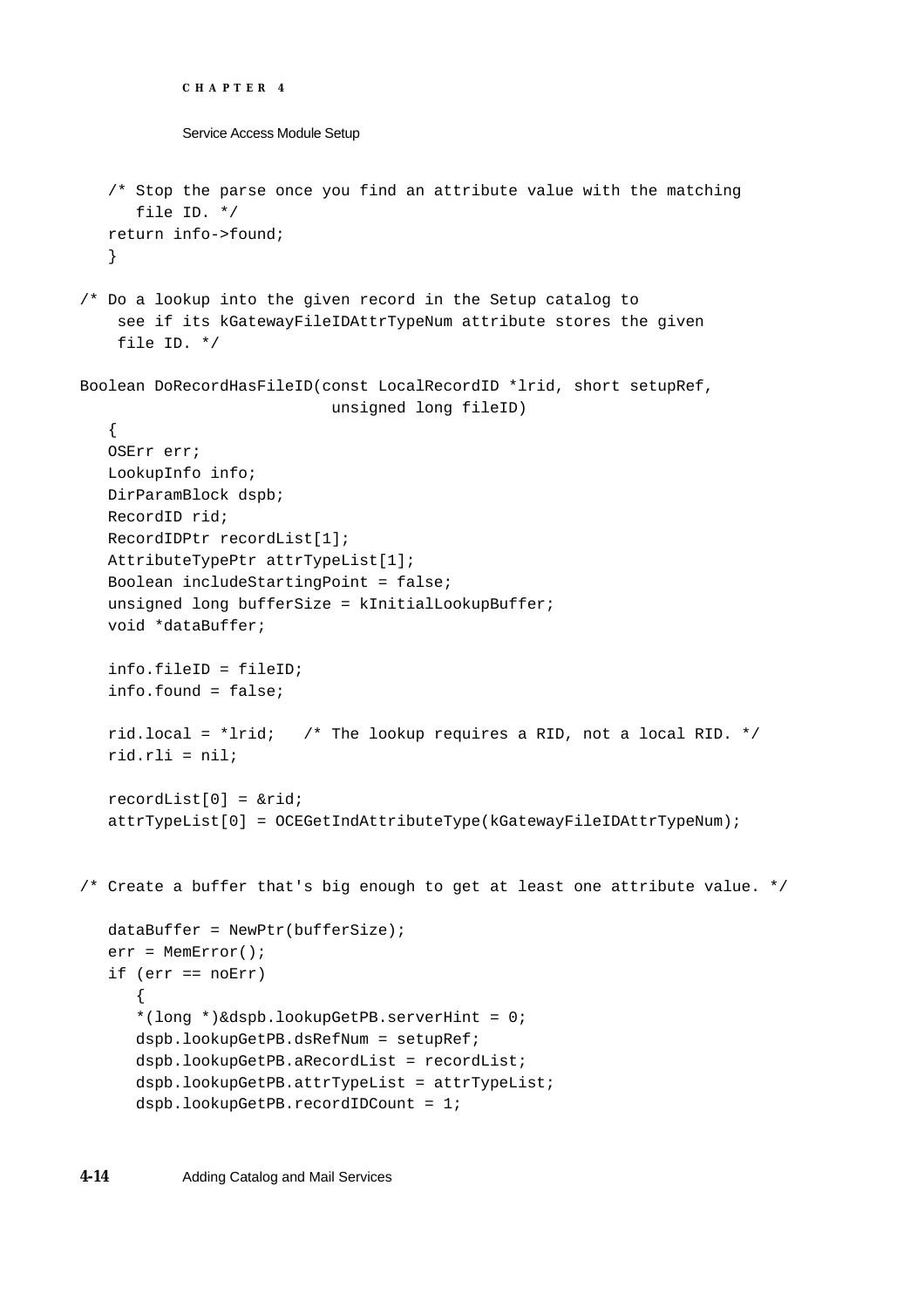```
CHAPTER 4
```

```
dspb.lookupGetPB.attrTypeCount = 1;
      dspb.lookupGetPB.includeStartingPoint = false;
      dspb.lookupGetPB.getBuffer = dataBuffer;
      dspb.lookupGetPB.getBufferSize = bufferSize;
      dspb.lookupGetPB.startingRecordIndex = 1;
      dspb.lookupGetPB.startingAttrTypeIndex = 1;
      OCESetCreationIDtoNull(&dspb.lookupGetPB.startingAttribute.cid);
      dspb.lookupParsePB.clientData = &info;
      dspb.lookupParsePB.eachRecordID = nil;
      dspb.lookupParsePB.eachAttrType = nil;
      dspb.lookupParsePB.eachAttrValue = DoLookupCB;
      do
         {
         err = DirLookupGet(&dspb,false);
         if ((err == n0Err) || (err == k0CEMoreData)){
            err = DirLookupParse(&dspb,false);
            }
         } while (err == kOCEMoreData);
      DisposePtr((Ptr) dataBuffer);
      }
   return info.found;
   }
/* Check whether the current record is your MSAM record. To do so, check
   whether the current record's kGatewayFileIDAttrTypeNum attribute matches
   the file ID of your MSAM file. */
pascal Boolean DoEnumCB(long eData, const DirEnumSpec *enumSpecPtr)
   {
   Boolean found;
   EnumInfo* enumData = (EnumInfo*) eData;
   /* First save your current DirEnumSpec so that you can continue 
        if the buffer couldn't hold all the records. */
   BlockMove(enumSpecPtr, &enumData->lastEnumSpec, sizeof(DirEnumSpec));
   OCECopyRString(enumSpecPtr->u.recordIdentifier.recordName,
```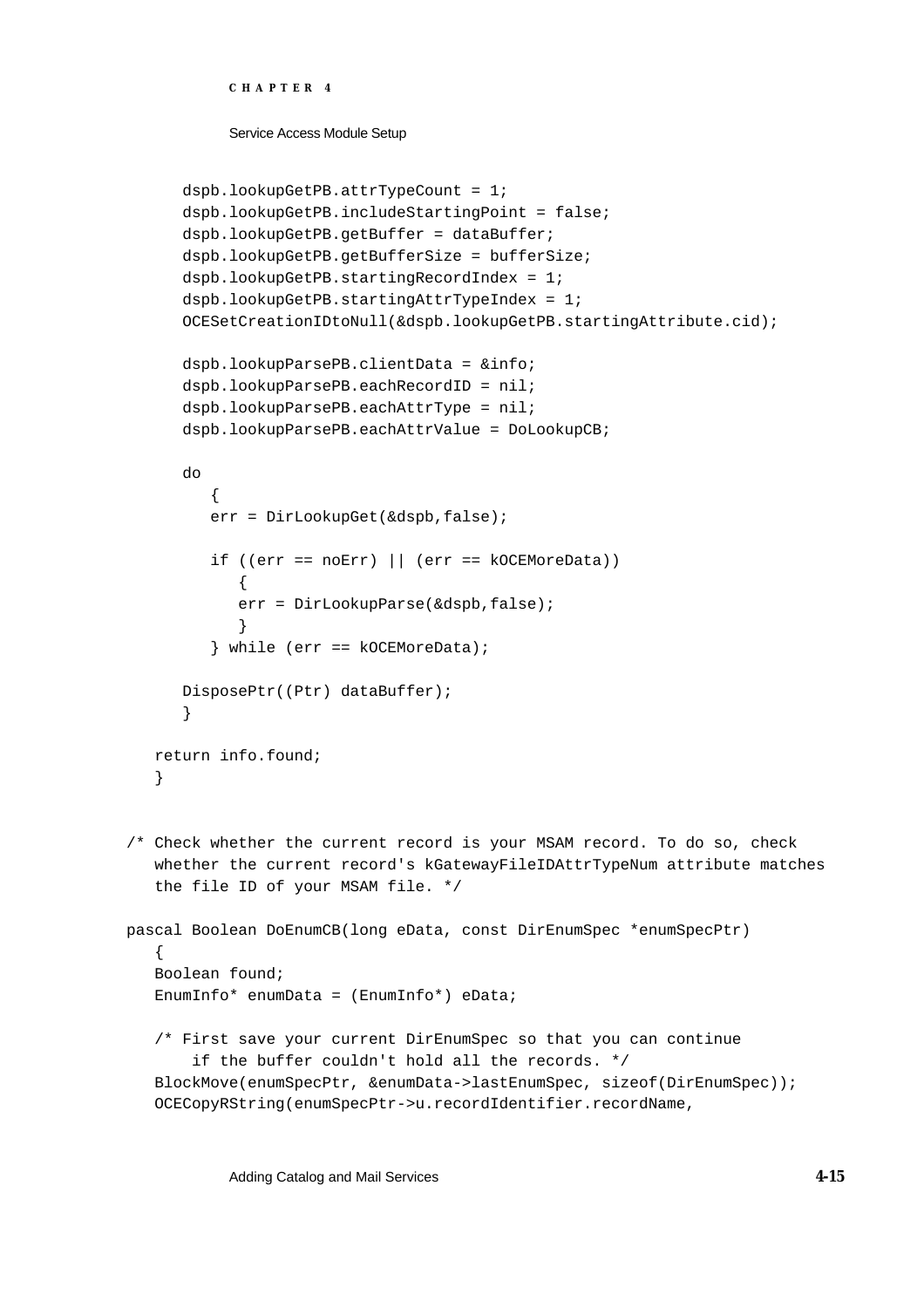```
CHAPTER 4
```

```
 &enumData->name, kRStringMaxBytes);
   OCECopyRString(enumSpecPtr->u.recordIdentifier.recordType,
     &enumData->type, kRStringMaxBytes);
   enumData->lastEnumSpec.u.recordIdentifier.recordName = &enumData->name;
   enumData->lastEnumSpec.u.recordIdentifier.recordType = &enumData->type;
   /* Does this record have the matching file ID? */
   found = DoRecordHasFileID(&enumSpecPtr->u.recordIdentifier,
                              enumData->setupRef, enumData->fileID);
   /* If so, save its creation ID. */
   if (found)
      {
      OCECopyCreationID(&enumSpecPtr->u.recordIdentifier.cid,
        &enumData->msamCID);
      }
   /* Stop the parse once you find a record with the matching file ID. */return found;
   }
/* Enumerate all MSAM records in the Setup catalog, looking 
     for one that corresponds to the MSAM with the given file ID. */
OSErr DoFindMSAMRecordWithFileID(short setupRef, unsigned long fileID,
                                 CreationID *msamCID)
   {
  OSErr err;
  DirParamBlock dspb;
  void *buffer;
  RString *recordType;
   EnumInfo enumData;
  buffer = NewPtr(kEnumBufferSize);
  err = MemError();
   if (err == noErr)
      {
      recordType = OCEGetIndRecordType(kMSAMRecTypeNum);
      enumData.fileID = fileID;
      enumData.setupRef = setupRef;
      OCESetCreationIDtoNull(&enumData.msamCID);
```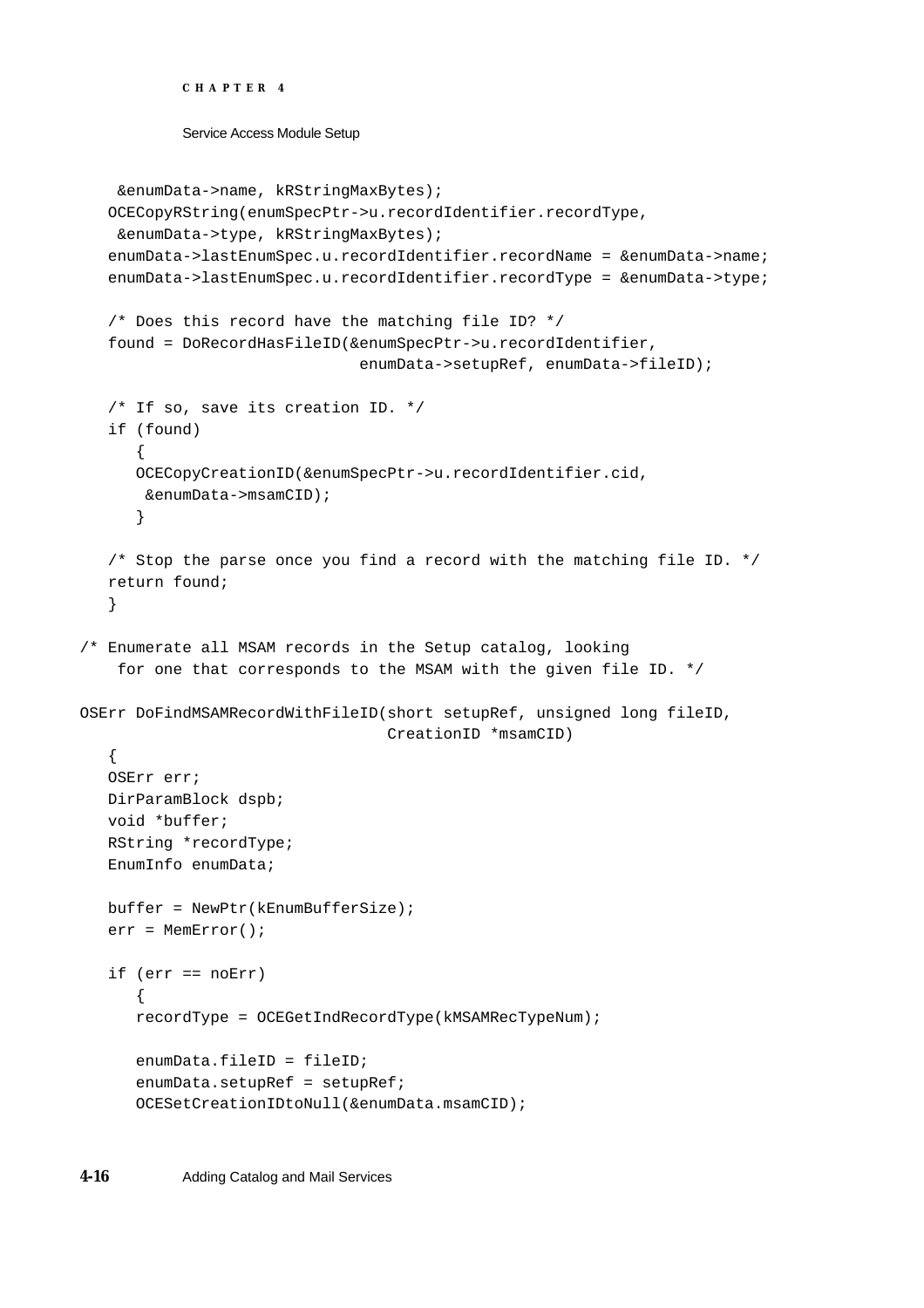```
CHAPTER 4
```

```
*(long *)&dspb.enumerateGetPB.serverHint = 0;
      dspb.enumerateGetPB.dsRefNum = setupRef;
      dspb.enumerateGetPB.clientData = &enumData;
      dspb.enumerateGetPB.aRLI = nil;
      dspb.enumerateGetPB.startingPoint = nil;
      dspb.enumerateGetPB.sortBy = kSortByName;
      dspb.enumerateGetPB.sortDirection = kSortForwards;
      dspb.enumerateGetPB.nameMatchString = nil;
      dspb.enumerateGetPB.typesList = &recordType;
      dspb.enumerateGetPB.typeCount = 1;
      dspb.enumerateGetPB.enumFlags = kEnumDistinguishedNameMask;
      dspb.enumerateGetPB.includeStartingPoint = false;
      dspb.enumerateGetPB.matchNameHow = kMatchAll;
      dspb.enumerateGetPB.matchTypeHow = kExactMatch;
      dspb.enumerateGetPB.getBuffer = buffer;
      dspb.enumerateGetPB.getBufferSize = kEnumBufferSize;
      dspb.enumerateParsePB.eachEnumSpec = DoEnumCB;
      do
         {
         err = DirEnumerateGet(&dspb, false);
         if ((err == noErr) || (err == kOCEMoreData))
            {
            err = DirEnumerateParse(&dspb, false);
            }
         dspb.enumerateGetPB.startingPoint = &enumData.lastEnumSpec;
         } while (err == kOCEMoreData);
      DisposPtr((Ptr) buffer);
      }
   OCECopyCreationID(&enumData.msamCID, msamCID);
   return err;
   }
/* Create an MSAM record, returning the record's creation ID. */
OSErr DoCreateMSAMRecord(short setupRef, CreationID *msamCID)
   {
   OSErr err;
  RString name;
```
Adding Catalog and Mail Services **4-17**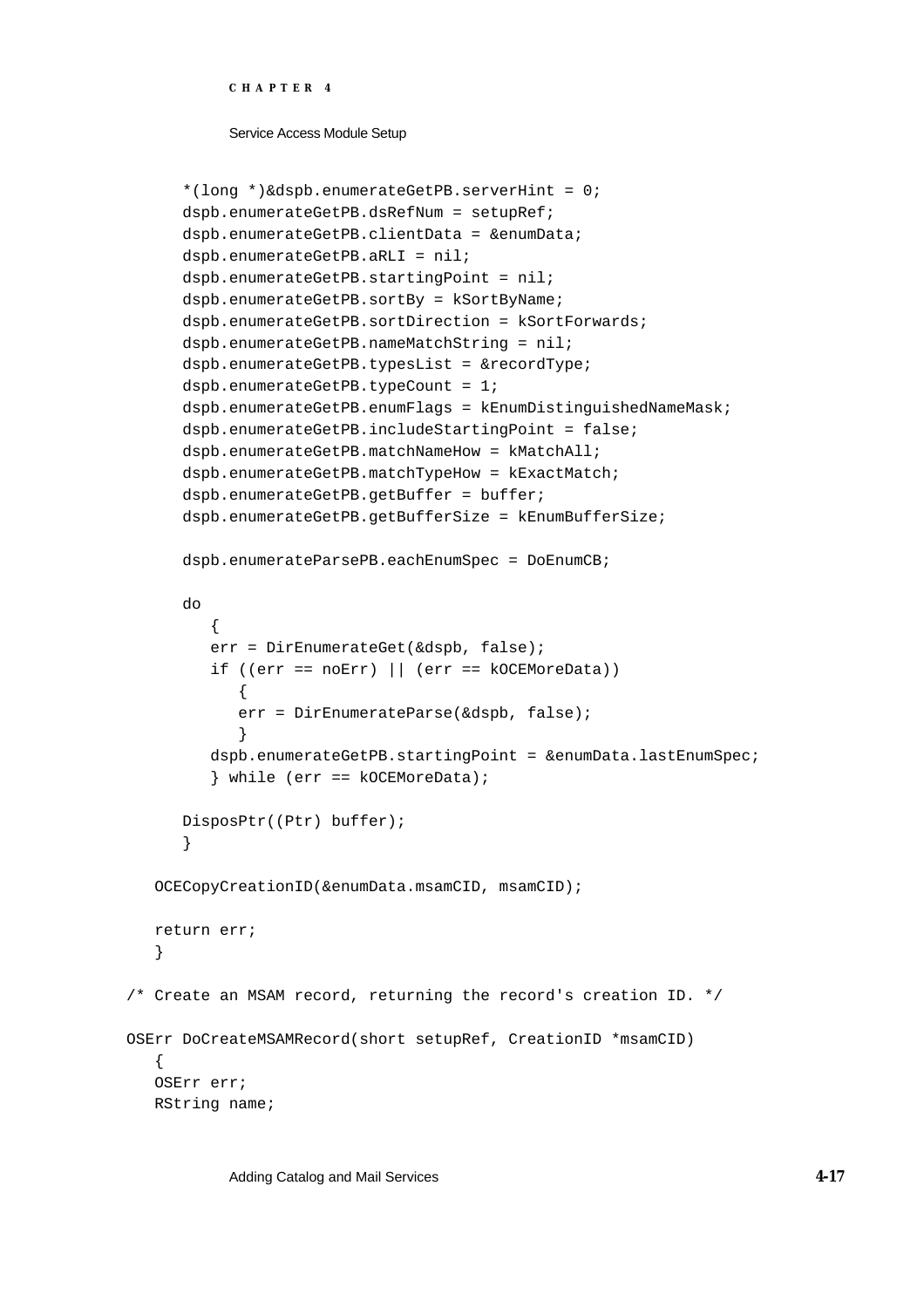```
Service Access Module Setup
   RecordID rid;
  DirParamBlock dspb;
  OCEPToRString("\pMy MSAM", smRoman, &name, kRStringMaxBytes);
   rid.local.recordName = &name;
   rid.local.recordType = OCEGetIndRecordType(kMSAMRecTypeNum);
   OCESetCreationIDtoNull(&rid.local.cid);
   rid.rli = nil;
   *(long *)&dspb.addRecordPB.serverHint = 0;
   dspb.addRecordPB.dsRefNum = setupRef;
   dspb.addRecordPB.aRecord = &rid;
   dspb.addRecordPB.allowDuplicate = true;
   err = DirAddRecord(&dspb, false);
   OCECopyCreationID(&rid.local.cid, msamCID);
  return err;
   }
/* Add an attribute value to the given record in the Setup catalog. */
OSErr DoAddAttribute(short setupRef, 
            const CreationID *recordCID, 
            const AttributeType *attrType, 
            unsigned long length, 
            Ptr bytes)
   {
   OSErr err;
  RecordID rid;
  Attribute attr;
  DirParamBlock dspb;
  rid.local.recordName = nil;
  rid.local.recordType = nil;
   OCECopyCreationID(recordCID, &rid.local.cid);
  rid.rli = niliOCECopyRString((RString*) attrType, (RString*) &attr.attributeType, 
                  kAttributeTypeMaxBytes);
   OCESetCreationIDtoNull(&attr.cid);
   attr.value.tag = typeBinary;
```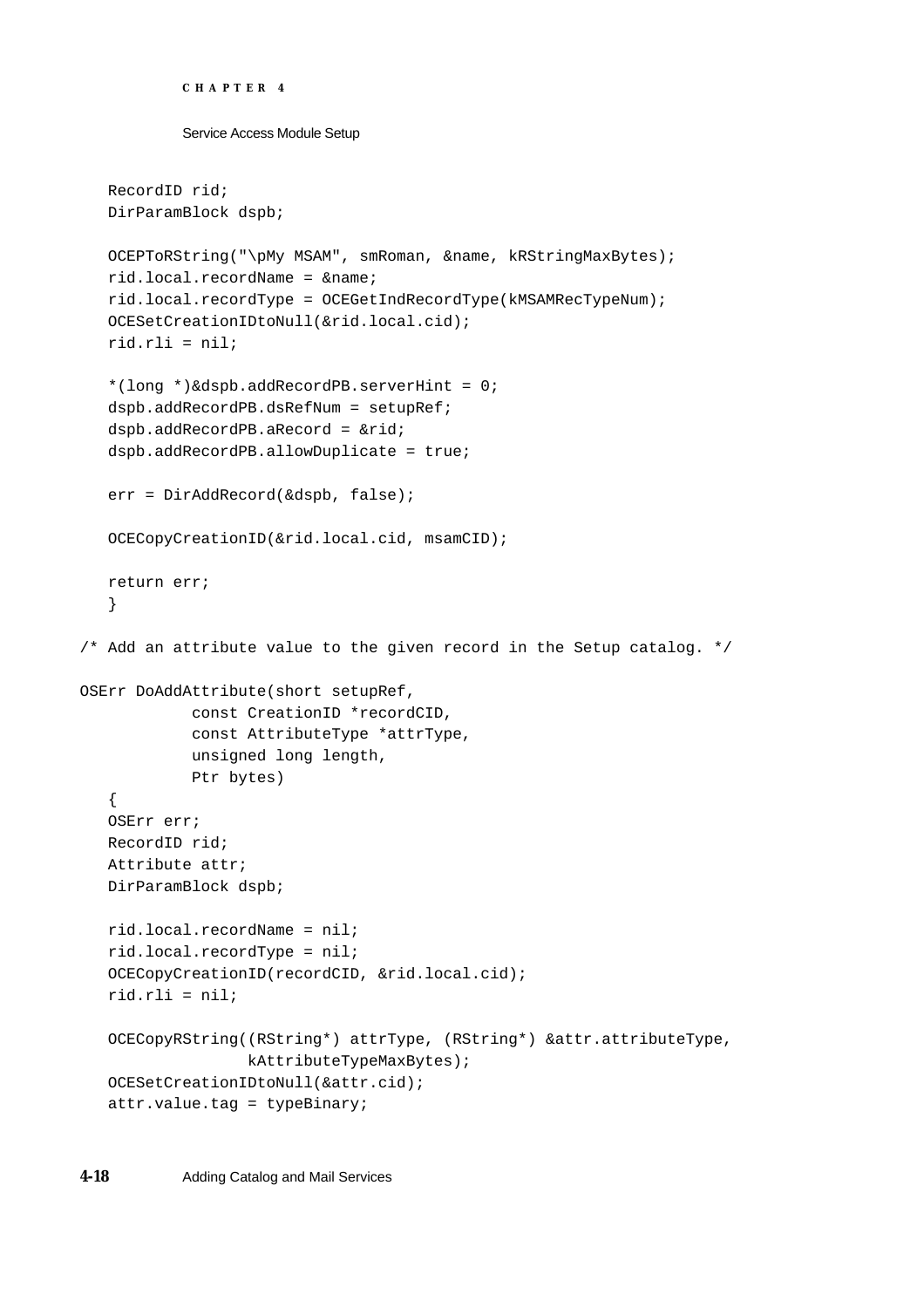```
Service Access Module Setup
   attr.value.dataLength = length;
   attr.value.bytes = bytes;
   *(long *)&dspb.addAttributeValuePB.serverHint = 0;
   dspb.addAttributeValuePB.dsRefNum = setupRef;
   dspb.addAttributeValuePB.aRecord = &rid;
   dspb.addAttributeValuePB.attr = &attr;
   err = DirAddAttributeValue(&dspb, false);
   return err;
   }
/* Given an FSSpec representing an MSAM file, return the corresponding
     MSAM record's creation ID, creating the MSAM record if necessary. */
OSErr DoGetMSAMCreationID(const FSSpec *spec, CreationID *msamCID)
   {
  OSErr err;
  unsigned fileID;
   short setupRef;
   long version = 1;
   err = DoGetIDFromFSSpec(spec, &fileID);
   if (err == noErr)
      {
      err = DoGetSetupDirectoryRefNum(&setupRef);
      }
   if (err == noErr)
      {
      err = DoFindMSAMRecordWithFileID(setupRef, fileID, msamCID);
      }
   /* If you couldn't find the record, create it. */
   if ((err == noErr) && OCEEqualCreationID(msamCID, OCENullCID()))
      {
      err = DoCreateMSAMRecord(setupRef, msamCID);
      if (err == noErr)
         {
```
Adding Catalog and Mail Services **4-19**

**CHAPTER 4**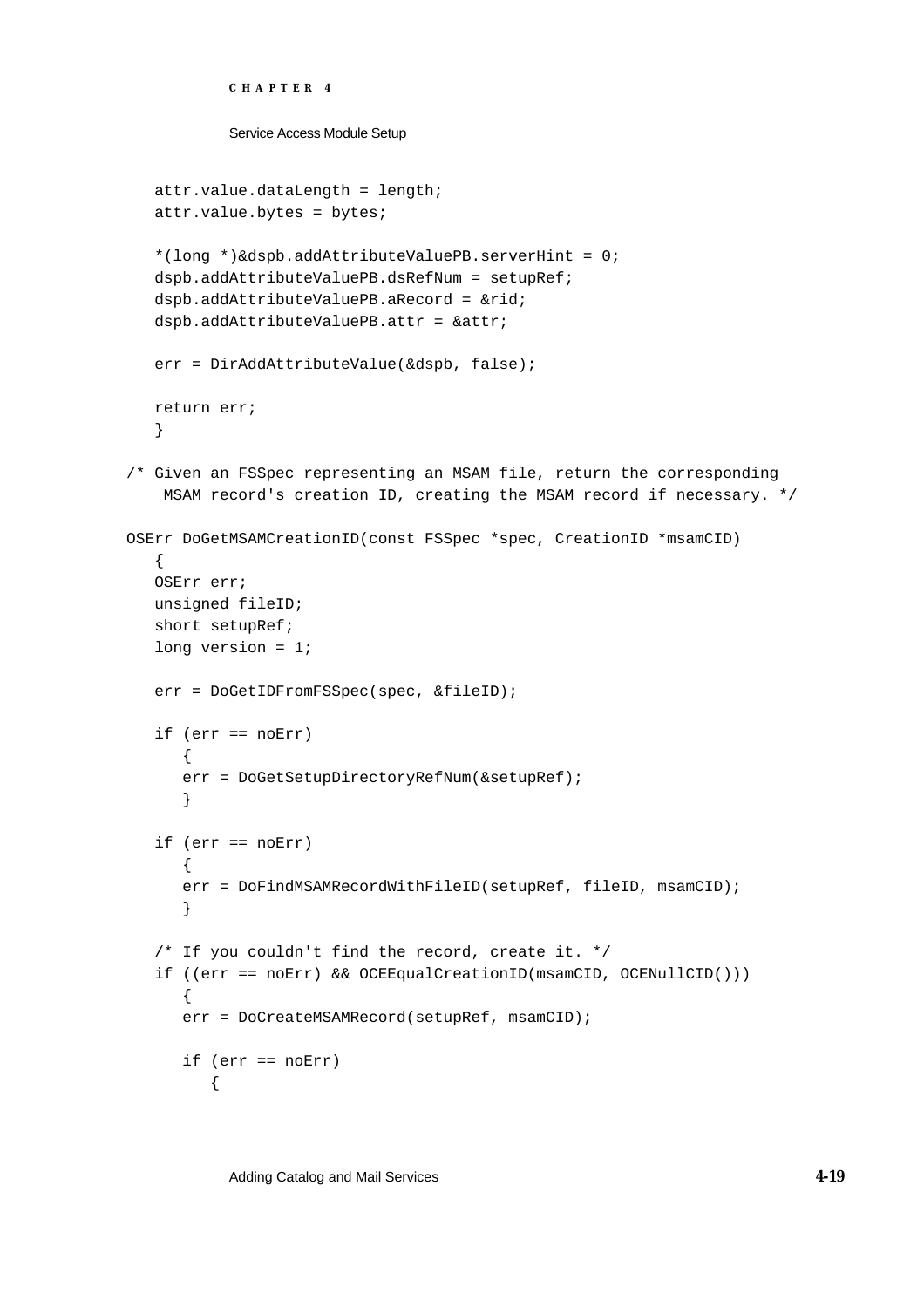```
CHAPTER 4
           Service Access Module Setup
         /* Add the gateway file ID attribute. */
         err = DoAddAttribute(setupRef, msamCID,OCEGetIndAttributeType
                               (kGatewayFileIDAttrTypeNum), sizeof(long),
                               (Ptr) &fileID);
         }
      if (err == noErr)
         {
         /* Add the version attribute. */
         err = DoAddAttribute(setupRef, msamCID, OCEGetIndAttributeType
                               (kVersionAttrTypeNum), sizeof(long), 
                               (Ptr) &version);
         }
      }
  return err;
   }
void Initialize()
{
   InitGraf((Ptr) &qd.thePort);
   InitFonts();
  InitWindows();
   InitMenus();
  TEInit();
  InitDialogs(nil);
  InitCursor();
} /* initialize */
main()
   {
  OSErr err;
   StandardFileReply reply;
  CreationID cid;
  Debugger();
  MaxApplZone(); /* expand the heap so that code segments load at the top */Initialize(); /* initialize the program */
   StandardGetFile(nil, 0, nil, &reply);
   if (reply.sfGood)
```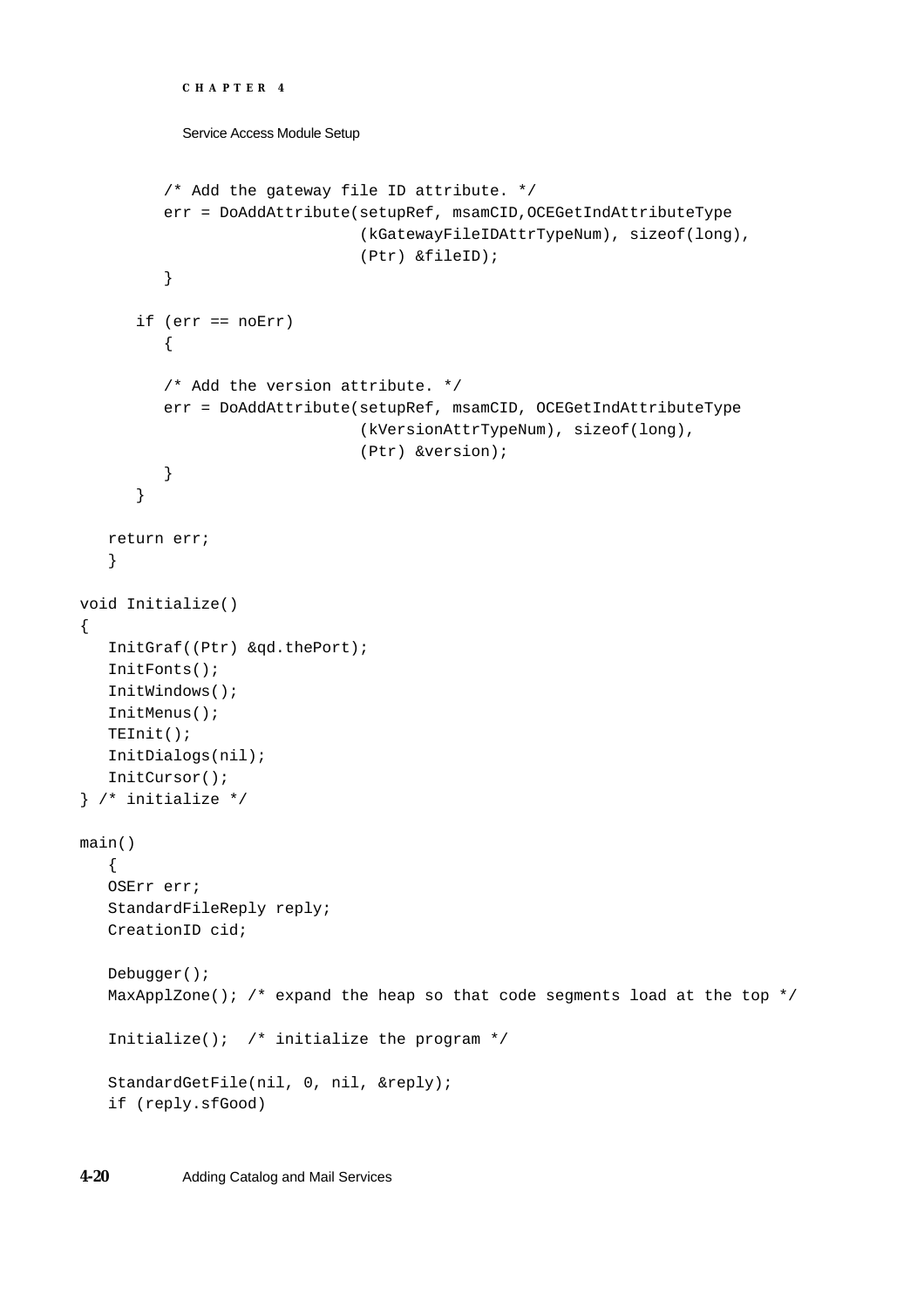```
CHAPTER 4
            Service Access Module Setup
      {
      err = DoGetMSAMCreationID(&reply.sfFile, &cid);
      Debugger();
      }
   }
           10. Add a mail service attribute to the MSAM record that points to the Combined 
              record. You can get the record reference, which is a packed record ID, by calling 
              the kDETcmdGetDSSpec template callback function. 
           11. Add a parent MSAM attribute to the Combined record that points to the 
              MSAM record.
              The sample function DoAddRecordReference in Listing 4-3 illustrates how to insert 
              a record reference into a record in the Setup catalog. 
            Listing 4-3 Inserting a record reference into a record
OSErr DoAddRecordReference(const CreationID *recordToAddReference,
                      const AttributeType *attrType,
                      const CreationID *referenceCID)
   {
   OSErr err;
   short setupRef;
   RecordID recordReference;
   PackedRecordID *packedReference;
   unsigned short size;
   err = DoGetSetupDirectoryRefNum(&setupRef);
   if (err == noErr)
      {
      recordReference.local.recordName = nil;
      recordReference.local.recordType = nil;
      OCECopyCreationID(referenceCID, &recordReference.local.cid);
      recordReference.rli = nil;
      size = OCEPackedRecordIDSize(&recordReference);
      packedReference = (PackedRecordID*) NewPtr(size);
      err = MemError();
      }
   if (err == noErr)
      {
      OCEPackRecordID(&recordReference, packedReference, size);
```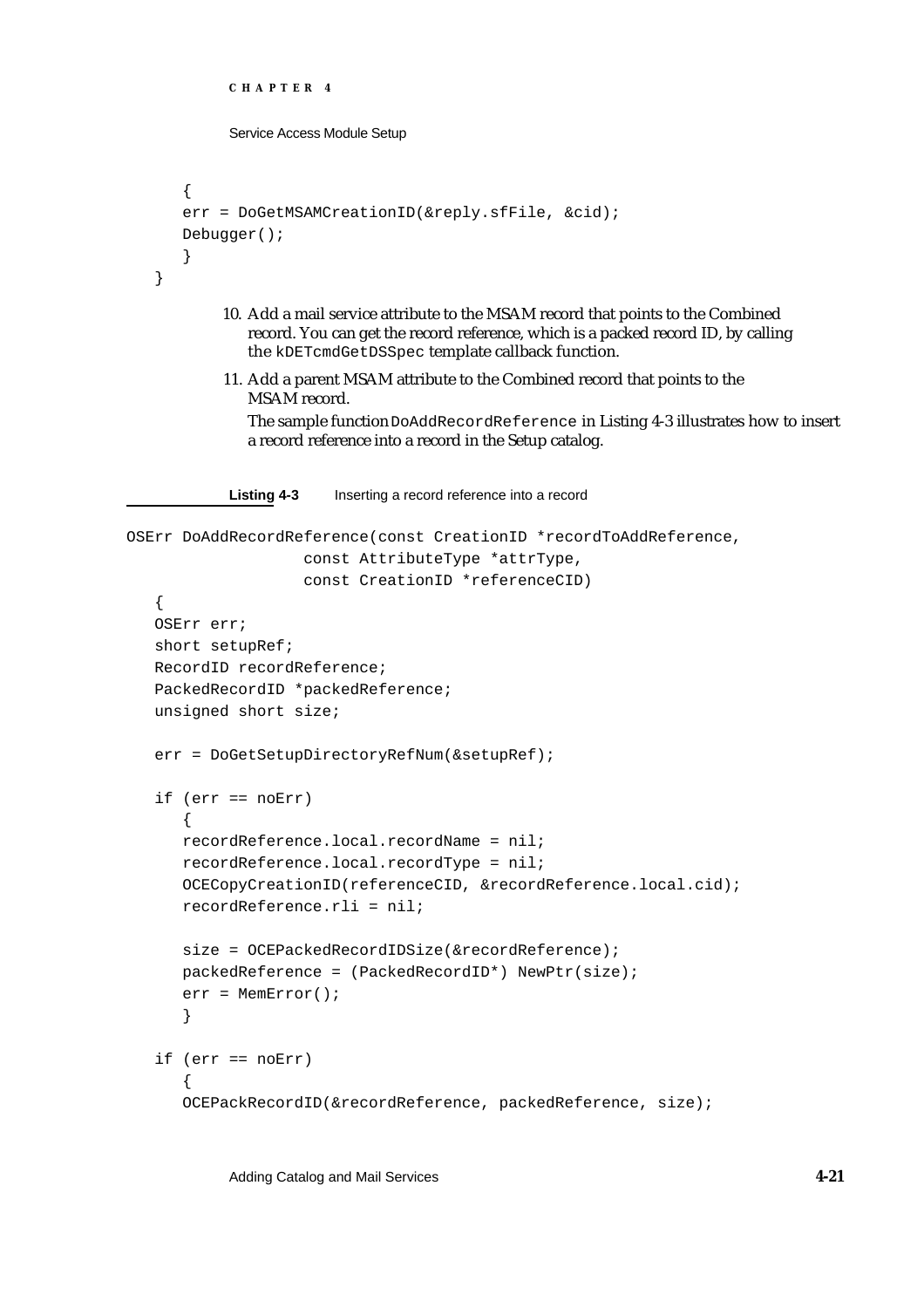```
CHAPTER 4
        Service Access Module Setup
   err = DoAddAttribute(setupRef, recordToAddReference, attrType, size,
                         (Ptr) packedReference);
   }
return err;
}
```
- 12. Add a standard slot information attribute to the Combined record. This attribute contains a MailStandardSlotInfoAttribute structure. See the chapter "Messaging Service Access Modules" in this book for a description of this data structure.
- 13. Call the MailCreateMailSlot function asynchronously to tell the MSAM to create the new slot. You pass this function the MSAM record creation ID, the Combined record creation ID, and some other information. You must call the kDETcmdBusy callback routine while waiting for the MailCreateMailSlot function to complete. The AOCE system launches the MSAM, which generates a unique slot ID for the new slot and adds it to the Combined record in a slot ID attribute.
- 14. Delete the "aoce Unconfigured" attribute from the Combined record, because the service is now configured. At this point, the mail and catalog services are available to the user.

Your setup information pages obtain from the user whatever information is required to access the external messaging system, such as the user's account name and password, a telephone number, connection information, and so forth.

Table 4-2 on page 4-65, Table 4-3 on page 4-66, and Table 4-6 on page 4-70 summarize the contents of the MSAM, CSAM, and Combined records.

# Adding a Mail Service Only

This section tells you how to add a mail service without adding a catalog service. Read this section if you are providing only an MSAM. It explains what your setup template must do to allow a user to add and configure a mail service.

The setup template for an MSAM includes main aspect templates for a Mail Service record and a Catalog record. Your code resource for the Mail Service record should check whether an MSAM record already exists. If the MSAM record does not exist, your template's code resource must create that record as well.

Listing 4-4 illustrates a setup template for a mail service. Except for changing several strings from "combined" to "mail," using the constant kMailServiceRecTypeBody instead of kCombinedRecTypeBody, and specifying notDSAM instead of servesDSAM in the 'sami' resource, Listing 4-4 is identical to Listing 4-1 on page 4-6.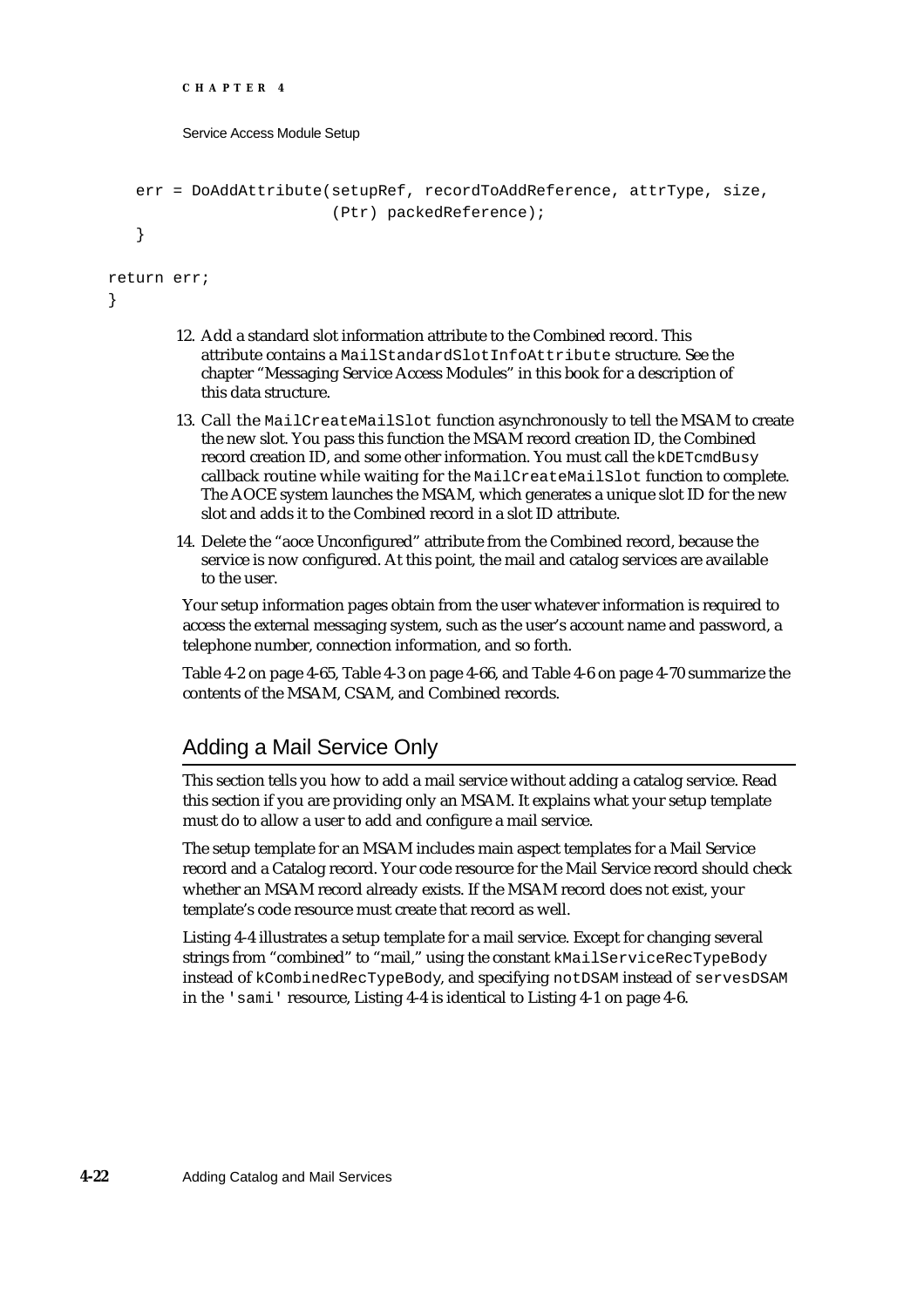```
CHAPTER 4
```

```
Listing 4-4 Mail service setup template
#define SystemSevenOrLater 1
#include "Types.r"
#include "OCETemplates.h"
#include "OCE.r"
#define kSurfWriterAspect 1000
#define kSurfWriterInfoPage 1250
#define kSignature 'WAVE'
#define kServiceRecordType kMailServiceRecTypeBody "WAVE"
#define kAspectName "SurfWriter_MS_Aspect"
#define kInfoPageName "SurfWriter_MS_Info_Page"
#define kWindowWidth 259
#define kWindowHeight 200
#define kZeroRect {0, 0, 0, 0}
#define kDoubleLineLeft kDETSubpageIconLeft
#define kDoubleLineRight kWindowWidth - kDETSubpageIconLeft
#define kDoubleLineTop kTopBorder + kFieldHeight + 8
#define kDoubleLineBottom kDoubleLineTop + 1
#define kDoubleLineRect {kDoubleLineTop, kDoubleLineLeft,\
                               kDoubleLineBottom, kDoubleLineRight}
resource 'deta' (kSurfWriterAspect, purgeable)
{
  0, dropCheckConflicts, isMainAspect
};
resource 'rstr' (kSurfWriterAspect + kDETTemplateName, purgeable)
{
  kAspectName
};
resource 'rstr' (kSurfWriterAspect + kDETRecordType, purgeable)
{
  kServiceRecordType
```
};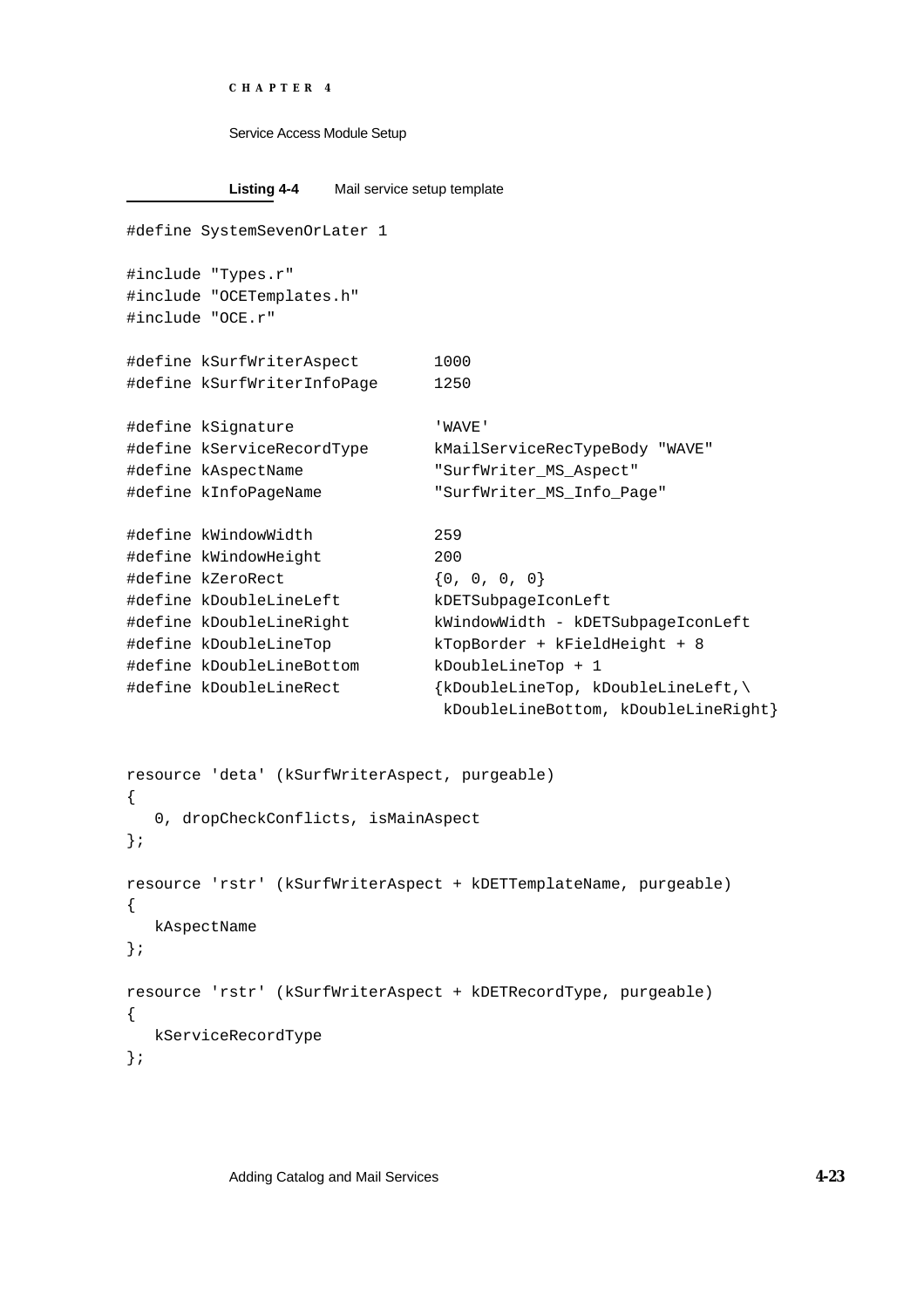```
CHAPTER 4
```

```
Service Access Module Setup
```

```
resource 'rstr' (kSurfWriterAspect + kSAMAspectKind, purgeable)
{
  "SurfWriter Mail Service"
};
resource 'rstr' (kSurfWriterAspect + kDETAspectKind, purgeable)
{
  "SurfWriter Mail Service"
};
resource 'rstr' (kSurfWriterAspect + kDETAspectName, purgeable) {
  "unconfigured SurfWriter Mail"
};
resource 'rstr' (kSurfWriterAspect + kSAMAspectUserName, purgeable) {
  "SurfWriter User"
};
resource 'sami' (kSurfWriterAspect + kSAMAspectSlotCreationInfo, purgeable)
{
  2, // max number of catalogs/slots 
  kSignature, \sqrt{2} // catalog signature, MSAM type
  servesMSAM, \frac{1}{10} an MSAM template
  notDSAM, \frac{1}{2} not a CSAM template
  "SurfWriter Mail Service ", // display when user clicks Add 
  "untitled SurfWriter Mail Service" // new record name 
};
// Custom window 
resource 'detw' (kSurfWriterAspect + kDETAspectInfoPageCustomWindow, 
               purgeable)
  {
  {-1, -1, kWindowHeight, kWindowWidth},
  includePopup
  };
// Include code resource 
include "SurfWriterCode" 'detc'(0) as
     'detc'(kSurfWriterAspect+kDETAspectCode, purgeable);
```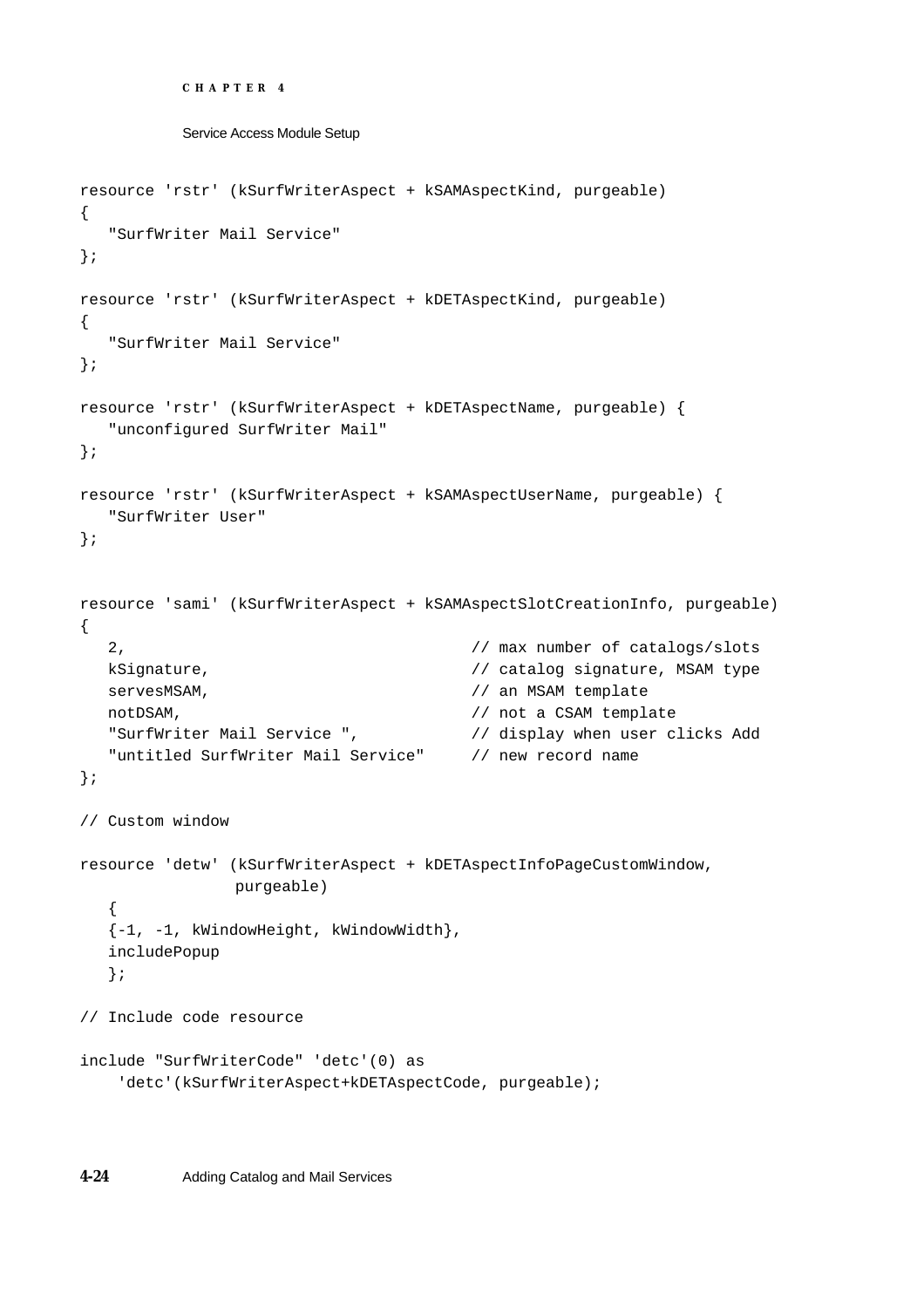```
CHAPTER 4
```
// Include icons

```
include "SurfWriterIcons" 'ICN#'(0) as
                  'ICN#'(kSurfWriterAspect+kDETAspectMainBitmap, purgeable);
include "SurfWriterIcons" 'icl4'(0) as
                  'icl4'(kSurfWriterAspect+kDETAspectMainBitmap, purgeable);
include "SurfWriterIcons" 'icl8'(0) as
                  'icl8'(kSurfWriterAspect+kDETAspectMainBitmap, purgeable);
include "SurfWriterIcons" 'ics#'(0) as
                  'ics#'(kSurfWriterAspect+kDETAspectMainBitmap, purgeable);
include "SurfWriterIcons" 'ics4'(0) as
                  'ics4'(kSurfWriterAspect+kDETAspectMainBitmap, purgeable);
include "SurfWriterIcons" 'ics8'(0) as
                  'ics8'(kSurfWriterAspect+kDETAspectMainBitmap, purgeable);
include "SurfWriterIcons" 'SICN'(0) as
                  'SICN'(kSurfWriterAspect+kDETAspectMainBitmap, purgeable);
//---------------------------------------------------------------------------
// Info-page 
resource 'deti' (kSurfWriterInfoPage, purgeable)
{
   kDefaultSortIndex,
   kZeroRect,
   noSelectFirstText,
   {
      kDETNoProperty, kDETNoProperty, kSurfWriterInfoPage;
   },
   {
   }
};
resource 'rstr' (kSurfWriterInfoPage + kDETTemplateName, purgeable) {
  kInfoPageName
};
resource 'rstr' (kSurfWriterInfoPage + kDETRecordType, purgeable) {
  kServiceRecordType
};
resource 'rstr' (kSurfWriterInfoPage + kDETInfoPageName, purgeable) {
   "SurfWriter Mail Service"
};
```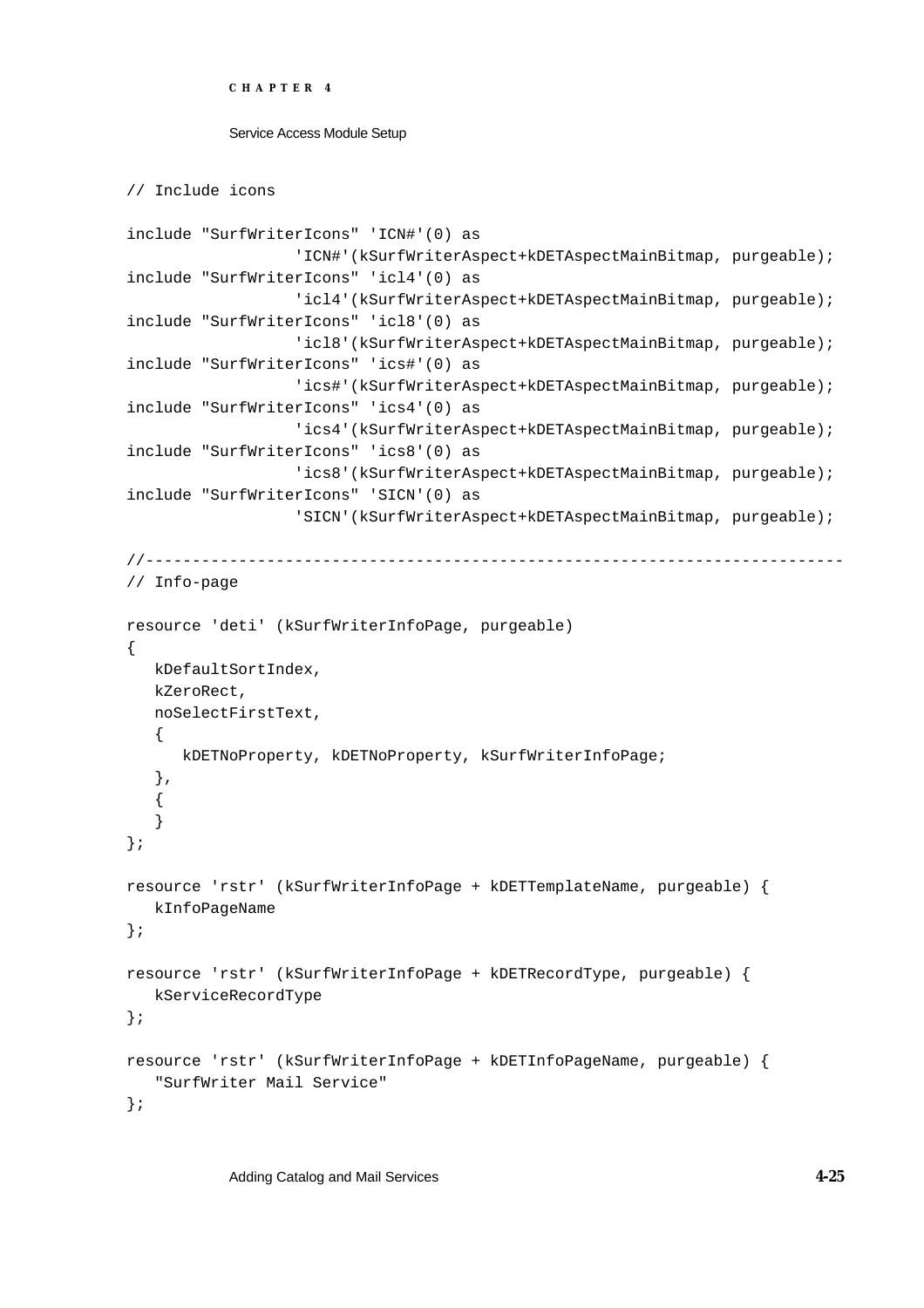```
CHAPTER 4
```

```
resource 'rstr' (kSurfWriterInfoPage + kDETInfoPageMainViewAspect, 
                 purgeable) {
  kAspectName
};
resource 'detv' (kSurfWriterInfoPage, "subpageview", purgeable)
   {
   {
  kDoubleLineRect, kDETNoFlags, kDETNoProperty,
  Box { kDETBoxIsGrayed };
  kDETSubpageIconRect, kDETNoFlags, kDETAspectMainBitmap,
  Bitmap { kDETLargeIcon };
  };
  };
```
During system initialization, the Key Chain loads all setup templates. As specified by the 'sami' resource in Listing 4-4, the Key Chain offers the user the choice "SurfWriter Mail Service" when the user clicks the Add button. When the user selects this choice, the Key Chain scans the Setup catalog looking for catalogs associated with the new mail service. It identifies associated catalogs by looking for Catalog records whose type ends in the catalog signature you specified in the 'sami' resource of your setup template. In our example, these records would be of type "aoce DirectoryWAVE". If the Key Chain finds any such catalogs that do not already have an associated mail service, it displays a dialog box (Figure 4-1) allowing the user to join one of these existing catalogs.

**Figure 4-1** Catalog-choice dialog box



If the user selects one of these catalogs, the Key Chain adds a Mail Service record to the Setup catalog (using the aspect template you provided) and puts an associated catalog attribute in that record pointing to the Catalog record the user selected. The Key Chain also adds to the Catalog record an associated mail service attribute pointing to the Mail Service record it just created.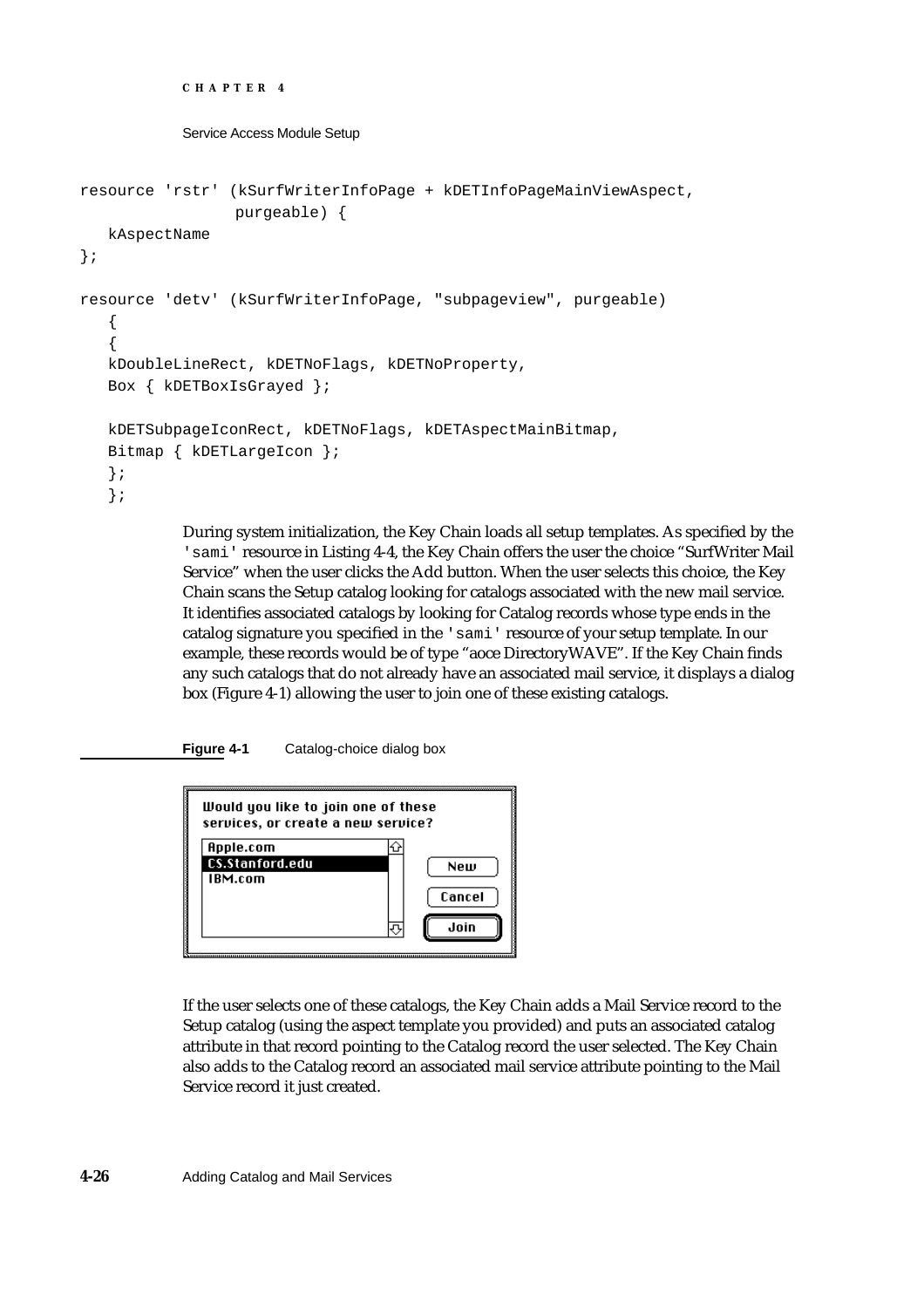### **CHAPTER 4**

#### Service Access Module Setup

If the user clicks New or if the Key Chain does not find any associated catalogs that do not already have an associated mail service, it adds to the Setup catalog both a Mail Service record and a new Catalog record. It puts an "aoce Fake" attribute (attribute type index kFakeAttrTypeNum) in the Catalog record, indicating that the MSAM does not have a CSAM associated with it. The Key Chain also puts an associated catalog attribute in the Mail Service record and an associated mail service attribute in the Catalog record.

As specified by Listing 4-4, the new Mail Service record's name is "untitled SurfWriter Mail Service", and its type is "aoce Mail ServiceWAVE". The Key Chain writes three additional attributes into this record, as follows:

- $n$  the associated catalog attribute
- an attribute of type "aoce Unconfigured" (attribute type index kUnconfiguredAttrTypeNum) indicating that the service has not yet been set up
- a version attribute that contains the version number of the Key Chain at the time it created the record

The Key Chain adds a line to the Key Chain window representing the new record. The line includes the key icon used by the Key Chain, the service name you specified in the kDETAspectName resource ( "unconfigured SurfWriter Mail" in Listing 4-4), and whatever default values your template provides for the Name and Kind fields in the kSAMAspectUserName and kSAMAspectKind resources ("SurfWriter user" and "SurfWriter Mail Service" in Listing 4-4).

Your code resource should create no new records or attributes at this time. However, when the user opens the Key Chain entry, the Key Chain opens your information page and calls your code resource with the kDETcmdInstanceInit routine selector. Your setup template must follow the steps in the following two sections to set up a mail service.

The attributes in the Mail Service record are summarized in Table 4-4 on page 4-67, and the attributes in the Catalog record are summarized in Table 4-5 on page 4-68. Use the Catalog Manager function DirAddAttributeValue to add attributes to a record. The function is described in the chapter "Catalog Manager" in *Inside Macintosh: AOCE Application Interfaces*; see the DoAddAttribute function on page 4-18 in Listing 4-2 for an example of its use.

# Setting Up the Associated Catalog Service

If the MSAM does not have a CSAM associated with it (that is, if the Catalog record contains an "aoce Fake" attribute), you need to add some configuration information to the Catalog record and rename the record. You can find your Catalog record by unpacking the record reference stored in the associated catalog attribute in your Mail Service record. To add a CSAM and associate it with an existing MSAM, see "Adding a Catalog Service Only" on page 4-28.

1. Write the comment attribute. This is a string that you can use for any purpose. An application developer can read this string by calling the DirGetExtendedDirectoriesInfo function; see the chapter "Catalog Manager" in *Inside Macintosh: AOCE Application Interfaces* for a description of this function.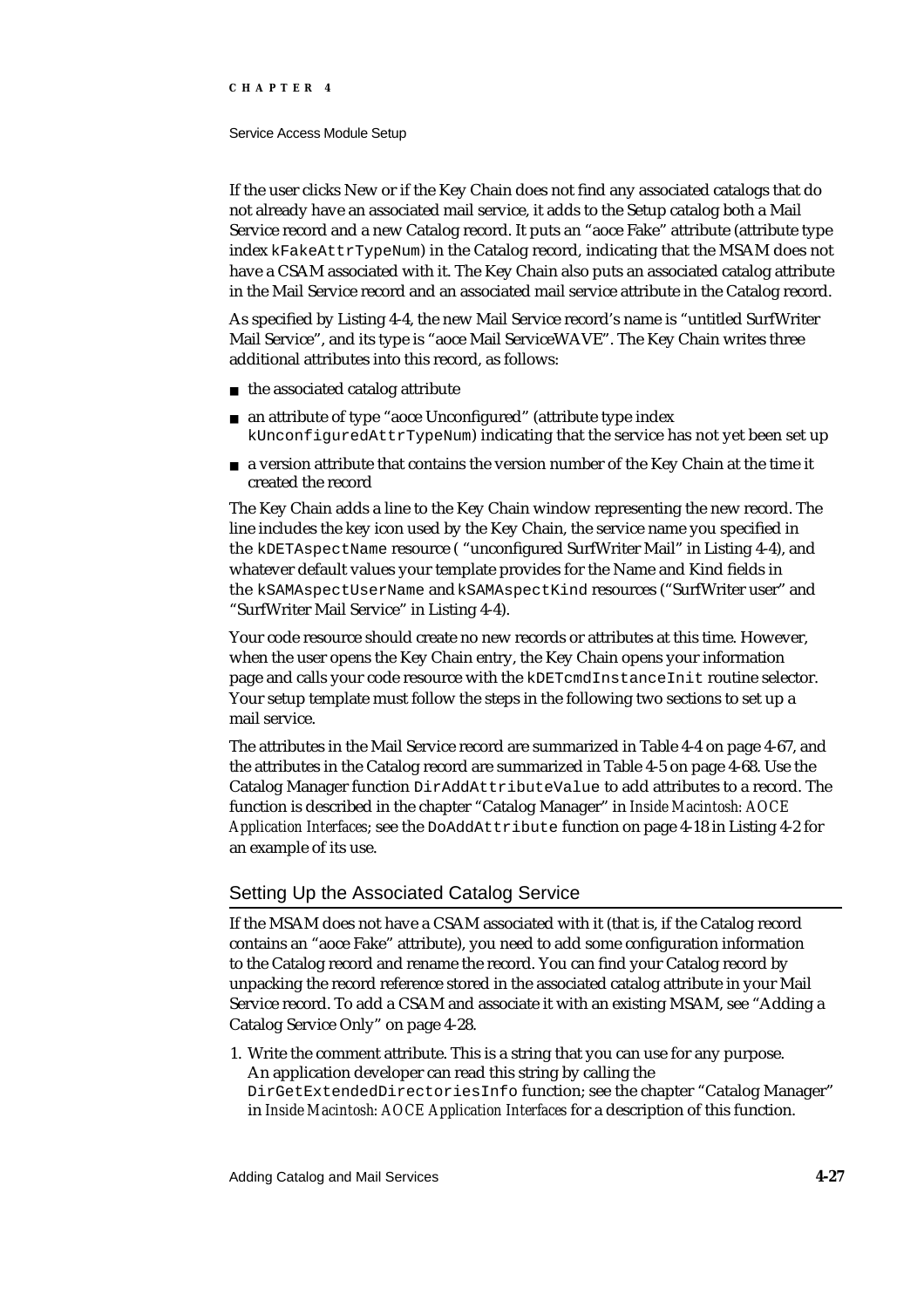- 2. Write the real name attribute, containing the external name of the catalog. This name is for your own use; it is not read by the AOCE software. An application developer can read this name by calling the DirGetExtendedDirectoriesInfo function. Whereas the catalog name you provide to the DirSetNameAndType function (see step 4) must be unique within the AOCE system, the "real" name need not be. For example, the user might have accounts on two different SurfWriter mail servers. Each would have to have a distinct name for display in the Key Chain, but the Catalog records for both could contain the name SurfWriter Mail for the real name attribute.
- 3. If you wish, you can write a private data attribute. This attribute can contain binary data of any length (up to the maximum length of an attribute) and is for your own use. For example, you can store information about address formats for use by your address template. Your application or template code resource can read this data by calling the DirGetExtendedDirectoriesInfo function.
- 4. Determine the name of the catalog to be used in the Setup catalog, and call the DirSetNameAndType function to set the name of the Catalog record to be the same as the catalog name. This name must be unique within the Setup catalog, and once set, it must never be changed.
- 5. Call the OCESetupAddDirectoryInfo function or the DirAddAttributeValue function to add the user's record ID attribute to the Catalog record. You must provide the Catalog record's creation ID and a record ID that includes the catalog's name. You can leave blank the other fields in the record ID and the password if the MSAM does not require an account name and password. The OCESetupAddDirectoryInfo function is described in the chapter "Authentication Manager" in *Inside Macintosh: AOCE Application Interfaces*.
- 6. If the name of the User record does not correspond to the user's account name, you can also call the DirAddAttributeValue function to add a native name attribute to the Catalog record. This attribute contains the user's name or account name in the external system. This name is for your own use; it is not read by the AOCE software. An application or template code resource can read this name by calling the OCESetupGetDirectoryInfo function, described in the chapter "Authentication Manager" in *Inside Macintosh: AOCE Application Interfaces*.
- 7. Write the discriminator attribute, giving it the value of the address extension type of the messaging system to which your MSAM provides access.

## Setting Up the Mail Service

You next need to activate the mail slot. You do this by following the steps described in "Adding the Mail Service" beginning on page 4-12.

# Adding a Catalog Service Only

This section tells you how to add a catalog service without adding a mail service. Read this section if you are providing only a CSAM. It explains what your setup template must do to allow a user to add and configure a catalog service.

The setup template for a CSAM includes a main aspect template for a Catalog record.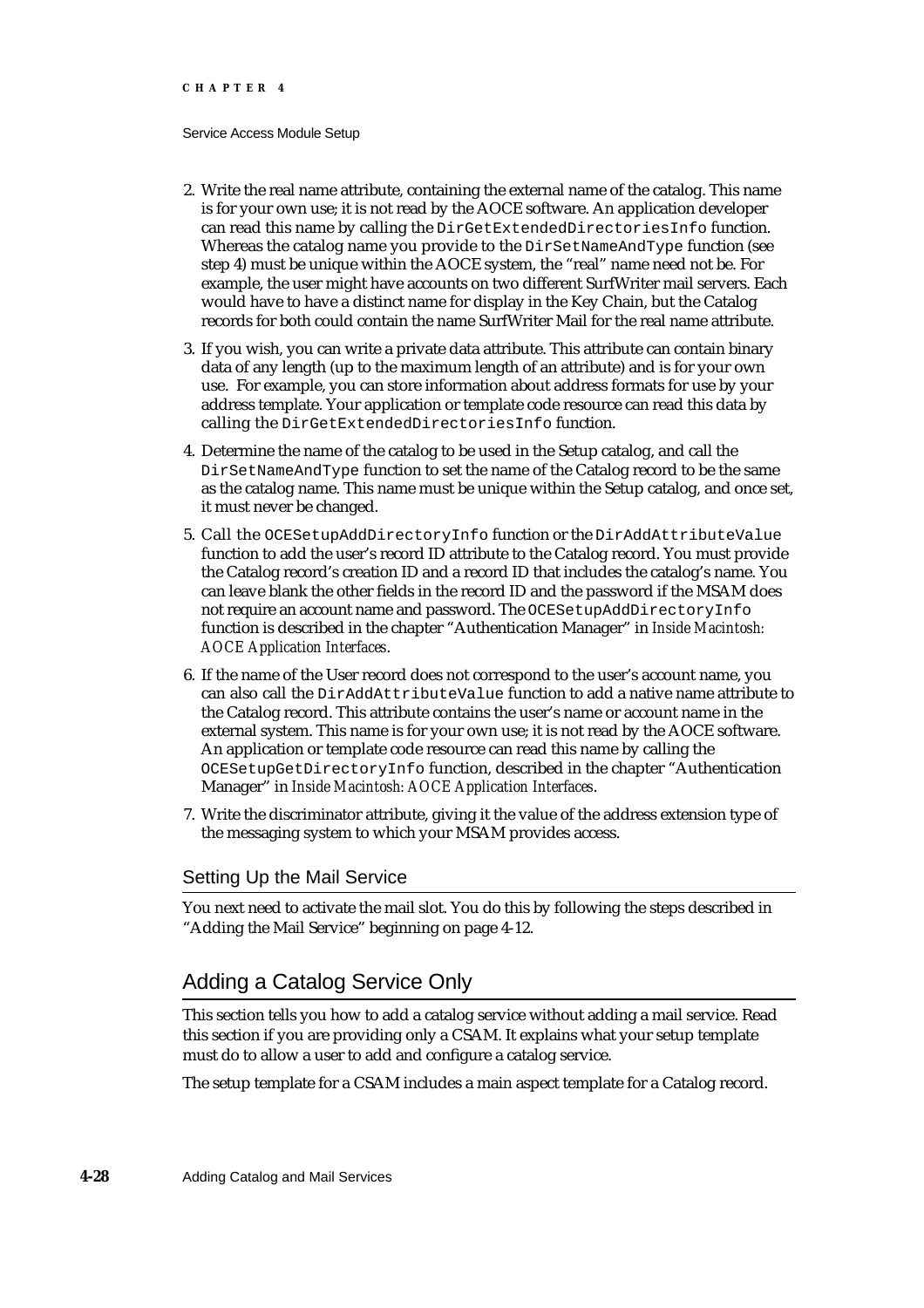```
CHAPTER 4
```
A basic setup template for a catalog service is identical to the mail service template in Listing 4-4 on page 4-23 with these two exceptions: the word "mail" is replaced with "catalog" throughout, and the following 'sami' resource is used:

```
resource 'sami' (kSurfWriterAspect + kSAMAspectSlotCreationInfo, purgeable)
{
  2, // max number of catalogs/slots 
  kSignature, \frac{1}{2} // catalog signature
  notMSAM, \frac{1}{100} not an MSAM template
  servesDSAM, \frac{1}{2} a CSAM template
  "SurfWriter Catalog Service ", // display when user clicks Add 
  "untitled SurfWriter Catalog Service" // new record name
```

```
};
```
During system initialization, the Key Chain loads all setup templates. As specified by the preceding 'sami' resource, the Key Chain offers the user the choice "SurfWriter Catalog Service" when the user clicks the Add button. When the user selects this choice, the Key Chain scans the Setup catalog looking for unconfigured Catalog records of the type specified by the setup template. In this example, these records would be of type "aoce DirectoryWAVE". It identifies an unconfigured Catalog record by looking for an attribute of type "aoce Fake" in the record. If the Key Chain finds any such Catalog records, it displays a dialog box allowing the user to join one of these existing catalogs (see Figure 4-1 on page 4-26).

If the user selects one of these catalogs, the Key Chain replaces the "aoce Fake" attribute with an "aoce Joined" attribute (attribute type index kJoinedAttrTypeNum).

If the user clicks New or if the Key Chain does not find any unconfigured catalogs of the right type, it adds to the Setup catalog a new Catalog record, using the aspect template you provided in your setup template. It puts an "aoce Unconfigured" attribute (attribute type index kUnconfiguredAttrTypeNum) in the Catalog record, indicating that it has not yet been configured.

Your code resource should create no new records or attributes at this time. However, when the user opens the Key Chain entry, the Key Chain opens your information page and calls your code resource with the kDETcmdInstanceInit routine selector. Your setup template must then set up the catalog as follows:

- 1. Determine whether you are joining an existing catalog by checking for an "aoce Joined" attribute.
- 2. If you are joining an existing catalog, the catalog name (which is the record name) is already set and must not be changed. If there is no "aoce Joined" attribute, determine the catalog name and call the DirSetNameAndType function to set the name of the Catalog record to be the same as the catalog name. This name must be unique within the Setup catalog, and once set, it must never be changed.
- 3. If you are joining an existing catalog, check the attributes in the Catalog record (see Table 4-5 on page 4-68) for existing information.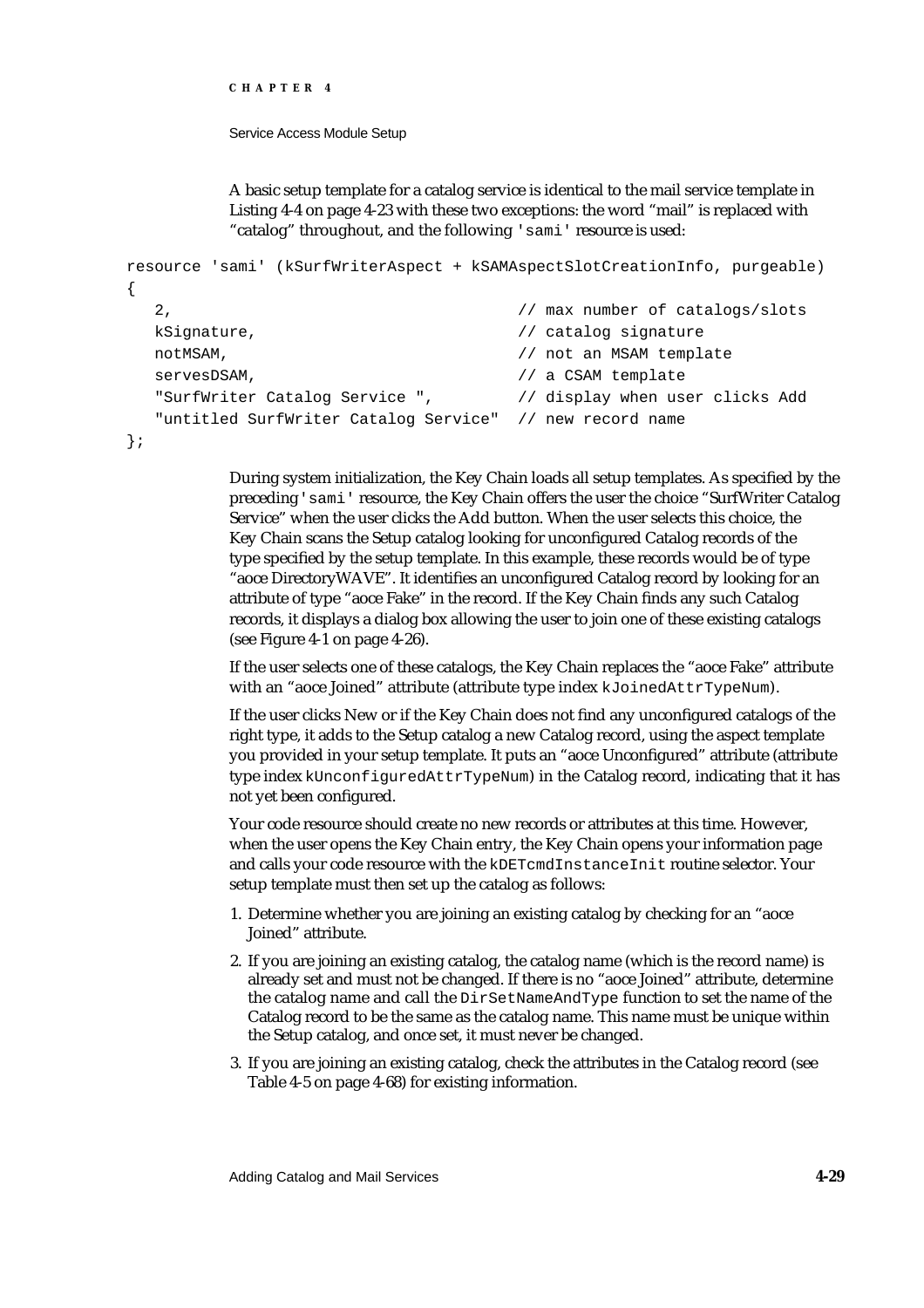- 4. Preserve any existing information and follow the steps in "Adding the Catalog Service" beginning on page 4-10 as appropriate to provide any attributes that don't already exist.
- 5. Delete the "aoce Unconfigured" or "aoce Joined" attribute.

# Modifying an Existing Service

Each time the user restarts his or her system, the Key Chain calls your code resource with the kDETcmdInit routine selector. At that time you should obtain the file system specifier (FSSpec structure) for your MSAM file and make sure that the file ID is the same as that saved in the gateway file ID attribute in the MSAM record (Table 4-2 on page 4-65). If the user has replaced the MSAM record, the file ID for your MSAM file will not match the one saved in the gateway file ID attribute. In this case, you must replace the gateway file ID attribute with the correct file ID. Because the Collaboration toolbox reads the file IDs from the MSAM record before calling your code resource, it cannot open the new MSAM file until the user restarts the system. Therefore, after updating the MSAM record, your code resource must display a dialog box telling the user to restart the system in order to use the new file.

Your setup template must provide one or more information pages that allow a user to modify an existing service. The implementation of this feature is up to you.

# Writing and Modifying Addresses

To allow users to add addresses of the type used by your MSAM to their User records, you must provide an address template. An address template consists of a main aspect template for addresses of the type used by your mail service plus at least one information page. All addresses used by AOCE are in the format of an OCEPackedRecipient data structure, as described in the chapter "Messaging Service Access Modules" in this book.

Whenever practical, an address information page should provide two alternative but equivalent methods of entering addresses: a set of fields and a single input string. Internally, the form of the address is defined by the MSAM providing the address template. Figure 4-2 shows the two views of an address template for the SurfWriter application.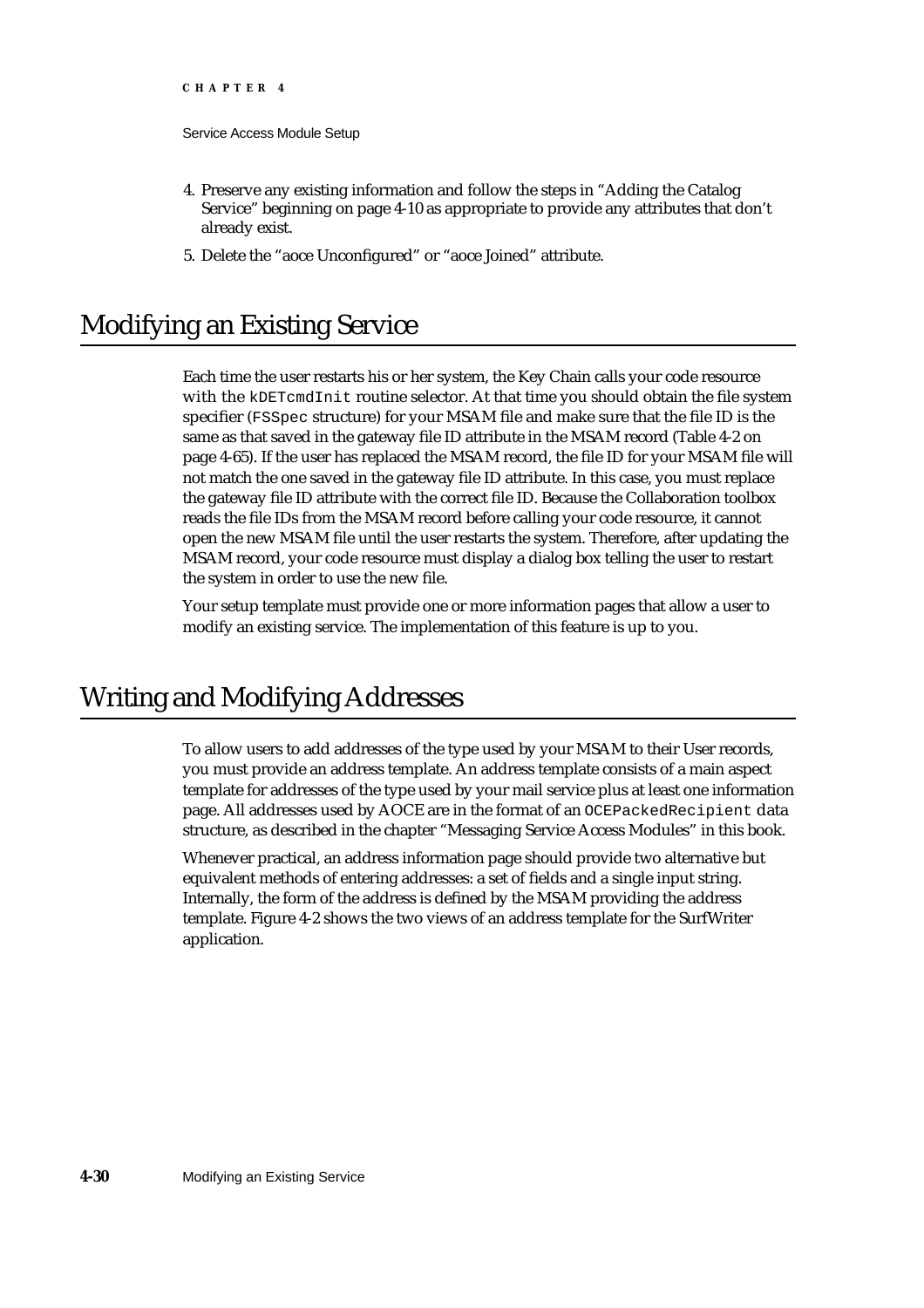**Figure 4-2** Alternate forms of a single address information page

| <b>SurfWriter Address</b> | <b>SurfWriter Address</b> |
|---------------------------|---------------------------|
| <b>SurfWriter</b>         | SurfWriter                |
| ◉ Fields ○ String         | $O$ Fields $O$ String     |
| <b>Name:</b> Dee          | Address: Dee@SurfWriter   |
| Zone: Surfwriter          |                           |

# Writing an Address Template

Listing 4-5 shows the AOCE aspect and information page templates that create the information page shown in Figure 4-2. The aspect template defines an attribute of type kMailSlotsAttrTypeBody. The Collaboration toolbox expects all addresses to be stored in a multivalued attribute of that type. The attribute tag specifies the address format. In this example, the attribute tag is 'WAVE', the signature of the fictional application SurfWriter. The lookup table lists the properties that must be processed by the code resource and uses a custom lookup-table element so that the CE calls the code resource each time it processes the lookup table.

The information page in Listing 4-5 has two conditional views to provide the two methods of entering addresses: Fields or String. One view or the other is displayed, depending on which radio button the user clicked.

Because an address is of type OCEPackedRecipient, which is a packed, private data structure, you must use a code resource to pack and unpack this structure. The code resource can call the utility routines described in the chapter "Interprogram Messaging Manager" in *Inside Macintosh: AOCE Application Interfaces* to pack and unpack OCEPackedRecipient structures. The code resource also converts between the fields and string forms of the address. Listing 4-6 on page 4-41 shows the code resource for the address template in Listing 4-5.

**Listing 4-5** Address template

// Defines for the headers of the templates

#define kZeroRect {0, 0, 0, 0}

#define kWindowWidth 259 #define kWindowHeight 200

Writing and Modifying Addresses **4-31**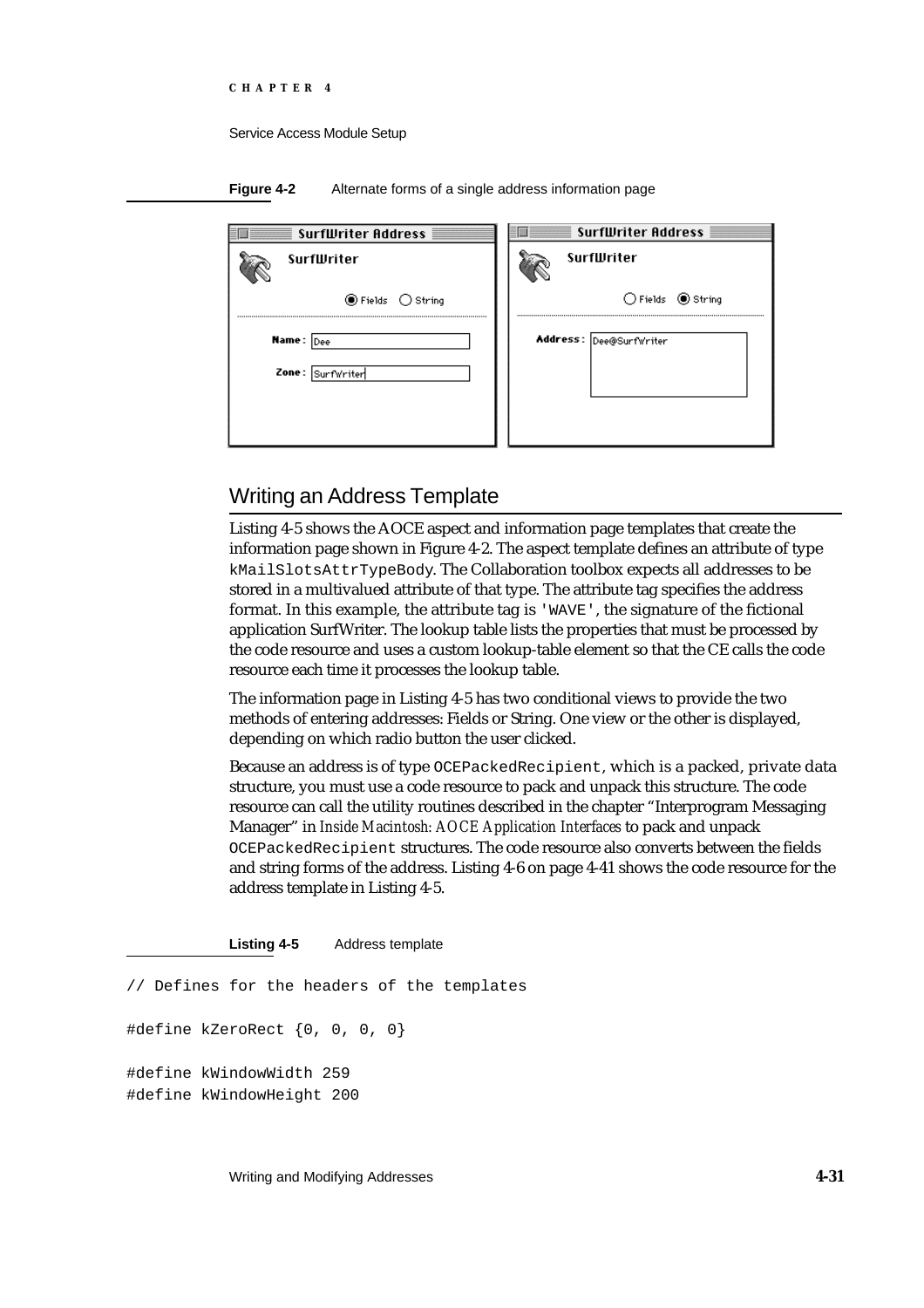```
CHAPTER 4
```

```
#define kDETMenuLeft kDETSubpageIconRight + 16 // left edge of subpage menu 
#define kDETMenuRight kDETMenuLeft + 150 // right edge of subpage menu
#define kDETMenuBottom kDETSubpageIconTop + 22 // bottom of subpage menu
#define kTopBorder kDETSubpageIconBottom + 8 // top of first item
#define kFieldHeight 16 // height of fields
#define kMenuWidth 75 // width of "View as" menu
#define kMenuTitleWidth 60 // width allowed for field titles
#define kFieldTitleSeparator 5
// These defines are for the "View As:" radio buttons at the top of 
// most of the address templates. 
#define kViewAsTextWidth 50
#define kViewButton1Width 43
#define kViewButton2Width 45
#define kFirstFieldTop kHeaderBottom + 10
#define kViewAsTextTop kTopBorder + 1
#define kViewAsTextLeft kDETMenuLeft
#define kViewAsTextBottom kViewAsTextTop + 14
#define kViewAsTextRight kViewAsTextLeft + kViewAsTextWidth
#define kViewAsTextRect {kViewAsTextTop, kViewAsTextLeft, kViewAsTextBottom,
                       kViewAsTextRight}
#define kFieldsButtonTop kTopBorder
#define kFieldsButtonBottom kFieldsButtonTop + kFieldHeight
#define kFieldsButtonLeft kViewAsTextRight + kFieldTitleSeparator
#define kFieldsButtonRight kFieldsButtonLeft + kViewButton1Width
#define kFieldsButtonRect {kFieldsButtonTop, kFieldsButtonLeft,
                         kFieldsButtonBottom, kFieldsButtonRight}
#define kStringButtonTop kTopBorder
#define kStringButtonBottom kStringButtonTop + kFieldHeight
#define kStringButtonLeft kFieldsButtonRight + kFieldTitleSeparator +
                         kFieldTitleSeparator
#define kStringButtonRight kStringButtonLeft + kViewButton2Width
#define kStringButtonRect {kStringButtonTop, kStringButtonLeft,
                         kStringButtonBottom, kStringButtonRight}
// These defines are for miscellaneous components, such as the dotted line at
```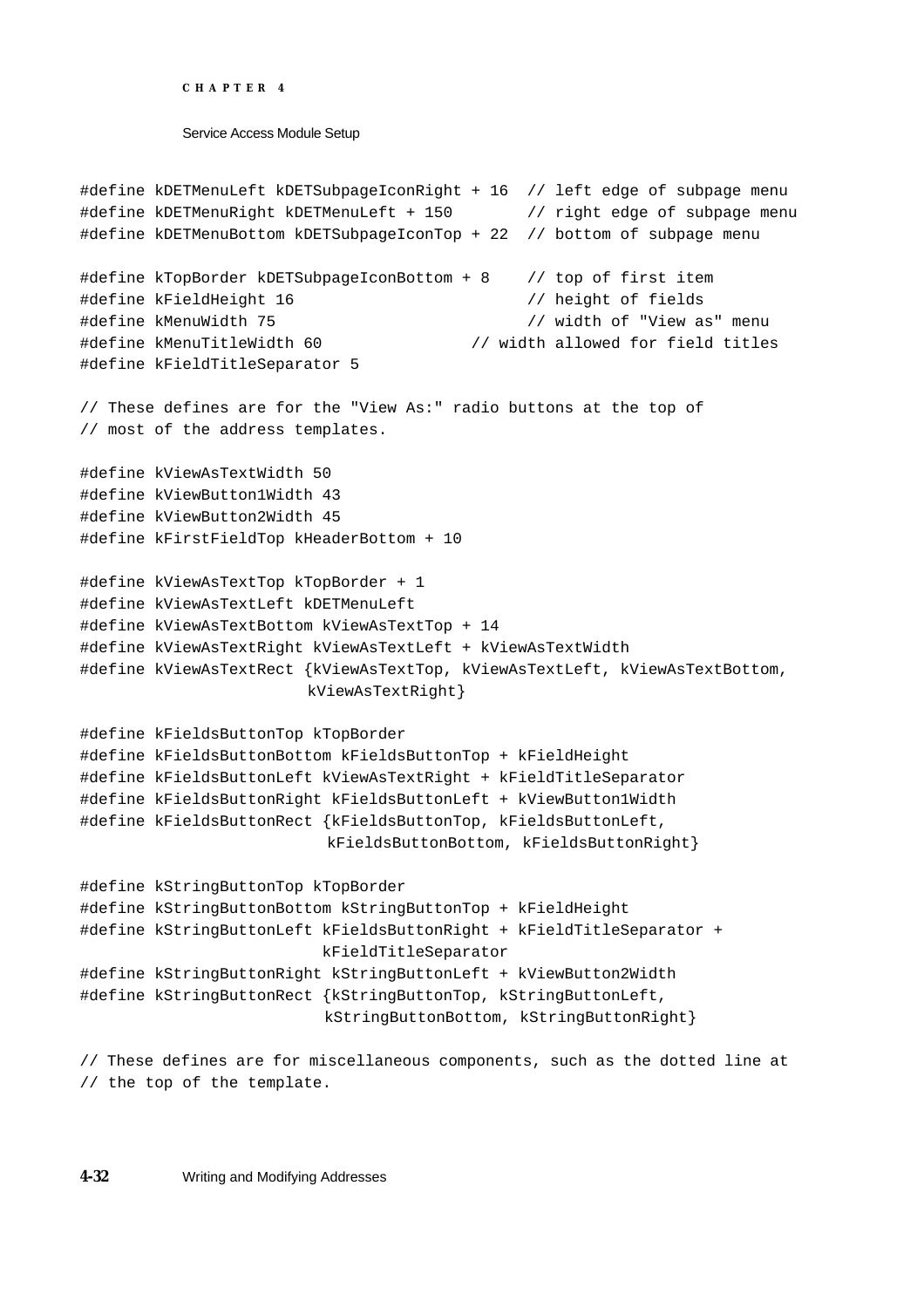```
CHAPTER 4
```

```
#define kDoubleLineLeft kDETSubpageIconLeft
#define kDoubleLineRight kWindowWidth - kDETSubpageIconLeft
#define kDoubleLineTop kTopBorder + kFieldHeight + 8
#define kDoubleLineBottom kDoubleLineTop + 1
#define kDoubleLineRect {kDoubleLineTop, kDoubleLineLeft, kDoubleLineBottom,
                       kDoubleLineRight}
#define kHeaderBottom kDoubleLineBottom
#define kLeftBorder 35 // left border
#define kTitleWidth 45 // width allowed for field titles
#define kFieldLeft kLeftBorder + kTitleWidth
                                      // left border of field items
#define kTextLeft 10 \frac{1}{2} // left border of static text items
#define kTextRight kFieldLeft - kFieldTitleSeparator
                                      // right border of static text items
#define kFieldWidth 155 // width of text fields
// Error messages for use by the code resource
resource 'STR#' (kSurfInfoPageAspect, purgeable) {
  {
  /* [1] */ "An unspecified problem occurred.",
  /* [2] */ "This address must contain a name. Please enter a name in "
              "the appropriate field.",
  }
};
// Properties 
#define prMyName (kDETFirstDevProperty + 0)
#define prMyZone (kDETFirstDevProperty + 1)
#define prMyAddress (kDETFirstDevProperty + 2)
#define prViewMenu (kDETFirstDevProperty + 3)
#define prInited (kDETFirstDevProperty + 4)
#define prOldName (kDETFirstDevProperty + 5)
#define prOldZone (kDETFirstDevProperty + 6)
#define prOldAddress (kDETFirstDevProperty + 7)
#define prDefaultName (kDETFirstDevProperty+8)
#define prDefaultZone (kDETFirstDevProperty+9)
#define prDefaultDisplayName (kDETFirstDevProperty+10)
```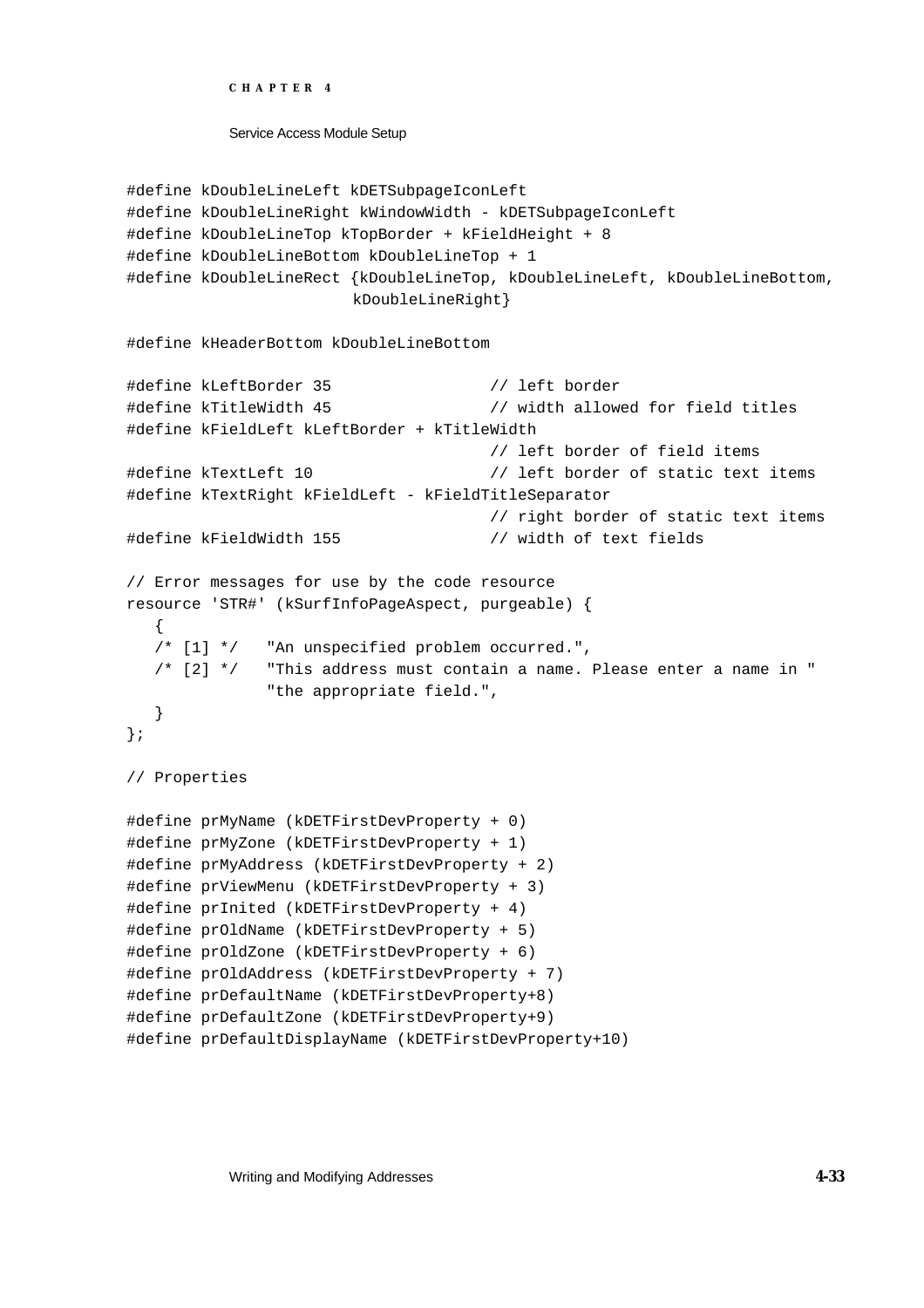```
CHAPTER 4
```

```
//---------------------------------------------------------------------------
// These custom lookup-table elements cause the Catalogs Extension to call 
// the code resource.
#define kProcessData 'Hey!'
#define kPostProcessData 'Done'
#define kNullNameError 1000
//-------------------------------------------------------------------------*/
// Aspect template 
include "SurfAddressCode" 'detc'(0) as 'detc'(kSurfInfoPageAspect +
     kDETAspectCode, purgeable);
// Aspect template signature resource 
resource 'deta' (kSurfInfoPageAspect, purgeable) {
   1000, \sqrt{2} // drop-operation order
  dropCheckConflicts, // drop check flag
   isMainAspect // is the main aspect
};
// Template name 
resource 'rstr' (kSurfInfoPageAspect + kDETTemplateName, purgeable) {
   kNewSurfAddressAspectName
};
// This template applies to the kMailSlotsAttrTypeBody attribute 
resource 'rstr' (kSurfInfoPageAspect + kDETAttributeType, purgeable) {
  kMailSlotsAttrTypeBody
};
// Tag of attribute this applies to 
resource 'detn' (kSurfInfoPageAspect + kDETAttributeValueTag){ 
   'WAVE' 
};
// Template kind 
resource 'rstr' (kSurfInfoPageAspect + kDETAspectKind, purgeable) {
   "SurfWriter mail address"
};
// String for Add dialog box 
resource 'rstr' (kSurfInfoPageAspect + kDETAspectNewMenuName, purgeable) {
```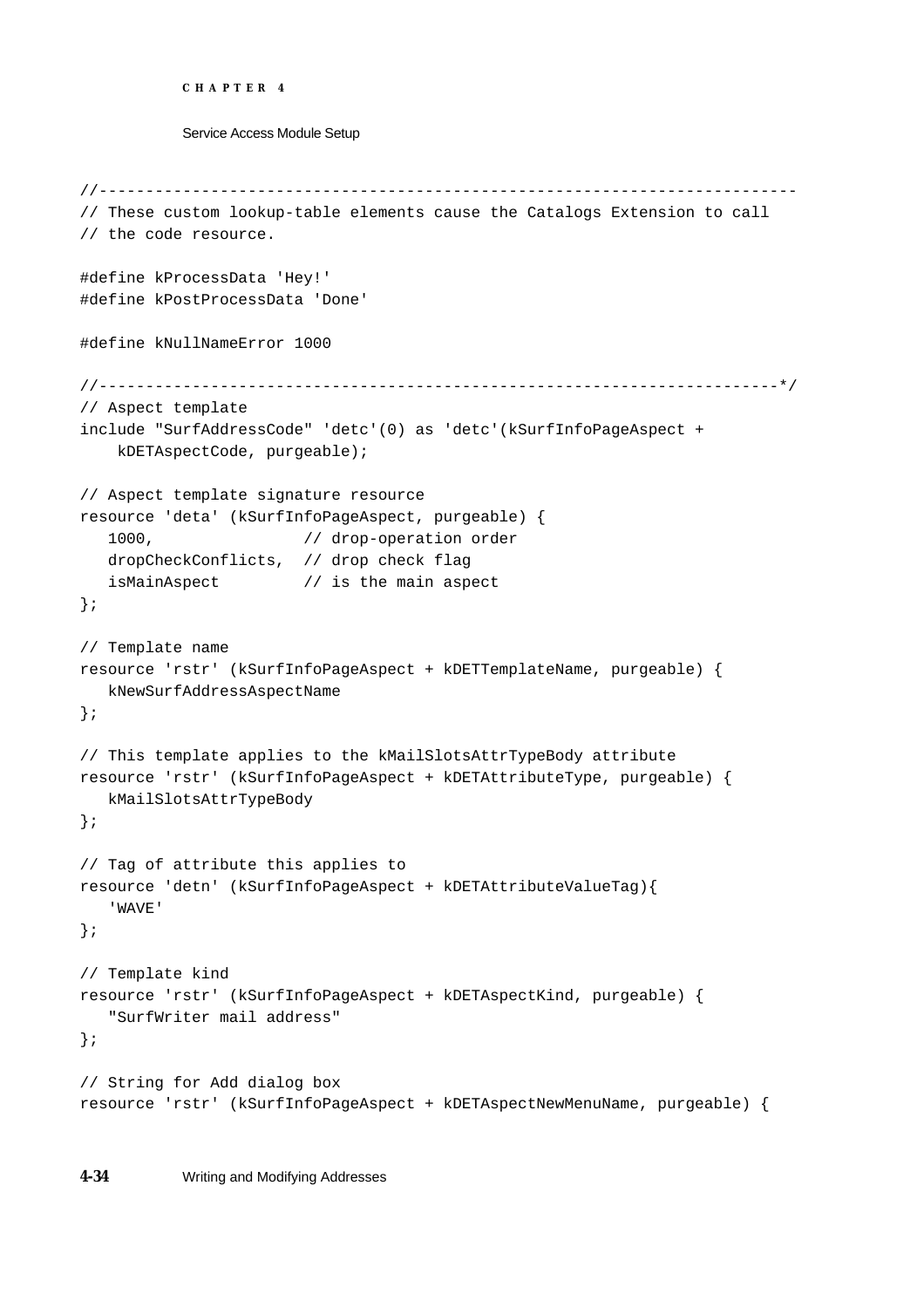```
CHAPTER 4
           Service Access Module Setup
   "SurfWriter"
};
// Category for template 
resource 'rst#' (kSurfInfoPageAspect+kDETAspectCategory,purgeable)
{
   {
     kDETCategoryAddressItems,
   }
};
// Open info page automatically when user creates new attribute value.
resource 'detn' (kSurfInfoPageAspect + kDETAspectSublistOpenOnNew){
  1 
};
// Attribute tag followed by default new value for attribute. This resource
// must be present if user is allowed to add a new attribute. The code 
// resource routine DoCreateNewAttribute (page 4-44) appends the default 
// attribute value to the attribute tag to create the new attribute value. 
data 'detb' (kSurfInfoPageAspect + kDETAspectNewValue, purgeable) {
   $"5741 5645" // 'WAVE' tag
};
// Lookup table. Most property values are actually set by the code resource,
// but it is necessary to include them all here so the Catalogs Extension
// to the Finder will know they exist and so that it will call the code
// resource when the user changes their values.
resource 'dett' (kSurfInfoPageAspect + kDETAspectLookup, purgeable)
{{
   { kMailSlotsAttrTypeBody }, 
   'WAVE',
   useForInput, useForOutput, notInSublist, isNotAlias, isNotRecordRef,
      {
     kProcessData,kDETNoProperty, 0; // custom property element,
                                       // causing CE to call code resource
      'prop', prMyZone, 0; \sqrt{2}// declare all the properties
      'prop', prMyName, 0;
      'prop', prMyAddress, 0;
      'prop', kDETAspectName, 0;
```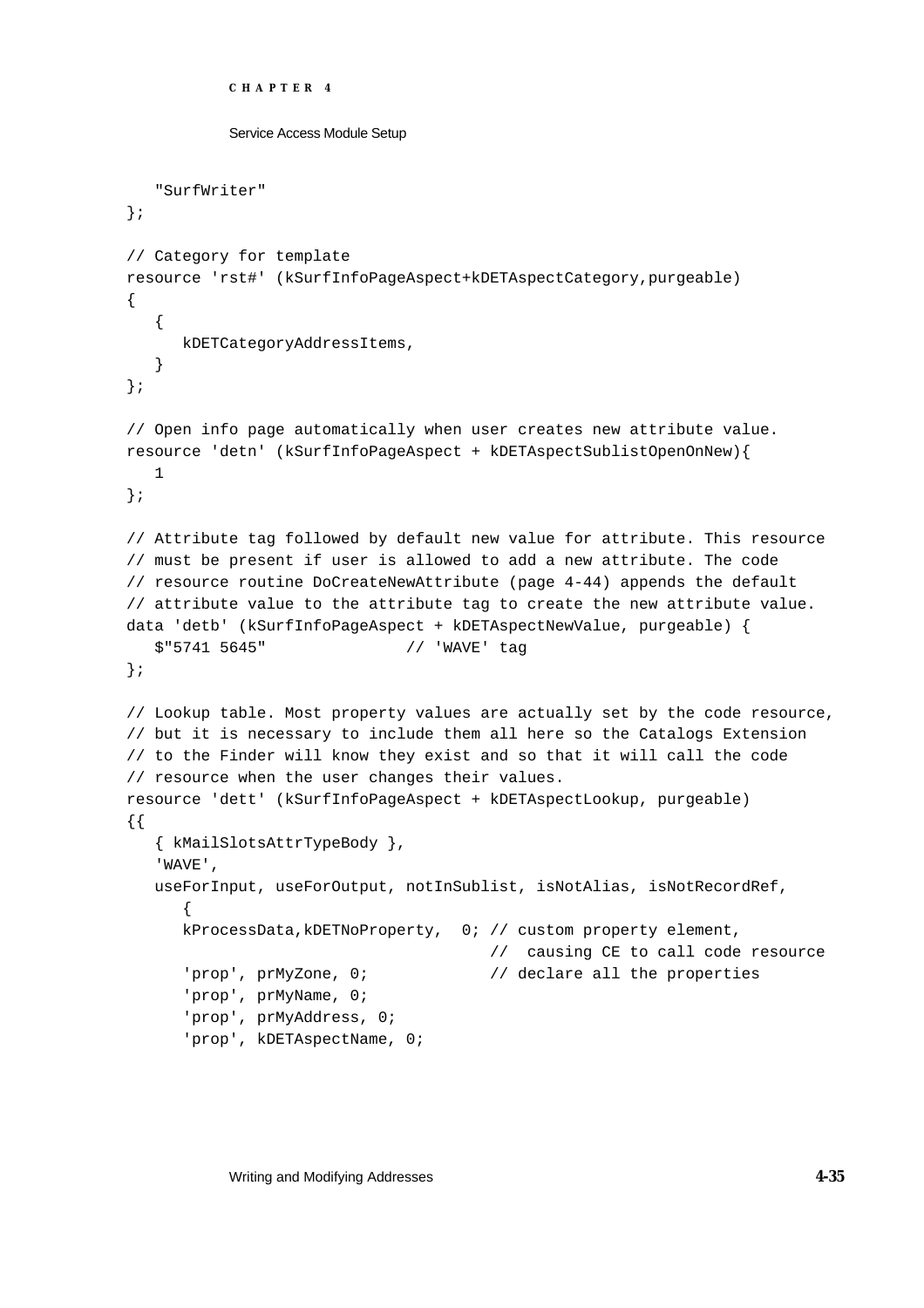```
CHAPTER 4
```

```
Service Access Module Setup
```

```
'awrd', kDETNoProperty, 0; // align to a word boundary
     kPostProcessData, kDETNoProperty, 0;
                                      // post-process the data 
                                         (if necessary)
      'Pref', kDETNoProperty, 0; // ask CE to save preferred 
                                      // mailslot info
      };
}};
// Custom window information 
resource 'detw' (kSurfInfoPageAspect + kDETAspectInfoPageCustomWindow, 
purgeable)
   {
   {0, 0, kWindowHeight, kWindowWidth},
   includePopup // this places label in info page
   };
// Default values for some properties 
resource 'detn' (kSurfInfoPageAspect + prViewMenu, purgeable) { 
  1 // make "fields" the default conditional view
};
resource 'rstr'(kSurfInfoPageAspect + prDefaultName, purgeable) {
   "<Name>" 
};
resource 'rstr'(kSurfInfoPageAspect + prDefaultZone, purgeable) { 
  "<Zone>" 
};
resource 'rstr'(kSurfInfoPageAspect + prDefaultDisplayName, purgeable) {
   "untitled SurfWriter address" 
};
// Text for help balloons
// Text for help balloon for the item in a sublist
resource 'rstr' (kSurfInfoPageAspect+kDETAspectWhatIs, purgeable) {
   "Contains a SurfWriter mail address."
};
// Text for help balloon for an alias to the item
resource 'rstr' (kSurfInfoPageAspect+kDETAspectAliasWhatIs, purgeable) {
```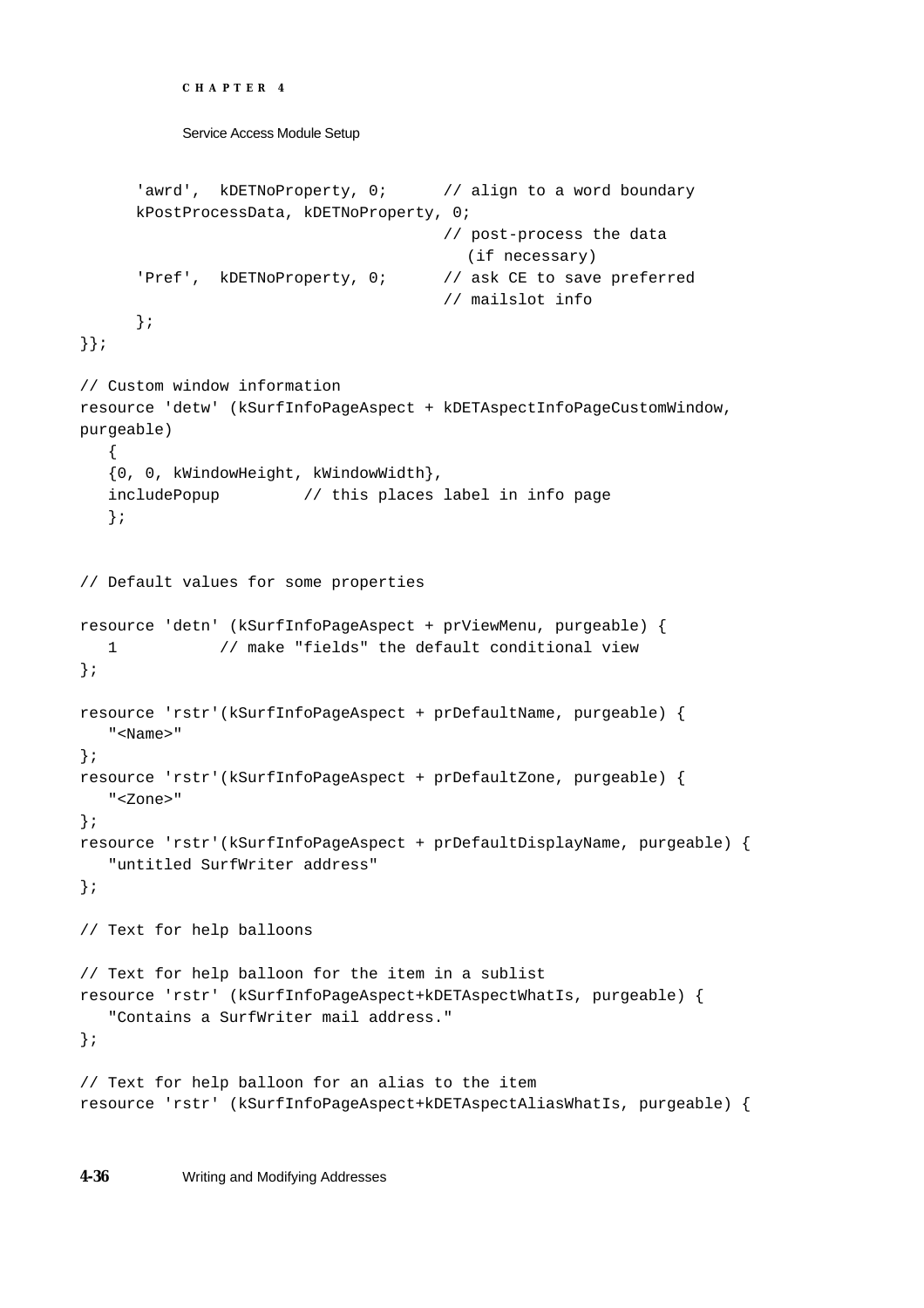```
CHAPTER 4
```

```
Service Access Module Setup
```

```
"Contains an alias to a SurfWriter mail address."
};
// Text for help balloons for the properties
resource 'rst#' (kSurfInfoPageAspect+kDETAspectBalloons, purgeable) {
   {
   "Shows the name for this SurfWriter mail address. You can edit this "
      "name.",
   "Shows the name for this SurfWriter mail address. You cannot edit this "
      "name.",
   "Shows the zone location for this SurfWriter mail address. You can edit "
      "this zone name.",
   "Shows the zone location for this SurfWriter mail address. You cannot "
      "edit this zone name.",
   "Shows this SurfWriter mail address as a series of characters. "
      "You can edit this address.",
   "Shows this SurfWriter mail address as a series of characters. "
      "You cannot edit this address.",
   "Controls the display of address information. Click a button to change "
     "the display.",
   \mathbf{u} , \mathbf{u}}
};
//---------------------------------------------------------------------------
// Information page
//
#define kTwoProperty kDETFirstConstantProperty + 2
// Information page signature resource
resource 'deti' (kSurfInfoPage, purgeable) {
   1000, // sort order
  kZeroRect, // no sublist
  noSelectFirstText, // don't select first text field
   {
  kDETNoProperty, kDETNoProperty, kSurfInfoPage; // common view list
  prViewMenu, kDETOneProperty, kSurfInfoPage + 1; // "fields" view list
  prViewMenu, kTwoProperty, kSurfInfoPage + 2; // "strings" view list
   },
   { // no subview view lists
   }};
```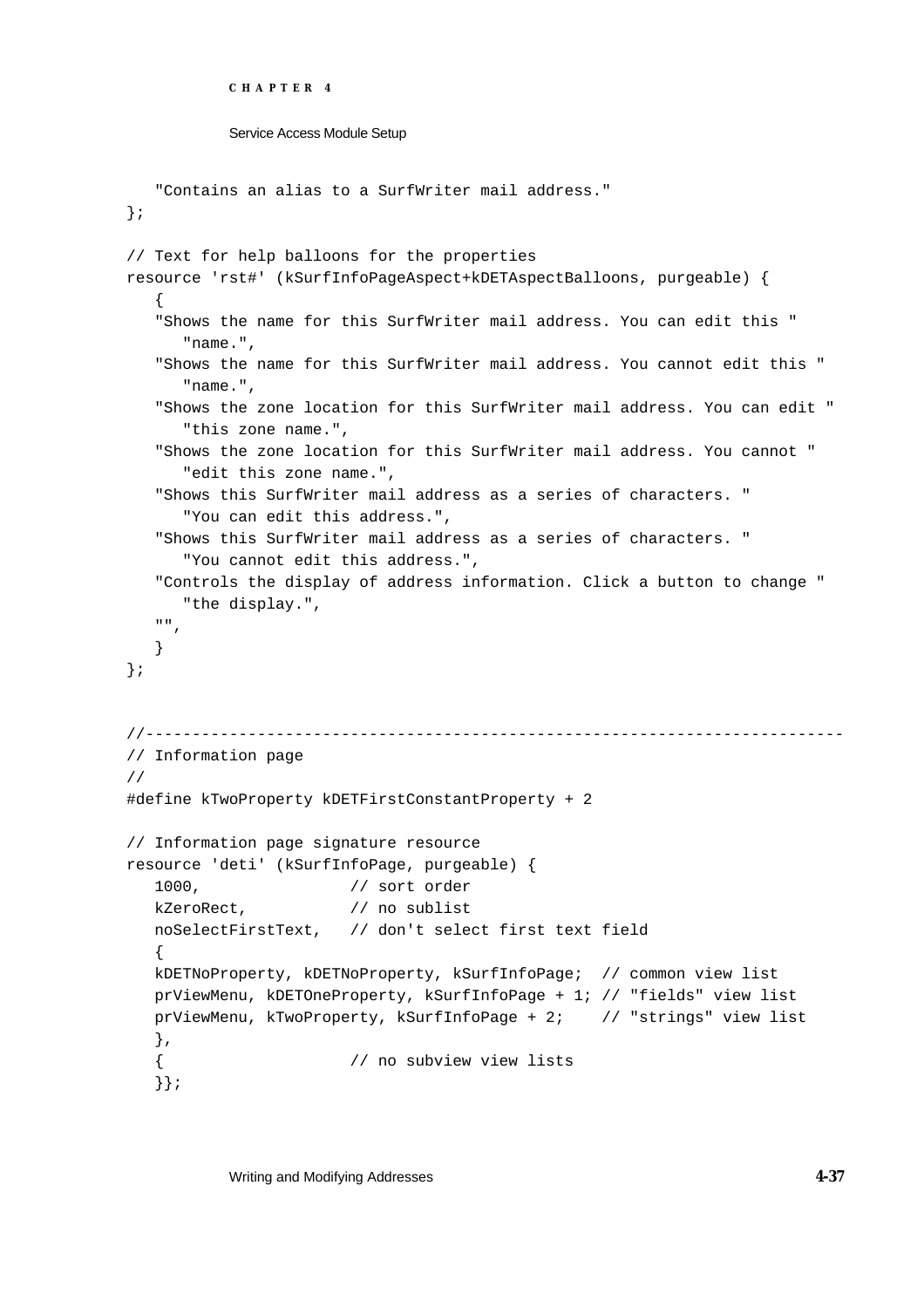```
CHAPTER 4
```

```
// Template name
resource 'rstr' (kSurfInfoPage + kDETTemplateName, purgeable) {
   kNewSurfAddressInfoPageName
};
// Attribute type
resource 'rstr' (kSurfInfoPage + kDETAttributeType, purgeable) {
   kMailSlotsAttrTypeBody
};
// Name of information page that appears as label on page
resource 'rstr' (kSurfInfoPage + kDETInfoPageName, purgeable) {
   "SurfWriter"
};
// Name of related aspect template
resource 'rstr' (kSurfInfoPage + kDETInfoPageMainViewAspect, purgeable) {
  kNewSurfAddressAspectName
};
// Defines for the rest of the info page
#define kAddressWidth 155 // width of string address field
#define kAddressHeight 64 // height of string address field
#define kStatText1Top kHeaderBottom + kFieldHeight
#define kStatText1Left kTextLeft
#define kStatText1Bottom kStatText1Top + kFieldHeight
#define kStatText1Right kTextRight
#define kStatText1Rect {kStatText1Top, kStatText1Left, kStatText1Bottom, 
kStatText1Right}
#define kNameTextTop kStatText1Top
#define kNameTextLeft kFieldLeft
#define kNameTextBottom kStatText1Bottom
#define kNameTextRight kNameTextLeft + kFieldWidth
#define kNameTextRect {kNameTextTop, kNameTextLeft, kNameTextBottom, 
kNameTextRight}
#define kStatText2Top kStatText1Bottom + kFieldHeight
#define kStatText2Left kTextLeft
#define kStatText2Bottom kStatText2Top + kFieldHeight
#define kStatText2Right kTextRight
```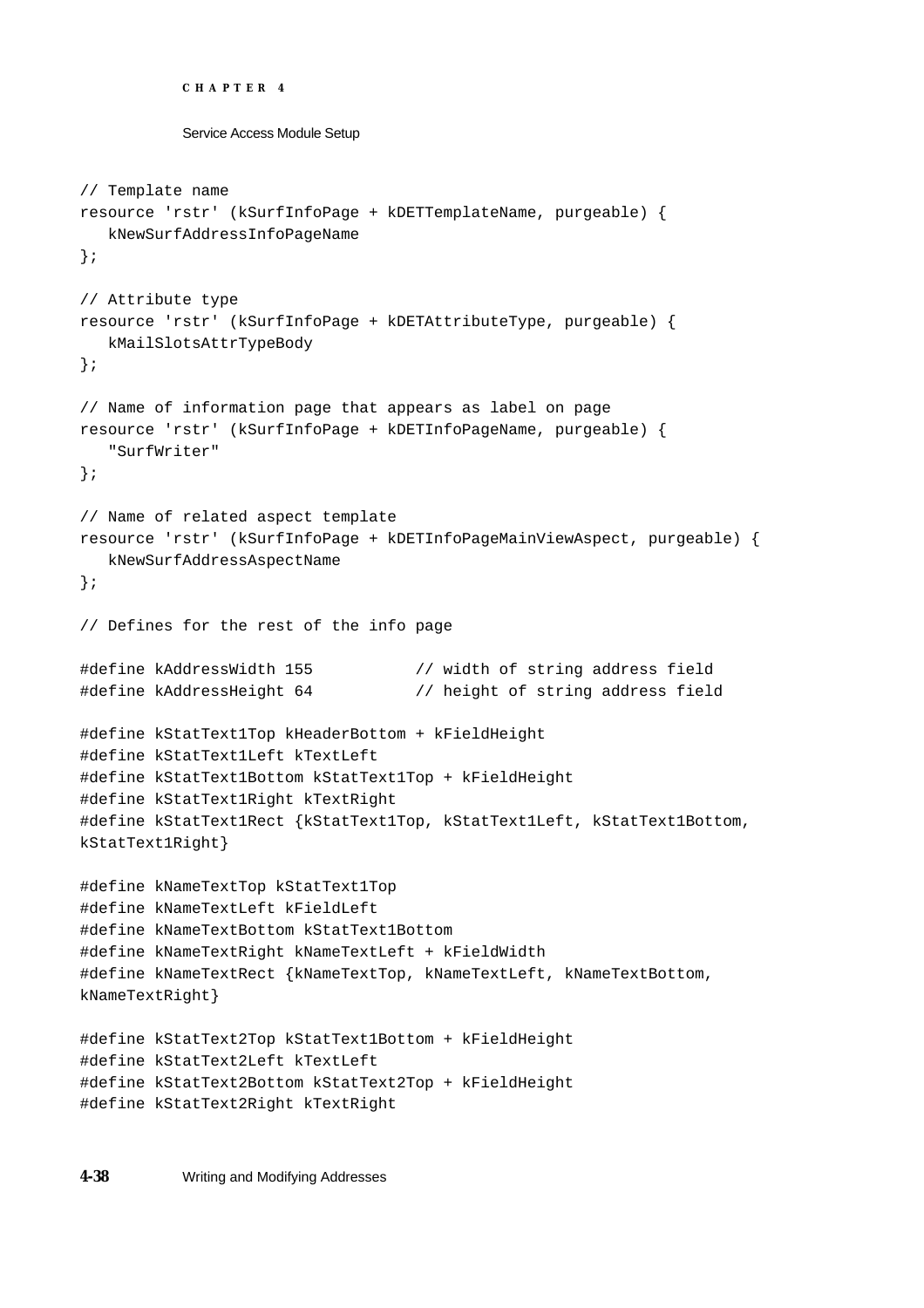```
CHAPTER 4
```

```
#define kStatText2Rect {kStatText2Top, kStatText2Left, kStatText2Bottom, 
kStatText2Right}
#define kZoneTextTop kStatText2Top
#define kZoneTextLeft kFieldLeft
#define kZoneTextBottom kStatText2Bottom
#define kZoneTextRight kZoneTextLeft + kFieldWidth
#define kZoneTextRect {kZoneTextTop, kZoneTextLeft, kZoneTextBottom, 
kZoneTextRight}
#define kAddressTextTop kNameTextTop
#define kAddressTextLeft kNameTextLeft
#define kAddressTextBottom kAddressTextTop + kAddressHeight
#define kAddressTextRight kAddressTextLeft + kAddressWidth
#define kAddressTextRect {kAddressTextTop, kAddressTextLeft, 
kAddressTextBottom, kAddressTextRight}
// Nonconditional view
resource 'detv' (kSurfInfoPage, purgeable)
   {
   {
  kDoubleLineRect, kDETNoFlags, kDETNoProperty,
   Box { kDETBoxIsGrayed };
   kDETSubpageIconRect, kDETNoFlags, kDETAspectMainBitmap,
   Bitmap { kDETLargeIcon };
   kViewAsTextRect, kDETNoFlags, kDETNoProperty,
   StaticTextFromView { kDETApplicationFont, kDETApplicationFontSize, 
                        kDETLeft, kDETBold, "View as:" };
   kFieldsButtonRect, kDETEnabled, prViewMenu,
   RadioButton { kDETApplicationFont, kDETApplicationFontSize, 
                  kDETLeft, kDETNormal, "Fields", prViewMenu, 1 };
  kStringButtonRect, kDETEnabled, prViewMenu,
   RadioButton { kDETApplicationFont, kDETApplicationFontSize, kDETLeft, 
                  kDETNormal, "String", prViewMenu, 2 };
   };
   };
// "Fields" conditional view
resource 'detv' (kSurfInfoPage + 1, purgeable)
```
Writing and Modifying Addresses **4-39**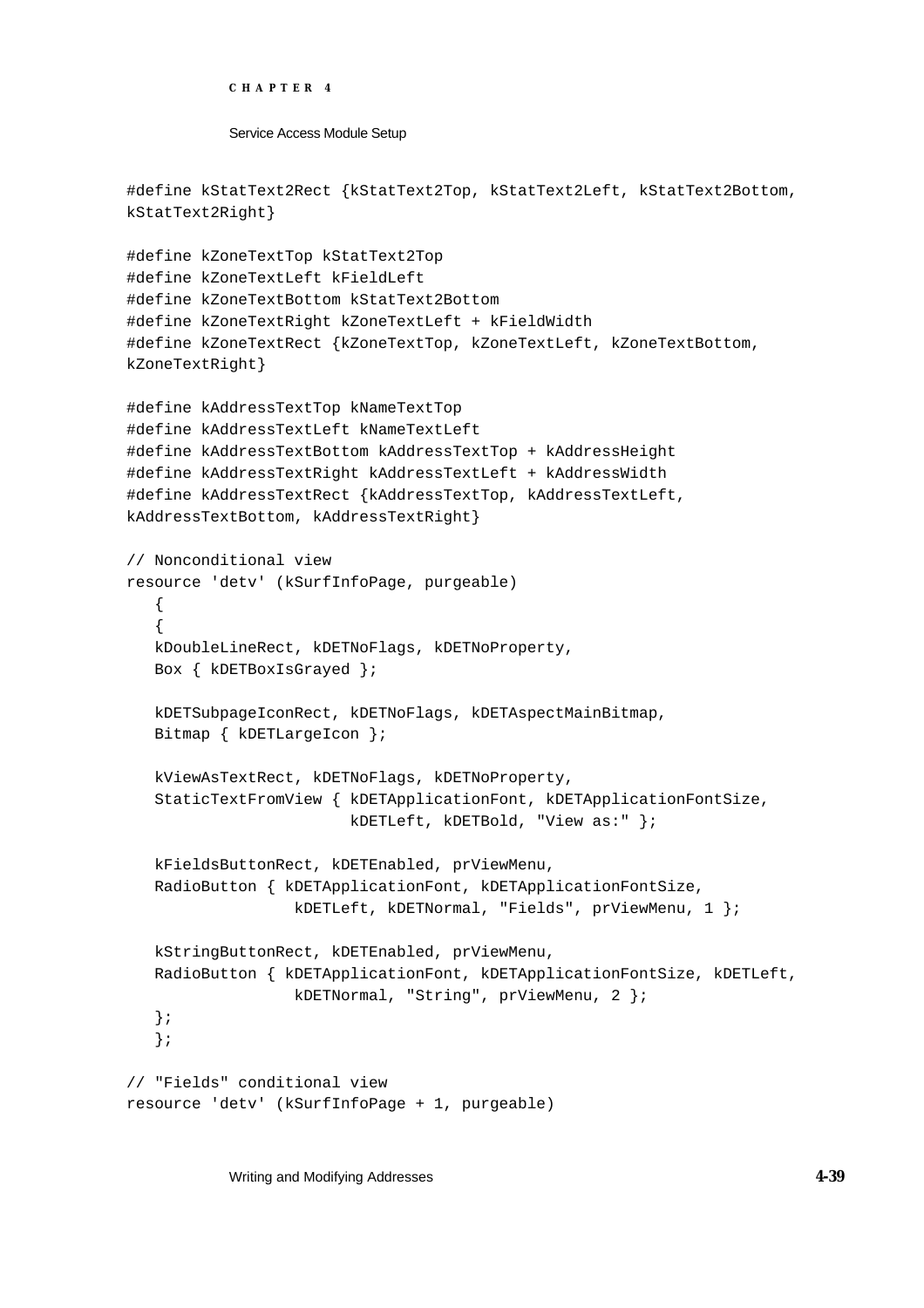```
CHAPTER 4
```

```
{
   {
   kStatText1Rect, kDETNoFlags, kDETNoProperty,
   StaticTextFromView { kDETApplicationFont, kDETApplicationFontSize,
                        kDETRight, kDETBold, "Name:" };
   kStatText2Rect, kDETNoFlags, kDETNoProperty,
   StaticTextFromView { kDETApplicationFont, kDETApplicationFontSize,
                        kDETRight, kDETBold, "Zone:" };
   kNameTextRect, kDETNoFlags, prMyName,
   EditText { kDETApplicationFont, kDETApplicationFontSize, kDETLeft,
               kDETNormal };
  kZoneTextRect, kDETNoFlags, prMyZone,
   EditText { kDETApplicationFont, kDETApplicationFontSize, kDETLeft, 
               kDETNormal };
   };
   };
// "String" conditional view
resource 'detv' (kSurfInfoPage + 2, purgeable)
   {
   {
  kStatText1Rect, kDETNoFlags, kDETNoProperty,
   StaticTextFromView { kDETApplicationFont, kDETApplicationFontSize, 
kDETRight, 
                  kDETBold, "Address:" };
  kAddressTextRect, kDETMultiLine, prMyAddress,
   EditText { kDETApplicationFont, kDETApplicationFontSize, kDETLeft, 
kDETNormal };
   };
   };
//
// Icons
include "AlbumIcons" 'ICN#'(0) as 
      'ICN#'(kSurfInfoPageAspect + kDETAspectMainBitmap, purgeable);
include "AlbumIcons" 'icl4'(0) as 
      'icl4'(kSurfInfoPageAspect + kDETAspectMainBitmap, purgeable);
include "AlbumIcons" 'icl8'(0) as 
      'icl8'(kSurfInfoPageAspect + kDETAspectMainBitmap, purgeable);
```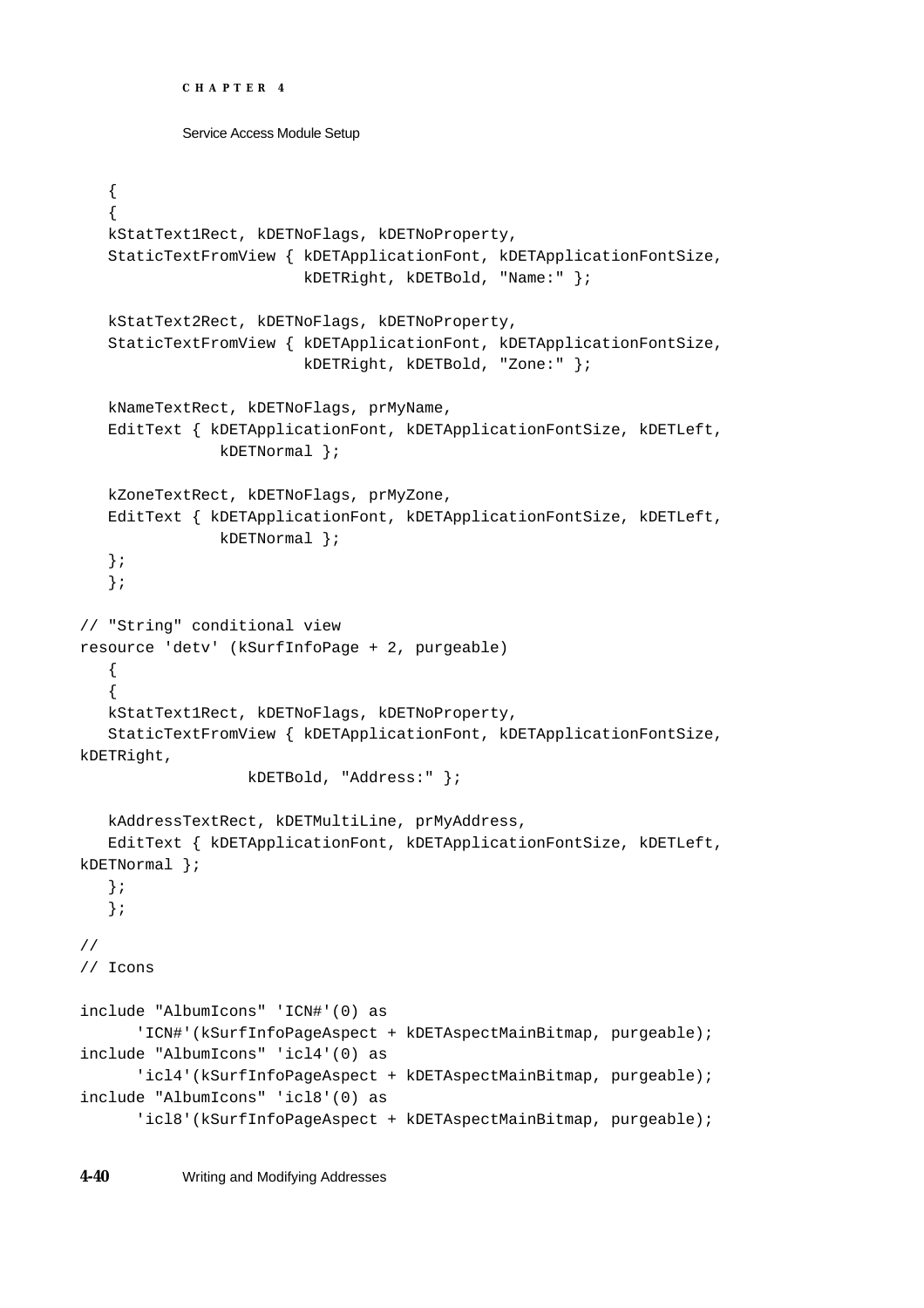**CHAPTER 4**

Service Access Module Setup

```
include "AlbumIcons" 'ics#'(0) as 
      'ics#'(kSurfInfoPageAspect + kDETAspectMainBitmap, purgeable);
include "AlbumIcons" 'ics4'(0) as 
      'ics4'(kSurfInfoPageAspect + kDETAspectMainBitmap, purgeable);
include "AlbumIcons" 'ics8'(0) as 
      'ics8'(kSurfInfoPageAspect + kDETAspectMainBitmap, purgeable);
include "AlbumIcons" 'SICN'(0) as 
      'SICN'(kSurfInfoPageAspect + kDETAspectMainBitmap, purgeable);
```
# Writing an Address Template Code Resource

The code resource for the address template shown in Listing 4-5 consists of a dispatcher routine and several routines to handle standard requirements of the CE, as described in the chapter "AOCE Templates" in *Inside Macintosh: AOCE Application Interfaces*. The dispatcher routine and main code resource routines are shown in the following section. The sections "Data Input Subroutines for the Address Template" beginning on page 4-47, "Data Output Subroutines for the Address Template" beginning on page 4-51, and "Miscellaneous Subroutines" beginning on page 4-57 show the subroutines called by the main routines and by other subroutines. Subroutines with names beginning with My (for example, MyCreateFieldsFromOCERecipient) are described but not shown here.

Main Routines for the Address Template Code Resource

Listing 4-6 shows the main routines for the code resource. The DoSurfAddress routine is the dispatcher called by the Catalogs Extension (CE). When the CE calls this routine, it calls one of the other routines shown in this section, depending on the routine selector passed by the CE.

**Listing 4-6** Main routines of the address template code resource

```
/* Code resource main routine */
pascal OSErr DoSurfAddress(DETCallBlockPtr callBlockPtr)
{
   OSErr err = 1;
/* Process only calls targeted to this template plus untargeted calls. */
   if ((callBlockPtr->protoCall.reqFunction < kDETcmdTargetedCall) || 
(callBlockPtr->protoCall.target.selector == kDETSelf))
   {
      switch (callBlockPtr->protoCall.reqFunction)
      {
         case kDETcmdInit:
            err = DoInitTemplate(callBlockPtr);
            break;
```
Writing and Modifying Addresses **4-41**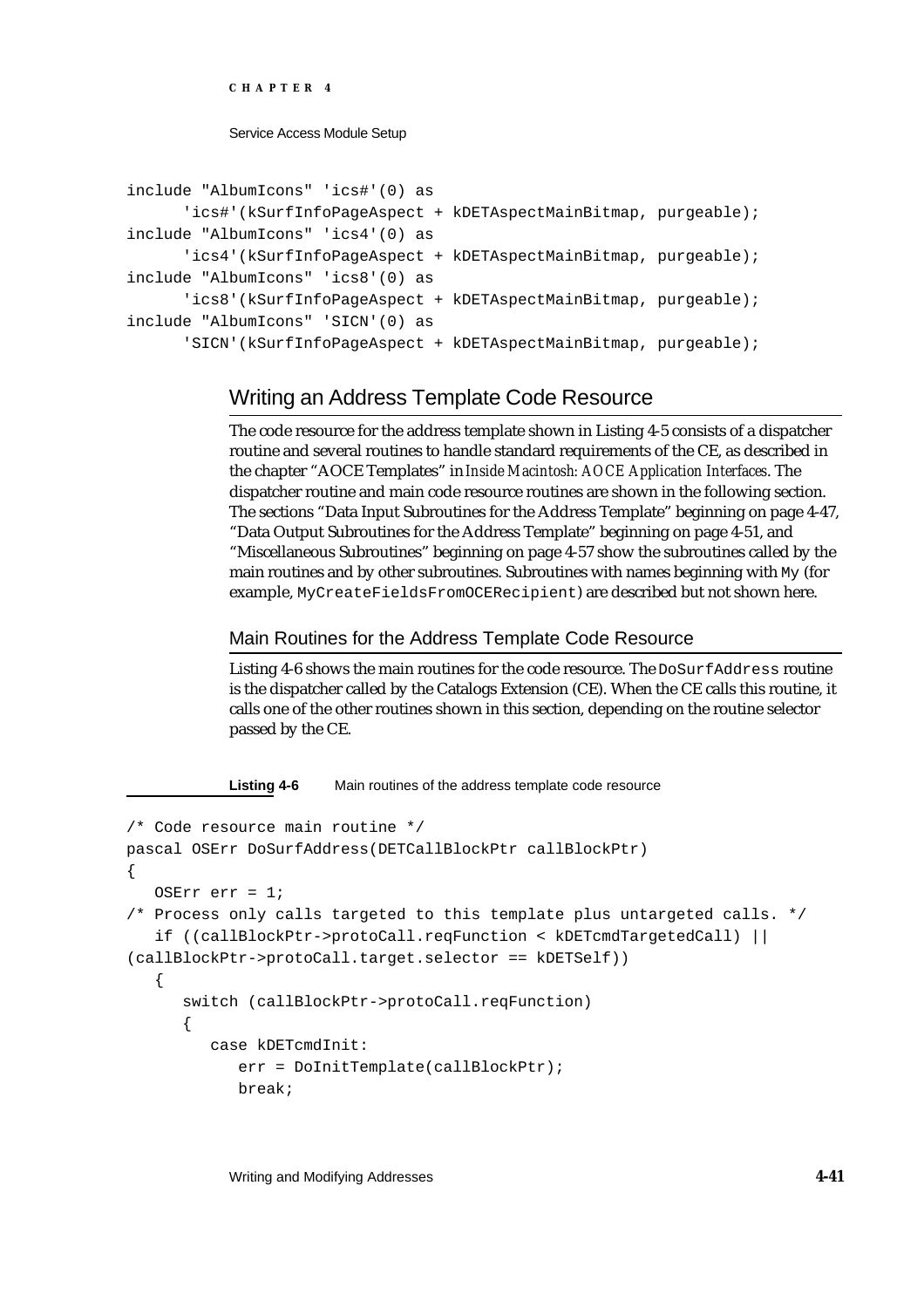```
Service Access Module Setup
         case kDETcmdAttributeCreation:
            err = DoCreateNewAttribute(callBlockPtr);
            break;
         case kDETcmdInstanceInit:
            err = DoInitInstance(callBlockPtr);
            break;
         case kDETcmdInstanceExit:
            err = DoExitInstance(callBlockPtr);
            break;
         case kDETcmdPropertyDirtied:
            err = DoPropertyDirty(callBlockPtr);
            break;
         case kDETcmdValidateSave:
            err = DoPrepareToSave(callBlockPtr);
            break;
         case kDETcmdPatternIn:
            err = DoPatternIn(callBlockPtr);
            break;
         case kDETcmdPatternOut:
            err = DoPatternOut(callBlockPtr);
            break;
         default:
            break;
      }
   }
  return err;
/* ----------------------------------------------------------------------- */
/* Template initialization. Set call-for mask. */
static OSErr DoInitTemplate(DETCallBlockPtr callBlockPtr)
  OSErr err = noErr;
  callBlockPtr->init.newCallFors = kDETCallForValidation +
        kDETCallForAttributes + kDETCallForViewChanges;
```
}

{

**CHAPTER 4**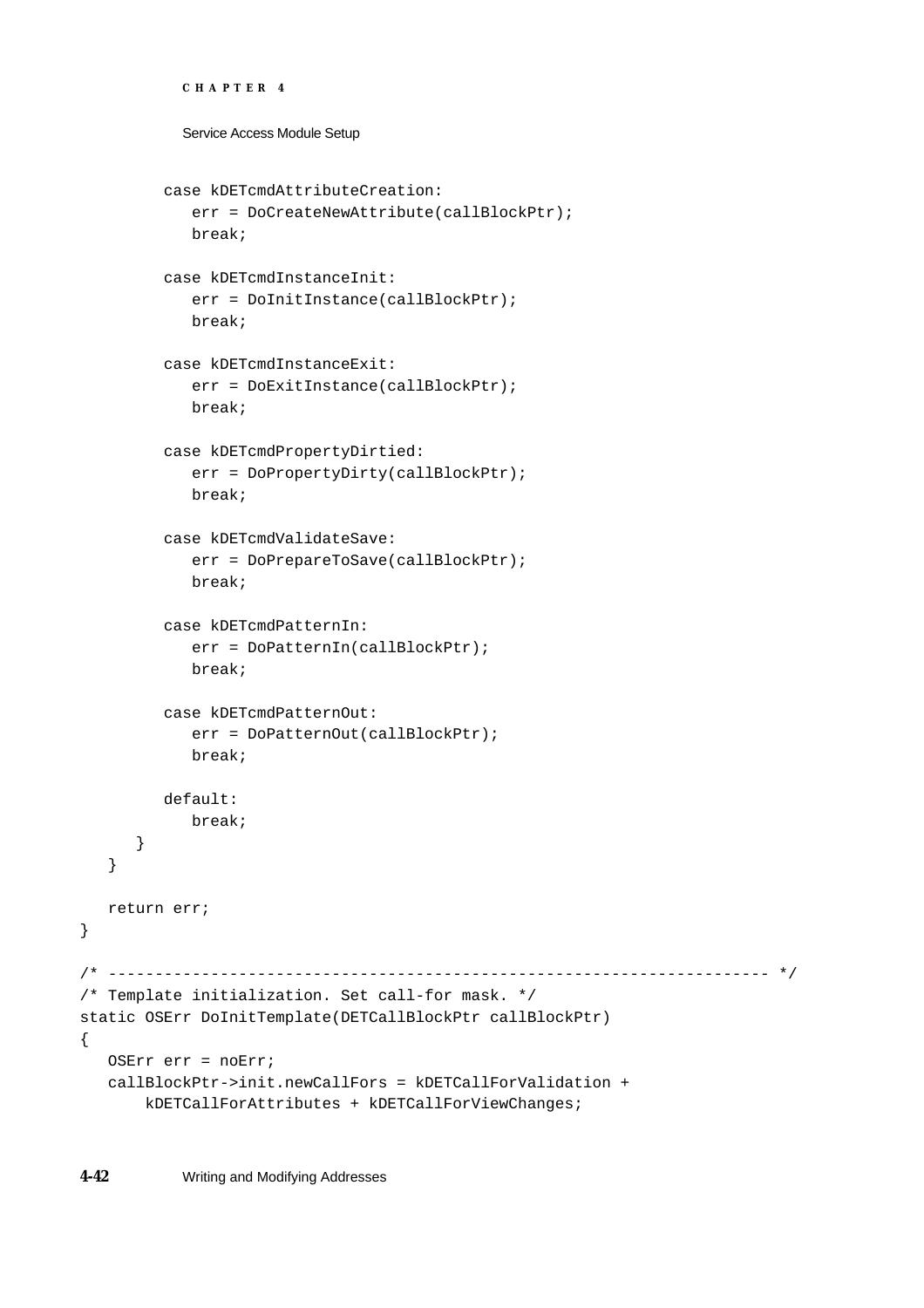```
CHAPTER 4
```

```
Service Access Module Setup
```

```
return err;
}
/* ----------------------------------------------------------------------- */
/* Aspect initialization */
static OSErr DoInitInstance(DETCallBlockPtr callBlockPtr)
{
   OSErr err = noErr;
/* Set value of property prInited to false. */
   DoSetInited(callBlockPtr, false);
  return err;
}
/* ----------------------------------------------------------------------- */
/* Exit routine */
static OSErr DoExitInstance(DETCallBlockPtr callBlockPtr)
{
  OSErr err = noErr;
/* Set value of property prInited to false. */
  DoSetInited(callBlockPtr, false);
  return err;
}
/* ----------------------------------------------------------------------- */
/* The CE is about to save property values. */
static OSErr DoPrepareToSave(DETCallBlockPtr callBlockPtr)
{
  OSErr err = kDETDidNotHandle;
  Handle errorStr = nil;
   if (!DoIsInited(callBlockPtr))
     return 1;
/* Check the data to make sure it's valid. */
  err = MyCheckData(callBlockPtr);
  return err;
}
/* ----------------------------------------------------------------------- */
/* The CE calls this routine to process the custom lookup-table element that 
  processes input data. This routine is discussed in
```
Writing and Modifying Addresses **4-43**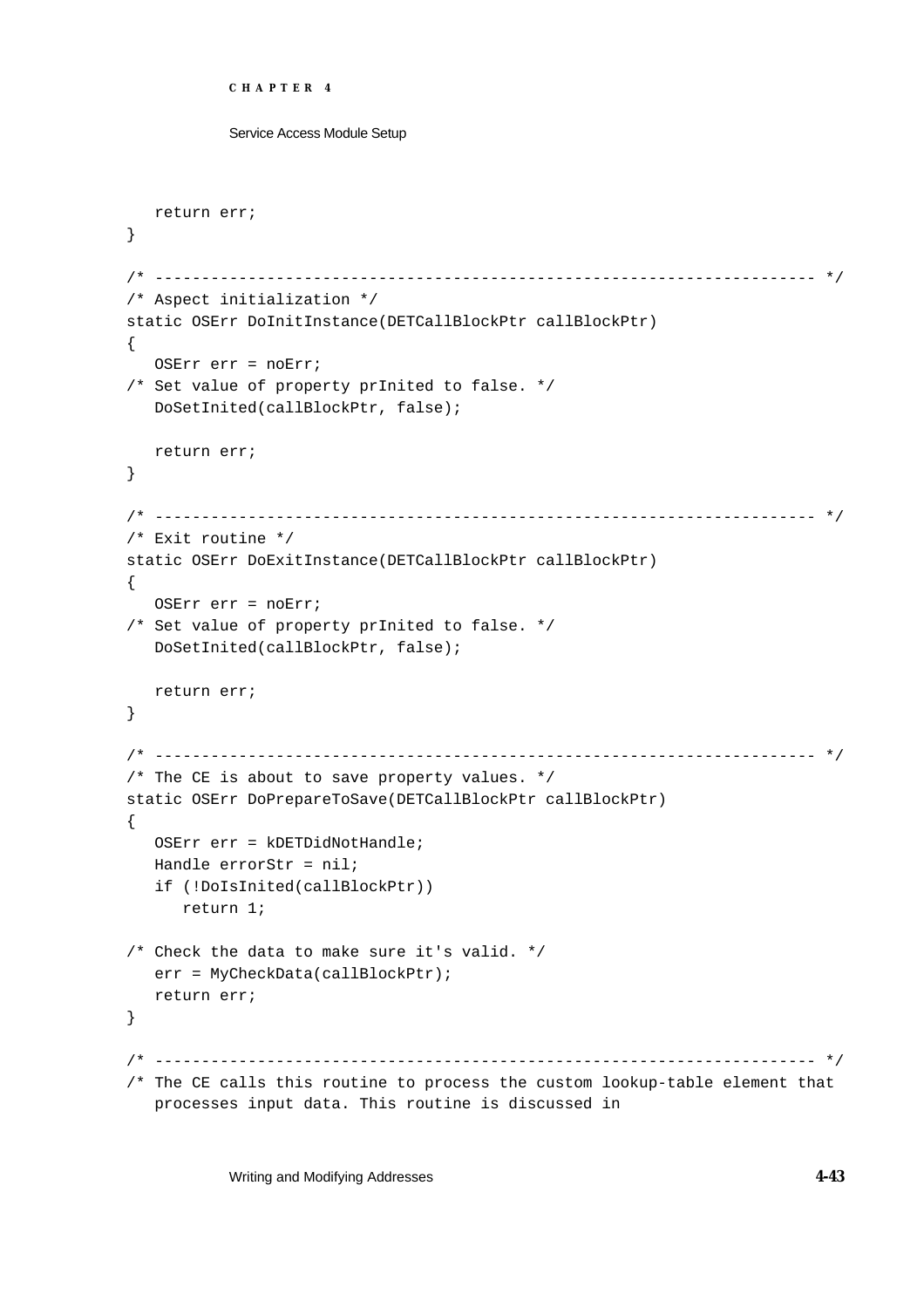```
CHAPTER 4
```

```
Service Access Module Setup
```

```
"Data Input Subroutines for the Address Template" beginning on
   page 4-47.*/
static OSErr DoPatternIn(DETCallBlockPtr callBlockPtr)
{
  OSErr err = 1;
  Boolean enabled = true;
   /* For input processing only */
   if (callBlockPtr->patternIn.elementType == kProcessData)
   {
      err = DoExtractInformation(callBlockPtr);
   }
   else if (callBlockPtr->patternIn.elementType == kPostProcessData)
   \{err = DoSetDisplayName(callBlockPtr);
   }
  DoHandleError(callBlockPtr, err);
  return err;
}
/* ----------------------------------------------------------------------- */
/* The CE calls this routine when it is about to add a new attribute value 
  to the sublist. This routine gets the default values for the field 
  properties and the default string to be displayed in the sublist for the 
  attribute value. These values are provided by the template (page 4-36). 
   It packs the fields into a string and appends them to the default value 
  of the attribute. The CE provides a pointer to this default attribute 
  value; it gets the default attribute value from the kDETAspectNewValue
  resource in the aspect template (page 4-35). See 
  beginning on page 4-51 for a discussion of the DoWriteNameAndZone 
   subroutine. */
static OSErr DoCreateNewAttribute(DETCallBlockPtr callBlockPtr)
\{OSErr err = 1;
  RStringPtr *name, *zone, *dName;
   /* Initialize the data. */
  name = nil;zone = nil;
  dName = nil;
```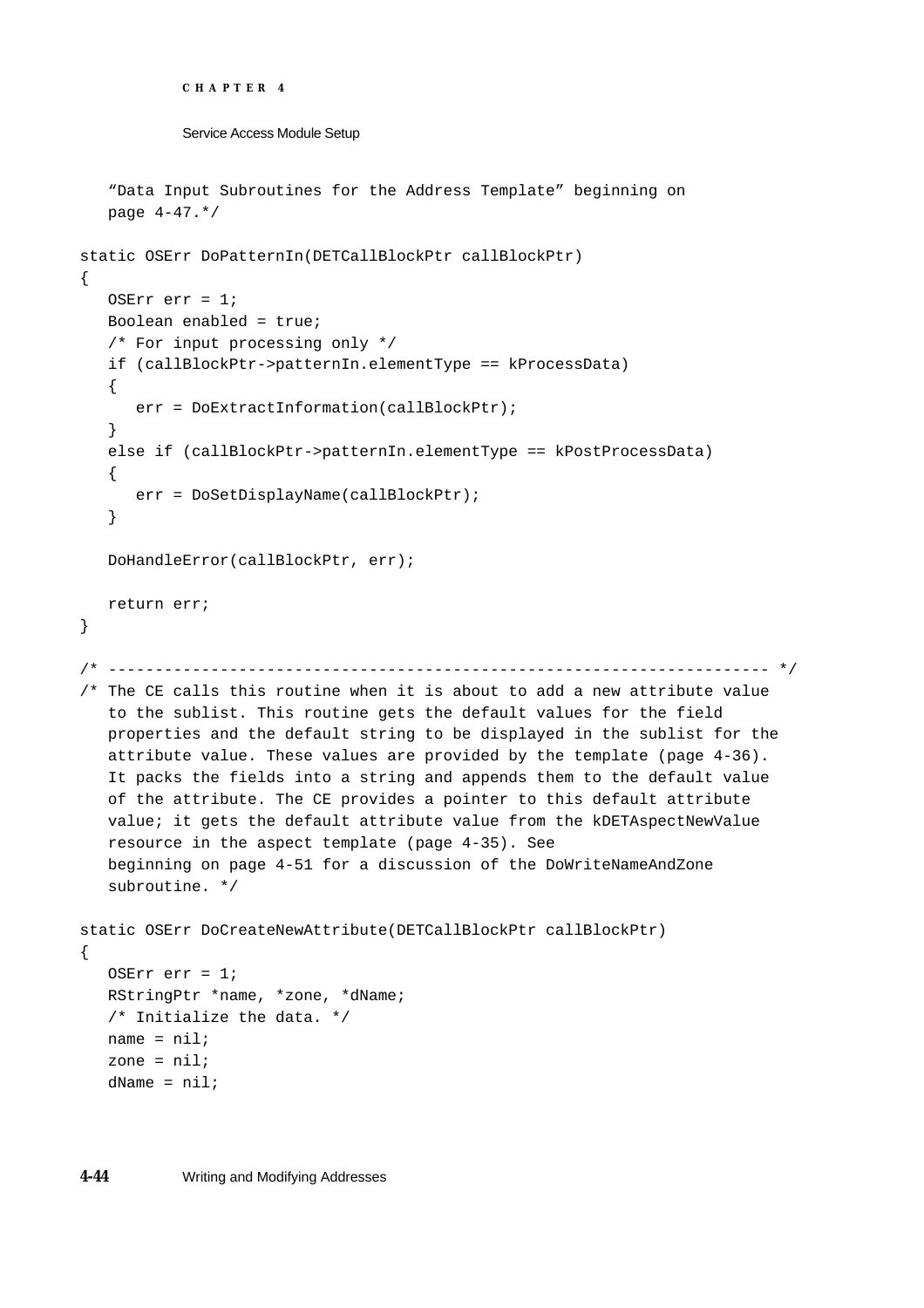```
CHAPTER 4
```

```
/* Get the name. */name = (RStringPtr*) GetResource('rstr', kSurfInfoPageAspect + 
                                    prDefaultName);
   /* Get the zone. */
   zone = (RStringPtr*) GetResource('rstr', kSurfInfoPageAspect + 
                                    prDefaultZone);
   /* Get the display name. */
   dName = (RStringPtr*) GetResource('rstr', kSurfInfoPageAspect + 
                                      prDefaultDisplayName);
   /* Lock everything. */
  HLock((Handle) name);
   HLock((Handle) zone);
  HLock((Handle) dName);
   /* Write out the data. */
   err = DoWriteNameAndZone(callBlockPtr, *name, *dName, *zone, 
                           callBlockPtr->attributeCreationBlock.value);
   /* Unlock everything. */
  HUnlock((Handle) name);
  HUnlock((Handle) zone);
  HUnlock((Handle) dName);
   /* Clean up. */
  ReleaseResource((Handle) name);
  ReleaseResource((Handle) zone);
  ReleaseResource((Handle) dName);
  if (err == noErr)
      err = kDETDidNotHandle;
  return err;
/* ----------------------------------------------------------------------- */
/* The Catalogs Extension calls this routine when you call the 
    kDETcmdDirtyProperty callback routine to indicate that a property value 
    has changed, requiring a view to be redrawn. The CE also calls this 
    routine when the CE completes its first catalog lookup. If the user has 
    changed either of the text fields in the "Fields" view of the info page,
```
Writing and Modifying Addresses **4-45**

}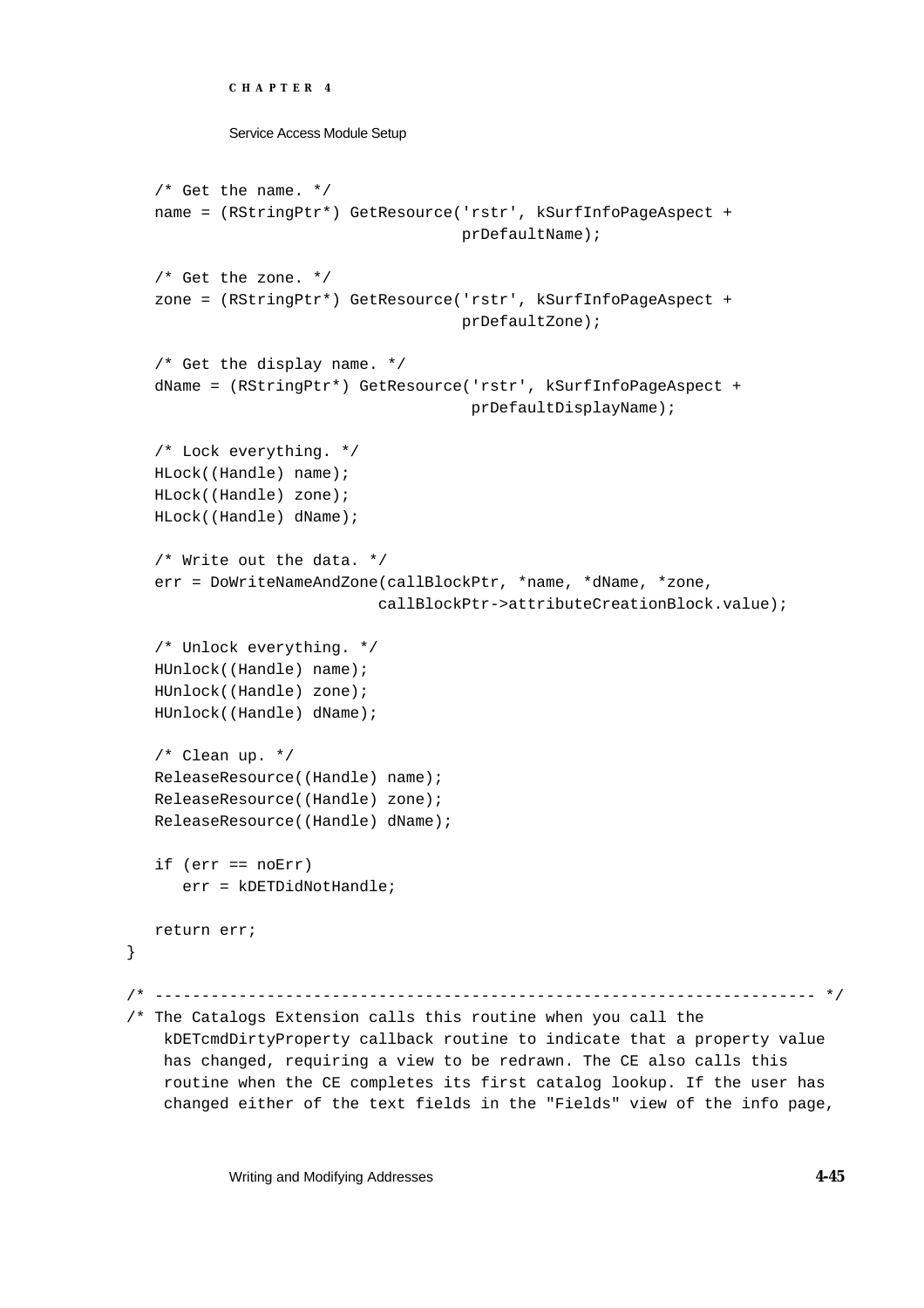```
CHAPTER 4
```

```
 this routine updates the value of the address string. If the user has 
     changed the address in the "String" view of the info page, this routine 
     updates the values of the address fields. The DoUpdateNameAndZone and 
    DoUpdateAddress functions are shown in 
     "Data Output Subroutines for the Address Template" beginning on
    page 4-51. */
static OSErr DoPropertyDirty(DETCallBlockPtr callBlockPtr)
{
  OSErr err = noErr;
   short dirtyProperty;
   if (!DoIsInited(callBlockPtr))
     return 1;
  dirtyProperty = callBlockPtr->propertyDirtied.property;
   if (dirtyProperty == prMyAddress)
   {
      err = DoUpdateNameAndZone(callBlockPtr);
   }
   else if ((dirtyProperty == prMyName) || (dirtyProperty == prMyZone))
   {
     err = DoUpdateAddress(callBlockPtr);
   }
   if (err == noErr)
   {
     err = 1;
   }
  DoHandleError(callBlockPtr, err);
  return err;
}
/* ----------------------------------------------------------------------- */
/* The CE calls this routine when processing the custom lookup-table 
    element that processes output data. This routine is discussed in
     "Data Output Subroutines for the Address Template" on page 4-51.*/
```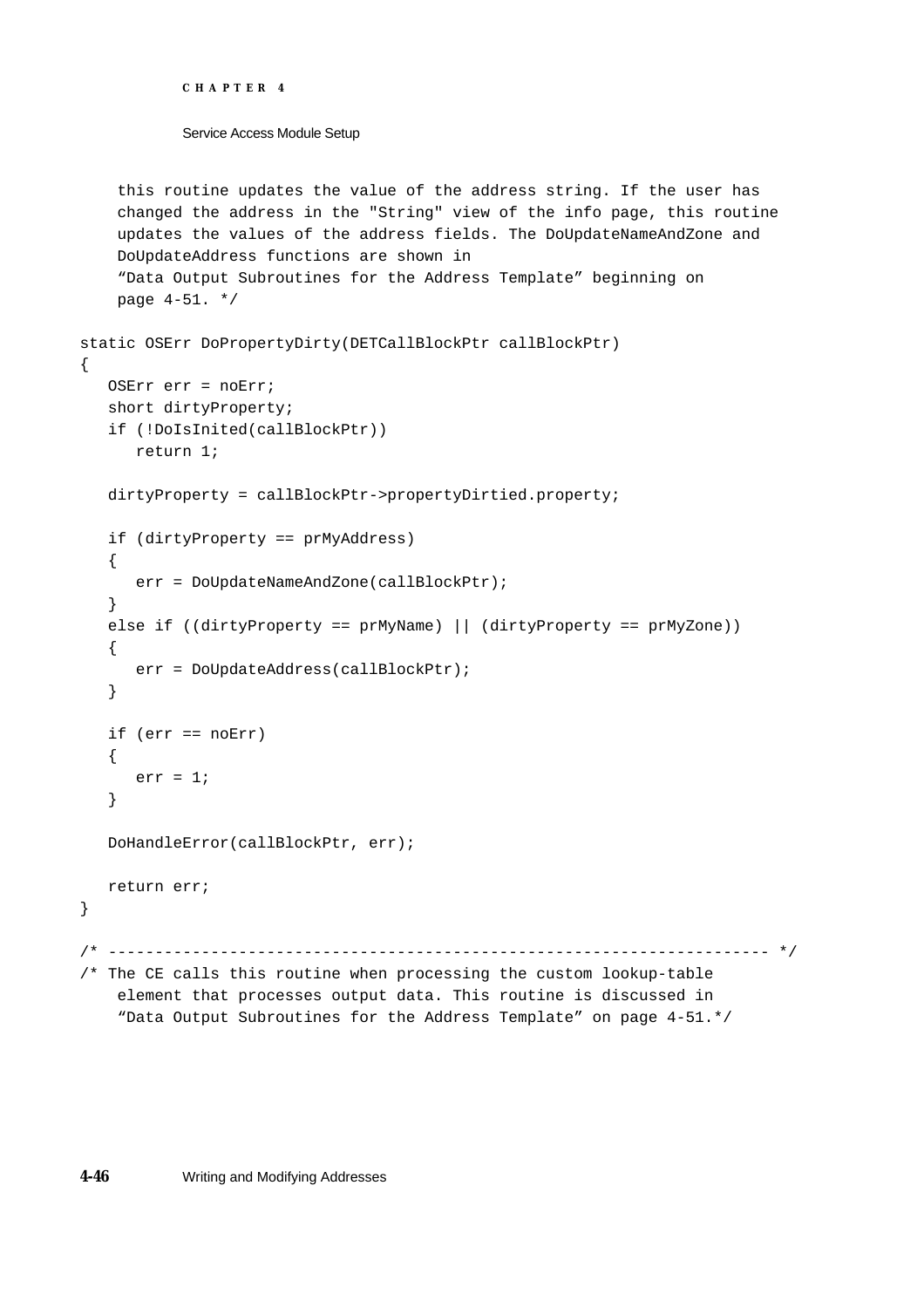```
CHAPTER 4
```

```
Service Access Module Setup
```

```
static OSErr DoPatternOut(DETCallBlockPtr callBlockPtr)
{
   OSErr err = 1;
   long message;
   message = callBlockPtr->patternIn.elementType;
   if (!DoIsInited(callBlockPtr))
      return 1;
   /* Write data only if you're supposed to be writing */
   if (message == kProcessData)
   {
      err = DoWriteData(callBlockPtr);
   }
   return err;
}
```
# Data Input Subroutines for the Address Template

The CE calls your code resource's DETcmdPatternIn routine when it has to process a custom lookup-table element for input data. The DoPatternIn function shown in Listing 4-6 calls the DoExtractInformation function shown in Listing 4-7. The DoExtractInformation function calls the DoReadData function, which in turn calls the MyCreateFieldsFromOCERecipient function to read the address fields from the OCERecipient structure. Then the DoReadData function calls the MyCreateAddressString function, which creates an address string from the address fields. Finally, the DoReadData function calls the DoSetAllStringProperties function, which sets the values of the field and string properties for display in the information page.

Next, the DoExtractInformation function calls the DoExtractDisplayName function, passing it the attribute data; that is, the address in the form of an OCEPackedRecipient structure. The DoExtractDisplayName function unpacks the OCEPackedRecipient structure and extracts the record name. It sets the name of the attribute value to the record name. The Electronic Addresses information page uses this name for display in the sublist.

Finally, the DoExtractInformation function calculates the size of the data it just read and sets the data offset and bit offset fields to the end of the attribute data so that the CE stops processing the attribute.

The DoPatternIn function (page 4-44) also calls the DoSetDisplayName function (page 4-51). The DoSetDisplayName function checks whether the attribute value has been assigned a display name (that is, a name to display for the attribute value in the sublist or for a stand-alone attribute). If not, it sets the display name to be the same as the string in the property prMyName. That property is also used for the Name field in the Fields address information page (see Figure 4-2 on page 4-31).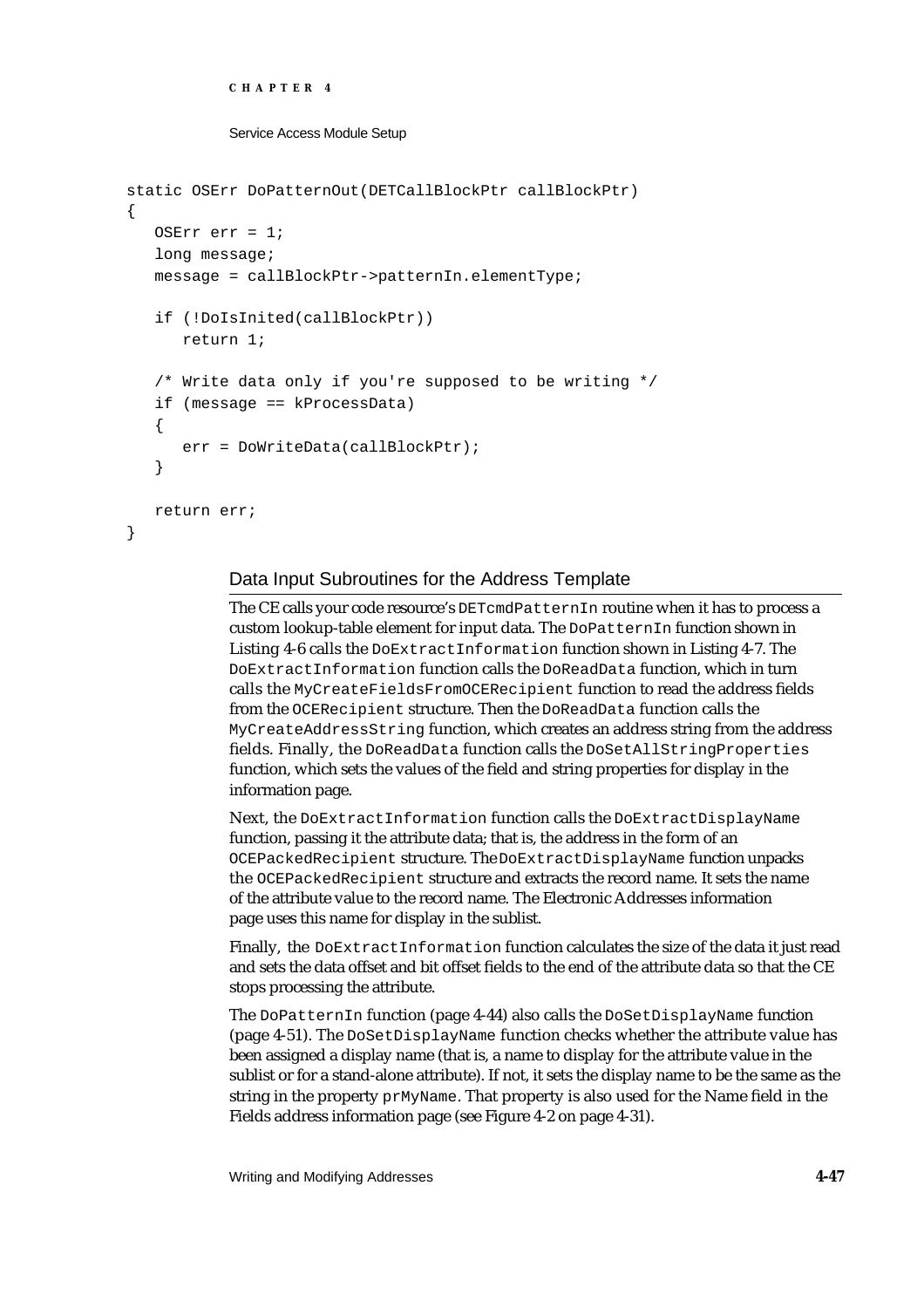```
CHAPTER 4
```

```
Listing 4-7 Input subroutines for the address template code resource
static OSErr DoExtractInformation(DETCallBlockPtr callBlockPtr)
{
   OSErr err = 1;
   PackedDSSpecPtr pds;
   Boolean enabled = true;
   short size;
   pds = (PackedDSSpecPtr) callBlockPtr->patternIn.attribute->value.bytes;
   if (DoGetXtnType(pds) == 'WAVE')
   {
      /* Read the data in */
      err = DoReadData(callBlockPtr, pds);
      err = DoExtractDisplayName(callBlockPtr, pds);
      size = (* ((short *) callBlockPtr->patternIn.attribute->value.bytes)) 
               + 2;
      callBlockPtr->patternIn.dataOffset = size;
     callBlockPtr->patternIn.bitOffset = 0;
   }
   else
   {
      /* This isn't a SurfWriter address. Abort! */
     enabled = false;
   }
   if ((err == noErr) && enabled)
   {
      DoSetInited(callBlockPtr, true);
   }
  return err;
}
/* ----------------------------------------------------------------------- */
static long DoGetXtnType(PackedDSSpecPtr pds)
{
   long extensionType;
  DSSpec spec;
  RecordID rid;
```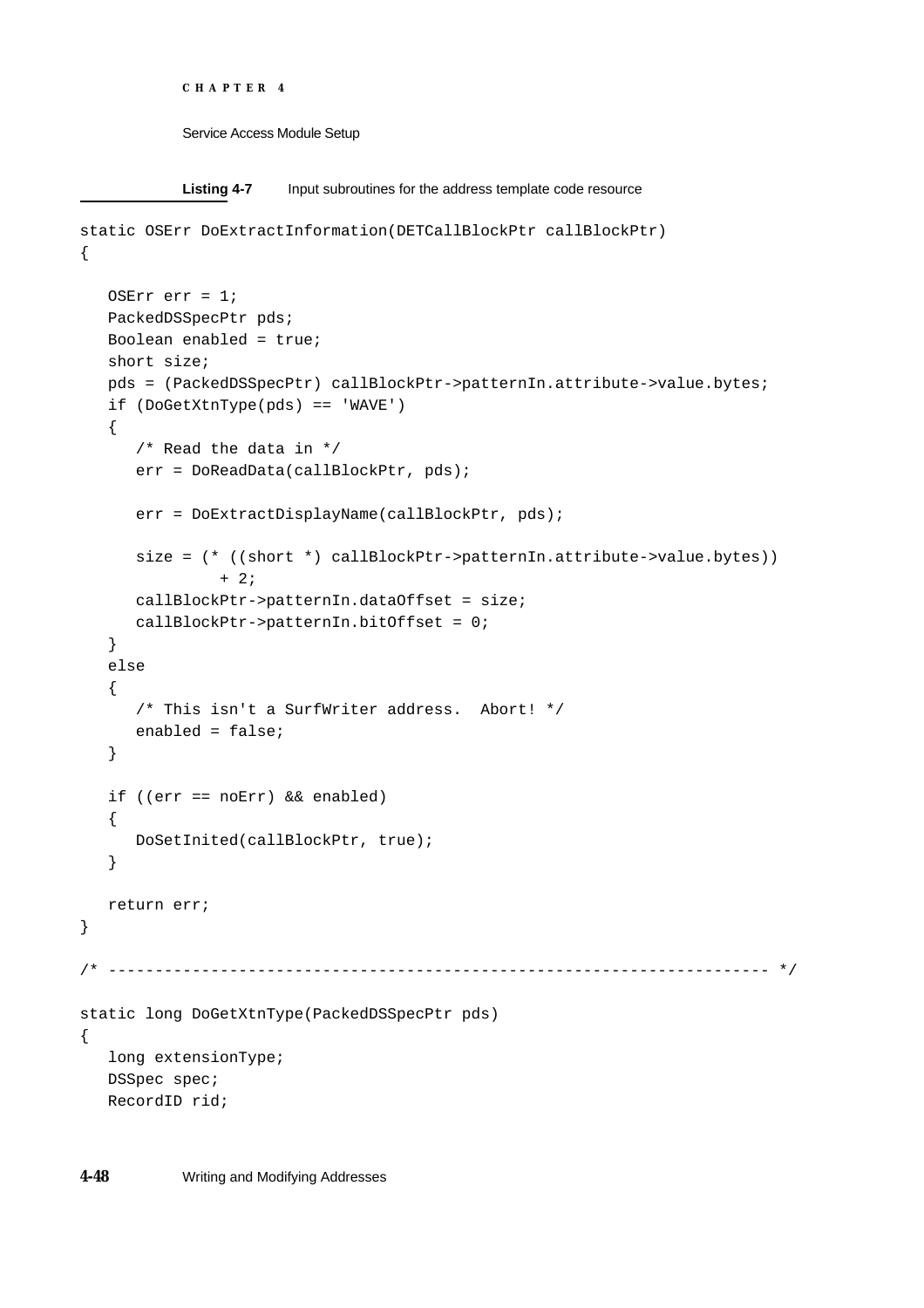```
CHAPTER 4
           Service Access Module Setup
   OCEUnpackDSSpec(pds, &spec, &rid);
   extensionType = spec.extensionType;
  return extensionType;
}
/* ----------------------------------------------------------------------- */
static OSErr DoReadData(DETCallBlockPtr callBlockPtr, PackedDSSpecPtr pds)
{
  OSErr err = noErr;
  RStringPtr name, zone, address;
  /* Initialize data */
  name = nil;
   zone = nil;
   address = nil;/* Extract the info we want */
   err = MyCreateFieldsFromOCERecipient(pds, &name, &zone);
  if (err == noErr)
   {
      /* Create the address string for display */
      err = MyCreateAddressString(name, zone, &address);
   }
   if (err == noErr)
   {
     err = DoSetAllStringProperties(callBlockPtr, name, zone, address);
   }
  DisposeIfPtr(name);
   DisposeIfPtr(zone);
  DisposeIfPtr(address);
  return err;
}
/* ----------------------------------------------------------------------- */
static OSErr DoSetAllStringProperties(DETCallBlockPtr callBlockPtr, 
                                    RStringPtr name, 
                                    RStringPtr zone, 
                                    RStringPtr address)
```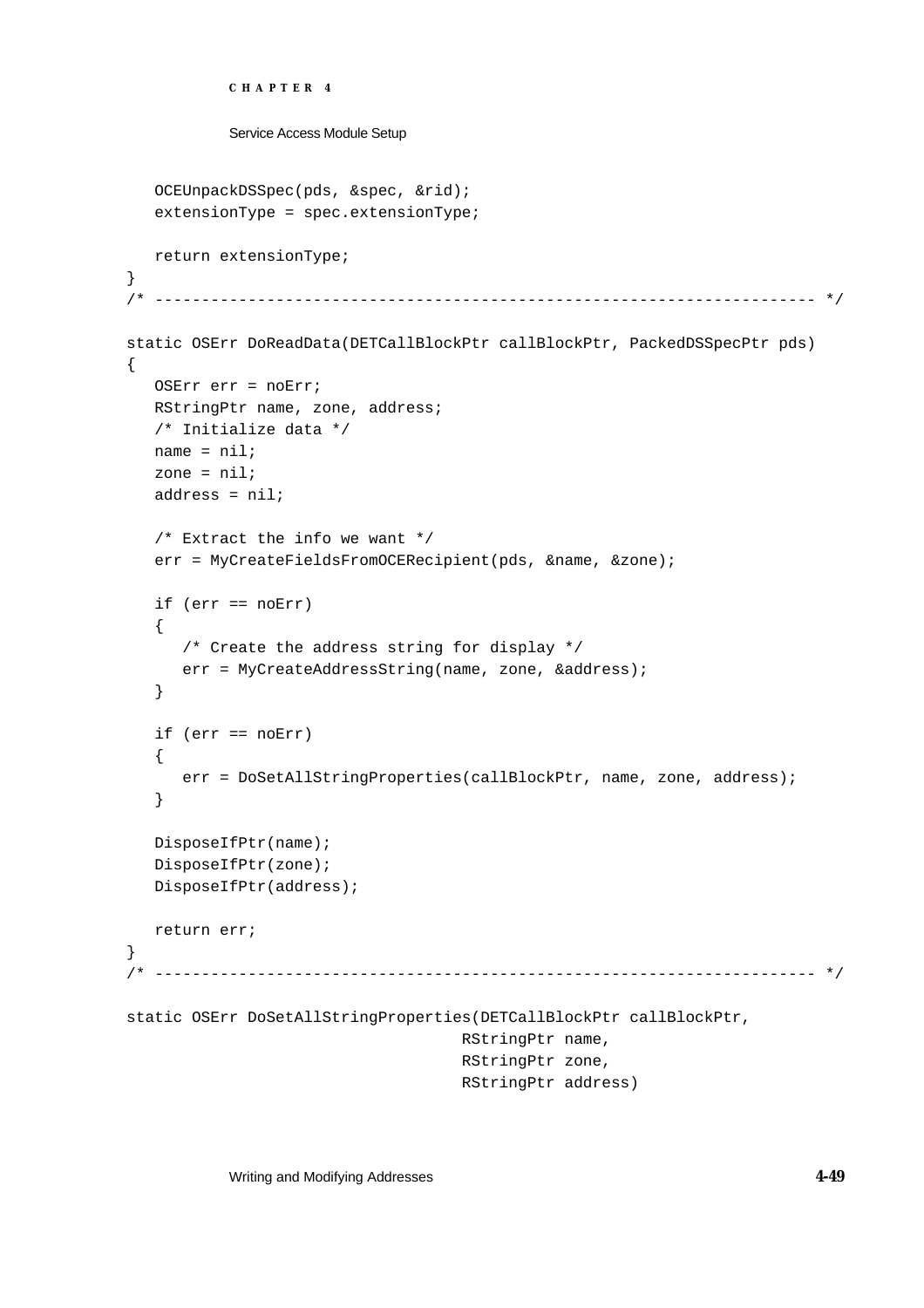```
CHAPTER 4
```

```
Service Access Module Setup
```

```
{
  OSErr err = noErr;
   /* Set the zone property. */
  err = DoSetRStringProperty(callBlockPtr, prMyZone, zone, false);
   /* Set the name property for the list view. */
   err = DoSetRStringProperty(callBlockPtr, prMyName, name, false);
   /* Set the OldName property for the list view. */
   err = DoSetRStringProperty(callBlockPtr, prOldName, name, false);
   /* Create the address for display. */
   err = DoSetRStringProperty(callBlockPtr, prMyAddress, address, false);
   /* Create the OldAddress for display. */
  err = DoSetRStringProperty(callBlockPtr, prOldAddress, address, false);
  return err;
}
/* ----------------------------------------------------------------------- */
static OSErr DoExtractDisplayName(DETCallBlockPtr callBlockPtr, 
PackedDSSpecPtr pds)
{
  OSErr err = noErr;
  DSSpec spec;
  RecordID rid;
  RStringPtr dName;
   OCEUnpackDSSpec(pds, &spec, &rid);
   dName = rid.local.recordName;
   if (dName != nil)
   {
      err = DoSetRStringProperty(callBlockPtr, kDETAspectName, dName, false);
      if (err == kDETPropertyBusy)
      {
        err = noErr;
      }
   }
  return err;
}
```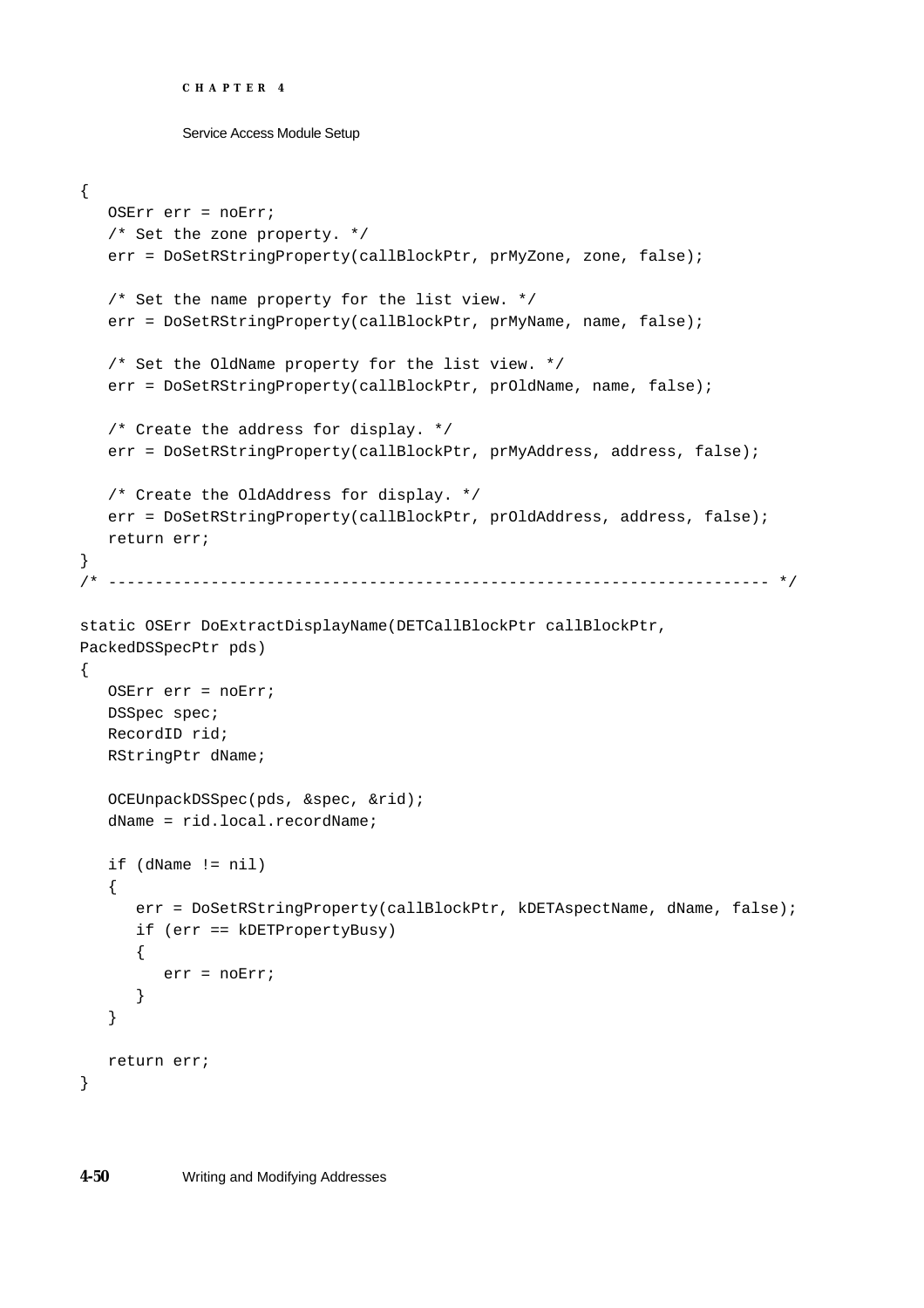### **CHAPTER 4**

### Service Access Module Setup

```
/* ----------------------------------------------------------------------- */
static OSErr DoSetDisplayName(DETCallBlockPtr callBlockPtr)
{
   OSErr err = noErr;
   RStringPtr name, dName;
   name = nil;
   dName = nil;/* Get the name. */err = DoGetRStringPtrProperty(callBlockPtr, prMyName, &name);
   /* Get the display name. */
   err = DoGetRStringPtrProperty(callBlockPtr, kDETAspectName, &dName);
   if (dName->dataLength <= 0)
   {
      err = DoSetRStringProperty(callBlockPtr, kDETAspectName, name, false);
   }
   DisposeIfPtr(name);
   DisposeIfPtr(dName);
   return err;
}
```
# Data Output Subroutines for the Address Template

The CE calls your code resource's DETcmdPatternOut routine when it has to process a custom lookup-table element for output data. The parameter block that the CE provides with the DETcmdPatternOut call to your code resource includes a handle to the attribute. The attribute already has an attribute tag assigned but lacks the data length and data fields. The DoPatternOut function shown in Listing 4-6 calls the DoWriteData function shown in Listing 4-8, reads the address fields from the current property values, and calls the DoWriteNameAndZone function. The DoWriteNameAndZone function calls the DoPackNameAndZone function, which verifies the name and zone and calls the MyCreateOCERecipient function. The MyCreateOCERecipient function packs the address fields into a string and creates an OCEPackedRecipient structure that includes the address string as an extension. Then the DoWriteNameAndZone function appends the OCEPackedRecipient structure to the data handle provided by the CE, thus updating the attribute value. The MyCreateOCERecipient function is not shown here. For a sample function that creates an OCEPackedRecipient structure for an external messaging system, see "Translating to an AOCE Address" beginning on page 2-88 in the chapter "Messaging Service Access Modules" in this book.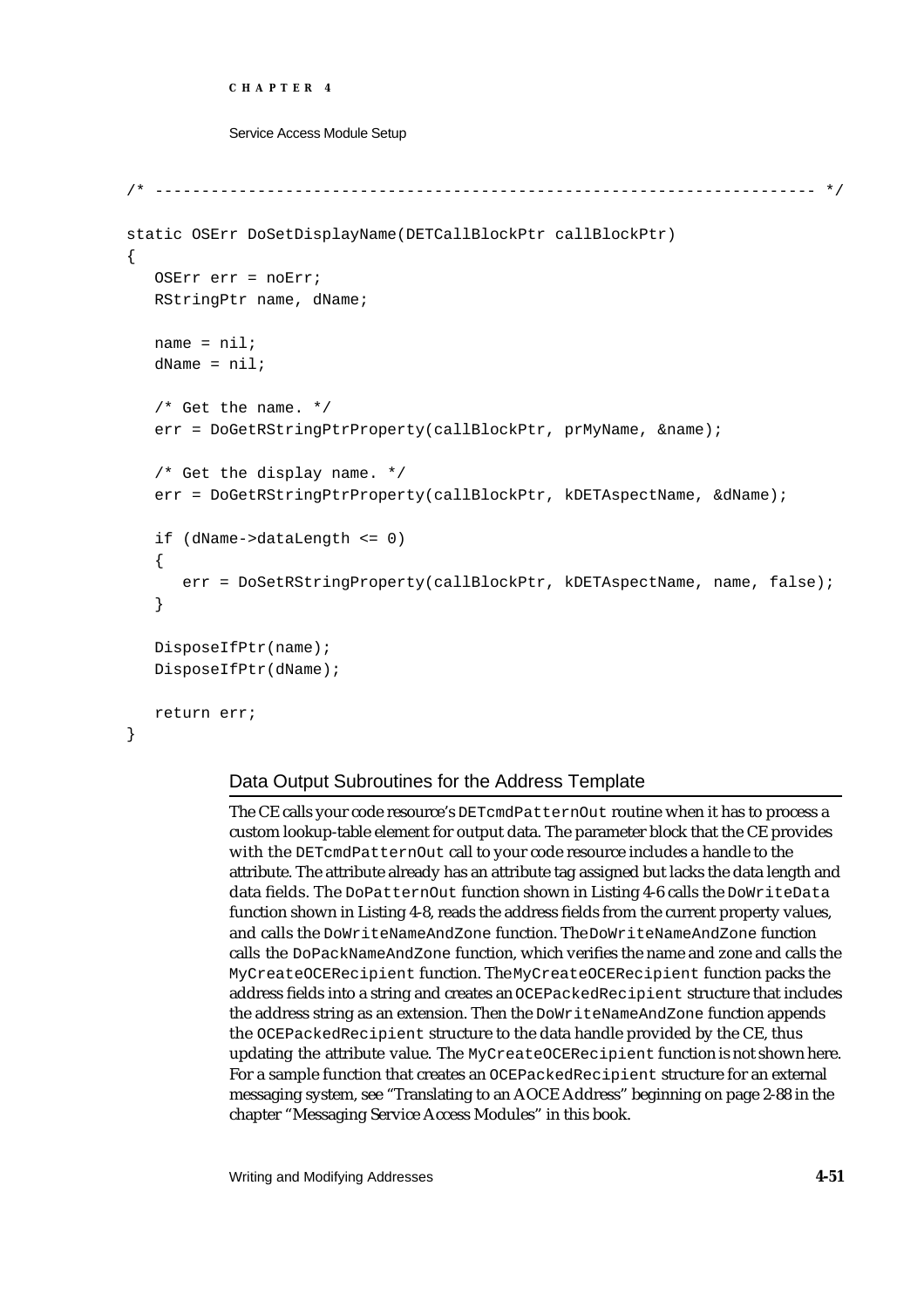#### **CHAPTER 4**

## Service Access Module Setup

The Catalogs Extension calls your kDETcmdPropertyDirtied routine when a property value has changed, requiring a view to be redrawn. If the user has changed either of the text fields in the "Fields" view of the info page, the DoPropertyDirty function shown in Listing 4-6 calls the DoUpdateAddress function to update the value of the address string. If the user has changed the address in the "String" view of the information page, the DoPropertyDirty function calls the DoUpdateNameAndZone function to update the values of the address fields.

```
Listing 4-8 Output subroutines for the address template code resource 
static OSErr DoWriteData(DETCallBlockPtr callBlockPtr)
{
   OSErr err = noErr;
  RStringPtr name, zone, dName;
   Size size;
   /* Initialize the data. */
   name = nil;zone = nil;
   dName = nil;/* Get the name. */err = DoGetRStringPtrProperty(callBlockPtr, prMyName, &name);
   /* Get the zone. */
   if (err == noErr)
   {
      err = DoGetRStringPtrProperty(callBlockPtr, prMyZone, &zone);
   }
   /* Get the display name. */
   if (err == noErr)
   {
      err = DoGetRStringPtrProperty(callBlockPtr, kDETAspectName, &dName);
   }
   /* Write out the data. */
   if (err == noErr)
   \left\{ \right.err = DoWriteNameAndZone(callBlockPtr, name, dName, zone, 
                                callBlockPtr->patternOut.data);
   }
```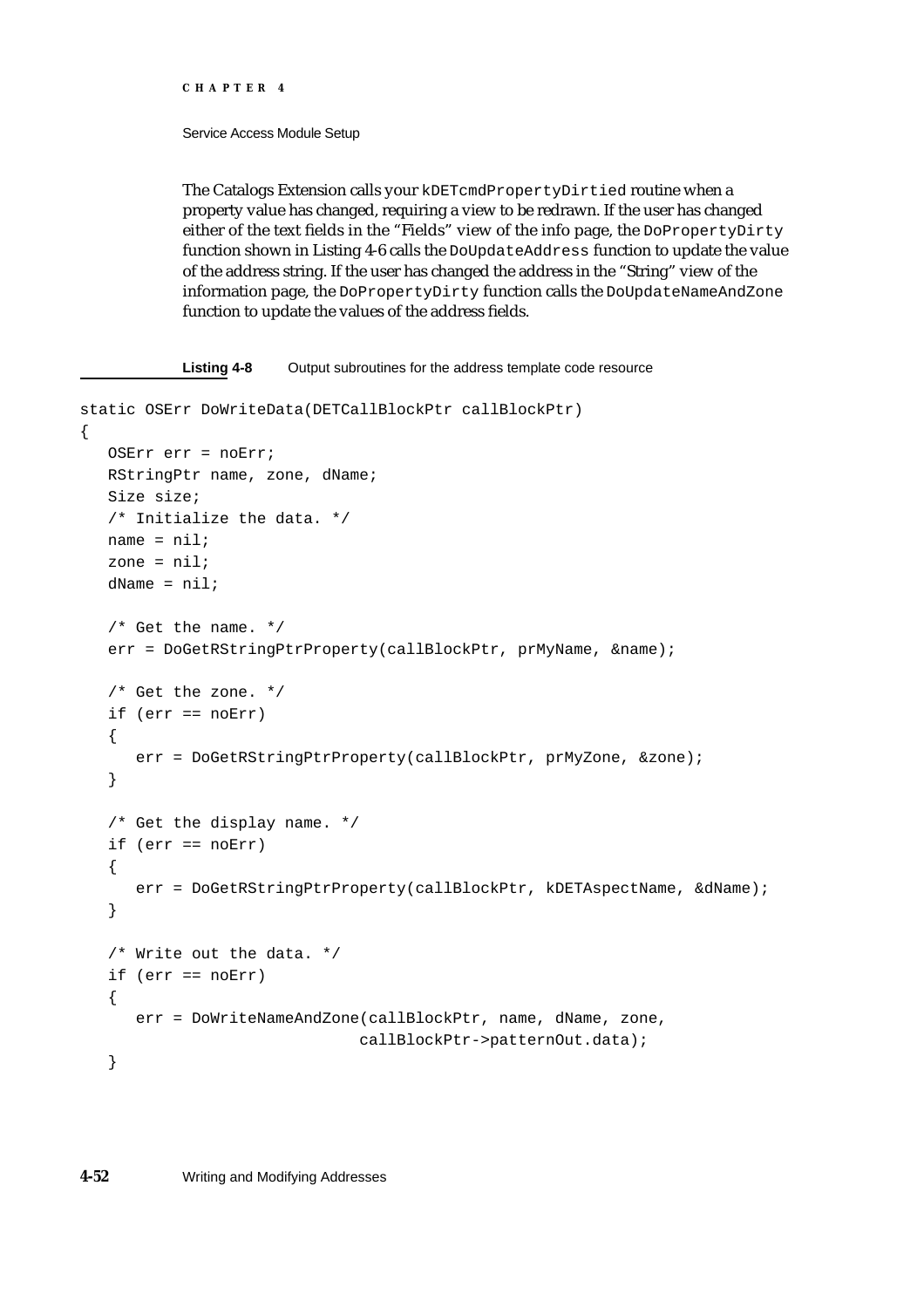```
CHAPTER 4
```

```
Service Access Module Setup
```

```
if (err == noErr)
   {
      size = GetHandleSize((Handle) callBlockPtr->patternOut.data);
      callBlockPtr->patternOut.dataOffset = size;
      callBlockPtr->patternOut.bitOffset = 0;
   }
   DisposeIfPtr(name);
   DisposeIfPtr(zone);
  DisposeIfPtr(dName);
  return err;
}
/* ----------------------------------------------------------------------- */
static OSErr DoWriteNameAndZone(DETCallBlockPtr callBlockPtr, RStringPtr 
name, RStringPtr dName, RStringPtr zone, Handle buffer)
{
   OSErr err = noErr;
   PackedDSSpecPtr pds = nil;
   Size size;
   /* Pack the data. */
   err = DoPackNameAndZone(callBlockPtr, name, dName, zone, &pds);
   /* Append the address to the data handle provided by the CE. */
   if (err == noErr)
   {
      size = GetPtrSize((Ptr) pds);
      SetHandleSize(buffer, size);
      err = MemError();
      if (err == noErr)
         BlockMove((Ptr) pds, *buffer, size);
   }
   /* Dispose of allocated stuff. */
   DisposeIfPtr(pds);
  return err;
}
```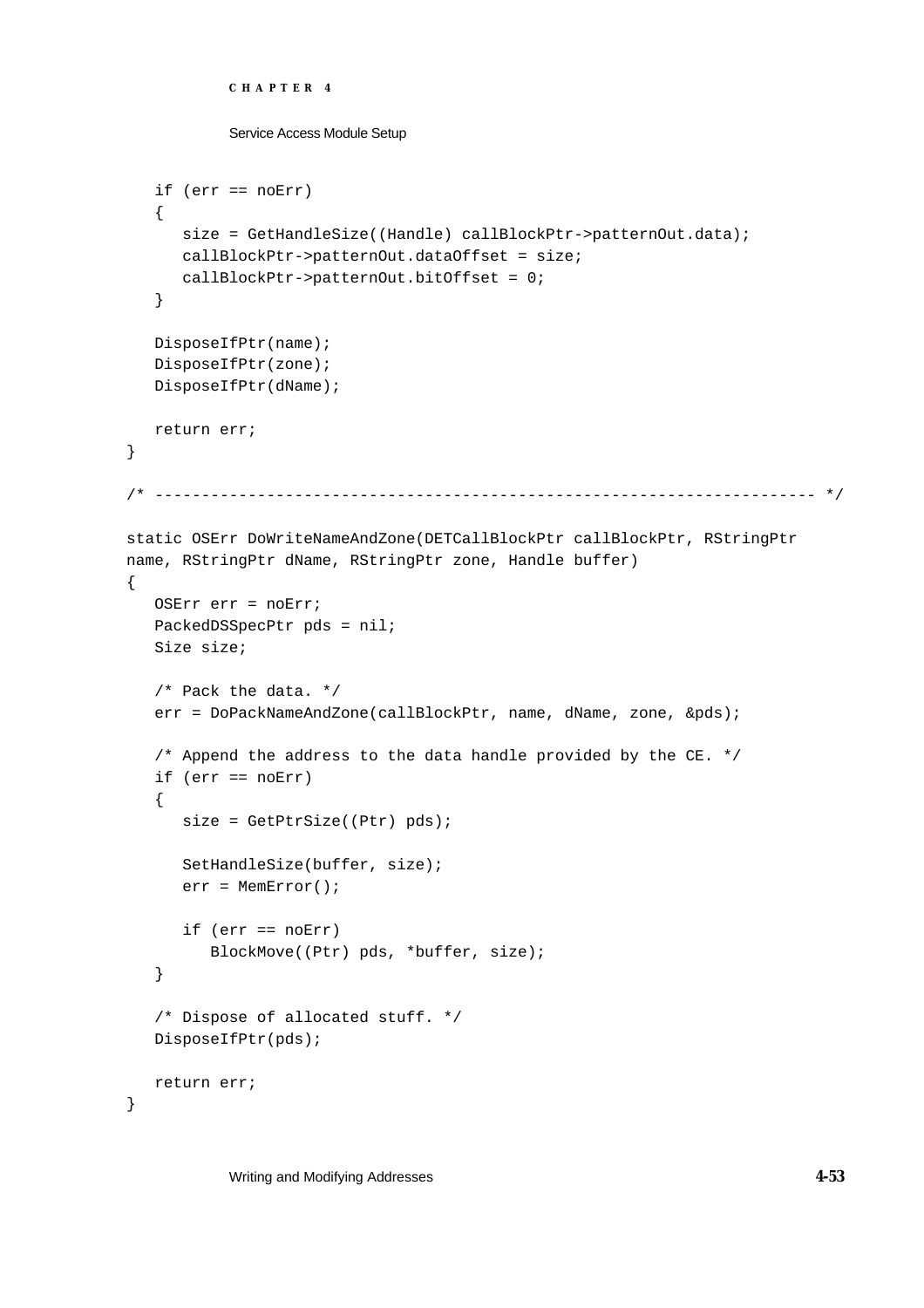```
CHAPTER 4
```

```
/* ----------------------------------------------------------------------- */
static OSErr DoPackNameAndZone(DETCallBlockPtr callBlockPtr, RStringPtr name, 
RStringPtr dName, RStringPtr zone, PackedDSSpecPtr* pds)
{
  OSErr err = noErr;
  unsigned short size;
   /* Initialize the data. */
   *pds = nil;
   /* Validate the name and zone. */
   if (!DoStringPtrIsOK(name) || !DoStringPtrIsOK(zone))
      err = paramErr;
   /* Create an address. */
   if (err == noErr)
   {
      err = MyCreateOCERecipient(pds, &size, name, dName, zone);
   }
   if ((*)ds == nil) && (err == noErr))err = paramErr;
  return err;
}
/* ----------------------------------------------------------------------- */
/* This routine is called to make sure that the name and zone are
     not of zero length and that they have valid values. */
static Boolean DoStringPtrIsOK(RStringPtr string)
\left\{ \right.Boolean good = true;
  Str255 divider;
   if (string->dataLength < 0)
     good = false;
   if (string->dataLength > 0)
   {
      if (MyValidateString(string, divider, 0) != kBadString)
         good = false;
   }
  return good;
}
```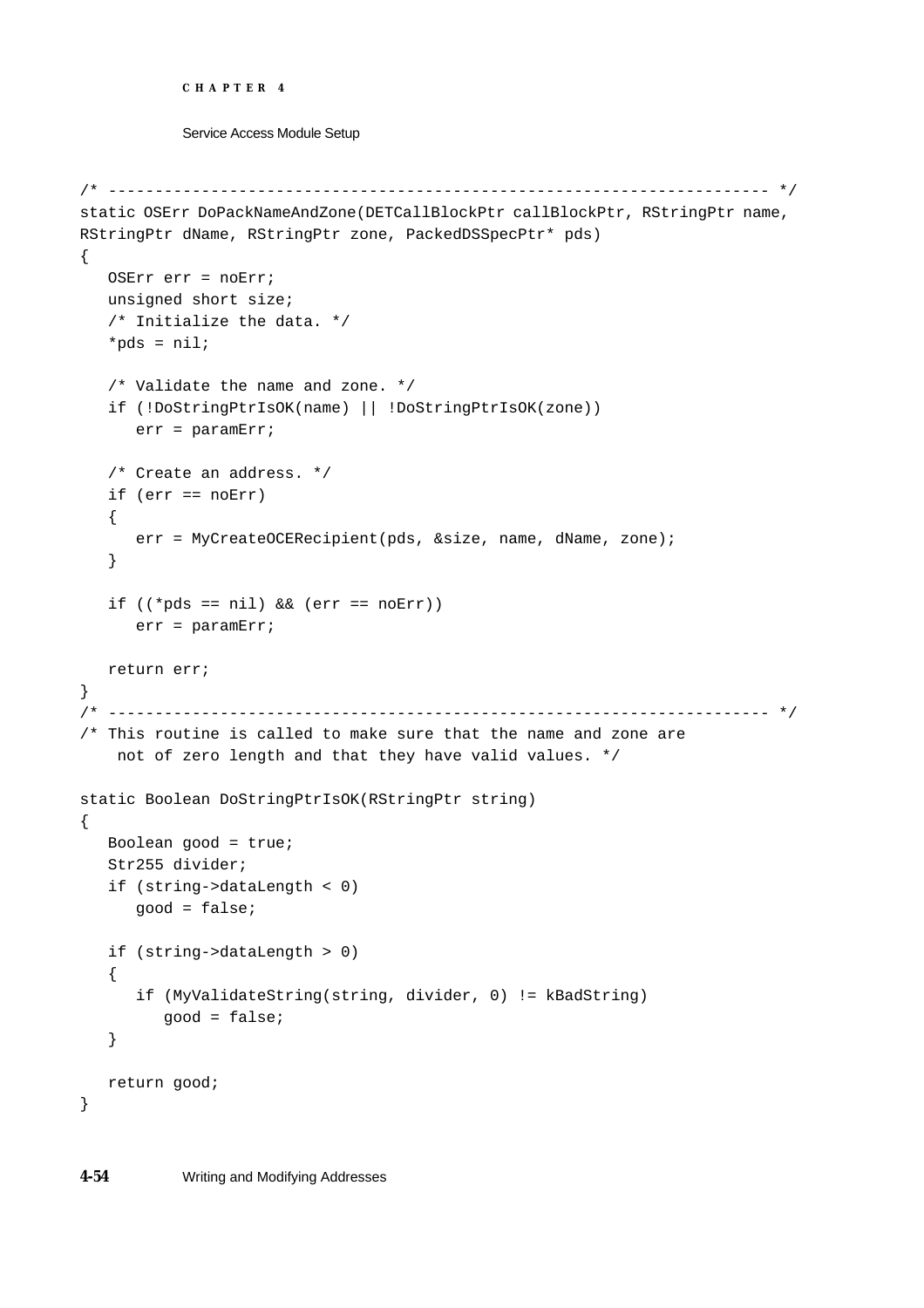```
CHAPTER 4
```

```
/* ----------------------------------------------------------------------- */
static OSErr DoUpdateNameAndZone(DETCallBlockPtr callBlockPtr)
{
   OSErr err = noErr;
  OSErr tempErr;
  RStringPtr name, zone, address, oldAddress;
   /* Initialize the variables. */
  name = nil;
   zone = nil;
   address = nil;oldAddress = nil;
   err = DoGetRStringPtrProperty(callBlockPtr, prMyAddress, &address);
   if (err == noErr)
   {
      err = MyDecomposeServerlessAddressString(&name, &zone, address);
   }
   if ((err == noErr) && (name->dataLength == 0))
      err = kNullNameError;
   else if ((err == kSMPInvalidAddressString) && (name == nil))
      err = kNullNameError;
   if (err == noErr)
   {
      err = DoSetRStringProperty(callBlockPtr, prMyName, name, true);
      err = DoSetRStringProperty(callBlockPtr, prMyZone, zone, true);
      err = DoSetRStringProperty(callBlockPtr, prOldName, name, true);
   }
   else
   {
      tempErr = DoGetRStringPtrProperty(callBlockPtr, prOldAddress,
                                         &oldAddress);
      tempErr = DoSetRStringProperty(callBlockPtr, prMyAddress, oldAddress,
                                      true);
   }
   DisposeIfPtr(name);
   DisposeIfPtr(zone);
   DisposeIfPtr(oldAddress);
```
Writing and Modifying Addresses **4-55**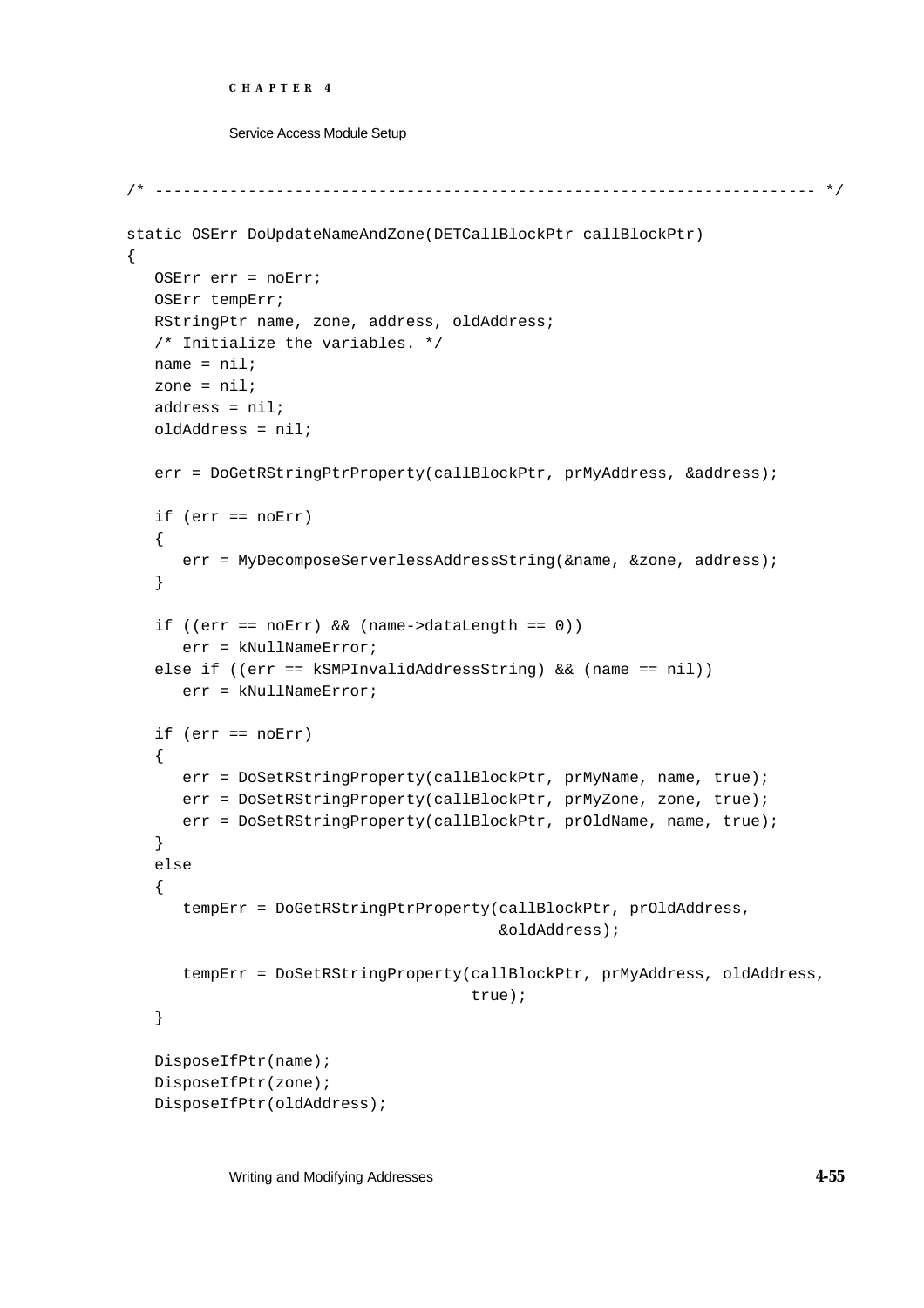```
CHAPTER 4
           Service Access Module Setup
  DisposeIfPtr(address);
  return err;
}
/* ----------------------------------------------------------------------- */
static OSErr DoUpdateAddress(DETCallBlockPtr callBlockPtr)
{
  OSErr err = noErr;
  OSErr tempErr;
  RStringPtr name, zone, address;
  RStringPtr oldName, oldZone;
   short dirtyProperty;
   /* Initialize the variables. */
  name = nil;
   zone = nil;
  address = niloldName = nil;
   oldZone = nil;
  dirtyProperty = callBlockPtr->propertyDirtied.property;
   err = DoGetRStringPtrProperty(callBlockPtr, prMyName, &name);
   err = DoGetRStringPtrProperty(callBlockPtr, prMyZone, &zone);
   if (err == noErr)
   {
      if ((name->dataLength == 0) && (dirtyProperty == prMyName))
         err = kNullNameError;
   }
   if (err == noErr)
   {
      err = MyCreateAddressString(name, zone, &address);
   }
   if (err == noErr)
   {
      err = DoSetRStringProperty(callBlockPtr, prMyAddress, address, true);
     err = DoSetRStringProperty(callBlockPtr, prOldAddress, address, true);
     err = DoSetRStringProperty(callBlockPtr, prOldName, name, true);
   }
```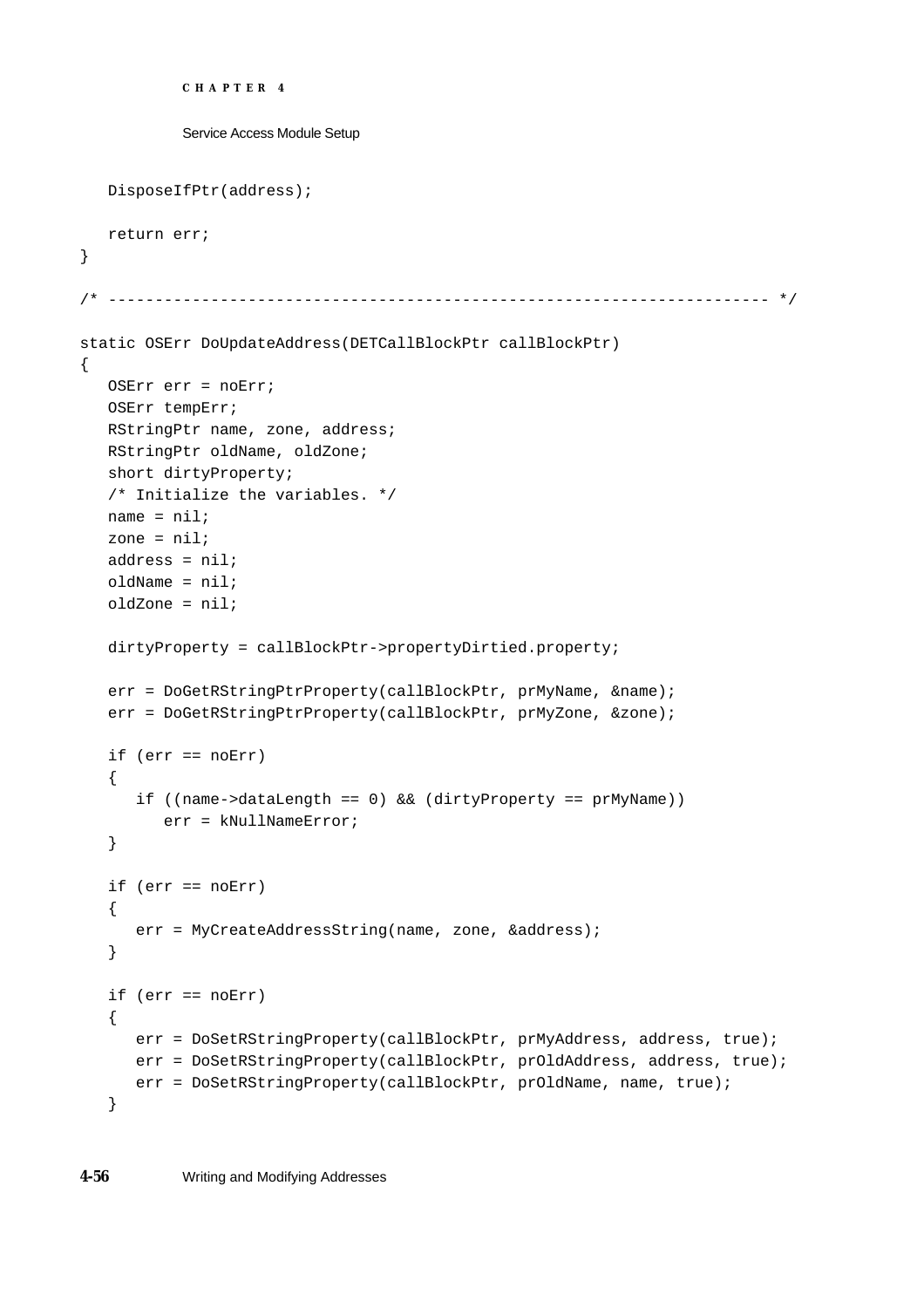```
CHAPTER 4
```

```
else
{
   /* Revert to the previous version. */
   tempErr = DoGetRStringPtrProperty(callBlockPtr, prOldName, &oldName);
   if (tempErr == noErr)
   {
   tempErr = DoSetRStringProperty(callBlockPtr, prMyName, oldName, true);
   }
}
DisposeIfPtr(oldName);
DisposeIfPtr(oldZone);
DisposeIfPtr(address);
DisposeIfPtr(name);
DisposeIfPtr(zone);
return err;
```
## Miscellaneous Subroutines

}

The subroutines in Listing 4-9 are called by one or more of the functions in the preceding sections.

**Listing 4-9** Miscellaneous subroutines used by the address template code resource

```
/* Set value of property prInited. */
static void DoSetInited(DETCallBlockPtr callBlockPtr, Boolean inited)
{
  OSErr err = noErr;
   err = DoSetBooleanProperty(callBlockPtr, prInited, inited, false);
}
/* ----------------------------------------------------------------------- */
/* Get value of property prInited. */
static Boolean DoIsInited(DETCallBlockPtr callBlockPtr)
{
  OSErr err = noErr;
  Boolean inited = false;
   err = DoGetBooleanProperty(callBlockPtr, prInited, &inited);
```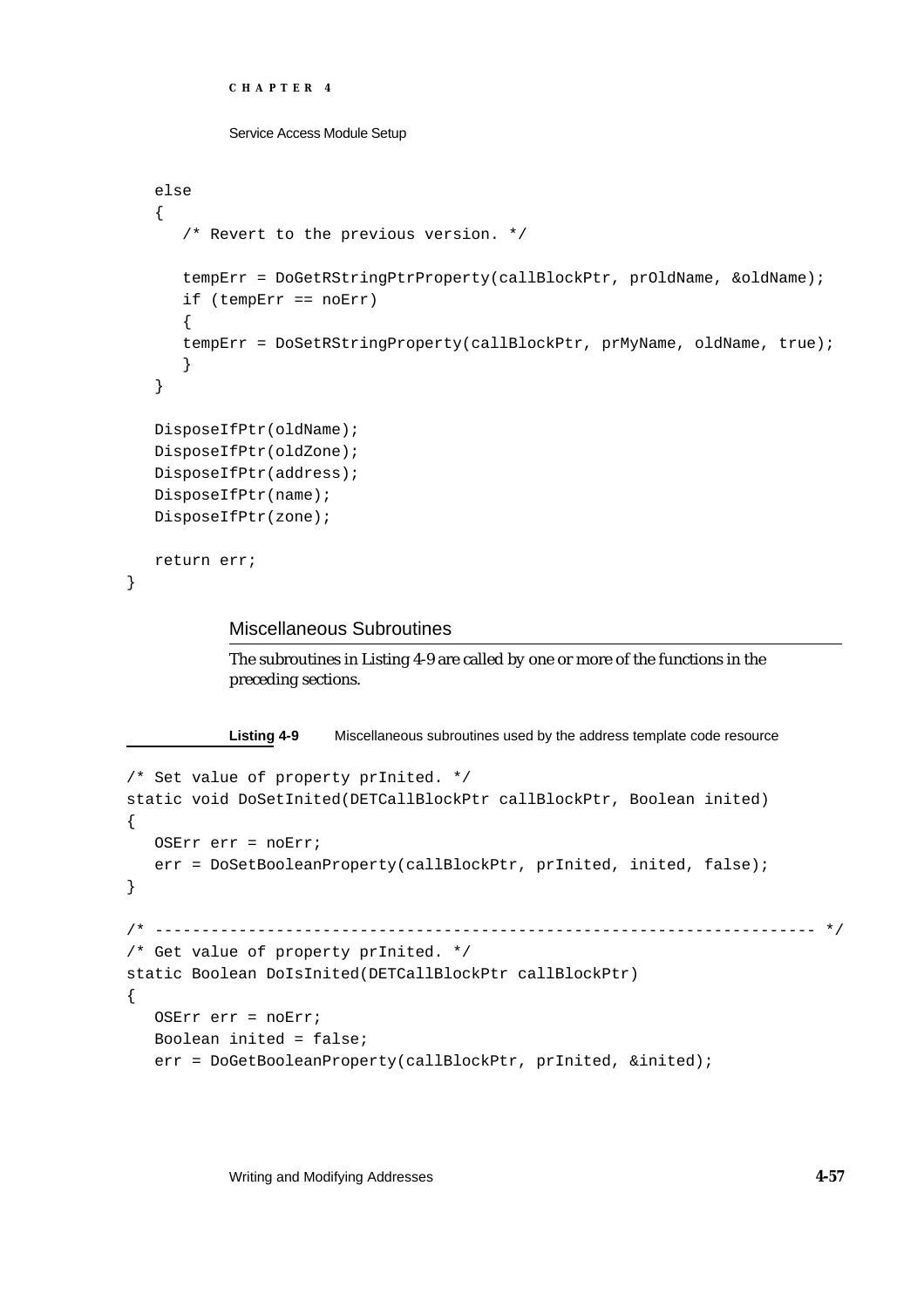```
CHAPTER 4
```

```
Service Access Module Setup
   if (err != noErr)
      inited = false;
  return inited;
}
/* ----------------------------------------------------------------------- */
/* Error handler */
static void DoHandleError(DETCallBlockPtr callBlockPtr, OSErr err)
{
   if ((err == noErr) || (err == kDETDidNotHandle))
      return;
/* Call kDETcmdAboutToTalk callback routine. */
   AboutToTalk(callBlockPtr);
/* Display one of the error messages in the template. */
   switch (err)
   {
      case kNullNameError:
         DisplayErrorMessage(err, kSurfInfoPageAspect, 2);
         break;
      default:
         DisplayErrorMessage(err, kSurfInfoPageAspect, 1);
         break;
   }
}
/* ----------------------------------------------------------------------- */
/* Call kDETcmdSetPropertyRString callback routine. */
pascal OSErr DoSetRStringProperty(DETCallBlockPtr callBlockPtr,
                         short property,
                         RStringPtr newValue,
                         Boolean markAsChanged)
   {
   OSErr err;
   DETCallBackBlock cbb;
   cbb.setPropertyRString.reqFunction = kDETcmdSetPropertyRString;
   cbb.setPropertyRString.property = property;
   cbb.setPropertyRString.target.selector = kDETSelf;
   cbb.setPropertyRString.newValue = newValue;
   err = CallBackDET(callBlockPtr, &cbb);
```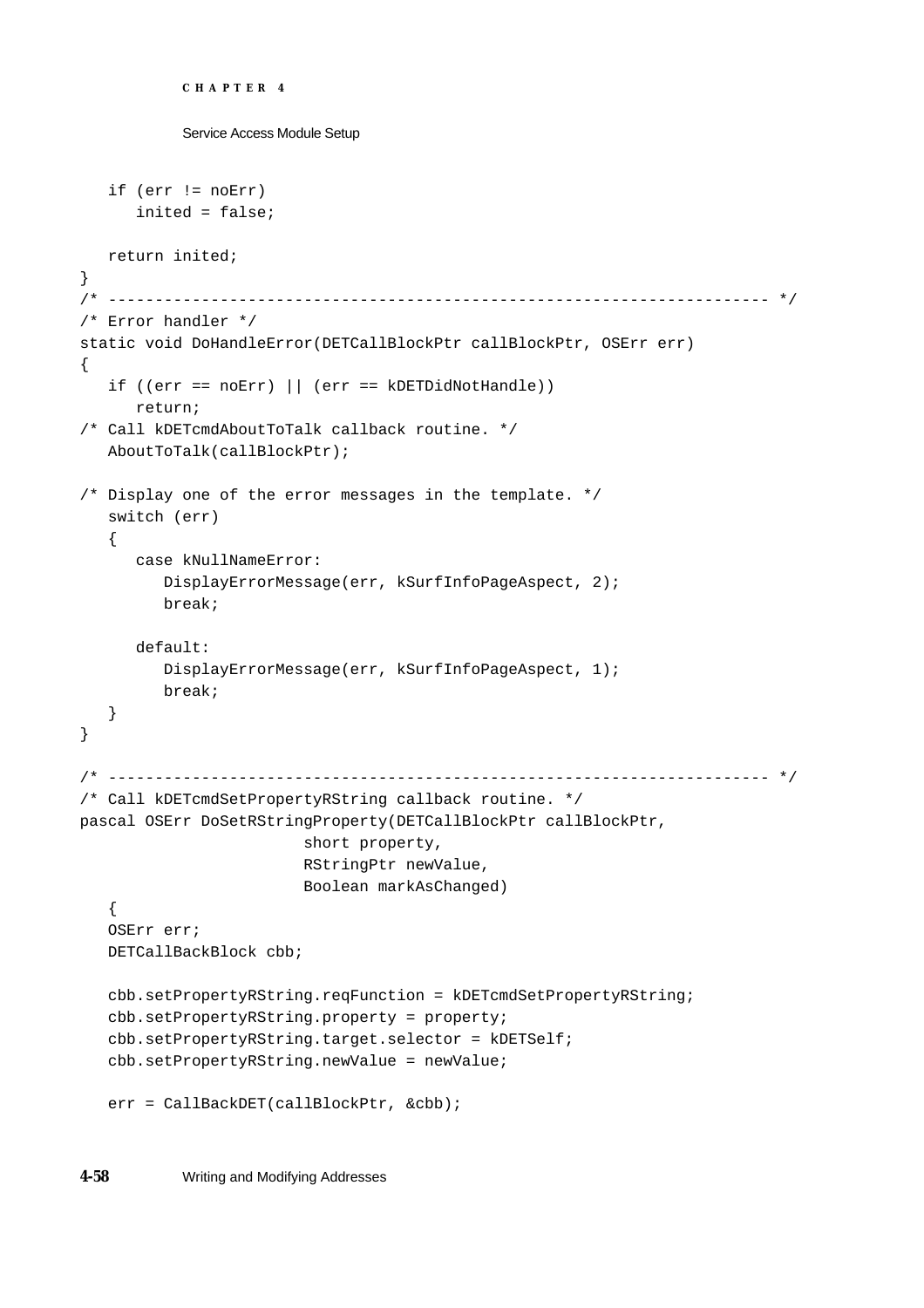```
CHAPTER 4
```

```
Service Access Module Setup
```

```
if ((err == noErr) && markAsChanged)
      {
      err = DoSetPropertyChanged(callBlockPtr, property, true);
      }
  return err;
   }
/* ----------------------------------------------------------------------- */
/* Call kDETcmdSetPropertyNumber callback routine. */
pascal OSErr DoSetNumProperty(DETCallBlockPtr callBlockPtr,
                             short property,
                             unsigned long newValue,
                             Boolean markAsChanged)
   {
   OSErr err;
   DETCallBackBlock cbb;
   cbb.setPropertyRString.reqFunction = kDETcmdSetPropertyNumber;
   cbb.setPropertyRString.property = property;
   cbb.setPropertyRString.target.selector = kDETSelf;
   cbb.setPropertyRString.newValue = newValue;
   err = CallBackDET(callBlockPtr, &cbb);
   if ((err == noErr) && markAsChanged)
      {
      err = DoSetPropertyChanged(callBlockPtr, property, true);
      }
  return err;
   }
/* ----------------------------------------------------------------------- */
/* Call kDETcmdSetPropertyNumber callback routine with a value of 0 or 1. */
pascal OSErr DoSetBooleanProperty(DETCallBlockPtr callBlockPtr, 
                          short property,
                          Boolean value, 
                          Boolean markChanged)
{
  OSErr err = noErr;
   err = DoSetNumProperty(callBlockPtr, property, value, markChanged);
```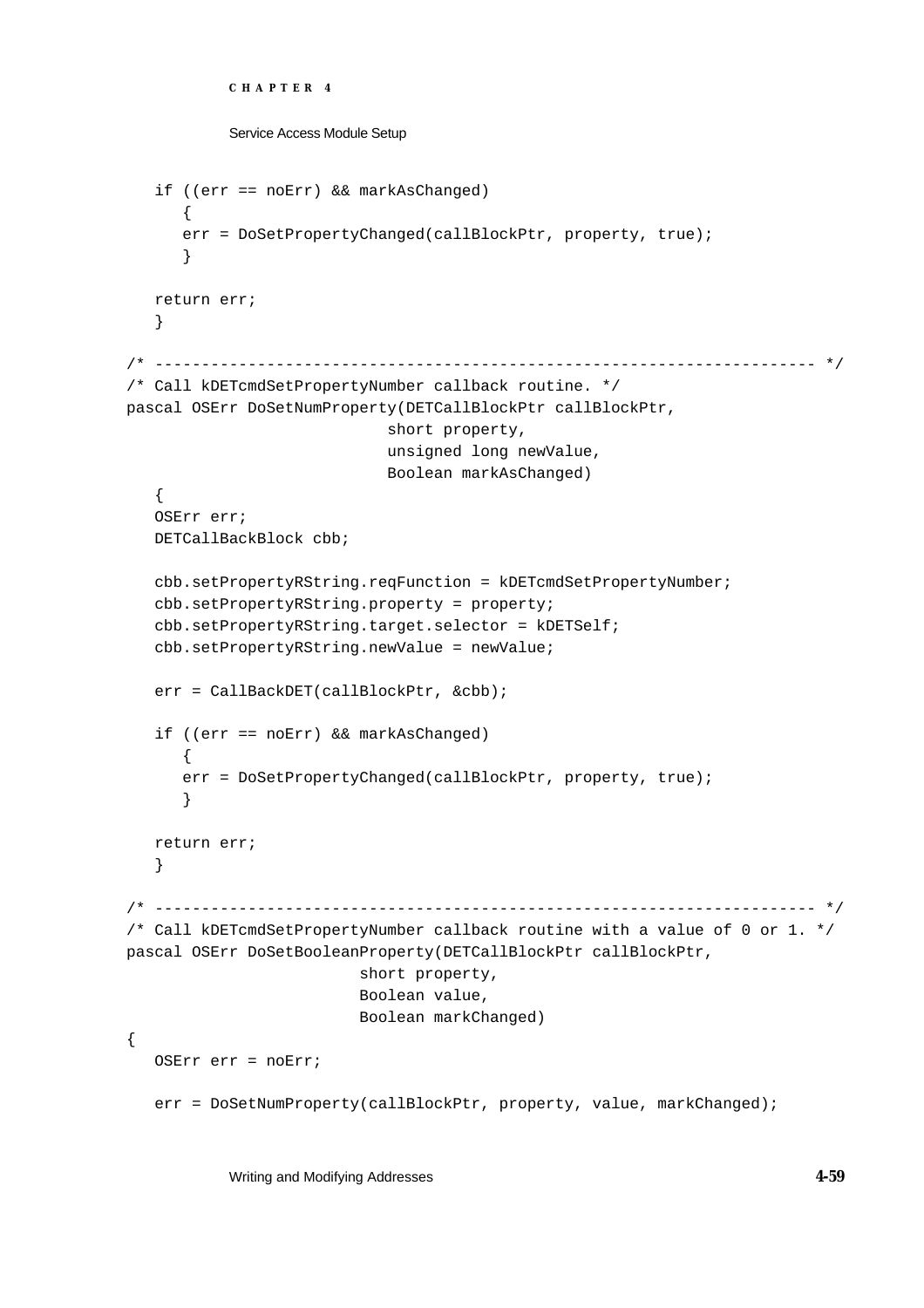```
CHAPTER 4
```

```
return err;
}
/* ----------------------------------------------------------------------- */
/* Call kDETcmdSetPropertyChanged callback routine. */
pascal OSErr DoSetPropertyChanged(DETCallBlockPtr callBlockPtr,
                        short property,
                        Boolean propertyChanged)
{
   OSErr err;
  DETCallBackBlock cbb;
   cbb.SetPropertyChanged.reqFunction = kDETcmdSetPropertyChanged;
   cbb.SetPropertyChanged.property = property;
   cbb.SetPropertyChanged.target.selector = kDETSelf;
   cbb.SetPropertyChanged.propertyChanged = propertyChanged;
  err = CallBackDET(callBlockPtr, &cbb);
  return err;
}
/* ----------------------------------------------------------------------- */
/* Call kDETcmdGetPropertyRString callback routine. */
pascal OSErr DoGetRStringProperty(DETCallBlockPtr callBlockPtr,
                                 short property,
                                 RString ***str)
{
   OSErr err;
  DETCallBackBlock cbb;
   cbb.getPropertyRString.reqFunction = kDETcmdGetPropertyRString;
   cbb.getPropertyRString.property = property;
   cbb.getPropertyRString.target.selector = kDETSelf;
   err = CallBackDET(callBlockPtr, &cbb);
   *str = cbb.getPropertyRString.propertyValue;
   return err;
```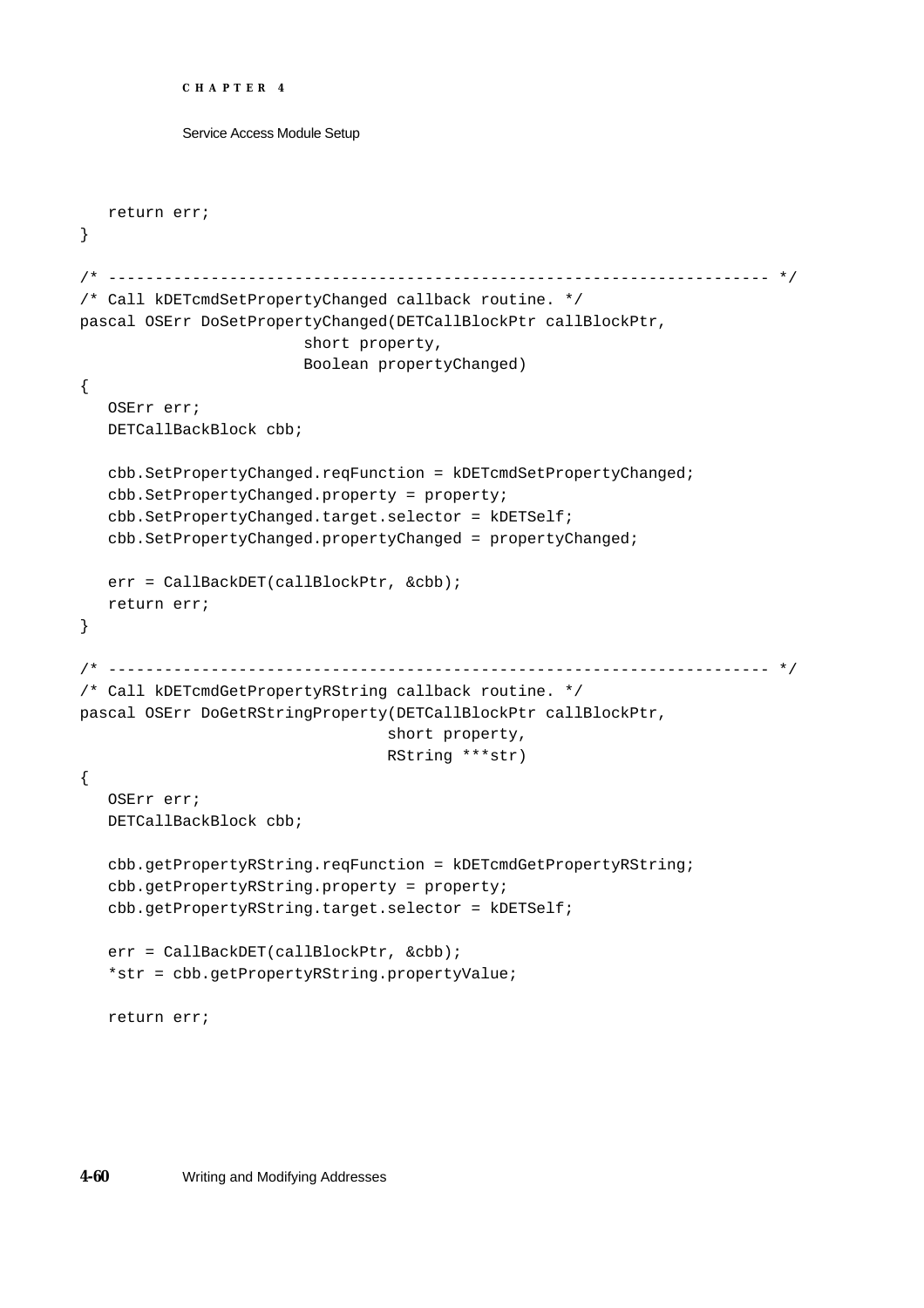```
CHAPTER 4
```

```
Service Access Module Setup
```

```
/* ----------------------------------------------------------------------- */
/* Call kDETcmdGetPropertyNumber callback routine. */
pascal OSErr DoGetNumProperty(DETCallBlockPtr callBlockPtr, 
                             short property, 
                              long *value)
{
   OSErr err;
   DETCallBackBlock cbb;
   cbb.getPropertyNumber.reqFunction = kDETcmdGetPropertyNumber;
   cbb.getPropertyNumber.property = property;
   cbb.getPropertyNumber.target.selector = kDETSelf;
   err = CallBackDET(callBlockPtr, &cbb);
   *value = cbb.getPropertyNumber.propertyValue;
  return err;
}
/* ----------------------------------------------------------------------- */
/* Call kDETcmdGetPropertyNumber callback routine and return 0 or 1. */
pascal OSErr DoGetBooleanProperty(DETCallBlockPtr callBlockPtr, 
                          short property, 
                          Boolean* value)
{
   OSErr err = noErr;
   long number;
   err = DoGetNumProperty(callBlockPtr, property, &number);
   *value = (number == 1);return err;
}
/* ----------------------------------------------------------------------- */
/* Call kDETcmdGetPropertyRString callback routine and convert handle to 
     pointer. */
pascal OSErr DoGetRStringPtrProperty(DETCallBlockPtr callBlockPtr, 
                                     short property, 
                                    RStringPtr* str)
{
   OSErr err = noErr;
```
Writing and Modifying Addresses **4-61**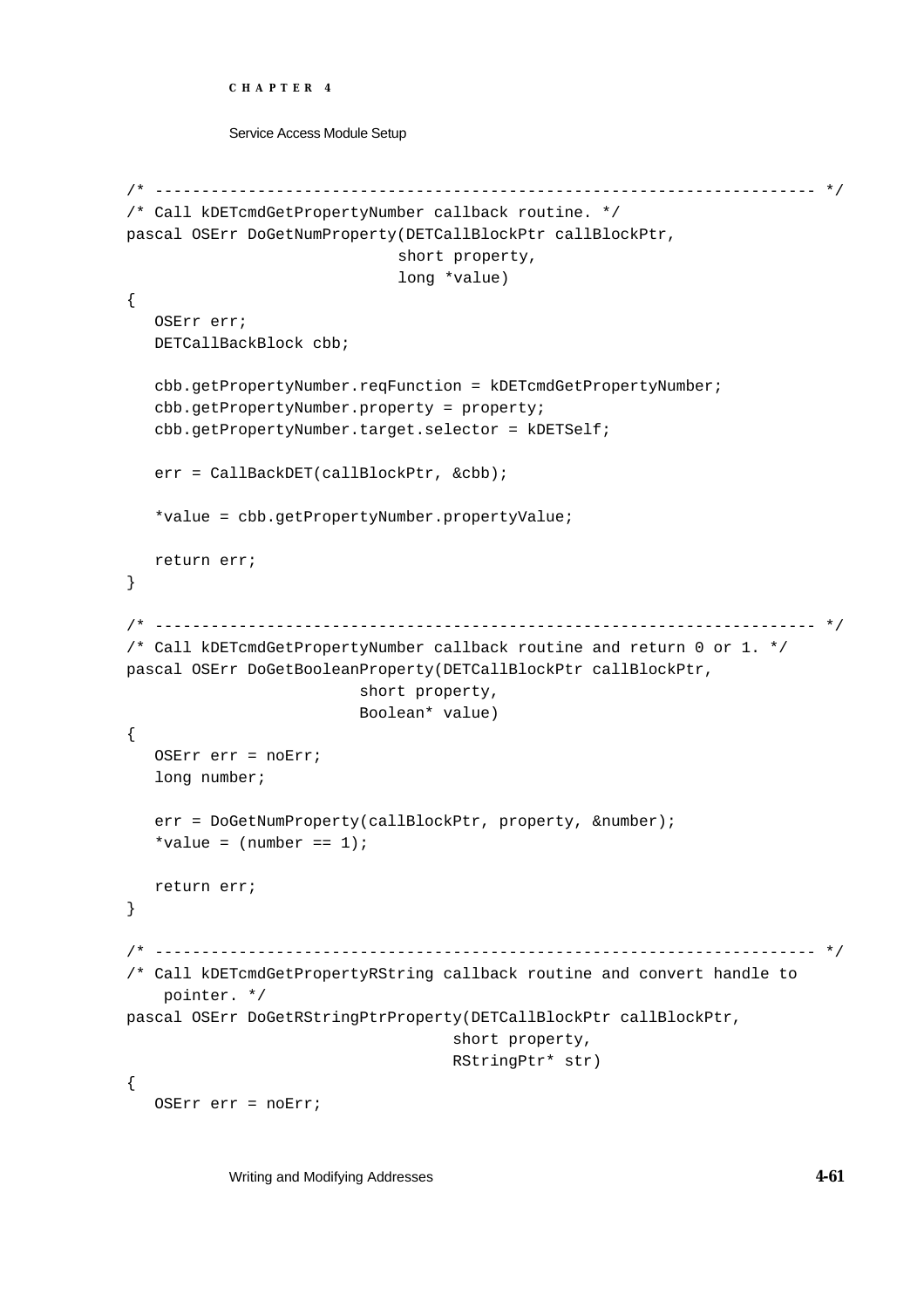```
CHAPTER 4
```

```
RStringHandle stringH = nil;
  RStringPtr stringP = nil;
   err = DoGetRStringProperty(callBlockPtr, property, &stringH);
   if (err == noErr)
   {
     err = DoRStringHandleToPtr(stringH, &stringP);
   }
  DisposeHandle((Handle) stringH);
   *str = stringP;
  return err;
}
/* ----------------------------------------------------------------------- */
/* Convert an RString handle to a pointer. */
pascal OSErr DoRStringHandleToPtr(RStringHandle stringH, 
                         RStringPtr* string)
{
  OSErr err = noErr;
  RStringPtr stringP = nil;
   stringP = (RStringPtr) NewPtr(sizeof(ProtoRString) + 
                                 (*stringH)->dataLength);
  HLock((Handle) stringH);
   err = OCECopyRString(*stringH, stringP, (*stringH)->dataLength);
  HUnlock((Handle) stringH);
   *string = stringP;
  return err;
}
```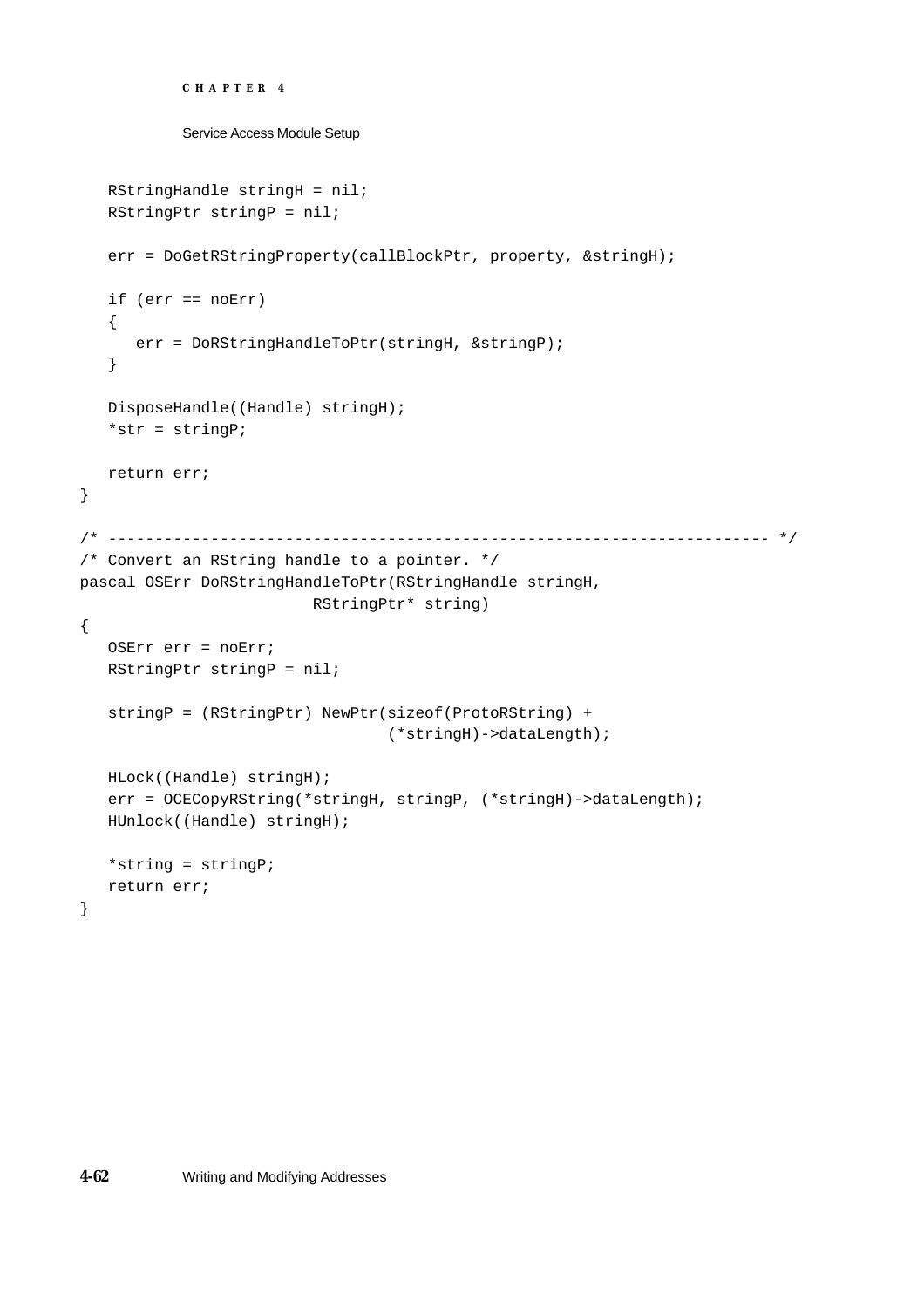## SAM Setup Reference

This section lists and describes the contents of the PowerTalk Setup catalog and the attributes in records of the following types:

- Setup
- MSAM
- CSAM
- Mail Service n.
- Catalog
- Combined

Following the descriptions of these records and attributes, this section describes all of the properties and resources that you must include in your setup template.

## The PowerTalk Setup Catalog

The information in the PowerTalk Setup catalog completely describes the AOCE services available on the Macintosh computer on which the Setup catalog is located. The records in the Setup catalog contain information about the installed CSAMs, the catalogs associated with those CSAMs, the installed personal MSAMs, and the messaging services associated with those MSAMs. Each CSAM and personal MSAM is represented by a record, and each personal MSAM mail slot and CSAM catalog is represented by a record (a single Combined record can represent both a mail slot and a catalog). In addition, there is a special Setup record that ties everything together.

When a user installs the PowerTalk software on his or her Macintosh, PowerTalk software creates the Setup catalog. The Setup catalog initially contains a single record called the **Setup record.** As the user adds catalog or messaging services, additional records are needed in the Setup catalog to specify these services.

Many of the records in the Setup catalog refer to other records in the Setup catalog by means of a **record reference.** A record reference is an attribute whose value consists of a packed record ID, of which only the creation ID is used to identify a given record. Except for parent MSAM record attributes, which your setup template creates, the PowerTalk Key Chain manages record references; you shouldn't need to examine or manipulate them.

Setup templates create or modify many of the records in the Setup catalog. The sections that follow describe the types of records in the Setup catalog and the contents of those records. The sections "Adding Catalog and Mail Services" beginning on page 4-5 and "Modifying an Existing Service" on page 4-30 explain how you actually create and modify the records.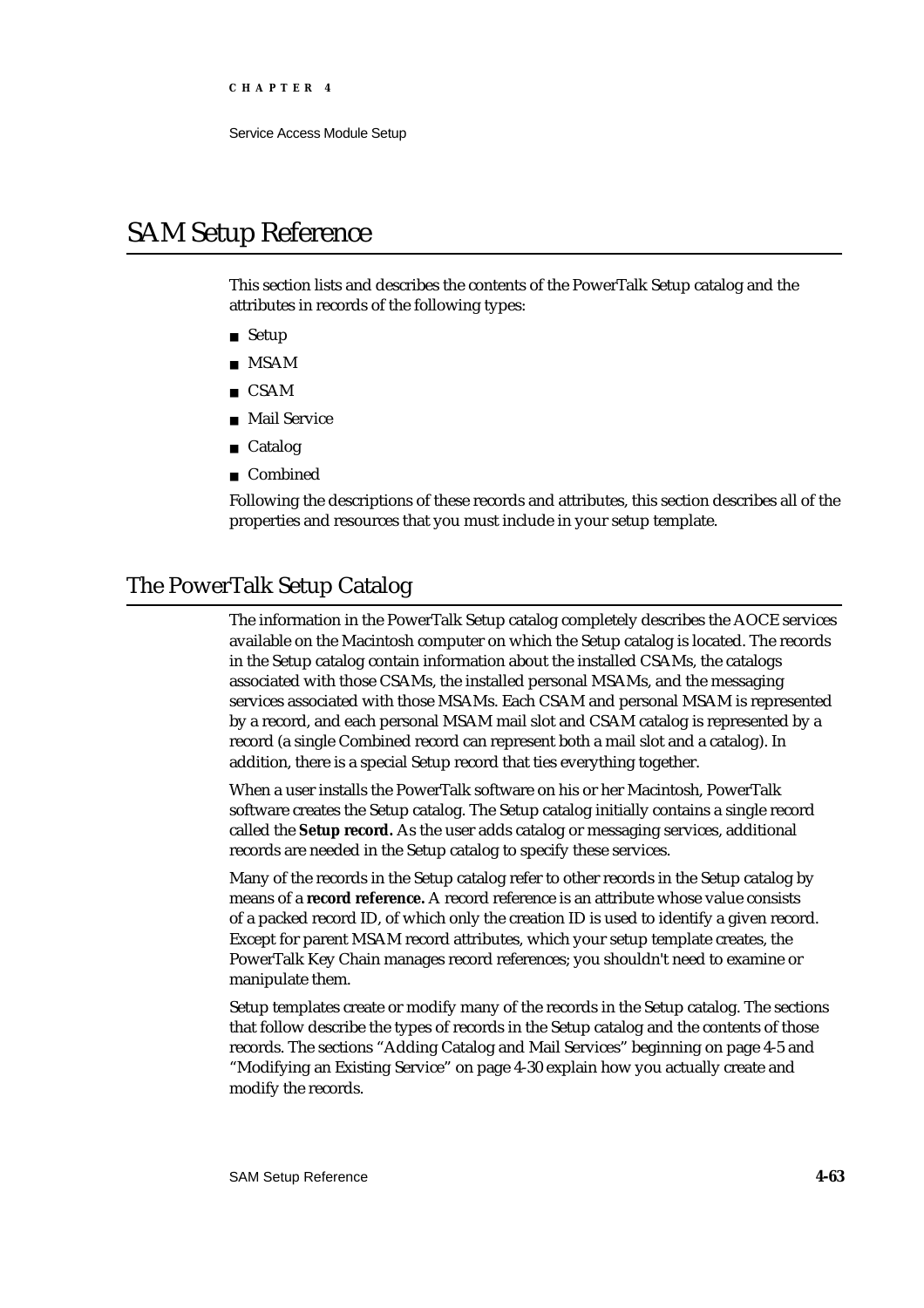#### **CHAPTER 4**

Service Access Module Setup

Table 4-1 lists the standard types of records contained in the Setup catalog, provides the corresponding record type index where applicable, and notes who creates a record of that type. Record type indexes are described in the chapter "AOCE Utilities" in the book *Inside Macintosh: AOCE Application Interfaces*.

| $5.5$ $\mu$ $5.5$ $\mu$ $5.5$ $\sigma$ $1.7$ $\mu$ $5.5$       |                   |                                                                                                   |  |
|----------------------------------------------------------------|-------------------|---------------------------------------------------------------------------------------------------|--|
| Type of record                                                 | Record type index | <b>Created by</b>                                                                                 |  |
| Setup                                                          | kSetupRecTypeNum  | <b>AOCE</b>                                                                                       |  |
| <b>MSAM</b>                                                    | kMSAMRecTypeNum   | Setup template (by calling the<br>DirAddRecord function if this<br>record does not already exist) |  |
| <b>CSAM</b>                                                    | kDSAMRecTypeNum   | Setup template (by calling the<br>DirAddDSAM function)                                            |  |
| <b>Mail Service</b><br>(also known as<br><b>a</b> slot record) | N/A               | Key Chain; main aspect template<br>provided by MSAM-only setup<br>templates                       |  |
| Catalog                                                        | N/A               | Key Chain; main aspect template<br>provided by MSAM-only and<br><b>CSAM-only setup templates</b>  |  |
| Combined                                                       | N/A               | Key Chain; main aspect template<br>provided by combined MSAM<br>and CSAM setup templates          |  |

#### **Table 4-1** Setup-catalog record types

### The Setup Record

There is a single Setup record in the Setup catalog. It contains record references to all of the records in the PowerTalk Setup catalog that represent slots, catalogs, and other items that show up in the PowerTalk Key Chain. It is identified by the record type index constant kSetupRecTypeNum. The Key Chain sets up and maintains the Setup record; you do not manipulate it or read it.

### The MSAM Record

An MSAM record represents a personal MSAM. The setup template for a given MSAM creates this record. The record name is the same as the name of the file containing the personal MSAM at the time you create the record. (Once the MSAM has been created and configured, the user can change the filename without affecting the MSAM record). An MSAM record is identified by the record type index constant kMSAMRecTypeNum. Table 4-2 shows the attributes for an MSAM record.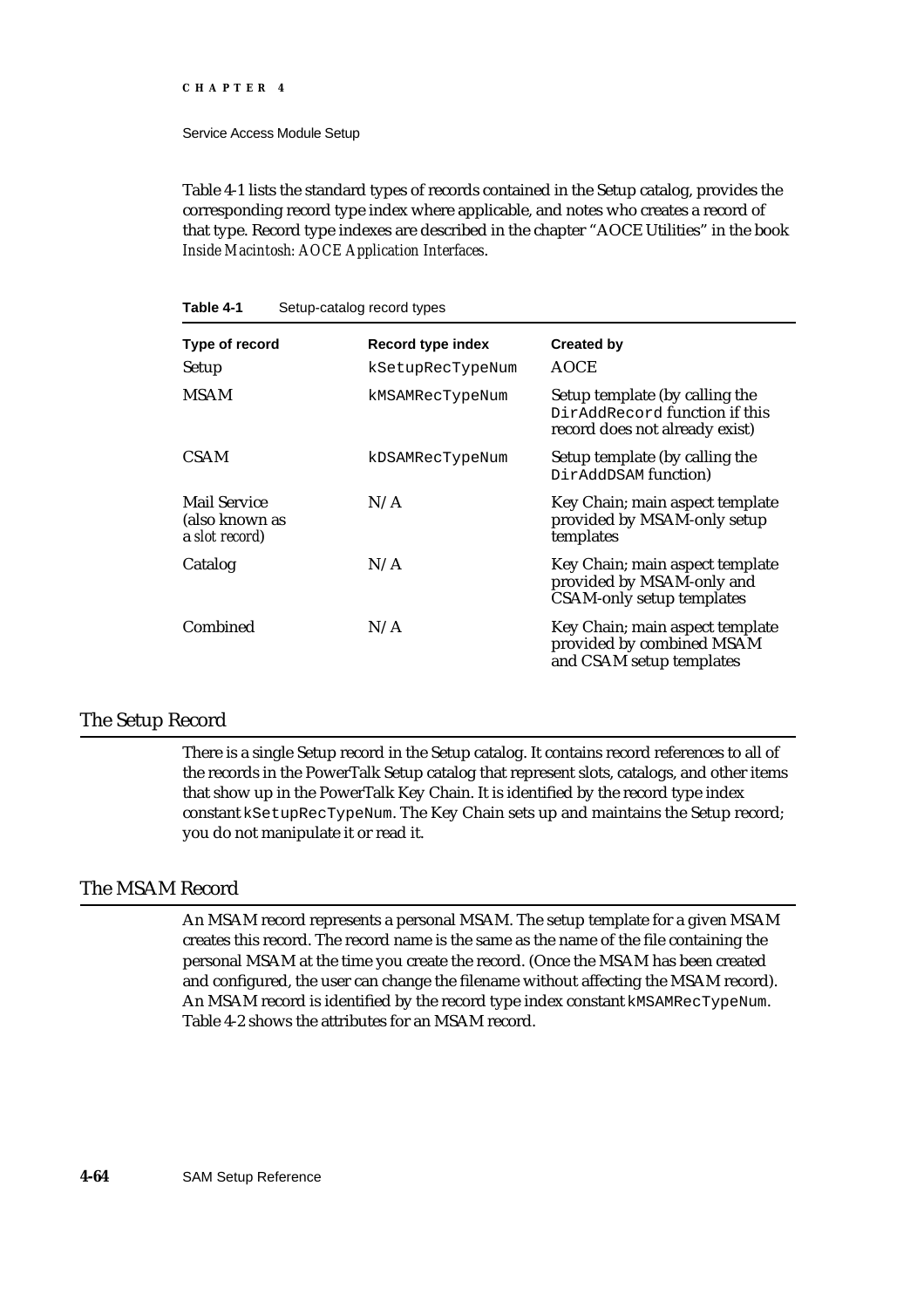#### **Table 4-2** Attributes of an MSAM record

| <b>Attribute type</b><br>and index<br><b>AOCE</b> version | Data type      | <b>Description</b>                                                                                                                                                                                                                                                                                                                | <b>Written by</b>        |
|-----------------------------------------------------------|----------------|-----------------------------------------------------------------------------------------------------------------------------------------------------------------------------------------------------------------------------------------------------------------------------------------------------------------------------------|--------------------------|
| kVersionAttrTypeNum                                       |                |                                                                                                                                                                                                                                                                                                                                   |                          |
|                                                           | long           | AOCE version number.                                                                                                                                                                                                                                                                                                              | <b>Setup</b><br>template |
| Gateway file ID                                           |                |                                                                                                                                                                                                                                                                                                                                   |                          |
| kGatewayFileIDAttrTypeNum                                 |                |                                                                                                                                                                                                                                                                                                                                   |                          |
|                                                           | long           | The file ID of the personal MSAM file. To<br>activate a mail slot, you need to find the<br>slot's Mail Service record. To do so, you<br>compare your file's file ID with the file ID<br>stored in the gateway file ID attribute in each<br>MSAM record. (If no Mail Service record<br>exists for this file, you must create one.) | Setup<br>template        |
| Mail service                                              |                |                                                                                                                                                                                                                                                                                                                                   |                          |
| kMailServiceAttrTypeNum                                   |                |                                                                                                                                                                                                                                                                                                                                   |                          |
|                                                           | PackedRecordID | A record reference to a Mail Service record<br>that represents a slot belonging to this<br>personal MSAM. An MSAM record contains<br>one mail service attribute for each slot<br>associated with the MSAM.                                                                                                                        | Setup<br>template        |

An MSAM record may also contain MSAM-specific information in attributes added by the personal MSAM, its setup template, or both.

## The CSAM Record

A CSAM record represents a CSAM. A setup template creates this record by calling the DirAddDSAM function. The record name is the same as the name of the file that contains the CSAM. A CSAM record is identified by the record type index constant kDSAMRecTypeNum. Table 4-3 shows the attributes for a CSAM record.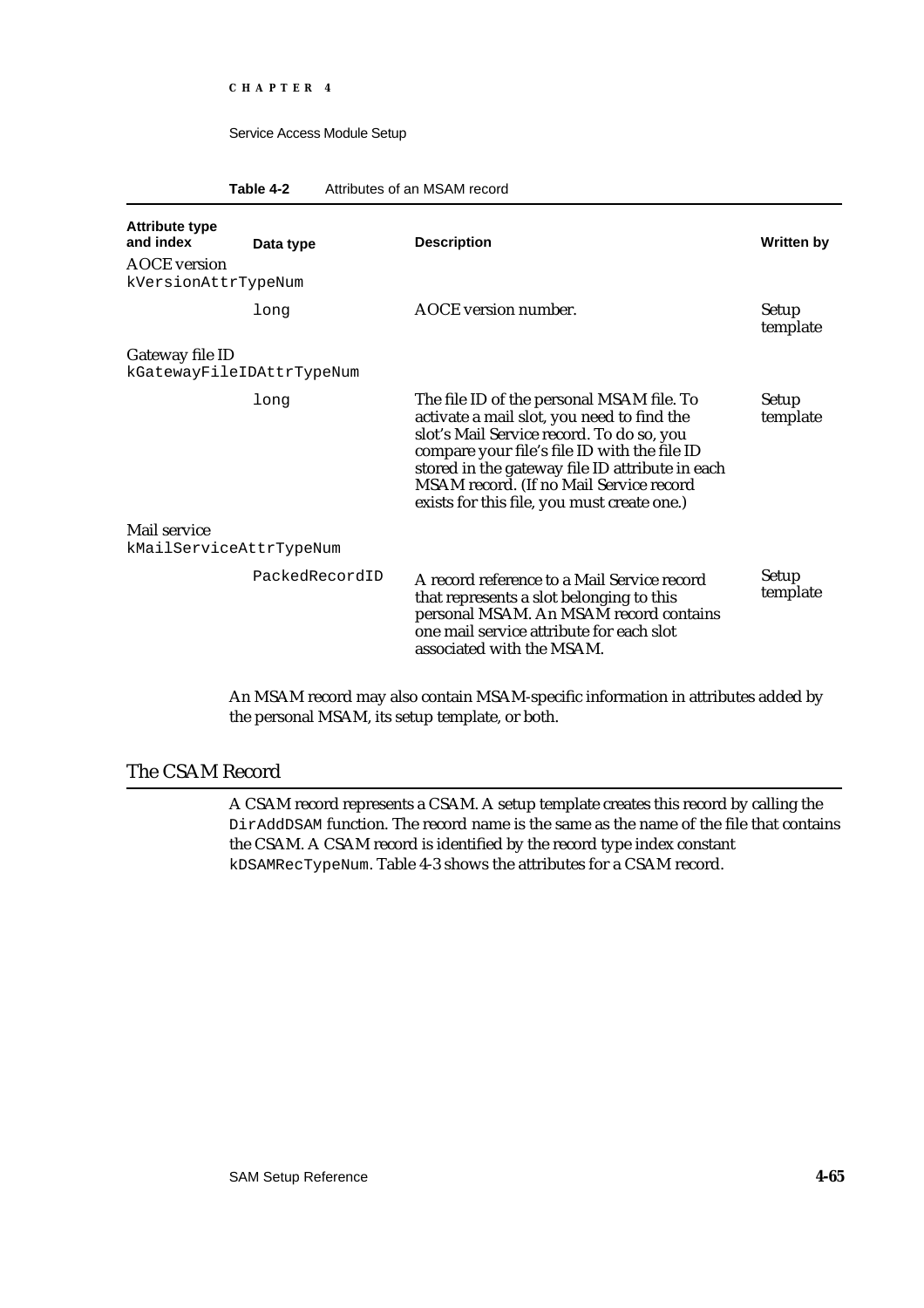```
CHAPTER 4
```

| Attributes of a CSAM record<br>Table 4-3 |  |
|------------------------------------------|--|
|------------------------------------------|--|

| <b>Attribute type</b>            |                           |                                                                                                                                                                                                      |                                                         |
|----------------------------------|---------------------------|------------------------------------------------------------------------------------------------------------------------------------------------------------------------------------------------------|---------------------------------------------------------|
| and index                        | Data type                 | <b>Description</b>                                                                                                                                                                                   | <b>Written by</b>                                       |
| CSAM alias                       | kDSAMFileAliasAttrTypeNum |                                                                                                                                                                                                      |                                                         |
|                                  | Private to AOCE           | An alias to the CSAM file, created<br>and used by AOCE software.                                                                                                                                     | Setup template calls<br>DirAddDSAM function             |
| Catalog<br>kDirectoryAttrTypeNum |                           |                                                                                                                                                                                                      |                                                         |
|                                  | PackedRecordID            | A record reference to a Catalog<br>record that represents a catalog<br>available through this CSAM.<br>A CSAM record contains one<br>catalog attribute for each catalog<br>associated with the CSAM. | Setup template calls<br>DirAddDSAMDirectory<br>function |

A CSAM record may also contain CSAM-specific information added by the CSAM, its setup template, or both.

## The Mail Service Record

A Mail Service record (also known as a *slot record*) contains information about a mail slot. The Key Chain creates this record, using a main aspect template provided by your setup template, when your setup template adds a mail service only. When your setup template adds a combined mail and catalog service, the mail slot information is contained in a Combined record rather than a Mail Service record.

Your main aspect template for the Mail Service record must specify the record type "aoce Mail Service*xxxx*" where *xxxx* is the address extension type of the messaging system to which your MSAM provides access. You can use the constant kMailServiceRecTypeBody to do so; for example, the following fragment of an aspect template creates a record of type "aoce Mail ServiceWAVE":

#define kServiceRecordType kMailServiceRecTypeBody "WAVE"

```
resource 'deta' (kSurfWriterAspect, purgeable)
{
   0, dropCheckConflicts, isMainAspect
};
resource 'rstr' (kSurfWriterAspect + kDETRecordType, purgeable)
{
  kServiceRecordType
};
```
Table 4-4 shows the attributes for a Mail Service record.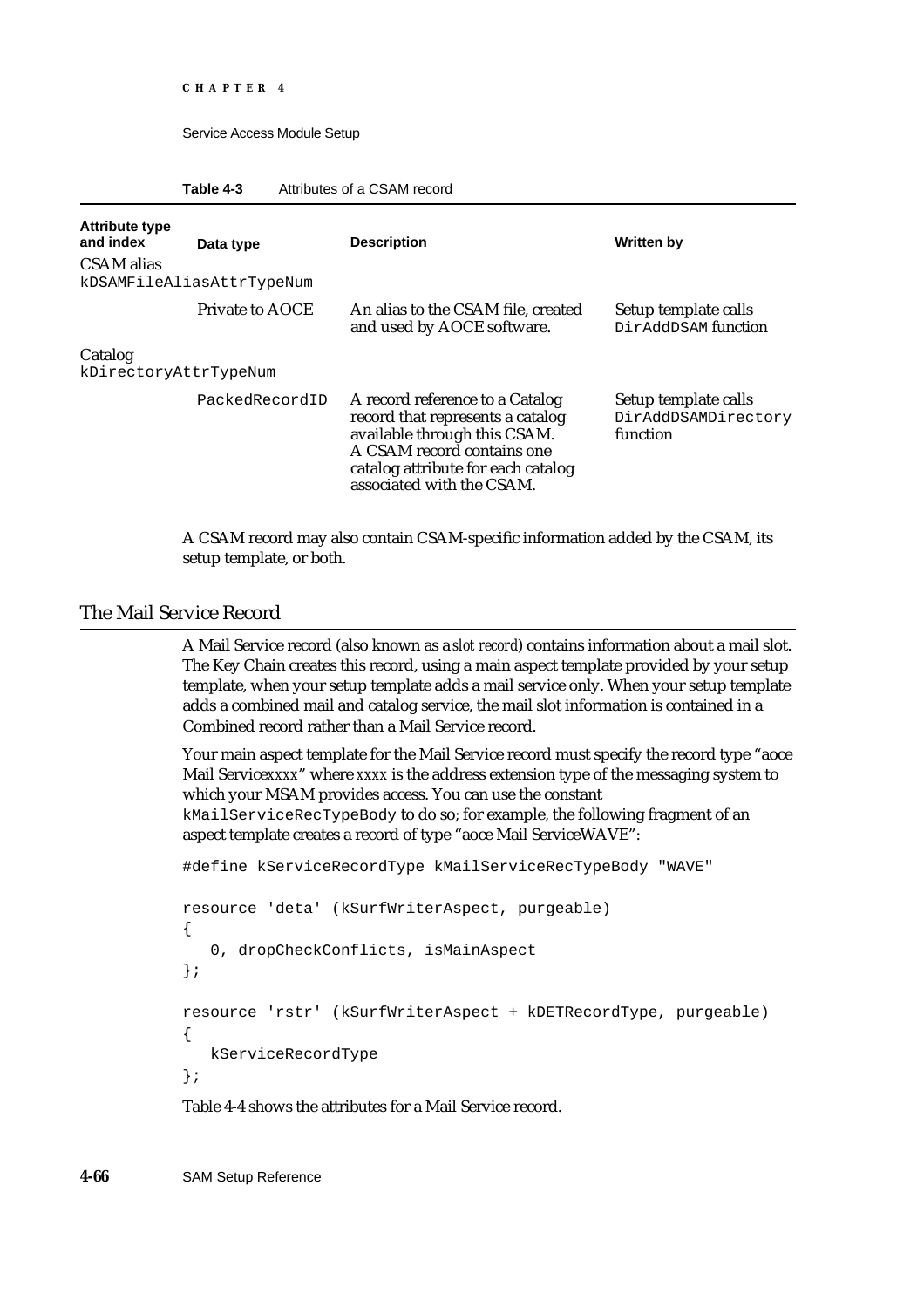#### **Table 4-4** Attributes of a Mail Service record

| <b>Attribute type</b><br>and index<br><b>AOCE</b> version | Data type                     | <b>Description</b>                                                                                                                                                                                                                                          | Written by               |
|-----------------------------------------------------------|-------------------------------|-------------------------------------------------------------------------------------------------------------------------------------------------------------------------------------------------------------------------------------------------------------|--------------------------|
| kVersionAttrTypeNum                                       |                               |                                                                                                                                                                                                                                                             |                          |
|                                                           | long                          | <b>AOCE</b> version number.                                                                                                                                                                                                                                 | <b>Key Chain</b>         |
| <b>Associated catalog</b>                                 | kAssoDirectoryAttrTypeNum     |                                                                                                                                                                                                                                                             |                          |
|                                                           | PackedRecordID                | A record reference to the record that represents<br>the catalog with which this slot is associated.<br>AOCE needs the Catalog record to route<br>messages; the Setup catalog must contain the<br>Catalog record before your MSAM can be<br>properly set up. | <b>Key Chain</b>         |
| <b>Parent MSAM</b><br>kParentMSAMAttrTypeNum              |                               |                                                                                                                                                                                                                                                             |                          |
|                                                           | PackedRecordID                | A record reference to the record that represents<br>the MSAM to which this slot belongs.                                                                                                                                                                    | <b>Setup</b><br>template |
| Slot ID<br>kSlotIDAttrTypeNum                             |                               |                                                                                                                                                                                                                                                             |                          |
|                                                           | SlotID                        | The slot ID for this mail slot.                                                                                                                                                                                                                             | <b>MSAM</b>              |
| <b>Standard slot information</b>                          | kStdSlotInfoAttrTypeNum       |                                                                                                                                                                                                                                                             |                          |
|                                                           | MailStandardSlotInfoAttribute |                                                                                                                                                                                                                                                             |                          |
|                                                           |                               | A structure that contains information about the<br>slot, such as when to log on to the external<br>messaging system.                                                                                                                                        | <b>Setup</b><br>template |

The Mail Service record may also contain other slot-specific information added by the personal MSAM, its setup template, or both.

## The Catalog Record

A Catalog record represents a catalog to which the user has access. The Key Chain creates this record, using a main aspect template provided by your setup template, when your setup template adds a mail service only or a catalog service only. When your setup template adds a combined mail and catalog service, the catalog information is contained in a Combined record rather than a Mail Service record, as described in the next section.

Your main aspect template for the Catalog record must specify the record type "aoce Directory*xxxx*". If the catalog is associated with a mail slot, *xxxx* is the address extension type of the external messaging system to which the slot's MSAM provides access. If the catalog is not associated with a slot, *xxxx* is the signature field of the catalog discriminator (DirDiscriminator structure).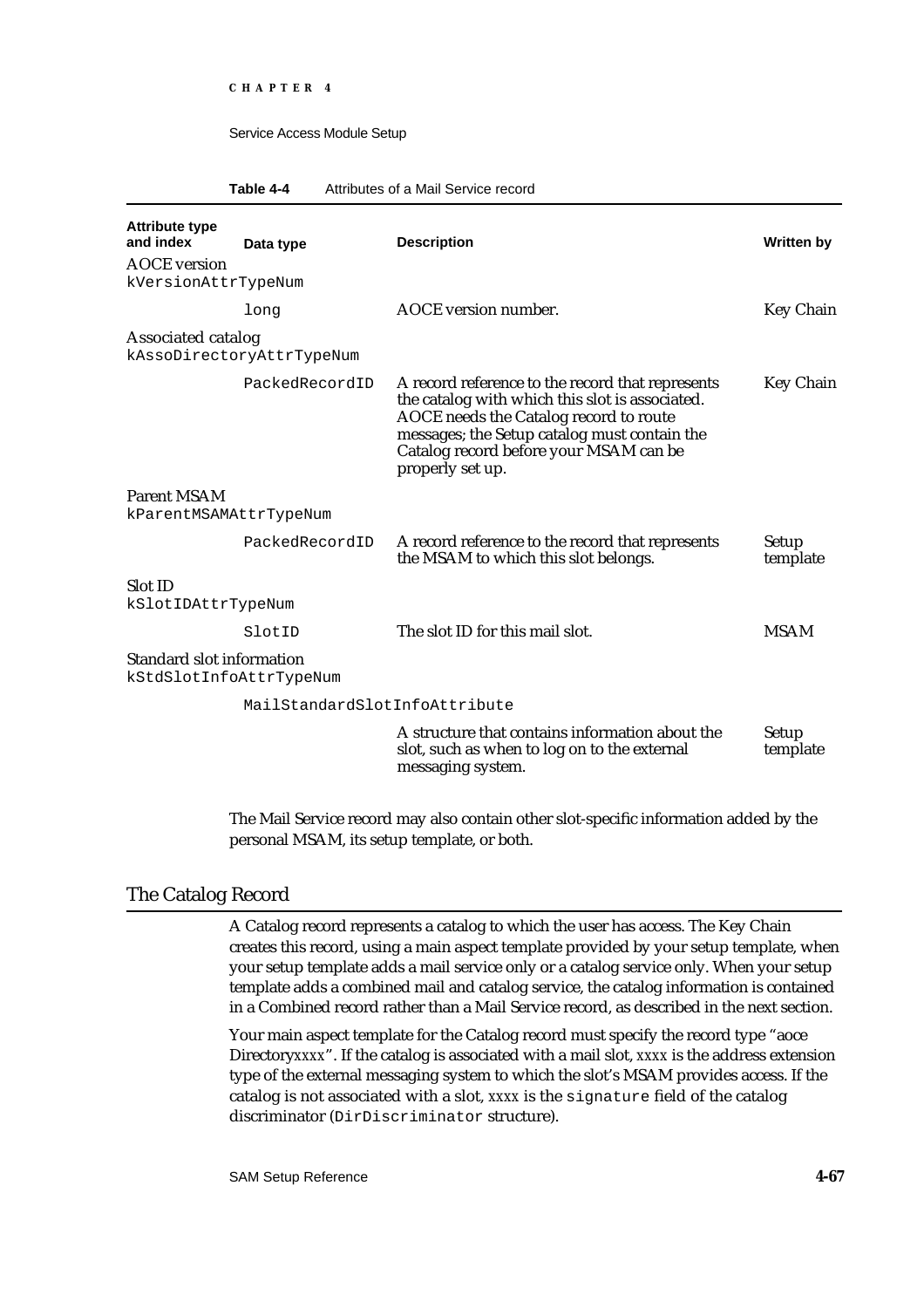```
CHAPTER 4
```
You can use the constant kDirectoryRecTypeBody to assign the record type; for example, the following fragment of an aspect template creates a record of type "aoce DirectoryWAVE":

```
#define kServiceRecordType kDirectoryRecTypeBody "WAVE"
resource 'deta' (kSurfWriterAspect, purgeable)
{
   0, dropCheckConflicts, isMainAspect
};
resource 'rstr' (kSurfWriterAspect + kDETRecordType, purgeable)
{
  kServiceRecordType
};
```
Table 4-5 shows the attributes for a Catalog record. Note that some attributes are used in Catalog records only for stand-alone MSAMs, some are used in Catalog records only for stand-alone CSAMs, and some are used both for MSAMs and CSAMs. When you install a combined MSAM and CSAM, you provide a template for a Combined record rather than for a Catalog record (see Table 4-6 on page 4-70).

| <b>Attribute type</b><br>and index | Data type                   | <b>Description</b>                                                                | <b>Written by</b>                                       | <b>Used for</b> |
|------------------------------------|-----------------------------|-----------------------------------------------------------------------------------|---------------------------------------------------------|-----------------|
| <b>Version</b>                     |                             |                                                                                   |                                                         |                 |
| kVersionAttrTypeNum                |                             |                                                                                   |                                                         |                 |
|                                    | long                        | Version number of the<br>Key Chain at the time<br>the record was created          | <b>Key Chain</b>                                        | <b>CSAM</b>     |
| <b>Associated mail service</b>     |                             |                                                                                   |                                                         |                 |
|                                    | kAssoMailServiceAttrTypeNum |                                                                                   |                                                         |                 |
|                                    | PackedRecordID              | Record reference to the<br>Mail Service record<br>associated with this<br>catalog | <b>Key Chain</b>                                        | <b>MSAM</b>     |
| <b>Parent CSAM</b>                 |                             |                                                                                   |                                                         |                 |
| kParentDSAMAttrTypeNum             |                             |                                                                                   |                                                         |                 |
|                                    | PackedRecordID              | Record reference to<br>CSAM record for<br>this catalog                            | Setup template calls<br>DirAddDSAMDirectory<br>function |                 |
|                                    |                             |                                                                                   |                                                         | <b>CSAM</b>     |

**Table 4-5** Attributes of a Catalog record

*continued*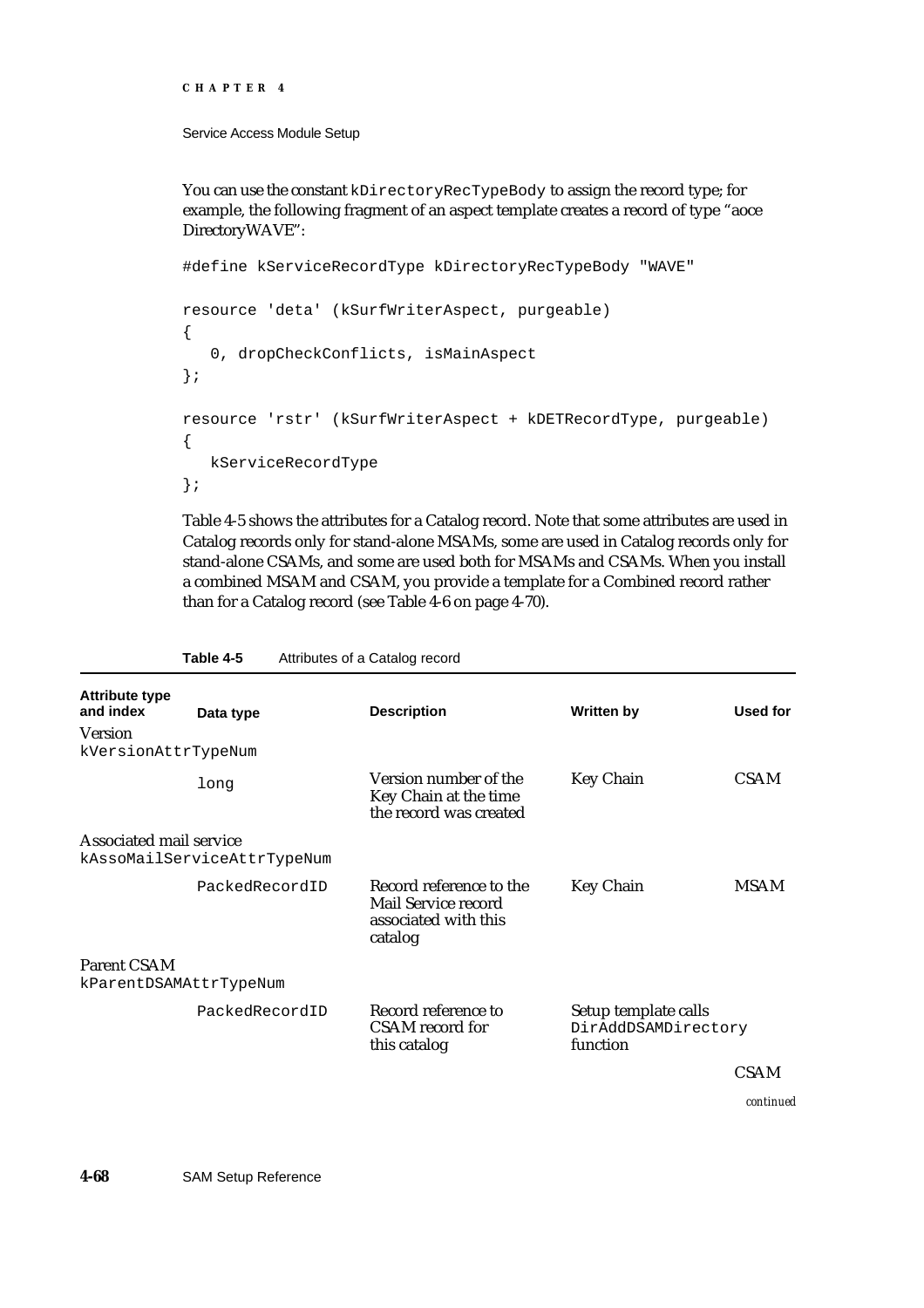## **Table 4-5** Attributes of a Catalog record (continued)

| <b>Attribute type</b><br>and index            | Data type                 | <b>Description</b>                                                      | <b>Written by</b>                                                          | Used for                   |
|-----------------------------------------------|---------------------------|-------------------------------------------------------------------------|----------------------------------------------------------------------------|----------------------------|
| <b>Discriminator</b>                          | kDiscriminatorAttrTypeNum |                                                                         |                                                                            |                            |
|                                               | DirDiscriminator          | This catalog's<br>discriminator value                                   | Setup template<br>(CSAM template calls<br>DirAddDSAMDirectory<br>function) |                            |
|                                               |                           |                                                                         |                                                                            | <b>MSAM</b><br><b>CSAM</b> |
| <b>Capability flags</b><br>kSFlagsAttrTypeNum |                           |                                                                         |                                                                            |                            |
|                                               | long                      | This catalog's<br>capability flags                                      | Setup template calls<br>DirAddDSAMDirectory<br>function                    |                            |
|                                               |                           |                                                                         |                                                                            | <b>CSAM</b>                |
| Comment<br>kCommentAttrTypeNum                |                           |                                                                         |                                                                            |                            |
|                                               | RString                   | Comment for your use                                                    | Setup template                                                             | <b>MSAM</b><br><b>CSAM</b> |
| Real name<br>kRealNameAttrTypeNum             |                           |                                                                         |                                                                            |                            |
|                                               | RString                   | Name of this catalog<br>for your use                                    | Setup template                                                             | <b>MSAM</b><br><b>CSAM</b> |
| User's record ID<br>kDirUserRIDAttrTypeNum    |                           |                                                                         |                                                                            |                            |
|                                               | RecordID                  | User's record ID                                                        | Setup template calls<br>OCESetupAddDirectoryInfo<br>function               |                            |
|                                               |                           |                                                                         |                                                                            | <b>MSAM</b><br><b>CSAM</b> |
| Native name                                   | kDirNativeNameAttrTypeNum |                                                                         |                                                                            |                            |
|                                               | RString                   | User's name or account<br>name in the external<br>catalog; for your use | Setup template                                                             | <b>MSAM</b><br><b>CSAM</b> |
| User's key<br>kDirUserKeyAttrTypeNum          |                           |                                                                         |                                                                            |                            |
|                                               | <b>Private to AOCE</b>    | User's encrypted<br>password                                            | Setup template calls<br>OCESetupAddDirectoryInfo<br>function               |                            |
|                                               |                           |                                                                         |                                                                            | <b>MSAM</b>                |
|                                               |                           |                                                                         |                                                                            | continued                  |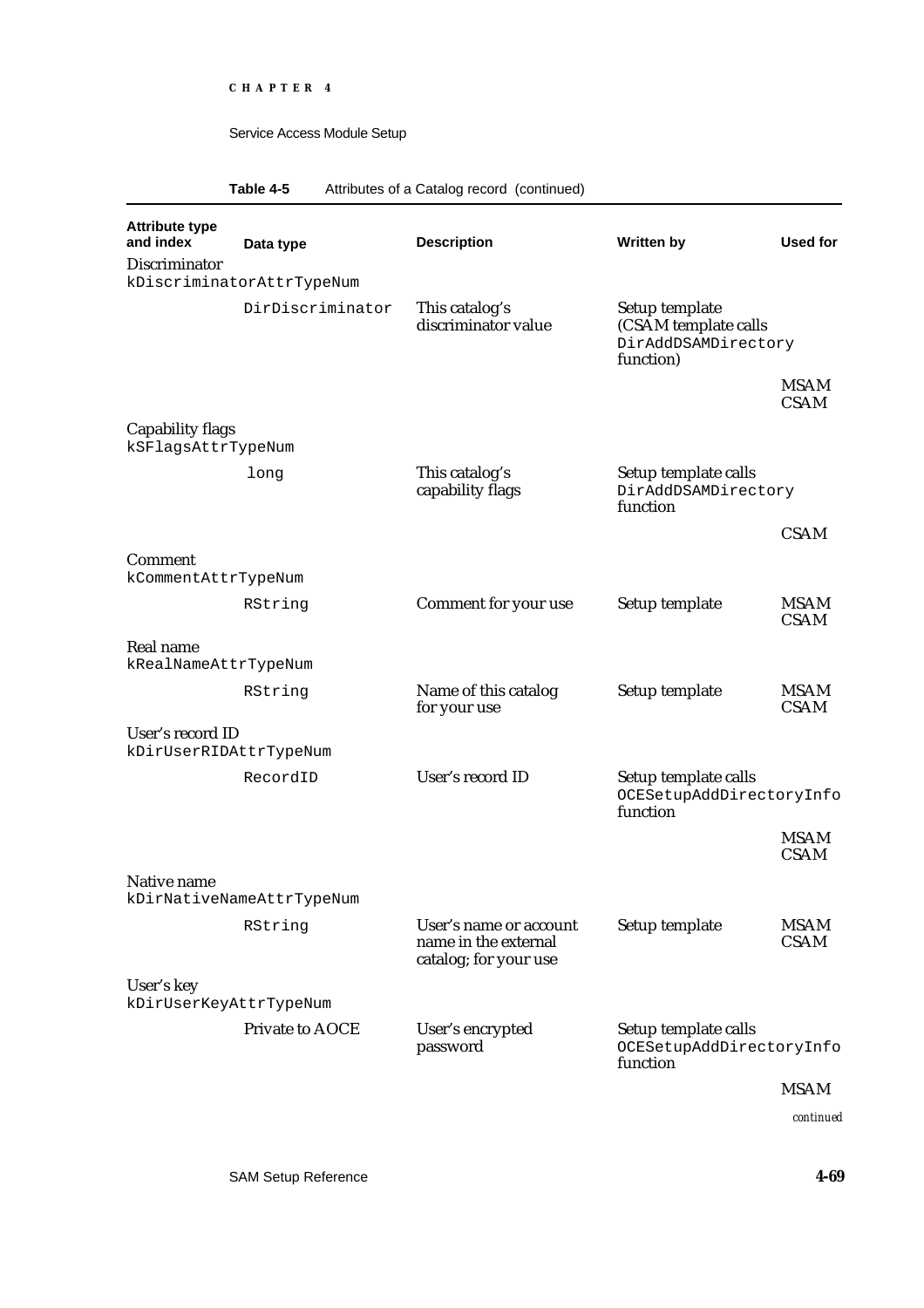| Table 4-5 | Attributes of a Catalog record (continued) |  |  |
|-----------|--------------------------------------------|--|--|
|-----------|--------------------------------------------|--|--|

| <b>Attribute type</b><br>and index      | Data type                                                      | <b>Description</b>                                                      | <b>Written by</b> | Used for                   |
|-----------------------------------------|----------------------------------------------------------------|-------------------------------------------------------------------------|-------------------|----------------------------|
| Private data<br>kPrivateDataAttrTypeNum |                                                                |                                                                         |                   |                            |
|                                         | Binary data of any<br>length (to maximum<br>size of attribute) | Data for your use; for<br>example, information<br>about address formats | Setup template    | <b>MSAM</b><br><b>CSAM</b> |

### The Combined Record

A Combined record represents a mail slot and a catalog in a single record. The Key Chain creates this record, using a main aspect template provided by your setup template, when your setup template adds a combined MSAM and CSAM.

Your main aspect template for the Combined record must specify the record type "aoce Combined*xxxx*" where *xxxx* is the address extension type of the external messaging system to which the slot's MSAM provides access.

You can use the constant kCombinedRecTypeBody to assign the record type; for example, the following fragment of an aspect template creates a record of type "aoce CombinedWAVE":

#define kServiceRecordType kCombinedRecTypeBody "WAVE"

```
resource 'deta' (kSurfWriterAspect, purgeable)
{
   0, dropCheckConflicts, isMainAspect
};
resource 'rstr' (kSurfWriterAspect + kDETRecordType, purgeable)
{
  kServiceRecordType
};
```
Table 4-6 shows the attributes for a Combined record.

| <b>Attribute type</b><br>and index    | Data type | <b>Description</b>                                                        | Written by       |                    |
|---------------------------------------|-----------|---------------------------------------------------------------------------|------------------|--------------------|
| <b>Version</b><br>kVersionAttrTypeNum |           |                                                                           |                  |                    |
|                                       | long      | Version number of the<br>Key Chain at the time<br>the record was created. | <b>Key Chain</b> |                    |
|                                       |           |                                                                           |                  | <b>Annahimeter</b> |

| Table 4-6 | Attributes of a Combined record |
|-----------|---------------------------------|
|           |                                 |

*continued*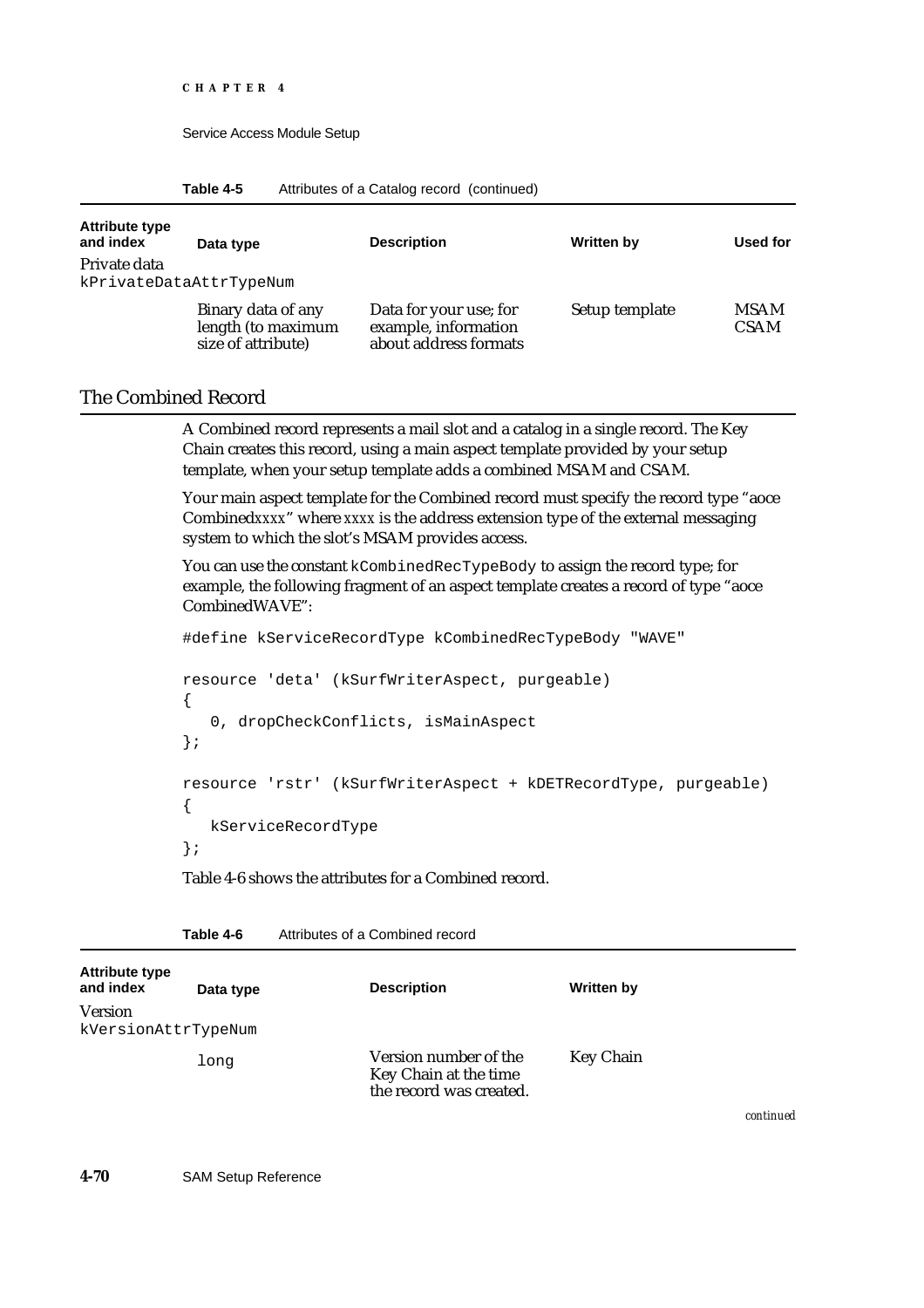**Table 4-6** Attributes of a Combined record (continued)

| <b>Attribute type</b><br>and index                          | Data type                     | <b>Description</b>                                                                                                                                                                           | Written by                                              |
|-------------------------------------------------------------|-------------------------------|----------------------------------------------------------------------------------------------------------------------------------------------------------------------------------------------|---------------------------------------------------------|
| <b>Associated catalog</b>                                   | kAssoDirectoryAttrTypeNum     |                                                                                                                                                                                              |                                                         |
|                                                             | PackedRecordID                | A record reference to the record that<br>represents the catalog with which this<br>slot is associated. For Combined records,<br>this attribute points back to the Combined<br>record itself. |                                                         |
|                                                             |                               |                                                                                                                                                                                              | <b>Key Chain</b>                                        |
| <b>Associated mail service</b>                              | kAssoMailServiceAttrTypeNum   |                                                                                                                                                                                              |                                                         |
|                                                             | PackedRecordID                | Record reference to the Mail Service<br>record associated with this catalog.<br>For Combined records, this attribute<br>points back to the Combined record itself.                           |                                                         |
|                                                             |                               |                                                                                                                                                                                              | <b>Key Chain</b>                                        |
| <b>Parent CSAM</b>                                          |                               |                                                                                                                                                                                              |                                                         |
| kParentDSAMAttrTypeNum                                      |                               |                                                                                                                                                                                              |                                                         |
|                                                             | PackedRecordID                | Record reference to the<br>CSAM record for this<br>catalog.                                                                                                                                  | Setup template calls<br>DirAddDSAMDirectory<br>function |
| <b>Parent MSAM</b><br>kParentMSAMAttrTypeNum                |                               |                                                                                                                                                                                              |                                                         |
|                                                             | PackedRecordID                | A record reference to the<br>record that represents<br>the MSAM to which this<br>slot belongs.                                                                                               | Setup template                                          |
| <b>Slot ID</b>                                              |                               |                                                                                                                                                                                              |                                                         |
| kSlotIDAttrTypeNum                                          |                               |                                                                                                                                                                                              |                                                         |
|                                                             | SlotID                        | The slot ID for this<br>mail slot.                                                                                                                                                           | <b>MSAM</b>                                             |
| <b>Standard slot information</b><br>kStdSlotInfoAttrTypeNum |                               |                                                                                                                                                                                              |                                                         |
|                                                             | MailStandardSlotInfoAttribute |                                                                                                                                                                                              |                                                         |
|                                                             |                               | A structure that contains information<br>about the slot, such as when to log on                                                                                                              |                                                         |

to the external messaging system.

Setup template

*continued*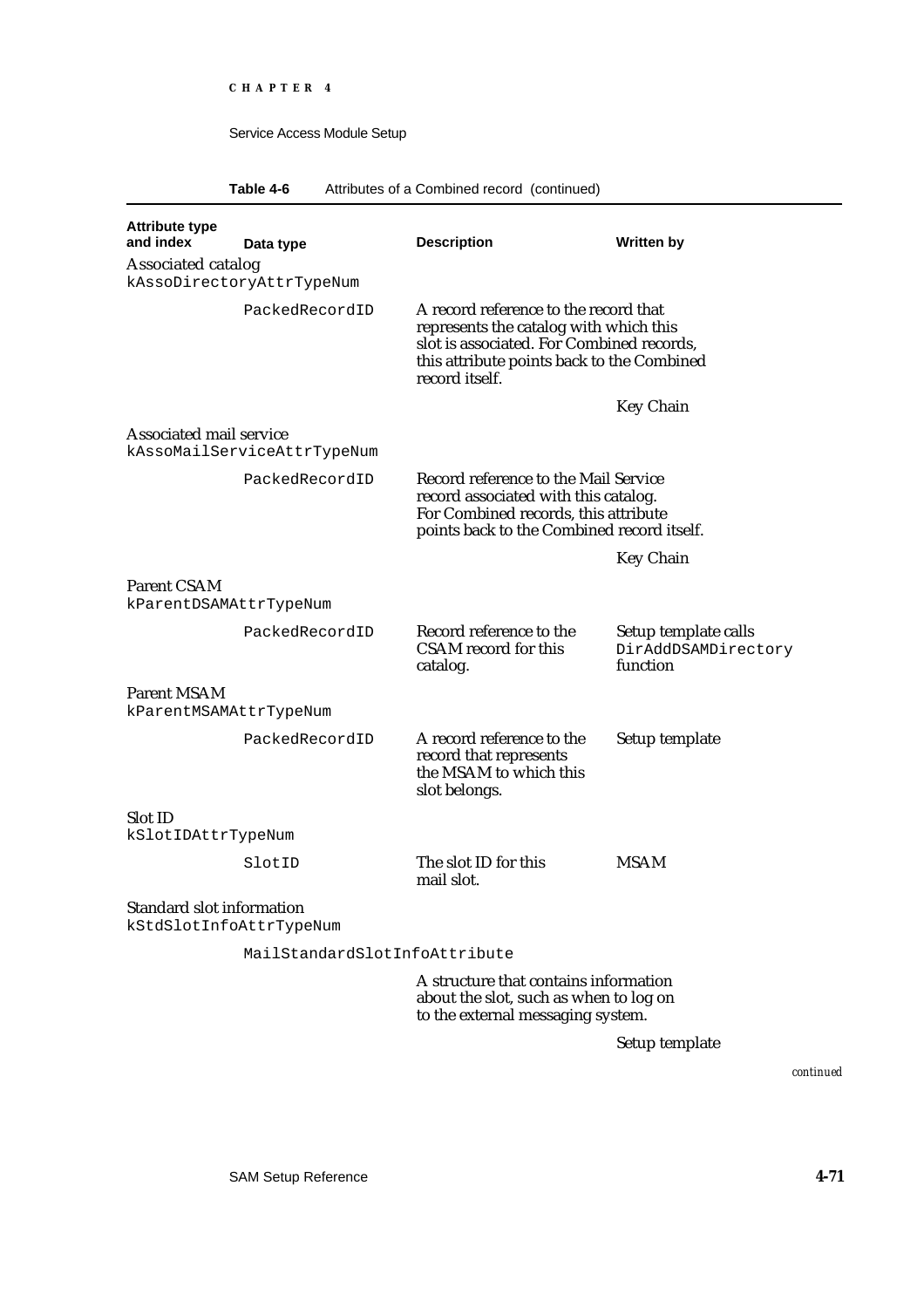## **Table 4-6** Attributes of a Combined record (continued)

| <b>Attribute type</b><br>and index            | Data type                                                      | <b>Description</b>                                                                                | <b>Written by</b>                                            |
|-----------------------------------------------|----------------------------------------------------------------|---------------------------------------------------------------------------------------------------|--------------------------------------------------------------|
| Discriminator                                 | kDiscriminatorAttrTypeNum                                      |                                                                                                   |                                                              |
|                                               | DirDiscriminator                                               | This catalog's<br>discriminator value.                                                            | Setup template calls<br>DirAddDSAMDirectory<br>function      |
| <b>Capability flags</b><br>kSFlagsAttrTypeNum |                                                                |                                                                                                   |                                                              |
|                                               | long                                                           | This catalog's<br>capability flags.                                                               | Setup template calls<br>DirAddDSAMDirectory<br>function      |
| <b>Comment</b><br>kCommentAttrTypeNum         |                                                                |                                                                                                   |                                                              |
|                                               | RString                                                        | Displayable comment<br>about this catalog; for<br>example, the time the<br>catalog was installed. | Setup template                                               |
| Real name<br>kRealNameAttrTypeNum             |                                                                |                                                                                                   |                                                              |
|                                               | RString                                                        | Name of this catalog<br>for your use.                                                             | Setup template                                               |
| User's record ID<br>kDirUserRIDAttrTypeNum    |                                                                |                                                                                                   |                                                              |
|                                               | RecordID                                                       | User's record ID.                                                                                 | Setup template calls<br>OCESetupAddDirectoryInfo<br>function |
| Native name                                   | kDirNativeNameAttrTypeNum                                      |                                                                                                   |                                                              |
|                                               | RString                                                        | User's name or account<br>name in the external<br>catalog; for your use.                          | Setup template                                               |
| User's key<br>kDirUserKeyAttrTypeNum          |                                                                |                                                                                                   |                                                              |
|                                               | Private to AOCE                                                | User's encrypted<br>password.                                                                     | Setup template calls<br>OCESetupAddDirectoryInfo<br>function |
| Private data<br>kPrivateDataAttrTypeNum       |                                                                |                                                                                                   |                                                              |
|                                               | Binary data of any<br>length (to maximum<br>size of attribute) | Data for your use; for<br>example, information<br>about address formats.                          | Setup template                                               |
|                                               |                                                                |                                                                                                   |                                                              |

**4-72** SAM Setup Reference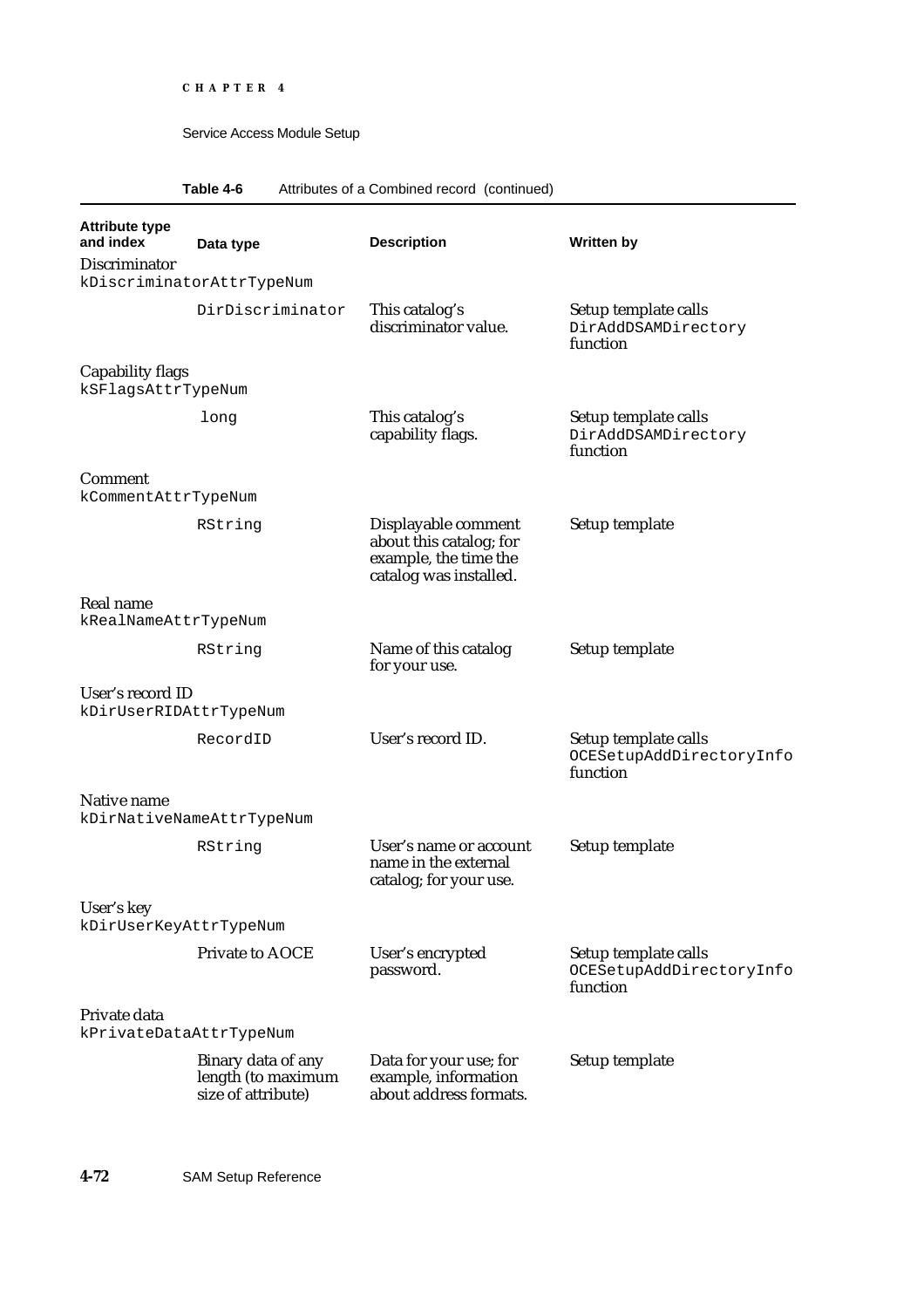**CHAPTER 4**

Service Access Module Setup

## The Setup Template Resources

Every CSAM and personal MSAM must include a setup template in the resource fork of the SAM file. The setup template provides the human interface that allows a user to add or remove the SAM and the services that it supports. In response to user input, the template creates and modifies records in the Setup catalog.

A setup template consists of an aspect template and at least one information page template. To learn how to write an AOCE template, read the chapter "AOCE Templates" in *Inside Macintosh: AOCE Application Interfaces*. This section covers only those topics that are specific to setup templates.

Table 4-7 shows the resources required for the setup aspect template. Only those resources that are unique to setup templates or that must have specific values in setup templates are described here. For descriptions of the other required resources and for a complete list of all the resources you can use in aspect templates, see the chapter "AOCE Templates" in *Inside Macintosh: AOCE Application Interfaces*.

| <b>Resource</b><br>type | Offset of resource ID from<br>signature resource ID | <b>Purpose of resource</b>                                                                                                  |
|-------------------------|-----------------------------------------------------|-----------------------------------------------------------------------------------------------------------------------------|
| 'deta'                  | 0                                                   | Identifies template as main aspect and<br>provides a base resource ID.                                                      |
| 'rstr'                  | kDETTemplateName                                    | Name of template.                                                                                                           |
| 'rstr'                  | kDETRecordType                                      | Type of record to which the template applies.                                                                               |
| 'rstr'                  | kDETAspectName                                      | The name displayed in the Key Chain in the<br>Service field.                                                                |
| 'rstr'                  | kSAMAspectKind                                      | The kind of service as shown in the Kind<br>field of the Key Chain.                                                         |
| 'detn'                  | kSAMAspectCannotDelete                              | A property that detemines whether the<br>user can delete the slot or catalog set up<br>by this aspect.                      |
| 'rstr'                  | kSAMAspectUserName                                  | The string the Key Chain displays<br>in the Name field.                                                                     |
| 'sami'                  | kSAMAspectSlotCreationInfo                          | The information needed by the Key Chain to<br>create and delete slots and catalogs.                                         |
| <b>Icon suite</b>       | kDETAspectMainBitmap                                | Suite of icons.                                                                                                             |
| 'rstr'                  | kDETAspectKind                                      | The kind of record as shown in the Get Info<br>dialog box. Neither the code resource nor the<br>user can change this value. |
| 'rstr'                  | kDETAspectWhatIs                                    | Help-balloon string for objects of the type<br>described by this aspect when they appear<br>in the Key Chain.               |
| 'detc'                  | kDETAspectCode                                      | A code resource.                                                                                                            |

#### **Table 4-7** Required resources for setup aspect templates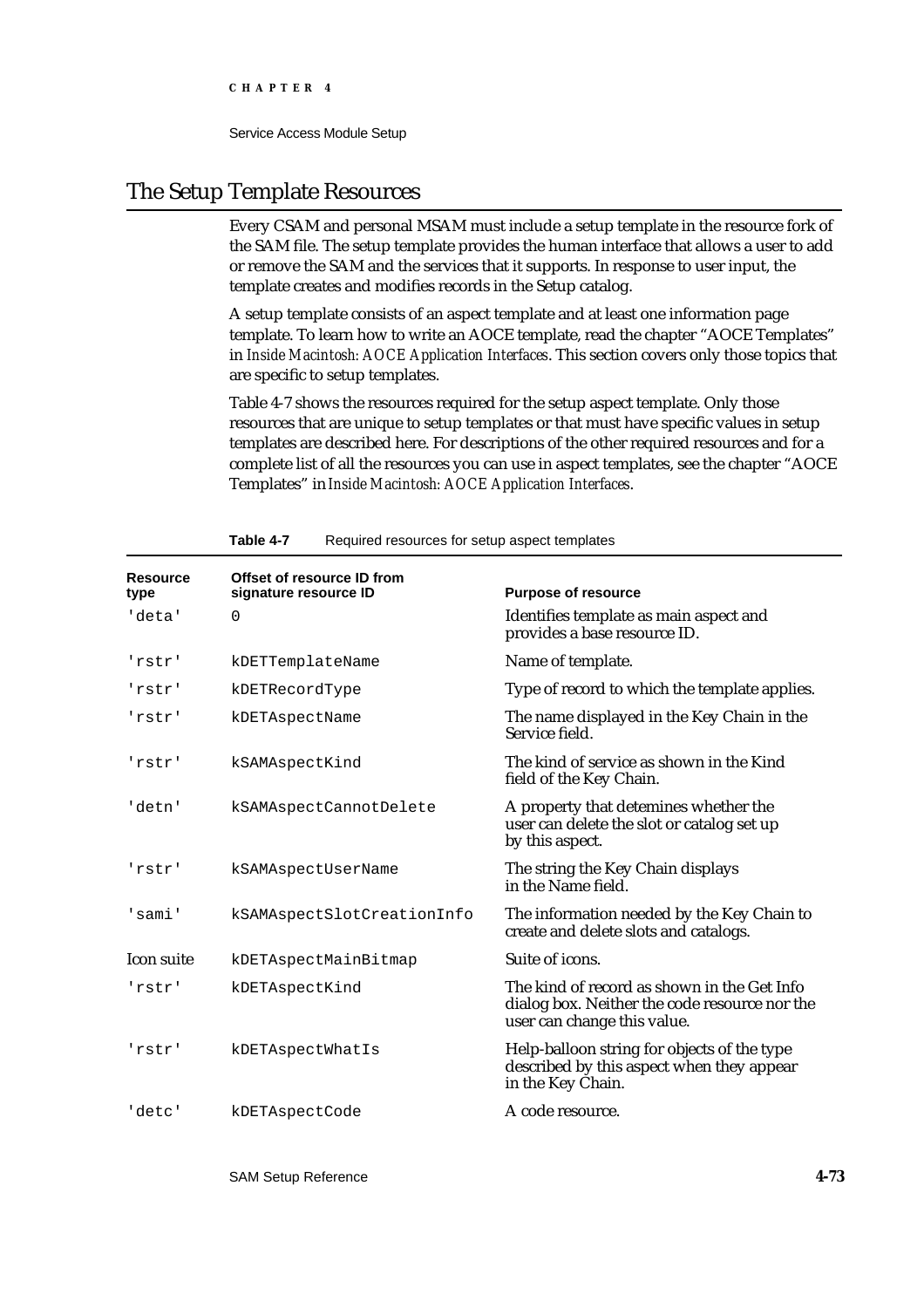```
CHAPTER 4
```
#### **IMPORTANT**

Because of these additional required resources, your own properties should start at offset kSAMFirstDevProperty rather than at kFirstDevProperty. s

The rest of this section describes the resources required for setup aspect templates. For a complete description of the resources you can use in any AOCE aspect template, see the chapter "AOCE Templates" in *Inside Macintosh: AOCE Application Interfaces*.

## **Aspect Signature Resource**

You must supply a main aspect template for Mail Service records, Catalog records, and Combined records required for your setup template (see Table 4-1 on page 4-64). The aspect signature resource provides the base resource ID for the aspect template and specifies that the template is a main aspect template. Because users cannot drag records out of the Key Chain or drop them in, the drop-related fields of the aspect signature resource are not significant. The signature resource for an aspect template is of type 'deta'.

```
resource 'deta' (kSurfWriterAspect, purgeable)
{
   0, dropCheckConflicts, isMainAspect
};
```
## **kDETTemplateName**

The template name resource is required of all templates. It has a resource ID with an offset of kDETTemplateName from the template's base (signature) resource ID.

```
resource 'rstr' (kSurfWriterAspect+kDETTemplateName, purgeable) {
   "kAspectName"
};
```
Your information page templates must use this name to refer to the aspect template that provides their property values.

### **kDETRecordType**

The record-type resource specifies the record type to which the aspect template applies. The record-type resource has a resource ID with an offset of kDETRecordType from the template's base resource ID.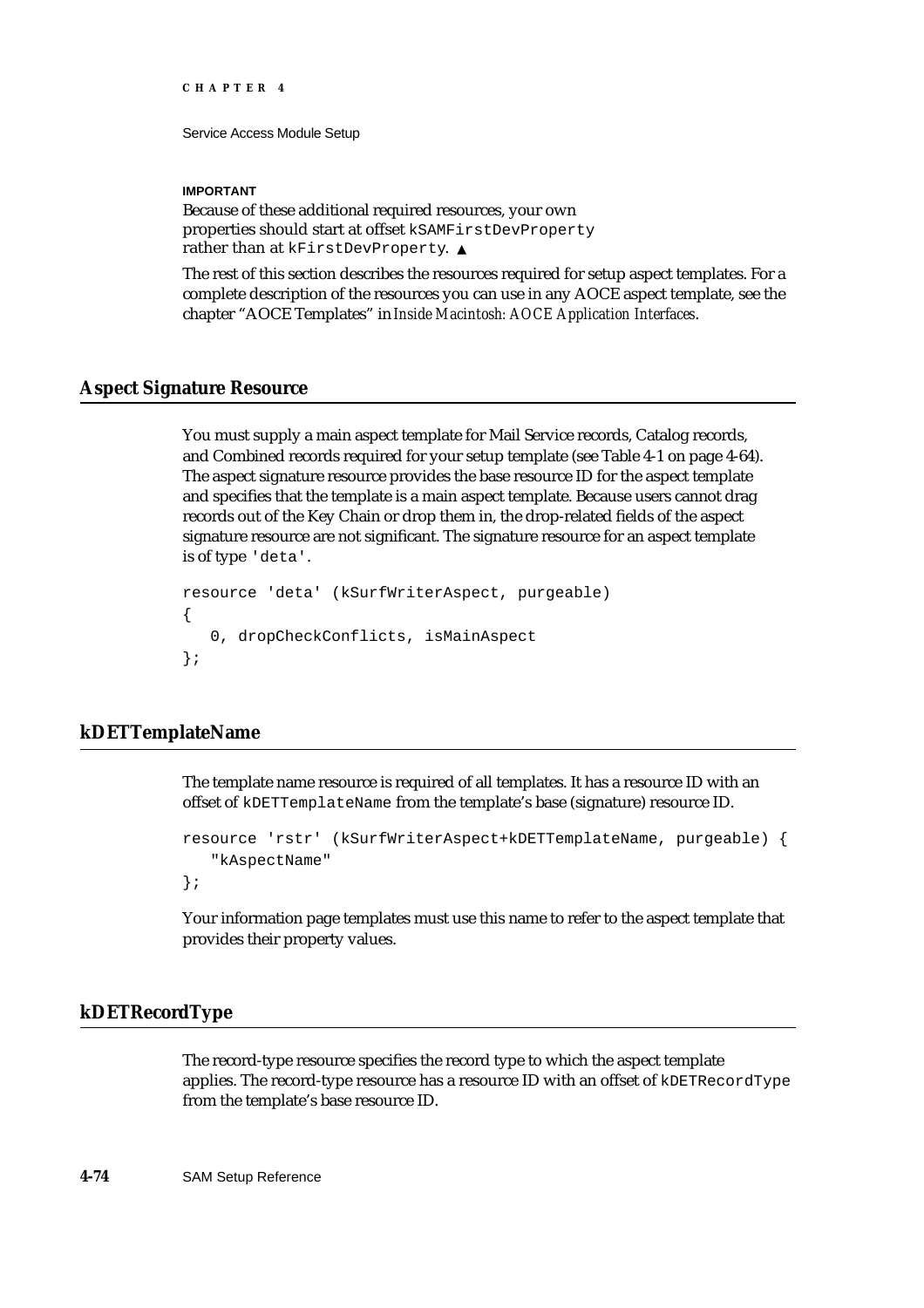#### **CHAPTER 4**

#### Service Access Module Setup

```
#define kServiceRecordType kMailServiceRecTypeBody "WAVE"
resource 'rstr' (kSurfWriterAspect + kDETRecordType, purgeable)
{
   kServiceRecordType
};
```
A main aspect template for a Mail Service record must specify the record type "aoce Mail Service*xxxx*" where *xxxx* is the address extension type of the messaging system to which your MSAM provides access. A main aspect template for a Catalog record must specify the record type "aoce Directory*xxxx*". If the catalog is associated with a mail slot, *xxxx* is the extension type of the external messaging system to which the slot's MSAM provides access. If the catalog is not associated with a slot, *xxxx* is the signature field of the catalog discriminator (DirDiscriminator structure). A main aspect template for a Combined record must specify the record type "aoce Combined*xxxx*" where *xxxx* is the extension type of the external messaging system to which the slot's MSAM provides access. You can use the following constants when assigning a record type:

```
#define kDirectoryRecTypeBody "aoce Directory"
#define kMailServiceRecTypeBody "aoce Mail Service"
#define kCombinedRecTypeBody "aoce Combined"
```
### **kDETAspectName**

A setup aspect template should specify a default name for the CE to display in the Service field in the Key Chain. To provide this name, use an RString resource with an offset of kDETAspectName from the template's base resource ID.

#### **Note**

For main aspect templates for records other than setup templates, the CE automatically sets the kDETAspectName property to be the name of the record. However, for records in the Key Chain, your template must provide a resource to set this property explicitly.

```
resource 'rstr' (kSurfWriterAspect+kDETAspectName, purgeable) 
{
   "New Mail Server"
};
```
Your setup information page template can allow the user to change this name to the name of the mail server or catalog server on which he or she has an account.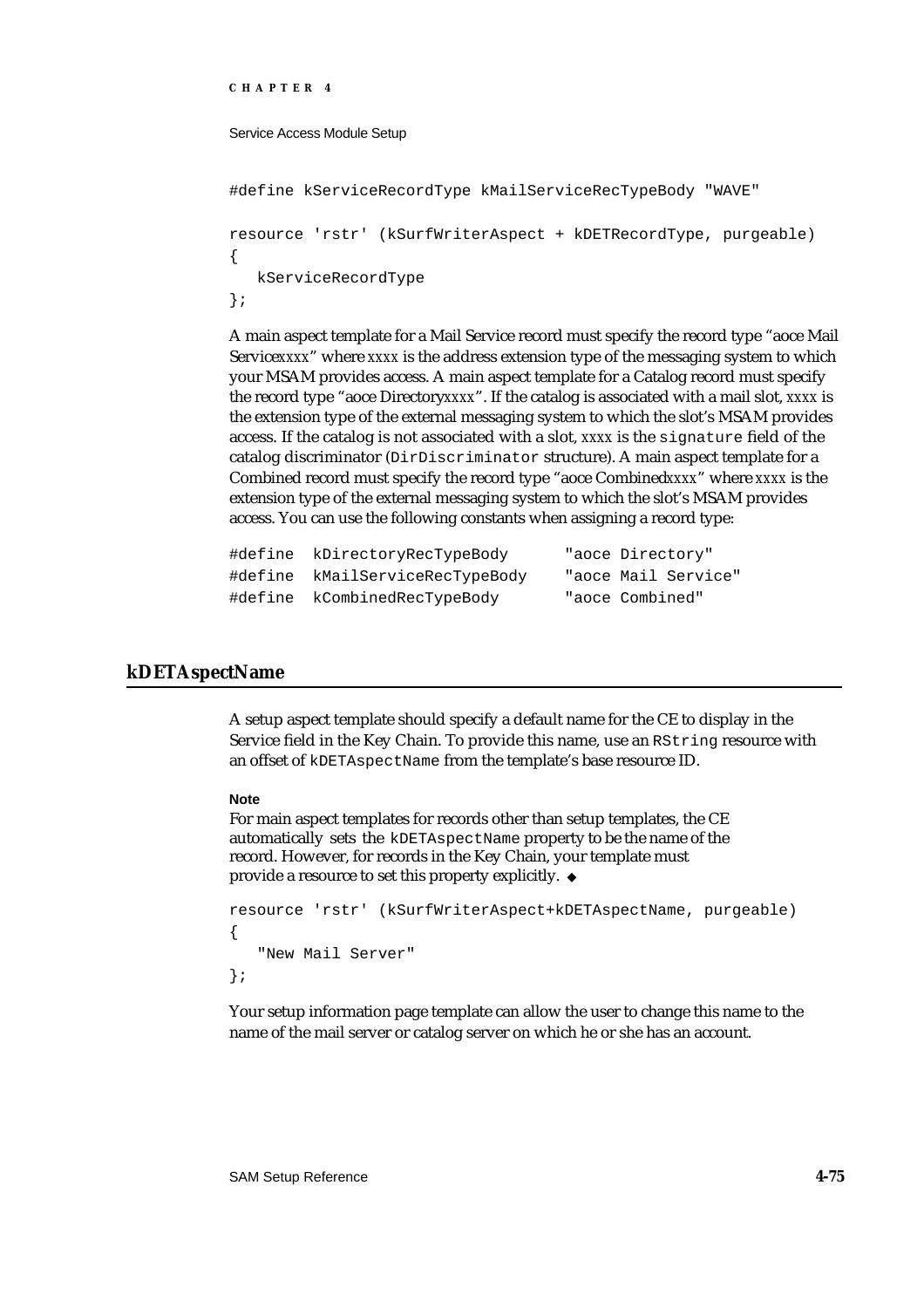```
CHAPTER 4
```
## **kDETAspectKind**

Specify the kind of the record as it is to be displayed in a Get Info dialog box with an RString resource with an offset of kDETAspectKind from the template's base resource ID.

```
resource 'rstr' (kSurfWriterAspect+kDETAspectKind, purgeable) 
{
   "SurfWriter Mail Service"
};
```
This resource is the only source for this information. Neither your code resource nor the user can change the value you specify in this resource. Unlike AOCE dNode windows, however, the Key Chain does not use the kDETAspectKind resource to determine what to display in the Kind field. The Key Chain uses the kSAMAspectKind resource (described next) for that purpose.

## **kSAMAspectKind**

A setup aspect template must specify the name the CE should display in the Kind field in the Key Chain. To provide this name, use an RString resource with an offset of kSAMAspectKind from the template's base resource ID.

```
resource 'rstr' (kSurfWriterAspect+kSAMAspectKind, purgeable) 
{
   "SurfWriter Mail Service"
};
```
This resource is the only source for this information. Your code resource can change the value you specify in this resource. You must also include a kDETAspectKind resource to specify the kind of the record as it is to be displayed in a Get Info dialog box.

## **kSAMAspectUserName**

A setup aspect template should specify the default name the CE should display in the Name field in the Key Chain. To provide this name, use an RString resource with an offset of kSAMAspectUserName from the template's base resource ID.

```
resource 'rstr' (kSurfWriterAspect+kSAMAspectUserName, purgeable) 
{
   "SurfWriter User"
};
```
**4-76** SAM Setup Reference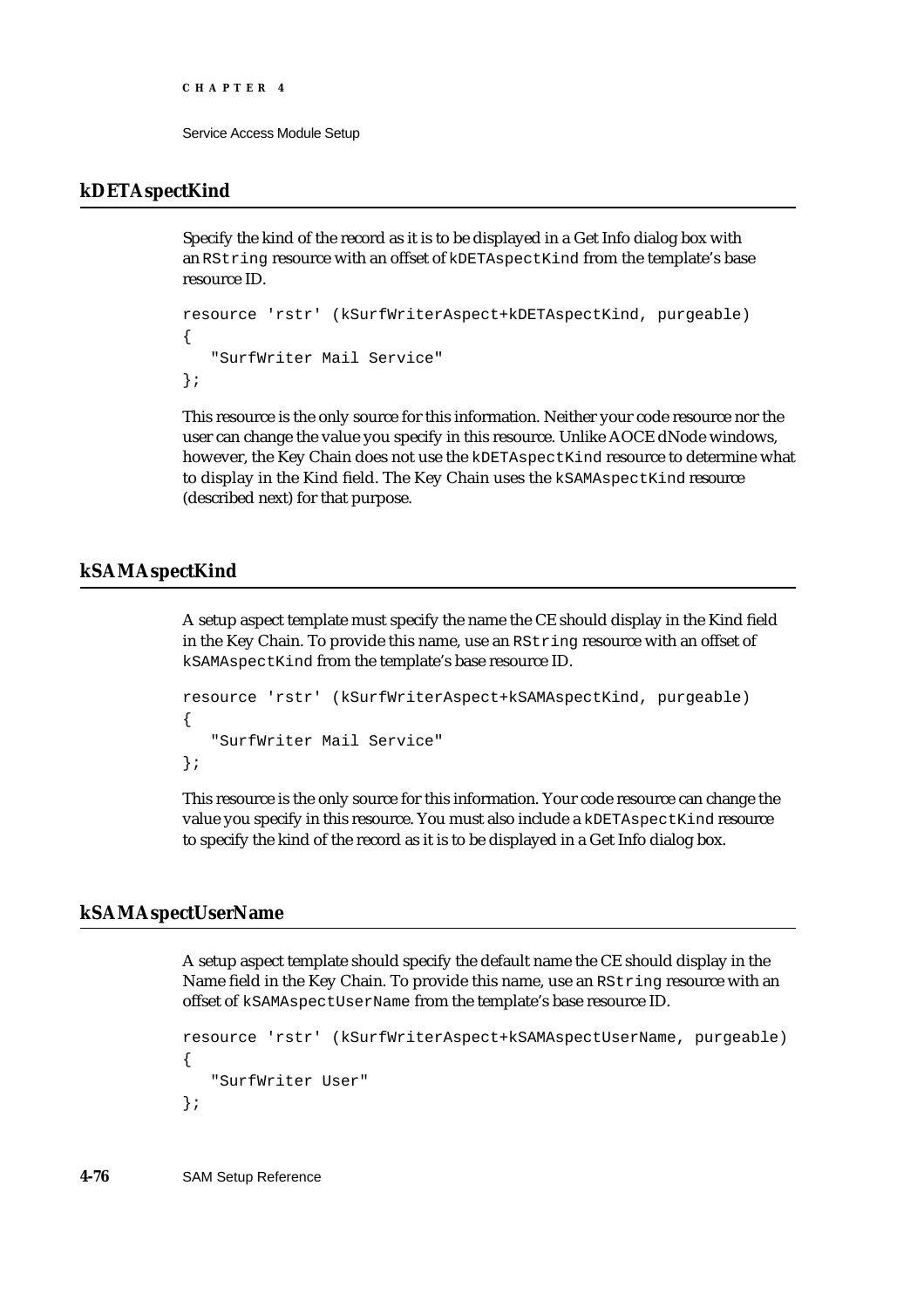**CHAPTER 4**

Service Access Module Setup

Your setup information page template can allow the user to change this name to the account name on the mail system or catalog server. If your system does not use account names, you should use the name of the owner of the Key Chain for this property. You can obtain this name from the Setup record, where it is stored in an attribute of type "Local Name". The attribute type index for this attribute is kLocalNameAttrTypeNum.

## **kSAMAspectCannotDelete**

The kSAMAspectCannotDelete property indicates whether the slot or catalog associated with this aspect can be deleted. A property value of 0 indicates that the slot or catalog can be deleted. Otherwise, it cannot be deleted. The default value of this property is 0. Your setup template can set the value of this property to prevent the user from deleting the slot or catalog once it has been added.

```
resource 'detn' (kSurfWriterAspect+kSAMAspectCannotDelete, 
purgeable) 
{
   1
};
```
## **kSAMAspectSlotCreationInfo**

The slot creation information resource gives the Key Chain the information it needs to create and delete MSAM slots and CSAM catalogs. To provide this information, use a resource of type 'sami' with an offset of kSAMAspectSlotCreationInfo from the template's base resource ID. This resource has the following Rez type definition:

```
type 'sami' {
  integer; \frac{1}{2} // max number of catalogs/slots
  longint; \frac{1}{2} // catalog signature, MSAM type
  byte notMSAM, servesMSAM; // an MSAM template? 
  byte notDSAM, servesDSAM; // a CSAM template? 
  rstring; // display when user clicks Add
  align word;
  rstring; // new record name 
  align word;
};
```
The integer value is the maximum number of slots, catalogs, or combined services that your SAM can support. Set this to 0 if you can support an unlimited number of slots or catalogs.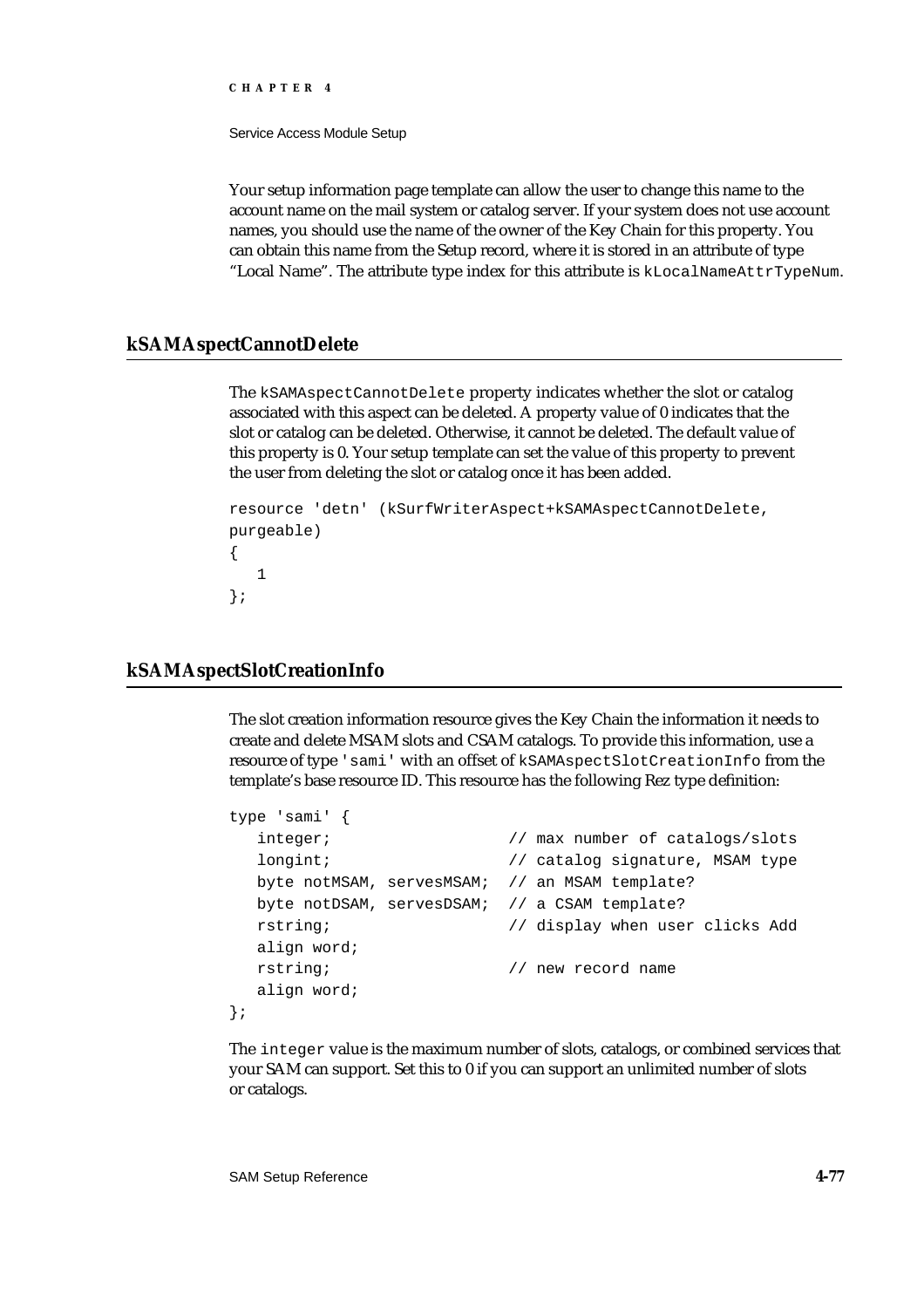```
CHAPTER 4
```
The longint value identifies your type of service. For catalogs, this is the value of the signature field of the catalog discriminator (DirDiscriminator structure; see the chapter "AOCE Utilities" in *Inside Macintosh: AOCE Application Interfaces*). For slots, this is the extension type of the addresses. Addresses and address extension types are described in the chapter "Messaging Service Access Modules" in this book. For a catalog and mail service to work together, the catalog discriminator and address extension type values must be the same.

The two byte values specify whether your SAM is an MSAM or a CSAM. If it is a combined MSAM and CSAM, specify both servesMSAM and servesDSAM for these values.

The first RString value specifies the text for the dialog box that the Key Chain displays when the user clicks the Add button. This value in the kSAMAspectSlotCreationInfo resource replaces the kDETAspectNewMenuName resource used in other (non-setup) main aspect templates.

The second RString value specifies the name the Key Chain assigns initially to new records of this type. (The user can use the Key Chain information page to rename this record.) This value in the kSAMAspectSlotCreationInfo resource replaces the kDETAspectNewEntryName resource used in other (non-setup) main aspect templates.

Here is an example of a kSAMAspectSlotCreationInfo resource:

```
#define kSignature 'WAVE'
resource 'sami' (kSurfWriterAspect + kSAMAspectSlotCreationInfo,
                  purgeable)
{
   2,
   kSignature,
   servesMSAM,
   servesDSAM,
   "SurfWriter Combined Service",
   "untitled combined SurfWriter"
};
```
## **kDETAspectMainBitmap**

Every main aspect template, including a setup template, must include an icon suite with a resource ID that has an offset of kDETAspectMainBitmap from the template's base resource ID. Suppose, for example, that you prepared an icon suite in a ResEdit file named SurfWriterIcons, that all of your icon resources had resource IDs of 0, and that your resource base ID was kSurfWriterAspect. In this case, you could use the following code to include the icon suite in your setup aspect template: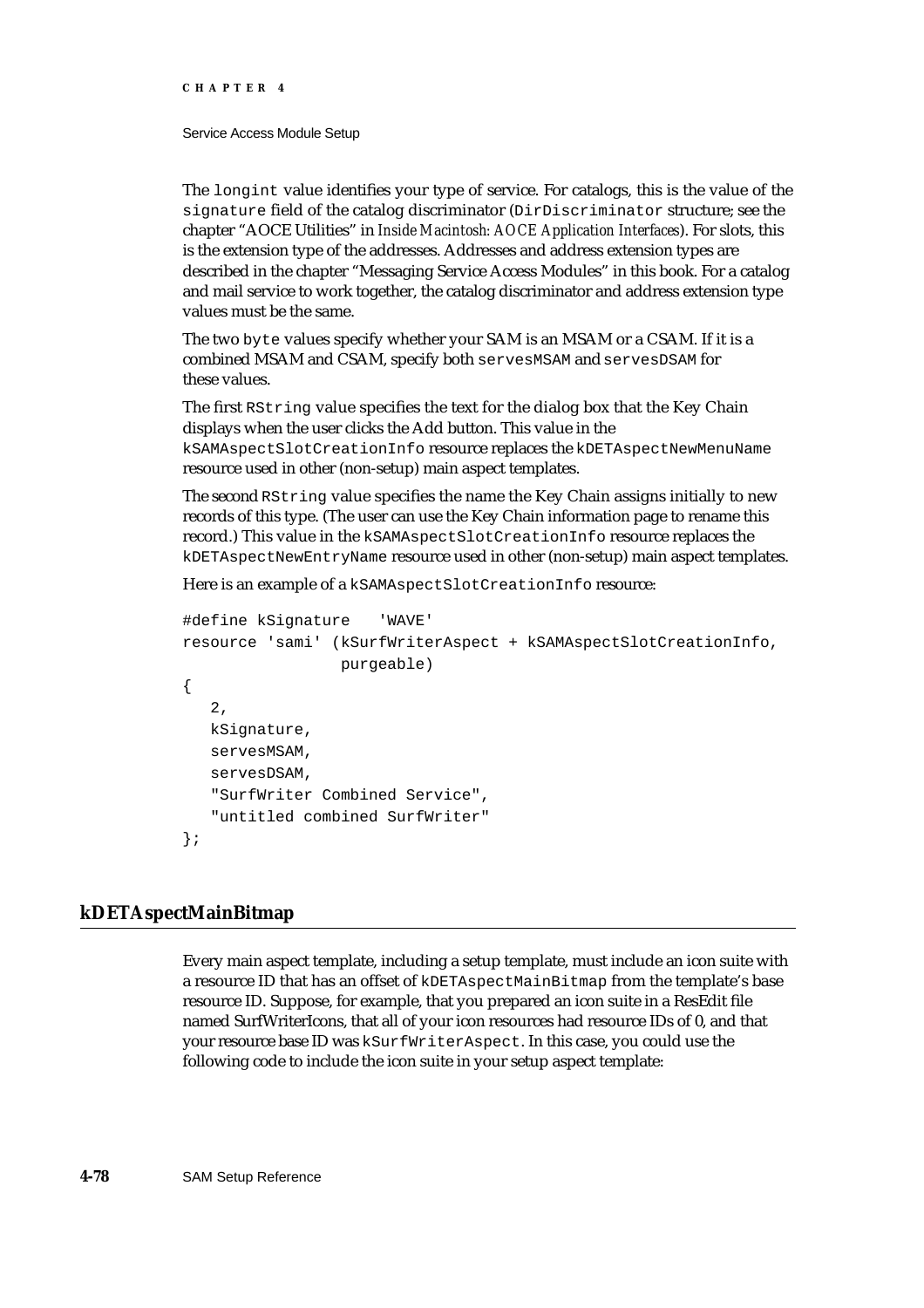**CHAPTER 4**

Service Access Module Setup

```
include "SurfWriterIcons" 'ICN#'(0) as
                  'ICN#'(kMainAspect+kDETAspectMainBitmap, purgeable);
include "SurfWriterIcons" 'icl4'(0) as
                  'icl4'(kMainAspect+kDETAspectMainBitmap, purgeable);
include "SurfWriterIcons" 'icl8'(0) as
                  'icl8'(kMainAspect+kDETAspectMainBitmap, purgeable);
include "SurfWriterIcons" 'ics#'(0) as
                  'ics#'(kMainAspect+kDETAspectMainBitmap, purgeable);
include "SurfWriterIcons" 'ics4'(0) as
                  'ics4'(kMainAspect+kDETAspectMainBitmap, purgeable);
include "SurfWriterIcons" 'ics8'(0) as
                  'ics8'(kMainAspect+kDETAspectMainBitmap, purgeable);
include "SurfWriterIcons" 'SICN'(0) as
                  'SICN'(kMainAspect+kDETAspectMainBitmap, purgeable);
```
The icon suite must be included in the main aspect template and cannot be changed from a code resource or by the user.

## **kDETAspectWhatIs**

Each setup main-aspect template must provide a help-balloon string. The Key Chain displays this string when the user enables Balloon Help online assistance and moves the cursor over an entry in the Key Chain to which this main aspect applies. The help-balloon string is in an RString resource with an offset kDETAspectWhatIs from the template's base resource ID.

```
resource 'rstr' (kSurfWriterAspect+kDETAspectWhatIs, purgeable) {
   "Contains information about this key, which represents a 
      SurfWriter combined mail and catalog service."
};
```
### **kDETAspectCode**

Every setup aspect template must include a code resource with an offset of kDETAspectCode from the template's base resource ID. For example, to include code that has been compiled and saved as the resource SurfWriterCode of type 'detc' with a resource ID of 0, add the following line to the setup aspect template:

```
include "SurfWriterCode" 'detc'(0) as
     'detc'(kSurfWriterAspect+kDETAspectCode, purgeable);
```
SAM Setup Reference **4-79**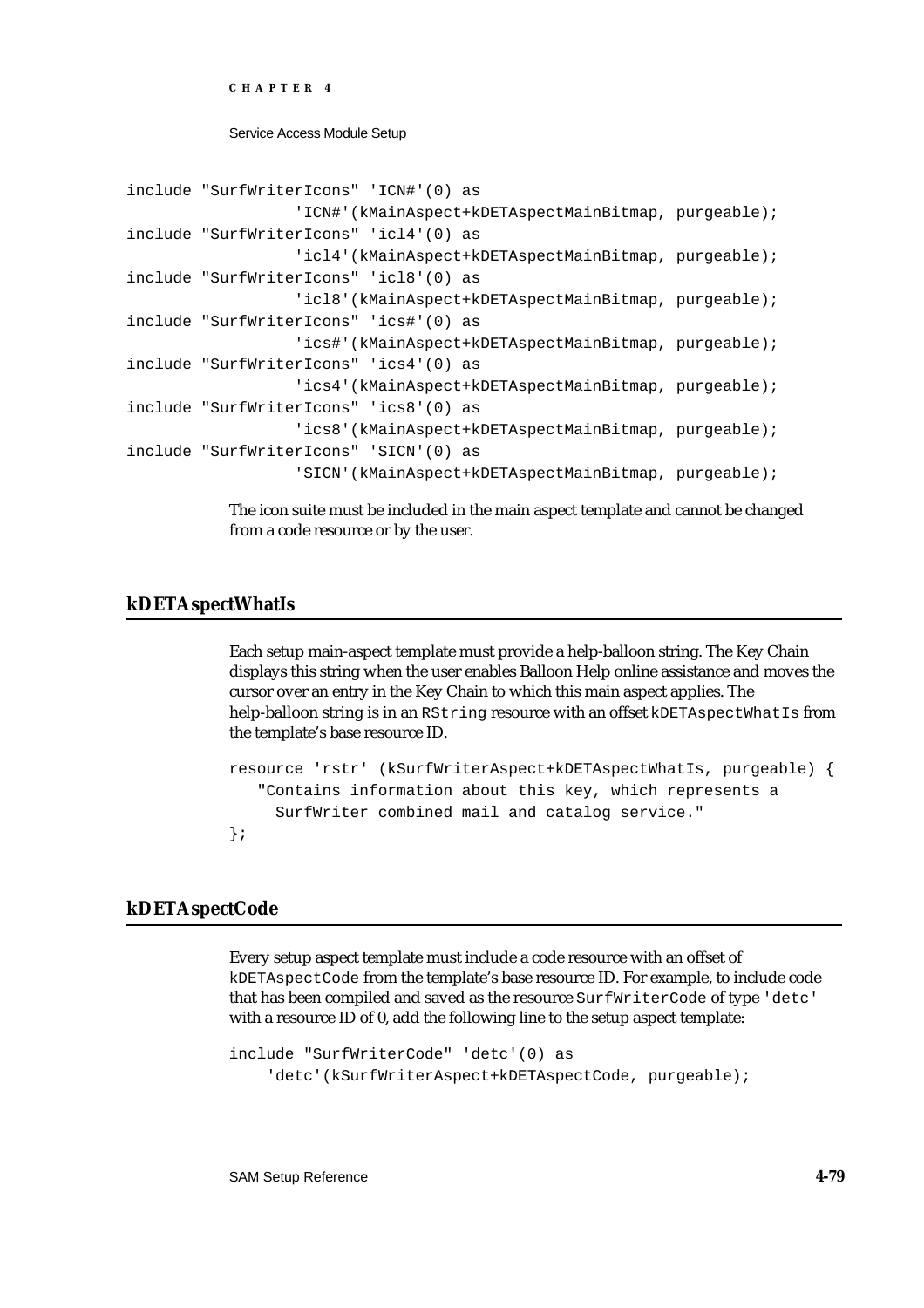#### **CHAPTER 4**

Service Access Module Setup

Your setup template code resource must call a variety of Collaboration toolbox functions and AOCE template callback functions to create records and attributes. See "Adding Catalog and Mail Services" beginning on page 4-5 for a description of each step involved in setting up catalog and mail services. Code resources and template callback functions are described in the chapter "AOCE Templates" in *Inside Macintosh: AOCE Application Interfaces*.

## The Address Template

Every MSAM must include an address template in the resource fork of the MSAM file. The template provides the human interface that allows a user to view, create, and edit the addresses the MSAM needs to send letters to recipients on its messaging system.

An address template consists of an aspect template and at least one information page template.

The lookup table ('dett' pattern) for an address must end with a pattern element of type 'Pref'. This custom element type lets the Electronic Addresses information page set the preferred address radio buttons correctly.

The standard address information page is 259 pixels wide and 200 pixels high. It has a page-selection pop-up menu at location (8, 56, 30, 206) (top, left, bottom, right). It has a page-identifying large icon at (8, 8, 40, 40). Within the page are two radio buttons labeled "View as:", a Fields radio button and a String radio button. The string "View as:" is at location (49, 56, 63, 106). The Fields radio button is at location (48, 111, 64, 154). The String radio button is at location (48, 164, 64, 209). Between the view-as selector and the data is a dotted line, at location (72, 8, 73, 251).

Addresses with all types of tags are forwarded to the drop-send aspect by a built-in forwarder. For this reason, your address template does not need to handle drops.

For an example of an address template, see "Writing and Modifying Addresses" beginning on page 4-30.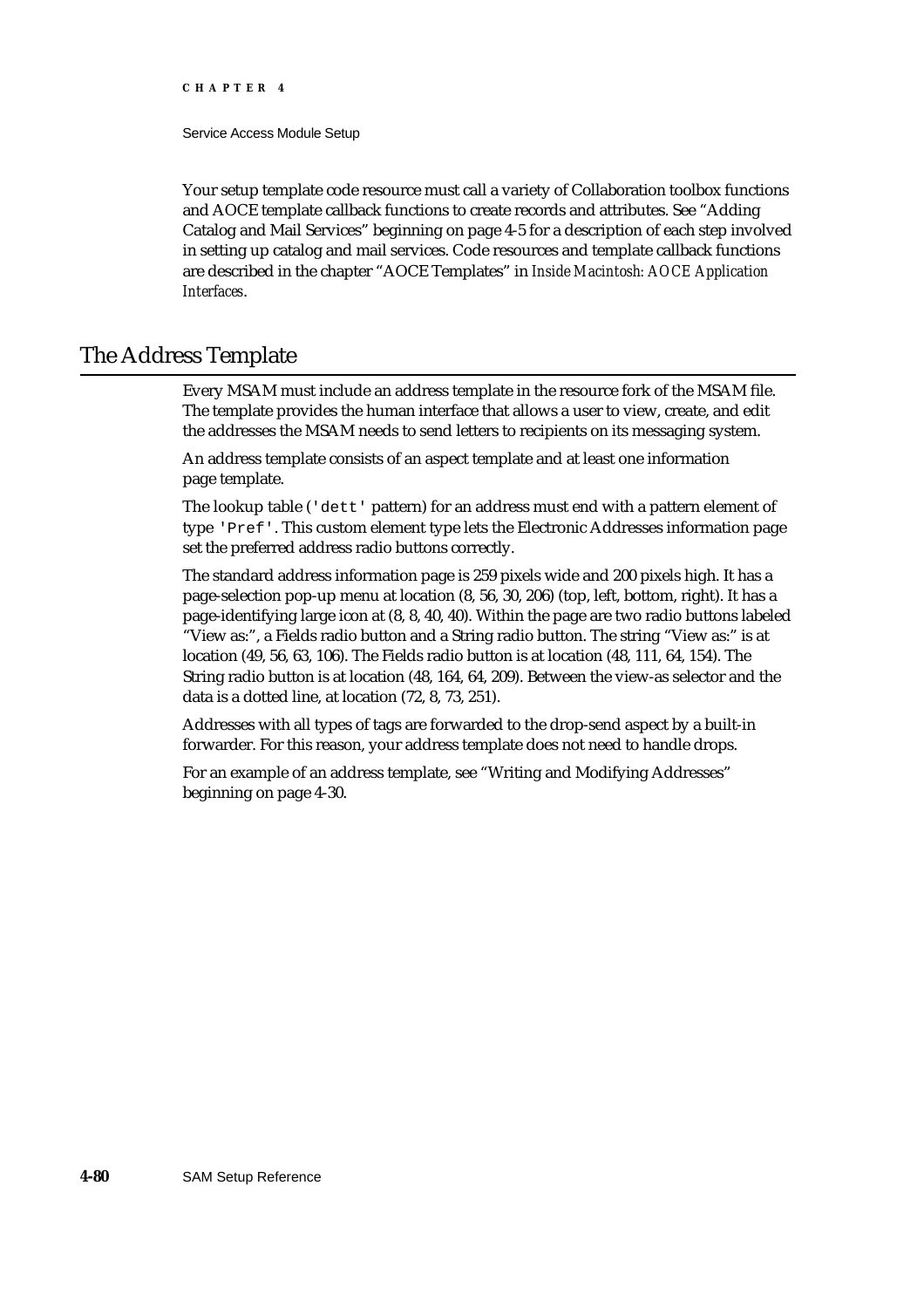# **Glossary**

**access controls** A set of bits that specify the types of operations a requestor is authorized to perform on a given catalog node, record, or attribute type.

**address template** A set of AOCE templates that allow a user to enter address information into a User record.

**AOCE** Apple Open Collaboration Environment.

**AOCE catalog** A hierarchically arranged store of data in a format intelligible to the AOCE Catalog Manager. See also **external catalog, PowerShare catalog.**

**AOCE messaging system** The set of PowerTalk system software and PowerShare mail servers that allows Macintosh users and processes connected over a network or via a modem to exchange information.

#### **AOCE Setup catalog** See **PowerTalk Setup catalog.**

**AOCE system software** The collection of Macintosh Operating System managers and utility functions that provide APIs for catalog, messaging, and security services. The AOCE system software includes the Standard Mail Package, the Standard Catalog Package, AOCE templates, the Interprogram Messaging Manager, the Catalog Manager, the Authentication Manager, and the Digital Signature Manager, as well as utility functions. See also **PowerTalk system software.**

**AOCE template** A resource file that extends the AOCE extension to the Finder to display new types of data in catalogs or to display data in a new way. See also **aspect template, file type template, forwarder template, information page template, killer template.**

**AOCE toolbox** The low-level APIs for the AOCE system software: the Authentication Manager, Catalog Manager, Interprogram Messaging Manager, and Digital Signature Manager. See also **Collaboration package, Collaboration toolbox.**

**API** Application programming interface.

#### **AppleMail format** See **standard interchange format.**

**AppleTalk Secure Data Stream Protocol (ASDSP)** A networking protocol that provides reliable transmission of an encrypted stream of bytes between two authenticated entities on an AppleTalk internet.

**approval file** A file you receive from a signature-authorization-issuing agency. You use this file to activate your signer file.

**approval request** A notarized (or otherwise authorized) request to issue a public-key certificate. The approval request includes what is intended to be the public key of the certificate's owner.

**approved signer file** See **signer file.**

**approving agency** See **certificate issuer.**

#### **ASDSP** See **AppleTalk Secure Data Stream Protocol.**

**aspect** A structure in memory that contains properties provided by an aspect template. An aspect might also contain code provided by the code resource in an aspect template.

**aspect template** An AOCE template that specifies how attributes in a record are to be parsed into properties for display in an information page. An aspect template can also specify certain constant property values and can contain a code resource that translates between property types and implements features in information pages. See also **information page template.**

**attribute** The smallest unit of data in an AOCE catalog; the data within a record is organized into attributes. Each attribute has a type indicating the type of data, a tag indicating the format of the data, a creation ID, and data (the attribute value).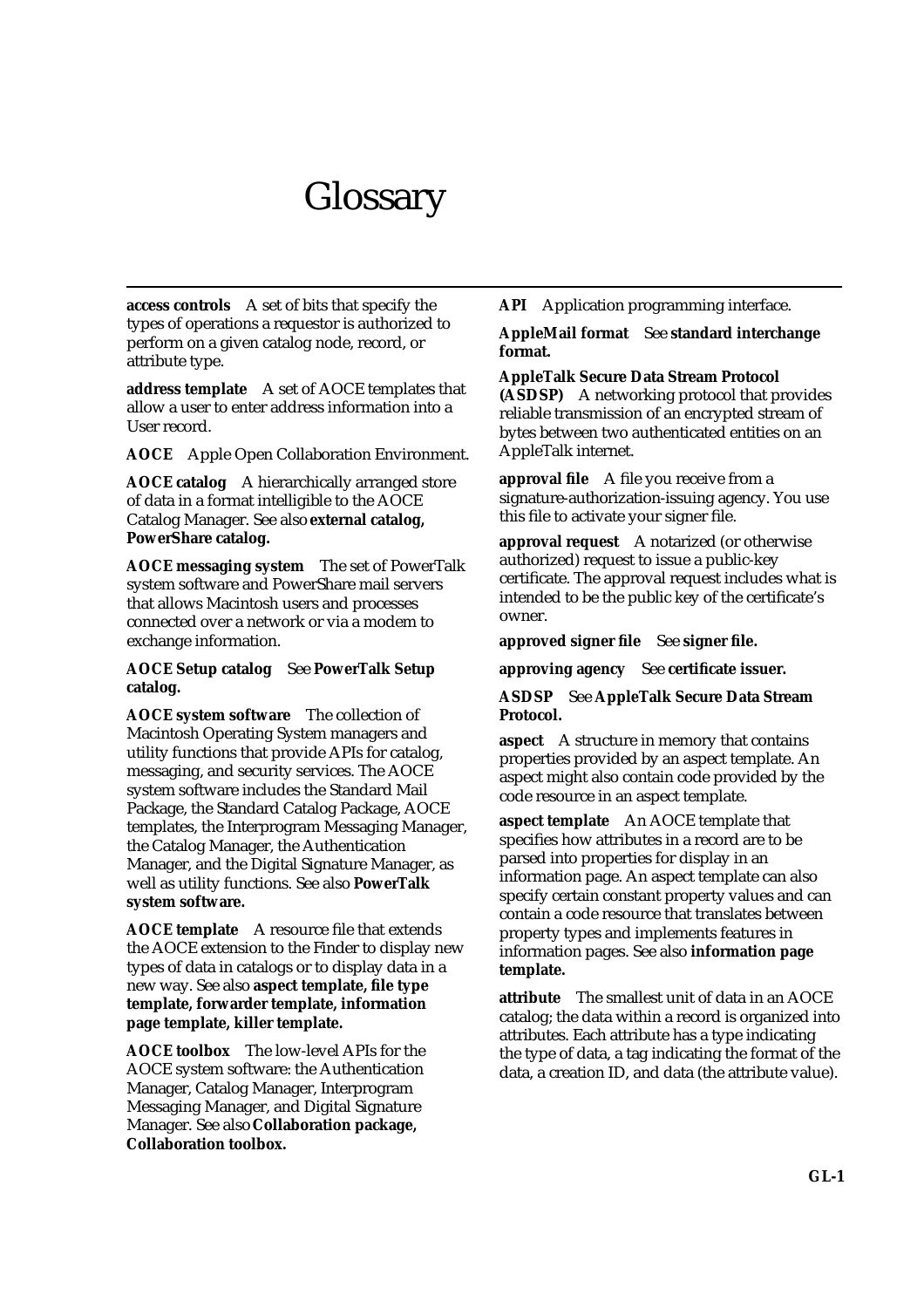**attribute creation ID** A number assigned by a catalog that uniquely identifies an attribute value within a record. It persists for as long as the attribute value exists and is never reused. Not all catalogs support attribute creation IDs. See also **pseudo-persistent attribute creation ID.**

#### **attribute tag** See **attribute value tag.**

**attribute type** The type of data in an attribute**;**  for example, telephone number or picture. A record can contain more than one attribute type, and there can be more than one attribute value of the same attribute type in a record.

**attribute value** The data in an attribute.

**attribute value tag** The format of the data in an attribute value**.**

**authentication** Verification of the identification of an entity on a network or of one end of a communication link.

**authentication identity** See **identity.**

**Authentication Manager** The part of the Macintosh Operating System that authenticates users of AOCE messaging and catalog services and provides authentication services to applications.

**authentication server** A secure network-based server that holds the client keys of users and services and generates credentials that allow users to do mutual authentication.

bcc recipient A "blind courtesy copy" recipient of a letter. Bcc recipients are not listed in copies of the letter recieved by To and cc recipients. See also original recipient.

**block creator** A four-character sequence that indicates which application created a message block; analogous to a file's creator in HFS.

**block type** A code that indicates the format of the data contained within a message block.

**callback routine** (1) An application-defined routine called by the Operating System. When you call certain functions, you provide a pointer to a callback routine, and the function installs your routine in memory. Then when a certain event occurs, the Operating System calls your callback routine. See also **completion routine.** (2) A function provided by the CE to provide a

service for aspect code resources. When the CE calls your code resource, your code resource can call the CE's callback routines.

#### **catalog** See **AOCE catalog.**

**Catalog Browser** A Finder extension that allows a user to search through an AOCE catalog by opening folders on the desktop.

**catalog discriminator** A name and reference number that uniquely identifies a catalog.

**Catalog Manager** The part of the Macintosh Operating System that manages the organization, reading, and writing of data in AOCE catalogs.

**catalog node** See **dNode.**

**catalog service access module (CSAM)** A code module, implemented as a device driver, that makes an external catalog available within an AOCE system by supporting the Catalog Manager API.

catalog service function A CSAM-defined function that responds to requests for AOCE catalog services from clients of the Catalog Manager.

**Catalogs Extension** An extension to the Finder that makes it possible for the Finder to display the contents of AOCE catalogs and for the user to edit the contents of records.

cc recipient A "courtesy copy" or secondary recipient of a letter. See also original recipient.

### **CE** See **Catalogs Extension.**

**certificate** See **public-key certificate.**

**certificate issuer** The organization that authorized, or issued, a particular public-key certificate. Each certificate is digitally signed by its issuer.

**certificate owner** The person or organization to which a particular public-key certificate has been issued. Each certificate contains the public key of its owner.

### **certificate request** See **approval request.**

**certificate set** A chain of public-key certificates that, combined with a digital signature, make up a full signature. A certificate set consists of the public-key certificate of the signer (owner),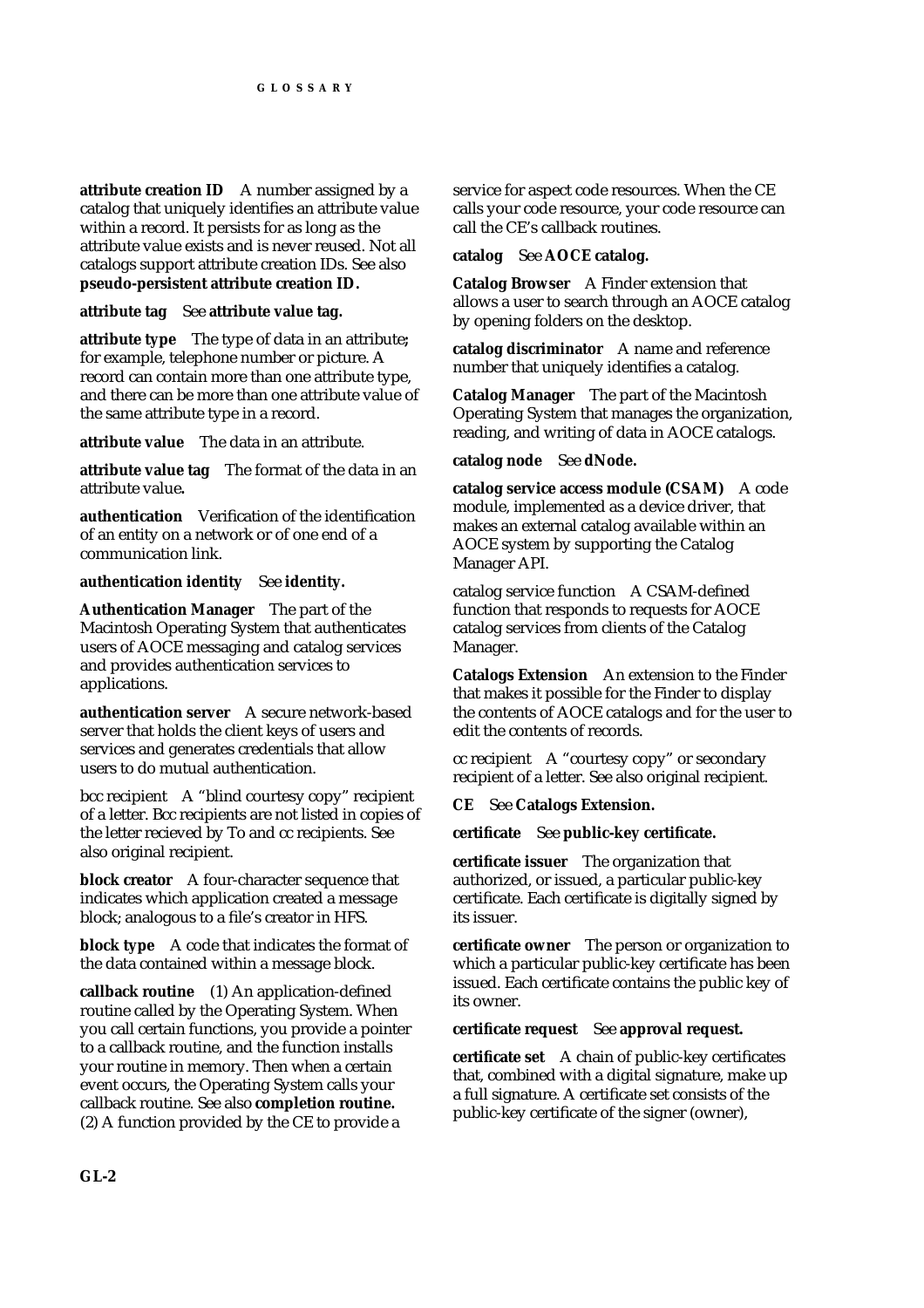digitally signed by the organization that issued the certificate; plus the certificate of the issuing organization, signed by the organization that issued that certificate; and so on, until the last signature is that of the prime issuing organization. The certificate set provides the signer's public key for decryption of the signer's signatures and ensures the validity of that public key.

#### **certification authority** See **certificate issuer.**

#### **chain of certificates** See **certificate set.**

**client key** A key that is known only to a specific entity and to the authentication server.

**Collaboration package** The high-level APIs for the AOCE system software collaboration managers: the Standard Mail Package and the Standard Catalog Package. See also **Collaboration toolbox.**

**Collaboration toolbox** The low-level APIs for the AOCE system software collaboration managers: the Authentication Manager, Catalog Manager, and Interprogram Messaging Manager. See also **AOCE toolbox, Collaboration package.**

**completion routine** A callback routine you can specify when you execute a function asynchronously. When the function completes execution, it calls your completion routine.

**conditional view** A view in an information page that is displayed only if certain conditions are met in the aspect associated with that information page.

**content block** A message block that contains the body of a letter in standard interchange format.

**content enclosure** An enclosure that contains a letter's content. It may be the sole content in a letter or be accompanied by content in a content block, an image block, or both. See also **regular enclosure.**

context A data structure used by some Digital Signature Manager routines to hold information and the results of calculations needed when processing data. See also queue context.

**copying** As used by AOCE utility routines: the process of taking the contents of each field in a source structure and placing them in the

corresponding field of a destination structure. This process includes all nested structures as well. Compare **duplicating.**

#### **creation ID** See **attribute creation ID, record creation ID.**

**credentials** Encrypted information provided by a server and sent by an initiator to a recipient as part of the authentication process. The credentials contain the session key and the initiator's identification.

#### **CSAM** See **catalog service access module.**

**current block** The message block last added to a message.

**decrypt** To restore encrypted data to its previous, legible (unscrambled) state. In most cryptographic systems, decryption is performed by mathematically manipulating the data with a large number called a *key.*

**delivery indication** Information within a report that indicates the successful delivery of a specific message to a specific recipient.

**DES** Data Encryption Standard. A standard algorithm for data encryption.

**DES encryption** A form of secret-key encryption used by the Digital Signature Manager solely for keeping users' private keys secure. See also **secret-key cryptography.**

**digest** A number, 16 bytes long, that is calculated from the contents of a given set of data. A digest is like a sophisticated checksum; it is almost impossible for two data sets of any size with any difference to yield the same digest value.

**digital signature** A data structure associated with a document or other set of data. The digital signature uniquely identifies the person or organization that is signing, or authorizing the contents of, the data and ensures the integrity of the signed data. It is a digest of the data to which the signature applies, encrypted with the private key of the signer. A digital signature can be verified by decrypting with the signer's public key. Same as encrypted digest. See also **full signature.**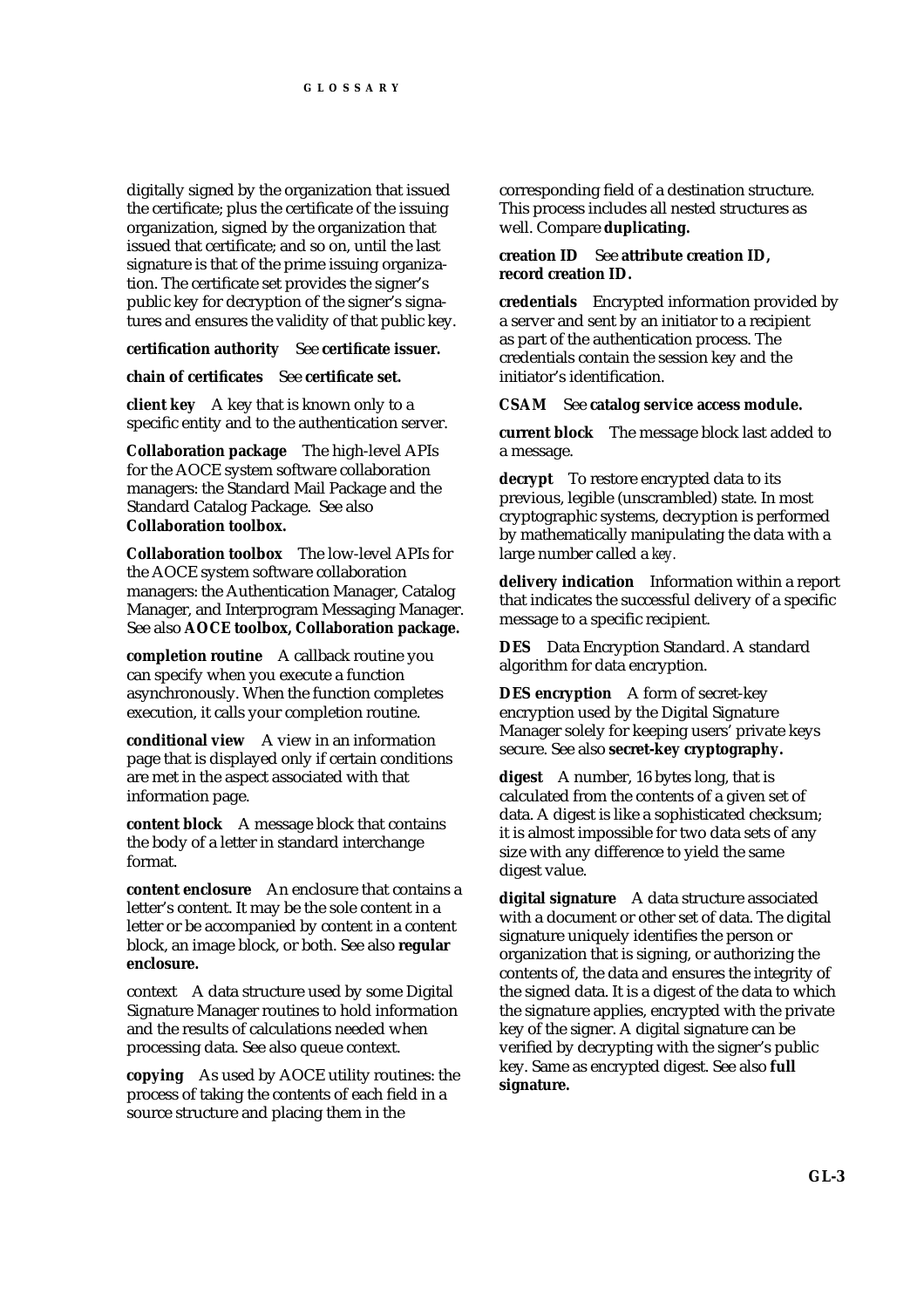**Digital Signature Manager** The part of the Macintosh Operating System that manages digital signatures and certificates.

**distinguished name** The complete identifier of the owner or issuer of a certificate. A distinguished name includes elements such as common name, organization, street address, and country.

**dNode** A container within an AOCE catalog that contains records, other dNodes, or both.

**dNode number** A number assigned by a catalog that uniquely identifies a catalog node within that catalog. Not all catalogs support dNode numbers. See also **pathname.**

**dNode window** A Finder window that displays the dNodes and records contained in a dNode.

**duplicating** As used by AOCE utility routines: the process of copying the pointers to data structures and not the actual data structures themselves. Compare **copying.**

**enclosure** A file or folder sent along with a letter, like an attachment to a conventional hard-copy letter. See also **content enclosure**, **regular enclosure.**

**encrypt** To hide data by putting it into a scrambled (illegible) state, in such a way that its original state can be restored later. In most cryptographic systems, encryption is performed by mathematically manipulating the data with a large number called a key.

**encrypted digest** See **digital signature.**

**encryption key** See **key.**

**extension type** A four-character value that identifies a type of messaging system that uses a specific addressing convention; for example, an AppleLink system or an X.400 system.

**external catalog** A catalog or database accessible to AOCE-enabled applications through the Catalog Manager API. For a user to have access to an external catalog, the user's AOCE system must include a CSAM for that catalog service.

**external messaging system** Any non-AOCE messaging system.

**external service** A service that is not provided automatically with PowerTalk system software and PowerShare servers.

**file type template** An AOCE template that extends the list of file types that may contain an AOCE template. During system startup, the Catalogs Extension searches for AOCE templates in files whose types are on the list.

**focus box** See **focus rectangle.**

**focus rectangle** A heavy border around a panel or around the content portion of a window. This border indicates to the user that the area it encloses is active and that any subsequent key-down event pertains to that portion of the window. Also called focus box.

**foreign dNode** A dNode in a PowerShare catalog used by AOCE system software to route messages to an external messaging system through a server MSAM.

**Forwarder record** A catalog record that contains identifying information about a server MSAM.

**forwarder template** An AOCE template that allows existing aspect templates and information page templates to be used for new types of records and attributes.

From recipient The sender of a message. See also original recipient.

**full digital signature** See **full signature.**

**full signature** A digital signature plus the certificate set of the signer. The Digital Signature Manager creates and verifies full signatures. Same as full digital signature.

**identity** A number used as shorthand for the name and key or name and password of a user or service**. See also local identity, specific identity.**

**image block** A message block containing a graphic representation of a letter's content. It may be the sole content in a letter or be accompanied by content in a content block, a content enclosure, or both. The format of data in an image block is sometimes referred to as *snapshot format*.

**incoming message** A message coming into an AOCE system from an external messaging system.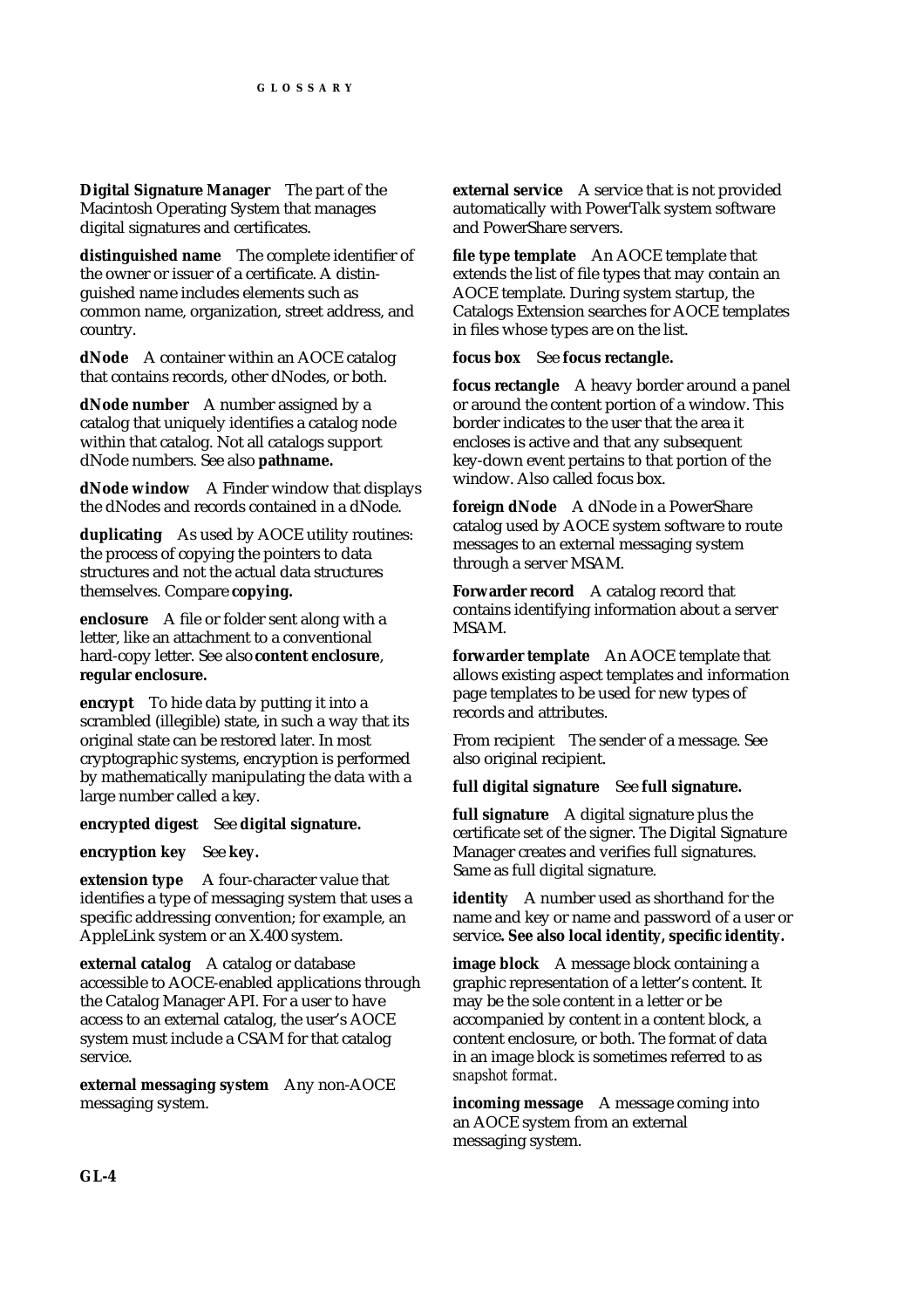**incoming queue** A queue belonging to a mail slot into which a personal MSAM puts letters coming into an AOCE system from an external system.

**information page** A formatted display of data and controls, similar in appearance to a dialog box, showing information about an AOCE catalog record or a portion of a record. See also **information page template.**

**information page template** An AOCE template that defines the layout and contents of an information page, using the properties in a specific aspect.

**information page window** A window that contains one or more information pages. If the window contains more than one information page, only one information page is displayed at a time. In that case, the window contains a pop-up menu with a list of the information pages available.

**initiator** The originator of the authentication process.

**intermediary** A representative of a user or service that uses a proxy to obtain credentials for mutual authentication and then performs some function for the user or service represented.

**Interprogram Messaging Manager (IPM)** The part of the Macintosh Operating System that manages the creation, sending, and receiving of messages. IPM messages conform to a specific structure and can be transmitted over an AppleTalk network or any other communication link. The Interprogram Messaging Manager provides store-and-forward messaging services for Macintosh computers.

**issuer** See **certificate issuer.**

**issuing organization** See **certificate issuer.**

**key** A number used by an encryption algorithm to encrypt or decrypt data.

**Key Chain** See **PowerTalk Key Chain.**

**Key Chain Access Code** The master password providing access to a PowerTalk Key Chain.

**killer template** An AOCE template that disables other AOCE templates. A killer template can disable any type of AOCE template except another killer template.

**large-catalog mode** A set of algorithms used by certain components of a PowerTalk system when retrieving information from large catalogs and displaying that information to the user.

**letter** A type of message consisting of a defined set of message blocks. A letter is intended to be read by a person. See also **mailer**, **nonletter message.**

**letter attribute** A piece of information about a letter stored in the letter header or the letter's message summary. Letter attributes include information such as the sender, the subject, the time the letter was sent, and so forth. Not to be confused with **attribute.**

**letter header block** A message block found in every letter. It contains recipient information and letter attributes.

**local identity** A number used as shorthand for the name and password of the principal user of a particular computer**. A local identity gives the user access to all the services for which names and passwords are stored in the PowerTalk Setup catalog. See also specific identity.**

**lookup table** A resource in an aspect template that parses attribute values into properties and properties into attribute values. A lookup table contains an entry for each type of attribute value to be translated into and from properties.

**mail** A term used to refer collectively to letters.

**mailer** A region added to a document window that transforms the document into a letter. The mailer enables the user to enter addresses and subject information, enclose other files and folders in the letter, and add a digital signature to the letter.

**mailer set** All of the mailers belonging to a forwarded letter.

**mail slot** A personal MSAM slot that serves to transfer letters. See also **slot.**

**main aspect** An aspect that contains the properties the CE needs to fill in the data for an item in a sublist. Compare **main view aspect.**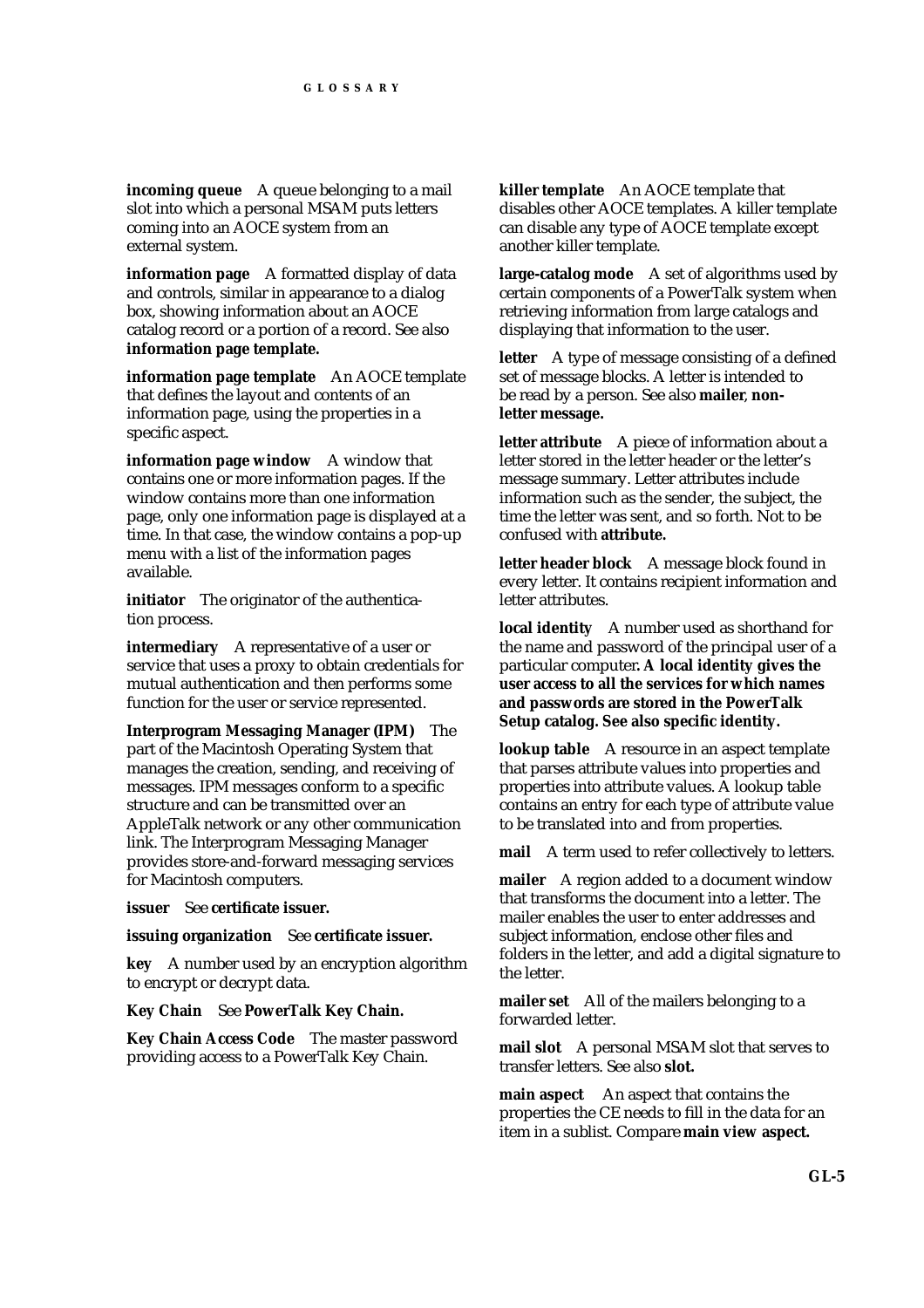**main aspect template** A template for a main aspect.

**main enclosure** See **content enclosure.**

**main view aspect** An aspect that provides the properties for all the views in the main portion of an information page; that is, all of the information page except for the items in a sublist. Compare **main aspect.**

**Master Key password** The password of the principal user of a computer. This password unlocks the local identity and provides access to the services represented in the PowerTalk Setup catalog.

**message** The basic unit of communication defined by the Interprogram Messaging Manager. The term *message* is used as an inclusive term to refer both to letters and non-letter messages. See also **letter**, **nonletter message.**

**message block** A component of a message consisting of a sequence of any number of bytes whose format is governed by the block creator and block type.

**message creator** A four-character sequence that indicates which application created a message; analogous to a file's creator in HFS.

**message family** A set of messages grouped according to similar characteristics. Messages of the same family conform to the syntax of a defined set of message block types and their associated semantics.

**message header** That part of a message that contains control information about the message such as the message creator and message type, the total length of the message, the time it was submitted, addressing information, and so forth.

**message mark** A marker, used by the IPM Manager, that points to the current location within a message that is being created.

**message queue** A set of messages maintained by the IPM Manager on a recipient's disk or the disk of a message server.

**message summary** A set of data used by the Finder to display an incoming letter to a user.

**message type** A code that indicates the semantics of the message, the block types the message should contain, and the relationships among the various blocks in the message.

**messaging service access module (MSAM)** A foreground or background application that makes an external messaging system accessible from within an AOCE system. It translates and transfers letters, non-letter messages, or both between an AOCE system and an external messaging system. See also **personal MSAM, server MSAM.**

**messaging slot** A personal MSAM slot that serves to transfer non-letter messages. See also **slot.**

**messaging system** A combination of hardware and software that gives users or processes the ability to exchange messages.

## **MSAM** See **messaging service access module.**

**mutual authentication** Authentication of both ends of a communication link accomplished by exchanging a series of encrypted challenges and replies.

**nested letter** A complete letter included whole within another letter.

**nested message** Any type of message included whole within another message.

**nesting level** An indication of how many messages are nested within a given message. For example, a letter that contains one nested letter has a nesting level of 1, and a letter that contains no nested letters has a nesting level of 0.

**non-delivery indication** Information within a report that indicates unsuccessful attempts to deliver a specific message to a specific recipient.

**non-letter message** A message sent from one application or process to another, not intended to be read by people. Compare **letter.**

**online mode** A mode of operation available only to personal MSAMs in which the MSAM actively manages letters in a user's AOCE mailbox and in the user's accounts on external messaging systems, reflecting changes in one to the other, keeping both ends synchronized to the degree possible.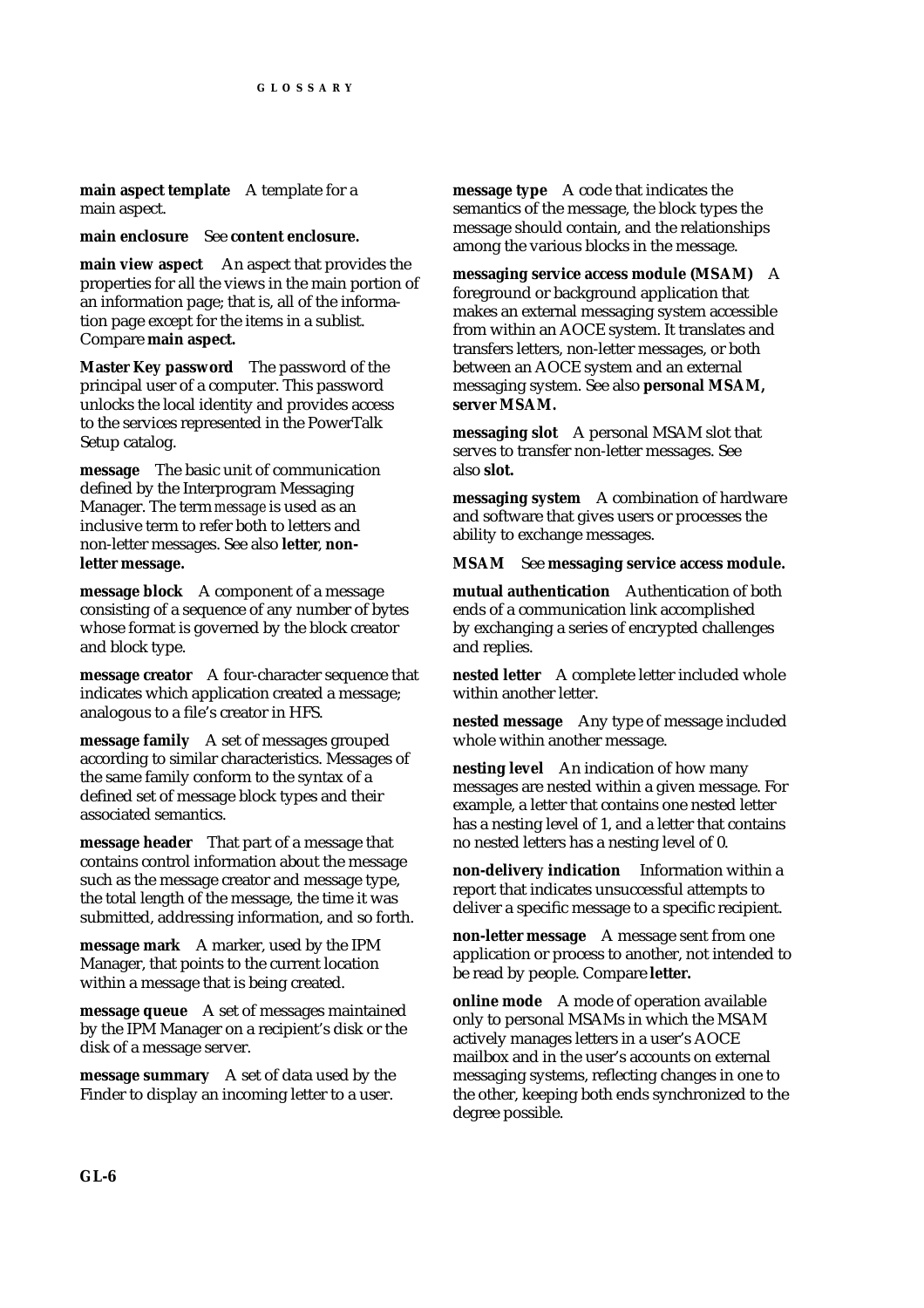**original recipient** Any of four specific types of recipient that can be specified by the sender of a message: To, From, cc, or bcc. An original recipient may be a group address. A non-letter message can include only From and To recipients. See also **resolved recipient.**

**outgoing message** A message that is leaving an AOCE system to go to an external messaging system.

**outgoing queue** A queue from which an MSAM reads messages that it must deliver to an external messaging system.

**owner** See **certificate owner.**

**packing** The process of compacting or "flattening" a complex data structure into a sequence of bytes. Compare **unpacking.**

parse function A CSAM-defined function that responds to requests for AOCE parse services from clients of the Catalog Manager.

**partial pathname** In an AOCE catalog, a value that uniquely identifies a catalog by specifying a dNode number and continuing with the name of each dNode under that one to the dNode in question.

**password** In digital signatures, a set of characters used as a key to encrypt and decrypt a certificate owner's private key.

#### **password encryption** See **DES encryption.**

**pathname** In an AOCE catalog, a string that uniquely identifies a catalog node by specifying the name of each catalog node in the catalog starting from the first node under the root node and including each intervening node to the node in question. See also **dNode number.**

**personal catalog** An AOCE catalog created and managed by the Catalog Manager. A personal catalog is an HFS file located on a user's local disk. A personal catalog can store any records that can be kept in a PowerShare catalog and is often used to store frequently used information from such a catalog.

**personal MSAM** An MSAM that transfers messages between the user's Macintosh and specific user accounts on an external messaging system. A personal MSAM runs on a user's Macintosh. Compare **server MSAM.**

**physical queue** The actual data of a message queue residing on a disk. A physical queue can have any number of associated virtual queues. See also **virtual queue.**

#### **PMSAM** See **personal MSAM.**

**PowerShare catalog** An AOCE server-based catalog provided by Apple Computer, Inc. See also **external catalog.**

**PowerShare server** A server installed on an AppleTalk network to provide catalog services to any number of entities on that network. A PowerShare server can also identify and authenticate users to ensure that only authorized people or agents gain access to the catalog information.

**PowerTalk Key Chain** The PowerTalk software that sets up and maintains a user's PowerTalk Setup catalog.

**PowerTalk Setup catalog** A special personal catalog that contains information about the mail and messaging services, catalog services, and other services available to the owner of the computer. See also **local identity.**

PowerTalk system software Apple Computer's implementation of the AOCE system software for use on Macintosh computers. The PowerTalk system software includes desktop services as well as all of the services of the AOCE system software managers.

**private key** One of a pair of keys needed for private-key cryptography. Every user has a private key kept by the user and known only to the user.

**property** An individual, self-contained piece of information, such as a number or a string. A property is defined in an aspect template and stored in an aspect in memory.

**property command** Any command handled by your AOCE template code resource's kDETcmdPropertyCommand routine. The CE calls your code resource with the kDETcmdPropertyCommand routine selector when the user clicks a button or checkbox in your information page, when the user selects an item in a pop-up menu in your information page, and in a few other circumstances.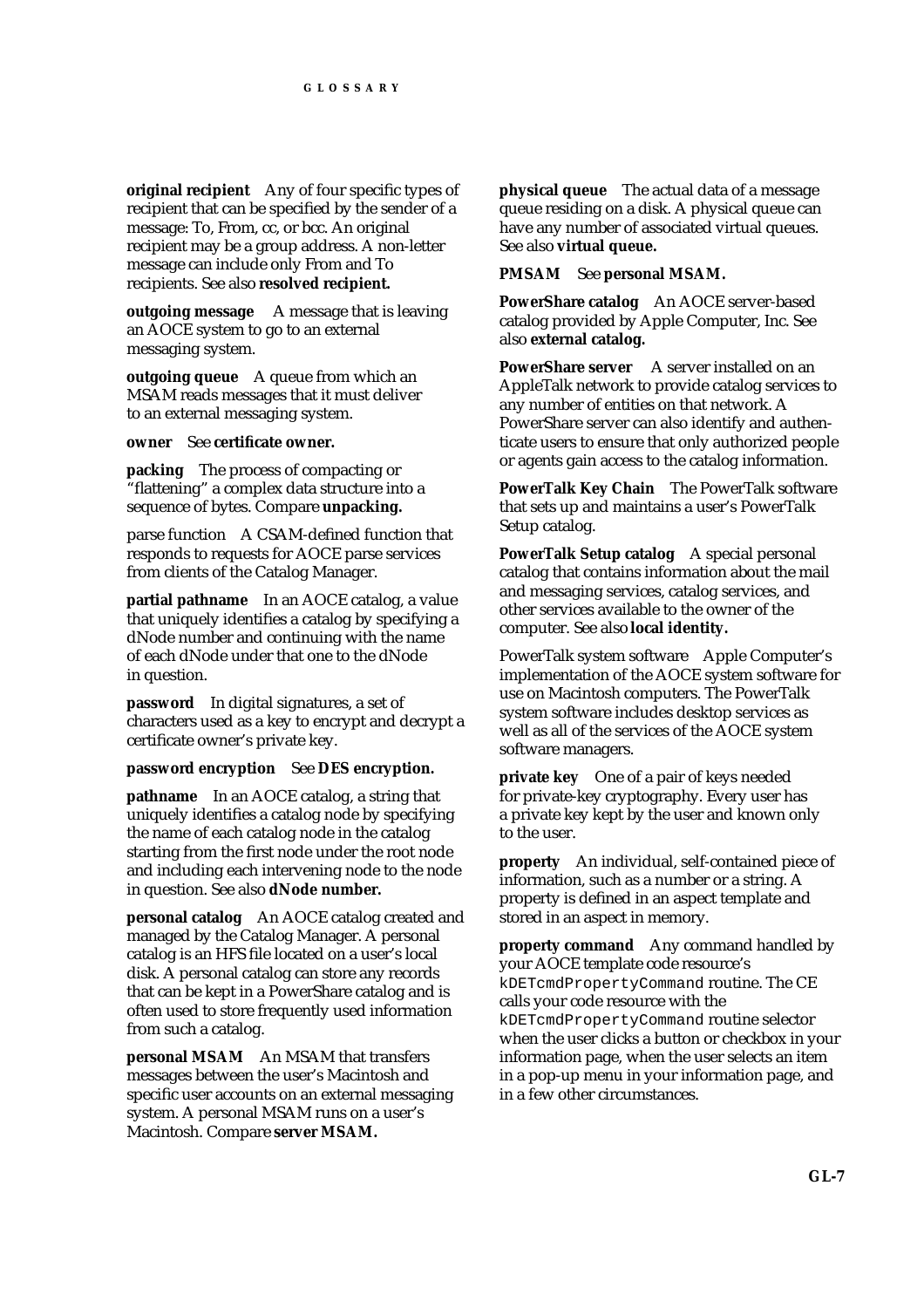**property number** A reference number assigned to a property by an aspect template. The property number uniquely identifies that property within that aspect.

**property type** A constant associated with a property that specifies the nature of the data in the property value. For example, a property type can be a number, a string, or a custom type defined by a developer.

**property value** The data associated with a property.

**proxy** A privilege provided by a user or service to an intermediary. The proxy allows the intermediary to be authenticated as the user or service for a limited period of time.

**pseudonym** An alternative name for a record in a Catalog Manager routine.

**pseudo-persistent attribute creation ID** A number that uniquely identifies an attribute value within a record. It persists from the time the CSAM is opened at system startup until system shutdown. See also **attribute creation ID.**

**public key** One of a pair of keys needed for public-key cryptography. Every user has a public key, which can be distributed to other users.

**public-key certificate** A document that contains, among other information, the name and public key of a user. The user is the owner of the certificate. See also **signed certificate, certificate set.**

**public-key cryptography** A system of cryptography in which every user has two keys to encrypt and decrypt data: a public key and a private key. Data encrypted with a user's public key can be decrypted only with that same user's private key. Likewise, data encrypted with a user's private key can be decrypted only with that user's public key.

**quasi-batch mode** A mode of operation available only to personal MSAMs in which the MSAM complies with the minimum requirements of online mode. See also **online mode.**

**queue context** A grouping of virtual message queues. When you close a queue context, you simultaneously close all of the queues associated with that context. See also **virtual queue.**

**recipient** (1) The end of a communications link that receives credentials and a challenge from the initiator. The recipient must respond correctly to establish an authenticated connection. (2) An addressee on an AOCE message. See also **original recipient, resolved recipient.**

**record** The fundamental container for data storage in an AOCE catalog; analogous to a file in the HFS hierarchy. A record can contain any number of attributes.

**record alias** A record that enables you to store information about another record. For example, an alias could store in its attribute value the record location information for the original record.

**record creation ID** A number that uniquely identifies a record within a catalog. Not all catalogs support record creation IDs.

**record ID** The identity of a record, comprising the record name, record type, record creation ID, and record location information. See also **record creation ID**, **record type.**

record reference An attribute that identifies a specific catalog record.

**record type** A value that indicates the type of entity represented by a record—for example, LaserWriter, User, or Group.

**regular enclosure** Any message enclosure that is not a content enclosure. See also **content enclosure**, **enclosure.**

**report** A message with a defined set of message blocks used to send delivery and non-delivery indications to the sender of the message.

**resolved recipient** A recipient to which an MSAM must deliver a message. See also **original recipient.**

**RSA** RSA Data Security, Inc., a prime issuing organization for public-key certificates.

**SAM** See **service access module.**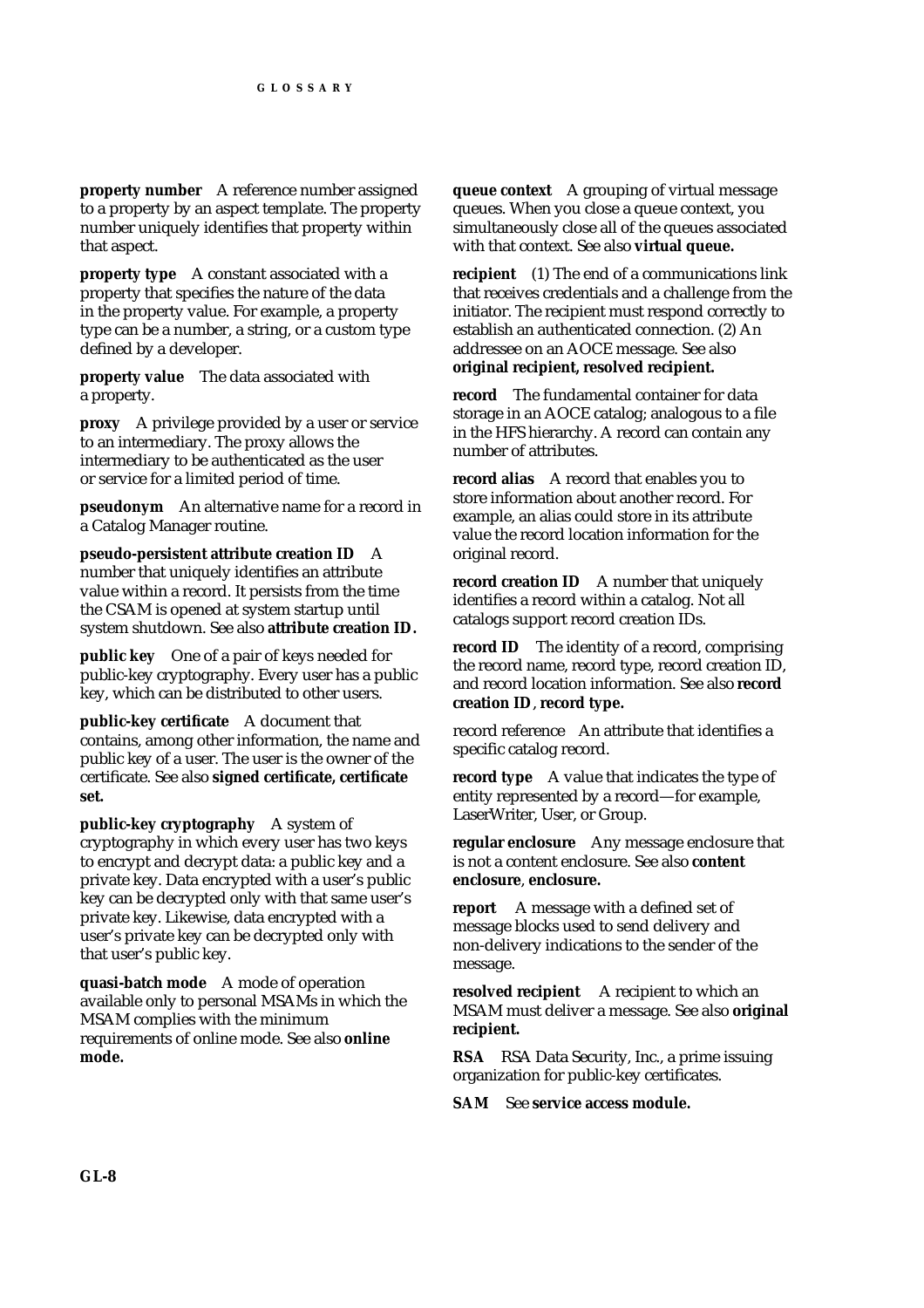**secret-key cryptography** A system of cryptography in which a single key is used to both encrypt and decrypt data. All who wish to share information must share the same key and keep it secret from all others.

**server** A program or process that provides some service to other processes on a network.

**server MSAM** An MSAM that transfers messages for multiple users on the AppleTalk network to which it is connected. It transfers messages between a PowerShare mail server and an external messaging system. A server MSAM must run on the same Macintosh as a PowerShare mail server. Compare **personal MSAM.**

**service access module** A software component that provides a PowerTalk user with access to external mail and messaging services or catalog services.

**session key** A key provided by an authentication server to be used by both the initiator and the recipient for mutual authentication. The session key remains valid for a limited time period.

#### **Setup catalog** See **PowerTalk Setup catalog.**

Setup record A record in the PowerTalk Setup catalog containing record references to all records in the PowerTalk Setup catalog that represent slots, catalogs, and other items.

setup template A set of AOCE templates that allow a user to install and configure a service access module.

**sign** As used by the Digital Signature Manager: To create a digital signature and affix it to a document or other piece of data. By signing, the signer authorizes the content of the data, protects it from alteration, and asserts his or her identity as the signer.

#### **signature** See **digital signature.**

**signature resource** A resource in an AOCE template that specifies the type of the template and the base ID number for the template. Other standard template resources have ID numbers equal to the signature resource's ID number plus some offset value.

**signed certificate** A public-key certificate that has been digitally signed by its issuer. Like any digital signature, the signature on a certificate ensures the integrity of the certificate (including its public key) and proves the identity of the signer (the issuer of the certificate).

#### **signed digest** See **encrypted digest.**

**signer** The individual or organization that signs a document or other piece of data. To create a signature, a signer must be the owner of a public-key certificate.

**signer file** A file used by a signer to create a digital signature. It consists of the signer's encrypted private key and the signer's certificate set.

**Simple Mail Transfer Protocol (SMTP)** A protocol for the exchange of electronic mail. Computers connected to the Internet often use this protocol.

**slot** A collection of information about one account on an external messaging system. The information includes whatever is necessary to allow an MSAM to access the account and retrieve and send messages. See also **mail slot, messaging slot.**

**SMSAM** See **server MSAM.**

**snapshot format** See **image block.**

**specific identity** A number used as shorthand for the name and key of an alternate user on a computer to provide access to a specific catalog or mail service. See also **local identity.**

**stand-alone attribute** A record that contains only one attribute, extracted from another record. Although technically a record, the AOCE software treats a stand-alone attribute like an attribute in most circumstances. The record type of a stand-alone attribute begins with the value of the constant kAttributeValueRecTypeBody.

**Standard Catalog Package** The part of the Macintosh Operating System that manages find and browse panels for AOCE catalogs.

#### **standard content** See **standard interchange format.**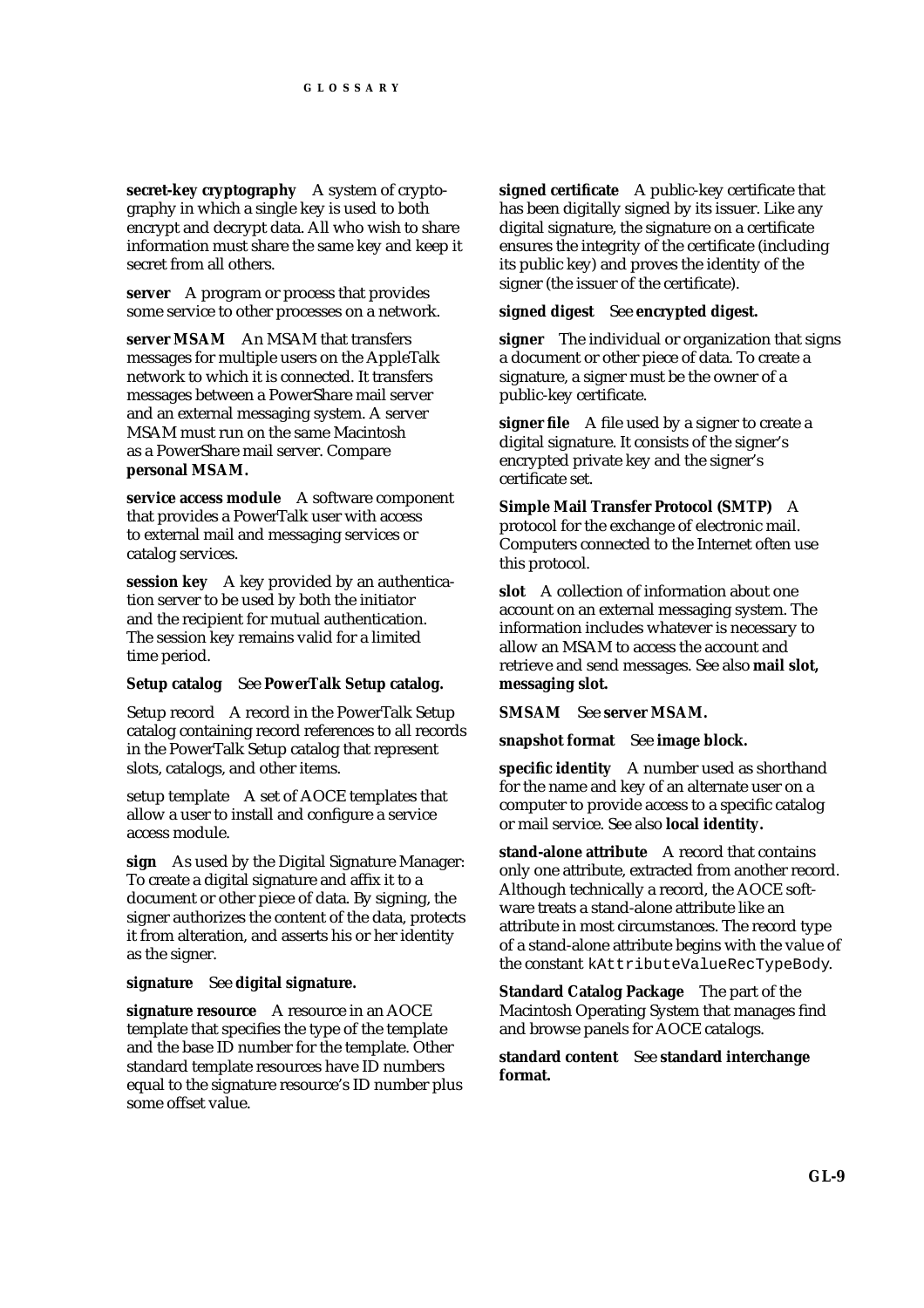**standard interchange format** A set of data formats that consists of plain text, styled text, sound (AIFF), images (PICT), and QuickTime movies ('MooV').

**Standard Mail Package** The part of the Macintosh Operating System that manages mailers and makes it easy for applications to create and send letters.

**standard mode** A mode of operation available to server MSAMs and to personal MSAMs that deal with non-letter messages. An MSAM operating in standard mode hands off an incoming message to an AOCE system. It is the AOCE system, not the MSAM operating in standard mode, that is responsible for delivering the message to the ultimate destination.

**store-and-forward gateway** A link between different messaging systems, sometimes bridging different physical media, providing temporary data storage, and, where necessary, address translation.

**store-and-forward messaging** A method of delivering messages that provides for temporary storage and forwarding of a message from one location to another, sometimes through several intermediate store-and-forward gateways or servers.

**store-and-forward server** A server that provides store-and-forward messaging services. PowerShare servers are store-andforward servers.

**sublist** A list of attributes that appears as a distinct subset of the items displayed in an information page window, or a list of records that appears in a dNode window.

#### **tag** See **attribute value tag.**

**TCP/IP** Transmission Control Protocol/Internet Protocol. The major transport protocol and the network layer protocol typically used in communicating messages over the Internet.

#### **template** See **AOCE template.**

To recipient A principal recipient of a message. See also original recipient.

**unapproved signer file** A file created by the MacSigner application when it creates an approval request. The unapproved signer file contains a DES-encrypted number that is intended to be the user's private key**.**

**universal coordinated time (UTC)** The same as Greenwich Mean Time (GMT); the standard time as established by the Royal Observatory at Greenwich, England.

**unpacking** The process of reconstructing a data structure from a sequence of bytes. Compare **packing.**

User record A catalog record representing an entity that has an account on an AOCE messaging or catalog server. A User record contains electronic addresses and biographical information about the entity that can be read by users of the system, as well as information about the entity's access privileges and password for use by the AOCE software.

#### **UTC** See **universal coordinated time.**

**verify** To establish the authenticity of a digital signature. Verification consists of determining that the signed document has not changed since it was signed and affirming that the public key used to decrypt the signature is valid.

**view** An item or field in an information page displaying one or more property values.

**view list** A data structure that specifies individual views on an information page. Each item in the list includes the graphic rectangle containing the view, the number of the property that provides the information to be displayed, the type of view, and information specific to that view type.

**virtual queue** A view of a physical message queue through which an application can open, close, and list messages. More than one virtual queue can be associated with a single physical queue. See also **physical queue.**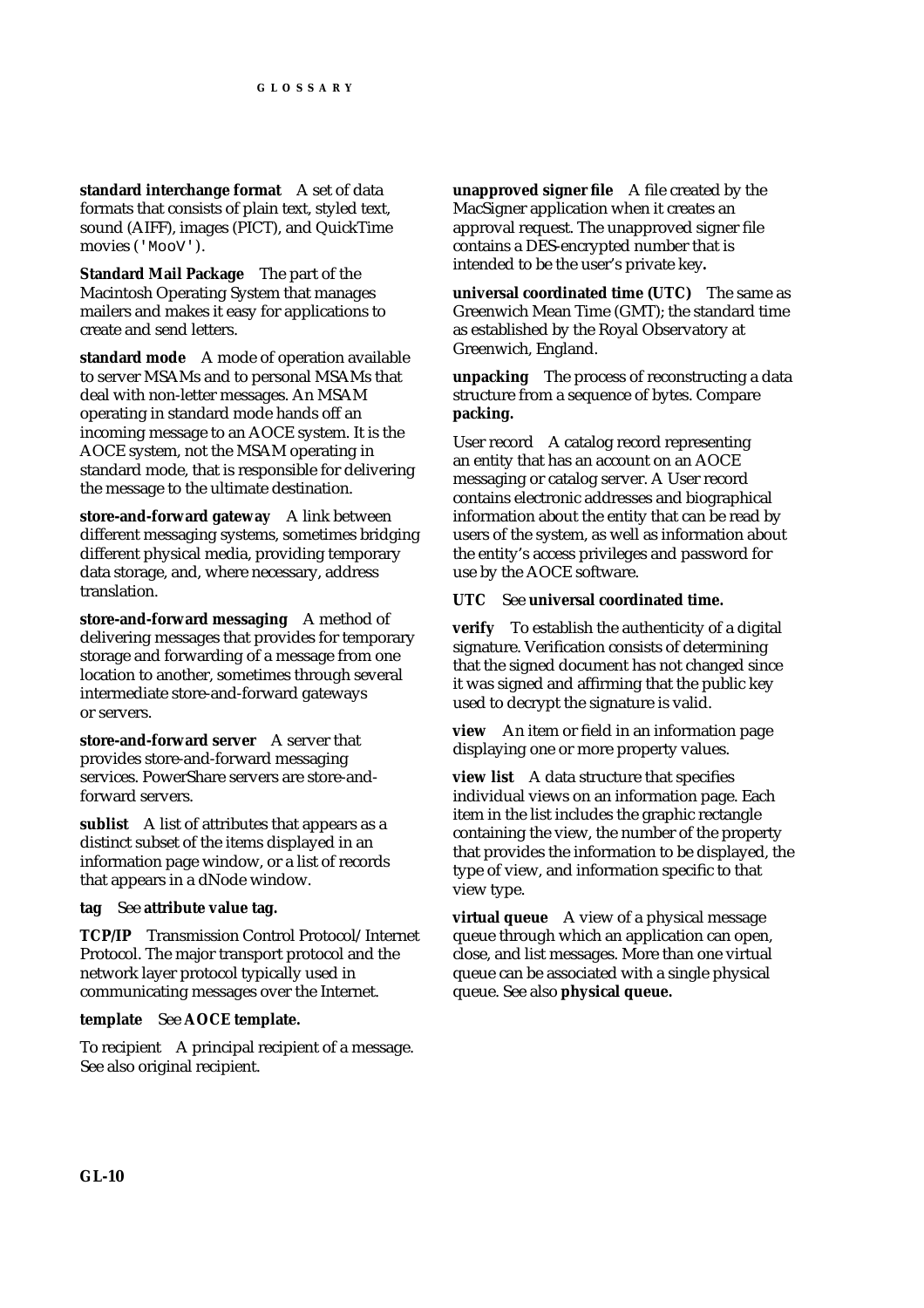## Index

### A

access controls, CSAM support of 3-26 to 3-27 addresses 2-23 to 2-32. *See also* address templates; recipients adding addresses to AOCE system 2-25 to 2-26 contents of external address 2-29 contents of PowerTalk or PowerShare address 2-30 extension types 2-24, 2-30 to 2-31 foreign dNode 2-25 OCERecipient structure 2-27 to 2-28, 2-106 to 2-107 personal MSAMs and 4-4 reading 2-51 to 2-57, 2-144 to 2-148 sample external address 2-32 sample PowerTalk address 2-32 translating from AOCE to external format 2-83 to 2-88 translating from external to AOCE format 2-88 to 2-91 user input 4-30 to 4-62 writing 2-73 to 2-76, 2-179 to 2-180 address templates appearance of information page, standards for 4-80 defined 4-3 introduced 2-32 sample 4-31 to 4-62 aspect and information page templates 4-31 to 4-41 code resource 4-41 to 4-62 code resource data input routines 4-47 to 4-51 code resource data output routines 4-51 to 4-57 code resource main routines 4-41 to 4-47 code resource miscellaneous routines 4-57 to 4-62 Admin event. *See* kMailEPPCAdmin high-level event 'alan' extension type 2-31 AOCE catalogs. *See also* Setup catalog browsing, supporting 3-24 features supported by human interface effects of 3-22 to 3-26 identifying to Catalog Manager 3-16 to 3-22 large catalogs, supporting 3-24 to 3-26 searching, supporting 3-24 to 3-25 aoce Fake attribute 4-27 AOCE high-level events 2-220 to 2-237 EventRecord data type 2-33 introduced 2-8 list of 2-33 MailEPPCMsg structure 2-34, 2-113 to 2-114 overview of 2-32 to 2-34 SMCA structure 2-34, 2-114 to 2-115

aoce Joined attribute 4-29 AOCE messaging systems 2-6 aoce Unconfigured attribute 4-10, 4-22, 4-27, 4-29 to 4-30 AOCE version attribute in Mail Service record 4-67 in MSAM record 4-65 'aphn' extension type 2-31 AppleMail format. *See* standard interchange format Apple menu Find in Catalog command 3-22 AppleTalk Transition Queue 2-36, 2-42 to 2-43 application-defined routines MyCompletionRoutine 2-219 to 2-220 MyDSAMDirParseProc function 3-38 to 3-39 MyDSAMDirProc function 3-37 to 3-38 aspect kind resource 4-76 aspect name resource 4-75 aspect signature resource 4-74 associated catalog attribute 2-38 to 2-39, 4-67, 4-71 associated mail service attribute 4-68, 4-71 ATTransSFShutdown transition event code 2-42 ATTransSFStart transition event code 2-42 attribute creation ID CSAM support of 3-23 attributes (AOCE record) adding to a record 4-12 to 4-21 aoce Fake 4-27 aoce Joined 4-29 aoce Unconfigured 4-10, 4-22, 4-27, 4-29 to 4-30 AOCE version in Mail Service record 4-67 in MSAM record 4-65 associated catalog 2-38 to 2-39, 4-67, 4-71 associated mail service 4-68, 4-71 capability flags 2-39, 2-40, 4-11, 4-69, 4-72 catalog 4-66 comment 2-39, 2-40, 4-10, 4-69, 4-72 CSAM alias 4-66 discriminator 2-39, 2-40, 4-11, 4-69, 4-72 gateway file ID 4-65 Key Chain version in Catalog record 4-68 in Combined record 4-70 location 2-38 mail service 2-38, 4-21, 4-65 native name 4-11, 4-28, 4-69, 4-72 parent CSAM 4-11, 4-68, 4-71 parent MSAM 4-21, 4-67, 4-71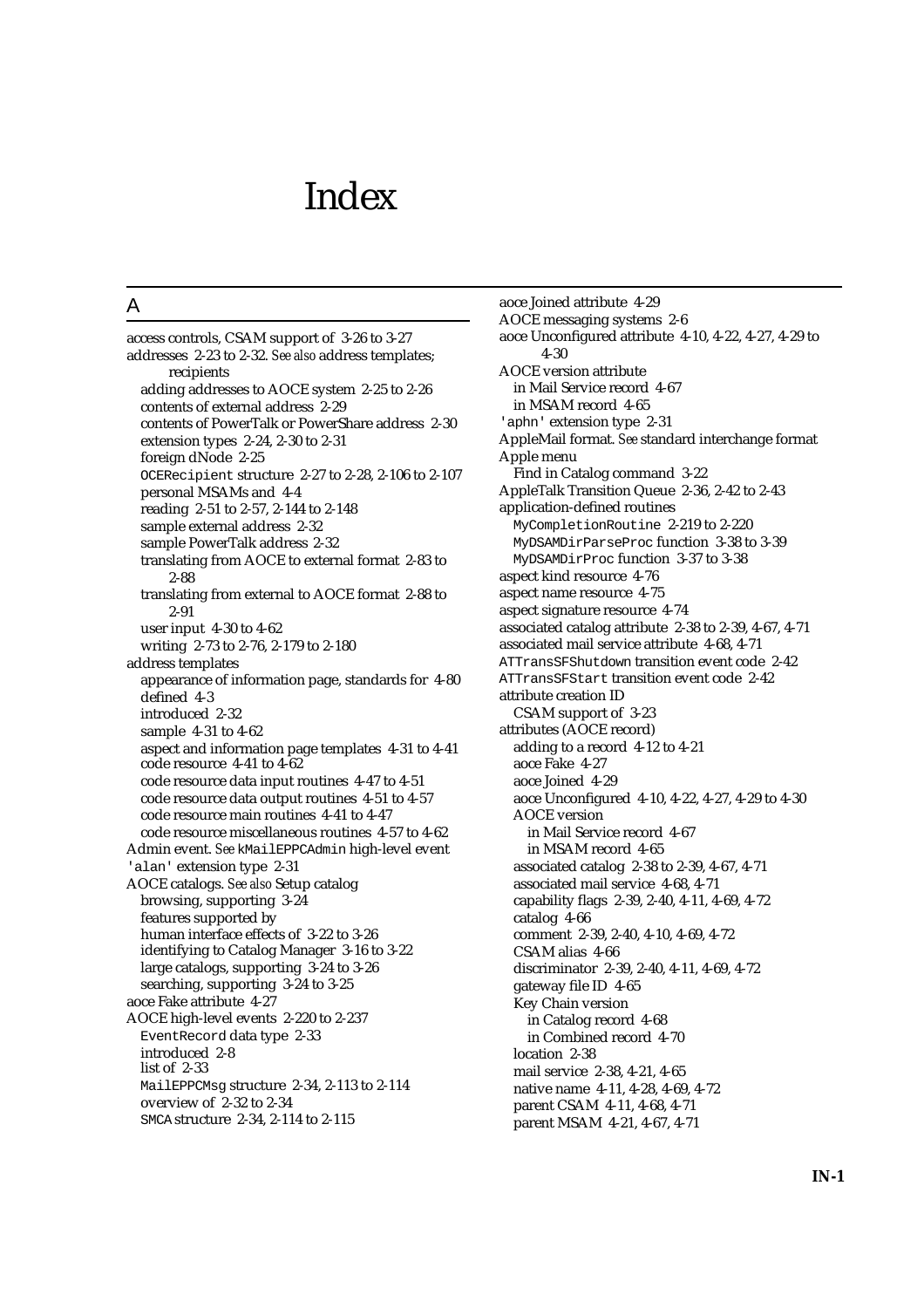attributes (AOCE record) *(continued)* private data 4-11, 4-70, 4-72 real name 2-39, 2-40, 4-10, 4-69, 4-72 slot ID 2-38, 2-39, 4-22, 4-67, 4-71 standard slot information 2-38 to 2-39, 4-22, 4-67, 4-71 user lookups, supporting 3-26 user's key 4-69, 4-72 user's record ID 4-69, 4-72 attributes. *See* attributes (AOCE record); letter attributes AuthAddToLocalIdentityQueue function 2-37 AuthBindSpecificIdentity function 2-42 AuthGetLocalIdentity function 2-37, 3-27

## B

block creators 2-16 to 2-17, 2-51, 2-64 block types 2-16 to 2-17, 2-51, 2-64 browsing a catalog, CSAM support of 3-24 to 3-25

## C

callback routines called from CSAM parse function 3-14 to 3-16 capability flags attribute 2-39, 2-40, 4-11, 4-69, 4-72 capability flags. *See* CSAMs, features supported by catalog attribute 4-66 Catalog-Browsing panel in the mailer 3-22, 3-24 to 3-26 catalog creation information resource 4-77 catalog discriminator attribute 4-69, 4-72 Catalog record 4-67 to 4-70 associated mail service attribute 4-68 capability flags attribute 4-69 comment attribute 4-69 discriminator attribute 4-69 functions for adding and removing 3-33 to 3-35, 3-37 initializing a personal MSAM and 2-38 to 2-39 native name attribute 4-69 parent CSAM attribute 4-68 private data attribute 4-70 real name attribute 4-69 user's key attribute 4-69 user's record ID attribute 4-69 version attribute 4-68 catalogs. *See* AOCE catalogs; Setup catalog catalog service. *See also* CSAMs adding a catalog service only 4-28 to 4-30 adding as part of combined service 4-10 to 4-11 functions for adding and removing Catalog records 3-33 to 3-35, 3-37 setting up when adding a mail service only 4-27 to 4-28

catalog service access modules. *See* CSAMs catalog service function 3-6, 3-10 to 3-13 catalog service requests asynchronous requests 3-11 to 3-12 determining the type of 3-11 synchronous requests 3-11 types not passed to CSAM 3-10 Catalogs Extension (CE) 3-22 to 3-26 CE. *See* Catalogs Extension code resource for SAM setup templates 4-79 Collaboration toolbox, testing for availability 2-36 Combined record 4-70 to 4-72 associated catalog attribute 4-71 associated mail service attribute 4-71 capability flags attribute 4-72 comment attribute 4-72 discriminator attribute 4-72 initializing a personal MSAM and 2-38 native name attribute 4-72 parent CSAM attribute 4-71 parent MSAM attribute 4-71 private data attribute 4-72 real name attribute 4-72 slot ID attribute 4-71 standard slot information attribute 4-71 user's key attribute 4-72 user's record ID attribute 4-72 version attribute 4-70 combined service 4-6 to 4-22. *See also* CSAMs; MSAMs adding the catalog service 4-10 to 4-11 adding the mail service 4-12 to 4-22 comment attribute 2-39, 2-40, 4-10, 4-69, 4-72 completion routines handling for asynchronous Catalog Manager function calls 3-12, 3-27 to 3-28 content blocks defined 2-18 to 2-19 reading 2-57 to 2-59, 2-150 to 2-155 types of data in 2-18 to 2-19 writing 2-76 to 2-79, 2-186 to 2-189 content enclosures 2-19. *See also* enclosures Continue event. *See* kMailEPPCContinue highlevel event Create Slot event. *See* kMailEPPCCreateSlot highlevel event creation ID. *See* attribute creation ID; record creation IDs CSAM alias attribute 4-66 'csam' file type 2-9, 3-5, 4-4 CSAM-provided functions catalog service function 3-6, 3-10 to 3-13 driver Close subroutine 3-6 to 3-8 driver Control subroutine 3-6 driver Open subroutine 3-6 to 3-8 driver Prime subroutine 3-6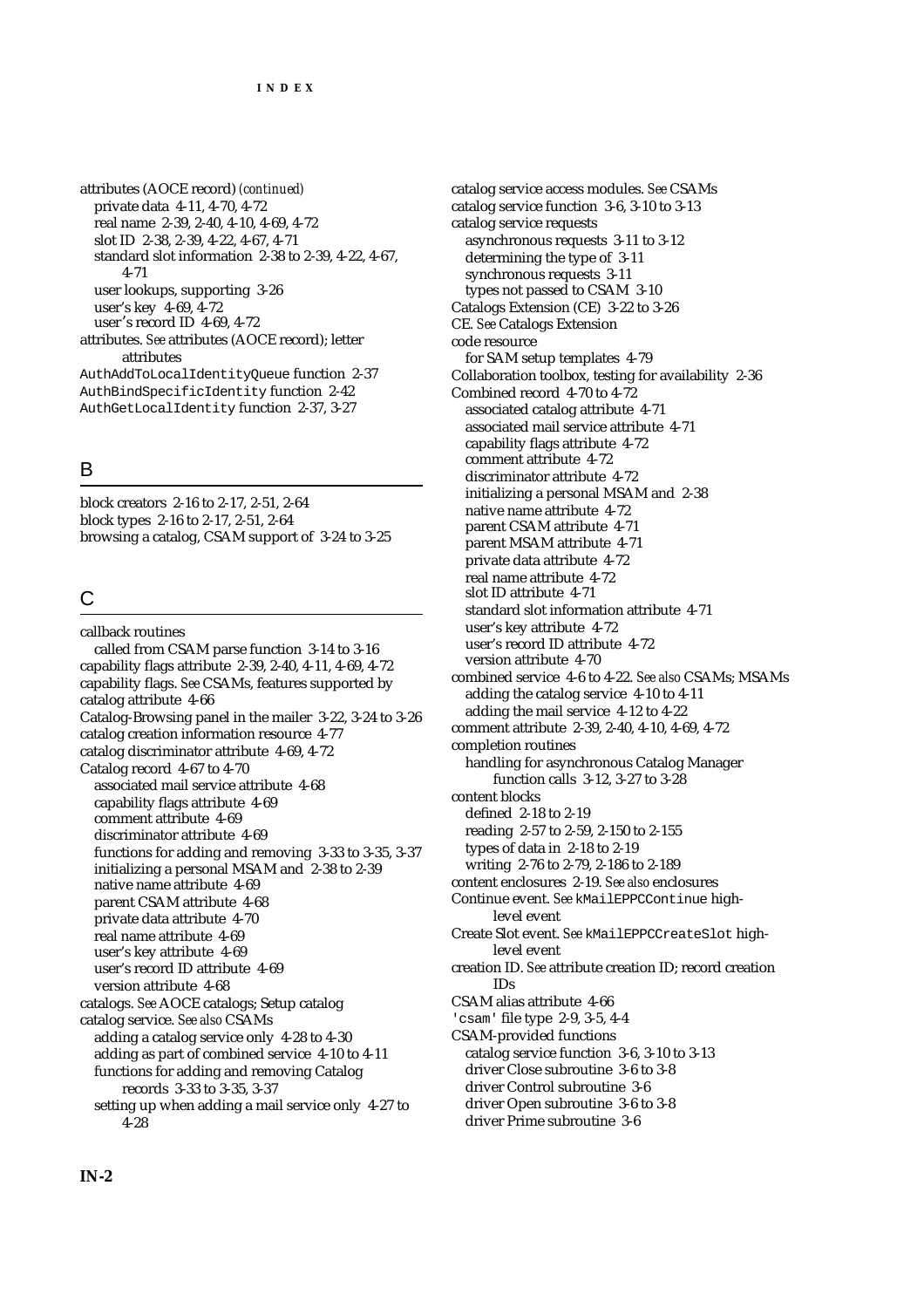driver Status subroutine 3-6 parse function 3-6, 3-10 to 3-11, 3-13 to 3-16 CSAM record 4-65 to 4-66 catalog attribute 4-66 creating 4-11 CSAM alias attribute 4-66 CSAMs (catalog service access modules) 3-3 to 3-52. *See also* catalog service access controls, support of 3-26 to 3-27 address templates. *See* address templates application completion routine, calling 3-12, 3-27 to 3-28 application-defined functions for 3-37 to 3-39 attribute lookup, supporting 3-26 basic services provided by 3-3 to 3-5 Catalog Manager functions, supporting 3-10 catalog service function 3-6, 3-10 to 3-13 device driver, implemented as 3-6, 3-7 to 3-9 features supported by human interface effects of 3-22 to 3-26 identifying to Catalog Manager 3-16 to 3-22 file types 4-4 functions for adding CSAM and Catalog records 3-31 to 3-35 handling catalog service and parse requests 3-37 to 3-39 initializing 3-29 to 3-31 removing CSAM and Catalog records 3-35 to 3-37 initializing 3-8 installing 3-9, 3-32 introduced 1-6 overview of 3-3 to 3-5 parse function 3-6, 3-10 to 3-11, 3-13 to 3-16 relationship to Catalog Manager 3-4, 3-6 relationship to Device Manager 3-6 removing a CSAM 3-35 to 3-37 resources for 3-40 to 3-41 setup templates. *See* setup templates

## D

data attribute 4-11, 4-70, 4-72 Delete Outgoing Queue Message event. *See* kMailEPPCDeleteOutQMsg high-level event Delete Slot event. *See* kMailEPPCDeleteSlot high-level event delete slot or catalog resource 4-77 delivery indications 2-23. *See also* reports (AOCE) 'deta' resource type 4-73 'detc' resource type 4-73 'detn' resource type 4-73 DirAddADAPDirectory function 3-10

DirAddDSAMDirectory function 3-22, 3-33 to 3-35

DirAddDSAM function 3-9, 3-31 to 3-33 DirClosePersonalDirectory function 3-10 DirCreatePersonalDirectory function 3-10 DirEnumerateDirectoriesGet function 3-10 DirEnumerateDirectoriesParse function 3-10 DirFindADAPDirectoryByNetSearch function 3-10 DirGestalt data type 3-16 to 3-20 DirGetDirectoryInfo function 3-10, 3-22 DirGetExtendedDirectoriesInfo function 3-10 DirGetOCESetupRefNum function 3-10 DirGetOCESetupRefnum function 2-37 DirInstantiateDSAM function 3-8, 3-11, 3-29 to 3-31 DirLookupGet function 2-37, 2-38, 2-39 DirLookupParse function 2-37, 2-38, 2-39 DirMakePersonalDirectoryRLI function 3-10 DirNetSearchADAPDirectoriesGet function 3-10 DirNetSearchADAPDirectoriesParse function 3-10 DirOpenPersonalDirectory function 3-10 DirParamBlock data type 3-29 DirRemoveDirectory function 3-37 DirRemoveDSAM function 3-35 to 3-36 discriminator attribute 2-39, 2-40, 4-11, 4-69, 4-72 driver Close subroutine 3-6, 3-8 driver Control subroutine 3-6, 3-8, 3-9 driver Open subroutine 3-6, 3-8 driver Prime subroutine 3-6, 3-8, 3-9 driver resource type 3-7 to 3-9, 3-40 to 3-41 driver Status subroutine 3-6, 3-8, 3-9 'DRVR' resource type 3-7 to 3-9, 3-40 to 3-41 dsam abbreviation 4-4 'dsam' file type 3-5, 4-4 duplicate records, CSAM support of 3-23

## E

enclosures data type for 2-111 to 2-112 defined 2-19 reading 2-155 to 2-157 writing 2-190 to 2-193 'entn' extension type 2-31 errors, personal MSAM operational 2-91 to 2-93, 2-128 to 2-129, 2-204 to 2-205 EventRecord data type, as used by MSAM 2-33 extension types. *See also* addresses 'alan' 2-31 'aphn' 2-31 defined 2-24 'entn' 2-31 external catalogs 3-3 external messaging systems 2-7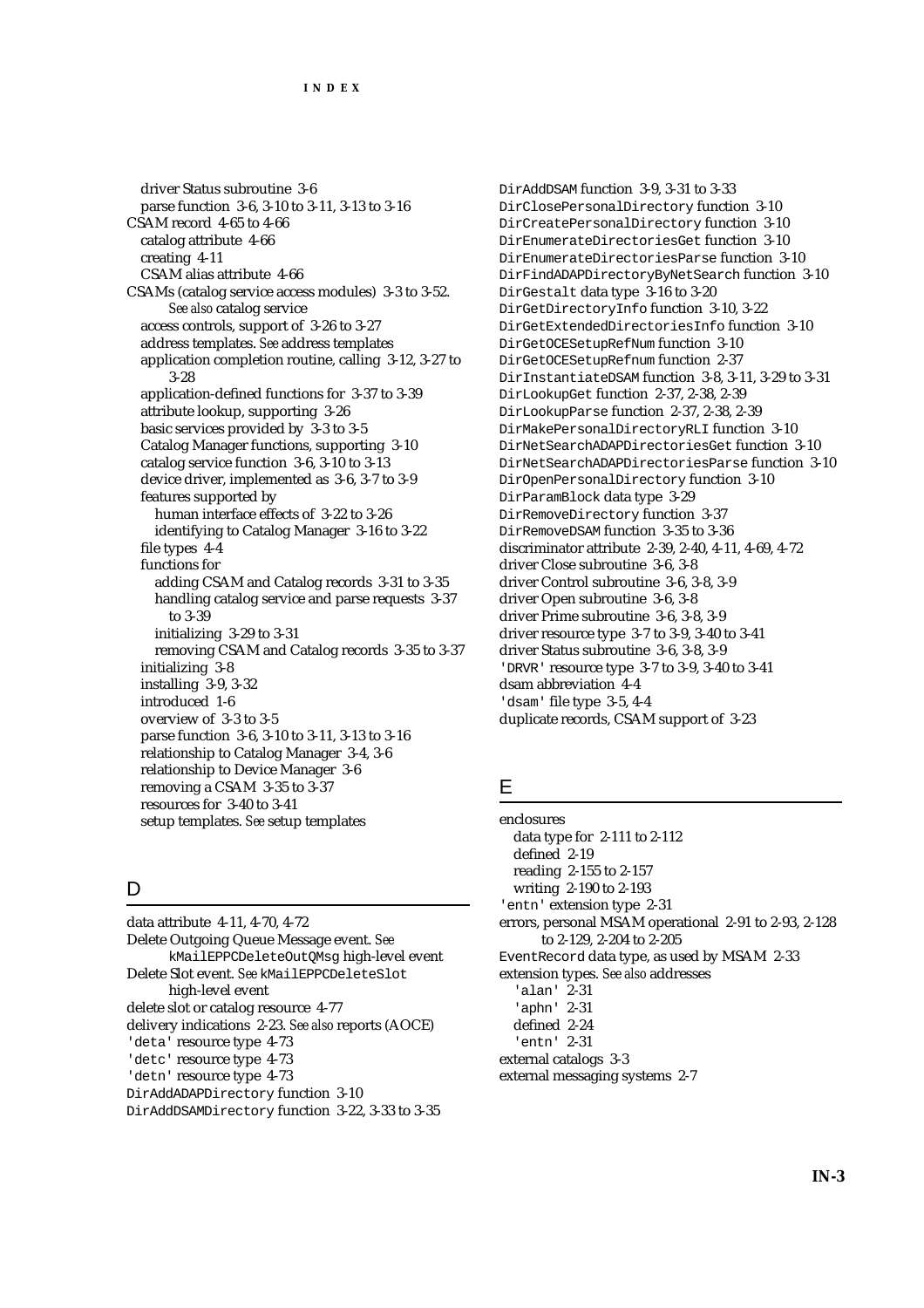#### F

fake catalog attribute 4-27 file IDs comparing for MSAM files 4-12 to 4-21 file types 'csam' 2-9, 4-4 'dsam' 4-4 'msam' 2-9, 4-4 for SAMs 4-4 Find in Catalog command (Apple menu) 3-22, 3-24 Find panel in the mailer 3-22, 3-24 foreign dNode 2-25 Forwarder record, for server MSAM 2-40 to 2-41, 2-135 to 2-136

## G

gateway file ID attribute 4-65 gateways. *See* MSAMs Gestalt function Catalog Manager, determining version 3-16 Collaboration toolbox, testing for availability 2-36 PowerShare Mail Server, testing for availability 2-42

## H

help-balloon string resource 4-79 high-level events. *See* AOCE high-level events human interface guidelines. *See* user interface guidelines

### I, J

icon suite resource for SAM setup templates 4-78 image block information structure 2-113 image blocks data type for 2-113 defined 2-19 reading 2-161 writing 2-195 to 2-196 incoming messages 2-62 to 2-80. *See also* messages creating 2-70 to 2-71, 2-176 to 2-178 MSAM functions that act on 2-63 overview of processing 2-62 to 2-64 submitting 2-79 to 2-80, 2-200 to 2-201 writing 2-72 to 2-79, 2-178 to 2-199 incoming queues defined 2-10 enumerating messages in 2-138 to 2-140

personal MSAM manipulation of 2-14, 2-228 to 2-231 Incoming Queue Update event. *See* kMailEPPCInQUpdate high-level event IPM Manager determining version 2-36

#### K

kDETAspectCode resource ID offset 4-79 kDETAspectKind resource ID offset 4-76 kDETAspectMainBitmap resource ID offset 4-78 kDETAspectName resource ID offset 4-75 kDETAspectWhatIs resource ID offset 4-79 kDETcmdInit routine selector 4-30 kDETRecordType resource ID offset 4-74 kDETTemplateName resource ID offset 4-74 Key Chain and adding a catalog only 4-29 and adding a Combined service 4-9 to 4-10 and adding a mail service only 4-26 to 4-27 Kind field 4-76 Name field 4-76 Service field 4-75 Key Chain version attribute in Catalog record 4-68 in Combined record 4-70 kMailEPPCAdmin high-level event 2-33, 2-235 to 2-237 kMailEPPCContinue high-level event 2-33, 2-227 kMailEPPCCreateSlot high-level event 2-33, 2-34, 2-38, 2-221 to 2-222 kMailEPPCDeleteOutQMsg high-level event 2-33, 2-231 kMailEPPCDeleteSlot high-level event 2-33, 2-34, 2-224 to 2-225 kMailEPPCInQUpdate high-level event 2-33, 2-228 to 2-229 kMailEPPCLocationChanged high-level event 2-33, 2-35, 2-232 to 2-233 kMailEPPCMailboxClosed high-level event 2-33, 2-226 kMailEPPCMailboxOpened high-level event 2-33, 2-225 kMailEPPCModifySlot high-level event 2-33, 2-34, 2-222 to 2-224 kMailEPPCMsgOpened high-level event 2-33, 2-34, 2-229 to 2-231 kMailEPPCMsgPending high-level event 2-33, 2-45, 2-235 kMailEPPCSchedule high-level event 2-33, 2-45, 2-227 to 2-228 kMailEPPCSendImmediate high-level event 2-33, 2-34, 2-234 to 2-235 kMailEPPCShutDown high-level event 2-33, 2-226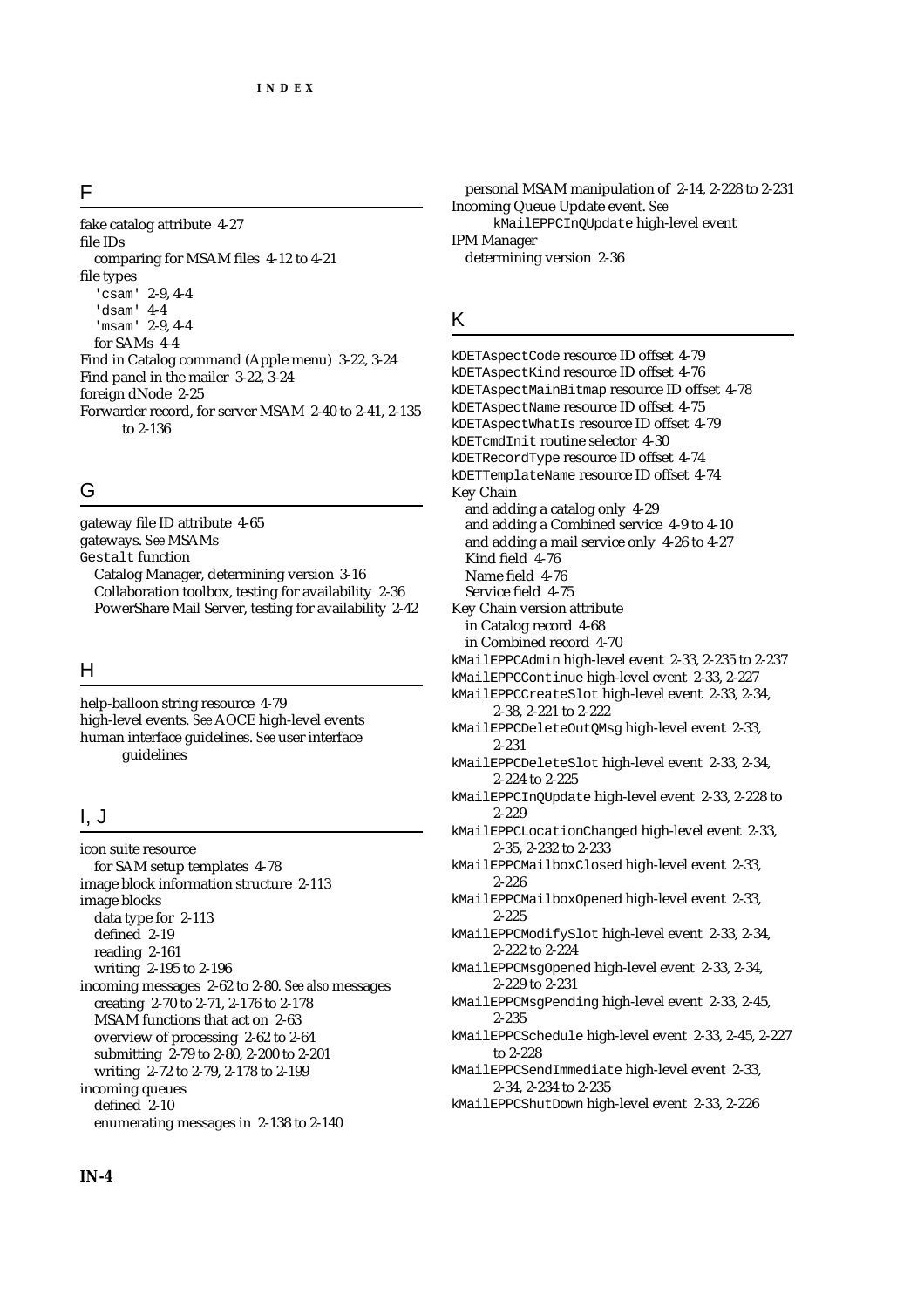kMailEPPCWakeup high-level event 2-33, 2-217 to 2-218, 2-232 kSAMAspectCannotDelete resource ID offset 4-77 kSAMAspectKind resource ID offset 4-76

kSAMAspectSlotCreationInfo resource ID offset 4-77

kSAMAspectUserName resource ID offset 4-76

#### L

large-catalog mode 3-24 to 3-25 letter-approximation scrolling 3-25 to 3-26 letter attributes data types for 2-99 to 2-106 defined 2-17 reading from outgoing letter 2-47 to 2-50, 2-142 to 2-144 setting bits in MailIndications structure 2-106 summary table of 2-102 writing to incoming letter 2-72 to 2-73, 2-179 to 2-180 letter content blocks. *See* content blocks letter flags 2-122 to 2-124 letter header blocks 2-17 letters. *See also* content blocks; enclosures; image blocks; messages; message summaries alternate representations of content 2-18 to 2-19 creating 2-70 to 2-71, 2-176 to 2-178 defined 2-17 nested letters 2-20 to 2-22 reading 2-47 to 2-60 structure of 2-21 to 2-22 types of blocks in 2-17 to 2-18 writing 2-72 to 2-79 local identity CSAM access controls and 3-26 to 3-27 personal MSAM initialization and 2-37 location attribute 2-38 Location Changed event. *See* kMailEPPCLocationChanged high-level event location of computer data types for 2-115 to 2-116 determining 2-38 effect on personal MSAM 2-35 notifying personal MSAM of change 2-232 to 2-233 logging personal MSAM operational errors 2-91 to 2-93, 2-204 to 2-205, 2-227

### M

MailAttributeBitmap structure 2-47, 2-48, 2-100 to 2-102 MailAttributeID data type 2-100 MailAttributeMask data type 2-239 MailBlockInfo structure 2-159 Mailbox Closed event. *See* kMailEPPCMailboxClosed high-level event Mailbox Opened event. *See* kMailEPPCMailboxOpened high-level event MailBuffer structure 2-96 MailCoreData structure 2-125 to 2-126 MailCreateMailSlot function 2-36, 2-213 to 2-215 MailEnclosureInfo structure 2-111 to 2-112 MailEPPCMsg structure 2-34, 2-113 to 2-114 mailer Catalog Browser. *See* Catalog-Browsing panel in the mailer mailer Find Panel. *See* Find panel in the mailer MailErrorLogEntryInfo structure 2-128 to 2-129 MailIndications structure 2-102 to 2-106 MailLetterFlags structure 2-123 MailLetterSystemFlags data type 2-122 MailLetterUserFlags data type 2-122 to 2-123 MailLocationFlags data type 2-115 to 2-116 MailLocationInfo structure 2-116 MailLogErrorCode data type 2-128 MailLogErrorType data type 2-128 MailMaskedLetterFlags structure 2-124 MailMasterData structure 2-124 to 2-125 MailModifyMailSlot function 2-36, 2-215 to 2-217 MailOriginalRecipient structure 2-108 MailParamBlockHeader parameter block header 2-94 MailRecipient structure. *See* OCERecipient structure MailReply structure 2-97 MailResolvedRecipient structure 2-108 to 2-109 MailSegmentMask data type 2-110 to 2-111 MailSegmentType data type 2-109 to 2-110 mail service. *See also* MSAMs adding a mail service only 4-22 to 4-28 setting up the associated catalog service 4-27 to 4-28 adding as part of combined service 4-12 to 4-22 modifying 4-30 mail service attribute 2-38, 4-21, 4-65 Mail Service record 4-66 to 4-67 AOCE version attribute 4-67 associated catalog attribute 4-67 initializing a personal MSAM and 2-38 parent MSAM attribute 4-67 slot ID attribute 4-67 standard slot information attribute 4-67 mail slots. *See also* messaging slots; slots, mail and messaging creating a new 4-22 defined 2-9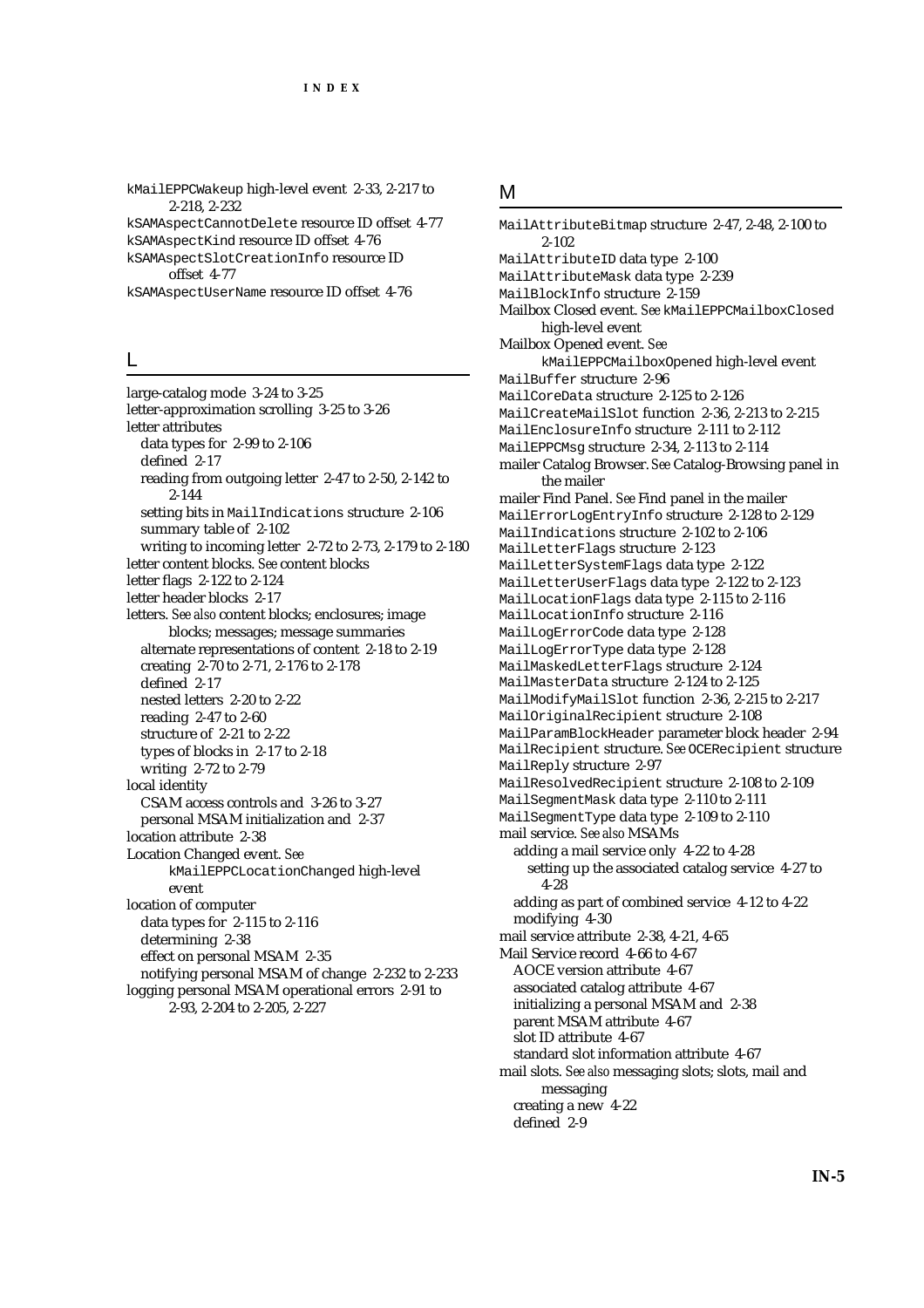personal MSAM queues and 2-10 MailStandardSlotInfoAttribute structure 2-121 MailTimer data type 2-119 MailTimerKind data type 2-119 MailTimers structure 2-120 to 2-121 MailTime structure 2-99 MailWakeupPMSAM function 2-217 to 2-218 main enclosures. *See* content enclosures message blocks enumerating 2-157 to 2-159 overview 2-16 to 2-17 reading 2-159 to 2-162 writing 2-193 to 2-196 message creators 2-16 to 2-17, 2-51, 2-64 message families defined 2-17 determining 2-47 relationship to letters 2-22 message headers defined 2-16 reading 2-148 to 2-150 writing 2-183 to 2-185 Message Opened event. *See* kMailEPPCMsgOpened high-level event Message Pending event. *See* kMailEPPCMsgPending high-level event messages. *See also* incoming messages; letters; outgoing messages defined 2-16 deleting 2-81 to 2-82, 2-202 to 2-203, 2-231 enumerating in queues 2-44 to 2-46, 2-97 to 2-99, 2-138 to 2-140 types of 2-16 to 2-23 message summaries creating 2-64 to 2-70, 2-169 to 2-171 defined 2-14 to 2-15 modifying 2-173 to 2-175 reading 2-171 to 2-173 structures for 2-124 to 2-128 message types 2-16 to 2-17, 2-51, 2-64 messaging service access modules. *See* MSAMs messaging slots. *See also* mail slots; slots, mail and messaging defined 2-9 personal MSAM queues and 2-10 messaging systems 2-6 Modify Slot event. *See* kMailEPPCModifySlot high-level event movies including in messages 2-19, 2-110 MSAMBeginNested function 2-196 to 2-198 MSAMClose function 2-47, 2-167 to 2-168 MSAMCreate function 2-176 to 2-178 MSAMCreateReport function 2-206 to 2-207 MSAMDelete function 2-202 to 2-203 MSAMEndNested function 2-198 to 2-199

MSAMEnumerateBlocks function 2-47, 2-157 to 2-159 MSAMEnumerate function 2-44, 2-138 to 2-140 MSAMEnumerateInQReply structure 2-98 to 2-99 MSAMEnumerateOutQReply structure 2-47, 2-97 to 2-98 'msam' file type 2-9, 4-4 MSAMGetAttributes function 2-47, 2-142 to 2-144 MSAMGetBlock function 2-47, 2-159 to 2-162 MSAMGetContent function 2-47, 2-57 to 2-58, 2-150 to 2-155 MSAMGetEnclosure function 2-47, 2-155 to 2-157 MSAMGetMsgHeader function 2-50, 2-148 to 2-150 MSAMGetRecipients function 2-47, 2-51 to 2-52, 2-144 to 2-148 MSAMMarkRecipients function 2-166 to 2-167 MSAMMsgSummary structure 2-127 to 2-128 MSAMnMarkRecipients function 2-52, 2-163 to 2-165 MSAMOpen function 2-46, 2-140 to 2-141 MSAMOpenNested function 2-47, 2-162 to 2-163 MSAMParam parameter block 2-95 to 2-96 MSAMPutAttribute function 2-179 to 2-180 MSAMPutBlock function 2-193 to 2-196 MSAMPutContent function 2-76, 2-186 to 2-189 MSAMPutEnclosure function 2-190 to 2-193 MSAMPutMsgHeader function 2-183 to 2-185 MSAMPutRecipient function 2-180 to 2-183 MSAMPutRecipientReport function 2-207 to 2-210 MSAM record 4-64 to 4-65 AOCE version attribute 4-65 creating 4-12 to 4-21 gateway file ID attribute 4-65 initializing a personal MSAM and 2-37 mail service attribute 4-65 MSAMs (messaging service access modules) 2-5 to 2-295. *See also* personal MSAMs; server MSAMs application-defined completion routine 2-219 to 2-220 basic services provided by 2-6 data types for 2-94 to 2-129 functions for 2-130 to 2-218 calling from assembly language 2-130 introduced 1-4 to 1-5 modes of operation 2-12 to 2-16 overview of 2-6 to 2-8 packaged with CSAM 3-5, 3-32 relationship to IPM Manager 2-7 to 2-8 MSAMSubmit function 2-200 to 2-201 multi-valued attributes, CSAM support of 3-23 MyCompletionRoutine function 2-219 to 2-220 MyDSAMDirParseProc function 3-14, 3-38 to 3-39 MyDSAMDirProc function 3-11, 3-37 to 3-38

#### N

native name attribute 4-11, 4-28, 4-69, 4-72 nested messages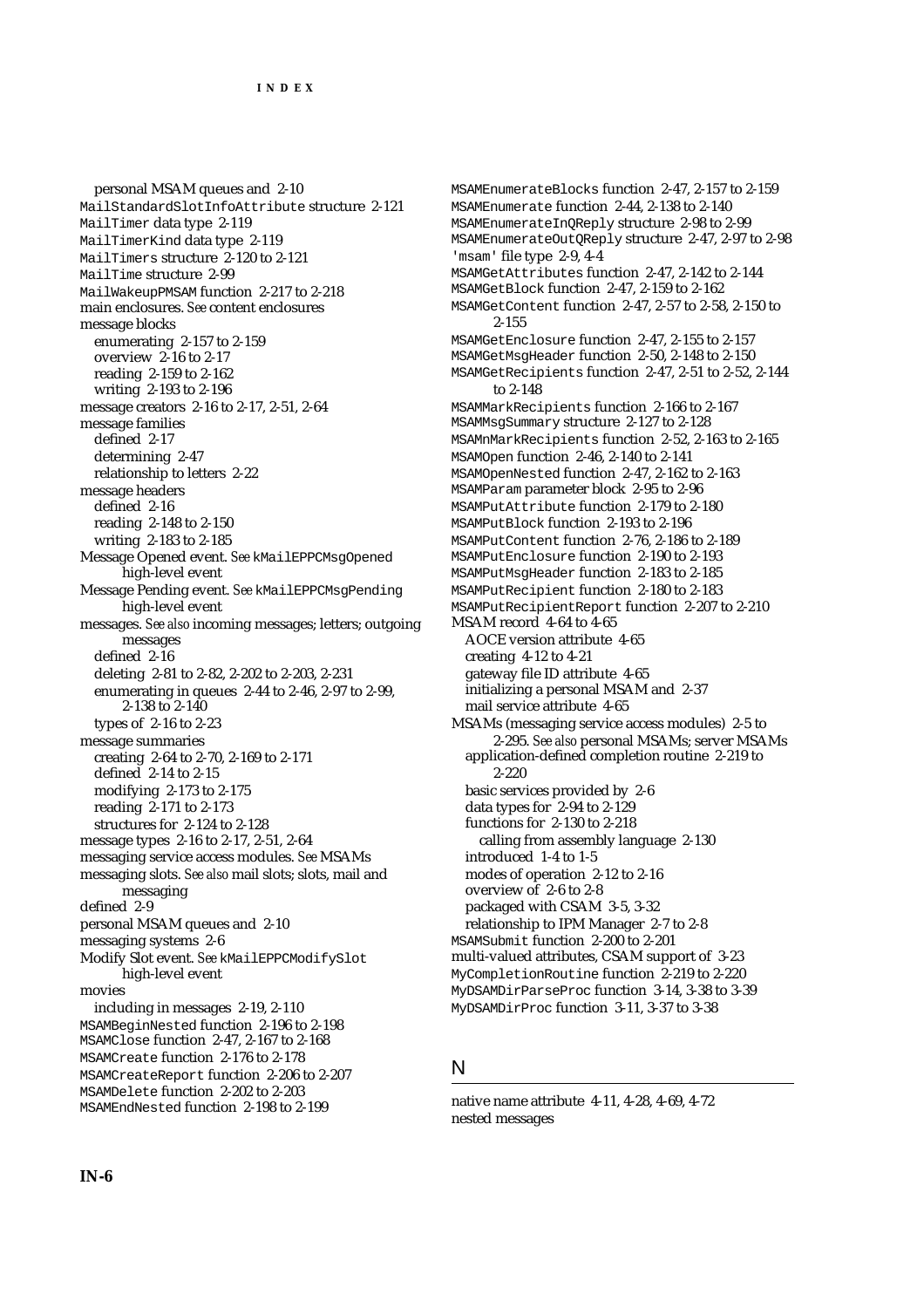nested letters 2-20 to 2-21 opening 2-162 to 2-163 reading 2-59 to 2-60 writing 2-196 to 2-199 nesting levels 2-20 to 2-21 non-delivery indications 2-23. *See also* reports (AOCE) non-letter messages creating 2-71 defined 2-6

#### O

OCEPackedRecipient structure 2-107 to 2-108 OCERecipient structure 2-27 to 2-28, 2-106 to 2-107 OCESetupAddDirectoryInfo function 4-11 OCESetupChangeDirectoryInfo function 4-11 OCESetupGetDirectoryInfo function 2-39, 4-11 OCESetupLocation data type 2-115 online mode of MSAM operation 2-13 to 2-16 original recipients 2-51. *See also* recipients outgoing messages 2-43 to 2-62. *See also* messages closing 2-47, 2-167 to 2-168 determining the message family of 2-47 determining what is in a message 2-47 MSAM functions that process 2-44 opening 2-46, 2-140 to 2-141 overview of 2-43 to 2-44 reading 2-47 to 2-60, 2-142 to 2-163 outgoing queues defined 2-10 differences for personal and server MSAM 2-16 enumerating messages in 2-44 to 2-46, 2-138 to 2-140

#### P

parent CSAM attribute 4-11, 4-68, 4-71 parent MSAM attribute 4-21, 4-67, 4-71 parse function 3-10 to 3-11, 3-13 to 3-16 calling a callback routine from 3-15 to 3-16 defined 3-6 virtual memory and 3-16 parse requests callback routines and 3-14 to 3-16 defined 3-13 determining the type of 3-14 personal MSAMs. *See also* MSAMs addresses and 4-4 caching a letter 2-15 compared with server MSAMs 2-11 defined 2-6 errors, logging 2-91 to 2-93, 2-204 to 2-205, 2-227

file types 4-4 initializing 2-37 to 2-40, 2-131 to 2-134 launched by IPM Manager 2-36 to 2-37 location of computer and 2-35, 2-38, 2-115 to 2-116, 2-232 to 2-233 online mode 2-13 to 2-16 overview of 2-9 to 2-11 quasi-batch mode 2-14 to 2-16 replaced by user 4-30 setting message status 2-211 to 2-213, 2-230 slots and 2-9 standard mode 2-12 to 2-14, 2-16 pictures including in messages 2-19, 2-110 PMSAMCreateMsgSummary function 2-169 to 2-171 PMSAMGetMSAMRecord function 2-37, 2-131 to 2-132 PMSAMGetMsgSummary function 2-171 to 2-173 PMSAMLogError function 2-204 to 2-205 PMSAMOpenQueues function 2-39, 2-133 to 2-134 PMSAMPutMsgSummary function 2-173 to 2-175 PMSAMSetStatus function 2-211 to 2-213 PowerShare mail server testing for availability 2-42 PowerTalk Setup catalog. *See* Setup catalog PowerTalk system software xi private data attribute 4-11, 4-70, 4-72 pseudo-persistent attribute creation ID 3-23

## Q

quasi-batch mode of MSAM operation 2-14 to 2-16 queues. *See* incoming queues; outgoing queues QuickTime movies including in messages 2-19, 2-110

#### R

ratio-approximation scrolling 3-25 to 3-26 real name attribute 2-39, 2-40, 4-10, 4-69, 4-72 recipients. *See also* addresses bcc recipient, guidelines for 2-52 data types for defining 2-106 to 2-109 marking 2-52, 2-60, 2-163 to 2-167 original recipients 2-51 to 2-52 reading 2-51 to 2-57, 2-144 to 2-148 recipients *(continued)* resolved recipients 2-52 to 2-53 types of 2-51 writing 2-73 to 2-76, 2-180 to 2-183 record creation IDs CSAM support of 3-23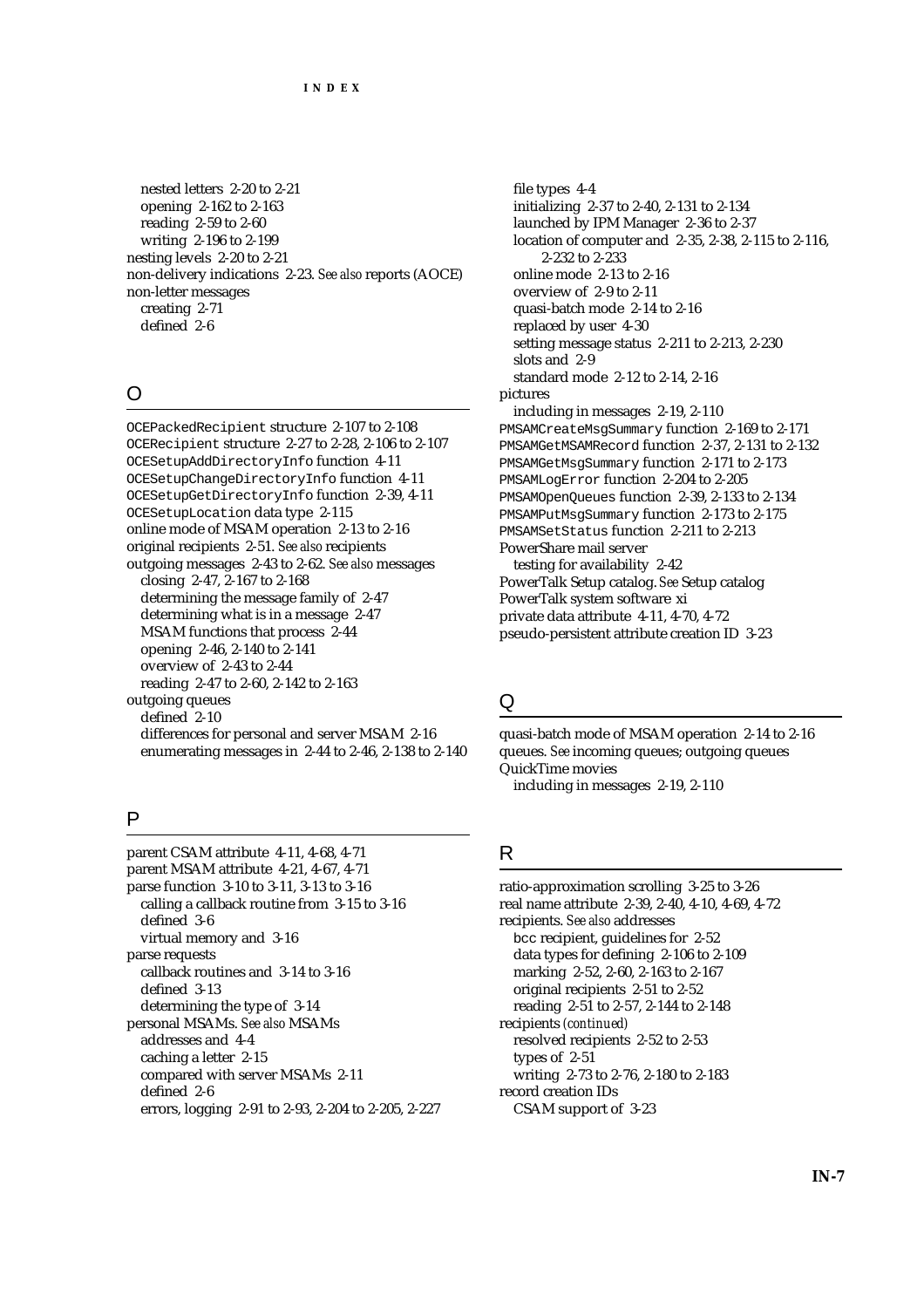determining 4-12 to 4-21 record references defined 4-63 putting into Setup catalog 4-21 records (AOCE) allowing duplicates 3-23 Catalog 4-67 to 4-70 Combined 4-70 to 4-72 CSAM 4-11, 4-65 to 4-66 Mail Service 4-66 to 4-67 MSAM 4-12 to 4-21, 4-64 to 4-65 Setup 4-64 record-type resource 4-74 regular enclosures 2-19. *See also* enclosures reports (AOCE) creating 2-61 to 2-62, 2-206 to 2-210 introduced 2-23 reading 2-80 to 2-81 structure of 2-81 request codes, Catalog Manager, list of 3-43 to 3-44 resLocked resource attribute, for CSAM 3-7 resolved recipients 2-51. *See also* recipients resource ID offsets setup templates kDETAspectCode 4-79 kDETAspectKind 4-76 kDETAspectMainBitmap 4-78 kDETAspectName 4-75 kDETAspectWhatIs 4-79 kDETRecordType 4-74 kDETTemplateName 4-74 kSAMAspectCannotDelete 4-77 kSAMAspectKind 4-76 kSAMAspectSlotCreationInfo 4-77 kSAMAspectUserName 4-76 resources CSAM driver 3-7 to 3-9, 3-40 to 3-41 setup templates 4-73 to 4-80 aspect kind (kDETAspectKind) 4-76 aspect name (kDETAspectName) 4-75 aspect signature 4-74 code (kDETAspectCode) 4-79 delete slot or catalog (kSAMAspectCannotDelete) 4-77 help-balloon string (kDETAspectWhatIs) 4-79 icon suite (kDETAspectMainBitmap) 4-78 list of 4-73 record-type (kDETRecordType) 4-74 SAM kind (kSAMAspectKind) 4-76 SAM user name (kSAMAspectUserName) 4-76 slot creation information (kSAMAspectSlotCreationInfo) 4-77 template name (kDETTemplateName) 4-74 string, for CSAM's driver name 3-9 resource types 'deta' 4-73

'detc' 4-73 'detn' 4-73 'DRVR' 3-7, 3-40 to 3-41 'rstr' 4-73 'sami' 4-73 'STR ' 3-9 resSysHeap resource attribute, for CSAM 3-7 result codes, returned by a CSAM 3-12 'rstr' resource type 4-73

#### S

'sami' resource type 4-73, 4-77 to 4-78 SAM kind resource 4-76 sample routines DoAddAttribute 4-18 DoAddRecordReference 4-21 DoAddTheRecipients 2-75 DoAOCEToSMTPAddress 2-87 DoBuildSMTPAddressInfo 2-84 DoConvertToAOCEAddress 2-90 DoCreateMSAMRecord 4-17 DoCreateNewAttribute 4-44 DoEnumCB 4-15 DoEnumerateOutgoingMessages 2-45 DoEnumerateParse 3-15 DoExitInstance 4-43 DoExtractDisplayName 4-50 DoExtractInformation 4-48 DoFindMSAMRecordWithFileID 4-16 DoGetBooleanProperty 4-61 DoGetIDFromFSSpec 4-12 DoGetMSAMCreationID 4-19 DoGetNumProperty 4-61 DoGetRStringProperty 4-60 DoGetRStringPtrProperty 4-61 DoGetSetupDirectoryRefNum 4-13 DoGetXtnType 4-48 DoHandleError 4-58 DoIncomingLetter 2-67 DoInitInstance 4-43 DoInitTemplate 4-42 DoIsInited 4-57 DoLookupCB 4-13 DoMyDSAMDirProc 3-13 DoPackNameAndZone 4-54 DoPatternIn 4-44 sample routines *(continued)* DoPatternOut 4-47 DoPrepareToSave 4-43 DoPropertyDirty 4-46 DoReadAddress 2-53 DoReadData 4-49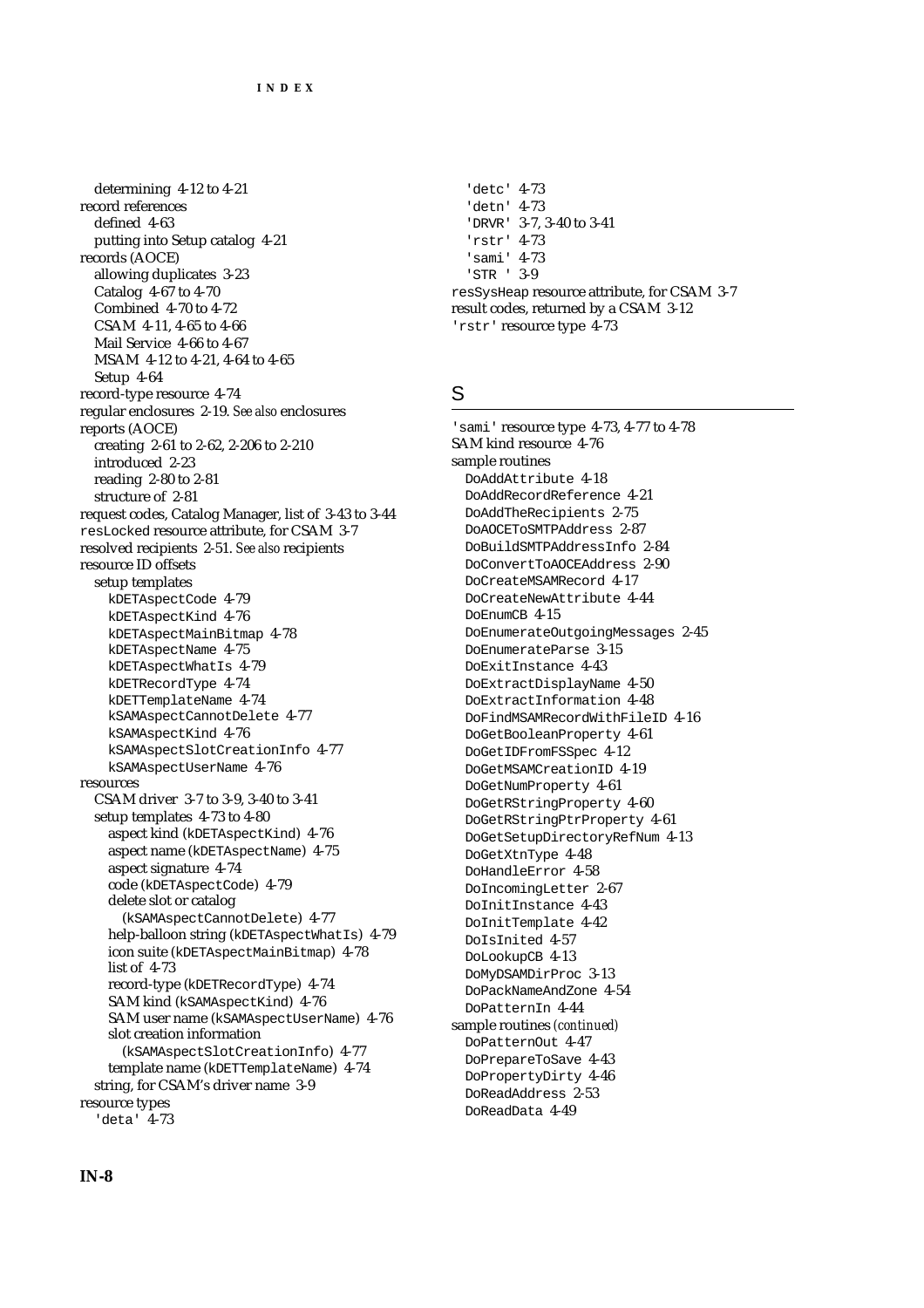DoReadGenericAddress 2-55 DoReadLetterAttributes 2-48 DoReadLetterContent 2-58 DoRecordHasFileID 4-14 DoRStringHandleToPtr 4-62 DoSetAllStringProperties 4-49 DoSetBooleanProperty 4-59 DoSetDisplayName 4-51 DoSetInited 4-57 DoSetNumProperty 4-59 DoSetPropertyChanged 4-60 DoSetRStringProperty 4-58 DoStringPtrIsOK 4-54 DoSurfAddress 4-41 DoUpdateAddress 4-56 DoUpdateNameAndZone 4-55 DoWriteData 4-52 DoWriteLetterContent 2-78 DoWriteNameAndZone 4-53 SAMs (service access modules) 1-3 to 1-7. *See also* CSAMs; MSAMs SAM user name resource 4-76 Schedule event. *See* kMailEPPCSchedule high-level event scroll bars managing in catalog windows 3-25 to 3-26 Send Immediate event. *See* kMailEPPCSendImmediate high-level event server MSAMs. *See also* MSAMs administrative events 2-116 to 2-119, 2-235 to 2-237 and AppleTalk Transition Queue 2-42 to 2-43 compared with personal MSAMs 2-11 defined 2-6 Forwarder record 2-40 to 2-41 initializing 2-40 to 2-43, 2-135 to 2-137 overview of 2-11 shutting down 2-210 to 2-211 standard mode 2-12 to 2-14, 2-16 service access modules. *See* SAMs Setup catalog 4-63 to 4-72 adding a Catalog record 3-33 adding a CSAM record 3-31 adding a record reference 4-21 Catalog record 4-67 to 4-70 Combined record 4-70 to 4-72 CSAM record 4-65 to 4-66 defined 4-4 initializing a personal MSAM and 2-37 to 2-39 Mail Service record 4-66 to 4-67 MSAM record 4-64 to 4-65 reading information from 2-37 to 2-39 record types 4-64 removing a Catalog record 3-37 removing a CSAM record 3-35 Setup record 4-64

setup process*. See also* CSAMs, initializing; personal MSAMs, initializing; server MSAMs, initializing for SAMs 4-3 to 4-57 Setup record 4-64 initializing a personal MSAM and 2-38 setup templates. *See also* Setup catalog adding a Catalog record to Setup catalog 3-33 adding a catalog service 4-28 to 4-30 adding a combined service 4-6 to 4-22 adding the catalog service 4-10 to 4-11 adding the mail service 4-12 to 4-22 adding a CSAM record to Setup catalog 3-31 adding a mail service 4-22 to 4-28 setting up the associated catalog service 4-27 to 4-28 as part of CSAM file 3-5 creating a slot 2-213 to 2-215, 2-221 to 2-222 defined 4-3 initialization routine 4-30 modifying a slot 2-215 to 2-217, 2-222 to 2-224 for personal MSAM 2-9, 2-37 removing a Catalog record from Setup catalog 3-37 removing a CSAM record from Setup catalog 3-35 resources 4-73 to 4-80 aspect kind (kDETAspectKind) 4-76 aspect name (kDETAspectName) 4-75 aspect signature 4-74 code (kDETAspectCode) 4-79 delete slot or catalog (kSAMAspectCannotDelete) 4-77 help-balloon string (kDETAspectWhatIs) 4-79 icon suite (kDETAspectMainBitmap) 4-78 list of 4-73 record-type (kDETRecordType) 4-74 SAM kind (kSAMAspectKind) 4-76 SAM user name (kSAMAspectUserName) 4-76 slot creation information (kSAMAspectSlotCreationInfo) 4-77 template name (kDETTemplateName) 4-74 sample combined service 4-6 to 4-9 mail service 4-23 to 4-26 waking a personal MSAM 2-217 to 2-218 Shutdown event. *See* kMailEPPCShutDown high-level event slot creation information resource 4-77 slot ID attribute 2-38 to 2-39, 4-22, 4-67, 4-71 Slot record. *See* Mail Service record slots, mail and messaging creating 2-213 to 2-215, 2-221 to 2-222, 4-22 defined 2-9 deleting 2-224 to 2-225 information in Setup catalog 2-9 to 2-10 modifying 2-215 to 2-217, 2-222 to 2-224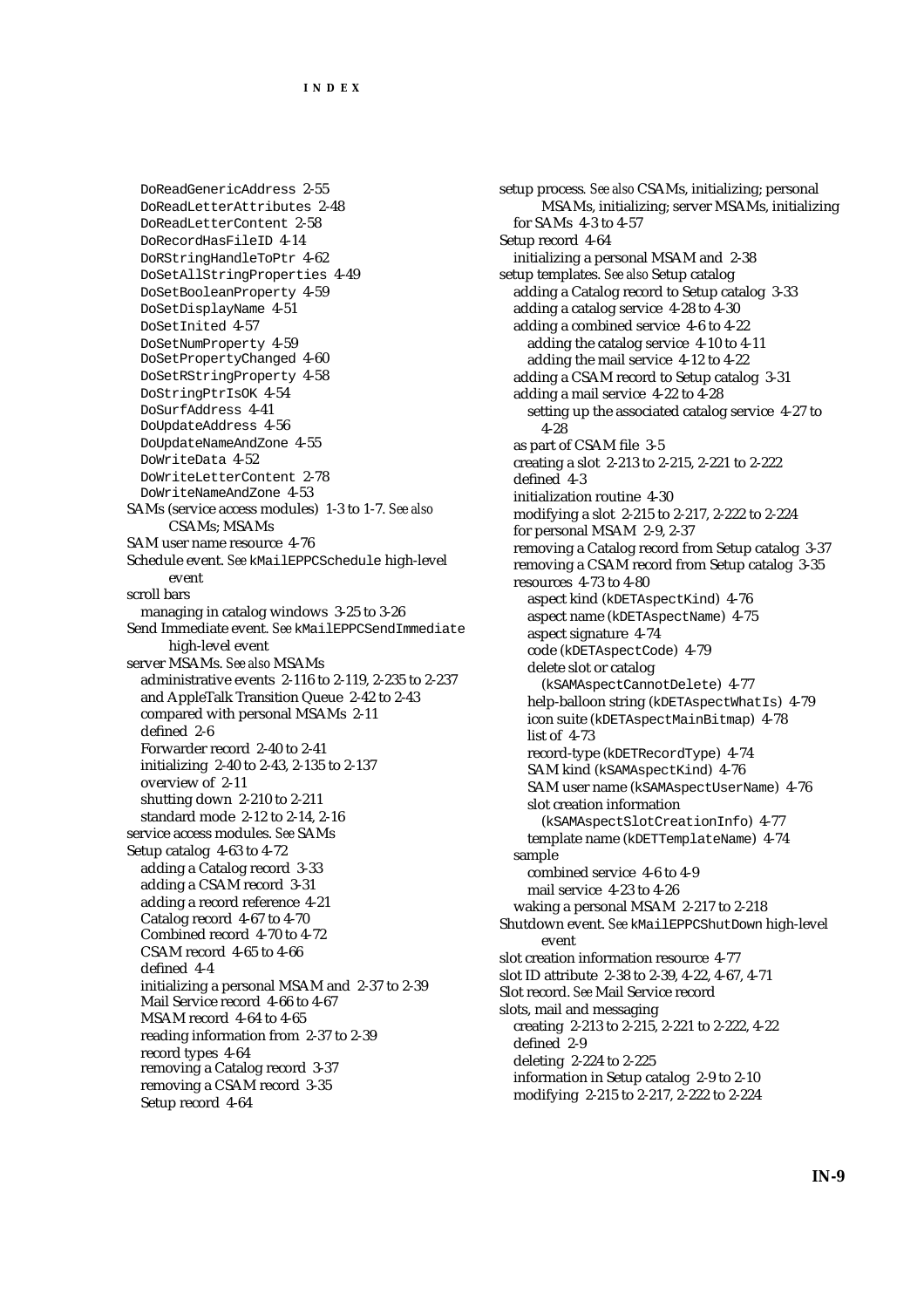reading slot information from Mail Service records 2-38 to 2-39

relationship to personal MSAM queues 2-10

SMCA structure 2-34, 2-114 to 2-115

SMSAMAdminCode data type 2-116

SMSAMAdminEPPCRequest structure 2-117

SMSAMSetupChange structure 2-117 to 2-118

- SMSAMSetup function 2-40 to 2-42, 2-135 to 2-136
- SMSAMShutdown function 2-210 to 2-211
- SMSAMSlotChanges data type 2-118 to 2-119 SMSAMStartup function 2-40, 2-42 to 2-43, 2-136 to 2-137

Snapshot format. *See* image blocks

sounds, including in messages 2-19, 2-110

standard content. *See* standard interchange format standard interchange format 2-19. *See also* content

blocks standard mode of MSAM operation 2-12 to 2-14, 2-16 standard slot information attribute 2-38 to 2-39, 4-22,

4-67, 4-71 store-and-forward gateways 2-12. *See also* MSAMs 'STR ' resource type

CSAM driver name 3-9

system location. *See* location of computer

#### T

template name resource 4-74 three-position-thumb scrolling 3-25 to 3-26 timers for sending and receiving mail 2-119 to 2-121 TPfPgDir structure 2-113

#### U

user interface guidelines related to CSAMs 3-22 to 3-26 user's key attribute 4-69, 4-72 user's record ID attribute 4-69, 4-72

### $\vee$

version attribute in Catalog record 4-68 in Combined record 4-70 in Mail Service record 4-67 in MSAM record 4-65

# W, X, Y, Z

WaitNextEvent function

and enumerating messages 2-46 Wakeup event. *See* kMailEPPCWakeup high-level event WakeUpProcess function and enumerating messages 2-46